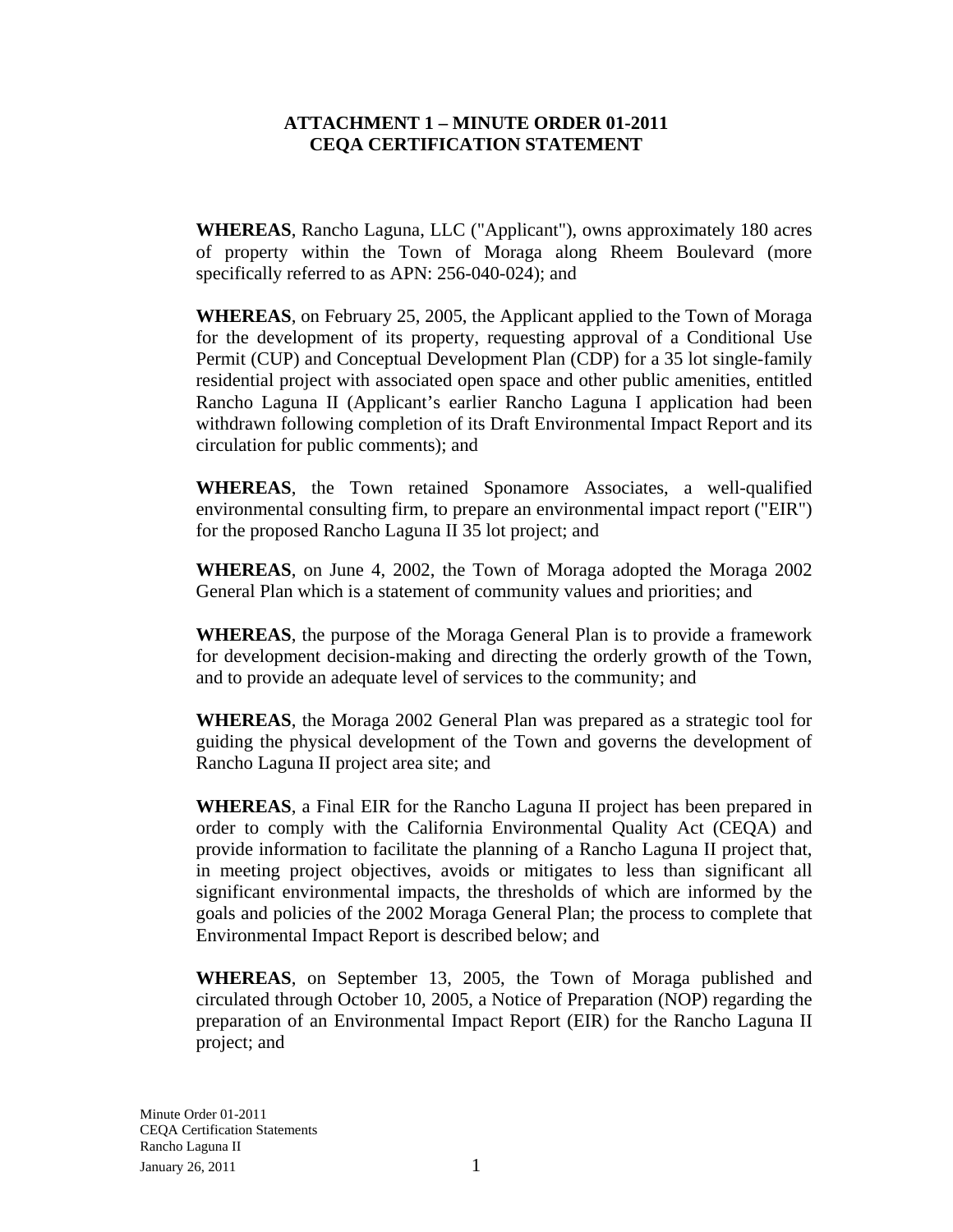**WHEREAS**, during the public circulation period for the NOP, on September 19, 2005, the Planning Commission held a public meeting regarding the preparation and scope of the Draft EIR; and

**WHEREAS**, the Rancho Laguna II Draft EIR was first published on July 11, 2006 and circulated for a public review period through September 25, 2006; and

**WHEREAS**, On July 17, 2006 and August 1, 2006, the Planning Commission held public hearings to receive comments on the Draft EIR; and

**WHEREAS**, on September 20, 2006, the Planning Commission held a study session regarding the Rancho Laguna II project to allow the Applicant and its consultants to make presentations and provide information regarding visual quality, slope stability, Rheem Boulevard stabilization, drainage, and hydrology, and to give the public the opportunity to provide testimony and ask questions concerning these and other topics of interest; and

**WHEREAS**, on August 18, 2008, the Town released for public review a Final Environmental Impact Report (Final EIR) for the 35 lot project pursuant to CEQA; and

**WHEREAS**, that Final EIR, consists of the following: (i) Draft EIR, (ii) its Appendices, (iii) Comments Received on the Draft EIR, Responses to Comments Document (Volumes 1-3), and (iv) Mitigation Monitoring and Reporting Program (MMRP); and

**WHEREAS**, included in those documents are the contents required for an EIR as set forth in CEQA Guideline Section 15132 (a)-(d); and

**WHEREAS**, in compliance with Public Resources Code section 21092.5 (a), copies of the Responses to Comments, Volume 1, were provided to public agencies who commented on the Draft EIR; and Volumes 1-3 and the MMRP were provided to the Planning Commissioners; and the documents were posted on Town website and made available at the Planning Department for public review; and

**WHEREAS**, after that Final EIR was released, the Applicant modified the 35 lot project described therein, based on that environmental review and input received during the planning process from Town staff, EIR consultants, members of the public, and the Planning Commission; and

**WHEREAS**, on September 2, 2008 and September 15, 2008, the Planning Commission held public hearings on the project, in part to discuss that Final EIR and receive comments from the public and members of the Planning Commission on its content; and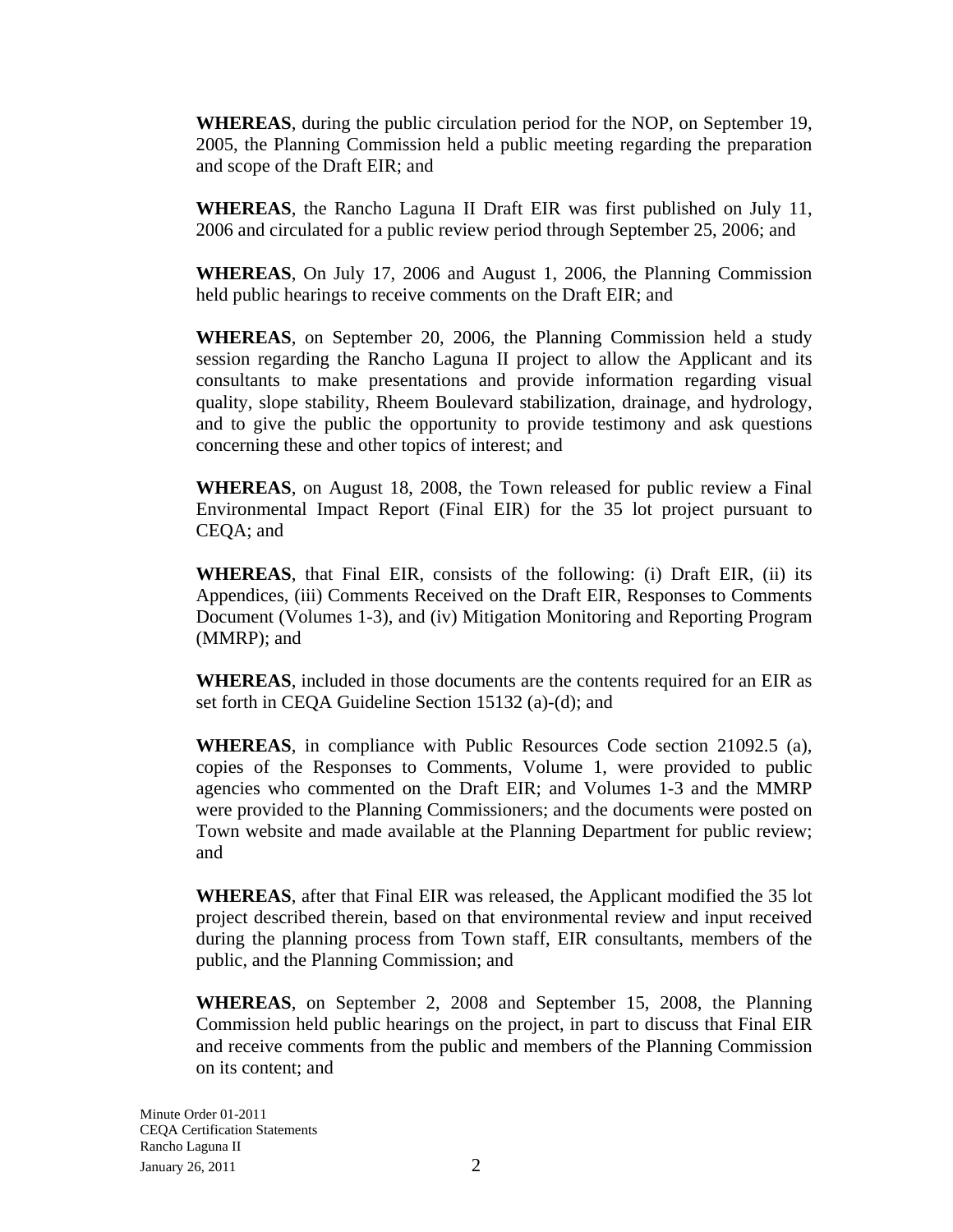**WHEREAS**, at the public hearing on the project on October 20, 2008, the Town EIR consultants responded to written and oral testimony provided by members of the public concerning the contents of that Final EIR, which responses are included as part of the administrative record but not incorporated in the Final EIR; and

**WHEREAS**, the Planning Commission directed additional project changes recommended by Town staff: (i) reducing the number of lots in the upper Rheem valley area to six in order to create wider and more spacious lots and locate the debris benches outside the lots, and (ii) stabilizing Rheem Boulevard along the entire project frontage by including a lower valley buttress; and

**WHEREAS**, Commissioners agreed with the Town Engineer that the prospect was very unlikely for the Town to secure funding for it to complete the alternative method of repair for that intervening unstable section, and Commissioners determined that a restored intermittent drainage represented high quality mitigation and an aesthetic improvement over the existing, degraded condition of that intermittent drainage; and that this alternative to be feasible in that it could be accomplished in a successful manner within a reasonable period of time, taking into account economic, legal, social, and technological factors; and

**WHEREAS**, the Planning Commission directed Town staff to come back at a later public hearing with a 27 lot project that includes the foregoing changes and to evaluate whether the remaining significant impact of the project, the change it makes in the visual character of the project site as seen from Rheem Boulevard, a scenic road, could be reduced to less than significant with different mitigation; and

**WHEREAS**, in response, the Applicant prepared the "Rheem Boulevard Visual Quality Mitigation Exhibits," comprised of the "27 Lot Preliminary Grading Plan for Rheem Boulevard Visual Quality Mitigation" (one sheet ) by the Applicant's engineer dated January, 2009, and the "Rheem Boulevard Visual Quality Mitigation Exhibit" by the Applicant's landscape architect dated January, 26, 2009.

**WHEREAS**, the Rheem Boulevard Visual Quality Mitigation Exhibits ("Mitigation Exhibits") include the lower Rheem valley buttress and six wider lots on "D" Drive in the upper Rheem valley with the debris benches located outside the lots, as directed by the Planning Commission, and the subsequent design changes recommended by Town staff and the EIR consultant and design subconsultant; and

**WHEREAS**, the fully mitigated project described above and as recommended for the Rancho Laguna property by the Planning Commision as the Rancho Laguna II PC 27 Lot Project" or the "PC 27 Lot Project;" and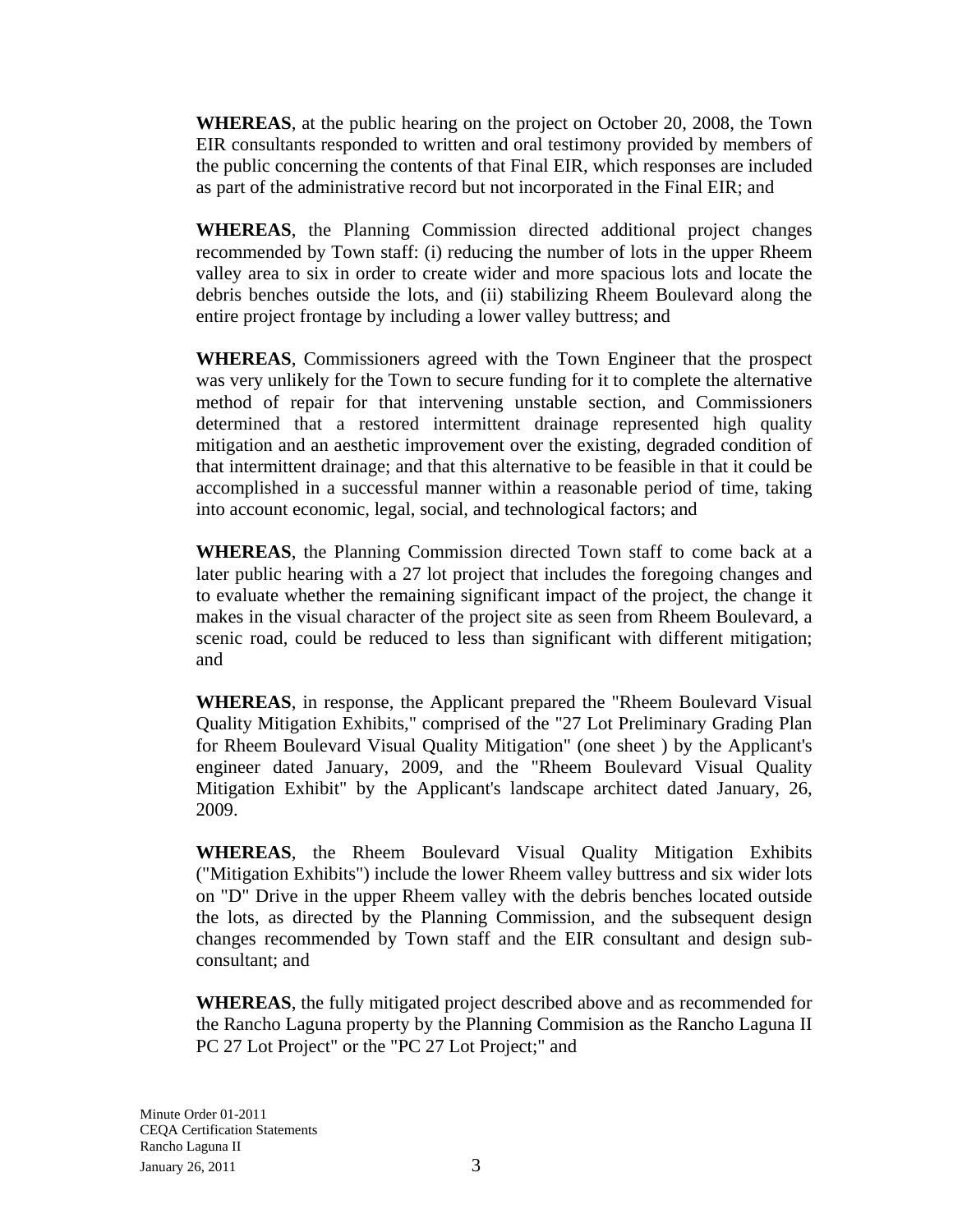**WHEREAS**, an Update for Final EIR (i.e., it updates the Final EIR released in August, 2008) has been prepared which describes the PC 27 Lot Project and the reduction in project impacts, and confirms that the changes to the 35 lot project do not result in any new significant impacts or an increase in the severity of any previously identified environmental impacts, that there is no feasible project alternative to clearly lessen the significant environmental impacts of the project and that a project alternative is not required to reduce all environmental impacts to less than significant; and

**WHEREAS**, a revised Mitigation Monitoring and Reporting Program ("revised PC MMRP" for the PPC 27 Lot Project has been prepared, pursuant to Public Resources Code Section 21081.6, to ensure compliance with Mitigation Measures and project Conditions of Approval during implementation and is incorporated by reference as part of the Update for the EIR and replaces the MMRP released in August, 2008; and

**WHEREAS**, the Significant Impacts and Mitigation Measures in the August, 2008 MMRP have been modified in the revised PC MMRP to better reflect the PC 27 Lot Project and for clarity (for example, see revised Mitigation Measure 3.35 #4); and

**WHEREAS**, the Update and revised PC MMRP for the PC 27 Lot Project were incorporated into the Final EIR for that project; and

**WHEREAS**, recirculation of that Final EIR for the PC 27 Lot Project, prior to its certification, was not required per the standards for such recirculation in CEQA Guideline 15088.5, for the reasons and based on the substantial evidence set forth in the Update for the Final EIR, this Resolution, the Staff Report, and the administrative record as a whole; and

**WHEREAS**, on or before August 10, 2009, the Update for the Final EIR, revised PC MMRP, and the Staff Report to the Planning Commission and its Attachments were released for review to interested public members and commenting agencies (and subsequently posted on the Town website) and copies made available for public review at the Town Planning Department), and hard copies were provided to Planning Commissioners.

**WHEREAS**, on August 17, 2009, the Planning Commission held a duly noticed public hearing and received testimony from the applicant and members of the public; and

**WHEREAS**, on August 17, 2009, the Planning Commission unanimously adopted Resolutions 10-2009, 11-2009 and 12-2009 certifying the Final EIR and approving the Conceptual Development Plan and Conditional Use Permit, respectively for the project; and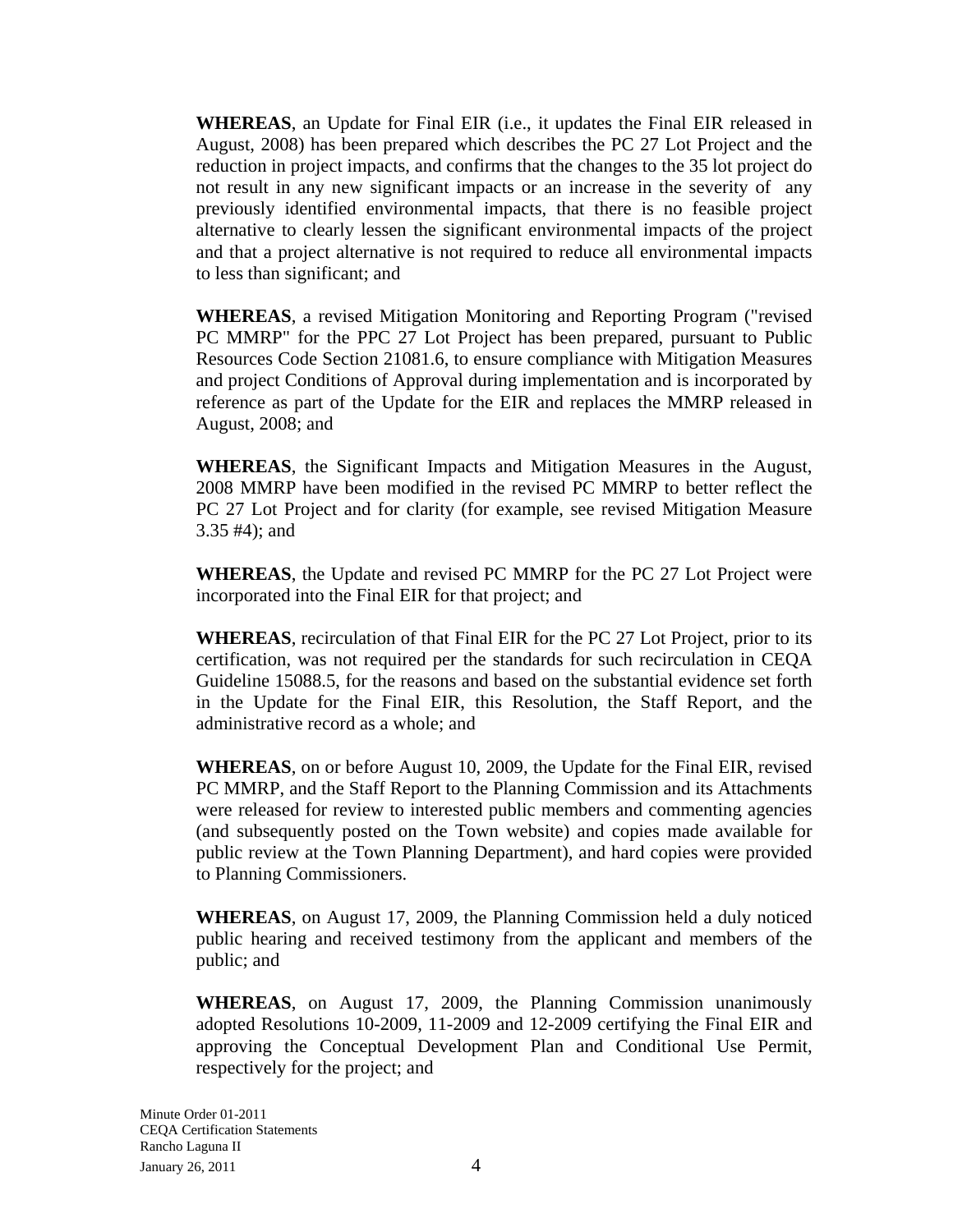**WHEREAS**, on August 27, 2009, in accordance with the Municipal Code, an appellant group filed a timely appeal of the Planning Commission action described above with the Planning Department; and

**WHEREAS**, the Town Council has considered the above referenced appeal previously on October 28 2009, May 26, 2010, October 27, 2010, January 26, 2011 and considered and approved continuances on November 4, 2009, January 27, 2010, March 10, 2010, May 26, 2010, January 12, 2011, and received detailed input and testimony from appellants and Applicant, as well as others; and

**WHEREAS**, in response to direction of the Town Council received at its previous two public hearings in May and October, the PC 27 Lot Project that is the subject of this appeal has been revised, including the following changes:

- (1) Lot 23-27 have been relocated so there are 19 lots in the upper development area on the southern plateau and 8 lots in the upper valley across from Rheem Boulevard on realigned roads;
- (2) The grading plan, road configuration, lots, building heights and landscape plans for the upper development area have been modified so that none of the 19 homes, roads or new landscape there will be visible from Rheem Boulevard or the St. Mary's Road/Lafayette-Moraga Regional Trail viewpoint;
- (3) Screen landscaping is no longer required on open hillsides;
- (4) Cut grading in the upper development area has been significantly reduced along the north-south ridge in the upper development area, the developed acreage has been further reduced, all lot pads now include a natural contour line, and the closest lot on the north-south ridge is a greater distance from the defined, protected ridgeline above 800 feet elevation and 20% slope to the north of the residential development area;
- (5) The lower valley buttress has been replaced with a Rheem Boulevard stabilization alternative in the high risk area, to be completed with development of the project and which does not require filling the intermittent creek;
- (6) The private road access to the upper development area has been changed from 'A' Way, with its required hillside grading and intermittent creek crossing, to the Fay Hill Reservoir access alignment for the previous emergency vehicle access;
- (7) The revised access to the upper development area, as shown in the Access Road Sections dated December 30, 2010, has been determined by the Fire Marshall to provide sufficient fire protection and emergency access without the need for secondary access;
- (8) Homes on 'D' Drive are now located on its westerly side with the indoor and outdoor living area for those residences now oriented toward the wetland swale and its vegetated slope, providing an aesthetic improvement within that scenic corridor for both the homeowners and travelers on Rheem Boulevard;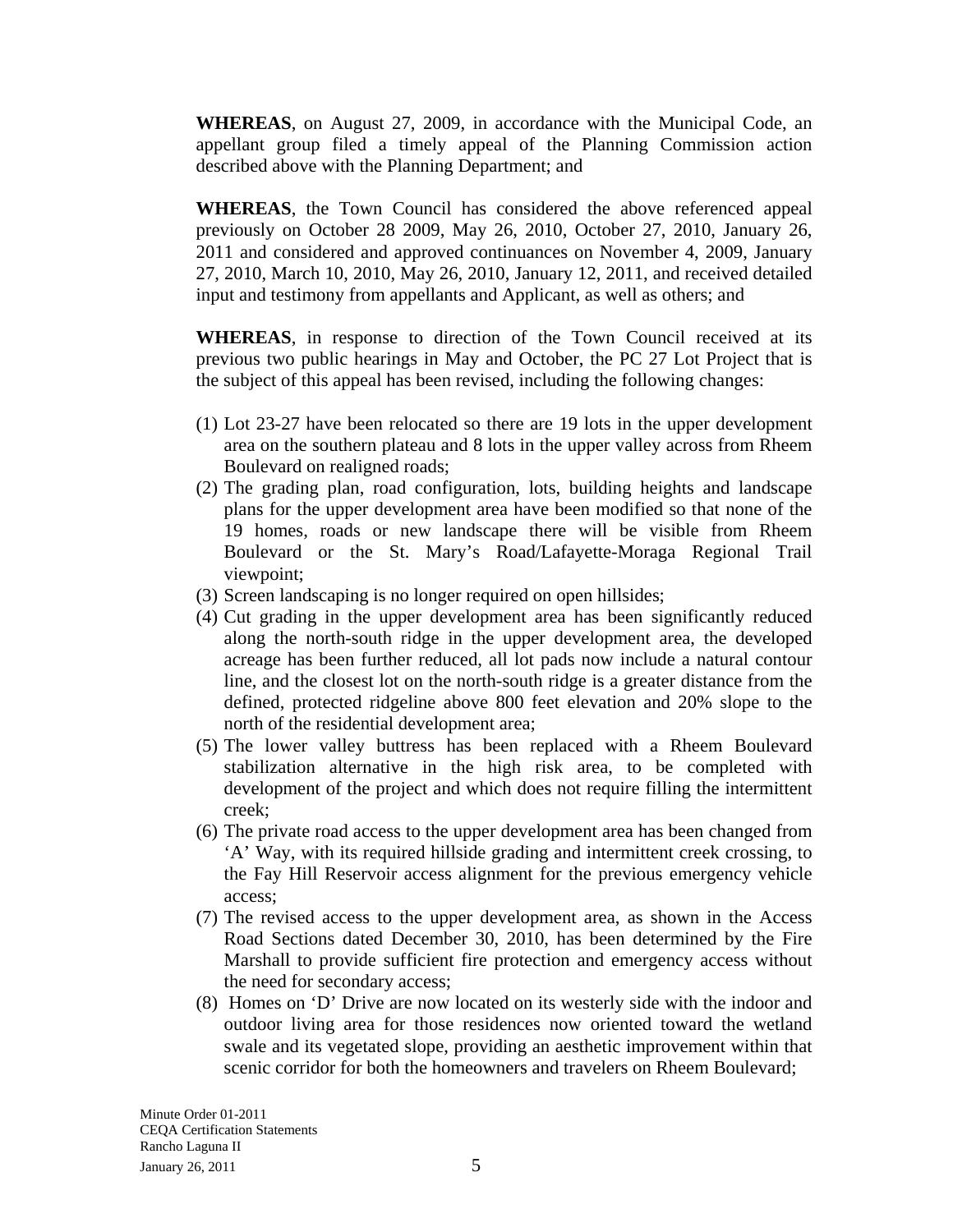(9) Through minor refinements to the revised preliminary grading plan, the final grading plan will be balanced cut and fill;

**WHEREAS**, these project revisions are incorporated and described in the Conceptual Development Plan Sheets dated December 16, 2010, as modified by the Access Road Sections dated December 30, 2010 ("CDP Sheets"), the preliminary landscape plans dated September 15, 2010 (as they will be modified consistent with the CDP Sheets), and related exhibits submitted by Applicant;

**WHEREAS**, Town staff and the EIR consultants have confirmed, and Town Council concurs, that with the project modifications in the CDP Sheets: (1) significant environmental impact of the project continue to be less than significant as mitigated (in fact, mitigation has been modified because potential significant impacts in the PC 27 Lot Project have been reduced in the revised 27 Lot Project); (2) the modified project results in no new significant impact and no increase in the severity of an existing significant impact; instead, the project changes further reduce impacts to the intermittent drainage in the lower valley and as to the visual quality of the project from public viewpoints of concern;

**WHEREAS,** Town staff and the EIR consultant have confirmed, and Town Council concurs, the visual impact from the public viewpoint at the St. Mary's Road/Lafayette-Moraga Regional Trail location is less than significant with the revise 27 Lot Project, in that no road, homes or new landscape will be visible from that location;

**WHEREAS,** Town staff and the EIR consultants have confirmed, and Town Council concurs, that views of project development from the existing Old Moraga Ranch Trail, the Lafayette-Moraga Regional Trail near the Lafayette border, and potential future new public trails in the Palos Colorados residential project constitute an insignificant visual quality impact in the context of the entire viewshed, which is a combination of open space and residential development;

**WHEREAS**, an updated MMRP with some revised mitigation measures has been prepared, based on the revised 27 Lot Project presented to the Town Council and its reduced environmental impacts;

**WHEREAS**, as a result no further updated environmental review is required for certification of a Final EIR prior to final consideration and approval of the revised 27 Lot Project presented to the Town Council; and

**WHEREAS**, Public Notice of this January 26, 2011, public hearing having been provided, the Town Council opened the public hearing, took testimony from Town staff, the Applicant and the public on the Rancho Laguna II 27 Lot Project, its environmental review (including the opportunity to comment on the Final EIR and the revised Mitigation Monitoring and Reporting Program), and development of the property in general, then closed the public hearing; and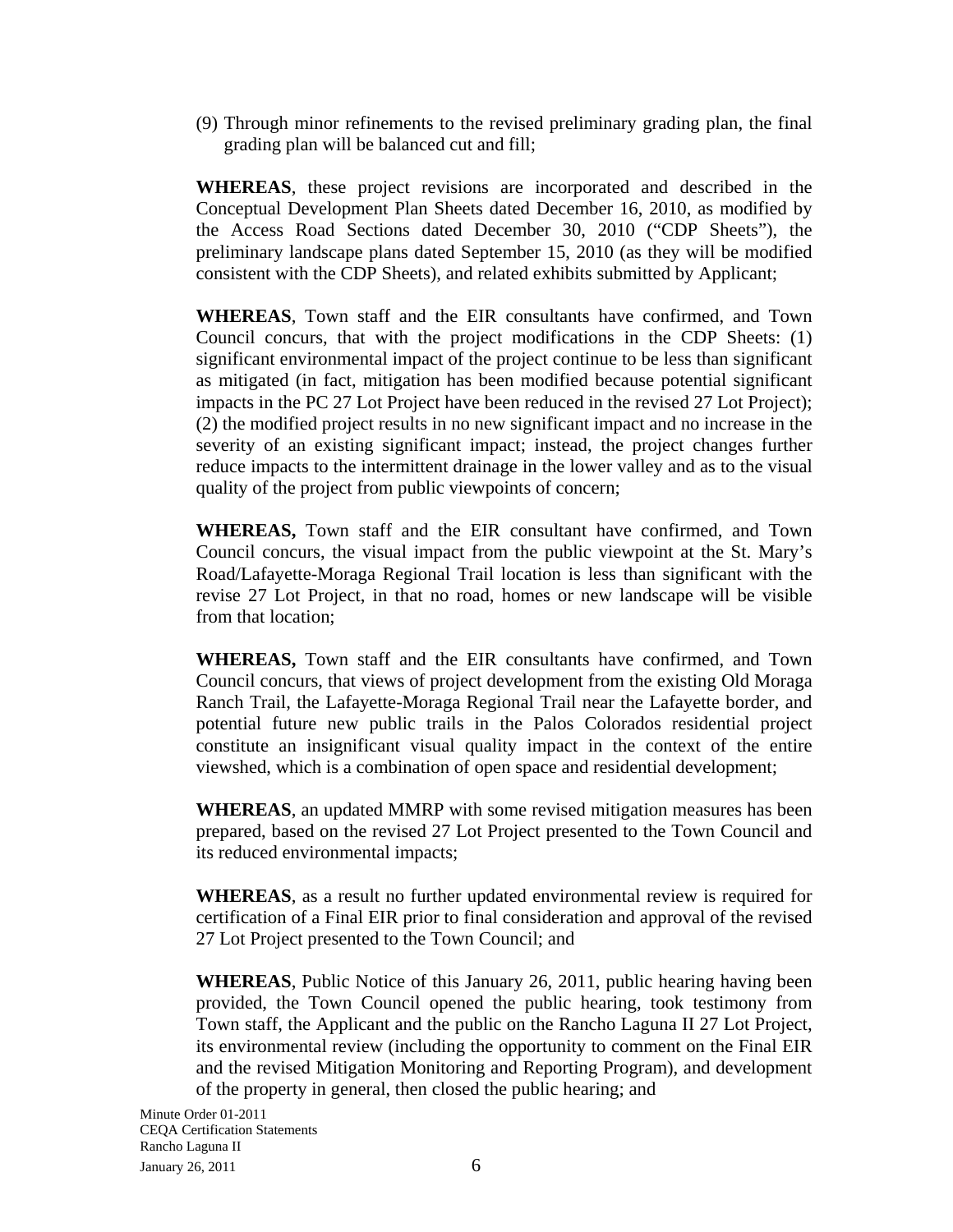**WHEREAS**, the Town Council of the Town of Moraga makes the following findings and determinations with respect to the Final EIR for the proposed Rancho Laguna II 27 Lot Project:

- 1) The Final EIR has been prepared and completed in compliance with the provisions of CEQA and the State CEQA Guidelines; and
- 2) The Town Council has determined the Final EIR reflects the Town's independent judgment and analysis as to the environmental consequences of the revised 27 Lot Project; and
- 3) The Town Council, as the decision-making body, has considered the information and analysis in the Final EIR and all written documentation and public comments prior to taking action on the recommended project; and
- 4) The documents and other materials, including without limitation staff reports, memoranda, maps, letters and minutes of all relevant meetings, which constitute the administrative record of proceedings upon which the Town Council's decision is based are located at the Town of Moraga, Planning Department, 329 Rheem Boulevard, Moraga, California 94556. The custodian of records is the Town Planning Director; and
- 5) Changes or alterations have been required in, or incorporated into, the project which avoid or substantially lessen the significant environmental effect as identified in the Final EIR; and
- 6) Specific economic, legal, social, technological, and other considerations make infeasible certain project alternatives identified in the Final EIR; and
- 7) The project as approved will not have a significant effect on the environment; and

**WHEREAS**, the Town Council of the Town of Moraga hereby certifies the legal adequacy of the Final EIR for the Rancho Laguna II 27 Lot Project as revised and, if and when a Conceptual Development Plan and Conditional Use Permit for the project receive approval, directs the filing of a Notice of Determination with the County Clerk.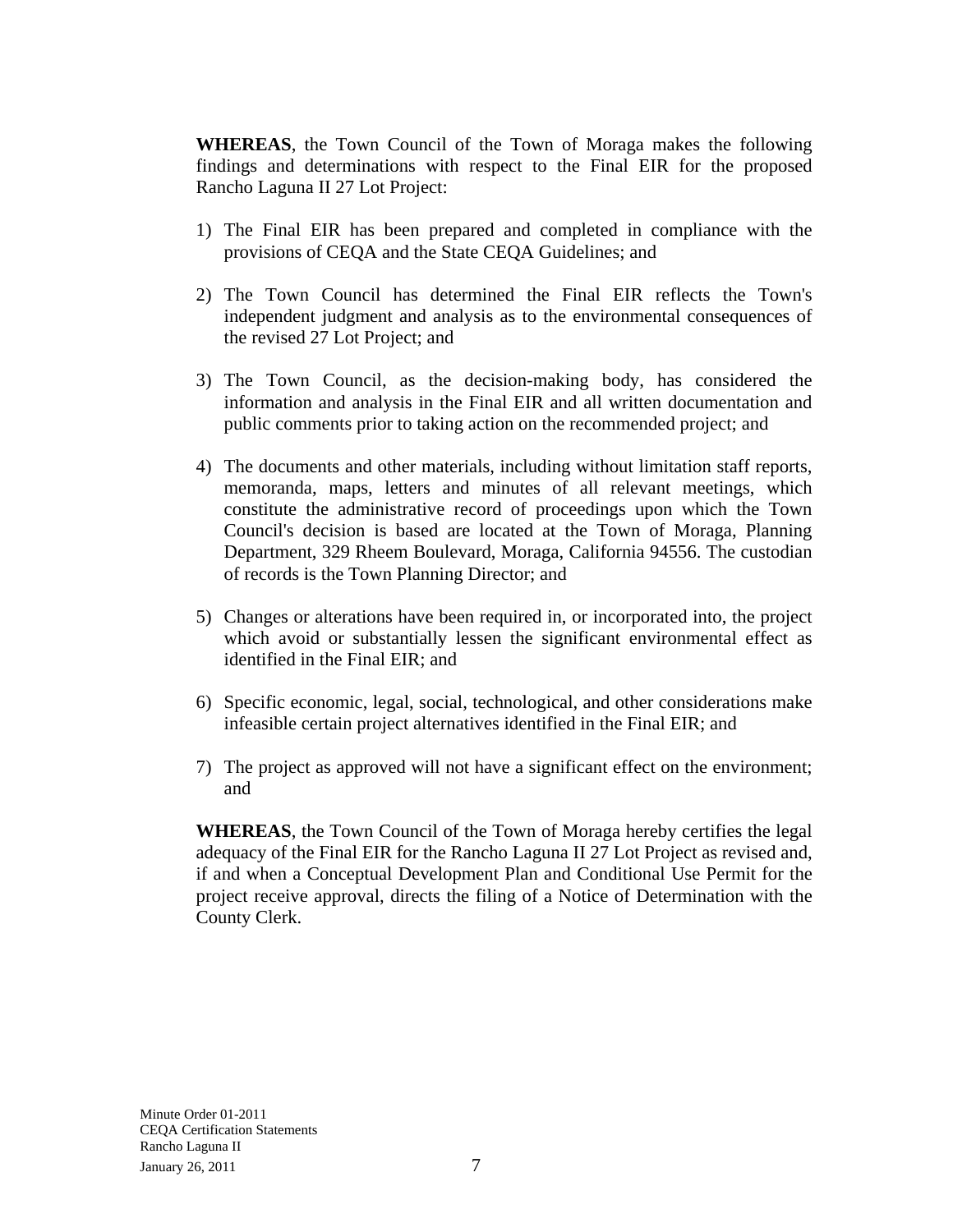## **MITIGATION MONITORING and REPORTING PROGRAM**

## **ENVIRONMENTAL IMPACT REPORT FOR THE RANCHO LAGUNA II 27 LOT PROJECT Moraga, California (Rancho Laguna, LLC is the Applicant/Project Sponsor)**

| Description of Potentially Significant Impact<br>and Effect of Mitigation for 27 Lot Project                                                                                                                                                                                                                                                                                                                                                                                                                                                                                                                                                                                                                                                                                                                                                                                                                                                                                                                                                                                                                                                                                                                                                                                                                   | <b>Mitigation Measure for 27 Lot Project</b>                                                                                                                                                                                                                                                                                                                                                                                                                                                                                                                                                                                                                                                                                                                                                                                                                                                                                                                                                                                                                                                                                                                                                                                                                          | <b>Monitoring Task</b>                                                                                                                                                                                                                                                                                                                                                                                                                                                                                                                                                                                                                                            | Responsible<br>Division/<br>Agency                                                                                                                                                                                                                                                                                                                                                                        | Timing of<br><b>Monitoring</b><br>Task                                                                                                                                   | Monitor<br>&Verify<br>Initials/<br>Date | Status/<br><b>Notes</b> |
|----------------------------------------------------------------------------------------------------------------------------------------------------------------------------------------------------------------------------------------------------------------------------------------------------------------------------------------------------------------------------------------------------------------------------------------------------------------------------------------------------------------------------------------------------------------------------------------------------------------------------------------------------------------------------------------------------------------------------------------------------------------------------------------------------------------------------------------------------------------------------------------------------------------------------------------------------------------------------------------------------------------------------------------------------------------------------------------------------------------------------------------------------------------------------------------------------------------------------------------------------------------------------------------------------------------|-----------------------------------------------------------------------------------------------------------------------------------------------------------------------------------------------------------------------------------------------------------------------------------------------------------------------------------------------------------------------------------------------------------------------------------------------------------------------------------------------------------------------------------------------------------------------------------------------------------------------------------------------------------------------------------------------------------------------------------------------------------------------------------------------------------------------------------------------------------------------------------------------------------------------------------------------------------------------------------------------------------------------------------------------------------------------------------------------------------------------------------------------------------------------------------------------------------------------------------------------------------------------|-------------------------------------------------------------------------------------------------------------------------------------------------------------------------------------------------------------------------------------------------------------------------------------------------------------------------------------------------------------------------------------------------------------------------------------------------------------------------------------------------------------------------------------------------------------------------------------------------------------------------------------------------------------------|-----------------------------------------------------------------------------------------------------------------------------------------------------------------------------------------------------------------------------------------------------------------------------------------------------------------------------------------------------------------------------------------------------------|--------------------------------------------------------------------------------------------------------------------------------------------------------------------------|-----------------------------------------|-------------------------|
| <b>3.10 LAND USE</b>                                                                                                                                                                                                                                                                                                                                                                                                                                                                                                                                                                                                                                                                                                                                                                                                                                                                                                                                                                                                                                                                                                                                                                                                                                                                                           |                                                                                                                                                                                                                                                                                                                                                                                                                                                                                                                                                                                                                                                                                                                                                                                                                                                                                                                                                                                                                                                                                                                                                                                                                                                                       |                                                                                                                                                                                                                                                                                                                                                                                                                                                                                                                                                                                                                                                                   |                                                                                                                                                                                                                                                                                                                                                                                                           |                                                                                                                                                                          |                                         |                         |
| Impact 3.10 #2. Conversion of Agricultural<br><b>Land:</b> The project site is designated in the 2005<br>Contra Costa General Plan as part of the<br>Moraga Sphere of Influence. The most recent<br>revision to the County's Urban Limit Line (ULL),<br>adopted in 2002, includes this parcel within the<br>Urban Limit Line. The County's agricultural<br>lands map shows the property as Important<br>Farmland. The property is not in a Williamson<br>Act contract, nor will development conflict with<br>any existing lands zoned for agricultural use.<br>In support of Goal LU5 and Policy LU5.1, it is<br>recommended that the property's agricultural<br>values be protected by grazing. Continued<br>grazing will also assist with fire suppression.<br>However, grazing can be (and has been)<br>destructive to vegetation and drainages. Unless<br>an open space management plan and fencing is<br>implemented, this ongoing impact will be<br>This is a potentially significant<br>exacerbated.<br>impact.<br>The On-Site Wetland and Special-Status<br>Mitigation and Monitoring Plan dated December<br>16, 2005, by Sycamore Associates, LLC, for the<br>35 lot project (2005 Wetland/Special-Status<br>Species Plan) includes a grazing management<br>plan intended to preserve and enhance the | Mitigation Measure 3.10 #2: The open<br>space areas of the property shall be<br>subject to an Open Space Management<br>Plan for the 27 Lot Project, that will<br>ensure the undeveloped 162 acres of the<br>property continue to be grazed as a<br>means of fire protection and open space<br>preservation,<br>subject<br>to<br>the<br>implementation of Mitigation Measure 3.55<br>#33 the purpose of which is to avoid long<br>term degradation of open space and<br>conservation habitats. The Open Space<br>Management Plan, prepared by a qualified<br>ecologist,<br>shall be consistent with<br>resource<br>agency permit conditions,<br>including<br>jurisdictional<br>and<br>non-<br>jurisdictional wetland and special status<br>species<br>monitoring,<br>required by<br>the<br>USACE,<br>RWQCB,<br>and CDFG.<br>in<br>consultation with the USFWS.<br>Those<br>requirements shall be included in the final<br>Wetland and Special-Status<br>Species<br>Plan<br>Mitigation<br>and<br>Monitoring<br>(Wetland/Special-Status Species Plan)<br>prepared by a qualified restoration<br>ecologist/biologist and incorporated in the<br>Open Space Management Plan. The Plan<br>shall be consistent with and incorporate<br>the Fire Protection Plan described in | Town Council shall review<br>and approve the Open<br>Space Management Plan<br>prior to final subdivision<br>map approval.<br>Moraga-Orinda<br>Fire<br>District shall review and<br>approve the Open Space<br>Management Plan for<br>consistency with local fire<br>control guidelines and<br>Fire Protection Plan (see<br>Mitigation Measure 3.61<br>$#1$ ).<br>Town shall be copied on<br>Agency communications<br>Project<br>Sponsor<br>with<br>related to construction<br>monitoring<br>and<br>compliance with agency<br>permit conditions.<br>Town Council shall be<br>responsible for GHAD<br>approval<br>and implementation (see<br>Mitigation Measure 3.20 | Town Planning<br>Department.<br>Town biology<br>monitor, and<br>Moraga-Orinda<br>Fire<br>District,<br>with input from<br>USACE,<br>the<br>USFWS,<br>RWQCB<br>and<br>CDFG.<br>Town Council<br>for the GHAD<br>formation and<br>monitoring<br>with<br>and.<br>Planning<br>Department<br>assistance,<br>Open Space<br>Management<br>final<br>Plan<br>Wetland/Speci<br>al-Status<br>Species Plan<br>approval. | GHAD shall be<br>formed<br>and<br>Space<br>Open<br>Management<br>Plan approved<br>prior to final<br>subdivision<br>map approval.<br>GHAD<br>monitoring<br>is<br>ongoing. |                                         |                         |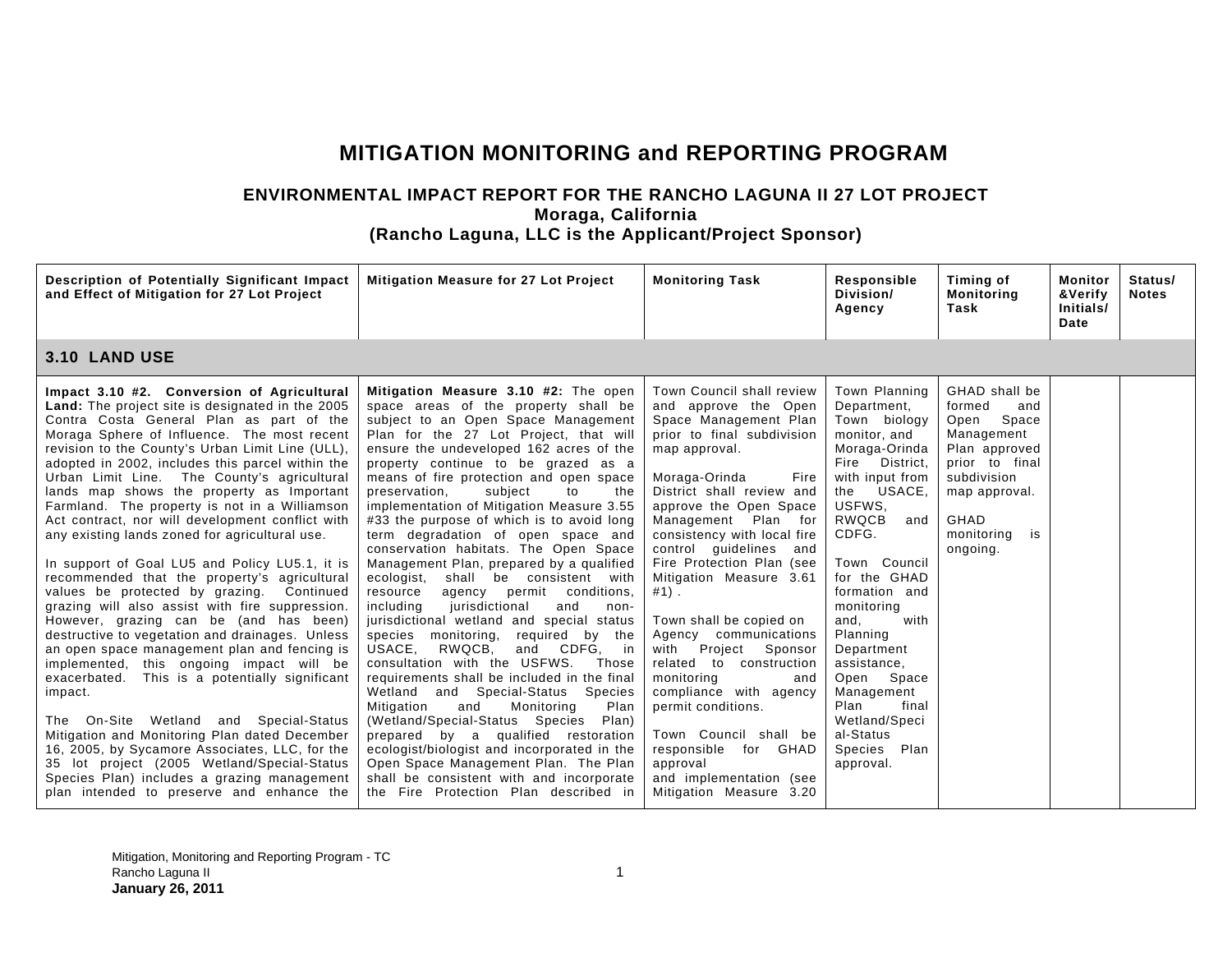| Description of Potentially Significant Impact<br>and Effect of Mitigation for 27 Lot Project                                                                                                                                                                                                                                                                                                                                                                                                                                                                                                                                                                                                                                                                                                                                                                                                                                                                                                                                                                                                                                                                                                                                               | Mitigation Measure for 27 Lot Project                                                                                                                                                                                                                                                                                                                                                 | <b>Monitoring Task</b> | Responsible<br>Division/<br>Agency | Timing of<br><b>Monitoring</b><br>Task | Monitor<br>&Verify<br>Initials/<br>Date | Status/<br><b>Notes</b> |
|--------------------------------------------------------------------------------------------------------------------------------------------------------------------------------------------------------------------------------------------------------------------------------------------------------------------------------------------------------------------------------------------------------------------------------------------------------------------------------------------------------------------------------------------------------------------------------------------------------------------------------------------------------------------------------------------------------------------------------------------------------------------------------------------------------------------------------------------------------------------------------------------------------------------------------------------------------------------------------------------------------------------------------------------------------------------------------------------------------------------------------------------------------------------------------------------------------------------------------------------|---------------------------------------------------------------------------------------------------------------------------------------------------------------------------------------------------------------------------------------------------------------------------------------------------------------------------------------------------------------------------------------|------------------------|------------------------------------|----------------------------------------|-----------------------------------------|-------------------------|
| natural resources of the conserved open space,<br>and provide for fire hazard management. That<br>2005 Wetland/Special-Status Species Plan<br>addressed 136 acres of open space, while the<br>mitigated 27 lot project (27 Lot Project)P<br>includes approximately 162 acres of open space<br>and 18 acres of development (lots and roads).<br>The Project Sponsor proposes that the Town<br>Council form a Geologic Hazard Abatement<br>District (GHAD) for the project. It will be funded<br>by the Project Sponsor initially and then by the<br>project homeowners. One of its responsibilities<br>will be open space management, including<br>The GHAD's activities and the<br>grazing.<br>sufficiency of its financial resources will be<br>subject to Town review and direction. A long<br>term Open Space Management Plan for the 162<br>acres of open space in the 27 Lot Project,<br>referencing a revised Wetland and Special-<br>Status Species Mitigation and Monitoring Plan,<br>should be prepared, for implementation by the<br>GHAD.<br>This potentially significant impact of the 27 Lot<br>Project is less than with the 35 lot project, and<br>the mitigation will still reduce the impact to less<br>than significant. | Mitigation Measure 3.61 #1.<br>The Project Sponsor shall request<br>formation of and the Town Council shall<br>form a Geologic Hazard Abatement<br>District (GHAD) for the project, as more<br>fully set forth in Mitigation Measure 3.20<br>#5a. One GHAD responsibility shall be<br>open space management, which shall<br>include grazing.<br>[Also included as CDP Condition VI.2] | $#5a$ ).               |                                    |                                        |                                         |                         |
| Impact 3.10 #4. Density: The proposed density<br>of the 35 lot project is one unit less than the<br>maximum allowable by the General Plan,<br>assuming the decision-making body determines<br>that project adequately mitigates for potential<br>risks. 9 units are allowed at the lowest density<br>of 1 unit per 20 acres (180 acres per 1 unit per<br>20 acres). If the highest density (1 unit per 5<br>acres) is deemed appropriate by the Planning<br>Commission, then 36 units are allowable (180<br>acres at 1 unit per 5 acres). However, the                                                                                                                                                                                                                                                                                                                                                                                                                                                                                                                                                                                                                                                                                     | Mitigation Measure 3.10 #4 in the Draft<br>EIR is no longer necessary. No separate<br>mitigation measure is required. This<br>density impact of the 27 Lot Project as<br>designed and otherwise mitigated is less<br>than significant.                                                                                                                                                | N/A                    | N/A                                | N/A                                    |                                         |                         |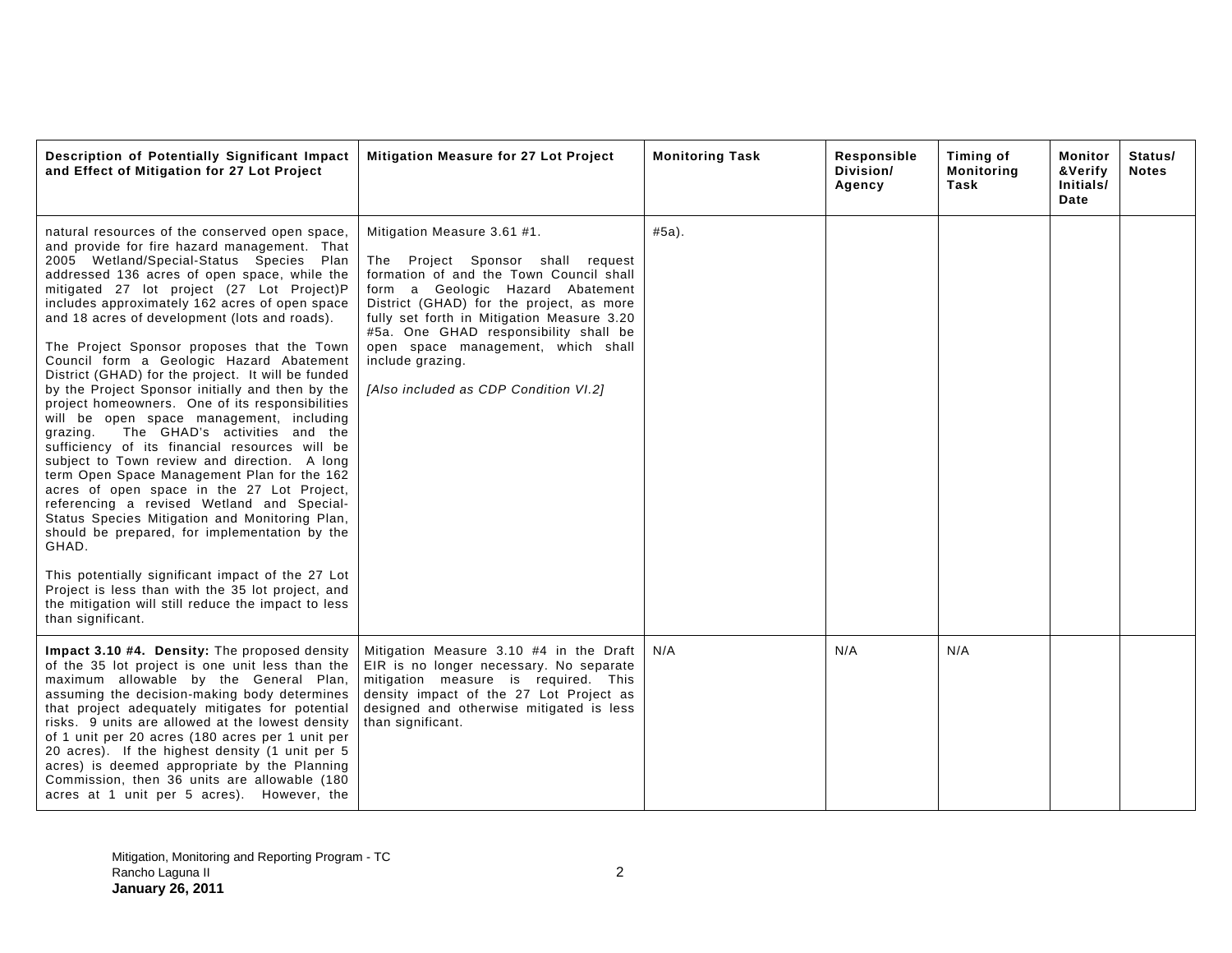| Description of Potentially Significant Impact<br>and Effect of Mitigation for 27 Lot Project                                                                                                                                                                                                                                                                                                                                                                                                                                                                                                    | Mitigation Measure for 27 Lot Project | <b>Monitoring Task</b> | Responsible<br>Division/<br>Agency | Timing of<br><b>Monitoring</b><br>Task | Monitor<br>&Verify<br>Initials/<br>Date | Status/<br><b>Notes</b> |
|-------------------------------------------------------------------------------------------------------------------------------------------------------------------------------------------------------------------------------------------------------------------------------------------------------------------------------------------------------------------------------------------------------------------------------------------------------------------------------------------------------------------------------------------------------------------------------------------------|---------------------------------------|------------------------|------------------------------------|----------------------------------------|-----------------------------------------|-------------------------|
| higher density is predicated upon design which<br>must address:                                                                                                                                                                                                                                                                                                                                                                                                                                                                                                                                 |                                       |                        |                                    |                                        |                                         |                         |
| environmental constraints,<br>$\bullet$                                                                                                                                                                                                                                                                                                                                                                                                                                                                                                                                                         |                                       |                        |                                    |                                        |                                         |                         |
| availability of public services,<br>$\bullet$                                                                                                                                                                                                                                                                                                                                                                                                                                                                                                                                                   |                                       |                        |                                    |                                        |                                         |                         |
| site planning issues, and<br>$\bullet$                                                                                                                                                                                                                                                                                                                                                                                                                                                                                                                                                          |                                       |                        |                                    |                                        |                                         |                         |
| provision of open space and recreation<br>$\bullet$<br>areas.                                                                                                                                                                                                                                                                                                                                                                                                                                                                                                                                   |                                       |                        |                                    |                                        |                                         |                         |
| The 35 lot project layout has avoided most of<br>the high risk areas/environmentally constrained<br>Mitigation measures have been<br>areas.<br>identified that will allow for the reduction of<br>these potential impacts to levels of less than<br>significant. There are adequate public services<br>to accommodate development as discussed in<br>Section 3.60 of the EIR. The 35 lot project does<br>provide for open space (136 acres) as well as<br>for trails and staging area. There remain a few<br>site planning issues that necessitate a redesign<br>of the project. These include: |                                       |                        |                                    |                                        |                                         |                         |
| Relocation of the Water Quality Basin: The<br>water quality basin is proposed to be located<br>below Lot 25 in the 35 lot project on slopes that<br>exceed 20%. Significant excavation would need<br>to occur in order to construct the proposed<br>basin.                                                                                                                                                                                                                                                                                                                                      |                                       |                        |                                    |                                        |                                         |                         |
| Slope Issues: Lot Numbers 13, 14 and 24 in<br>the 35 lot project have slope issues.<br>Lot<br>Numbers 13 and 14 are located at the eastern<br>end of "D" Drive and include slopes exceeding<br>25% slope at their connection with "D" Drive. It<br>is unlikely that either a driveway or a house pad<br>could be developed on slopes consistent with<br>OS-PD criteria as slopes exceed 25%. The                                                                                                                                                                                                |                                       |                        |                                    |                                        |                                         |                         |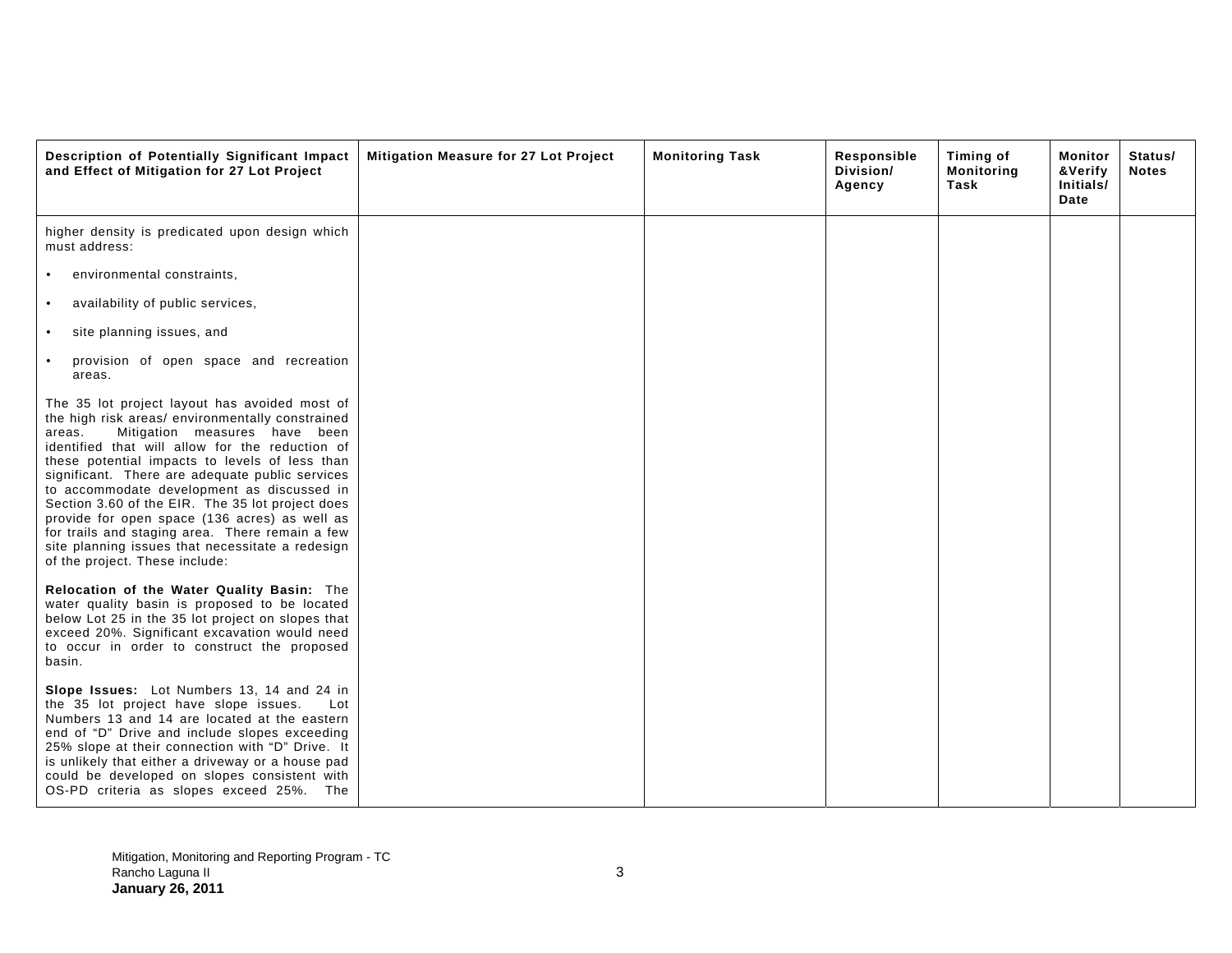| Description of Potentially Significant Impact<br>and Effect of Mitigation for 27 Lot Project                                                                                                                                                                                                                                                                                                                                                                                                                                                                                                                                                                                                                                                                                                                                                                                                         | Mitigation Measure for 27 Lot Project | <b>Monitoring Task</b> | Responsible<br>Division/<br>Agency | Timing of<br><b>Monitoring</b><br>Task | Monitor<br>&Verify<br>Initials/<br>Date | Status/<br><b>Notes</b> |
|------------------------------------------------------------------------------------------------------------------------------------------------------------------------------------------------------------------------------------------------------------------------------------------------------------------------------------------------------------------------------------------------------------------------------------------------------------------------------------------------------------------------------------------------------------------------------------------------------------------------------------------------------------------------------------------------------------------------------------------------------------------------------------------------------------------------------------------------------------------------------------------------------|---------------------------------------|------------------------|------------------------------------|----------------------------------------|-----------------------------------------|-------------------------|
| same constraint is associated with Lot Number<br>24, located south of "C" Court. Development is<br>inconsistent with criteria for development on<br>non-MOSO lands.                                                                                                                                                                                                                                                                                                                                                                                                                                                                                                                                                                                                                                                                                                                                  |                                       |                        |                                    |                                        |                                         |                         |
| These two constraining issues in the 35 lot<br>project would lead to development impacts that<br>are potentially significant. The 27 Lot Project<br>as mitigated eliminates the two constraining<br>design issues. The water quality basin has<br>been relocated to the southerly side of the "C"<br>Court cul-de-sac and does not require<br>significant excavation. Lots on the southern<br>plateau have been reconfigured and the grading<br>changed so that no pads or driveways have an<br>average slope of 25% or more. The debris<br>benches have been relocated outside the lots<br>on shortened "D" Drive. Impacts on public views<br>of the minor ridge, hillsides and valleys are less<br>than significant. The amount of open space has<br>been increased from 136 acres to 162 acres<br>(90% of the property), with the open lower<br>Rheem Valley and other project design<br>changes. |                                       |                        |                                    |                                        |                                         |                         |
| The 27 Lot Project as mitigated has no<br>significant environmental impacts. As designed,<br>the 27 Lot Project density of 1 unit per 6.6 acres<br>is appropriate, because the mitigated project<br>has reduced all environmental impacts to less<br>than significant, all site constraints are<br>addressed, its design as mitigated is in<br>compliance with the General Plan and its<br>applicable goals and policies, 90% of the site is<br>in open space with public trails, and public<br>services are available. This density impact is<br>now less than significant.<br>Draft EIR Mitigation Measure 3.10 #4 for the 35<br>lot project is no longer required because the 27                                                                                                                                                                                                                  |                                       |                        |                                    |                                        |                                         |                         |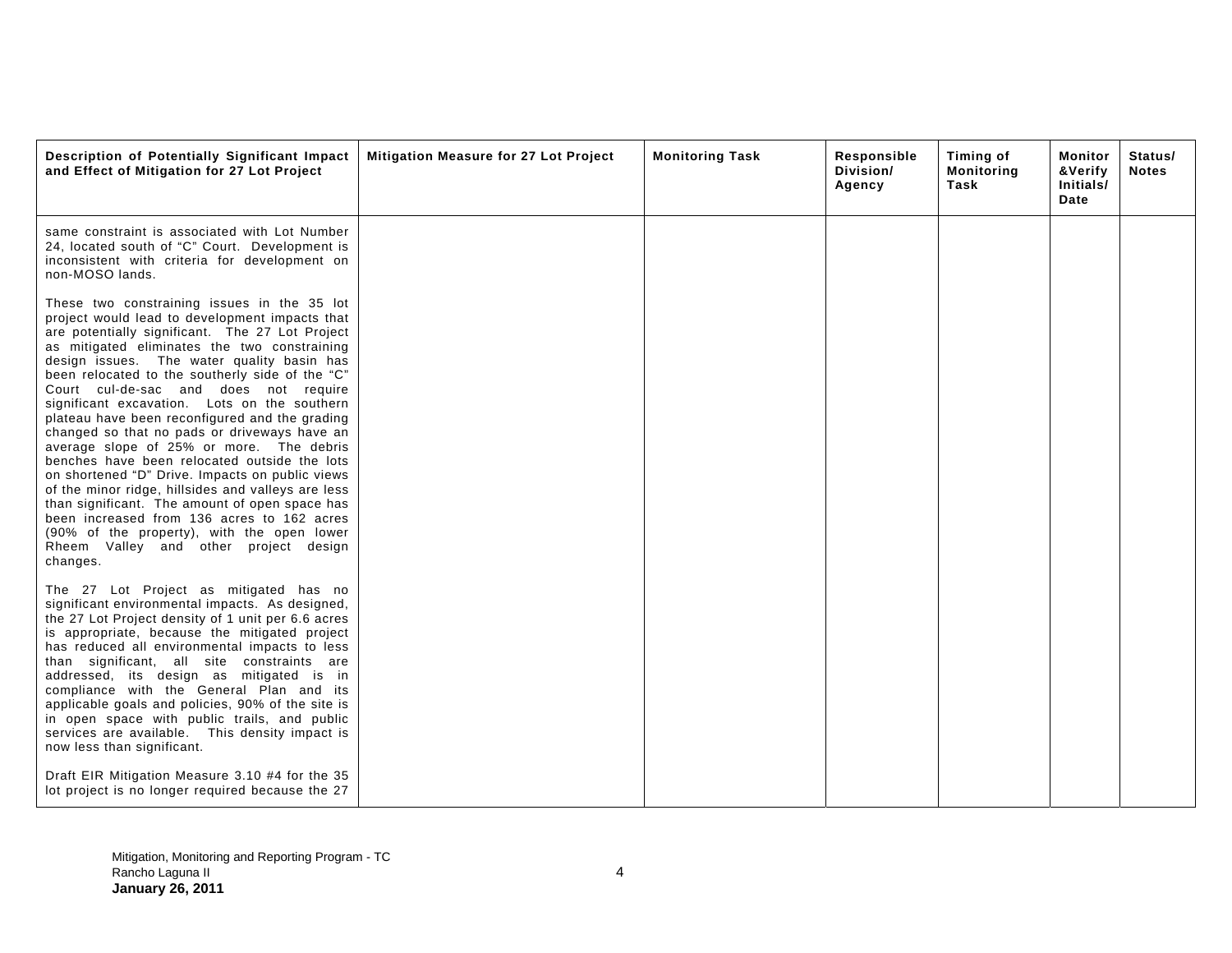| Description of Potentially Significant Impact<br>and Effect of Mitigation for 27 Lot Project                                                                                                                                                                                                                                                                                                                                                                                                                                                                                                                                                                                                                                                                                                                                                                                                                                                                          | Mitigation Measure for 27 Lot Project                                                                                                                                                                                                                       | <b>Monitoring Task</b> | Responsible<br>Division/<br>Agency | Timing of<br><b>Monitoring</b><br>Task | <b>Monitor</b><br>&Verify<br>Initials/<br>Date | Status/<br><b>Notes</b> |
|-----------------------------------------------------------------------------------------------------------------------------------------------------------------------------------------------------------------------------------------------------------------------------------------------------------------------------------------------------------------------------------------------------------------------------------------------------------------------------------------------------------------------------------------------------------------------------------------------------------------------------------------------------------------------------------------------------------------------------------------------------------------------------------------------------------------------------------------------------------------------------------------------------------------------------------------------------------------------|-------------------------------------------------------------------------------------------------------------------------------------------------------------------------------------------------------------------------------------------------------------|------------------------|------------------------------------|----------------------------------------|------------------------------------------------|-------------------------|
| Lot Project has been redesigned consistent with<br>the measure. Through project redesign and the<br>other mitigation measures, all 27 Lot Project<br>impacts have been reduced to less than<br>significant, including Geotechnical and Soils<br>Impacts 3.20, Hydrology, Drainage and Water<br>Quality Impacts 3.30, Visual Quality, Parks,<br>Recreation and Open Impacts 3.35 #1-7 and<br>Biological Resources Impacts 3.55. Further<br>reducing the lot count to any number less than<br>27 would not provide any additional, substantive<br>reduction in environmental impacts and is not<br>necessary to further address site<br>or<br>environmental constraints. Therefore,<br>the<br>impact of the 27 Lot Project as designed and<br>otherwise mitigated is less than significant and<br>Mitigation Measure 3.10 #4 for the 35 lot project<br>is not necessary for the 27 Lot Project.                                                                         |                                                                                                                                                                                                                                                             |                        |                                    |                                        |                                                |                         |
| Impact 3.10 #5. MOSO/Non-MOSO Land Use:<br>In 1986, Measure A, the Moraga Open Space<br>Initiative (MOSO), redefined hillside open space<br>designated lands to include all lands designated<br>private and public open space. The associated<br>new open space designation is OS-M and OS-<br>PD. All development on the subject property<br>(as currently proposed) is located on lands<br>designated OS-PD. Development density in<br>OS-PD designated lands is 1 dwelling unit per<br>20, 10, or 5 acres, depending upon the Town's<br>determinations<br>concerning<br>site<br>and<br>including<br>environmental<br>constraints,<br>the<br>mitigation of geotechnical risk to less than<br>significant.<br>The site and status determination information<br>has been evaluated and it has been determined<br>that risk can be reduced to less than significant<br>after implementation of the other mitigation<br>measures, identified by environmental impact in | Mitigation Measure 3.10 #5 in the Draft<br>EIR is no longer necessary. No separate<br>mitigation is required to address this<br>impact. This MOSO/Non-MOSO impact of<br>the 27 Lot Project as designed and<br>otherwise mitigated is less than significant. | N/A                    | N/A                                | N/A                                    |                                                |                         |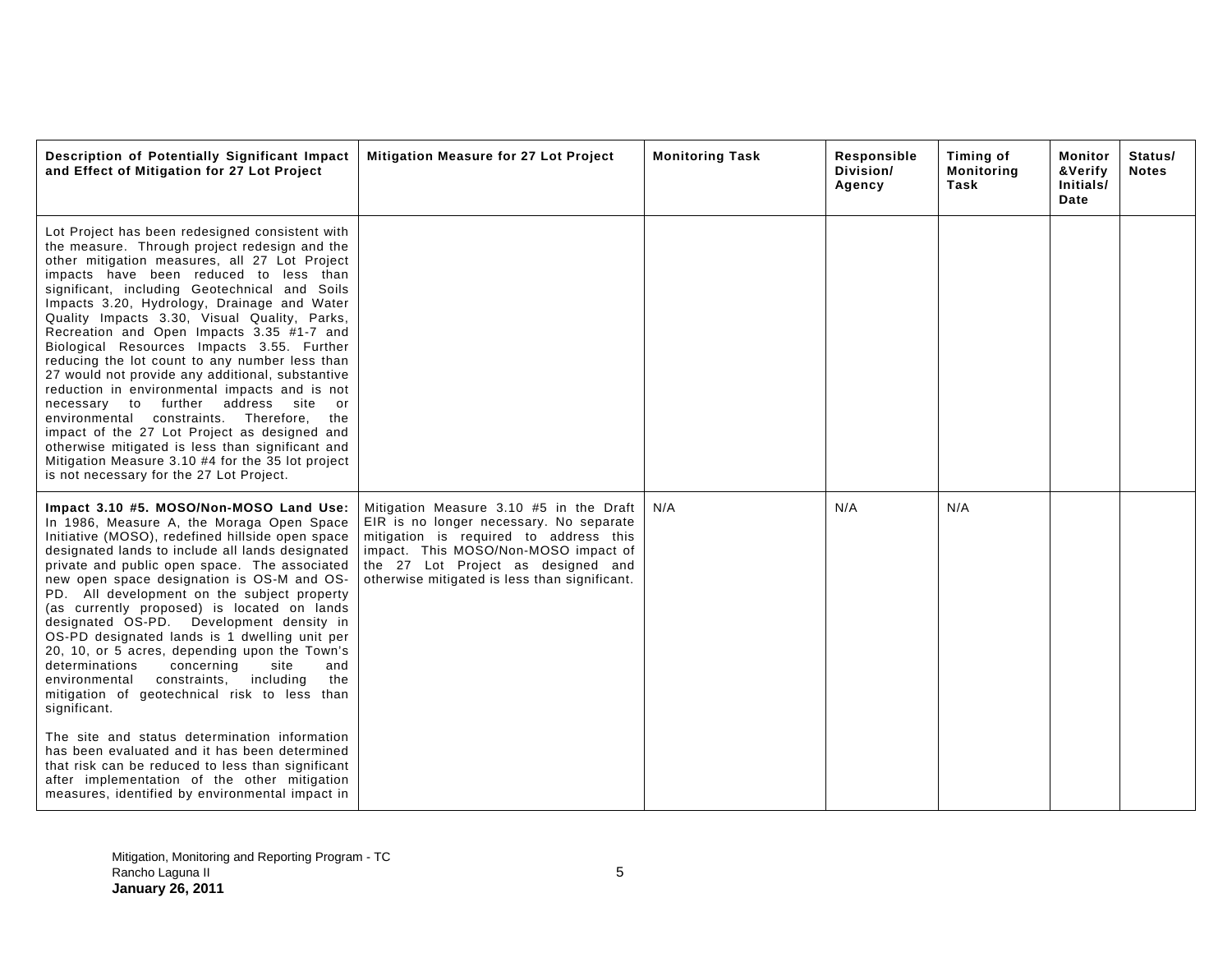| Description of Potentially Significant Impact<br>and Effect of Mitigation for 27 Lot Project                                                                                                                                                                                                                                                                                                                                                                                                                                                                                                                                                                                                                         | <b>Mitigation Measure for 27 Lot Project</b> | <b>Monitoring Task</b> | Responsible<br>Division/<br>Agency | Timing of<br><b>Monitoring</b><br>Task | Monitor<br>&Verify<br>Initials/<br>Date | Status/<br><b>Notes</b> |
|----------------------------------------------------------------------------------------------------------------------------------------------------------------------------------------------------------------------------------------------------------------------------------------------------------------------------------------------------------------------------------------------------------------------------------------------------------------------------------------------------------------------------------------------------------------------------------------------------------------------------------------------------------------------------------------------------------------------|----------------------------------------------|------------------------|------------------------------------|----------------------------------------|-----------------------------------------|-------------------------|
| the text of this DEIR. A brief assessment of the<br>seven high risk factors is contained in Sections<br>3.20 (Geology and Soils) and 3.30- (Hydrology,<br>Drainage and Water Quality). This is a less<br>than significant impact with the mitigation.                                                                                                                                                                                                                                                                                                                                                                                                                                                                |                                              |                        |                                    |                                        |                                         |                         |
| Through implementation of Mitigation Measures<br>$3.20$ #1 - 3.20 #10 and 3.30 #1 - 3.30 #3, all<br>impacts related to geotechnical and hydrologic<br>constraints will be mitigated.<br>Mitigation<br>Measure 3.10 #5 is redundant and no longer<br>included. The density of I unit per 5 acres is<br>the appropriate maximum density to consider in<br>evaluating development of the project site.                                                                                                                                                                                                                                                                                                                  |                                              |                        |                                    |                                        |                                         |                         |
| MOSO/Non-MOSO<br>impact<br>of<br>the<br>This<br>recommended 27 Lot Project is less than with<br>the 35 lot project. All development is in the OS-<br>PD part of the project site. The overall density<br>of the 27 Lot Project as mitigated, 1 unit per<br>6.6 acres, is appropriate based on how it<br>addresses site constraints and environmental<br>impacts, and because it has been designed to<br>comply with the General Plan and applicable<br>goals and policies. All 27 Lot Project impacts<br>have been reduced to less than significant,<br>including Geology and Soils Impacts 3.20 #1-10,<br>Visual Quality, Parks, Recreation and Open<br>Impacts 3.35 #1-7 and Biological Resources<br>Impacts 3.55. |                                              |                        |                                    |                                        |                                         |                         |
| Geotechnical instability and other risk to new<br>development in the recommended 27 Lot<br>Project, as well as all other significant<br>environmental impacts, have been reduced to<br>the extent that a further reduction in the number<br>of lots would not provide any additional<br>environmental benefits under its General Plan<br>designation or Open Space zoning district.<br>Therefore, the impact of the 27 Lot Project as                                                                                                                                                                                                                                                                                |                                              |                        |                                    |                                        |                                         |                         |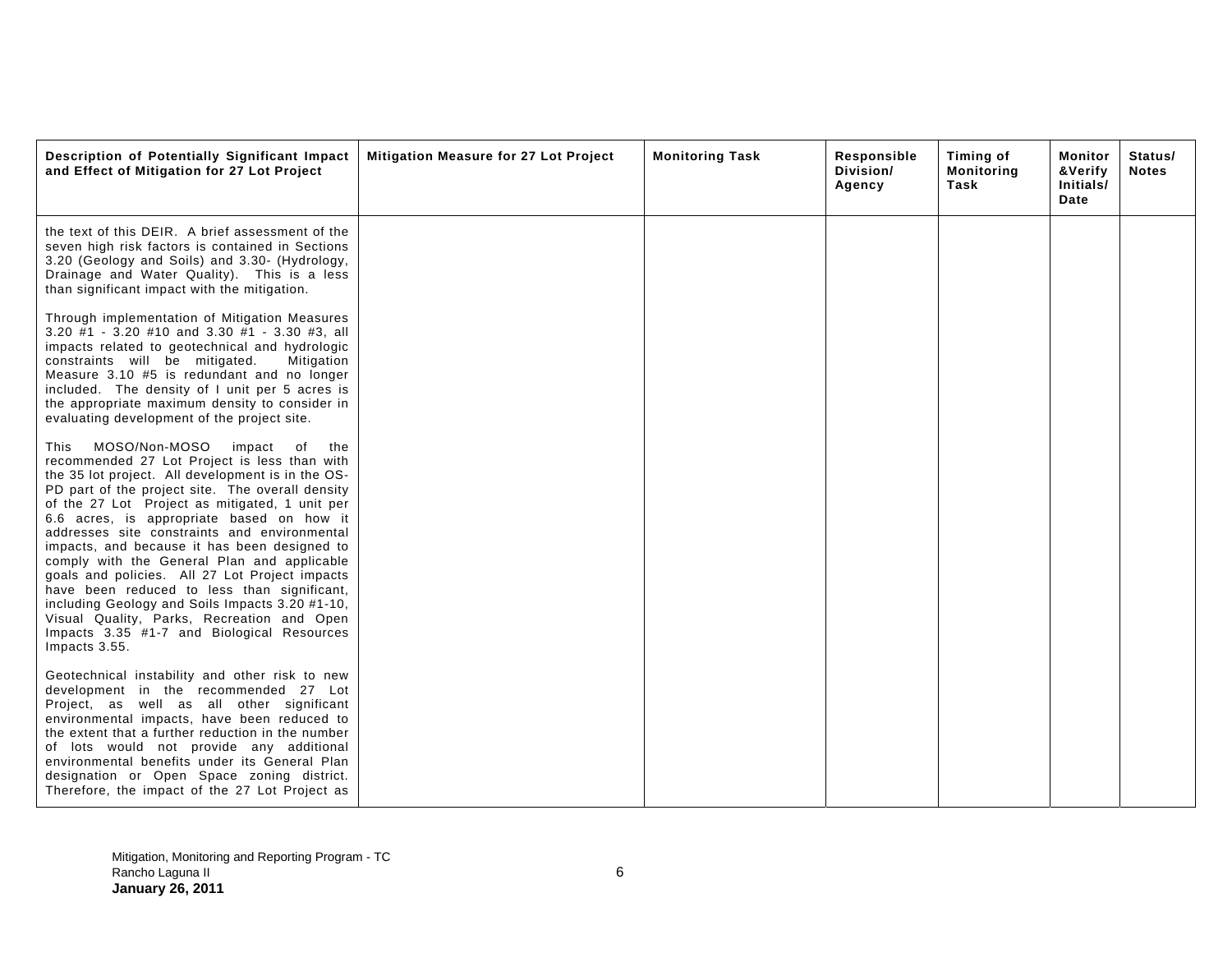| Description of Potentially Significant Impact<br>and Effect of Mitigation for 27 Lot Project                                                                                                                                                                                                                                                                                                                                                                                                                                                                                                                     | Mitigation Measure for 27 Lot Project                                                                                                                                                                                                                                                                                                                                                                                                                                                                                                                                                | <b>Monitoring Task</b>                                                                                                                                          | Responsible<br>Division/<br>Agency                                                                     | Timing of<br><b>Monitoring</b><br>Task                                                            | <b>Monitor</b><br>&Verify<br>Initials/<br>Date | Status/<br><b>Notes</b> |
|------------------------------------------------------------------------------------------------------------------------------------------------------------------------------------------------------------------------------------------------------------------------------------------------------------------------------------------------------------------------------------------------------------------------------------------------------------------------------------------------------------------------------------------------------------------------------------------------------------------|--------------------------------------------------------------------------------------------------------------------------------------------------------------------------------------------------------------------------------------------------------------------------------------------------------------------------------------------------------------------------------------------------------------------------------------------------------------------------------------------------------------------------------------------------------------------------------------|-----------------------------------------------------------------------------------------------------------------------------------------------------------------|--------------------------------------------------------------------------------------------------------|---------------------------------------------------------------------------------------------------|------------------------------------------------|-------------------------|
| designed and otherwise mitigated is less than<br>significant, and Mitigation Measure 3.10 #5 for<br>the 35 lot project is not necessary for the 27 Lot<br>Project.                                                                                                                                                                                                                                                                                                                                                                                                                                               |                                                                                                                                                                                                                                                                                                                                                                                                                                                                                                                                                                                      |                                                                                                                                                                 |                                                                                                        |                                                                                                   |                                                |                         |
| <b>3.20 GEOLOGY AND SOILS</b>                                                                                                                                                                                                                                                                                                                                                                                                                                                                                                                                                                                    |                                                                                                                                                                                                                                                                                                                                                                                                                                                                                                                                                                                      |                                                                                                                                                                 |                                                                                                        |                                                                                                   |                                                |                         |
| Impact 3.20 #1. Ground Shaking: Strong<br>ground shaking associated with a major<br>earthquake in the region is considered to be a<br>significant impact on the planned development.<br>The potentially significant impact of the 27 Lot<br>Project is no more than with the 35 lot project,<br>and the mitigation will still reduce the impact to<br>less than significant.                                                                                                                                                                                                                                     | Mitigation Measure 3.20 #1: The new<br>buildings and other improvements will be<br>designed and built in accordance with the<br>latest UBC, and other code requirements.<br>[Note: buildings designed and constructed<br>in accordance with these requirements,<br>and the recommendations<br>of the<br>geotechnical report, may experience some<br>damage during a major seismic event but<br>are unlikely to collapse or result in the<br>loss of life.1<br>[Also included as CDP Condition VII.1]                                                                                 | Town of Moraga shall<br>review the grading, and<br>building plans to ensure<br>compliance with the latest<br>UBC and other code<br>requirements.                | Town<br>Engineer,<br>Town<br>geotechnical<br>consultant,<br>Building<br>and<br>Inspection<br>Services. | Prior<br>to approval of<br>final grading<br>plan, and<br>issuance<br>of<br>building<br>permits.   |                                                |                         |
| Impact 3.20 #3. Expansive Soils: The near<br>surface clay soils and bedrock have a moderate<br>to high plasticity and a high expansion potential<br>as discussed in the ENGEO report. Expansive<br>detrimentally<br>affect building<br>soils can<br>foundations, slabs, pavements, retaining walls<br>and other site improvements. The impacts due<br>to soil expansion are, therefore, potentially<br>significant.<br>These potentially significant impacts of the 27<br>Lot Project are no more than with the 35 lot<br>project, and the mitigation will still reduce the<br>impacts to less than significant. | Mitigation Measure 3.20 #3: The ENGEO<br>report provides recommended measures<br>for mitigating the effects of expansive<br>soils on the project improvements. These<br>protective measures shall be implemented<br>during the design and construction phase<br>of the project and are to be documented<br>by the project geotechnical engineer:<br>a. Overexcavation of cut and fill lots;<br>b. Moisture conditioning of fills to over<br>optimum; and,<br>c. Presoaking slab subgrade areas.<br>The following additional measures can<br>also be taken to minimize the effects of | Prior to approval of the<br>individual lot foundation<br>plans and subdivision<br>improvement<br>plans, Town of Moraga<br>shall review plans for<br>compliance. | <b>Town Engineer</b><br>and<br>Town<br>deotechnical<br>consultant.                                     | Prior<br>to approval of<br>improvement<br>plans for the<br>subdivision<br>and individual<br>lots. |                                                |                         |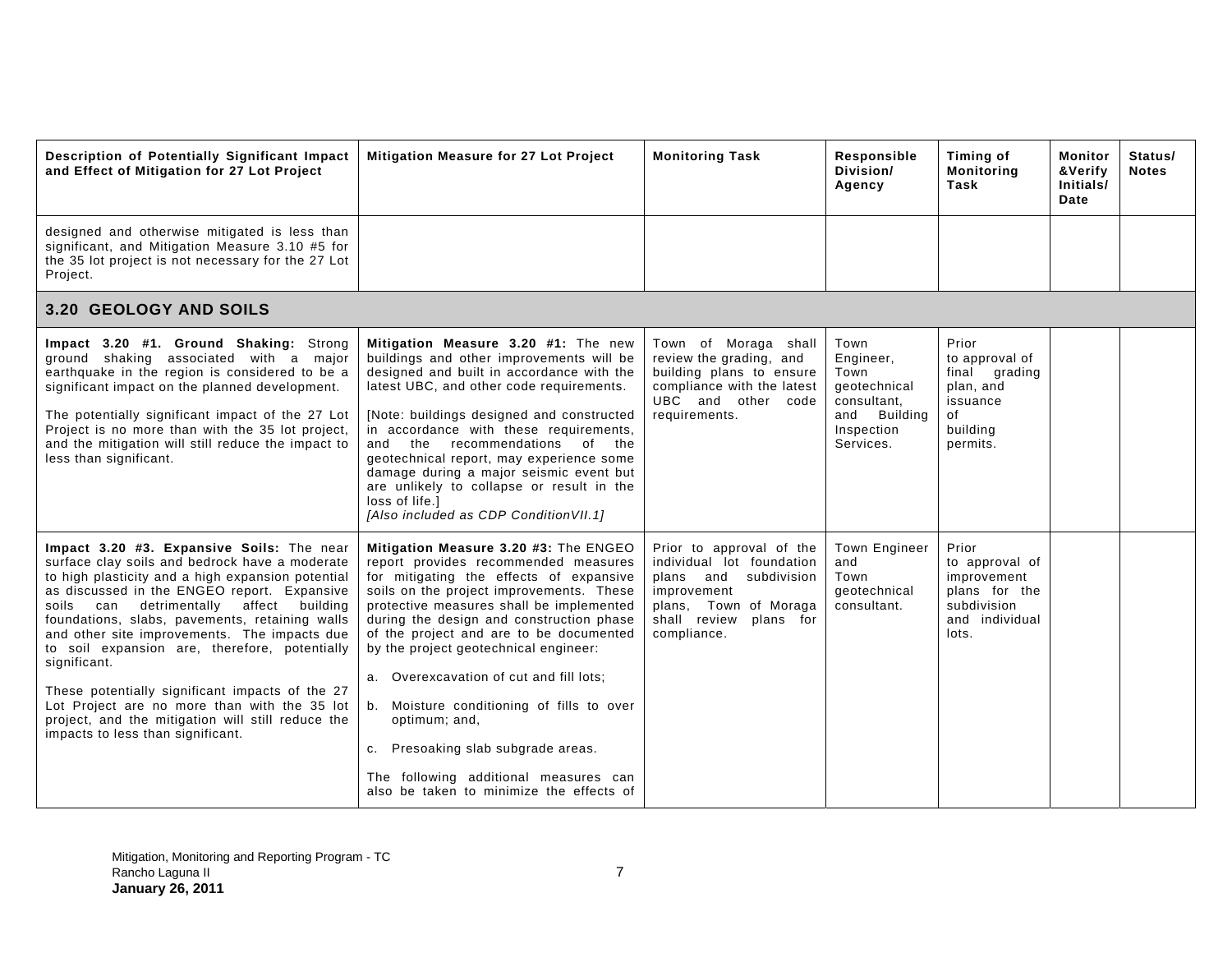| Description of Potentially Significant Impact<br>and Effect of Mitigation for 27 Lot Project                                                                                                                                                                                                                                                                                                                                                                                                                                                                                   | <b>Mitigation Measure for 27 Lot Project</b>                                                                                                                                                                                                                                                                                                                                                                                                                                                                                                                                                                                                                                                                                                                                                                                                                                                                                                                                                                                            | <b>Monitoring Task</b>                                                                                            | Responsible<br>Division/<br>Agency                                 | Timing of<br><b>Monitoring</b><br>Task                                                  | <b>Monitor</b><br>Status/<br>&Verify<br><b>Notes</b><br>Initials/<br>Date |
|--------------------------------------------------------------------------------------------------------------------------------------------------------------------------------------------------------------------------------------------------------------------------------------------------------------------------------------------------------------------------------------------------------------------------------------------------------------------------------------------------------------------------------------------------------------------------------|-----------------------------------------------------------------------------------------------------------------------------------------------------------------------------------------------------------------------------------------------------------------------------------------------------------------------------------------------------------------------------------------------------------------------------------------------------------------------------------------------------------------------------------------------------------------------------------------------------------------------------------------------------------------------------------------------------------------------------------------------------------------------------------------------------------------------------------------------------------------------------------------------------------------------------------------------------------------------------------------------------------------------------------------|-------------------------------------------------------------------------------------------------------------------|--------------------------------------------------------------------|-----------------------------------------------------------------------------------------|---------------------------------------------------------------------------|
| Impact 3.20 #4. Groundwater: The subsurface<br>conditions reported in the preliminary ENGEO<br>study included relatively shallow groundwater at<br>some locations.<br>Shallow groundwater can<br>cause foundation and pavement problems, and<br>lead to instability of cut and fill slopes. The<br>impacts due to shallow groundwater are,<br>therefore, potentially significant.<br>These potentially significant impacts of the 27<br>Lot Project are no more than with the 35 lot<br>project, and the mitigation will still reduce the<br>impacts to less than significant. | expansive soils:<br>d. Providing a layer of non-expansive<br>granular materials beneath slabs-on-<br>grade as a cushion against building<br>slab movement;<br>e. The use of aggregate base under<br>exterior flatwork; and,<br>f. Control of irrigation adjacent to the<br>new buildings.<br>[Also included as CDP Condition VII.1]<br>Mitigation Measure 3.20 #4: The ENGEO<br>report provides recommended measures<br>for mitigating the effects of shallow<br>groundwater on the project improvements.<br>The following protective measures shall be<br>implemented during the design and<br>construction phase of the project and are<br>to be documented by the project<br>geotechnical engineer:<br>a. Construction of subdrains in keyways,<br>swales to be filled, overexcavation<br>areas and at the toe of cut slopes;<br>b. Construction<br>subdrains<br>of<br>for<br>reconstructed landslide areas and<br>geogrid reinforced fill slopes; and<br>c. Presoaking slab subgrade area.<br>[Included also as CDP Condition IV.3] | Town of Moraga shall<br>review and approve the<br>grading plans and monitor<br>construction<br>for<br>compliance. | <b>Town Engineer</b><br>and<br>Town<br>qeotechnical<br>consultant. | Prior<br>to approval of<br>final grading<br>plan, and<br>during<br>the<br>construction. |                                                                           |
| Impact 3.20 #5a. Landslides: A total of 44<br>landslides have been mapped on the subject<br>property by ENGEO, with an additional 4<br>landslides mapped on the west side of Rheem                                                                                                                                                                                                                                                                                                                                                                                             | Mitigation Measure 3.20 #5a: The<br>ENGEO report recommends that landslide<br>mitigation methods such as providing<br>setbacks from the slides using debris                                                                                                                                                                                                                                                                                                                                                                                                                                                                                                                                                                                                                                                                                                                                                                                                                                                                             | Prior to approval of final<br>grading<br>plan<br>and<br>subdivision improvement<br>plans, Town of Moraga          | Town Engineer<br>and<br>Town<br>geotechnical                       | Prior<br>to approval of<br>Precise<br>Development                                       |                                                                           |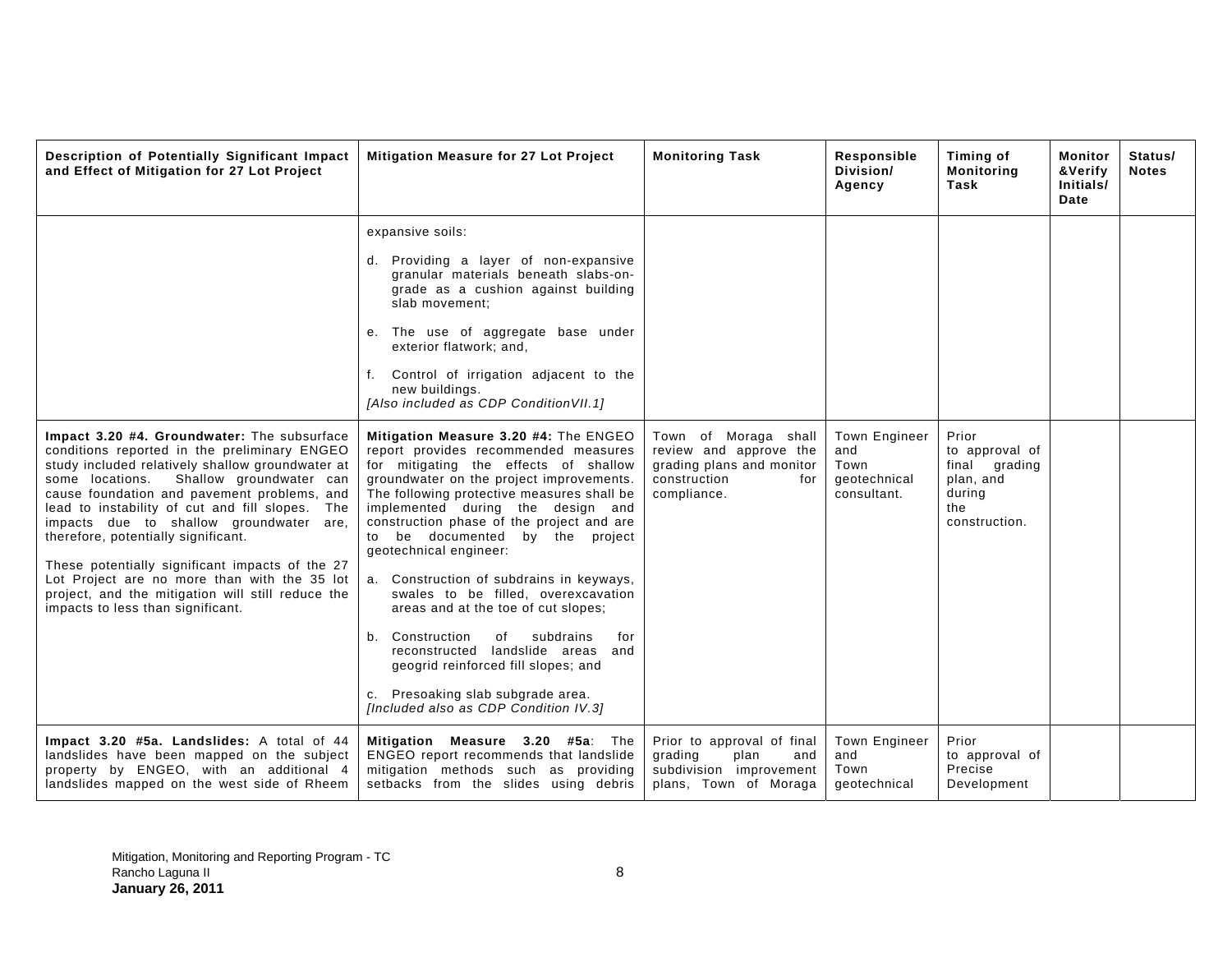| Description of Potentially Significant Impact<br>and Effect of Mitigation for 27 Lot Project                                                                                                                                                                                                                                                                                                                                                                                                                                                                                                                                                                                                                                                                                                                                                                                                                                                                                                                                                                                                                                                                                                                                                                                                                                                                                                                                                                                                                                                                                                                                                                                                                                                                                                                                                           | Mitigation Measure for 27 Lot Project                                                                                                                                                                                                                                                                                                                                                                                                                                                                                                                                                                                                                                                                                                                                                                                                                                                                                                                                                                                                                                                                                                                                                                                                                                                                                                                                                                                                                                                                   | <b>Monitoring Task</b>                                                                                                                                                                                                                                                                                                                                                                                                                                                                                                                    | Responsible<br>Division/<br>Agency                                                                                                                                                      | Timing of<br>Monitoring<br>Task                                                                                                                                   | Monitor<br>&Verify<br>Initials/<br>Date | Status/<br><b>Notes</b> |
|--------------------------------------------------------------------------------------------------------------------------------------------------------------------------------------------------------------------------------------------------------------------------------------------------------------------------------------------------------------------------------------------------------------------------------------------------------------------------------------------------------------------------------------------------------------------------------------------------------------------------------------------------------------------------------------------------------------------------------------------------------------------------------------------------------------------------------------------------------------------------------------------------------------------------------------------------------------------------------------------------------------------------------------------------------------------------------------------------------------------------------------------------------------------------------------------------------------------------------------------------------------------------------------------------------------------------------------------------------------------------------------------------------------------------------------------------------------------------------------------------------------------------------------------------------------------------------------------------------------------------------------------------------------------------------------------------------------------------------------------------------------------------------------------------------------------------------------------------------|---------------------------------------------------------------------------------------------------------------------------------------------------------------------------------------------------------------------------------------------------------------------------------------------------------------------------------------------------------------------------------------------------------------------------------------------------------------------------------------------------------------------------------------------------------------------------------------------------------------------------------------------------------------------------------------------------------------------------------------------------------------------------------------------------------------------------------------------------------------------------------------------------------------------------------------------------------------------------------------------------------------------------------------------------------------------------------------------------------------------------------------------------------------------------------------------------------------------------------------------------------------------------------------------------------------------------------------------------------------------------------------------------------------------------------------------------------------------------------------------------------|-------------------------------------------------------------------------------------------------------------------------------------------------------------------------------------------------------------------------------------------------------------------------------------------------------------------------------------------------------------------------------------------------------------------------------------------------------------------------------------------------------------------------------------------|-----------------------------------------------------------------------------------------------------------------------------------------------------------------------------------------|-------------------------------------------------------------------------------------------------------------------------------------------------------------------|-----------------------------------------|-------------------------|
| valley which extend below Rheem Boulevard<br>onto the property. A number of these slides are<br>mapped in the area of planned new lots and<br>roads. Therefore, the impacts due to existing<br>landslides on the proposed development are<br>potentially significant.<br>In the 27 Lot Project, no new slopes will exceed<br>3:1. Debris benches to mitigate for existing<br>hillside surface slides will be relocated to<br>outside the lots along "D" Drive per the direction<br>of Town staff and Planning Commission.<br>At the Project Sponsor's request, the mitigation<br>also includes the formation of a Geologic<br>Hazard Abatement District (GHAD) by the Town<br>of Moraga, to be funded by the property owners<br>within the project through district assessments,<br>with initial funding by the Project Sponsor. The<br>GHAD will have its own district engineer, among<br>professional consultants, and be<br>other<br>responsible for management, monitoring and<br>maintenance tasks: (i) geotechnical stability and<br>erosion control; (ii)stormwater control and water<br>quality basins; (iii) open space grazing, fire<br>control, trails and EVA; and (iv)intermittent<br>drainage, wetlands, and other biological<br>resources. Land and soil instability that affects<br>streets and homes is often attributable to poor<br>maintenance and not undertaking protective<br>measures that would avoid that condition. A<br>professionally managed and well financed<br>GHAD that is subject to the review and direction<br>of the Town Council will avoid that situation.<br>Through construction and post-construction<br>professional management, and peer review by<br>Town's<br>geotechnical<br>engineers,<br>the<br>geotechnical risks will be controlled and<br>minimized consistent with best management<br>practices. | benches up to 50 feet wide, removal and<br>replacement of slide material and<br>buttressing be used to mitigate the impact<br>of existing landslides on the planned<br>development. The mitigation measures<br>identified<br>by<br>ENGEO<br>shall be<br>implemented.<br>Cut and fill material shall be balanced on-<br>site.<br>The Project Sponsor shall request and the<br>Town Council shall form a Geologic<br>Hazard Abatement District (GHAD) (or<br>other Town designated entity), to be<br>funded in perpetuity by the property<br>owners within the project through district<br>assessments, with initial funding by the<br>Project Sponsor<br>The GHAD will own the open space parcel<br>and have its own district engineer and<br>other qualified professional consultants,<br>including a qualified ecologist/biologist.<br>The GHAD shall be responsible for the<br>following management, monitoring and<br>maintenance tasks: (i) geotechnical<br>stability and erosion control,; (ii)<br>stormwater control and water quality<br>basins; (iii) open space grazing, fire<br>protection and control, trails and EVA; and<br>(iv) intermittent drainage,<br>seasonal<br>wetlands, seeps and biological resources.<br>obligations<br>Those<br>shall<br>include<br>compliance with the final (i) Geotechnical<br>Plan of Control, (ii) Drainage Plan, (iii)<br>Open Space Management Plan, (iv) Public<br>Trail System Plan, (v) Fire Protection<br>Plan, (vi) Wetland/Special-Status Species | shall review<br>plans for<br>compliance.<br>Town Council shall be<br>responsible to approve<br>and form the project<br>GHAD, including<br>the<br>Geotechnical<br>Plan of<br>Control and thereafter.<br>with assistance from the<br>Engineer<br>Town<br>and<br>Department,<br>Planning<br>monitor,<br>direct<br>and<br>control GHAD actions,<br>including the adequacy of<br>funding initially from the<br>Project Sponsor and later<br>by project homeowners.<br>The formation documents<br>shall be submitted by the<br>Project Sponsor. | consultant for<br>of<br>review<br>plans.<br>Town Council<br>for<br>GHAD<br>formation.<br>Planning<br>Department,<br>Town<br>Engineer, and<br>Town Council<br>for<br>GHAD<br>monitoring. | Plan, and prior<br>to approval of<br>individual lot<br>foundation<br>plans<br>and<br>subdivision<br>improvement<br>plans.<br>GHAD<br>monitoring<br>is<br>ongoing. |                                         |                         |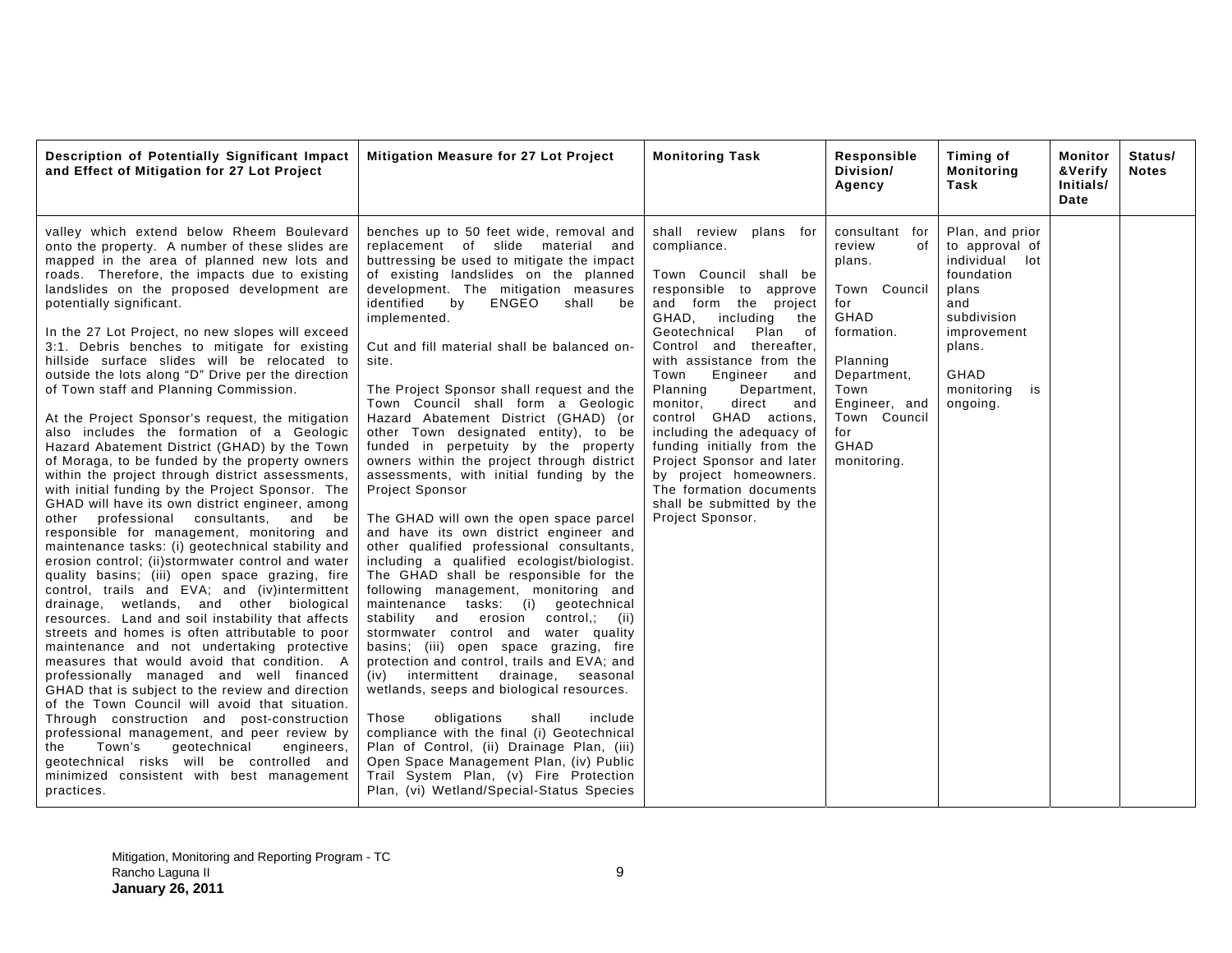| Description of Potentially Significant Impact<br>and Effect of Mitigation for 27 Lot Project                                                                                                                                                                                                                                                                                                                                                                                                                                                                                                                                                                                                                                                                                                                                                                                                                                                                                                                                                                                                                                                                                   | Mitigation Measure for 27 Lot Project                                                                                                                                                                                                                                                                                                                                                                                                                                                                                                                                                                                                                                                                                                                                                                                                                                                                                                                                                                                                                   | <b>Monitoring Task</b>                                                                                                                                                                                                                                                                                 | Responsible<br>Division/<br>Agency                                                                                                                                                                                                                                                                                                                                     | Timing of<br><b>Monitoring</b><br>Task                                                                                        | Monitor<br><b>&amp;Verify</b><br>Initials/<br>Date | Status/<br><b>Notes</b> |
|--------------------------------------------------------------------------------------------------------------------------------------------------------------------------------------------------------------------------------------------------------------------------------------------------------------------------------------------------------------------------------------------------------------------------------------------------------------------------------------------------------------------------------------------------------------------------------------------------------------------------------------------------------------------------------------------------------------------------------------------------------------------------------------------------------------------------------------------------------------------------------------------------------------------------------------------------------------------------------------------------------------------------------------------------------------------------------------------------------------------------------------------------------------------------------|---------------------------------------------------------------------------------------------------------------------------------------------------------------------------------------------------------------------------------------------------------------------------------------------------------------------------------------------------------------------------------------------------------------------------------------------------------------------------------------------------------------------------------------------------------------------------------------------------------------------------------------------------------------------------------------------------------------------------------------------------------------------------------------------------------------------------------------------------------------------------------------------------------------------------------------------------------------------------------------------------------------------------------------------------------|--------------------------------------------------------------------------------------------------------------------------------------------------------------------------------------------------------------------------------------------------------------------------------------------------------|------------------------------------------------------------------------------------------------------------------------------------------------------------------------------------------------------------------------------------------------------------------------------------------------------------------------------------------------------------------------|-------------------------------------------------------------------------------------------------------------------------------|----------------------------------------------------|-------------------------|
| These potentially significant impacts of the 27<br>Lot Project are less than with the 35 lot project,<br>and the mitigation will still reduce the impacts to<br>less than significant.                                                                                                                                                                                                                                                                                                                                                                                                                                                                                                                                                                                                                                                                                                                                                                                                                                                                                                                                                                                         | Plan, (vii) Rheem Valley Revegetation<br>Plan, and (viii) Conservation Easement (or<br>other appropriate deed restriction), which<br>are more fully described in other<br>mitigation measures.                                                                                                                                                                                                                                                                                                                                                                                                                                                                                                                                                                                                                                                                                                                                                                                                                                                          |                                                                                                                                                                                                                                                                                                        |                                                                                                                                                                                                                                                                                                                                                                        |                                                                                                                               |                                                    |                         |
|                                                                                                                                                                                                                                                                                                                                                                                                                                                                                                                                                                                                                                                                                                                                                                                                                                                                                                                                                                                                                                                                                                                                                                                | The actions of the GHAD in meeting its<br>responsibilities, including the adequacy of<br>permanent funding from the Project<br>Sponsor and project homeowners, shall be<br>subject to Town review, direction and<br>control. All Town costs shall be paid by<br>the GHAD.<br>[Also included as CDP Condition II.1]                                                                                                                                                                                                                                                                                                                                                                                                                                                                                                                                                                                                                                                                                                                                      |                                                                                                                                                                                                                                                                                                        |                                                                                                                                                                                                                                                                                                                                                                        |                                                                                                                               |                                                    |                         |
| Impact $3.20$ #5b.<br>Landslides (Rheem<br>Boulevard):<br>Rheem<br>Boulevard<br>is<br>geotechncially unstable along the project site<br>frontage due to landslides and unstable soil<br>under the street and on the hillside above it.<br>That instability specifically affects the 35 lot<br>project because it impacts proposed project<br>access and homes and indirectly affects it<br>because this arterial will be utilized by project<br>homeowners. Rheem Boulevard at the "A" Way<br>intersection section will be stabilized by slope<br>stabilization and geogrid reinforcement. It is an<br>area of low risk for movement. Rheem<br>Boulevard north of "A" Way includes unstable<br>areas of high risk for landslide movement and<br>therefore requires more extensive stabilization<br>measures.<br>Of the three methods analyzed for stabilizing<br>Rheem Boulevard above "A" Way, the valley<br>buttress fill concept is included in the 35 lot<br>project design. A comparable buttress would be<br>required in order to develop "D" Drive and its 14<br>lots, including fill in the jurisdictional wetlands.<br>The below grade retaining wall/tie back system | Mitigation Measure 3.20 #5b: Rheem<br>Boulevard shall be stabilized with the<br>valley buttress, and then repaired and<br>repaved: (i) at "A" Way consistent with the<br>method recommended by ENGEO in its<br>reports; (ii) with an upper valley buttress<br>to the specifications by ENGEO in its<br>reports; (iii) with a lower valley buttress to<br>ENGEO's specifications; and (iv) street<br>repair and repavement per Town<br>Engineer's specifications.<br>As part of the mitigation: (i) the Town and<br>the Project Sponsor will be co-applicants<br>for and work together to secure the<br>Section 404 and other resource agency<br>permits necessary to construct the valley<br>buttresses; (ii)<br>the Town will be<br>responsible for its own costs in processing<br>that application (e.g., Town staff, attorney<br>and consultant costs); and (iii) the lower<br>valley buttress where the intermittent<br>drainage is located need not be included<br>in the Precise Development Plan project<br>design if, during the course of that | officials<br>Town<br>shall<br>actively participate as a<br>co-applicant to secure the<br>Section 404 and other<br>resource agency permits.<br>The Town Engineer and<br>Town<br>geotechnical<br>consultant shall review<br>and approve improvement<br>plans for compliance with<br>mitigation measures. | Town Engineer,<br>Planning<br>Director, Project<br>Planner,<br>Town<br>Attorney<br>and<br>Town Manager<br>for<br>resource<br>agency permits.<br>Town Engineer<br>for determination<br>of<br>resource<br>agency permits<br>feasibility<br>and<br>alternative nexus<br>fee.<br>Town Engineer<br>and<br>Town<br>geotechnical<br>consultant<br>for<br>final<br>improvement | Prior<br>to<br>of<br>approval<br>Precise<br>Development<br>Plan,<br>and thereafter<br>approval<br>οf<br>improvement<br>plans. |                                                    |                         |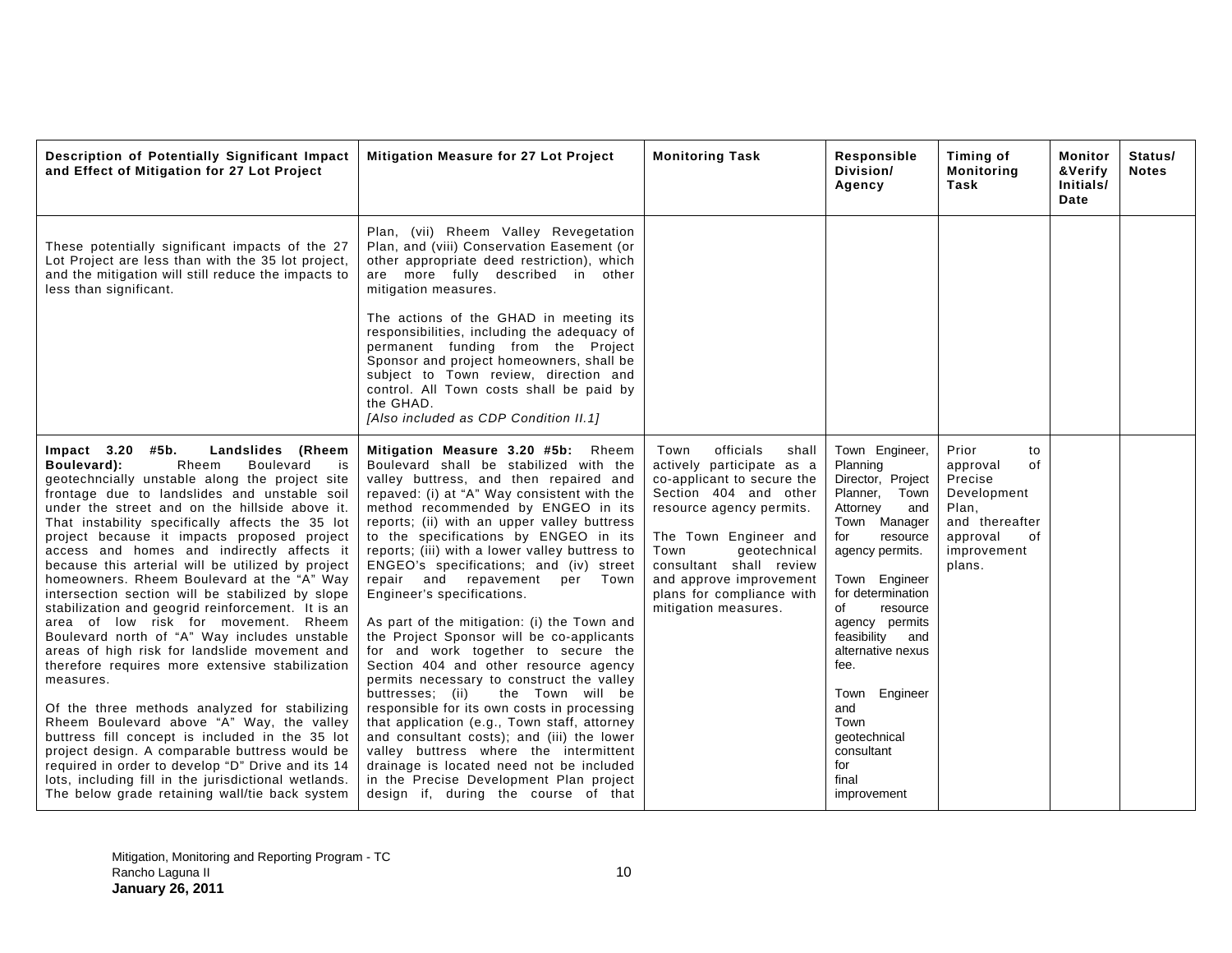| Description of Potentially Significant Impact<br>and Effect of Mitigation for 27 Lot Project                                                                                                                                                                                                                                                                                                                                                                                                                                                                                                                                                                                                                                                                                                                                                                                                                                                                                                                                                                                                                                                                                                                                                                                                                                                                                                                                                                                                                                                                                                                                                                                                                                                                                | <b>Mitigation Measure for 27 Lot Project</b>                                                                                                                                                                                                                                                                                                                                                                                                                                                                                                                                                                                                                                                                                                                                                                                                                                                                                                                         | <b>Monitoring Task</b> | Responsible<br>Division/<br>Agency       | Timing of<br><b>Monitoring</b><br>Task | Monitor<br>&Verify<br>Initials/<br>Date | Status/<br><b>Notes</b> |
|-----------------------------------------------------------------------------------------------------------------------------------------------------------------------------------------------------------------------------------------------------------------------------------------------------------------------------------------------------------------------------------------------------------------------------------------------------------------------------------------------------------------------------------------------------------------------------------------------------------------------------------------------------------------------------------------------------------------------------------------------------------------------------------------------------------------------------------------------------------------------------------------------------------------------------------------------------------------------------------------------------------------------------------------------------------------------------------------------------------------------------------------------------------------------------------------------------------------------------------------------------------------------------------------------------------------------------------------------------------------------------------------------------------------------------------------------------------------------------------------------------------------------------------------------------------------------------------------------------------------------------------------------------------------------------------------------------------------------------------------------------------------------------|----------------------------------------------------------------------------------------------------------------------------------------------------------------------------------------------------------------------------------------------------------------------------------------------------------------------------------------------------------------------------------------------------------------------------------------------------------------------------------------------------------------------------------------------------------------------------------------------------------------------------------------------------------------------------------------------------------------------------------------------------------------------------------------------------------------------------------------------------------------------------------------------------------------------------------------------------------------------|------------------------|------------------------------------------|----------------------------------------|-----------------------------------------|-------------------------|
| and the keyway buttress methods of repair were<br>not included in the project design by the Project<br>Sponsor because buttress fill in the upper and<br>lower valleys would still be needed to construct<br>"D" Drive and the 14 lots. Thus, utilizing either<br>of these two methods above "A" Way would be<br>redundant for the 35 lot project.<br>ENGEO's proposed valley buttress fill method<br>was reviewed and accepted by the Town<br>geotechnical engineers. The Rheem Boulevard<br>landslides were analyzed with the buttress fill in<br>place and its factor of safety was found to be<br>the best of the three methods, as discussed in<br>the ENGEO report. The stabilizing engineered<br>fill will be designed to control development of<br>longitudinal cracking resulting from soil creep<br>associated with the existing buttress fill.<br>Remedial subgrade work and installation of a<br>new structural pavement section would then be<br>performed.<br>The 27 Lot Project includes the same<br>engineered slope and geogrid measures to<br>stabilize Rheem Boulevard in the "A" Way<br>location as the 35 lot project. It also includes<br>both an upper and lower valley buttress. The<br>dual purpose of the upper valley buttress is to<br>stabilize Rheem Boulevard and allow for the<br>construction of shortened "D" Drive and its 6<br>lots. Unlike the 35 lot project, instability along<br>Rheem Boulevard in the intervening section<br>between "A" Way and shortened "D" Drive and<br>its 6 lots in the upper Rheem Valley is not a<br>geotechnical risk that must be corrected in<br>order to develop the recommended project,<br>because no development is proposed along that<br>frontage.<br>Thus, development of a 27 Lot Project with | application process, the Town Engineer<br>makes the determination, in her discretion,<br>that the prospect for its approval within a<br>reasonable time and with feasible<br>conditions is unlikely.<br>If the Town Engineer makes that<br>determination then instead of constructing<br>the lower valley buttress and repairing,<br>repaving and improving that section of<br>street, the Project Sponsor shall pay the<br>per unit, nexus fair share of the Town's<br>cost to construct the buried retaining<br>wall/tie back system, repair the paving and<br>improve that section of Rheem Boulevard<br>and improve it. That amount per unit shall<br>be determined by the Town and paid at<br>building permit.<br>Improvement plans for the stabilization of<br>Rheem Boulevard shall be reviewed and<br>approved by the Town Engineer and Town<br>qeotechnical<br>consultant<br>and<br>its<br>construction monitored.<br>[Also included as CDP Condition V.16] |                        | plans<br>and monitoring<br>construction. |                                        |                                         |                         |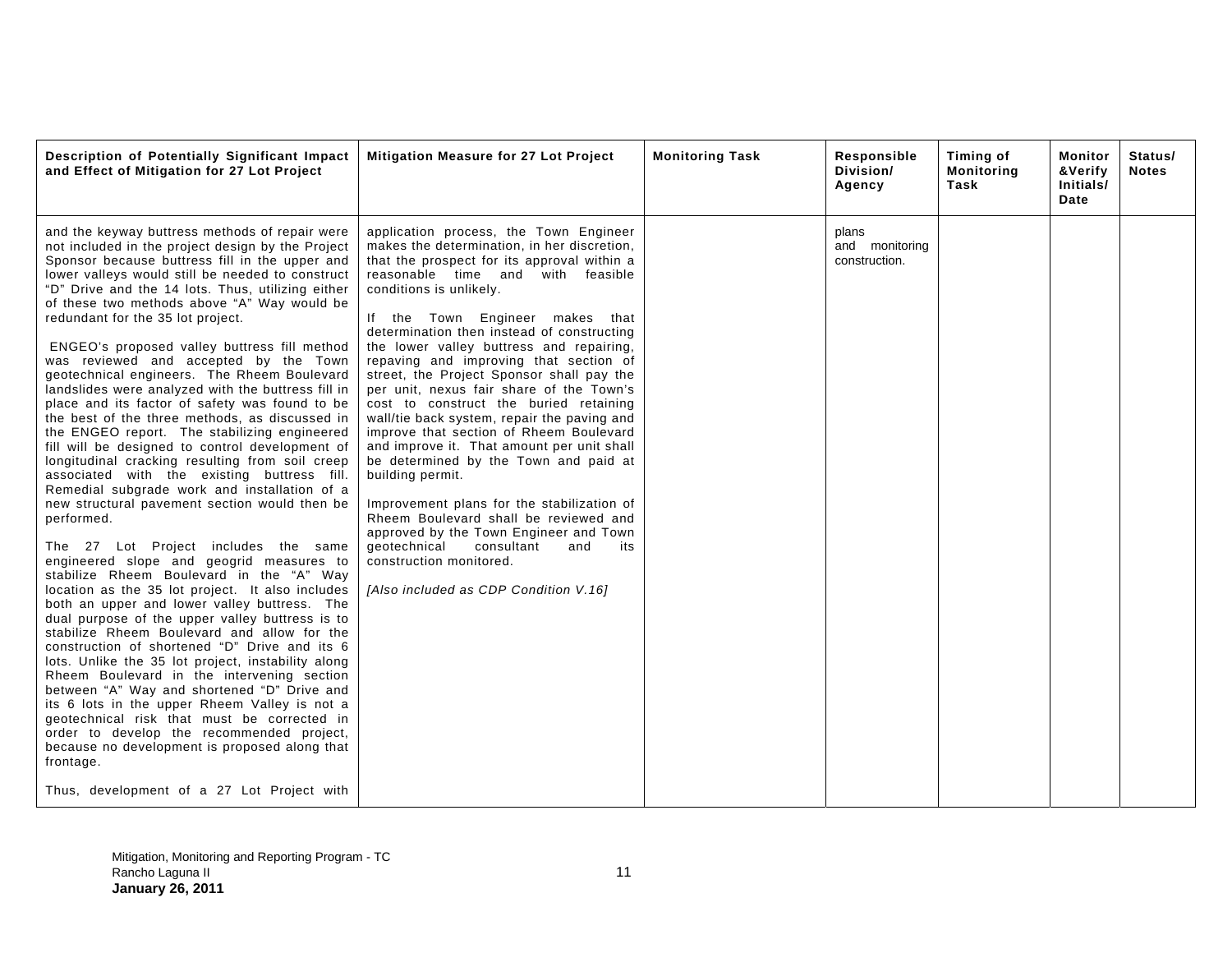| Description of Potentially Significant Impact<br>and Effect of Mitigation for 27 Lot Project                                                                                                                                                                                                                                                                                                                                                                                                                                                                                                                                                                                                                                                                                                                                                                                                                                                                   | Mitigation Measure for 27 Lot Project | <b>Monitoring Task</b> | Responsible<br>Division/<br>Agency | Timing of<br>Monitoring<br>Task | Monitor<br>&Verify<br>Initials/<br>Date | Status/<br><b>Notes</b> |
|----------------------------------------------------------------------------------------------------------------------------------------------------------------------------------------------------------------------------------------------------------------------------------------------------------------------------------------------------------------------------------------------------------------------------------------------------------------------------------------------------------------------------------------------------------------------------------------------------------------------------------------------------------------------------------------------------------------------------------------------------------------------------------------------------------------------------------------------------------------------------------------------------------------------------------------------------------------|---------------------------------------|------------------------|------------------------------------|---------------------------------|-----------------------------------------|-------------------------|
| shortened "D" Drive requires, as its mitigation<br>for the Rheem Boulevard instability impact,<br>requires only that the Project Sponsor stabilize<br>Rheem Boulevard at "A" Way and in the upper<br>valley for "D" Drive and its 6 lots, and pay its<br>fair share of the costs to stabilize the<br>intervening section.<br>That mitigation share<br>would be based on a nexus formula similar to<br>traffic circulation impact fees.                                                                                                                                                                                                                                                                                                                                                                                                                                                                                                                         |                                       |                        |                                    |                                 |                                         |                         |
| Stabilization of Rheem Boulevard is an<br>unfunded Town capital improvement project. A<br>landslide on Rheem Boulevard is a distinct<br>possibility and could force the long term closure<br>of the major arterial to through traffic. If the<br>Town is responsible for the stabilization of<br>Rheem Boulevard above "A" Way and in the<br>lower Rheem valley section, the buried retaining<br>wall method is preferred by the Town Engineer,<br>because it would not involve filling the<br>intermittent drainage along that entire section,<br>making the Section 404 permitting process less<br>onerous, and Rheem Boulevard should remain<br>open, subject only to intermittent closures on<br>one side. The keyway buttress within Rheem<br>Boulevard is not an acceptable method of repair<br>to the Town Engineer, because it runs the risk<br>of triggering an uphill landslide and also will<br>require the extended closure of Rheem<br>Boulevard. |                                       |                        |                                    |                                 |                                         |                         |
| The Town does not have the funds to construct<br>a capital improvement project to stabilize, repair<br>and repave all or a portion of intervening 1070<br>lineal feet of lower Rheem Boulevard<br>(approximately \$3 million). The Town Engineer<br>considers remote the prospect to secure outside<br>funding to stabilize all or any portion of Rheem<br>Boulevard. Thus, including the lower valley<br>buttress as part of the 27 Lot Project design is                                                                                                                                                                                                                                                                                                                                                                                                                                                                                                     |                                       |                        |                                    |                                 |                                         |                         |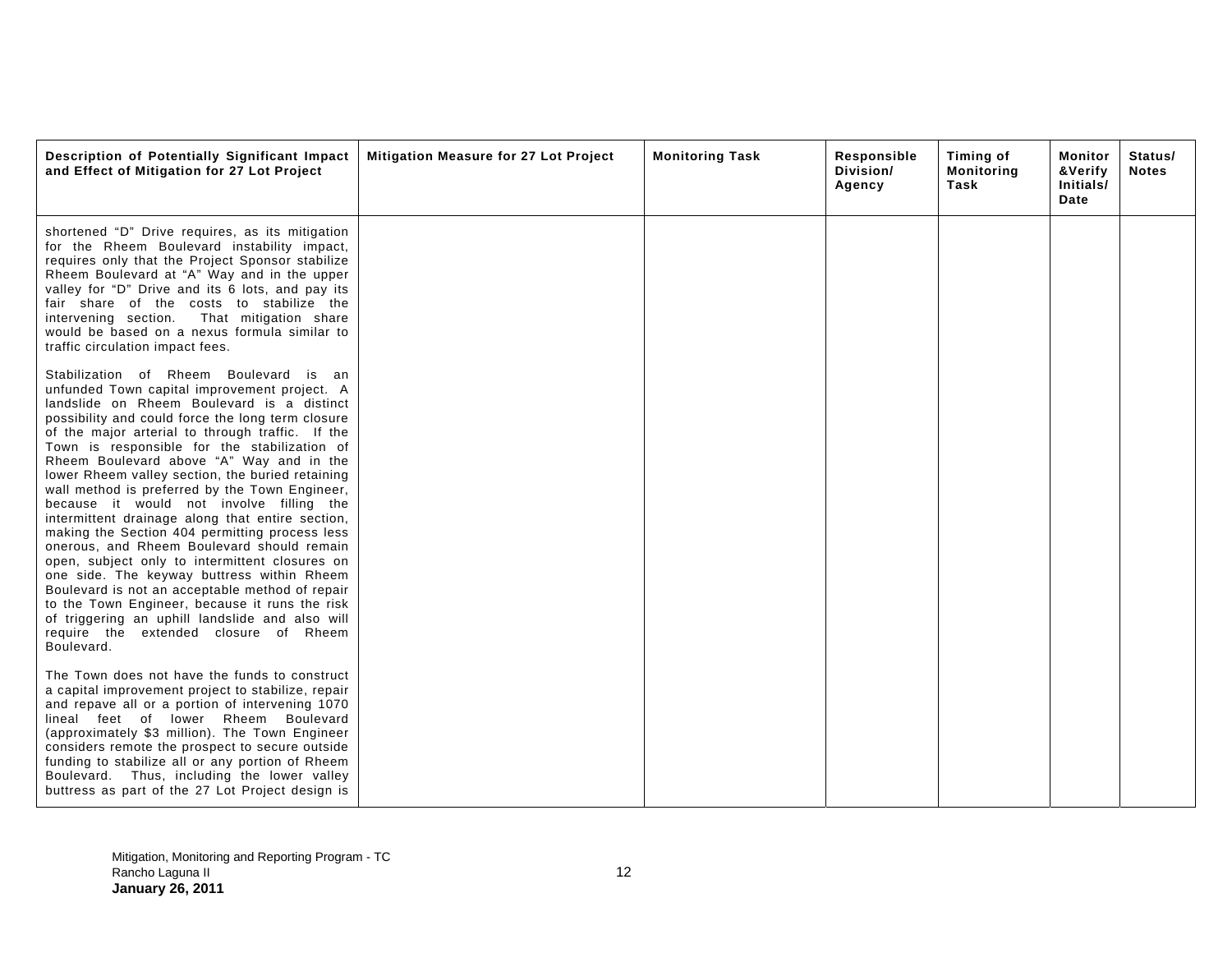| Description of Potentially Significant Impact<br>and Effect of Mitigation for 27 Lot Project                                                                                                                                                                                                                                                                                                                                                                                                                                                                                                                                                                                                                                                                                            | Mitigation Measure for 27 Lot Project | <b>Monitoring Task</b> | Responsible<br>Division/<br>Agency | Timing of<br><b>Monitoring</b><br>Task | Monitor<br>&Verify<br>Initials/<br>Date | Status/<br><b>Notes</b> |
|-----------------------------------------------------------------------------------------------------------------------------------------------------------------------------------------------------------------------------------------------------------------------------------------------------------------------------------------------------------------------------------------------------------------------------------------------------------------------------------------------------------------------------------------------------------------------------------------------------------------------------------------------------------------------------------------------------------------------------------------------------------------------------------------|---------------------------------------|------------------------|------------------------------------|----------------------------------------|-----------------------------------------|-------------------------|
| the method of repair preferred by the Town<br>Engineer, recommended by Town staff, and<br>directed by the Planning Commission to be<br>included as part of the 27 Lot Project.                                                                                                                                                                                                                                                                                                                                                                                                                                                                                                                                                                                                          |                                       |                        |                                    |                                        |                                         |                         |
| The Town and Project Sponsor will be co-<br>applicants for and work diligently together to<br>secure the Section 404 and other resource<br>agency permits necessary to construct the<br>valley buttresses; the Town will be responsible<br>for its own costs in processing that application<br>(e.g., Town staff, attorney and consultant<br>costs); and the lower valley buttress where the<br>intermittent drainage is located need not be<br>included in the Precise Development Plan<br>project design if, during the course of that<br>application process, the Town Engineer makes<br>the determination that prospects are unlikely<br>for its approval within a reasonable time and<br>with feasible conditions.<br>The mitigation<br>measure includes the foregoing provisions. |                                       |                        |                                    |                                        |                                         |                         |
| Stabilization of Rheem Boulevard by the Project<br>Sponsor at "A" Way by slope repair and geogrid<br>reinforcement, and at "D" Drive by the upper<br>valley buttress, mitigates the 27 Lot Project<br>landslide impact in those two locations to less<br>than significant. Construction of the lower<br>valley buttress as part of the project<br>development in order to stabilize Rheem<br>Boulevard is more than the Project Sponsor's<br>fair share contribution and represents an<br>additional public benefit of the project.                                                                                                                                                                                                                                                     |                                       |                        |                                    |                                        |                                         |                         |
| This potentially significant impact of the 27 Lot<br>Project is less than with the 35 lot project<br>because no development is proposed in the<br>lower Rheem valley between "A" Way and the<br>shortened "D" Drive, and the mitigation still fully<br>stabilizes Rheem Boulevard which will reduce                                                                                                                                                                                                                                                                                                                                                                                                                                                                                     |                                       |                        |                                    |                                        |                                         |                         |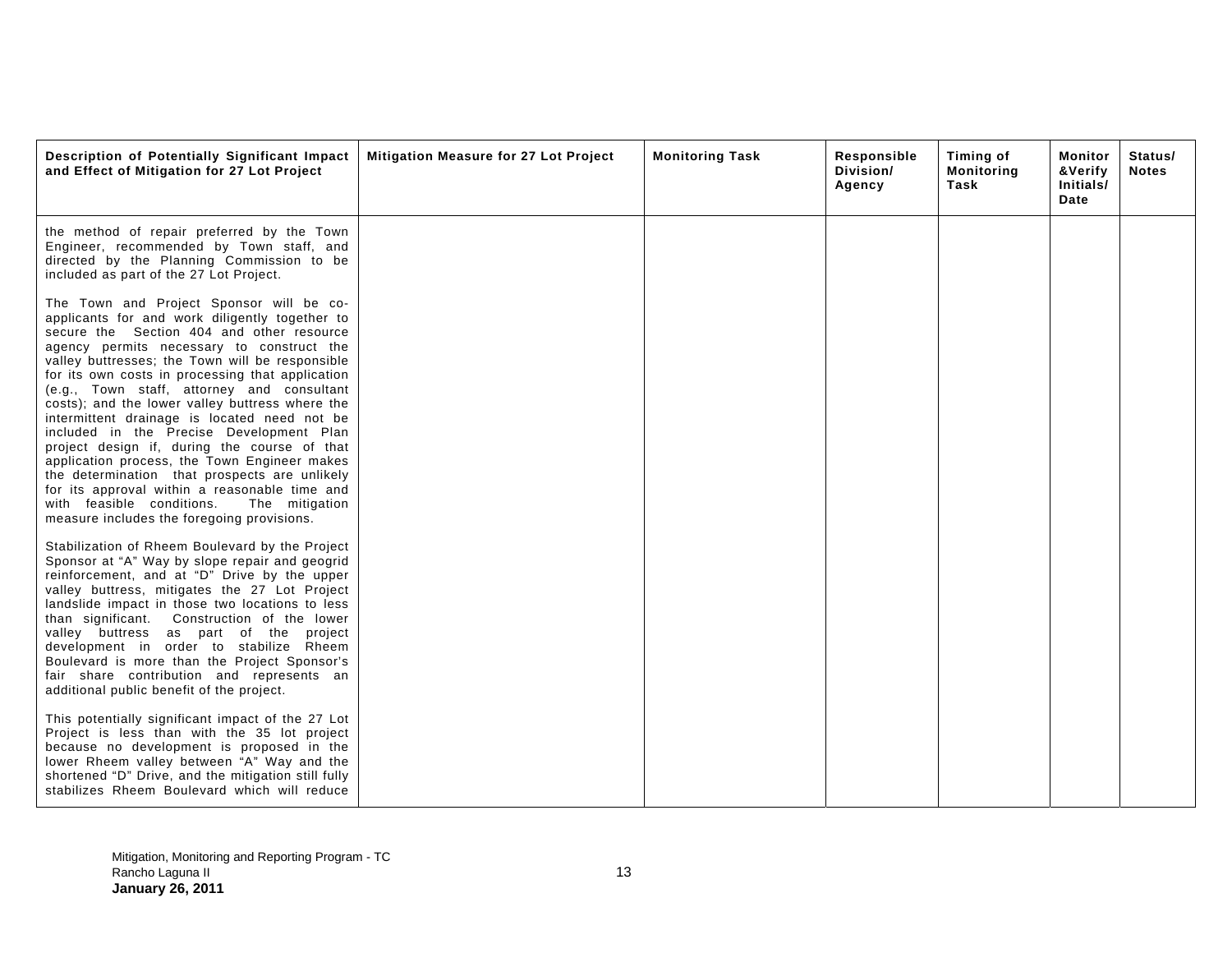| Description of Potentially Significant Impact<br>and Effect of Mitigation for 27 Lot Project                                                                                                                                                                                                                                                                                                                                                                                                | Mitigation Measure for 27 Lot Project                                                                                                                                                                                                                                                                                                                                                                                                                                                                                                                                                                                                                                                                                                                | <b>Monitoring Task</b>                                                                                                                                                                                                                             | Responsible<br>Division/<br>Agency                                 | Timing of<br><b>Monitoring</b><br>Task                                                                                                           | Monitor<br>&Verify<br>Initials/<br>Date | Status/<br><b>Notes</b> |
|---------------------------------------------------------------------------------------------------------------------------------------------------------------------------------------------------------------------------------------------------------------------------------------------------------------------------------------------------------------------------------------------------------------------------------------------------------------------------------------------|------------------------------------------------------------------------------------------------------------------------------------------------------------------------------------------------------------------------------------------------------------------------------------------------------------------------------------------------------------------------------------------------------------------------------------------------------------------------------------------------------------------------------------------------------------------------------------------------------------------------------------------------------------------------------------------------------------------------------------------------------|----------------------------------------------------------------------------------------------------------------------------------------------------------------------------------------------------------------------------------------------------|--------------------------------------------------------------------|--------------------------------------------------------------------------------------------------------------------------------------------------|-----------------------------------------|-------------------------|
| the impact to less than significant.                                                                                                                                                                                                                                                                                                                                                                                                                                                        |                                                                                                                                                                                                                                                                                                                                                                                                                                                                                                                                                                                                                                                                                                                                                      |                                                                                                                                                                                                                                                    |                                                                    |                                                                                                                                                  |                                         |                         |
| Impact 3.20 #6. Soil Creep: Local areas of<br>near surface clayey soils encountered at the<br>site in the ENGEO study may be undergoing soil<br>creep on the moderately inclined slopes found<br>at the site. Creeping soils on slopes at the site<br>present potentially significant impacts.<br>These potentially significant impacts of the 27<br>Lot Project are no more than with the 35 lot<br>project, and the mitigation will still reduce the<br>impacts to less than significant. | Mitigation Measure 3.20 #6: The ENGEO<br>report recommends that within proposed<br>fill areas, soils subject to creep are to be<br>removed<br>prior to fill placement.<br>Alternately, improvements should be set<br>back from potential creep zones, or below<br>grade retaining walls and deepened<br>foundations could be used to minimize<br>potential creep impacts. These measures,<br>or other appropriate measures as<br>by the geotechnical<br>recommended<br>engineer and subject to the review and<br>approval by the Town Engineer, shall be<br>incorporated onto the foundation and site<br>improvement plans and shall be verified<br>and tested by the project geotechnical<br>consultant.<br>[Also included as CDP Condition VIII.3] | Prior to approval of the<br>individual lot foundation<br>plans and subdivision<br>improvement plans, Town<br>Engineer<br>and<br>Town<br>qeotechnical<br>consultant<br>shall review<br>plans for<br>compliance.                                     | <b>Town Engineer</b><br>and<br>Town<br>qeotechnical<br>consultant. | Prior<br>to approval of<br>individual<br>lot<br>foundation<br>plans,<br>final<br>improvement<br>plans,<br>and<br>ongoing during<br>construction. |                                         |                         |
| Impact 3.20 #7. Erosion: The potential for<br>erosion of the clayey surface soils on the<br>project site is moderate to high. Erodible soils<br>at the site present potentially significant<br>impacts.<br>These potentially significant impacts of the 27<br>Lot Project are no more than with the 35 lot<br>project, and the mitigation will still reduce the<br>impacts to less than significant.                                                                                        | Mitigation Measure 3.20 #7: The impacts<br>from erosion can be mitigated by<br>incorporating appropriate grading and<br>drainage measures into the project design.<br>The final grading plan (and the final<br>Drainage Plan described below in<br>Mitigation Measure 3.30 #3) shall provide<br>for positive drainage on building pads and<br>removal of water from foundation areas<br>into area drains and closed pipe systems<br>connected to a suitable drainage facility.<br>The pads should be drained individually so<br>that flow does not move from lot to lot.<br>Slopes should be graded so that water is<br>directed away from the slope face.                                                                                           | Prior to approval of the<br>final<br>grading<br>plan,<br>Drainage Plan, individual<br>lot foundation plans and<br>subdivision improvement<br>plans, the Town Engineer<br>and Town geotechnical<br>consultant shall review<br>plans for compliance. | <b>Town Engineer</b><br>and<br>Town<br>geotechnical<br>consultant. | Prior<br>to approval of<br>final<br>improvement<br>plans<br>and<br>individual<br>lot<br>plans.                                                   |                                         |                         |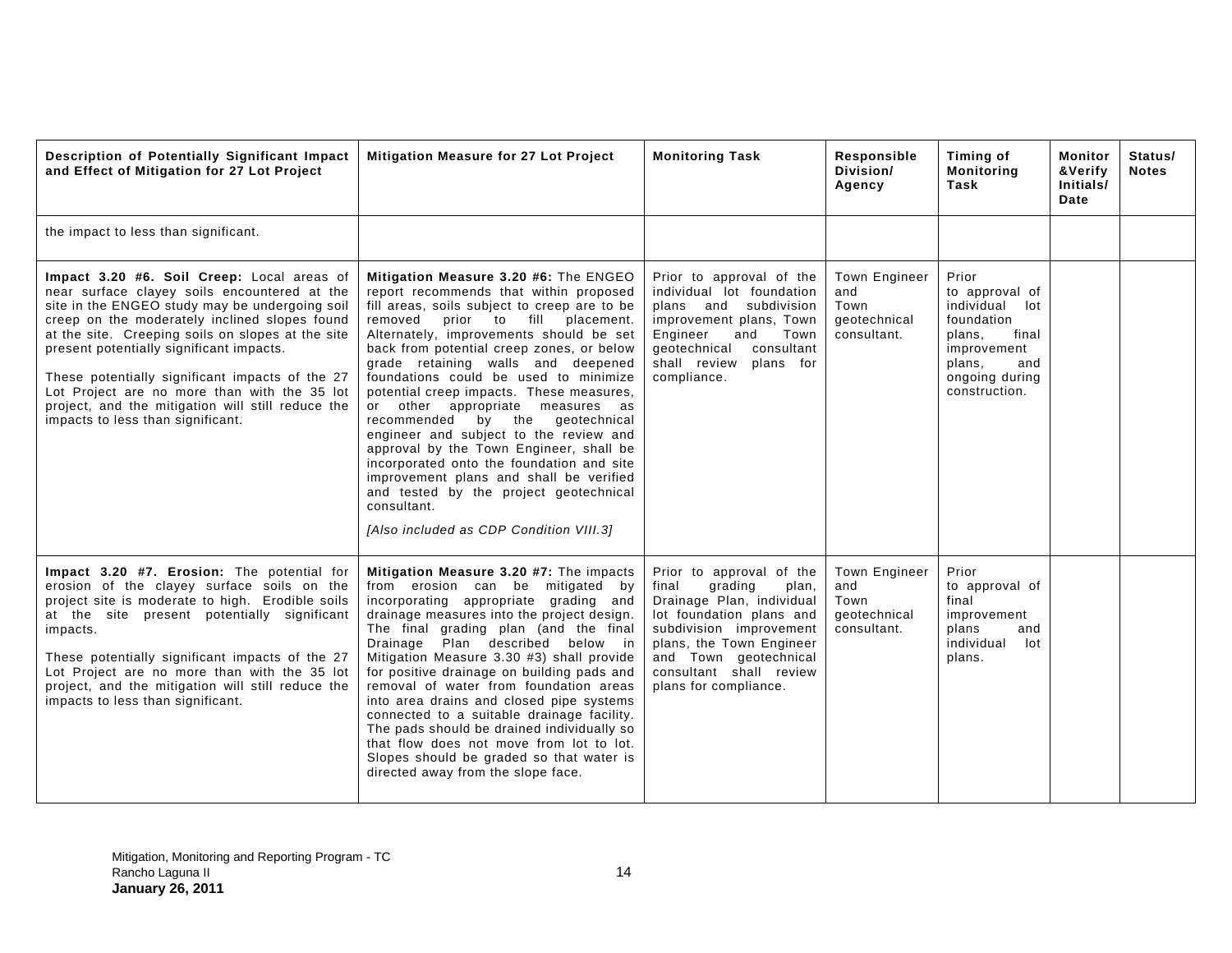| Description of Potentially Significant Impact<br>and Effect of Mitigation for 27 Lot Project                                                                                                                                                                                                                                                                                                                                                                                                              | Mitigation Measure for 27 Lot Project                                                                                                                                                                                                                                                                                                                                                                                                                                                                           | <b>Monitoring Task</b> | Responsible<br>Division/<br>Agency | Timing of<br><b>Monitoring</b><br>Task | Monitor<br>&Verify<br>Initials/<br>Date | Status/<br><b>Notes</b> |
|-----------------------------------------------------------------------------------------------------------------------------------------------------------------------------------------------------------------------------------------------------------------------------------------------------------------------------------------------------------------------------------------------------------------------------------------------------------------------------------------------------------|-----------------------------------------------------------------------------------------------------------------------------------------------------------------------------------------------------------------------------------------------------------------------------------------------------------------------------------------------------------------------------------------------------------------------------------------------------------------------------------------------------------------|------------------------|------------------------------------|----------------------------------------|-----------------------------------------|-------------------------|
|                                                                                                                                                                                                                                                                                                                                                                                                                                                                                                           | Permanent slopes should be protected<br>against erosion through the use of erosion<br>resistant vegetation and jute netting.<br>Temporary erosion control measures such<br>as positive gradients away from slopes,<br>straw bales, silt fences and swales should<br>be used during construction.<br>The<br>implementation of drainage control, and<br>temporary and permanent erosion control<br>measures will result in a less than<br>significant hazard of erosion.<br>[Also included as CDP Condition IV.4] |                        |                                    |                                        |                                         |                         |
| Impact 3.20 #8. Cuts and Fills: The preliminary<br>grading plan for the 35 lot project indicates<br>finished slopes are to be 3:1 over most of the<br>planned<br>development<br>with<br>2:1<br>(horizontal: vertical) fill slopes shown for the<br>area below Lots 15 - 18 and Lots 24 and 25.<br>These slopes are steeper than that stated in the<br>Town of Moraga's Design Guidelines: "Neither<br>cuts nor fills shall result in slopes steeper than<br>3:1 except where natural slopes are greater." | The Cuts and Fill Impact is less than<br>significant with the 27 Lot Project as<br>designed (maximum 3:1 slopes), and<br>therefore Mitigation Measure 3.20 #8 in<br>the Draft EIR is not necessary.                                                                                                                                                                                                                                                                                                             | N/A                    | N/A                                | N/A                                    |                                         |                         |
| ENGEO recommends that cut slopes and fill<br>slopes 10 feet or greater in height be no steeper<br>than 3:1, and that cut and fill slopes less than<br>10 feet high be no steeper than 2:1. Special<br>mitigation measures, supported by the findings<br>of additional slope stability analyses, would be<br>required to demonstrate that the slopes shown<br>on the preliminary grading plan meet the Town's<br>minimum factor of safety requirements.                                                    |                                                                                                                                                                                                                                                                                                                                                                                                                                                                                                                 |                        |                                    |                                        |                                         |                         |
| In the 27 Lot Project all cut and fill slopes are<br>no more than 3:1. The lots on the Southern<br>Plateau where 2:1 slopes were modified to 3:1<br>in the 27 Lot Project are Lots 7-10 and 16-17.<br>Therefore, this impact of the 27 Lot Project as<br>designed is less than significant and Mitigation                                                                                                                                                                                                 |                                                                                                                                                                                                                                                                                                                                                                                                                                                                                                                 |                        |                                    |                                        |                                         |                         |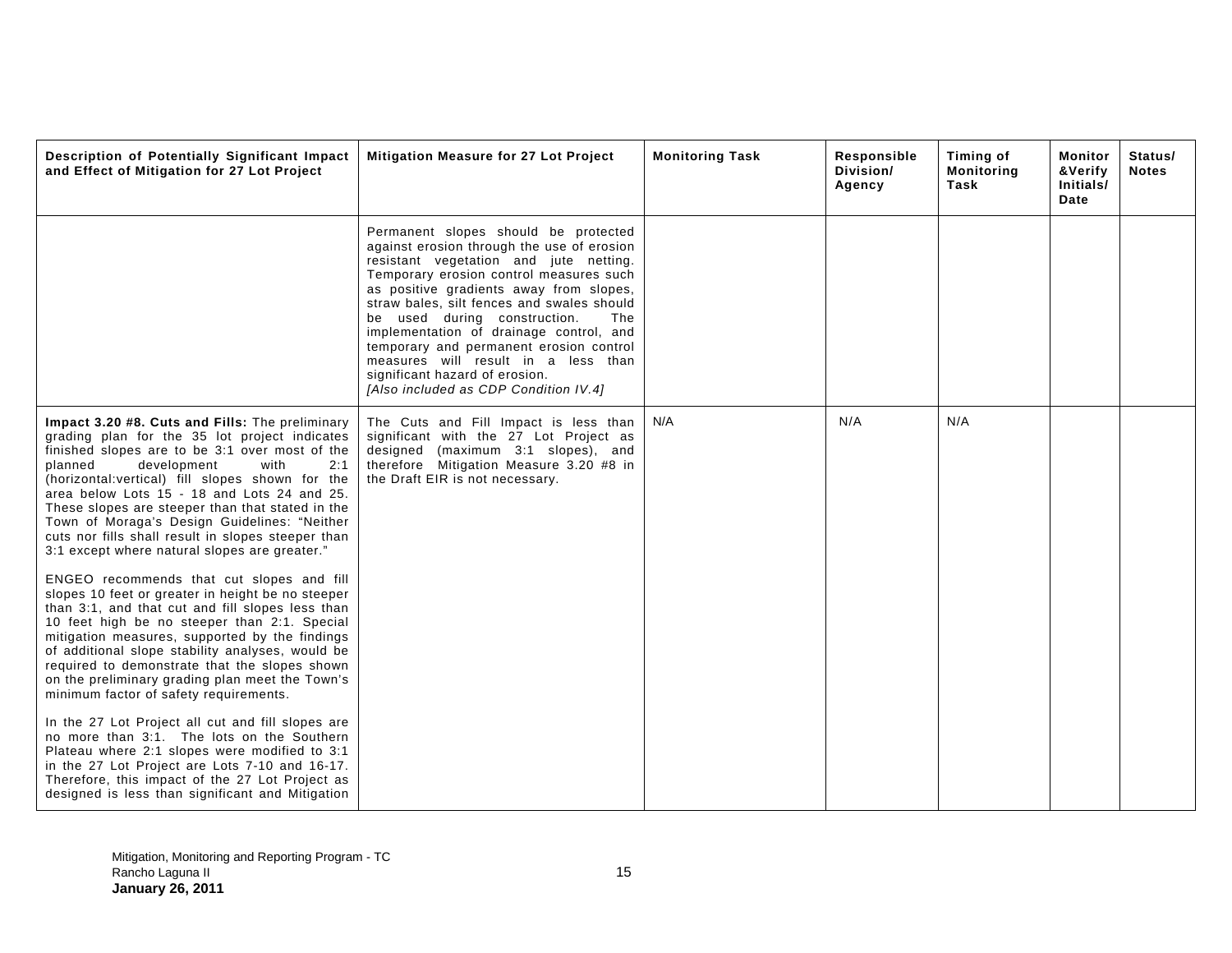| Description of Potentially Significant Impact<br>and Effect of Mitigation for 27 Lot Project                                                                                                                                                                                                                                                                                                                                                                                                                                                                                                                                                                                                                                                                                                                                                                                                                                                                                                                                                                                                                                                                                                                                                                             | Mitigation Measure for 27 Lot Project                                                                                                                                                                                                                                                                                                                                                                                                                                                                                                                                                                                                                                                                                                                                                                                                                                                                     | <b>Monitoring Task</b>                                                                                                                                                                                                                        | Responsible<br>Division/<br>Agency                                                                        | Timing of<br><b>Monitoring</b><br>Task                                                                                    | Monitor<br>&Verify<br>Initials/<br>Date | Status/<br><b>Notes</b> |
|--------------------------------------------------------------------------------------------------------------------------------------------------------------------------------------------------------------------------------------------------------------------------------------------------------------------------------------------------------------------------------------------------------------------------------------------------------------------------------------------------------------------------------------------------------------------------------------------------------------------------------------------------------------------------------------------------------------------------------------------------------------------------------------------------------------------------------------------------------------------------------------------------------------------------------------------------------------------------------------------------------------------------------------------------------------------------------------------------------------------------------------------------------------------------------------------------------------------------------------------------------------------------|-----------------------------------------------------------------------------------------------------------------------------------------------------------------------------------------------------------------------------------------------------------------------------------------------------------------------------------------------------------------------------------------------------------------------------------------------------------------------------------------------------------------------------------------------------------------------------------------------------------------------------------------------------------------------------------------------------------------------------------------------------------------------------------------------------------------------------------------------------------------------------------------------------------|-----------------------------------------------------------------------------------------------------------------------------------------------------------------------------------------------------------------------------------------------|-----------------------------------------------------------------------------------------------------------|---------------------------------------------------------------------------------------------------------------------------|-----------------------------------------|-------------------------|
| Measure 3.20 #8 for the 35 lot project is not<br>necessary for the 27 Lot Project.                                                                                                                                                                                                                                                                                                                                                                                                                                                                                                                                                                                                                                                                                                                                                                                                                                                                                                                                                                                                                                                                                                                                                                                       |                                                                                                                                                                                                                                                                                                                                                                                                                                                                                                                                                                                                                                                                                                                                                                                                                                                                                                           |                                                                                                                                                                                                                                               |                                                                                                           |                                                                                                                           |                                         |                         |
| Impact 3.20 #9. Building Pads: In the 35 lot<br>project, fills up to 40 feet deep will be placed in<br>several swales to create level building pads and<br>some building pads will be founded in both cut<br>and fill. The impacts associated with building<br>pads resting on deep fill and compound (cut and<br>fill) lot pads include differential settlement<br>resulting from fill settlement caused by the<br>weight of the fill, particularly in deep swales<br>where the greatest settlement occurs in the<br>center of the swale, and where foundation<br>support crosses the "daylight line" from cut to<br>fill. Additionally, wetting induced collapse<br>resulting from drainage, runoff and direct<br>infiltration of precipitation into the fill can cause<br>engineered fill to settle following construction.<br>Eliminating development from the lower Rheem<br>valley in the 27 Lot Project reduces the highest<br>fill to create building pads from 40 feet to no<br>more than 30 feet in the upper valley area for<br>Lot 1 and averaging less than 20 feet for all 6<br>lots. This potentially significant impact of the 27<br>Lot Project is less with the 35 lot project and the<br>mitigation will still reduce it to less than<br>significant. | Mitigation Measure 3.20 #9: The ENGEO<br>report recommends that deep fills be<br>placed at a higher relative compaction and<br>that the fill be moisture conditioned to<br>above optimum moisture as determined<br>from future design-level geotechnical<br>testing and analysis. The placement of<br>residence foundations on cut and fill<br>building pads should utilize methods that<br>will minimize differential settlements as<br>determined by further study. Techniques<br>that can be used to mitigate differential<br>settlement on compound lots include such<br>measures as overcutting and replacing the<br>cut portion with an engineered fill cushion<br>and the use of a rigid type foundation<br>such as drilled pier and grade beam or<br>structural slab. These measures shall be<br>implemented during the design and<br>construction phase.<br>[Also included as CDP Condition V.2] | Prior to<br>approval of<br>subdivision improvement<br>plans and individual lot<br>foundation<br>plans, the<br>Town Engineer, Town<br>geotechnical consultant,<br>and Building Inspection<br>Services shall review<br>plans for compliance.    | Town<br>Engineer,<br>Town<br>geotechnical<br>consultant and<br><b>Building</b><br>Inspection<br>Services. | Review<br>of subdivision<br>improvement<br>plans<br>and individual<br>lot<br>foundations.                                 |                                         |                         |
| Impact 3.20 #10. Foundations: Based on data<br>ENGEO's<br>preliminary<br>collected<br>during<br>investigation, it is their opinion that the site is<br>residential<br>suitable<br>for<br>the<br>proposed<br>construction from a geotechnical engineering<br>standpoint. ENGEO recommends that a drilled<br>pier and grade beam system, which obtains<br>support in stiff native soils and bedrock below<br>expansive upper soils, be used for support of                                                                                                                                                                                                                                                                                                                                                                                                                                                                                                                                                                                                                                                                                                                                                                                                                 | Mitigation Measure 3.20 #10: The new<br>residential construction and any other site<br>improvements need to:<br>a. Comply with the provisions of Title 24<br>of the California Administrative Code,<br>and the most recent edition of the<br>Uniform Building Code, Seismic Zone<br>4 standards, or local seismic                                                                                                                                                                                                                                                                                                                                                                                                                                                                                                                                                                                         | Prior to approval of the<br>subdivision grading plans,<br>and<br>ongoing<br>during<br>construction,<br>Town Engineer, Town<br>qeotechnical<br>consultant<br>and Building Inspection<br>Services shall confirm all<br>mitigation measures have | Town<br>Engineer,<br>Town<br>geotechnical<br>consultant and<br><b>Building</b><br>Inspection<br>Services. | Prior<br>to approval of<br>final<br>grading<br>plan,<br>and individual<br>lot<br>foundations,<br>and<br>ongoing<br>during |                                         |                         |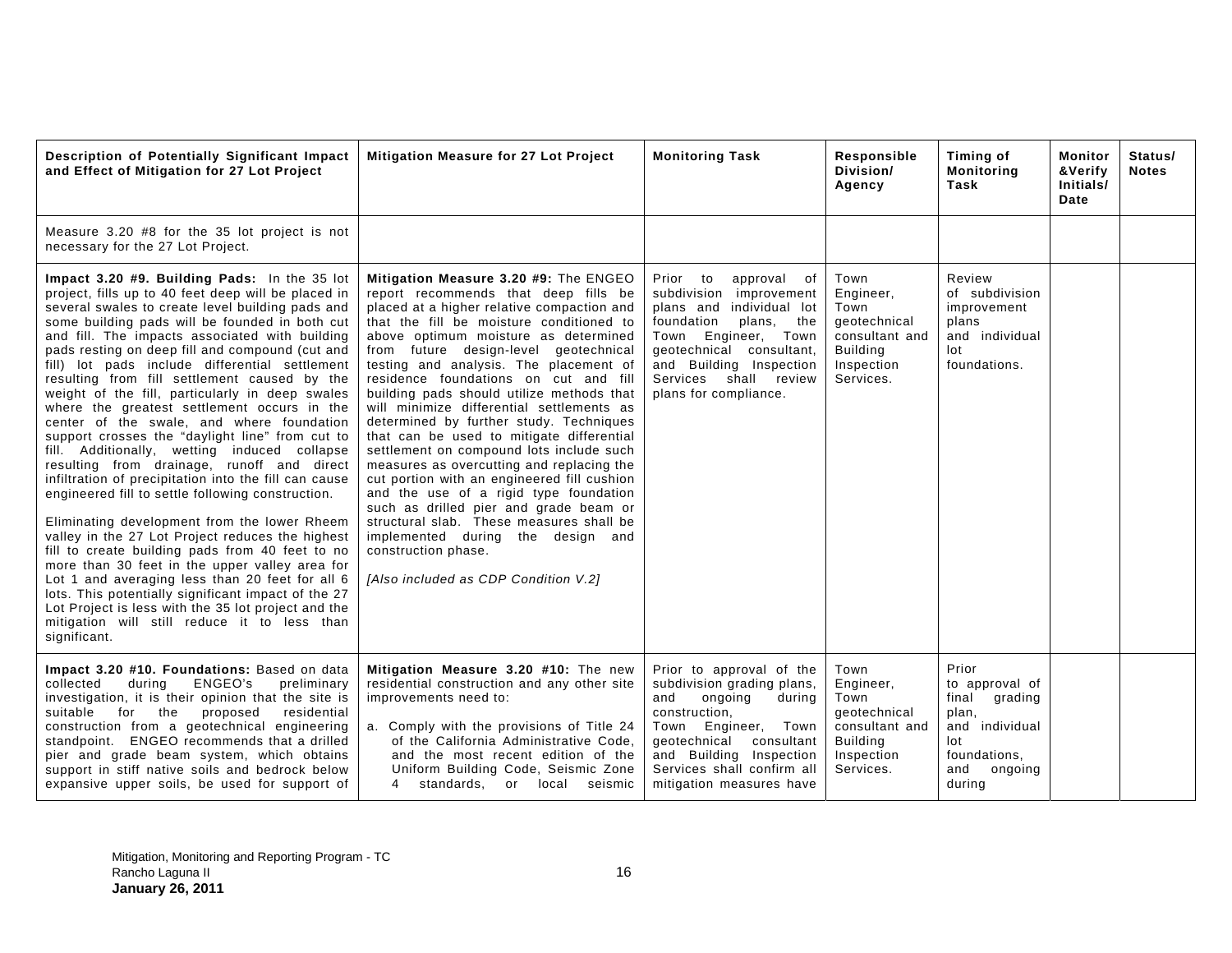| Description of Potentially Significant Impact<br>and Effect of Mitigation for 27 Lot Project                                                                                                                                                                                                                                                                                                                              | <b>Mitigation Measure for 27 Lot Project</b>                                                                                                                                                                                                                                                                                                                                                                                                                                | <b>Monitoring Task</b>                                                                                                                                                                 | Responsible<br>Division/<br>Agency | Timing of<br><b>Monitoring</b><br>Task                                                   | Monitor<br>&Verify<br>Initials/<br>Date | Status/<br><b>Notes</b> |  |
|---------------------------------------------------------------------------------------------------------------------------------------------------------------------------------------------------------------------------------------------------------------------------------------------------------------------------------------------------------------------------------------------------------------------------|-----------------------------------------------------------------------------------------------------------------------------------------------------------------------------------------------------------------------------------------------------------------------------------------------------------------------------------------------------------------------------------------------------------------------------------------------------------------------------|----------------------------------------------------------------------------------------------------------------------------------------------------------------------------------------|------------------------------------|------------------------------------------------------------------------------------------|-----------------------------------------|-------------------------|--|
| As an alternative,<br>the new structures.<br>the<br>recommends<br>a<br>structural<br>report<br>mat<br>(conventional or post-tensioned) system.<br>This potentially significant impact of the 27 Lot<br>Project is no more than with the 35 lot project,<br>and the mitigation will still reduce the impact to<br>less than significant.                                                                                   | whichever<br>requirements,<br>is<br>most<br>stringent.<br>b. Meet all of the recommendations<br>included in the August 8, 2002<br>ENGEO preliminary soil investigation<br>report including:<br>1. Review<br>of<br>all<br>plans<br>and<br>including<br>specifications<br>observation<br>0f<br>foundation<br>excavations; and,<br>Observation<br>2.<br>testing<br>and<br>of<br>engineered fill, finish subgrade<br>and aggregate base.<br>Also included as CDP Condition V.31 | included<br>been<br>on the<br>plans.                                                                                                                                                   |                                    | construction.                                                                            |                                         |                         |  |
| 3.25 HAZARDS AND HAZARDOUS MATERIALS                                                                                                                                                                                                                                                                                                                                                                                      |                                                                                                                                                                                                                                                                                                                                                                                                                                                                             |                                                                                                                                                                                        |                                    |                                                                                          |                                         |                         |  |
| 3.25<br>#2.<br><b>Construction-Related</b><br>Impact<br>Hazardous Materials: There is the potential for<br>accidental release of oil, gasoline or diesel<br>during construction.<br>This is a potentially<br>significant impact.<br>This potentially significant impact of the 27 Lot<br>Project is no more than with the 35 lot project,<br>and the mitigation will still reduce the impact to<br>less than significant. | Mitigation Measure 3.25 #2: The Project<br>Sponsor shall comply with all Federal,<br>State and local laws regarding use of<br>hazardous materials at construction sites.<br>The Project Sponsor shall comply with the<br>Town of Moraga code provisions relating<br>to the methods for reducing the potential<br>for fuel spills during construction.<br>[Also included as CDP Condition IV.5]                                                                              | Prior to approval of the<br>subdivision grading plans<br>and<br>ongoing<br>during<br>construction.<br>Engineer<br>Town<br>shall<br>confirm compliance with<br>all mitigation measures. | Town<br>Engineer.                  | Prior<br>to approval of<br>final grading<br>plan, and<br>ongoing during<br>construction. |                                         |                         |  |
| 3.30 HYDROLOGY, DRAINAGE AND WATER QUALITY                                                                                                                                                                                                                                                                                                                                                                                |                                                                                                                                                                                                                                                                                                                                                                                                                                                                             |                                                                                                                                                                                        |                                    |                                                                                          |                                         |                         |  |
| Impact 3.30. #1 Storm Drainage: The runoff<br>from the 35 building pads will be collected to at<br>least four separate drainage systems (Figure<br>3.30-1). Three enter the Rheem Boulevard                                                                                                                                                                                                                               | Mitigation Measure 3.30 #1a: Estimated<br>increases<br>in<br>peak flows<br>due<br>to<br>development can be reduced to the<br>existing peaks with properly designed                                                                                                                                                                                                                                                                                                          | Prior to approval of the<br>Development<br>Precise<br>Plan, Town Engineer shall<br>verify compliance with                                                                              | Town<br>Engineer.                  | Prior<br>to approval of<br>Precise<br>Development                                        |                                         |                         |  |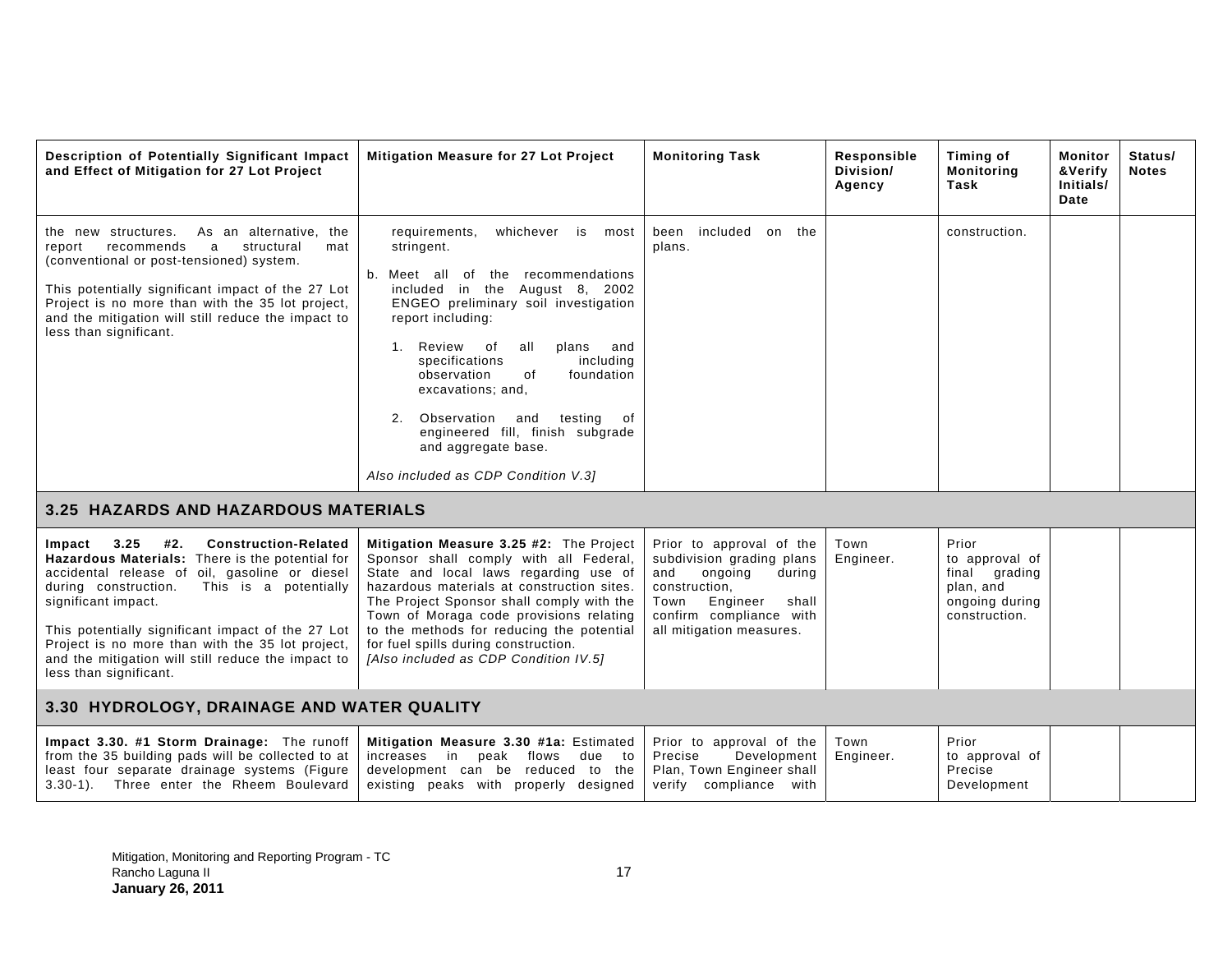| Description of Potentially Significant Impact<br>and Effect of Mitigation for 27 Lot Project                                                                                                                                                                                                                                                                                                                                                                                                                                                                                                                                                                                                                                                                                                                                                                                                                                                                                                                                                                                                                                                                                                                                                                                                                                                                                                                                                                                                                                                                                                                                                                                                                                                                                                                                                                                                                     | Mitigation Measure for 27 Lot Project                                                                                                                                                                                                                                                                                                                                                                                                                                                                                                                                                                                                                                                                                                                                                                                                                                                                                                                                                                                                                                                                                                                                                                                                                                                                                                                                                                                                                                                                                                                                          | <b>Monitoring Task</b>                                                                                                                                                                                                                                                                                                                           | Responsible<br>Division/<br>Agency | Timing of<br><b>Monitoring</b><br>Task                                | Monitor<br>&Verify<br>Initials/<br>Date | Status/<br><b>Notes</b> |
|------------------------------------------------------------------------------------------------------------------------------------------------------------------------------------------------------------------------------------------------------------------------------------------------------------------------------------------------------------------------------------------------------------------------------------------------------------------------------------------------------------------------------------------------------------------------------------------------------------------------------------------------------------------------------------------------------------------------------------------------------------------------------------------------------------------------------------------------------------------------------------------------------------------------------------------------------------------------------------------------------------------------------------------------------------------------------------------------------------------------------------------------------------------------------------------------------------------------------------------------------------------------------------------------------------------------------------------------------------------------------------------------------------------------------------------------------------------------------------------------------------------------------------------------------------------------------------------------------------------------------------------------------------------------------------------------------------------------------------------------------------------------------------------------------------------------------------------------------------------------------------------------------------------|--------------------------------------------------------------------------------------------------------------------------------------------------------------------------------------------------------------------------------------------------------------------------------------------------------------------------------------------------------------------------------------------------------------------------------------------------------------------------------------------------------------------------------------------------------------------------------------------------------------------------------------------------------------------------------------------------------------------------------------------------------------------------------------------------------------------------------------------------------------------------------------------------------------------------------------------------------------------------------------------------------------------------------------------------------------------------------------------------------------------------------------------------------------------------------------------------------------------------------------------------------------------------------------------------------------------------------------------------------------------------------------------------------------------------------------------------------------------------------------------------------------------------------------------------------------------------------|--------------------------------------------------------------------------------------------------------------------------------------------------------------------------------------------------------------------------------------------------------------------------------------------------------------------------------------------------|------------------------------------|-----------------------------------------------------------------------|-----------------------------------------|-------------------------|
| drainage from the access roads "A" Way and "D"<br>Drive; the fourth enters the steep northeast<br>ravine of a Las Trampas Creek tributary. The<br>existing Rheem Boulevard drainage adjacent to<br>"D" Drive is to be re-created under criteria for a<br>stable fluvial system. Flows must pass under<br>"D" Drive, "A" Way and the existing private<br>culvert in the Rheem Glen subdivision. Post<br>development peak flow rates, if unmitigated,<br>could increase more than 20 percent.<br>With the 27 Lot Project, there will be less<br>impervious surface than with the 35 lot project<br>and, therefore, the potentially significant storm<br>drainage impact will be reduced. Water quality<br>basins have been located and dimensions<br>provided. The "A" Way arch culvert crossing of<br>the intermittent drainage is the same. Water<br>from the recreated wetland swale will be piped<br>under "D" Drive to the recreated intermittent<br>drainage below. Oversized storm drain pipes<br>are proposed to retain storm water flows from<br>impervious surfaces. The mitigation standard<br>with respect to discharge of storm event peak<br>flow off site is to limit it to pre-project<br>conditions. The Project Sponsor has offered to<br>reduce post development peak flow rates in the<br>10 through 100-year average recurrence storm<br>events to less than the current conditions, to the<br>extent feasible, as a benefit to the downstream<br>homeowners on Rheem Boulevard. For smaller<br>storms peak flow discharge off site will be no<br>greater than existing conditions.<br>This potentially significant impact of the 27 Lot<br>Project is less than with the 35 lot project<br>because it includes less impervious surface<br>and, if feasible, more detention capacity during<br>large storm events then the preexisting<br>condition, and the mitigation will still reduce the | settling/detention basins similar to the<br>proposed "Conceptual Master Drainage<br>Plan and Report, (ENGEO, 4/14/06), or<br>the "Extended Detention Basins," TC5,<br>contained in the California Storm Water,<br>Best Management Practice Municipal<br>Handbook. Typical design will retain the<br>runoff from common storms (1"± /12 hr)<br>for a 40 hour settling time and detain the<br>additional development runoff discharged<br>from the larger 2-year through 100-year<br>average recurrence storms sufficiently to<br>reduce the peak flows to reduce the peak<br>flows to pre-existing conditions.<br>For the approved 27 Lot Project the water<br>quality facilities are shown as water<br>quality basins on Sheet 1 of the "27 Lot<br>Preliminary Grading Plan for Rheem Blvd.<br>Visual Quality Mitigation" dated January,<br>2009. Detention shall be provided through<br>oversized stormwater pipes and water<br>quality basins.<br>In order to determine whether or not there<br>will be a net increase to off-site peak<br>flows and volumes for the 27 Lot Project,<br>an Expanded Master Drainage Plan<br>(Drainage Plan) shall be prepared based<br>upon the Precise Development Plan<br>(which shall specifically identify all<br>impervious surfaces, define the collection<br>system, detention cells and outlets, and<br>detail all BMPs). The Drainage Plan shall<br>comply with the following Performance<br>Standards:<br>parallel<br>hydrologic<br>a. Provide<br>and<br>hydraulic analyses and calculations of<br>Existing pre-development and of | CFCD<br>RWQCB<br>and<br>permits, and review and<br>approve<br>final<br>the<br>Drainage Plan.<br>During<br>construction,<br>Project<br>Sponsor<br>be<br>contractor<br>shall<br>responsible<br>for compliance with, or<br>implementation<br>of,<br>all<br>measures, providing the<br>Engineer<br>Town<br>with<br>monthly<br>compliance<br>reports. |                                    | Plan,<br>improvement<br>plans, and<br>ongoing during<br>construction. |                                         |                         |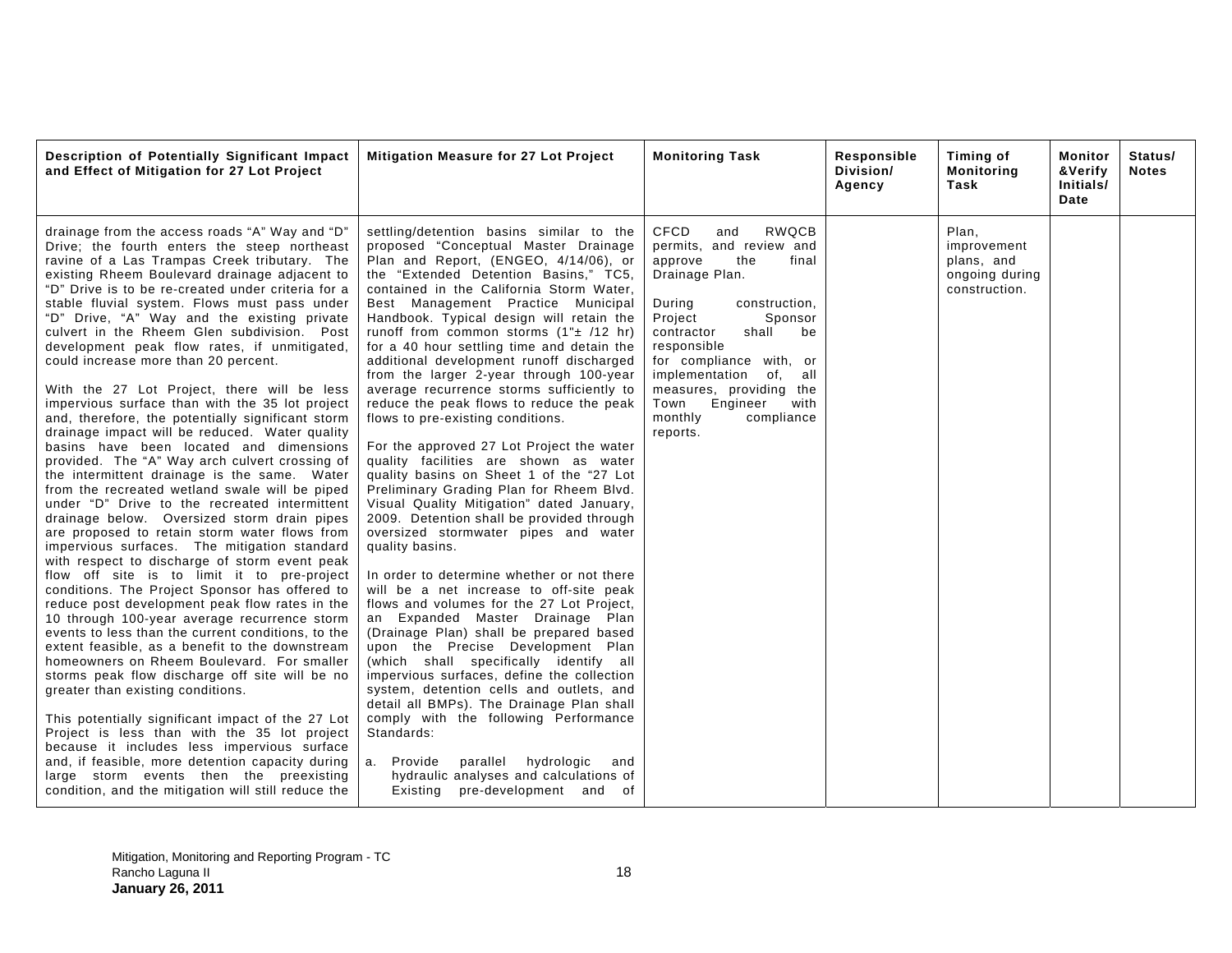| Description of Potentially Significant Impact<br>and Effect of Mitigation for 27 Lot Project | Mitigation Measure for 27 Lot Project                                                                                                                                                                                                                                      | <b>Monitoring Task</b> | Responsible<br>Division/<br>Agency | Timing of<br><b>Monitoring</b><br>Task | Monitor<br>&Verify<br>Initials/<br>Date | Status/<br><b>Notes</b> |
|----------------------------------------------------------------------------------------------|----------------------------------------------------------------------------------------------------------------------------------------------------------------------------------------------------------------------------------------------------------------------------|------------------------|------------------------------------|----------------------------------------|-----------------------------------------|-------------------------|
| impact to less than significant.                                                             | Proposed<br>post-development runoff<br>flows and volumes from all tributary<br>areas accounting for all changes in<br>runoff characteristics and drainage<br>area;                                                                                                         |                        |                                    |                                        |                                         |                         |
|                                                                                              | Clearly identify differences between<br>b.<br>Existing and Proposed conditions by<br>providing at identical or equivalent<br>geographic points in the watersheds<br>directly comparable tables of runoff<br>analysis, tabulation of characteristics,<br>and drainage maps; |                        |                                    |                                        |                                         |                         |
|                                                                                              | Demonstrate that the detention and<br>c.<br>BMP facilities have the required<br>capacity and can be constructed at the<br>proposed sites without exceeding<br>grading, landscape and other project<br>criteria:                                                            |                        |                                    |                                        |                                         |                         |
|                                                                                              | Show that any uncontrolled overflow<br>d.<br>of the facilities due to blockage or<br>other malfunction will follow an<br>identified flow path to the major<br>channels and will result in no more<br>than nuisance flooding;                                               |                        |                                    |                                        |                                         |                         |
|                                                                                              | Demonstrate that individual lot grading<br>е.<br>will direct all drainage from the<br>building pads to the street.<br>No.<br>overland drainage from the pads or<br>street shall be discharged into the fills<br>or natural slopes;                                         |                        |                                    |                                        |                                         |                         |
|                                                                                              | Confirm capacity of the existing<br>f.<br>system and evaluate whether the<br>project's contribution exceeds the<br>capacity of the existing (plus planned)<br>drainage facilities, or contain those                                                                        |                        |                                    |                                        |                                         |                         |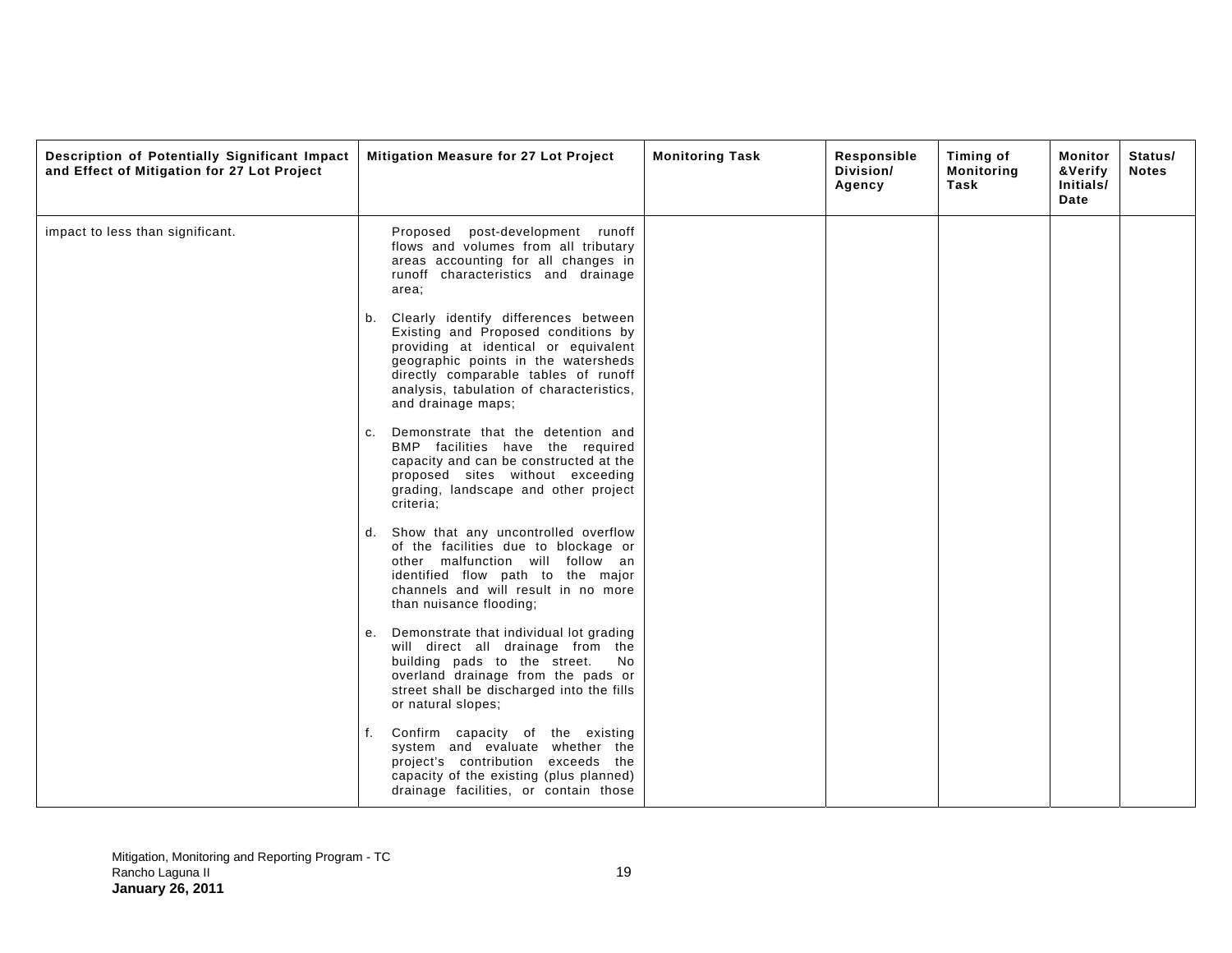| Description of Potentially Significant Impact<br>and Effect of Mitigation for 27 Lot Project | Mitigation Measure for 27 Lot Project                                                                                                                                                                                                                                                                                                                                                                                                                                                                                                                                                                                                                                                                                                                                                                                                                                                                                                                                                                                                                                                                                                                                                                                                                                                                                                                                                      | <b>Monitoring Task</b> | Responsible<br>Division/<br>Agency | Timing of<br><b>Monitoring</b><br>Task | Monitor<br>&Verify<br>Initials/<br>Date | Status/<br><b>Notes</b> |
|----------------------------------------------------------------------------------------------|--------------------------------------------------------------------------------------------------------------------------------------------------------------------------------------------------------------------------------------------------------------------------------------------------------------------------------------------------------------------------------------------------------------------------------------------------------------------------------------------------------------------------------------------------------------------------------------------------------------------------------------------------------------------------------------------------------------------------------------------------------------------------------------------------------------------------------------------------------------------------------------------------------------------------------------------------------------------------------------------------------------------------------------------------------------------------------------------------------------------------------------------------------------------------------------------------------------------------------------------------------------------------------------------------------------------------------------------------------------------------------------------|------------------------|------------------------------------|----------------------------------------|-----------------------------------------|-------------------------|
|                                                                                              | contributions in acceptable storm<br>drains or non-erodible open channels;<br>Confirm that any increase in the<br>g.<br>velocity and duration of erosive flows<br>in the natural and recreated drainage<br>ways within the<br>project<br>and<br>downstream of project facilities do not<br>aggravate erosion from storm runoff of<br>2-, 10- and 100-year average<br>recurrence (50% through 1% annual<br>probability);<br>h. If the project's contribution to the<br>existing peak flows and volumes<br>exceeds capacity of the existing (plus<br>planned) facilities (both on and off<br>site) the Drainage Plan shall identify<br>required drainage enhancements and<br>long term (in perpetuity) finding for<br>these enhancements.<br>Numeric<br>hydrologic modeling for the project will<br>be performed in conformance with the<br>Contra Costa County Flood Control<br>Standards and Contra Costa Clean<br>Water Program (CCCWP)<br>C.3<br>Hydromodification Requirements. The<br>modeling will verify that<br>final<br>hydrologic mitigation measures reduce<br>2-, 10- and 100-year average<br>recurrence flow rates to<br>pre-<br>development levels at points of<br>discharge and do not aggravate<br>erosion in existing downstream<br>channels for smaller flow rates as<br>by the CCCWP C.3<br>defined<br>Hydromodification standards.<br>These enhancements shall include: |                        |                                    |                                        |                                         |                         |
|                                                                                              | 1. Either on-site detention facilities                                                                                                                                                                                                                                                                                                                                                                                                                                                                                                                                                                                                                                                                                                                                                                                                                                                                                                                                                                                                                                                                                                                                                                                                                                                                                                                                                     |                        |                                    |                                        |                                         |                         |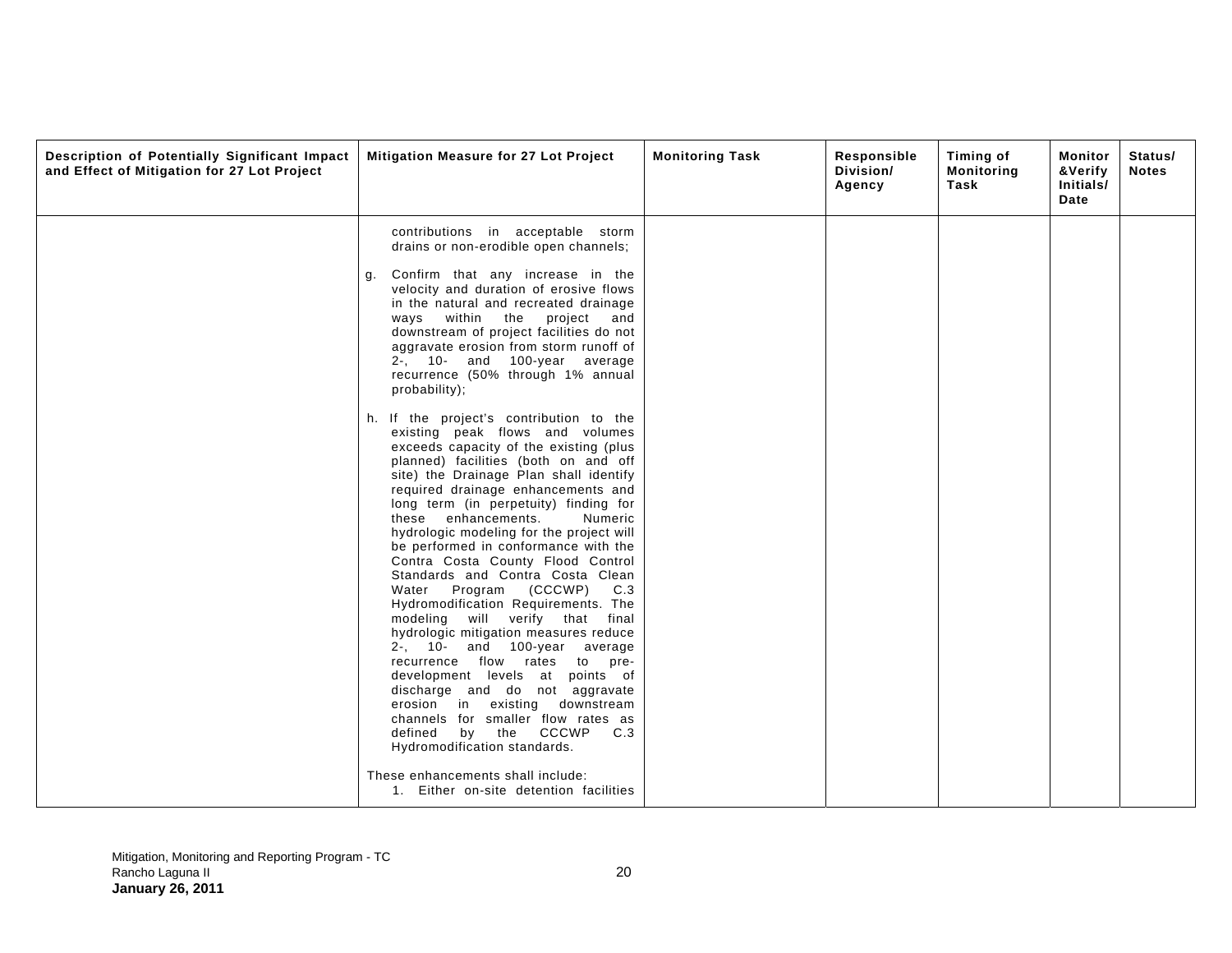| Description of Potentially Significant Impact<br>and Effect of Mitigation for 27 Lot Project                                                                                                                                                                                                                                                                                                                                                                                                                                                                                                                                                                                                                                                                                                                                                                             | Mitigation Measure for 27 Lot Project                                                                                                                                                                                                                                                                                                                                                                                                                                                                                                                                                                                                                        | <b>Monitoring Task</b>                                                                                                                                                                                                                | Responsible<br>Division/<br>Agency | Timing of<br><b>Monitoring</b><br>Task                                                                                          | Monitor<br>&Verify<br>Initials/<br>Date | Status/<br><b>Notes</b> |
|--------------------------------------------------------------------------------------------------------------------------------------------------------------------------------------------------------------------------------------------------------------------------------------------------------------------------------------------------------------------------------------------------------------------------------------------------------------------------------------------------------------------------------------------------------------------------------------------------------------------------------------------------------------------------------------------------------------------------------------------------------------------------------------------------------------------------------------------------------------------------|--------------------------------------------------------------------------------------------------------------------------------------------------------------------------------------------------------------------------------------------------------------------------------------------------------------------------------------------------------------------------------------------------------------------------------------------------------------------------------------------------------------------------------------------------------------------------------------------------------------------------------------------------------------|---------------------------------------------------------------------------------------------------------------------------------------------------------------------------------------------------------------------------------------|------------------------------------|---------------------------------------------------------------------------------------------------------------------------------|-----------------------------------------|-------------------------|
|                                                                                                                                                                                                                                                                                                                                                                                                                                                                                                                                                                                                                                                                                                                                                                                                                                                                          | which can be demonstrated to<br>preclude any increase in the flows<br>and volumes to pre-project<br>conditions and thereby preclude<br>increased flooding and erosion<br>risks; and/or,<br>2. Reduce the size of the Project.<br>[Also included as CDP Condition II.2]<br>Mitigation Measure 3.30 #1b: The Project<br>Sponsor shall construct needed drainage<br>improvements both on site and off site that<br>meet the Performance Standards set forth<br>in Mitigation Measure 3.30 #1a. The<br>Drainage Plan and final improvement<br>plans for the 27 Lot Project shall be<br>consistent with these standards.<br>[Also included as CDP Condition II.3] |                                                                                                                                                                                                                                       |                                    |                                                                                                                                 |                                         |                         |
| Groundwater Recharge:<br>$Impact$ 3.30 #2.<br>Groundwater recharge, which supports the flow<br>at the springs and seeps within and downslope<br>of the project site, is contributed to by rainfall<br>infiltration into the exposed and near surface<br>bedrock outcrops along the ridge crests. The<br>proposed development will decrease recharge<br>by capping these areas with roads, structures<br>and fills. Conversely, the development may<br>increase the recharge due to deep lawn<br>irrigation. The grading, as proposed, will divert<br>approximately six acres of existing drainage<br>from the Coyote Creek watershed which may<br>further impact Coyote Creek springs.<br>Small, undetectable leakage from the EBMUD<br>Fay Hill Reservoir located on the high point of<br>the ridge crest to the west could account for<br>nearly all current recharge. | Mitigation Measure 3.30 #2: As part of<br>the final Drainage Plan reviewed and<br>approved by the Town Engineer, the<br>Project Sponsor shall demonstrate that<br>the existing springs and seeps are not<br>dependent on the recharge from the<br>developed area. However, if found to be<br>dependent, a supplemental water supply<br>shall be provided, possibly necessitating<br>further environmental analysis and<br>review by the Town of Moraga.<br>[Also included as Condition II.5]                                                                                                                                                                 | Prior to<br>approval of<br>Precise<br>Development<br>Plan, Town Engineer shall<br>review and approve the<br>final Drainage Plan,<br>and thereafter<br>confirm compliance with<br>the Drainage Plan in the<br>final improvement plans. | Town<br>Engineer.                  | With Precise<br>Development<br>Plan and final<br>improvement<br>plans<br>approval, and<br>monitoring<br>during<br>construction. |                                         |                         |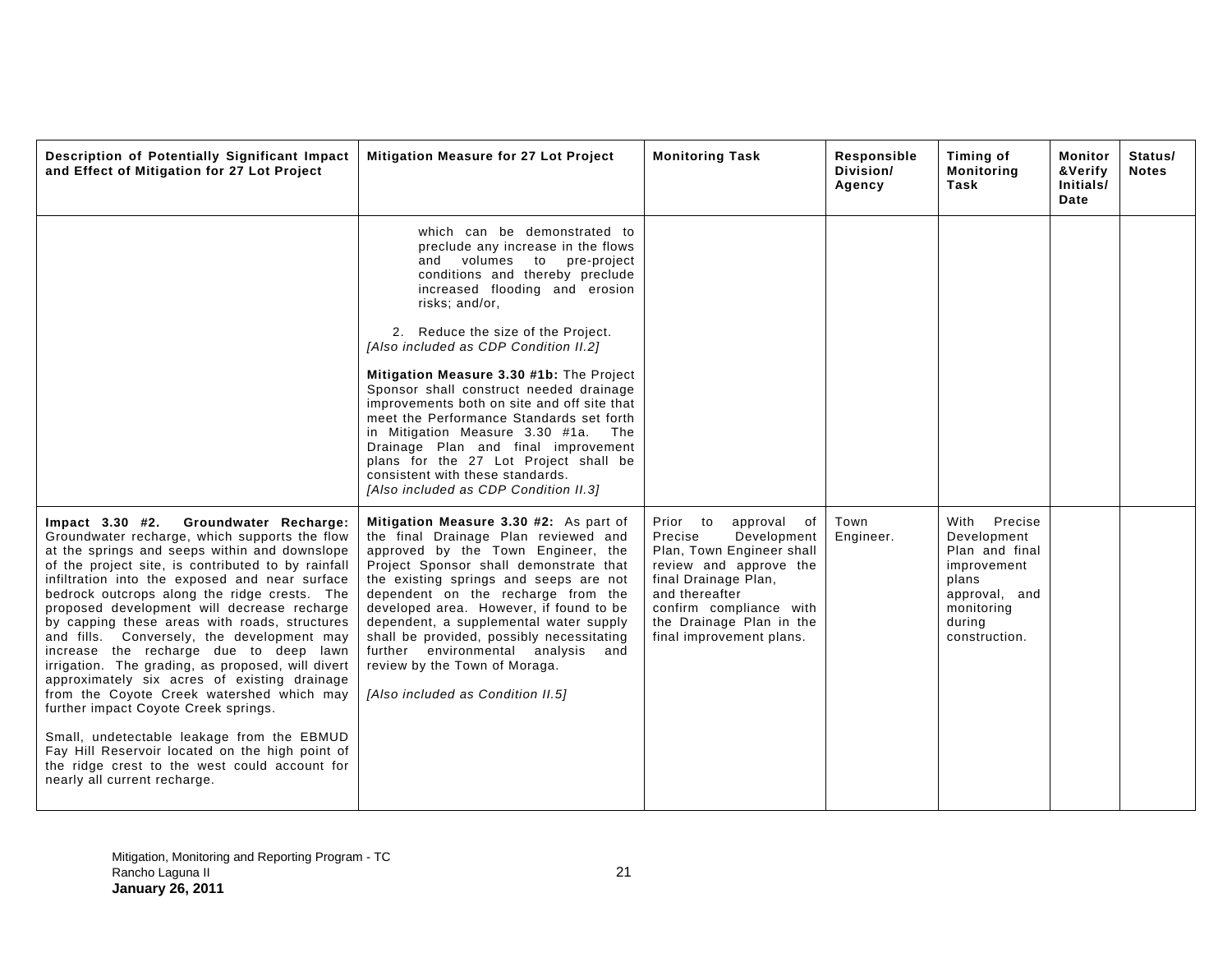| Description of Potentially Significant Impact<br>and Effect of Mitigation for 27 Lot Project                                                                                                                                                                                                                                                                                                                                                                                                                                                                                                                                                                                                                                                                                                                                                                                                                                                                                                         | <b>Mitigation Measure for 27 Lot Project</b>                                                                                                                                                                                                                                                                                                                                                                                                                                                                                                                                                                                                                                                                                                                                                                                                                                                                                                                                                                                                                                                                                                                                     | <b>Monitoring Task</b>                                                                                                                                                                          | Responsible<br>Division/<br>Agency | Timing of<br><b>Monitoring</b><br>Task                    | Monitor<br>&Verify<br>Initials/<br>Date | Status/<br><b>Notes</b> |
|------------------------------------------------------------------------------------------------------------------------------------------------------------------------------------------------------------------------------------------------------------------------------------------------------------------------------------------------------------------------------------------------------------------------------------------------------------------------------------------------------------------------------------------------------------------------------------------------------------------------------------------------------------------------------------------------------------------------------------------------------------------------------------------------------------------------------------------------------------------------------------------------------------------------------------------------------------------------------------------------------|----------------------------------------------------------------------------------------------------------------------------------------------------------------------------------------------------------------------------------------------------------------------------------------------------------------------------------------------------------------------------------------------------------------------------------------------------------------------------------------------------------------------------------------------------------------------------------------------------------------------------------------------------------------------------------------------------------------------------------------------------------------------------------------------------------------------------------------------------------------------------------------------------------------------------------------------------------------------------------------------------------------------------------------------------------------------------------------------------------------------------------------------------------------------------------|-------------------------------------------------------------------------------------------------------------------------------------------------------------------------------------------------|------------------------------------|-----------------------------------------------------------|-----------------------------------------|-------------------------|
| This potentially significant impact of the 27 Lot<br>Project likely is less than with the 35 lot project<br>because it includes less impervious surface,<br>and the mitigation will still reduce the impact to<br>less than significant.                                                                                                                                                                                                                                                                                                                                                                                                                                                                                                                                                                                                                                                                                                                                                             |                                                                                                                                                                                                                                                                                                                                                                                                                                                                                                                                                                                                                                                                                                                                                                                                                                                                                                                                                                                                                                                                                                                                                                                  |                                                                                                                                                                                                 |                                    |                                                           |                                         |                         |
| Impact 3.30 #3. Water Quality: Decreases in<br>water quality are primarily attributable to:<br>a. Roadways;<br>b. Erosion (both short and long term);<br>c. Urban related pollutant contribution such as<br>daily runoff and lawn irrigation from excess<br>lawn fertilization;<br>d. Increased population; and,<br>e. Grazing.<br>Water quality impacts are both short term,<br>associated with project construction, and long<br>term, associated with daily runoff.<br>Lawn<br>irrigation may also introduce pollutants from<br>excess lawn fertilization. On-site grading is a<br>significant contributor to the existing erosion<br>along the drainages and seeps. The final<br>Drainage Plan will address water quality<br>impacts of the 27 Lot Project.<br>This potentially significant impact of the 27 Lot<br>Project is less than with the 35 lot project<br>because it includes less impervious surface,<br>and the mitigation will still reduce the impact to<br>less than significant. | Mitigation Measure 3.30 #3: The final<br>Drainage Plan shall identify appropriate<br>BMPs for erosion and siltation control and<br>be approved by the Town Engineer. A<br>"Notice of Intent" shall be prepared which<br>conforms to the RWQCB's general permit<br>for storm water discharge under the<br>National Pollutant Discharge Elimination<br>System, including Provision C3, and Storm<br>Water Pollution Prevention Plan. The<br>following performance standards shall be<br>met:<br>a. During<br>project<br>all<br>construction,<br>exposed soil and other fill shall be<br>permanently stabilized at the earliest<br>practicable date;<br> b.<br>All drainages shall be fenced to<br>preclude grazing<br>animals<br>from<br>entering into the<br>drainages and<br>exacerbating erosion;<br>Suitable storm drainage control<br>C <sub>1</sub><br>system and permanent landscaping<br>shall be provided as part of the<br>construction and ongoing operation of<br>If runoff is widely<br>the project.<br>dispersed on the existing grasslands,<br>potential pollutants common to a<br>development of this size may be<br>absorbed before reaching an active<br>stream; | Prior to approval of final<br>improvement<br>plans,<br>Town<br>Engineer<br>shall<br>review and approve the<br>final Drainage Plan, and<br>RWQCB shall provide a<br>water quality certification. | Town Engineer<br>and RWQCB.        | Prior<br>to approval of<br>final<br>improvement<br>plans. |                                         |                         |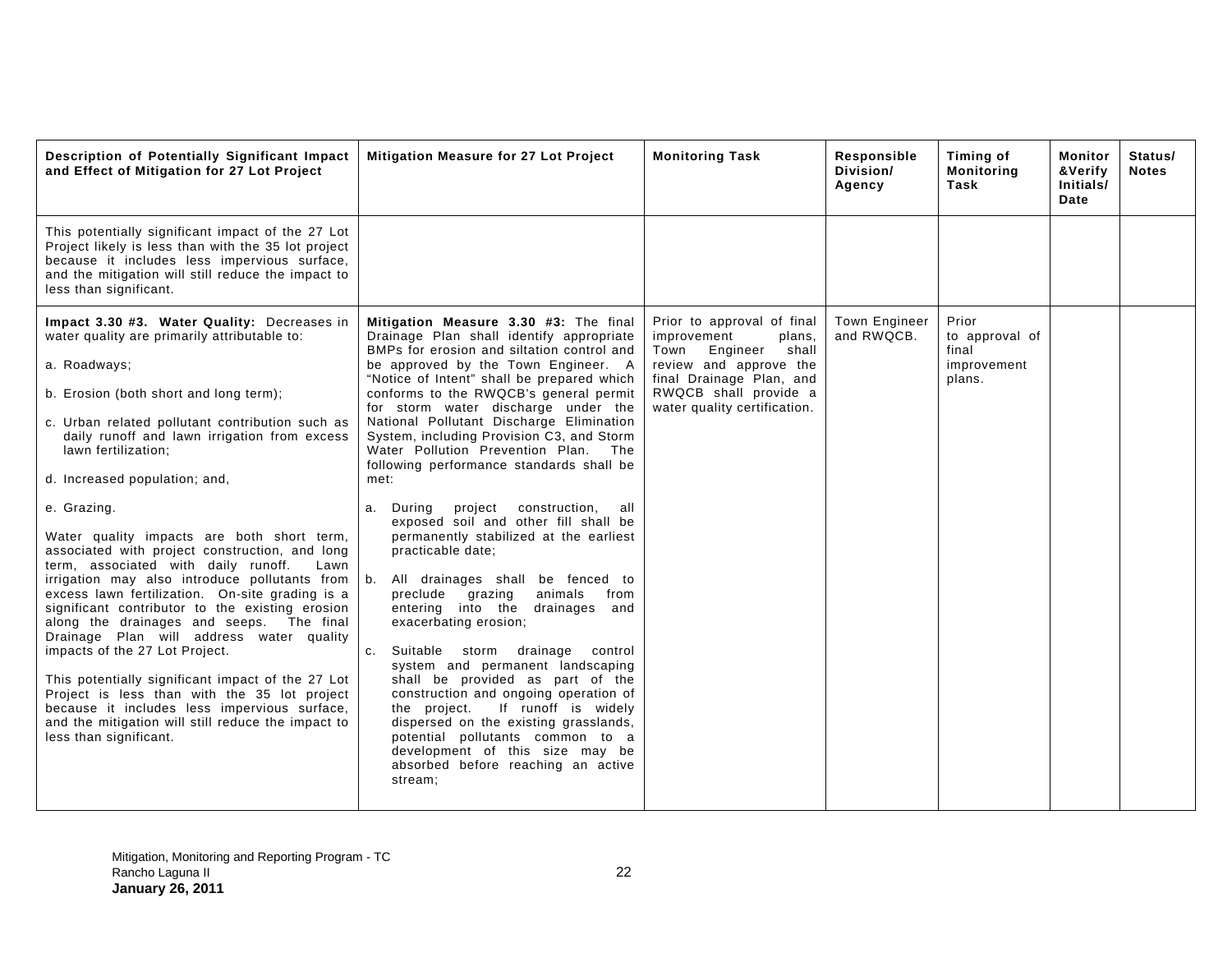| Description of Potentially Significant Impact<br>and Effect of Mitigation for 27 Lot Project | Mitigation Measure for 27 Lot Project                                                                                                                                                                                                                                                                         | <b>Monitoring Task</b> | Responsible<br>Division/<br>Agency | Timing of<br><b>Monitoring</b><br>Task | Monitor<br>&Verify<br>Initials/<br>Date | Status/<br><b>Notes</b> |
|----------------------------------------------------------------------------------------------|---------------------------------------------------------------------------------------------------------------------------------------------------------------------------------------------------------------------------------------------------------------------------------------------------------------|------------------------|------------------------------------|----------------------------------------|-----------------------------------------|-------------------------|
|                                                                                              | d. The project shall include recharge-<br>contaminant<br>interceptors<br>(grease<br>interceptors and storm drain filtration)<br>as part of the SWPPP;                                                                                                                                                         |                        |                                    |                                        |                                         |                         |
|                                                                                              | The Drainage Plan shall be prepared<br>е.<br>by a registered Civil Engineer (or<br>other licensed professional acceptable<br>to the Town) and reviewed and<br>approved by the Town Engineer, and it<br>shall include, as a minimum, the<br>following provisions that must be<br>adhered to post construction: |                        |                                    |                                        |                                         |                         |
|                                                                                              | 1. The Project Sponsor shall prepare<br>cleaning<br>pavement<br>and<br>a<br>maintenance<br>program,<br>which<br>shall, at a minimum, consist of<br>regular street cleaning and<br>asphalt maintenance program for<br>all on-site roads and parking<br>areas.                                                  |                        |                                    |                                        |                                         |                         |
|                                                                                              | 2. The Project Sponsor shall prepare<br>a three-part program designed to<br>limit<br>direct<br>disposal<br>of<br>contaminants into streets and<br>storm drains that shall<br>be<br>monitored and maintained, in<br>perpetuity by the HOA:                                                                     |                        |                                    |                                        |                                         |                         |
|                                                                                              | · labeling all catch basins - "No<br>Dumping - Drains to Creek";<br>• strictly limiting the use of non-<br>biodegradable<br>fertilizers<br>or<br>pesticides; and,                                                                                                                                             |                        |                                    |                                        |                                         |                         |
|                                                                                              | • prohibiting the regular washing<br>or maintenance of vehicles in<br>paved areas that drain directly                                                                                                                                                                                                         |                        |                                    |                                        |                                         |                         |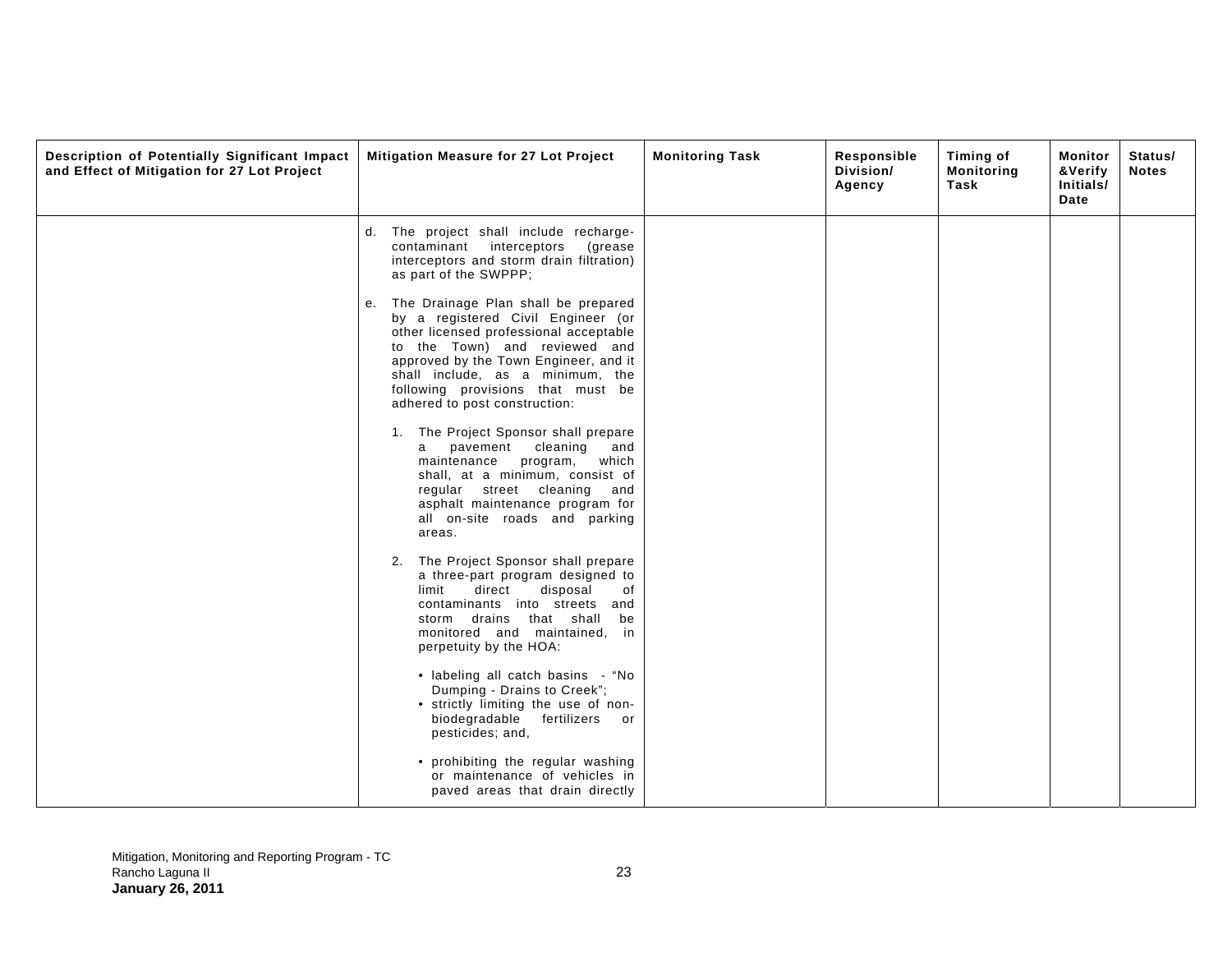| Description of Potentially Significant Impact<br>and Effect of Mitigation for 27 Lot Project                                                                                                                                                                                                                                                                                                                                                                                                                                                                                                                                                                                                                                                                                                                                                                                                                                                                                                                                                                                                                                                                                                                                                                                                                                                                                                                                                                                                                                                                    | Mitigation Measure for 27 Lot Project                                                                                                                                                                                                                                                                                                                                                                                                                                                                                                                                                                                                                                                                                                                                                                                                                                                                                                                                          | <b>Monitoring Task</b>                                                                                                                                                                                                                                                                                                                                                                                   | Responsible<br>Division/<br>Agency                                                                   | Timing of<br><b>Monitoring</b><br>Task                                                                                                               | Monitor<br>&Verify<br>Initials/<br>Date | Status/<br><b>Notes</b> |  |  |  |
|-----------------------------------------------------------------------------------------------------------------------------------------------------------------------------------------------------------------------------------------------------------------------------------------------------------------------------------------------------------------------------------------------------------------------------------------------------------------------------------------------------------------------------------------------------------------------------------------------------------------------------------------------------------------------------------------------------------------------------------------------------------------------------------------------------------------------------------------------------------------------------------------------------------------------------------------------------------------------------------------------------------------------------------------------------------------------------------------------------------------------------------------------------------------------------------------------------------------------------------------------------------------------------------------------------------------------------------------------------------------------------------------------------------------------------------------------------------------------------------------------------------------------------------------------------------------|--------------------------------------------------------------------------------------------------------------------------------------------------------------------------------------------------------------------------------------------------------------------------------------------------------------------------------------------------------------------------------------------------------------------------------------------------------------------------------------------------------------------------------------------------------------------------------------------------------------------------------------------------------------------------------------------------------------------------------------------------------------------------------------------------------------------------------------------------------------------------------------------------------------------------------------------------------------------------------|----------------------------------------------------------------------------------------------------------------------------------------------------------------------------------------------------------------------------------------------------------------------------------------------------------------------------------------------------------------------------------------------------------|------------------------------------------------------------------------------------------------------|------------------------------------------------------------------------------------------------------------------------------------------------------|-----------------------------------------|-------------------------|--|--|--|
|                                                                                                                                                                                                                                                                                                                                                                                                                                                                                                                                                                                                                                                                                                                                                                                                                                                                                                                                                                                                                                                                                                                                                                                                                                                                                                                                                                                                                                                                                                                                                                 | into the storm drain system.<br>[Also included as CDP Condition V.4]                                                                                                                                                                                                                                                                                                                                                                                                                                                                                                                                                                                                                                                                                                                                                                                                                                                                                                           |                                                                                                                                                                                                                                                                                                                                                                                                          |                                                                                                      |                                                                                                                                                      |                                         |                         |  |  |  |
| 3.35 VISUAL QUALITY, PARKS, RECREATION AND OPEN SPACE                                                                                                                                                                                                                                                                                                                                                                                                                                                                                                                                                                                                                                                                                                                                                                                                                                                                                                                                                                                                                                                                                                                                                                                                                                                                                                                                                                                                                                                                                                           |                                                                                                                                                                                                                                                                                                                                                                                                                                                                                                                                                                                                                                                                                                                                                                                                                                                                                                                                                                                |                                                                                                                                                                                                                                                                                                                                                                                                          |                                                                                                      |                                                                                                                                                      |                                         |                         |  |  |  |
| Change in Community<br>$Impact$ 3.35 #1.<br><b>Character:</b> The preliminary grading plan for the<br>35 lot project in the Draft EIR indicates finished<br>slopes of generally 3:1 (horizontal: vertical) over<br>most of the planned development with the<br>exception of limited locations at the southern<br>end of "C" and "B" Court where slopes are<br>steeper at 2:1. The Town of Moraga's Design<br>Guidelines states: "Neither cut nor fills shall<br>result in slopes steeper than 3:1." Maps<br>submitted pertaining to "Proposed BMPs and<br>Drainage System" indicate drainage sub basins<br>located in two locations along "D" Drive (SW1B<br>and SW2B), one along Rheem Boulevard west<br>of "A" Way ((SW3B) one along "B" Court at "A"<br>Way (SW3A) and one at the eastern end of "C"<br>Court (SW 4B). Significant grading will be<br>needed to accommodate the basins, particularly<br>SW3A and SW4B.<br>As described above under Impact 3.20, the 27<br>Lot Project has no cut or fill slopes that exceed<br>3:1 and the water quality basins have been<br>relocated and redesigned.<br>Therefore, this<br>potentially significant impact is removed with<br>the design changes in the 27 Lot Project<br>grading and landscape plans.<br>Development of the project site will occur in<br>phases, with the first phase consisting of rough<br>grading of the entire site, site preparation, re-<br>contouring for drainage, roadways, lots and<br>pads, likely in one grading season; and the<br>second phase will consist of minor finish | Mitigation Measure 3.35 #1: The two<br>BMP water quality basins for the approved<br>27 Lot Project that are located in the<br>valley area along Rheem Boulevard shall<br>include low lying landscape that is<br>consistent with the open views of the<br>mitigated landscape plan for the project.<br>The tops of the BMP water quality basins<br>shall be open and accessible for<br>maintenance with sufficient area available<br>for one-way vehicular movement around<br>the facility. The open section of the water<br>quality basins shall be attractively<br>landscaped with plant material appropriate<br>for bioremediation purposes.<br>Project Sponsor shall also comply with<br>Mitigation Measures 3.35 #2, #3 and #4 to<br>reduce the change in visual character of<br>the project site to less than significant for<br>the 27 Lot Project, as viewed from all<br>public locations<br>including<br>Rheem<br>Boulevard.<br>[Also included as CDP Condition III.3] | A final landscape plan will<br>reviewed<br>be<br>and<br>by Planning<br>approved<br>Commission as part of<br>Precise<br>Development<br>Plan, with input from<br>Design Review Board.<br>Prior to approval of final<br>grading<br>plan<br>and<br>landscape<br>plan<br>for<br>construction,<br>Engineer<br>Town<br>and<br>Planning Director<br>shall<br>confirm compliance with<br>the mitigation measures. | Planning<br>Commission.<br>Design Review<br>Board,<br>Planning<br>Director, and<br>Town<br>Engineer. | Prior<br>to approval of<br>Precise<br>Development<br>Plan, and prior<br>to final grading<br>plan<br>and<br>landscape<br>plan<br>for<br>construction. |                                         |                         |  |  |  |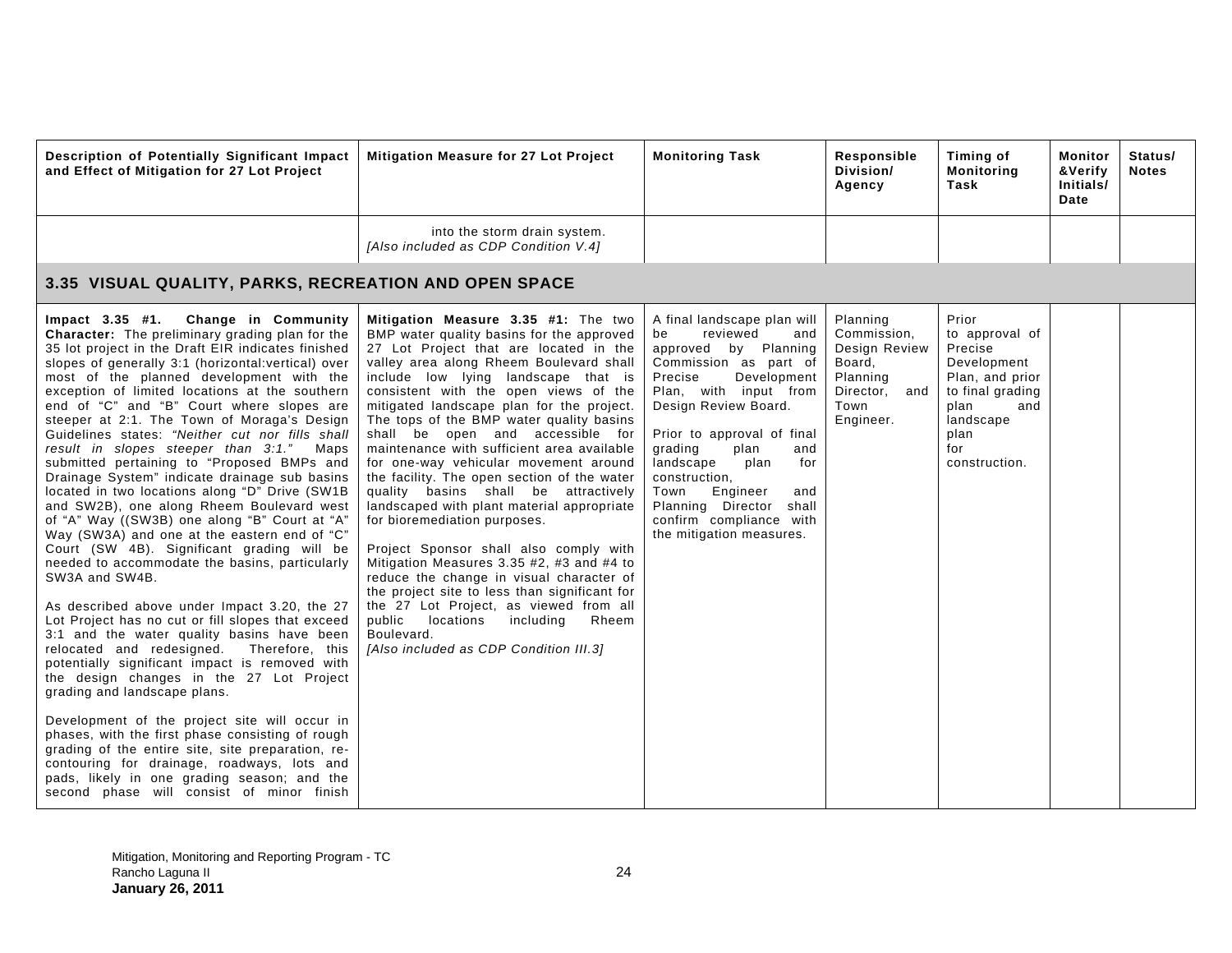| Description of Potentially Significant Impact<br>and Effect of Mitigation for 27 Lot Project                                                                                                                                                                                                                                                                                                                                                                                                                                                                                                                                                                                                                                                                                                                                                                                                                                                                      | Mitigation Measure for 27 Lot Project | <b>Monitoring Task</b> | Responsible<br>Division/<br>Agency | Timing of<br><b>Monitoring</b><br>Task | Monitor<br>&Verify<br>Initials/<br>Date | Status/<br><b>Notes</b> |
|-------------------------------------------------------------------------------------------------------------------------------------------------------------------------------------------------------------------------------------------------------------------------------------------------------------------------------------------------------------------------------------------------------------------------------------------------------------------------------------------------------------------------------------------------------------------------------------------------------------------------------------------------------------------------------------------------------------------------------------------------------------------------------------------------------------------------------------------------------------------------------------------------------------------------------------------------------------------|---------------------------------------|------------------------|------------------------------------|----------------------------------------|-----------------------------------------|-------------------------|
| grading on the lots and construction of 27<br>homes. With the 35 lot project described in the<br>Draft EIR, a portion of the site would be<br>irreversibly altered from its current undeveloped<br>character to a rural-residential site with the<br>majority of natural vegetation intact. The Draft<br>EIR did not identify sufficient mitigation to<br>reduce this change in community character<br>impact to less than significant.                                                                                                                                                                                                                                                                                                                                                                                                                                                                                                                           |                                       |                        |                                    |                                        |                                         |                         |
| Visual quality impacts of the 35 lot project are<br>addressed in detail in Response 3 of the<br>Responses to Comments. It details the factors<br>to be considered in determining whether the<br>threshold of significance, as informed by the<br>General Plan, has been exceeded. Subsequent<br>to publication of the DEIR, the Project Sponsor<br>has provided additional mitigation to reduce<br>visual quality impacts of development areas<br>(including a change in site characteristics).<br>Response 3 confirms implementing the Project<br>Sponsor's proposed visual quality mitigation<br>measures in the final landscape plan will reduce<br>to less than significant the visual quality<br>impacts of project development (including the<br>change in character of the project site), as seen<br>from all seven public views except for views<br>from Rheem Boulevard. Mitigation Measure<br>3.35 #2 includes those landscape design<br>modifications. |                                       |                        |                                    |                                        |                                         |                         |
| Response 3 concludes the change in character<br>along Rheem Boulevard remains significant and<br>unavoidable. Response 3 reconfirms the project<br>development areas are not visible from any<br>other public views.                                                                                                                                                                                                                                                                                                                                                                                                                                                                                                                                                                                                                                                                                                                                              |                                       |                        |                                    |                                        |                                         |                         |
| As described below under Impact 3.35 $#$ 3 and<br>4, requiring the project to be redesigned to 27<br>lots consistent with the Rheem Boulevard Visual                                                                                                                                                                                                                                                                                                                                                                                                                                                                                                                                                                                                                                                                                                                                                                                                              |                                       |                        |                                    |                                        |                                         |                         |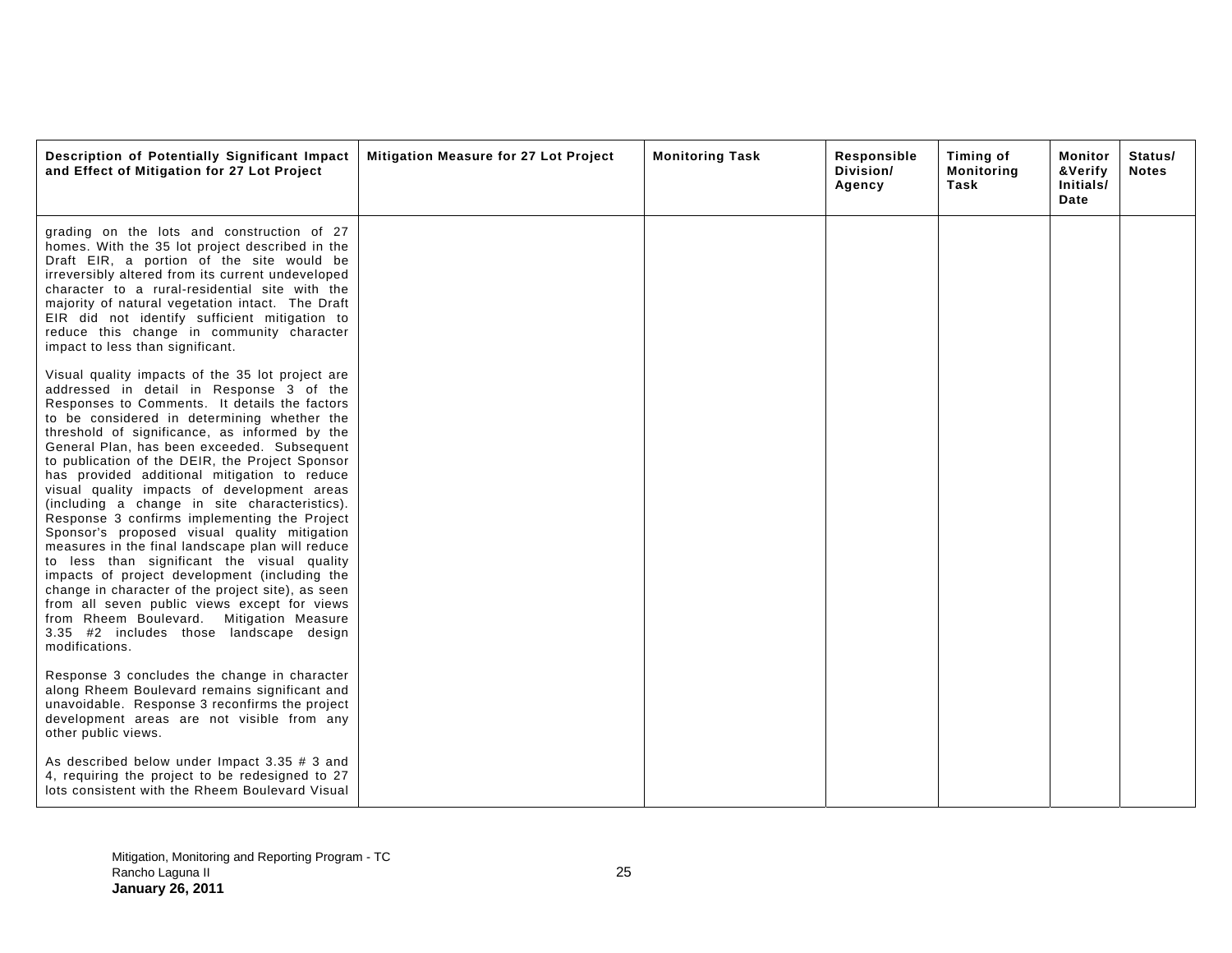| Description of Potentially Significant Impact<br>and Effect of Mitigation for 27 Lot Project                                                                                                                                                                                                                                                                                                                                                                                                                                                                                                                                                                                                                                                                                                                                                                                                                                                                                                                                                               | <b>Mitigation Measure for 27 Lot Project</b>                                                                                                                                                                                                                                                                                                                                                                                                                                                                                                                                                                                                                                                                                                                                                                                                                                              | <b>Monitoring Task</b>                                                                                                                                                                                                                                                                                                                                                                                                                                    | Responsible<br>Division/<br>Agency                                                                   | Timing of<br><b>Monitoring</b><br>Task                                                                                                            | Monitor<br>&Verify<br>Initials/<br>Date | Status/<br><b>Notes</b> |
|------------------------------------------------------------------------------------------------------------------------------------------------------------------------------------------------------------------------------------------------------------------------------------------------------------------------------------------------------------------------------------------------------------------------------------------------------------------------------------------------------------------------------------------------------------------------------------------------------------------------------------------------------------------------------------------------------------------------------------------------------------------------------------------------------------------------------------------------------------------------------------------------------------------------------------------------------------------------------------------------------------------------------------------------------------|-------------------------------------------------------------------------------------------------------------------------------------------------------------------------------------------------------------------------------------------------------------------------------------------------------------------------------------------------------------------------------------------------------------------------------------------------------------------------------------------------------------------------------------------------------------------------------------------------------------------------------------------------------------------------------------------------------------------------------------------------------------------------------------------------------------------------------------------------------------------------------------------|-----------------------------------------------------------------------------------------------------------------------------------------------------------------------------------------------------------------------------------------------------------------------------------------------------------------------------------------------------------------------------------------------------------------------------------------------------------|------------------------------------------------------------------------------------------------------|---------------------------------------------------------------------------------------------------------------------------------------------------|-----------------------------------------|-------------------------|
| Quality Mitigation Exhibits, as required in<br>Mitigation Measure # 4, will reduce all project<br>visual quality impacts as seen from Rheem<br>Boulevard to less than significant, including the<br>change in community character of the project<br>site. Those landscape design modifications<br>have been included in the preliminary landscape<br>plan for the 27 Lot Project.<br>This potentially significant visual quality impact<br>of the 27 Lot Project is less than with the 35 lot<br>project based on the mitigated design, and the<br>mitigation will reduce the impact to less than<br>significant.                                                                                                                                                                                                                                                                                                                                                                                                                                          |                                                                                                                                                                                                                                                                                                                                                                                                                                                                                                                                                                                                                                                                                                                                                                                                                                                                                           |                                                                                                                                                                                                                                                                                                                                                                                                                                                           |                                                                                                      |                                                                                                                                                   |                                         |                         |
| Ridgeline Development:<br>$Im$ pact $3.35$ #2.<br>Development of the 35 lot project described in<br>the Draft EIR would irreversibly alter the<br>ridgeline character of the project site. The Draft<br>EIR did not identify sufficient mitigation to<br>reduce this ridgeline development impact to less<br>than significant.<br>As described above in Impact 3.35 #2,<br>subsequent to publication of the DEIR the<br>Project Sponsor has provided additional visual<br>quality mitigation. Response 3 confirms that<br>mitigation will reduce the impacts on ridgeline<br>character of the project site to less than<br>significant, as seen from all public views except<br>Rheem Boulevard.<br>Mitigation Measure 3.35 #2 includes the<br>mitigation proposed by the Project Sponsor and<br>reviewed in Response 3. That mitigation has<br>been included in the preliminary landscape plan<br>for the 27 Lot Project. However, the project<br>impact on ridgeline views from Rheem<br>Boulevard remains significant without additional<br>mitigation. | Mitigation Measure 3.35 #2: All of the<br>project components shall incorporate<br>street configuration sensitive to the<br>natural topography.<br>Landscape buffering and screening shall<br>be with broadleaf deciduous and conifer<br>trees and shrubs planted so as to<br>replicate the natural vegetation groupings<br>on site.<br>The landscape for the southern plateau<br>development area and access street will<br>be comprised of native evergreen and<br>deciduous trees and shrubs, including oak<br>trees, for a native woodland appearance.<br>That landscape shall be in natural<br>vegetation groupings, carefully designed<br>to screen the houses and streets from this<br>public view, and so the landscape will<br>blend with the new trees in the foreground<br>below and the existing trees in the<br>ridgeline background.<br>These details in the final landscape | A final landscape plan will<br>be<br>reviewed<br>and<br>approved by Planning<br>Commission as part of<br>Precise<br>Development<br>Plan, with input from<br>Design Review Board. It<br>must comply with the<br>mitigation measures.<br>Prior to approval of final<br>grading<br>plan<br>and<br>for<br>landscape<br>plan<br>construction, the Town<br>Engineer and Planning<br>Director shall confirm<br>compliance<br>with<br>the<br>mitigation measures. | Planning<br>Commission.<br>Design Review<br>Board,<br>Planning<br>Director, and<br>Town<br>Engineer. | Prior<br>to approval of<br>Precise<br>Development<br>Plan,<br>and<br>final<br>grading<br>plan<br>and landscape<br>plan<br>before<br>construction. |                                         |                         |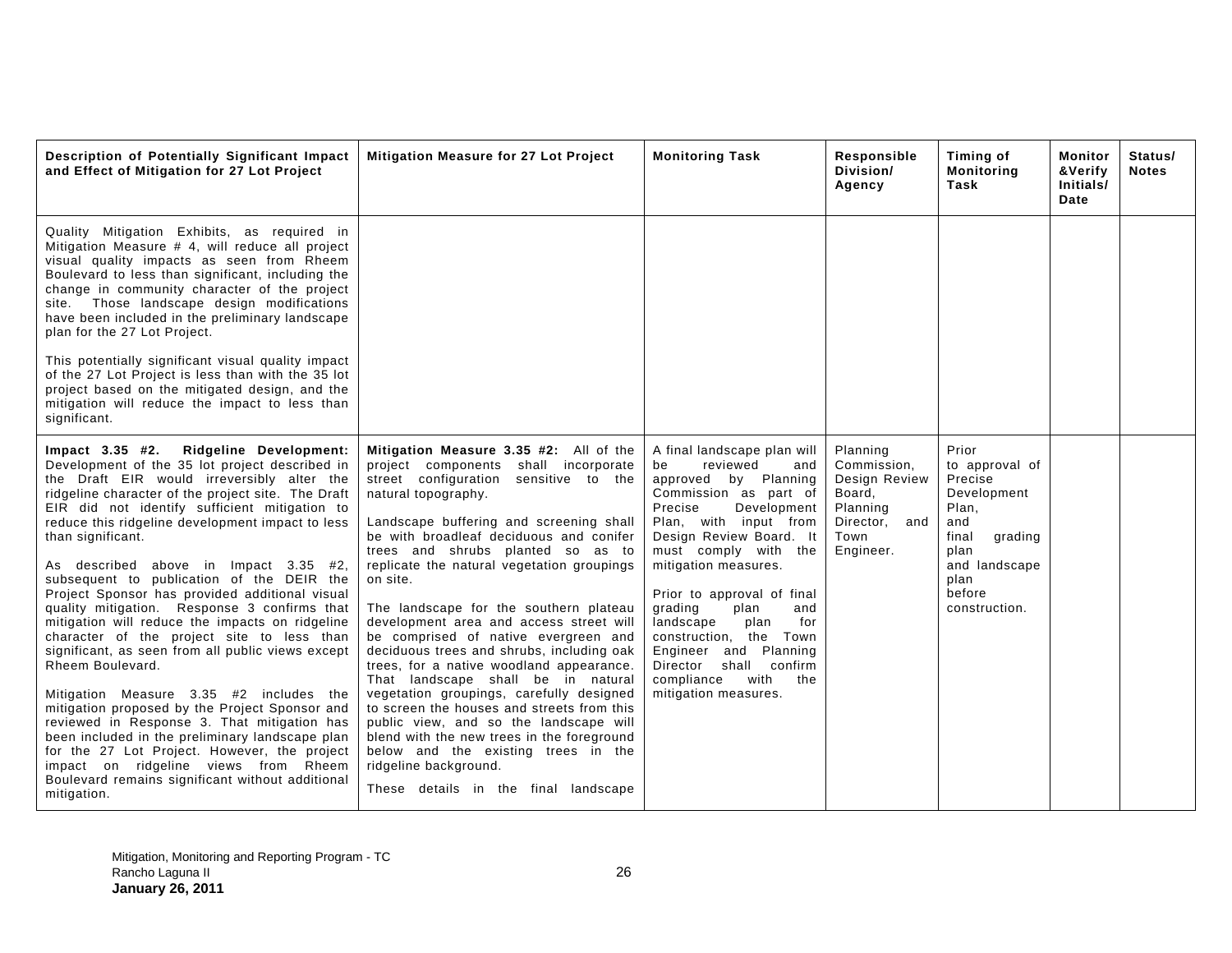| Description of Potentially Significant Impact<br>and Effect of Mitigation for 27 Lot Project                                                                                                                                                                                                                                                                                                                                                                                                                                                                                                                                                                                                                                                                                                                                                                                                                                                                                                                                                                                                                                                                                                                                                                                                                        | Mitigation Measure for 27 Lot Project                                                                                                                                                                                                                                                                                                                                                                                                                                                                                                                                                                                                                                                                                                                                                                                                                                                                                                                                                                                                                                                                                                                                                                                                                                                                                                                                                                                  | <b>Monitoring Task</b> | Responsible<br>Division/<br>Agency | Timing of<br><b>Monitoring</b><br>Task | Monitor<br>&Verify<br>Initials/<br>Date | Status/<br><b>Notes</b> |
|---------------------------------------------------------------------------------------------------------------------------------------------------------------------------------------------------------------------------------------------------------------------------------------------------------------------------------------------------------------------------------------------------------------------------------------------------------------------------------------------------------------------------------------------------------------------------------------------------------------------------------------------------------------------------------------------------------------------------------------------------------------------------------------------------------------------------------------------------------------------------------------------------------------------------------------------------------------------------------------------------------------------------------------------------------------------------------------------------------------------------------------------------------------------------------------------------------------------------------------------------------------------------------------------------------------------|------------------------------------------------------------------------------------------------------------------------------------------------------------------------------------------------------------------------------------------------------------------------------------------------------------------------------------------------------------------------------------------------------------------------------------------------------------------------------------------------------------------------------------------------------------------------------------------------------------------------------------------------------------------------------------------------------------------------------------------------------------------------------------------------------------------------------------------------------------------------------------------------------------------------------------------------------------------------------------------------------------------------------------------------------------------------------------------------------------------------------------------------------------------------------------------------------------------------------------------------------------------------------------------------------------------------------------------------------------------------------------------------------------------------|------------------------|------------------------------------|----------------------------------------|-----------------------------------------|-------------------------|
| The 27 Lot Project redesign in the upper and<br>lower Rheem valleys, described below in<br>Impacts 3.35 # 3 and 4, Mitigation Measure 3.35<br>#4 and the Rheem Boulevard Visual Quality<br>Mitigation Exhibits described therein, address<br>not only project impacts on valley views as seen<br>from Rheem Boulevard (a scenic road); they<br>also further reduce visual quality impacts of the<br>project on ridgeline views, as seen from that<br>scenic road, to less than significant.<br>New project landscape in the upper and lower<br>Rheem valleys has been located and species<br>selected so as not to obstruct views of the<br>upper hillsides and ridgelines as seen by those<br>traveling along that scenic road, unlike the<br>revised landscaping proposed by the Project<br>Sponsor for the 35 lot project in Response 3.<br>Also, pad elevations in the southern plateau are<br>lower for the recommended project than in the<br>35 lot project.<br>This potentially significant impact of the 27 Lot<br>Project on ridgeline visual character is less than<br>with the 35 lot project based on the mitigated<br>design, and the mitigation measures will reduce<br>the visual quality impact to less than significant<br>for all public views of the project site and its<br>development areas. | design shall be provided with the Precise<br>Development Plan and approved by the<br>Planning Commission with input from the<br>Design Review Commission.<br><b>Bollinger Canyon</b><br>The landscape in the open space behind<br>the southerly B Court cul-de-sac shall<br>include native evergreen and deciduous<br>trees and shrubs, including oak trees, to<br>create a native woodland view. The<br>landscape shall be in natural vegetation<br>groupings, carefully designed to not only<br>screen the homes from other public<br>viewpoints but also to avoid a linear<br>appearance along the skyline from this<br>public view on Bollinger Canyon Road.<br>The new groupings will compliment the<br>existing oak woodland below on the<br>hillside while maintaining some open<br>hillside areas and skyline as seen from<br>this public view.<br><b>Fernwood Drive</b><br>The open space landscape on the upper<br>hillside west of Lots 7-12 shall include<br>native evergreen and deciduous trees and<br>shrubs, including oak trees, for a native<br>woodland appearance. The landscape<br>shall be in natural vegetation groupings,<br>carefully designed to not only screen the<br>houses but also grouped to give a<br>woodland appearance while maintaining<br>open hillside below. Native deciduous<br>trees will be planted in locations where<br>they are not necessary for screening<br>purposes. |                        |                                    |                                        |                                         |                         |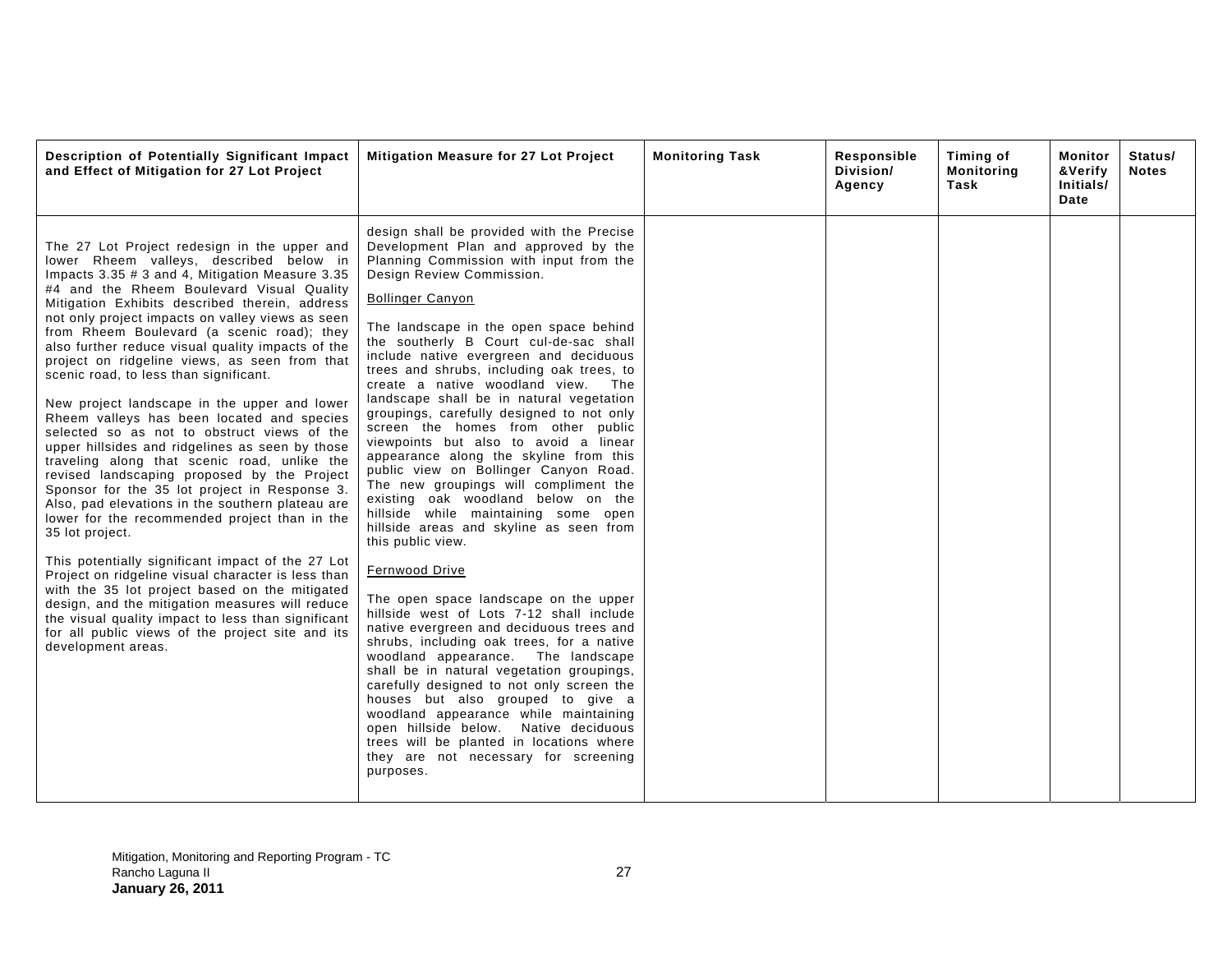| Description of Potentially Significant Impact<br>and Effect of Mitigation for 27 Lot Project | Mitigation Measure for 27 Lot Project                                                                                                                                                                                                                                                                                                                                                                                                                                                                                                                                                                                                                                                                                                                                                                                                                            | <b>Monitoring Task</b> | Responsible<br>Division/<br>Agency | Timing of<br><b>Monitoring</b><br>Task | Monitor<br>&Verify<br>Initials/<br>Date | Status/<br><b>Notes</b> |
|----------------------------------------------------------------------------------------------|------------------------------------------------------------------------------------------------------------------------------------------------------------------------------------------------------------------------------------------------------------------------------------------------------------------------------------------------------------------------------------------------------------------------------------------------------------------------------------------------------------------------------------------------------------------------------------------------------------------------------------------------------------------------------------------------------------------------------------------------------------------------------------------------------------------------------------------------------------------|------------------------|------------------------------------|----------------------------------------|-----------------------------------------|-------------------------|
|                                                                                              | Joseph Drive                                                                                                                                                                                                                                                                                                                                                                                                                                                                                                                                                                                                                                                                                                                                                                                                                                                     |                        |                                    |                                        |                                         |                         |
|                                                                                              | The landscape on the southern plateau<br>shall include native evergreen and<br>deciduous trees and shrubs, including oak<br>trees, to provide a native woodland<br>appearance. The open space landscape<br>shall be in natural vegetation groupings,<br>carefully designed to screen the homes<br>from the upper Joseph Drive public view<br>(to a greater extent than that illustrated in<br>the DEIR simulation). The new groupings<br>shall compliment the existing oak<br>woodland elsewhere on the hillside,<br>maintaining some open hillside areas as<br>seen from this public view. The landscape<br>will also blend effectively with the<br>landscape on the ridgelines behind the<br>southern plateau as seen from this public<br>view. Native deciduous trees will be<br>planted in locations where they are not<br>necessary for screening purposes. |                        |                                    |                                        |                                         |                         |
|                                                                                              | Rheem Boulevard                                                                                                                                                                                                                                                                                                                                                                                                                                                                                                                                                                                                                                                                                                                                                                                                                                                  |                        |                                    |                                        |                                         |                         |
|                                                                                              | Comply with Mitigation Measure 3.35 #4.                                                                                                                                                                                                                                                                                                                                                                                                                                                                                                                                                                                                                                                                                                                                                                                                                          |                        |                                    |                                        |                                         |                         |
|                                                                                              | St. Mary's Road                                                                                                                                                                                                                                                                                                                                                                                                                                                                                                                                                                                                                                                                                                                                                                                                                                                  |                        |                                    |                                        |                                         |                         |
|                                                                                              | The open space landscape on the<br>southern plateau (to the east) behind Lots<br>24-27 shall include native evergreen and<br>deciduous trees and shrubs planted,<br>including oak trees. The landscape shall<br>be in natural vegetation groupings,<br>carefully designed to screen the homes<br>from the public view at this section of St.<br>Mary's Road so that the tops of the<br>houses will not be visible when the<br>landscape matures after 15 years. Native                                                                                                                                                                                                                                                                                                                                                                                           |                        |                                    |                                        |                                         |                         |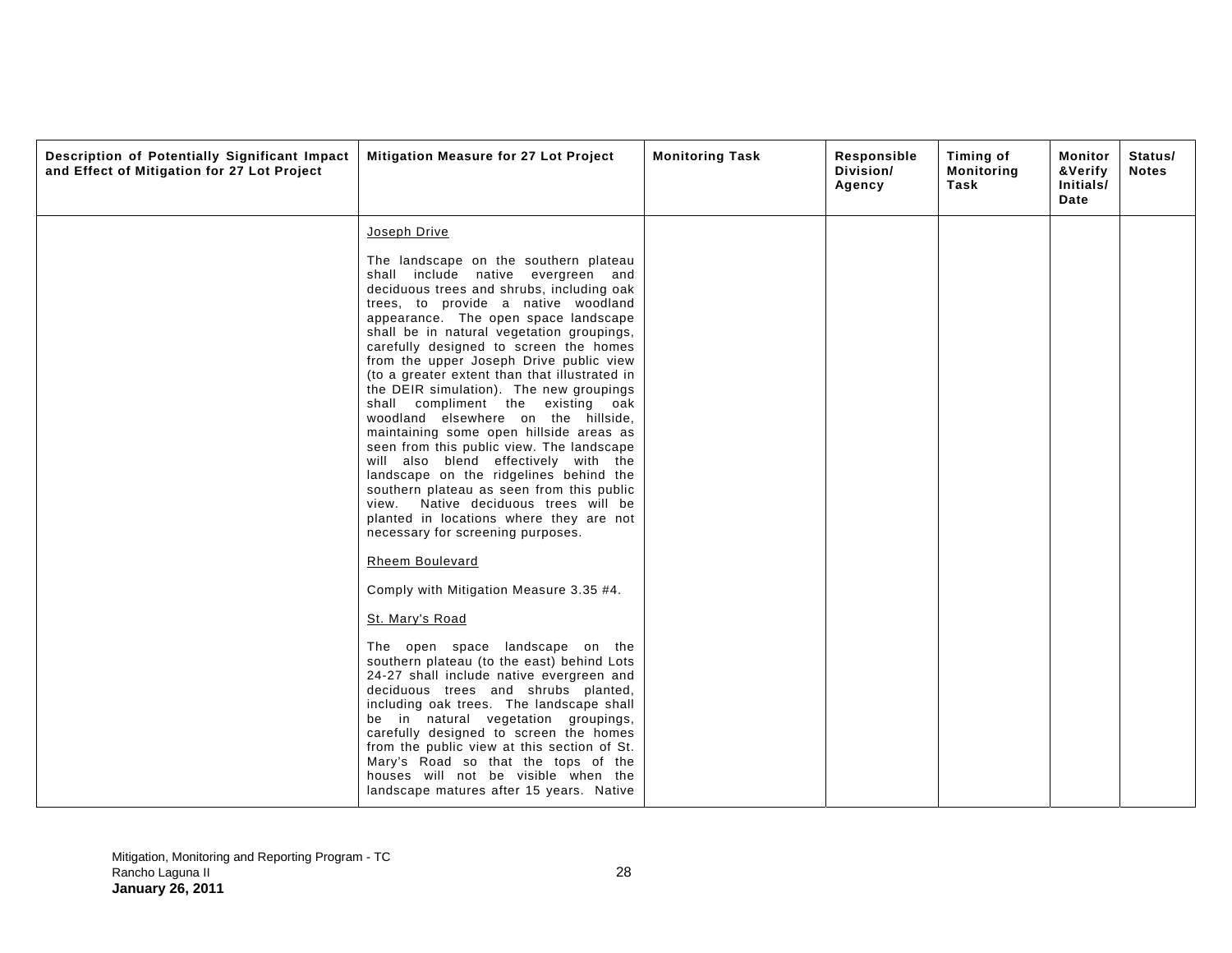| Description of Potentially Significant Impact<br>and Effect of Mitigation for 27 Lot Project | Mitigation Measure for 27 Lot Project                                                                                                                                                                                                                                                                                                                                                                                                                                                                                                                                                                                                                                                                                                                                                                                                                                                                                                                                                                                                                                                                                                                                                                                                                                                                                                                                                                                                                             | <b>Monitoring Task</b> | Responsible<br>Division/<br>Agency | Timing of<br>Monitoring<br>Task | Monitor<br>&Verify<br>Initials/<br>Date | Status/<br><b>Notes</b> |
|----------------------------------------------------------------------------------------------|-------------------------------------------------------------------------------------------------------------------------------------------------------------------------------------------------------------------------------------------------------------------------------------------------------------------------------------------------------------------------------------------------------------------------------------------------------------------------------------------------------------------------------------------------------------------------------------------------------------------------------------------------------------------------------------------------------------------------------------------------------------------------------------------------------------------------------------------------------------------------------------------------------------------------------------------------------------------------------------------------------------------------------------------------------------------------------------------------------------------------------------------------------------------------------------------------------------------------------------------------------------------------------------------------------------------------------------------------------------------------------------------------------------------------------------------------------------------|------------------------|------------------------------------|---------------------------------|-----------------------------------------|-------------------------|
|                                                                                              | deciduous trees will be planted in<br>locations where they are not necessary for<br>screening purposes.<br><b>Birchwood Drive</b><br>The open space landscape on the upper<br>hillside below Lots 23-27 and "B" Court (to<br>the west) shall include native evergreen<br>and deciduous trees and shrubs, including<br>oak trees, for a native woodland<br>appearance. The landscape shall be in<br>natural vegetation groupings instead of a<br>more linear design, carefully designed to<br>screen the houses so that their visibility<br>from this public view along Birchwood<br>Drive will be reduced to a greater extent<br>than that illustrated in the DEIR simulation<br>when the landscape matures after 15<br>years, and still maintain some open<br>hillside below. Native deciduous trees will<br>be planted in locations where they are not<br>necessary for screening purposes.<br>Rohrer Drive<br>The open space landscape on the upper<br>hillside (to the east) behind Lots 24-27<br>shall include native evergreen and<br>deciduous trees and shrubs, including oak<br>trees, for a native woodland appearance.<br>The landscape shall be in natural<br>vegetation groupings, carefully designed<br>to not only screen the houses but also<br>grouped to give a woodland appearance<br>while maintaining open hillside below.<br>Native deciduous trees will be planted in<br>locations where they are not necessary for<br>screening purposes. |                        |                                    |                                 |                                         |                         |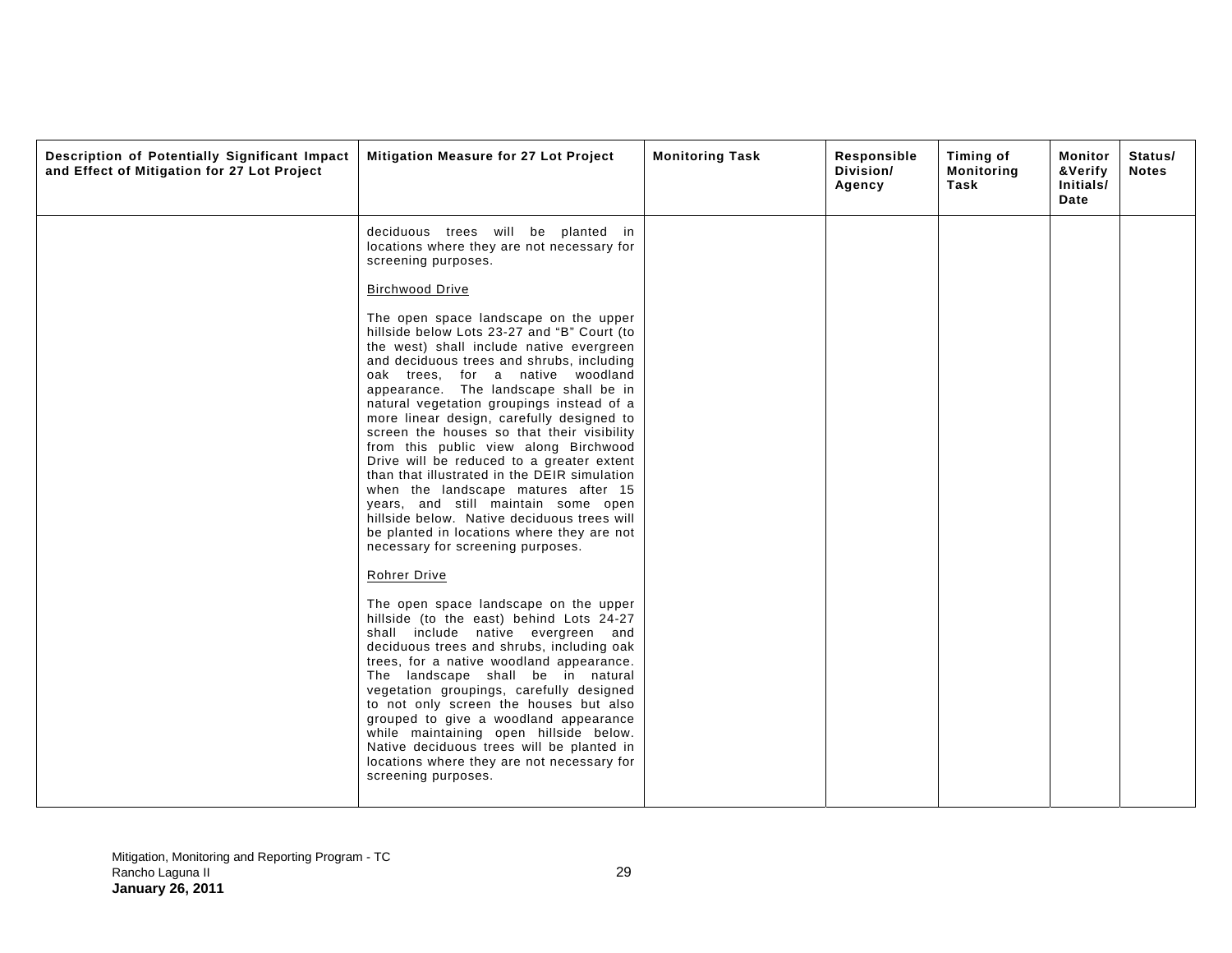| Description of Potentially Significant Impact<br>and Effect of Mitigation for 27 Lot Project                                                                                                                                                                                                                                                                                                                                                                                                                                                                                                                                                                                                                                                                                                                                                                                                                                                                                                                                                                                                                                                                                                                                                                                                                                                                                                                                                                                                                                                                                              | Mitigation Measure for 27 Lot Project                                                                                                                                                                                                                                                                                                                                                                                                                                                                                                                                                                                                                                                                                                                                                                                                                                                                                                                                                                                                                                                                                                                                                | <b>Monitoring Task</b>                                                                                                                                                                                                                                                                                                                                                                                                                                                                  | Responsible<br>Division/<br>Agency                                                                   | Timing of<br><b>Monitoring</b><br>Task                                                                                                            | Monitor<br>&Verify<br>Initials/<br>Date | Status/<br><b>Notes</b> |
|-------------------------------------------------------------------------------------------------------------------------------------------------------------------------------------------------------------------------------------------------------------------------------------------------------------------------------------------------------------------------------------------------------------------------------------------------------------------------------------------------------------------------------------------------------------------------------------------------------------------------------------------------------------------------------------------------------------------------------------------------------------------------------------------------------------------------------------------------------------------------------------------------------------------------------------------------------------------------------------------------------------------------------------------------------------------------------------------------------------------------------------------------------------------------------------------------------------------------------------------------------------------------------------------------------------------------------------------------------------------------------------------------------------------------------------------------------------------------------------------------------------------------------------------------------------------------------------------|--------------------------------------------------------------------------------------------------------------------------------------------------------------------------------------------------------------------------------------------------------------------------------------------------------------------------------------------------------------------------------------------------------------------------------------------------------------------------------------------------------------------------------------------------------------------------------------------------------------------------------------------------------------------------------------------------------------------------------------------------------------------------------------------------------------------------------------------------------------------------------------------------------------------------------------------------------------------------------------------------------------------------------------------------------------------------------------------------------------------------------------------------------------------------------------|-----------------------------------------------------------------------------------------------------------------------------------------------------------------------------------------------------------------------------------------------------------------------------------------------------------------------------------------------------------------------------------------------------------------------------------------------------------------------------------------|------------------------------------------------------------------------------------------------------|---------------------------------------------------------------------------------------------------------------------------------------------------|-----------------------------------------|-------------------------|
|                                                                                                                                                                                                                                                                                                                                                                                                                                                                                                                                                                                                                                                                                                                                                                                                                                                                                                                                                                                                                                                                                                                                                                                                                                                                                                                                                                                                                                                                                                                                                                                           | Project Sponsor shall also comply with<br>Mitigation Measures #1,3 and 4 to reduce<br>all visual quality impacts of the<br>recommended 27 Lot Project to less than<br>significant.<br>[Also included as CDP Condition III.1]                                                                                                                                                                                                                                                                                                                                                                                                                                                                                                                                                                                                                                                                                                                                                                                                                                                                                                                                                         |                                                                                                                                                                                                                                                                                                                                                                                                                                                                                         |                                                                                                      |                                                                                                                                                   |                                         |                         |
| Site Characteristics:<br>$Impact$ 3.35 #3.<br>Development of the 35 lot project could alter the<br>character of the project site from the current<br>semi-rural open space to a suburban setting.<br>The Moraga General Plan (Policy CD1.2)<br>specifies site and building design that retains a<br>low visual profile and dense landscaping to<br>blend structures with the natural setting. The<br>development<br>plan<br>submitted<br>provides<br>illustrations of architectural character and<br>location of home sites. The architectural styles<br>illustrate one and two story homes in the<br>Mediterranean and Colonial styles. Square<br>footages of the homes' footprint are not<br>provided, but the minimum building pad size<br>appears to be approximately 8,200 square feet.<br>The Preliminary Landscape Plan for the 35 lot<br>project in the Draft EIR illustrates an informal<br>and "layered" tree planting<br>pattern<br>(a<br>combination of deciduous, evergreen and<br>broadleaf evergreen trees) on top of a 4H:1V<br>berm along the southern edge of "B" Drive and<br>"B" Court. Significant landscaping in naturalistic<br>clusters occurs at the western end of "B" Court<br>and "C" Court, and along "A" Way.<br>Rheem Boulevard itself is situated on a portion<br>of an active landslide that is currently<br>destabilizing the integrity of the roadway. A<br>landslide buttress has therefore been proposed<br>within the existing Rheem Boulevard creek<br>channel to buttress the toe of the landslide in<br>order to prevent further movement of the | Mitigation Measure 3.35 #3: To ensure a<br>project that is consistent with its<br>surroundings and support the small town<br>image, the Project Sponsor shall provide<br>complete landscaping and building design<br>that concentrates on the following distinct<br>features:<br>a. Landscaping shall utilize existing oak<br>trees and supplement them with<br>medium-sized broadleaf deciduous<br>street trees and shading canopy trees,<br>but the tree species in the valley<br>areas shall be selected to screen the<br>"D" Drive residences but not grow so<br>tall as to block upper hillside and<br>skyline views from Rheem Boulevard.;<br>Building height shall be restricted to a<br>b.<br>maximum of 35 feet to the highest<br>point of the roof for two-story homes<br>and 18 feet for single story homes<br>(18-21 feet for the single story "D"<br>Drive homes to provide some<br>articulation). Not more than two two-<br>story homes shall be placed side by<br>side; and,<br>Color selection for facades and roofs<br>C <sub>1</sub><br>should be restricted to colors that<br>blend with the landscape during the<br>dry season (i.e., tans and light<br>browns). | Final landscape plan and<br>architectural<br>design<br>envelope will be reviewed<br>and approved by Planning<br>Commission as part of<br>Precise<br>Development<br>Plan, with input from<br>Design Review Board.<br>They must comply with<br>the mitigation measures.<br>Prior to approval of final<br>grading<br>and<br>plan<br>landscape<br>plan<br>for<br>construction,<br>Town<br>Engineer<br>and<br>Planning Director shall<br>confirm compliance with<br>the mitigation measures. | Planning<br>Commission,<br>Design Review<br>Board.<br>Planning<br>Director, and<br>Town<br>Engineer. | Prior<br>to approval of<br>Precise<br>Development<br>Plan,<br>and<br>final<br>grading<br>plan<br>and landscape<br>before<br>plan<br>construction. |                                         |                         |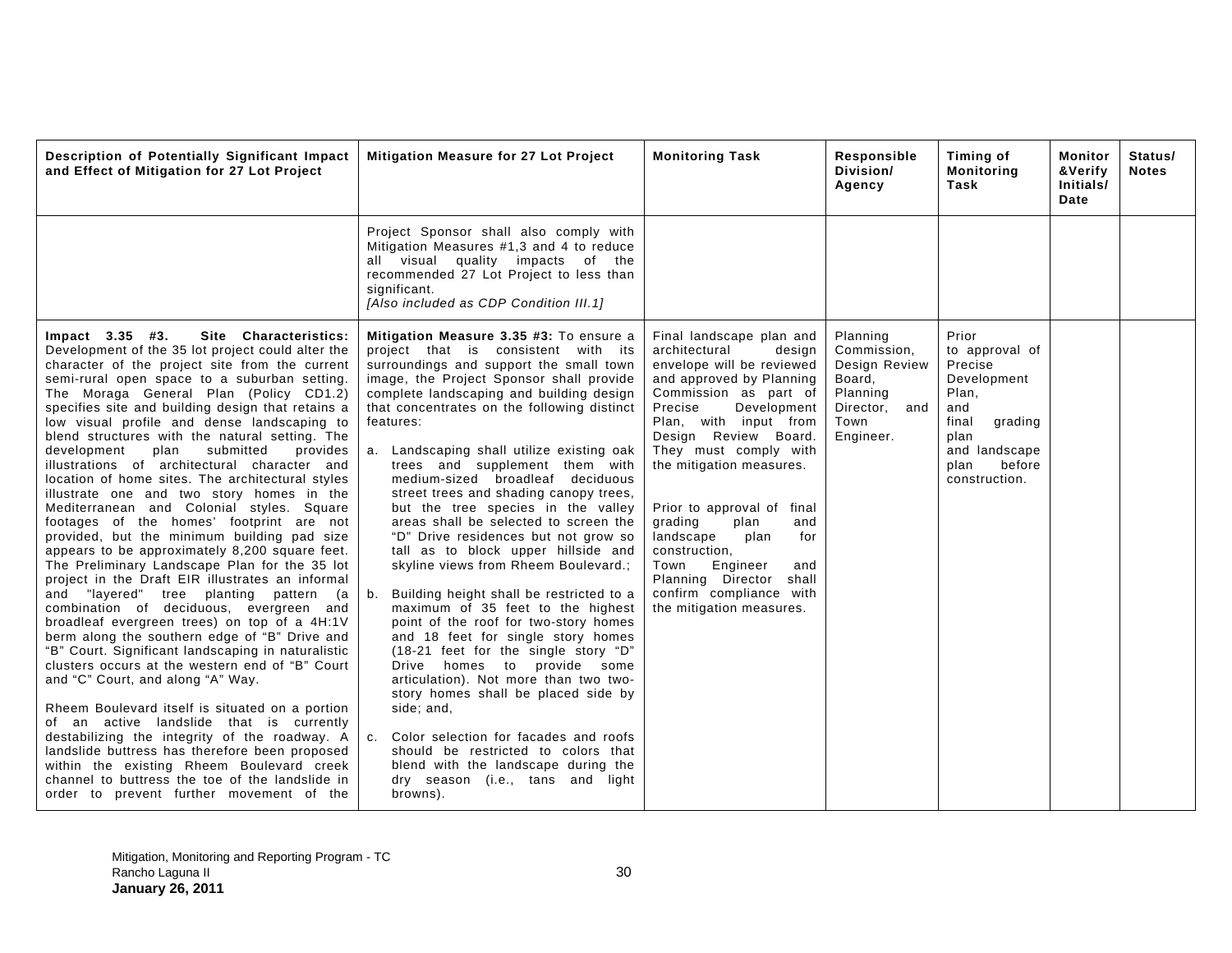| Description of Potentially Significant Impact<br>and Effect of Mitigation for 27 Lot Project                                                                                                                                                                                                                                                                                                                                                                                                                                                                                                                                                                                                   | Mitigation Measure for 27 Lot Project                                                                                                                                                                                               | <b>Monitoring Task</b> | Responsible<br>Division/<br>Agency | Timing of<br>Monitoring<br>Task | Monitor<br>&Verify<br>Initials/<br>Date | Status/<br><b>Notes</b> |
|------------------------------------------------------------------------------------------------------------------------------------------------------------------------------------------------------------------------------------------------------------------------------------------------------------------------------------------------------------------------------------------------------------------------------------------------------------------------------------------------------------------------------------------------------------------------------------------------------------------------------------------------------------------------------------------------|-------------------------------------------------------------------------------------------------------------------------------------------------------------------------------------------------------------------------------------|------------------------|------------------------------------|---------------------------------|-----------------------------------------|-------------------------|
| roadway. The landslide buttress consists of<br>engineered fill that will subsequently raise the<br>existing creek channel up to 15 feet vertically<br>from its existing alignment. The new creek<br>illustrated in the Preliminary Landscape Plan<br>(Figure 2.00-7) is associated with a dense<br>planting of "riparian transition trees." On the<br>east side of the channel, "D" Drive and the 14<br>building pads along "D" Drive are also situated<br>atop this buttress with a "debris bench"<br>indicated in the rear of the majority of the<br>building pads. The debris bench is essentially a<br>retaining wall that appears, in some locations,<br>to be in excess of 15 feet high. | Project Sponsor shall also comply with<br>Mitigation Measures 3.35 #1, 2 and 4 to<br>reduce all visual quality impacts to less<br>than significant for the recommended 27<br>Lot Project.<br>[Also included as CDP Condition III.2] |                        |                                    |                                 |                                         |                         |
| The Draft EIR did not identify sufficient<br>mitigation to reduce this change in site<br>characteristics impact to less than significant.<br>As described below under Impact 3.35 # 2,<br>including the Project Sponsor's proposed visual<br>quality mitigation measures in the Responses to<br>Comments (see Master Response 3) for a<br>redesign of 35 lot project landscaping reduces<br>the change in site characteristics impact to<br>less than significant, as seen from all public<br>views, except for Rheem Boulevard.                                                                                                                                                               |                                                                                                                                                                                                                                     |                        |                                    |                                 |                                         |                         |
| At the request of Town staff, the Project<br>Sponsor's engineer and landscape architect<br>have prepared preliminary landscape and<br>grading exhibits for a 27 Lot Project intended to<br>reduce the intensity of the change in site<br>characteristics resulting from the project. They<br>are referred to as the Rheem Boulevard Visual<br>Quality Mitigation Exhibits. These exhibits are<br>consistent with recommendations from the EIR<br>consultant and Town staff, as more fully<br>discussed below under Impact 3.35 #4.                                                                                                                                                             |                                                                                                                                                                                                                                     |                        |                                    |                                 |                                         |                         |
| As described here and in Impacts 3.35 #2 and                                                                                                                                                                                                                                                                                                                                                                                                                                                                                                                                                                                                                                                   |                                                                                                                                                                                                                                     |                        |                                    |                                 |                                         |                         |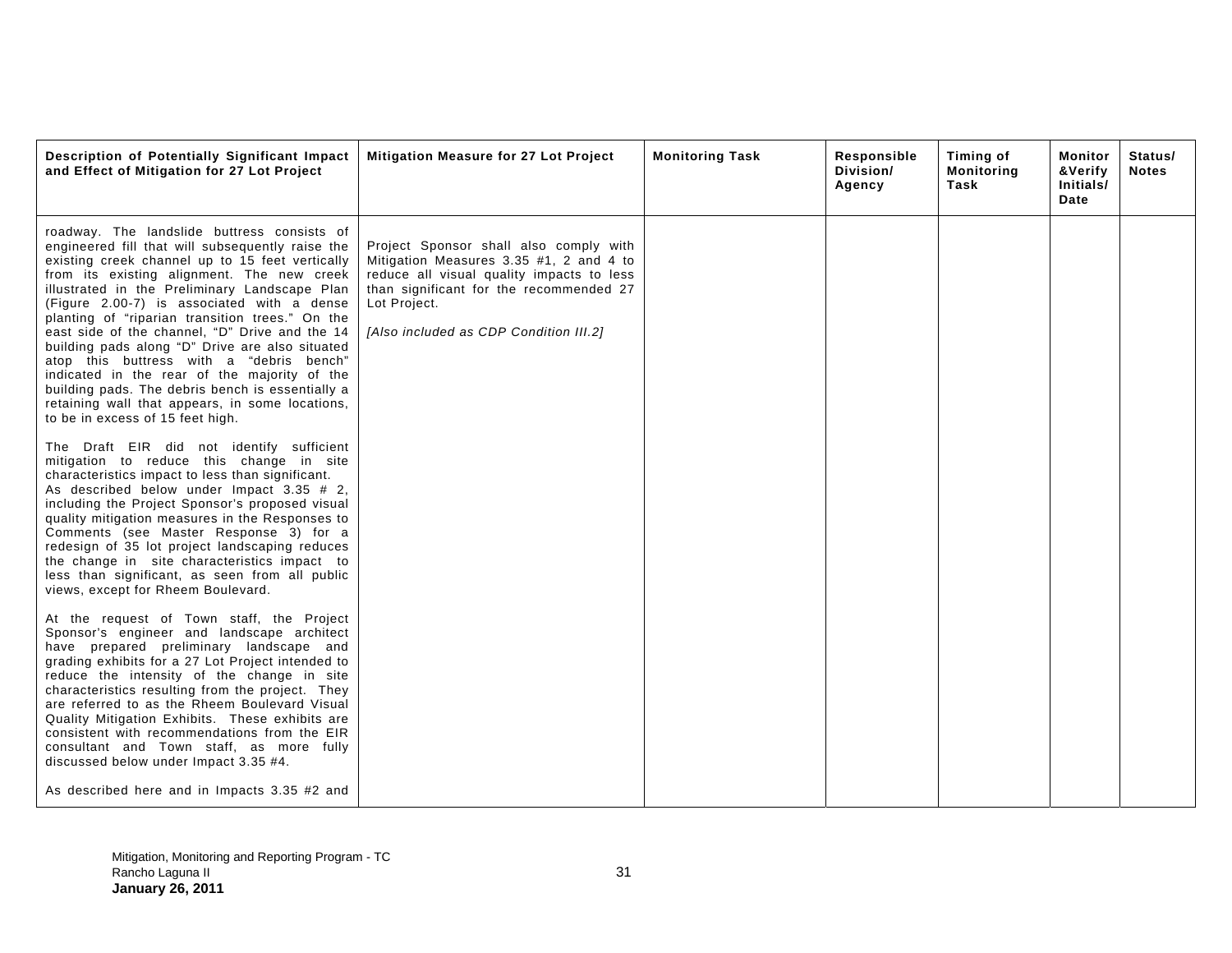| Description of Potentially Significant Impact<br>and Effect of Mitigation for 27 Lot Project                                                                                                                                                                                                                                                                                                                                                                                                                                                                                                                                                                                                                                                                                                                                                                                                                                                                                                                                                                                                                      | <b>Mitigation Measure for 27 Lot Project</b>                                                                                                                                                                                                                                                                                                                                                                                                                                                                                                                                                                                                                                                                                                                                                                                                                                                                                                                                                                            | <b>Monitoring Task</b>                                                                                                                                                                                                                                                                                                                                                                                                                                  | Responsible<br>Division/<br>Agency                                                                                                  | Timing of<br><b>Monitoring</b><br>Task                                                                                                                 | Monitor<br><b>&amp;Verify</b><br>Initials/<br>Date | Status/<br><b>Notes</b> |
|-------------------------------------------------------------------------------------------------------------------------------------------------------------------------------------------------------------------------------------------------------------------------------------------------------------------------------------------------------------------------------------------------------------------------------------------------------------------------------------------------------------------------------------------------------------------------------------------------------------------------------------------------------------------------------------------------------------------------------------------------------------------------------------------------------------------------------------------------------------------------------------------------------------------------------------------------------------------------------------------------------------------------------------------------------------------------------------------------------------------|-------------------------------------------------------------------------------------------------------------------------------------------------------------------------------------------------------------------------------------------------------------------------------------------------------------------------------------------------------------------------------------------------------------------------------------------------------------------------------------------------------------------------------------------------------------------------------------------------------------------------------------------------------------------------------------------------------------------------------------------------------------------------------------------------------------------------------------------------------------------------------------------------------------------------------------------------------------------------------------------------------------------------|---------------------------------------------------------------------------------------------------------------------------------------------------------------------------------------------------------------------------------------------------------------------------------------------------------------------------------------------------------------------------------------------------------------------------------------------------------|-------------------------------------------------------------------------------------------------------------------------------------|--------------------------------------------------------------------------------------------------------------------------------------------------------|----------------------------------------------------|-------------------------|
| 4, requiring the project to be redesigned to 27<br>lots consistent with the Rheem Boulevard Visual<br>Quality Mitigation Exhibits, as recommended,<br>will reduce the change in character of the<br>project site characteristics as seen from Rheem<br>Boulevard to less than significant. The project<br>site as developed will have a semi-rural or open<br>appearance from all public views.<br>This potentially significant impact of the change<br>in site characteristics is less with the 27 Lot<br>Project than with the 35 lot project based on the<br>mitigated design, and the mitigation will reduce<br>the impact to less than significant.                                                                                                                                                                                                                                                                                                                                                                                                                                                          |                                                                                                                                                                                                                                                                                                                                                                                                                                                                                                                                                                                                                                                                                                                                                                                                                                                                                                                                                                                                                         |                                                                                                                                                                                                                                                                                                                                                                                                                                                         |                                                                                                                                     |                                                                                                                                                        |                                                    |                         |
| Impact 3.35 #4. Scenic Corridors: General<br>Plan Policy CD1.3 specifically addresses view<br>impacts along scenic corridors and views both<br>from within Moraga and from adjacent<br>along Rheem<br>jurisdictions.<br>Views from<br>Boulevard and St. Mary's Road would be<br>irreversibly changed as a result of the 35 lot<br>project analyzed in the Draft EIR. See also<br>Policy CD3.4 regarding canyon and valley<br>areas.<br>The foreground view from along Rheem<br>Boulevard, a designated scenic corridor in the<br>Town of Moraga General Plan, will be<br>irreversibly changed as a result of the 35 lot<br>(Figure<br>$3.35 - 11$<br>the<br>project<br>in<br>Draft EIR. That plan has 14 homes fronting<br>onto a local street ("D" Drive) situated<br>approximately 100 to 150 feet from Rheem<br>Boulevard and above the grade of Rheem<br>Boulevard. The preliminary landscape plan and<br>grading plan for the 35 lot project in the Draft<br>EIR illustrate the existing Rheem Boulevard<br>intermittent drainage channel, wetland swale,<br>and seasonal wetlands being filled and replaced | Mitigation Measure 3.35 #4:<br>To mitigate the project's significant<br>change in character of the site for<br>travelers on Rheem Boulevard, a scenic<br>road, by providing open views of the<br>valley, hillsides, minor ridgeline and<br>skyline, future project plans and maps<br>shall be consistent with the 27 Lot<br>Preliminary Grading Plan For Rheem<br>Boulevard Visual Quality Mitigation (2<br>sheets) by CTA Engineers dated January,<br>2009, and Rheem Blvd. Visual Quality<br>Mitigation Exhibit (2 sheets) by Land<br>Architecture dated January 26, 2009.<br>They are collectively referred to as the<br>Rheem Boulevard Visual Quality Mitigation<br>Exhibits. The plant palette and location<br>be<br>shall<br>consistent<br>with<br>the<br>recommendations<br>of a<br>restoration<br>ecologist per Mitigation Measure 3.55 #3.<br>The "D" Drive homes shall be single story<br>(18-21 feet to provide articulation).<br>The plant species for the recreated<br>wetland swale and the intermittent | Final landscape plan shall<br>reviewed<br>be<br>and<br>approved by Planning<br>Commission as part of<br>Precise<br>Development<br>Plan, with input from<br>Design Review Board. It<br>must comply with the<br>mitigation measures.<br>Prior to approval of final<br>grading<br>plan<br>and<br>landscape<br>plan<br>for<br>construction,<br>Town<br>Engineer<br>and<br>Planning Director<br>shall<br>confirm compliance with<br>the mitigation measures. | Planning<br>Commission,<br>Design Review<br>Board,<br>Planning<br>Director, Town<br>Engineer, and<br>Town<br>biological<br>monitor. | Prior<br>to approval of<br>Precise<br>Development<br>Plan,<br>and then<br>final<br>grading<br>plan<br>and landscape<br>plan<br>before<br>construction. |                                                    |                         |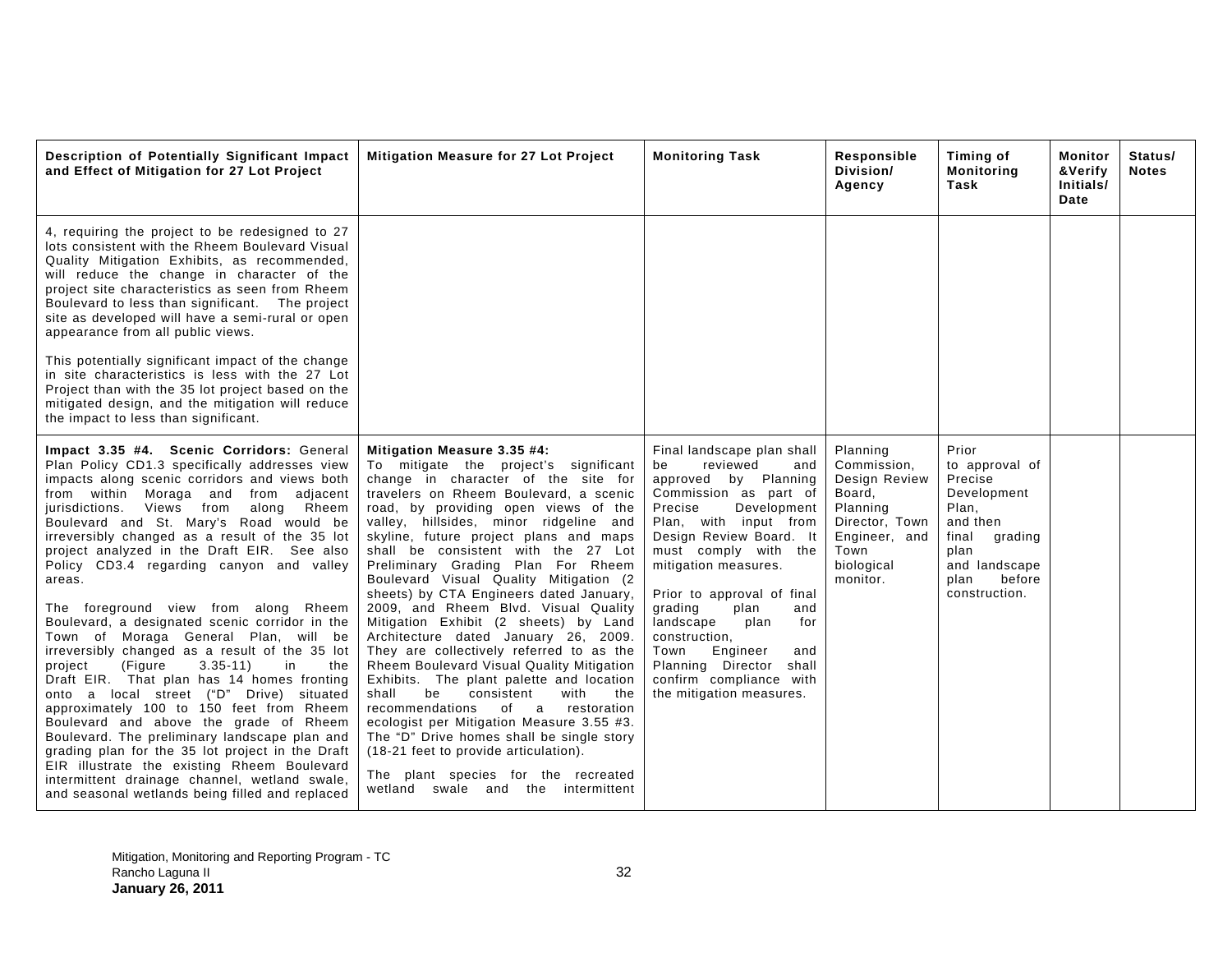| Description of Potentially Significant Impact<br>and Effect of Mitigation for 27 Lot Project                                                                                                                                                                                                                                                                                                                                                                                                                                                                                                                                                                                                                                                                                                                                                                                                                                                                                                                                                                                                                                                                                                                                                                                                                                                                                                                                                                                                                                                                                                                                                                                                                                                                                                                                                           | Mitigation Measure for 27 Lot Project                                                                                                                                                                                                                                                                                                                                                                                                                                                                                                                                                                                                                                                                                                                                                                                                                                                                                                                                                                                                                                                                                                                                                                                                                                                                                                                                                                                                                                                                                          | <b>Monitoring Task</b> | Responsible<br>Division/<br>Agency | Timing of<br><b>Monitoring</b><br>Task | Monitor<br>&Verify<br>Initials/<br>Date | Status/<br><b>Notes</b> |
|--------------------------------------------------------------------------------------------------------------------------------------------------------------------------------------------------------------------------------------------------------------------------------------------------------------------------------------------------------------------------------------------------------------------------------------------------------------------------------------------------------------------------------------------------------------------------------------------------------------------------------------------------------------------------------------------------------------------------------------------------------------------------------------------------------------------------------------------------------------------------------------------------------------------------------------------------------------------------------------------------------------------------------------------------------------------------------------------------------------------------------------------------------------------------------------------------------------------------------------------------------------------------------------------------------------------------------------------------------------------------------------------------------------------------------------------------------------------------------------------------------------------------------------------------------------------------------------------------------------------------------------------------------------------------------------------------------------------------------------------------------------------------------------------------------------------------------------------------------|--------------------------------------------------------------------------------------------------------------------------------------------------------------------------------------------------------------------------------------------------------------------------------------------------------------------------------------------------------------------------------------------------------------------------------------------------------------------------------------------------------------------------------------------------------------------------------------------------------------------------------------------------------------------------------------------------------------------------------------------------------------------------------------------------------------------------------------------------------------------------------------------------------------------------------------------------------------------------------------------------------------------------------------------------------------------------------------------------------------------------------------------------------------------------------------------------------------------------------------------------------------------------------------------------------------------------------------------------------------------------------------------------------------------------------------------------------------------------------------------------------------------------------|------------------------|------------------------------------|----------------------------------------|-----------------------------------------|-------------------------|
| with a landslide buttress (as discussed in<br>Impact 3.35 #3). The resulting new intermittent<br>drainage channel is approximately 1.2 acres<br>and includes significant deciduous and conifer<br>tree planting in dense, naturalistic patterns. The<br>Proposed BMPs and Drainage System plan<br>illustrates two drainage sub-basins within this<br>area as well, though no detail is given in their<br>design or landscaping.<br>The tall riparian<br>landscape and trees and the new "D" Drive and<br>14 homes along essentially the entire Rheem<br>Boulevard frontage north of "A" Way makes the<br>scenic corridor impact significant and<br>unavoidable with the 35 lot project in the Draft<br>EIR. The Draft EIR did not identify sufficient<br>mitigation to reduce this change in the visual<br>quality of scenic corridors impact to less than<br>significant.<br>Even with the landscape changes proposed by<br>the Project Sponsor after the Draft EIR was<br>completed and as set forth in Response 3 of the<br>Responses to Comments (see description in<br>Impact 3.35 #2 above), this scenic corridor<br>impact remains significant as to Rheem<br>Boulevard for the 35 lot project.<br>In order to keep the lower valley open and<br>thereby provide a semi-rural appearance of the<br>project site as viewed from Rheem Boulevard,<br>the Planning Commission suggested the project<br>be revised by shortening "D" Drive to end at the<br>southerly end of the upper Rheem Valley. The<br>Project Sponsor submitted a revised conceptual<br>plan, preliminary grading plan and<br>site<br>preliminary landscape plan for 31 lots with 10<br>narrow lots on a shortened "D" Drive.<br>Planning Commission<br>the<br>Subsequently,<br>concurred with Town staff that the number of<br>lots on shortened "D" Drive should be reduced | drainage (grasses, shrubs and trees) in<br>the final landscape plan shall be provided<br>by the restoration ecologist for the project,<br>subject to peer review by the Town<br>biologist monitor, consistent with the letter<br>dated March 10, 2009, from the Town's<br>EIR biology subconsultant, Mike Wood.<br>The placement of arroyo willows and other<br>restoration trees required in Mitigation<br>Measure 3.55 #5b shall be limited to the<br>lower portion of the intermittent drainage<br>to maintain the open views from the scenic<br>road required in this mitigation measure. If<br>necessary in order to maintain those open<br>views from the scenic road, the remaining<br>number of recommended willows and<br>other restoration trees may be planted in<br>Coyote Creek as part of the final<br>landscape plan. The placement and type<br>of restoration species proposed by the<br>project restoration<br>ecologist<br>and<br>landscape architect shall be reviewed by<br>the Planning Department and Town<br>biologist monitor for compliance with this<br>mitigation<br>measure<br>and<br>Mitigation<br>Measure 3.55 #5b, to ensure that the dual<br>objectives of mitigating visual impacts<br>from Rheem Boulevard and ecological<br>restoration are achieved.<br>Project Sponsor shall also comply with<br>Mitigation Measures 3.35 #1,2 and 3 to<br>reduce all visual quality impacts to less<br>than significant for the recommended 27<br>Lot Project.<br>[Also included as CDP Condition III.4] |                        |                                    |                                        |                                         |                         |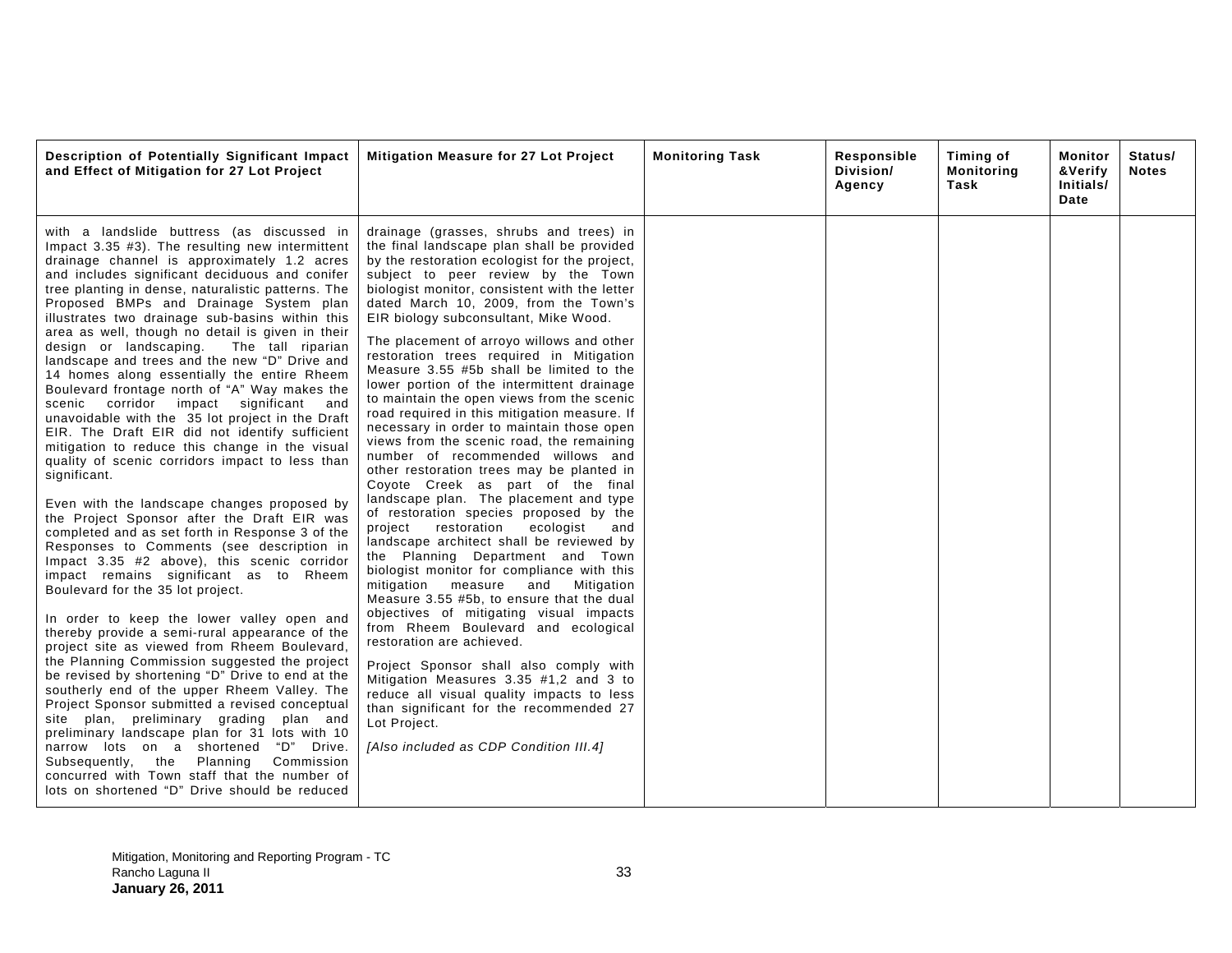| Description of Potentially Significant Impact<br>and Effect of Mitigation for 27 Lot Project                                                                                                                                                                                                                                                                                                                                                                                                                                                                                                                                                                                                                                                                                                                                                                                                                                                                                                                                                                                                                                                                                       | Mitigation Measure for 27 Lot Project | <b>Monitoring Task</b> | Responsible<br>Division/<br>Agency | Timing of<br><b>Monitoring</b><br>Task | Monitor<br>&Verify<br>Initials/<br>Date | Status/<br><b>Notes</b> |
|------------------------------------------------------------------------------------------------------------------------------------------------------------------------------------------------------------------------------------------------------------------------------------------------------------------------------------------------------------------------------------------------------------------------------------------------------------------------------------------------------------------------------------------------------------------------------------------------------------------------------------------------------------------------------------------------------------------------------------------------------------------------------------------------------------------------------------------------------------------------------------------------------------------------------------------------------------------------------------------------------------------------------------------------------------------------------------------------------------------------------------------------------------------------------------|---------------------------------------|------------------------|------------------------------------|----------------------------------------|-----------------------------------------|-------------------------|
| to 6 wider, more spacious lots.                                                                                                                                                                                                                                                                                                                                                                                                                                                                                                                                                                                                                                                                                                                                                                                                                                                                                                                                                                                                                                                                                                                                                    |                                       |                        |                                    |                                        |                                         |                         |
| Town staff concluded that even with only 6<br>homes on shortened "D" Drive lots, the scenic<br>corridor impact of that development in the valley<br>areas remained significant and unavoidable<br>without limiting the height of those homes,<br>reconfiguring "D" Drive, and modifying the 31 lot<br>preliminary landscape plan. The landscaping<br>would still block open views of the valley and<br>the hillsides and skyline from the scenic road.<br>This scenic corridor impact still exceeded the<br>threshold of significance set forth in Response 3<br>and as informed by Policies CD1.3 and 4.                                                                                                                                                                                                                                                                                                                                                                                                                                                                                                                                                                          |                                       |                        |                                    |                                        |                                         |                         |
| Town staff and EIR consultants undertook to<br>identify further design changes in the valley<br>portion of the project that could mitigate its<br>visual quality impacts as seen from Rheem<br>Boulevard to less than significant.<br>Those<br>recommendations are set forth in the Visual<br>Analysis and New 27 Lot Concept Memorandum<br>by the EIR site design subconsultant,<br>Community Design+Architect, dated October 27,<br>2008, and in the Town staff internal<br>memorandum on the subject, dated November<br>5, 2008. In response, the Project Sponsor's<br>engineer and landscape architect prepared and<br>submitted the Rheem Boulevard Visual Quality<br>Mitigation Exhibits for the 27 Lot Project. Town<br>staff<br>and<br>EIR<br>consultants<br>suggested<br>modifications to the plant palette in the wetland<br>swale and intermittent drainage (in the lower<br>valley area only), in order to provide improved<br>consistency between visual quality mitigation to<br>provide open valley, hillside and skyline views<br>from the scenic road and ecological mitigation<br>for filling these jurisdictional wetlands (see<br>Mitigation Measure 3.55 #3). |                                       |                        |                                    |                                        |                                         |                         |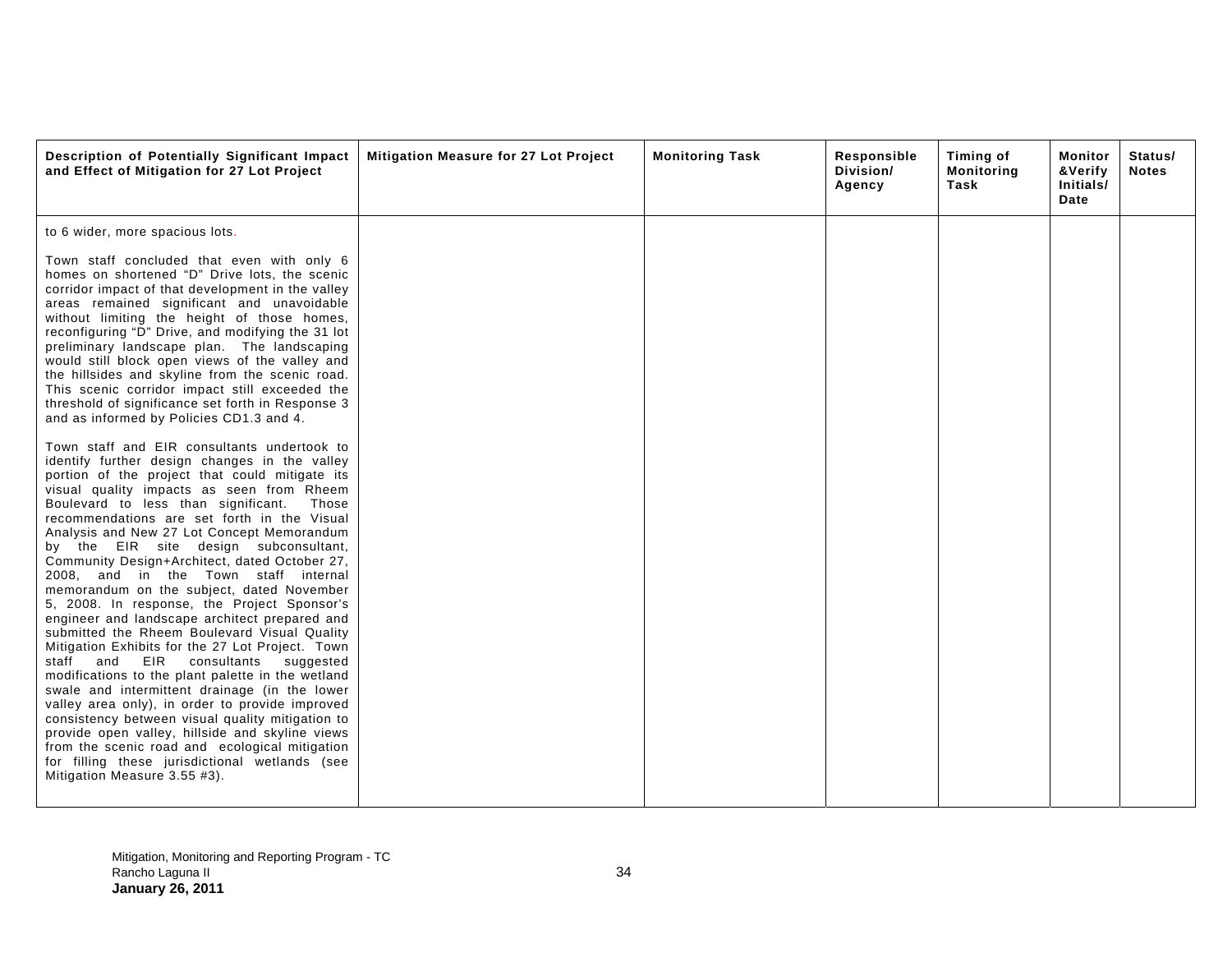| Description of Potentially Significant Impact<br>and Effect of Mitigation for 27 Lot Project                                                                                                                                                                                                                                                                                                                                                                                                                                                                                                                                                                                                                                                                                                                                                                                                                   | Mitigation Measure for 27 Lot Project | <b>Monitoring Task</b> | Responsible<br>Division/<br>Agency | Timing of<br><b>Monitoring</b><br>Task | Monitor<br>&Verify<br>Initials/<br>Date | Status/<br><b>Notes</b> |
|----------------------------------------------------------------------------------------------------------------------------------------------------------------------------------------------------------------------------------------------------------------------------------------------------------------------------------------------------------------------------------------------------------------------------------------------------------------------------------------------------------------------------------------------------------------------------------------------------------------------------------------------------------------------------------------------------------------------------------------------------------------------------------------------------------------------------------------------------------------------------------------------------------------|---------------------------------------|------------------------|------------------------------------|----------------------------------------|-----------------------------------------|-------------------------|
| In the Visual Quality Mitigation Exhibits, the "D"<br>Drive entry is relocated to the south end of the<br>upper valley buttress as suggested. The 6 wide<br>lots are on flat pads and limited to single-story<br>homes (18-21 feet to provide articulation). Only<br>one 4 foot retaining is required behind the pads<br>(on Lot 4). The debris benches behind those<br>lots have slopes that do not exceed 10%. The<br>residences will be single story, 18-21 feet in<br>height to provide some articulation.                                                                                                                                                                                                                                                                                                                                                                                                 |                                       |                        |                                    |                                        |                                         |                         |
| The developed site will have open valley,<br>hillside and skyline views of the site from<br>Rheem Boulevard, per the Visual Quality<br>Mitigation Exhibits included in Mitigation<br>Measure 3.35 #4. The lower Rheem valley has<br>no street or residences, just a narrow dirt public<br>trail. The revised landscape plan for the upper<br>and lower valleys includes low lying plants and<br>grasses around the recreated wetland swale<br>and intermittent drainage, in order to provide<br>open views. The dense landscape with trees<br>along the entire Rheem Boulevard frontage is<br>removed. The landscape locations and palette<br>will maintain the open cone of vision of the<br>valley, hillsides, ridgeline and skyline on the<br>project site, as identified by Town staff and EIR<br>consultants for travelers on Rheem Boulevard,<br>and provide for satisfactory ecological<br>restoration. |                                       |                        |                                    |                                        |                                         |                         |
| Tree and shrub landscape between the swale<br>and "D" Drive and in the landscape easement on<br>the residential side of the street will screen the<br>residences but not be so tall as to block hillside<br>and skyline views. A 7.5 landscape easement is<br>provided in front of the "D" Drive homes for<br>screen trees.                                                                                                                                                                                                                                                                                                                                                                                                                                                                                                                                                                                    |                                       |                        |                                    |                                        |                                         |                         |
| With the project revisions and mitigation the site                                                                                                                                                                                                                                                                                                                                                                                                                                                                                                                                                                                                                                                                                                                                                                                                                                                             |                                       |                        |                                    |                                        |                                         |                         |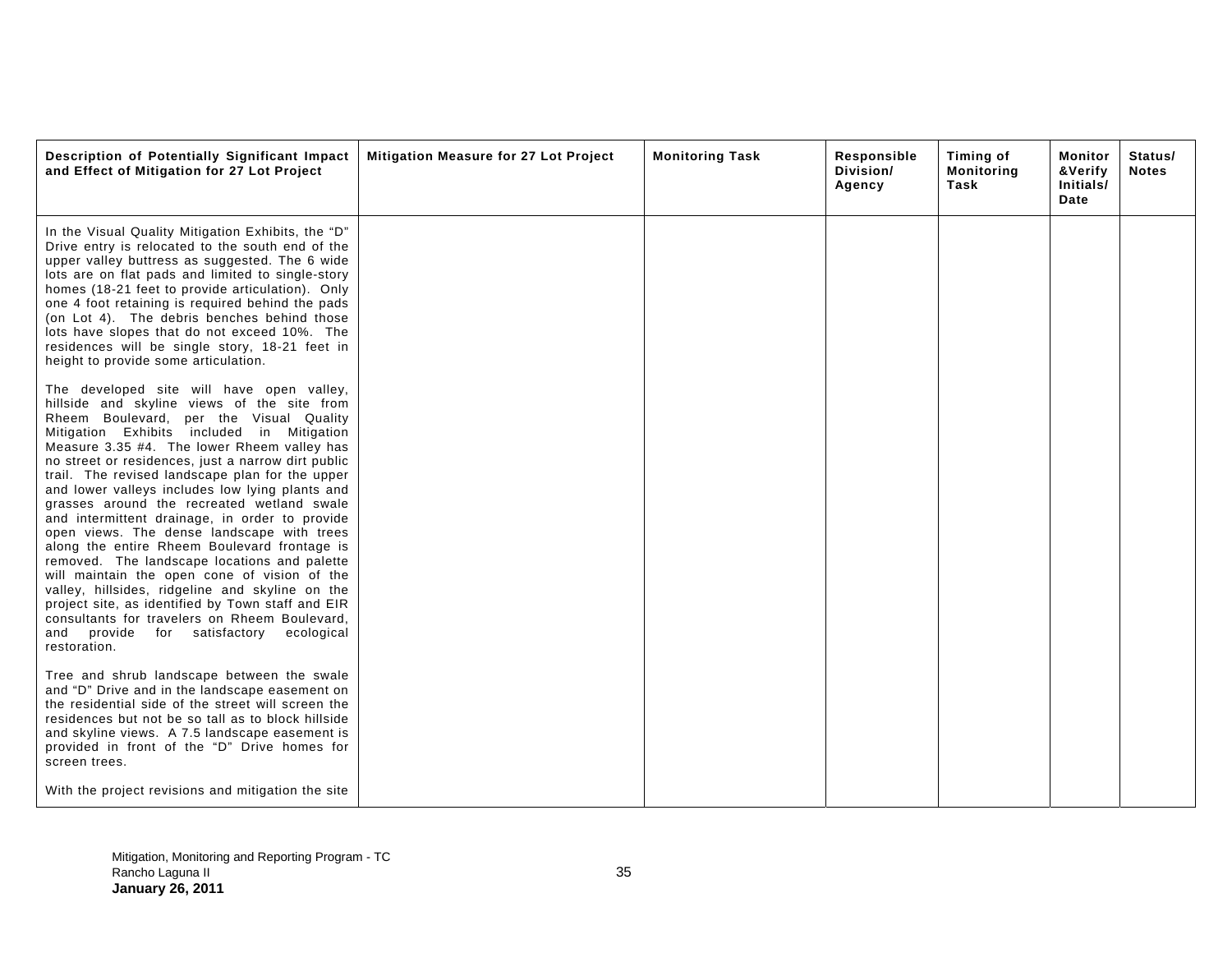| Description of Potentially Significant Impact<br>and Effect of Mitigation for 27 Lot Project                                                                                                                                                                                                                                                                                                                                                                                                                                                                                                                                                                                                                                                                                            | Mitigation Measure for 27 Lot Project | <b>Monitoring Task</b> | Responsible<br>Division/<br>Agency | Timing of<br>Monitoring<br>Task | Monitor<br>&Verify<br>Initials/<br>Date | Status/<br><b>Notes</b> |
|-----------------------------------------------------------------------------------------------------------------------------------------------------------------------------------------------------------------------------------------------------------------------------------------------------------------------------------------------------------------------------------------------------------------------------------------------------------------------------------------------------------------------------------------------------------------------------------------------------------------------------------------------------------------------------------------------------------------------------------------------------------------------------------------|---------------------------------------|------------------------|------------------------------------|---------------------------------|-----------------------------------------|-------------------------|
| as developed will have a semi-rural or open<br>appearance viewed from Rheem Boulevard,<br>consistent with the scenic corridor designation.                                                                                                                                                                                                                                                                                                                                                                                                                                                                                                                                                                                                                                              |                                       |                        |                                    |                                 |                                         |                         |
| The grading plan for the 35 lot project indicates<br>that off-site grading occurs at the entry of "A"<br>Way between the Rheem Boulevard right-of-way<br>and the development's western boundary that is<br>within MOSO land. This is another significant<br>impact. The 27 Lot Project includes a revised<br>preliminary grading plan that does not require<br>off-site grading on MOSO land. The revised<br>landscape plan for the recommended project<br>includes native landscape planting on the<br>southerly side of "A" Way to mitigate for on-site<br>grading impacts in constructing the road.                                                                                                                                                                                  |                                       |                        |                                    |                                 |                                         |                         |
| Mitigation Measure 3.35 #4 requires the general<br>development plan and precise development plan<br>to be consistent with Rheem Boulevard Visual<br>Quality Mitigation Exhibits, modified as to plant<br>species and location per the recommendations<br>of a qualified ecologist per Mitigation Measure<br>3.55 #3. Thus, the 27 Lot Project will reduce all<br>visual quality impacts from all public views to<br>below the significance threshold in the EIR.<br>That includes the significance impact threshold<br>for Rheem Boulevard scenic corridor views as<br>informed by General Plan Policies CD1.3 and 4.<br>The project will be semi-rural in appearance<br>from that scenic road, with open views provided<br>of the site's valleys, hillsides, ridgeline and<br>skyline. |                                       |                        |                                    |                                 |                                         |                         |
| This potentially significant impact in a scenic<br>corridor is less with the 27 Lot Project than with<br>the 35 lot project based on the mitigated design,<br>and the mitigation will reduce the impact to less<br>than significant.                                                                                                                                                                                                                                                                                                                                                                                                                                                                                                                                                    |                                       |                        |                                    |                                 |                                         |                         |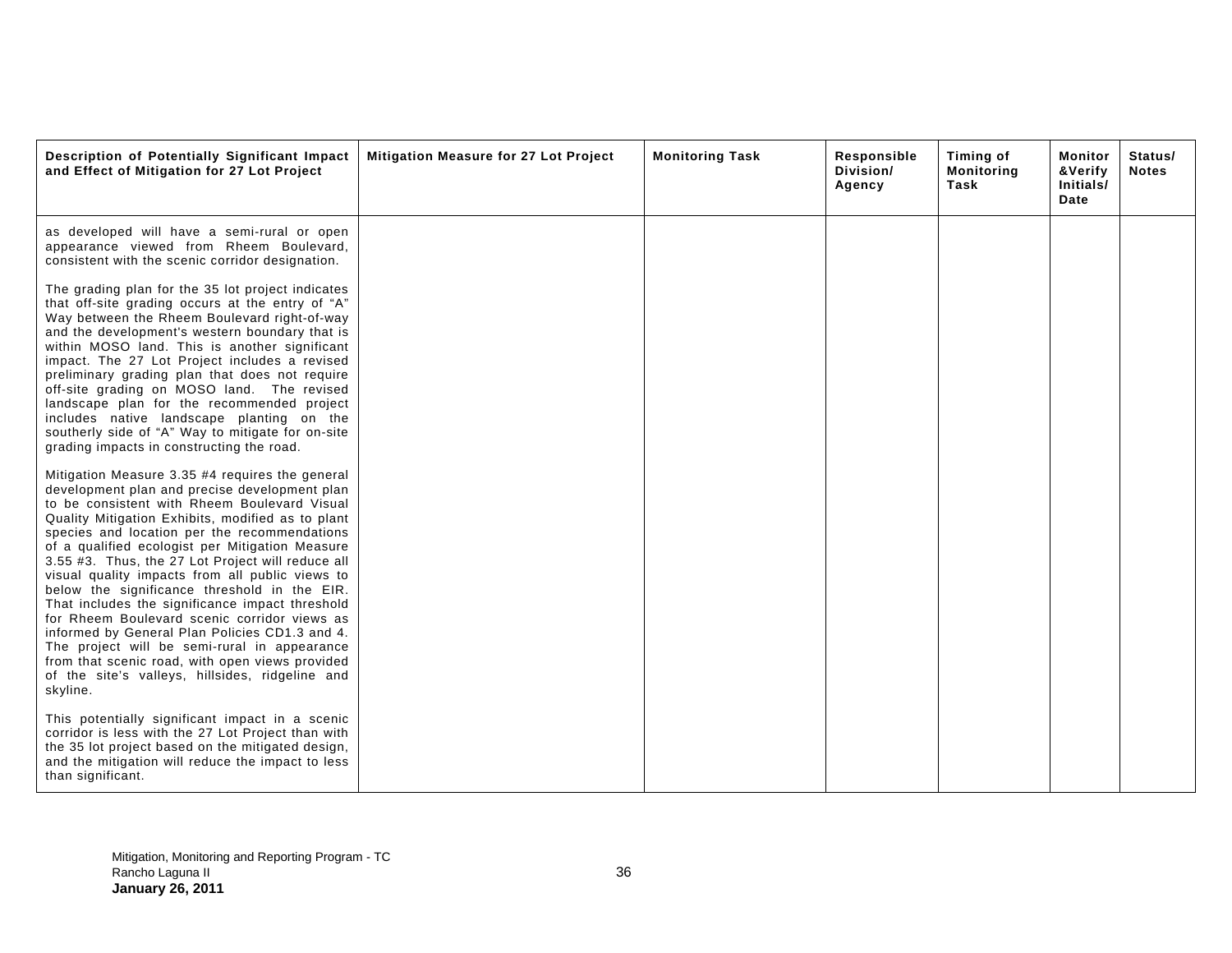| Description of Potentially Significant Impact<br>and Effect of Mitigation for 27 Lot Project                                                                                                                                                                                                                                                                                                                                                                                                                                                                                                   | Mitigation Measure for 27 Lot Project                                                                                                                                                                                                                                                                                                                                                                                                                                                                                                                                                                                                                                                                                                                                                                                                                                                                                                                                                                                                                                                                                                                                                                                                                                          | <b>Monitoring Task</b>                                                                                                                                                                                                                                                                                                                                                                                                                                                                                               | Responsible<br>Division/<br>Agency                                                                   | Timing of<br><b>Monitoring</b><br>Task                                                                                                  | Monitor<br><b>&amp;Verify</b><br>Initials/<br>Date | Status/<br><b>Notes</b> |
|------------------------------------------------------------------------------------------------------------------------------------------------------------------------------------------------------------------------------------------------------------------------------------------------------------------------------------------------------------------------------------------------------------------------------------------------------------------------------------------------------------------------------------------------------------------------------------------------|--------------------------------------------------------------------------------------------------------------------------------------------------------------------------------------------------------------------------------------------------------------------------------------------------------------------------------------------------------------------------------------------------------------------------------------------------------------------------------------------------------------------------------------------------------------------------------------------------------------------------------------------------------------------------------------------------------------------------------------------------------------------------------------------------------------------------------------------------------------------------------------------------------------------------------------------------------------------------------------------------------------------------------------------------------------------------------------------------------------------------------------------------------------------------------------------------------------------------------------------------------------------------------|----------------------------------------------------------------------------------------------------------------------------------------------------------------------------------------------------------------------------------------------------------------------------------------------------------------------------------------------------------------------------------------------------------------------------------------------------------------------------------------------------------------------|------------------------------------------------------------------------------------------------------|-----------------------------------------------------------------------------------------------------------------------------------------|----------------------------------------------------|-------------------------|
| Impact 3.35 #5. Light and Glare: The 35 lot<br>project will introduce new sources of light and<br>glare into the study area and increase ambient<br>light in the site vicinity. Effects will be visible<br>from Rheem Boulevard, St. Mary's Road,<br>Bollinger Canyon Road and several public<br>streets and private residences in Moraga and<br>Lafayette. This is a potentially significant<br>impact.<br>This potentially significant impact of the 27 Lot<br>Project is less than with the 35 lot project, and<br>the mitigation will still reduce the impact to less<br>than significant. | Mitigation Measure 3.35 #5: Project<br>Sponsor shall comply with Mitigation<br>Measure 3.35 #2, in order to significantly<br>reduce the effect of light and glare.<br>Additionally, Project Sponsor shall comply<br>with the landscape measures in Mitigation<br>Measure 3.55 #4 in order to significantly<br>reduce the effects of light and glare visible<br>from the designated scenic corridors.<br>To minimize the reflective light and glare,<br>and ensure long-term maintenance, the<br>Project Sponsor shall implement prior to<br>Final Design Review:<br>non-reflective<br>Use<br>material<br>and<br>a.<br>finishes.<br>Ensure that all exterior lighting used<br>b.<br>for pathways, internal streets and<br>parking area lighting shall be reflected<br>downward. If any monument signs are<br>they shall be non-<br>proposed,<br>illuminated internally or externally.<br>Provide<br>safety<br>lighting<br>that<br>C <sub>1</sub><br>incorporates low voltage lighting<br>and/or treatments designed to reduce<br>the amount of spill over into<br>surrounding areas.<br>Provide for a Homeowners Association<br>d.<br>that will undertake the responsibilities<br>lighting<br>of the<br>landscape<br>and<br>distribution.<br>[Also included as Condition III.5] | landscape<br>Final<br>plan<br>reviewed and approved<br>by Planning Commission<br>part of<br>Precise<br>as<br>Development Plan, with<br>input from Design Review<br>Board, shall comply with<br>the mitigation measure.<br>Prior to approval of final<br>improvement<br>Town Engineer<br>plans,<br>Planning<br>Director<br>and<br>shall confirm compliance<br>with<br>the<br>mitigation<br>measure.<br>In its review,<br>Design Review<br>Board<br>shall confirm compliance<br>with<br>this<br>mitigation<br>measure. | Planning<br>Commission,<br>Design Review<br>Board,<br>Planning<br>Director, and<br>Town<br>Engineer. | With approval<br>of the Precise<br>Development<br>Plan,<br>final<br>improvement<br>plans,<br>and<br>final<br>design review<br>of homes. |                                                    |                         |
| Impact 3.35 #6. Recreation & Trails: The 35<br>lot project will increase demand for public open<br>space and trails. The trail connection between                                                                                                                                                                                                                                                                                                                                                                                                                                              | Mitigation Measure 3.35 #6:<br>The public trail system on the project site<br>shall be as shown on the conceptual site                                                                                                                                                                                                                                                                                                                                                                                                                                                                                                                                                                                                                                                                                                                                                                                                                                                                                                                                                                                                                                                                                                                                                         | A final<br>Public<br>Trail<br>System Plan shall be<br>reviewed and approved                                                                                                                                                                                                                                                                                                                                                                                                                                          | Planning<br>Commission,<br>Design Review                                                             | Precise<br>With<br>Development<br>Plan approval,                                                                                        |                                                    |                         |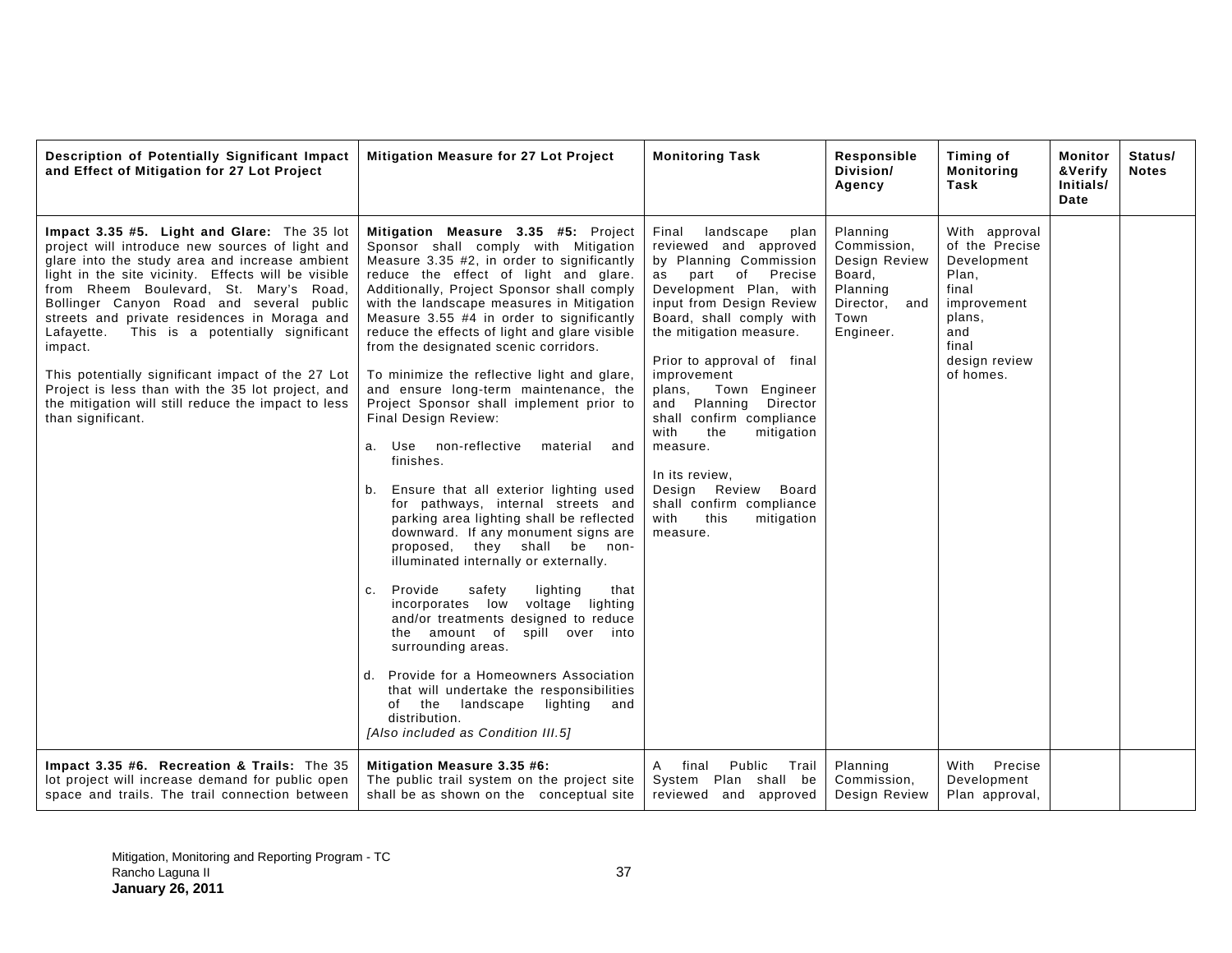| Description of Potentially Significant Impact<br>and Effect of Mitigation for 27 Lot Project                                                                                                                                                                                                                                                                                                                                                                                                                                                                                                                                                                                                                                                                                                                                                                                                                                                                                                                                                                                                                                                                                                                                                                                                                                                                                                                                                                                                                                  | Mitigation Measure for 27 Lot Project                                                                                                                                                                                                                                                                                                                                                                                                                                                                                                                                                                                                                                                                                                                                                                                                                                                                                                                                                                                                                                                                                                                                                                         | <b>Monitoring Task</b>                                                                                                                                                                                                                                                                                                                                                                                                                                                                                                                                                                                               | Responsible<br>Division/<br>Agency                                                                                                                         | Timing of<br><b>Monitoring</b><br>Task                        | Monitor<br>&Verify<br>Initials/<br>Date | Status/<br><b>Notes</b> |
|-------------------------------------------------------------------------------------------------------------------------------------------------------------------------------------------------------------------------------------------------------------------------------------------------------------------------------------------------------------------------------------------------------------------------------------------------------------------------------------------------------------------------------------------------------------------------------------------------------------------------------------------------------------------------------------------------------------------------------------------------------------------------------------------------------------------------------------------------------------------------------------------------------------------------------------------------------------------------------------------------------------------------------------------------------------------------------------------------------------------------------------------------------------------------------------------------------------------------------------------------------------------------------------------------------------------------------------------------------------------------------------------------------------------------------------------------------------------------------------------------------------------------------|---------------------------------------------------------------------------------------------------------------------------------------------------------------------------------------------------------------------------------------------------------------------------------------------------------------------------------------------------------------------------------------------------------------------------------------------------------------------------------------------------------------------------------------------------------------------------------------------------------------------------------------------------------------------------------------------------------------------------------------------------------------------------------------------------------------------------------------------------------------------------------------------------------------------------------------------------------------------------------------------------------------------------------------------------------------------------------------------------------------------------------------------------------------------------------------------------------------|----------------------------------------------------------------------------------------------------------------------------------------------------------------------------------------------------------------------------------------------------------------------------------------------------------------------------------------------------------------------------------------------------------------------------------------------------------------------------------------------------------------------------------------------------------------------------------------------------------------------|------------------------------------------------------------------------------------------------------------------------------------------------------------|---------------------------------------------------------------|-----------------------------------------|-------------------------|
| "B" Court west (along Lot #35) and the<br>connection to the Lafayette-Moraga Trail is very<br>steep and could result in significant disturbance<br>to Coyote Creek.<br>These are potentially<br>significant impacts.<br>In the 27 Lot Project, the open space trail<br>connection described above has been relocated<br>to connect with the EVA on the minor ridge<br>down to a future connection at the Lafayette-<br>Moraga Trail, on topography that is less steep<br>and appropriate for a narrow dirt trail, 1-3 feet<br>wide (depending on topography) within a 20 foot<br>easement. The EVA will serve as a public trail,<br>too. Parking for trail users is provided at the<br>end of "B" Drive.<br>The northerly connection toward the Faye Hill<br>Reservoir has been eliminated and instead<br>replaced with a northerly connection to the<br>Palos Colorados trail system at Coyote Creek.<br>A trail in the valley from "A" Way to the EVA<br>entry at Rheem Boulevard is provided as shown<br>on the Rheem Boulevard Visual Quality<br>Mitigation Exhibits.<br>The public trails will be maintained by the<br>Geologic Hazard Abatement District (GHAD) for<br>the project as part of the Open Space<br>Management Plan, eliminating the need for the<br>East Bay Regional Park District or the Town to<br>maintain them.<br>This potentially significant impact of the 27 Lot<br>Project is less than with the 35 lot project, and<br>the mitigation will still reduce the impact to less<br>than significant. | plan dated August, 2008, as modified in<br>the Rheem Boulevard Visual Quality<br>Mitigation Exhibits with respect to the<br>valley trail. The project dirt trails<br>connecting the Lafayette-Moraga Regional<br>Trail, the emergency vehicle access along<br>the minor ridge, and the Palos Colorados<br>trails shall be restricted to 1-3 feet wide,<br>depending on topography, within a 20 foot<br>easement. Public parking for trail users<br>shall be provided at the end of "B" Drive.<br>Public trail easements shall be granted to<br>the Town of Moraga if requested. The<br>paths in the Rheem valley shall be<br>modified to instead include a 2-3 foot<br>decomposed granite (dg) path along<br>Rheem Boulevard behind the asphalt curb.<br>Public trail use and maintenance shall be<br>administered as part of the Open Space<br>Management Plan described in Mitigation<br>Measure 3.10 #2. The Open Space<br>Management Plan shall include a final<br>Public Trail System Plan. The Geologic<br>Hazard Abatement District (GHAD) formed<br>by the Town Council for the project shall<br>be responsible for public trail maintenance<br>and control.<br>[Also included in CDP Conditon II.12] | by Planning Commission<br>as part of Precise<br>Development Plan, with<br>input from<br>Design<br>Review Board. It must<br>comply with the mitigation<br>measure.<br>Prior to approval of the<br>final grading plan and<br>landscape<br>plan<br>for<br>construction, the Town<br>Engineer and Planning<br>Director shall confirm<br>compliance<br>with<br>the<br>mitigation measure.<br>The Town Council shall<br>review and approve the<br>Open Space Management<br>Plan prior to final<br>subdivision<br>map approval.<br>Town Council shall be<br>responsible for GHAD<br>(see Mitigation Measure<br>$3.20$ #5a). | Board,<br>Planning<br>Director, Town<br>Engineer<br>for<br>public<br>trail<br>system.<br>Town Council<br>for GHAD and<br>Open Space<br>Management<br>Plan. | and then prior<br>to<br>final<br>subdivision<br>map approval. |                                         |                         |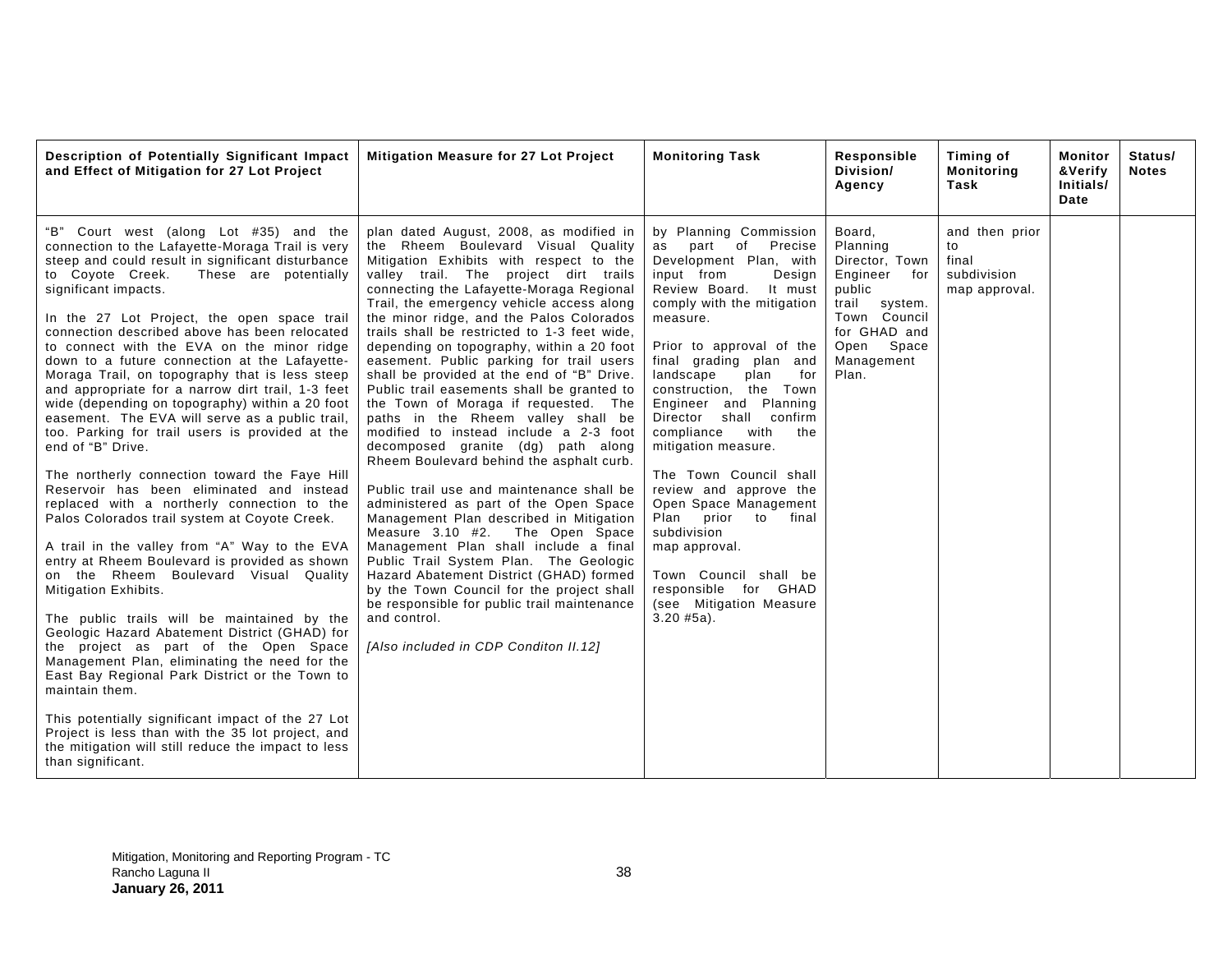| Description of Potentially Significant Impact<br>and Effect of Mitigation for 27 Lot Project                                                                                                                                                                                                                                                                                                                                                                                                                                                                                                                                                                                                                                                                                                                                                                                                                                                                                                                                                                                                                                                                                                                                                                                                                                                                                                                                                                                                                                                                                                                                                                                                                                                                                                                              | Mitigation Measure for 27 Lot Project                                                                                                                                                                                                                                                                                                                                                                                                                                                                                                                                                                                                                                                                                                                                                                                                                                                                                                                                                                                                                                                                                                                                                                                                                                                                                                                                                                                                                                   | <b>Monitoring Task</b>                                                                                                                                                                                                                                                                                                                                                                                                                                                                                                                          | Responsible<br>Division/<br>Agency                                                                                                                                      | Timing of<br><b>Monitoring</b><br>Task                                                                                                                                    | Monitor<br>&Verify<br>Initials/<br>Date | Status/<br><b>Notes</b> |
|---------------------------------------------------------------------------------------------------------------------------------------------------------------------------------------------------------------------------------------------------------------------------------------------------------------------------------------------------------------------------------------------------------------------------------------------------------------------------------------------------------------------------------------------------------------------------------------------------------------------------------------------------------------------------------------------------------------------------------------------------------------------------------------------------------------------------------------------------------------------------------------------------------------------------------------------------------------------------------------------------------------------------------------------------------------------------------------------------------------------------------------------------------------------------------------------------------------------------------------------------------------------------------------------------------------------------------------------------------------------------------------------------------------------------------------------------------------------------------------------------------------------------------------------------------------------------------------------------------------------------------------------------------------------------------------------------------------------------------------------------------------------------------------------------------------------------|-------------------------------------------------------------------------------------------------------------------------------------------------------------------------------------------------------------------------------------------------------------------------------------------------------------------------------------------------------------------------------------------------------------------------------------------------------------------------------------------------------------------------------------------------------------------------------------------------------------------------------------------------------------------------------------------------------------------------------------------------------------------------------------------------------------------------------------------------------------------------------------------------------------------------------------------------------------------------------------------------------------------------------------------------------------------------------------------------------------------------------------------------------------------------------------------------------------------------------------------------------------------------------------------------------------------------------------------------------------------------------------------------------------------------------------------------------------------------|-------------------------------------------------------------------------------------------------------------------------------------------------------------------------------------------------------------------------------------------------------------------------------------------------------------------------------------------------------------------------------------------------------------------------------------------------------------------------------------------------------------------------------------------------|-------------------------------------------------------------------------------------------------------------------------------------------------------------------------|---------------------------------------------------------------------------------------------------------------------------------------------------------------------------|-----------------------------------------|-------------------------|
| Impact 3.35 #7. Wetlands Restoration: The<br>preliminary grading plan and preliminary<br>landscape plan submitted for the 35 lot project<br>include the construction of new intermittent<br>drainage channel (approximately 1.2 acres in<br>size) along Rheem Boulevard. In addition to the<br>new channel and new tree planting, two<br>drainage sub-basins are included in this area<br>and illustrated in the Proposed BMPs and<br>conceptual drainage system plan but not the<br>preliminary landscape plan. Depending upon the<br>design of the channel and drainage sub-basins,<br>the development of the new channel might or<br>might not have an adverse effect on the<br>environment and therefore the impact is<br>considered potentially significant.<br>In the 27 Lot Project as mitigated, the existing<br>wetland swale (0.13 acres/790 LF) in the upper<br>Rheem valley is filled for the valley buttress and<br>"D" Drive and a new wetland swale created<br>(0.26 acres/991 LF). In the lower Rheem valley<br>the existing intermittent drainage (0.33<br>acres/978 LF) is filled for the valley buttress<br>and new intermittent drainage created (0.37<br>acres/995 LF). In addition, seasonal wetland<br>(0.01 acres) and seep (0.05 acres) are filled for<br>the valley buttress and the Project Sponsor<br>proposes to create new seasonal wetland<br>(minimum 0.01 acres) and new seep (minimum<br>0.05 acres) in the open space on the upper or<br>lower valley buttress. Off site mitigation should<br>not be necessary. With proper mitigation there<br>will be no adverse effect on the environment.<br>This potentially significant impact of the 27 Lot<br>Project is no more than with the 35 lot project,<br>and the mitigation will still reduce the impact to<br>less than significant. | <b>Mitigation</b><br><b>Measure</b><br>3.35<br>#7:<br>Development shall comply with Mitigation<br>Measure 3.35 #4 (Visual Quality, Parks,<br>Recreation, & Open Space Visual),<br>Mitigation Measure(s) 3.55 #3b, #4b, #5a,<br>#5b and #5c (Biological Resources), and<br>Mitigation Measure(s) $3.30$ #1a, #2 and #3<br>(Hydrology, Drainage and Water Quality).<br>In the lower Rheem valley, the existing<br>intermittent drainage (0.33 acres/978 LF)<br>filled for the 27 Lot Project shall be<br>replaced on site with new intermittent<br>drainage, minimum 0.37 acres/995+/-LF.<br>In the upper Rheem valley, the existing<br>wetland swale (0.13 acres/790+/-LF) filled<br>for the 27 Lot Project shall be replaced on<br>site with new wetland swale, minimum<br>0.26 acres/991+/-LF.<br>The existing seasonal wetland (0.01<br>acres) filled for the 27 Lot Project shall be<br>replaced on site with new seasonal<br>wetland, minimum 0.01 acres.<br>The existing seep (0.05 acres) filled for<br>the 27 Lot Project shall be replaced on<br>site with new seep, minimum 0.05 acres.<br>Final details and conditions for filling<br>jurisdictional waters of the U.S. shall be<br>determined through the Section 404<br>permitting process with the Army Corps of<br>Engineers.<br>The wetland restoration for the 27 Lot<br>Project shall be included in the final<br>Wetland/Special-Status Species Plan and<br>incorporated in the final landscape plan, | Final landscape plan will<br>reviewed<br>be<br>and<br>approved by Planning<br>Commission as part of<br>Precise<br>Development<br>Plan, with input from<br>Design Review Board. It<br>must comply with the<br>mitigation measures.<br>Prior to approval of final<br>grading<br>plan<br>and<br>landscape<br>plan<br>for<br>construction,<br>Town<br>Engineer<br>and<br>Planning Director shall<br>confirm compliance with<br>the mitigation measures.<br>Town Council shall be<br>responsible for GHAD<br>(see Mitigation Measure<br>$3.20$ #5a). | Planning<br>Commission,<br>Design Review<br>Board,<br>Planning<br>Director,<br>Town<br>Engineer,<br>Town biologist<br>monitor,<br>GHAD,<br>and<br>resource<br>agencies. | With Precise<br>Development<br>Plan approval,<br>then with final<br>grading plan<br>and landscape<br>plan,<br>and<br>ongoing during<br>construction<br>and<br>monitoring. |                                         |                         |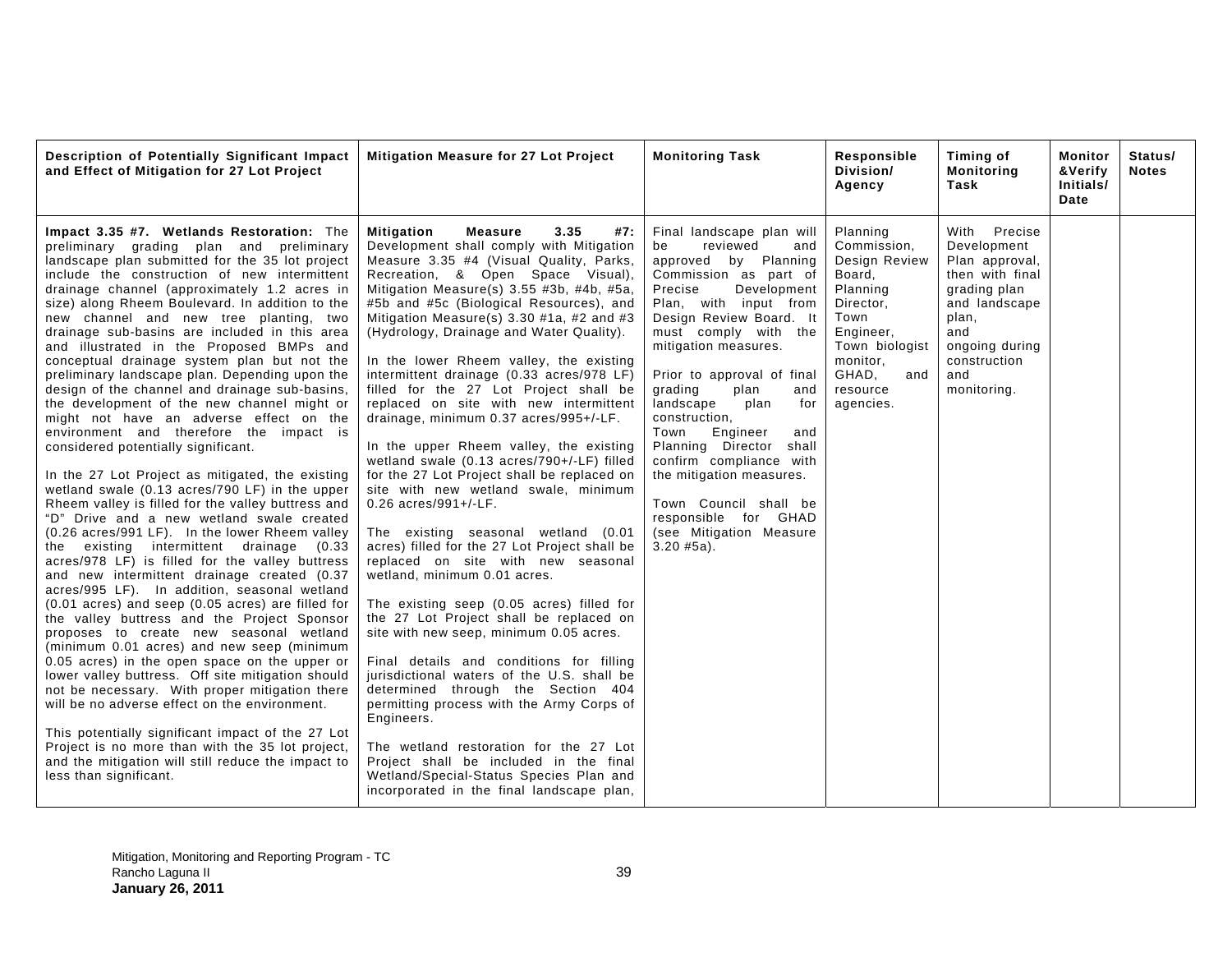| Description of Potentially Significant Impact<br>and Effect of Mitigation for 27 Lot Project                                                                                                                                                                                                                                                                                                                                                                                                                                                                                                                                                                                                                                                                                                                                                                                                                                 | <b>Mitigation Measure for 27 Lot Project</b>                                                                                                                                                                                                                                                                                                                                                                                                                                                                                                                                                                         | <b>Monitoring Task</b>                                                                                                                                                                                          | Responsible<br>Division/<br>Agency               | Timing of<br><b>Monitoring</b><br>Task                                                                                       | Monitor<br>&Verify<br>Initials/<br>Date | Status/<br><b>Notes</b> |
|------------------------------------------------------------------------------------------------------------------------------------------------------------------------------------------------------------------------------------------------------------------------------------------------------------------------------------------------------------------------------------------------------------------------------------------------------------------------------------------------------------------------------------------------------------------------------------------------------------------------------------------------------------------------------------------------------------------------------------------------------------------------------------------------------------------------------------------------------------------------------------------------------------------------------|----------------------------------------------------------------------------------------------------------------------------------------------------------------------------------------------------------------------------------------------------------------------------------------------------------------------------------------------------------------------------------------------------------------------------------------------------------------------------------------------------------------------------------------------------------------------------------------------------------------------|-----------------------------------------------------------------------------------------------------------------------------------------------------------------------------------------------------------------|--------------------------------------------------|------------------------------------------------------------------------------------------------------------------------------|-----------------------------------------|-------------------------|
|                                                                                                                                                                                                                                                                                                                                                                                                                                                                                                                                                                                                                                                                                                                                                                                                                                                                                                                              | and implemented under the direction of a<br>qualified restoration ecologist for the<br>project.<br>The Project Sponsor shall request<br>formation of and the Town Council shall<br>form a Geologic Hazard Abatement<br>District (GHAD) for the project, as more<br>fully set forth in Mitigation Measure 3.20<br>#5a. One GHAD responsibility shall be<br>long-term management of wetlands.<br>Restored wetlands shall be included in a<br>conservation<br>easement,<br>or<br>other<br>appropriate<br>deed<br>restriction,<br>and<br>maintained in perpetuity by the GHAD.<br>[Also included as CDP Condition III.7] |                                                                                                                                                                                                                 |                                                  |                                                                                                                              |                                         |                         |
| 3.40 TRAFFIC, TRANSPORTATION AND CIRCULATION                                                                                                                                                                                                                                                                                                                                                                                                                                                                                                                                                                                                                                                                                                                                                                                                                                                                                 |                                                                                                                                                                                                                                                                                                                                                                                                                                                                                                                                                                                                                      |                                                                                                                                                                                                                 |                                                  |                                                                                                                              |                                         |                         |
| Impact 3.40 #2. Traffic Control Needs and<br>Vehicle Queues at St. Mary's Road/ Rheem<br>Boulevard: The current striping on the Rheem<br>Boulevard approach includes a left-turn lane<br>and a limited (2-3 car length) right-turn lane.<br>The predominant flow on this approach is left<br>turns, and the left-turn queues can occasionally<br>block access to the right-turn lane. However,<br>this situation does not appear to significantly<br>impact the intersection's operation. It is also<br>noted that sight distance to the north on St.<br>Mary's Road is somewhat limited by foliage and<br>the hillside. As noted with existing conditions,<br>PM peak hour conditions could warrant a left-<br>turn lane on northbound St. Mary's Road. The<br>project would add 3-5% to existing left turn<br>volumes, adding to the need for a left turn lane.<br>This is considered a potentially significant<br>impact. | Mitigation Measure 3.40 #2: The Project<br>Sponsor shall contribute a proportional<br>share toward the eventual construction of<br>a northbound left turn lane from St. Mary's<br>Road to Rheem Boulevard. The project's<br>share of this left turn lane would be the<br>average of the project's AM and PM peak<br>hour volume shares. The fair share<br>amount per unit shall be paid at building<br>permit.<br>[Also included as CDP Condition VIII.7]                                                                                                                                                            | Prior to approval of the<br>Development<br>Precise<br>Plan, the Town of Moraga<br>will ensure that the<br>Sponsor<br>Project<br>has<br>committed to its share of<br>left<br>the<br>turn<br>lane<br>improvement. | Planning<br>Director<br>and<br>Town<br>Engineer. | Amount<br>determined<br>prior<br>Precise<br>to<br>Development<br>Plan approval<br>and then paid<br>at<br>building<br>permit. |                                         |                         |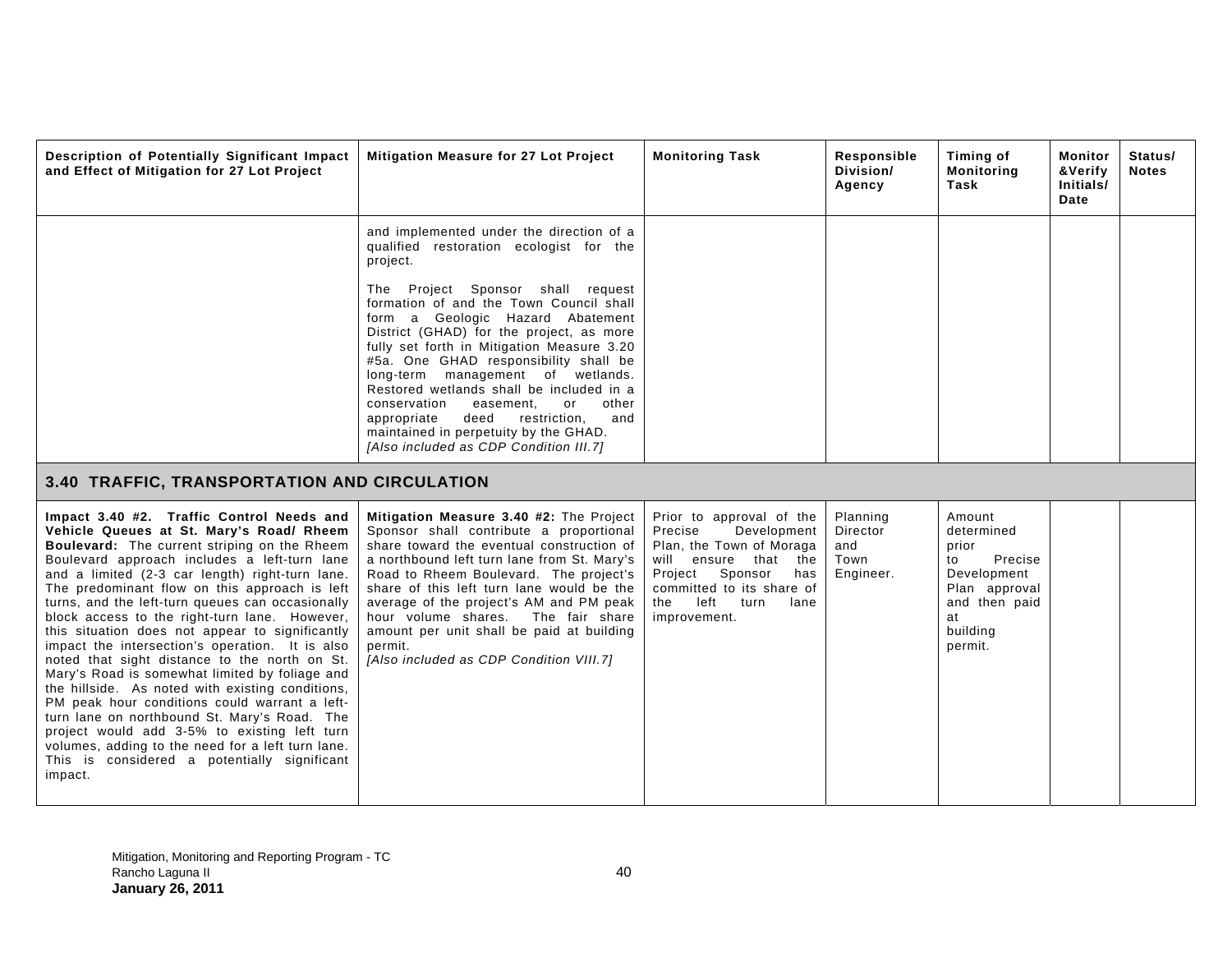| Description of Potentially Significant Impact<br>and Effect of Mitigation for 27 Lot Project                                                                                                                                                                                                                                                                                                                                                                                                                                                                                                                                                                                                                                                                                                                                                                                                                                                                                                                                                                                                                                                                                                                                                                                                                                                                                                                                                                                                                                                                                                                                                                                                                                                            | Mitigation Measure for 27 Lot Project                                                                                                       | <b>Monitoring Task</b> | Responsible<br>Division/<br>Agency | Timing of<br><b>Monitoring</b><br>Task | Monitor<br><b>&amp;Verify</b><br>Initials/<br>Date | Status/<br><b>Notes</b> |
|---------------------------------------------------------------------------------------------------------------------------------------------------------------------------------------------------------------------------------------------------------------------------------------------------------------------------------------------------------------------------------------------------------------------------------------------------------------------------------------------------------------------------------------------------------------------------------------------------------------------------------------------------------------------------------------------------------------------------------------------------------------------------------------------------------------------------------------------------------------------------------------------------------------------------------------------------------------------------------------------------------------------------------------------------------------------------------------------------------------------------------------------------------------------------------------------------------------------------------------------------------------------------------------------------------------------------------------------------------------------------------------------------------------------------------------------------------------------------------------------------------------------------------------------------------------------------------------------------------------------------------------------------------------------------------------------------------------------------------------------------------|---------------------------------------------------------------------------------------------------------------------------------------------|------------------------|------------------------------------|----------------------------------------|----------------------------------------------------|-------------------------|
| This potentially significant impact of the 27 Lot<br>Project is less than with the 35 lot project (fewer<br>units), and the mitigation will still reduce the<br>impact to less than significant.                                                                                                                                                                                                                                                                                                                                                                                                                                                                                                                                                                                                                                                                                                                                                                                                                                                                                                                                                                                                                                                                                                                                                                                                                                                                                                                                                                                                                                                                                                                                                        |                                                                                                                                             |                        |                                    |                                        |                                                    |                         |
| Impact 3.40 #4. Access Intersection Design:<br>Based on Caltrans design standards, the<br>prevailing vehicle speeds on Rheem Boulevard<br>(35-39 mph critical speed) near the proposed<br>north access would require about 385 feet<br>(north) and 430 feet (south) of "corner sight<br>distance." The Rheem Boulevard speeds near<br>the proposed middle and south access points<br>(42-44 mph critical speed) would require about<br>460 feet (south) and 485 feet (north) of "corner<br>sight distance" (Caltrans Highway Design<br>Manual). The Caltrans corner sight distance<br>standards state that "a substantially clear line of<br>sight should be maintained between the driver<br>of a vehicle waiting at the cross road and the<br>driver of an approaching vehicle in the right<br>lane of the main highway."<br>Based on<br>approximate field measurements and a review<br>of the project plans, it is apparent that these<br>corner sight distances could generally be<br>provided. In the vicinity of the proposed middle<br>and south accesses, there is substantial foliage<br>along the project side of the roadway, and this<br>foliage would need to be removed to provide the<br>appropriate sight distance. At the proposed<br>north access, visibility to the south is somewhat<br>limited by the hill and foliage. However, it<br>appears that minor grading and foliage trimming<br>could provide the appropriate sight distance.<br>To the north, sight distance is limited (by<br>horizontal and vertical curves in Rheem<br>Boulevard) to about 325 feet. It is not clear if<br>this sight distance could be measurably<br>increased. It is recommended that the corner<br>sight distance be more precisely determined as | Mitigation Measure 3.40 #4 in the Draft<br>EIR is no longer necessary because of the<br>relocation of the "D" Drive access<br>intersection. | N/A                    | N/A                                | N/A                                    |                                                    |                         |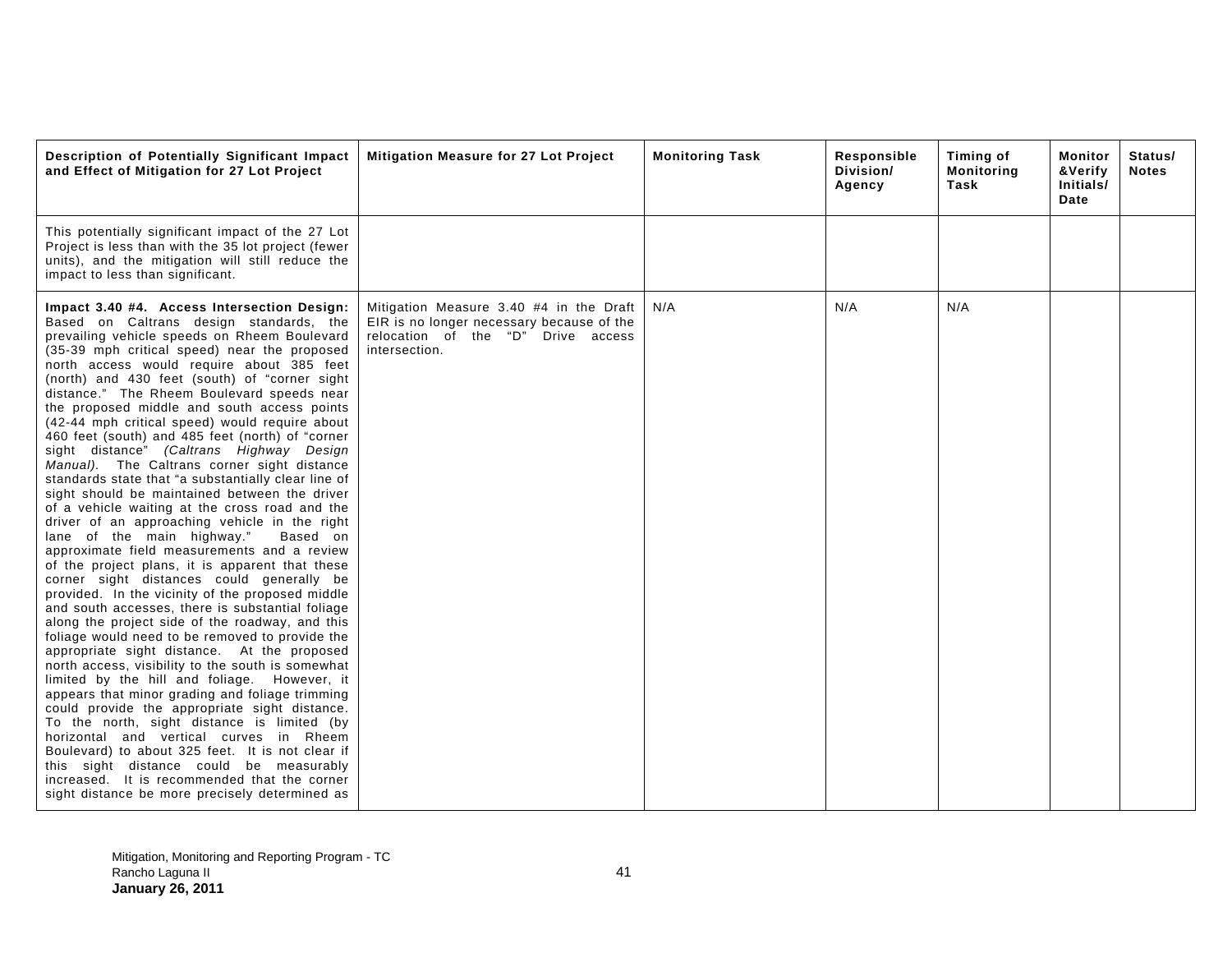| Description of Potentially Significant Impact<br>and Effect of Mitigation for 27 Lot Project                                                                                                                                                                                                                                                                                                                                                                                                                                                                                                                                                                                                                                               | Mitigation Measure for 27 Lot Project                                                                                                                                                                                                                                                                                                                            | <b>Monitoring Task</b>                                                                                                                            | Responsible<br>Division/<br>Agency            | Timing of<br><b>Monitoring</b><br>Task           | Monitor<br>&Verify<br>Initials/<br>Date | Status/<br><b>Notes</b> |
|--------------------------------------------------------------------------------------------------------------------------------------------------------------------------------------------------------------------------------------------------------------------------------------------------------------------------------------------------------------------------------------------------------------------------------------------------------------------------------------------------------------------------------------------------------------------------------------------------------------------------------------------------------------------------------------------------------------------------------------------|------------------------------------------------------------------------------------------------------------------------------------------------------------------------------------------------------------------------------------------------------------------------------------------------------------------------------------------------------------------|---------------------------------------------------------------------------------------------------------------------------------------------------|-----------------------------------------------|--------------------------------------------------|-----------------------------------------|-------------------------|
| a part of the final site design. This would be<br>considered a potentially significant impact.<br>In the 27 Lot Project as mitigated, "D" Drive<br>access has been relocated to the south,<br>approximately 1,000 feet from its location<br>analyzed in the Draft EIR. There are no sight<br>distance concerns in the new location and it is<br>not a potentially significant impact.<br>This potentially significant impact of the 27 Lot<br>Project as designed is less than significant and<br>therefore Mitigation Measure 3.40 #4 in the<br>Draft EIR is no longer necessary.                                                                                                                                                         |                                                                                                                                                                                                                                                                                                                                                                  |                                                                                                                                                   |                                               |                                                  |                                         |                         |
| Impact 3.40 #5. Internal Circulation: The<br>Town generally adheres to the Contra Costa<br>County street standards that require a 32 foot<br>width on "minor streets" (Contra Costa County,<br>Contra Costa<br>County Code; telephone<br>discussion with Mr. Bob Dunn, Town Engineer,<br>June 16, 2003). The internal streets of the 35<br>lot project in the Draft EIR would be 32 feet in<br>width. The Contra Costa Fire District requires a<br>minimum width of 20 feet for access roads with<br>a 28 foot roadway allowing parking on one side<br>and a 36 foot roadway allowing parking on both<br>These standards suggest that the<br>sides.<br>project's internal streets would be considered a<br>potentially significant impact. | Mitigation Measure 3.40 #5: Internal<br>streets and EVA for the project shall be<br>consistent with the Grading Sections on<br>Sheet 2 of the Preliminary Grading Plan<br>by CTA Engineering dated August, 2008,<br>subject to approval of the final design by<br>the Town Engineer and Moraga-Orinda<br>Fire District.<br>[Also included as CDP Condition II.6] | Prior to approval of the<br>Development<br>Precise<br>Plan, the Town of Moraga<br>will ensure that plans<br>reflect<br>the<br>required<br>design. | <b>Town Engineer</b><br>and<br>Fire Marshall. | With<br>Precise<br>Development<br>Plan approval. |                                         |                         |
| Subsequently, the Town Engineer reviewed and<br>found acceptable the road, court and EVA<br>grading sections on Sheet 2 of the Preliminary<br>Grading Plan by CTA Engineering dated August,<br>2008. The section standards are consistent<br>with the recommendations of the Moraga-Orinda<br>Fire District. Those sections were reviewed with<br>the Planning Commission at its meeting on May<br>18, 2008. For "B" Court and "D" Drive: 36' right                                                                                                                                                                                                                                                                                        |                                                                                                                                                                                                                                                                                                                                                                  |                                                                                                                                                   |                                               |                                                  |                                         |                         |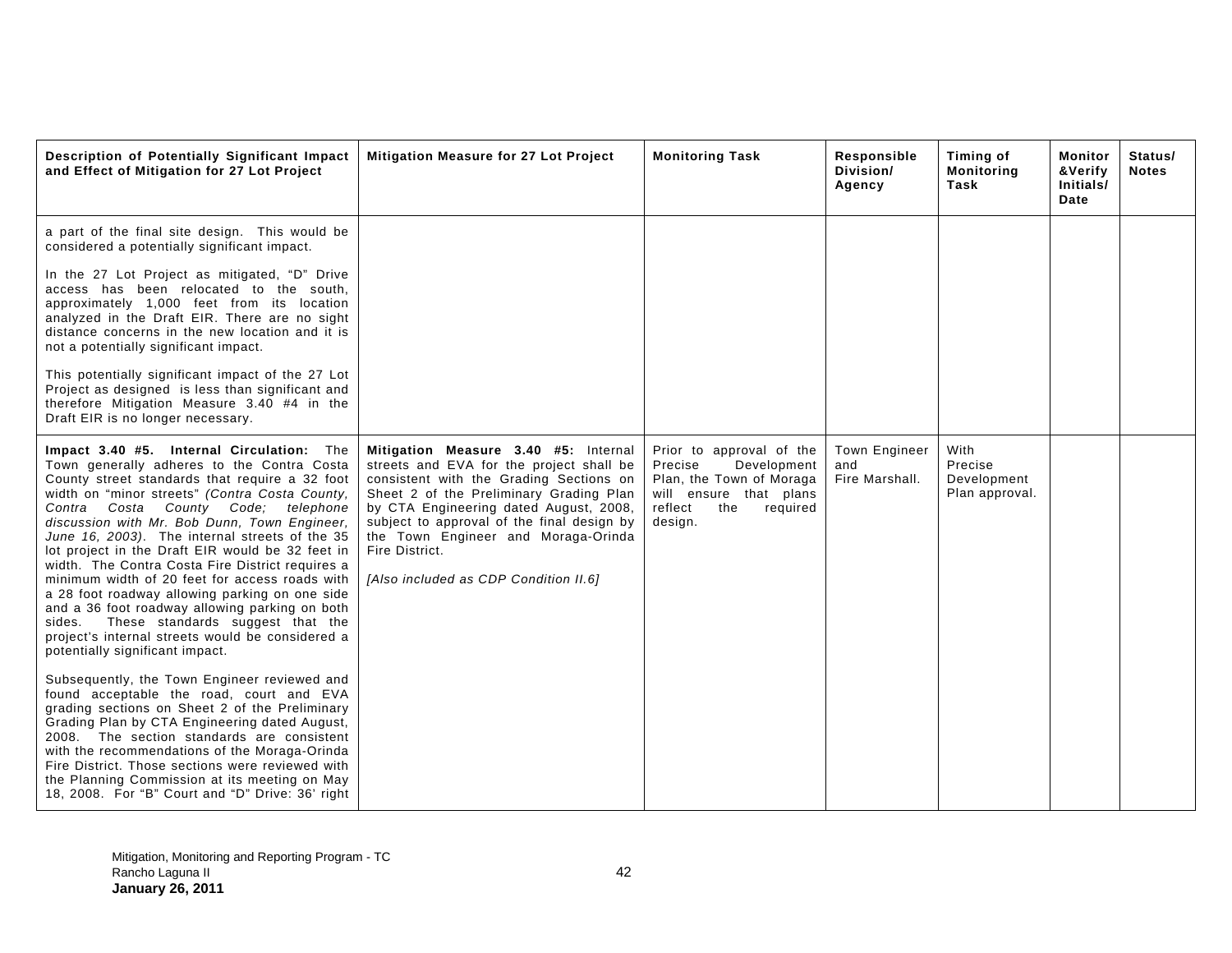| Description of Potentially Significant Impact<br>and Effect of Mitigation for 27 Lot Project                                                                                                                                                                                                                                                                                                                                                                                                                                                                 | <b>Mitigation Measure for 27 Lot Project</b>                                                                                                                                                                                                                                                                       | <b>Monitoring Task</b>                                                                                                                                                                                   | Responsible<br>Division/<br>Agency                                                                                                   | Timing of<br><b>Monitoring</b><br>Task                                              | Monitor<br>&Verify<br>Initials/<br>Date | Status/<br><b>Notes</b> |
|--------------------------------------------------------------------------------------------------------------------------------------------------------------------------------------------------------------------------------------------------------------------------------------------------------------------------------------------------------------------------------------------------------------------------------------------------------------------------------------------------------------------------------------------------------------|--------------------------------------------------------------------------------------------------------------------------------------------------------------------------------------------------------------------------------------------------------------------------------------------------------------------|----------------------------------------------------------------------------------------------------------------------------------------------------------------------------------------------------------|--------------------------------------------------------------------------------------------------------------------------------------|-------------------------------------------------------------------------------------|-----------------------------------------|-------------------------|
| of way (ROW) with 13.5' driving aisles, curbs on<br>both sides, parking and sidewalk on one side<br>(signage and red curb if required by Fire<br>District). For "C" Court: 32' ROW, same 13.5'<br>driving aisle width, parking one side, but with no<br>sidewalk. For "A" Way: 34' ROW, no parking<br>either side, sidewalk one side. For "A" Way<br>Entry: 12' driving aisles separated by 10<br>landscape strip. For EVA: 30' easement, 20' all<br>weather surface (compacted gravel for new<br>sections subject to Fire District review and<br>approval). |                                                                                                                                                                                                                                                                                                                    |                                                                                                                                                                                                          |                                                                                                                                      |                                                                                     |                                         |                         |
| Roadway widths and parking are limited in order<br>to reduce grading and the need for retaining<br>walls. The private streets will be open to public<br>use. Additional public parking for trail users is<br>provided at the end of "B" Drive.                                                                                                                                                                                                                                                                                                               |                                                                                                                                                                                                                                                                                                                    |                                                                                                                                                                                                          |                                                                                                                                      |                                                                                     |                                         |                         |
| With these private road sections as part of the<br>project acceptable to the Town Engineer and<br>Fire District, this impact is less than significant.                                                                                                                                                                                                                                                                                                                                                                                                       |                                                                                                                                                                                                                                                                                                                    |                                                                                                                                                                                                          |                                                                                                                                      |                                                                                     |                                         |                         |
| This potentially significant impact of the 27 Lot<br>Project is less than with the 35 lot project, and<br>the mitigation will reduce the impact to less than<br>significant.                                                                                                                                                                                                                                                                                                                                                                                 |                                                                                                                                                                                                                                                                                                                    |                                                                                                                                                                                                          |                                                                                                                                      |                                                                                     |                                         |                         |
| 3.45 AIR QUALITY                                                                                                                                                                                                                                                                                                                                                                                                                                                                                                                                             |                                                                                                                                                                                                                                                                                                                    |                                                                                                                                                                                                          |                                                                                                                                      |                                                                                     |                                         |                         |
| $Im$ pact 3.45 #2.<br><b>Construction Activities:</b><br>Dust generation from short-term construction<br>activities associated with development of the<br>project site would cause potential health and<br>nuisance air quality impacts to adjacent land<br>uses. Although temporary, this would be a<br>potentially significant impact.<br>This potentially significant impact of the 27 Lot                                                                                                                                                                | Mitigation Measure 3.45 #2: Incorporate<br>measures to reduce dust and equipment<br>exhaust emissions into construction plans.<br>a. Water all active construction areas at<br>least twice daily and more often during<br>windy periods. Active areas adjacent<br>to residences shall be kept damp at all<br>times | All measures must be<br>incorporated into the final<br>grading plan.<br>During<br>grading,<br>the<br>Project<br>Sponsor's<br>Construction Manager, in<br>consultation with Town<br>Engineer and Building | <b>Town Engineer</b><br>and Builiding<br>Inspection<br>Services, and<br>Construction<br>Manager<br>for<br>Project<br>Sponsor,<br>and | Prior<br>to approval of<br>final grading<br>plan, and<br>during grading<br>monthly. |                                         |                         |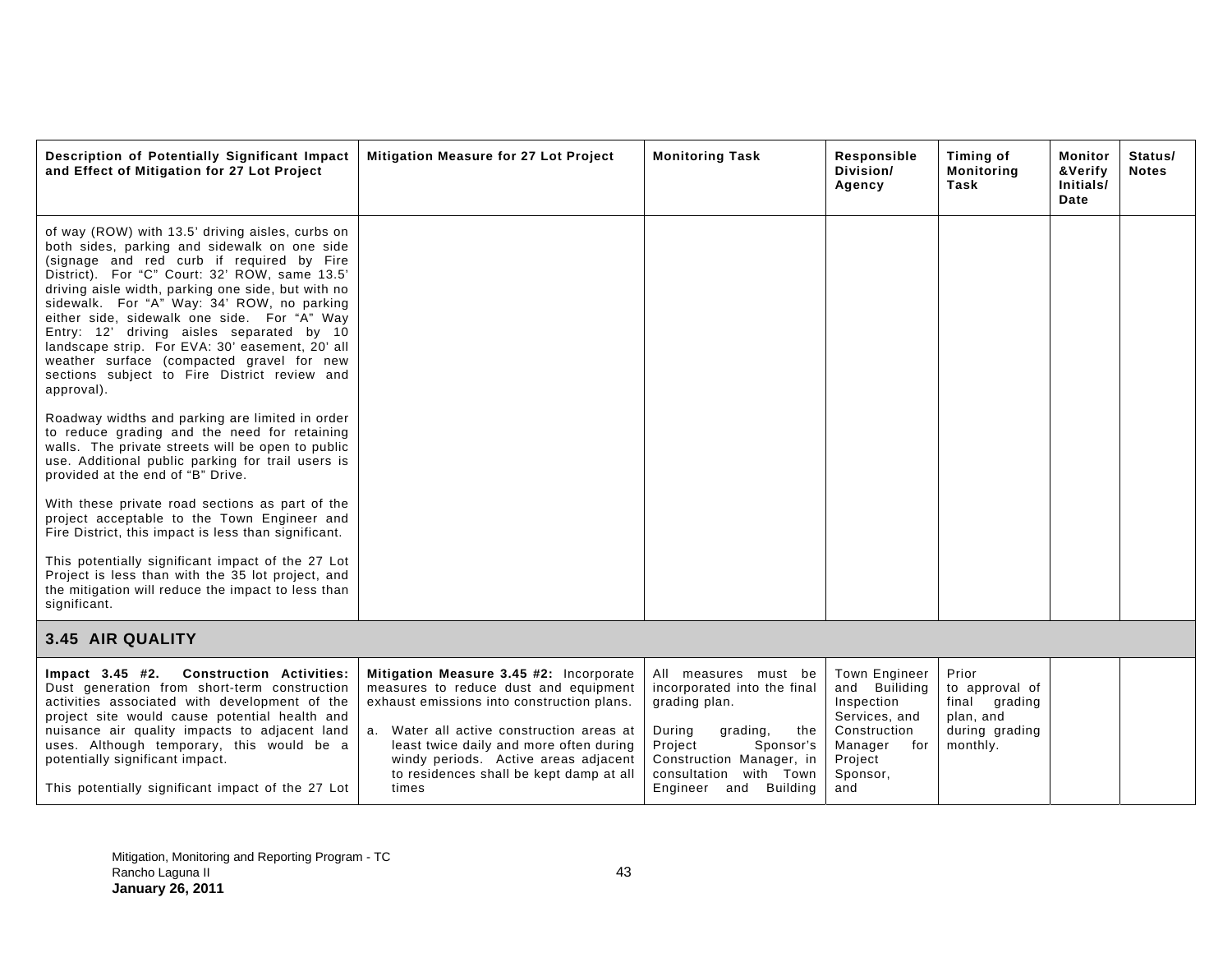| Description of Potentially Significant Impact<br>and Effect of Mitigation for 27 Lot Project                                     | Mitigation Measure for 27 Lot Project                                                                                                                                                                                                                                                                                                                                                                                                                                                                                                                                                                                                                                                                                                                                                                                                                                                                                                                                                                                                                                                                                                                                                                                                                                                                         | <b>Monitoring Task</b>                                                                                                                                                                                                                                                                                                                             | Responsible<br>Division/<br>Agency | Timing of<br><b>Monitoring</b><br>Task | Monitor<br>&Verify<br>Initials/<br>Date | Status/<br><b>Notes</b> |
|----------------------------------------------------------------------------------------------------------------------------------|---------------------------------------------------------------------------------------------------------------------------------------------------------------------------------------------------------------------------------------------------------------------------------------------------------------------------------------------------------------------------------------------------------------------------------------------------------------------------------------------------------------------------------------------------------------------------------------------------------------------------------------------------------------------------------------------------------------------------------------------------------------------------------------------------------------------------------------------------------------------------------------------------------------------------------------------------------------------------------------------------------------------------------------------------------------------------------------------------------------------------------------------------------------------------------------------------------------------------------------------------------------------------------------------------------------|----------------------------------------------------------------------------------------------------------------------------------------------------------------------------------------------------------------------------------------------------------------------------------------------------------------------------------------------------|------------------------------------|----------------------------------------|-----------------------------------------|-------------------------|
| Project is no more than with the 35 lot project,<br>and the mitigation will still reduce the impact to<br>less than significant. | Cover all hauling trucks or maintain at<br>least two feet of freeboard. Dust-<br>proof chutes shall be used, if<br>appropriate, to load debris onto trucks<br>during demolition.<br>To prevent blowing dust, pave, or<br>apply water three times daily or as<br>necessary depending upon wind and<br>temperature, or apply (non-toxic) soil<br>stabilizers on all unpaved access<br>roads, parking areas, and staging<br>areas at construction sites. To ensure<br>that these emissions are less-than-<br>significant, visible dust clouds should<br>be prevented from extending beyond<br>construction sites.<br>d. Sweep daily (with vacuum sweepers)<br>all paved access roads, parking areas,<br>and staging areas and sweep streets<br>daily (with vacuum sweepers) if visible<br>soil material is deposited onto the<br>adjacent roads. If water sweepers are<br>utilized, they shall meet the<br>requirements of the SWPPP (such as<br>filtering of runoff to prevent residual<br>materials from entering the drainage<br>system).<br>e. Hydroseed or apply (non-toxic) soil<br>stabilizers to inactive construction<br>areas (previously graded areas that<br>are inactive for 10 days or more).<br>Enclose, cover, water twice daily, or<br>apply (non-toxic) soil binders to<br>exposed stockpiles. | Inspection Services, shall<br>responsible<br>for<br>be<br>construction related air<br>quality<br>mitigation<br>monitoring<br>and<br>implementation.<br>The<br>Construction<br>Manager<br>shall be responsible for<br>compliance<br>with<br>the<br>SWPPP (see Mitigation<br>Measure $3.30$ #3) and<br>provide<br>a<br>monthly<br>compliance report. | Town<br>Engineer.                  |                                        |                                         |                         |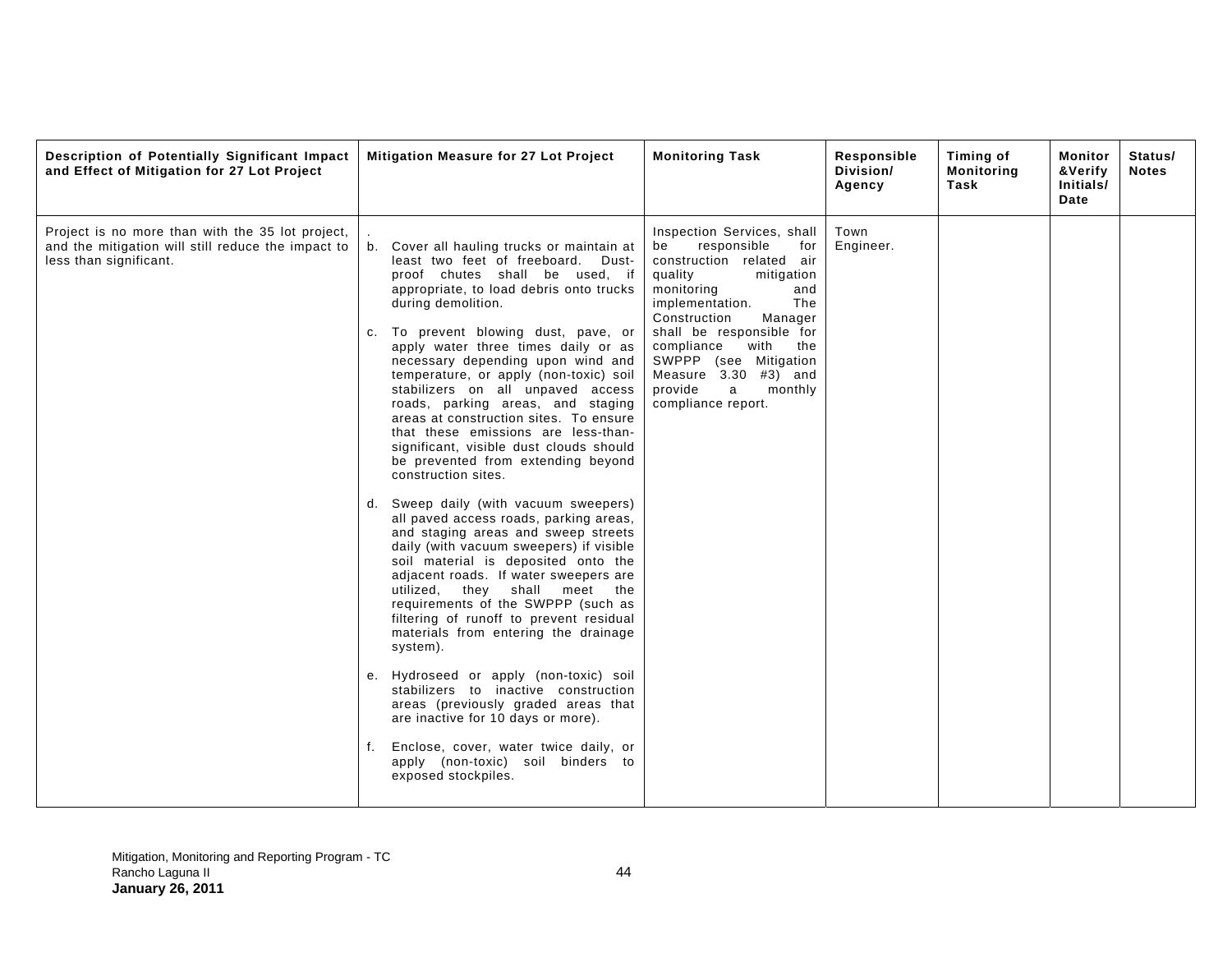| Description of Potentially Significant Impact<br>and Effect of Mitigation for 27 Lot Project | Mitigation Measure for 27 Lot Project                                                                                                                                                                                                                                                         | <b>Monitoring Task</b><br>Responsible<br>Division/<br>Agency | Timing of<br><b>Monitoring</b><br>Task | Monitor<br>&Verify<br>Initials/<br>Date | Status/<br><b>Notes</b> |
|----------------------------------------------------------------------------------------------|-----------------------------------------------------------------------------------------------------------------------------------------------------------------------------------------------------------------------------------------------------------------------------------------------|--------------------------------------------------------------|----------------------------------------|-----------------------------------------|-------------------------|
|                                                                                              | Provide signage to limit traffic speeds<br>g.<br>on any unpaved roads to 10 mph.                                                                                                                                                                                                              |                                                              |                                        |                                         |                         |
|                                                                                              | Install sandbags or other erosion<br>h.<br>control measures to prevent silt runoff<br>to public roadways.                                                                                                                                                                                     |                                                              |                                        |                                         |                         |
|                                                                                              | Replant vegetation in disturbed areas<br>i.<br>as quickly as possible.                                                                                                                                                                                                                        |                                                              |                                        |                                         |                         |
|                                                                                              | Install wheel washers for all exiting<br>trucks, or wash off the tires or tracks<br>of all trucks and equipment leaving the<br>site.                                                                                                                                                          |                                                              |                                        |                                         |                         |
|                                                                                              | k. Install wind breaks at the westerly or<br>windward side(s) of construction<br>areas.                                                                                                                                                                                                       |                                                              |                                        |                                         |                         |
|                                                                                              | Suspend excavation and grading<br>L.<br>activity when winds exceed 25 mph<br>and cause visible dust clouds that<br>extend<br>beyond<br>construction<br>boundaries. An on-site wind gauge<br>shall be installed that can be<br>monitored by inspection personnel.                              |                                                              |                                        |                                         |                         |
|                                                                                              | m. Properly<br>maintain<br>construction<br>equipment and avoid unnecessary<br>idling near residences.                                                                                                                                                                                         |                                                              |                                        |                                         |                         |
|                                                                                              | Designate a disturbance coordinator<br>n.<br>that would respond to complaints<br>regarding construction-related air<br>quality issues. The phone number for<br>this disturbance coordinator shall be<br>clearly posted at the construction<br>sites.<br>[Also included as CDP Condition IV.5] |                                                              |                                        |                                         |                         |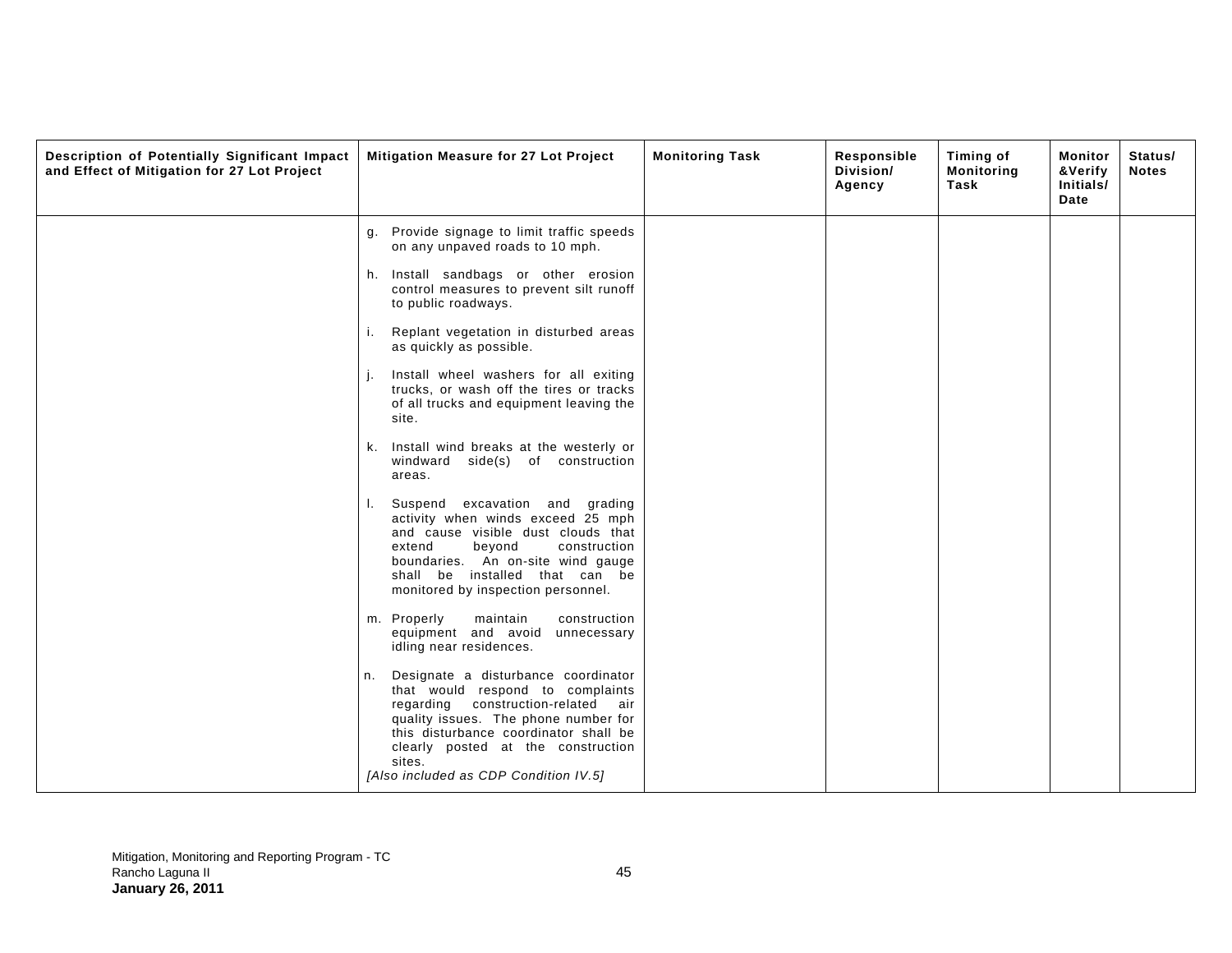| Description of Potentially Significant Impact<br>and Effect of Mitigation for 27 Lot Project                                                                                                                                                                                                                                                                                                                                                                                 | Mitigation Measure for 27 Lot Project                                                                                                                                                                                                                                                                                                                                                                                                                                                                                                                                                                                                                                                                                                                                                                                                                                                                                                                                                                                                                                                                                                                                                                                        | <b>Monitoring Task</b>                                                                                                                                                                                                                                                                                                                                                                                                                                 | Responsible<br>Division/<br>Agency                                 | Timing of<br><b>Monitoring</b><br>Task                                                                             | <b>Monitor</b><br>&Verify<br>Initials/<br>Date | Status/<br><b>Notes</b> |
|------------------------------------------------------------------------------------------------------------------------------------------------------------------------------------------------------------------------------------------------------------------------------------------------------------------------------------------------------------------------------------------------------------------------------------------------------------------------------|------------------------------------------------------------------------------------------------------------------------------------------------------------------------------------------------------------------------------------------------------------------------------------------------------------------------------------------------------------------------------------------------------------------------------------------------------------------------------------------------------------------------------------------------------------------------------------------------------------------------------------------------------------------------------------------------------------------------------------------------------------------------------------------------------------------------------------------------------------------------------------------------------------------------------------------------------------------------------------------------------------------------------------------------------------------------------------------------------------------------------------------------------------------------------------------------------------------------------|--------------------------------------------------------------------------------------------------------------------------------------------------------------------------------------------------------------------------------------------------------------------------------------------------------------------------------------------------------------------------------------------------------------------------------------------------------|--------------------------------------------------------------------|--------------------------------------------------------------------------------------------------------------------|------------------------------------------------|-------------------------|
| <b>3.50 NOISE</b>                                                                                                                                                                                                                                                                                                                                                                                                                                                            |                                                                                                                                                                                                                                                                                                                                                                                                                                                                                                                                                                                                                                                                                                                                                                                                                                                                                                                                                                                                                                                                                                                                                                                                                              |                                                                                                                                                                                                                                                                                                                                                                                                                                                        |                                                                    |                                                                                                                    |                                                |                         |
| $Im$ pact $3.50$ #2.<br><b>Construction Activities:</b><br>During construction, there would be a temporary<br>short-term increase in noise levels outside of<br>residences surrounding the site. These noise<br>level increases would represent a short-term<br>significant impact.<br>This potentially significant impact of the 27 Lot<br>Project is no more than with the 35 lot project,<br>and the mitigation will still reduce the impact to<br>less than significant. | <b>Measure 3.50 #2: The</b><br>Mitigation<br>following construction mitigation shall be<br>implemented:<br>a. Construction Scheduling: Limit noise-<br>generating construction activities,<br>including truck traffic coming to and<br>from the site for any purpose, to<br>daytime, weekdays, and non-holiday<br>hours (8:00 am to 5:00 pm). No<br>engine idling between 8 am or after<br>shall be allowed.<br>b. Construction Equipment Mufflers and<br>Maintenance: Properly muffle and<br>maintain all construction equipment<br>by internal combustion<br>powered<br>engines.<br>Equipment Location and Shielding:<br>C.<br>Locate all stationary noise-generating<br>construction equipment, such as air<br>compressors, as far as practical from<br>existing nearby residences and other<br>noise-sensitive<br>land<br>uses.<br>Acoustically shield such equipment<br>with temporary solid barriers (e.g.,<br>plywood).<br>Quiet Equipment Selection:<br>Select<br>d.<br>quiet construction equipment (e.g.,<br>equipment which includes noise<br>control devices such as mufflers).<br>particularly air compressors, whenever<br>possible. Fit motorized equipment<br>with proper mufflers in good working<br>order. | All measures must be<br>incorporated into the final<br>Improvement Plans.<br>During<br>grading<br>and<br>construction, the Project<br>Sponsor's<br>Construction<br>Manager, in consultation<br>with Town Engineer<br>and Building Inspection<br>Services,<br>shall be responsible for<br>construction related noise<br>mitigation monitoring and<br>implementation.<br>The<br>Construction<br>Manager<br>shall provide a monthly<br>compliance report. | Town<br>Engineer and<br><b>Building</b><br>Inspection<br>Services. | Prior<br>to approval of<br>final<br>improvement<br>plans,<br>and monthly<br>during grading<br>and<br>construction. |                                                |                         |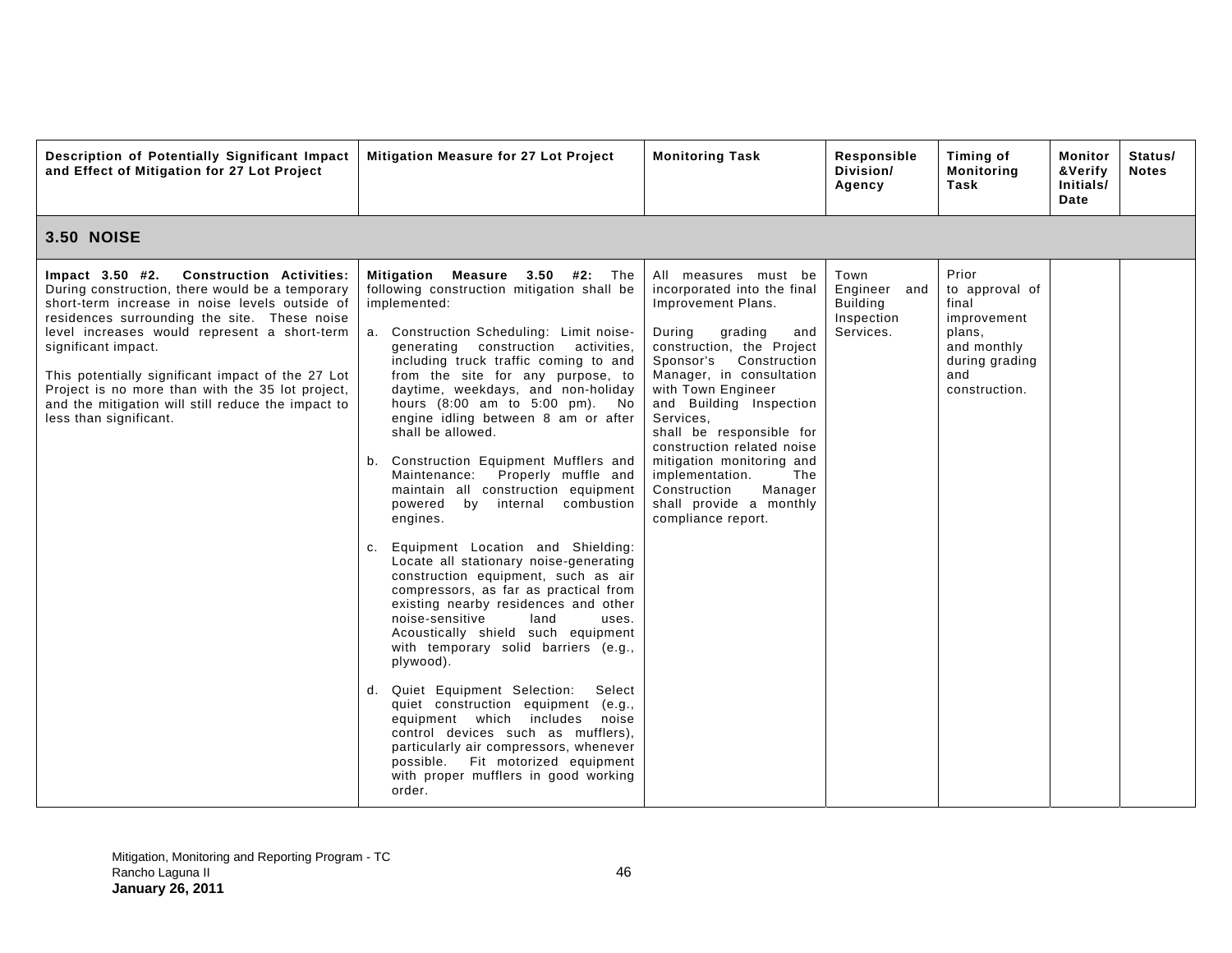| Description of Potentially Significant Impact<br>and Effect of Mitigation for 27 Lot Project                                                                                                                                                                                                                                                                                                                    | <b>Mitigation Measure for 27 Lot Project</b>                                                                                                                                                                                                                                                                                                                                                                                                                                                                                                                                                                                                                                                                                                                                                                                                                                                                                                                         | <b>Monitoring Task</b>                                                                                                                                                                                                       | Responsible<br>Division/<br>Agency                                                              | Timing of<br><b>Monitoring</b><br>Task                                                                  | Monitor<br>&Verify<br>Initials/<br>Date | Status/<br><b>Notes</b> |
|-----------------------------------------------------------------------------------------------------------------------------------------------------------------------------------------------------------------------------------------------------------------------------------------------------------------------------------------------------------------------------------------------------------------|----------------------------------------------------------------------------------------------------------------------------------------------------------------------------------------------------------------------------------------------------------------------------------------------------------------------------------------------------------------------------------------------------------------------------------------------------------------------------------------------------------------------------------------------------------------------------------------------------------------------------------------------------------------------------------------------------------------------------------------------------------------------------------------------------------------------------------------------------------------------------------------------------------------------------------------------------------------------|------------------------------------------------------------------------------------------------------------------------------------------------------------------------------------------------------------------------------|-------------------------------------------------------------------------------------------------|---------------------------------------------------------------------------------------------------------|-----------------------------------------|-------------------------|
|                                                                                                                                                                                                                                                                                                                                                                                                                 | e. Notification: Notify neighbors located<br>adjacent to the construction site of the<br>construction schedule in writing.<br>Notification shall be at least one week<br>to<br>prior<br>commencement<br>οf<br>construction.<br>Disturbance Coordinator: Designate a<br>"noise disturbance coordinator" (hired<br>by the Town of Moraga and paid for by<br>the Project Sponsor) who would be<br>responsible for responding to any<br>local complaints about construction<br>noise. The disturbance coordinator<br>would determine the cause of the<br>noise complaint (e.g., starting too<br>early, bad muffler, etc.) and would<br>require that reasonable measures<br>warranted to correct the problem be<br>implemented. Conspicuously post a<br>telephone number for the disturbance<br>coordinator at the construction site<br>and include it in the notice sent to<br>neighbors regarding the construction<br>schedule.<br>[Also included as CDP Condition V.5] |                                                                                                                                                                                                                              |                                                                                                 |                                                                                                         |                                         |                         |
| 3.55 BIOLOGICAL RESOURCES                                                                                                                                                                                                                                                                                                                                                                                       |                                                                                                                                                                                                                                                                                                                                                                                                                                                                                                                                                                                                                                                                                                                                                                                                                                                                                                                                                                      |                                                                                                                                                                                                                              |                                                                                                 |                                                                                                         |                                         |                         |
| Loss of USACE -<br>$Impact$ 3.55 #3.<br>Jurisdictional Wetlands:<br>Grading for lots,<br>roadways,<br>slope<br>repair<br>and<br>habitat<br>mitigation/restoration for the 35 lot project in the<br>Draft EIR would result in the loss of 0.66 acres<br>of waters of the U.S. under the jurisdiction of<br>the USACE (total existing jurisdictional acreage<br>on site is 1.78 acres and total lineal footage is | Mitigation Measure 3.55 #3a: Impacts to<br>waters of the U.S., including wetlands, are<br>regulated by the USACE, CDFG, and<br>RWQCB and will be subject to permit<br>conditions imposed by these agencies.<br>Prior to the placement of fill into waters of<br>the U.S., the Project Sponsor is required<br>to obtain permits under Section 404 and                                                                                                                                                                                                                                                                                                                                                                                                                                                                                                                                                                                                                 | Prior to approval of final<br>grading plan, Town of<br>Moraga shall review the<br>Wetland/Special-<br>final<br><b>Status Species Plan</b><br>Rheem<br>Vallev<br>and<br><b>Revegetation Plan</b><br>for<br>compliance<br>with | Town Planning<br>Department,<br>Town<br>Engineer,<br>Town<br>biological<br>monitor,<br>resource | (a) Prior<br>to<br>Precise<br>Development<br>Plan approval,<br>prior<br>to approval of<br>final grading |                                         |                         |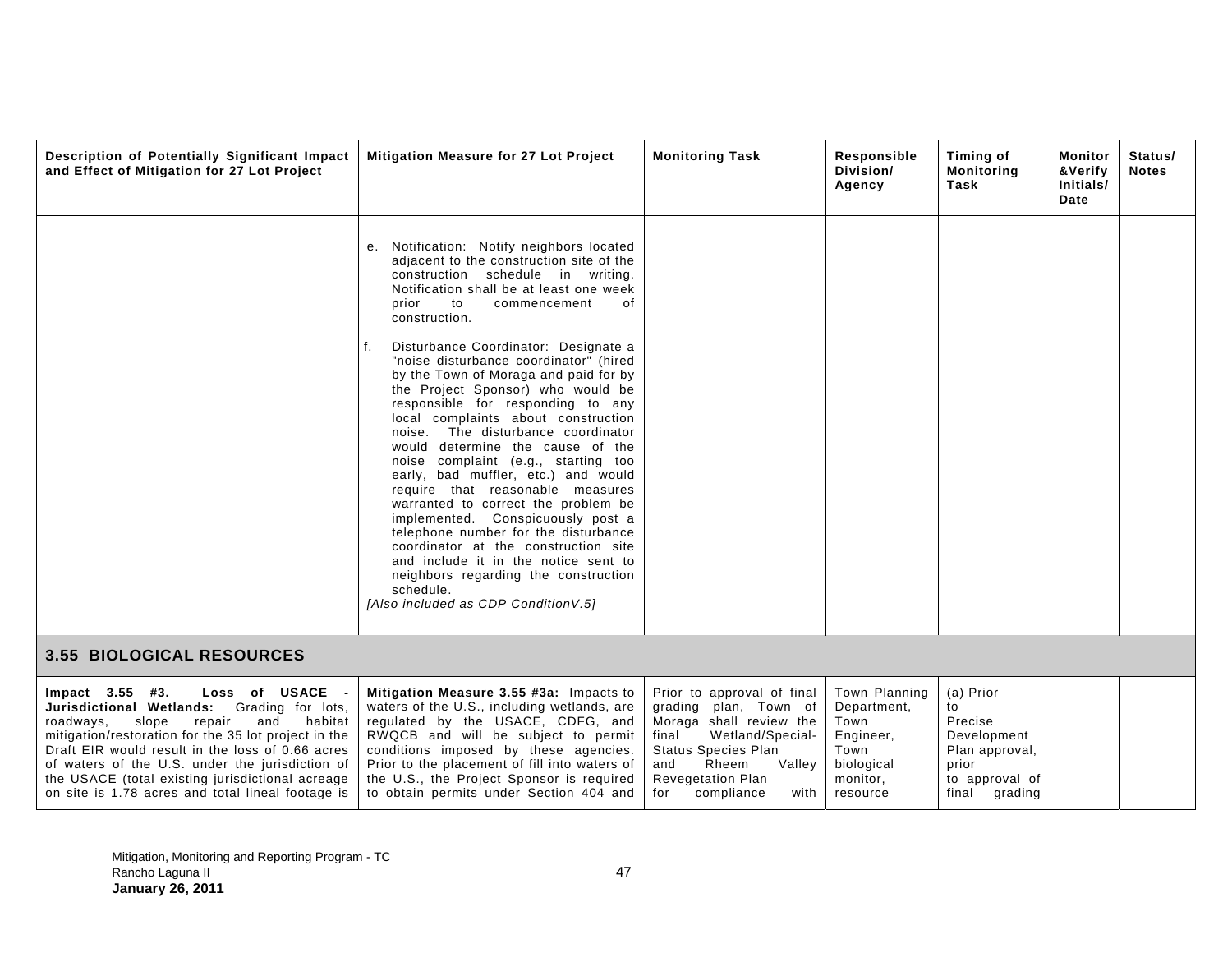| Description of Potentially Significant Impact<br>and Effect of Mitigation for 27 Lot Project                                                                                                                                                                                                                                                                                                                                                                                                                                                                                                                                                                                                                                                                                                                                                                                                                                                                                                                                                                                                                                                                                                                                                                                                                                                                                                                                                                                                                                                                                                                                                                                                                                                                                                                                                               | Mitigation Measure for 27 Lot Project                                                                                                                                                                                                                                                                                                                                                                                                                                                                                                                                                                                                                                                                                                                                                                                                                                                                                                                                                                                                                                                                                                                                                                                                                                                                                                                                                                                                                                                                                                                      | <b>Monitoring Task</b>                                                                                                                                                                                                                                                                                                                                                                                                                                                                                                                                                                                                                  | Responsible<br>Division/<br>Agency | Timing of<br><b>Monitoring</b><br>Task                                                                                                                              | Monitor<br>&Verify<br>Initials/<br>Date | Status/<br><b>Notes</b> |
|------------------------------------------------------------------------------------------------------------------------------------------------------------------------------------------------------------------------------------------------------------------------------------------------------------------------------------------------------------------------------------------------------------------------------------------------------------------------------------------------------------------------------------------------------------------------------------------------------------------------------------------------------------------------------------------------------------------------------------------------------------------------------------------------------------------------------------------------------------------------------------------------------------------------------------------------------------------------------------------------------------------------------------------------------------------------------------------------------------------------------------------------------------------------------------------------------------------------------------------------------------------------------------------------------------------------------------------------------------------------------------------------------------------------------------------------------------------------------------------------------------------------------------------------------------------------------------------------------------------------------------------------------------------------------------------------------------------------------------------------------------------------------------------------------------------------------------------------------------|------------------------------------------------------------------------------------------------------------------------------------------------------------------------------------------------------------------------------------------------------------------------------------------------------------------------------------------------------------------------------------------------------------------------------------------------------------------------------------------------------------------------------------------------------------------------------------------------------------------------------------------------------------------------------------------------------------------------------------------------------------------------------------------------------------------------------------------------------------------------------------------------------------------------------------------------------------------------------------------------------------------------------------------------------------------------------------------------------------------------------------------------------------------------------------------------------------------------------------------------------------------------------------------------------------------------------------------------------------------------------------------------------------------------------------------------------------------------------------------------------------------------------------------------------------|-----------------------------------------------------------------------------------------------------------------------------------------------------------------------------------------------------------------------------------------------------------------------------------------------------------------------------------------------------------------------------------------------------------------------------------------------------------------------------------------------------------------------------------------------------------------------------------------------------------------------------------------|------------------------------------|---------------------------------------------------------------------------------------------------------------------------------------------------------------------|-----------------------------------------|-------------------------|
| Impacts to wetlands are regulated<br>$(10, 069)$ .<br>under the Clean Water Act (Sections 401 and<br>404) and Section 1600, et seq. of the State Fish<br>and Game Code.<br>Specifically, project<br>implementation would result in direct impacts to<br>seeps, seasonal wetlands, wetland swale and<br>and<br>unvegetated<br>intermittent<br>vegetated<br>drainages (0.66 acres; 2,042 lineal feet). A<br>summary of all wetland impacts of the 35 lot<br>project is provided in Table 3.55-2 of the Draft<br>EIR. Impacts to waters of the U.S. are<br>restricted to lands adjacent to the Rheem<br>Boulevard drainage. Impacts would result from<br>the construction of the proposed "A" Way<br>access road over the intermittent drainage and<br>related slope stabilization adjacent to Rheem<br>Boulevard, and from placement of the valley<br>buttress in the upper and lower Rheem valleys<br>for construction of "D" Drive and its 14 homes<br>and the stabilization of Rheem Boulevard. This<br>is considered a potentially significant impact.<br>Mitigation for the 35 lot project is detailed in the<br>Revegetation and Monitoring Plan for the Re-<br>Created Rheem Boulevard Creek dated<br>December23, 2005, by Sycamore Associates,<br>LLC, and included as Attachment A to Master<br>Response 7 in the Responses to Comments<br>(2005 Rheem Valley Revegetation Plan).<br>In the 27 Lot Project as mitigated, the loss of<br>jurisdictional wetlands is less than in the 35 lot<br>project, due to changes in the upper and lower<br>valley areas. The total jurisdictional acreage<br>loss is reduced to 0.52 acres. The preserved<br>jurisdictional acreage is 1.26 acres.<br>In the 27 Lot Project as mitigated, the existing<br>wetland swale (0.13 acres/790 LF) in the upper<br>Rheem valley is filled for the valley buttress and | Section 401 of the Clean Water Act, as<br>well as Section 1600 et seq. of the state<br>Fish and Game Code. The mitigation<br>measures imposed on the project are<br>subject to regulatory review and approval.<br>Prior to the issuance of grading permits by<br>the Town of Moraga, approvals by the<br>USACE, CDFG, and RWQCB are required.<br>[Also included as CDP Condition II.8]<br>Mitigation Measure 3.55 #3b: On-site<br>and/or off-site wetland mitigation is<br>subject to the approval of the regulatory<br>agencies, and project development is<br>subject to the issuance of the appropriate<br>wetland permits. The Project Sponsor<br>intends to provide for all wetland<br>mitigation on site for the 27 Lot Project. A<br>Rheem Valley Revegetation Plan<br>final<br>shall<br>be<br>incorporated<br>in<br>the<br>Wetland/Special-Status Species<br>Plan,<br>both updated to reflect the 27 Lot Project<br>and specifically outlining mitigation<br>measures for unavoidable impacts to 0.52<br>acre of wetlands and 790 lineal feet of<br>wetland swale and 978 lineal feet of<br>intermittent drainage.<br>In the lower Rheem valley, the existing<br>intermittent drainage (0.33 acres/978 LF)<br>filled for the 27 Lot Project shall be<br>replaced on site with new intermittent<br>drainage, minimum 0.37 acres/995+/-LF.<br>In the upper Rheem valley, the existing<br>wetland swale (0.13 acres/790+/-LF) filled<br>for the 27 Lot Project shall be replaced on<br>site with new wetland swale, minimum<br>$0.26$ acres/991+/-LF. | mitigation measures.<br>Mitigation plantings shall<br>be monitored for no less<br>than five years following<br>completion<br>of<br>plant<br>installation and seeding.<br>Annual reports shall be<br>submitted to the Town of<br>Moraga, USACE, CDFG<br>and RWCB.<br>Preservation in perpetuity<br>of jurisdictional wetlands<br>and upland buffer, in a<br>Conservation Easement,<br>similar<br>deed<br>or<br>restriction, in favor of the<br>Town or appropriate third<br>party entity, preserved in<br>perpetuity and managed<br>by GHAD.<br>Town Council shall be<br>responsible for GHAD<br>(see Mitigation Measure<br>$3.20$ #5a). | agencies, and<br>GHAD.             | plan,<br>and<br>during<br>grading; and<br>annually<br>(b)<br>for five years;<br>and<br>(c) monitoring<br>and<br>maintenance<br>in<br>perpetuity<br>through<br>GHAD. |                                         |                         |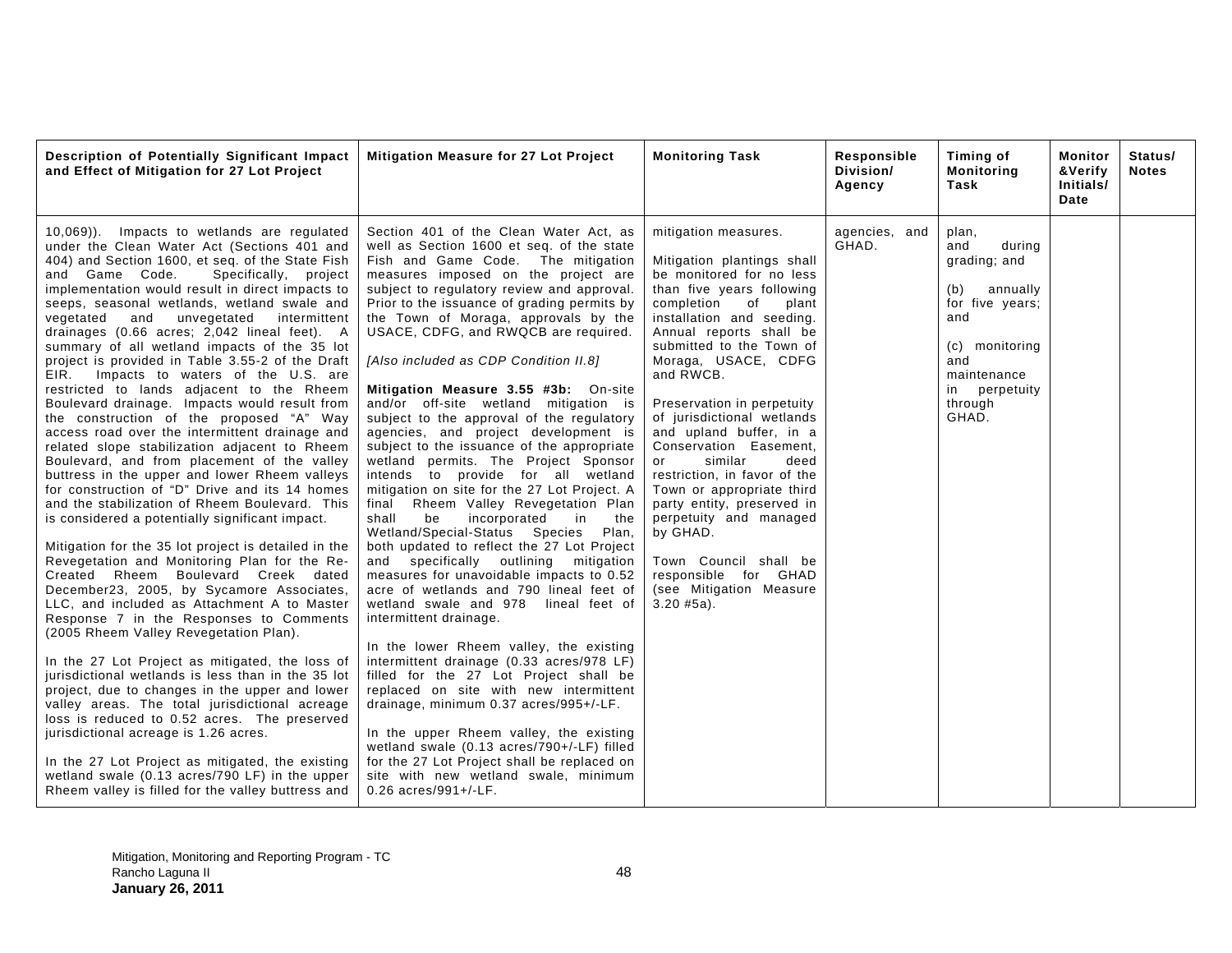| Description of Potentially Significant Impact<br>and Effect of Mitigation for 27 Lot Project                                                                                                                                                                                                                                                                                                                                                                                                                                                                                                                                                                                                                                                                                                                                                                                                                                                                                                                                                                                                                                                                                                                                                                                                                                                                                                                                 | Mitigation Measure for 27 Lot Project                                                                                                                                                                                                                                                                                                                                                                                                                                                                                                                                                                                                                                                                                                                                                                                                                                                                                                                                                                                                                                                                                                                    | <b>Monitoring Task</b> | Responsible<br>Division/<br>Agency | Timing of<br><b>Monitoring</b><br>Task | Monitor<br>&Verify<br>Initials/<br>Date | Status/<br><b>Notes</b> |
|------------------------------------------------------------------------------------------------------------------------------------------------------------------------------------------------------------------------------------------------------------------------------------------------------------------------------------------------------------------------------------------------------------------------------------------------------------------------------------------------------------------------------------------------------------------------------------------------------------------------------------------------------------------------------------------------------------------------------------------------------------------------------------------------------------------------------------------------------------------------------------------------------------------------------------------------------------------------------------------------------------------------------------------------------------------------------------------------------------------------------------------------------------------------------------------------------------------------------------------------------------------------------------------------------------------------------------------------------------------------------------------------------------------------------|----------------------------------------------------------------------------------------------------------------------------------------------------------------------------------------------------------------------------------------------------------------------------------------------------------------------------------------------------------------------------------------------------------------------------------------------------------------------------------------------------------------------------------------------------------------------------------------------------------------------------------------------------------------------------------------------------------------------------------------------------------------------------------------------------------------------------------------------------------------------------------------------------------------------------------------------------------------------------------------------------------------------------------------------------------------------------------------------------------------------------------------------------------|------------------------|------------------------------------|----------------------------------------|-----------------------------------------|-------------------------|
| "D" Drive and a new wetland swale created<br>(0.26 acres/991 LF). In the lower Rheem valley<br>existing intermittent drainage (0.33<br>the<br>acres/978 LF) is filled for the valley buttress<br>and new intermittent drainage created (0.37<br>acres/995 LF). In addition, seasonal wetland<br>(0.01 acres) and seep (0.05 acres) are filled for<br>the valley buttress and the Project Sponsor<br>proposes to create new seasonal wetland<br>(minimum 0.01 acres) and new seep (minimum<br>0.05 acres) in the open space on the upper or<br>lower valley buttress.<br>The 27 Lot Project includes the modified<br>landscape plan for the recreated wetland swale<br>and intermittent drainage in the Rheem<br>Boulevard Visual Quality Mitigation Exhibits,<br>intended to provide a lower visual profile to<br>improve open views of the project site from the<br>scenic road. The planting palette for these<br>locations in Table 6 at Section 5.7.1 of the<br>Rheem Valley Revegetation Plan and in the<br>Visual Quality Mitigation Exhibits should be<br>modified for the same purpose by a qualified<br>restoration ecologist so that both objectives,<br>providing open views of the project site from<br>Rheem Boulevard, a scenic road, and creating a<br>high quality wetland swale and intermittent<br>drainage, are achieved. See Impact 3.35 #4<br>and Mitigation Measure 3.35 #4 for further<br>discussion. | The existing seasonal wetland (0.01<br>acres) filled for the 27 Lot Project shall be<br>replaced on site with new seasonal<br>wetland, minimum 0.01 acres.<br>The existing seep (0.05 acres) filled for<br>the 27 Lot Project shall be replaced on<br>site with new seep, minimum 0.05 acres.<br>The Plans shall be prepared by a qualified<br>restoration ecologist. The Plans<br>shall<br>provide for the re-creation<br>and<br>enhancement of approximately<br>2,000<br>linear feet of surface channel (wetland<br>swale, 991 feet, and intermittent drainage,<br>995 feet), which will be revegetated with<br>native species. The Plans shall be<br>consistent with the Rheem Boulevard<br>Visual Quality Mitigation Exhibits, subject<br>to mitigation consistency adjustments as<br>more fully described in Mitigation Measure<br>3.35 #4 and Mitigation Measure 3.55 #4b<br>and $#5b$ .<br>The Plans shall be submitted for resource<br>agency review.<br>Final details and<br>conditions for filling jurisdictional waters<br>of the U.S. shall be determined through<br>the Section 404 permitting process with<br>the Army Corps of Engineers. |                        |                                    |                                        |                                         |                         |
| With implementation of Mitigation Measures<br>3.55 #3a and 3b, this impact will be less than<br>significant. Due to project design, no off-site<br>mitigation is necessary as was initially<br>discussed in the Draft EIR, but the final scope<br>of project requirements and conditions,<br>replacement<br>jurisdictional<br>including<br>the<br>acreage, will be determined through the 404                                                                                                                                                                                                                                                                                                                                                                                                                                                                                                                                                                                                                                                                                                                                                                                                                                                                                                                                                                                                                                | The Plans shall detail wetland protection,<br>replacement, and restoration. The Plans<br>shall accurately identify the total wetlands<br>and other jurisdictional areas affected by<br>the project. The Plans shall provide for<br>re-establishment, enhancement, and/or<br>replacement of wetland habitat and<br>vegetation "in-kind" at a minimum                                                                                                                                                                                                                                                                                                                                                                                                                                                                                                                                                                                                                                                                                                                                                                                                      |                        |                                    |                                        |                                         |                         |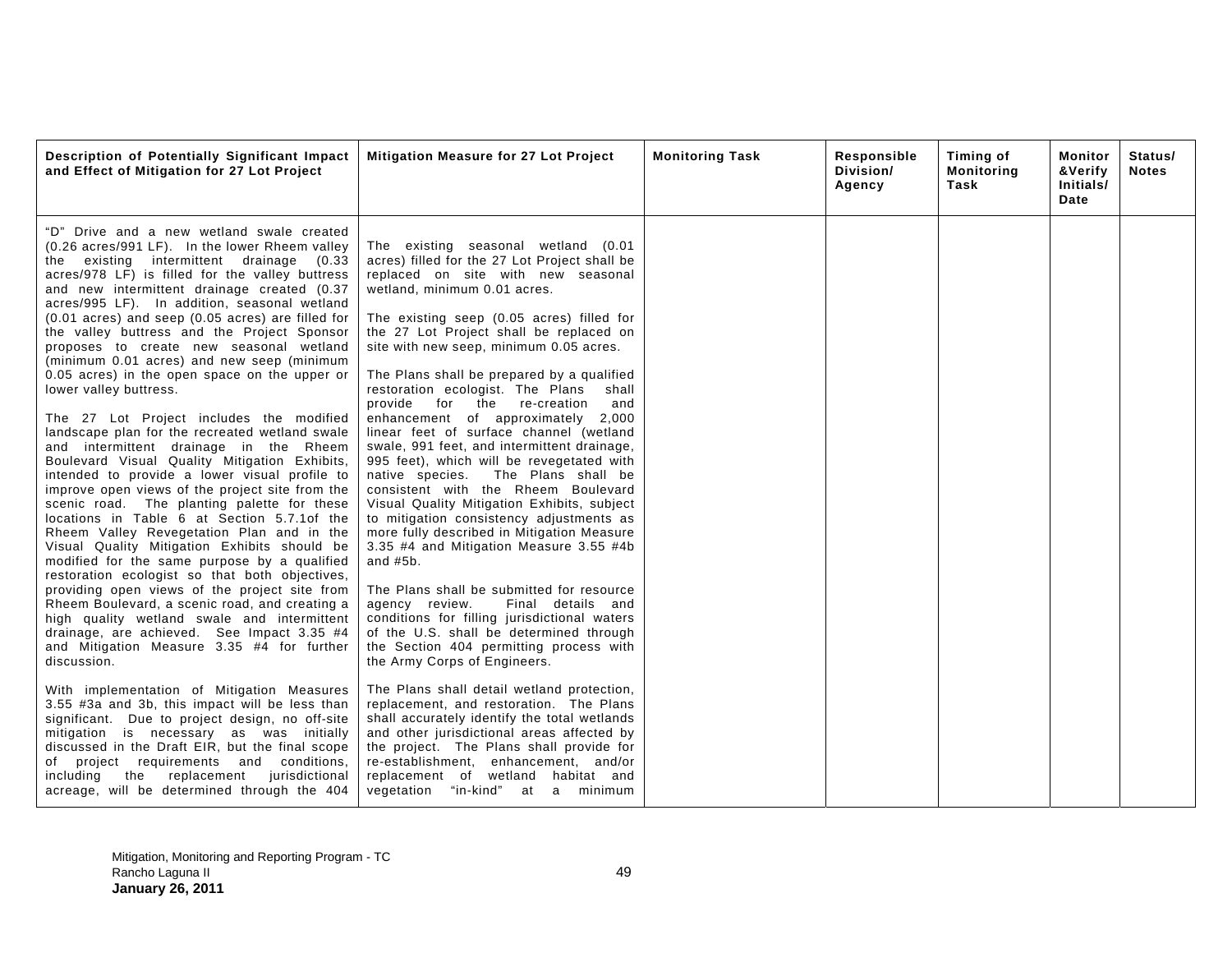| Description of Potentially Significant Impact<br>and Effect of Mitigation for 27 Lot Project                                                                                                                                         | Mitigation Measure for 27 Lot Project                                                                                                                                                                                                                                                                                                                                                                                                                                                                                                                                                                                                                                                                                                                                                                                                                                                                                                                                                                                                                                                                                                                                                                                                                                                                                                                  | <b>Monitoring Task</b> | Responsible<br>Division/<br>Agency | Timing of<br><b>Monitoring</b><br>Task | Monitor<br>&Verify<br>Initials/<br>Date | Status/<br><b>Notes</b> |
|--------------------------------------------------------------------------------------------------------------------------------------------------------------------------------------------------------------------------------------|--------------------------------------------------------------------------------------------------------------------------------------------------------------------------------------------------------------------------------------------------------------------------------------------------------------------------------------------------------------------------------------------------------------------------------------------------------------------------------------------------------------------------------------------------------------------------------------------------------------------------------------------------------------------------------------------------------------------------------------------------------------------------------------------------------------------------------------------------------------------------------------------------------------------------------------------------------------------------------------------------------------------------------------------------------------------------------------------------------------------------------------------------------------------------------------------------------------------------------------------------------------------------------------------------------------------------------------------------------|------------------------|------------------------------------|----------------------------------------|-----------------------------------------|-------------------------|
| permit and related resource agency processe<br>This potentially significant impact of the 27 Lot<br>Project is no more than with the 35 lot project,<br>and the mitigation will still reduce the impact to<br>less than significant. | replacement ratio of 1:1, or as otherwise<br>stipulated by and subject to review and<br>approval by the USACE, RWQCB, and<br>CDFG.<br>Created or enhanced wetlands shall be<br>monitored for no less than five years<br>following completion of plant installation<br>or as otherwise specified in the permit<br>conditions. Annual reports shall be<br>submitted to the Town of Moraga, USACE,<br>CDFG, and RWQCB.<br>At a minimum.<br>details of the Plans should include the<br>following:<br>a. The location(s) of mitigation areas,<br>including the types and extent of each<br>habitat type to be created;<br>b. Mitigation for loss of existing wetlands<br>shall be provided at a minimum "in-<br>kind" replacement ratio of 1:1, or as<br>otherwise stipulated by the USACE,<br>CDFG and RWQCB, and shall result in<br>created or restored wetlands with an<br>equal or higher habitat value;<br>c. A water budget (hydrological analysis)<br>shall be prepared by the Project<br>Sponsor analyzing water demand for<br>each mitigation habitat type to be<br>created and the ability of the<br>watershed to support the target<br>wetland habitats;<br>d. The stated goal of the mitigation effort<br>shall be to establish self-sustaining<br>native riparian vegetation that shall<br>not require long-term irrigation or<br>maintenance; |                        |                                    |                                        |                                         |                         |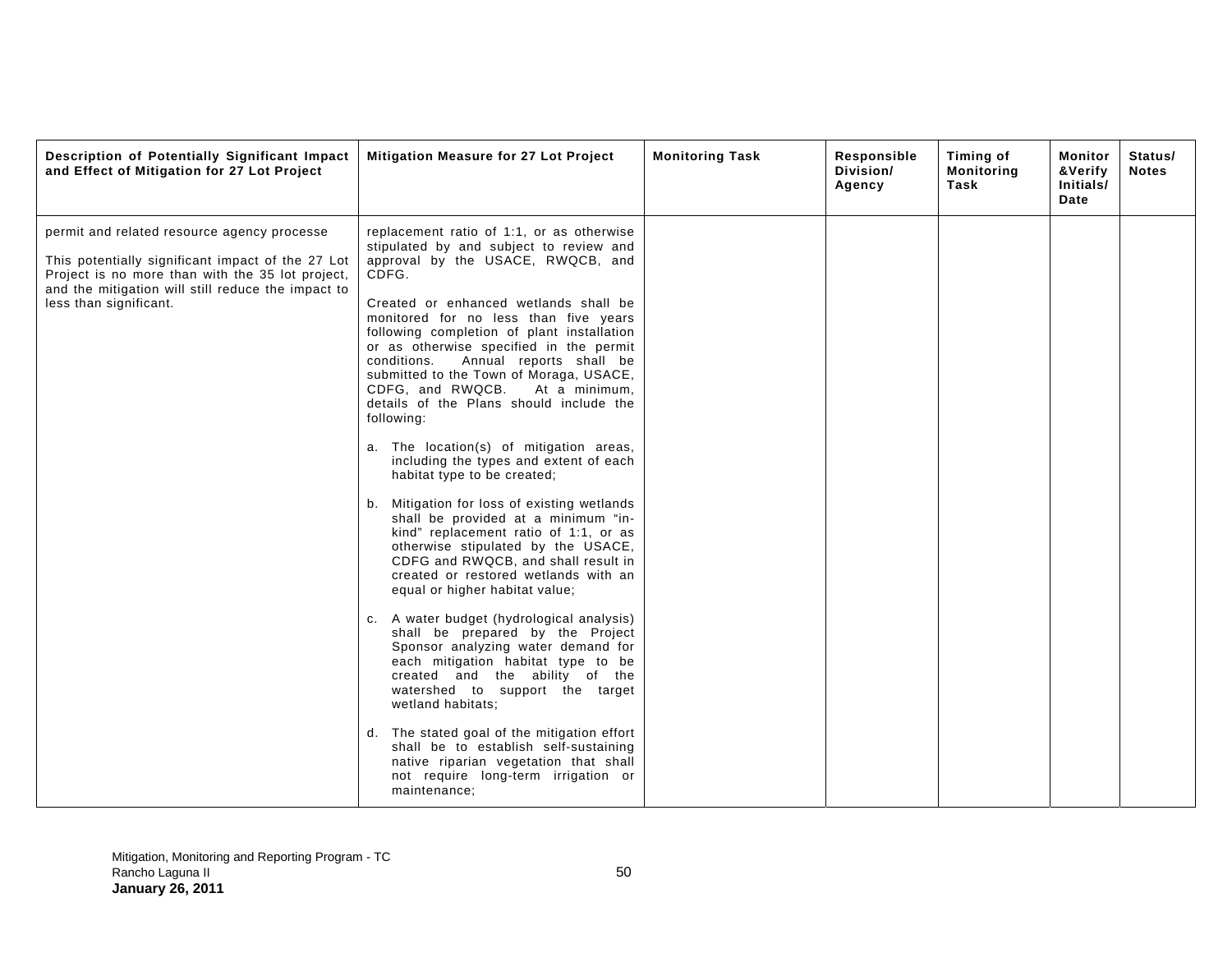| Description of Potentially Significant Impact<br>and Effect of Mitigation for 27 Lot Project | Mitigation Measure for 27 Lot Project                                                                                                                                                                                                                                                                                                                                                                                                                                                                                                                                                                                                                                           | <b>Monitoring Task</b> | Responsible<br>Division/<br>Agency | Timing of<br><b>Monitoring</b><br>Task | Monitor<br>&Verify<br>Initials/<br>Date | Status/<br><b>Notes</b> |
|----------------------------------------------------------------------------------------------|---------------------------------------------------------------------------------------------------------------------------------------------------------------------------------------------------------------------------------------------------------------------------------------------------------------------------------------------------------------------------------------------------------------------------------------------------------------------------------------------------------------------------------------------------------------------------------------------------------------------------------------------------------------------------------|------------------------|------------------------------------|----------------------------------------|-----------------------------------------|-------------------------|
|                                                                                              | e. The mitigation site shall include the<br>establishment of a vegetated upland<br>buffer no less than 50 feet wide on all<br>sides, where practicable; and                                                                                                                                                                                                                                                                                                                                                                                                                                                                                                                     |                        |                                    |                                        |                                         |                         |
|                                                                                              | A detailed mitigation and monitoring<br>f.<br>plan shall be prepared summarizing<br>the total area of habitat to be restored,<br>grading details, analysis of site<br>hydrology and its ability to support the<br>proposed riparian vegetation, location<br>and quantities of all indigenous plant<br>materials to be installed, the location,<br>application rate, and minimum<br>germination rates of all native seed<br>mixes to be used on all bare ground<br>surfaces, monitoring procedures and<br>schedules, identification of remedial<br>measures, and performance criteria to<br>be used by the agencies to assess<br>success or failure of the mitigation<br>effort. |                        |                                    |                                        |                                         |                         |
|                                                                                              | The Plan shall be reviewed by the Town<br>biologist monitor prior to submittal to the<br>USACE, CDFG, and RWQCB for approval.                                                                                                                                                                                                                                                                                                                                                                                                                                                                                                                                                   |                        |                                    |                                        |                                         |                         |
|                                                                                              | The jurisdictional wetlands (recreated and<br>preserved) shall be incorporated in the<br>final landscape plan and mitigation<br>implemented under the direction of a<br>qualified restoration ecologist for the<br>project.                                                                                                                                                                                                                                                                                                                                                                                                                                                     |                        |                                    |                                        |                                         |                         |
|                                                                                              | The Project Sponsor shall request<br>formation of and the Town Council shall<br>form a Geologic Hazard Abatement<br>District (GHAD) for the project, as more<br>fully set forth in Mitigation Measure 3.20                                                                                                                                                                                                                                                                                                                                                                                                                                                                      |                        |                                    |                                        |                                         |                         |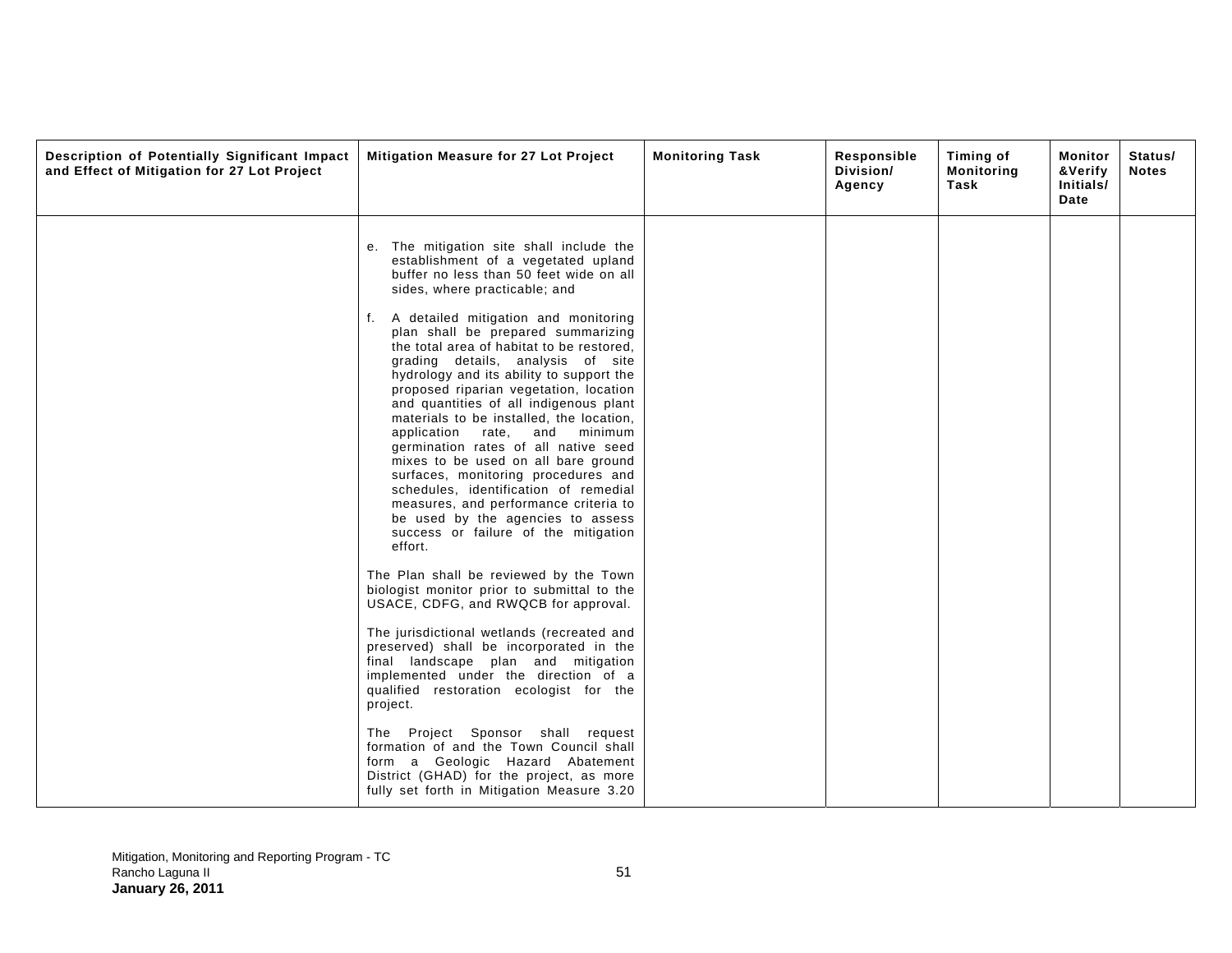| Description of Potentially Significant Impact<br>and Effect of Mitigation for 27 Lot Project                                                                                                                                                                                                                                                                                                                                                                                                                                                                                                                                                                                                                                                                                                                                                                                                                                                             | <b>Mitigation Measure for 27 Lot Project</b>                                                                                                                                                                                                                                                                                                                                                                                                                                                                                                                                                                                                                                                                                                                                                                                      | <b>Monitoring Task</b>                                                                                                                                                                                                                                                                                                                                                                                                                                                                                             | Responsible<br>Division/<br>Agency                                                                                           | Timing of<br><b>Monitoring</b><br>Task                                                                                                                                                                                                     | Monitor<br>&Verify<br>Initials/<br>Date | Status/<br><b>Notes</b> |
|----------------------------------------------------------------------------------------------------------------------------------------------------------------------------------------------------------------------------------------------------------------------------------------------------------------------------------------------------------------------------------------------------------------------------------------------------------------------------------------------------------------------------------------------------------------------------------------------------------------------------------------------------------------------------------------------------------------------------------------------------------------------------------------------------------------------------------------------------------------------------------------------------------------------------------------------------------|-----------------------------------------------------------------------------------------------------------------------------------------------------------------------------------------------------------------------------------------------------------------------------------------------------------------------------------------------------------------------------------------------------------------------------------------------------------------------------------------------------------------------------------------------------------------------------------------------------------------------------------------------------------------------------------------------------------------------------------------------------------------------------------------------------------------------------------|--------------------------------------------------------------------------------------------------------------------------------------------------------------------------------------------------------------------------------------------------------------------------------------------------------------------------------------------------------------------------------------------------------------------------------------------------------------------------------------------------------------------|------------------------------------------------------------------------------------------------------------------------------|--------------------------------------------------------------------------------------------------------------------------------------------------------------------------------------------------------------------------------------------|-----------------------------------------|-------------------------|
|                                                                                                                                                                                                                                                                                                                                                                                                                                                                                                                                                                                                                                                                                                                                                                                                                                                                                                                                                          | #5a. One GHAD responsibility shall be<br>long-term management of jurisdictional<br>wetlands.<br>All restored jurisdictional wetlands, along<br>with an appropriate upland buffer, shall be<br>placed in a permanent Conservation<br>Easement, or similar deed restriction, in<br>favor of the Town or appropriate third<br>party entity, preserved in perpetuity, and<br>managed by the GHAD.<br>Prior to the issuance of grading permits by<br>the Town of Moraga, the Project Sponsor<br>shall provide evidence of the required<br>approvals from the USACE, CDFG, and<br>RWQCB.<br>[Also included as CDP Condition II.9]                                                                                                                                                                                                       |                                                                                                                                                                                                                                                                                                                                                                                                                                                                                                                    |                                                                                                                              |                                                                                                                                                                                                                                            |                                         |                         |
| Impact 3.55 #4. Non-Corps Jurisdictional<br>Wetlands: The 35 lot project in the Draft EIR<br>would result in impacts to a total of 0.65 acre of<br>riparian habitats not otherwise qualifying as<br>federally regulated wetlands; i.e., Central Coast<br>riparian scrub. Impacts to isolated wetlands<br>and other aquatic habitats not specifically<br>regulated by the USACE may be regulated<br>separately under the Clean Water Act (Section<br>401) and Section 1600, et seq. of the California<br>Fish and Game Code. Pursuant to Section 401<br>of the Clean Water Act, a water quality<br>certification or waiver must be issued by the<br>RWQCB before the USACE could issue a<br>Section 404 permit to fill any wetlands. The<br>RWQCB routinely consults with the CDFG for<br>technical assistance regarding an assessment<br>appropriate mitigation measures for<br>of<br>unavoidable impacts to isolated wetlands and<br>riparian habitats. | Mitigation Measure 3.55 #4a: The Project<br>Sponsor shall obtain permits under<br>Section 401 of the Clean Water Act and<br>Section 1600, et seq. of the State Fish<br>and Game Code prior to site grading.<br>These permits, administered by the<br>RWQCB and CDFG, respectively, would<br>identify specific mitigation measures to be<br>imposed on the project as permit<br>conditions.<br>[Also included as CDP Condition II.10]<br>Mitigation Measure 3.55 #4b: The 2005<br>Rheem Valley Revegetation Plan provides<br>details on revegetation goals and<br>objectives, conceptual design and typical<br>planting seeding plans, schedule, site<br>preparation, invasive species control, soil<br>salvage,<br>planting<br>and<br>seeding<br>specifications, maintenance, monitoring<br>methodologies, performance standards, | The final Rheem Valley<br>Revegetation Plan shall<br>be completed prior to<br>approval of any resource<br>agency permit and the<br>Precise<br>Development<br>Plan.<br>Any<br>replacement<br>mitigation<br>would<br>be<br>created<br>simultaneous<br>with,<br>prior<br>or<br>to.<br>incremental<br>loss<br>of<br>wetlands on the site.<br>Mitigation plantings shall<br>be monitored for no less<br>than five years following<br>completion<br>of<br>plant<br>installation.<br>Annual<br>reports shall be submitted | Town<br>Planning<br>Department,<br>Town<br>Engineer,<br>Town<br>biological<br>monitor,<br>resource<br>agencies, and<br>GHAD. | a)Prior<br>to<br>Precise<br>Development<br>Plan approval;<br>b) prior<br>to approval of<br>final grading<br>plan;<br>c)during<br>grading;<br>d) annually for<br>five years; and<br>e) monitoring<br>and<br>maintenance<br>perpetuity<br>in |                                         |                         |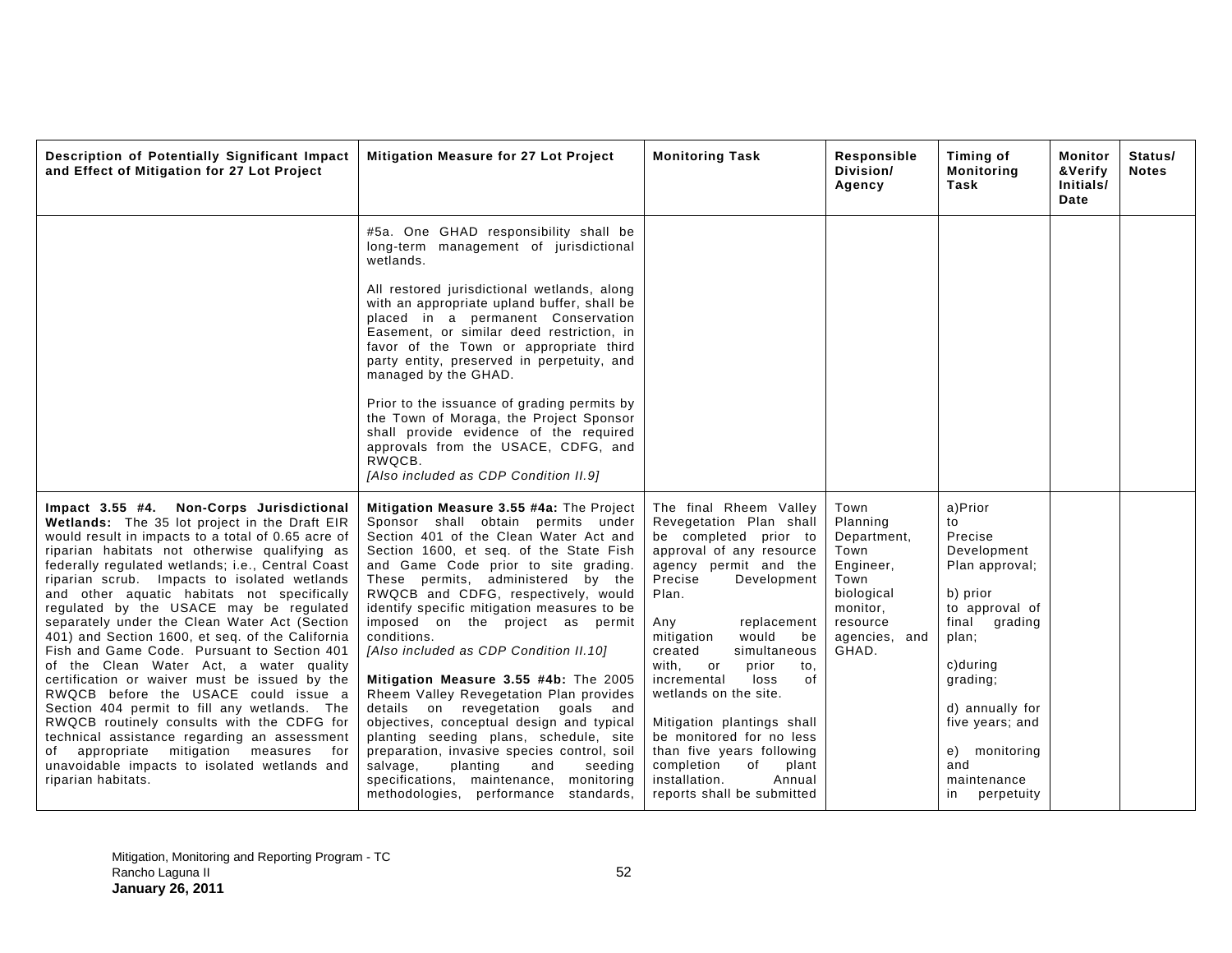| Description of Potentially Significant Impact<br>and Effect of Mitigation for 27 Lot Project                                                                                                                                                                                                                                                                                                                                                                                                                                                                                                                                                                                                                                                                                                                                                                                                                                                                                                                                                                                                                                                                                                                                                                                                                                                                                                                                                | Mitigation Measure for 27 Lot Project                                                                                                                                                                                                                                                                                                                                                                                                                                                                                                                                                                                                                                                                                                                                                                                                                                                                                                                                                                                                                                                                                                                                                                                                                                                                                                                                                                                                                                    | <b>Monitoring Task</b>                                                                                                                                                                                                                                                                                                                                                                                                                                | Responsible<br>Division/<br>Agency | Timing of<br><b>Monitoring</b><br>Task | Monitor<br>&Verify<br>Initials/<br>Date | Status/<br><b>Notes</b> |
|---------------------------------------------------------------------------------------------------------------------------------------------------------------------------------------------------------------------------------------------------------------------------------------------------------------------------------------------------------------------------------------------------------------------------------------------------------------------------------------------------------------------------------------------------------------------------------------------------------------------------------------------------------------------------------------------------------------------------------------------------------------------------------------------------------------------------------------------------------------------------------------------------------------------------------------------------------------------------------------------------------------------------------------------------------------------------------------------------------------------------------------------------------------------------------------------------------------------------------------------------------------------------------------------------------------------------------------------------------------------------------------------------------------------------------------------|--------------------------------------------------------------------------------------------------------------------------------------------------------------------------------------------------------------------------------------------------------------------------------------------------------------------------------------------------------------------------------------------------------------------------------------------------------------------------------------------------------------------------------------------------------------------------------------------------------------------------------------------------------------------------------------------------------------------------------------------------------------------------------------------------------------------------------------------------------------------------------------------------------------------------------------------------------------------------------------------------------------------------------------------------------------------------------------------------------------------------------------------------------------------------------------------------------------------------------------------------------------------------------------------------------------------------------------------------------------------------------------------------------------------------------------------------------------------------|-------------------------------------------------------------------------------------------------------------------------------------------------------------------------------------------------------------------------------------------------------------------------------------------------------------------------------------------------------------------------------------------------------------------------------------------------------|------------------------------------|----------------------------------------|-----------------------------------------|-------------------------|
| Impacts to Central Coast riparian scrub are<br>restricted to habitat adjacent to the Rheem<br>Boulevard drainage. Impacts would result from<br>the construction of the proposed "A" Way<br>access road, and from the placement of fill<br>adjacent to Rheem Boulevard for slope<br>stabilization purposes. This is a potentially<br>significant impact.<br>The 27 Lot Project includes the modified<br>landscape plan for the recreated wetland swale<br>and intermittent drainage in the Rheem<br>Boulevard Visual Quality Mitigation Exhibits,<br>intended to provide a lower visual profile to<br>improve open views of the project site from the<br>scenic road. The planting palette for these<br>locations in Table 6 at Section 5.7.1 of the<br>Rheem Valley Revegetation Plan and in the<br>Visual Quality Mitigation Exhibits should be<br>modified for the same purpose by a qualified<br>restoration ecologist with respect to the coastal<br>scrub, so that both objectives, providing open<br>views of the project site from Rheem Boulevard,<br>a scenic road, and creating a high quality<br>wetland swale and intermittent drainage, are<br>achieved. See Impact 3.35 #4 and Mitigation<br>Measure 3.35 #4 for further discussion.<br>This potentially significant impact of the 27 Lot<br>Project is no more than with the 35 lot project,<br>and the mitigation will still reduce the impact to<br>less than significant. | reporting, contingency measures, and<br>responsibilities and funding.<br>The 2005 Rheem Valley Revegetation<br>Plan shall be modified by a qualified<br>restoration ecologist to reflect the 27 Lot<br>Project and its Rheem Boulevard Visual<br>Quality Mitigation Exhibits and submitted<br>to the RWQCB, CDFG, and the Town of<br>Moraga for review and approval. The<br>final Plan shall result in the establishment<br>of at least 1.3 acres of Central Coast<br>riparian scrub habitat, with its placement<br>in the Rheem valley area and, if<br>necessary, in the Coyote Creek area,<br>subject to the open view requirements in<br>Mitigation Measure 3.35 #4.<br>Mitigation plantings shall be monitored for<br>no less than five years following<br>completion of plant installation or as<br>otherwise<br>specified<br>in the<br>permit<br>conditions.<br>Annual reports shall be<br>submitted to the Town of Moraga, CDFG,<br>and RWQCB.<br>The final mitigation imposed on the project<br>are subject to Agency review and must<br>meet the requirements of the CDFG, and<br>RWQCB.<br>At a minimum, the final<br>mitigation in the Plan shall include the<br>following:<br>a. The total area of willow canopy<br>impacted shall be replaced at a<br>minimum ratio of at least two acres<br>for each acre impacted, or a total of<br>1.3 acres of re-created Central Coast<br>riparian scrub. Willow planting areas<br>shall utilize a combination of pole | to the Town of Moraga,<br>CDFG<br>USACE,<br>and<br>RWQCB.<br>Preservation in perpetuity<br>non-jurisdictional<br>of<br>(scrub) and<br>wetlands<br>upland buffer, in a<br>Conservation Easement,<br>similar<br>deed<br>or<br>restriction, in favor of the<br>Town or appropriate third<br>party entity, preserved in<br>perpetuity and managed<br>by GHAD.<br>Town Council shall be<br>responsible for GHAD<br>(see Mitigation Measure<br>$3.20$ #5a). |                                    | by GHAD.                               |                                         |                         |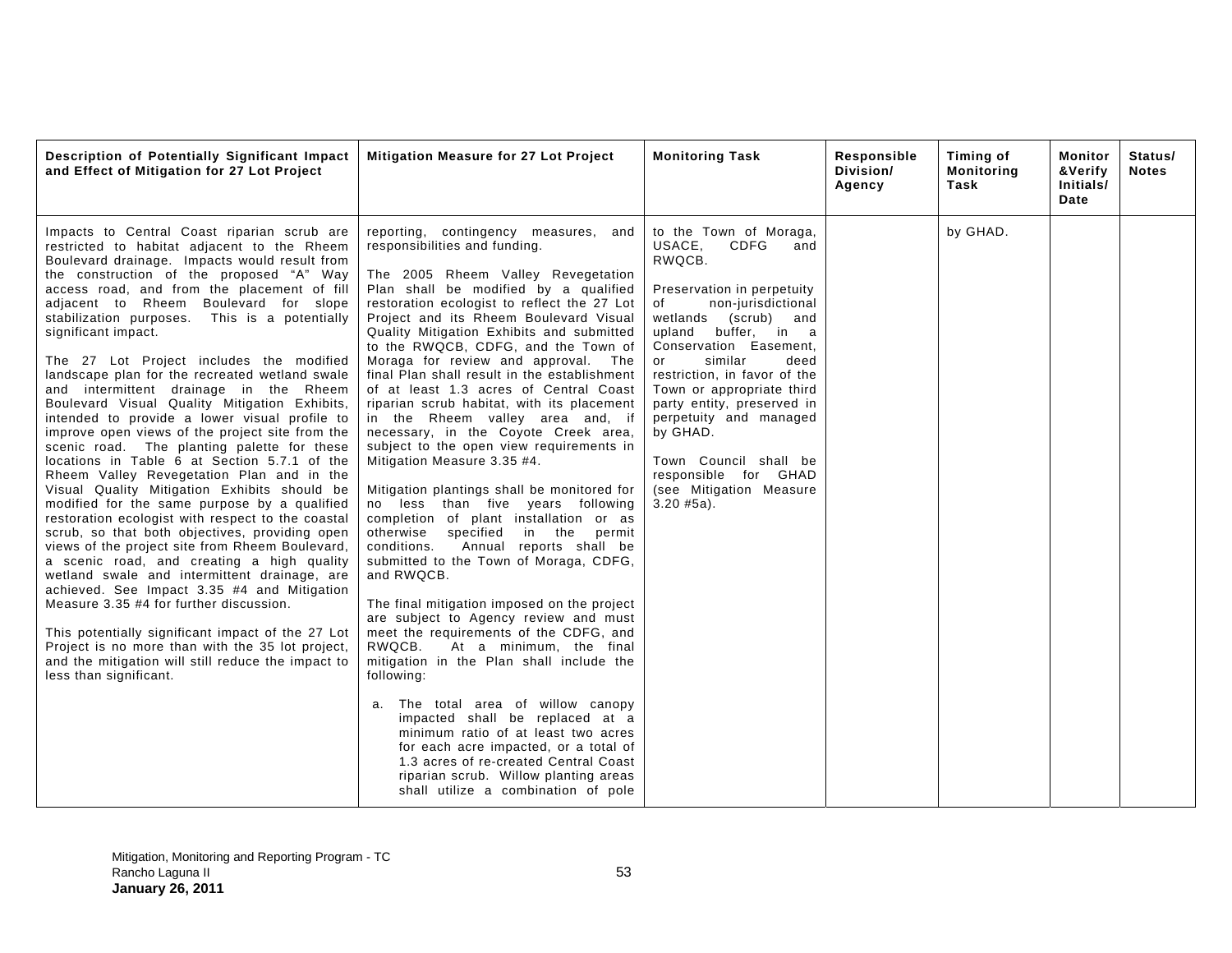| Description of Potentially Significant Impact<br>and Effect of Mitigation for 27 Lot Project | Mitigation Measure for 27 Lot Project                                                                                                                                                                                                                                                                                                                                                                          | <b>Monitoring Task</b> | Responsible<br>Division/<br>Agency | Timing of<br><b>Monitoring</b><br>Task | Monitor<br>&Verify<br>Initials/<br>Date | Status/<br><b>Notes</b> |
|----------------------------------------------------------------------------------------------|----------------------------------------------------------------------------------------------------------------------------------------------------------------------------------------------------------------------------------------------------------------------------------------------------------------------------------------------------------------------------------------------------------------|------------------------|------------------------------------|----------------------------------------|-----------------------------------------|-------------------------|
|                                                                                              | cuttings collected from trees on site,<br>in addition to 201 willow tree<br>plantings (see also Mitigation<br>Measures 3.55 #5b and 3.35 #4);<br>water<br>budget<br>(hydrological<br>A<br>b.                                                                                                                                                                                                                   |                        |                                    |                                        |                                         |                         |
|                                                                                              | analysis) shall be prepared analyzing<br>water demand for each mitigation<br>habitat type and the ability of the<br>watershed to support the target<br>habitats;                                                                                                                                                                                                                                               |                        |                                    |                                        |                                         |                         |
|                                                                                              | Impacted non-wetland native tree<br>c.<br>species associated with riparian<br>corridors (e.g., coast live oak, valley<br>oak, arroyo willow, California<br>buckeye, black walnut) shall be<br>replaced at a minimum of one 11/2-<br>gallon sized tree for every six inches<br>of aggregate trunk diameter that is<br>uprooted, using trees from East Bay<br>stock (see Mitigation Measure 3.55<br>#5a, below); |                        |                                    |                                        |                                         |                         |
|                                                                                              | The stated goal of the mitigation effort<br>d.<br>shall be to establish self-sustaining<br>native riparian vegetation that shall<br>not require long-term irrigation or<br>maintenance;                                                                                                                                                                                                                        |                        |                                    |                                        |                                         |                         |
|                                                                                              | e. The mitigation site shall include an<br>upland buffer of no less than 50 feet<br>on all sides.                                                                                                                                                                                                                                                                                                              |                        |                                    |                                        |                                         |                         |
|                                                                                              | The Plan shall be reviewed by the Town<br>biologist monitor prior to submittal to<br>thCDFG and RWQCB for approval.                                                                                                                                                                                                                                                                                            |                        |                                    |                                        |                                         |                         |
|                                                                                              | The recreated non-jurisdictional wetlands<br>shall be incorporated in the final                                                                                                                                                                                                                                                                                                                                |                        |                                    |                                        |                                         |                         |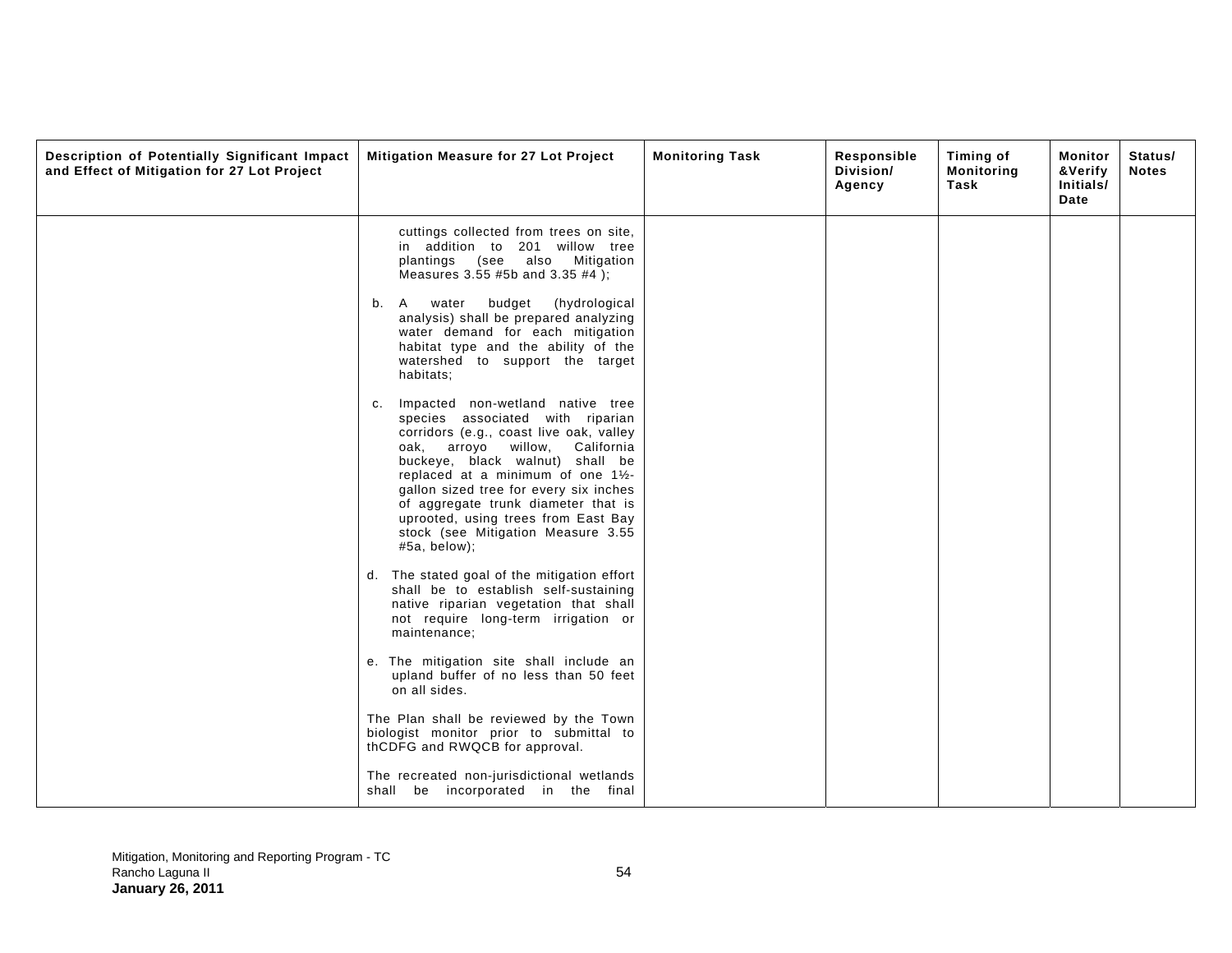| Description of Potentially Significant Impact<br>and Effect of Mitigation for 27 Lot Project                                                                                                                                                                                                                                                                                                                                                                                                                                          | Mitigation Measure for 27 Lot Project                                                                                                                                                                                                                                                                                                                                                                                                                                                         | <b>Monitoring Task</b>                                                                                                                                                                                                                                                     | Responsible<br>Division/<br>Agency                                                                                           | Timing of<br><b>Monitoring</b><br>Task                                                                          | Monitor<br>&Verify<br>Initials/<br>Date | Status/<br><b>Notes</b> |
|---------------------------------------------------------------------------------------------------------------------------------------------------------------------------------------------------------------------------------------------------------------------------------------------------------------------------------------------------------------------------------------------------------------------------------------------------------------------------------------------------------------------------------------|-----------------------------------------------------------------------------------------------------------------------------------------------------------------------------------------------------------------------------------------------------------------------------------------------------------------------------------------------------------------------------------------------------------------------------------------------------------------------------------------------|----------------------------------------------------------------------------------------------------------------------------------------------------------------------------------------------------------------------------------------------------------------------------|------------------------------------------------------------------------------------------------------------------------------|-----------------------------------------------------------------------------------------------------------------|-----------------------------------------|-------------------------|
|                                                                                                                                                                                                                                                                                                                                                                                                                                                                                                                                       | landscape<br>mitigation<br>plan<br>and<br>implemented under the direction of a<br>qualified restoration ecologist for the<br>project.                                                                                                                                                                                                                                                                                                                                                         |                                                                                                                                                                                                                                                                            |                                                                                                                              |                                                                                                                 |                                         |                         |
|                                                                                                                                                                                                                                                                                                                                                                                                                                                                                                                                       | The Project Sponsor shall request<br>formation of and the Town Council shall<br>form a Geologic Hazard Abatement<br>District (GHAD) for the project, as more<br>fully set forth in Mitigation Measure 3.20<br>#5a. One GHAD responsibility shall be<br>long-term<br>management<br>of<br>non-<br>jurisdictional wetlands.                                                                                                                                                                      |                                                                                                                                                                                                                                                                            |                                                                                                                              |                                                                                                                 |                                         |                         |
|                                                                                                                                                                                                                                                                                                                                                                                                                                                                                                                                       | All restored non-jurisdictional wetlands,<br>along with an appropriate upland buffer,<br>shall be placed in a permanent<br>conservation easement, or similar deed<br>restriction, in favor of the Town or<br>appropriate third party entity, preserved in<br>perpetuity, and managed by the GHAD.                                                                                                                                                                                             |                                                                                                                                                                                                                                                                            |                                                                                                                              |                                                                                                                 |                                         |                         |
|                                                                                                                                                                                                                                                                                                                                                                                                                                                                                                                                       | Prior to the issuance of grading permits by<br>the Town of Moraga, the Project Sponsor<br>shall provide evidence of the required<br>approvals from the CDFG, and RWQCB.<br>[Also included as CDP Condition II.11]                                                                                                                                                                                                                                                                             |                                                                                                                                                                                                                                                                            |                                                                                                                              |                                                                                                                 |                                         |                         |
| Impact 3.55 #5. Loss of Native Trees: The<br>majority of impacts from the 35 lot project in the<br>Draft EIR to mature native trees would occur<br>along Rheem Boulevard. Impacts would result<br>from the construction of the proposed "A" Way<br>access road, and from the placement of fill<br>adjacent to Rheem Boulevard for slope<br>stabilization purposes. A total of 64 mature<br>native trees (55 willows, nine upland trees)<br>would be directly impacted by construction<br>adjacent to Rheem Boulevard (see Table 3.55- | Mitigation Measure 3.55 #5a. Native<br><b>Upland Trees:</b> Potential direct impacts to<br>a total of nine mature native trees (247<br>cumulative inches) including coast live<br>oak, valley oak, California buckeye, and<br>black walnut, could result from tree<br>removal as well as grading or filling within<br>the dripline. All direct impacts to native<br>trees shall be mitigated through planting<br>at least 42 container-grown trees (the<br>minimum required in the 2005 Rheem | Rheem<br>The<br>Valley<br>Revegetation Plan for the<br>27 Lot Project shall<br>include appropriate tree<br>protection<br>and<br>replacement<br>programs,<br>and completed prior to<br>approval of any resource<br>agency permit and the<br>Precise<br>Development<br>Plan. | Town<br>Planning<br>Department,<br>Town<br>Engineer,<br>Town<br>biological<br>monitor,<br>resource<br>agencies, and<br>GHAD. | Prior to<br>a)<br>PDP approval;<br>b) prior<br>to approval of<br>final grading<br>plan;<br>c)during<br>grading; |                                         |                         |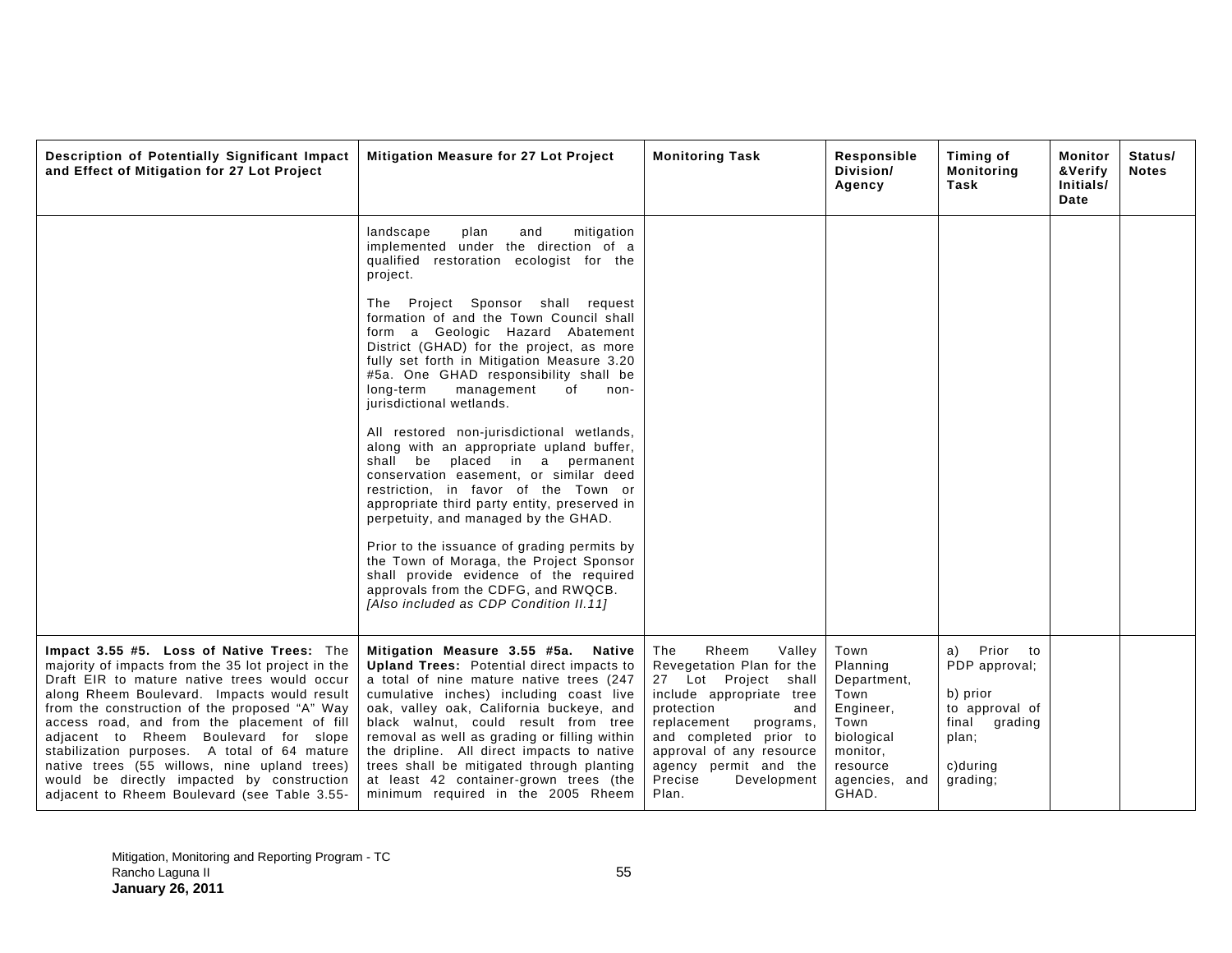| Description of Potentially Significant Impact<br>and Effect of Mitigation for 27 Lot Project                                                                                                                                                                                                                                                                                                                                                                                                                                                                                                                                                                                                                                                                                                                                                                                                                                                                                                                                                                                                                                                                                                                                                                                                                                                                                                                                                                                                                                                                                                                                                                                                                                                                                                                                                                                                          | Mitigation Measure for 27 Lot Project                                                                                                                                                                                                                                                                                                                                                                                                                                                                                                                                                                                                                                                                                                                                                                                                                                                                                                                                                                                                                                                                                                                                                                                                                                                                                                                                                                                                                                                                                                                                                                                 | <b>Monitoring Task</b>                                                                                                                                                                                                                                                                                                                                                                                                                                                                                                                                                                                                                                                                                                                                          | Responsible<br>Division/<br>Agency | Timing of<br>Monitoring<br>Task                                                                          | Monitor<br>&Verify<br>Initials/<br>Date | Status/<br><b>Notes</b> |
|-------------------------------------------------------------------------------------------------------------------------------------------------------------------------------------------------------------------------------------------------------------------------------------------------------------------------------------------------------------------------------------------------------------------------------------------------------------------------------------------------------------------------------------------------------------------------------------------------------------------------------------------------------------------------------------------------------------------------------------------------------------------------------------------------------------------------------------------------------------------------------------------------------------------------------------------------------------------------------------------------------------------------------------------------------------------------------------------------------------------------------------------------------------------------------------------------------------------------------------------------------------------------------------------------------------------------------------------------------------------------------------------------------------------------------------------------------------------------------------------------------------------------------------------------------------------------------------------------------------------------------------------------------------------------------------------------------------------------------------------------------------------------------------------------------------------------------------------------------------------------------------------------------|-----------------------------------------------------------------------------------------------------------------------------------------------------------------------------------------------------------------------------------------------------------------------------------------------------------------------------------------------------------------------------------------------------------------------------------------------------------------------------------------------------------------------------------------------------------------------------------------------------------------------------------------------------------------------------------------------------------------------------------------------------------------------------------------------------------------------------------------------------------------------------------------------------------------------------------------------------------------------------------------------------------------------------------------------------------------------------------------------------------------------------------------------------------------------------------------------------------------------------------------------------------------------------------------------------------------------------------------------------------------------------------------------------------------------------------------------------------------------------------------------------------------------------------------------------------------------------------------------------------------------|-----------------------------------------------------------------------------------------------------------------------------------------------------------------------------------------------------------------------------------------------------------------------------------------------------------------------------------------------------------------------------------------------------------------------------------------------------------------------------------------------------------------------------------------------------------------------------------------------------------------------------------------------------------------------------------------------------------------------------------------------------------------|------------------------------------|----------------------------------------------------------------------------------------------------------|-----------------------------------------|-------------------------|
| 3). A tree survey was prepared for all trees with<br>a diameter of six inches or greater adjacent to<br>the Rheem Boulevard drainage (Foothill 2002a).<br>The EIR team mapped and measured trees on<br>the east side of the ridge adjacent to lots 15,<br>16, 17, 18, and 24. A summary of tree impacts<br>and proposed mitigation is provided in Table<br>3.55-3. Impacts to mature willows are also<br>addressed separately in Mitigation Measure<br>3.55 #4, above. This is considered a potentially<br>significant impact.<br>In addition to direct removal of native trees,<br>direct impacts to trees result when grading or<br>trenching occurs within the dripline (defined as<br>the area beneath the extent of a tree's canopy).<br>Grading can sever main support roots and injury<br>to branches and the trunk can result from<br>equipment operating too close to the tree.<br>Direct impacts from surface disturbances within<br>the dripline may cause the ultimate death of a<br>tree by reducing root support or root surface<br>area, and by making a tree susceptible to<br>disease or insect attack through limb injury.<br>Trees were considered to be directly impacted if<br>proposed grading or filling would encroach with<br>the dripline. This is a considered to be a<br>potentially significant impact.<br>Additional impacts to native trees could result<br>from the installation of a sewer line that would<br>extend from the end of "C" Court through the<br>existing woodland to the Lafayette-Moraga<br>Regional Trail. Details of this potential project<br>component have not been completed and<br>impacts have not been quantified. If installation<br>of this sewer line would require excavation of an<br>open ditch is very likely to result in direct<br>removal of native trees, as well as indirect<br>effects on the root systems of native trees. One | Revegetation<br>Valley<br>Plan) in the<br>designated open space preserve in the re-<br>aligned lower Rheem Boulevard drainage<br>corridor between "D" Drive and "A" Way,<br>or elsewhere within the Conservation<br>Easement. The locations for mitigation<br>trees shall be identified in the final<br>landscape plan and the final Rheem Valley<br>Revegetation Plan.<br>Direct impacts to native trees shall be<br>mitigated by planting one 1 <sup>1/2</sup> gallon-sized<br>tree or comparable for every six inches of<br>aggregate trunk diameter that is impacted.<br>Replacement trees shall be from local<br>East Bay sources.<br>As a measure of the successful<br>implementation of this mitigation measure,<br>the survivorship of container plantings<br>shall be at least 80 percent by the third<br>year and 75 percent by the fifth year. In<br>addition, the health and vigor ratings for<br>the tree plantings shall be an average of<br>at least "2" at the end of the five-year<br>monitoring period, as described in the<br>2005 Rheem Valley Revegetation Plan.<br>[Also included as CDP Condition IV.7]<br>Mitigation Measure 3.55 #5b. Native<br>Willows: Potential impacts to a total of<br>55 mature native arroyo willow (1,024<br>cumulative inches) shall be mitigated<br>through planting of a minimum of 201<br>container-grown arroyo willows in order to<br>provide at least 1.3 acres of new willow<br>canopy. The location and number of new<br>arroyo willows and other restoration trees<br>planted in the lower Rheem valley shall be<br>consistent with requirement to provide | replacement<br>Any<br>shall<br>mitigation<br>be<br>created<br>simultaneous<br>with.<br>$\circ$ or<br>prior<br>to.<br>incremental loss of native<br>trees on the site.<br>Mitigation plantings shall<br>be monitored for no less<br>than five years following<br>of<br>completion<br>plant<br>installation.<br>Annual<br>reports shall be submitted<br>to the Town of Moraga,<br>USACE,<br><b>CDFG</b><br>and<br>RWQCB.<br>Preservation in perpetuity<br>of native trees, in a<br>Conservation Easement,<br>similar<br>deed<br>or<br>restriction, in favor of the<br>Town or appropriate third<br>party entity, preserved in<br>perpetuity and managed<br>by GHAD.<br>Town Council shall be<br>responsible for GHAD<br>(see Mitigation Measure<br>$3.20 \#5a$ ). |                                    | d) annually for<br>five years; and<br>e)monitoring<br>and<br>maintenance<br>perpetuity<br>in<br>by GHAD. |                                         |                         |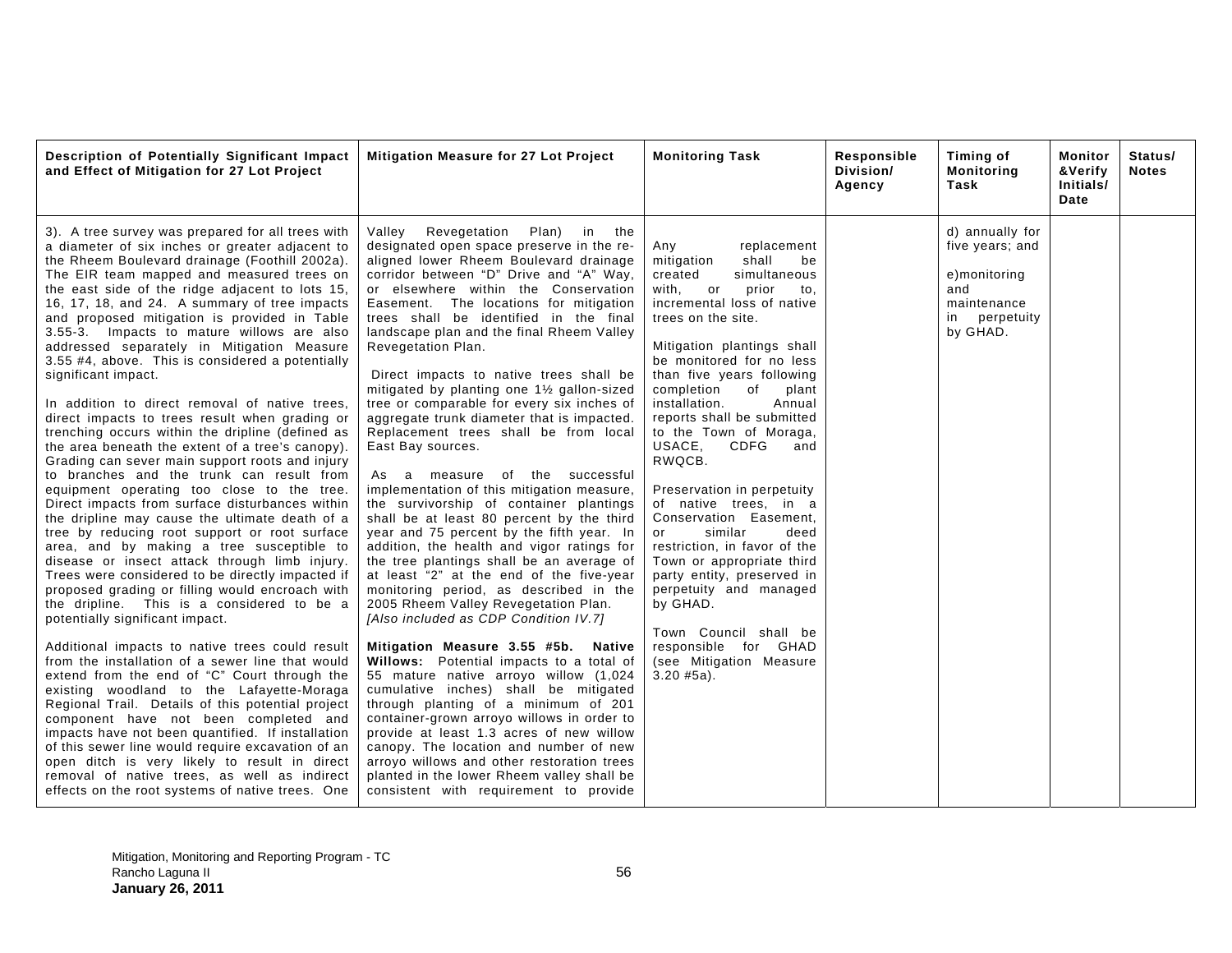| Description of Potentially Significant Impact<br>and Effect of Mitigation for 27 Lot Project                                                                                                                                                                                                                                                                                                                                                                                                                                                                                                                                                                                                                                                                                                                                                                                                                                                                                                                                                                                                                                                                                                                                                                                                                                                                                                                                         | <b>Mitigation Measure for 27 Lot Project</b>                                                                                                                                                                                                                                                                                                                                                                                                                                                                                                                                                                                                                                                                                                                                                                                                                                                                                                                                                                                                                                                                                                                                                                                                                                                                                                                                                                                                                                                                                                                                                                                                                          | <b>Monitoring Task</b> | Responsible<br>Division/<br>Agency | Timing of<br><b>Monitoring</b><br>Task | Monitor<br>&Verify<br>Initials/<br>Date | Status/<br><b>Notes</b> |
|--------------------------------------------------------------------------------------------------------------------------------------------------------------------------------------------------------------------------------------------------------------------------------------------------------------------------------------------------------------------------------------------------------------------------------------------------------------------------------------------------------------------------------------------------------------------------------------------------------------------------------------------------------------------------------------------------------------------------------------------------------------------------------------------------------------------------------------------------------------------------------------------------------------------------------------------------------------------------------------------------------------------------------------------------------------------------------------------------------------------------------------------------------------------------------------------------------------------------------------------------------------------------------------------------------------------------------------------------------------------------------------------------------------------------------------|-----------------------------------------------------------------------------------------------------------------------------------------------------------------------------------------------------------------------------------------------------------------------------------------------------------------------------------------------------------------------------------------------------------------------------------------------------------------------------------------------------------------------------------------------------------------------------------------------------------------------------------------------------------------------------------------------------------------------------------------------------------------------------------------------------------------------------------------------------------------------------------------------------------------------------------------------------------------------------------------------------------------------------------------------------------------------------------------------------------------------------------------------------------------------------------------------------------------------------------------------------------------------------------------------------------------------------------------------------------------------------------------------------------------------------------------------------------------------------------------------------------------------------------------------------------------------------------------------------------------------------------------------------------------------|------------------------|------------------------------------|----------------------------------------|-----------------------------------------|-------------------------|
| alternative to the use of an open ditch might<br>include boring a tunnel down the wooded slope,<br>thus avoiding the need to remove trees and, at<br>least potentially, avoiding impacts to native tree<br>root systems. Another alternative includes the<br>construction of a lift station to pump wastewater<br>upslope to the proposed gravity sewer line in<br>"B" Drive, thus avoiding the need for tying the<br>line into the main sewer line at the Lafayette-<br>Moraga Regional Trail.<br>This alternative<br>mitigation measure is discussed in Mitigation<br>Measure 3.65 #2a and #2b. Impacts to native<br>trees would be considered potentially<br>significant.<br>In the 27 Lot Project, as mitigated by<br>incorporating the Rheem Blvd. Visual Quality<br>Mitigation Exhibit, native trees will not be<br>planted in the recreated wetland swale and<br>intermittent drainage in order to maintain open<br>views of the project site from the scenic road.<br>New riparian tree planting shall instead be<br>located in other appropriate locations (e.g.,<br>Coyote Creek) proposed by a qualified<br>restoration ecologist, subject to review and<br>approval by the Town in consultation with its<br>biological monitor.<br>This potentially significant impact of the 27 Lot<br>Project is no more than with the 35 lot project,<br>and the mitigation will still reduce the impact to<br>less than significant. | open views of the project site from Rheem<br>Boulevard, a scenic road, as more fully set<br>forth in Mitigation Measures 3.35 #4 and<br>3.55 #4b, with some trees planted in the<br>Coyote Creek area if necessary and as<br>identified in the Final Landscape Plan. A<br>combination of pole cuttings and container<br>plantings shall be incorporated in the<br>revegetation.<br>The survivorship of all willow container<br>plantings shall be at least 80 percent by<br>the third year and 75 percent by the fifth<br>year. The health and vigor for the tree<br>plantings shall be at least two inches at<br>the end of the five-year monitoring period,<br>as described in the 2005 Rheem Valley<br>Revegetation Plan.<br>Replacement trees shall be from local<br>East Bay sources. Pole cuttings shall be<br>collected from source trees on site and<br>planting adjacent to<br>existing<br>or<br>constructed water courses where the<br>water table is no more than three feet<br>below the soil surface.<br>Willow pole<br>cuttings shall be collected from dormant<br>donor plants between November and the<br>first of February. Cuttings shall be a<br>minimum of three to five feet long, three-<br>quarters to two inches in diameter at the<br>lower end, and consist of non-succulent<br>stems. To distinguish the top from the<br>bottom, the root end should be cut at an<br>angle during collection, with the top end<br>cut squarely. This will also facilitate<br>inserting the cuttings into the ground. The<br>cuttings shall be planted the same day<br>they are collected, or, if necessary, stored<br>for up to two nights. During interim |                        |                                    |                                        |                                         |                         |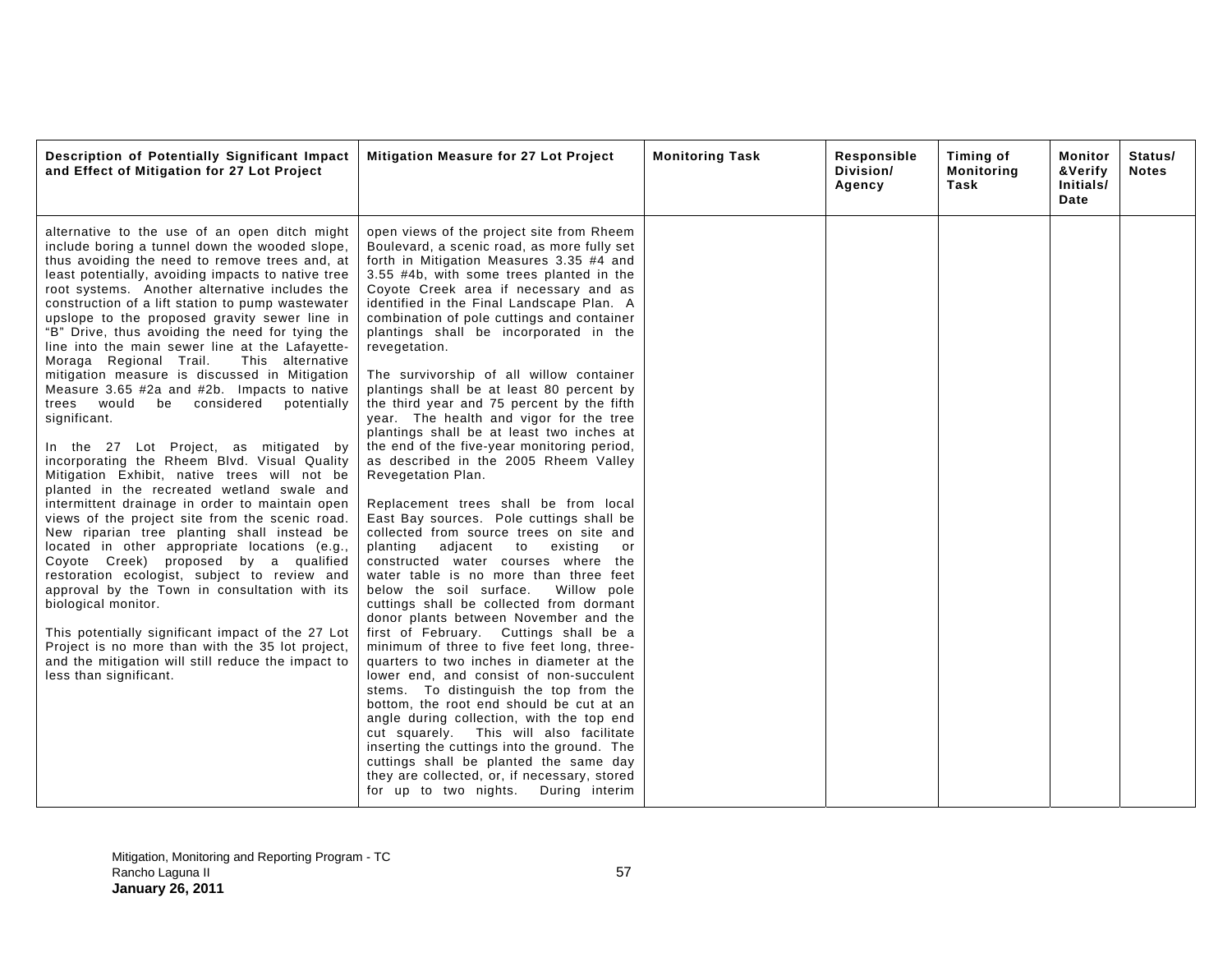| Description of Potentially Significant Impact<br>and Effect of Mitigation for 27 Lot Project | Mitigation Measure for 27 Lot Project                                                                                                                                                                                                                                                                                                                                                                                                                                                                                                                                                                                                                                                                                                                                          | <b>Monitoring Task</b> | Responsible<br>Division/<br>Agency | Timing of<br>Monitoring<br>Task | Monitor<br>&Verify<br>Initials/<br>Date | Status/<br><b>Notes</b> |
|----------------------------------------------------------------------------------------------|--------------------------------------------------------------------------------------------------------------------------------------------------------------------------------------------------------------------------------------------------------------------------------------------------------------------------------------------------------------------------------------------------------------------------------------------------------------------------------------------------------------------------------------------------------------------------------------------------------------------------------------------------------------------------------------------------------------------------------------------------------------------------------|------------------------|------------------------------------|---------------------------------|-----------------------------------------|-------------------------|
|                                                                                              | storage, cuttings will be kept cool and<br>moist, but not wet. Pole cuttings should<br>be stuck into wet ground at least two feet<br>deep.<br>[Also included as CDP Condition IV.8]                                                                                                                                                                                                                                                                                                                                                                                                                                                                                                                                                                                            |                        |                                    |                                 |                                         |                         |
|                                                                                              | Mitigation Measure 3.55 #5c: The 2005<br>Rheem Valley Revegetation Plan provides<br>for the planting and establishment of at<br>least 243 1.5 gallon-sized native trees, as<br>summarized in Table 3.55-3, above. The<br>Plan provides detailed revegetation goals<br>and objectives, conceptual design and<br>typical planting seeding plans, schedule,<br>site preparation, invasive species control,<br>soil salvage, planting and seeding<br>specifications, maintenance, monitoring<br>methodologies, performance standards,<br>reporting, contingency measures, and<br>responsibilities and funding.                                                                                                                                                                     |                        |                                    |                                 |                                         |                         |
|                                                                                              | The Plan shall be modified by a qualified<br>restoration ecologist to be consistent with<br>the approved 27 Lot Project and its<br>Rheem Boulevard Visual Quality Exhibits;<br>see Mitigation Measure 3.35 #4 and 3.55<br>#4b, with new trees limited to the lower<br>Rheem valley and located so as not to<br>eliminate open views from Rheem<br>Boulevard, with some trees planted in<br>Coyote Creek if necessary. All restoration<br>trees and their locations shall be identified<br>in the final landscape plan.<br>Mitigation plantings shall be monitored for<br>no less than five years following<br>completion of plant installation or as<br>otherwise specified in the permit<br>conditions.<br>Annual reports shall be<br>submitted to the Town of Moraga, USACE, |                        |                                    |                                 |                                         |                         |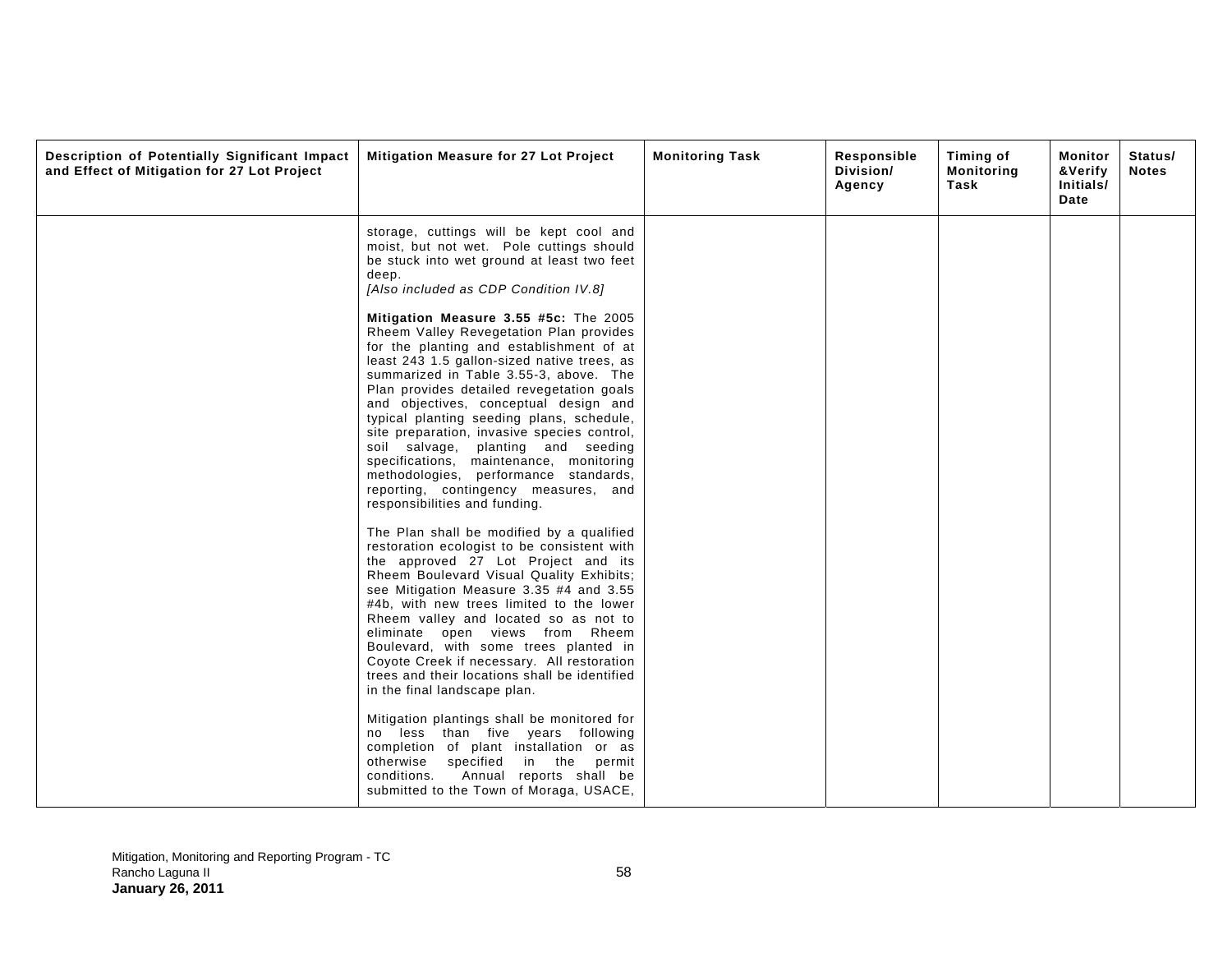| Description of Potentially Significant Impact<br>and Effect of Mitigation for 27 Lot Project | Mitigation Measure for 27 Lot Project                                                                                                                                                                                                                                                                                            | <b>Monitoring Task</b> | Responsible<br>Division/<br>Agency | <b>Timing of</b><br><b>Monitoring</b><br>Task | Monitor<br>&Verify<br>Initials/<br>Date | Status/<br><b>Notes</b> |
|----------------------------------------------------------------------------------------------|----------------------------------------------------------------------------------------------------------------------------------------------------------------------------------------------------------------------------------------------------------------------------------------------------------------------------------|------------------------|------------------------------------|-----------------------------------------------|-----------------------------------------|-------------------------|
|                                                                                              | CDFG, and RWQCB. The survivorship of<br>container and willow plantings shall be at<br>least 60 percent by the third year and 75<br>percent by the fifth year. The health and<br>vigor for the tree plantings shall be at<br>least two (good) at the end of the five-year<br>monitoring period, as described in the<br>2005 Plan. |                        |                                    |                                               |                                         |                         |
|                                                                                              | Implementation of the mitigation measures<br>imposed is subject to agency review by<br>resource agencies and, specifically, must<br>meet the requirements and conditions of<br>the CDFG and RWQCB.                                                                                                                               |                        |                                    |                                               |                                         |                         |
|                                                                                              | The Plan shall be reviewed by the Town<br>biological monitor prior to submittal to the<br>RWQCB, CDFG, and RWQCB for<br>approval.                                                                                                                                                                                                |                        |                                    |                                               |                                         |                         |
|                                                                                              | The areas planted with native trees shall<br>be incorporated in the final landscape plan<br>and mitigation implemented under the<br>direction of a qualified restoration<br>ecologist for the project.                                                                                                                           |                        |                                    |                                               |                                         |                         |
|                                                                                              | The Project Sponsor shall request<br>formation of and the Town Council shall<br>form a Geologic Hazard Abatement<br>District (GHAD) for the project, as more<br>fully set forth in Mitigation Measure 3.20<br>#5a. One GHAD responsibility shall be<br>long-term management of wetlands.                                         |                        |                                    |                                               |                                         |                         |
|                                                                                              | All areas planted with native trees, along<br>with an appropriate upland buffer, shall be<br>placed in a permanent conservation<br>easement, or similar deed restriction, in<br>favor of the Town or appropriate third<br>party entity, preserved in perpetuity, and                                                             |                        |                                    |                                               |                                         |                         |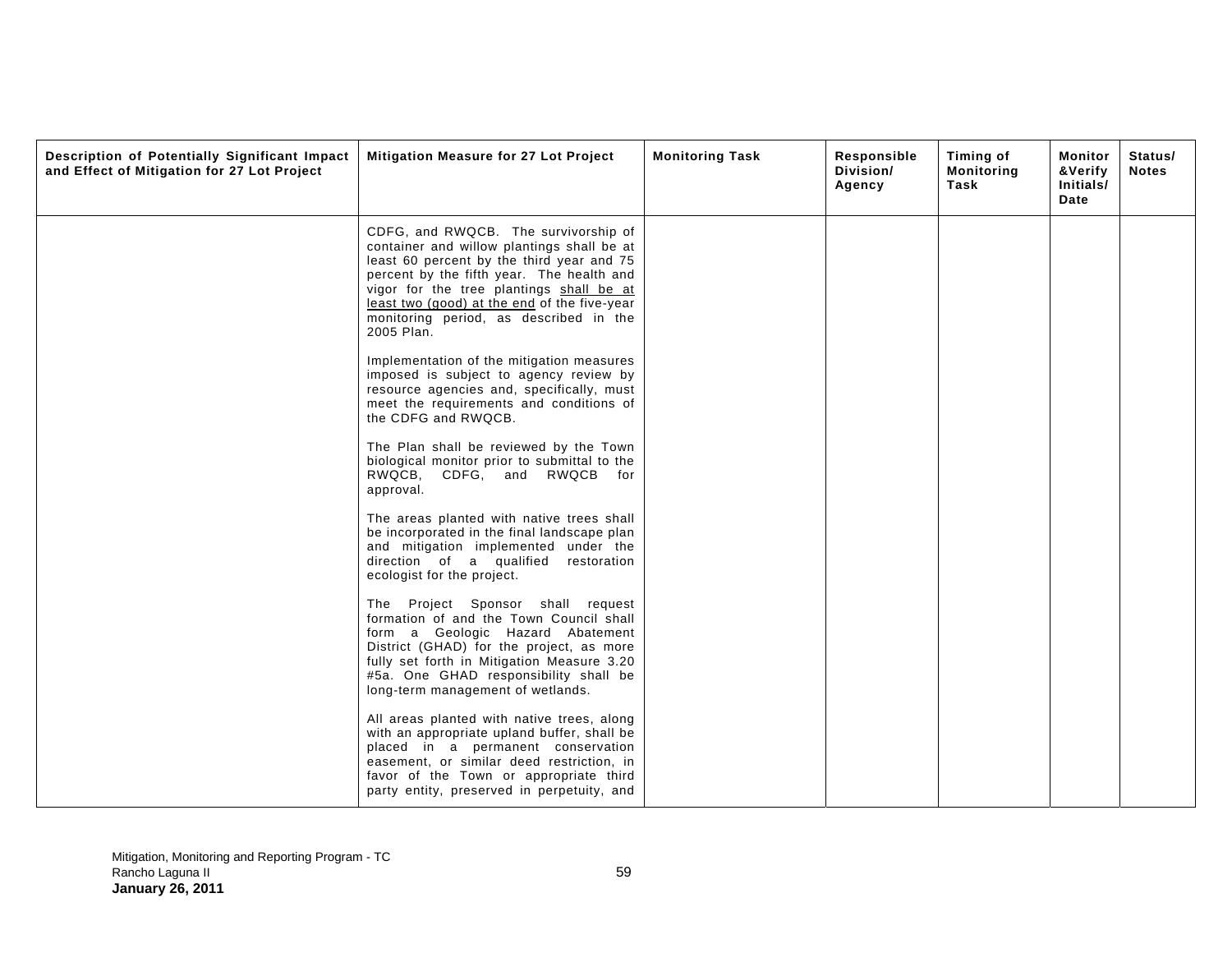| Description of Potentially Significant Impact<br>and Effect of Mitigation for 27 Lot Project                                                                                                                                                                                                                                                                                                                                                                                                                                                                                                                                                                                                                                                                                                                                                                                                                                                                                                                    | Mitigation Measure for 27 Lot Project                                                                                                                                                                                                                                                                                                                                                                                                                                                                                                                                                                                                                                                                                                                                                                                                                                                                                                                                                                                                                                                                                                                                                                                                                                                              | <b>Monitoring Task</b>                                                                                                                                                    | Responsible<br>Division/<br>Agency                      | Timing of<br><b>Monitoring</b><br>Task               | Monitor<br>&Verify<br>Initials/<br>Date | Status/<br><b>Notes</b> |
|-----------------------------------------------------------------------------------------------------------------------------------------------------------------------------------------------------------------------------------------------------------------------------------------------------------------------------------------------------------------------------------------------------------------------------------------------------------------------------------------------------------------------------------------------------------------------------------------------------------------------------------------------------------------------------------------------------------------------------------------------------------------------------------------------------------------------------------------------------------------------------------------------------------------------------------------------------------------------------------------------------------------|----------------------------------------------------------------------------------------------------------------------------------------------------------------------------------------------------------------------------------------------------------------------------------------------------------------------------------------------------------------------------------------------------------------------------------------------------------------------------------------------------------------------------------------------------------------------------------------------------------------------------------------------------------------------------------------------------------------------------------------------------------------------------------------------------------------------------------------------------------------------------------------------------------------------------------------------------------------------------------------------------------------------------------------------------------------------------------------------------------------------------------------------------------------------------------------------------------------------------------------------------------------------------------------------------|---------------------------------------------------------------------------------------------------------------------------------------------------------------------------|---------------------------------------------------------|------------------------------------------------------|-----------------------------------------|-------------------------|
|                                                                                                                                                                                                                                                                                                                                                                                                                                                                                                                                                                                                                                                                                                                                                                                                                                                                                                                                                                                                                 | managed by the GHAD.<br>Prior to the issuance of grading permits by<br>the Town of Moraga, the Project Sponsor<br>shall provide evidence of the required<br>approvals from the CDFG and RWQCB.<br>[Also included as CDP Condition IV.9]                                                                                                                                                                                                                                                                                                                                                                                                                                                                                                                                                                                                                                                                                                                                                                                                                                                                                                                                                                                                                                                            |                                                                                                                                                                           |                                                         |                                                      |                                         |                         |
| Impact 3.55 #6. Loss of Native Trees on the<br>East Slope: Trees located within the areas of<br>disturbance and along the immediate edge of<br>the limits of grading on the east side of the<br>ridge for the 35 lot project in the Draft EIR were<br>mapped and measured by the EIR team.<br>Grading would encroach within the dripline of<br>one mature valley oak at Lot 15. Additional tree<br>impacts could result from grading on the east<br>side of the ridge at Lot Numbers 15-18, 24, 25,<br>and 29. This is a potentially significant impact.<br>The lot numbers above are now Lots 7-12 and<br>16 and 17 in the 27 Lot Project. The preliminary<br>grading plan on the southern plateau for the 27<br>Lot Project avoids impacts to many of these<br>trees, in particular in the area of Lots 7-12.<br>Therefore, the potentially significant impact of<br>the 27 Lot Project is less than with the 35 lot<br>project, and the mitigation will still reduce the<br>impact to less than significant. | Mitigation Measure 3.55 #6a: Mitigation<br>for grading within the dripline of a single<br>mature valley oak at Lot 7 of the 27 Lot<br>Project shall be provided with the final<br>grading plan, as recommended by a<br>qualified arborist and consistent with the<br>standards in<br>Mitigation<br>applicable<br>Measure 3.55 #5a.<br>[Also included in CDP Condition IV.10]<br>Mitigation Measure 3.55 #6b: A tree<br>survey of all trees located within 50 feet of<br>the limits of grading on the east side of<br>the ridge shall be prepared by a qualified<br>arborist. Trees shall be tallied as being<br>directly impacted wherever<br>grading<br>overlaps with a tree's dripline.<br>Direct<br>impacts to protected trees shall be<br>mitigated per the recommendations of a<br>qualified arborist, consistent with the<br>applicable standards in<br>Mitigation<br>Measure 3.55 #5a.<br>[Also included in CDP Condition IV.10]<br>Mitigation Measure 3.55 #6c: Prior to<br>the issuance of a grading permit by the<br>Town of Moraga, the Project Sponsor must<br>develop a final plan to handle waste water<br>for lots along "C" Court. If a sewer line<br>extension between the lower end of "C"<br>Court and the Lafayette-Moraga Regional<br>Trail using open trench construction is | Prior to the approval of<br>final grading plan, the<br>Town of Moraga shall<br>ensure<br>it<br>includes<br>appropriate<br>tree protection<br>and<br>replacement programs. | Town<br>Engineer, and<br>Town<br>biological<br>monitor. | Prior<br>to approval of<br>final<br>grading<br>plan. |                                         |                         |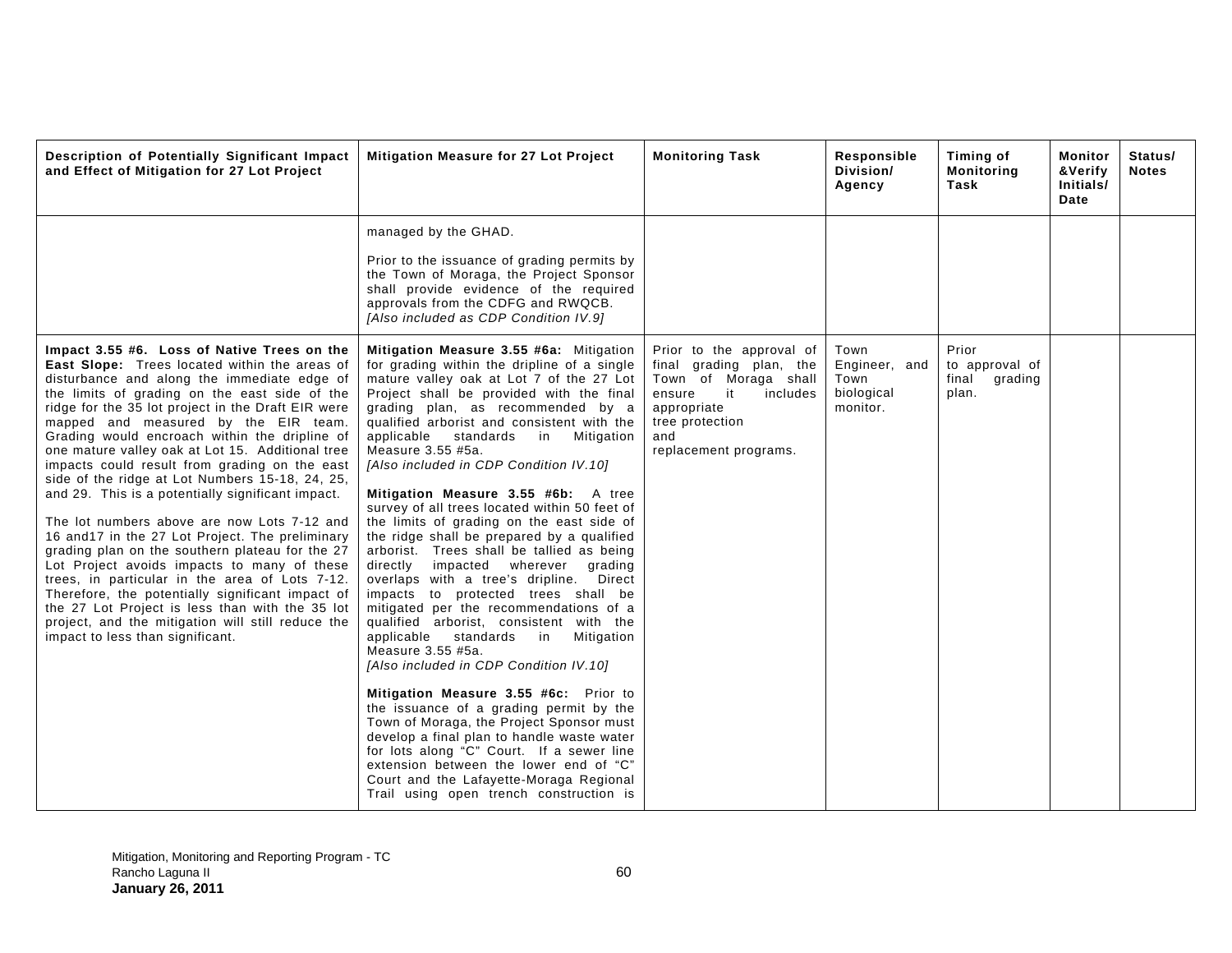| Description of Potentially Significant Impact<br>and Effect of Mitigation for 27 Lot Project                                                                                                                                                | Mitigation Measure for 27 Lot Project                                                                                                                                                                                                                                                                                                                                                                                                                                                                                                                                                                                                                                                                                                                                                                                                                                                                                                                                                                                                                                                                                                                                                                                                                                                                                                                                                                                                                                                                           | <b>Monitoring Task</b>                                                                                                                    | Responsible<br>Division/<br>Agency                  | Timing of<br><b>Monitoring</b><br>Task                           | Monitor<br>Status/<br>&Verify<br><b>Notes</b><br>Initials/<br>Date |
|---------------------------------------------------------------------------------------------------------------------------------------------------------------------------------------------------------------------------------------------|-----------------------------------------------------------------------------------------------------------------------------------------------------------------------------------------------------------------------------------------------------------------------------------------------------------------------------------------------------------------------------------------------------------------------------------------------------------------------------------------------------------------------------------------------------------------------------------------------------------------------------------------------------------------------------------------------------------------------------------------------------------------------------------------------------------------------------------------------------------------------------------------------------------------------------------------------------------------------------------------------------------------------------------------------------------------------------------------------------------------------------------------------------------------------------------------------------------------------------------------------------------------------------------------------------------------------------------------------------------------------------------------------------------------------------------------------------------------------------------------------------------------|-------------------------------------------------------------------------------------------------------------------------------------------|-----------------------------------------------------|------------------------------------------------------------------|--------------------------------------------------------------------|
|                                                                                                                                                                                                                                             | proposed, a detailed tree survey must be<br>completed within 50 feet of the centerline<br>of the sewer alignment. The alignment<br>itself should be sited to minimize the need<br>to remove native trees, to the maximum<br>If the sewer line<br>extent feasible.<br>the Lafayette-Moraga<br>extension<br>to<br>Regional Trail can be implemented by<br>boring, thus eliminating the need for open<br>trench construction, a detailed tree survey<br>must be completed within 50 feet of the<br>edge of all construction areas, included<br>but not limited to temporary staging and<br>access areas, boring and receiving pits, or<br>other areas of surface disturbance.<br>Construction-related work areas should be<br>sited to minimize tree removals, grading or<br>stockpiling of soil within the root<br>protection zone of native trees, to the<br>maximum extent feasible. If wastewater is<br>to be handled by use of a lift station,<br>thereby eliminating entirely the need to<br>connect with the sewer main at the<br>Lafayette-Moraga Regional Trail, no<br>additional tree surveys or mitigation<br>measures are needed. Trees shall be<br>tallied as being directly impacted wherever<br>grading overlaps with a tree's dripline.<br>Direct impacts to protected native trees<br>shall<br>be<br>mitigated,<br>the<br>per<br>recommendations of a qualified arborist<br>and consistent with the applicable<br>standards in Mitigation Measure 3.55 #5a.<br>[Also included as Condition IV.11] |                                                                                                                                           |                                                     |                                                                  |                                                                    |
| Impact 3.55 #9. California Red-Legged Frog:<br>As proposed in the 35 lot project, the<br>construction of the eastern access road from<br>Rheem Boulevard, and filling to stabilize Rheem<br>Boulevard would result in direct impacts to the | Mitigation Measure 3.55 #9a: As part of<br>the Clean Water Act permitting process,<br>the USACE must assess the potential for a<br>project to have an adverse effect on<br>endangered species. A general condition                                                                                                                                                                                                                                                                                                                                                                                                                                                                                                                                                                                                                                                                                                                                                                                                                                                                                                                                                                                                                                                                                                                                                                                                                                                                                              | Prior to approval of final<br>grading plan, Town of<br>Moraga shall review the<br>Wetland/Special-<br>final<br><b>Status Species Plan</b> | Town<br>Engineer,<br>Town<br>biological<br>monitor, | Prior<br>a)<br>to<br>approval<br>of<br>final<br>grading<br>plan; |                                                                    |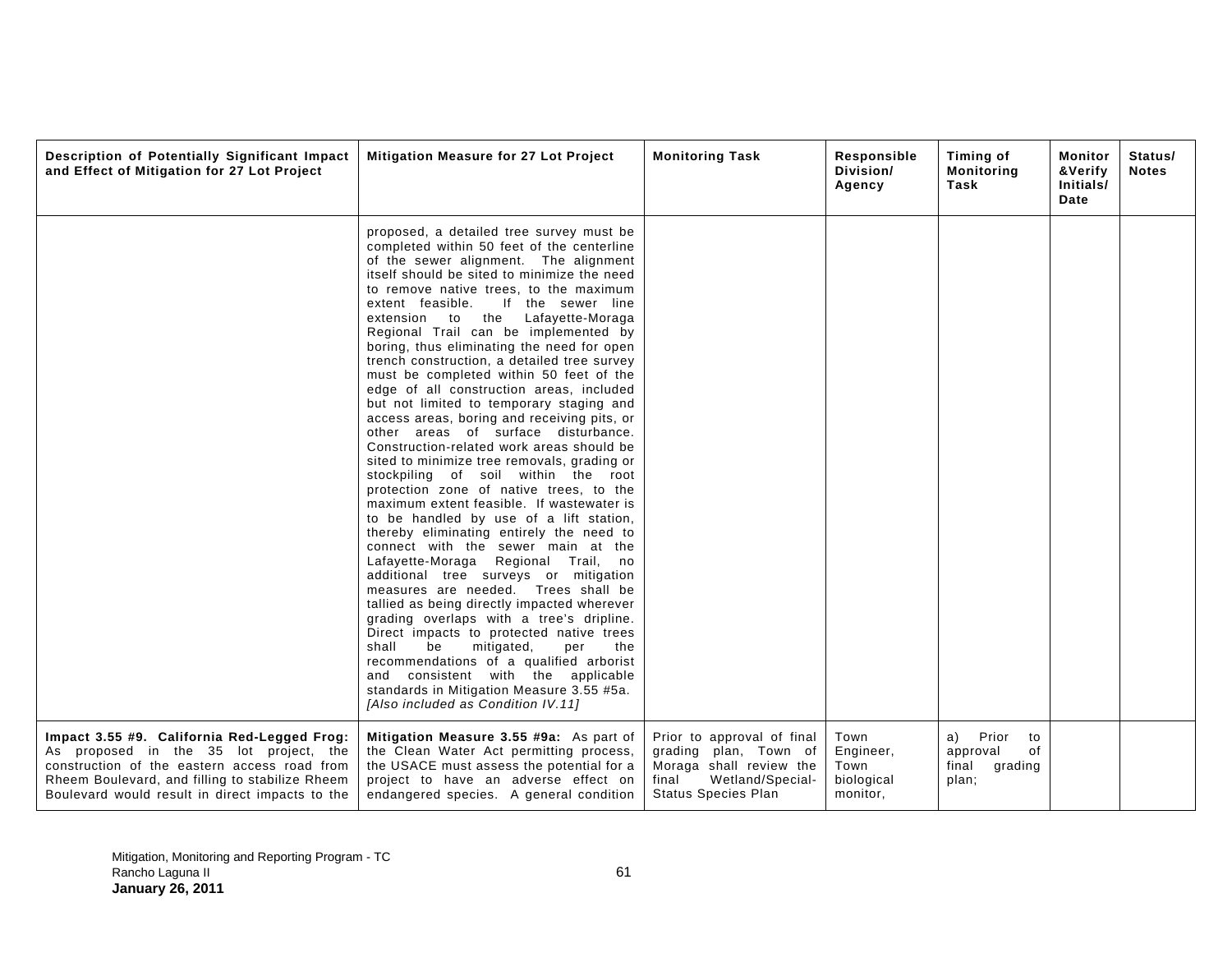| Description of Potentially Significant Impact<br>and Effect of Mitigation for 27 Lot Project                                                                                                                                                                                                                                                                                                                                                                                                                                                                                                                                                                                                                                                                      | Mitigation Measure for 27 Lot Project                                                                                                                                                                                                                                                                                                                                                                                                                                                                                                                                                                                                                                                                                                                                                                                                                                                                                                                                                                                                                                                                                                                                                                                                                                                                                                                                                                                                                                                                                                                                                                                                                               | <b>Monitoring Task</b>                                                                                                                                                                                                                                                                                                                                                                                                                                                                                                                                                                                                                                                                                                                                                                                                                                                                                                                                                          | Responsible<br>Division/<br>Agency | Timing of<br><b>Monitoring</b><br>Task                                             | Monitor<br>&Verify<br>Initials/<br>Date | Status/<br><b>Notes</b> |
|-------------------------------------------------------------------------------------------------------------------------------------------------------------------------------------------------------------------------------------------------------------------------------------------------------------------------------------------------------------------------------------------------------------------------------------------------------------------------------------------------------------------------------------------------------------------------------------------------------------------------------------------------------------------------------------------------------------------------------------------------------------------|---------------------------------------------------------------------------------------------------------------------------------------------------------------------------------------------------------------------------------------------------------------------------------------------------------------------------------------------------------------------------------------------------------------------------------------------------------------------------------------------------------------------------------------------------------------------------------------------------------------------------------------------------------------------------------------------------------------------------------------------------------------------------------------------------------------------------------------------------------------------------------------------------------------------------------------------------------------------------------------------------------------------------------------------------------------------------------------------------------------------------------------------------------------------------------------------------------------------------------------------------------------------------------------------------------------------------------------------------------------------------------------------------------------------------------------------------------------------------------------------------------------------------------------------------------------------------------------------------------------------------------------------------------------------|---------------------------------------------------------------------------------------------------------------------------------------------------------------------------------------------------------------------------------------------------------------------------------------------------------------------------------------------------------------------------------------------------------------------------------------------------------------------------------------------------------------------------------------------------------------------------------------------------------------------------------------------------------------------------------------------------------------------------------------------------------------------------------------------------------------------------------------------------------------------------------------------------------------------------------------------------------------------------------|------------------------------------|------------------------------------------------------------------------------------|-----------------------------------------|-------------------------|
| Rheem Boulevard drainage.<br>The 2005 Wetland/Special Status Species Plan<br>and the incorporated 2005 Rheem Valley<br>Revegetation Plan shall be modified to be<br>consistent with the 27 Lot Project and its<br>Rheem Boulevard Visual Quality Mitigation<br>Exhibits, as mitigated and more fully described<br>in Impact 3.35 #4, and to reflect the fact that the<br>GHAD formed by the Town Council will control<br>and be responsible for long-term maintenance<br>of the project open space, including any special<br>status species habitat that may be present.<br>This potentially significant impact of the 27 Lot<br>Project is no more than with the 35 lot project,<br>and the mitigation will still reduce the impact to<br>less than significant. | of the authorization from the USACE to fill<br>wetlands is that the proposed activities<br>would not jeopardize any listed species.<br>The USACE has been provided a copy of<br>the CRLF Site Assessment (Wood<br><b>Biological Consulting and Rana Resources</b><br>The USACE has initiated<br>$2003a$ ).<br>consultation with the USFWS.<br>Before<br>work could proceed, a permit would be<br>required from the USACE. The permit<br>would include conditions of approval<br>intended to ensure no "take" of CRLF<br>would result. In addition to the mitigation<br>measures outlined<br>below, additional<br>mitigation in the form of habitat<br>preservation,<br>creation<br>and/or<br>enhancement might be warranted, based<br>on review by USFWS. Evidence that the<br>Project Sponsor has complied with the<br>requirements of these agencies shall be<br>submitted to the Town of Moraga prior to<br>issuance of any grading or building<br>permits.<br>[Also included as CDP Condition IV.12]<br>Mitigation Measure 3.55 #9b: The 2005<br>Wetland/Special-Status Species Plan to<br>offset impacts to potential CRLF dispersal<br>habitat shall be modified by a qualified<br>biologist to be consistent with the 27 Lot<br>Project and its Rheem Boulevard Visual<br>Quality Mitigation Exhibits. The Plan shall<br>be submitted to the USACE, RWQCB,<br>CDFG, USFWS, and the Town of Moraga<br>for review and approval. At a minimum,<br>all measures outlined in the Plan,<br>including implementation of the grazing<br>management plan, and invasive species<br>control, shall be implemented. Additional<br>mitigation measures may be required by | Rheem<br>and<br>Valley<br>Revegetation<br>Plan<br>for<br>compliance<br>with<br>mitigation measures.<br>Evidence that the Project<br>Sponsor has complied<br>with the requirements of<br>the USACE, RWQCB,<br>CDFG, and USFWS shall<br>be submitted to the Town<br>of Moraga<br>prior to<br>issuance of final grading<br>plan grading (verified on<br>the final grading plan).<br>Mitigation plantings shall<br>be monitored for no less<br>than five years following<br>completion<br>of<br>plant<br>installation and seeding.<br>Annual reports shall be<br>submitted to the Town of<br>Moraga, USACE, CDFG<br>and RWCB.<br>Preservation in perpetuity<br>of jurisdictional wetlands<br>and upland buffer, in a<br>Conservation Easement,<br>similar<br>deed<br>or<br>restriction, in favor of the<br>Town or appropriate third<br>party entity, preserved in<br>perpetuity and managed<br>by GHAD.<br>Confirm<br>permanent<br>funding<br>through GHAD<br>and<br>verify<br>the | resource<br>agencies, and<br>GHAD. | prior<br>b)<br>to<br>start<br>of<br>grading; and<br>c) annually for<br>five years. |                                         |                         |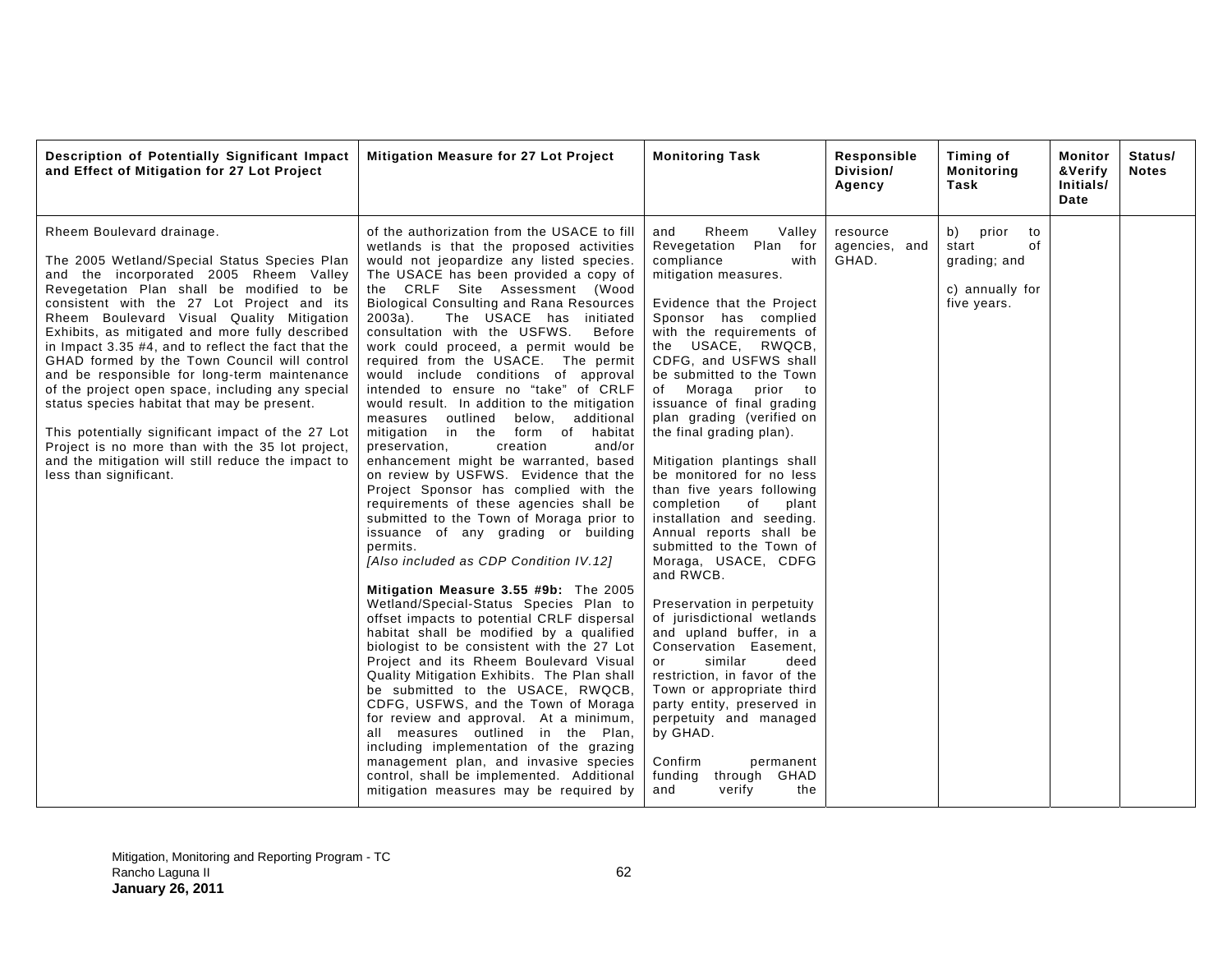| Description of Potentially Significant Impact<br>and Effect of Mitigation for 27 Lot Project | Mitigation Measure for 27 Lot Project                                                                                                                                                                                                                                                                                                                                                                                                                                                                                                                                                                                                                                                                                                                                                                                                                                                                                                                                                                                                                                                                                                                                                                                             | <b>Monitoring Task</b>                                                                                                                                                                                                                                                                                                                                                                                                                                                                                                                                                                                                                                                                                                                                                                                                 | Responsible<br>Division/<br>Agency | <b>Timing of</b><br><b>Monitoring</b><br>Task | Monitor<br>&Verify<br>Initials/<br>Date | Status/<br><b>Notes</b> |
|----------------------------------------------------------------------------------------------|-----------------------------------------------------------------------------------------------------------------------------------------------------------------------------------------------------------------------------------------------------------------------------------------------------------------------------------------------------------------------------------------------------------------------------------------------------------------------------------------------------------------------------------------------------------------------------------------------------------------------------------------------------------------------------------------------------------------------------------------------------------------------------------------------------------------------------------------------------------------------------------------------------------------------------------------------------------------------------------------------------------------------------------------------------------------------------------------------------------------------------------------------------------------------------------------------------------------------------------|------------------------------------------------------------------------------------------------------------------------------------------------------------------------------------------------------------------------------------------------------------------------------------------------------------------------------------------------------------------------------------------------------------------------------------------------------------------------------------------------------------------------------------------------------------------------------------------------------------------------------------------------------------------------------------------------------------------------------------------------------------------------------------------------------------------------|------------------------------------|-----------------------------------------------|-----------------------------------------|-------------------------|
|                                                                                              | the regulatory agencies. The following<br>measures shall be implemented as part of<br>the final Wetland/Special-Status Species<br>Plan:<br>1. A total of 162 acres of grassland,<br>scrub and oak woodland shall be<br>designated<br>a<br>as<br>permanent<br>conservation easement, or other<br>suitable<br>deed<br>restriction,<br>and<br>conveyed to the Town of Moraga or a<br>third-party entity approved by the<br>Town, USFWS and CDFG for<br>preservation in perpetuity;<br>2. Enhance suitable CRLF dispersal<br>habitat in the Coyote Creek corridor<br>by implementation of the grazing<br>management plan described in 2005<br>Plan;<br>3. The eastern edge of the Coyote Creek<br>corridor shall be protected from<br>grazing by a permanent fence to<br>exclude livestock from the channel<br>banks;<br>4. Existing springs within any areas<br>proposed for grazing shall be fenced<br>to exclude livestock. If access to<br>water is required, water may be piped<br>from the springs to water troughs<br>outside of the enclosure fencing.<br>5. Adaptive management shall be utilized<br>to identify and respond to problems<br>that arise and which threaten to<br>degrade potential CRLF dispersal<br>habitat; | preconstruction biological<br>surveys.<br>Town Council shall be<br>responsible for GHAD<br>(see Mitigation Measure<br>$3.20$ #5a).<br>A biological monitor shall<br>be retained by the Town<br>of Moraga and paid for by<br>the Project Sponsor to<br>review the<br>necessary<br>construction<br>monitoring<br>and<br>the<br>five-year<br>mitigation monitoring by<br>the Project Sponsor's<br>biologist. The role of the<br>biological monitor shall<br>be to<br>ensure<br>the<br>preservation of sensitive<br>habitats<br>and<br>that<br>individual animals are not<br>harassed or harmed. The<br>monitor shall be approved<br>by the USFWS for any<br>required handling<br>of<br>CRLF. The results of the<br>monitoring<br>shall<br>be<br>submitted in reports to<br>the Town of Moraga, the<br>USFWS and the CDFG. |                                    |                                               |                                         |                         |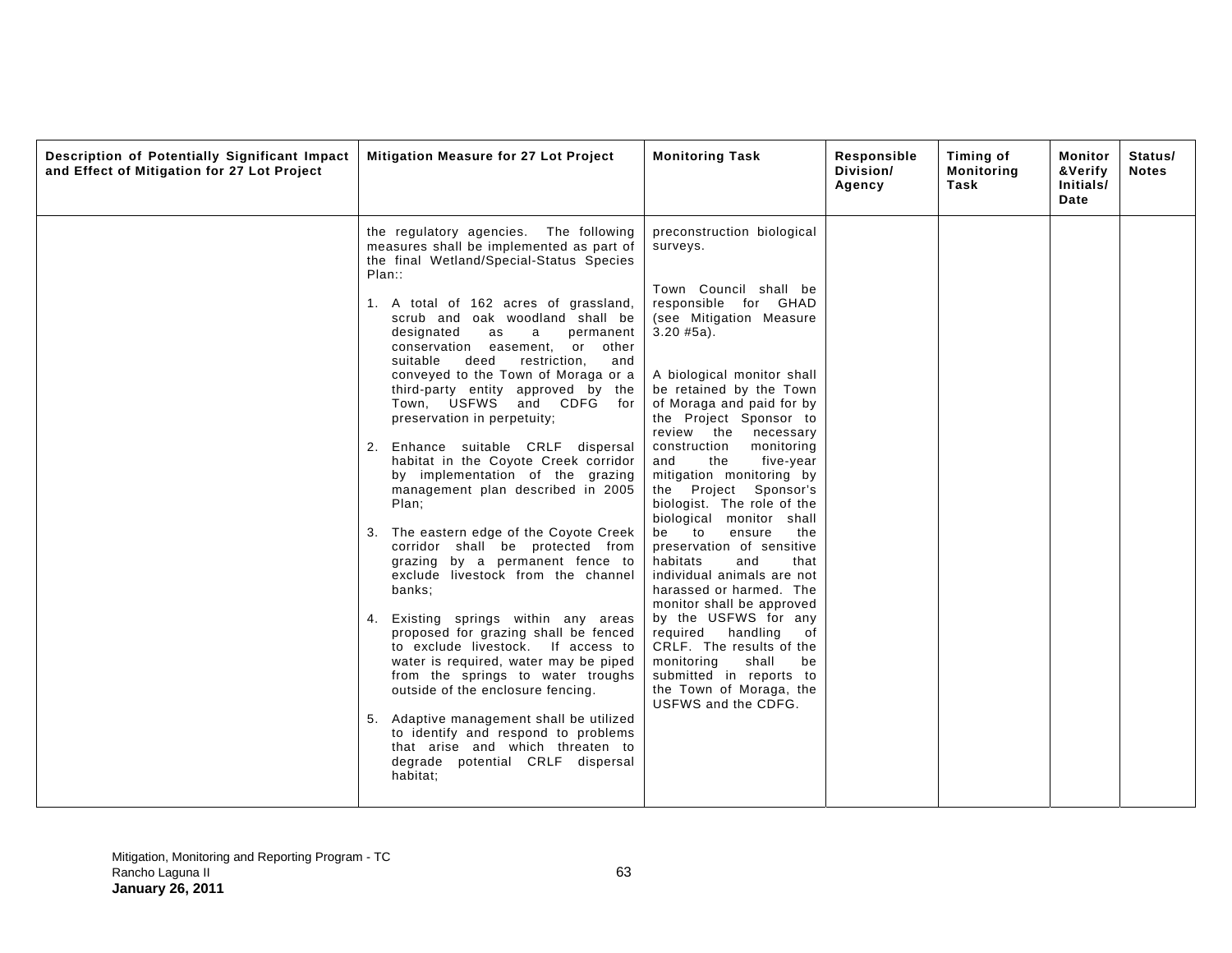| Description of Potentially Significant Impact<br>and Effect of Mitigation for 27 Lot Project | Mitigation Measure for 27 Lot Project                                                                                                                                                                                                                                                                                                                                                                                                                                                                                                                                                                                    | <b>Monitoring Task</b> | Responsible<br>Division/<br>Agency | Timing of<br><b>Monitoring</b><br>Task | Monitor<br>&Verify<br>Initials/<br>Date | Status/<br><b>Notes</b> |
|----------------------------------------------------------------------------------------------|--------------------------------------------------------------------------------------------------------------------------------------------------------------------------------------------------------------------------------------------------------------------------------------------------------------------------------------------------------------------------------------------------------------------------------------------------------------------------------------------------------------------------------------------------------------------------------------------------------------------------|------------------------|------------------------------------|----------------------------------------|-----------------------------------------|-------------------------|
|                                                                                              | 6. Signs shall be installed identifying the<br>site as a sensitive habitat area;<br>7. Habitats within the Conservation<br>Easement shall be monitored in the<br>spring and fall for no less than five<br>years following installation of fencing;<br>8. An education brochure shall be<br>produced for future homeowners<br>describing the purpose of the<br>conservation easement and other<br>mitigation measures, the species and<br>habitats being protected, prohibited<br>activities.<br>homeowner<br>and<br>responsibilities;<br>9. Monitoring of the average grass height<br>shall be conducted one month after |                        |                                    |                                        |                                         |                         |
|                                                                                              | "green-up" following the first inch of<br>rain. Around mid-March, and monthly<br>thereafter, average grass height shall<br>be monitored to determine the residual<br>dry matter level and timing of grazing<br>cessation, adjusting grazing levels, or<br>the need for supplemental feeding for<br>no less than five years;<br>documenting<br>10. Annual<br>reports                                                                                                                                                                                                                                                      |                        |                                    |                                        |                                         |                         |
|                                                                                              | observations made during monitoring<br>visits shall be submitted to the<br>USACE, RWQCB, CDFG, and USFWS,<br>by the end of each calendar year for<br>no less than five years;<br>11. Prior to the issuance of grading<br>permits by the Town of Moraga, the                                                                                                                                                                                                                                                                                                                                                              |                        |                                    |                                        |                                         |                         |
|                                                                                              | Project Sponsor shall<br>provide<br>evidence of the required approvals<br>from all relevant regulatory agencies;                                                                                                                                                                                                                                                                                                                                                                                                                                                                                                         |                        |                                    |                                        |                                         |                         |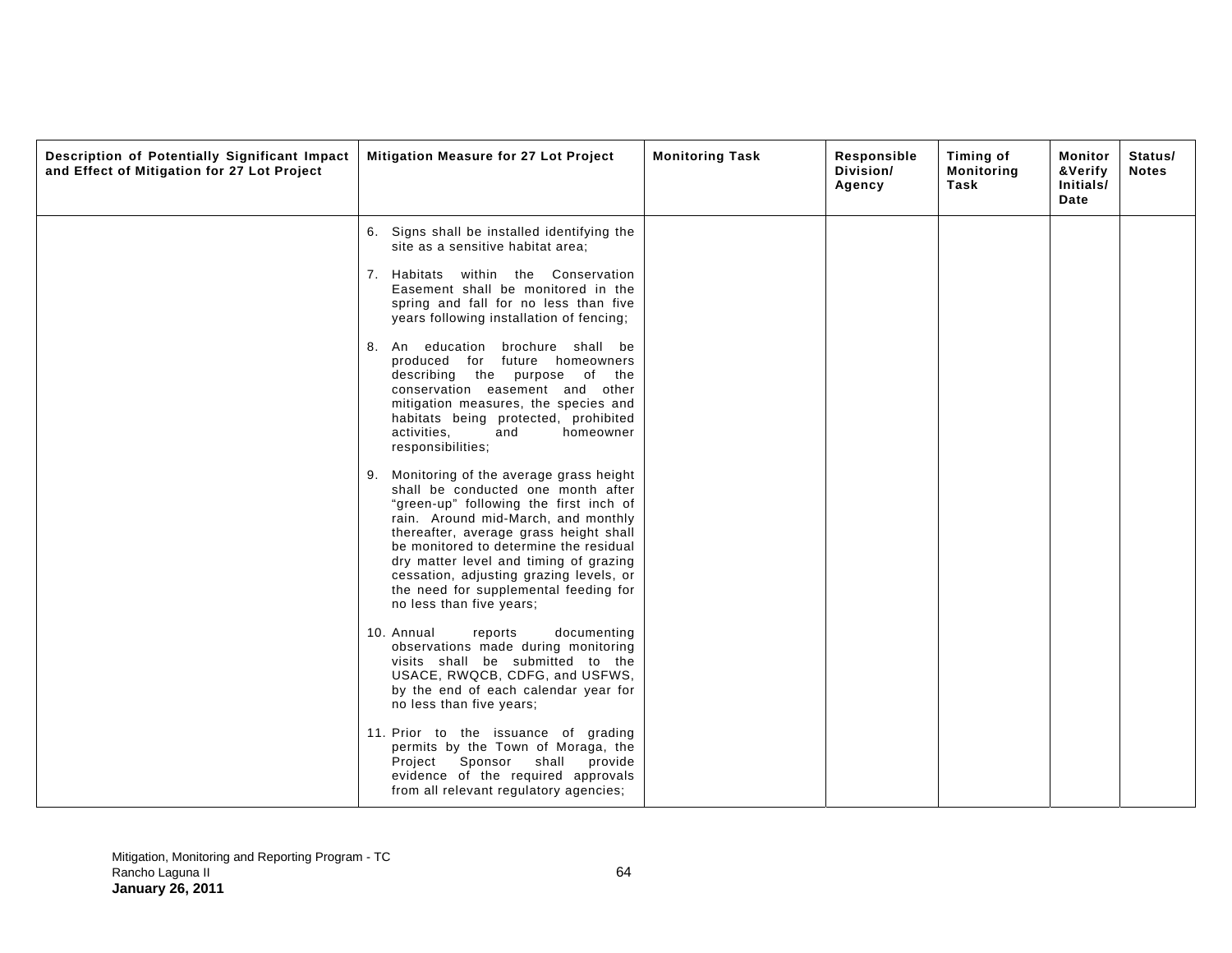| Description of Potentially Significant Impact<br>and Effect of Mitigation for 27 Lot Project | Mitigation Measure for 27 Lot Project                                                                                                                                                                                                                                                                                                                                                                                                                                                                                                                                                                                                                                                                                                                                                                                                                                                                                                                                                                                                                                                                                                                                                                                                                                                                                                                                                                                       | <b>Monitoring Task</b> | Responsible<br>Division/<br>Agency | Timing of<br><b>Monitoring</b><br>Task | Monitor<br>&Verify<br>Initials/<br>Date | Status/<br><b>Notes</b> |
|----------------------------------------------------------------------------------------------|-----------------------------------------------------------------------------------------------------------------------------------------------------------------------------------------------------------------------------------------------------------------------------------------------------------------------------------------------------------------------------------------------------------------------------------------------------------------------------------------------------------------------------------------------------------------------------------------------------------------------------------------------------------------------------------------------------------------------------------------------------------------------------------------------------------------------------------------------------------------------------------------------------------------------------------------------------------------------------------------------------------------------------------------------------------------------------------------------------------------------------------------------------------------------------------------------------------------------------------------------------------------------------------------------------------------------------------------------------------------------------------------------------------------------------|------------------------|------------------------------------|----------------------------------------|-----------------------------------------|-------------------------|
|                                                                                              | 12. At the end of the five-year monitoring<br>period, the Project Sponsor shall<br>coordinate with the Town of Moraga,<br>USACE, USFWS, CDFG and RWQCB<br>to determine if the success standards<br>have been achieved. If the permit<br>conditions have not been met, the<br>agencies will identify the appropriate<br>remedial measures. The Project<br>Sponsor shall be responsible for<br>completing all remedial measures and<br>achieving sign-off from the agencies.<br>$13.$ The<br>final<br>Wetland/Special-Status<br>Species Plan shall provide details of<br>on-going monitoring and maintenance<br>to be implemented in perpetuity, as<br>part of the Open Space Management<br>Plan.<br>14. As more fully described in Mitigation<br>Measure 3.20 #5b, the Geologic<br>Hazard Abatement District (GHAD)<br>formed by the Town Council shall be<br>responsible for<br>the<br>long-term<br>management of the project open<br>space, including special status<br>species habitat that may be present.<br>The GHAD shall have<br>sufficient<br>permanent funding for the estimated<br>costs of the following functions: (a)<br>monitoring and annual reporting, (b)<br>weeding, trail maintenance, erosion<br>control<br>and<br>repair,<br>grazing<br>management, and fence repair, and<br>(c) a designated preserve manager to<br>periodically visit the site and report to<br>the District and the Town of Moraga. |                        |                                    |                                        |                                         |                         |
|                                                                                              | Funding sources for the GHAD may                                                                                                                                                                                                                                                                                                                                                                                                                                                                                                                                                                                                                                                                                                                                                                                                                                                                                                                                                                                                                                                                                                                                                                                                                                                                                                                                                                                            |                        |                                    |                                        |                                         |                         |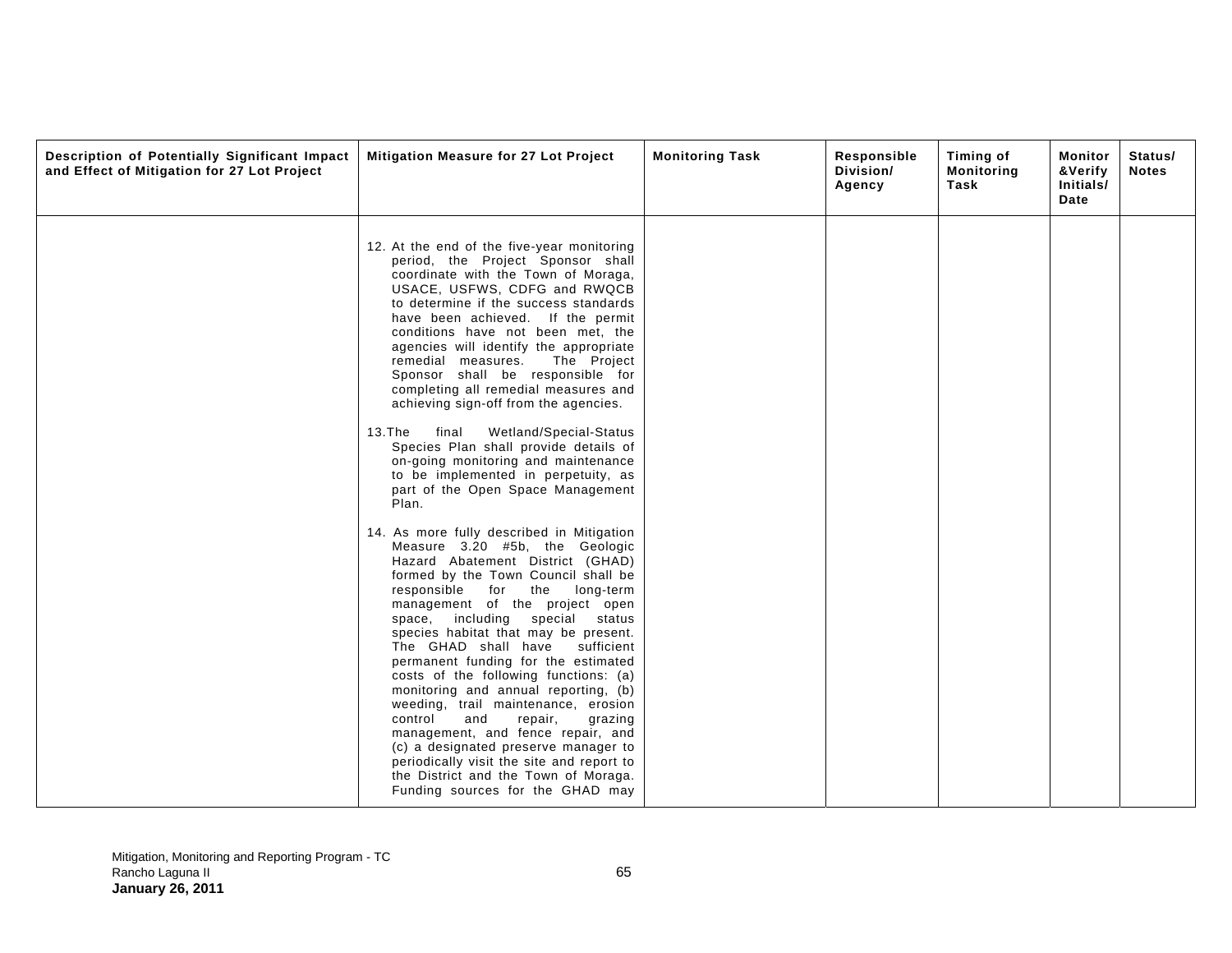| Description of Potentially Significant Impact<br>and Effect of Mitigation for 27 Lot Project | Mitigation Measure for 27 Lot Project                                                                                                                                                                                                                                                                                                                                                                                                                                                                                                                                                                                                                                                                                                                                                                                                                                                                                                                                                                                                                                                                                                                                                                                                                                                                                                                                                                                                                                                                                                                                                | <b>Monitoring Task</b> | Responsible<br>Division/<br>Agency | Timing of<br><b>Monitoring</b><br>Task | Monitor<br>&Verify<br>Initials/<br>Date | Status/<br><b>Notes</b> |
|----------------------------------------------------------------------------------------------|--------------------------------------------------------------------------------------------------------------------------------------------------------------------------------------------------------------------------------------------------------------------------------------------------------------------------------------------------------------------------------------------------------------------------------------------------------------------------------------------------------------------------------------------------------------------------------------------------------------------------------------------------------------------------------------------------------------------------------------------------------------------------------------------------------------------------------------------------------------------------------------------------------------------------------------------------------------------------------------------------------------------------------------------------------------------------------------------------------------------------------------------------------------------------------------------------------------------------------------------------------------------------------------------------------------------------------------------------------------------------------------------------------------------------------------------------------------------------------------------------------------------------------------------------------------------------------------|------------------------|------------------------------------|----------------------------------------|-----------------------------------------|-------------------------|
|                                                                                              | include seed money provided by the<br>Project Sponsor, annual contributions<br>from homeowners, and income from<br>grazing leases. The actions of the<br>GHAD in meeting its responsibilities,<br>including the adequacy of permanent<br>funding from the Project Sponsor and<br>project homeowners, shall be subject<br>to Town review, direction and control.<br>All Town costs shall be paid by the<br>GHAD.<br>Alternatively, the Project<br>Sponsor shall establish an endowment<br>to provide for its maintenance and<br>monitoring. No grading or building<br>permits shall be issued by the Town<br>until the funding sources has been<br>agreed upon and secured.<br>[Also included in CDP Condition IV.13]<br>Mitigation Measure 3.55 #9c: Grading<br>and filling of the Rheem Boulevard<br>drainage could result in direct mortalities<br>of CRLF present during construction.<br>Construction within the tributary should be<br>initiated after the peak season of CRLF<br>dispersal (after May 1). Pre-construction<br>surveys by a qualified wildlife biologist<br>shall be conducted no more than 48 hours<br>prior to clearing and grubbing the site<br>(e.g., two night surveys immediately prior<br>to construction), or as otherwise required<br>by the USFWS. If CRLF are encountered,<br>work must cease immediately and the<br>USFWS must be contacted for further<br>instructions. If no CRLF are encountered,<br>the site may be considered ready for<br>construction.<br>[Also included in CDP Condition IV.13]<br>Mitigation Measure 3.55 #9d: All grading |                        |                                    |                                        |                                         |                         |
|                                                                                              |                                                                                                                                                                                                                                                                                                                                                                                                                                                                                                                                                                                                                                                                                                                                                                                                                                                                                                                                                                                                                                                                                                                                                                                                                                                                                                                                                                                                                                                                                                                                                                                      |                        |                                    |                                        |                                         |                         |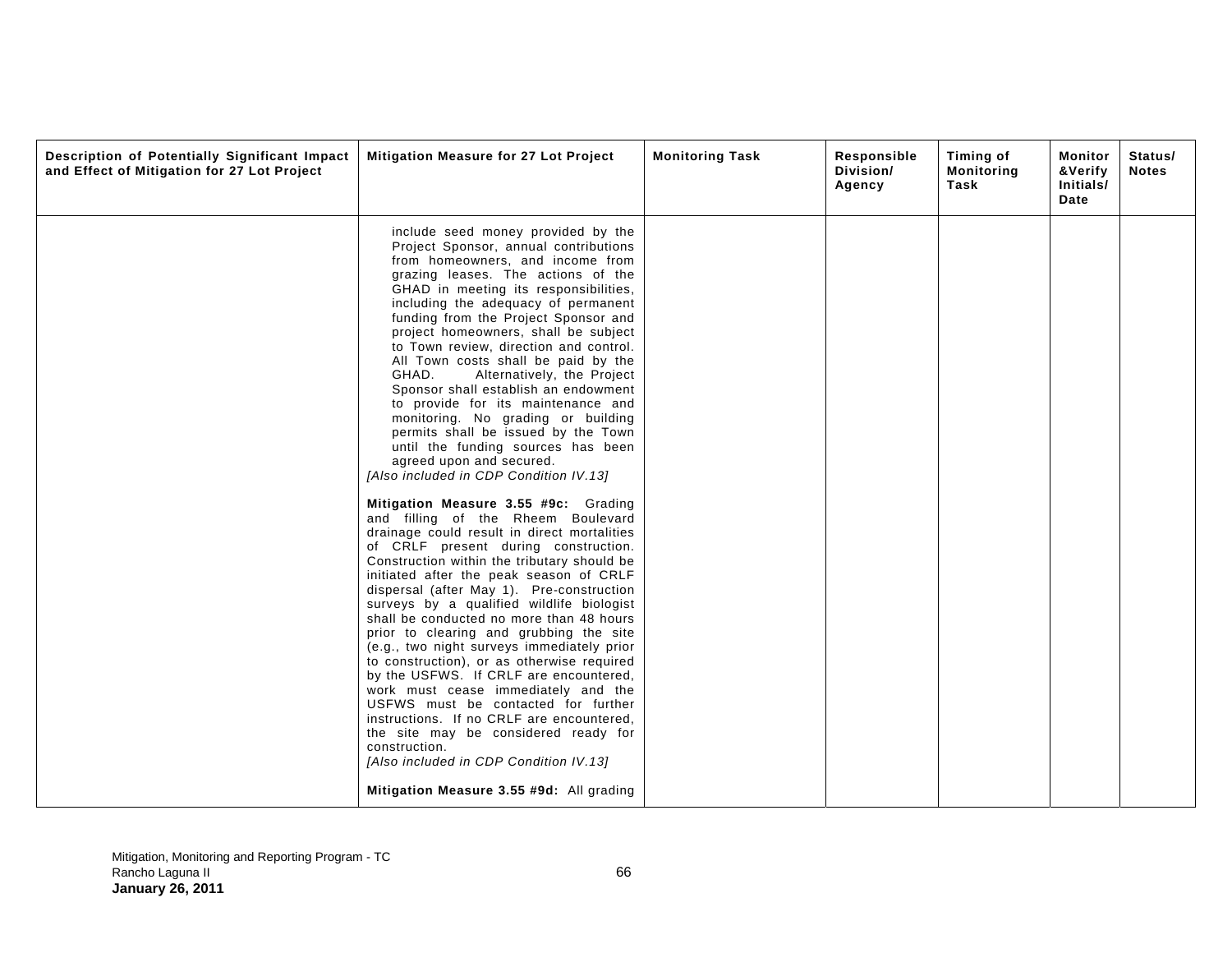| Description of Potentially Significant Impact<br>and Effect of Mitigation for 27 Lot Project                                                                                                                                                                                                                                                                                                                                                                                                                                                        | Mitigation Measure for 27 Lot Project                                                                                                                                                                                                                                                                                                                                                                                                                                                                                                                                        | <b>Monitoring Task</b>                                                                                                                                                                                                                                            | Responsible<br>Division/<br>Agency                                                               | Timing of<br><b>Monitoring</b><br>Task                                                                                                        | Monitor<br>&Verify<br>Initials/<br>Date | Status/<br><b>Notes</b> |
|-----------------------------------------------------------------------------------------------------------------------------------------------------------------------------------------------------------------------------------------------------------------------------------------------------------------------------------------------------------------------------------------------------------------------------------------------------------------------------------------------------------------------------------------------------|------------------------------------------------------------------------------------------------------------------------------------------------------------------------------------------------------------------------------------------------------------------------------------------------------------------------------------------------------------------------------------------------------------------------------------------------------------------------------------------------------------------------------------------------------------------------------|-------------------------------------------------------------------------------------------------------------------------------------------------------------------------------------------------------------------------------------------------------------------|--------------------------------------------------------------------------------------------------|-----------------------------------------------------------------------------------------------------------------------------------------------|-----------------------------------------|-------------------------|
|                                                                                                                                                                                                                                                                                                                                                                                                                                                                                                                                                     | in and around creeks and wetlands shall<br>conform to permit conditions issued by<br>USACE, CDFG, RWQCB, and USFWS,<br>intended to preserve habitats, water<br>quality, and avoid "take" of CRLF.<br>[Also included in CDP Condition IV.13]                                                                                                                                                                                                                                                                                                                                  |                                                                                                                                                                                                                                                                   |                                                                                                  |                                                                                                                                               |                                         |                         |
|                                                                                                                                                                                                                                                                                                                                                                                                                                                                                                                                                     | Mitigation Measure 3.55 #9e: Sensitive<br>areas adjacent to but outside of the<br>construction footprint shall be designated<br>as such on construction plans, and shall<br>be protected by orange construction<br>fencing.<br>[Also included in CDP Condition IV.13]                                                                                                                                                                                                                                                                                                        |                                                                                                                                                                                                                                                                   |                                                                                                  |                                                                                                                                               |                                         |                         |
|                                                                                                                                                                                                                                                                                                                                                                                                                                                                                                                                                     | <b>Mitigation</b><br><b>Measure</b><br>3.55<br>#9f:<br>Educational materials shall be prepared<br>and provided to construction workers<br>outlining measures to reduce or eliminate<br>direct and indirect impacts to special-<br>status species. Workers shall be required<br>to sign a statement to the effect that they<br>have received the educational materials<br>regarding special-status species and that<br>they understand that they will be<br>responsible for impacts that occur as a<br>result of worker negligence.<br>[Also included in CDP Condition IV.13] |                                                                                                                                                                                                                                                                   |                                                                                                  |                                                                                                                                               |                                         |                         |
| Impact 3.55 #10. Direct impacts to Alameda<br>Whipsnake: The project site is located within<br>an area proposed as Critical Habitat for AWS<br>(Unit 2). Grading and construction activities for<br>the 35 lot project would result in direct impacts<br>to grasslands and other habitats potentially<br>supporting dispersing or foraging individuals of<br>AWS. Although habitats present on site are not<br>considered optimal for AWS breeding,<br>individuals could move onto the site from the<br>habitat known to support the species (i.e., | Mitigation Measure 3.55 #10a: As part of<br>the Clean Water Act permitting process,<br>the USACE must assess the potential for a<br>project to have an adverse effect on<br>endangered species. A general condition<br>of the authorization from the USACE to fill<br>wetlands is that the proposed activities<br>would not jeopardize any listed species.<br>The USACE shall be provided a copy of<br>the AWS Site Assessment (Wood<br><b>Biological Consulting and Rana Resources</b>                                                                                      | Evidence that the Project<br>Sponsor has complied<br>with the requirements of<br>the USACE, RWQCB,<br>CDFG, and USFWS shall<br>be submitted to the Town<br>Moraga<br>of<br>prior to<br>issuance of final grading<br>plan (verified on the final<br>grading plan). | Town<br>Engineer,<br>Town<br><b>Biological</b><br>Monitor,<br>resource<br>agencies, and<br>GHAD. | Prior<br>a)<br>to<br>approval<br>of<br>final grading<br>plan;<br>b) prior to start<br>of<br>grading;<br>and<br>c) annually for<br>five years. |                                         |                         |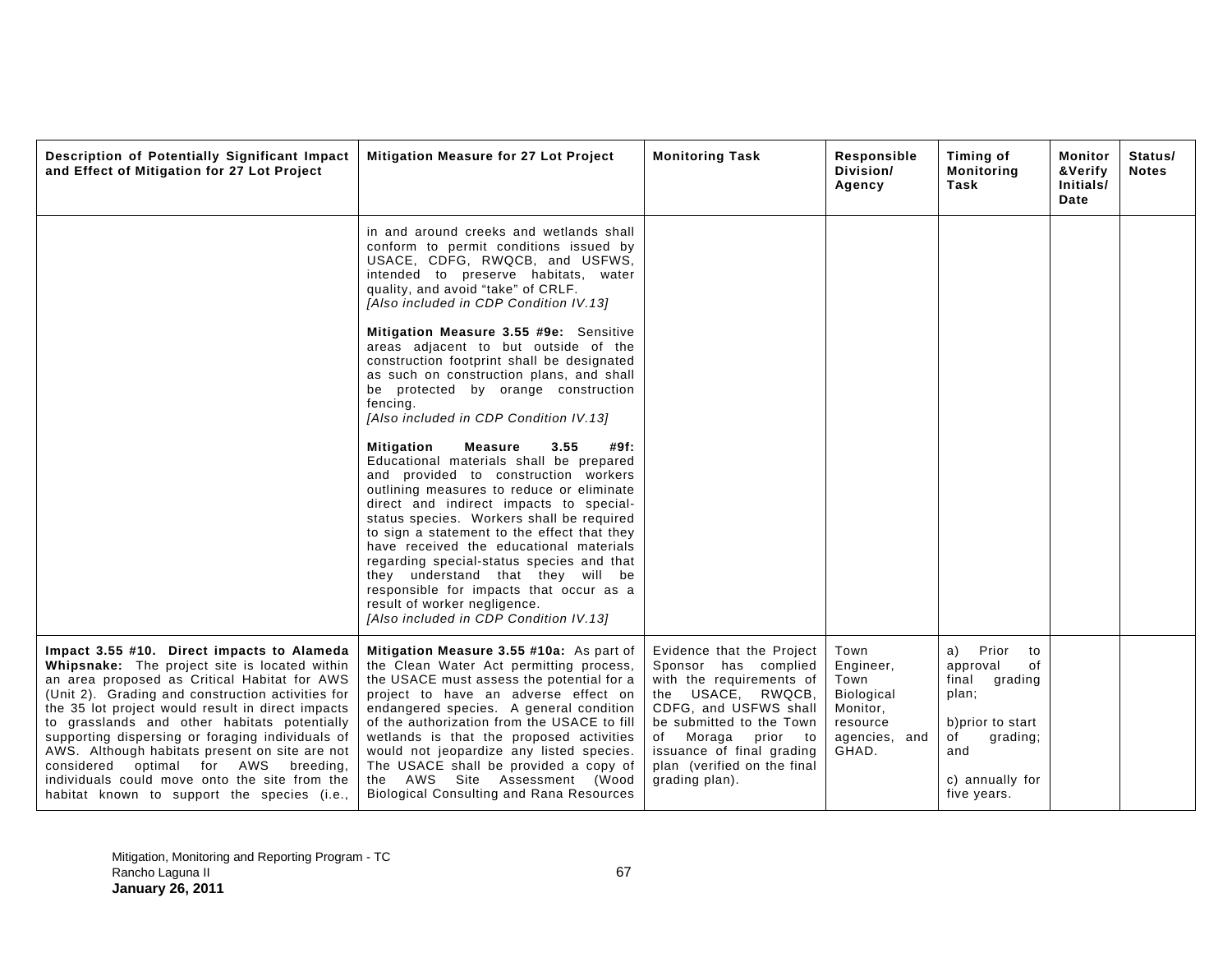| Description of Potentially Significant Impact<br>and Effect of Mitigation for 27 Lot Project                                                                                                                                                                                                                                                                                                                                                                                                                                                                                                                                                                                                                                                                                                                          | Mitigation Measure for 27 Lot Project                                                                                                                                                                                                                                                                                                                                                                                                                                                                                                                                                                                                                                                                                                                                                                                                                                                                                                                                                                                                                                                                                                                                                                                                                                                                                                                                                                                                                                                                                                                                                                      | <b>Monitoring Task</b>                                                                                                                                                                                                                                                                                                                                                                                                                                                                                                                                                                                                                                                                                                                                                                                                                                                                               | Responsible<br>Division/<br>Agency | Timing of<br><b>Monitoring</b><br>Task | Monitor<br>&Verify<br>Initials/<br>Date | Status/<br><b>Notes</b> |
|-----------------------------------------------------------------------------------------------------------------------------------------------------------------------------------------------------------------------------------------------------------------------------------------------------------------------------------------------------------------------------------------------------------------------------------------------------------------------------------------------------------------------------------------------------------------------------------------------------------------------------------------------------------------------------------------------------------------------------------------------------------------------------------------------------------------------|------------------------------------------------------------------------------------------------------------------------------------------------------------------------------------------------------------------------------------------------------------------------------------------------------------------------------------------------------------------------------------------------------------------------------------------------------------------------------------------------------------------------------------------------------------------------------------------------------------------------------------------------------------------------------------------------------------------------------------------------------------------------------------------------------------------------------------------------------------------------------------------------------------------------------------------------------------------------------------------------------------------------------------------------------------------------------------------------------------------------------------------------------------------------------------------------------------------------------------------------------------------------------------------------------------------------------------------------------------------------------------------------------------------------------------------------------------------------------------------------------------------------------------------------------------------------------------------------------------|------------------------------------------------------------------------------------------------------------------------------------------------------------------------------------------------------------------------------------------------------------------------------------------------------------------------------------------------------------------------------------------------------------------------------------------------------------------------------------------------------------------------------------------------------------------------------------------------------------------------------------------------------------------------------------------------------------------------------------------------------------------------------------------------------------------------------------------------------------------------------------------------------|------------------------------------|----------------------------------------|-----------------------------------------|-------------------------|
| Wildeness) Las Trampas Ridge Regional.<br>Grading and construction on site could result in<br>direct mortalities of AWS present at the time of<br>construction. This is considered a potentially<br>significant impact.<br>The 2005 Wetland/Special-Status Species Plan<br>shall be modified to be consistent with the 27<br>Lot Project and its Rheem Boulevard Visual<br>Quality Mitigation Exhibits, as mitigated, and to<br>reflect the fact that the GHAD formed by the<br>Town Council will control and be responsible for<br>the project open space, including special status<br>species habitat that may be present.<br>This potentially significant impact of the 27 Lot<br>Project is no more than with the 35 lot project,<br>and the mitigation will still reduce the impact to<br>less than significant. | $2003b$ ).<br>The USACE has initiated<br>consultation with the USFWS under<br>Section 7 of the ESA. Before work could<br>proceed, a permit is required from the<br>USACE, and potentially the issuance of a<br>Biological Opinion and/or incidental take<br>permit by the USFWS. The permit and<br>Biological Opinion will include conditions<br>of approval intended to ensure no "take"<br>of AWS would result. In addition to the<br>mitigation measures outlined below,<br>additional mitigation in the form of habitat<br>preservation.<br>creation<br>and/or<br>enhancement might be warranted, based<br>on review by USFWS. Evidence that the<br>Project Sponsor has complied with the<br>requirements of these agencies shall be<br>submitted to the Town of Moraga prior to<br>issuance of any grading or building<br>permits.<br>[Also included in CDP Condition IV.13]<br>Mitigation Measure 3.55 #10b: The 2005<br>Wetland/Special-Status Species Plan shall<br>be modified to be consistent with the 27<br>Lot Project and its Rheem Boulevard<br>Visual Quality Mitigation Exhibits and<br>submitted to the USACE, RWQCB, CDFG,<br>USFWS, and the Town of Moraga for<br>review and approval. At a minimum, all<br>measures outlined in the Plan, including<br>implementation<br>of<br>the<br>grazing<br>management plan, and invasive species<br>control, shall be implemented. Additional<br>mitigation measures may be required by<br>the regulatory agencies. The following<br>measures shall be implemented:<br>1. A total of 162 acres of grassland,<br>scrub and oak woodland shall be | Confirm<br>permanent<br>through GHAD<br>funding<br>and<br>verify<br>the<br>preconstruction biological<br>surveys.<br>Town Council shall be<br>responsible for GHAD<br>(see Mitigation Measure<br>$3.20$ #5a).<br>A biological monitor shall<br>be retained by the Town<br>of Moraga and paid for by<br>the Project Sponsor to<br>review the<br>necessary<br>construction<br>monitoring<br>five-year<br>and<br>the<br>mitigation monitoring by<br>Project Sponsor's<br>the<br>biologist. The role of the<br>biological monitor shall<br>be to<br>ensure<br>the<br>preservation of sensitive<br>habitats<br>and<br>that<br>individual animals are not<br>harassed or harmed. The<br>monitor shall be approved<br>by the USFWS for any<br>required handling<br>0f<br>CRLF. The results of the<br>shall<br>monitoring<br>be<br>submitted in reports to<br>the Town of Moraga, the<br>USFWS and the CDFG. |                                    |                                        |                                         |                         |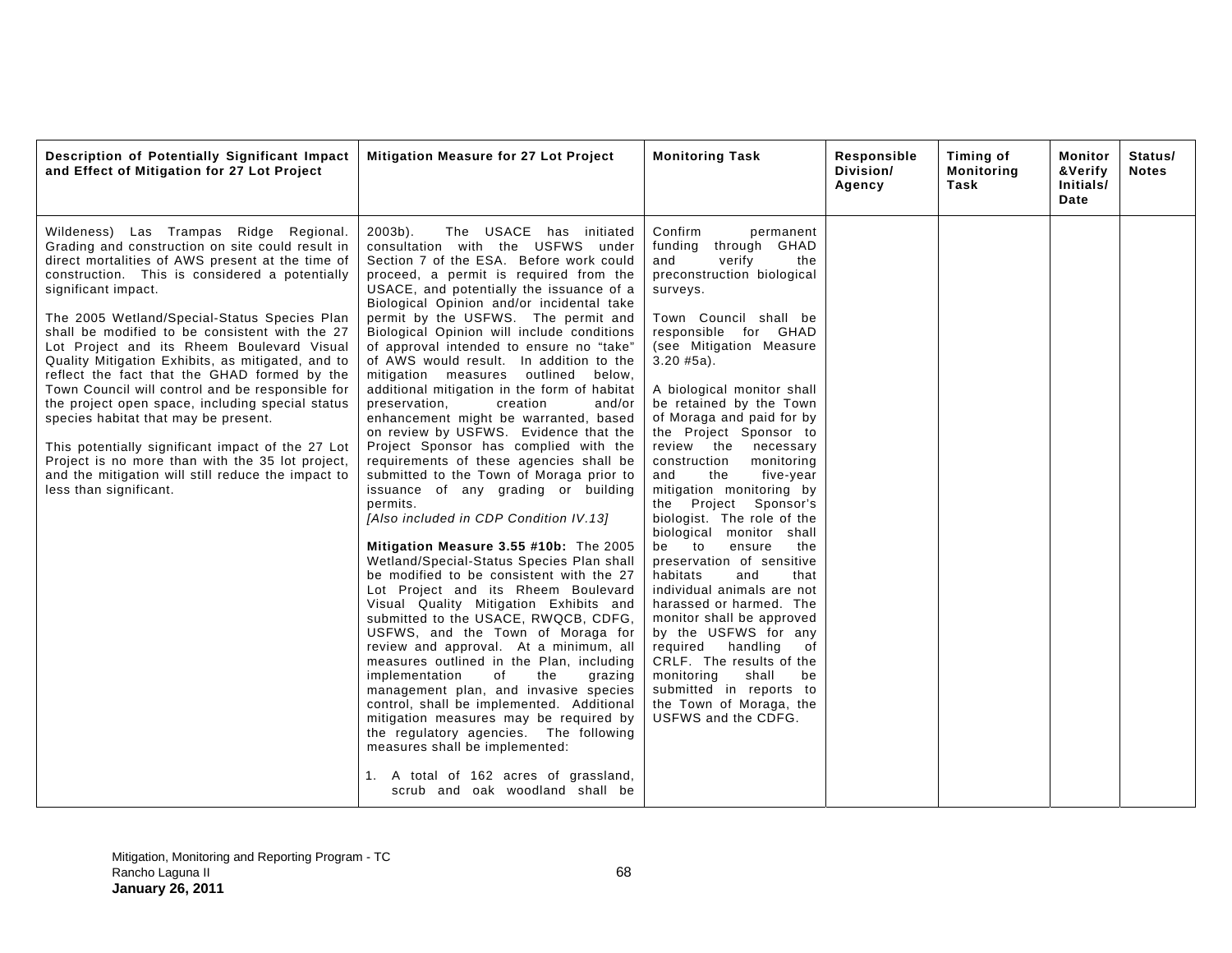| Description of Potentially Significant Impact<br>and Effect of Mitigation for 27 Lot Project | Mitigation Measure for 27 Lot Project                                                                                                                                                                                                    | <b>Monitoring Task</b> | Responsible<br>Division/<br>Agency | Timing of<br><b>Monitoring</b><br>Task | Monitor<br>&Verify<br>Initials/<br>Date | Status/<br><b>Notes</b> |
|----------------------------------------------------------------------------------------------|------------------------------------------------------------------------------------------------------------------------------------------------------------------------------------------------------------------------------------------|------------------------|------------------------------------|----------------------------------------|-----------------------------------------|-------------------------|
|                                                                                              | designated<br>as<br>a<br>permanent<br>conservation easement, and conveyed<br>to a third-party entity approved by the<br>USFWS and CDFG for preservation in<br>perpetuity;                                                                |                        |                                    |                                        |                                         |                         |
|                                                                                              | 2. Enhance suitable AWS dispersal<br>habitat by implementation of the<br>grazing management plan described in<br>Sycamore (2005b);                                                                                                       |                        |                                    |                                        |                                         |                         |
|                                                                                              | 3. A minimum of eight rock piles covering<br>25 square feet and 3-4 feet in height<br>shall be created using sandstone<br>boulders salvaged on site during<br>excavation;                                                                |                        |                                    |                                        |                                         |                         |
|                                                                                              | Bare soil areas associated with the<br>4.<br>boulder placement sites shall be<br>broadcast seeded using the native<br>shrub and grassland mix described in<br>Sycamore (2005b);                                                          |                        |                                    |                                        |                                         |                         |
|                                                                                              | 5. Scrub habitat below the old ranch road<br>shall be fenced with permanent<br>fencing to exclude grazing livestock;                                                                                                                     |                        |                                    |                                        |                                         |                         |
|                                                                                              | Existing springs within any areas<br>6.<br>proposed for grazing shall be fenced<br>to exclude livestock. If access to<br>water is required, water may be piped<br>from the springs to water troughs<br>outside of the enclosure fencing; |                        |                                    |                                        |                                         |                         |
|                                                                                              | Adaptive management shall be utilized<br>7.<br>to identify and respond to problems<br>that arise and which threaten to<br>degrade potential AWS dispersal<br>habitat;                                                                    |                        |                                    |                                        |                                         |                         |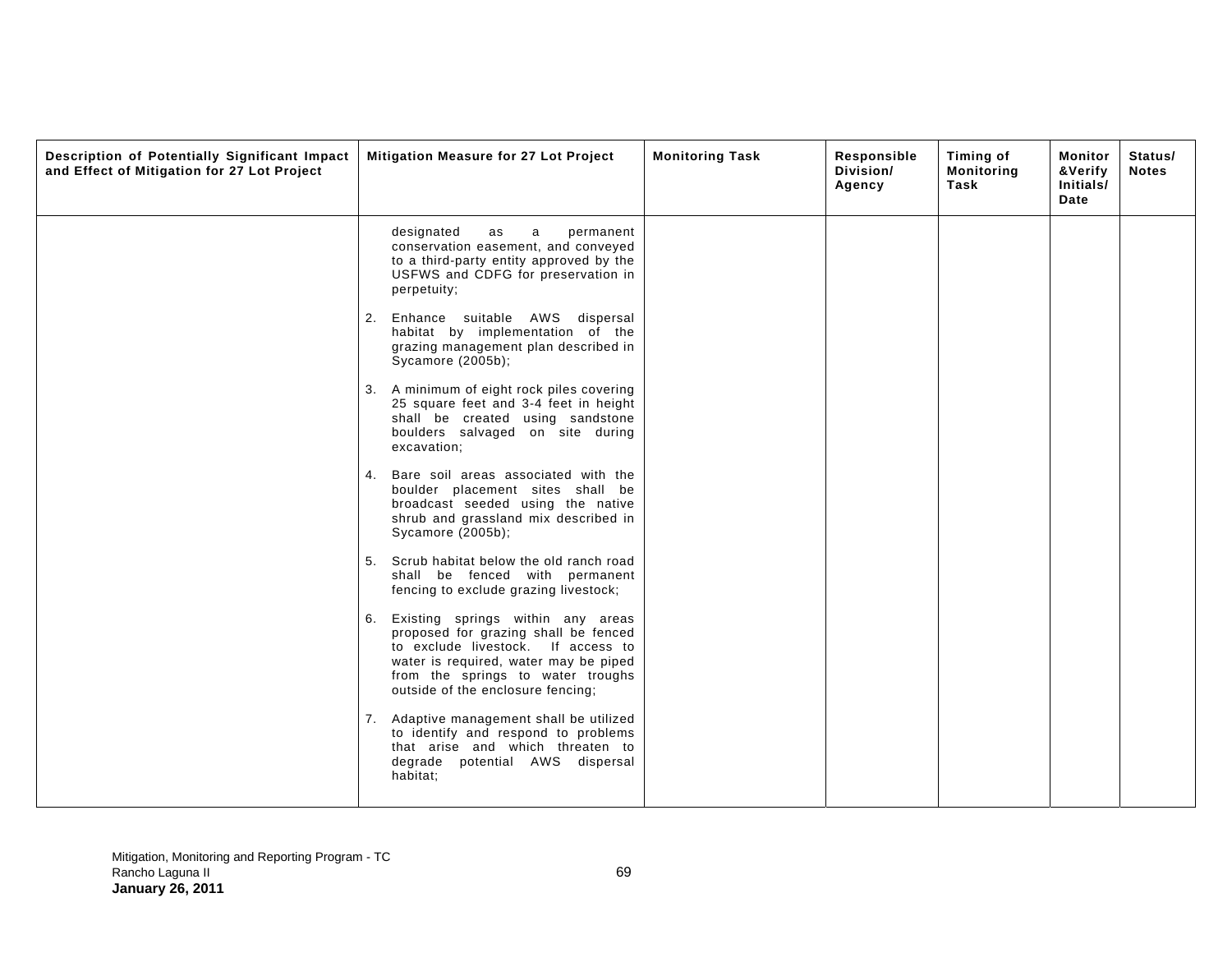| Description of Potentially Significant Impact<br>and Effect of Mitigation for 27 Lot Project | Mitigation Measure for 27 Lot Project                                                                                                                                                                                                                                                                                                                                                                                                                                                                                                                                                                                                                                                                                                                                                                                                                                                                                                                                                                                                                                                                                                                                                                                                                                                                                                               | <b>Monitoring Task</b> | Responsible<br>Division/<br>Agency | Timing of<br><b>Monitoring</b><br>Task | Monitor<br>&Verify<br>Initials/<br>Date | Status/<br><b>Notes</b> |
|----------------------------------------------------------------------------------------------|-----------------------------------------------------------------------------------------------------------------------------------------------------------------------------------------------------------------------------------------------------------------------------------------------------------------------------------------------------------------------------------------------------------------------------------------------------------------------------------------------------------------------------------------------------------------------------------------------------------------------------------------------------------------------------------------------------------------------------------------------------------------------------------------------------------------------------------------------------------------------------------------------------------------------------------------------------------------------------------------------------------------------------------------------------------------------------------------------------------------------------------------------------------------------------------------------------------------------------------------------------------------------------------------------------------------------------------------------------|------------------------|------------------------------------|----------------------------------------|-----------------------------------------|-------------------------|
|                                                                                              | 8. Signs shall be installed identifying the<br>site as a sensitive habitat area;<br>9. Habitats within the conservation<br>easement shall be monitored in the<br>spring and fall for no less than five<br>years following installation of fencing<br>and placement of boulder piles;<br>10. An education brochure shall be<br>produced for future homeowners<br>describing the purpose of the<br>conservation easement and other<br>mitigation measures, the species and<br>habitats being protected, prohibited<br>activities.<br>homeowner<br>and<br>responsibilities;<br>11. Monitoring of the average grass height<br>shall be conducted one month after<br>"green-up" following the first inch of<br>rain. Around mid-March, and monthly<br>thereafter, average grass height shall<br>be monitored to determine the residual<br>dry matter level and timing of grazing<br>cessation, adjusting grazing levels, or<br>the need for supplemental feeding for<br>no less than five years;<br>12. Annual reports shall be submitted to<br>the USACE, RWQCB, CDFG, and<br>USFWS, by the end of each calendar<br>year for no less than five years;<br>13. Prior to the issuance of grading<br>permits by the Town of Moraga, the<br>Project Sponsor shall<br>provide<br>evidence of the required approvals<br>from all relevant regulatory agencies; |                        |                                    |                                        |                                         |                         |
|                                                                                              |                                                                                                                                                                                                                                                                                                                                                                                                                                                                                                                                                                                                                                                                                                                                                                                                                                                                                                                                                                                                                                                                                                                                                                                                                                                                                                                                                     |                        |                                    |                                        |                                         |                         |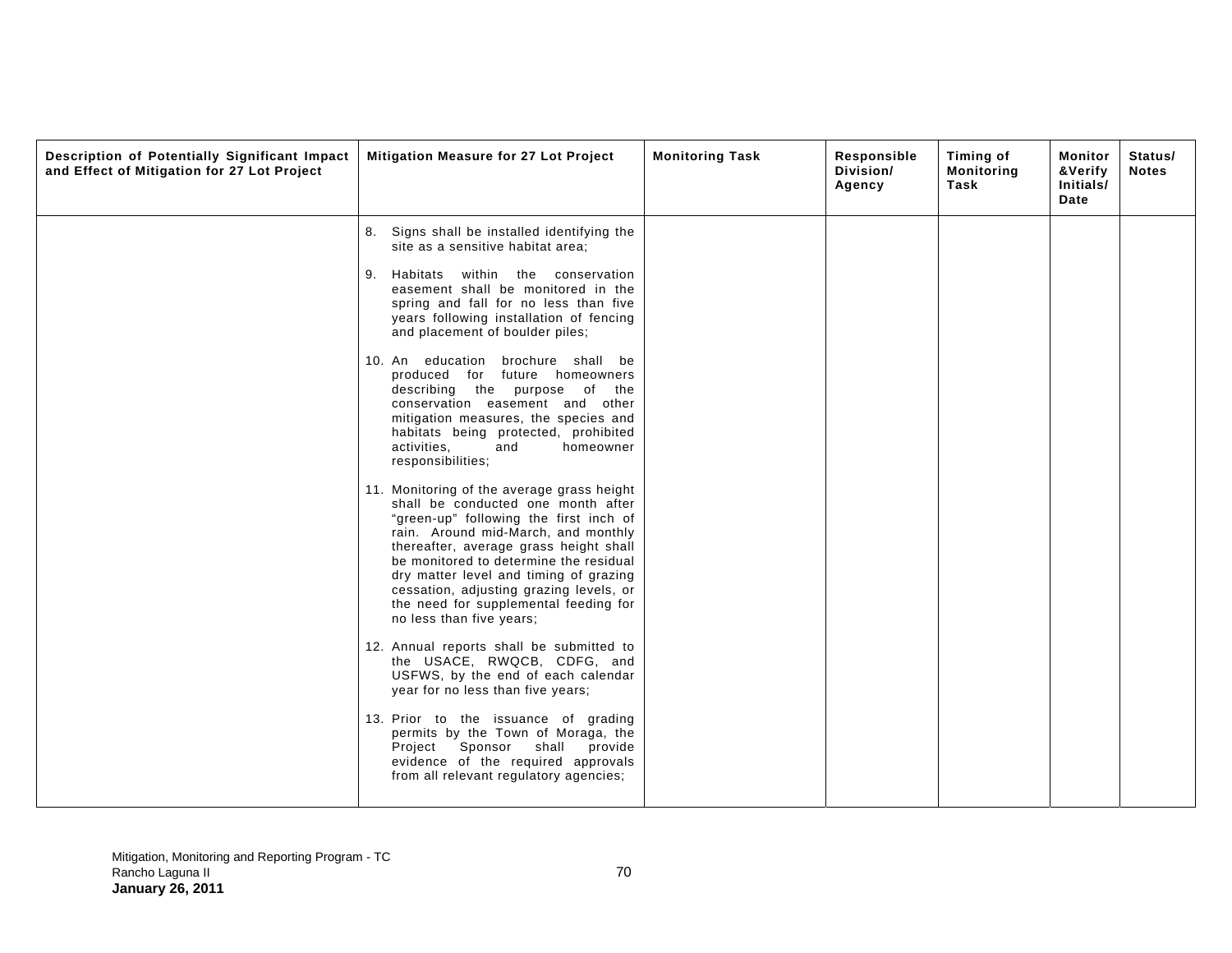| Description of Potentially Significant Impact<br>and Effect of Mitigation for 27 Lot Project | Mitigation Measure for 27 Lot Project                                                                                                                                                                                                                                                                                                                                                                                                                                                                                                                                                                                                                                                                                                                                                                                                    | <b>Monitoring Task</b> | Responsible<br>Division/<br>Agency | Timing of<br><b>Monitoring</b><br>Task | Monitor<br>&Verify<br>Initials/<br>Date | Status/<br><b>Notes</b> |
|----------------------------------------------------------------------------------------------|------------------------------------------------------------------------------------------------------------------------------------------------------------------------------------------------------------------------------------------------------------------------------------------------------------------------------------------------------------------------------------------------------------------------------------------------------------------------------------------------------------------------------------------------------------------------------------------------------------------------------------------------------------------------------------------------------------------------------------------------------------------------------------------------------------------------------------------|------------------------|------------------------------------|----------------------------------------|-----------------------------------------|-------------------------|
|                                                                                              | 14. At the end of the five-year monitoring<br>period, the Project Sponsor shall<br>coordinate with the USACE, USFWS,<br>CDFG and RWQCB to determine if the<br>standards have<br>been<br>success<br>achieved. If the permit conditions<br>have not been met, the agencies will<br>identify the appropriate remedial<br>measures. The Project Sponsor shall<br>be responsible for completing all<br>remedial measures and achieving<br>sign-off from the agencies;                                                                                                                                                                                                                                                                                                                                                                         |                        |                                    |                                        |                                         |                         |
|                                                                                              | 15. The Plan shall provide details of on-<br>going monitoring and maintenance to<br>be implemented in perpetuity, as part<br>of the Open Space Management Plan,<br>as more fully described in Mitigation<br>Measure 3.55 #9b, subsection 14.<br>[Also included in CDP Condition IV.14]                                                                                                                                                                                                                                                                                                                                                                                                                                                                                                                                                   |                        |                                    |                                        |                                         |                         |
|                                                                                              | Mitigation Measure 3.55 #10c:<br>Brush<br>clearing and grading could result in direct<br>mortalities of AWS present during<br>construction. Initial brush clearing and<br>surface grading should be initiated after<br>the peak season of AWS dispersal (after<br>June 1). Pre-construction surveys by a<br>qualified wildlife biologist shall be<br>conducted no more than 24 hours prior to<br>clearing and grubbing the site. If AWS<br>should be encountered, the USFWS would<br>be contacted for further instructions. If no<br>AWS were encountered, the site could be<br>considered ready for construction. A<br>biologist shall be present to supervise<br>brush removal until the site has been<br>cleared of vegetation. The role of the<br>biological monitor will be to ensure that no<br>take of AWS occurs. The biological |                        |                                    |                                        |                                         |                         |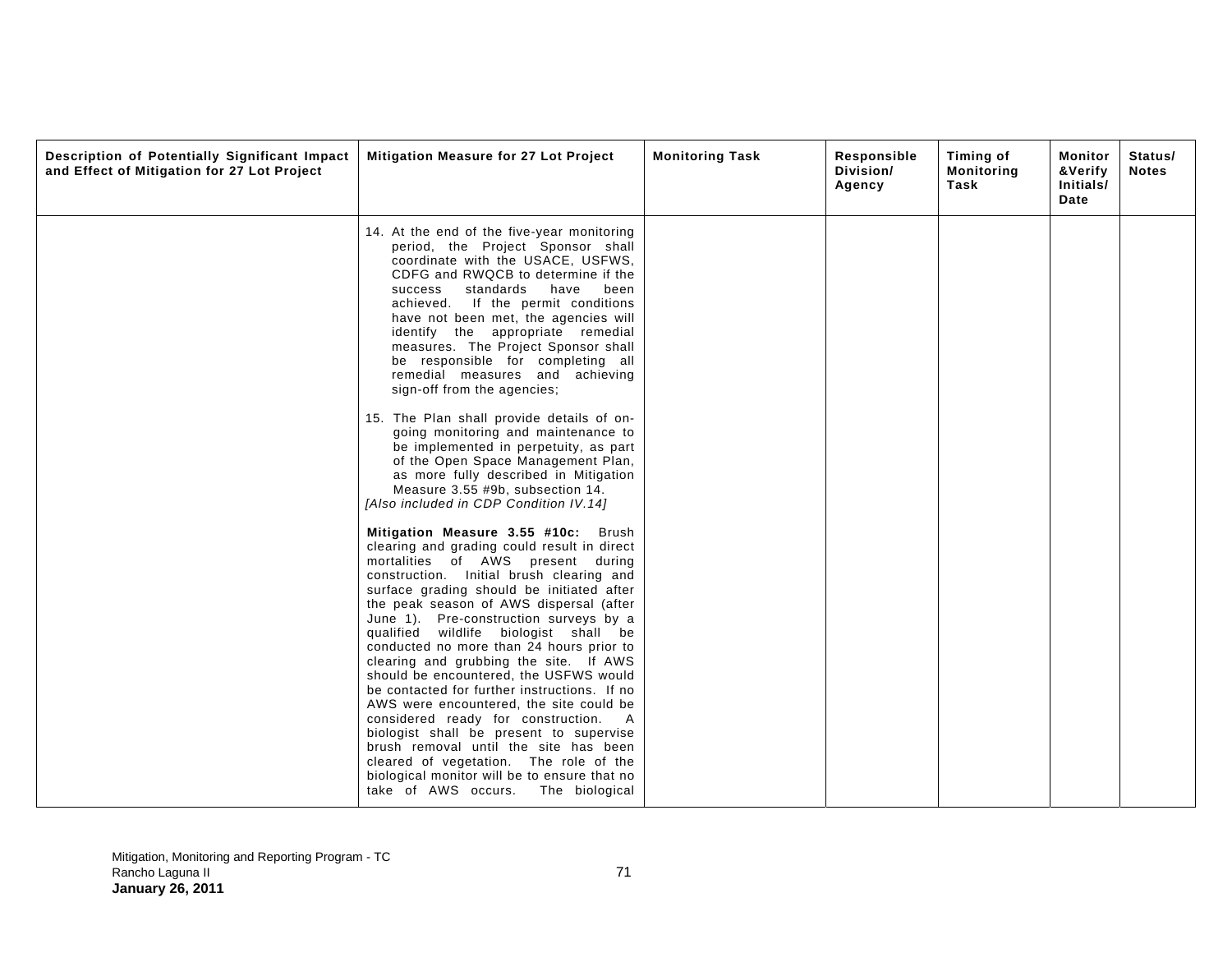| Description of Potentially Significant Impact<br>and Effect of Mitigation for 27 Lot Project | <b>Mitigation Measure for 27 Lot Project</b>                                                                                                                                                                                                                                                                                                                                                                                                                                                                                                                            | <b>Monitoring Task</b> | Responsible<br>Division/<br>Agency | Timing of<br><b>Monitoring</b><br>Task | Monitor<br>&Verify<br>Initials/<br>Date | Status/<br><b>Notes</b> |
|----------------------------------------------------------------------------------------------|-------------------------------------------------------------------------------------------------------------------------------------------------------------------------------------------------------------------------------------------------------------------------------------------------------------------------------------------------------------------------------------------------------------------------------------------------------------------------------------------------------------------------------------------------------------------------|------------------------|------------------------------------|----------------------------------------|-----------------------------------------|-------------------------|
|                                                                                              | monitor shall also move other common<br>wildlife species out of harm's way during<br>removal of surface vegetation. Monthly<br>construction monitoring reports shall be<br>prepared by the biological monitor and<br>submitted to the Town, USFWS, and<br>CDFG.<br>[Also included as CDP Condition IV.15]                                                                                                                                                                                                                                                               |                        |                                    |                                        |                                         |                         |
|                                                                                              | Mitigation Measure 3.55 #10d:<br>AII<br>grading and construction activities shall<br>conform to permit conditions issued by<br>USACE, CDFG, RWQCB, and USFWS,<br>intended to preserve habitats and avoid<br>"take" of AWS.<br>[Also included as CDP Condition IV.16]                                                                                                                                                                                                                                                                                                    |                        |                                    |                                        |                                         |                         |
|                                                                                              | Mitigation Measure 3.55 #10e: Sensitive<br>areas adjacent to but outside of the<br>construction footprint shall be designated<br>as such on construction plans, and shall<br>be protected from encroachment by<br>construction workers and equipment by<br>orange construction fencing.<br>[Also included as CDP Condition IV.17]                                                                                                                                                                                                                                       |                        |                                    |                                        |                                         |                         |
|                                                                                              | <b>Measure</b><br>3.55<br>Mitigation<br>#10f:<br>Educational materials shall be prepared<br>and provided to construction workers<br>outlining measures to reduce or eliminate<br>direct and indirect impacts to special-<br>status species. Workers shall be required<br>to sign a statement to the effect that they<br>have received the educational materials<br>regarding special-status species and that<br>they understand that they shall be<br>responsible for impacts that occur as a<br>result of worker negligence.<br>[Also included as CDP Condition IV.18] |                        |                                    |                                        |                                         |                         |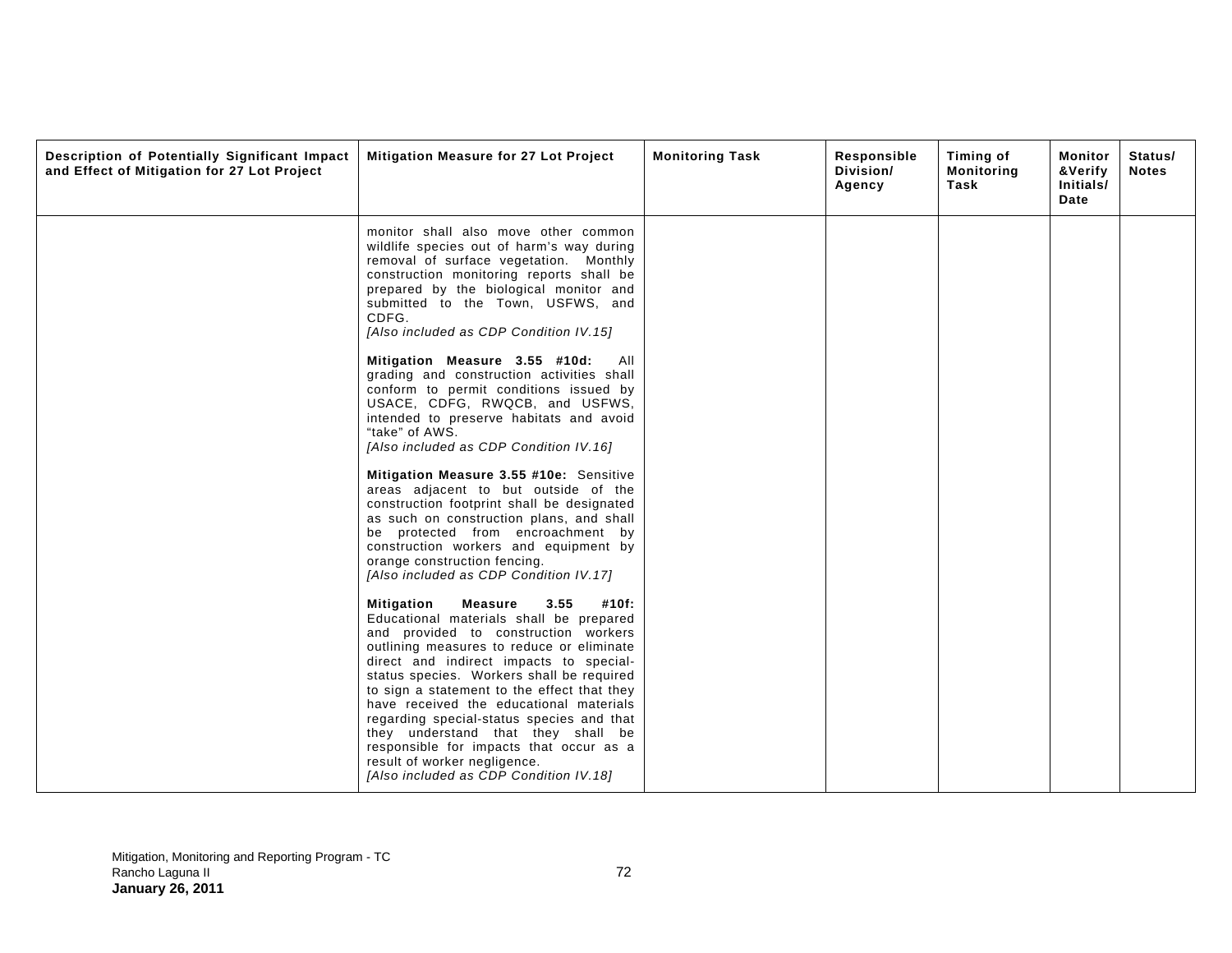| Description of Potentially Significant Impact<br>and Effect of Mitigation for 27 Lot Project                                                                                                                                                                                                                                                                                                                                                                                                                                                                | Mitigation Measure for 27 Lot Project                                                                                                                                                                                                                                                                                                                                                                                                                                                                                                                                                                                                                                                                                                                                                                                                                                                                                                                                                                                                                                                                                                                                                                                                                                                                                                                                                                                                                                                                                                                                                                                | <b>Monitoring Task</b>                                                                                                                                                                                                                                                                                                                                                                                                                                                                                                                                                                                                                            | Responsible<br>Division/<br>Agency                         | Timing of<br><b>Monitoring</b><br>Task | Monitor<br>&Verify<br>Initials/<br>Date | Status/<br><b>Notes</b> |
|-------------------------------------------------------------------------------------------------------------------------------------------------------------------------------------------------------------------------------------------------------------------------------------------------------------------------------------------------------------------------------------------------------------------------------------------------------------------------------------------------------------------------------------------------------------|----------------------------------------------------------------------------------------------------------------------------------------------------------------------------------------------------------------------------------------------------------------------------------------------------------------------------------------------------------------------------------------------------------------------------------------------------------------------------------------------------------------------------------------------------------------------------------------------------------------------------------------------------------------------------------------------------------------------------------------------------------------------------------------------------------------------------------------------------------------------------------------------------------------------------------------------------------------------------------------------------------------------------------------------------------------------------------------------------------------------------------------------------------------------------------------------------------------------------------------------------------------------------------------------------------------------------------------------------------------------------------------------------------------------------------------------------------------------------------------------------------------------------------------------------------------------------------------------------------------------|---------------------------------------------------------------------------------------------------------------------------------------------------------------------------------------------------------------------------------------------------------------------------------------------------------------------------------------------------------------------------------------------------------------------------------------------------------------------------------------------------------------------------------------------------------------------------------------------------------------------------------------------------|------------------------------------------------------------|----------------------------------------|-----------------------------------------|-------------------------|
| Impact 3.55 #12. Direct Impacts to Nesting<br>Raptors and Other Nesting Migratory Birds,<br>Occupied Nests, and Active Bat Roosts:<br>Potential impacts include the destruction of<br>occupied nests and roosts, direct mortalities of<br>eggs and young, and causing breeding adults to<br>abandon nests and roosts. This is a potentially<br>significant impact.<br>This potentially significant impact of the 27 Lot<br>Project is no more than with the 35 lot project,<br>and the mitigation will still reduce the impact to<br>less than significant. | Mitigation Measure 3.55 #12a: Active<br>nesting sites of migratory birds including<br>raptors are protected under the Migratory<br>Bird Treaty Act and the California Fish and<br>Game Code. In order to ensure that<br>occupied nests of migratory birds are not<br>impacted, land-clearing activities (grading,<br>grubbing and clearing of vegetation, or the<br>removal or trimming of trees) shall be<br>performed between September 1 and<br>January 30.<br>[Also included as CDP Condition IV.19]<br>Mitigation Measure 3.55 #12b: If land-<br>clearing activities are scheduled to<br>commence between February 1 and<br>August 31, a pre-construction survey for<br>nesting migratory birds shall be conducted<br>prior to any destruction of suitable nesting<br>habitat. Depending on time of year and<br>results of the pre-construction surveys,<br>construction activities may<br>require<br>commencement within one week of the<br>survey or, at a maximum, within 30 days,<br>as recommended by the<br>wildlife<br>biologist. The survey area shall include<br>all large trees, grassland and scrub<br>habitat within a 250-foot buffer zone of the<br>limits of work. The purpose of pre-<br>construction surveys is to determine if<br>occupied nests are present within a<br>reasonable area that would be subject to<br>direct impacts or disruption during<br>construction.<br>[Also included as CDP Condition IV.20]<br>lf<br>Mitigation Measure 3.55 #12c:<br>occupied migratory bird nests<br>are<br>detected, grading and construction in the<br>area may continue only after the nests are | Pre-construction surveys<br>for raptors and other<br>migratory birds shall be<br>completed<br>prior<br>to to<br>issuance of a<br>final<br>grading plan, generally<br>within<br>30<br>days<br>of<br>anticipated construction.<br>The Project Sponsor shall<br>provide<br>copies<br>of<br>preconstruction<br>survey<br>reports, along with any<br>recommendations by the<br>biologist, to the Town<br>before the initiation of<br>any grading. If nest or<br>roost buffers are needed.<br>the Project Sponsor shall<br>designate those areas on<br>the final grading plan, to<br>be submitted to the Town<br>prior to the initiation of<br>grading. | Town<br>Engineer,<br>and<br>Town<br>biological<br>monitor. | Prior<br>to<br>grading.                |                                         |                         |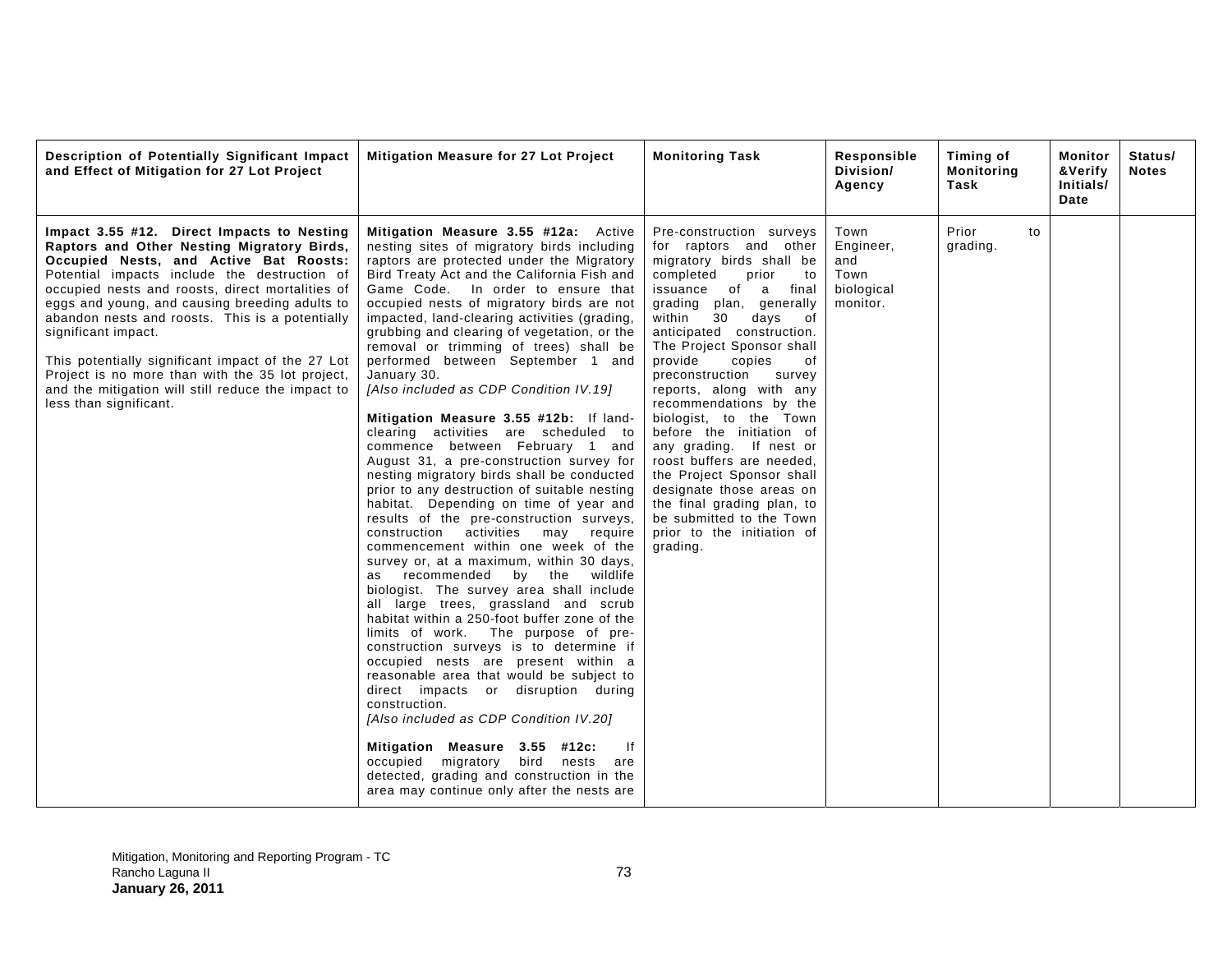| Description of Potentially Significant Impact<br>and Effect of Mitigation for 27 Lot Project | Mitigation Measure for 27 Lot Project                                                                                                                                                                                                                                                                                                                                                                                                                                                                                                                                                                                                                                                                                                                                                                                                                                                                                                                                                                                                                                                                                                                                                                                                                                                                                                                                                                                                                                                                                                                                                                                                                             | <b>Monitoring Task</b> | Responsible<br>Division/<br>Agency | Timing of<br><b>Monitoring</b><br>Task | Monitor<br>&Verify<br>Initials/<br>Date | Status/<br><b>Notes</b> |
|----------------------------------------------------------------------------------------------|-------------------------------------------------------------------------------------------------------------------------------------------------------------------------------------------------------------------------------------------------------------------------------------------------------------------------------------------------------------------------------------------------------------------------------------------------------------------------------------------------------------------------------------------------------------------------------------------------------------------------------------------------------------------------------------------------------------------------------------------------------------------------------------------------------------------------------------------------------------------------------------------------------------------------------------------------------------------------------------------------------------------------------------------------------------------------------------------------------------------------------------------------------------------------------------------------------------------------------------------------------------------------------------------------------------------------------------------------------------------------------------------------------------------------------------------------------------------------------------------------------------------------------------------------------------------------------------------------------------------------------------------------------------------|------------------------|------------------------------------|----------------------------------------|-----------------------------------------|-------------------------|
|                                                                                              | protected by an adequate setback (in<br>general, 50 feet for passerines and 250<br>feet for raptors), approved by a qualified<br>biologist, in consultation with the CDFG,<br>or after young birds have fledged. Nest<br>sites may only be impacted after a<br>qualified biologist has verified that<br>migratory birds have either 1) not begun<br>egg-laying and incubation, or 2) that the<br>juveniles from those nests are foraging<br>independently and capable of independent<br>survival at an earlier date.<br>[Also included as CDP Condition IV.21]<br>Mitigation Measure 3.55 #12d: Prior to<br>removing oak trees and large snags, pre-<br>construction surveys should be conducted<br>to check for the presence of bats. A pre-<br>construction survey for bats shall be<br>conducted no more than 30 days prior to<br>the removal of any large tree. The survey<br>shall be conducted by a qualified wildlife<br>biologist. If no evidence of bat roosting is<br>identified during the pre-construction<br>survey, then no impacts to bats would be<br>expected to occur from tree removal. If<br>evidence of bat roosting is identified, a<br>focused survey by a qualified wildlife<br>biologist shall be performed to determine<br>the species present, number of individuals<br>present, and their reproductive status.<br>Appropriate mitigation measures shall be<br>developed to protect roosting bats in<br>consultation with the CDFG.<br>[Also included as CDP Condition IV.22]<br>Mitigation Measure 3.55 #12e:<br>The<br>presence of any maternity sites shall be<br>reported to the California Natural Diversity<br>Database (CNDDB). |                        |                                    |                                        |                                         |                         |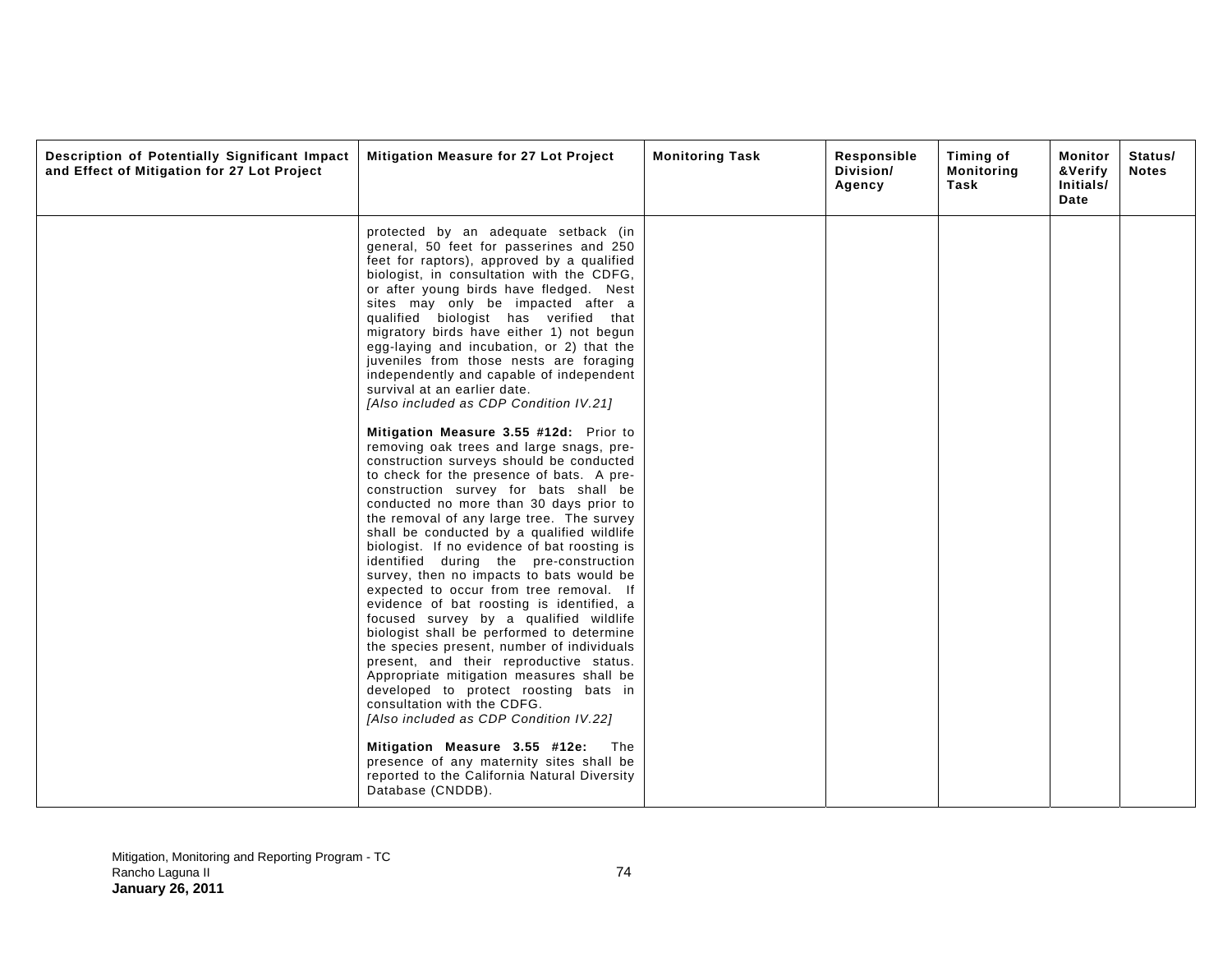| Description of Potentially Significant Impact<br>and Effect of Mitigation for 27 Lot Project                                                                                                                                                                                                                                                                                                                                                                                                                                                                                                                                                                                                                                                                                                                                                                                                                                                                                                                                              | Mitigation Measure for 27 Lot Project                                                                                                                                                                                                                                                                                                                                                                                                                                                                                                                                                                                                                                                                                                                                                                                                                                                                                                                                                                                                                                                                                                                                                                                                                                                                                                                                                                                                                                                                                 | <b>Monitoring Task</b>                                                                                                     | Responsible<br>Division/<br>Agency                         | Timing of<br><b>Monitoring</b><br>Task                                                                                     | Monitor<br>&Verify<br>Initials/<br>Date | Status/<br><b>Notes</b> |
|-------------------------------------------------------------------------------------------------------------------------------------------------------------------------------------------------------------------------------------------------------------------------------------------------------------------------------------------------------------------------------------------------------------------------------------------------------------------------------------------------------------------------------------------------------------------------------------------------------------------------------------------------------------------------------------------------------------------------------------------------------------------------------------------------------------------------------------------------------------------------------------------------------------------------------------------------------------------------------------------------------------------------------------------|-----------------------------------------------------------------------------------------------------------------------------------------------------------------------------------------------------------------------------------------------------------------------------------------------------------------------------------------------------------------------------------------------------------------------------------------------------------------------------------------------------------------------------------------------------------------------------------------------------------------------------------------------------------------------------------------------------------------------------------------------------------------------------------------------------------------------------------------------------------------------------------------------------------------------------------------------------------------------------------------------------------------------------------------------------------------------------------------------------------------------------------------------------------------------------------------------------------------------------------------------------------------------------------------------------------------------------------------------------------------------------------------------------------------------------------------------------------------------------------------------------------------------|----------------------------------------------------------------------------------------------------------------------------|------------------------------------------------------------|----------------------------------------------------------------------------------------------------------------------------|-----------------------------------------|-------------------------|
|                                                                                                                                                                                                                                                                                                                                                                                                                                                                                                                                                                                                                                                                                                                                                                                                                                                                                                                                                                                                                                           | [Also included as CDP Condition IV.23]                                                                                                                                                                                                                                                                                                                                                                                                                                                                                                                                                                                                                                                                                                                                                                                                                                                                                                                                                                                                                                                                                                                                                                                                                                                                                                                                                                                                                                                                                |                                                                                                                            |                                                            |                                                                                                                            |                                         |                         |
| Impact 3.55 #13. Direct Impacts on Sensitive<br><b>Plant Communities:</b><br>During grading and<br>construction of the 35 lot project, inadvertent<br>impacts to sensitive habitats such as oak<br>woodland, riparian woodland, wetlands, seeps,<br>springs, and scrub habitat could result.<br>Inadvertent impacts include accidental grading<br>or vehicle traffic outside the proposed limits of<br>grading, stockpiling earth or construction<br>materials, toxic spills, and fugitive dust. This is<br>a potentially significant impact.<br>The mitigation<br>is<br>consistent<br>with the<br>recommended 27 Lot Project and its Rheem<br>Boulevard Visual Quality Mitigation Exhibits, as<br>mitigated, and to reflect the fact that the GHAD<br>formed by the Town Council will control and be<br>responsible for the project open space.<br>This potentially significant impact of the 27 Lot<br>Project is no more than with the 35 lot project,<br>and the mitigation will still reduce the impact to<br>less than significant. | Mitigation Measure 3.55 #13a:<br>AII<br>sensitive habitat areas to be avoided shall<br>be clearly marked on project maps and<br>provided to the contractor. These areas<br>shall be designated as "no construction"<br>or "limited construction" zones.<br>These<br>areas shall be flagged in the field, as<br>approved by the project biologist, prior to<br>the initiation of construction activities. In<br>some cases, resources may need to be<br>fenced or otherwise protected from direct<br>or indirect impacts, as determined by the<br>project biologist. Contractors shall be<br>provided with copies of all state and<br>federal permit conditions and shall be<br>made aware of the consequences for non-<br>compliance.<br>[Also included as CDP Condition IV.24]<br>Mitigation Measure 3.55 #13b: Heavy<br>equipment and construction activities shall<br>be restricted to existing roadways and<br>development areas, and vehicle access<br>through creeks shall be prohibited, except<br>specifically<br>authorized<br>where<br>and<br>permitted. Creeks, wetlands, woodland<br>and scrub habitat not within the<br>development envelope shall be designated<br>as off-limits; their use for staging areas,<br>equipment storage, and disposal or<br>temporary placement of excess fill shall be<br>prohibited.<br>[Also included as CDP Condition IV.25]<br>Mitigation<br><b>Measure</b><br>3.55<br>#13c:<br>Equipment maintenance and fueling areas<br>shall not be located within 100 feet of any | Town of Moraga shall<br>review and approve final<br>grading plan, its erosion<br>control<br>plan,<br>and<br>Drainage Plan. | Town<br>Engineer,<br>and<br>Town<br>biological<br>monitor. | With<br>final<br>grading<br>plan,<br>its<br>erosion control<br>plan,<br>and Drainage<br>Plan,<br>and<br>during<br>grading. |                                         |                         |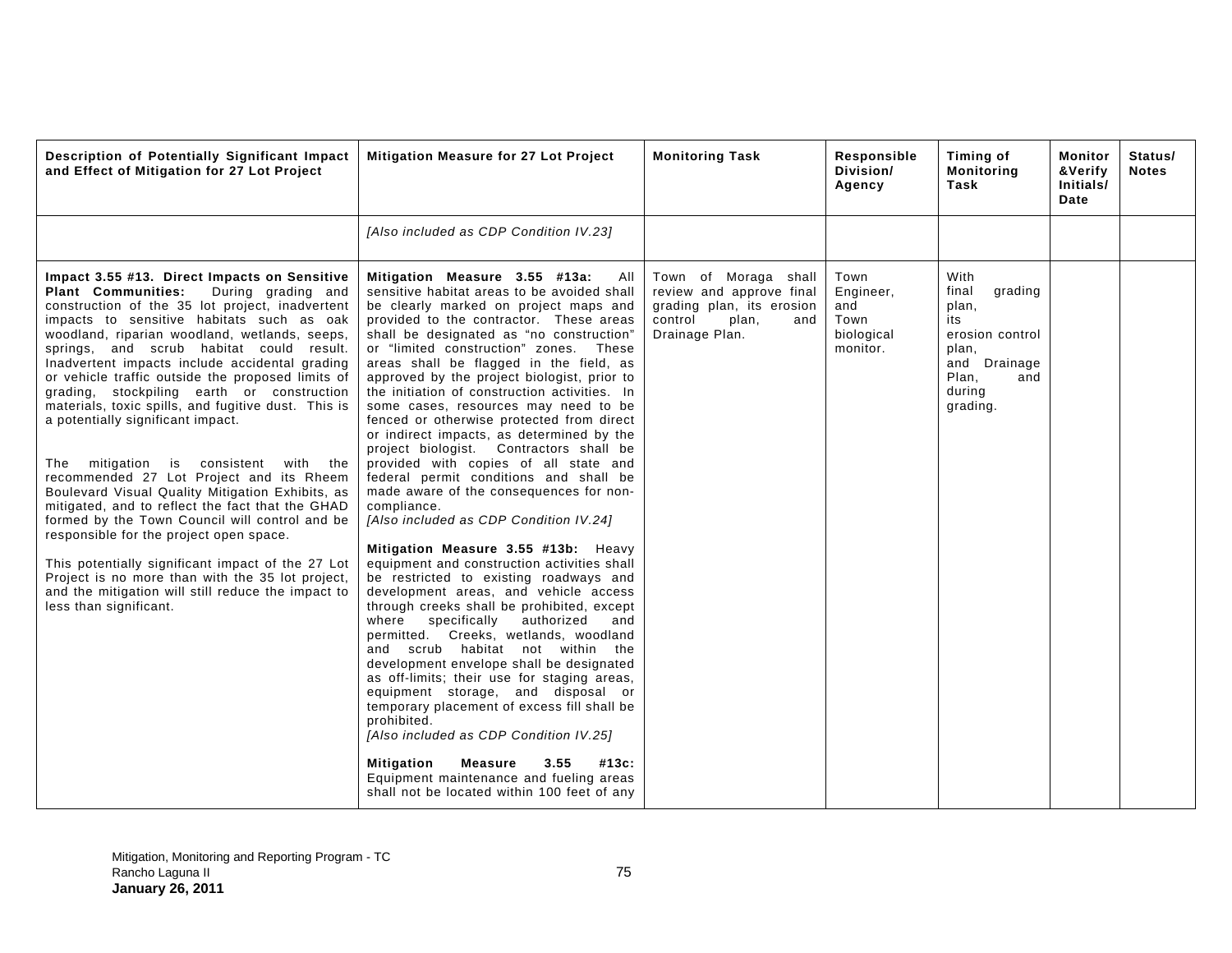| Description of Potentially Significant Impact<br>and Effect of Mitigation for 27 Lot Project | Mitigation Measure for 27 Lot Project                                                                                                                                                                                                                                                                                                       | <b>Monitoring Task</b> | Responsible<br>Division/<br>Agency | Timing of<br><b>Monitoring</b><br>Task | Monitor<br>&Verify<br>Initials/<br>Date | Status/<br><b>Notes</b> |
|----------------------------------------------------------------------------------------------|---------------------------------------------------------------------------------------------------------------------------------------------------------------------------------------------------------------------------------------------------------------------------------------------------------------------------------------------|------------------------|------------------------------------|----------------------------------------|-----------------------------------------|-------------------------|
|                                                                                              | creek or wetland. All fuel and hydraulic<br>fluid spills shall be contained within the<br>maintenance<br>area<br>and<br>managed<br>Equipment maintenance<br>appropriately.<br>areas shall be indicated on grading plans.<br>[Also included as CDP Condition IV.26]                                                                          |                        |                                    |                                        |                                         |                         |
|                                                                                              | Mitigation Measure 3.55 #13d: Oak<br>trees outside the impact area shall be<br>protected with construction fencing where<br>grading comes within 100 feet of the drip<br>line.<br>[Also included as CDP Condition IV.27]                                                                                                                    |                        |                                    |                                        |                                         |                         |
|                                                                                              | Mitigation Measure 3.55 #13e: The<br>primary indirect effects of construction<br>projects adjacent to streams or drainages<br>involve 1) increased erosion due to the<br>clearing of existing vegetation and the<br>exposure of the bare soil surface and 2)<br>degradation of offsite (e.g., downstream)                                   |                        |                                    |                                        |                                         |                         |
|                                                                                              | riparian or wetland habitat by excessive<br>sedimentation. The effects of erosion can<br>be decreased by collecting surface water<br>runoff in desilting ponds before releasing<br>the water into natural drainages. Erosion<br>and sedimentation impacts can be further<br>minimized by employing standard erosion                         |                        |                                    |                                        |                                         |                         |
|                                                                                              | control procedures such the use of<br>sandbags, silt fences, hay bales, diversion<br>ditches, desilting ponds, and undertaking<br>stream bank stabilization procedures.<br>Best Management Practices (BMPs) shall<br>be in place during construction. All bare<br>slopes shall be seeded with an<br>appropriate seed mix to be reviewed and |                        |                                    |                                        |                                         |                         |
|                                                                                              | approved by a qualified restoration<br>biologist.<br>[Also included as CDP Condition IV.28]                                                                                                                                                                                                                                                 |                        |                                    |                                        |                                         |                         |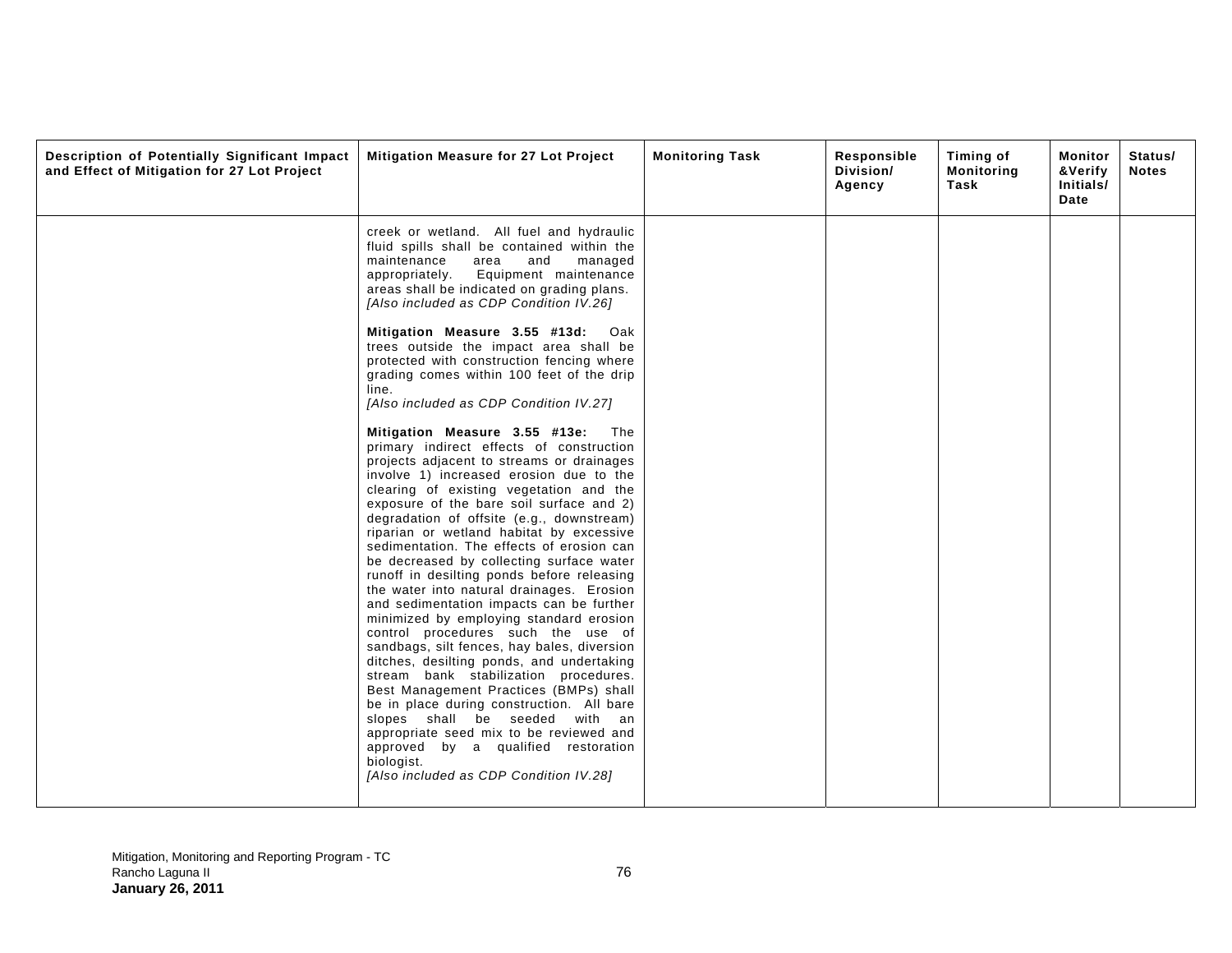| Description of Potentially Significant Impact<br>and Effect of Mitigation for 27 Lot Project                                                                                                                                                                                                                                                                                                                                                                                                                                                                                                                                                                                                                                                                                                                                                                                                                                                                                                                                                                                                   | Mitigation Measure for 27 Lot Project                                                                                                                                                                                                                                                                                                                                                                                                                                                                                                                                                                                                                                                                                                                                                                                                                                                 | <b>Monitoring Task</b>                                                       | Responsible<br>Division/<br>Agency                                                        | Timing of<br><b>Monitoring</b><br>Task                                                                              | Monitor<br>&Verify<br>Initials/<br>Date | Status/<br><b>Notes</b> |
|------------------------------------------------------------------------------------------------------------------------------------------------------------------------------------------------------------------------------------------------------------------------------------------------------------------------------------------------------------------------------------------------------------------------------------------------------------------------------------------------------------------------------------------------------------------------------------------------------------------------------------------------------------------------------------------------------------------------------------------------------------------------------------------------------------------------------------------------------------------------------------------------------------------------------------------------------------------------------------------------------------------------------------------------------------------------------------------------|---------------------------------------------------------------------------------------------------------------------------------------------------------------------------------------------------------------------------------------------------------------------------------------------------------------------------------------------------------------------------------------------------------------------------------------------------------------------------------------------------------------------------------------------------------------------------------------------------------------------------------------------------------------------------------------------------------------------------------------------------------------------------------------------------------------------------------------------------------------------------------------|------------------------------------------------------------------------------|-------------------------------------------------------------------------------------------|---------------------------------------------------------------------------------------------------------------------|-----------------------------------------|-------------------------|
|                                                                                                                                                                                                                                                                                                                                                                                                                                                                                                                                                                                                                                                                                                                                                                                                                                                                                                                                                                                                                                                                                                | Mitigation Measure 3.55 #13f: Although<br>there is little information on the effects of<br>dust on plant life, there is some indication<br>that excessive dust can reduce the overall<br>vigor of some plant species by reducing<br>their ability to photosynthesize and by<br>increasing their susceptibility to pests or<br>disease. While any noticeable adverse<br>impact from dust would likely require long-<br>term exposure, preventive measures shall<br>be included in the construction documents<br>for the project. Fugitive dust emissions<br>caused by prolonged grading activities<br>shall be mitigated by employing standard<br>air quality control procedures as noted in<br>Air Quality Mitigation Measure 3.45 #2.<br>[Also included as CDP Condition 29]                                                                                                         |                                                                              |                                                                                           |                                                                                                                     |                                         |                         |
| Impact 3.55 #15. Degradation of Wildlife<br>Habitats and Decrease in the Carrying<br>Capacity for Wildlife and Special-Status<br>Species: Project implementation would result<br>in increased human activity in and access to<br>currently undeveloped wildlife habitats. These<br>habitats include sensitive wetlands, regionally<br>valuable oak woodlands, scrub, and wildflower<br>fields, which could potentially support special-<br>status wildlife species such as California red-<br>legged frog, Alameda whipsnake, and migratory<br>birds. Although the 27 Lot Project calls for the<br>designation of 162 acres as permanently<br>protected open space, without ecologically<br>based management, the habitats could become<br>degraded over time through benign neglect or<br>abuse. Erosion, sedimentation of creeks, off-<br>road vehicle activity, and invasive plant species<br>could result in the permanent loss of the wildlife<br>habitats that presently occupy the site. In<br>addition, as homeowners move into the<br>development, their personal interests and those | Mitigation Measure 3.55 #15a: A total of<br>162 acres of undeveloped land consisting<br>of existing grasslands, oak woodland,<br>intermittent channels, and seeps, would<br>be designated as permanently preserved<br>open space and placed into a<br>conservation easement, appropriate deed<br>restrictions, or as otherwise stipulated by<br>the resource agencies.<br>The 2005<br>Wetland/Special-Status<br>Species<br>Plan<br>provides quidance on managing and<br>monitoring preserved aquatic and upland<br>habitat for special-status and common<br>wildlife species. Details of the Plan and<br>the required measures are outlined in<br>Mitigation Measures 3.55 #9b and #10b,<br>above. The Plan shall be modified to be<br>consistent with the 27 Lot Project and its<br>Rheem Boulevard Visual Quality Mitigation<br>Exhibits.<br>[Also included as CDP Condition IV.30] | See Monitoring Tasks for<br>Mitigation Measures 3.55<br>#3, #9, #10 and #12. | Town<br>Engineer,<br>Town<br>Biological<br>Monitor,<br>resource<br>agencies, and<br>GHAD. | Prior<br>to issuance of<br>final<br>grading<br>during<br>plan,<br>grading,<br>and<br>ongoing after<br>construction. |                                         |                         |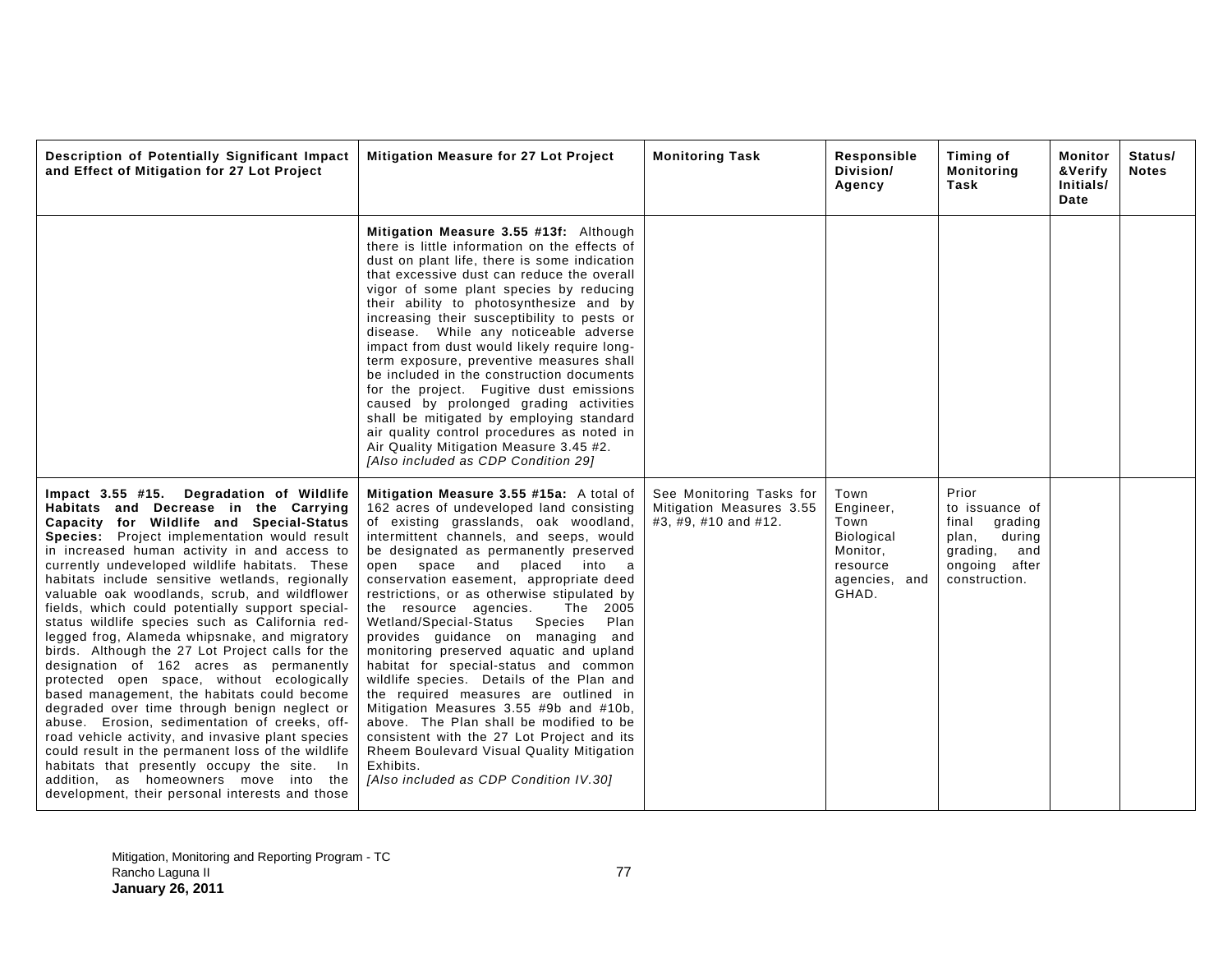| Description of Potentially Significant Impact<br>and Effect of Mitigation for 27 Lot Project                                                                                                                                                                                                                                                                                                                                                                                                                                                                                                                                                                                                                                                                                                                                                                  | <b>Mitigation Measure for 27 Lot Project</b>                                                                                                                                                                                                                                                                                                                                                                                                                                                                                                                                                                                                                                                                                                                                                                                                                                                     | <b>Monitoring Task</b>                                                                                                                                                                     | Responsible<br>Division/<br>Agency | Timing of<br><b>Monitoring</b><br>Task | Monitor<br>&Verify<br>Initials/<br>Date | Status/<br><b>Notes</b> |
|---------------------------------------------------------------------------------------------------------------------------------------------------------------------------------------------------------------------------------------------------------------------------------------------------------------------------------------------------------------------------------------------------------------------------------------------------------------------------------------------------------------------------------------------------------------------------------------------------------------------------------------------------------------------------------------------------------------------------------------------------------------------------------------------------------------------------------------------------------------|--------------------------------------------------------------------------------------------------------------------------------------------------------------------------------------------------------------------------------------------------------------------------------------------------------------------------------------------------------------------------------------------------------------------------------------------------------------------------------------------------------------------------------------------------------------------------------------------------------------------------------------------------------------------------------------------------------------------------------------------------------------------------------------------------------------------------------------------------------------------------------------------------|--------------------------------------------------------------------------------------------------------------------------------------------------------------------------------------------|------------------------------------|----------------------------------------|-----------------------------------------|-------------------------|
| of the HOA could change over time, and come<br>into conflict with the stated goals of preserving<br>these habitats for the benefit of wildlife,<br>biological diversity, and,<br>ultimately, the<br>residents and citizens of the area. This is a<br>potentially significant impact.                                                                                                                                                                                                                                                                                                                                                                                                                                                                                                                                                                          | Mitigation Measure 3.55 #15b:<br>The<br>Project Sponsor shall retain<br>the<br>responsibility for these activities as the<br>permittee until final sign off by the<br>regulatory agencies and the Town of<br>Moraga, presumably after five years.<br>[Also included as CDP Condition IV.31]                                                                                                                                                                                                                                                                                                                                                                                                                                                                                                                                                                                                      |                                                                                                                                                                                            |                                    |                                        |                                         |                         |
| The 2005 Wetland/Special-Status Species Plan<br>will modified to be consistent with the 27 Lot<br>Project and its Rheem Boulevard Visual Quality<br>Mitigation Exhibits, as mitigated, and to reflect<br>the fact that the GHAD formed by the Town<br>Council will control and be responsible for the<br>project open space. This potentially significant<br>impact of the 27 Lot Project is no more than<br>with the 35 lot project, and the mitigation will<br>still reduce the impact to less than significant.                                                                                                                                                                                                                                                                                                                                            | Mitigation Measure 3.55 #15c:<br>The<br>Wetland/Special-Status Species Plan shall<br>provide details of on-going monitoring and<br>maintenance to be implemented in<br>perpetuity, and incorporated as part of the<br>Open Space Management Plan, as more<br>fully described in Mitigation Measure 3.55<br>#9b, subsection 14.<br>[Also included as CDP Condition IV.32]                                                                                                                                                                                                                                                                                                                                                                                                                                                                                                                         |                                                                                                                                                                                            |                                    |                                        |                                         |                         |
| Impact 3.55 #16. California Red-Legged Frog<br>Habitat: Increased human habitation adjacent<br>to occupied CRLF habitat could result in an<br>increase in CRLF predators such as raccoons<br>and skunks, which are attracted to dwellings by<br>unsecured trash and outdoor pet food dishes.<br>This is a potentially significant impact.<br>The 2005 Wetland/Special-Status Species Plan<br>modified to be consistent with the 27 Lot Project<br>and its Rheem Boulevard Visual Quality<br>Mitigation Exhibits, as mitigated, and to reflect<br>the fact that the GHAD formed by the Town<br>Council will control and be responsible for the<br>project open space.<br>This potentially significant impact of the 27 Lot<br>Project is no more than with the 35 lot project,<br>and the mitigation will still reduce the impact to<br>less than significant. | Mitigation Measure 3.55 #16a: An HOA<br>or GHAD shall assume responsibility for<br>ensuring proper management of secured<br>waste receptacles. Future residents shall<br>be provided with guidelines for safely co-<br>existing with wildlife. Leaving pet food<br>out-of-doors shall be prohibited, unless in<br>a fully fenced kennel. In addition, trash<br>receptacles shall have tight-fitting lids to<br>discourage wildlife from using as forage.<br>[Also included as CDP Condition IV.34]<br>Mitigation Measure 3.55 #16b: The 2005<br>Wetland/Special-Status Species Plan has<br>been developed to provide guidance on<br>managing and monitoring preserved<br>aquatic and upland habitat for special-<br>status, including CRLF.<br>It shall be<br>modified to be consistent with the 27 Lot<br>Project and its Rheem Boulevard Visual<br>Quality Mitigation Exhibits. Details of the | The HOA and GHAD shall<br>assume responsibility for<br>ensuring<br>proper<br>management of secured<br>waste receptacles. See<br>Monitoring<br>Task<br>in<br>Mitigation Measure 3.55<br>#9. | <b>HOA</b><br>and GHAD.            | Ongoing after<br>construction.         |                                         |                         |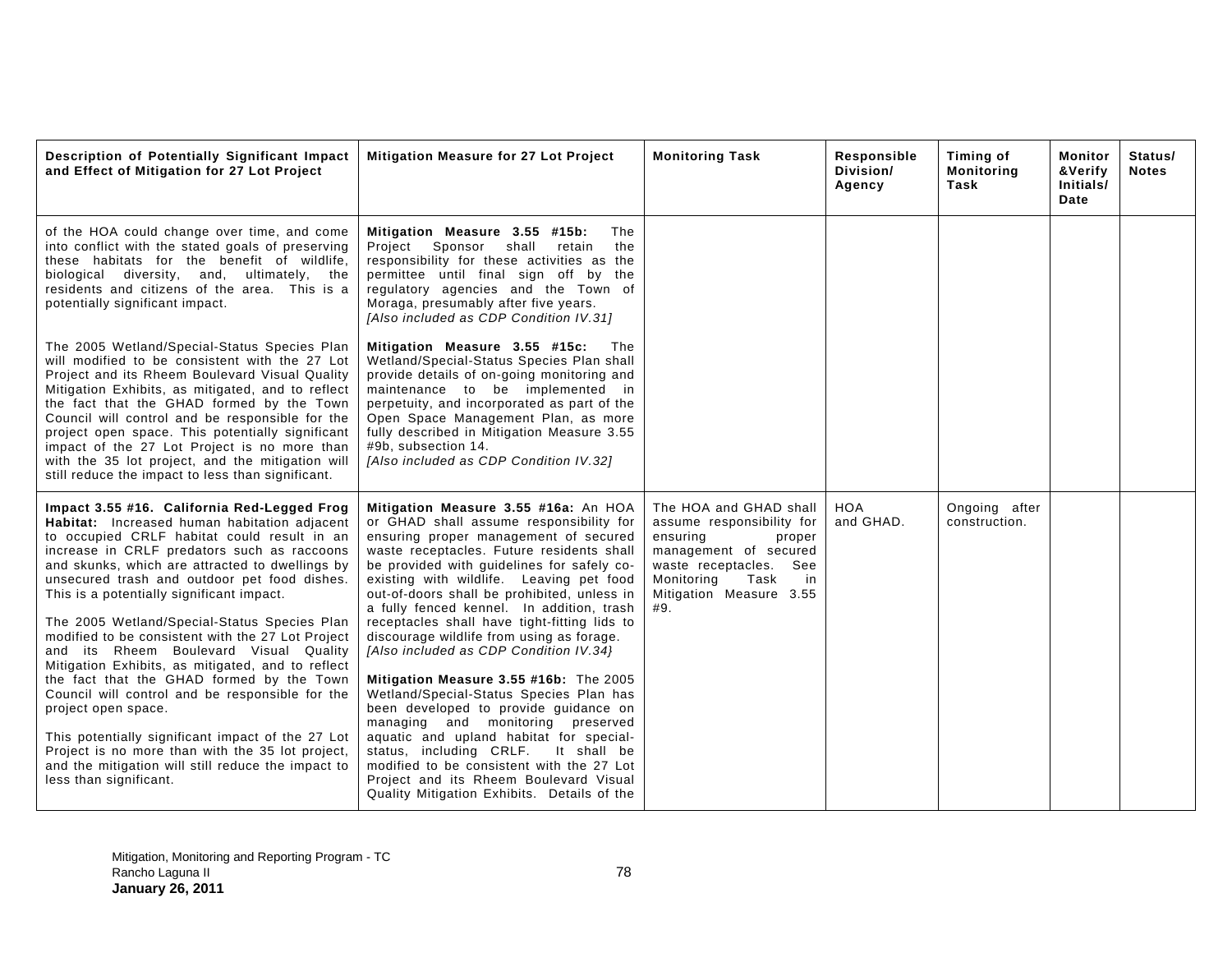| Description of Potentially Significant Impact<br>and Effect of Mitigation for 27 Lot Project                                                                                                                                                                                                                                                                                                                                                                                                                                                                                                                                                                                                                                                                                                                                                                                                                                                                                                                                                                                                                                                                                                                                                                                                                                                                                     | Mitigation Measure for 27 Lot Project                                                                                                                                                                                                                                                                                                                                                                                                                                                                                                                                                                                                                                                                                                                                                                                                                                                                                                                                                                                                                                                                                                                                                                                                          | <b>Monitoring Task</b>                                                                                                                                                                                                     | Responsible<br>Division/<br>Agency                                                               | Timing of<br><b>Monitoring</b><br>Task                                                                            | Monitor<br>&Verify<br>Initials/<br>Date | Status/<br><b>Notes</b> |
|----------------------------------------------------------------------------------------------------------------------------------------------------------------------------------------------------------------------------------------------------------------------------------------------------------------------------------------------------------------------------------------------------------------------------------------------------------------------------------------------------------------------------------------------------------------------------------------------------------------------------------------------------------------------------------------------------------------------------------------------------------------------------------------------------------------------------------------------------------------------------------------------------------------------------------------------------------------------------------------------------------------------------------------------------------------------------------------------------------------------------------------------------------------------------------------------------------------------------------------------------------------------------------------------------------------------------------------------------------------------------------|------------------------------------------------------------------------------------------------------------------------------------------------------------------------------------------------------------------------------------------------------------------------------------------------------------------------------------------------------------------------------------------------------------------------------------------------------------------------------------------------------------------------------------------------------------------------------------------------------------------------------------------------------------------------------------------------------------------------------------------------------------------------------------------------------------------------------------------------------------------------------------------------------------------------------------------------------------------------------------------------------------------------------------------------------------------------------------------------------------------------------------------------------------------------------------------------------------------------------------------------|----------------------------------------------------------------------------------------------------------------------------------------------------------------------------------------------------------------------------|--------------------------------------------------------------------------------------------------|-------------------------------------------------------------------------------------------------------------------|-----------------------------------------|-------------------------|
|                                                                                                                                                                                                                                                                                                                                                                                                                                                                                                                                                                                                                                                                                                                                                                                                                                                                                                                                                                                                                                                                                                                                                                                                                                                                                                                                                                                  | Plan and the required measures relative to<br>CRLF are outlined in Mitigation Measures<br>3.55 #9b, above.<br>[Also included as CDP Condition IV.35]                                                                                                                                                                                                                                                                                                                                                                                                                                                                                                                                                                                                                                                                                                                                                                                                                                                                                                                                                                                                                                                                                           |                                                                                                                                                                                                                            |                                                                                                  |                                                                                                                   |                                         |                         |
| Indirect Recreational<br>Impact 3.55 #17.<br>Effects on California Red-Legged Frog:<br>Recreational activities along the proposed re-<br>aligned Rheem Boulevard drainage wetland<br>area and trail system in the 35 lot project could<br>contribute to the likelihood of an unauthorized<br>"take" of CRLF individuals by residents and<br>visitors. Harassment and predation by people<br>and pets could become a serious problem,<br>particularly where creeks and movement<br>corridors border residential development and<br>improved parks. The creation of ponds in the<br>mitigation area could attract CRLF, placing them<br>in danger of predation, especially if the ponds<br>were to become colonized by bullfrogs or other<br>predators such as bass or western mosquito<br>fish. This is a potentially significant impact.<br>The 2005 Wetland/Special-Status Species Plan<br>will be modified to be consistent with the<br>recommended 27 Lot Project and its Rheem<br>Boulevard Visual Quality Mitigation Exhibits, as<br>mitigated, and to reflect the fact that the GHAD<br>formed by the Town Council will control and be<br>responsible for the project open space. This<br>potentially significant impact of the 27 Lot<br>Project is no more than with the 35 lot project,<br>and the mitigation will still reduce the impact to<br>less than significant. | Mitigation Measure 3.55 #17a: The<br>proposed revegetation of the re-aligned<br>Rheem Boulevard drainage shall not<br>include the construction of perennial<br>ponds or any year-round water features to<br>avoid attracting CRLF. Mitigation habitats<br>shall be consistent with those present on<br>site currently, specifically, woody riparian,<br>wetlands,<br>seasonal<br>and<br>annual<br>grasslands. Such habitats would continue<br>to provide the same functions as those<br>Dispersing CRLF<br>lost to construction.<br>would not be inclined to remain on site,<br>reducing the likelihood that individuals<br>would be subject to predation.<br>[Also included as CDP Condition IV.36]<br>Mitigation Measure 3.55 #17b: The 2005<br>Special-Status Species Plan has been<br>developed to provide guidance on<br>managing and monitoring preserved<br>aquatic and upland habitat for special-<br>status, including CRLF. It shall be<br>modified to be consistent with the 27 Lot<br>Project and its Rheem Boulevard Visual<br>Quality Mitigation Exhibits. Details of the<br>Plan and the required measures relative to<br>CRLF are outlined in Mitigation Measure<br>3.55 #9b, above.<br>[Also included as CDP Condition IV.36] | With approval of Rheem<br>Valley Revegetation Plan,<br>final grading plan and<br>landscape plan, and final<br>Wetland/Special-Status<br>Species Plan.<br>See Monitoring Tasks in<br>Mitigation Measures 3.55<br>#3 and #9. | Town<br>Engineer,<br>Town<br><b>Biological</b><br>Monitor,<br>resource<br>agencies, and<br>GHAD. | Prior to<br>final<br>grading<br>plan<br>approval,<br>annually<br>for<br>five years, and<br>ongoing<br>by<br>GHAD. |                                         |                         |
| Impact 3.55 #18.<br>Indirect Impacts on<br>California Red-Legged Frog Habitat: Grading<br>and the intensification of human activities in the                                                                                                                                                                                                                                                                                                                                                                                                                                                                                                                                                                                                                                                                                                                                                                                                                                                                                                                                                                                                                                                                                                                                                                                                                                     | Mitigation Measure 3.55 #18: Grading<br>and filling of the Rheem Boulevard<br>drainage could result in short-term                                                                                                                                                                                                                                                                                                                                                                                                                                                                                                                                                                                                                                                                                                                                                                                                                                                                                                                                                                                                                                                                                                                              | With approval of Rheem<br>Valley Revegetation Plan,<br>final grading plan and                                                                                                                                              | Town<br>Engineer, and<br>Town                                                                    | Prior<br>to issuance of<br>final<br>grading                                                                       |                                         |                         |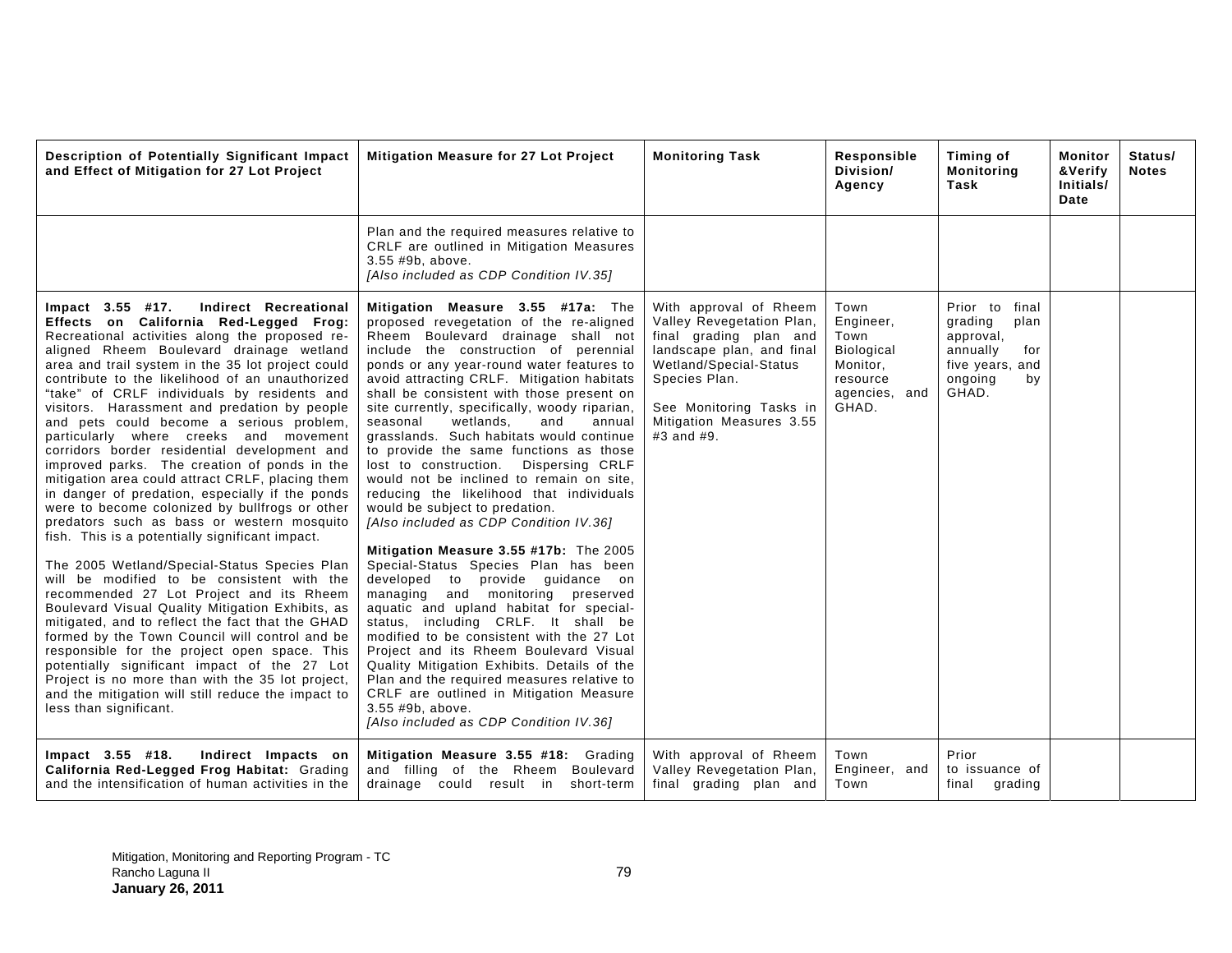| Description of Potentially Significant Impact<br>and Effect of Mitigation for 27 Lot Project                                                                                                                                                                                                                                                                                                                                                                                                                                                                                                                                                                                                                                                                                                                                                                                                                                                                                        | Mitigation Measure for 27 Lot Project                                                                                                                                                                                                                                                                                                                                                                                                                                                                                                                                                                                                                                                                                                                                                                                                                                                                                                                                                                                                                                                                                                                                                                             | <b>Monitoring Task</b>                                                                                                                                                                                               | Responsible<br>Division/<br>Agency                                                            | Timing of<br><b>Monitoring</b><br>Task                                                                                   | Monitor<br>&Verify<br>Initials/<br>Date | Status/<br><b>Notes</b> |
|-------------------------------------------------------------------------------------------------------------------------------------------------------------------------------------------------------------------------------------------------------------------------------------------------------------------------------------------------------------------------------------------------------------------------------------------------------------------------------------------------------------------------------------------------------------------------------------------------------------------------------------------------------------------------------------------------------------------------------------------------------------------------------------------------------------------------------------------------------------------------------------------------------------------------------------------------------------------------------------|-------------------------------------------------------------------------------------------------------------------------------------------------------------------------------------------------------------------------------------------------------------------------------------------------------------------------------------------------------------------------------------------------------------------------------------------------------------------------------------------------------------------------------------------------------------------------------------------------------------------------------------------------------------------------------------------------------------------------------------------------------------------------------------------------------------------------------------------------------------------------------------------------------------------------------------------------------------------------------------------------------------------------------------------------------------------------------------------------------------------------------------------------------------------------------------------------------------------|----------------------------------------------------------------------------------------------------------------------------------------------------------------------------------------------------------------------|-----------------------------------------------------------------------------------------------|--------------------------------------------------------------------------------------------------------------------------|-----------------------------------------|-------------------------|
| 35 lot project could result in the degradation of<br>water quality in the Rheem Boulevard drainage,<br>thereby resulting in an indirect loss of CRLF<br>habitat. While grading associated with the<br>proposed re-aligned Rheem Boulevard drainage<br>would ultimately serve to improve habitat, it<br>contribute<br>to<br>could<br>also<br>short-term<br>sedimentation and temporary loss of potential<br>dispersal routes for CRLF. This is considered a<br>potentially significant impact.<br>The mitigation is modified to be consistent with<br>the 27 Lot Project and its Rheem Boulevard<br>Visual Quality Mitigation Exhibits, as mitigated,<br>and to reflect the fact that the GHAD formed by<br>the Town Council will control and be<br>responsible for the project open space.<br>This potentially significant impact of the 27 Lot<br>Project is no more than with the 35 lot project,<br>and the mitigation will still reduce the impact to<br>less than significant. | sedimentation and temporary loss of<br>potential dispersal routes for CRLF.<br>Appropriate sedimentation controls must<br>be designed, installed, and maintained<br>during construction to prevent the<br>accumulation of sediment in the tributary<br>downstream of the construction site.<br>Grading shall be performed outside of the<br>peak season of CRLF dispersal to reduce<br>the likelihood of individuals migrating into<br>the construction area. The optimal season<br>for grading corresponds with the driest<br>months of the year, before the onset of fall<br>or winter rains. Periodic monitoring shall<br>be performed by a qualified wildlife<br>biologist, as required in permit conditions.<br>A silt fence and construction fence barrier<br>shall be erected around the site to prevent<br>construction workers from straying outside<br>the construction site and preventing frogs<br>from potentially accessing the site. The<br>fence shall be monitored weekly by a<br>qualified wildlife biologist to make sure it<br>is properly maintained. Additional permit<br>conditions by the resource agencies could<br>be imposed on the project.<br>[Also included as CDP Condition IV.37] | landscape plan, and final<br>Wetland/Special-Status<br>Species Plan.<br>See Monitoring Tasks in<br>Mitigation Measures 3.55<br>#3 and #9.                                                                            | biological<br>monitor,<br>resource<br>agencies, and<br>GHAD.                                  | plan,<br>its<br>erosion control<br>plan<br>and<br>Drainage Plan,<br>and<br>during<br>until<br>grading<br>its completion. |                                         |                         |
| Impact 3.55 #19. Indirect Effects on Alameda<br>Intensification of proposed<br>Whipsnake:<br>residential use and human activity, and the<br>associated degradation of upland habitats in the<br>35 lot project could cause indirect loss of AWS,<br>occupied habitat, or suitable habitat unless<br>protective measures are implemented and<br>adequate mitigation is provided.<br>The mitigation is consistent with the 27 Lot<br>Project and its Rheem Boulevard Visual Quality<br>Mitigation Exhibits, as mitigated, and to reflect                                                                                                                                                                                                                                                                                                                                                                                                                                              | Mitigation Measure 3.55 #19:<br>The<br>proposed revegetation of the re-aligned<br>Rheem Boulevard drainage shall not<br>include the construction of perennial<br>ponds or any year-round water features,<br>which would attract tree frogs or other<br>AWS prey species. Mitigation habitats<br>shall be consistent with those present on<br>site currently, specifically, woody riparian,<br>wetlands.<br>seasonal<br>and<br>annual<br>grasslands. Such habitats would continue<br>to provide the same functions as those                                                                                                                                                                                                                                                                                                                                                                                                                                                                                                                                                                                                                                                                                        | With approval of Rheem<br>Valley Revegetation Plan,<br>final grading plan and<br>landscape plan, and final<br>Wetland/Special-Status<br>Species Plan.<br>See Monitoring Tasks in<br>Mitigation Measures 3.55<br>#10. | Town<br>Engineer, and<br>Town<br>biological<br>monitor,<br>resource<br>agencies, and<br>GHAD. | Prior to<br>final<br>grading<br>plan<br>approval,<br>annually<br>for<br>five years, and<br>ongoing<br>by<br>GHAD.        |                                         |                         |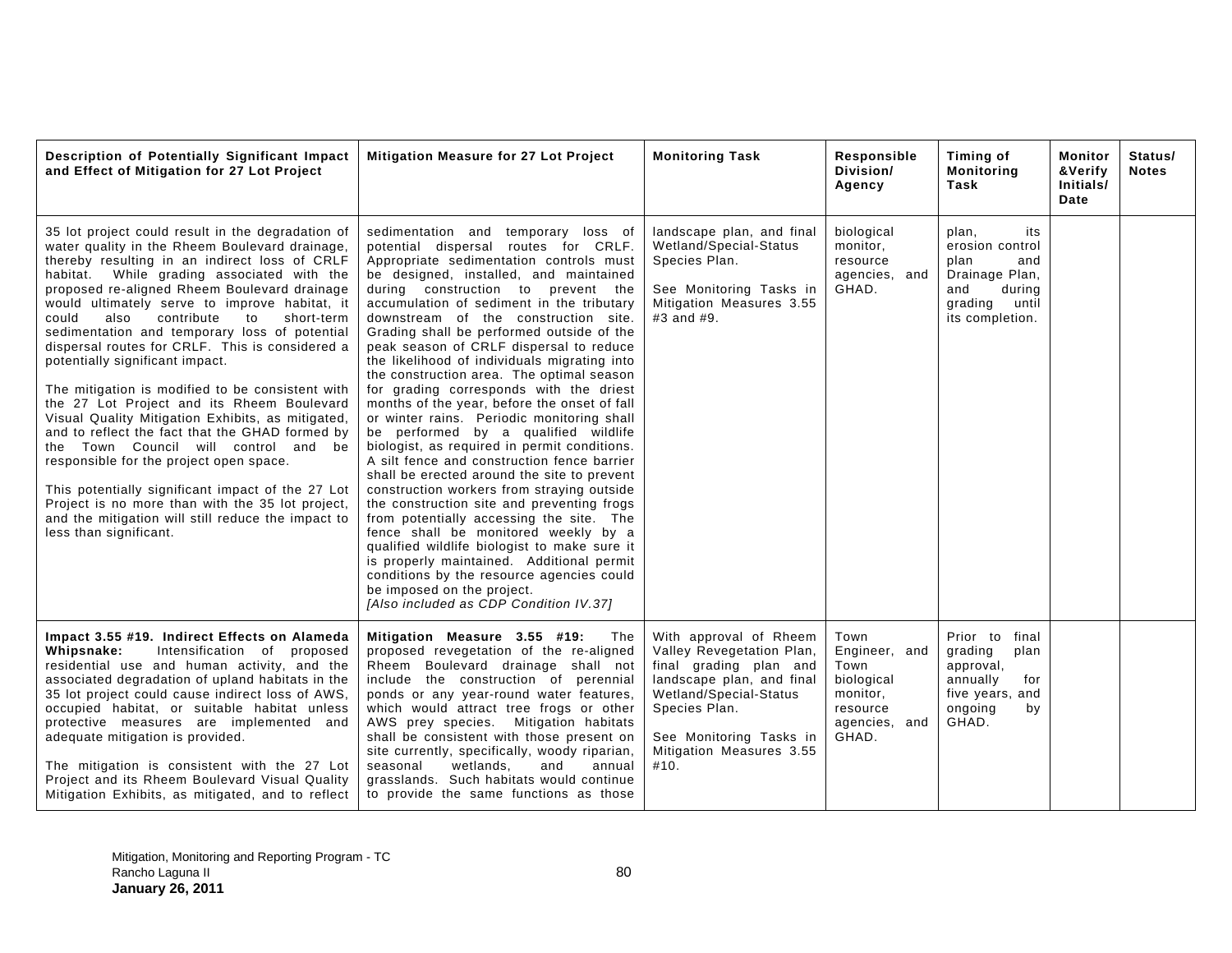| Description of Potentially Significant Impact<br>and Effect of Mitigation for 27 Lot Project                                                                                                                                                                                                                                                                                                                                                                                                                                                                                                                                                                                                                                                                                                                                                                                                                                                                                                                                                                                                                                                                            | <b>Mitigation Measure for 27 Lot Project</b>                                                                                                                                                                                                                                                                                                                                                                                                                                                                                                                                                                                                                                                                                                                                                                                                                                                                                                                                                                                                                                                                                                                                                                                                                                                                        | <b>Monitoring Task</b>                                                                                                                                                                                               | Responsible<br>Division/<br>Agency                                                        | Timing of<br>Monitoring<br>Task                                                                                | Monitor<br>&Verify<br>Initials/<br>Date | Status/<br><b>Notes</b> |
|-------------------------------------------------------------------------------------------------------------------------------------------------------------------------------------------------------------------------------------------------------------------------------------------------------------------------------------------------------------------------------------------------------------------------------------------------------------------------------------------------------------------------------------------------------------------------------------------------------------------------------------------------------------------------------------------------------------------------------------------------------------------------------------------------------------------------------------------------------------------------------------------------------------------------------------------------------------------------------------------------------------------------------------------------------------------------------------------------------------------------------------------------------------------------|---------------------------------------------------------------------------------------------------------------------------------------------------------------------------------------------------------------------------------------------------------------------------------------------------------------------------------------------------------------------------------------------------------------------------------------------------------------------------------------------------------------------------------------------------------------------------------------------------------------------------------------------------------------------------------------------------------------------------------------------------------------------------------------------------------------------------------------------------------------------------------------------------------------------------------------------------------------------------------------------------------------------------------------------------------------------------------------------------------------------------------------------------------------------------------------------------------------------------------------------------------------------------------------------------------------------|----------------------------------------------------------------------------------------------------------------------------------------------------------------------------------------------------------------------|-------------------------------------------------------------------------------------------|----------------------------------------------------------------------------------------------------------------|-----------------------------------------|-------------------------|
| the fact that the GHAD formed by the Town<br>Council will control and be responsible for the<br>project open space. This potentially significant<br>impact of the 27 Lot Project is no more than<br>with the 35 lot project, and the mitigation will<br>still reduce the impact to less than significant.                                                                                                                                                                                                                                                                                                                                                                                                                                                                                                                                                                                                                                                                                                                                                                                                                                                               | Dispersing AWS<br>lost to construction.<br>individuals would not be inclined to<br>likelihood that<br>remain, reducing the<br>individuals would be more subject to<br>predation.<br>[Also included in CDP Condition IV.38]                                                                                                                                                                                                                                                                                                                                                                                                                                                                                                                                                                                                                                                                                                                                                                                                                                                                                                                                                                                                                                                                                          |                                                                                                                                                                                                                      |                                                                                           |                                                                                                                |                                         |                         |
| Impact 3.55 #20. Recreational Impacts to<br>Alameda Whipsnake: Recreational uses along<br>the proposed wetland area and trail system in<br>the 35 lot project could contribute to the<br>likelihood of an unauthorized "take" of AWS<br>residents<br>visitors.<br>individuals<br>and<br>by<br>Harassment and predation by children and pets<br>could become a serious problem, particularly<br>where the creeks and movement corridors<br>border residential development and improved<br>parks. The creation of ponds in the mitigation<br>area could attract AWS, placing them in danger<br>of harm by visitors or pets. This is considered a<br>potentially significant impact.<br>The mitigation is modified to be consistent with<br>the 27 Lot Project and its Rheem Boulevard<br>Visual Quality Mitigation Exhibits, as mitigated,<br>and to reflect the fact that the GHAD formed by<br>the Town Council will control and be<br>responsible for the project open space.<br>This potentially significant impact of the 27 Lot<br>Project is no more than with the 35 lot project,<br>and the mitigation will still reduce the impact to<br>less than significant. | Mitigation Measure 3.55 #20a:<br>The<br>proposed revegetation of the re-aligned<br>Rheem Boulevard drainage shall not<br>include the construction of perennial<br>ponds or any year-round water features,<br>which would attract tree frogs or other<br>AWS prey species. Mitigation habitats<br>shall be consistent with those present on<br>site currently, specifically, woody riparian,<br>wetlands,<br>seasonal<br>annual<br>and<br>grasslands. Such habitats would continue<br>to provide the same functions as those<br>lost to construction.<br>Dispersing AWS<br>individuals would not be inclined to<br>remain, reducing the likelihood that<br>individuals would be more subject to<br>predation.<br>Creation of rock piles for AWS shall not be<br>located near any high activity areas such<br>as trail heads to lessen the chance of<br>disturbance by humans.<br>[Also included in CDP Condition IV.38]<br>Mitigation Measure 3.55 #20b: The 2005<br>Wetland/Special-Status<br>Species<br>Plan<br>provides guidance on managing and<br>monitoring preserved aquatic and upland<br>habitat for special-status and common<br>wildlife species (see Mitigation Measures<br>3.55 #9b and #10b). The Plan shall be<br>modified to be consistent with the 27 Lot<br>Project and its Rheem Boulevard Visual | With approval of Rheem<br>Valley Revegetation Plan,<br>final grading plan and<br>landscape plan, and final<br>Wetland/Special-Status<br>Species Plan.<br>See Monitoring Tasks in<br>Mitigation Measures 3.55<br>#10. | Town<br>Engineer,<br>Town<br>biological<br>monitor,<br>resource<br>agencies, and<br>GHAD. | Prior to final<br>grading<br>plan<br>approval,<br>annually<br>for<br>five years, and<br>ongoing<br>by<br>GHAD. |                                         |                         |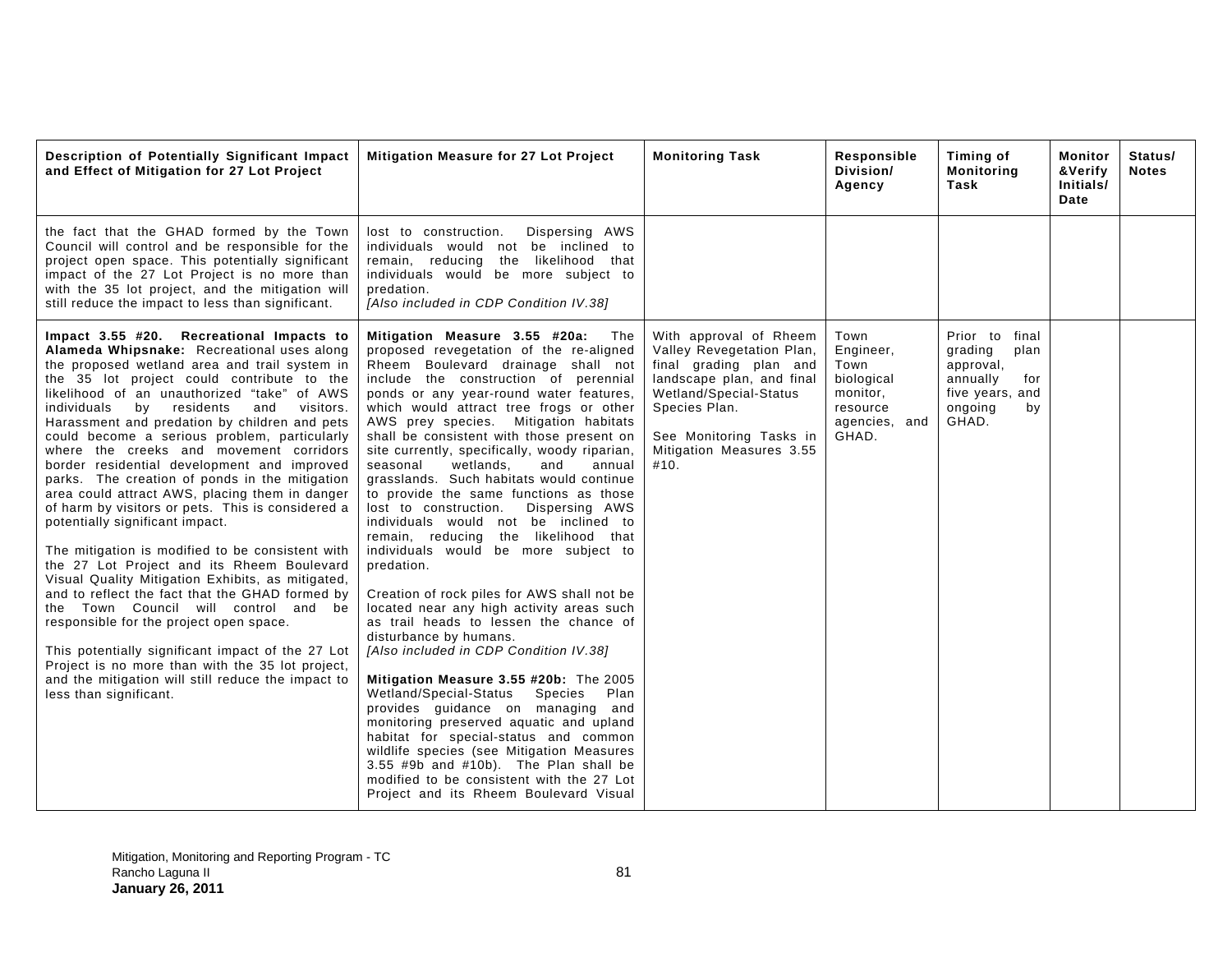| Description of Potentially Significant Impact<br>and Effect of Mitigation for 27 Lot Project                                                                                                                                                                                                                                                                                                                                                                                                                                                                                                                                                                                                                                                                                                                                                                                                                                                                                                                                                                                                                                                                                                                                                                                                                                                              | Mitigation Measure for 27 Lot Project                                                                                                                                                                                                                                                                                                                                                                                                                                                                                                                                                                                                                                                                                                                                                                                                                                                                                                                                                                                                                                                                                                                                                                                                                                                                                                                                                                                                                                                                            | <b>Monitoring Task</b>                                                                                                                                                            | Responsible<br>Division/<br>Agency                                                          | Timing of<br><b>Monitoring</b><br>Task                                                                      | Monitor<br>&Verify<br>Initials/<br>Date | Status/<br><b>Notes</b> |
|-----------------------------------------------------------------------------------------------------------------------------------------------------------------------------------------------------------------------------------------------------------------------------------------------------------------------------------------------------------------------------------------------------------------------------------------------------------------------------------------------------------------------------------------------------------------------------------------------------------------------------------------------------------------------------------------------------------------------------------------------------------------------------------------------------------------------------------------------------------------------------------------------------------------------------------------------------------------------------------------------------------------------------------------------------------------------------------------------------------------------------------------------------------------------------------------------------------------------------------------------------------------------------------------------------------------------------------------------------------|------------------------------------------------------------------------------------------------------------------------------------------------------------------------------------------------------------------------------------------------------------------------------------------------------------------------------------------------------------------------------------------------------------------------------------------------------------------------------------------------------------------------------------------------------------------------------------------------------------------------------------------------------------------------------------------------------------------------------------------------------------------------------------------------------------------------------------------------------------------------------------------------------------------------------------------------------------------------------------------------------------------------------------------------------------------------------------------------------------------------------------------------------------------------------------------------------------------------------------------------------------------------------------------------------------------------------------------------------------------------------------------------------------------------------------------------------------------------------------------------------------------|-----------------------------------------------------------------------------------------------------------------------------------------------------------------------------------|---------------------------------------------------------------------------------------------|-------------------------------------------------------------------------------------------------------------|-----------------------------------------|-------------------------|
|                                                                                                                                                                                                                                                                                                                                                                                                                                                                                                                                                                                                                                                                                                                                                                                                                                                                                                                                                                                                                                                                                                                                                                                                                                                                                                                                                           | and Quality Mitigation Exhibits.<br>[Included in CDP Condition IV.38]                                                                                                                                                                                                                                                                                                                                                                                                                                                                                                                                                                                                                                                                                                                                                                                                                                                                                                                                                                                                                                                                                                                                                                                                                                                                                                                                                                                                                                            |                                                                                                                                                                                   |                                                                                             |                                                                                                             |                                         |                         |
| Impact 3.55 #21. Recreational Impacts to<br>Wildlife and Wildlife Habitat: It is the desire<br>of the Town to provide a trail link between the<br>Lafayette-Moraga Regional Trail through the<br>Coyote Creek canyon and across the Palos<br>Colorados project site to connect to Moraga<br>Road. However, a trail system through this<br>protected open space could increase the effects<br>of increased human activity and access to<br>sensitive habitats. Introduction of pets and off-<br>trail travel by pedestrians, bicycles, and horses<br>could result in harassment and accidental<br>mortalities of wildlife, as well as inhibition of<br>wildlife activity and utilization of the preserved<br>open space, in conflict with the stated goals of<br>Town of Moraga General Plan.<br>This is<br>considered a potentially significant impact.<br>The mitigation is modified to be consistent with<br>the recommended 27 Lot Project and its Rheem<br>Boulevard Visual Quality Mitigation Exhibits, as<br>mitigated, and to reflect the fact that the GHAD<br>formed by the Town Council will control and be<br>responsible for the project open space.<br>This potentially significant impact of the 27 Lot<br>Project is no more than with the 35 lot project,<br>and the mitigation will still reduce the impact to<br>less than significant. | Mitigation Measure 3.55 #21a: The 2005<br>Wetland/Special-Status Species Plan has<br>been developed provides guidance on<br>managing and monitoring preserved<br>aquatic and upland habitat for special-<br>status and common wildlife species (see<br>Mitigation Measures 3.55 #9b and #10b).<br>The Plan shall be modified to be<br>consistent with the 27 Lot Project and its<br>Rheem Boulevard Visual and Quality<br>Mitigation Exhibits. The Open Space<br>Management Plan shall include trail<br>management that addresses this impact.<br>[Also included in CDP Condition II.12].<br>Mitigation Measure 3.55 #21b: In order<br>to minimize potential human impacts and<br>preserve and enhance the existing<br>habitats on site for wildlife, the proposed<br>trail system shall be reoriented to be<br>consistent with the of a single, unimproved<br>dirt trails described in Mitigation Measure<br>3.35 #6. Imported substrate, such as<br>decomposed granite or wood chips, shall<br>not be used. Trail width shall not exceed<br>three feet.<br>Encroachments (e.g., paths, view points)<br>leading from the trail into the riparian<br>corridor within Coyote Creek shall be<br>avoided. Trailheads at both ends shall be<br>marked and stipulate that pets must be<br>leashed, that bicycles are prohibited, and<br>that off-trail foot travel is prohibited. No<br>trash cans shall be provided as they can<br>become attractive nuisances for wildlife<br>and require increased human activity. | Town of Moraga approval<br>οf<br>Open Space Management<br>Plan and final<br>Wetland/Special-Status<br>Species Plan.<br>See Monitoring Tasks in<br>Mitigation Measure 3.55 #<br>3. | Town Council.<br><b>Town Engineer</b><br>Planning<br>Department,<br>and ongoing<br>by GHAD. | Prior<br>to approval of<br>final grading<br>plan, annually<br>for five years,<br>and<br>ongoing<br>by GHAD. |                                         |                         |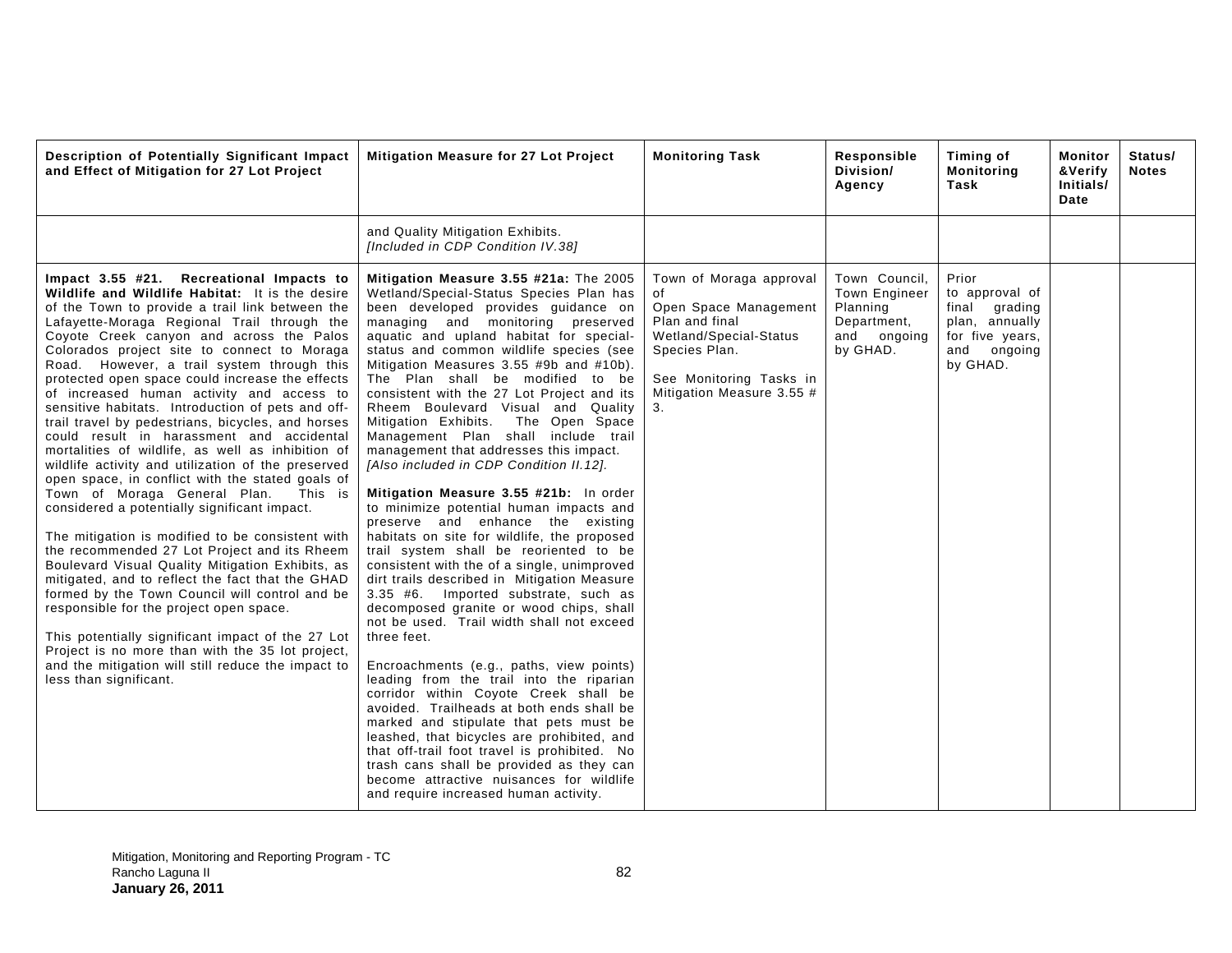| Description of Potentially Significant Impact<br>and Effect of Mitigation for 27 Lot Project                                                                                                                                                                                                                                                                                                                                                                                                                                                                                                                                                                                                                                                                                                                                                                                                                                                                                                                                                                                                                                                                                                                                                                                         | Mitigation Measure for 27 Lot Project                                                                                                                                                                                                                                                                                                                                                                                                                                                                                                                                                                                                                                                                                                                                                                                                                                                                                                                                                                                                                                                                                                                                                                                                                                                                                                                                                                                                                                                                       | <b>Monitoring Task</b>                                                                                                                                                                                                                                                                                                                                                                                                                                                                                                                                                                                                                                    | Responsible<br>Division/<br>Agency                                    | Timing of<br><b>Monitoring</b><br>Task                                                                                                                                                                  | Monitor<br><b>&amp;Verify</b><br>Initials/<br>Date | Status/<br><b>Notes</b> |
|--------------------------------------------------------------------------------------------------------------------------------------------------------------------------------------------------------------------------------------------------------------------------------------------------------------------------------------------------------------------------------------------------------------------------------------------------------------------------------------------------------------------------------------------------------------------------------------------------------------------------------------------------------------------------------------------------------------------------------------------------------------------------------------------------------------------------------------------------------------------------------------------------------------------------------------------------------------------------------------------------------------------------------------------------------------------------------------------------------------------------------------------------------------------------------------------------------------------------------------------------------------------------------------|-------------------------------------------------------------------------------------------------------------------------------------------------------------------------------------------------------------------------------------------------------------------------------------------------------------------------------------------------------------------------------------------------------------------------------------------------------------------------------------------------------------------------------------------------------------------------------------------------------------------------------------------------------------------------------------------------------------------------------------------------------------------------------------------------------------------------------------------------------------------------------------------------------------------------------------------------------------------------------------------------------------------------------------------------------------------------------------------------------------------------------------------------------------------------------------------------------------------------------------------------------------------------------------------------------------------------------------------------------------------------------------------------------------------------------------------------------------------------------------------------------------|-----------------------------------------------------------------------------------------------------------------------------------------------------------------------------------------------------------------------------------------------------------------------------------------------------------------------------------------------------------------------------------------------------------------------------------------------------------------------------------------------------------------------------------------------------------------------------------------------------------------------------------------------------------|-----------------------------------------------------------------------|---------------------------------------------------------------------------------------------------------------------------------------------------------------------------------------------------------|----------------------------------------------------|-------------------------|
|                                                                                                                                                                                                                                                                                                                                                                                                                                                                                                                                                                                                                                                                                                                                                                                                                                                                                                                                                                                                                                                                                                                                                                                                                                                                                      | [Also included in CDP Condition II.12]                                                                                                                                                                                                                                                                                                                                                                                                                                                                                                                                                                                                                                                                                                                                                                                                                                                                                                                                                                                                                                                                                                                                                                                                                                                                                                                                                                                                                                                                      |                                                                                                                                                                                                                                                                                                                                                                                                                                                                                                                                                                                                                                                           |                                                                       |                                                                                                                                                                                                         |                                                    |                         |
| Impact 3.55 #22. Invasive Species: Grading<br>and backfilling creates bare ground that can be<br>colonized by invasive non-native plant species,<br>potentially contributing to their spread. Invasive<br>non-native species may compete with native<br>species, particularly when the work area is at<br>the interface with undeveloped hillsides and<br>along riparian corridors. In addition, proposed<br>landscaping of the development would likely<br>include the use of both non-native and native<br>species used in ornamental plantings, including<br>a variety of trees, shrubs and groundcover.<br>Non-native ornamentals can compete with<br>native species in open space areas, particularly<br>if highly invasive species are planted near the<br>interface with undeveloped hillsides or along<br>riparian corridors. Landscaping associated with<br>the project could result in the introduction of<br>invasive non-native plants that could colonize<br>wetlands and open space areas, displacing<br>desired native species. This is a potentially<br>significant impact.<br>This potentially significant impact of the 27 Lot<br>Project is no more than with the 35 lot project,<br>and the mitigation will still reduce the impact to<br>less than significant. | Mitigation Measure 3.55 #22a: Invasive<br>non-native plant species known to invade<br>wetlands and natural areas, as described<br>in Table 3.55-4, shall not be used in either<br>subdivision or<br>individual<br>the<br>lot<br>landscaping. Under no circumstances<br>shall the revegetation of graded or filled<br>areas include any species appearing on<br>the California Invasive Plant Council's<br>Invasive Plant Inventory (available at<br>http://www.cal-ipc.org/pest plant list/). A<br>deed restriction to this effect shall be<br>included on each lot prior to the<br>recordation of the final subdivision map<br>and its enforcement monitored and<br>controlled by the HOA and GHAD.<br>[Also included as CDP Condition III.6]<br>Mitigation Measure 3.55 #22b: The 2005<br>Wetland/Special-Status<br>Species<br>Plan<br>outlines measures to eradicate the<br>existing infestation of artichoke thistle<br>throughout the site, including<br>the<br>Conservation<br>Easement<br>other<br>or<br>appropriate deed restriction. The Plan<br>also includes a grazing management plan<br>intended to prevent over-grazing of the<br>open space, which would aid in the control<br>of detrimental invasive species.<br>The<br>measures outlined in the final Plan shall<br>be paid for and administered by the<br>Geologic Hazard Abatement<br>District<br>and confirmed in<br>(GHAD)<br>reports<br>submitted to the Town by the ecologist<br>monitor.<br>[Also included as CDP Condition IV.39] | Use of such species shall<br>be expressly prohibited<br>via a deed restriction and<br>enforced by the HOA and<br>Town for individual homes<br>and by the GHAD and<br>Town Council for open<br>Incorporate<br>space.<br>mitigation in Open Space<br>Management Plan.<br>Monitoring<br>of on-site<br>management shall be the<br>responsibility of<br>the<br>Project<br>Sponsor<br>with<br>ongoing monitoring via<br>annual reported submitted<br>to the Town as called for<br>the<br>Conservation<br>in<br>Easement.<br>Ongoing monitoring by<br>the restoration ecologist<br>for one rainy season after<br>seeding with a report to<br>the Town of Moraga. | Town<br>Engineer,<br>Town<br>biological<br>monitor, HOA,<br>and GHAD. | Prior to Open<br>Space<br>Management<br>Plan and final<br>grading<br>plan<br>for<br>approval,<br>one year after<br>one<br>rainy<br>after<br>season<br>seeding,<br>and<br>ongoing<br>by HOA and<br>GHAD. |                                                    |                         |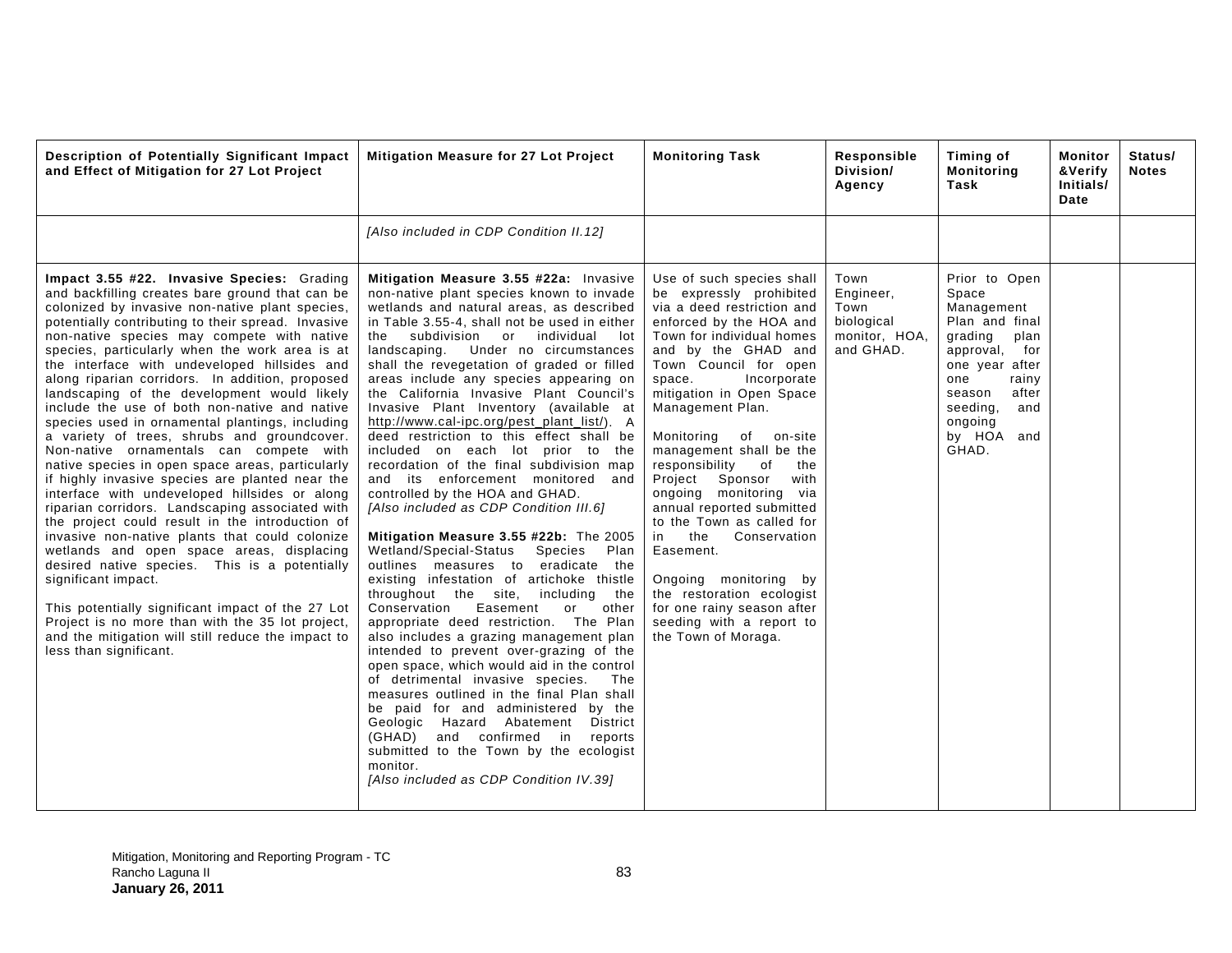| Description of Potentially Significant Impact<br>and Effect of Mitigation for 27 Lot Project                                                                                                                                                                                                                                                                                                                                                                                                                                                                                                                                                                                                                                                                                                                                                                                                                                                                                                                                                                                            | Mitigation Measure for 27 Lot Project                                                                                                                                                                                                                                                                                                                                                                                                                                                                                                                                                                                                                                                                                                                                                                                                                                                 | <b>Monitoring Task</b>                                                                                                                                                                                                                                 | Responsible<br>Division/<br>Agency                                                                                      | Timing of<br><b>Monitoring</b><br>Task                                                                                     | Monitor<br>&Verify<br>Initials/<br>Date | Status/<br><b>Notes</b> |
|-----------------------------------------------------------------------------------------------------------------------------------------------------------------------------------------------------------------------------------------------------------------------------------------------------------------------------------------------------------------------------------------------------------------------------------------------------------------------------------------------------------------------------------------------------------------------------------------------------------------------------------------------------------------------------------------------------------------------------------------------------------------------------------------------------------------------------------------------------------------------------------------------------------------------------------------------------------------------------------------------------------------------------------------------------------------------------------------|---------------------------------------------------------------------------------------------------------------------------------------------------------------------------------------------------------------------------------------------------------------------------------------------------------------------------------------------------------------------------------------------------------------------------------------------------------------------------------------------------------------------------------------------------------------------------------------------------------------------------------------------------------------------------------------------------------------------------------------------------------------------------------------------------------------------------------------------------------------------------------------|--------------------------------------------------------------------------------------------------------------------------------------------------------------------------------------------------------------------------------------------------------|-------------------------------------------------------------------------------------------------------------------------|----------------------------------------------------------------------------------------------------------------------------|-----------------------------------------|-------------------------|
|                                                                                                                                                                                                                                                                                                                                                                                                                                                                                                                                                                                                                                                                                                                                                                                                                                                                                                                                                                                                                                                                                         | Mitigation Measure 3.55 #22c:<br>All<br>disturbed areas shall be visited by the<br>restoration ecologist after one rainy<br>season has passed since seeding. Site<br>visits should be made during the spring,<br>and each site shall be visited at least<br>once. Sites shall be monitored for the<br>Sites that fail to show<br>revegetation.<br>suitable vegetative cover shall be noted<br>and mapped, and shall be re-seeded in<br>the fall. The restoration ecologist shall<br>make notes on the occurrence of<br>particularly noxious non-native plant<br>species, and make recommendations for<br>their eradication.<br>[Also included in CDP Condition IX.1]                                                                                                                                                                                                                  |                                                                                                                                                                                                                                                        |                                                                                                                         |                                                                                                                            |                                         |                         |
| Impact 3.55 #23.<br>Habitat Loss and<br>Fragmentation: Implementation of the 35 lot<br>project would result in the permanent loss of<br>0.65 acres of riparian habitat and 27.89 acres of<br>non-native annual grassland, as well as the<br>potential degradation of habitat values of<br>adjacent habitats by increased human activity<br>including traffic, night lighting, noise, run-off<br>containing noxious chemicals, increased risk of<br>wildfires, and trampling.<br>These plant<br>communities provide suitable foraging, resting,<br>and cover habitats and other benefits for a<br>variety of native wildlife. The loss of and<br>degradation to this habitat could potentially<br>decrease local native biodiversity by decreasing<br>the availability of these wildlife resources and<br>could fragment existing communities. This is a<br>potentially significant impact.<br>With the 27 Lot Project, the development areas<br>are reduced to 20 acres and the open space<br>increased to 160 acres. Wetland impacts are<br>reduced. A GHAD approved and controlled by | Mitigation Measure 3.55 #23a:<br>The<br>remaining natural habitat (approximately<br>90% of the project area) shall be<br>preserved in a Conservation Easement (or<br>other appropriate deed restriction) as<br>open space publicly managed and<br>preserved by the GHAD open space. The<br>form of the Conservation Easement shall<br>be approved concurrent with approval of<br>the Precise Development Plan, and<br>recorded with the Final Subdivision Map.<br>[Also included in CDP Condition II.7]<br>Mitigation Measure 3.55 #23b: In order<br>to prevent the incremental degradation of<br>preserved<br>habitats,<br>the<br>following<br>measures shall be followed:<br>a. All areas not proposed for development<br>shall be protected from construction<br>disturbance and left in existing<br>vegetation. Construction fencing shall<br>be installed to delineate the areas | Approval of Open Space<br>Management Plan and its<br>Fire Protection<br>Plan,<br>Wetland/Special-Status<br>Species Plan, and Rheem<br>Valley Revegetation Plan<br>and final grading plan.<br>See Monitoring Tasks in<br>Mitigation Measure 3.55<br>#3. | Town Council,<br>Town<br>Engineer,<br>Town<br>biological<br>monitor, Fire<br>Marshall,<br>and<br>ongoing<br>bv<br>GHAD. | Town Council,<br>Town<br>Engineer,<br>Town<br>biological<br>monitor,<br>Fire<br>Marshall,<br>and<br>ongoing<br>by<br>GHAD. |                                         |                         |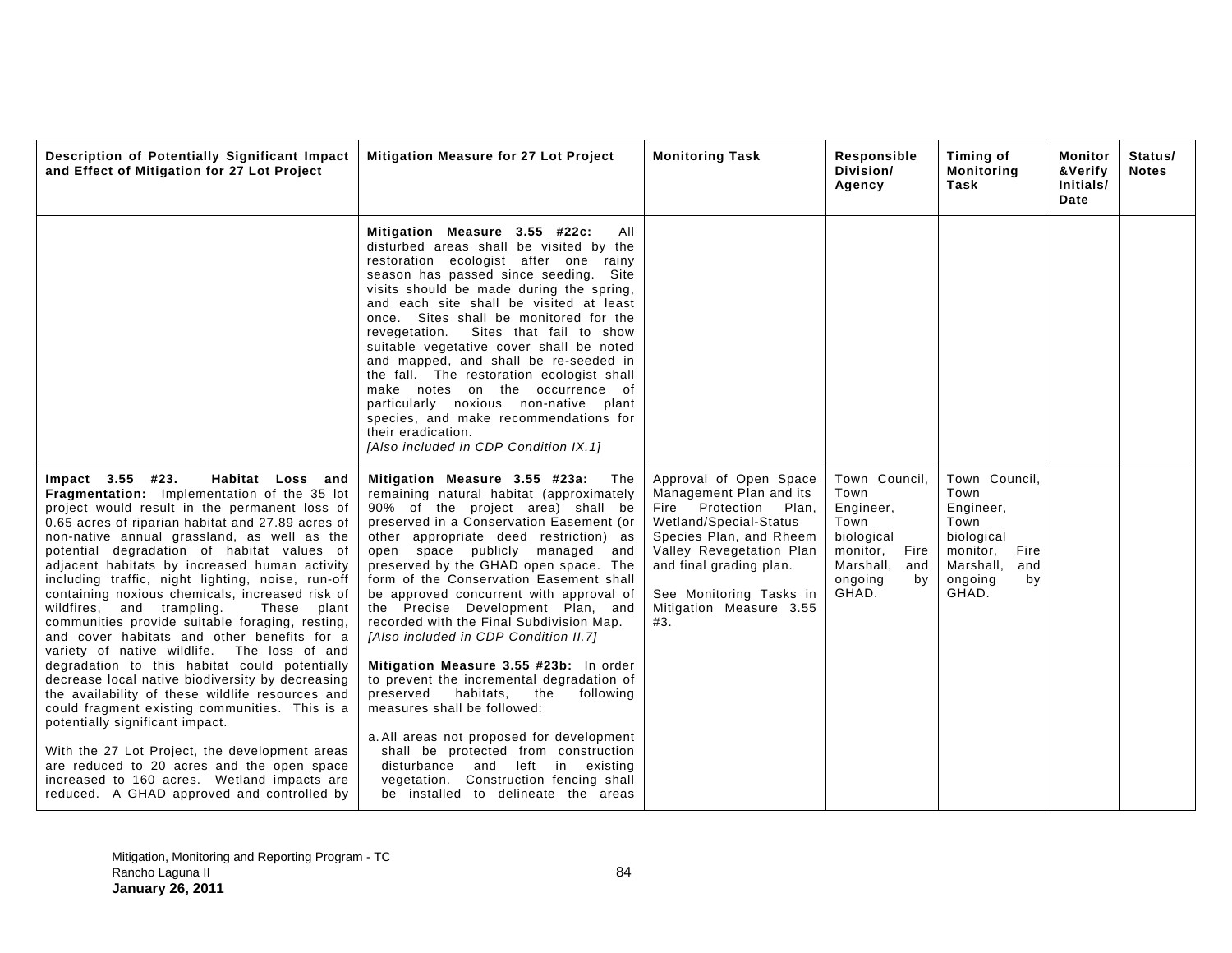| Description of Potentially Significant Impact<br>and Effect of Mitigation for 27 Lot Project                                                                                                                                                                                                                               | <b>Mitigation Measure for 27 Lot Project</b>                                                                                                                                                                                                                                                                                                                                                                                                                                                                                                                                                                                                                                                                                                                                                                                                                                                                                                                                                                                                                                                                                                                                                                                         | <b>Monitoring Task</b>                                                                                  | Responsible<br>Division/<br>Agency         | Timing of<br><b>Monitoring</b><br>Task     | Monitor<br>&Verify<br>Initials/<br>Date | Status/<br><b>Notes</b> |
|----------------------------------------------------------------------------------------------------------------------------------------------------------------------------------------------------------------------------------------------------------------------------------------------------------------------------|--------------------------------------------------------------------------------------------------------------------------------------------------------------------------------------------------------------------------------------------------------------------------------------------------------------------------------------------------------------------------------------------------------------------------------------------------------------------------------------------------------------------------------------------------------------------------------------------------------------------------------------------------------------------------------------------------------------------------------------------------------------------------------------------------------------------------------------------------------------------------------------------------------------------------------------------------------------------------------------------------------------------------------------------------------------------------------------------------------------------------------------------------------------------------------------------------------------------------------------|---------------------------------------------------------------------------------------------------------|--------------------------------------------|--------------------------------------------|-----------------------------------------|-------------------------|
| the Town of Moraga will manage the open space<br>and fund that cost in perpetuity.<br>This potentially significant impact of the 27 Lot<br>Project is less than with the 35 lot project<br>because more contiguous open space is<br>provided, and the mitigation will still reduce the<br>impact to less than significant. | subject to disturbance and to protect<br>native vegetation outside the limits of<br>grading;<br>b.Soil and other debris shall not be<br>stockpiled in areas designated<br>as<br>preserved<br>open<br>space<br>or<br>for<br>conservation;<br>night lighting shall<br>c.Security<br>be<br>minimized by facing lights (street lamps,<br>parking lights, etc.) toward developed<br>portions of the project and not toward<br>native wildlife habitat or open space<br>areas (construction hours shall be<br>limited to 8AM to 5PM);<br>d. Habitats<br>within<br>the<br>conservation<br>easement shall be managed according<br>to the final Wetland/Special-Status<br>Plan and Open Space<br>Species<br>Management Plan and summarized in<br>Mitigation Measure 3.55 #9b and #10b.<br>The Plans shall be consistent with the<br>27 Lot Project and its Rheem Boulevard<br>Visual and Quality Mitigation Exhibits.<br>e. Human encroachment and predation by<br>domestic pets shall be minimized by the<br>designation of trail access, informative<br>signage regarding the sensitive nature<br>of the native habitats and wildlife,<br>homeowner education, and restrictions<br>on pet access.<br>[Also included as CDP Condition II.13] |                                                                                                         |                                            |                                            |                                         |                         |
| Impact 3.55 #24. Interruption to and Loss of<br>Wildlife Movement Corridors: The staging<br>area along Rheem Boulevard in the 35 lot<br>project in the Draft EIR is relatively isolated and                                                                                                                                | Mitigation Measure 3.55 #24a: Habitat<br>lost to accommodate the proposed<br>stabilization of Rheem Boulevard and to<br>provide<br>access to<br>the proposed                                                                                                                                                                                                                                                                                                                                                                                                                                                                                                                                                                                                                                                                                                                                                                                                                                                                                                                                                                                                                                                                         | Approval of Open Space<br>Management Plan and its<br>Fire Protection<br>Plan.<br>Wetland/Special-Status | Town Council,<br>Town<br>Engineer,<br>Town | Town Council.<br>Town<br>Engineer,<br>Town |                                         |                         |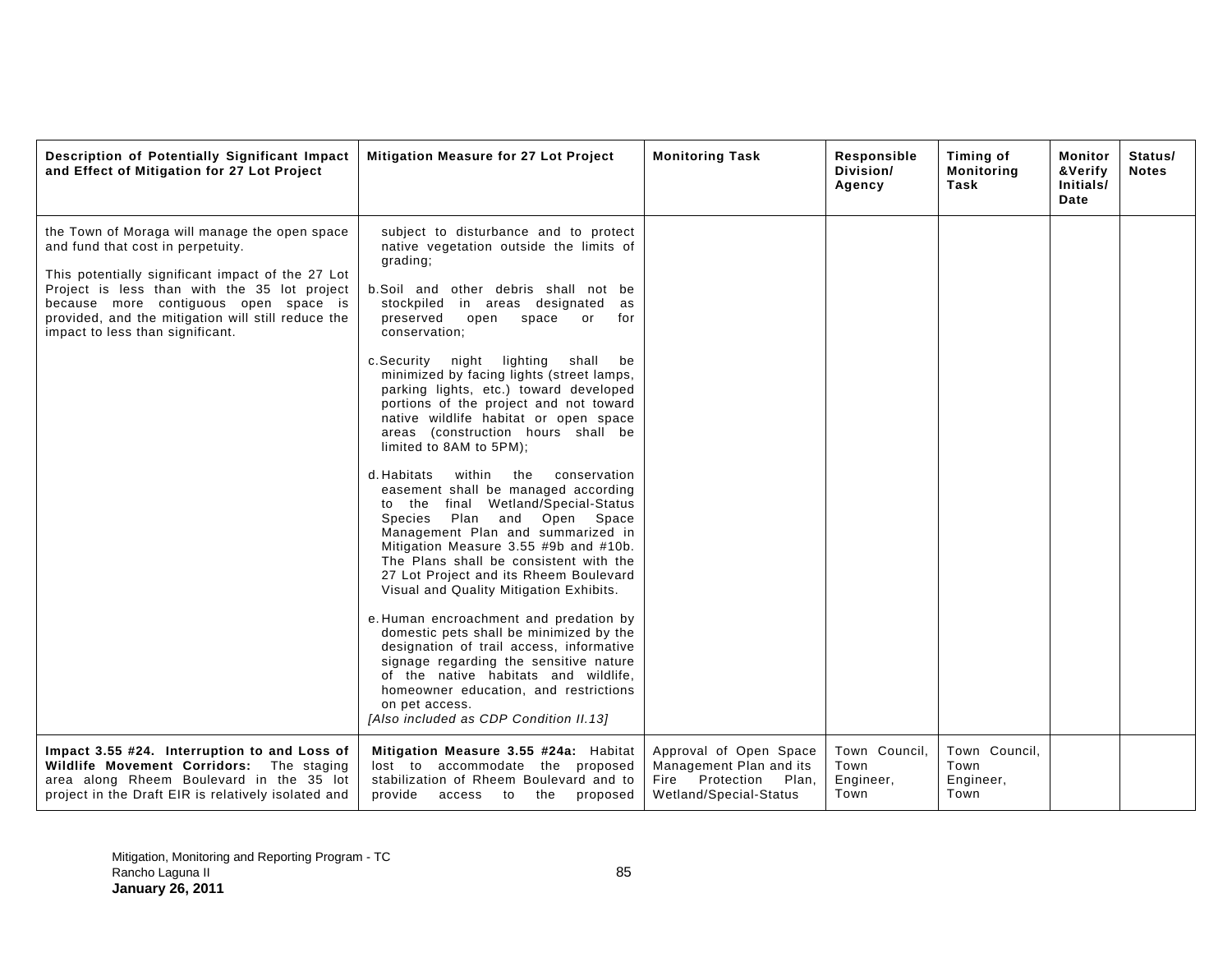| Description of Potentially Significant Impact<br>and Effect of Mitigation for 27 Lot Project                                                                                                                                                                                                                                                                                                                                                                                                                                                                                                                                                                                                                                                                                                                                                                                                                                                                                                                                                                                                                                                                                                                                                                                                                                                                                                                                                                                                                                                                                                                                                                                                                                                                                                                                                                                                                              | <b>Mitigation Measure for 27 Lot Project</b>                                                                                                                                                                                                                                                                                                                                                                                                                                                                                                                                                                                                                                                                                                                                                                                                                                                                                                                                                                                                                                                                                                                                                                              | <b>Monitoring Task</b>                                                                                                                      | Responsible<br>Division/<br>Agency                                        | Timing of<br><b>Monitoring</b><br>Task                                       | Monitor<br>&Verify<br>Initials/<br>Date | Status/<br><b>Notes</b> |
|---------------------------------------------------------------------------------------------------------------------------------------------------------------------------------------------------------------------------------------------------------------------------------------------------------------------------------------------------------------------------------------------------------------------------------------------------------------------------------------------------------------------------------------------------------------------------------------------------------------------------------------------------------------------------------------------------------------------------------------------------------------------------------------------------------------------------------------------------------------------------------------------------------------------------------------------------------------------------------------------------------------------------------------------------------------------------------------------------------------------------------------------------------------------------------------------------------------------------------------------------------------------------------------------------------------------------------------------------------------------------------------------------------------------------------------------------------------------------------------------------------------------------------------------------------------------------------------------------------------------------------------------------------------------------------------------------------------------------------------------------------------------------------------------------------------------------------------------------------------------------------------------------------------------------|---------------------------------------------------------------------------------------------------------------------------------------------------------------------------------------------------------------------------------------------------------------------------------------------------------------------------------------------------------------------------------------------------------------------------------------------------------------------------------------------------------------------------------------------------------------------------------------------------------------------------------------------------------------------------------------------------------------------------------------------------------------------------------------------------------------------------------------------------------------------------------------------------------------------------------------------------------------------------------------------------------------------------------------------------------------------------------------------------------------------------------------------------------------------------------------------------------------------------|---------------------------------------------------------------------------------------------------------------------------------------------|---------------------------------------------------------------------------|------------------------------------------------------------------------------|-----------------------------------------|-------------------------|
| somewhat discontinuous from the rest of the<br>open space. Terrestrial wildlife might have<br>difficulty moving through this portion of the site.<br>However, project implementation is not<br>considered to result in the creation of any<br>significant barriers to wildlife movement. The<br>position of the residential development on the<br>ridgeline might disrupt raptor and mammal<br>foraging patterns in the immediate area.<br>However, terrestrial and volant wildlife would be<br>able to continue to utilize open space present<br>surrounding the residential units.<br>Project<br>implementation is not considered likely to result<br>in a significant restriction of movement of<br>wildlife.<br>The Rheem Boulevard drainage would be<br>altered<br>to<br>accommodate<br>substantially<br>construction of an access road, and as a result<br>of proposed filling to stabilize Rheem<br>Boulevard. Approximately 2,042 linear feet of<br>creek channel and 0.65 acre of associated<br>riparian vegetation would be impacted with the<br>35 lot project.<br>While the drainage and<br>associated vegetation have value to wildlife, the<br>tributary is not expected to currently function as<br>an important wildlife connection between Las<br>Trampas Creek and upland habitats on site or to<br>the north. Nonetheless, the loss of mature<br>woody riparian vegetation could disrupt wildlife<br>movement out of the Las Trampas Creek<br>corridor into the upper reaches of the tributary<br>only. In addition, the proposed fill would result<br>in a very steep gradient between the habitat<br>restoration area and undisturbed riparian<br>habitat downstream. The "A" Way crossing of<br>the Rheem Boulevard drainage should not be a<br>buried culvert. Installation of a buried culvert<br>would represent an additional impediment to<br>wildlife movement in the creek corridor. This is | development will be mitigated by the<br>recreation of similar habitats at the same<br>location, as specified in the 2005 Rheem<br>Valley Revegetation Plan for re-aligned<br>Rheem Boulevard drainage. The Plan<br>will be modified to be consistent with the<br>27 Lot Project and its Rheem Boulevard<br>Visual Quality Mitigation Exhibits, subject<br>the review and adjustment by a qualified<br>restoration<br>ecologist<br>required<br>in<br>Mitigation Measure 3.55 #4b.<br>The<br>restored habitats will be contiguous with<br>existing, undisturbed riparian habitat<br>downstream of the proposed "A" Way<br>crossing.<br>[Also included in CDP Condition II.14]<br>Mitigation Measure 3.55 #24b: Final<br>grading plans showing the interface<br>between the fill area and the existing<br>channel grade downstream shall consider<br>and remediate the potential for disruption<br>of wildlife movement along the Rheem<br>Boulevard drainage corridor. The final<br>design of the crossing at "A" Way shall<br>include an arch culvert that spans the<br>intermittent drainage channel and<br>conform to permit conditions as specified<br>by the CDFG and RWQCB.<br>[Also included as CDP Condition IV.40] | Species Plan,<br>Rheem<br>Valley Revegetation Plan,<br>and final grading plan.<br>See Monitoring Tasks in<br>Mitigation Measure 3.55<br>#3. | biological<br>monitor, Fire<br>Marshall,<br>and<br>ongoing<br>bv<br>GHAD. | biological<br>monitor,<br>Fire<br>Marshall,<br>and<br>ongoing<br>by<br>GHAD. |                                         |                         |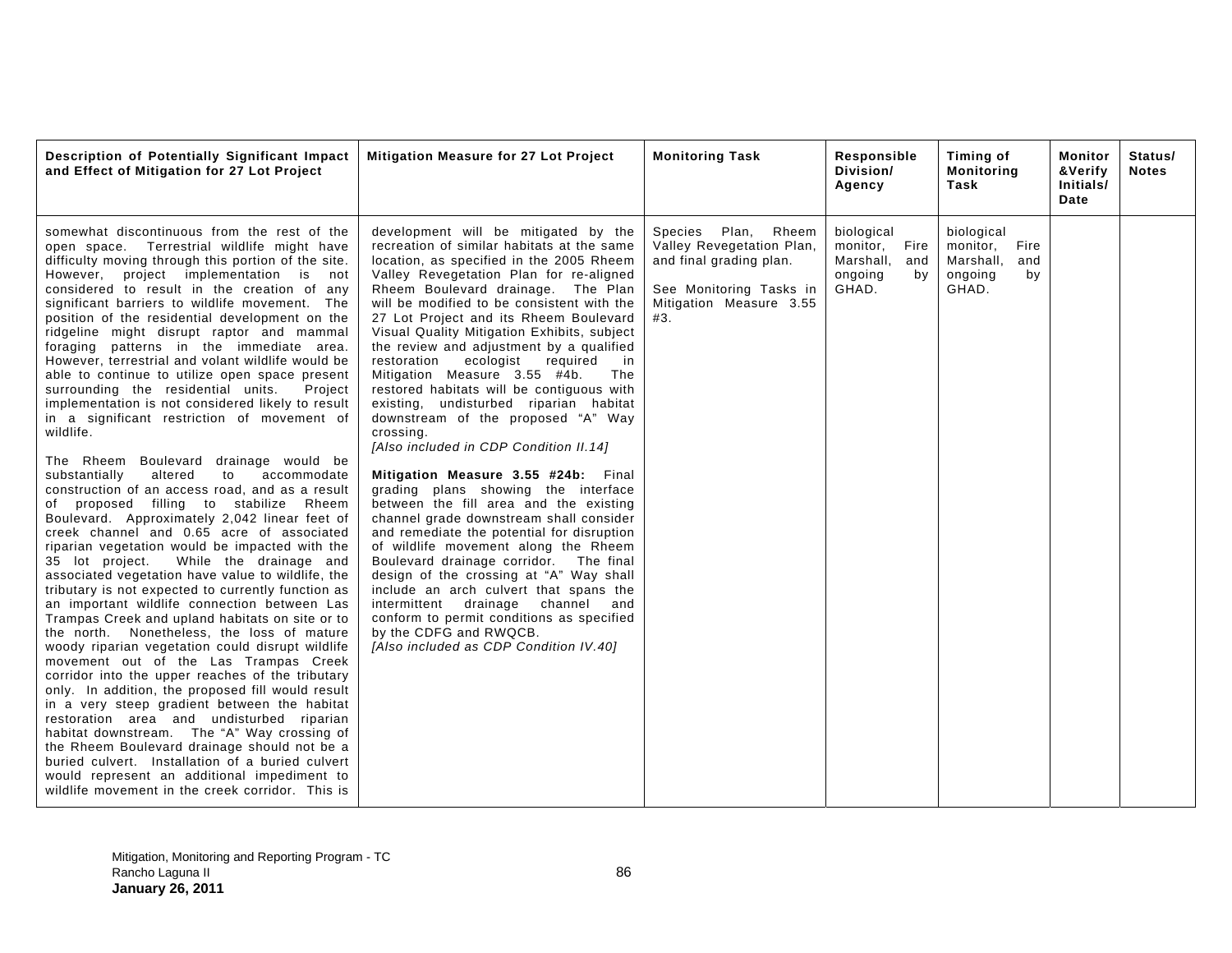| Description of Potentially Significant Impact<br>and Effect of Mitigation for 27 Lot Project                                                                                                                                                                                                                                                                                                                                                                                                                                                                                                                                                                                                                                                                                     | <b>Mitigation Measure for 27 Lot Project</b>                                                                                                                                                                                                                                                                                                                                                                                                                                                                                                                                                              | <b>Monitoring Task</b>                                                                                                 | Responsible<br>Division/<br>Agency                                                            | Timing of<br><b>Monitoring</b><br>Task                                                                                  | Monitor<br>&Verify<br>Initials/<br>Date | Status/<br><b>Notes</b> |
|----------------------------------------------------------------------------------------------------------------------------------------------------------------------------------------------------------------------------------------------------------------------------------------------------------------------------------------------------------------------------------------------------------------------------------------------------------------------------------------------------------------------------------------------------------------------------------------------------------------------------------------------------------------------------------------------------------------------------------------------------------------------------------|-----------------------------------------------------------------------------------------------------------------------------------------------------------------------------------------------------------------------------------------------------------------------------------------------------------------------------------------------------------------------------------------------------------------------------------------------------------------------------------------------------------------------------------------------------------------------------------------------------------|------------------------------------------------------------------------------------------------------------------------|-----------------------------------------------------------------------------------------------|-------------------------------------------------------------------------------------------------------------------------|-----------------------------------------|-------------------------|
| a potentially significant impact<br>In the 27 Lot Project the lower Rheem valley is<br>not developed. An arch culvert that spans the<br>intermittent drainage channel is provided for the<br>"A" Way crossing. The staging area at Rheem<br>Boulevard has been eliminated. This potentially<br>significant impact of the 27 Lot Project is less<br>than with the 35 lot project, and the mitigation<br>will still reduce the impact to less than<br>significant.                                                                                                                                                                                                                                                                                                                 |                                                                                                                                                                                                                                                                                                                                                                                                                                                                                                                                                                                                           |                                                                                                                        |                                                                                               |                                                                                                                         |                                         |                         |
| Impact 3.55 #25.<br>Indirect Impacts of<br><b>Domestic</b><br>Animals<br>On<br>Wildlife:<br>Implementation of the 35 lot project would result<br>in an increase of domestic animals, which could<br>result in impacts to special-status species and<br>common wildlife species in preserved open<br>space. Potential impacts to both special-status<br>and common wildlife species from the<br>anticipated increase of domestic animals<br>include predation on wildlife, disturbance to<br>wildlife, and disruption of wildlife breeding. This<br>is a potentially significant impact.<br>This potentially significant impact of the 27 Lot<br>Project is no more than with the 35 lot project,<br>and the mitigation will still reduce the impact to<br>less than significant. | Mitigation Measure 3.55 #25:<br>The<br>Project Sponsor shall prepare CC&Rs<br>that shall prohibit unleashed pets outside<br>of the owner's private property (e.g.,<br>within areas held in conservation<br>easement or in open space). Signs shall<br>be posted at the edges of open space<br>areas identifying the areas as sensitive<br>wildlife habitat and stating that leash laws<br>are enforced by the HOA, GHAD, Contra<br>Costa Animal Control, and the Moraga<br>Police Department. This prohibition shall<br>enforceable by the HOA, GHAD and<br>Town.<br>[Also included as CDP Condition V.9] | Attorney<br>Town<br>shall<br>approve CC&Rs.<br>The HOA or GHAD shall<br>responsible<br>for<br>be<br>maintaining signs. | HOA,<br>GHAD,<br>Costa<br>Contra<br>Animal<br>Control,<br>and<br>Moraga Police<br>Department. | Approval<br>οf<br>CC&Rs<br>prior<br>final<br>to<br>subdivision<br>map approval.<br>Ongoing<br>by<br>HOA<br>and<br>GHAD. |                                         |                         |
| Impact 3.55 #26. Grading Impacts: Grading<br>of hillsides in the 35 lot project would result in<br>the temporary loss of vegetative cover and<br>could contribute to the degradation of upland<br>habitats and downstream water quality. Grading<br>of hillsides could lead to erosion, degrading<br>water quality by the resulting in sedimentation<br>of Coyote Creek and the Rheem Boulevard<br>drainage. This is a potentially significant                                                                                                                                                                                                                                                                                                                                   | Mitigation Measure 3.55 #26a: Erosion<br>and sedimentation impacts shall be<br>minimized by employing standard erosion<br>control procedures such the use of<br>sandbags, silt fences, hay bales,<br>diversion ditches, desilting ponds, and<br>undertaking stream bank stabilization<br>procedures. Best Management Practices<br>shall be in place during construction. All                                                                                                                                                                                                                              | Town of Moraga shall<br>review and approve final<br>grading plan, its erosion<br>control plan,<br>and Drainage Plan.   | Town<br>Engineer.                                                                             | With<br>final<br>grading<br>plan,<br>its<br>erosion control<br>plan,<br>and<br>Drainage<br>Plan,<br>and<br>during       |                                         |                         |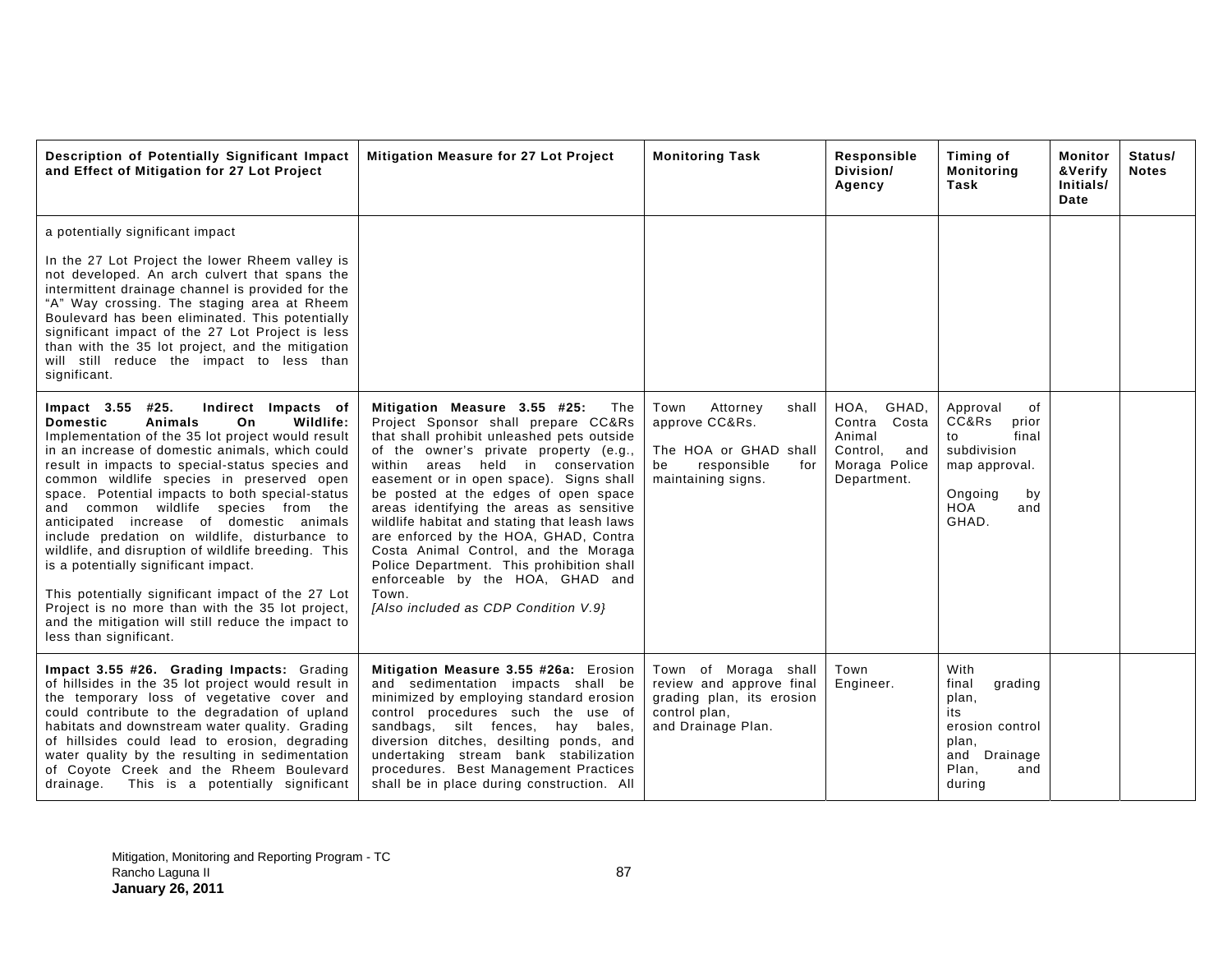| Description of Potentially Significant Impact<br>and Effect of Mitigation for 27 Lot Project                                                                                                                                                                                                                                                                                                                                                                                                                                                                                                                                                                   | Mitigation Measure for 27 Lot Project                                                                                                                                                                                                                                                                                                                                                                                                                                                                                                                                                                                                                                                                                                                                                                                                                                                                                                                                                                      | <b>Monitoring Task</b>                                                                                                                                                                                                                                      | Responsible<br>Division/<br>Agency | Timing of<br><b>Monitoring</b><br>Task                    | Monitor<br>&Verify<br>Initials/<br>Date | Status/<br><b>Notes</b> |
|----------------------------------------------------------------------------------------------------------------------------------------------------------------------------------------------------------------------------------------------------------------------------------------------------------------------------------------------------------------------------------------------------------------------------------------------------------------------------------------------------------------------------------------------------------------------------------------------------------------------------------------------------------------|------------------------------------------------------------------------------------------------------------------------------------------------------------------------------------------------------------------------------------------------------------------------------------------------------------------------------------------------------------------------------------------------------------------------------------------------------------------------------------------------------------------------------------------------------------------------------------------------------------------------------------------------------------------------------------------------------------------------------------------------------------------------------------------------------------------------------------------------------------------------------------------------------------------------------------------------------------------------------------------------------------|-------------------------------------------------------------------------------------------------------------------------------------------------------------------------------------------------------------------------------------------------------------|------------------------------------|-----------------------------------------------------------|-----------------------------------------|-------------------------|
| impact.<br>This potentially significant impact of the 27 Lot<br>Project is no more than with the 35 lot project,<br>and the mitigation will still reduce the impact to<br>less than significant.                                                                                                                                                                                                                                                                                                                                                                                                                                                               | bare slopes shall be seeded with an<br>appropriate seed mix to be reviewed and<br>approved by a qualified restoration<br>biologist.<br>[Also included as CDP Condition IV.41]<br>Mitigation Measure 3.55 #26b:<br>Upon<br>completion of surface disturbances, bare<br>ground shall be seeded with a mixture of<br>native species indigenous to<br>the<br>geographic region including<br>native<br>perennial grasses to increase the<br>diversity of the grassland cove prior to<br>the onset of fall rains. Highly invasive<br>annuals often included in commercial<br>erosion control mixes shall not be used.<br>The proposed erosion control seed mix<br>shall be reviewed and approved by a<br>qualified restoration ecologist. Under no<br>circumstances shall the revegetation<br>effort include any species appearing on<br>the California Invasive Plant Council's<br>Invasive Plant Inventory (available at<br>http://www.cal-ipc.org/pest_plant_list/)<br>[Also included as CDP Condition IV.42] |                                                                                                                                                                                                                                                             |                                    | grading.                                                  |                                         |                         |
| Impact 3.55 #29. Pollutants: The use of<br>fertilizers, herbicides, pesticides and other<br>chemicals as well as urban runoff from streets<br>and driveways could pollute Coyote Creek, the<br>Rheem Boulevard drainage, and Las Trampas<br>Runoff from residences and paved<br>Creek.<br>surfaces could contaminate downstream aquatic<br>habitats. Pollutant runoff lowers water quality,<br>adversely affecting aquatic invertebrates,<br>amphibians, other aquatic wildlife and foraging<br>mammals and birds.<br>This represents a<br>potentially significant indirect effect of the<br>This is a potentially<br>proposed project.<br>significant impact. | Mitigation Measure 3.55 #29:<br>The<br>Project Sponsor shall incorporate Best<br>Management Practices (BMPs) into the<br>project design to minimize incremental<br>contamination of downstream aquatic<br>habitats. Specific measures addressing<br>erosion and sedimentation, non-point<br>source pollution, and peak runoff volumes<br>will be required under Contra Costa<br>County's C3 requirements and by the<br>RWQCB as a condition of issuance of a<br>water quality certification, pursuant to<br>Section 401 of the Clean Water Act. (See<br>3.30, Hydrology and Drainage and Water                                                                                                                                                                                                                                                                                                                                                                                                             | Prior to approval of any<br>construction<br>permit,<br>Town of Moraga and the<br>RWQCB shall review and<br>approve<br>plans<br>for<br>incorporation of BMPs.<br>Approvals include final<br>grading plan, its erosion<br>control plan.<br>and Drainage Plan. | Town<br>Engineer.                  | Prior<br>to approval of<br>any<br>construction<br>permit. |                                         |                         |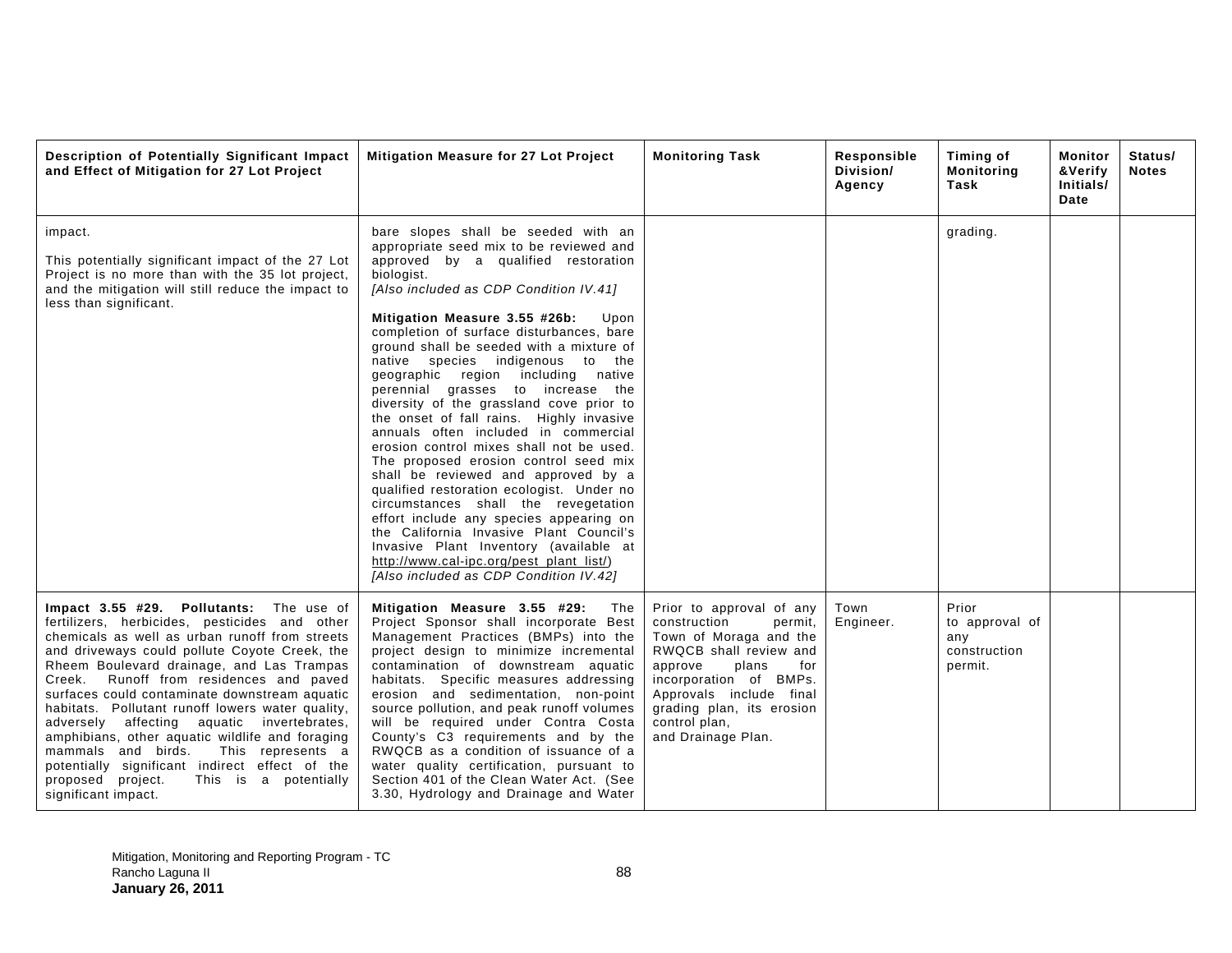| Description of Potentially Significant Impact<br>and Effect of Mitigation for 27 Lot Project                                                                                                                                                                                                                                                                                                                                                                                                                                                                                                                                                              | <b>Mitigation Measure for 27 Lot Project</b>                                                                                                                                                                                                                                                                                                                                                                                                                                                                                                                                                                                                                                                                                                                  | <b>Monitoring Task</b>                                                                                                                                                                                                                                                                                                                                                                                | Responsible<br>Division/<br>Agency                                                        | Timing of<br><b>Monitoring</b><br>Task                                                                                   | <b>Monitor</b><br>&Verify<br>Initials/<br>Date | Status/<br><b>Notes</b> |
|-----------------------------------------------------------------------------------------------------------------------------------------------------------------------------------------------------------------------------------------------------------------------------------------------------------------------------------------------------------------------------------------------------------------------------------------------------------------------------------------------------------------------------------------------------------------------------------------------------------------------------------------------------------|---------------------------------------------------------------------------------------------------------------------------------------------------------------------------------------------------------------------------------------------------------------------------------------------------------------------------------------------------------------------------------------------------------------------------------------------------------------------------------------------------------------------------------------------------------------------------------------------------------------------------------------------------------------------------------------------------------------------------------------------------------------|-------------------------------------------------------------------------------------------------------------------------------------------------------------------------------------------------------------------------------------------------------------------------------------------------------------------------------------------------------------------------------------------------------|-------------------------------------------------------------------------------------------|--------------------------------------------------------------------------------------------------------------------------|------------------------------------------------|-------------------------|
| This potentially significant impact of the 27 Lot<br>Project is no more than with the 35 lot project,<br>and the mitigation will still reduce the impact to<br>less than significant.                                                                                                                                                                                                                                                                                                                                                                                                                                                                     | Quality Mitigation Measure 3.30 #3.)<br>[Also included in CDP Condition IV.43]                                                                                                                                                                                                                                                                                                                                                                                                                                                                                                                                                                                                                                                                                |                                                                                                                                                                                                                                                                                                                                                                                                       |                                                                                           |                                                                                                                          |                                                |                         |
| Impact 3.55 #30. Long-Term Adverse Effects<br>on Native Oak Trees: Standard landscaping<br>designs and irrigation practices can be<br>detrimental to the health of mature oak trees.<br>Native oaks, which are adapted to long, dry<br>summers, can be adversely affected by summer<br>time irrigation of lawns and ornamental<br>landscaping. Landscaping design can result in<br>mortalities of mature oak trees. This is a<br>potentially significant impact.<br>This potentially significant impact of the 27 Lot<br>Project is no more than with the 35 lot project,<br>and the mitigation will still reduce the impact to<br>less than significant. | Mitigation Measure 3.55 #30: Mature<br>native oaks shall be protected in the<br>planning area, and disturbance within the<br>tree drip line minimized, to the maximum<br>extent feasible.<br>Any incidental tree<br>impacts shall be mitigated for as outlined<br>above.<br>Mature native oaks shall be<br>protected from disturbance through<br>restrictions on siting of structures and<br>landscaping on each lot. Plans for house<br>and landscape improvements shall be<br>reviewed by a certified arborist to ensure<br>that oaks are adequately protected and<br>their long-term health not compromised.<br>[Also included in CDP Condition IV.44]                                                                                                     | Town of Moraga shall<br>review and approve both<br>final grading plan<br>and<br>landscape<br>plan<br>for<br>subdivision<br>and<br>and<br>individual lot grading and<br>landscape plans.                                                                                                                                                                                                               | Town<br>Engineer, and<br>Planning<br>Department.                                          | Prior<br>to approval of<br>final grading<br>plan and final<br>landscape<br>plans<br>for subdivision<br>and lots.         |                                                |                         |
| Impact 3.55 #31. Impacts to Semaphore<br>Grass Floating Water Primrose and Davy<br>Mannagrass: Proposed grading would impact a<br>single population each of semaphore grass,<br>floating water primrose and Davy mannagrass,<br>regionally significant species as identified in<br>Lake (2004). The presence of these species at<br>the project site represents unique resources.<br>This is a potentially significant impact.<br>This potentially significant impact of the 27 Lot<br>Project is no more than with the 35 lot project,<br>and the mitigation will still reduce the impact to<br>less than significant.                                   | Mitigation Measure 3.55 #31:<br>The<br>preferred mitigation measure is to avoid<br>impacts to populations populations of<br>semaphore grass, floating water primrose<br>and<br>Davy mannagrass,<br>regionally<br>significant species as identified in Lake<br>(2004). However, it is not known to what<br>degree grading in the vicinity of the<br>population would affect its long-term<br>viability. Because grading is part of a<br>larger slope stabilization effort, merely<br>avoiding direct impacts are not likely to<br>ensure their survival. Nonetheless, the<br>first goal should be avoidance. Therefore,<br>the Project Sponsor shall investigate the<br>feasibility of avoiding these populations<br>and maintaining the hydrologic conditions | Review<br>final<br>Rheem<br>Valley Revegetation Plan<br>and final grading plan,<br>Town of Moraga for<br>compliance<br>with<br>mitigation measure.<br>Mitigation plantings shall<br>be monitored for no less<br>than three years following<br>completion<br>of<br>plant<br>installation and seeding<br>or as otherwise required<br>by the CDFG.<br>Annual reports during<br>monitoring<br>shall<br>be | Town<br>Engineer,<br>Town<br>biological<br>monitor.<br>resource<br>agencies, and<br>GHAD. | Prior<br>to approval<br>of<br>final<br>grading<br>during<br>plan,<br>grading<br>and<br>ongoing<br>after<br>construction. |                                                |                         |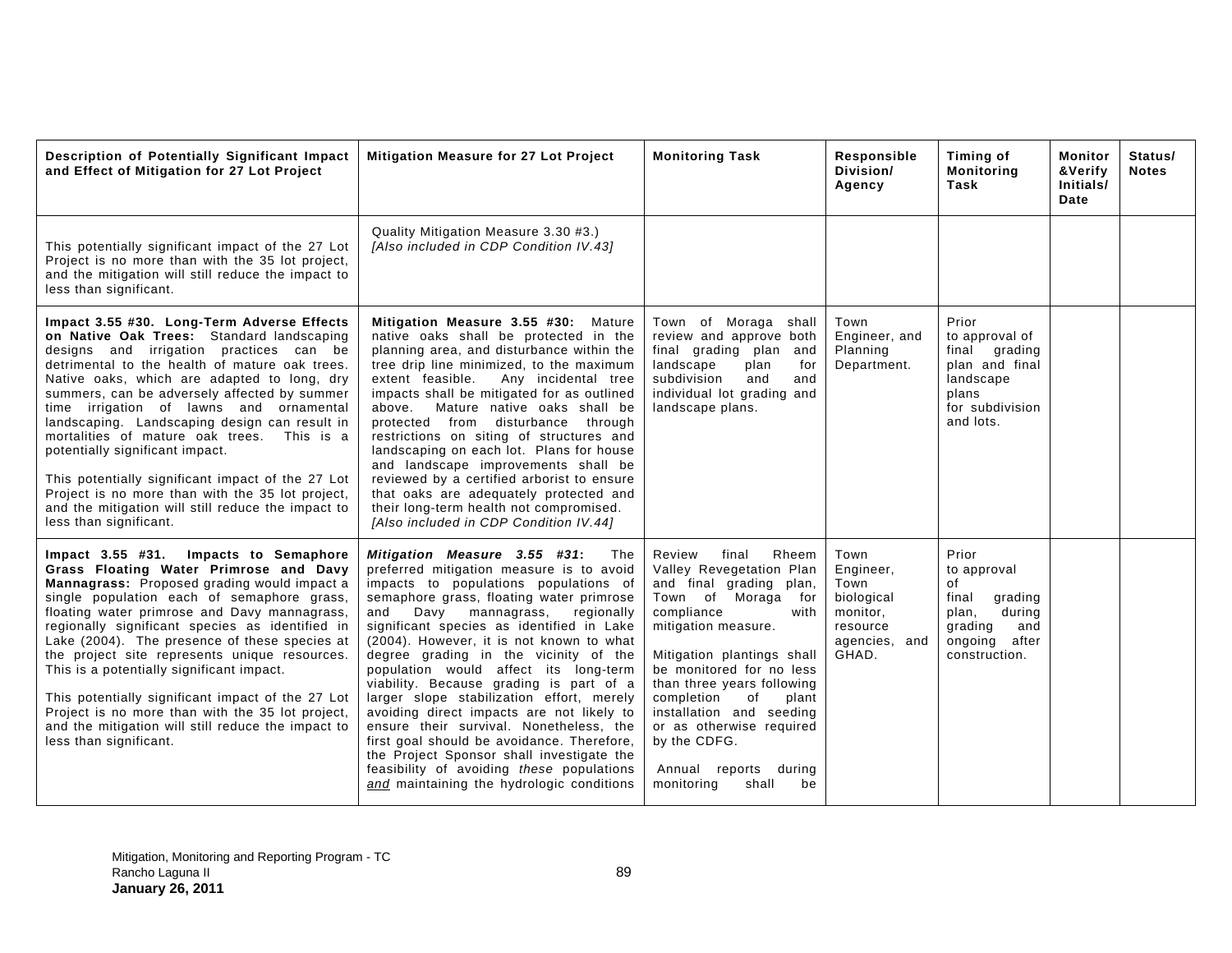| Description of Potentially Significant Impact<br>and Effect of Mitigation for 27 Lot Project | Mitigation Measure for 27 Lot Project                                                                                                                                                                                                                                                                                                                                                                                                                                                                                                                                                                                                                                                                                                                                                                                                                                                                                                                                                                                                                                                                                                                                                                                                                                     | <b>Monitoring Task</b>                                                                                                                                                                                                                                                                                                                                                                                                                                                                                 | Responsible<br>Division/<br>Agency | Timing of<br>Monitoring<br>Task | Monitor<br>&Verify<br>Initials/<br>Date | Status/<br><b>Notes</b> |
|----------------------------------------------------------------------------------------------|---------------------------------------------------------------------------------------------------------------------------------------------------------------------------------------------------------------------------------------------------------------------------------------------------------------------------------------------------------------------------------------------------------------------------------------------------------------------------------------------------------------------------------------------------------------------------------------------------------------------------------------------------------------------------------------------------------------------------------------------------------------------------------------------------------------------------------------------------------------------------------------------------------------------------------------------------------------------------------------------------------------------------------------------------------------------------------------------------------------------------------------------------------------------------------------------------------------------------------------------------------------------------|--------------------------------------------------------------------------------------------------------------------------------------------------------------------------------------------------------------------------------------------------------------------------------------------------------------------------------------------------------------------------------------------------------------------------------------------------------------------------------------------------------|------------------------------------|---------------------------------|-----------------------------------------|-------------------------|
|                                                                                              | that support them.<br>• the population sizes shall be estimated<br>during the spring when plants are in<br>flower and readily identifiable;<br>• it shall be determined if plants of<br>semaphore grass on site are annuals or<br>perennials;<br>• seeds shall be collected from all three<br>species and stored for subsequent<br>sowing the following fall;<br>• if determined to be perennial, plants of<br>semaphore grass shall be salvaged and<br>grown in containers for subsequent<br>transplantation during the following<br>winter;<br>· plants of the perennial species Davy<br>mannagrass and floating water primrose<br>shall be salvaged and grown in<br>containers<br>subsequent<br>for<br>transplantation during the following<br>winter:<br>• seeds (and plants) shall be transferred<br>to the existing wetland below lots 15-18,<br>or other suitable locations on site; and,<br>specific methods for preparing the site,<br>sowing, planting, and monitoring shall<br>be prepared and submitted to the CDFG<br>for review and approval as part of the<br>Streambed Alteration Agreement. The<br>mitigation plan shall include success<br>standards and remedial measures that<br>must be performed in the event the<br>success standards are not met. | submitted by qualified<br>biologist to Town of<br>Moraga and CDFG, and<br>USACE and RWCB if a<br>condition of their permits.<br>Preservation in perpetuity<br>of any on-site mitigation<br>areas, and upland buffer,<br>in a<br>Conservation<br>Easement, or similar deed<br>restriction, in favor of the<br>Town or appropriate third<br>party entity, preserved in<br>perpetuity and managed<br>by GHAD.<br>Town Council shall be<br>responsible for GHAD<br>(see Mitigation Measure<br>$3.20$ #5a). |                                    |                                 |                                         |                         |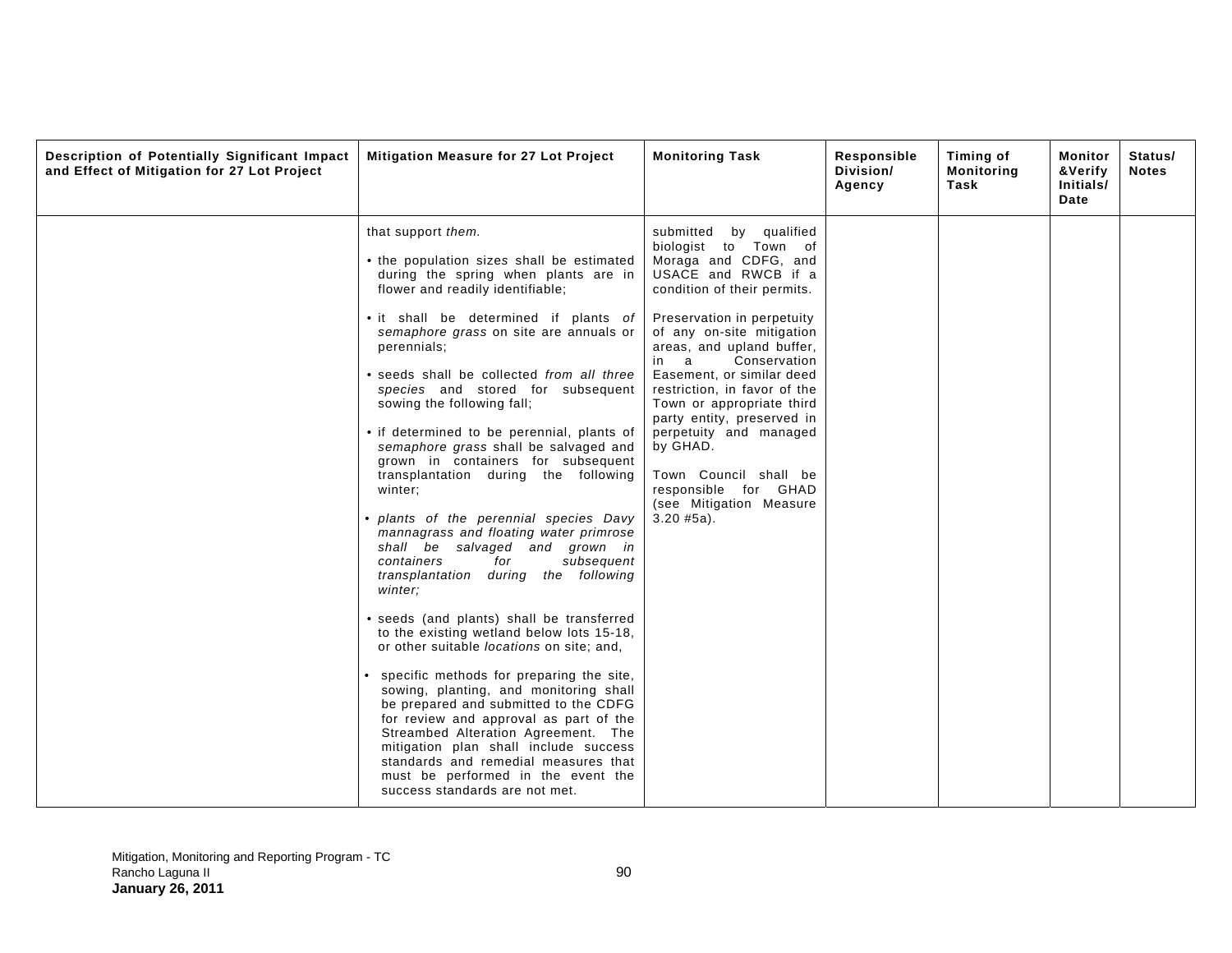| Description of Potentially Significant Impact<br>and Effect of Mitigation for 27 Lot Project                                                                                                                                                                                                                                                                                                                                                                                                                                                                                                                                                                                                                                                                                                                                                                                                | Mitigation Measure for 27 Lot Project                                                                                                                                                                                                                                                                                                                                                                                                                                                                                                                                                                                                                                                                                                                                                                                                                  | <b>Monitoring Task</b>                                                                                                                                                                                                                                                                                                                                                                                                                                                                                                                  | Responsible<br>Division/<br>Agency                                                                               | Timing of<br><b>Monitoring</b><br>Task                                                                                 | Monitor<br>&Verify<br>Initials/<br>Date | Status/<br><b>Notes</b> |
|---------------------------------------------------------------------------------------------------------------------------------------------------------------------------------------------------------------------------------------------------------------------------------------------------------------------------------------------------------------------------------------------------------------------------------------------------------------------------------------------------------------------------------------------------------------------------------------------------------------------------------------------------------------------------------------------------------------------------------------------------------------------------------------------------------------------------------------------------------------------------------------------|--------------------------------------------------------------------------------------------------------------------------------------------------------------------------------------------------------------------------------------------------------------------------------------------------------------------------------------------------------------------------------------------------------------------------------------------------------------------------------------------------------------------------------------------------------------------------------------------------------------------------------------------------------------------------------------------------------------------------------------------------------------------------------------------------------------------------------------------------------|-----------------------------------------------------------------------------------------------------------------------------------------------------------------------------------------------------------------------------------------------------------------------------------------------------------------------------------------------------------------------------------------------------------------------------------------------------------------------------------------------------------------------------------------|------------------------------------------------------------------------------------------------------------------|------------------------------------------------------------------------------------------------------------------------|-----------------------------------------|-------------------------|
|                                                                                                                                                                                                                                                                                                                                                                                                                                                                                                                                                                                                                                                                                                                                                                                                                                                                                             | [Also included as CDP Condition IV.45]                                                                                                                                                                                                                                                                                                                                                                                                                                                                                                                                                                                                                                                                                                                                                                                                                 |                                                                                                                                                                                                                                                                                                                                                                                                                                                                                                                                         |                                                                                                                  |                                                                                                                        |                                         |                         |
| Impact 3.55 #32. Off-Road Vehicle Activity:<br>Improved access to the hillsides of the planning<br>area could result in off-road vehicle activity<br>through undeveloped land and designated open<br>space, particularly during the construction<br>phase of specific developments.<br>Off-road<br>vehicle activity could degrade<br>sensitive<br>habitats, disturb wildlife, and contribute to<br>erosion of hillside areas and sedimentation in<br>creeks. This is a potentially significant impact.<br>This potentially significant impact of the 27 Lot<br>Project is no more than with the 35 lot project,<br>and the mitigation will still reduce the impact to<br>less than significant.                                                                                                                                                                                             | Mitigation Measure 3.55 #32: Physical<br>barriers shall be installed by the Project<br>Sponsor to<br>prevent vehicles and<br>motorcycles from traveling off designated<br>roadways to minimize future disturbance<br>to grassland cover and other vegetation<br>in the surrounding undeveloped lands and<br>open space. The HOA and GHAD shall<br>be responsible for their maintenance and<br>monitoring.<br>[Also included as CDP Condition V.10]                                                                                                                                                                                                                                                                                                                                                                                                     | The GHAD and the HOA<br>shall be responsible for<br>maintaining<br>barriers,<br>reporting violators, and<br>repairing<br>damage.<br>Enforcement shall be the<br>Moraga<br>Police<br>Department.                                                                                                                                                                                                                                                                                                                                         | GHAD,<br>HOA<br>Moraga<br>and<br>Police<br>Department.                                                           | Ongoing.                                                                                                               |                                         |                         |
| Impact 3.55 #33. Long-Term Degradation of<br>Open Space and Conserved Habitats: With<br>project implementation, surrounding<br>open<br>spaces would need to be managed to prevent<br>wildfires. Open space management strictly for<br>fire control is frequently contrary to the<br>ecological requirements of the habitats being<br>preserved. Unmanaged grazing can reduce the<br>risk of fire but can also result in the degradation<br>of upland and aquatic habitats, reduced wildlife<br>habitat values, and reduced water quality.<br>The mitigation is modified to be consistent with<br>the 27 Lot Project and its Rheem Boulevard<br>Visual Quality Mitigation Exhibits, as mitigated,<br>and to reflect the fact that the GHAD formed by<br>the Town Council will control and be<br>responsible for the project open space.<br>This potentially significant impact of the 27 Lot | Mitigation Measure 3.55 #33: To ensure<br>that open space lands are managed in an<br>ecologically appropriate manner, the<br>2005 Wetland/Special-Status Species<br>Plan has been developed. The Plan<br>includes a grazing management plan<br>intended to prevent over-grazing of the<br>Easement<br>Conservation<br>deed<br>or<br>restricted lands, and a Fire Protection<br>Plan. The measures outlined in the Plan<br>shall be paid for and administered by the<br>GHAD. The Plan will be modified to be<br>consistent with the 27 Lot Project and its<br>Rheem Boulevard Visual and Quality<br>Mitigation<br>Exhibits.<br>Proper<br>implementation of these measures shall<br>documented<br>by<br>the qualified<br>be<br>biologicial and fire protection monitors for<br>the GHAD and confirmed in reports<br>submitted to the Town. As stated in | The Town of Moraga shall<br>review and approve the<br>GHAD, Open Space<br>Management Plan, final<br>Wetland/Special-Status<br>Species Plan, and Fire<br>Protection Plan prior to<br>approval of final grading<br>plan and any activity<br>within the open space<br>areas. The Plans shall<br>comply<br>with<br>permit<br>conditions prepared by<br>the USACE, RWQCB, and<br>CDFG, in consultation<br>with the USFWS.<br>The<br>Fire<br>Moraga-Orinda<br>District shall review the<br>Open Space Management<br>Plan for consistency with | Town<br>Engineer,<br>Town<br>biological<br>monitor.<br>resource.<br>Moraga-Orinda<br>Fire District.<br>and GHAD. | Prior to final<br>grading<br>plan<br>approval, any<br>activity within<br>the<br>open<br>space<br>areas<br>and ongoing. |                                         |                         |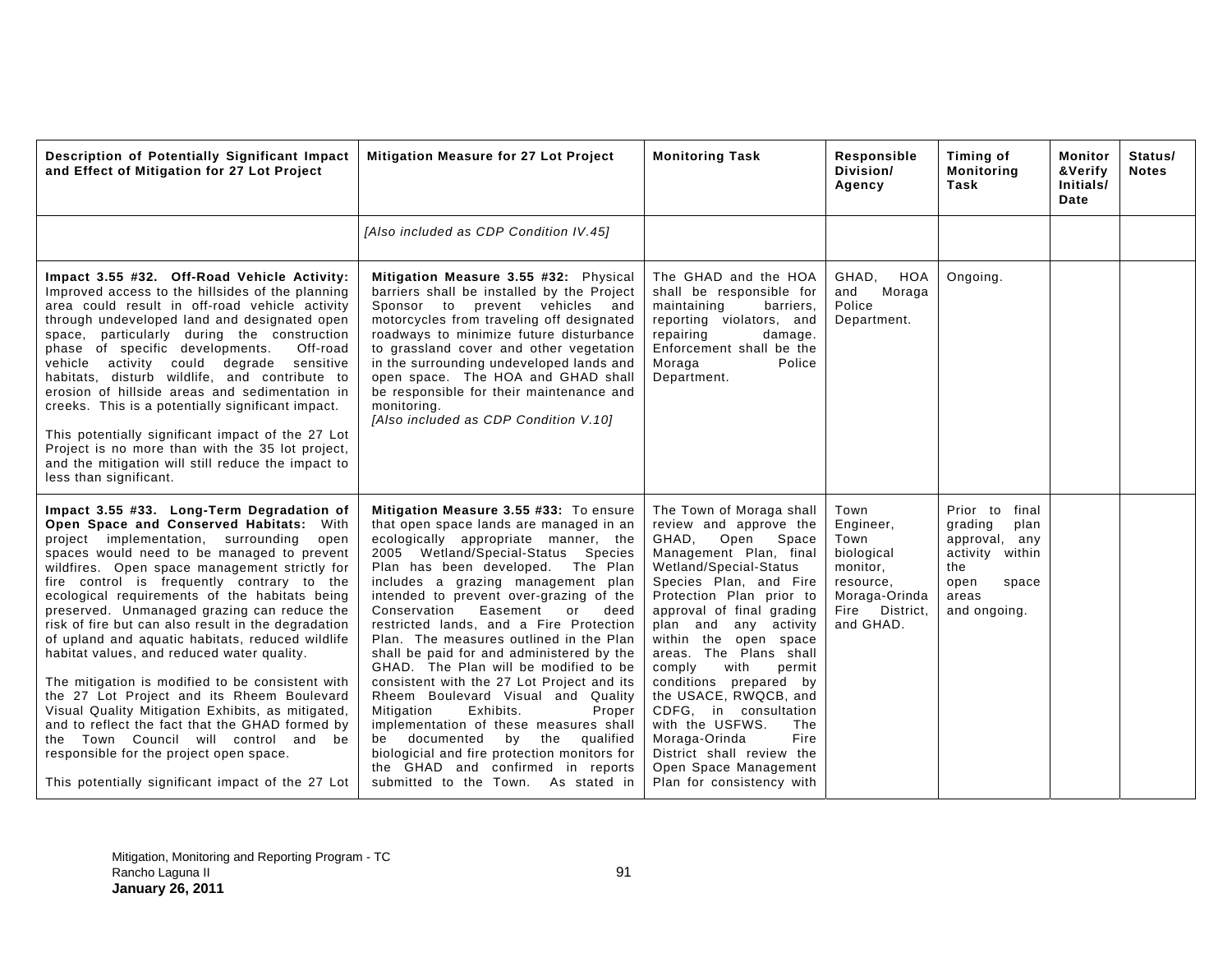| Description of Potentially Significant Impact<br>and Effect of Mitigation for 27 Lot Project                                                                                                                                                                                                                                                                                                                                                                                                                                                                                                                                                                                                                                                                                                                                                                                                                                                                              | Mitigation Measure for 27 Lot Project                                                                                                                                                                                                                                                                                                                                                                                                                                                                                                                                                                                                                                                                                                                                                           | <b>Monitoring Task</b>                                                                                                                                                                                                                                                                                                                                                                                                                                                                 | Responsible<br>Division/<br>Agency                                                                                              | Timing of<br><b>Monitoring</b><br>Task                                                                                                                                                                               | Monitor<br>&Verify<br>Initials/<br>Date | Status/<br><b>Notes</b> |
|---------------------------------------------------------------------------------------------------------------------------------------------------------------------------------------------------------------------------------------------------------------------------------------------------------------------------------------------------------------------------------------------------------------------------------------------------------------------------------------------------------------------------------------------------------------------------------------------------------------------------------------------------------------------------------------------------------------------------------------------------------------------------------------------------------------------------------------------------------------------------------------------------------------------------------------------------------------------------|-------------------------------------------------------------------------------------------------------------------------------------------------------------------------------------------------------------------------------------------------------------------------------------------------------------------------------------------------------------------------------------------------------------------------------------------------------------------------------------------------------------------------------------------------------------------------------------------------------------------------------------------------------------------------------------------------------------------------------------------------------------------------------------------------|----------------------------------------------------------------------------------------------------------------------------------------------------------------------------------------------------------------------------------------------------------------------------------------------------------------------------------------------------------------------------------------------------------------------------------------------------------------------------------------|---------------------------------------------------------------------------------------------------------------------------------|----------------------------------------------------------------------------------------------------------------------------------------------------------------------------------------------------------------------|-----------------------------------------|-------------------------|
| Project is no more than with the 35 lot project,<br>and the mitigation will still reduce the impact to<br>less than significant.                                                                                                                                                                                                                                                                                                                                                                                                                                                                                                                                                                                                                                                                                                                                                                                                                                          | Mitigation Measures 3.55 #9b and #10b,<br>funding shall be provided to ensure the<br>long-term management and maintenance<br>of the conservation area.<br>[Also included as CDP Condition VI.2]                                                                                                                                                                                                                                                                                                                                                                                                                                                                                                                                                                                                 | fire<br>local<br>control<br>quidelines<br>Fire<br>and<br>Plan<br>Protection<br>(see<br>Mitigation Measure 3.61<br>#1).                                                                                                                                                                                                                                                                                                                                                                 |                                                                                                                                 |                                                                                                                                                                                                                      |                                         |                         |
|                                                                                                                                                                                                                                                                                                                                                                                                                                                                                                                                                                                                                                                                                                                                                                                                                                                                                                                                                                           |                                                                                                                                                                                                                                                                                                                                                                                                                                                                                                                                                                                                                                                                                                                                                                                                 | Town of Moraga shall be<br>copied<br>all<br>agency<br>related<br>communications<br>to construction monitoring<br>and<br>compliance<br>with<br>permit conditions.                                                                                                                                                                                                                                                                                                                       |                                                                                                                                 |                                                                                                                                                                                                                      |                                         |                         |
|                                                                                                                                                                                                                                                                                                                                                                                                                                                                                                                                                                                                                                                                                                                                                                                                                                                                                                                                                                           |                                                                                                                                                                                                                                                                                                                                                                                                                                                                                                                                                                                                                                                                                                                                                                                                 | See Monitoring Tasks in<br>Mitigation Measure #3.                                                                                                                                                                                                                                                                                                                                                                                                                                      |                                                                                                                                 |                                                                                                                                                                                                                      |                                         |                         |
| <b>3.61 FIRE PROTECTION</b>                                                                                                                                                                                                                                                                                                                                                                                                                                                                                                                                                                                                                                                                                                                                                                                                                                                                                                                                               |                                                                                                                                                                                                                                                                                                                                                                                                                                                                                                                                                                                                                                                                                                                                                                                                 |                                                                                                                                                                                                                                                                                                                                                                                                                                                                                        |                                                                                                                                 |                                                                                                                                                                                                                      |                                         |                         |
| Impact 3.61 #1. Wildland Fires: Much of the<br>project site and the surrounding area include<br>open and wooded grasslands. The location of<br>residential units in the 35 lot project adjacent to<br>undeveloped grasslands could increase the<br>chance of wildland fires spreading to houses<br>and house fires spreading into the wildland.<br>The 35 lot project includes two paved accesses<br>and one emergency access that meet Fire Code<br>standards (project plans show residential<br>streets at 32' wide). The hazard associated<br>with a possible wildland fire adjacent to<br>residential units would be considered a<br>potentially significant project impact.<br>The EVA and private roads and their grading<br>sections on Sheet 2 of the August, 2008<br>Preliminary Grading Plan were presented to the<br>Planning Commission at its hearing on May 18,<br>2008, having been previously reviewed and<br>accepted by the Town Engineer. The sections | Mitigation Measure 3.61 #1: A Fire<br>Protection Plan shall be included as part<br>of the Open Space Management Plan. The<br>following measures (identified by the Fire<br>District) will reduce the risk of wildland<br>fires and should be incorporated in the<br>Fire Protection Plan:<br>a. Maximum grade for an emergency<br>access road shall not exceed 20<br>Emergency vehicle access<br>percent.<br>(EVA) shall meet the requirements for<br>fire department access as indicated in<br>the Fire Code (minimum width of 20<br>feet with an all-weather road surface<br>capable of supporting the imposed<br>weight of fire department apparatus).<br>b. The Fire District shall reserve the right<br>to review the development plan as it<br>relates to the existing fire trail system. | Fire<br>Approval<br>of<br>Protection Plan by Town<br>of Moraga as part of<br>Open Space Management<br>Plan.<br>Moraga-Orinda<br>Fire District review of the<br>subdivision improvement<br>plans and periodic site<br>of<br>inspection<br>the<br>subdivision<br>and<br>the<br>individual<br>lots by<br>the<br>MOFD.<br>Maintenance of the Fire<br>Protection Plan shall be<br>the responsibility of the<br>GHAD as to open space<br>and HOA as to homes. An<br>annual inspection report | Town<br>Engineer, Fire<br>Marshall,<br>Town Council,<br>and<br>ongoing<br>for<br>GHAD<br>(open<br>space)<br>and<br>HOA (homes). | Prior<br>to approval of<br>Open Space<br>Management<br>Plan and final<br>improvement<br>plans; and<br>annually<br>thereafter for<br>Project<br>Sponsor,<br>GHAD<br>and<br><b>HOA</b><br>report<br>and<br>inspection. |                                         |                         |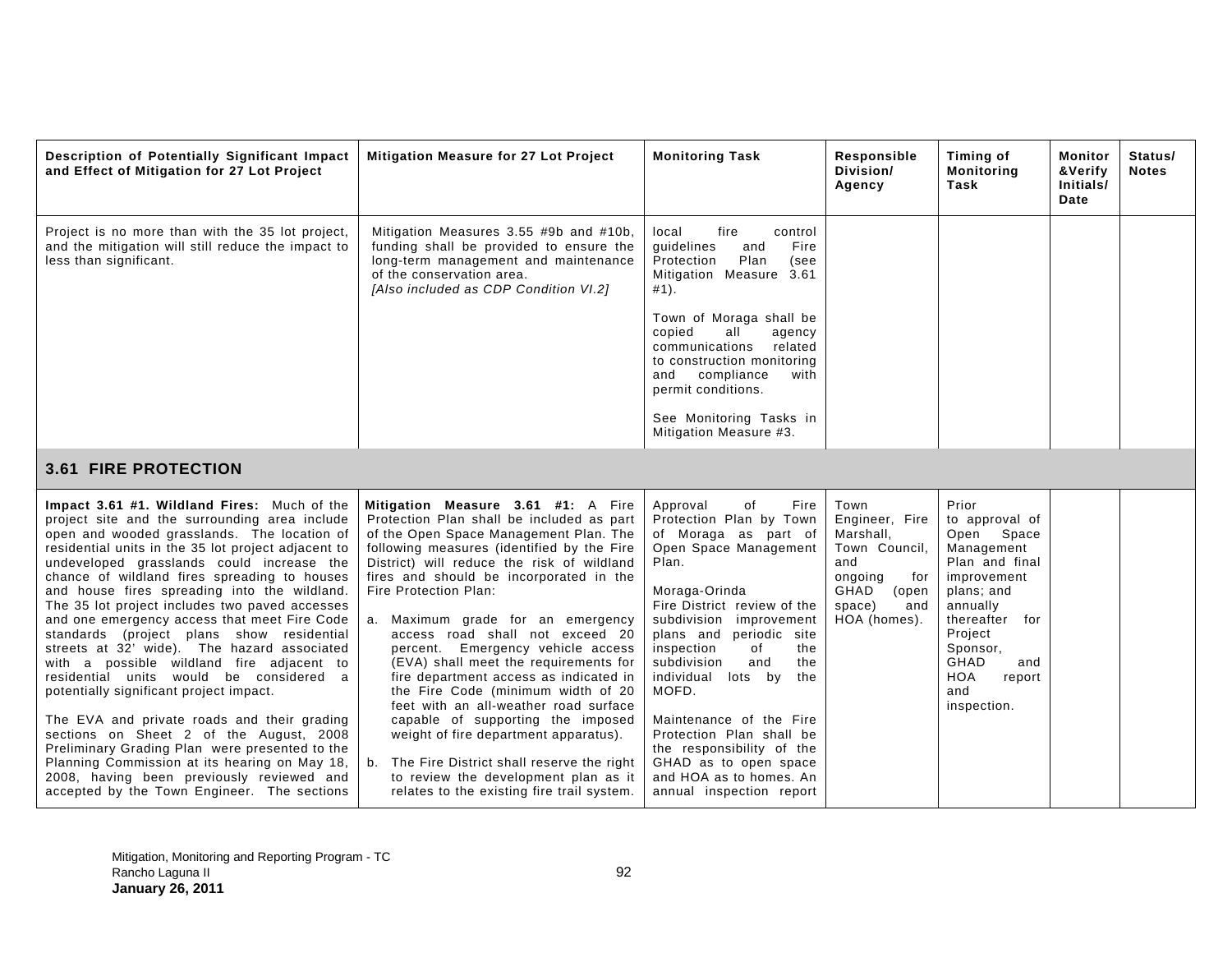| Description of Potentially Significant Impact<br>and Effect of Mitigation for 27 Lot Project                                                                                                                                                                                                                                                                                                                                                                                                                                                                                                                       | Mitigation Measure for 27 Lot Project                                                                                                                                                                                                                                                                                                                                                                                                                                                                                                                                                                                                                                                                                                                                                                                                                                                                                                                                                                                                                                                                                                                                                                                                                                                                                                                                                                                                                                    | <b>Monitoring Task</b>                                                    | Responsible<br>Division/<br>Agency | Timing of<br><b>Monitoring</b><br>Task | Monitor<br>Status/<br>&Verify<br><b>Notes</b><br>Initials/<br>Date |
|--------------------------------------------------------------------------------------------------------------------------------------------------------------------------------------------------------------------------------------------------------------------------------------------------------------------------------------------------------------------------------------------------------------------------------------------------------------------------------------------------------------------------------------------------------------------------------------------------------------------|--------------------------------------------------------------------------------------------------------------------------------------------------------------------------------------------------------------------------------------------------------------------------------------------------------------------------------------------------------------------------------------------------------------------------------------------------------------------------------------------------------------------------------------------------------------------------------------------------------------------------------------------------------------------------------------------------------------------------------------------------------------------------------------------------------------------------------------------------------------------------------------------------------------------------------------------------------------------------------------------------------------------------------------------------------------------------------------------------------------------------------------------------------------------------------------------------------------------------------------------------------------------------------------------------------------------------------------------------------------------------------------------------------------------------------------------------------------------------|---------------------------------------------------------------------------|------------------------------------|----------------------------------------|--------------------------------------------------------------------|
| are consistent with the standards provided by<br>the Fire Marshall for the Moraga-Orinda Fire<br>District. The final design in the subdivision<br>improvement plans is subject to Town Engineer<br>and Fire Marshall review and approval. See<br>Internal Circulation Impact and Mitigation<br>Measure $3.40$ #5<br>A Fire Protection Plan will be included as part of<br>the Open Space Management Plan for the<br>GHAD.<br>This potentially significant impact of the 27 Lot<br>Project is no more than with the 35 lot project,<br>and the mitigation will still reduce the impact to<br>less than significant. | Firefighting equipment access shall be<br>provided to all areas of the project site<br>in accordance with fire access<br>standards of the Fire District and the<br>adopted Uniform Fire Code and the<br>time of project approval.<br>All housing shall be constructed with<br>fire retardant roofing and interior<br>sprinklers, fire resistant<br>exterior<br>material and landscaping<br>around<br>homes shall be designed to minimize<br>the interface between grassland areas<br>and residences (e.g., fire resistant<br>vegetation).<br>d. The Fire Protection Plan shall include<br>a fire safety component (to keep fire<br>risk at reasonable levels in open<br>space areas) subject to the approval<br>of the Fire District. The plan shall<br>identify vegetation mitigation and<br>control, maintenance intervals and<br>responsibility, restrictions on vehicle<br>access, water supply and long-term<br>risk management and other criteria as<br>required by the Fire Marshal. Minimum<br>standards for plan review are available<br>from the Fire District. An annual<br>inspection report for compliance shall<br>be submitted to the Fire Marshal for<br>approval. Annual inspection fees shall<br>be paid by the GHAD.<br>e. EVA and private road cross sections<br>shall be as shown on Sheet 2 of the<br>August, 2008 preliminary grading plan<br>for the project, subject to final review<br>and approval by the Town Engineer<br>and Fire District. | for compliance shall be<br>submitted to the Fire<br>Marshal for approval. |                                    |                                        |                                                                    |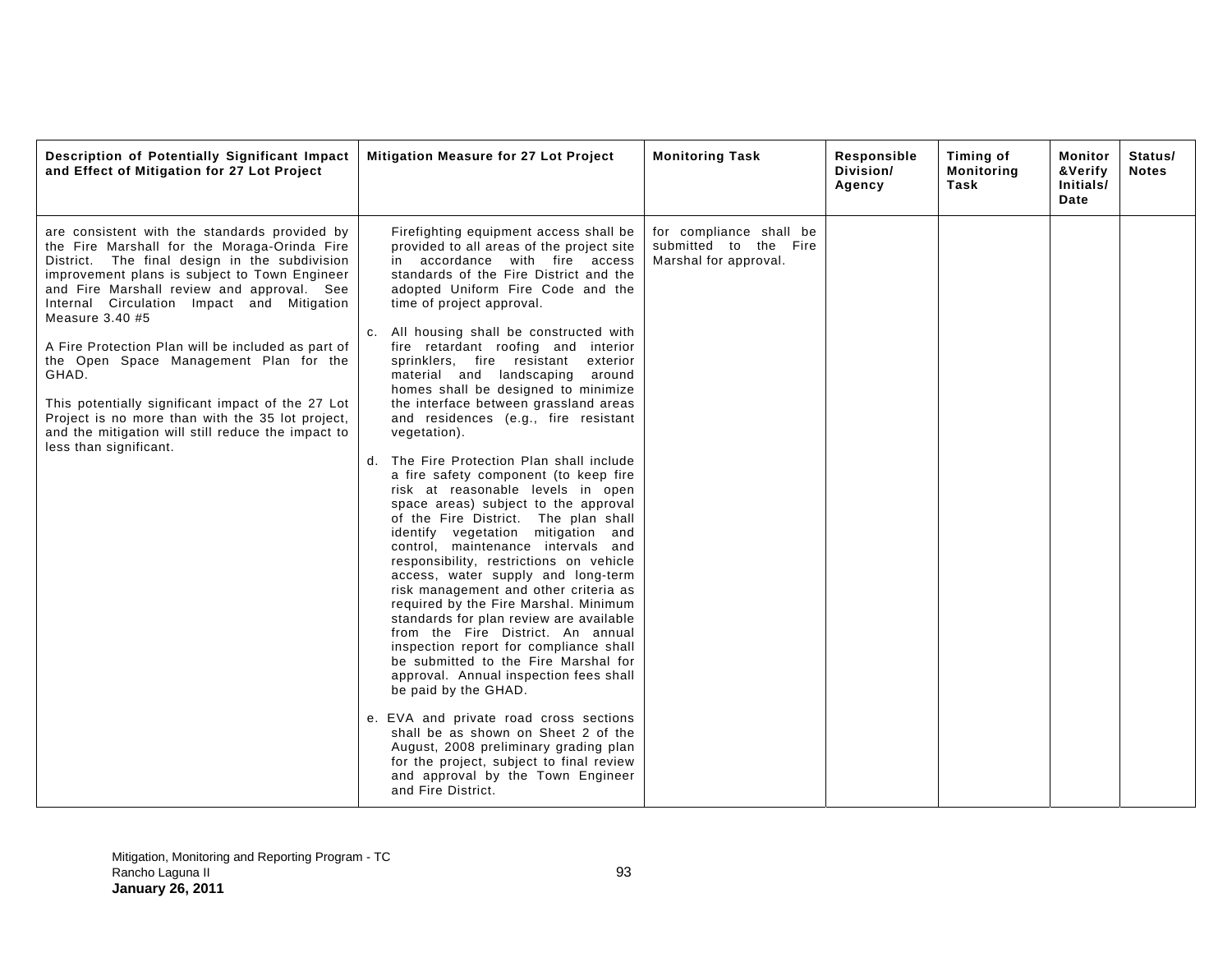| Description of Potentially Significant Impact<br>and Effect of Mitigation for 27 Lot Project                                                                                                                                                                                                                                                                                                                                                                                                                                                                                                                                                                                                                                                                                                                                                                                                                                        | Mitigation Measure for 27 Lot Project                                                                                                                                                                                                                                                                                                                                                                                                                                                                                                                                                                                                                                                                                                                                                                                                                                                                                                                                                                                                                                                     | <b>Monitoring Task</b>                                                                                                                                                                                                                                                                                                                                                                                                                                                                                                                                                                                                                                                                                                                                                                                                                                          | Responsible<br>Division/<br>Agency                                                                                                                                                   | Timing of<br>Monitoring<br>Task                                                                                                                                                                         | <b>Monitor</b><br>&Verify<br>Initials/<br>Date | Status/<br><b>Notes</b> |
|-------------------------------------------------------------------------------------------------------------------------------------------------------------------------------------------------------------------------------------------------------------------------------------------------------------------------------------------------------------------------------------------------------------------------------------------------------------------------------------------------------------------------------------------------------------------------------------------------------------------------------------------------------------------------------------------------------------------------------------------------------------------------------------------------------------------------------------------------------------------------------------------------------------------------------------|-------------------------------------------------------------------------------------------------------------------------------------------------------------------------------------------------------------------------------------------------------------------------------------------------------------------------------------------------------------------------------------------------------------------------------------------------------------------------------------------------------------------------------------------------------------------------------------------------------------------------------------------------------------------------------------------------------------------------------------------------------------------------------------------------------------------------------------------------------------------------------------------------------------------------------------------------------------------------------------------------------------------------------------------------------------------------------------------|-----------------------------------------------------------------------------------------------------------------------------------------------------------------------------------------------------------------------------------------------------------------------------------------------------------------------------------------------------------------------------------------------------------------------------------------------------------------------------------------------------------------------------------------------------------------------------------------------------------------------------------------------------------------------------------------------------------------------------------------------------------------------------------------------------------------------------------------------------------------|--------------------------------------------------------------------------------------------------------------------------------------------------------------------------------------|---------------------------------------------------------------------------------------------------------------------------------------------------------------------------------------------------------|------------------------------------------------|-------------------------|
|                                                                                                                                                                                                                                                                                                                                                                                                                                                                                                                                                                                                                                                                                                                                                                                                                                                                                                                                     | [Also included as CDP Condition V.6]                                                                                                                                                                                                                                                                                                                                                                                                                                                                                                                                                                                                                                                                                                                                                                                                                                                                                                                                                                                                                                                      |                                                                                                                                                                                                                                                                                                                                                                                                                                                                                                                                                                                                                                                                                                                                                                                                                                                                 |                                                                                                                                                                                      |                                                                                                                                                                                                         |                                                |                         |
| Impact 3.61 #2. Fire Protection: Construction<br>of the 35 lot project would increase the demand<br>for fire protection services. It is anticipated that<br>the project will not interfere with the Town's<br>emergency evacuation plan as the Fire<br>Department will review all development plans.<br>While current facility personnel and equipment<br>are adequate, the following measures, required<br>by the Town, will ensure the impacts are less<br>than significant.<br>Revised "D" Drive has been shortened (now 801)<br>lineal feet), the number of homes served by it<br>reduced to 6 and the drive aisles are 13.5'<br>within a 36' ROW, so an EVA connection to<br>Rheem Boulevard is not required.<br>This potentially significant impact of the 27 Lot<br>Project is less than with the 35 lot project (fewer<br>homes on "D" Drive), and the mitigation will still<br>reduce the impact to less than significant. | Mitigation Measure 3.61 #2: The Project<br>Sponsor shall provide a Fire Protection<br>Plan that ensures that:<br>a. The project is designed to be<br>consistent with the Town's emergency<br>evacuation plan.<br>b. The water lines serving the project<br>shall provide continuous water flow<br>and adequate pressure for fire<br>suppression.<br>All residences shall be no more than<br>C <sub>1</sub><br>the distance required by the Uniform<br>Fire Code from a fire hydrant.<br>including<br>Project design,<br>d.<br>street<br>alignment,<br>shall<br>be such<br>that<br>emergency vehicles have full access<br>to the site.<br>Residential<br>buildings<br>shall<br>e.<br>be<br>with<br>residential<br>fire<br>equipped<br>sprinklers per the Fire Code at the<br>time of project approval.<br>Water supply for fire flow water shall<br>f.<br>meet the most current Fire Code at the<br>time of project approval.<br>The project shall pay fire flow tax.<br>g.<br>The rate is based on fire protection<br>systems and square footage.<br>[Also included as CDP Condition V.7] | Approval<br>of<br>Fire<br>Protection Plan by Town<br>of Moraga as part of<br>Open Space Management<br>Plan.<br>Moraga-Orinda<br>Fire<br>District review of the<br>subdivision improvement<br>plans and periodic site<br>inspection<br>of<br>the<br>subdivision<br>the<br>and<br>individual lots by<br>the<br>MOFD.<br>Maintenance of the Fire<br>Protection Plan shall be<br>the responsibility of the<br>GHAD as to open space<br>and HOA as to homes. An<br>annual inspection report<br>for compliance shall be<br>submitted to the Fire<br>Marshal for approval.<br><b>Building</b><br>Inspection<br>Services shall review and<br>approve all individual lot<br>building<br>permits<br>for<br>compliance<br>with<br>the<br>above conditions.<br>The<br>Moraga-Orinda<br>Fire District shall review<br>all fire flow calculations.<br>improvement plans, fire | Town Building<br>Inspection<br>Services,<br>Town<br>Engineer, Fire<br>Marshall.<br>Town Council.<br>EBMUD<br>and<br>ongoing<br>for<br>GHAD<br>(open<br>space)<br>and<br>HOA (homes). | Prior<br>to approval of<br>Open Space<br>Management<br>Plan and final<br>improvement<br>plans; and<br>annually<br>thereafter for<br>Project<br>Sponsor,<br>GHAD and<br>HOA report<br>and<br>inspection. |                                                |                         |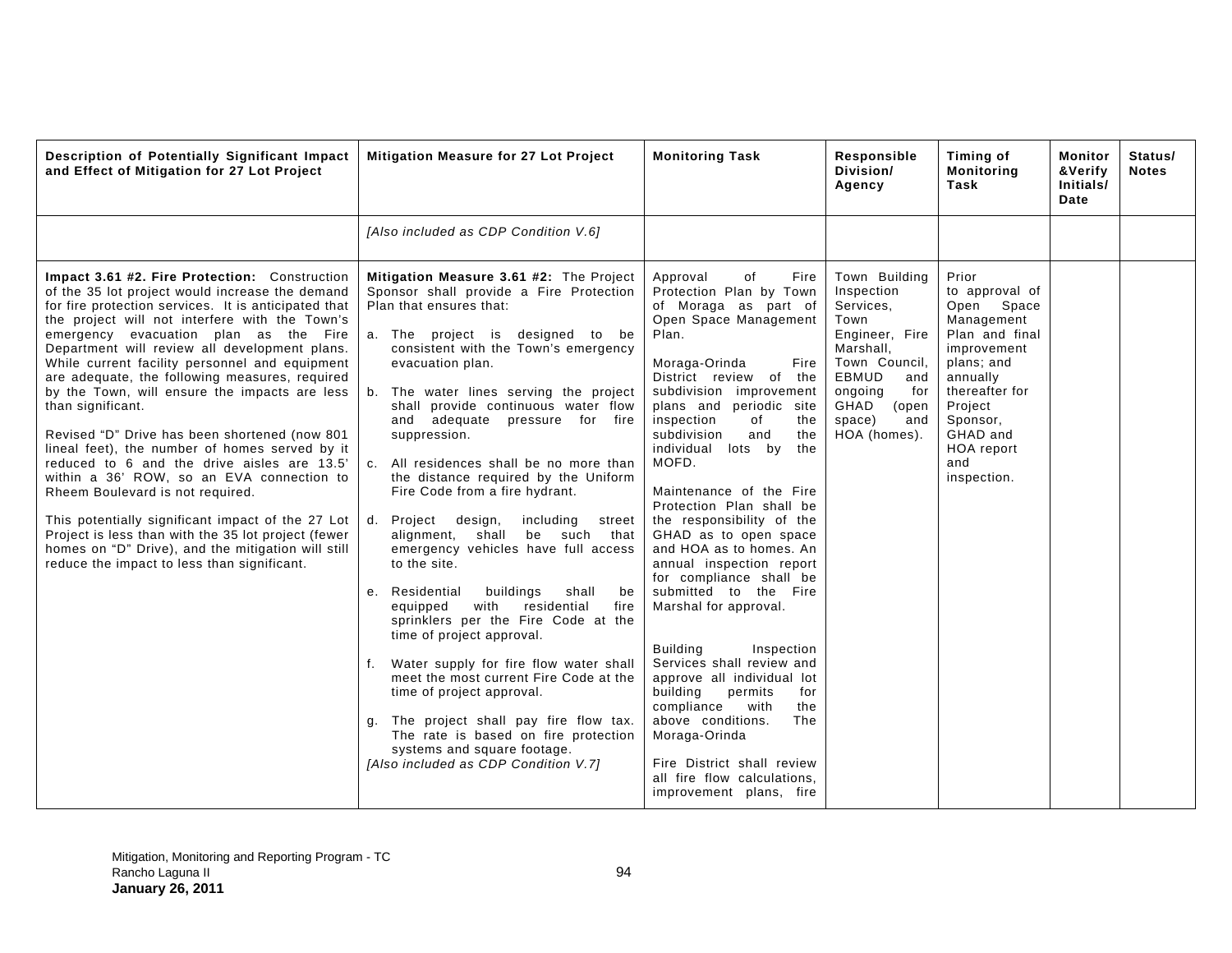| Description of Potentially Significant Impact<br>and Effect of Mitigation for 27 Lot Project                                                                                                                                                                                                                                                                                                                                                                                                                                                                                                                                                                                                        | <b>Mitigation Measure for 27 Lot Project</b>                                                                                                                                                                                                                                                                             | <b>Monitoring Task</b>                                                                                                          | Responsible<br>Division/<br>Agency | <b>Timing of</b><br><b>Monitoring</b><br>Task                | Monitor<br>&Verify<br>Initials/<br>Date | Status/<br><b>Notes</b> |
|-----------------------------------------------------------------------------------------------------------------------------------------------------------------------------------------------------------------------------------------------------------------------------------------------------------------------------------------------------------------------------------------------------------------------------------------------------------------------------------------------------------------------------------------------------------------------------------------------------------------------------------------------------------------------------------------------------|--------------------------------------------------------------------------------------------------------------------------------------------------------------------------------------------------------------------------------------------------------------------------------------------------------------------------|---------------------------------------------------------------------------------------------------------------------------------|------------------------------------|--------------------------------------------------------------|-----------------------------------------|-------------------------|
|                                                                                                                                                                                                                                                                                                                                                                                                                                                                                                                                                                                                                                                                                                     |                                                                                                                                                                                                                                                                                                                          | protection sprinkler plans.                                                                                                     |                                    |                                                              |                                         |                         |
|                                                                                                                                                                                                                                                                                                                                                                                                                                                                                                                                                                                                                                                                                                     |                                                                                                                                                                                                                                                                                                                          | <b>EBMUD</b> shall review and<br>approve water distribution<br>plans.                                                           |                                    |                                                              |                                         |                         |
| <b>3.62 LAW ENFORCEMENT</b>                                                                                                                                                                                                                                                                                                                                                                                                                                                                                                                                                                                                                                                                         |                                                                                                                                                                                                                                                                                                                          |                                                                                                                                 |                                    |                                                              |                                         |                         |
| Impact 3.62 #1. Police Protection:<br>The<br>Project would result in increased demand for<br>police protection services that are provided by<br>the Moraga Police Department. Current staffing<br>levels are recognized as being lower than the<br>standards of one officer per 1,000/population.<br>The addition of 35 new homes will increase<br>calls, potentially impacting the Department's<br>ability to maintain response times. This is<br>considered a potentially significant impact.<br>This potentially significant impact of the 27 Lot<br>Project is less than with the 35 lot project (fewer<br>homes), and the mitigation will still reduce the<br>impact to less than significant. | Mitigation Measure 3.62 #1:<br>The<br>Project Sponsor shall pay established<br>development fees to offset cumulative<br>impacts from the project, including the<br>impact on police services which fee would<br>be utilized to improve police services and<br>response times.<br>[Also included in CDP Condition VIII.6] | Prior to issuance of each<br>individual building permit,<br>Town of Moraga will<br>collect police protection<br>mitigation fee. | Town Planning<br>Department        | Prior<br>to issuance of<br>individual<br>building<br>permit. |                                         |                         |
| 3.63 SCHOOLS                                                                                                                                                                                                                                                                                                                                                                                                                                                                                                                                                                                                                                                                                        |                                                                                                                                                                                                                                                                                                                          |                                                                                                                                 |                                    |                                                              |                                         |                         |
| Impact 3.63 #1. School Capacity: The Project<br>would result in the generation of approximately<br>30 new students as shown on Table 3.63-1. As                                                                                                                                                                                                                                                                                                                                                                                                                                                                                                                                                     | Mitigation Measure 3.63 #1: The Project<br>Sponsor will be responsible for the<br>payment of school impact fees at the time                                                                                                                                                                                              | Prior to issuance of each<br>individual building permit,<br>the<br>permit<br>issuance                                           | Town Planning<br>Department.       | Prior<br>to issuance of<br>individual                        |                                         |                         |

| 30 new students as shown on Table 3.63-1. As   payment of school impact fees at the time   the                          |                                          | permit<br>issuance | individual |  |
|-------------------------------------------------------------------------------------------------------------------------|------------------------------------------|--------------------|------------|--|
| the three schools all have residual capacity and   of building permit. Assuming an average   agency will collect school |                                          |                    | building   |  |
| with this payment of school fees, this sized home of 4,000 square feet, and mitigation fees.                            |                                          |                    | permit.    |  |
| contribution does not represent a significant based upon the current fee rate, the                                      |                                          |                    |            |  |
| impact.                                                                                                                 | fees would be approximately<br>impact    |                    |            |  |
|                                                                                                                         | \$287,000 at 35 homes or \$221,400 at 27 |                    |            |  |
| This potentially significant impact of the 27 Lot                                                                       | homes.                                   |                    |            |  |
| Project is less than with the 35 lot project (fewer   [Also included in CDP Condition VIII.2]                           |                                          |                    |            |  |
|                                                                                                                         |                                          |                    |            |  |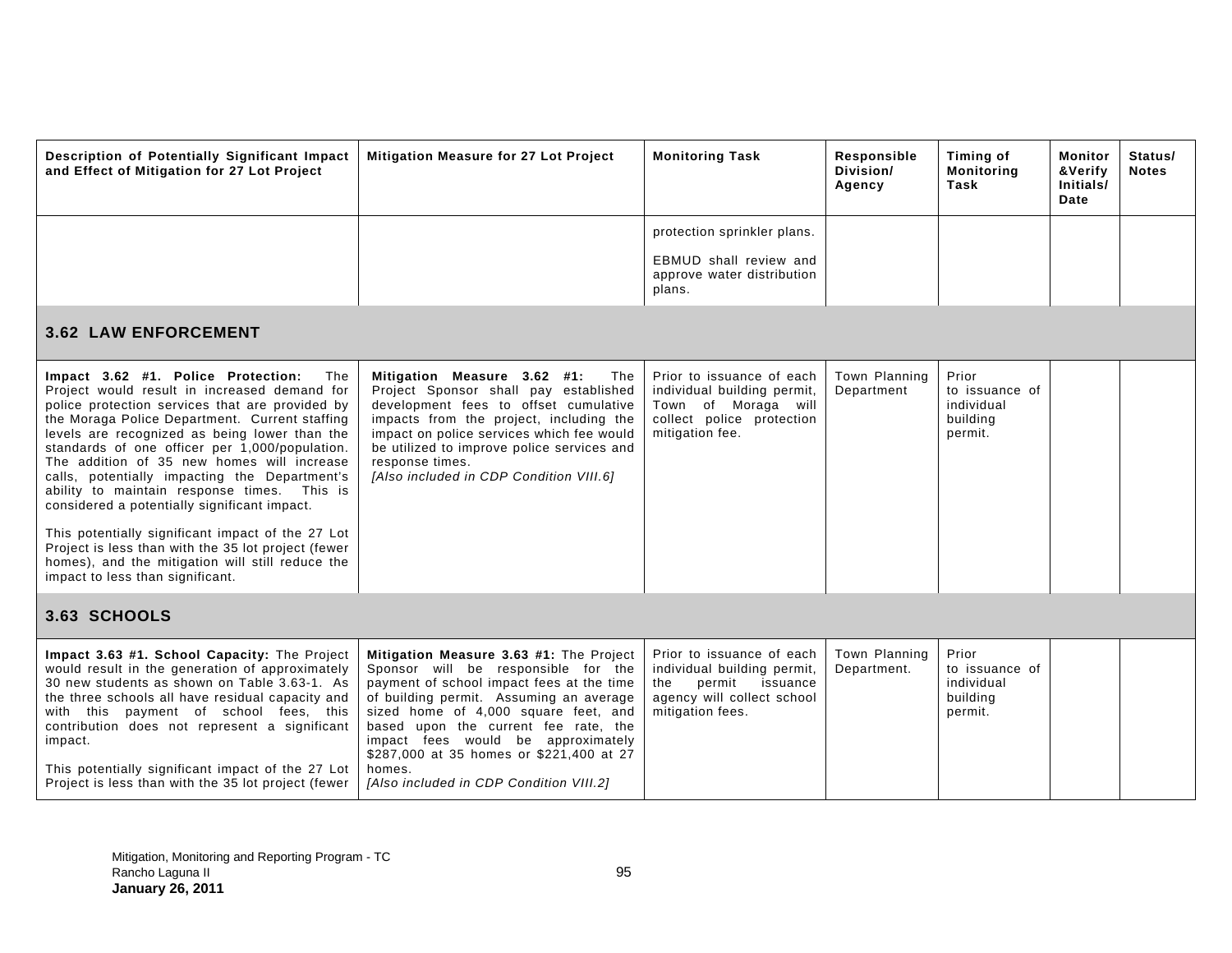| Description of Potentially Significant Impact<br>and Effect of Mitigation for 27 Lot Project                                                                                                                                                                                                                                                                                                                                                                                                                                      | Mitigation Measure for 27 Lot Project                                                                                                                                                                                                                                                                                                                                                                                                                                                                                                                                                                                                                                                                                                                                                                                                                                                                                                                                                                                           | <b>Monitoring Task</b>                                                                                                                                                                                                                                                                                                                                                                                                          | Responsible<br>Division/<br>Agency                              | Timing of<br><b>Monitoring</b><br>Task                                                                                                       | Monitor<br>&Verify<br>Initials/<br>Date | Status/<br><b>Notes</b> |
|-----------------------------------------------------------------------------------------------------------------------------------------------------------------------------------------------------------------------------------------------------------------------------------------------------------------------------------------------------------------------------------------------------------------------------------------------------------------------------------------------------------------------------------|---------------------------------------------------------------------------------------------------------------------------------------------------------------------------------------------------------------------------------------------------------------------------------------------------------------------------------------------------------------------------------------------------------------------------------------------------------------------------------------------------------------------------------------------------------------------------------------------------------------------------------------------------------------------------------------------------------------------------------------------------------------------------------------------------------------------------------------------------------------------------------------------------------------------------------------------------------------------------------------------------------------------------------|---------------------------------------------------------------------------------------------------------------------------------------------------------------------------------------------------------------------------------------------------------------------------------------------------------------------------------------------------------------------------------------------------------------------------------|-----------------------------------------------------------------|----------------------------------------------------------------------------------------------------------------------------------------------|-----------------------------------------|-------------------------|
| homes), and the mitigation will still reduce the<br>impact to less than significant.                                                                                                                                                                                                                                                                                                                                                                                                                                              |                                                                                                                                                                                                                                                                                                                                                                                                                                                                                                                                                                                                                                                                                                                                                                                                                                                                                                                                                                                                                                 |                                                                                                                                                                                                                                                                                                                                                                                                                                 |                                                                 |                                                                                                                                              |                                         |                         |
| <b>3.64 WATER SUPPLY</b>                                                                                                                                                                                                                                                                                                                                                                                                                                                                                                          |                                                                                                                                                                                                                                                                                                                                                                                                                                                                                                                                                                                                                                                                                                                                                                                                                                                                                                                                                                                                                                 |                                                                                                                                                                                                                                                                                                                                                                                                                                 |                                                                 |                                                                                                                                              |                                         |                         |
| Impact 3.64 #1. Water Demand: The Rancho<br>Laguna II project would increase demand for<br>potable water by 64,705 gallons/day (gpd),<br>during the summer months, as shown on Table<br>$3.64 - 2.$<br>Unless<br>conservation<br>measures<br>are<br>implemented, impacts to water supply could be<br>potentially significant.<br>This potentially significant impact of the 27 Lot<br>Project is less than with the 35 lot project (fewer<br>homes), and the mitigation will still reduce the<br>impact to less than significant. | Mitigation Measure 3.64 #1a: The Project<br>Sponsor must commit to the following<br>conservation measures for the project:<br>a. Installation of water efficient irrigation<br>systems for residential units that<br>include efficient sprinkler heads or<br>drip irrigation.<br>.Installation of ultra-low flow toilets, as<br>b<br>required by state law.<br>c. Installation<br>of<br>drought-tolerant<br>landscaping.<br>d. The Town will refer the project to<br>EBMUD and then determine whether<br>to require dual piping and the use of<br>recycled water for the project.<br>e. The Project Sponsor shall comply with<br>the Assembly Bill 325, Model Water<br>Landscape<br>Efficient<br>Ordinance<br>(Division 2, Title 23, California Code<br>of Regulations, Chapter 2.7, Sections<br>490 through 495).<br>[Also included in CDP Condition II.15]<br>Mitigation Measure 3.64 #1b: The Project<br>shall commit to<br>additional<br>Sponsor<br>Reduction<br>Demand<br>Measures.<br>commensurate with the amount of the | Town of Moraga and<br>EBMUD<br>shall ensure,<br>prior to approval of the<br>Precise<br>Development<br>Plan<br>that,<br>the<br>conservation<br>measures<br>and Demand Reduction<br><b>Measures</b><br>have<br>been<br>included<br>in<br>project<br>The Building<br>design.<br>Inspection Services shall<br>monitor construction to<br>ensure<br>mitigation<br>measures<br>are<br>implemented and<br>fees<br>have been collected. | Town<br>Engineer, and<br><b>Building</b><br>Permit<br>Services. | Prior<br>to approval of<br>final<br>landscape<br>plan,<br>issuance<br>of<br>individual<br>building<br>permit, and<br>during<br>construction. |                                         |                         |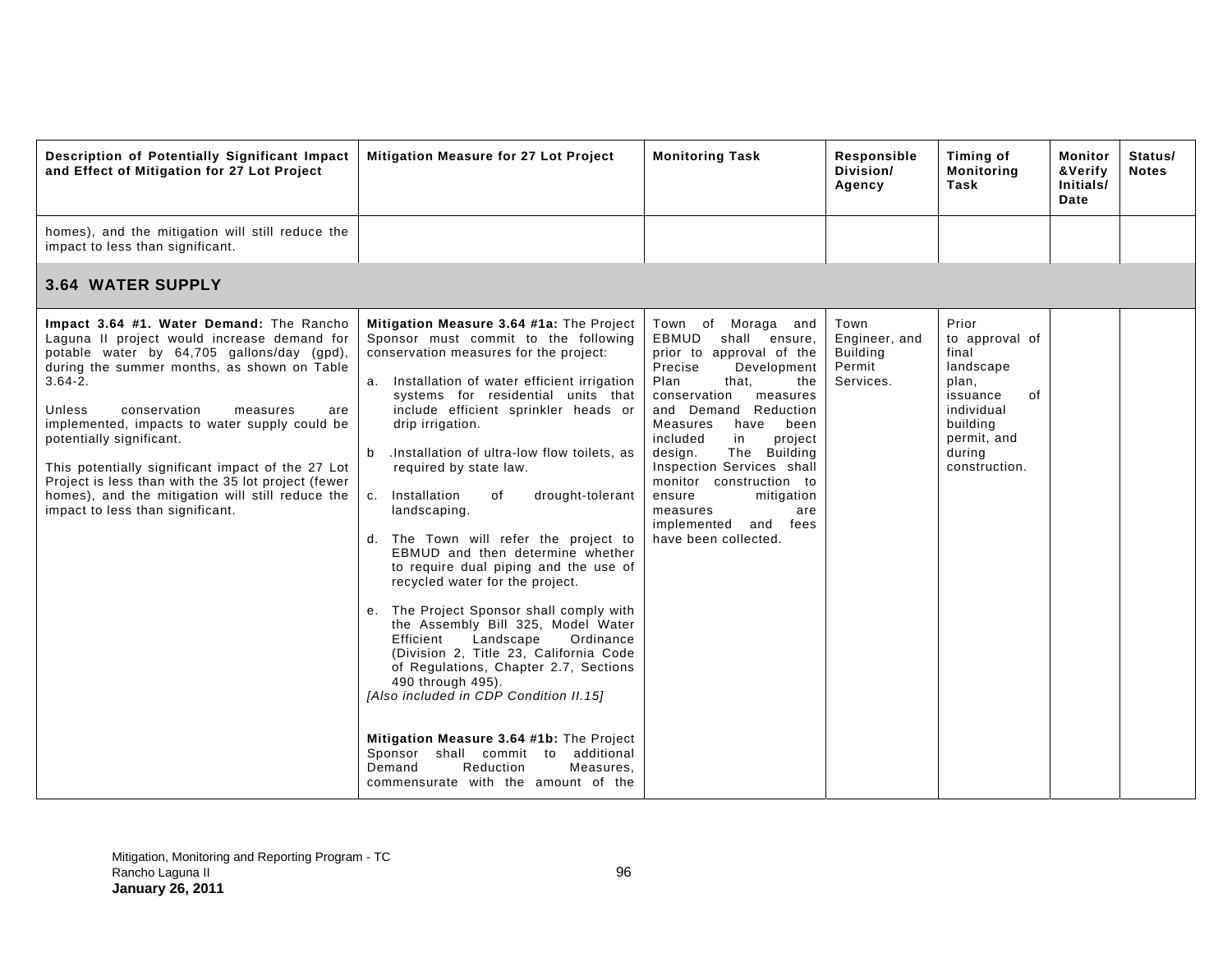| Description of Potentially Significant Impact<br>and Effect of Mitigation for 27 Lot Project                                                                                                                                                                                                                                                                                                                                                                                                                                                                                                                                                                                                                                                          | Mitigation Measure for 27 Lot Project                                                                                                                                                                                                                                                                                                                                                                                                                                     | <b>Monitoring Task</b>                                                                                                                                                                                         | Responsible<br>Division/<br>Agency | Timing of<br><b>Monitoring</b><br>Task                     | Monitor<br>&Verify<br>Initials/<br>Date | Status/<br><b>Notes</b> |
|-------------------------------------------------------------------------------------------------------------------------------------------------------------------------------------------------------------------------------------------------------------------------------------------------------------------------------------------------------------------------------------------------------------------------------------------------------------------------------------------------------------------------------------------------------------------------------------------------------------------------------------------------------------------------------------------------------------------------------------------------------|---------------------------------------------------------------------------------------------------------------------------------------------------------------------------------------------------------------------------------------------------------------------------------------------------------------------------------------------------------------------------------------------------------------------------------------------------------------------------|----------------------------------------------------------------------------------------------------------------------------------------------------------------------------------------------------------------|------------------------------------|------------------------------------------------------------|-----------------------------------------|-------------------------|
|                                                                                                                                                                                                                                                                                                                                                                                                                                                                                                                                                                                                                                                                                                                                                       | project's water demand.<br>The Project<br>Sponsor shall be subject to the Water<br>Service Regulations and Schedule of<br>Rates and Charges.<br>[Also included in CDP Condition II.15]                                                                                                                                                                                                                                                                                    |                                                                                                                                                                                                                |                                    |                                                            |                                         |                         |
| Impact 3.64 #2. Pressure Zones: EBMUD's<br>Fay Hill Pressure Zone, with a service elevation<br>range between 650 and 850 feet, will serve the<br>proposed development, with site elevations<br>ranging between approximately 700 and 790<br>feet. EBMUD owns and operates a distribution<br>pipeline in Rheem Boulevard which provides<br>continuous service to customers in the area.<br>The integrity of this pipeline needs to be<br>maintained at all times. Impacts to the pipeline<br>are considered potentially significant.<br>This potentially significant impact of the 27 Lot<br>Project is no more than with the 35 lot project,<br>and the mitigation will still reduce the impact to<br>less than significant.                          | Mitigation Measure 3.64 #2: Relocation<br>of the existing pipeline in Rheem<br>Boulevard, at the Project Sponsor's<br>expense, may be required if modifications<br>are made to Rheem Boulevard as part of<br>the proposed development. A water main<br>extension, also at the Project Sponsor's<br>expense, will be required to serve the<br>proposed development.<br>[Also included in CDP Condition II.17]                                                              | The Town of Moraga,<br>prior to issuance of a<br>grading<br>permit,<br>shall<br>the<br>ensure<br>that<br>appropriate<br>waterline<br>extensions<br>and<br>relocations (if necessary)<br>are properly designed. | Town<br>Engineer.                  | Prior<br>to<br>approval<br>final<br>grading<br>plan.       |                                         |                         |
| Impact 3.64 #3a. Encroachment into EBMUD<br><b>Properties:</b> EBMUD owns a piece of property<br>and has four right-of-ways (R/W) that traverse<br>the proposed development: Property CVC 304,<br>R/Ws 745, 1806, 1807, and 1978 (see Figure<br>3.64-1). R/W 745 is a 50 foot wide easement<br>that provides access to EBMUD's Property CC<br>30-4, a piece of land reserved for recycled<br>water infrastructure. R/Ws 1806 and 1807 are<br>20 foot wide tunnel easements. R/W 1978 is a<br>50 foot wide easement that provides access to<br>EBMUD's Fay Hill Reservoir located adjacent to<br>the proposed development at the northwestern<br>end of the project site. Encroachment into<br>EBMUD properties is considered a significant<br>impact. | <b>Mitigation</b><br><b>Measure</b><br>3.64<br>#3а:<br>Development shall avoid EBMUD right-of-<br>way. Prior to approval of the Precise<br>Development Plan, the Town shall review<br>the agreements that the Project Sponsor<br>has with EBMUD. If off-site lands are<br>disturbed by development, the Town shall<br>conduct additional environmental review<br>and certify the environmental analysis of<br>those properties.<br>[Also included as CDP Condition II.16] | The Town of Moraga will<br>confirm<br>that<br>no<br>development will occur in<br>the EBMUD ROW.                                                                                                                | Town<br>Planning<br>Department.    | Prior<br>to approval of<br>Precise<br>Development<br>Plan. |                                         |                         |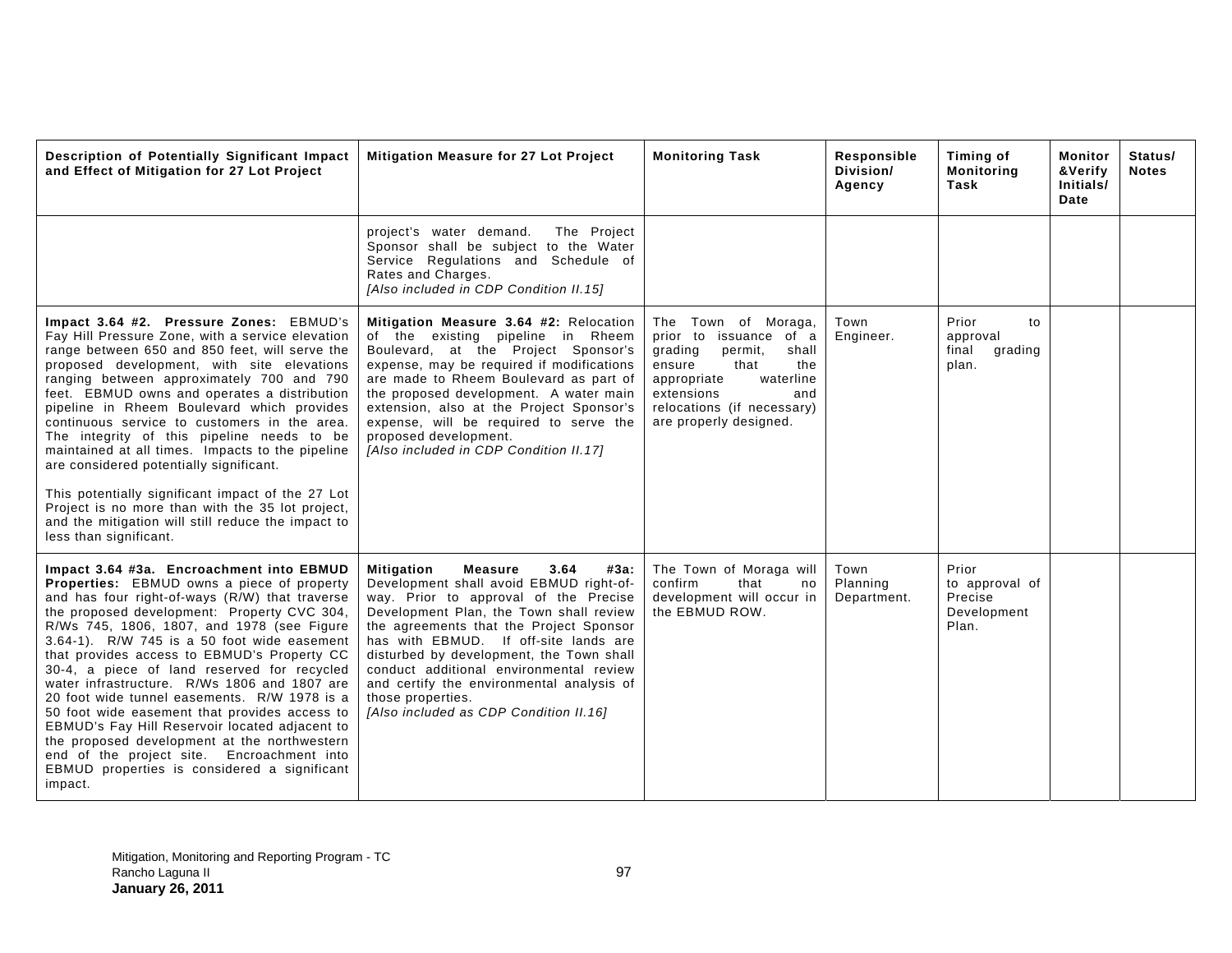| Description of Potentially Significant Impact<br>and Effect of Mitigation for 27 Lot Project                                                                                                                                                                                                                                                                                                                                                                                                                                                                                                                                                                                                                                                                                                                  | Mitigation Measure for 27 Lot Project                                                                                                                                                                                                                                                                                                                                                       | <b>Monitoring Task</b>                                                                                                                                                                                                       | Responsible<br>Division/<br>Agency | Timing of<br><b>Monitoring</b><br>Task                     | Monitor<br>&Verify<br>Initials/<br>Date | Status/<br><b>Notes</b> |
|---------------------------------------------------------------------------------------------------------------------------------------------------------------------------------------------------------------------------------------------------------------------------------------------------------------------------------------------------------------------------------------------------------------------------------------------------------------------------------------------------------------------------------------------------------------------------------------------------------------------------------------------------------------------------------------------------------------------------------------------------------------------------------------------------------------|---------------------------------------------------------------------------------------------------------------------------------------------------------------------------------------------------------------------------------------------------------------------------------------------------------------------------------------------------------------------------------------------|------------------------------------------------------------------------------------------------------------------------------------------------------------------------------------------------------------------------------|------------------------------------|------------------------------------------------------------|-----------------------------------------|-------------------------|
| This potentially significant impact of the 27 Lot<br>Project is no more than with the 35 lot project,<br>and the mitigation will still reduce the impact to<br>less than significant.                                                                                                                                                                                                                                                                                                                                                                                                                                                                                                                                                                                                                         |                                                                                                                                                                                                                                                                                                                                                                                             |                                                                                                                                                                                                                              |                                    |                                                            |                                         |                         |
| Impact 3.64 #3b. Fay Hill Access Road: The<br>35 lot project proposed a realignment of the<br>access road to Fay Hill Reservoir, Right-Of-Way<br>1978. Impacts to the access road to Fay Hill<br>Reservoir are considered potentially significant<br>impacts.                                                                                                                                                                                                                                                                                                                                                                                                                                                                                                                                                 | Mitigation Measure 3.64 #3b in the Draft<br>EIR is no longer necessary because of the<br>redesign of "D" Drive in the 27 Lot Project.                                                                                                                                                                                                                                                       | N/A                                                                                                                                                                                                                          | N/A                                | N/A                                                        |                                         |                         |
| This potentially significant impact has been<br>eliminated in the 27 Lot Project with the revised<br>"D" Drive entry at Rheem Boulevard moved well<br>south (approximately 1,000 feet) of the existing<br>Fay Hill Reservoir access entry at Rheem<br>Boulevard. Mitigation Measure 3.64 #3b in the<br>Draft EIR is no longer necessary.                                                                                                                                                                                                                                                                                                                                                                                                                                                                      |                                                                                                                                                                                                                                                                                                                                                                                             |                                                                                                                                                                                                                              |                                    |                                                            |                                         |                         |
| Impact 3.64 #5. EBMUD Distribution System:<br>EBMUD owns, operates and maintains pipelines<br>in Rheem Boulevard. Potential improvements to<br>Rheem Boulevard (including possible roadway<br>stabilization, the development of bike lanes the<br>addition of turning lanes near the proposed<br>entrances) could impact the existing waterlines.<br>These pipelines are extremely critical to<br>EBMUD's water supply and distribution system<br>and are necessary to provide continuous service<br>to EBMUD's customers in the area. When<br>modifications to the street occur, the pipelines<br>may have to be relocated at the Project<br>Sponsors' expense.<br>Impacts to EBMUD's<br>distribution system are considered potentially<br>significant.<br>This potentially significant impact of the 27 Lot | Mitigation Measure 3.64 #5: Measures to<br>prevent any impacts to the existing<br>pipeline, including those related to<br>adequate pipeline cover and construction<br>equipment wheel loads, shall be identified<br>on the (offsite) Precise Development<br>Plans if the Project Sponsor proposes<br>construction within the public street.<br><b>IAIso included in CDP Condition II.17</b> | Prior to the approval of<br>Development<br>Precise<br>Plan,<br>Sponsor<br>shall<br>Project<br>the Town of<br>provide<br>Moraga with verification<br>that EBMUD has reviewed<br>approved<br>and<br>the<br>construction plans. | Town<br>Engineer.                  | Prior<br>to approval of<br>Precise<br>Development<br>Plan. |                                         |                         |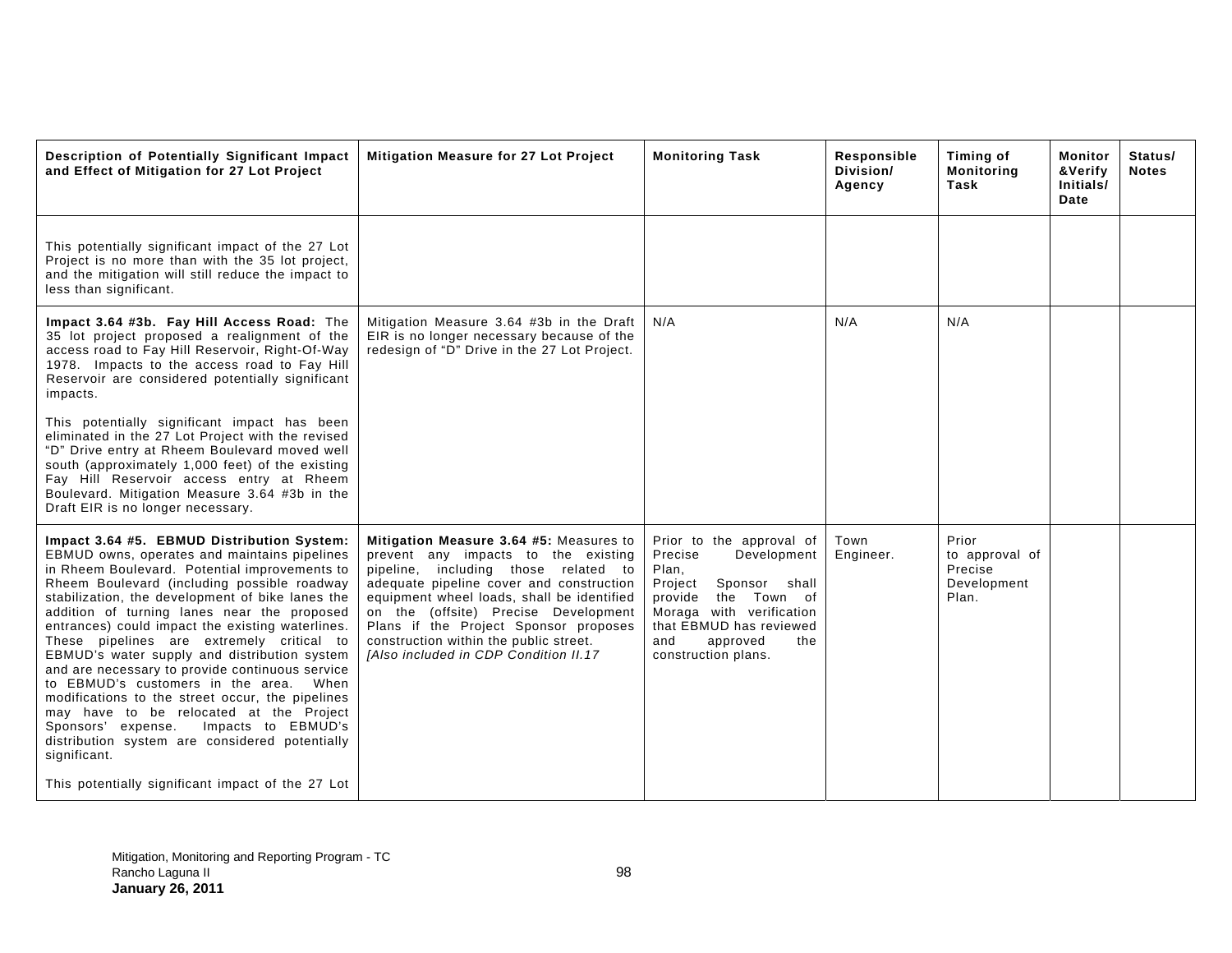| Description of Potentially Significant Impact<br>and Effect of Mitigation for 27 Lot Project                                                                                                                                                                                                                                                                                                                                                                                                                                                                                                                                                                                                                   | Mitigation Measure for 27 Lot Project                                                                                                                                                                                                                                                                                                                                                                                                                                                                                                                                                                                                                                                                                                                                                                                                                                                                                                                                                                                          | <b>Monitoring Task</b> | Responsible<br>Division/<br>Agency | Timing of<br>Monitoring<br>Task                            | Monitor<br>&Verify<br>Initials/<br>Date | Status/<br><b>Notes</b> |
|----------------------------------------------------------------------------------------------------------------------------------------------------------------------------------------------------------------------------------------------------------------------------------------------------------------------------------------------------------------------------------------------------------------------------------------------------------------------------------------------------------------------------------------------------------------------------------------------------------------------------------------------------------------------------------------------------------------|--------------------------------------------------------------------------------------------------------------------------------------------------------------------------------------------------------------------------------------------------------------------------------------------------------------------------------------------------------------------------------------------------------------------------------------------------------------------------------------------------------------------------------------------------------------------------------------------------------------------------------------------------------------------------------------------------------------------------------------------------------------------------------------------------------------------------------------------------------------------------------------------------------------------------------------------------------------------------------------------------------------------------------|------------------------|------------------------------------|------------------------------------------------------------|-----------------------------------------|-------------------------|
| Project is no more than with the 35 lot project,<br>and the mitigation will still reduce the impact to<br>less than significant.                                                                                                                                                                                                                                                                                                                                                                                                                                                                                                                                                                               |                                                                                                                                                                                                                                                                                                                                                                                                                                                                                                                                                                                                                                                                                                                                                                                                                                                                                                                                                                                                                                |                        |                                    |                                                            |                                         |                         |
| <b>3.65 WASTEWATER SERVICES</b>                                                                                                                                                                                                                                                                                                                                                                                                                                                                                                                                                                                                                                                                                |                                                                                                                                                                                                                                                                                                                                                                                                                                                                                                                                                                                                                                                                                                                                                                                                                                                                                                                                                                                                                                |                        |                                    |                                                            |                                         |                         |
| Impact 3.65 #2. Off-Site Sewer Line: The<br>project proposes to service all lots within the<br>subdivision by gravity flow. While most sewer<br>lines would be located beneath streets,<br>construction of a sewer line is proposed<br>between the end of "C" Court and the existing<br>manhole in the Lafayette-Moraga Trail right-of-<br>This sewer line would cross over<br>way.<br>drainages to Coyote Creek (and possibly a<br>cross over Coyote Creek). This is considered a<br>potentially significant impact.<br>This potentially significant impact of the 27 Lot<br>Project is no more than with the 35 lot project,<br>and the mitigation will still reduce the impact to<br>less than significant. | Mitigation Measure 3.65 #2a: The project<br>shall be designed so that it allows<br>wastewater to flow by gravity to the<br>CCCSD system. The sewer line shall be<br>located within public roads or a dedicated<br>15 foot wide easement, where appropriate.<br>The easement shall have a minimum 10<br>foot wide all weather pavement at the<br>manholes. To avoid disturbance to onsite<br>drainages or Coyote Creek, CCCSD will<br>allow the Project Sponsor to undertake<br>directional drilling so that the sewer line<br>undercross the drainages. The following<br>conditions shall apply:<br>a. Construction shall be<br>undertaken<br>during the dry season;<br>b. Undercrossing shall meet with USFW<br>standards;<br>for<br>habitat<br>c. Permits<br>riparian<br>disturbance shall be obtained from<br>CDFG if needed; and,<br>d. Construction<br>shall<br>comply<br>with<br>CCCSD's Hillside and Creek Area<br>Sewer Policy.<br>[Also included in CDP Condition II.18]<br>Mitigation Measure 3.65 #2b: If a gravity |                        | Town<br>Engineer, and<br>CCCSD.    | Prior<br>to approval of<br>Precise<br>Development<br>Plan. |                                         |                         |
|                                                                                                                                                                                                                                                                                                                                                                                                                                                                                                                                                                                                                                                                                                                |                                                                                                                                                                                                                                                                                                                                                                                                                                                                                                                                                                                                                                                                                                                                                                                                                                                                                                                                                                                                                                |                        |                                    |                                                            |                                         |                         |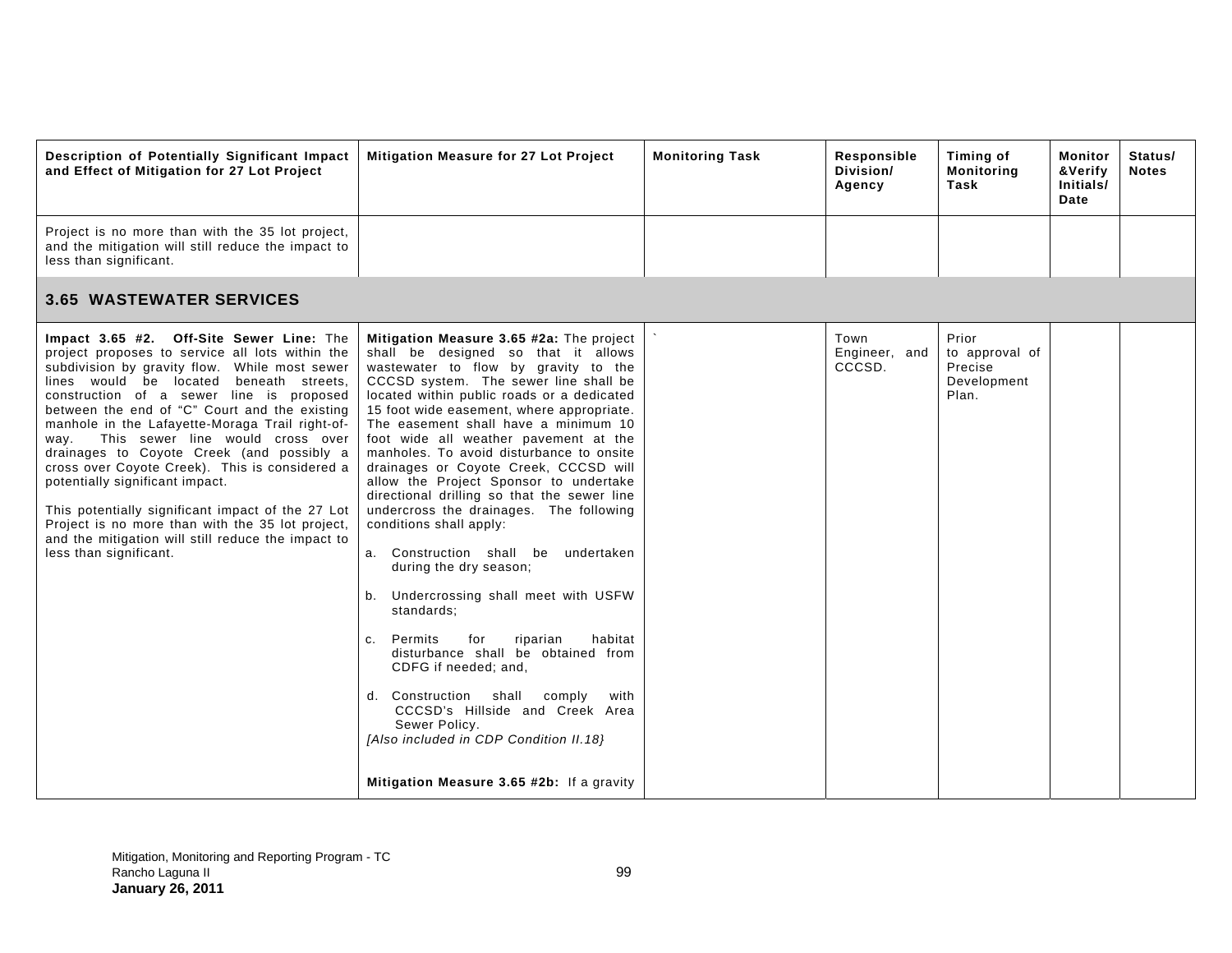| Description of Potentially Significant Impact<br>and Effect of Mitigation for 27 Lot Project                                                                                                                                                                                                                                                                                                                                                                                                                                                                                                                                                                                                                                                                                                                                                                                                                                                                                              | Mitigation Measure for 27 Lot Project                                                                                                                                                                                                                                                                            | <b>Monitoring Task</b>                                                                                                                                                                                                 | Responsible<br>Division/<br>Agency | Timing of<br><b>Monitoring</b><br>Task                           | Monitor<br>&Verify<br>Initials/<br>Date | Status/<br><b>Notes</b> |
|-------------------------------------------------------------------------------------------------------------------------------------------------------------------------------------------------------------------------------------------------------------------------------------------------------------------------------------------------------------------------------------------------------------------------------------------------------------------------------------------------------------------------------------------------------------------------------------------------------------------------------------------------------------------------------------------------------------------------------------------------------------------------------------------------------------------------------------------------------------------------------------------------------------------------------------------------------------------------------------------|------------------------------------------------------------------------------------------------------------------------------------------------------------------------------------------------------------------------------------------------------------------------------------------------------------------|------------------------------------------------------------------------------------------------------------------------------------------------------------------------------------------------------------------------|------------------------------------|------------------------------------------------------------------|-----------------------------------------|-------------------------|
|                                                                                                                                                                                                                                                                                                                                                                                                                                                                                                                                                                                                                                                                                                                                                                                                                                                                                                                                                                                           | line is infeasible for Lots 13 - 22, a<br>pumping system acceptable to CCCSD is<br>an option, although not preferred. The<br>lots will need to individually pump to the<br>manhole (on "B" Drive) or possibly tie<br>together in one sewer line managed by the<br>HOA.<br>[Also included in CDP Condition II.18] |                                                                                                                                                                                                                        |                                    |                                                                  |                                         |                         |
| Impact 3.65 #3. Transmission Facilities: The<br>existing project area main sewers are adequate<br>for the additional wastewater that will be<br>generated by the Proposed Project based upon<br>current conditions. Some downstream District<br>facilities do not have adequate flow carrying<br>capacity under the District's current design<br>criteria for ultimate build out buildout conditions.<br>Improvements to correct the deficiencies are in<br>the District's Capital Improvement Plan and are<br>expected to be completed prior to buildout.<br>Improvements to the District's existing facilities<br>that are required as a result of new<br>development will be funded from applicable<br>District fees and charges. This would be<br>considered a less than significant impact.<br>This potentially significant impact of the 27 Lot<br>Project is no more than with the 35 lot project,<br>and the mitigation will still reduce the impact to<br>less than significant. | Mitigation Measure 3.65 #3: The Project<br>Sponsor shall be required to pay fees and<br>charges at the time of connection to the<br>sewer system. The Project Sponsor shall<br>secure a will serve letter that address<br>transmission capacity.<br>[Also included as CDP Condition II.19]                       | Prior to approval of the<br>Precise<br>Development<br>Plan, the Project Sponsor<br>shall provide the Town<br>with a will serve letter<br>that<br>that<br>assures<br>adequate<br>transmission<br>capacity is available. | Town<br>Engineer, and<br>CCCSD.    | Prior<br>to<br>approval<br>οf<br>Precise<br>Development<br>Plan. |                                         |                         |
| <b>3.66 SOLID WASTE DISPOSAL</b>                                                                                                                                                                                                                                                                                                                                                                                                                                                                                                                                                                                                                                                                                                                                                                                                                                                                                                                                                          |                                                                                                                                                                                                                                                                                                                  |                                                                                                                                                                                                                        |                                    |                                                                  |                                         |                         |
| Impact 3.66 #2: Solid waste generated by the<br>project is not expected to inhibit or impact<br>Moraga's ability to maintain its 50 percent                                                                                                                                                                                                                                                                                                                                                                                                                                                                                                                                                                                                                                                                                                                                                                                                                                               | Mitigation Measure 3.66 #2: The Project<br>Sponsor shall be required to complete a<br>construction<br>debris<br>recycling<br>plan                                                                                                                                                                                | The Town of Moraga shall<br>review and approve the<br>debris<br>construction                                                                                                                                           | Town<br>Engineer.                  | Prior<br>to approval of<br>final grading                         |                                         |                         |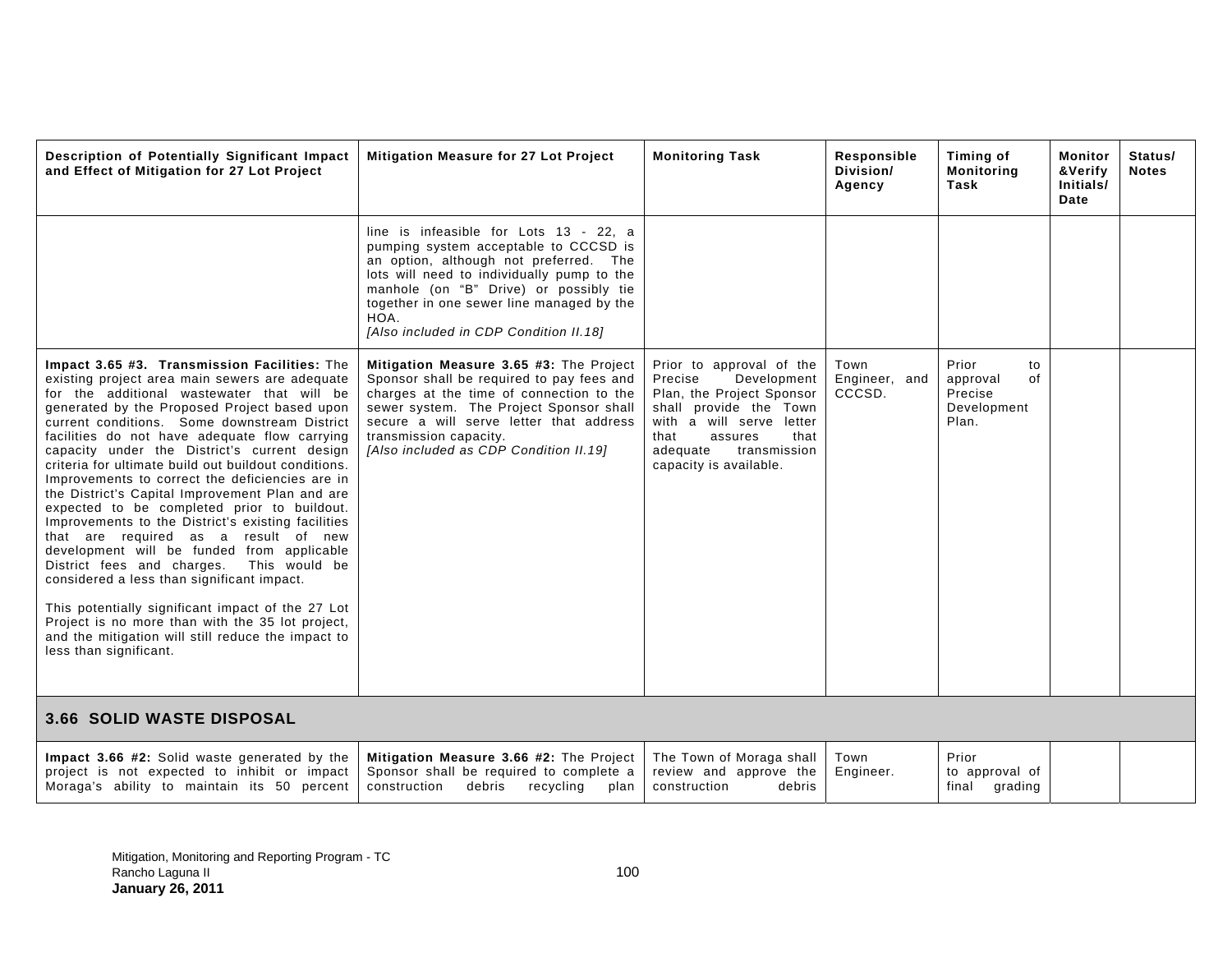| Description of Potentially Significant Impact<br>and Effect of Mitigation for 27 Lot Project                                                                                                                                                                                                                                                                                                               | Mitigation Measure for 27 Lot Project                                                                                                                                                                                                                                                                                                                                                                                                                                                                                                                                                                                                                                                                                                                                                                                                                                                                                                                                                                                           | <b>Monitoring Task</b>                                                                                                                                                                                                                                                                                                                                                                                                                                                                        | Responsible<br>Division/<br>Agency | Timing of<br><b>Monitoring</b><br>Task                                           | Monitor<br>&Verify<br>Initials/<br>Date | Status/<br><b>Notes</b> |
|------------------------------------------------------------------------------------------------------------------------------------------------------------------------------------------------------------------------------------------------------------------------------------------------------------------------------------------------------------------------------------------------------------|---------------------------------------------------------------------------------------------------------------------------------------------------------------------------------------------------------------------------------------------------------------------------------------------------------------------------------------------------------------------------------------------------------------------------------------------------------------------------------------------------------------------------------------------------------------------------------------------------------------------------------------------------------------------------------------------------------------------------------------------------------------------------------------------------------------------------------------------------------------------------------------------------------------------------------------------------------------------------------------------------------------------------------|-----------------------------------------------------------------------------------------------------------------------------------------------------------------------------------------------------------------------------------------------------------------------------------------------------------------------------------------------------------------------------------------------------------------------------------------------------------------------------------------------|------------------------------------|----------------------------------------------------------------------------------|-----------------------------------------|-------------------------|
| diversion rate.<br>However, construction and<br>demolition activities necessary for project<br>development could generate significant levels of<br>solid waste, vegetative waste, and construction<br>debris if proper mitigation measures are not<br>implemented.                                                                                                                                         | indicating they comply with the Town's<br>requirement for diversion of construction<br>and demolition debris per the Town's<br>ordinance. Compliance with this will help<br>maintain the Town's 50 percent diversion.<br>[Also included as CDP Condition IV.46]                                                                                                                                                                                                                                                                                                                                                                                                                                                                                                                                                                                                                                                                                                                                                                 | recycling<br>plan prior to<br>issuance<br>of a grading<br>permit.                                                                                                                                                                                                                                                                                                                                                                                                                             |                                    | plan.                                                                            |                                         |                         |
| This potentially significant impact of the 27 Lot<br>Project is less than with the 35 lot project (fewer<br>units), and the mitigation will still reduce the<br>impact to less than significant.                                                                                                                                                                                                           |                                                                                                                                                                                                                                                                                                                                                                                                                                                                                                                                                                                                                                                                                                                                                                                                                                                                                                                                                                                                                                 |                                                                                                                                                                                                                                                                                                                                                                                                                                                                                               |                                    |                                                                                  |                                         |                         |
| <b>3.70 CULTURAL RESOURCES</b>                                                                                                                                                                                                                                                                                                                                                                             |                                                                                                                                                                                                                                                                                                                                                                                                                                                                                                                                                                                                                                                                                                                                                                                                                                                                                                                                                                                                                                 |                                                                                                                                                                                                                                                                                                                                                                                                                                                                                               |                                    |                                                                                  |                                         |                         |
| Impact 3.70 #1. Archaeological Resources:<br>There is<br>the<br>possibility that buried<br>archaeological deposits could be present and<br>accidental discovery could occur, a potentially<br>significant impact.<br>This potentially significant impact of the 27 Lot<br>Project is no more than with the 35 lot project,<br>and the mitigation will still reduce the impact to<br>less than significant. | Mitigation Measure 3.70 #1:<br>lf<br>archaeological remains are uncovered,<br>work at the place of discovery should be<br>halted immediately until a qualified<br>archaeologist can evaluate the finds<br>(§15064.5 [f]). Prehistoric archaeological<br>site indicators include: obsidian and chert<br>flakes and chipped stone tools; grinding<br>and mashing implements (e.g., slabs and<br>handstones, and mortars and pestles);<br>bedrock outcrops and boulders with mortar<br>cups; and locally darkened midden soils.<br>Midden soils may contain a combination of<br>any of the previously listed items with the<br>possible addition of bone and shell<br>remains, and fire affected stones. Historic<br>period site indicators generally include:<br>fragments of glass, ceramic, and metal<br>objects; milled and split lumber; and<br>structure and feature remains such as<br>building foundations and discrete trash<br>deposits (e.g., wells, privy pits, dumps).<br>All cultural materials recovered as part of | The Project Sponsor's<br>construction<br>manager<br>shall be responsible for<br>adherence to the above<br>mitigations.<br>The Town<br>will<br>Engineer<br>require<br>grading<br>plans<br>and<br>construction<br>contracts<br>involvina<br>ground<br>displacement to include a<br>requirement that in the<br>event<br>remains<br>are<br>encountered, construction<br>shall<br>be<br>temporarily<br>halted and<br>the Town<br>Planning<br>Department<br>shall<br>notified<br>be<br>immediately. | Town<br>Engineer.                  | Prior<br>to approval of<br>final grading<br>plan, and<br>during<br>construction. |                                         |                         |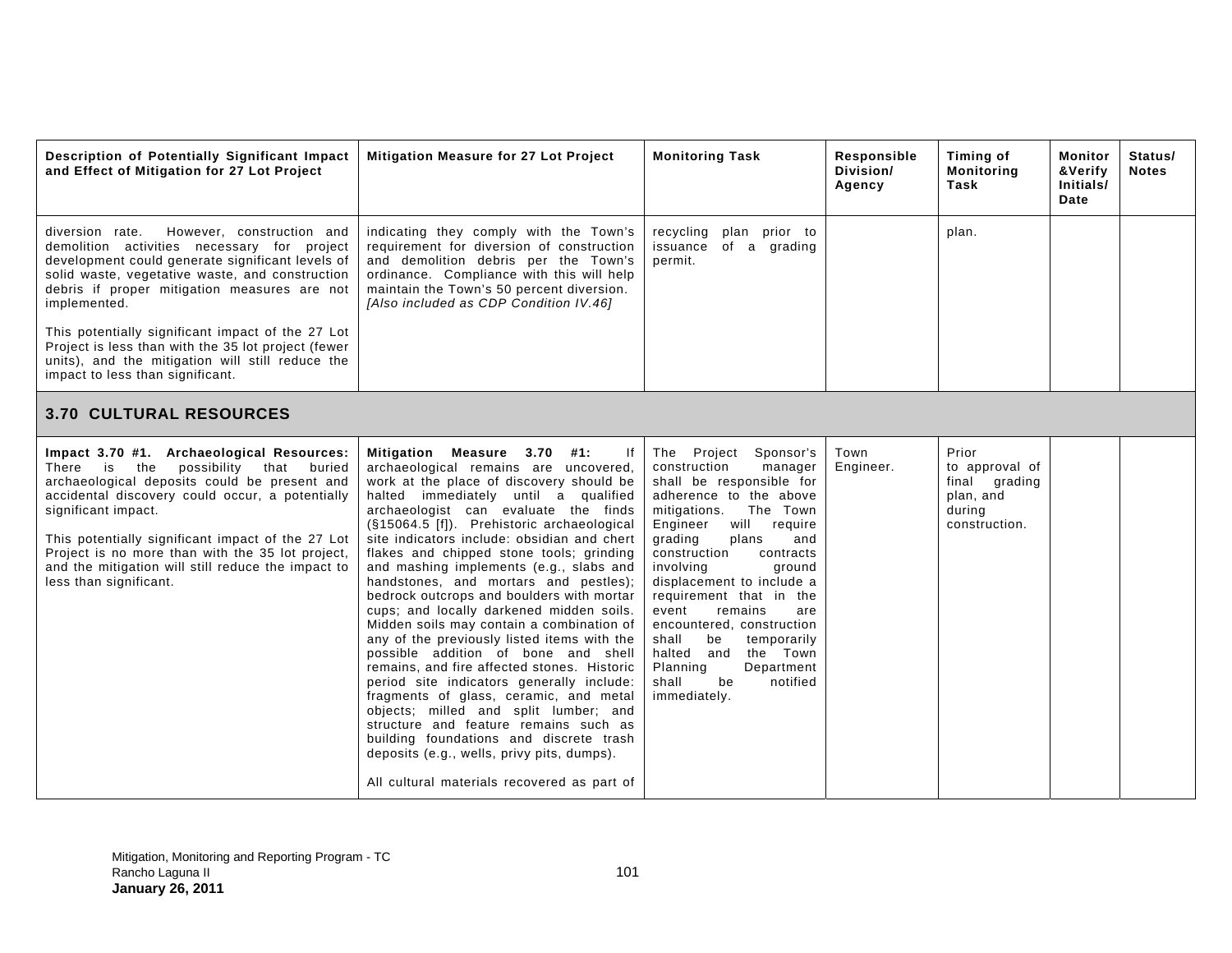| Description of Potentially Significant Impact<br>and Effect of Mitigation for 27 Lot Project                                                                                                                                                                                                                                                | Mitigation Measure for 27 Lot Project                                                                                                                                                                                                                                                                                                                                                | <b>Monitoring Task</b>                                                                                                                                                                                                                                                                                                                                                                                                                                                                                               | Responsible<br>Division/<br>Agency | Timing of<br><b>Monitoring</b><br>Task                                                 | Monitor<br>&Verify<br>Initials/<br>Date | Status/<br><b>Notes</b> |
|---------------------------------------------------------------------------------------------------------------------------------------------------------------------------------------------------------------------------------------------------------------------------------------------------------------------------------------------|--------------------------------------------------------------------------------------------------------------------------------------------------------------------------------------------------------------------------------------------------------------------------------------------------------------------------------------------------------------------------------------|----------------------------------------------------------------------------------------------------------------------------------------------------------------------------------------------------------------------------------------------------------------------------------------------------------------------------------------------------------------------------------------------------------------------------------------------------------------------------------------------------------------------|------------------------------------|----------------------------------------------------------------------------------------|-----------------------------------------|-------------------------|
|                                                                                                                                                                                                                                                                                                                                             | the monitoring program shall be subject to<br>scientific analysis, professional museum<br>curation, and a report prepared according<br>to current professional standards.<br>Prior to completion of the grading plan the<br>Project Sponsor shall ensure that an<br>archaeologist had evaluated the artifacts<br>discovered by a neighbor.<br>[Also included as CDP Condition IV.47] |                                                                                                                                                                                                                                                                                                                                                                                                                                                                                                                      |                                    |                                                                                        |                                         |                         |
| Impact 3.70 #2. Fossils: The possibility exists<br>that fossils may be encountered during grading<br>operations, a potentially significant impact.<br>This potentially significant impact of the 27 Lot<br>Project is no more than with the 35 lot project,<br>and the mitigation will still reduce the impact to<br>less than significant. | Mitigation Measure 3.70 #2: If fossils are<br>found during construction activities,<br>grading in the vicinity shall be temporarily<br>suspended while the fossils are evaluated<br>for scientific significance and fossils<br>recovery, if warranted.<br>[Also included as CDP Condition IV.48]                                                                                     | The Town of Moraga will<br>require grading plans and<br>construction<br>contracts<br>involving<br>ground<br>displacement to include a<br>requirement that in the<br>fossils<br>event<br>are<br>encountered, construction<br>shall<br>be<br>temporarily<br>Town of<br>halted, the<br>Moraga<br>Planning<br>Department<br>shall<br>be<br>notified immediately, a<br>archaeologist<br>qualified<br>shall evaluate the fossils,<br>and steps needed to<br>photo-document or to<br>recover the fossils shall<br>be taken. | Town<br>Engineer.                  | Prior<br>to approval of<br>final grading<br>plan, and<br>during<br>construction.       |                                         |                         |
| Impact 3.70 #3. Human Remains: There is the<br>possibility that buried human remains could be<br>uncovered, a potentially significant impact.<br>This potentially significant impact of the 27 Lot<br>Project is no more than with the 35 lot project,<br>and the mitigation will still reduce the impact to<br>less than significant.      | Mitigation Measure 3.70 #3: If human<br>remains are encountered, excavation or<br>disturbance of the location must be halted<br>in the vicinity of the find, and the county<br>contacted. If the coroner<br>coroner<br>determines the remains are Native<br>American, the coroner will contact the<br>Native American Heritage Commission.                                           | Project<br>The<br>Sponsor<br>construction<br>manager<br>shall be responsible for<br>adherence to the above<br>mitigations. The Town of<br>Moraga<br>will<br>require<br>grading<br>plans<br>and<br>construction<br>contracts                                                                                                                                                                                                                                                                                          | Town<br>Engineer.                  | Prior<br>to approval of<br>final<br>grading<br>plan,<br>and<br>during<br>construction. |                                         |                         |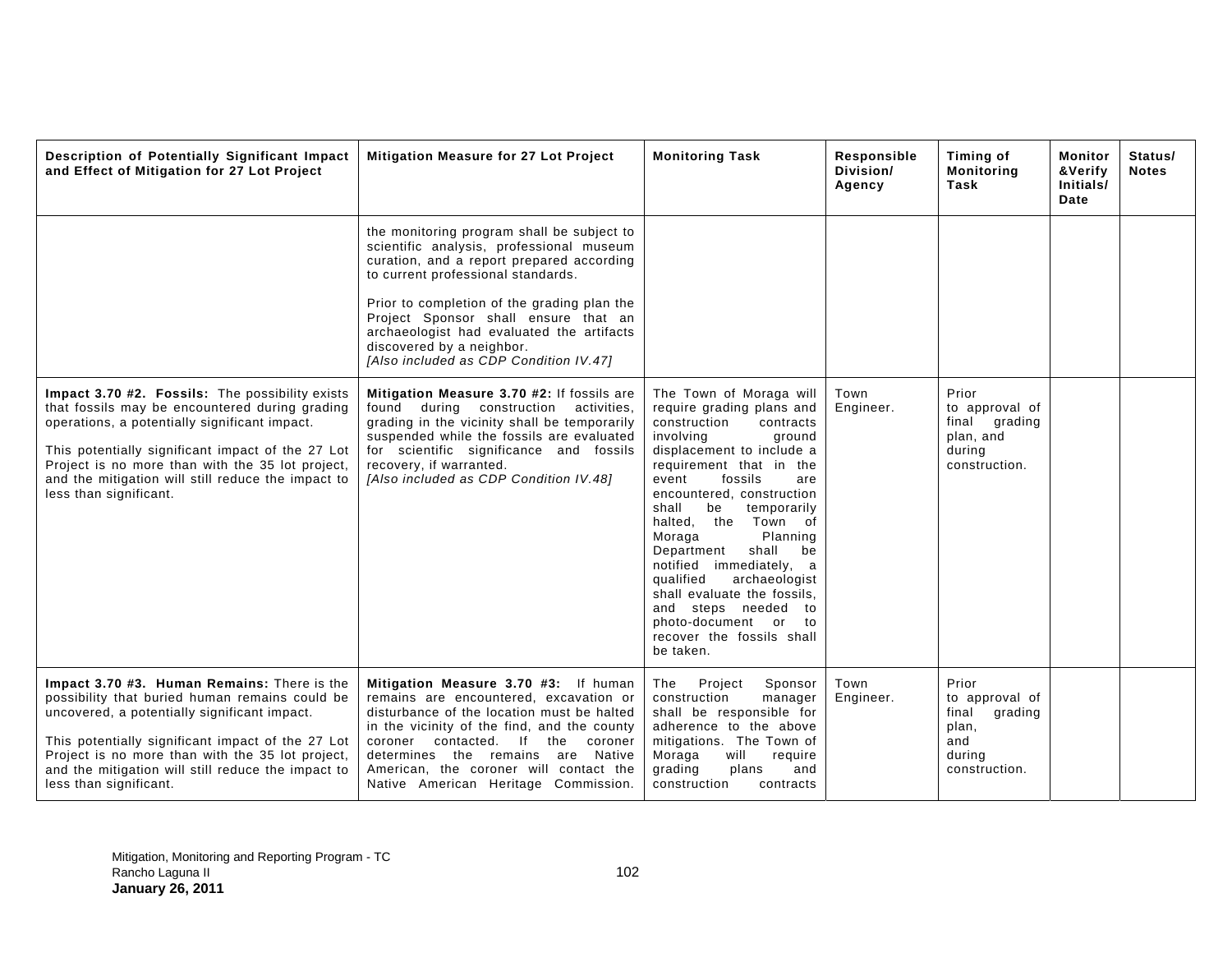| Description of Potentially Significant Impact<br>and Effect of Mitigation for 27 Lot Project | Mitigation Measure for 27 Lot Project                                                                                                                                                                                                                                                                                                         | <b>Monitoring Task</b>                                                                                                                                                                                                                               | Responsible<br>Division/<br>Agency | Timing of<br>Monitoring<br>Task | Monitor<br>&Verify<br>Initials/<br>Date | Status/<br><b>Notes</b> |
|----------------------------------------------------------------------------------------------|-----------------------------------------------------------------------------------------------------------------------------------------------------------------------------------------------------------------------------------------------------------------------------------------------------------------------------------------------|------------------------------------------------------------------------------------------------------------------------------------------------------------------------------------------------------------------------------------------------------|------------------------------------|---------------------------------|-----------------------------------------|-------------------------|
|                                                                                              | The<br>Heritage<br>American<br>Native<br>Commission will identify the person or<br>persons believed to be most likely<br>descended from the deceased Native<br>American. The most likely descendent<br>makes recommendations regarding the<br>treatment of the remains with appropriate<br>dignity.<br>[Also included in CDP Condition IV.49] | involving<br>ground<br>displacement to include a<br>requirement that in the<br>remains<br>event<br>are<br>encountered, construction<br>shall<br>temporarily<br>be<br>halted; the Town Planning<br>shall<br>Department<br>be<br>notified immediately. |                                    |                                 |                                         |                         |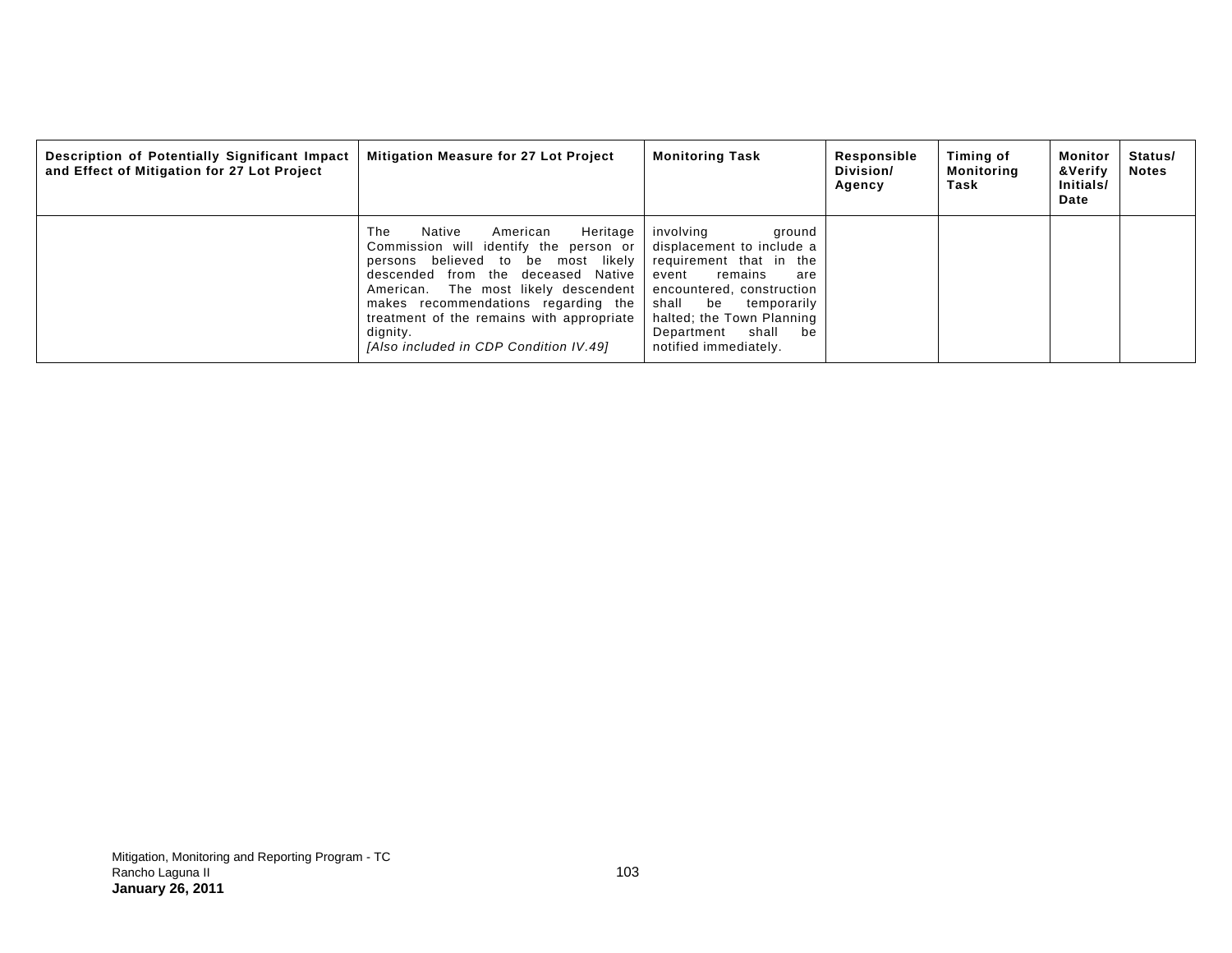#### **ATTACHMENT 3 – MINUTE ORDER 01-2011 CONCEPTUAL DEVELOPMENT PLAN APPROVAL STATEMENTS AND FINDINGS**

**WHEREAS**, Rancho Laguna, LLC ("Applicant"), owns approximately 180 acres of property within the Town of Moraga along Rheem Boulevard (more specifically referred to as APN: 256-040-024); and

**WHEREAS**, on February 25, 2005, the Applicant applied to the Town of Moraga for the development of its property, requesting approval of a Conditional Use Permit (CUP) and Conceptual Development Plan (CDP) for a 35 lot single-family residential project with associated open space and other public amenities, entitled Rancho Laguna II; and

**WHEREAS**, on March 26, 2005, the Town sent an "Incomplete" letter to the Applicant requesting additional information in order to continue the review of the development applications; and

**WHEREAS**, on May 25, 2005, the Applicant provided additional information to the Town for its consideration; and

**WHEREAS**, on June 24, 2005, the Town again requested additional information (in a second "Incomplete" letter) which had not been previously submitted; and

**WHEREAS**, on July 5, 2005, the Applicant provided the requested information as stated in that second "Incomplete" letter; and

**WHEREAS**, on August 3, 2005, the Town deemed the application "Complete" for processing and proceeded with the review of the proposed project; and

**WHEREAS**, on September 13, 2005 the Town issued a Notice of Preparation (for the preparation of an Environmental Impact Report (EIR)) for the project pursuant to the California Environmental Quality Act (CEQA); and

**WHEREAS**, the Town Council hereby incorporates by reference in these recitals the recitals to Resolution 10-09 PC regarding the preparation and circulation of the Draft Environmental Impact Report; and

**WHEREAS**, on June 4, 2002, the Town of Moraga adopted the Moraga 2002 General Plan which is a statement of community values and priorities; and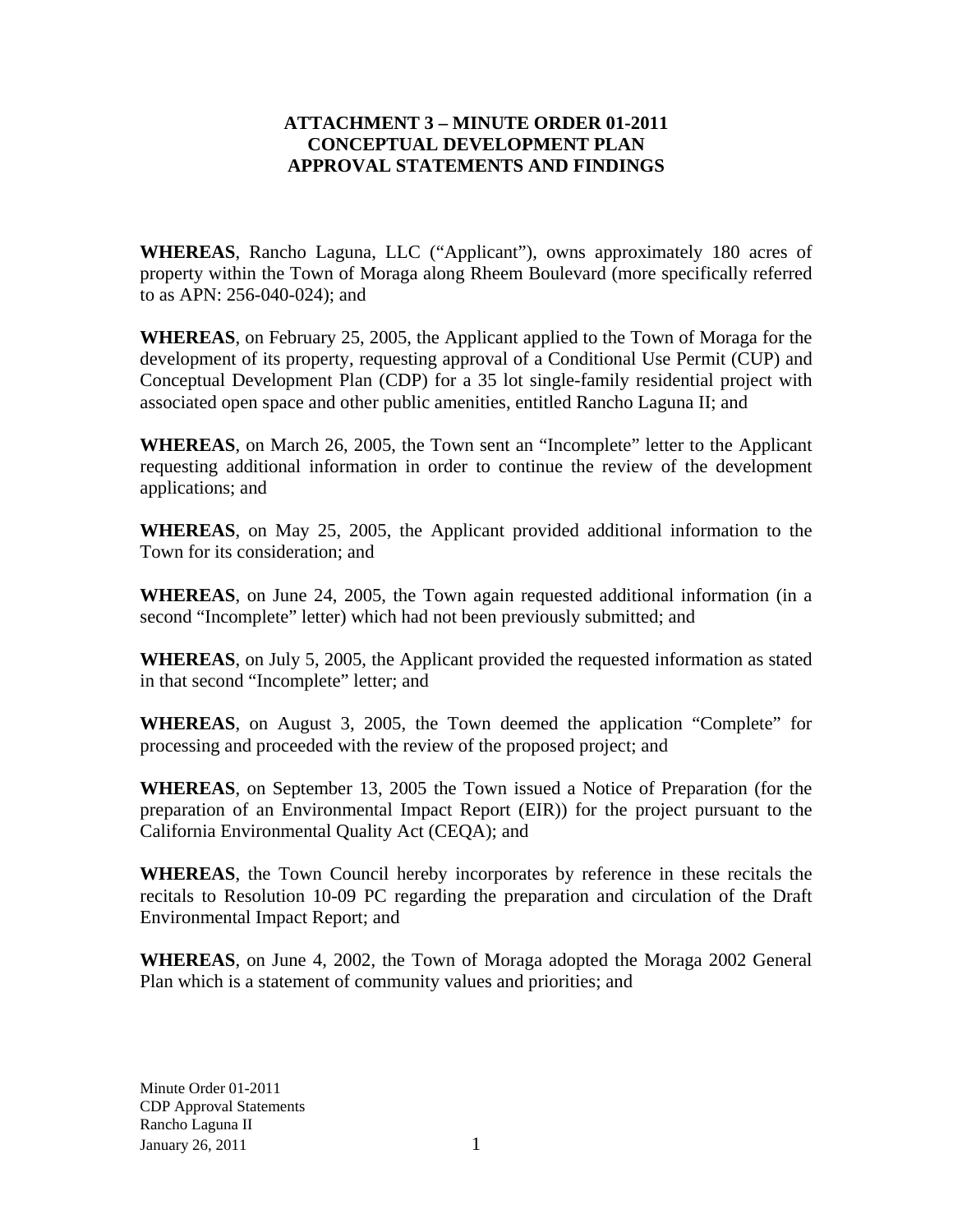**WHEREAS**, the purpose of the Moraga General Plan is to provide a framework for development decision making and directing the orderly growth of the Town, and to provide an adequate level of services to the community; and

**WHEREAS**, the Moraga 2002 General Plan was prepared as a strategic tool for guiding the physical development of the Town and governs the development of the Rancho Laguna II project area site; and

**WHEREAS**, Title 8 of the Moraga Municipal Code guides the development of the Town regarding Planning and Zoning; and

**WHEREAS**, Chapter 8.48 of the Municipal Code contains standards and development regulations for private development projects; and

**WHEREAS**, on September 20, 2006, the Planning Commission held a study session regarding the Rancho Laguna II project to allow the Applicant and its consultants to make presentations and provide information regarding visual quality, slope stability, Rheem Boulevard stabilization, drainage, and hydrology, and to give the public the opportunity to provide testimony and ask questions concerning these and other topics of interest; and

**WHEREAS**, prior to the Planning Commission meetings held on January 22, 2008, February 4, 2008, February 19, 2008, March 17, 2008, April 21, 2008 and May 19, 2008, Town staff mailed, in the manner and time prescribed by law, public notices to all property owners within 300 feet of the Rancho Laguna II property and to members of the public who had spoken at prior Planning Commission meetings and provided address information and a requested notification ("Public Notice"); and

**WHEREAS**, on January 22, 2008, February 4, 2008, February 19, 2008, March 17, 2008, April 21, 2008 and May 19, 2008, the Planning Commission held public meetings (study sessions) on the Rancho Laguna II project and received testimony from interested parties and from the Applicant and the Applicant's consultants; and

**WHEREAS**, on August 18, 2008, the Town released for public review a Final Environmental Impact Report (Final EIR) for the 35 lot project pursuant to CEQA; and

**WHEREAS**, that Final EIR consists of the following volumes: (i) Draft EIR, (ii) its Appendices, and (iii) Comments Received on the Draft EIR and Responses to Comments Document (Volumes 1-3) and (iv) Mitigation Monitoring and Reporting Program (MMRP); and

**WHEREAS,** included in the Final EIR are the contents required for a Final EIR as set forth in CEQA Guideline Section 15132 (a)-(d); and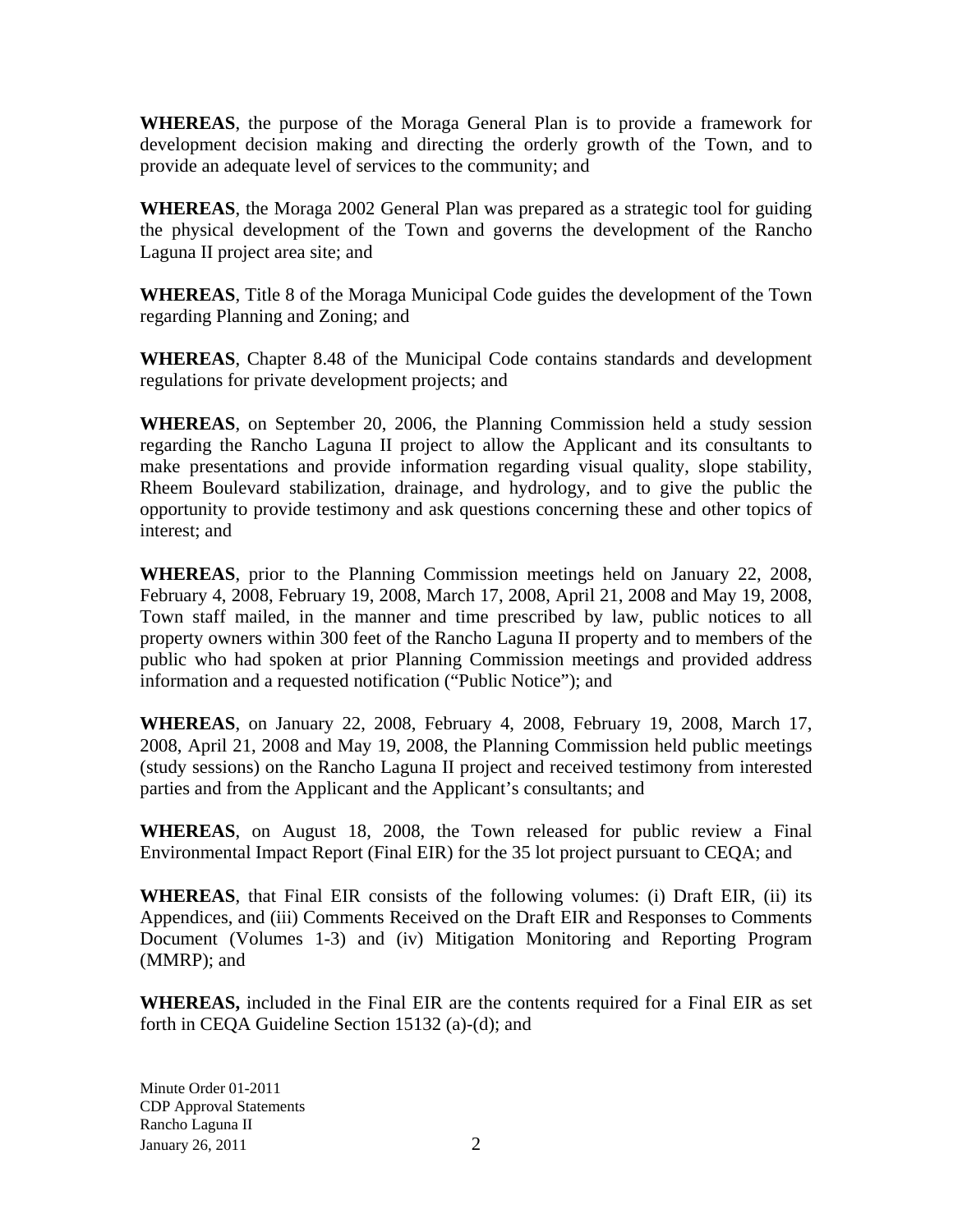**WHEREAS**, in compliance with Public Resources Code section 21092.5 (a), copies of the Responses to Comments, Volume 1, were provided to public agencies who commented on the Draft EIR; and copies of Volumes 1-3 and the MMRP were provided to the Planning Commissioners; and the documents were posted on the Town website and made available at the Planning Department for public review and comment; and

**WHEREAS**, the Applicant revised the 35 lot project described in that Final EIR, based on its environmental review and input received during the planning process from Town staff, EIR consultants, members of the public, and the Planning Commission; and

**WHEREAS,** the revised conceptual development plan submitted to the Town by the Applicant in late August, 2008, was comprised of the following plans: Conceptual Site Plan (one sheet) and Preliminary Grading Plan (two sheets, the second one shows grading sections for streets and lots) dated August, 2008, and Preliminary Landscape Plan (one sheet) dated August 19, 2008; and

**WHEREAS,** the revised project submitted to the Town by the Applicant proposed 31 lots, with 21 reconfigured lots in the southern plateau area and 10 clustered lots in the upper Rheem valley area; it included a revised preliminary landscape plan and other changes intended to address environmental impacts and planning concerns; it did not include a lower valley buttress because no homes were proposed there and the lower valley buttress was not required in order to develop the project, and the Planning Commission expressed at earlier meetings an interest in preserving the lower valley in essentially its current condition, with that section of Rheem Boulevard to be stabilized by the Town in the future by a buried retaining wall/tie-back system and geogrid slope reinforcement; and

**WHEREAS**, on September 2, 2008 and September 15, 2008, the Planning Commission held noticed public hearings to consider the Rancho Laguna II residential development and the Applicant's associated request for the approval of a Conceptual Development Plan and Conditional Use Permit, and to hear and consider any comments regarding the Final EIR; and

**WHEREAS**, at the public hearing on the project on October 20, 2008, the Town EIR consultants responded to written and oral testimony provided by members of the public concerning the contents of that Final EIR, which responses are included as part of the administrative record but are not incorporated in the Final EIR; and

**WHEREAS**, the Town staff and EIR consultants concluded that the 31 lot project with the mitigations in the August, 2008 Final EIR reduced to less than significant the visual quality impacts with respect to change in community character (Impact  $3.35 \# 1$ ), ridgeline development (Impact 3.35 #2) and site characteristics (3.35 #3), but that the visual quality impact of the project as seen from Rheem Boulevard, a scenic road (Impact 3.35 #4), while less than before, remained significant; and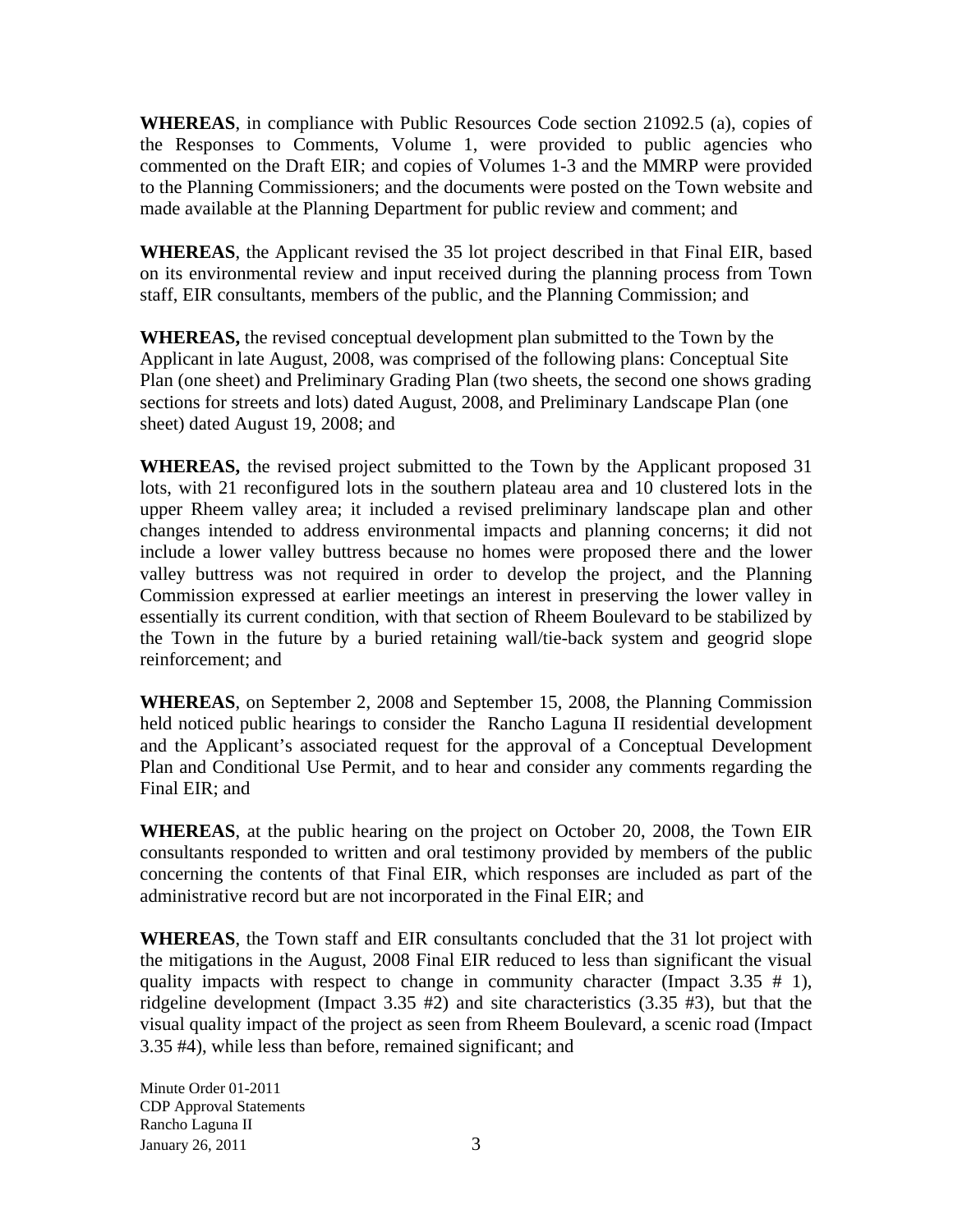**WHEREAS,** at its public hearing on October 20, 2008, the Planning Commission took public testimony and considered the 31 lot conceptual development plan proposed by the Applicant; and

**WHEREAS,** the Planning Commission directed additional project changes recommended by Town staff: (i) reducing the number of lots in the upper Rheem valley area to six in order to create wider and more spacious lots to be more consistent with General Plan policy, and locate the debris benches outside the lots, and (ii) stabilizing Rheem Boulevard along the entire project frontage by including a lower valley buttress; Commissioners agreed with the Town Engineer that the prospect was very unlikely for the Town to secure funding for it to complete the alternative method of repair for that intervening unstable section, and Commissioners believed a restored intermittent drainage represented high quality mitigation and an aesthetic improvement over the existing, degraded condition of that intermittent drainage; and

**WHEREAS,** the Planning Commission directed Town staff to return at a later public hearing with a project that includes the foregoing changes and to evaluate whether the remaining significant impact of the project, the change it makes in the visual character of the project site as seen from Rheem Boulevard, a scenic road, could be reduced to less than significant with different mitigation; and

**WHEREAS,** Town staff and EIR consultants further analyzed the 31 lot project and prepared memoranda with recommendations to the Applicant on design changes in the project, including reconfiguration of "D" Drive and landscape modifications to maintain open views of the valleys, hillsides and ridgeline as seen by travelers along Rheem Boulevard and still screen the six single-story homes on "D" Drive*)*; and

**WHEREAS,** in response the Applicant prepared the "Rheem Boulevard Visual Quality Mitigation Exhibits," comprised of the "27 Lot Preliminary Grading Plan for Rheem Boulevard Visual Quality Mitigation" (one sheet ) by the Applicant's engineer dated January, 2009, and the "Rheem Boulevard Visual Quality Mitigation Exhibit" by the Applicant's landscape architect dated January, 26, 2009; and

**WHEREAS,** the Rheem Boulevard Visual Quality Mitigation Exhibits ("Mitigation Exhibits") include the lower Rheem valley buttress and six wider lots on "D" Drive in the upper Rheem valley with the debris benches located outside the lots, as directed by the Planning Commission, and the subsequent design changes recommended by Town staff and the EIR consultant and design sub-consultant; and

**WHEREAS,** on or before August 10, 2009, the Update for Final EIR, revised MMRP, Staff Report and its Attachments were released for review to interested public members and commenting agencies (and subsequently posted on the Town website) and making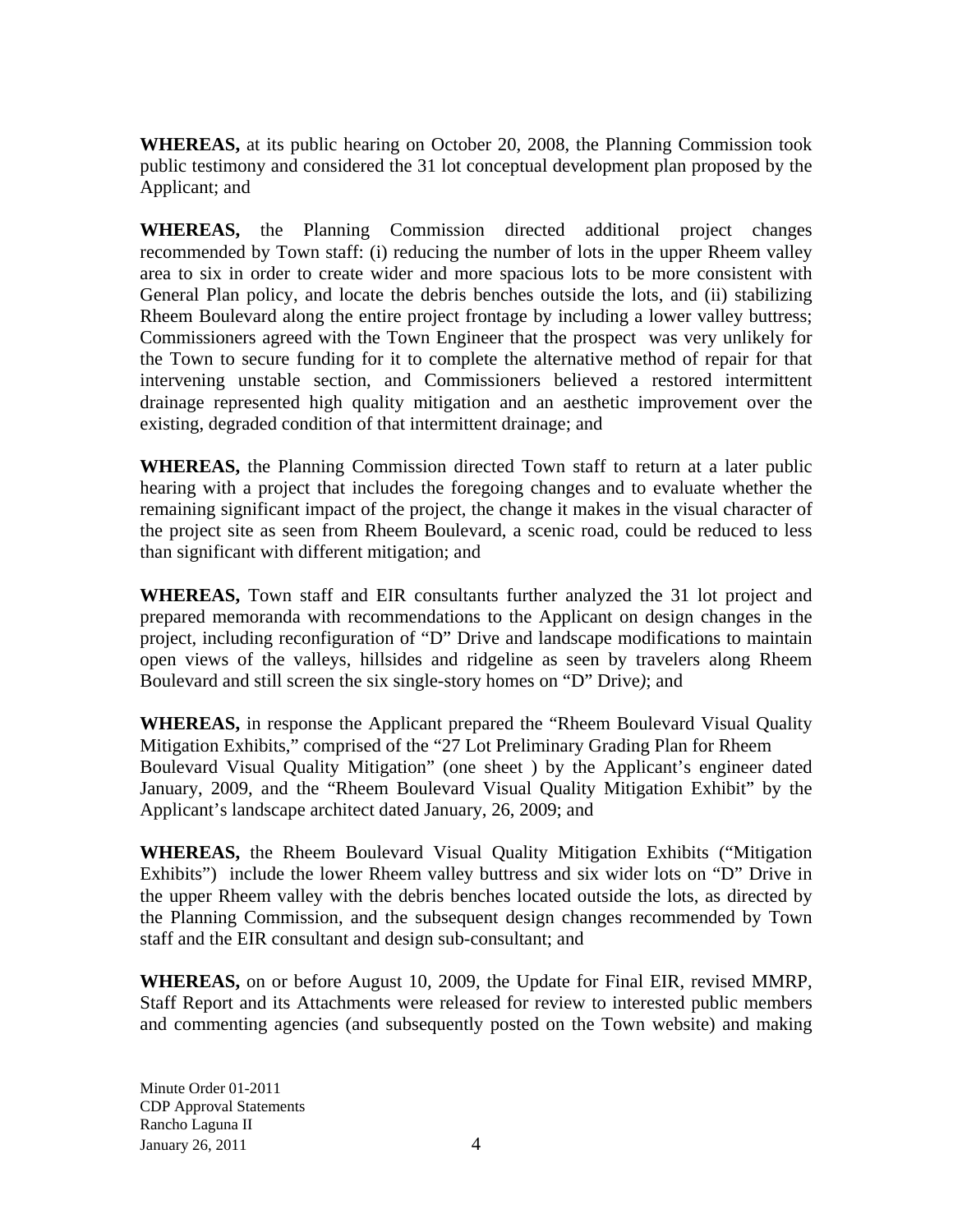copies available for public review at the Town Planning Department), and hard copies were provided to Planning Commissioners; and

**WHEREAS,** in the Staff Report, dated August 17, 2009, for the public hearing, recommendations were made for (i) certification of the Final Environmental Impact Report, (ii) adoption of the revised Mitigation Monitoring and Reporting Program for the Rancho Laguna II 27 Lot Project, (iii) adoption of findings of the Conceptual Development Plan and Conditional Use Permit for the 27 Lot Project, and (iv) approval of the Conceptual Development Plan and Conditional Use Permit for the 27 Lot Project subject to adopted Conditions of Approval and Mitigation Measures; and

**WHEREAS**, Public Notice of the August 17, 2009, public hearing having been provided on August 7, 2009, the Planning Commission opened the public hearing, took testimony from Town staff, the Applicant and the public on the recommended Rancho Laguna II 27 Lot Project, its environmental review and development of the property in general, then closed the public hearing; and

**WHEREAS**, on August 17, 2009, the Planning Commission unanimously adopted Resolutions 10-2009, 11-2009 and 12-2009 certifying the Final Environmental Impact Report and approving the Conceptual Development Plan and Conditional Use Permit, respectively for the project; and

**WHEREAS**, on August 27, 2009, in accordance with the Municipal Code, an appellant group filed a timely appeal of the Planning Commission action described above with the Planning Department; and

**WHEREAS**, the Town Council commenced its review of the appeal on October 28, 2009; and

**WHEREAS**, the Town Council at the conclusion of the May  $26<sup>th</sup>$  public hearing directed the Applicant to modify the project as approved by the Planning Commission to remove the lower valley buttress engineering design for Rheem Boulevard (thus preserving more of the intermittent drainage that runs parallel to Rheem Boulevard); and

**WHEREAS**, the Town Council also required the Applicant to modify the project as approved by the Planning Commission to address concerns about the visibility of certain project homes from Rheem Boulevard and from the Lafayette-Moraga Regional Trail/St. Mary's Road view point, and to do so without relying on new landscape screening); and

**WHEREAS,** in response to direction of the Town Council, the Applicant prepared new plan sheets and exhibits, all dated September 15, 2010, comprised of a Conceptual Development Plan Sheets 1-4 (Conceptual Development Plan Site Plan, Lot Summaries and Street Cross Sections, 27 Lot Preliminary Grading Plan, and Grading Sections), Preliminary Landscape Plan Sheets 1-3, Slope Map Exhibit, Corrective Grading Exhibit,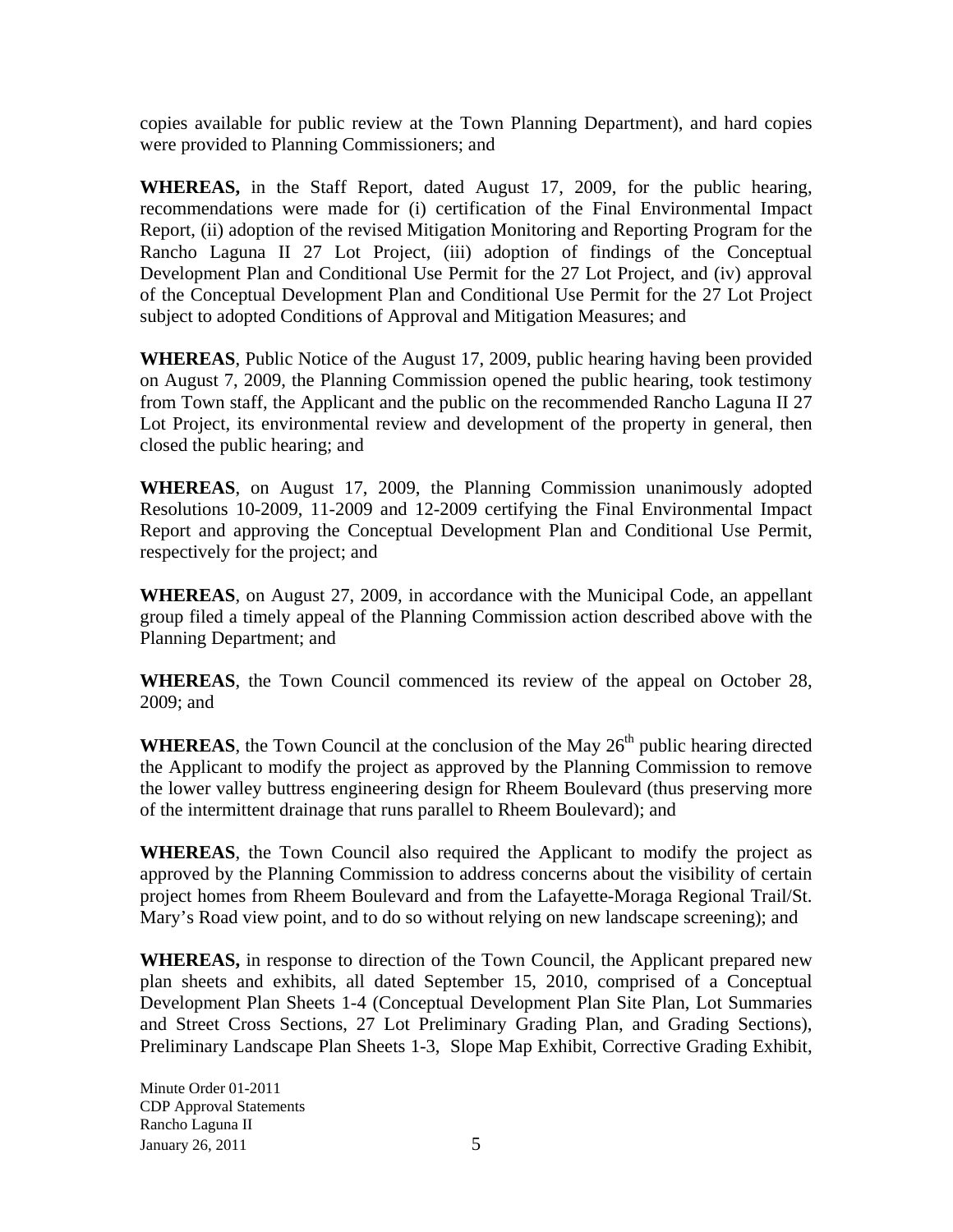and Grading Sections Comparison between January 28, 2010 Grading Plan and September 15, 2010 Grading Plan; and

**WHEREAS**, in response to direction of the Town Council following the public hearing on October 27, 2010, the Applicant prepared the Conceptual Development Plan Sheets dated December 16, 2010 ("CDP Sheets"), and related exhibits; and

**WHEREAS**, the CDP Sheets and related exhibits reflect and incorporate the changes required by the Town Council, which were to: (1) relocate or eliminate lots  $23 - 26$  as depicted on the plans dated September 2010, thus ensuring that the character of the existing landform is preserved; (2) provide access to the proposed development on 'B' Court and "C" Court via the existing Fay Hill Road so as to eliminate the grading and visual impacts of 'A' Way on the hillside as viewed from Rheem Boulevard; (3) ensure that there shall not be any valley buttress fill in the lower portion of the intermittent stream; and 4) ensure that Lot 7 is developed without the need for retaining walls and oak tree removal; and

**WHEREAS**, these last changes in the above-referenced plans are more fully described in the Staff Report for this hearing and include: (1) eliminating 'A' Way in its entirety and including 'E' Street as the access to the upper development area that is satisfactory to the Fire Marshal; (2) reconfiguring the streets and lots in the upper development area to reduce cut grading and relocate two lots within that reconfigured development area; and (3) provide for 8 lots along 'D' Drive and relocate the lots and homes to allow for a more aesthetically pleasing streetscape along Rheem Boulevard with the added benefit of having the outdoor and indoor living areas face and benefit from the recreated wetland swale/drainage area within the scenic corridor; and

**WHEREAS,** the Town Council has considered the above referenced appeal previously on October 28, 2009, November 4, 2009, January 27, 2010. March 10, 2010, May 12, 2010, May 26, 2010, and October 27, 2010; and

**WHEREAS,** the administrative record of the foregoing proceedings consists only of those materials submitted to and considered by the Planning Commission and Town Council and includes, without limitation, the administrative record materials described in Resolution 11-2009 for approval of the Conceptual Development Plan for the Rancho Laguna II 27 Lot Project.

**WHEREAS**, Public Notice of the January 12, 2011, public hearing having been provided, the Town Council opened the public hearing, took testimony from Town staff, the Applicant and the public on the Rancho Laguna II 27 Lot Project, its environmental review and development of the property in general, then closed the public hearing; and

**WHEREAS,** the administrative record of the foregoing proceedings consists only of those materials submitted to and considered by the Planning Commission and Town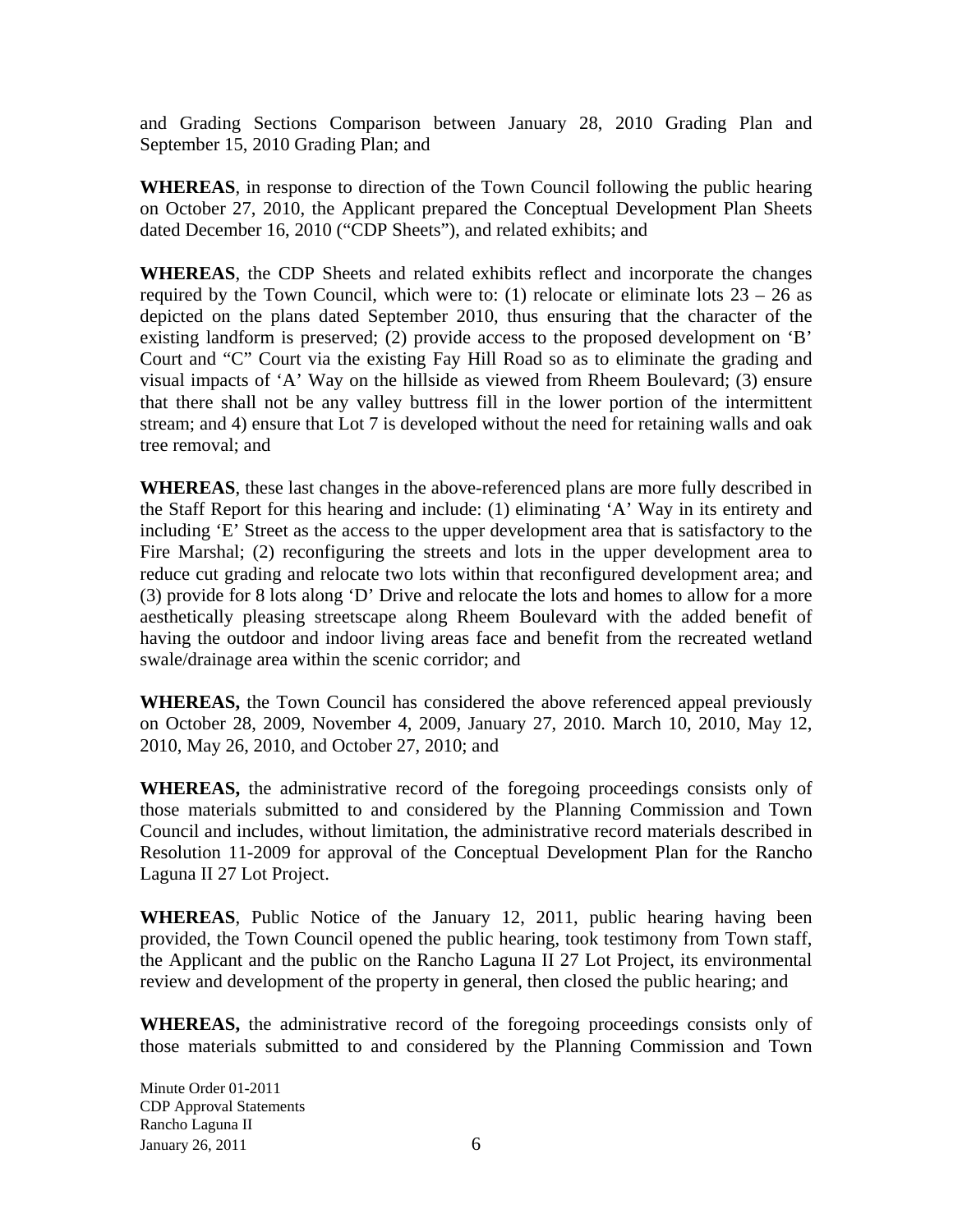Council and includes, without limitation, the following materials which are kept with the Town's custodian of records at the Town of Moraga Planning Department, 329 Rheem Boulevard, Moraga, CA 94556:

- 1. The certified Final Environmental Impact Report for the Rancho Laguna II 27 Lot Project, dated September, 2010; and
- 2. All applications, maps, diagrams, schematics, other documents and testimony submitted on behalf of Rancho Laguna, LLC relating to the project and its Final Environmental Impact Report; and
- 3. All staff reports, maps, diagrams, schematics, other documents and testimony generated by Town staff relating to the project and its Final Environmental Impact Report; and
- 4. All written and oral evidence received at all public meetings relating to the project and its Final Environmental Impact Report; and
- 5. The agendas and minutes for all public meetings relating to the project and its Final Environmental Impact Report and the Update/Addendum to the Final EIR; and
- 6. All applicable Town ordinances, resolutions and planning documents, including without limitation the Moraga General Plan; and
- 7. The content of this Minute Order and its Attachments.

**WHEREAS**, the plan sheets and exhibits referenced above reflect and incorporate changes required by the Town Council in the Conceptual Development Plan and in the Conditions of Approval and the adopted Mitigation Monitoring and Reporting Program as approved by the Planning Commission; and

**WHEREAS,** in this Minute Order and prior to consideration and adoption of the Conceptual Development Plan, the Town Council certifies the Final Environmental Impact Report as adequate for consideration of the recommended Rancho Laguna II 27 Lot Project; and

**NOW, THEREFORE, BE IT RESOLVED,** that the Town Council of the Town of Moraga incorporates by reference the above recitals and the administrative record they describe, which it has relied upon, and makes the following findings and determinations with respect to the Rancho Laguna II 27 Lot Project, the Conceptual Development Plan and the certified Final Environmental Impact Report;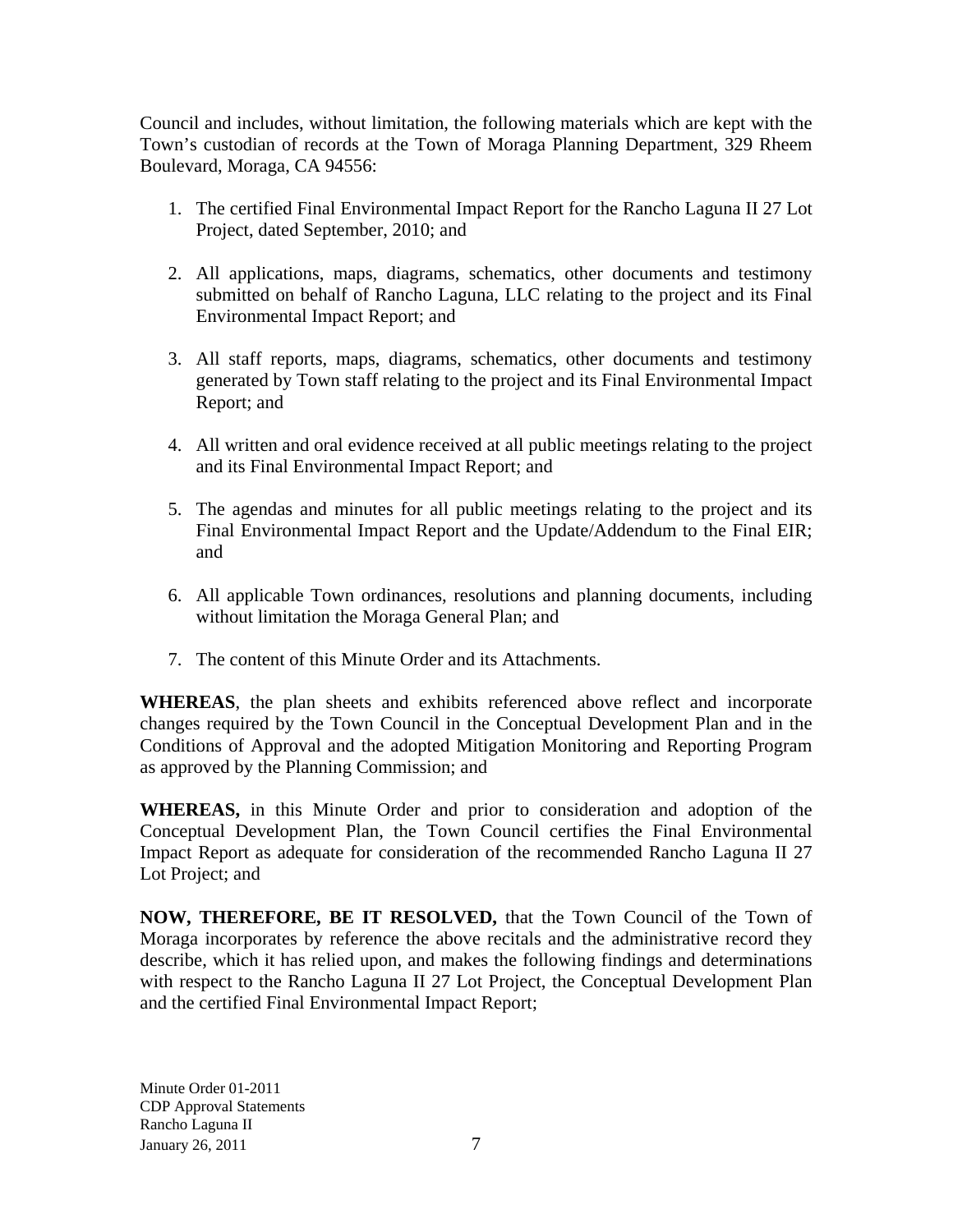- A. Pursuant to Moraga Municipal Code Section 8.48.100, the Town Council adopts the Findings for Approval of the 27 Lot Conceptual Development Plan as mitigated and the General Plan Consistency Statement and Matrix, included in this Minute Order and incorporated herein by this reference; and
- B. Pursuant to Public Resources Code Sections 21081 and CEQA Guidelines Sections 15091 through 15093, the Town Council adopts the "CEQA Findings Required to Approve the 27 Lot Project," included in this Minute Order and incorporated herein by this reference.

**BE IT FURTHER RESOLVED**, Title Eight (Planning and Zoning) of the Town of Moraga Municipal Code provides a three stage design and approval process for projects in the Planned Development District (Chapter 8.48). These three stages are defined as the Conceptual Development Plan, General Development Plan and Precise Development Plan (see Chapter 8.48.090, 8.48.110 and 8.48.120 respectively). Each succeeding stage of the development process requires a greater level of detail and specificity than the previous stage. In order to approve a Conceptual Development Plan, Chapter 8.48.100 of the Municipal Code requires that the Town Council make seven findings relating to the project.

**BE IT FURTHER RESOLVED,** the Town Council of the Town of Moraga makes the following Findings for approval of the 27 Lot Conceptual Development Plan as mitigated and each Finding is followed by a brief summary or roadmap of facts and analysis to support the Finding. Further support is found in the Administrative Record.

*1. The total development and each unit of development can exist as an independent unit capable of creating an environment of sustained desirability and stability or adequate assurance will be provided that this objective will be attained and that the uses proposed will not be detrimental to present and potential surrounding uses.*

The following facts and reasons, among others in the Administrative Record, are the basis for this Finding:

The 27 Lot Project is designed as an independent neighborhood unit in an environment of sustained desirability and stability and without any significant environmental impacts. It will be semi-rural in nature with more than 90% of the 180 acre site maintained by the Geologic Hazard Abatement District (GHAD) as permanent open space (162 acres). The residential development (lots and roads) is 17.3 acres, comprised of the upper Rheem valley area with 8 lots and 'D' Drive and a southern plateau/upper development area with 19 lots connected to Rheem Blvd. by 'E' Street. The lots sizes are large on flat, sloped or split pads, ranging from approximately 16,000 to 43,000 square feet.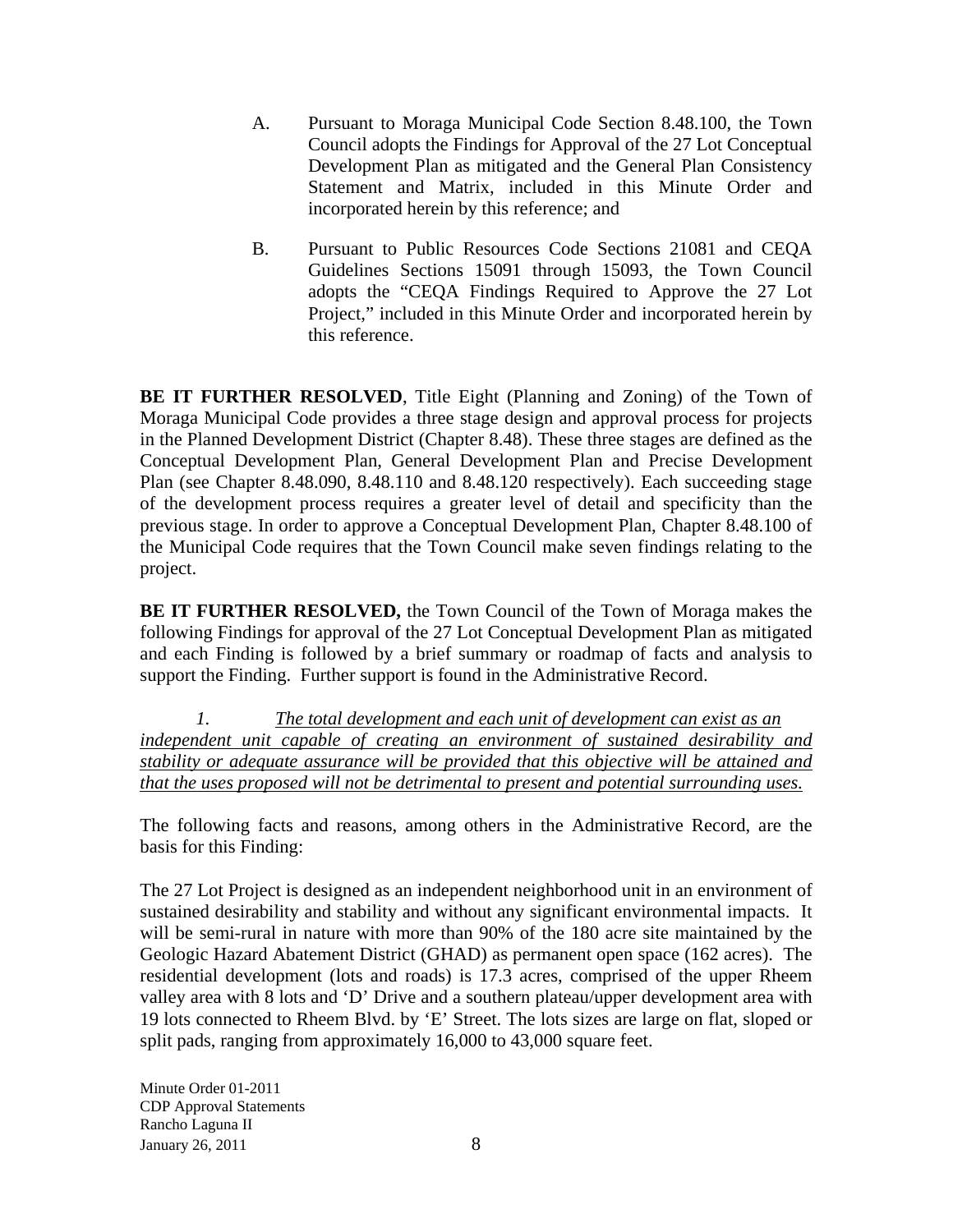The open space will be preserved in a conservation easement and includes public trails. The Minor Ridgeline and Coyote Creek areas in MOSO Open Space are preserved in their entirety.

Residential development in the valley will be limited to a shortened 'D' Drive with 8 wide, spacious residential lots. The Final Landscape Plan in the upper and lower valleys will buffer the single-story homes and maintain open views of the valley, hillsides and ridgelines for travelers on Rheem Boulevard, a scenic road. All visual quality impacts of the 27 Lot Project as viewed from Rheem Boulevard will be less than significant. Due to their location, the grading plan and the surrounding topography, the 19 homes clustered on the southern plateau will have beautiful views but at the same time, views of that new development from public locations will be limited and any significant visual quality impacts will be mitigated.

The homes and lot landscaping will be subject to design review and designed with varied building heights, styles and setbacks so the neighborhood blends with the environment instead of overpowering it.

The development areas (lots and roads) on the 27 Lot Project will be geotechnically stabilized. They will be located a safe distance from and protected against the landslide areas in the open space. Stormwater drainage will be designed to maintain that stability. Stormwater peak runoff off site will be no more than the existing condition, and potentially less than existing conditions during large storm events. Stormwater water quality features are designed into the project. Improved emergency vehicle access and GHAD implementation of the Fire Hazard Management Plan will enhance long term neighborhood safety.

Implementation of the Mitigation Measures and Conditions of Approval of the 27 Lot Project as approved by the Town Council, incorporated and referenced herein, will assure the 27 Lot Project as a whole, and each of its units, can exist independently in a sustained and stable environment. The GHAD will manage the 162 acres of open space in all respects. It will monitor and maintain the geotechnical integrity of the 27 Lot Project and each of its units. The Homeowners Association (HOA) will manage and maintain the private roads and street landscape. The actions of the GHAD and HOA will be subject to review and control of the Town. Seed funding for the GHAD and HOA will be provided by the Applicant and thereafter in perpetuity through homeowner assessments. The sustainable green building design for each home must provide at least 90% of its electrical energy target load through a combination of photovoltaic cells and construction design, and include solar water heating.

The 27 Lot Project will not be detrimental to surrounding existing and future uses. The two residential development clusters are compatible with present surrounding residential uses. The total development is compatible with the recently approved and nearby Palos Colorados project. There is no other undeveloped land in the area, residential or non-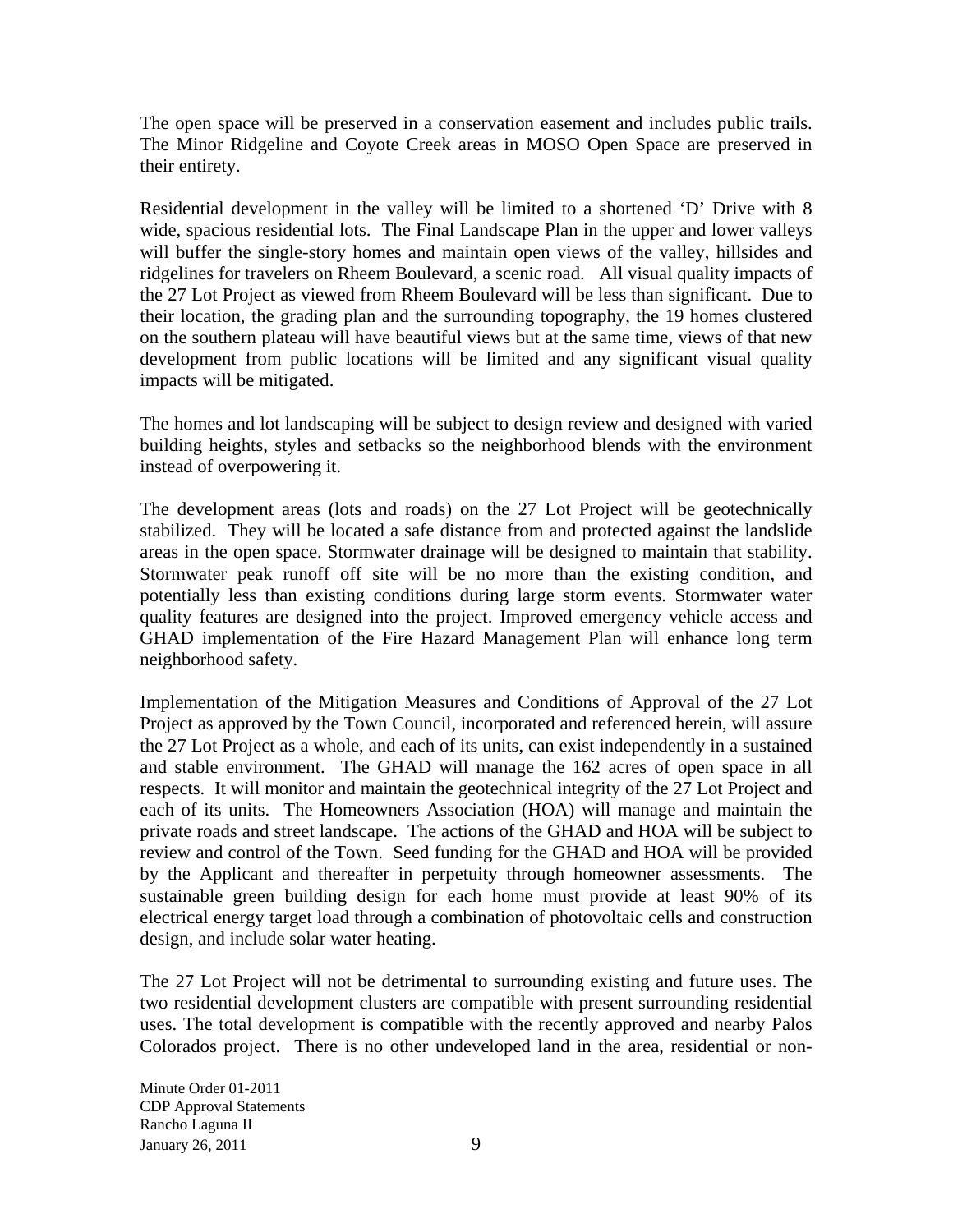residential, which may create future potential conflicts. The project has been designed to create two distinct residential clusters, linked to desirable open space areas via trails. Key open space features of the site are either preserved in their current condition (minor ridgeline and Coyote Creek area) or enhanced (Rheem valley areas). That some of the homes and roads in the 27 Lot Project may be visible from some existing homes does not make the project detrimental to those uses.

2. *The streets and thoroughfares proposed are suitable and adequate to carry anticipated traffic, and increased densities will not generate traffic in such amounts as to overload the street network outside the development.*

The following facts and reasons, among others in the Administrative Record, are the basis for this Finding:

The private streets within the 27 Lot Project have been designed to the satisfaction of the Town Engineer and the Fire Marshal for the Moraga Orinda Fire District, including road widths, travel lanes, parking, and sidewalks. A turn lane on Rheem Boulevard at the 'D' Drive entry will provide protected turning movements and avoid effects from through traffic.

With respect to the street network outside the 27 Lot Project, the Town recently completed a study to identify cumulative impacts from new development, and adopted new development impact fees based on that nexus study. A traffic fee is included. The Applicant will pay that traffic impact fee, as it may be updated, prior to issuance of each building permit. The Town will be responsible to complete the necessary traffic improvements. The cumulative effect of the new density in the 27 Lot Project will not overload the street network based on the Town's study and the analysis in the certified Final EIR.

Automobile traffic (associated with a single family residential land use) is typically based on trip generation rates compiled by the Institute of Transportation Engineers (ITE). To be very conservative, the generation rates listed within the ITE studies were increased by 20% in the EIR to account for the projected units having the potential for having a higher than average usage pattern. As modeled, the project will not negatively affect the traffic patterns in the vicinity and further, will not adversely affect the road system in the region. The Town's Level of Service (LOS) standards will be met as a result of construction of the project and fees will be paid to the Town in an amount that represents the project's share of cumulative impacts. The EIR identifies the cumulative impact need for a northbound left turn lane from St. Mary's Road to Rheem Boulevard. The project is anticipated to add between  $3 - 5%$  of additional traffic to the left turn movement to Rheem Boulevard from St. Mary's Road. This impact is not considered an overload of that intersection.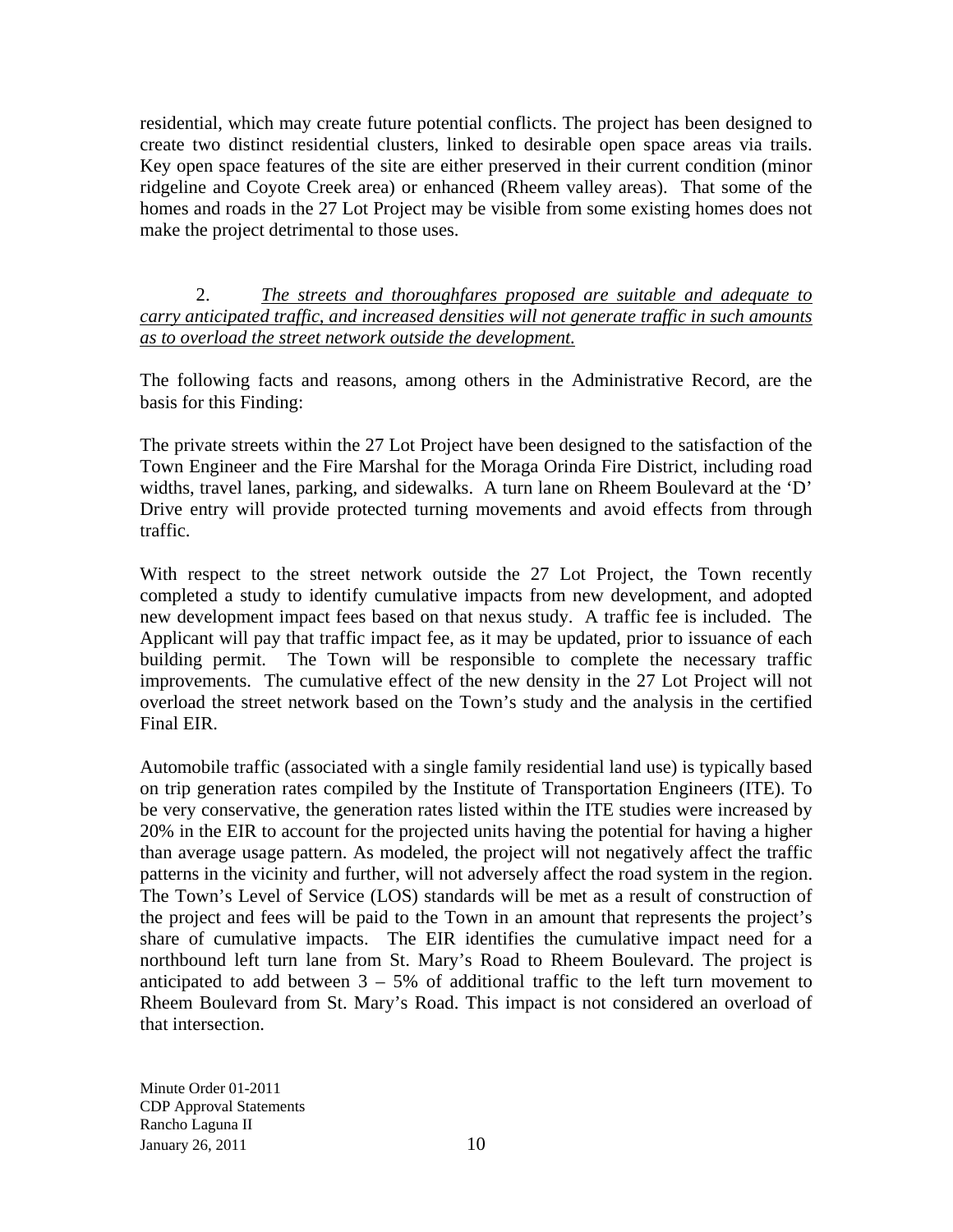Stabilizing, repairing and improving the upper valley area of Rheem Boulevard along the project frontage as part of the 27 Lot Project will improve the safety and traffic flow on that arterial, and avoid the future possibility that its closure would be required in the event of a landslide failure. A turn pocket for 'D' Drive will allow for safe turning movements. Traffic circulation will be improved on Rheem Boulevard with the 27 Lot Project over the long term compared to the current condition of the road section and its instability. The Applicant will pay for the cost to stabilize and improve the upper portion of Rheem Boulevard along its frontage necessary to support development there. The Town Council will provide some of the funding to stabilize the high risk lower valley frontage of Rheem Boulevard. The design and timing of said stabilization will be coordinated with the Applicant, per Condition V.16. No Town capital outlay is otherwise needed for the project.

### *3. Development other than single-family residential can be properly justified and is consistent with the general plan.*

The following facts and reasons, among others in the Administrative Record, are the basis for this Finding:

The proposed project is a single-family residential development, and does not include development other than single-family residential.

*4. Any proposed exception from standard ordinance requirements is warranted by the design and amenities incorporated in the conceptual development plan, in accord with adopted policy of the planning commission and town council.*

The following facts and reasons, among others in the Administrative Record, are the basis for this Finding:

No variance to standard ordinance requirements in the Moraga Municipal Code is proposed or sought by the Applicant in order to develop the property. The 27 Lot Project as designed complies with the standard ordinance requirements of the Open Space District and the Planned Development District.

There is one correction to the Moraga Municipal Code that is required. Section 8.48.040 includes a minimum lot size for the N-OS-PD zoning classification that is not in compliance with Policy UL1.6 of the Moraga 2002 General Plan. The 27 Lot Project minimum lot size is consistent with the General Plan minimum for a project with outdoor recreational facilities open to the public, like public trails. The Town's anticipated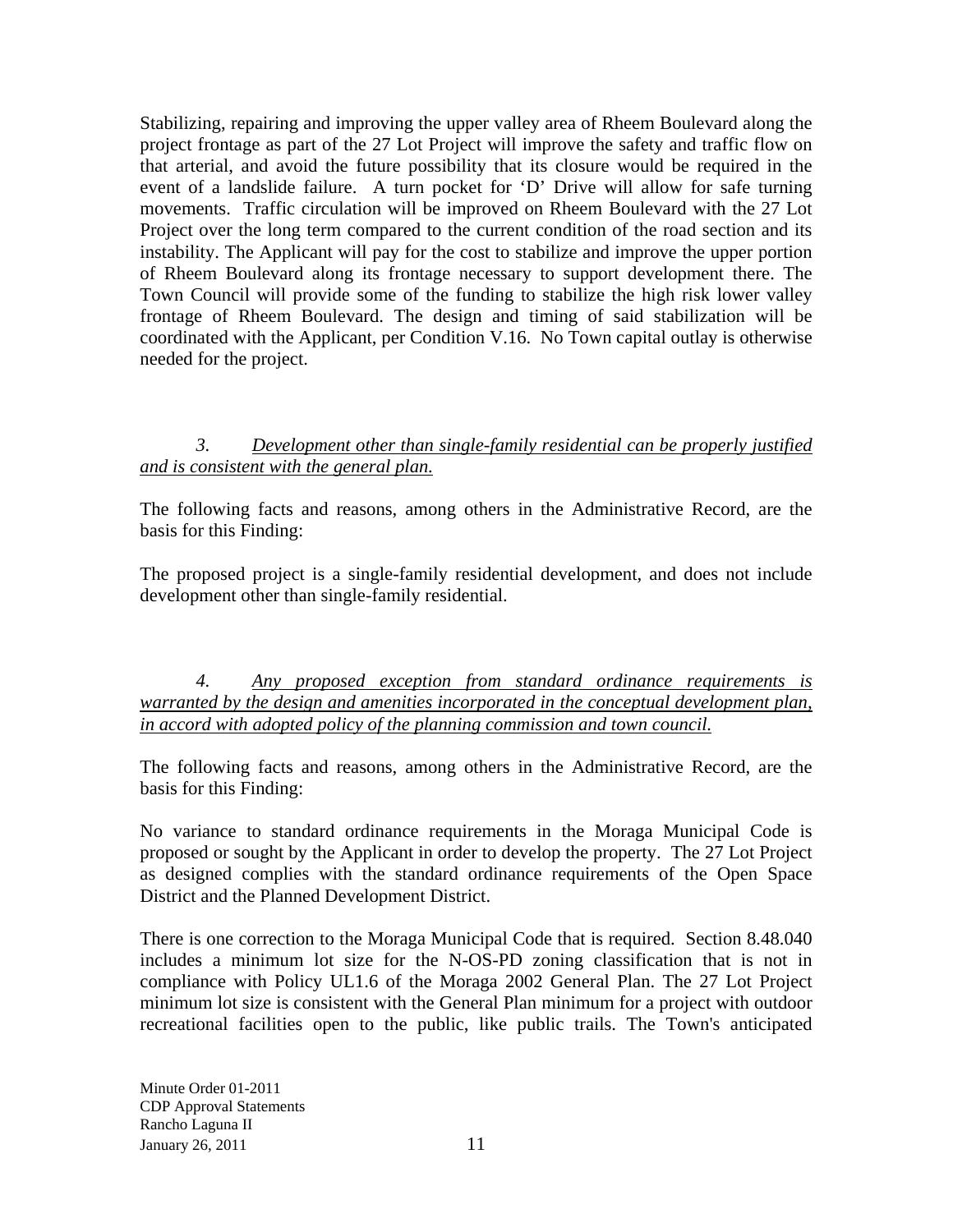updating of the code section will mean the 27 Lot Project is in compliance with its standard ordinance requirements and a variance will not be required.

The general provisions for issuance of a conditional use permit in Chapter 8.16 do not include standard ordinance requirements, only procedural requirements. Development standards are addressed in the specific zoning districts.

The general provisions in the Planned Development District at Chapter 8.48 do not include specific standard ordinance requirements, only submittal and procedural requirements. Section 8.48.130 includes a general standard which allows the Planning Commission/Town Council to approve such conditions and requirements necessary to carry out the purpose of the district, preserve open space, and assure the timely completion of public improvements. These general standards are achieved with the 27 Lot Project as conditioned and mitigated.

No variance or exception to the site and density standard ordinance requirements for this property is being requested. The Open Space District at Chapter 8.52 includes general standards for MOSO and Non- MOSO properties. Site and density standards are described at Municipal Code Sections 8.52.050 and 060: density, lot area, frontage, front, side and rear setbacks, building height and site coverage requirements are set based upon "site constraints."

The approved density for the 27 Lot Project does not require a variance or exception to the standard ordinance requirements for Open Space lands. The proposed homes and private roads, and grading for them, are located on the Non-MOSO portion of the property and clustered in two areas on less than 10 % of the site.

Municipal Code Section 8.52.060 requires that Open Space density be based upon site constraints of the particular property and the project's compliance with the Goals and Policies in the Moraga 2002 General Plan. Policy LU1.2 identifies the maximum allowed density under Policy LU1.2 for Open Space lands at one unit per 5 acres and the minimum at one unit per 20 acres. Thus, the maximum density for this 180 acre Open Space property is 36 units. Policy LU1.2 further requires that the density on a particular property, including Open Space lands, be determined based on: "review of environmental constraints, the availability of public services and acceptable levels of service, proper site planning and the provision of suitable open space and recreational areas consistent with applicable goals and policies of the General Plan." These standards are similar to the zoning standards in Municipal Code Sections 8.52.050 and 8.52.060. The 27 Lot Project has been designed and the density (one unit per 6.7 acres) determined based on this criteria. No density standards exception is being requested.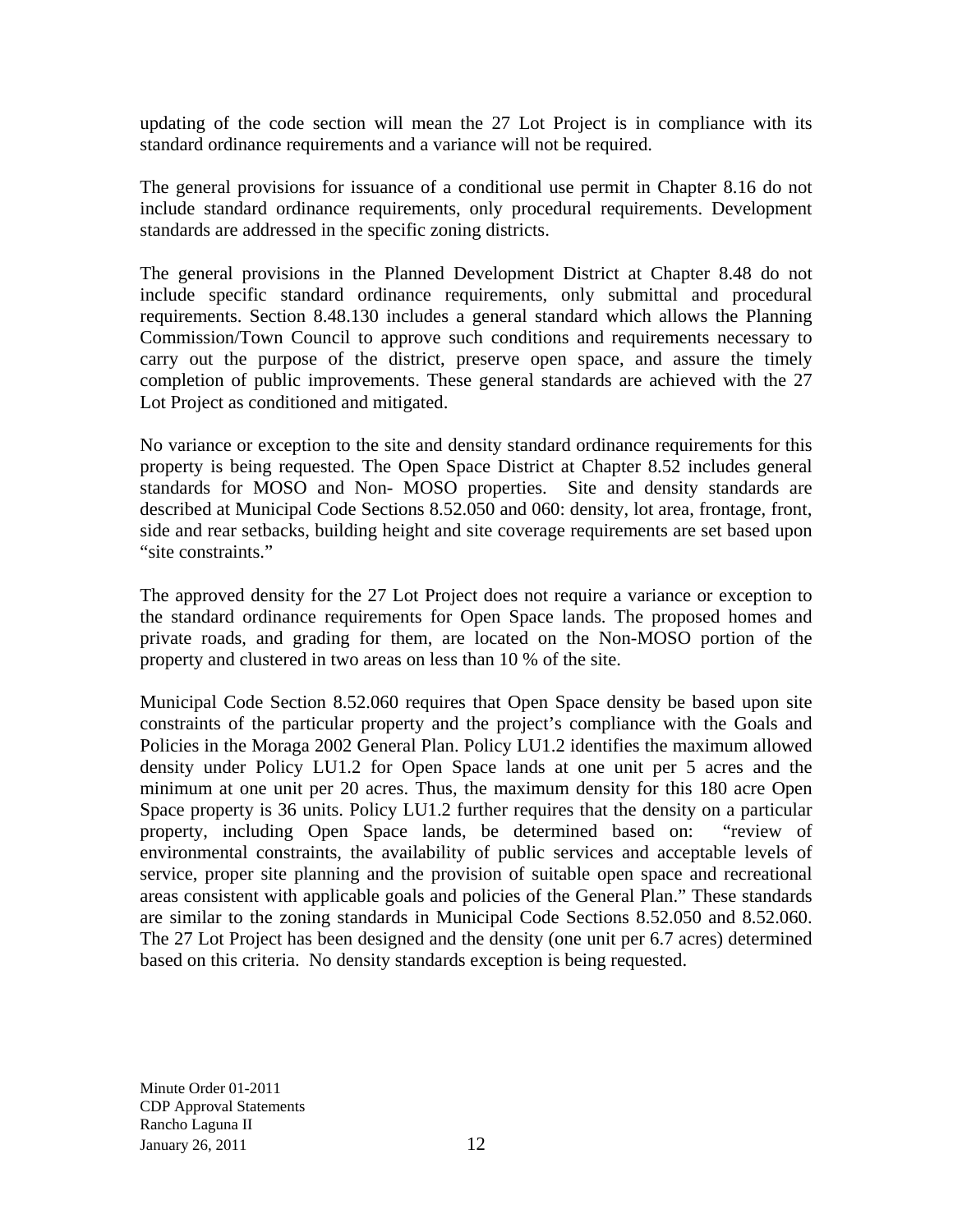5. *The area surrounding the development can be planned and zoned in coordination and substantial compatibility with the proposed development.*

The following facts and reasons, among others in the Administrative Record, are the basis for this Finding:

With the exception of the approved Palos Colorados project, the project site is the last undeveloped large parcel in the immediate vicinity. The open space, Coyote Creek preservation, and public trail system in the 27 Lot Project is coordinated with adjoining open space provisions in the Palos Colorados project. The two projects are consistent and compatible.

### 6. *The development conforms with the general plan.*

The following facts and reasons, among others in the Administrative Record, are the basis for this Finding:

The General Plan Consistency Statement and General Plan Goals and Policies Matrix, incorporated as part of the Administrative Record, and the analysis in the staff reports, demonstrate that the 27 Lot Project, as designed and with its Mitigation Measures and Conditions of Approval, complies with the Moraga 2002 General Plan as a whole. The Matrix demonstrates the Project conforms to each applicable goal and policy in the General Plan. See also the finding and reasons set forth in Finding 5 above with respect to density.

## 7. *Existing or proposed utility services will be adequate for the population densities proposed.*

The following facts and reasons, among others in the Administrative Record, are the basis for this Finding:

The analysis in the certified Final EIR confirm, with the adopted Mitigation Measures and Conditions of Approval, that existing or proposed utility services for the 27 Lot Project will be adequate for its population densities. All impacts on public services are less than significant, including utility services from PG&E, EBMUD, and CCCSD.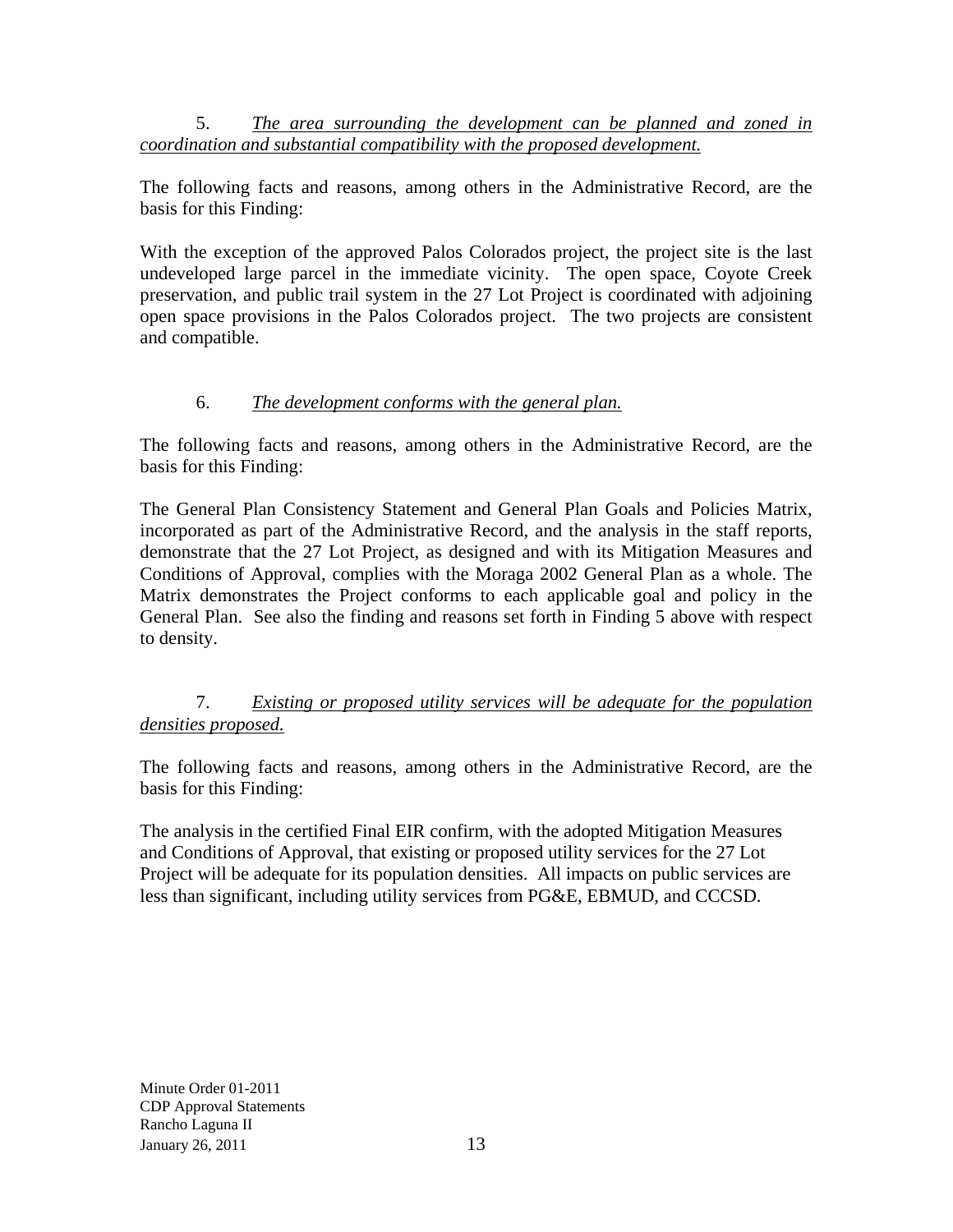ATTACHMENT 5 – MINUTE ORDER 01-2011 CONDITIONS OF APPROVAL FOR THE RANCHO LAGUNA II 27 LOT PROJECT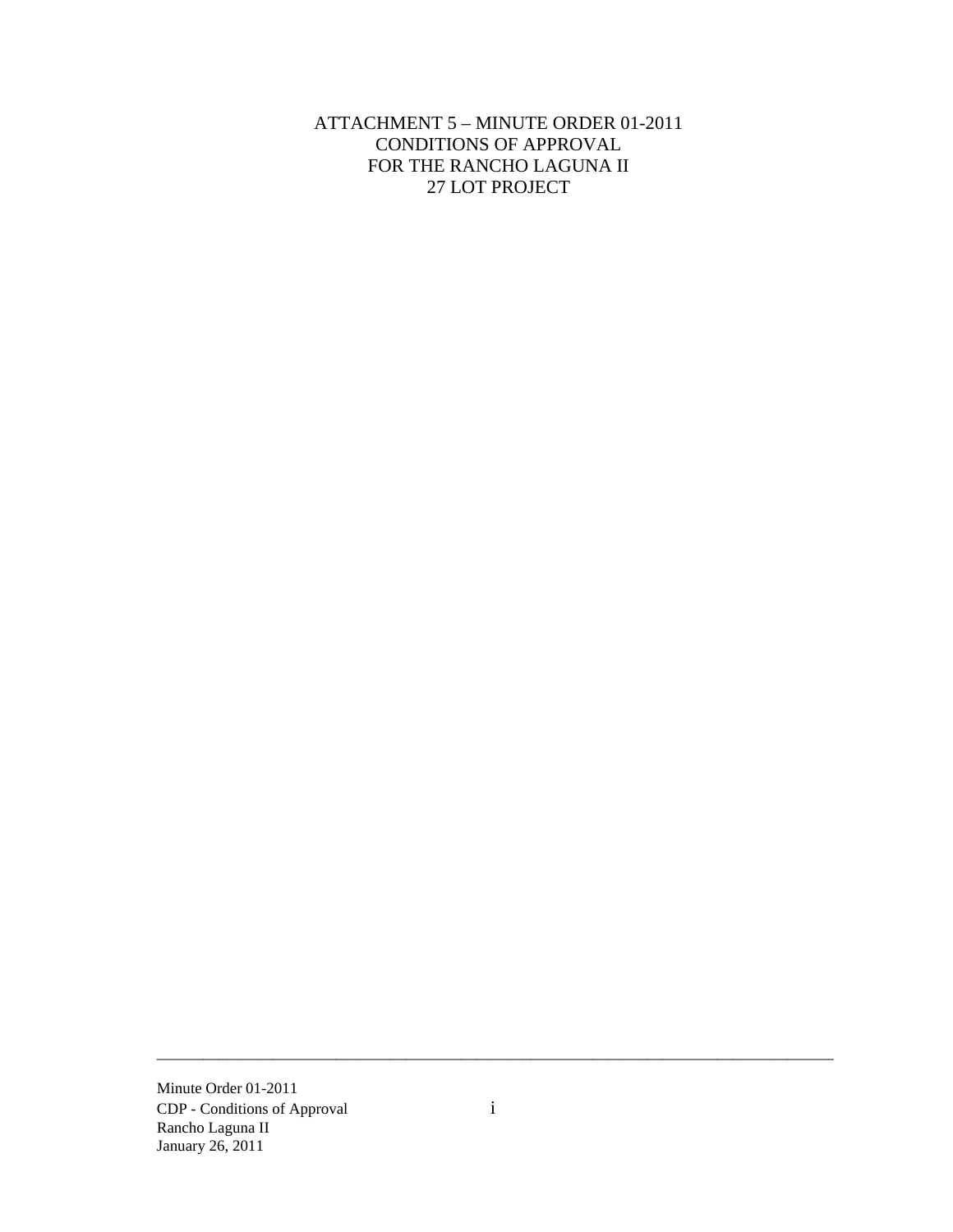### **CONDITIONS AND TIMING Rancho Laguna II**

|                        | <b>SECTION</b>                                                            | PAGE NO. |
|------------------------|---------------------------------------------------------------------------|----------|
|                        |                                                                           |          |
| Ι.                     | Conditions that must be addressed prior to approval of the                |          |
| П.                     | Conditions that must be addressed prior to approval of the                |          |
|                        | III. Conditions that must be addressed prior to approval of design review |          |
|                        | IV. Conditions that must be addressed on the grading plans and            |          |
| $\mathbf{V}_{\bullet}$ | Conditions that must be addressed prior to approval of improvement        |          |
|                        | VI. Conditions that must be addressed prior to any activity in the        |          |
|                        | VII. Conditions that must be addressed prior to issuance of               |          |
|                        | VIII Conditions that must be addressed prior to approval of               |          |
|                        |                                                                           |          |

Note 1: Rancho Laguna, LLC is referred to as "Applicant," "Project Sponsor" or "Applicant/Owner."

Note 2: All Mitigation Measures in the MMRP are included also as Conditions of Approval.

Note 3: Mitigation Measures/Conditions that must be addressed, in whole or in part, at more than one development stage approval (e.g., with both Precise Development Plan and improvement plans for Final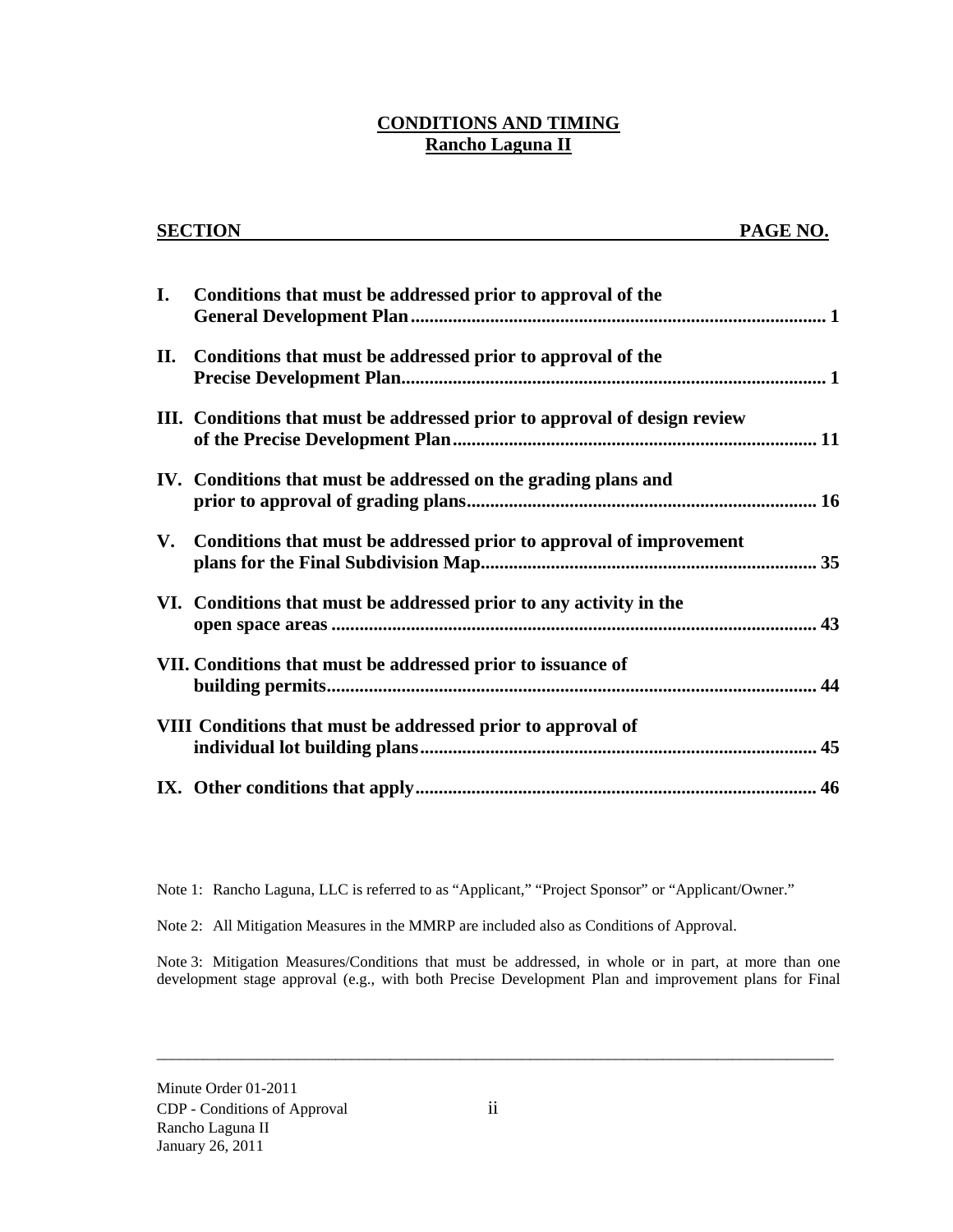Subdivision Map) are listed only once but shall continue to apply until the last applicable development stage approval is secured as identified herein or as provided in the Mitigation, Monitoring and Reporting Program.

Note 4: The following final plans required to be completed by Mitigation Measures, consistent with the performance standards therein, are also identified and required in Conditions: (a) Open Space Management Plan; (b) Public Trail System Plan; (c) Wetland and Special-Status Species Mitigation and Monitoring Plan ("Wetland and Special-Status Species Plan"); (d) Fire Protection Plan; (e) Geotechnical Plan of Control; (e) Expanded Master Drainage Plan ("Drainage Plan"); (f) Final Landscape Plan, and (g) Rheem Valley Revegetation Plan.

Note 5: All references in the following conditions and in the Mitigation Monitoring & Reporting Program (MMRP) to the formation of a Geologic Hazard Abatement District (GHAD) shall be interpreted to mean a GHAD or any other entity as designated by the Town.

Note 6: The approved project is referred to as the "Rancho Laguna II Project," the "27 Lot Project," "Project" or "project." The approved conceptual development plan is referred to as the "CDP," "CDP Sheets" or "CDP Sheets dated December 16, 2010." The approved CDP Sheets include the southern plateau "Access Road Sections" Exhibit dated December 30, 2010."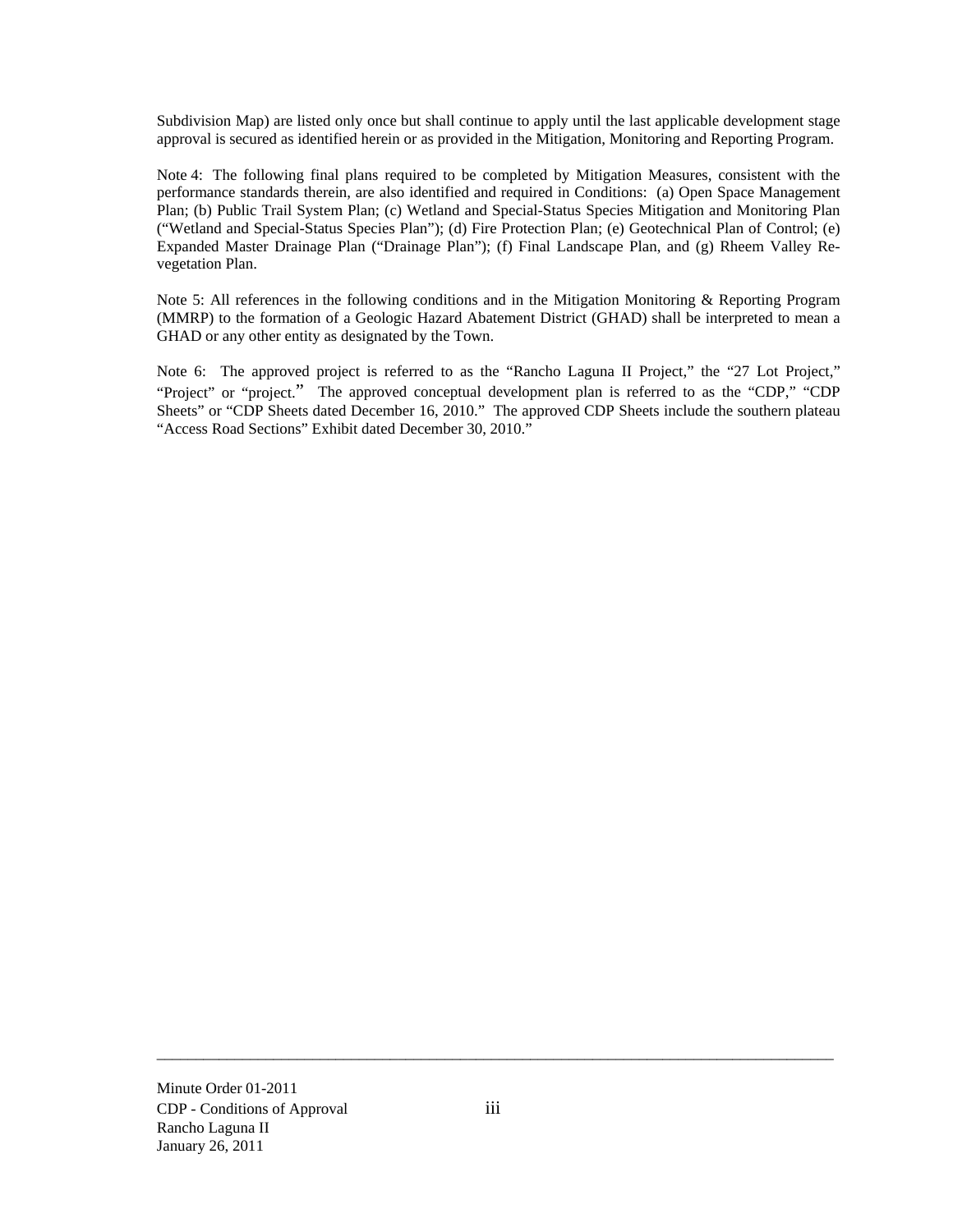## **CONDITIONS FOR RANCHO LAGUNA II CONCEPTUAL DEVELOPMENT PLAN**

### **I. Conditions that must be satisfied prior to approval of the General Development Plan**

**1.** The Rancho Laguna Project in the General Development Plan shall include 27 lots for single-family residences, with 19 lots on the southern plateau and eight lots along 'D' Drive. The General Development Plan filed by the Applicant shall be in substantial conformance with the Conceptual Development Plan approved by the Town Council on **January 26, 2011**, as more fully described in **Minute Order 01-2011** and its Attachments. Conditions of Approval required at subsequent project stages need not be satisfied prior to approval of the General Development Plan but shall continue to be required at subsequent development stages as provided herein, unless a Condition or the timing for its satisfaction is modified at the request of the Applicant and with the approval of the Planning Commission.

**2.** Section 8.48.040 of the Moraga Municipal Code with respect to the minimum lot size on land with an N-OS-PD zoning classification shall be amended by the Town to allow for a minimum lot size of 15,000 square feet if the overall project includes outdoor recreational facilities (e.g., public trails) with guaranteed permanent access to the general public. That amendment will bring this code section into conformance with Policy LU1.6 in the Moraga 2002 General Plan.

## **II. Conditions that must be satisfied prior to approval of the Precise Development Plan**

**1.** The mitigation measures identified by ENGEO shall be implemented. Cut and fill material shall be balanced on site.

The Project Sponsor shall request and the Town Council shall form a Geologic Hazard Abatement District (GHAD) or other Town designated entity, to be funded in perpetuity by the property owners within the project through district assessments, with initial funding by the Project Sponsor

The GHAD will own the open space parcel and have its own district engineer and other qualified professional consultants, including a qualified ecologist/biologist. The GHAD shall be responsible for the following management, monitoring and maintenance tasks: (i) geotechnical stability and erosion control; (ii) stormwater control and water quality basins; (iii) open space grazing, fire protection and control, and trails; and (iv) intermittent drainage, seasonal wetlands, seeps and biological resources.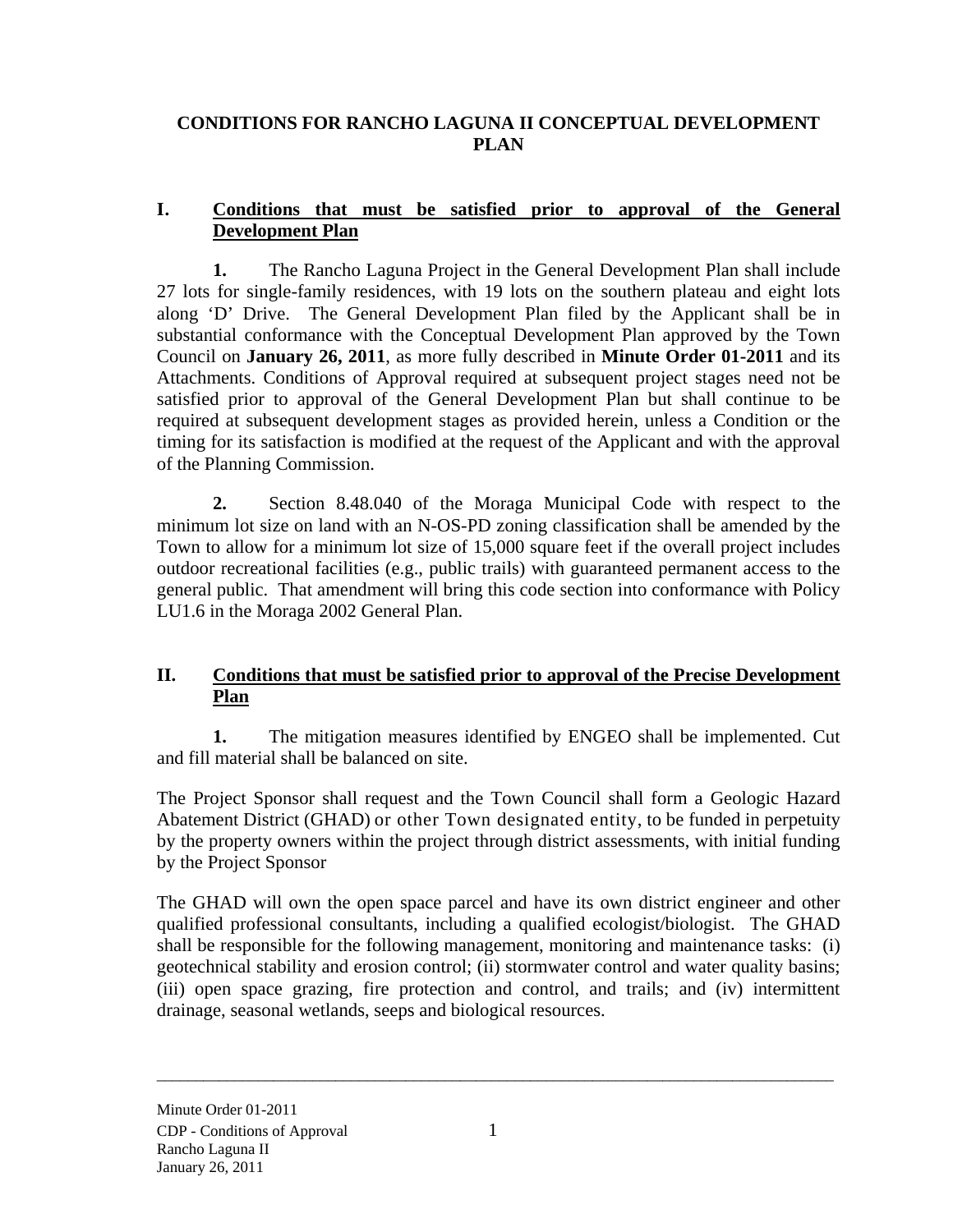Those obligations shall include compliance with the final (i) Geotechnical Plan of Control, (ii) Drainage Plan, (iii) Open Space Management Plan, (iv) Public Trail System Plan, (v) Fire Protection Plan, (vi) Wetland/Special-Status Species Plan, (vii) Rheem Valley Revegetation Plan, and (viii) Conservation Easement (or other appropriate deed restriction), which are more fully described in other mitigation measures.

The actions of the GHAD in meeting its responsibilities, including the adequacy of permanent funding from the Project Sponsor and project homeowners, shall be subject to Town review, direction and control. All Town costs shall be paid by the GHAD. **[Mitigation Measure 3.20 #5a** *(for "Landslides Impact")***]**

**2.** The water quality facilities for the approved 27 Lot Project are the water quality basins and mechanical water quality treatment vault on the 27 Lot Preliminary Grading Plan, dated December 16, 2010. A water quality basin adjoining Lot 17 along the cul-de-sac may replace the treatment vault. Detention shall be provided through oversized stormwater pipes and water quality basins.

In order to determine whether or not there will be a net increase to off-site peak flows and volumes for the 27 Lot Project, an Expanded Master Drainage Plan (Drainage Plan) shall be prepared based upon the Precise Development Plan (which shall specifically identify all impervious surfaces, define the collection system, detention cells and outlets, and detail all BMPs). The Drainage Plan shall comply with the following Performance Standards:

a. Provide parallel hydrologic and hydraulic analyses and calculations of Existing pre-development and of Proposed post-development runoff flows and volumes from all tributary areas accounting for all changes in runoff characteristics and drainage area;

b. Clearly identify differences between Existing and Proposed conditions by providing at identical or equivalent geographic points in the watersheds directly comparable tables of runoff analysis, tabulation of characteristics, and drainage maps;

c. Demonstrate that the detention and BMP facilities have the required capacity and can be constructed at the proposed sites without exceeding grading, landscape and other project criteria;

d. Show that any uncontrolled overflow of the facilities due to blockage or other malfunction will follow an identified flow path to the major channels and will result in no more than nuisance flooding;

e. Demonstrate that individual lot grading will direct all drainage from the building pads to the street. No overland drainage from the pads or street shall be discharged into the fills or natural slopes;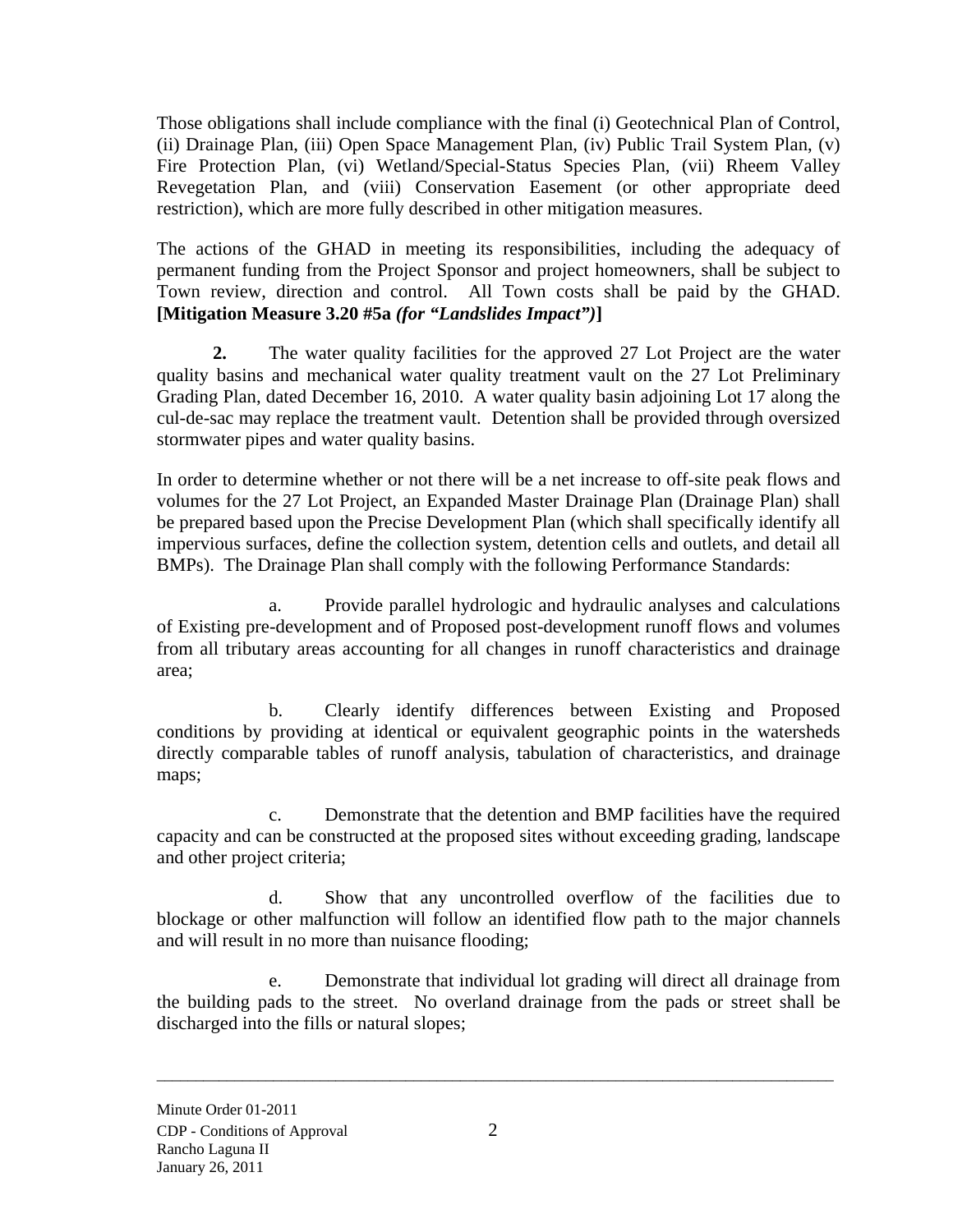f. Confirm capacity of the existing system and evaluate whether the project's contribution exceeds the capacity of the existing (plus planned) drainage facilities, or contain those contributions in acceptable storm drains or non-erodible open channels;

g. Confirm that any increase in the velocity and duration of erosive flows in the natural and recreated drainage ways within the project and downstream of project facilities do not aggravate erosion from storm runoff of 2-, 10- and 100-year average recurrence (50% through 1% annual probability);

h. If the project's contribution to the existing peak flows and volumes exceeds capacity of the existing (plus planned) facilities (both on and off site) the Drainage Plan shall identify required drainage enhancements and long term (in perpetuity) funding for these enhancements. Numeric hydrologic modeling for the project will be performed in conformance with the Contra Costa County Flood Control Standards and Contra Costa Clean Water Program (CCCWP) C.3 Hydromodification Requirements. The modeling will verify that final hydrologic mitigation measures reduce 2-, 10- and 100-year average recurrence flow rates to pre-development levels at points of discharge and do not aggravate erosion in existing downstream channels for smaller flow rates as defined by the CCCWP C.3 Hydromodification standards.

These enhancements shall include:

a. Either on-site detention facilities which can be demonstrated to preclude any increase in the flows and volumes to pre-project conditions and thereby preclude increased flooding and erosion risks; and/or,

b. A reduction in the size of the Project.

## **[Mitigation Measure 3.30 #1a** *(for "Storm Drainage Impact")***]**

**3.** The Project Sponsor shall construct needed drainage improvements both on site and off site that meet the Performance Standards set forth in Condition II.2 and Mitigation Measure 3.30 #1a. The Drainage Plan and final improvement plans for the 27 Lot Project shall be consistent with these standards. **[Mitigation Measure 3.30 #1b** *(for "Storm Drainage Impact)***]** 

**4.** For the larger 10-year through 100-year average recurrence storms, the Project Sponsor has agreed, to the extent feasible with the 27 Lot Project, to reduce the peak flows discharged into the off site intermittent drainage below where "A" Way was once proposed, to less than existing conditions, utilizing oversized stormwater pipes. The Project Sponsor shall commit to work with interested homeowners in securing permits to construct grade control structures (i.e. small sections of buried riprap) at strategic locations identified by its hydrology engineer on the intermittent drainage banks behind their homes, and help them to secure the required permits from the resource agencies. Assuming the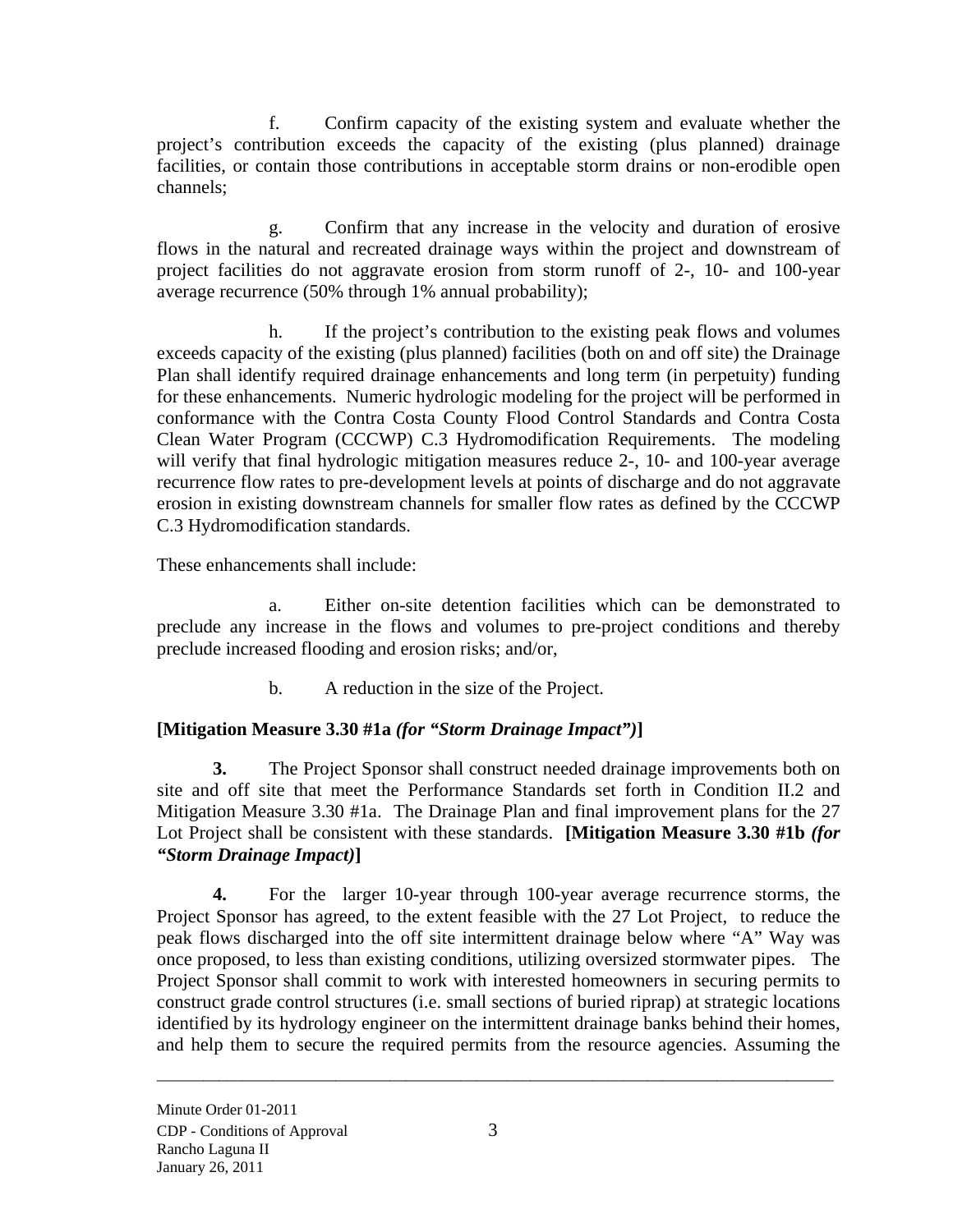permits do not require replacement mitigation (e.g., one to one wetland mitigation off site), the Project Sponsor will install the buried riprap at its cost.

**5.** As part of the Drainage Plan reviewed and approved by the Town of Moraga, the Applicant shall demonstrate that the existing springs and seeps are not dependent on the recharge from the developed area. However, if found to be dependent, a supplemental water supply shall be provided, possibly necessitating further environmental analysis and review by the Town of Moraga. **[Mitigation Measure 3.30 #2** *(for "Groundwater Recharge Impact")***]**

**6.** Internal streets and emergency vehicle access for the project shall be consistent with the Street Sections in CDP Sheet 2, Lot Summaries and Sections, dated December 16, 2010. Provided however, in further consultation with the Fire Marshall, the sections for 'E' Street and 'E' Street/Fay Hill Road in Sheet 2 are replaced with the sections in the southern plateau Access Sections Exhibit dated December 30, 2010. Based on these street modifications, and changes to Condition V.6.c below with respect to the Fire Protection Plan, the Fire Marshall has approved the dead end roads to the southern plateau, consistent with provisions in the state and local fire code. The final design shall be approved by the Town Engineer and Moraga-Orinda Fire District, which shall be consistent with this preliminary design. **[Mitigation Measure 3.40 #5** *(for "Internal Circulation Impact")***]**

**7.** The remaining natural habitat of approximately 163 acres (approximately 89% of the project area) shall be preserved in a Conservation Easement (or other appropriate deed restriction) as open space publicly managed and preserved by the GHAD. The form of the Conservation Easement shall be approved concurrent with approval of the Precise Development Plan, and recorded with the Final Subdivision Map. **[Mitigation Measure 3.55 #23a** *(for "Habitat Loss and Fragmentation Impact")***]** 

**8.** Impacts to waters of the U.S., including wetlands, are regulated by the USACE, CDFG, and RWQCB and will be subject to permit conditions imposed by these agencies. Prior to the placement of fill into waters of the U.S., the Project Sponsor is required to obtain permits under Section 404 and Section 401 of the Clean Water Act, as well as Section 1600 et seq. of the state Fish and Game Code. The Mitigation Measures imposed on the project are subject to regulatory review and approval.

Prior to the issuance of grading permits by the Town of Moraga, approvals by the USACE, CDFG, and RWQCB are required. **[Mitigation Measure 3.55 #3a** *(for "Loss of USACE – Jurisdictional Wetlands Impact")***]** 

**9.** On-site and/or off-site wetland mitigation is subject to the approval of the regulatory agencies, and project development is subject to the issuance of the appropriate wetland permits. The Project Sponsor intends to provide for all wetland mitigation on site for the 27 Lot Project. A final Rheem Valley Revegetation Plan shall be incorporated in the Wetland/Special-Status Species Plan, both updated to reflect the 27 Lot Project and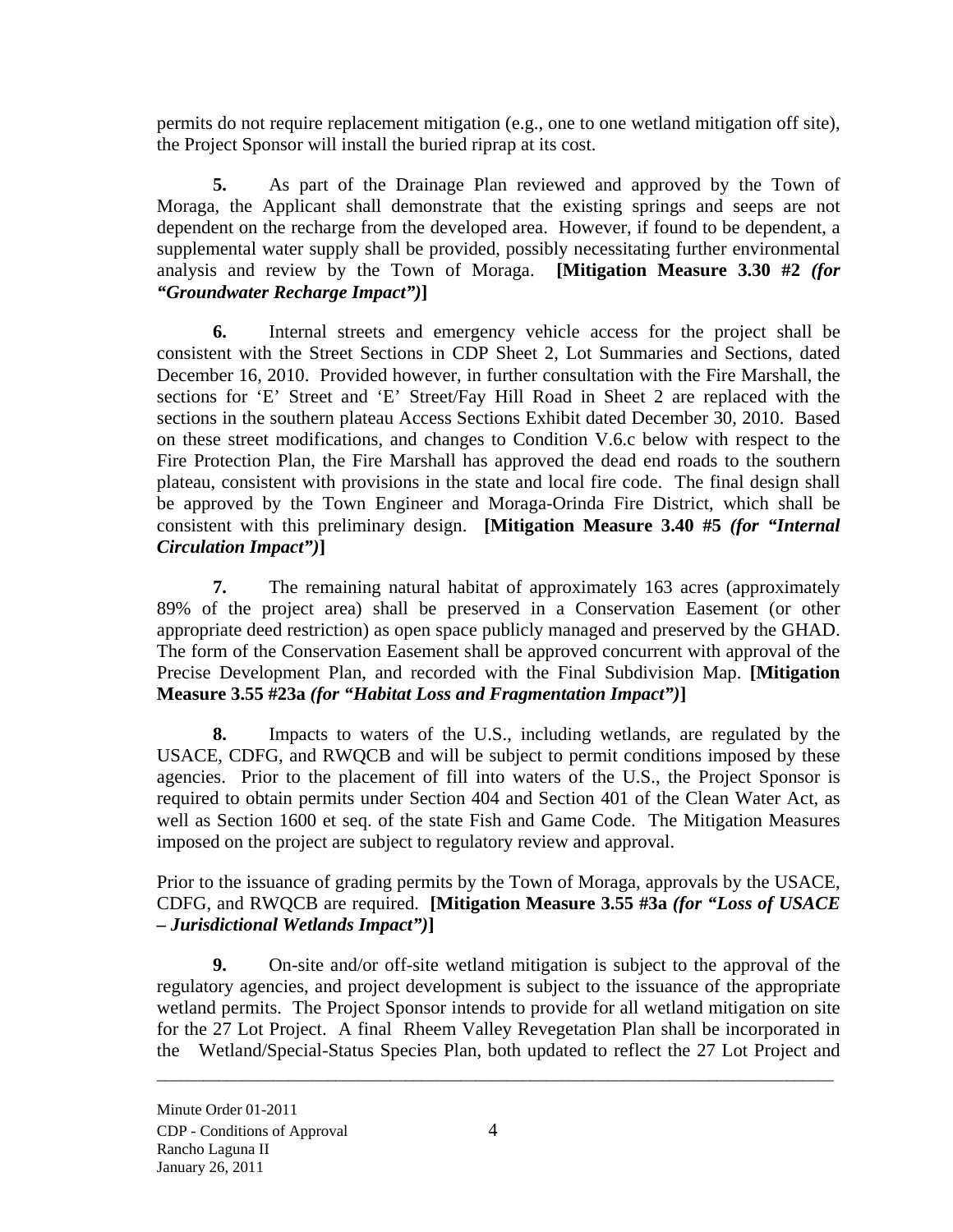specifically outlining mitigation measures for unavoidable impacts to wetlands and the wetland swale. The Plans shall be prepared by a qualified restoration ecologist and shall be consistent with the preliminary landscape plans dated September 15, 2010, subject to adjustments to reflect the CDP Sheets dated December 16, 2010 and mitigation consistency adjustments as more fully described in Mitigation Measure 3.35 #4 and Mitigation Measure 3.55 #4b and #5b.

The Plans shall be submitted for resource agency review. Final details and conditions for filling jurisdictional waters of the U.S. shall be determined through the Section 404 permitting process with the Army Corps of Engineers.

The Plans shall detail wetland protection, replacement, and restoration. The Plans shall accurately identify the total wetlands and other jurisdictional areas affected by the project. The Plans shall provide for re-establishment, enhancement, and/or replacement of wetland habitat and vegetation "in-kind" at a minimum replacement ratio of 1:1, or as otherwise stipulated by and subject to review and approval by the USACE, RWQCB, and CDFG.

Created or enhanced wetlands shall be monitored for no less than five years following completion of plant installation or as otherwise specified in the permit conditions. Annual reports shall be submitted to the Town of Moraga, USACE, CDFG, and RWQCB. At a minimum, details of the Plans should include the following:

a. The location(s) of mitigation areas, including the types and extent of each habitat type to be created;

b. Mitigation for loss of existing wetlands shall be provided at a minimum "in-kind" replacement ratio of 1:1, or as otherwise stipulated by the USACE, CDFG and RWQCB, and shall result in created or restored wetlands with an equal or higher habitat value;

c. A water budget (hydrological analysis) shall be prepared by the Project Sponsor analyzing water demand for each mitigation habitat type to be created and the ability of the watershed to support the target wetland habitats;

d. The stated goal of the mitigation effort shall be to establish selfsustaining native riparian vegetation that shall not require long-term irrigation or maintenance;

e. The mitigation site shall include the establishment of a vegetated upland buffer no less than 50 feet wide on all sides, where practicable; and

f. A detailed mitigation and monitoring plan shall be prepared summarizing the total area of habitat to be restored, grading details, analysis of site hydrology and its ability to support the proposed riparian vegetation, location and quantities of all indigenous plant materials to be installed, the location, application rate,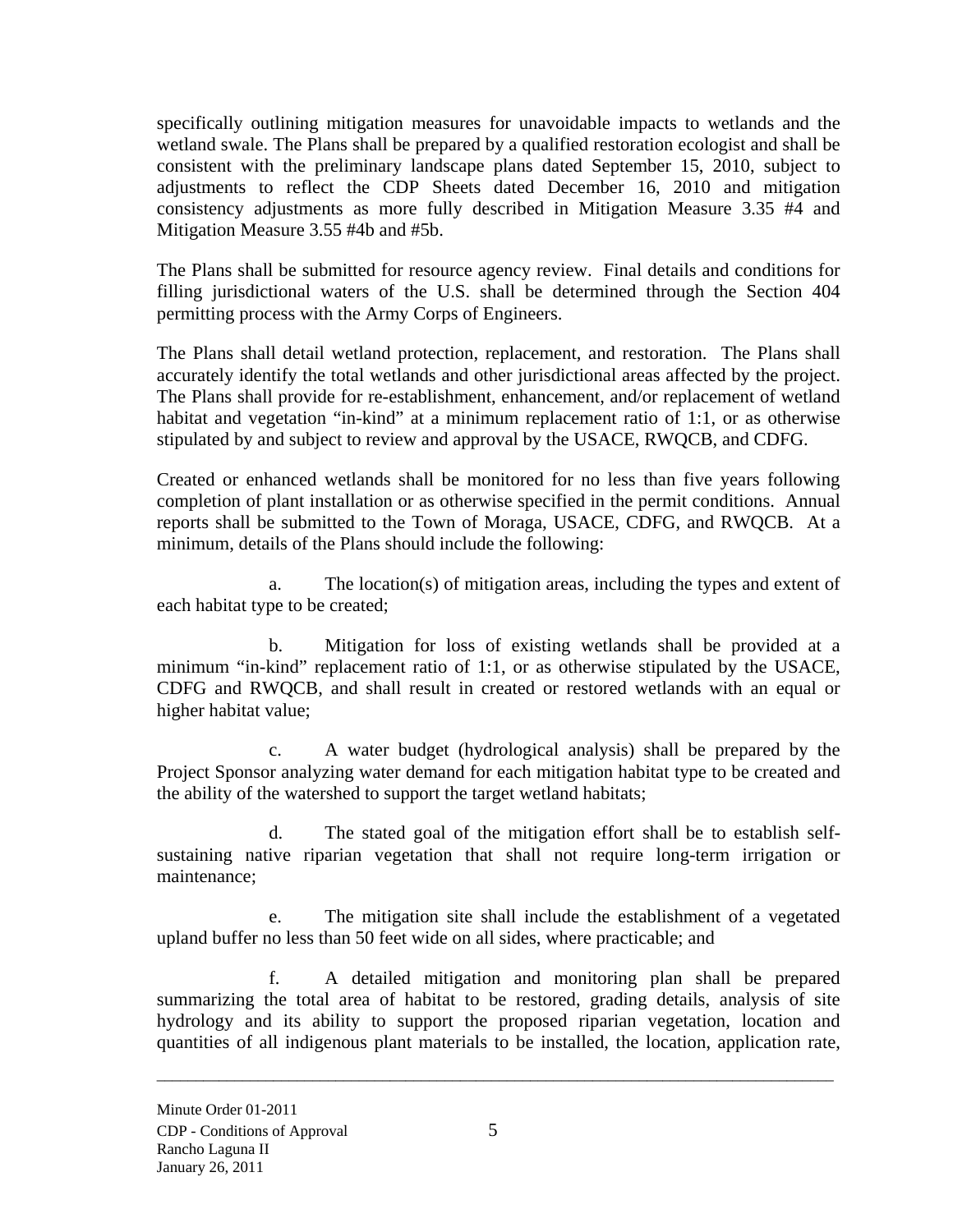and minimum germination rates of all native seed mixes to be used on all bare ground surfaces, monitoring procedures and schedules, identification of remedial measures, and performance criteria to be used by the agencies to assess success or failure of the mitigation effort.

The Plans shall be reviewed by the Town biologist monitor prior to submittal to the USACE, CDFG, and RWQCB for approval.

The jurisdictional wetlands (recreated and preserved) shall be incorporated in the final landscape plan and mitigation implemented under the direction of a qualified restoration ecologist for the project.

The Project Sponsor shall request formation of and the Town Council shall form a Geologic Hazard Abatement District (GHAD) for the project, as more fully set forth in Mitigation Measure 3.20 #5a. One GHAD responsibility shall be long-term management of jurisdictional wetlands.

All restored jurisdictional wetlands, along with an appropriate upland buffer, shall be placed in a permanent Conservation Easement, or similar deed restriction, in favor of the Town or appropriate third party entity, preserved in perpetuity, and managed by the GHAD.

Prior to the issuance of grading permits by the Town of Moraga, the Project Sponsor shall provide evidence of the required approvals from the USACE, CDFG, and RWQCB. **[Mitigation Measure 3.55 #3b** *(for "Loss of USACE - Jurisdictional Wetlands Impact")***]** 

**10.** The Project Sponsor shall obtain permits under Section 401 of the Clean Water Act and Section 1600, et seq. of the state Fish and Game Code prior to site grading. These permits, administered by the RWQCB and CDFG, respectively would identify specific mitigation measures to be imposed on the project as permit conditions. **[Mitigation Measure 3.55 #4a** *(for "Non-Corp Jurisdictional Wetlands Impact")***]** 

**11.** The 2005 Rheem Valley Revegetation Plan shall be modified by a qualified restoration ecologist to reflect the 27 Lot Project and its CDP Sheets dated December 16, 2010, and submitted to the RWQCB, CDFG, and the Town of Moraga for review and approval. The 2005 Rheem Valley Revegetation Plan provides details on revegetation goals and objectives, conceptual design and typical planting seeding plans, schedule, site preparation, invasive species control, soil salvage, planting and seeding specifications, maintenance, monitoring methodologies, performance standards, reporting, contingency measures, and responsibilities and funding. The final Plan shall result in the enhancement of the intermittent stream corridor in the lower Rheem valley, subject to the open view requirements in Mitigation Measure 3.35 #4.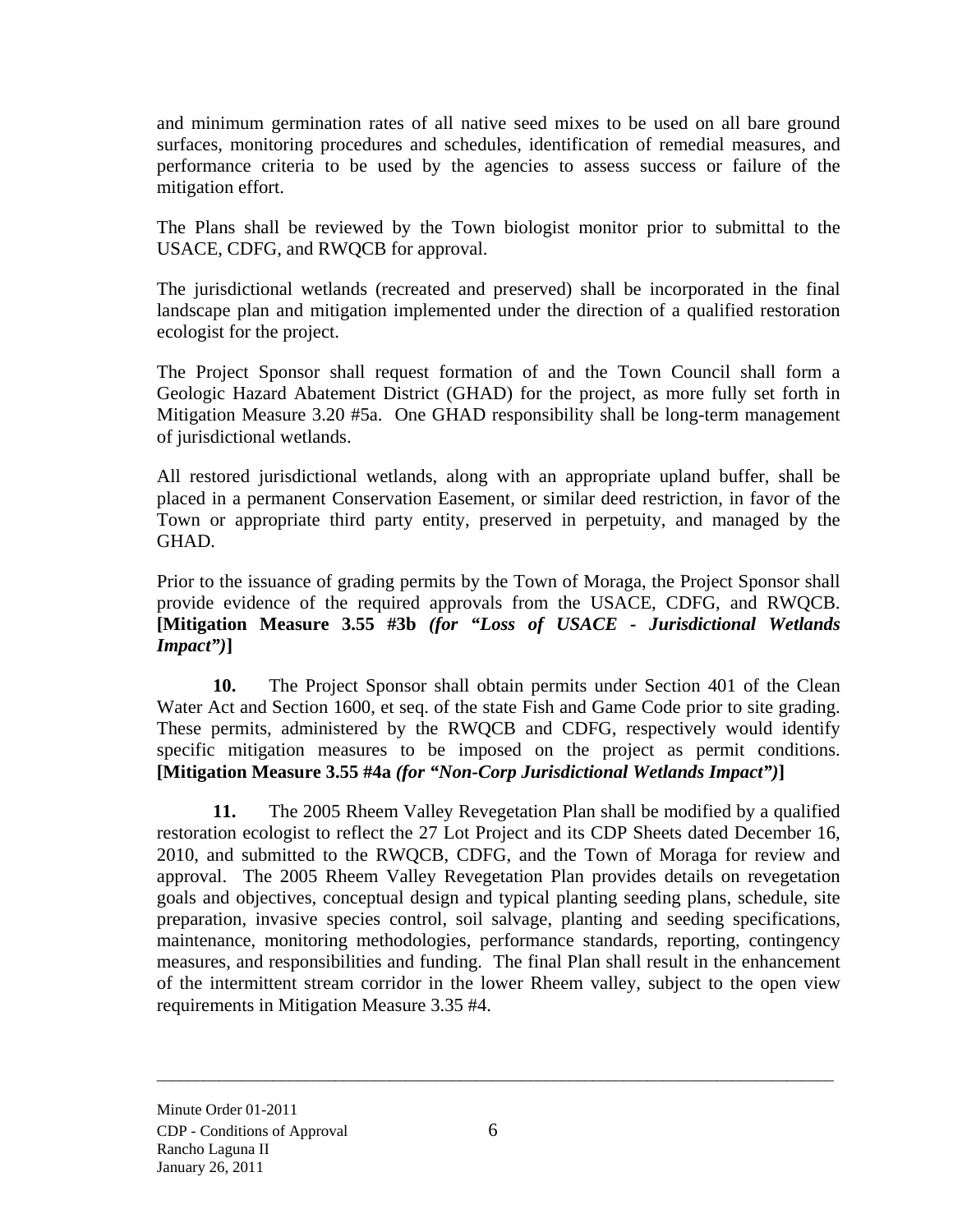Mitigation plantings shall be monitored for no less than five years following completion of plant installation or as otherwise specified in the permit conditions. Annual reports shall be submitted to the Town of Moraga, CDFG, and RWQCB.

The final mitigation imposed on the project is subject to Agency review and must meet the requirements of the CDFG, and RWQCB. At a minimum, the final mitigation in the Plan shall include the following:

a. The total area of willow canopy impacted shall be replaced at a minimum ratio of at least two acres for each acre impacted. The impact is substantially reduced as a result of the removal of the lower valley buttress and the 'A' Way crossing in the CDP Sheets approved by the Town Council. The only remaining impact with respect to the riparian corridor in the lower valley intermittent stream relates to the engineered slope below 'D' Drive as shown on CDP Sheet 3, Preliminary Grading Plan. Any required willow planting areas shall utilize a combination of pole cuttings collected from trees on site (see also Mitigation Measures 3.55 #5b and 3.35 #4);

b. A water budget (hydrological analysis) shall be prepared analyzing water demand for each mitigation habitat type and the ability of the watershed to support the target habitats;

c. Impacted non-wetland native tree species associated with riparian corridors (e.g., coast live oak, valley oak, arroyo willow, California buckeye, black walnut) shall be replaced at a minimum of one 1½-gallon sized tree for every six inches of aggregate trunk diameter that is uprooted, using trees from East Bay stock (see Mitigation Measure 3.55 #5a);

d. The stated goal of the mitigation effort shall be to establish selfsustaining native riparian vegetation that shall not require long-term irrigation or maintenance; and

e. The mitigation site shall include an upland buffer of no less than 50 feet on all sides, where practicable.

The Plan shall be reviewed by the Town biologist monitor prior to submittal to the CDFG and RWQCB for approval.

The recreated non-jurisdictional wetlands shall be incorporated in the Final Landscape Plan and mitigation implemented under the direction of a qualified restoration ecologist for the project.

The Project Sponsor shall request formation of and the Town Council shall form a Geologic Hazard Abatement District (GHAD) for the project, as more fully set forth in Mitigation Measure 3.20 #5a. One GHAD responsibility shall be long-term management of non-jurisdictional wetlands.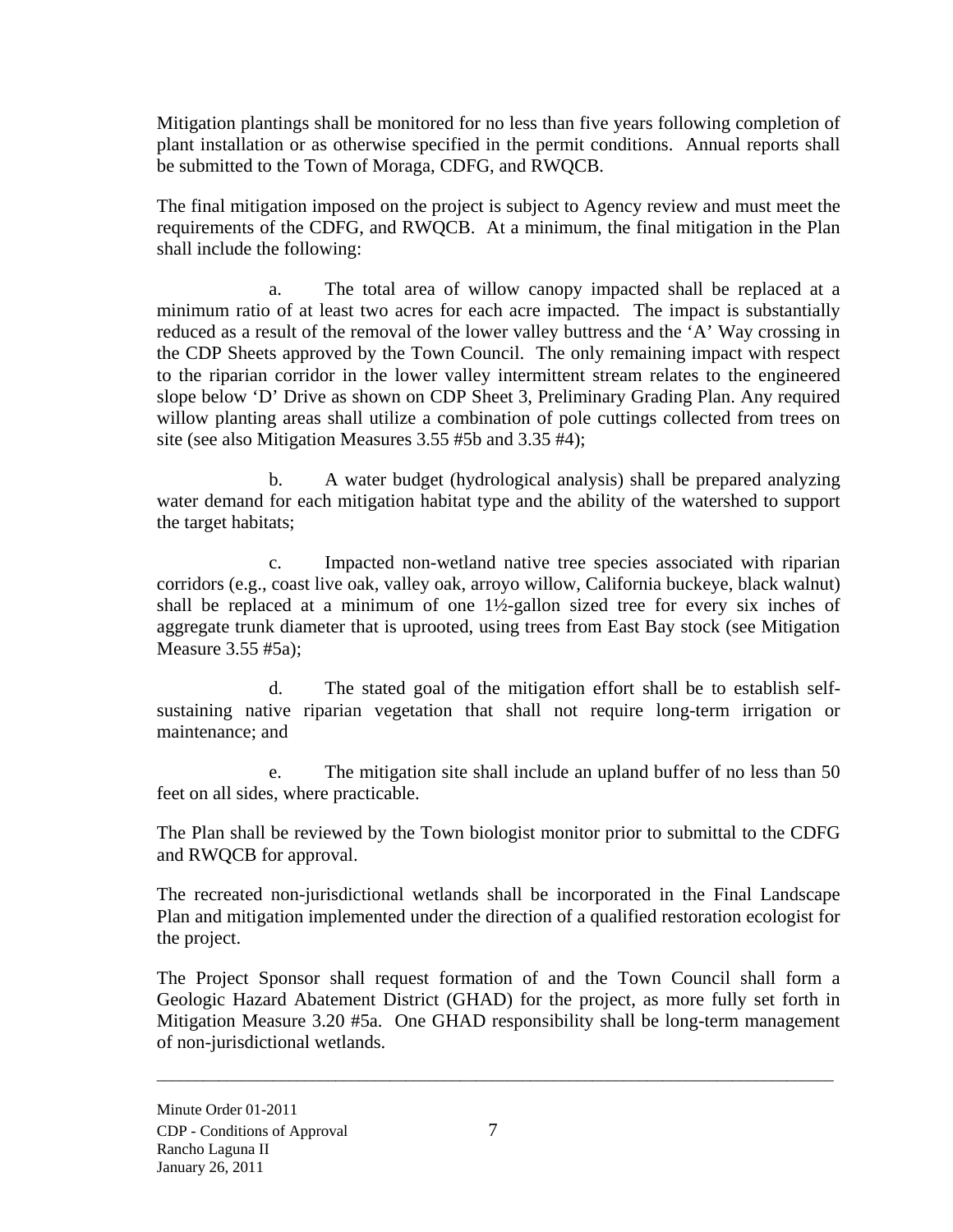All restored non-jurisdictional wetlands, along with an appropriate upland buffer, shall be placed in a permanent conservation easement, or similar deed restriction, in favor of the Town or appropriate third party entity, preserved in perpetuity, and managed by the GHAD.

Prior to the issuance of grading permits by the Town of Moraga, the Project Sponsor shall provide evidence of the required approvals from the CDFG, and RWQCB. **[Mitigation Measure 3.55 #4b** *(for "Non-Corp Jurisdictional Wetlands Impact")***]** 

**12.** The public trail system on the project site is shown on the CDP Sheets dated December 16, 2010. The project dirt trails connecting the Lafayette-Moraga Regional Trail and the Palos Colorados trails shall be restricted to 1-3 feet wide, depending on topography, within a 20 foot easement. Public trail easements shall be granted to the Town of Moraga if requested. The paths in the Rheem valley are limited to a 3 foot decomposed granite (dg) path along the easterly side of Rheem Boulevard as shown on that street section in the CDP Sheets.

Public trail use and maintenance shall be administered as part of the Open Space Management Plan described in Mitigation Measure 3.10 #2. The Open Space Management Plan shall include a final Public Trail System Plan. The Geologic Hazard Abatement District (GHAD) formed by the Town Council for the project shall be responsible for public trail maintenance and control.

# **[Mitigation Measure 3.35 #6** *(for "Recreation & Trails Impact")***]**

The 2005 Wetland/Special-Status Species Plan provides guidance on managing and monitoring preserved aquatic and upland habitat for special-status and common wildlife species (see Mitigation Measures 3.55 #9b and #10b). The Plan shall be modified to be consistent with the 27 Lot Project and its CDP Sheets dated December 16, 2010, and with the preliminary landscape plan dated September 15, 2010, as modified to be consistent with the new CDP. The Open Space Management Plan shall include trail management that addresses this impact.

## **[Mitigation Measure 3.35 #21a (***for* **"***Recreational Impacts to Wildlife and Wildlife Habitat***")]**

In order to minimize potential human impacts and preserve and enhance the existing habitats on site for wildlife, the proposed trail system shall be reoriented to be consistent with the dirt trails described in Mitigation Measure 3.35 #6. Imported substrate, such as decomposed granite or wood chips, shall not be used except for the decomposed granite trail along Rheem Boulevard. Trail widths shall not exceed 3 feet.

Encroachments (e.g., paths, view points) leading from the trail into the riparian corridor within Coyote Creek shall be avoided. Trailheads at both ends shall be marked and stipulate that pets must be leashed, that bicycles are prohibited, and that off-trail foot travel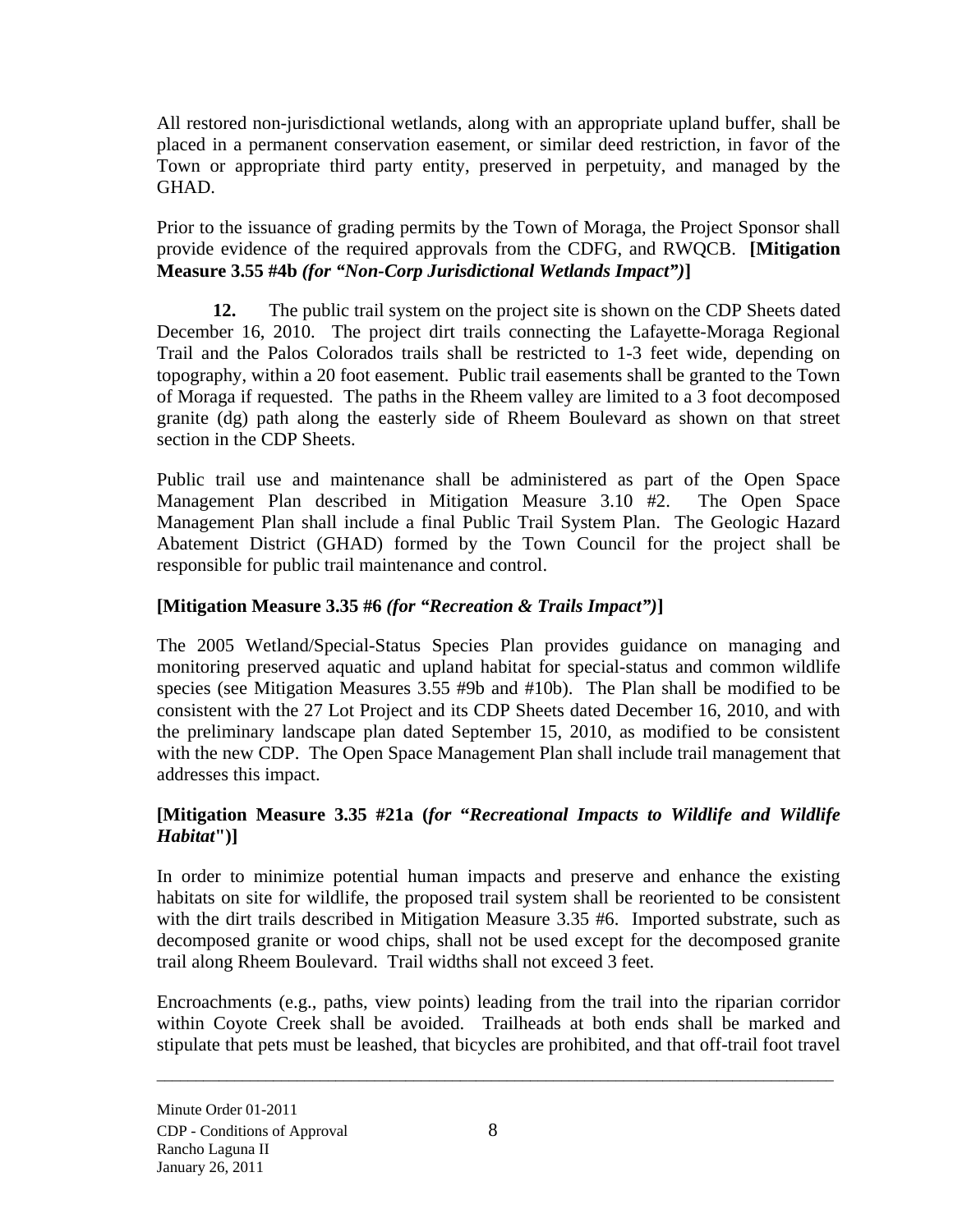is prohibited. No trash cans shall be provided as they can become attractive nuisances for wildlife and require increased human activity. **[Mitigation Measure 3.55 #21b** *(for "Recreational Impacts to Wildlife and Wildlife Habitat Impact")***]**

**13.** In order to prevent the incremental degradation of preserved habitats, the following measures shall be followed:

a. All areas not proposed for development shall be protected from construction disturbance and left in existing vegetation. Construction fencing shall be installed to delineate the areas subject to disturbance and to protect native vegetation outside the limits of grading;

b. Soil and other debris shall not be stockpiled in areas designated as preserved open space or for conservation;

c. Security night lighting shall be minimized by facing lights (street lamps, parking lights, etc.) toward developed portions of the project and not toward native wildlife habitat or open space areas (construction hours shall be limited to 8AM to 5PM);

d. Habitats within the conservation easement shall be managed according to the final Wetland/Special-Status Species Plan and Open Space Management Plan and summarized in Mitigation Measure 3.55 #9b and #10b. The Plans shall be consistent with the 27 Lot Project preliminary landscape plans dated September 15, 2010, modified to be consistent with the CDP Sheets dated December 16, 2010;

e. Human encroachment and predation by domestic pets shall be minimized by the designation of trail access, informative signage regarding the sensitive nature of the native habitats and wildlife, homeowner education, and restrictions on pet access.

## **[Mitigation Measure 3.55 #23b** *(for "Habitat Loss and Fragmentation Impact")***]**

**14.** Habitat lost to accommodate the proposed stabilization of the upper valley of Rheem Boulevard and to provide access to the proposed development will be mitigated by the recreation of similar habitats at the same location, as specified in the 2005 Rheem Valley Revegetation Plan. The Plan will be modified to be consistent with the 27 Lot Project and its CDP Sheets dated December 16, 2010, and the preliminary landscape plan dated September 15, 2010 (as modified to be consistent with the new CDP), subject the review and adjustment by a qualified restoration ecologist required in Mitigation Measure 3.55 #4b. The restored habitats will be contiguous with existing, undisturbed riparian habitat downstream of the formerly proposed "A" Way crossing. **[Mitigation Measure 3.55 #24a** *(for "Interruption to and Loss of Wildlife Movement Corridors Impact")***]**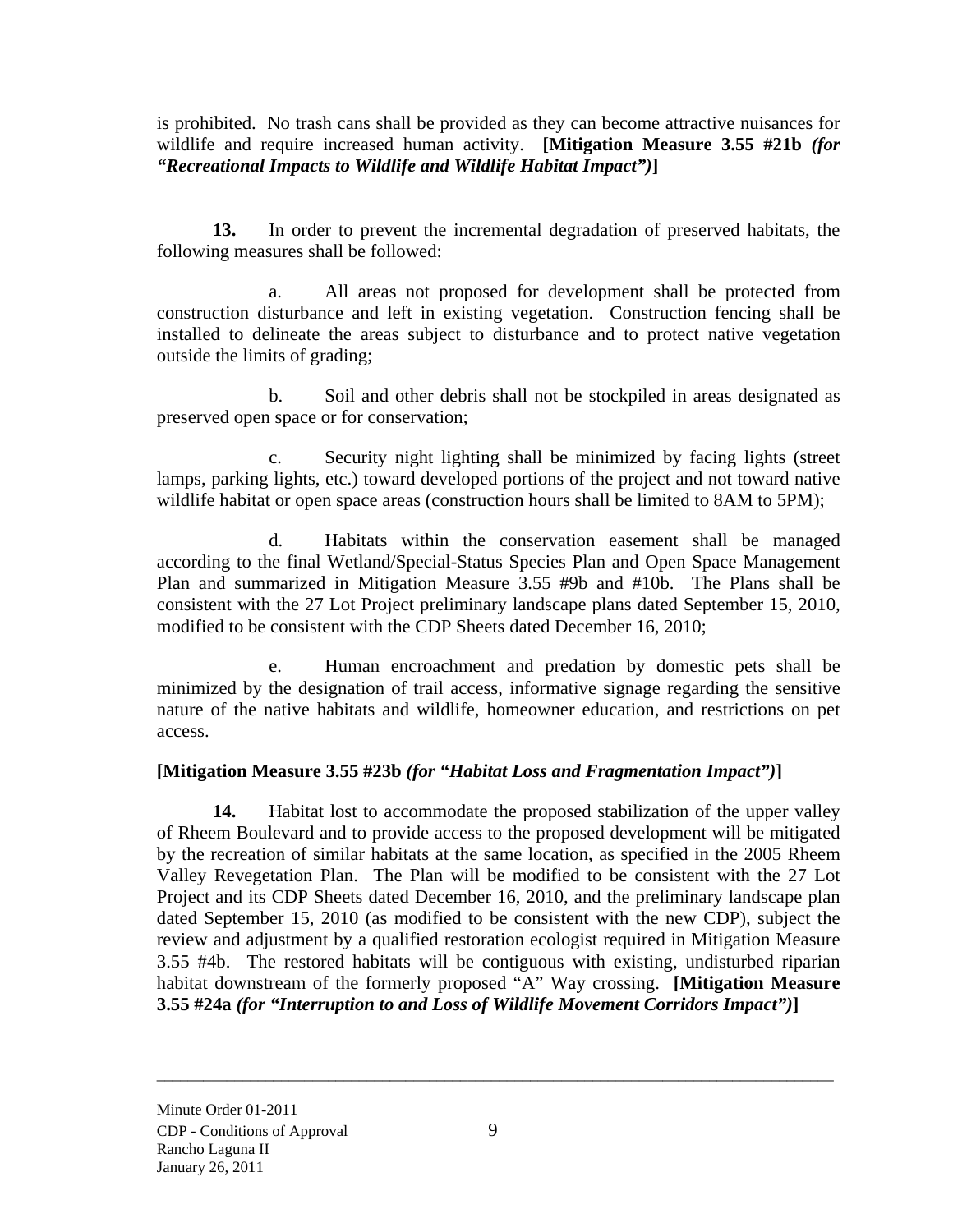**15.** The Project Sponsor must commit to the following conservation measures for the project:

a. Installation of water efficient irrigation systems for residential units that include efficient sprinkler heads or drip irrigation.

b. Installation of ultra-low flow toilets, as required by state law.

c. Installation of drought-tolerant landscaping.

d. The Town will refer the project to EBMUD and then determine whether to require dual piping and the use of recycled water for the project's common areas.

e. The Project Sponsor shall comply with the Assembly Bill 325, Model Water Efficient Landscape Ordinance (Division 2, Title 23, California Code of Regulations, Chapter 2.7, Sections 490 through 495). **[Mitigation Measure 3.64 #1a** *(for "Water Demand Impact")***]** 

The Project Sponsor shall commit to additional Demand Reduction Measures, commensurate with the amount of the project's water demand. The Project Sponsor shall be subject to the Water Service Regulations and Schedule of Rates and Charges. **[Mitigation Measure 3.64 #1b** *(for "Water Demand Impact")***]** 

**16.** The Project as developed shall continue to maintain EBMUD access to Fay Hill Reservoir as provided in the CDP Sheets. Project Sponsor shall secure an agreement with EBMUD with respect to grading on its parcel and easement on the hillside below 'B' Court. Prior to approval of the Precise Development Plan, the Town shall review the agreements that the Project Sponsor has with EBMUD. If off-site lands are disturbed by development, the Town shall conduct additional environmental review and certify the environmental analysis of those properties. **[Mitigation Measure 3.64 #3a** *(for "Encroachment into EBMUD Properties Impact")***]**

**17.** Measures to prevent any impacts to the existing pipeline, including those related to adequate pipeline cover and construction equipment wheel loads, shall be identified on the (offsite) Precise Development Plan if the Project Sponsor proposes construction within the public street. **[Mitigation Measure 3.64 #5** *(for "EBMUD Distribution System Impact")***]** 

Relocation of the existing pipeline in Rheem Boulevard, at the Project Sponsor's expense, may be required if modifications are made to Rheem Boulevard as part of the proposed development. A water main extension, also at the Project Sponsor's expense, will be required to serve the proposed development. **[Mitigation Measure 3.64 #2** *(for "Pressure Zone Impact")***]**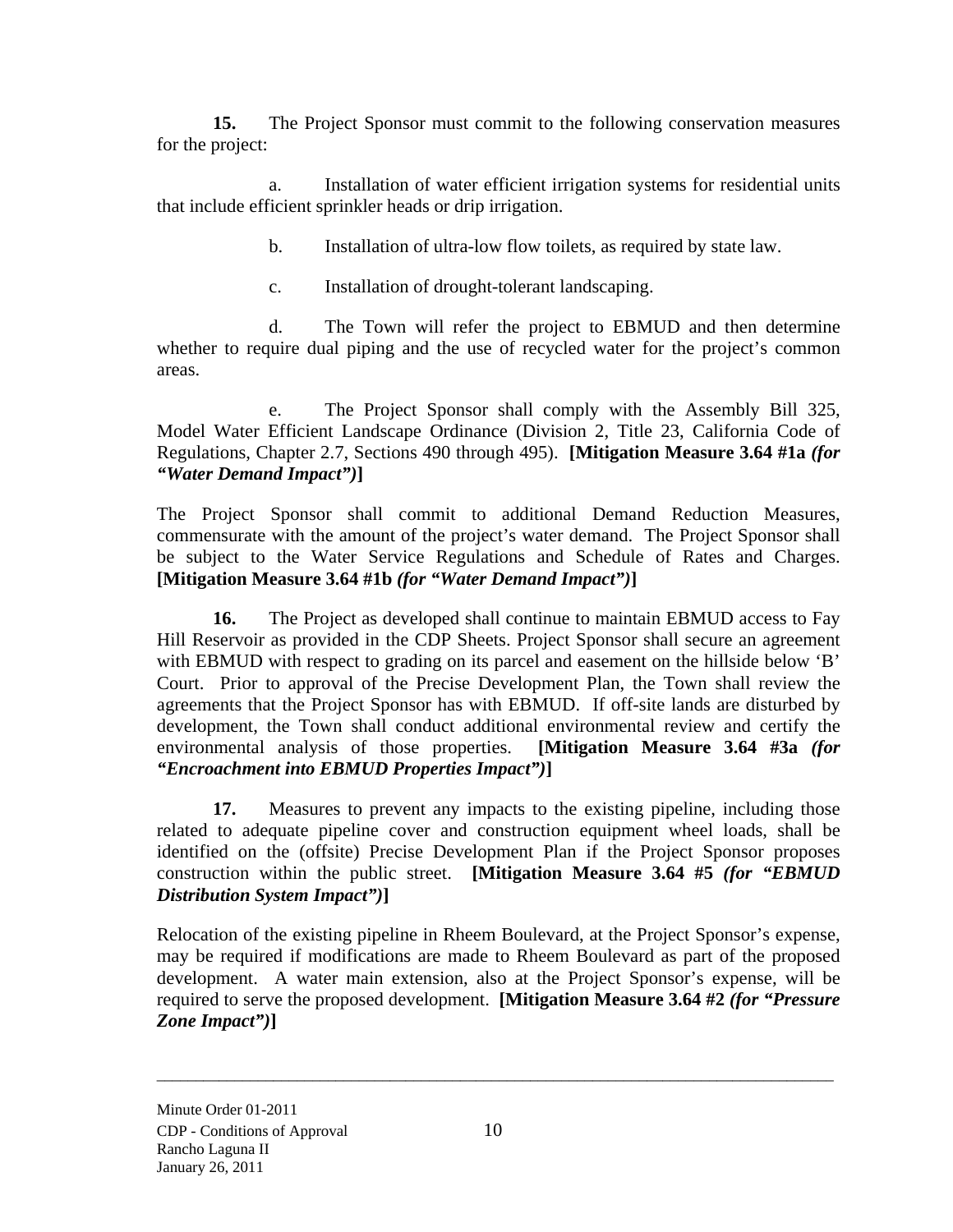**18.** The project shall be designed so that it allows wastewater to flow by gravity to the CCCSD system. Provided however, a pump station is required for a sewer line constructed in or along 'E' Street serving the southern plateau development area. The sewer line shall be located within public/private roads, or a dedicated 15 foot wide easement where appropriate. The easement shall have a minimum 10 foot wide all weather pavement at the manholes. To avoid disturbance to onsite drainages or Coyote Creek, CCCSD will allow the Project Sponsor to undertake directional drilling so that the sewer line undercross the drainages. The following conditions shall apply:

- a. Construction shall be undertaken during the dry season;
- b. Undercrossing shall meet with USFW standards;

c. Permits for riparian habitat disturbance shall be obtained from CDFG if needed; and,

d. Construction shall comply with CCCSD's Hillside and Creek Area Sewer Policy. **[Mitigation Measure 3.65 #2a** *(for "Off-Site Sewer Line Impact")***]** 

Lots on 'C' Court and 'B' Court shall be served by a pumping system acceptable to CCCSD to a sewer line from 'E'Street to Rheem Boulevard, or alternatively, if feasible, a gravity line off 'C' Court and 'B' Court down the hillside to the east and then connecting to the main line in St. Mary's Road. **[Mitigation Measure 3.65 #2b** *(for "Off-Site Sewer Line Impact")***]** 

**19.** The Project Sponsor is required to pay fees and charges at the time of connection to the sewer system. The Project Sponsor shall secure a will serve letter that address transmission capacity. **[Mitigation Measure 3.65 #3** *(for "Transmission Facilities Impact")***]** 

### **III. Conditions that must be satisfied prior to approval of design review of the Precise Development Plan**

**1.** All of the project components shall incorporate street configuration sensitive to the natural topography, as per the CDP Sheets.

Landscape buffering and screening for the 'D' Drive development shall be with broadleaf deciduous and conifer trees and shrubs planted so as to replicate the natural vegetation groupings on site.

Landscaping in the southern plateau neighborhood along 'E' Street and 'C' and 'B' Court shall not include trees that will mature to a height that exceed the height of the homes such that the trees protrude above and alter the skyline from public views of concern, in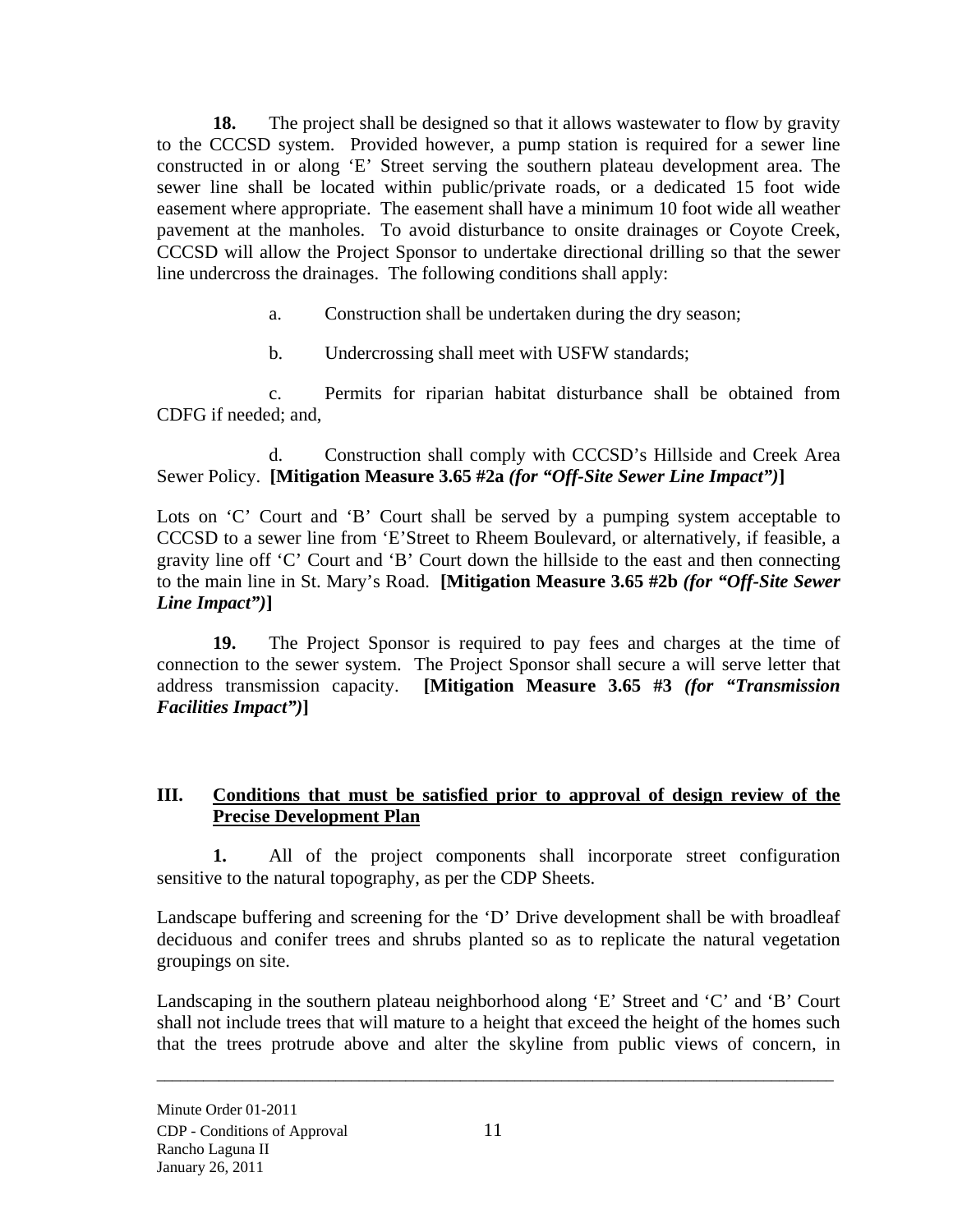particular Rheem Boulevard. Landscape on open space hillsides is to be avoided. The visual impact mitigation measures for particular public view points described below shall comply with this standard. The intent of this condition herein is to maintain open hillsides and to keep landscape on and around the streets and homes on the southern plateau low enough in height so as not to protrude above the skyline from, for example, Rheem Blvd.

These details in the final landscape design shall be provided with the Precise Development Plan and approved by the Planning Commission with input from the Design Review Commission.

### Joseph Drive

The landscape in the southern plateau shall include native evergreen and deciduous trees and shrubs to compliment the existing oak woodland elsewhere on the hillside. Trees species shall not be of such a height that they protrude above the skyline from public views of concern.

### Rheem Boulevard

 Applicant shall comply with Mitigation Measure 3.35 #4 (CDP Condition III.4), with respect to maintaining open valley, hillside and ridgeline views. With the elimination of the lower valley buttress and 'A' Way, and the modifications to the southern plateau development area so that none of the homes there will be visible from Rheem Boulevard, landscape mitigation for visual quality have been substantially reduced, limited to the 'D' Drive area. Lots 1-6 on 'D' Drive must still be single story in order to maintain open hillside views.

### St. Mary's Road

No open space landscape on the southern plateau development area is required to address this viewpoint, as a result of changes in the Project through the CDP Sheets dated December 16, 2010. Any native evergreen and deciduous trees planted within the southern plateau neighborhood shall be species of such a height that they do not protrude above the skyline from public views of concern.

### Birchwood Drive

No open space landscape on the southern plateau development area is required to address this viewpoint, as a result of changes in the Project through the CDP Sheets dated December 16, 2010. Any native evergreen and deciduous trees planted within the southern plateau neighborhood shall be species of such a height that they do not protrude above the skyline from public views of concern.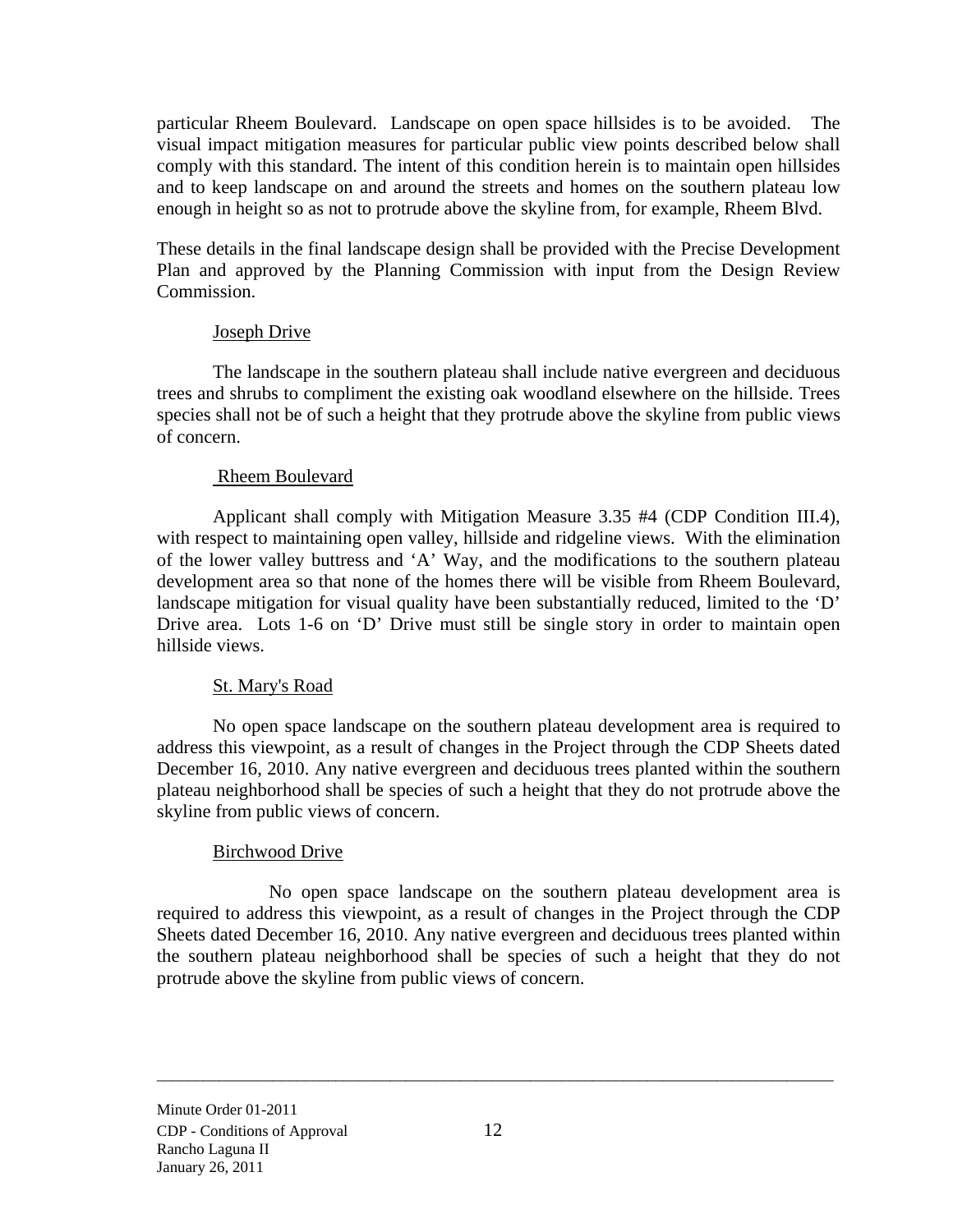### Rohrer Drive

No open space landscape on the southern plateau development area is required to address this viewpoint, as a result of changes in the Project through the CDP Sheets dated December 16, 2010. Any native evergreen and deciduous trees planted within the southern plateau neighborhood shall be species of such a height that they do not protrude above the skyline from public views of concern.

Project Sponsor shall also comply with Mitigation Measures 3.35 #1, 3 and 4 to reduce all visual quality impacts of the 27 Lot Project to less than significant. **[Mitigation Measure 3.35 #2** *(for "Ridgeline Development Visual Quality Impact")***]** 

**2.** To ensure a project that is consistent with its surroundings and support the small town image, the Project Sponsor shall provide complete landscaping and building design that concentrates on the following distinct features:

a. Landscaping shall utilize existing oak trees and supplement them with medium-sized broadleaf deciduous street trees and shading canopy trees, but the tree species in the valley areas shall be selected to screen the 'D' Drive residences but not grow so tall as to block upper hillside and skyline views from Rheem Boulevard;

b. Building height shall be restricted to a maximum of 35 feet to the highest point of the roof for two-story homes and 18 feet for single story homes (18-21 feet for single story 'D' Drive homes to provide some articulation); and

c. Color selection for facades and roofs should be restricted to colors that blend with the landscape during the dry season (i.e., earth tones - tans and light browns).

Project Sponsor shall also comply with Mitigation Measures 3.35 #1, 2 and 4 so that all project visual quality impacts not fully addressed by the revised CDP Sheets dated December 16, 2010, are reduced to less than significant for the approved 27 Lot Project through the final landscape plan. **[Mitigation Measure 3.35 #3** *(for "Site Characteristics Visual Quality Impact")***]**

**3.** BMP water quality basin for the approved 27 Lot Project that are located in the valley area along Rheem Boulevard shall include low lying landscape that is consistent with the open views of the mitigated landscape plan for the project. The tops of the BMP water quality basin shall be open and accessible for maintenance with sufficient area available for one-way vehicular movement around the facility. The open section of the water quality basin shall be attractively landscaped with plant material appropriate for bioremediation purposes.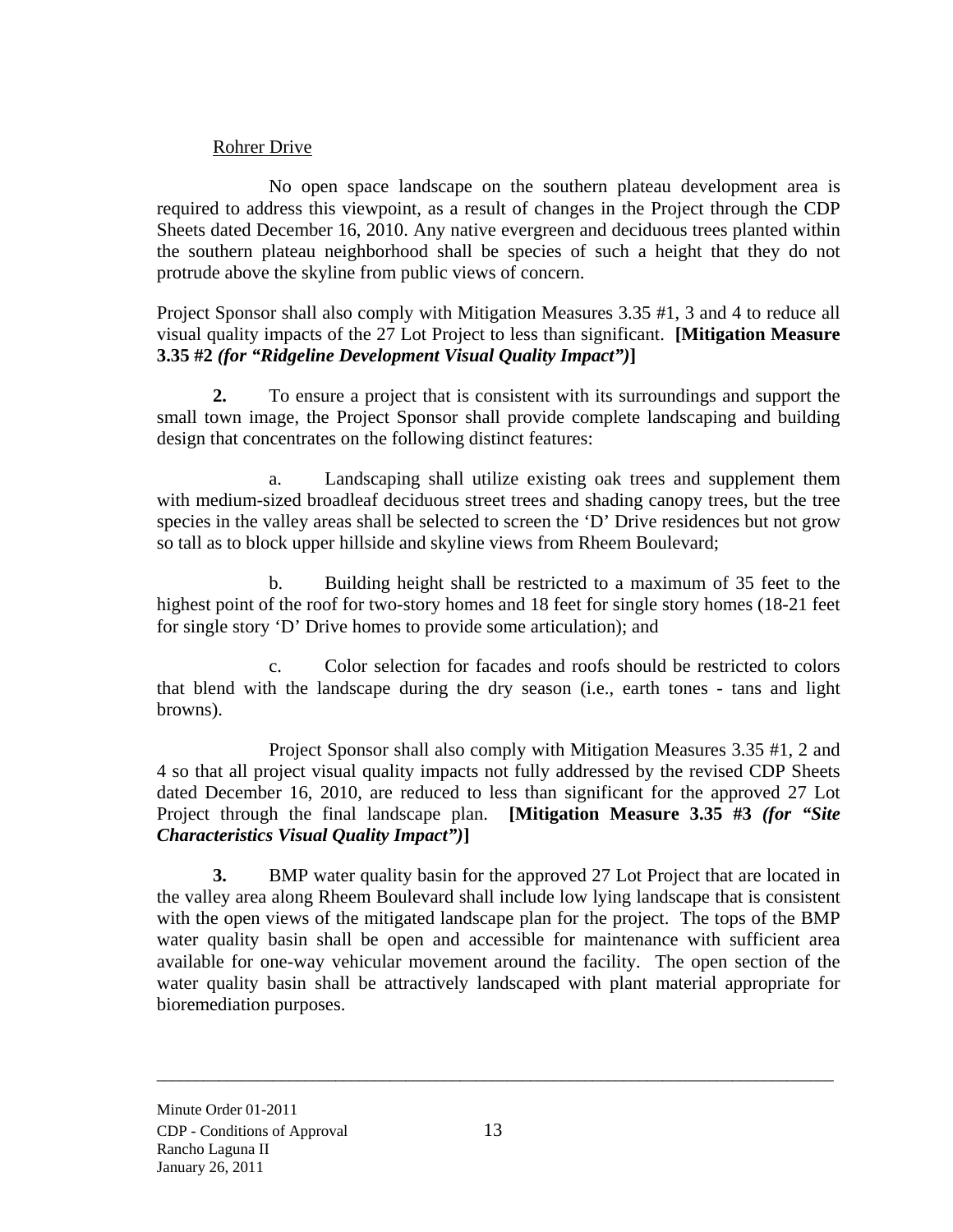Project Sponsor shall also comply with Mitigation Measures 3.35 #2, #3 and #4 to reduce the change in visual character of the project site to less than significant for the 27 Lot Project, as viewed from all public locations of concern including Rheem Boulevard. **[Mitigation Measure 3.35 #1** *(for "Change in Community Character Visual Quality Impact")***]**

To mitigate the project's significant change in character of the site for travelers on Rheem Boulevard, a scenic road, by providing open views of the valley, hillsides, protected ridgeline and skyline, future project plans and maps shall be consistent with the CDP Sheets dated December 16, 2010, and the preliminary landscape plans dated September 15, 2010, modified to be consistent with the CDP Sheets. The plant palette and location shall be consistent with the recommendations of a restoration ecologist per Mitigation Measure 3.55 #3.

The plant species for the recreated wetland swale and enhancements to the intermittent drainage (grasses, shrubs and trees) in the final landscape plan shall be provided by the restoration ecologist for the project, subject to peer review by the Town biologist monitor, consistent with the letter dated May 13, 2010, from the Town's EIR biology subconsultant, Mike Wood.

The placement of arroyo willows and other restoration trees required in Mitigation Measure 3.55 #5b shall be generally limited to the lower portion of the intermittent drainage, as may be necessary to maintain the open views from the scenic road required in this mitigation measure. If necessary in order to maintain those open views from the scenic road, the remaining number of recommended willows and other restoration trees may be planted along Coyote Creek as part of the final landscape plan. The placement and type of restoration species proposed by the project restoration ecologist and landscape architect shall be reviewed by the Planning Department and Town biologist monitor for compliance with this mitigation measure and Mitigation Measure 3.55 #5b, to ensure that the dual objectives of mitigating visual impacts from Rheem Boulevard and ecological restoration are achieved.

Project Sponsor shall also comply with Mitigation Measures 3.35 #1, 2 and 3 to reduce all visual quality impacts to less than significant for the approved 27 Lot Project. **[Mitigation Measure 3.35 #4** *(for "Scenic Corridors Impact")***]** 

**4.** The Project Sponsor shall comply with Mitigation Measure 3.35 #2, in order to significantly reduce the effect of light and glare. Additionally, the Project Sponsor shall comply with the landscape measures in Mitigation Measure 3.35 #4 in order to significantly reduce the effects of light and glare visible from the designated scenic corridors.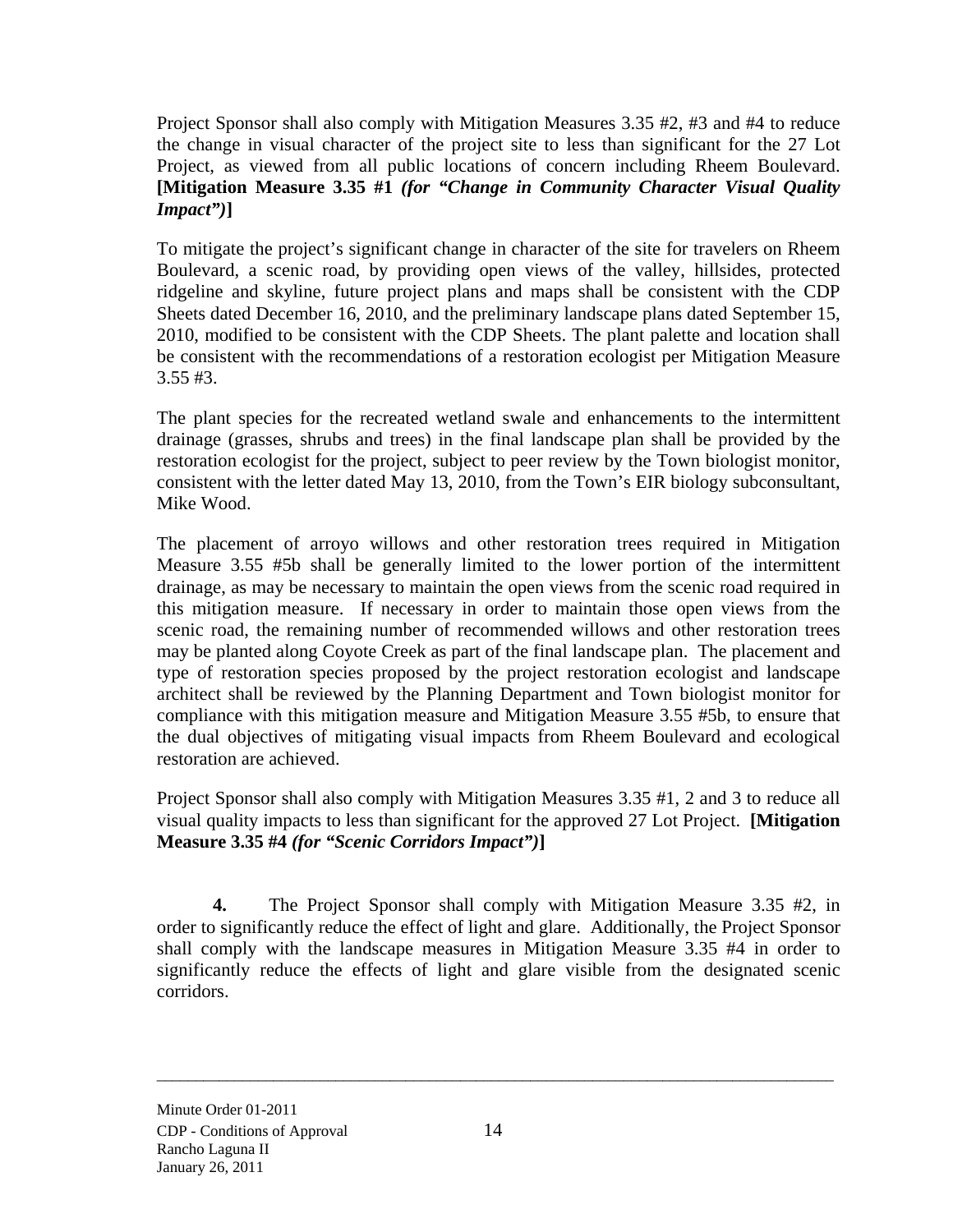To minimize the reflective light and glare, and ensure long-term maintenance, the Project Sponsor shall implement the following prior to Final Design Review:

a. Use non-reflective material and finishes.

b. No street lighting is included in the project. Common area landscape shall not be lighted. Ensure through design review and the Homeowners Association that all exterior lighting on residential lots shall be reflected downward. If any monument signs are proposed, they shall be non-illuminated internally or externally.

c. Any safety lighting shall incorporate low voltage lighting and/or treatments designed to reduce the amount of spill over into surrounding areas. **[Mitigation Measure 3.35 #5** *(for "Light and Glare Visual Quality Impact")***]**

**5.** Invasive non-native plant species known to invade wetlands and natural areas, as described in Table 3.55-4, shall not be used in either the subdivision or individual lot landscaping. Under no circumstances shall the revegetation of graded or filled areas include any species appearing on the California Invasive Plant Council's Invasive Plant Inventory (available at http://www.cal-ipc.org/ip/inventory/weedlist.php). A deed restriction to this effect shall be recorded on each lot prior to the recordation of the final subdivision map and its enforcement monitored and controlled by the HOA and GHAD. **[Mitigation Measure 3.55 #22a** *(for "Invasive Species Impact")***]** 

**6.** Development shall comply with Mitigation Measure 3.35 #4 (Visual Quality, Parks, Recreation, & Open Space Visual), Mitigation Measure(s) 3.55 #3b, #4b, #5a, #5b and #5c (Biological Resources), and Mitigation Measure(s) 3.30 #1a, #2 and #3 (Hydrology, Drainage and Water Quality), as modified to reflect the CDP Sheets dated December 16, 2010.

Final details and conditions for filling jurisdictional waters of the U.S. shall be determined through the Section 404 permitting process with the Army Corps of Engineers.

The wetland restoration for the 27 Lot Project shall be included in the final Wetland/Special-Status Species Plan and incorporated in the final landscape plan, and implemented under the direction of a qualified restoration ecologist for the project.

The Project Sponsor shall request formation of and the Town Council shall form a Geologic Hazard Abatement District (GHAD) for the project, as more fully set forth in Mitigation Measure 3.20 #5a. One GHAD responsibility shall be long-term management of wetlands. Restored wetlands shall be included in a conservation easement, or other appropriate deed restriction, and maintained in perpetuity by the GHAD. **[Mitigation Measure 3.35 #7** *(for "Wetlands Restoration Visual Quality Impact")***]**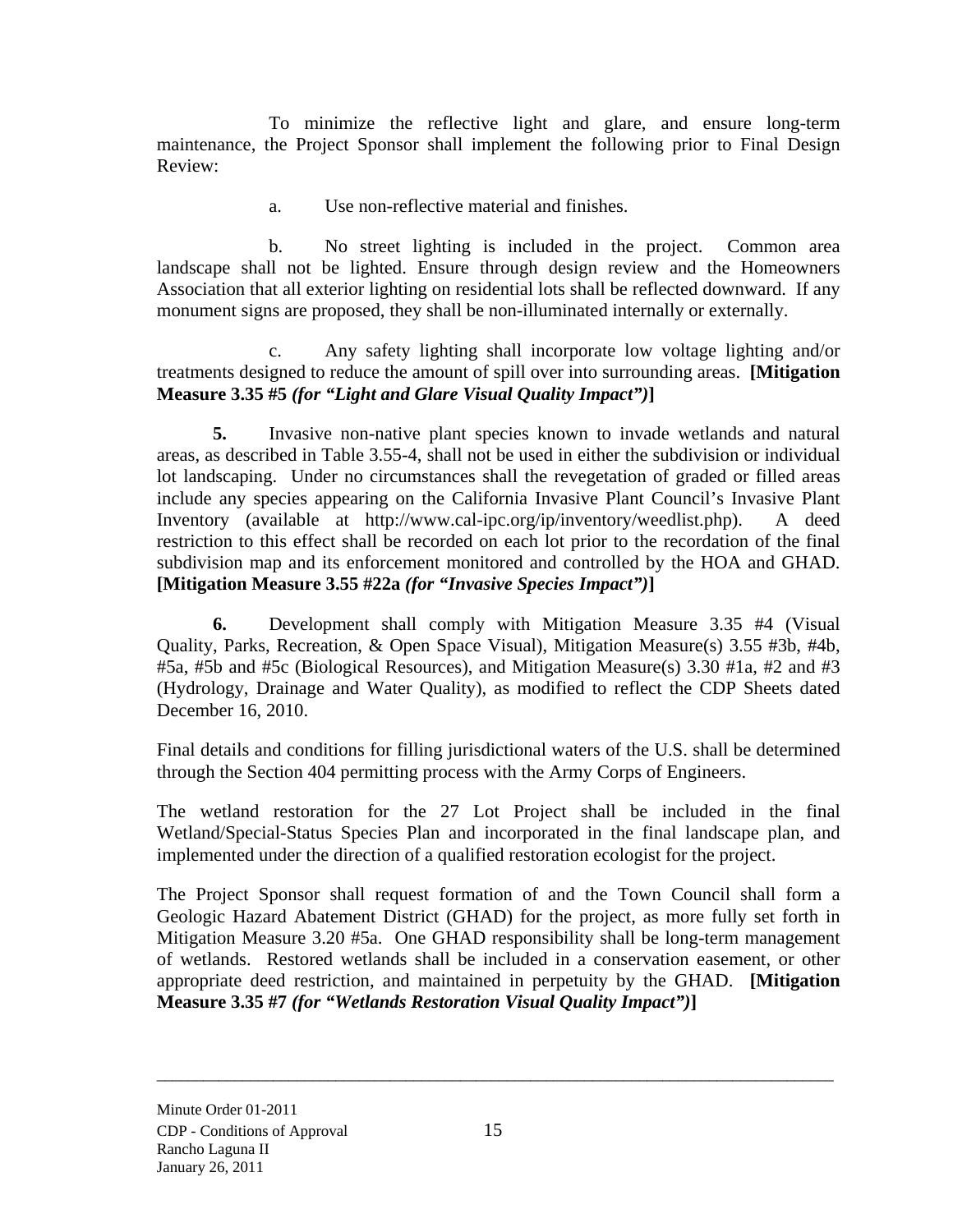*7.* Architectural design standards and specifications shall be provided for the custom and semi-custom homes in this project. They shall include that homes in the project have varied building heights, styles and setbacks, with the objective that the neighborhood blends in with the environment instead of overpowering it. Applicant shall have the option of single story or two story homes on those lots identified as two story in the Lot Summaries and Street Section CDP Sheet, and all other homes shall be single story. On 'D' Drive the living area shall be oriented toward the back yard outdoor living area, and that architectural elevation will be high quality in design, to the benefit of the homeowners and as viewed from Rheem Boulevard as part of the scenic corridor. The design standards and specifications shall take into account the Town's Design Guidelines and be included as part of the design review of the Precise Development Plan by the Planning Commission with input from the Design Review Board. Subsequent design review of individual homes and landscape shall be consistent with the approved architectural design standards and specifications, unless amended for a particular home and landscape by the Planning Commission and Design Review Board.

*8.* The design review for the Precise Development Plan shall include a review of its Green Building Program components, which shall demonstrate how it is expected the project will obtain a score of 90 points (at a minimum) pursuant to the Town's "Build it Green Program." In so doing, the green building design components for each home shall provide at least 90% of its electrical energy target load through a combination of photovoltaic cells and construction design, and shall include solar water heating.

*10.* The Applicant shall obtain a Conditional Use Permit for each lot that is being developed prior to commencing the design review process. The Conditional Use Permit for each lot will identify its development standards.

### **IV. Conditions that must be included on the grading plans and be satisfied prior to approval of grading plans**

**1.** The new buildings and other improvements will be designed and built in accordance with the latest UBC, and other code requirements. **[Mitigation Measure 3.20 #1** *(for "Ground Shaking Impact")***]** 

**2.** The new residential construction and any other site improvements shall:

a. Comply with the provisions of Title 24 of the California Administrative Code, and the most recent edition of the Uniform Building Code, Seismic Zone 4 standards, or local seismic requirements, whichever is most stringent.

b. Meet all of the recommendations included in the August 8, 2002 ENGEO preliminary soil investigation report including: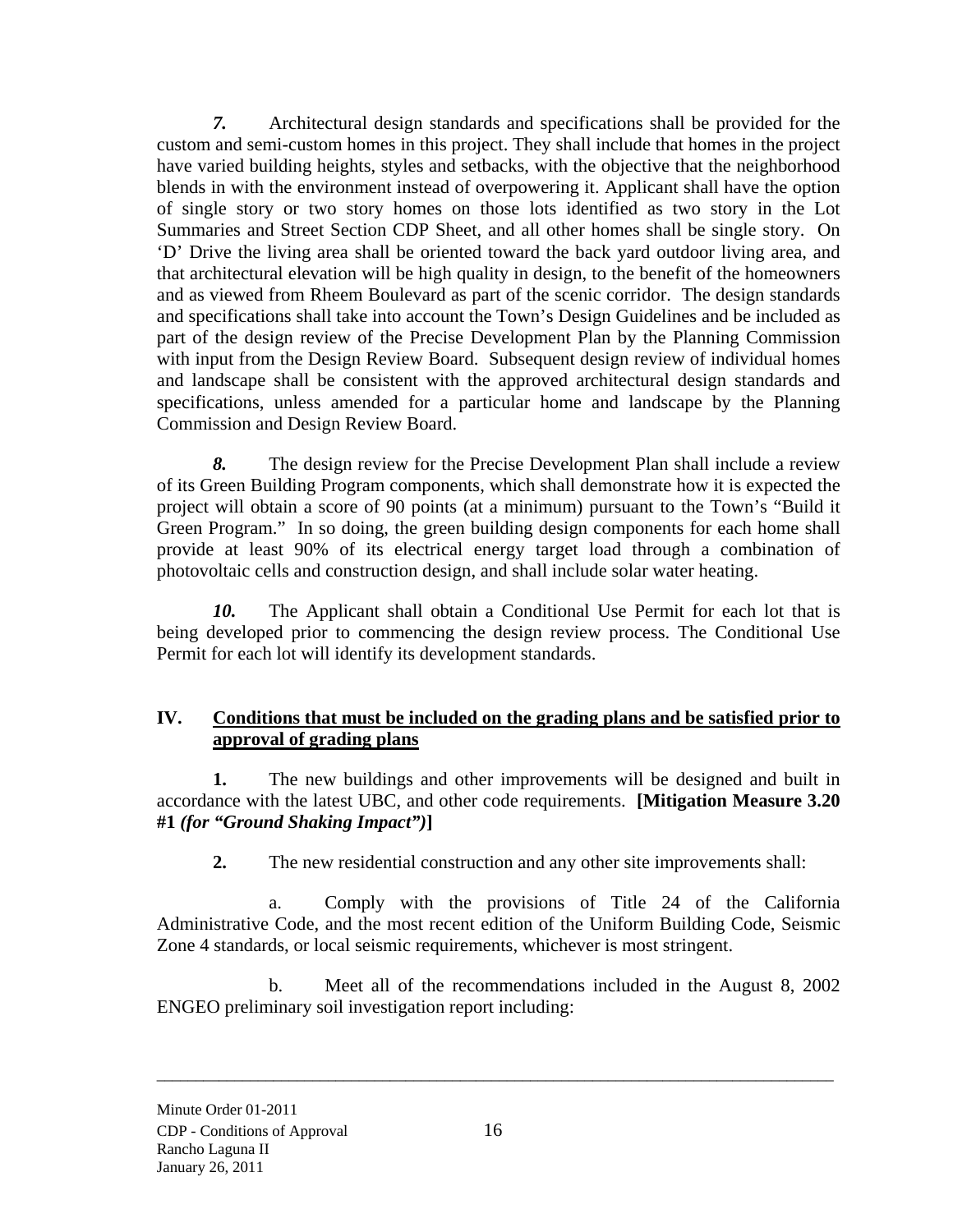i. Review of all plans and specification including observation of foundation excavations; and,

ii. Observation and testing of engineering fill, finish subgrade and aggregate base. **[Mitigation Measure 3.20 #10** *(for "Expansive Soils Impact")***]** 

**3.** The ENGEO report provides recommended measures for mitigating the effects of shallow groundwater on the project improvements. The following protective measures are to be implemented during the design and construction phase of the project and are to be documented by the project geotechnical engineer:

a. Construction of subdrains in keyways, swales to be filled, overexcavation areas and at the toe of slopes;

b. Construction of subdrains for reconstructed landslide areas and geogrid reinforced slopes; and,

c. Presoaking of slab subgrade area. **[Mitigation Measure 3.20 #4**  *(for "Groundwater Impact")***]** 

**4.** The impacts from erosion can be mitigated by incorporating appropriate grading and drainage measures into the project design. The final grading plan (and the final Drainage Plan described in Mitigation Measure 3.30 #3) shall provide for positive drainage on building pads and removal of water from foundation areas into area drains and closed pipe systems connected to a suitable drainage facility. The pads should be drained individually so that flow does not move from lot to lot. Slopes should be graded so that water is directed away from the slope face.

Permanent slopes should be protected against erosion through the use of erosion resistant vegetation and jute netting. Temporary erosion control measures such as positive gradients away from slopes, straw bales, silt fences and swales should be used during construction. The implementation of drainage control, and temporary and permanent erosion control measures will result in a less than significant hazard of erosion. **[Mitigation Measure 3.20 #7** *(for "Erosion Impact")***]** 

**5.** The Project Sponsor shall comply with all Federal, State and local laws regarding use of hazardous materials at construction sites. The Project Sponsor shall comply with the Town of Moraga code provisions relating to the methods for reducing the potential for fuel spills during construction. **[Mitigation Measure 3.25 #2 (for**  *"Construction-Related Hazardous Materials Impact")***]** 

*[Note that previous Mitigation Measure 3.35 #1 re 35 lot project water quality basins is not necessary as mitigation for 27 Lot Project as designed, so not a required condition.]*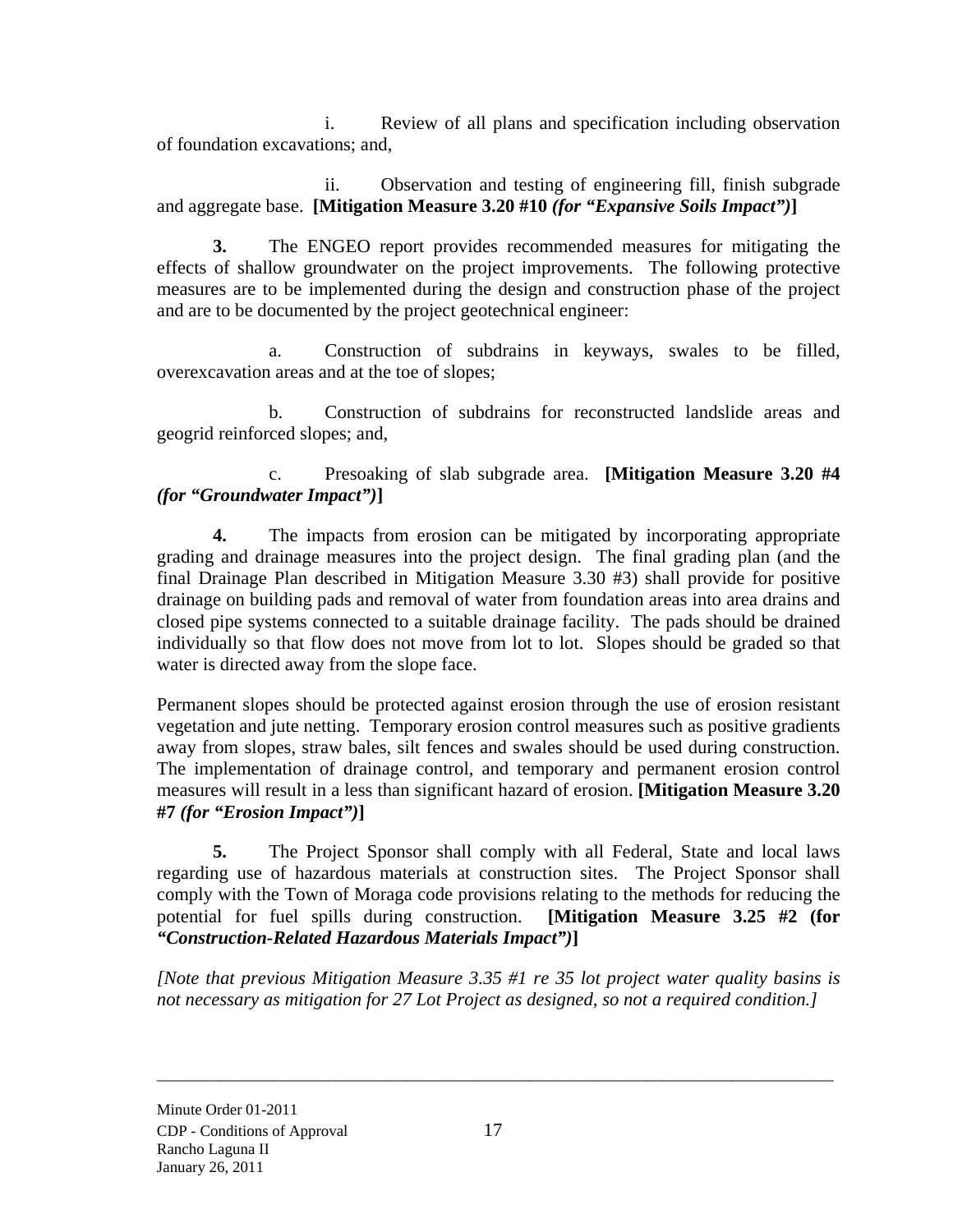**6.** The Project Sponsor shall incorporate measures to reduce dust and equipment exhaust emissions into construction plans.

a. Water all active construction areas at least twice daily and more often during windy periods. Active areas adjacent to residences shall be kept damp at all times.

b. Cover all hauling trucks or maintain at least two feet of freeboard. Dust-proof chutes shall be used, if appropriate, to load debris onto trucks during demolition.

c. To prevent blowing dust, pave, or apply water three times daily or as necessary depending upon wind and temperature, or apply (non-toxic) soil stabilizers on all unpaved access roads, parking areas, and staging areas at construction sites. To ensure that these emissions are less-than-significant, visible dust clouds should be prevented from extending beyond construction sites.

d. Sweep daily (with vacuum sweepers) all paved access roads, parking areas, and staging areas and sweep streets daily (with vacuum sweepers) if visible soil material is deposited onto the adjacent roads. If water sweepers are utilized, they shall meet the requirements of the SWPPP (such as filtering of runoff to prevent residual materials from entering the drainage system).

e. Hydroseed or apply (non-toxic) soil stabilizers to inactive construction areas (previously graded areas that are inactive for 10 days or more).

f. Enclose, cover, water twice daily, or apply (non-toxic) soil binders to exposed stockpiles.

g. Provide signage to limit traffic speeds on any unpaved roads to 10 mph.

h. Install sandbags or other erosion control measures to prevent silt runoff to public roadways.

i. Replant vegetation in disturbed areas as quickly as possible.

j. Install wheel washers for all exiting trucks, or wash off the tires or tracks of all trucks and equipment leaving the site.

k. Install wind breaks at the westerly or windward side(s) of construction areas.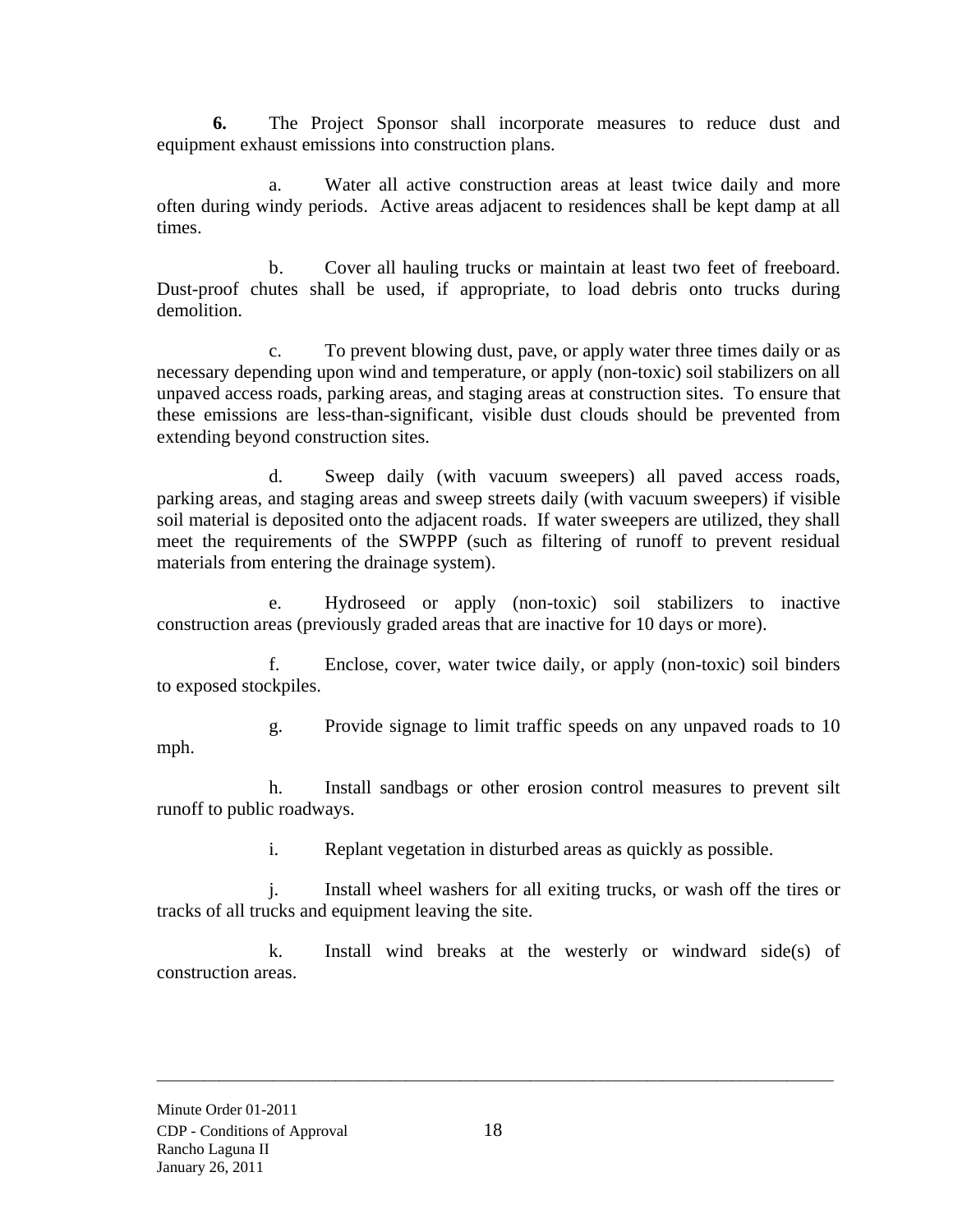l. Suspend excavation and grading activity when winds exceed 25 mph and cause visible dust clouds that extend beyond construction boundaries. An on-site wind gauge shall be installed that can be monitored by inspection personnel.

m. Properly maintain construction equipment and avoid unnecessary idling near residences.

n. Designate a disturbance coordinator that would respond to complaints regarding construction-related air quality issues. The phone number for this disturbance coordinator shall be clearly posted at the construction sites. **[Mitigation Measure 3.45 #2** *(for "Construction Activities Impact")***]** 

**7.** In the CDP approved by the Planning Commission, potential direct impacts to a total of nine mature native trees (247 cumulative inches) including coast live oak, valley oak, California buckeye, and black walnut, could result from tree removal as well as grading or filling within the dripline. Mitigation for all direct impacts to native trees from that plan were to be mitigated through planting at least 42 container-grown trees (the minimum required in the 2005 Rheem Valley Revegetation Plan) in the designated open space preserve in the re-aligned lower Rheem Boulevard drainage corridor south of "D" Drive or elsewhere within the Conservation Easement. With the CDP Sheets dated December 16, 2010, the direct impacts have been reduced, so the number of containergrown trees required shall be proportionally reduced, too. The locations for mitigation trees shall be identified in the Final Landscape Plan and the final Rheem Valley Revegetation Plan.

Direct impacts to native trees shall be mitigated by planting one 1½ gallon-sized tree or comparable for every six inches of aggregate trunk diameter that is impacted. Replacement trees shall be from local East Bay sources.

As a measure of the successful implementation of this mitigation measure, the survivorship of container plantings shall be at least 80 percent by the third year and 75 percent by the fifth year. In addition, the health and vigor ratings for the tree plantings shall be an average of at least "2" (a good rating) at the end of the five-year monitoring period, as described in the 2005 Rheem Valley Revegetation Plan. **[Mitigation Measure 3.55 #5a**  *(for "Loss of Native Upland Trees")***]** 

**8.** In the CDP approved by the Planning Commission, potential impacts to a total of 55 mature native arroyo willows (1,024 cumulative inches) were to be mitigated through planting of a minimum of 201 container-grown arroyo willows in order to provide at least 1.3 acres of new willow canopy. These mitigation numbers for willows and acreage canopy mitigation shall be reduced proportionally, based on the extent to which the CDP dated December 16, 2010, reduces impacts to willows compared to the Planning Commission plan. The location and number of new arroyo willows and other restoration trees planted in the lower Rheem valley shall be consistent with requirement to provide open views of the project site from Rheem Boulevard, a scenic road, as more fully set forth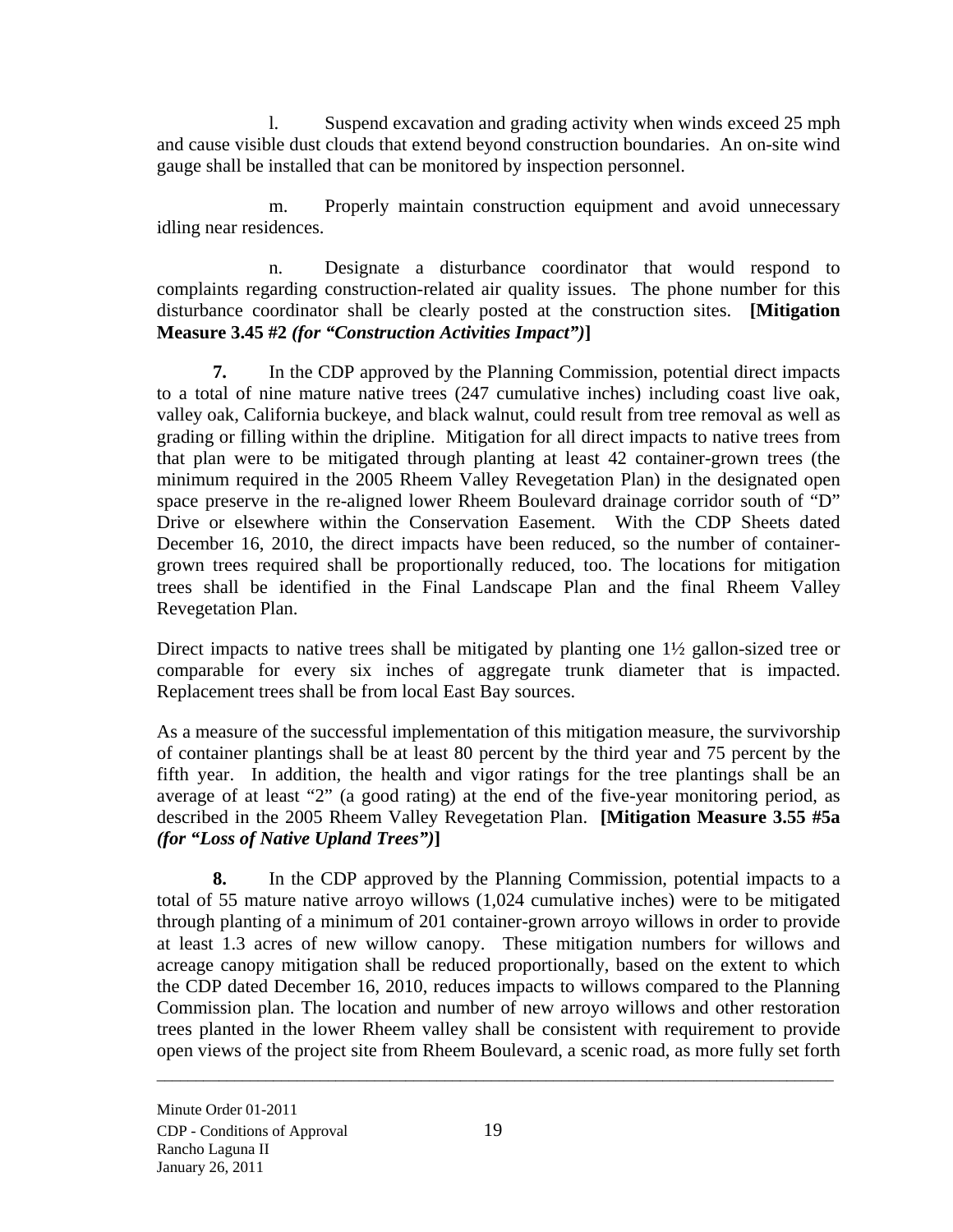in Mitigation Measures 3.35 #4 and 3.55 #4b, with some trees planted in the Coyote Creek area if necessary and as identified in the Final Landscape Plan. A combination of pole cuttings and container plantings shall be incorporated in the revegetation.

The survivorship of all willow container plantings shall be at least 80 percent by the third year and 75 percent by the fifth year. The health and vigor for the tree plantings shall be at least two inches at the end of the five-year monitoring period, as described in the 2005 Rheem Valley Revegetation Plan.

Replacement trees shall be from local East Bay sources. Pole cuttings shall be collected from source trees on site and planting adjacent to existing or constructed water courses where the water table is no more than three feet below the soil surface. Willow pole cuttings shall be collected from dormant donor plants between November and the first of February. Cuttings shall be a minimum of three to five feet long, three-quarters to two inches in diameter at the lower end, and consist of non-succulent stems. To distinguish the top from the bottom, the root end should be cut at an angle during collection, with the top end cut squarely. This will also facilitate inserting the cuttings into the ground. The cuttings shall be planted the same day they are collected, or, if necessary, stored for up to two nights. During interim storage, cuttings will be kept cool and moist, but not wet. Pole cuttings should be stuck into wet ground at least two feet deep. **[Mitigation Measure 3.55 #5b** *(for "Loss of Native Willows Impact")***]** 

**9.** The 2005 Rheem Valley Revegetation Plan provides for the planting and establishment of at least 243 1.5 gallon-sized native trees. The Plan provides detailed revegetation goals and objectives, conceptual design and typical planting seeding plans, schedule, site preparation, invasive species control, soil salvage, planting and seeding specifications, maintenance, monitoring methodologies, performance standards, reporting, contingency measures, and responsibilities and funding.

The Plan shall be modified by a qualified restoration ecologist to be consistent with the approved CDP Sheets dated December 16, 2010, and the preliminary landscape plan dated September 15, 2010, as it will be modified to be consistent with the CDP. See Mitigation Measure 3.35 #4 and 3.55 #4b, with new trees limited to the lower Rheem valley and located so as not to eliminate open views from Rheem Boulevard, with some trees planted in Coyote Creek if necessary. All restoration trees and their locations shall be identified in the final landscape plan.

Mitigation plantings shall be monitored for no less than five years following completion of plant installation or as otherwise specified in the permit conditions. Annual reports shall be submitted to the Town of Moraga, USACE, CDFG, and RWQCB. The survivorship of container and willow plantings shall be at least 80 percent by the third year and 75 percent by the fifth year. The health and vigor for the tree plantings shall be at least "2" (good) at the end of the five-year monitoring period, as described in the 2005 Plan.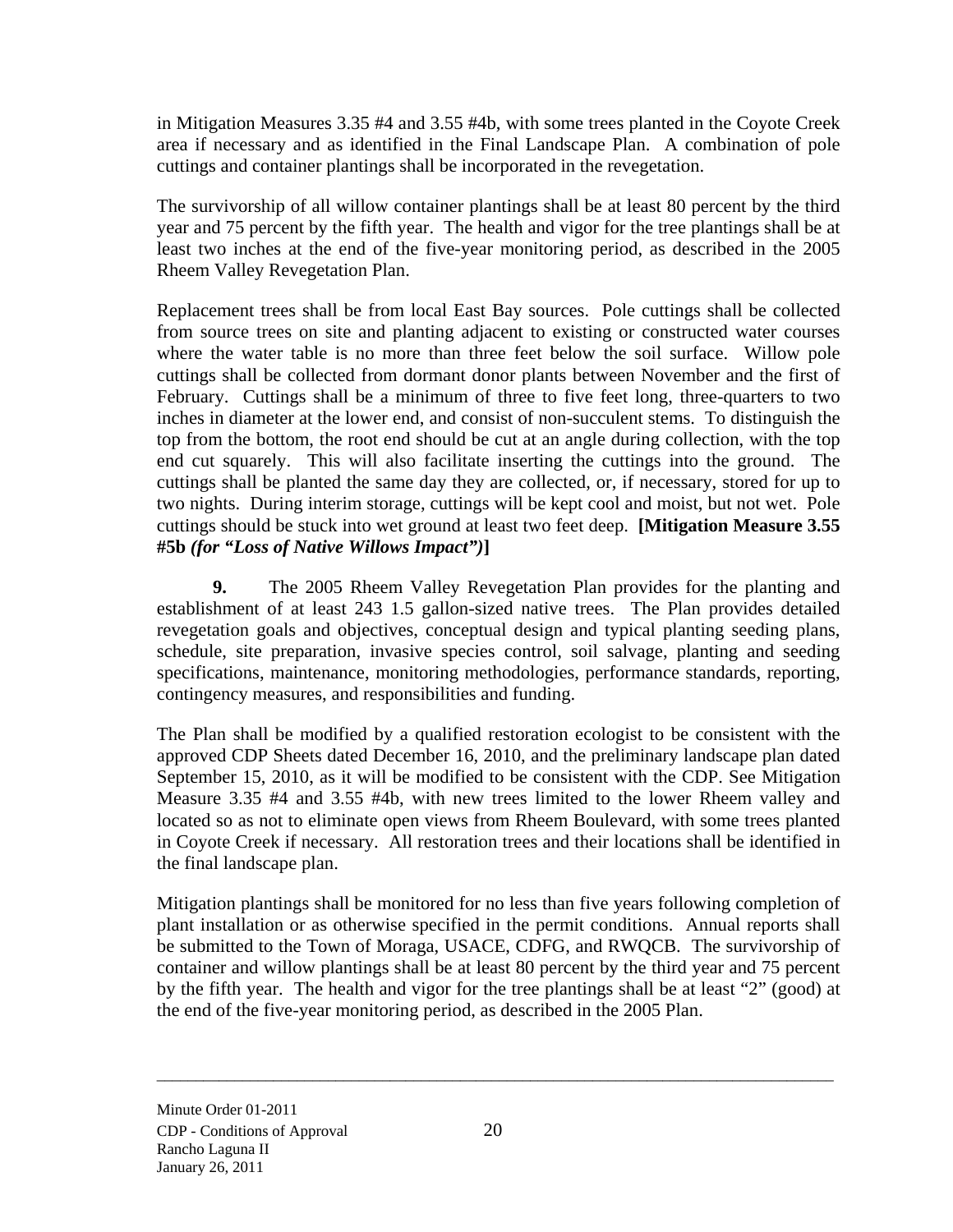Implementation of the mitigation measures imposed is subject to agency review by resource agencies and, specifically, must meet the requirements and conditions of the CDFG and RWQCB.

The Plan shall be reviewed by the Town biological monitor prior to submittal to the RWQCB, CDFG, and RWQCB for approval.

The areas planted with native trees shall be incorporated in the Final Landscape Plan and mitigation implemented under the direction of a qualified restoration ecologist for the project.

The Project Sponsor shall request formation of and the Town Council shall form a Geologic Hazard Abatement District (GHAD) for the project, as more fully set forth in Mitigation Measure 3.20 #5a. One GHAD responsibility shall be long-term management of wetlands.

All areas planted with native trees, along with an appropriate upland buffer, shall be placed in a permanent conservation easement, or similar deed restriction, in favor of the Town or appropriate third party entity, preserved in perpetuity, and managed by the GHAD.

Prior to the issuance of grading permits by the Town of Moraga, the Project Sponsor shall provide evidence of the required approvals from the CDFG and RWQCB. **[Mitigation Measure 3.55 #5c** *(for "Loss of Native Trees Impact")***]**

**10.** A tree survey of all trees located within 50 feet of the limits of grading on the east side of the ridge shall be prepared by a qualified arborist. Trees shall be tallied as being directly impacted wherever grading overlaps with a tree's dripline. Direct impacts to protected trees shall be mitigated per the recommendations of a qualified arborist, consistent with the applicable standards in Mitigation Measure 3.55 #5a. **[Mitigation Measure 3.55 #6b** *(for "Loss of Native Trees on the East Slope")***]** 

The final grading plan shall not include grading within the dripline of the single mature valley oak at Lot 7 of the 27 Lot Project, the location of which shall be confirmed by a qualified arborist and consistent with the applicable standards in Mitigation Measure 3.55 #5a. **[Mitigation Measure 3.55 #6a** *(for "Loss of Native Trees on the East Slope Impact")***]** 

**11.** Prior to the issuance of a grading permit by the Town of Moraga, the Applicant must develop a final plan to handle waste water for lots along 'C' Court and 'B' Court. If a sewer line extension between the lower end of 'C' Court and and 'B' Court and the Lafayette-Moraga Regional Trail using open trench construction is proposed, a detailed tree survey must be completed within 50 feet of the centerline of the sewer alignment. The alignment itself should be sited to minimize the need to remove native trees, to the maximum extent feasible. If the sewer line extension to the Lafayette-Moraga Regional Trail can be implemented by boring, thus eliminating the need for open trench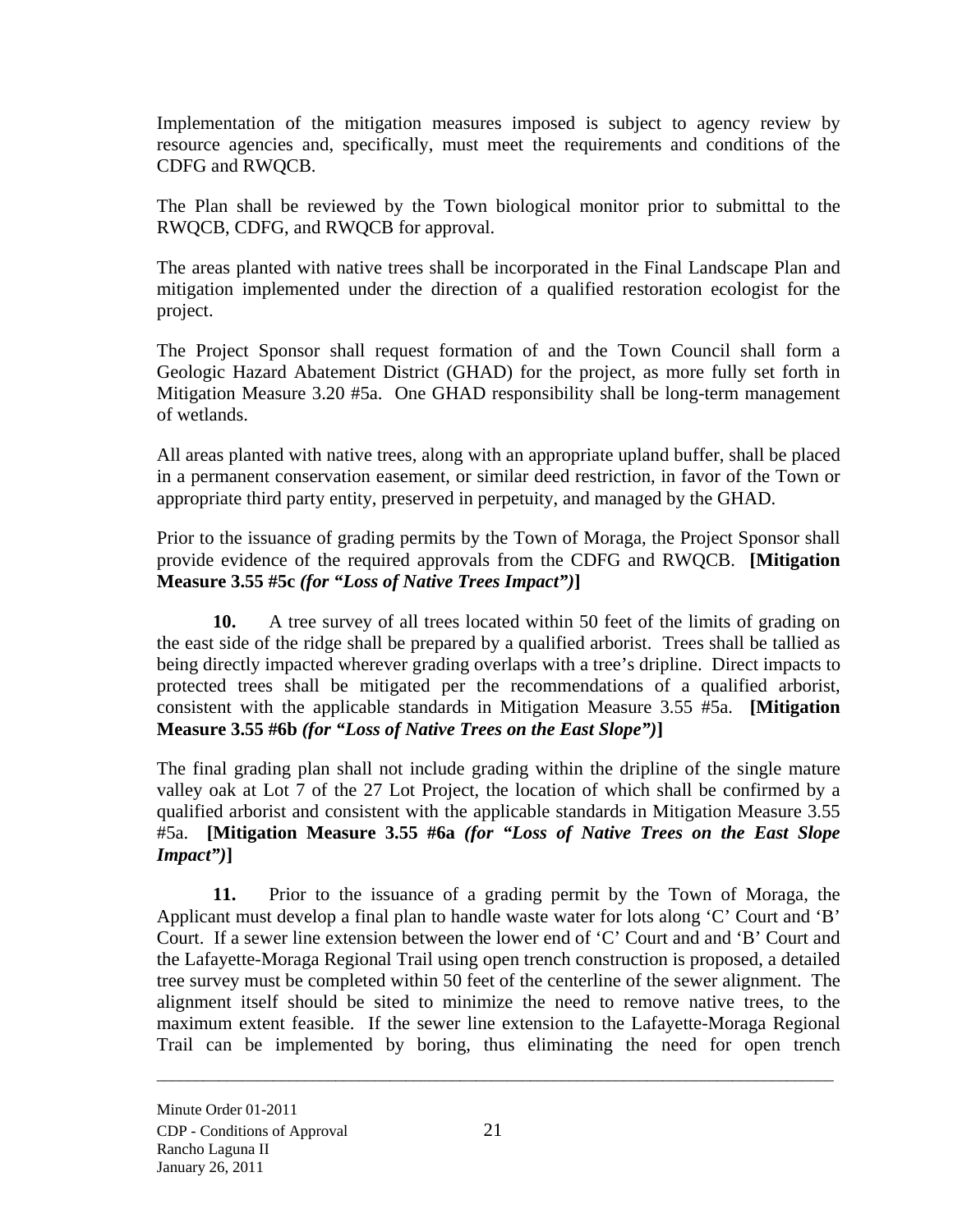construction, a detailed tree survey must be completed within 50 feet of the edge of all construction areas, included but not limited to temporary staging and access areas, boring and receiving pits, or other areas of surface disturbance. Construction-related work areas should be sited to minimize tree removals, grading or stockpiling of soil within the root protection zone of native trees, to the maximum extent feasible. If wastewater is to be handled by use of a lift station to a sewer line on 'E' Street, thereby eliminating entirely the need to connect with the sewer main at the Lafayette-Moraga Regional Trail, no additional tree surveys or mitigation measures are needed. Trees shall be tallied as being directly impacted wherever grading overlaps with a tree's dripline. Direct impacts to protected native trees shall be mitigated, per the recommendations of a qualified arborist and consistent with the applicable standards in Mitigation Measure 3.55 #5. **[Mitigation Measure 3.55 #6c** *(for "Loss of Native Trees on the East Slope Impact")***]** 

**12.** As part of the Clean Water Act permitting process, the USACE must assess the potential for a project to have an adverse effect on endangered species. A general condition of the authorization from the USACE to fill wetlands is that the proposed activities would not jeopardize any listed species. The USACE has been provided a copy of the CRLF Site Assessment (Wood Biological Consulting and Rana Resources 2003a). The USACE has initiated consultation with the USFWS. Before work could proceed, a permit would be required from the USACE. The permit would include conditions of approval intended to ensure no "take" of CRLF would result. In addition to the mitigation measures outlined below, additional mitigation in the form of habitat preservation, creation and/or enhancement might be warranted, based on review by USFWS. Evidence that the Project Sponsor has complied with the requirements of these agencies shall be submitted to the Town of Moraga prior to issuance of any grading or building permits. **[Mitigation Measure 3.55 #9a** *(for "California Red-Legged Frog Impact")***]** 

**13.** The 2005 Wetland/Special-Status Species Plan to offset impacts to potential CRLF dispersal habitat shall be modified by a qualified biologist to be consistent with the CDP Sheets dated December 16, 2010, and the preliminary landscape plans dated September 15, 2010, as modified to be consistent with the CDP Sheets. The Plan shall be submitted to the USACE, RWQCB, CDFG, USFWS, and the Town of Moraga for review and approval. At a minimum, all measures outlined in the Plan, including implementation of the grazing management plan, and invasive species control, shall be implemented. Additional mitigation measures may be required by the regulatory agencies. The following measures shall be implemented as part of the final Wetland/Special-Status Species Plan:

a. A total of approximately 163 acres of grassland, scrub and oak woodland shall be designated as a permanent conservation easement, or other suitable deed restriction, and conveyed to the Town of Moraga or a third-party entity approved by the Town, USFWS and CDFG for preservation in perpetuity;

b. Enhance suitable CRLF dispersal habitat in the Coyote Creek corridor by implementation of the grazing management plan described in 2005 Plan;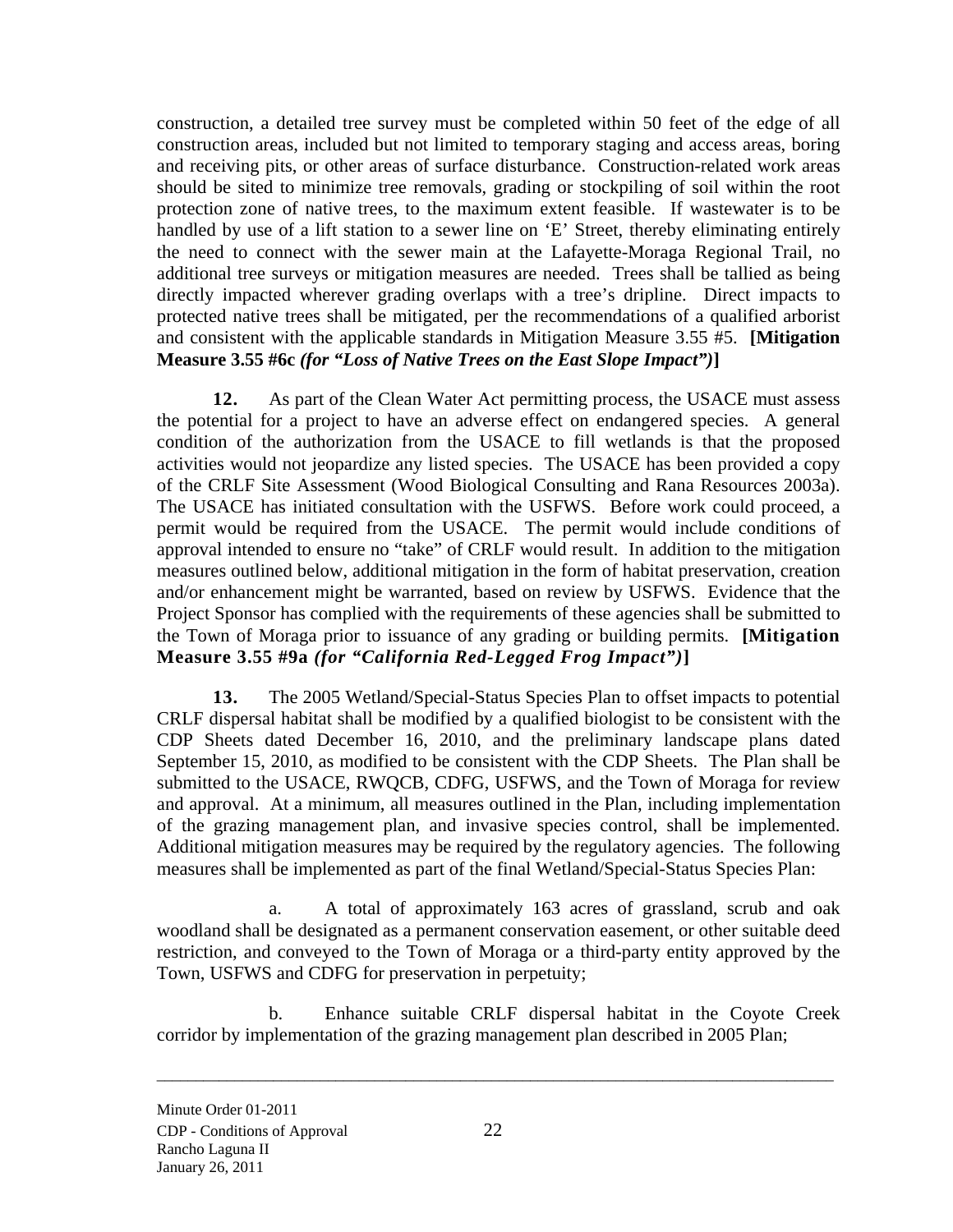c. The eastern edge of the Coyote Creek corridor shall be protected from grazing by a permanent fence to exclude livestock from the channel banks;

d. Existing springs within any areas proposed for grazing shall be fenced to exclude livestock. If access to water is required, water may be piped from the springs to water troughs outside of the enclosure fencing.

e. Adaptive management shall be utilized to identify and respond to problems that arise and which threaten to degrade potential CRLF dispersal habitat;

f. Signs shall be installed identifying the site as a sensitive habitat area;

g. Habitats within the Conservation Easement shall be monitored in the spring and fall for no less than five years following installation of fencing;

h. An education brochure shall be produced for future homeowners describing the purpose of the conservation easement and other mitigation measures, the species and habitats being protected, prohibited activities, and homeowner responsibilities;

i. Monitoring of the average grass height shall be conducted one month after "green-up" following the first inch of rain. Around mid-March, and monthly thereafter, average grass height shall be monitored to determine the residual dry matter level and timing of grazing cessation, adjusting grazing levels, or the need for supplemental feeding for no less than five years;

j. Annual reports documenting observations made during monitoring visits shall be submitted to the USACE, RWQCB, CDFG, and USFWS, by the end of each calendar year for no less than five years;

k. Prior to the issuance of grading permits by the Town of Moraga, the Project Sponsor shall provide evidence of the required approvals from all relevant regulatory agencies;

l. At the end of the five-year monitoring period, the Project Sponsor shall coordinate with the Town of Moraga, USACE, USFWS, CDFG and RWQCB to determine if the success standards have been achieved. If the permit conditions have not been met, the agencies will identify the appropriate remedial measures. The Project Sponsor shall be responsible for completing all remedial measures and achieving sign-off from the agencies;

m. The final Wetland/Special-Status Species Plan shall provide details of on-going monitoring and maintenance to be implemented in perpetuity, as part of the Open Space Management Plan.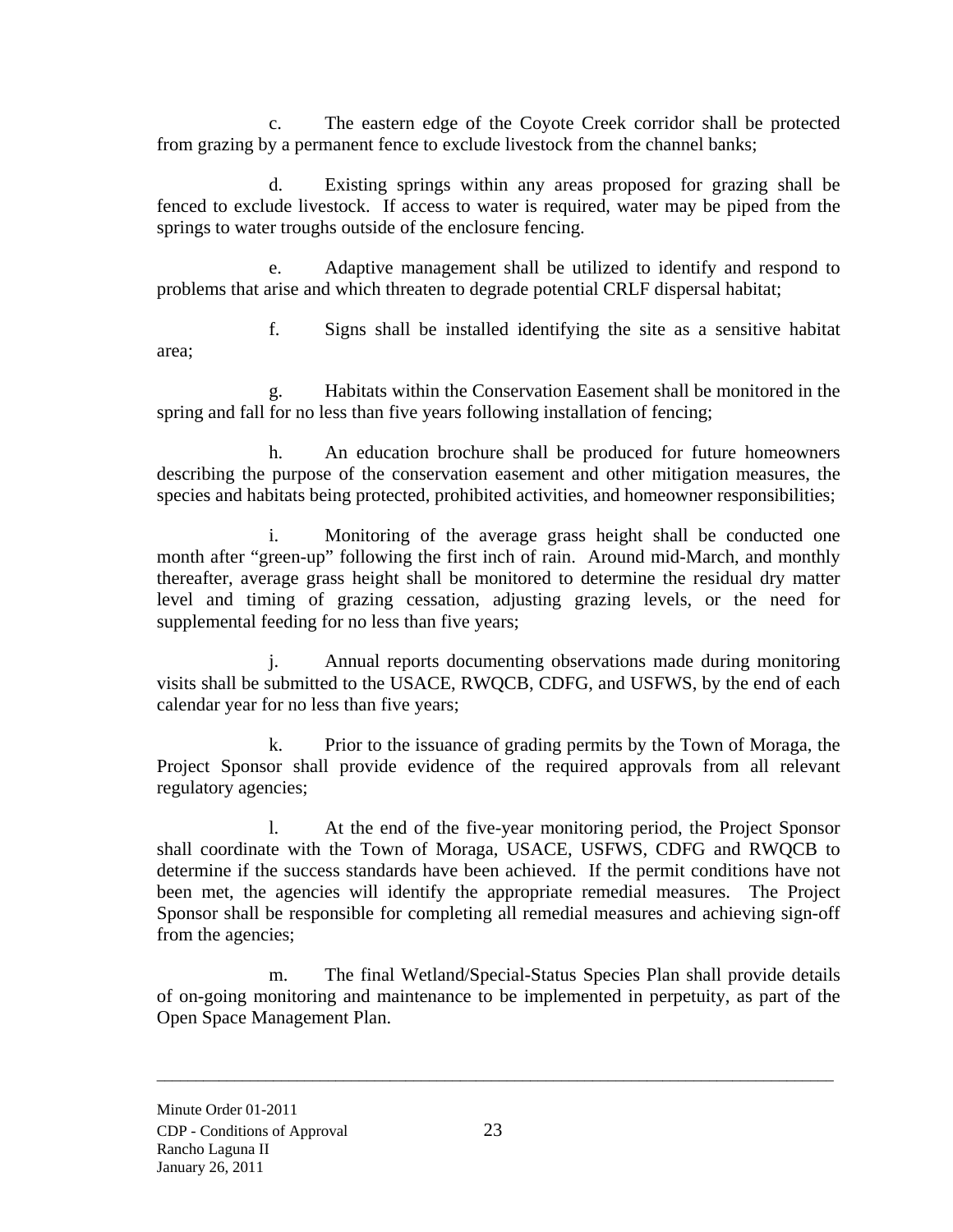n. The Geologic Hazard Abatement District (GHAD) formed by the Town Council shall be responsible for the long-term management of the project open space, including special status species habitat that may be present. Its formation is more fully described in Mitigation Measure 3.20 #5a. The GHAD shall have sufficient permanent funding for the estimated costs of the following functions: (a) monitoring and annual reporting, (b) weeding, trail maintenance, erosion control and repair, grazing management, and fence repair, and (c) a designated preserve manager to periodically visit the site and report to the District and the Town of Moraga. Funding sources for the GHAD may include seed money provided by the Project Sponsor, annual contributions from homeowners, and income from grazing leases. The actions of the GHAD in meeting its responsibilities, including the adequacy of permanent funding from the Project Sponsor and project homeowners, shall be subject to Town review, direction and control. All Town costs shall be paid by the GHAD. Alternatively, the Project Sponsor shall establish an endowment to provide for its maintenance and monitoring. No grading or building permits shall be issued by the Town until the funding sources has been agreed upon and secured. **[Mitigation Measure 3.55 #9b** *(for "Red-Legged Frog Impact")***]** 

If any grading and filling of the Rheem Boulevard drainage is necessary, it could result in direct mortalities of CRLF present during construction. Construction within the tributary should be initiated after the peak season of CRLF dispersal (after May 1). Pre-construction surveys by a qualified wildlife biologist shall be conducted no more than 48 hours prior to clearing and grubbing the site (e.g., two night surveys immediately prior to construction), or as otherwise required by the USFWS. If CRLF are encountered, work must cease immediately and the USFWS must be contacted for further instructions. If no CRLF are encountered, the site may be considered ready for construction.

**[Mitigation Measure 3.55 #9c** *(for "Red-Legged Frog Impact")***]** 

All grading in and around creeks and wetlands shall conform to permit conditions issued by USACE, CDFG, RWQCB, and USFWS, intended to preserve habitats, water quality, and avoid "take" of CRLF.

# **[Mitigation Measure 3.55 #9d (***for "Red-Legged Frog Impact"***)]**

Sensitive areas adjacent to but outside of the construction footprint shall be designated as such on construction plans, and shall be protected by orange construction fencing. **[Mitigation Measure 3.55 #9e (***for "Red-Legged Frog Impact"***)]** 

Educational materials shall be prepared and provided to construction workers outlining measures to reduce or eliminate direct and indirect impacts to special-status species. Workers shall be required to sign a statement to the effect that they have received the educational materials regarding special-status species and that they understand that they will be responsible for impacts that occur as a result of worker negligence.

**[Mitigation Measure 3.55 #9f (***for "Red-Legged Frog Impact"***]**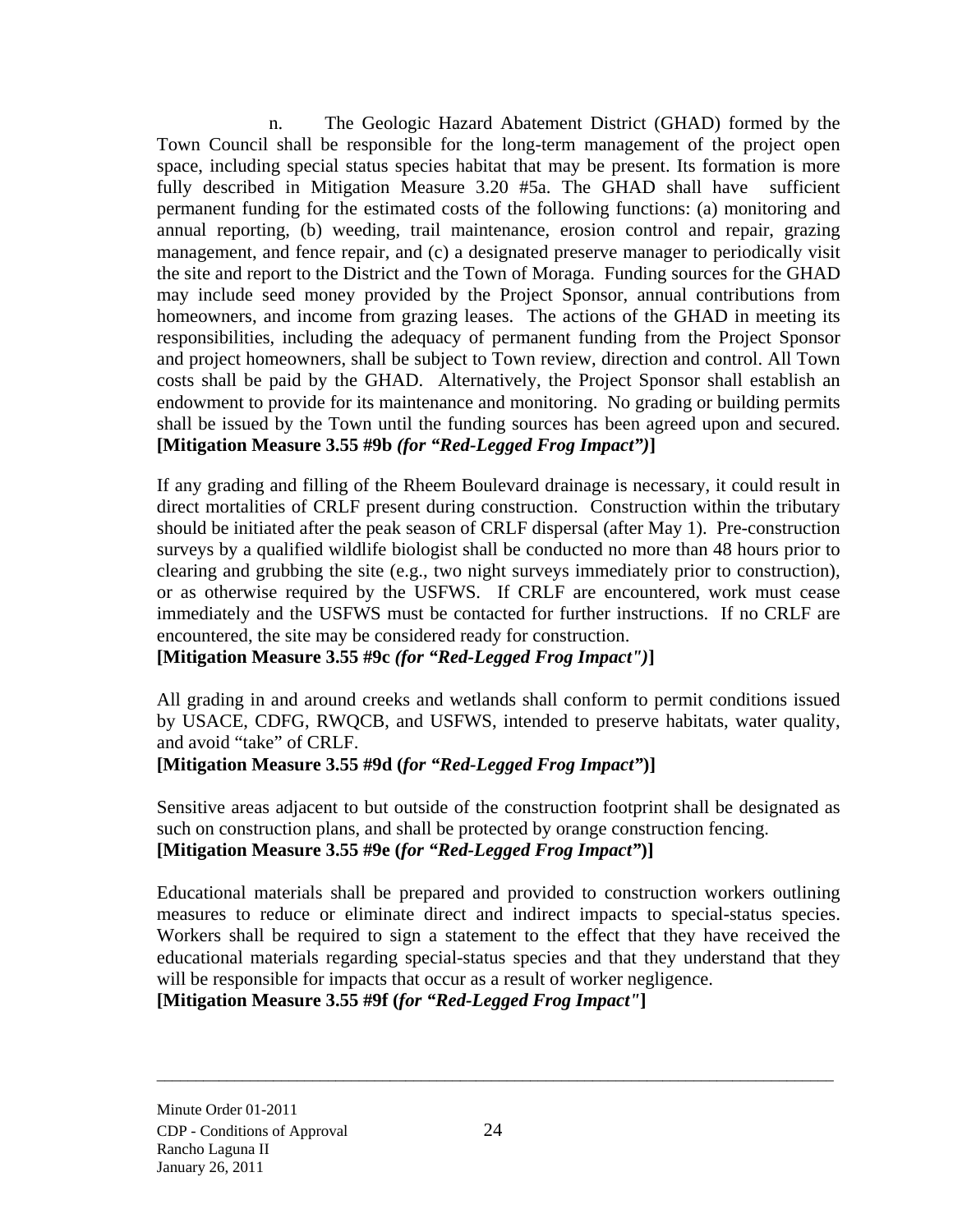**14.** As part of the Clean Water Act permitting process, the USACE must assess the potential for a project to have an adverse effect on endangered species. A general condition of the authorization from the USACE to fill wetlands is that the proposed activities would not jeopardize any listed species. The USACE shall be provided a copy of the AWS Site Assessment (Wood Biological Consulting and Rana Resources 2003b). The USACE has initiated consultation with the USFWS under Section 7 of the ESA. Before work could proceed, a permit is required from the USACE, and potentially the issuance of a Biological Opinion and/or incidental take permit by the USFWS. The permit and Biological Opinion will include conditions of approval intended to ensure no "take" of AWS would result. In addition to the mitigation measures outlined below, additional mitigation in the form of habitat preservation, creation and/or enhancement might be warranted, based on review by USFWS. Evidence that the Project Sponsor has complied with the requirements of these agencies shall be submitted to the Town of Moraga prior to issuance of any grading or building permits. **[Mitigation Measure 3.55 #10a** *(for "Direct Impacts to Alameda Whipsnake")***]** 

The 2005 Wetland/Special-Status Species Plan shall be modified to be consistent with the CDP Sheets dated December 16, 2010, and the preliminary landscape plans dated September 15, 2010, as modified to be consistent with the December CDP Sheets, and submitted to the USACE, RWQCB, CDFG, USFWS, and the Town of Moraga for review and approval. At a minimum, all measures outlined in the Plan, including implementation of the grazing management plan, and invasive species control, shall be implemented. Additional mitigation measures may be required by the regulatory agencies. The following measures shall be implemented:

a. A total of approximately 163 acres of grassland, scrub and oak woodland shall be designated as a permanent conservation easement, and conveyed to a third-party entity approved by the USFWS and CDFG for preservation in perpetuity;

b. Enhance suitable AWS dispersal habitat by implementation of the grazing management plan described in Sycamore (2005b);

c. A minimum of eight rock piles covering 25 square feet and 3-4 feet in height shall be created using sandstone boulders salvaged on site during excavation;

d. Bare soil areas associated with the boulder placement sites shall be broadcast seeded using the native shrub and grassland mix described in Sycamore (2005b);

e. Scrub habitat below the old ranch road shall be fenced with permanent fencing to exclude grazing livestock;

f. Existing springs within any areas proposed for grazing shall be fenced to exclude livestock. If access to water is required, water may be piped from the springs to water troughs outside of the enclosure fencing;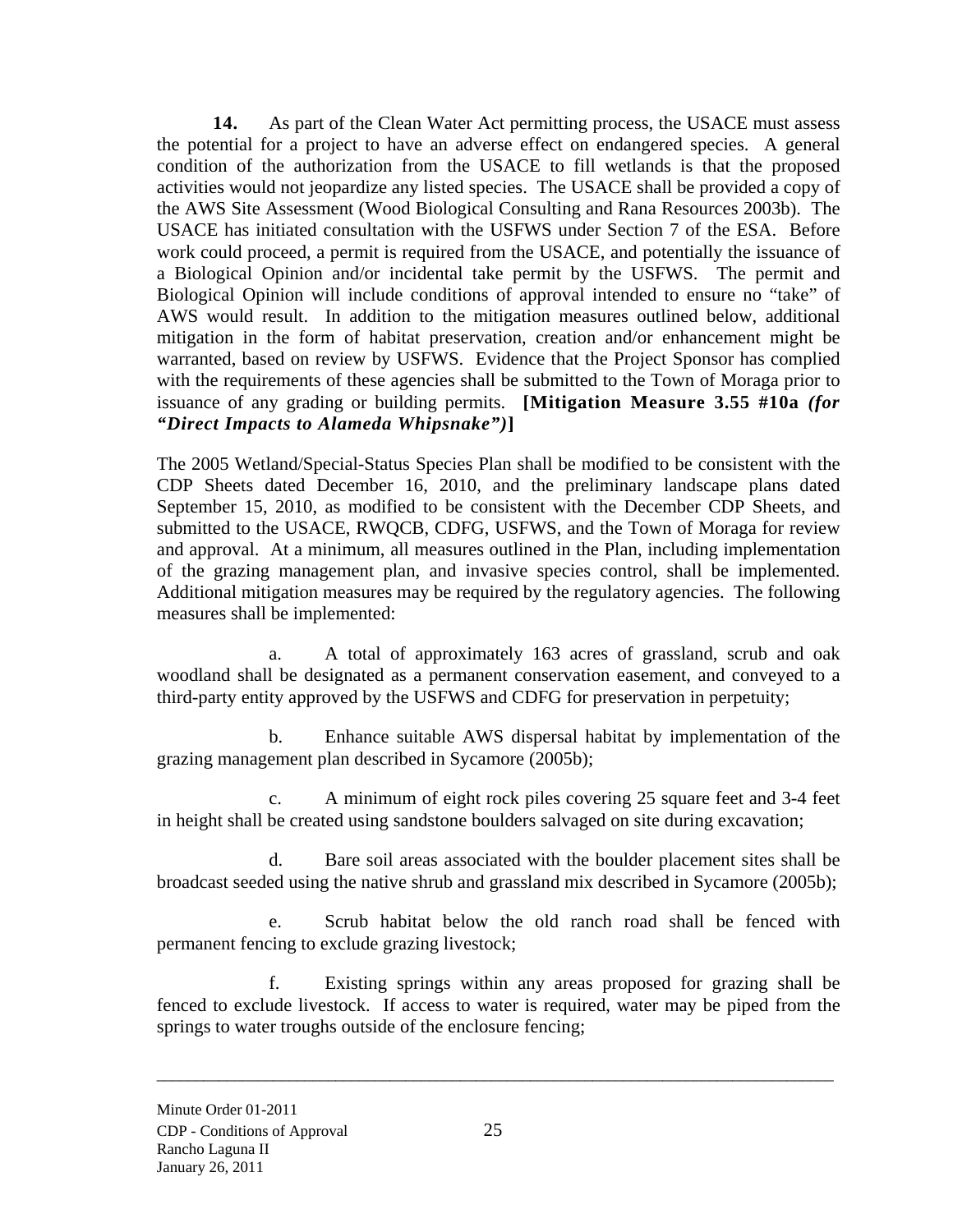g. Adaptive management shall be utilized to identify and respond to problems that arise and which threaten to degrade potential AWS dispersal habitat;

h. Signs shall be installed identifying the site as a sensitive habitat area;

i. Habitats within the conservation easement shall be monitored in the spring and fall for no less than five years following installation of fencing and placement of boulder piles;

j. An education brochure shall be produced for future homeowners describing the purpose of the conservation easement and other mitigation measures, the species and habitats being protected, prohibited activities, and homeowner responsibilities;

k. Monitoring of the average grass height shall be conducted one month after "green-up" following the first inch of rain. Around mid-March, and monthly thereafter, average grass height shall be monitored to determine the residual dry matter level and timing of grazing cessation, adjusting grazing levels, or the need for supplemental feeding for no less than five years;

l. Annual reports shall be submitted to the USACE, RWQCB, CDFG, and USFWS, by the end of each calendar year for no less than five years;

m. Prior to the issuance of grading permits by the Town of Moraga, the Project Sponsor shall provide evidence of the required approvals from all relevant regulatory agencies;

n. At the end of the five-year monitoring period, the Project Sponsor shall coordinate with the USACE, USFWS, CDFG and RWQCB to determine if the success standards have been achieved. If the permit conditions have not been met, the agencies will identify the appropriate remedial measures. The Project Sponsor shall be responsible for completing all remedial measures and achieving sign-off from the agencies;

o. The Plan shall provide details of on-going monitoring and maintenance to be implemented in perpetuity, as part of the Open Space Management Plan, as more fully described in Mitigation Measure 3.55 #9b, subsection 14. **[Mitigation Measure 3.55 #10b** *(for "Direct Impacts to Alameda Whipsnake")***]** 

**15.** Brush clearing and grading could result in direct mortalities of AWS present during construction. Initial brush clearing and surface grading should be initiated after the peak season of AWS dispersal (after June 1). Pre-construction surveys by a qualified wildlife biologist shall be conducted no more than 24 hours prior to clearing and grubbing the site. If AWS should be encountered, the USFWS would be contacted for further instructions. If no AWS were encountered, the site could be considered ready for construction. A biologist shall be present to supervise brush removal until the site has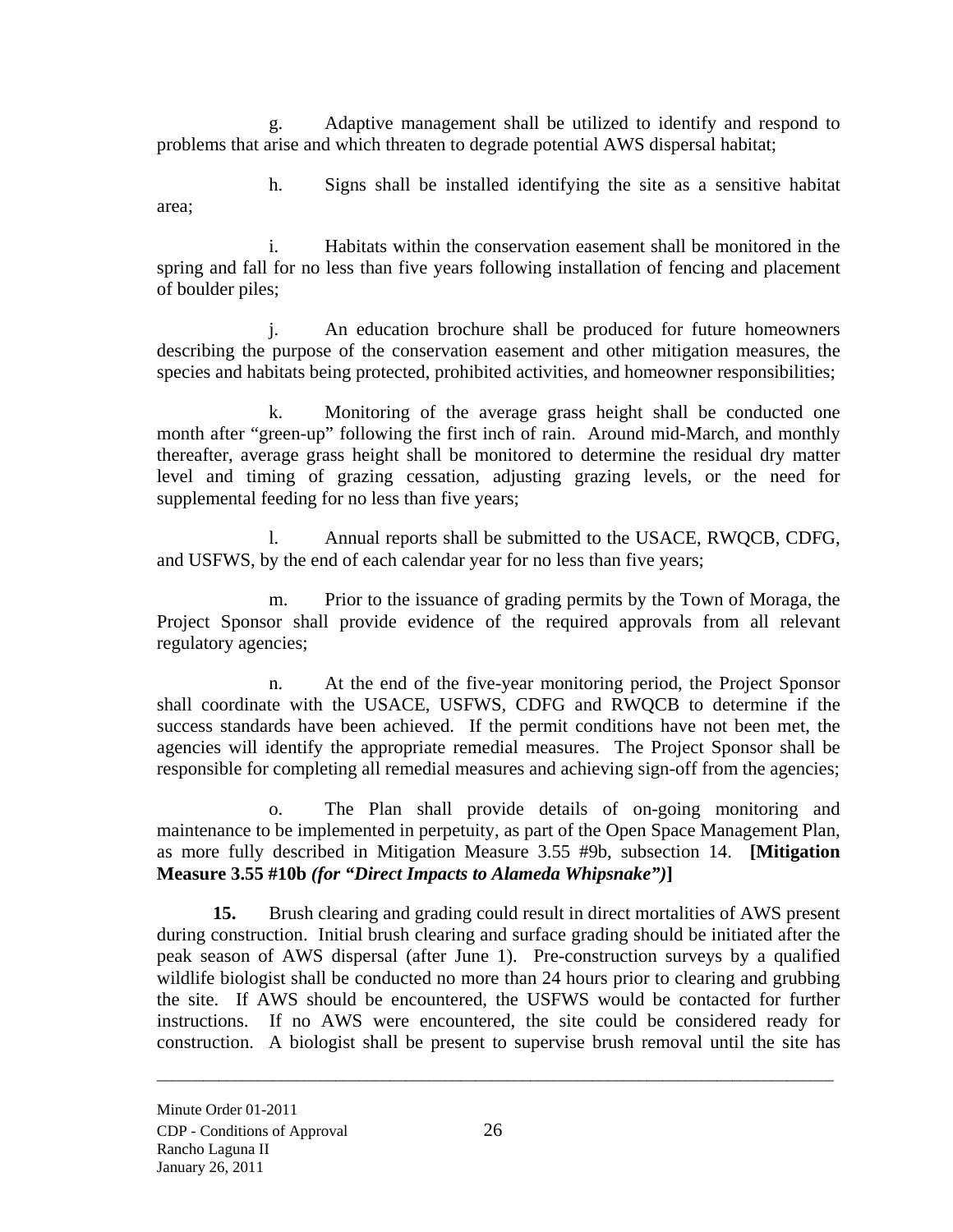been cleared of vegetation. The role of the biological monitor will be to ensure that no take of AWS occurs. The biological monitor shall also move other common wildlife species out of harm's way during removal of surface vegetation. Monthly construction monitoring reports shall be prepared by the biological monitor and submitted to the Town, USFWS, and CDFG. **[Mitigation Measure 3.55 #10c** *(for "Direct Impacts to Alameda Whipsnake")***]** 

**16.** All grading and construction activities shall conform to permit conditions issued by USACE, CDFG, RWQCB, and USFWS, intended to preserve habitats and avoid "take" of AWS. **[Mitigation Measure 3.55 #10d** *(for "Direct Impacts to Alameda Whipsnake")***]** 

**17.** Sensitive areas adjacent to but outside of the construction footprint shall be designated as such on construction plans, and shall be protected from encroachment by construction workers and equipment by orange construction fencing. **[Mitigation Measure 3.55 #10e** *(for "Direct Impacts to Alameda Whipsnake")***]** 

**18.** Educational materials shall be prepared and provided to construction workers outlining measures to reduce or eliminate direct and indirect impacts to specialstatus species. Workers shall be required to sign a statement to the effect that they have received the educational materials regarding special-status species and that they understand that they shall be responsible for impacts that occur as a result of worker negligence. **[Mitigation Measure 3.55 #10f** *(for "Direct Impacts to Alameda Whipsnake")***]** 

**19.** Active nesting sites of migratory birds including raptors are protected under the Migratory Bird Treaty Act and the California Fish and Game Code. In order to ensure that occupied nests of migratory birds are not impacted, land-clearing activities (grading, grubbing and clearing of vegetation, or the removal or trimming of trees) shall be performed between September 1 and January 30. **[Mitigation Measure 3.55 #12a** *(for "Direct Impacts to Nesting Raptors and Other Nesting Migratory Birds, and Occupied Nests")***]** 

**20.** If land-clearing activities are scheduled to commence between February 1 and August 31, a pre-construction survey for nesting migratory birds shall be conducted prior to any destruction of suitable nesting habitat. Depending on time of year and results of the pre-construction surveys, construction activities may require commencement within one week of the survey or, at a maximum, within 30 days, as recommended by the wildlife biologist. The survey area shall include all large trees, grassland and scrub habitat within a 250-foot buffer zone of the limits of work. The purpose of pre-construction surveys is to determine if occupied nests are present within a reasonable area that would be subject to direct impacts or disruption during construction. **[Mitigation Measure 3.55 #12b** *(for "Direct Impacts to Nesting Raptors and Other Nesting Migratory Birds, and Occupied Nests")***]**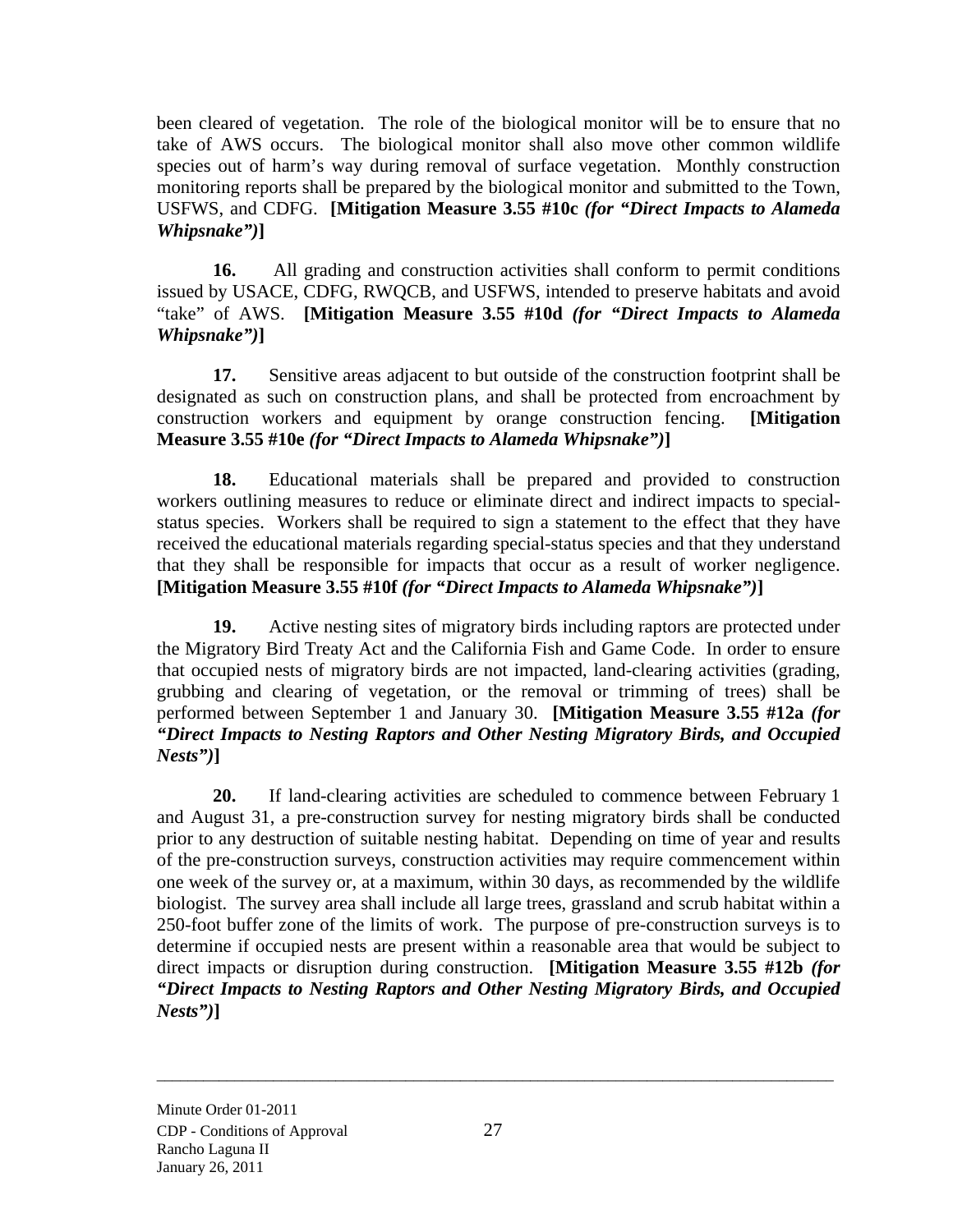**21.** If occupied migratory bird nests are detected, grading and construction in the area may continue only after the nests are protected by an adequate setback (in general, 50 feet for passerines and 250 feet for raptors) approved by a qualified biologist in consultation with the CDFG, or after young birds have fledged. Nest sites may only be impacted after a qualified biologist has verified that migratory birds have either 1) not begun egg-laying and incubation, or 2) that the juveniles from those nests are foraging independently and capable of independent survival at an earlier date. **[Mitigation Measure 3.55 #12c** *(for "Direct Impacts to Nesting Raptors and Other Nesting Migratory Birds, and Occupied Nests")***]** 

**22.** Prior to removing oak trees and large snags, pre-construction surveys shall be conducted to check for the presence of bats. A pre-construction survey for bats shall be conducted no more than 30 days prior to the removal of any large tree. The survey shall be conducted by a qualified wildlife biologist. If no evidence of bat roosting is identified during the pre-construction survey, then no impacts to bats would be expected to occur from tree removal. If evidence of bat roosting is identified, a focused survey by a qualified wildlife biologist shall be performed to determine the species present, number of individuals present, and their reproductive status. Appropriate mitigation measures shall be developed to protect roosting bats in consultation with the CDFG. **[Mitigation Measure 3.55 #12d** *(for Direct Impacts to Active Bat Roosts")***]** 

**23.** The presence of any maternity sites shall be reported to the California Natural Diversity Database (CNDDB). **[Mitigation Measure 3.55 #12e** *(for "Direct Impacts to Nesting Raptors and Other Nesting Migratory Birds, Occupied Nests, and Active Bat Roosts")***]** 

**24.** All sensitive habitat areas to be avoided shall be clearly marked on project maps and provided to the contractor. These areas shall be designated as "no construction" or "limited construction" zones. These areas shall be flagged in the field, as approved by the project biologist, prior to the initiation of construction activities. In some cases, resources may need to be fenced or otherwise protected from direct or indirect impacts, as determined by the project biologist. Contractors shall be provided with copies of all state and federal permit conditions and shall be made aware of the consequences for noncompliance. **[Mitigation Measure 3.55 #13a** *(for "Direct Impacts on Sensitive Plant Communities")***]** 

**25.** Heavy equipment and construction activities shall be restricted to existing roadways and development areas, and vehicle access through creeks shall be prohibited, except where specifically authorized and permitted. Creeks, wetlands, woodland and scrub habitat not within the development envelope shall be designated as off-limits; their use for staging areas, equipment storage, and disposal or temporary placement of excess fill shall be prohibited. **[Mitigation Measure 3.55 #13b** *(for "Direct Impacts on Sensitive Plant Communities")***]**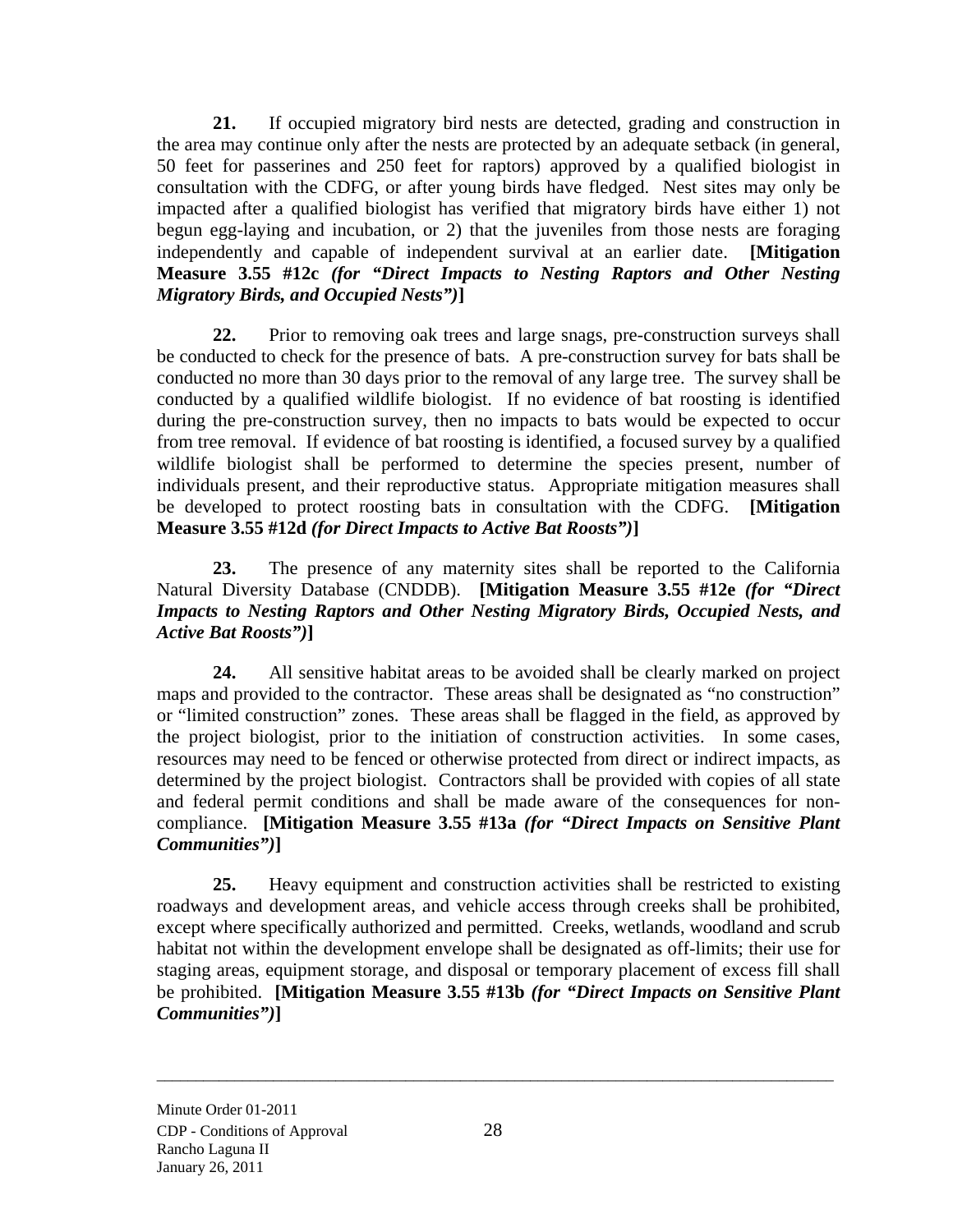**26.** Equipment maintenance and fueling areas shall not be located within 100 feet of any creek or wetland. All fuel and hydraulic fluid spills shall be contained within the maintenance area and managed appropriately. Equipment maintenance areas shall be indicated on grading plans. **[Mitigation Measure 3.55 #13c** *(for "Direct Impacts on Sensitive Plant Communities")***]** 

**27.** Oak trees outside the impact area shall be protected with construction fencing where grading comes within 100 feet of the drip line. **[Mitigation Measure 3.55 #13d** *(for "Direct Impacts on Sensitive Plant Communities")***]** 

**28.** The primary indirect effects of construction projects adjacent to streams or drainages involve 1) increased erosion due to the clearing of existing vegetation and the exposure of the bare soil surface and 2) degradation of offsite (e.g., downstream) riparian or wetland habitat by excessive sedimentation. The effects of erosion can be decreased by collecting surface water runoff in desilting ponds before releasing the water into natural drainages. Erosion and sedimentation impacts can be further minimized by employing standard erosion control procedures such the use of sandbags, silt fences, hay bales, diversion ditches, desilting ponds, and undertaking stream bank stabilization procedures. Best Management Practices (BMPs) shall be in place during construction. All bare slopes shall be seeded with an appropriate seed mix to be reviewed and approved by a qualified restoration biologist. **[Mitigation Measure 3.55 #13e** *(for "Direct Impacts on Sensitive Plant Communities")***]** 

**29.** Although there is little information on the effects of dust on plant life, there is some indication that excessive dust can reduce the overall vigor of some plant species by reducing their ability to photosynthesize and by increasing their susceptibility to pests or disease. While any noticeable adverse impact from dust would likely require long-term exposure, preventive measures shall be included in the construction documents for the project. Fugitive dust emissions caused by prolonged grading activities shall be mitigated by employing standard air quality control procedures as noted in Air Quality (Mitigation Measure 3.45 #2). **[Mitigation Measure 3.55 #13f** *(for "Direct Impacts on Sensitive Plant Communities")***]** 

**30.** A total of approximately 163 acres of undeveloped land consisting of existing grasslands, oak woodland, intermittent channels, and seeps, would be designated as permanently preserved open space and placed into a conservation easement, appropriate deed restrictions, or as otherwise stipulated by the resource agencies. The 2005 Wetland/Special-Status Species Plan provides guidance on managing and monitoring preserved aquatic and upland habitat for special-status and common wildlife species. Details of the Plan and the required measures are outlined in Mitigation Measures 3.55 #9b and #10b, above. The Plan shall be modified to be consistent with the 27 Lot Project preliminary landscape plans, dated September 15, 2010, as shall be modified to be consistent with the CDP Sheets dated December 16, 2010. **[Mitigation Measure 3.55**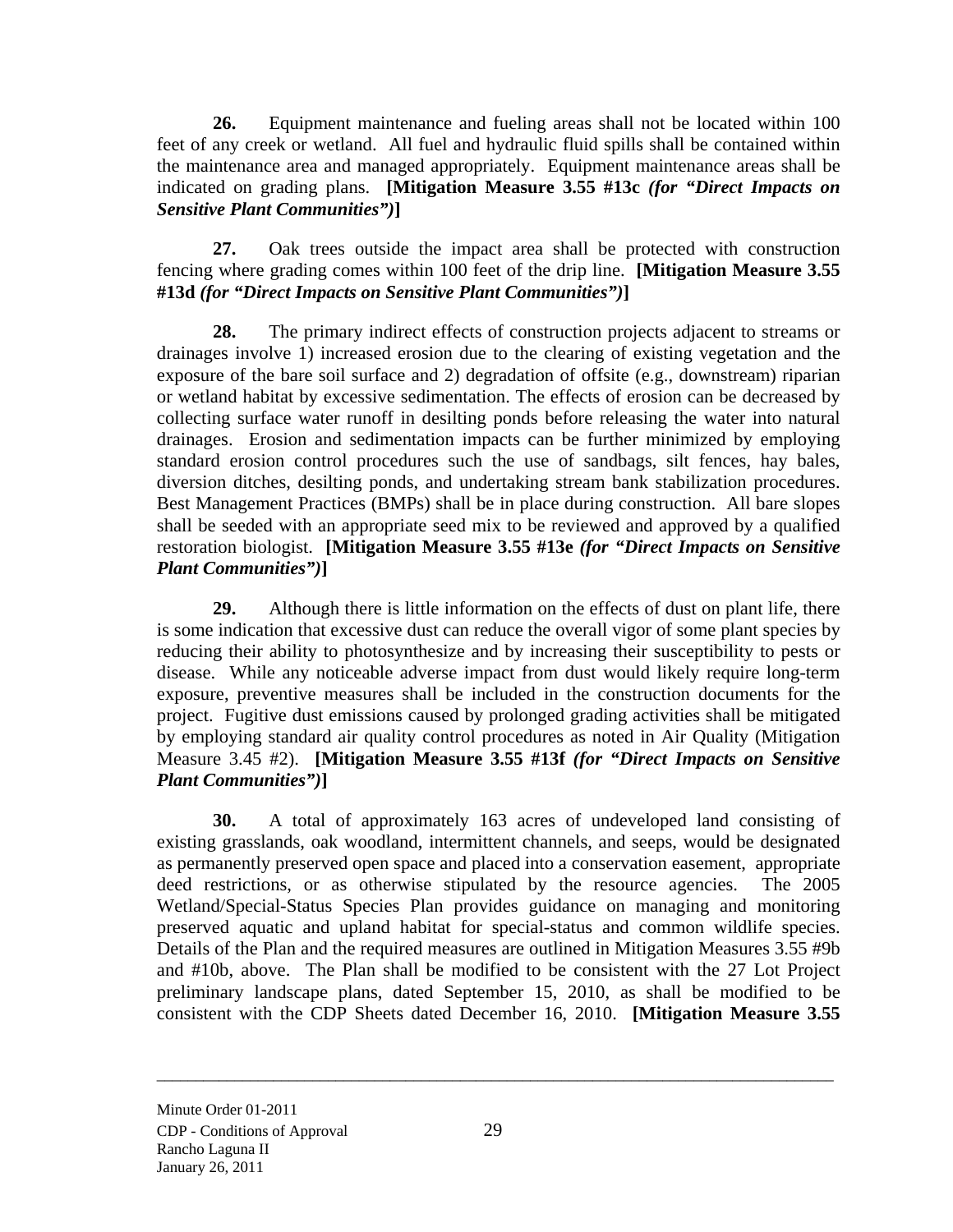**#15a** *(for "Degradation of Wildlife Habitats and Decrease in the Carrying Capacity for Wildlife and Special-Status Species Impact")***]** 

**31.** The Project Sponsor shall retain the responsibility for these activities as the permittee until final sign off by the regulatory agencies and the Town of Moraga, presumably after five years. **[Mitigation Measure 3.55 #15b** *(for "Degradation of Wildlife Habitats and Decrease in the Carrying Capacity for Wildlife and Special-Status Species Impact")***]** 

**32.** The Wetland/Special-Status Species Plan shall provide details of on-going monitoring and maintenance to be implemented in perpetuity, and incorporated as part of the Open Space Management Plan, as more fully described in Mitigation Measure 3.55 #9b, subsection 14. **[Mitigation Measure 3.55 #15c** *(for "Degradation of Wildlife Habitats and Decrease in the Carrying Capacity for Wildlife and Special-Status Species Impact")***]** 

**33.** To ensure the long-term management of the open space, the Project Sponsor shall request the Town Council to approve a Geologic Hazard Abatement District (GHAD) to provide for the maintenance and monitoring of sensitive plant communities. The GHAD shall provide sufficient funding in perpetuity for the following, among its other, functions: (i) monitoring and annual reporting, (ii) weeding, trail maintenance, erosion control/repair, and fence repair, and (iii) retaining a designated biologist to periodically visit the site and report to the Town of Moraga. **[Mitigation Measure 3.55 #22a** *(for "Invasive Plant Species Impact")***]** 

**34.** An HOA or GHAD shall assume responsibility for ensuring proper management of secured waste receptacles. Future residents shall be provided with guidelines for safely co-existing with wildlife. Leaving pet food out-of-doors shall be prohibited, unless in a fully fenced kennel. In addition, trash receptacles shall have tightfitting lids to discourage wildlife from using as forage. **[Mitigation Measure 3.55 #16a**  *(for "California Red-Legged Frog Impact")***]** 

**35.** The 2005 Wetland/Special-Status Species Plan has been developed to provide guidance on managing and monitoring preserved aquatic and upland habitat for special-status, including CRLF. It shall be modified to be consistent with the 27 Lot Project preliminary landscape plans, dated September 15, 2010, as modified to be consistent with the CDP Sheets dated December 16, 2010. Details of the Plan and the required measures relative to CRLF are outlined in Mitigation Measures 3.55 #9b, above. **[Mitigation Measure 3.55 #16b** *(for "California Red-Legged Frog Impact")***]** 

**36.** Any proposed revegetation of the Rheem Boulevard drainage shall not include the construction of perennial ponds or any year-round water features to avoid attracting CRLF. Mitigation habitats shall be consistent with those present on site currently, specifically, woody riparian, seasonal wetlands, and annual grasslands. Dispersing CRLF would not be inclined to remain on site, reducing the likelihood that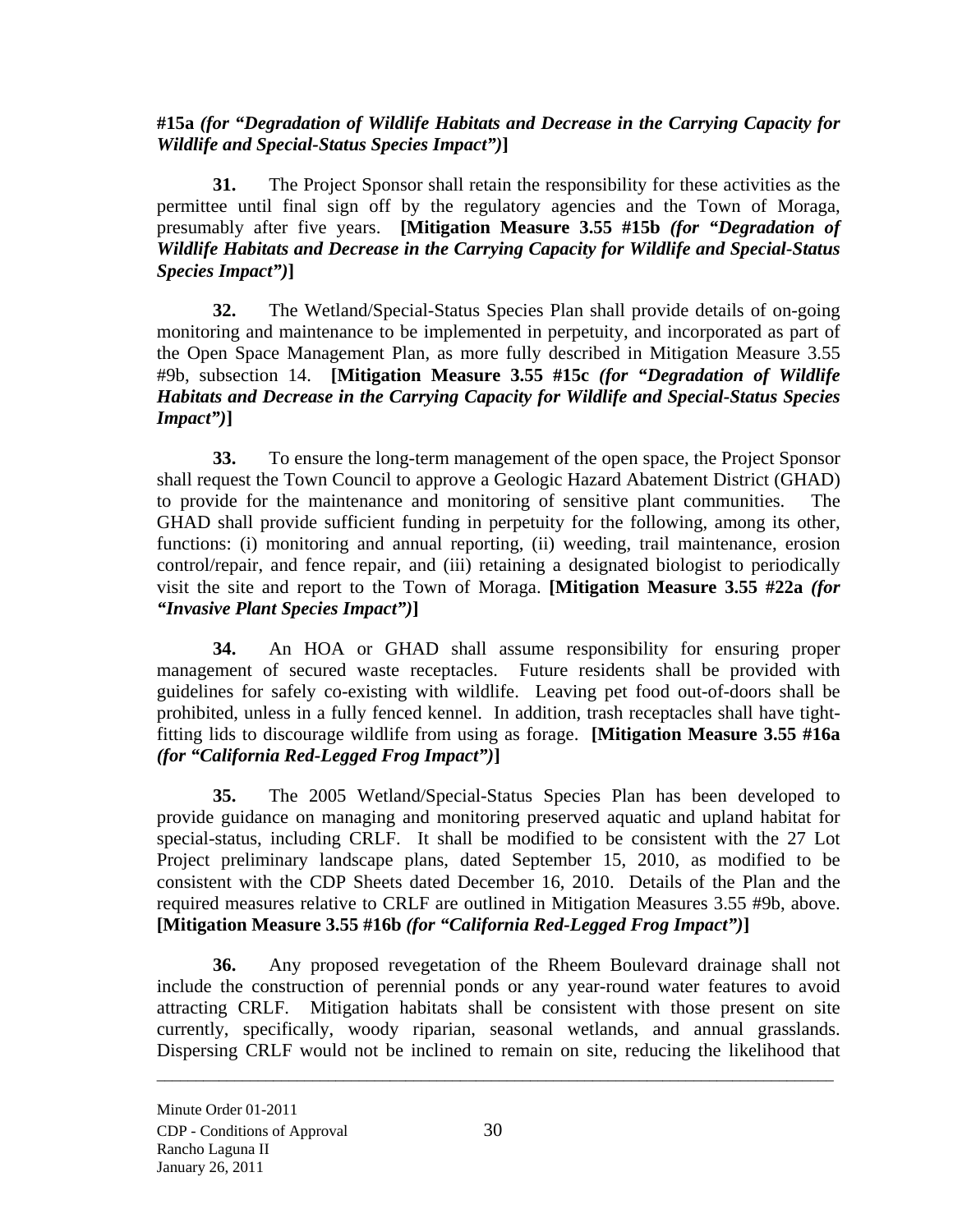individuals would be subject to predation. **[Mitigation Measure 3.55 #17a** *(for "Indirect Recreational Effects on California Red-Legged Frog Impact")***]** 

**37.** Although not proposed in the 27 Lot Project, grading and filling of the Rheem Boulevard drainage could result in short-term sedimentation and temporary loss of potential dispersal routes for CRLF. Appropriate sedimentation controls shall be designed, installed, and maintained during construction to prevent the accumulation of sediment in the tributary downstream of the construction site. Grading shall be performed outside of the peak season of CRLF dispersal to reduce the likelihood of individuals migrating into the construction area. The optimal season for grading corresponds with the driest months of the year, before the onset of fall or winter rains. Periodic monitoring shall be performed by a qualified wildlife biologist, as required in permit conditions. A silt fence and construction fence barrier shall be erected around the site to prevent construction workers from straying outside the construction site and preventing frogs from potentially accessing the site. The fence shall be monitored weekly by a qualified wildlife biologist to make sure it is properly maintained. Additional permit conditions by the resource agencies could be imposed on the project. **[Mitigation Measure 3.55 #18** *(for "Indirect Impacts to California Red-Legged Frog Habitat")***]** 

**38.** Any proposed revegetation of the Rheem Boulevard drainage shall not include the construction of perennial ponds or any year-round water features, which would attract tree frogs or other AWS prey species. Mitigation habitats shall be consistent with those present on site currently, specifically, woody riparian, seasonal wetlands, and annual grasslands. Such habitats would continue to provide the same functions as those lost to construction. Dispersing AWS individuals would not be inclined to remain, reducing the likelihood that individuals would be more subject to predation. **[Mitigation Measure 3.55 #19** *(for "Indirect Effects on Alameda Whipsnake Impact")***]** 

The proposed revegetation of the re-aligned Rheem Boulevard drainage shall not include the construction of perennial ponds or any year-round water features, which would attract tree frogs or other AWS prey species. Mitigation habitats shall be consistent with those present on site currently, specifically, woody riparian, seasonal wetlands, and annual grasslands. Such habitats would continue to provide the same functions as those lost to construction. Dispersing AWS individuals would not be inclined to remain, reducing the likelihood that individuals would be more subject to predation.

Creation of rock piles for AWS shall not be located near any high activity areas such as trail heads to lessen the chance of disturbance by humans. **[Mitigation Measure 3.55 #20a** *(for "Recreational Impacts on Alameda Whipsnake")***]** 

**Mitigation Measure 3.55 #20b:** The 2005 Wetland/Special-Status Species Plan provides guidance on managing and monitoring preserved aquatic and upland habitat for specialstatus and common wildlife species (see Mitigation Measures 3.55 #9b and #10b). The Plan shall be modified to be consistent with the 27 Lot Project preliminary landscape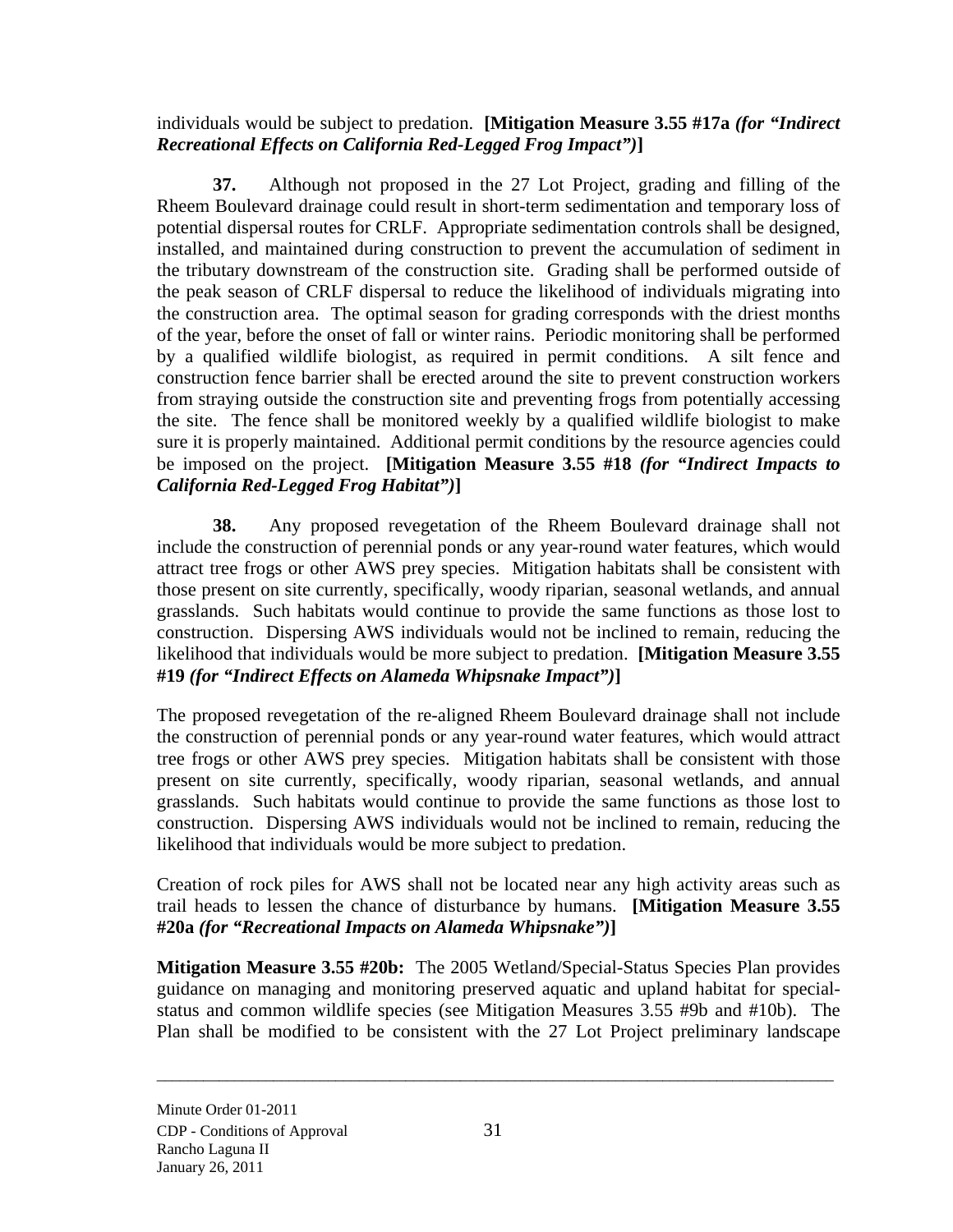plans, dated September 15, 2010, as modified to be consistent with the CDP Sheets dated December 15, 2010.

## **[Mitigation Measure 3.55 #20b** *(for "Recreational Impacts on Alameda Whipsnake")***]**

**39.** The 2005 Wetland/Special-Status Species Plan outlines measures to eradicate the existing infestation of artichoke thistle throughout the site, including the conservation easement or other appropriate deed restrictions. The plan also includes a grazing management plan intended to prevent over-grazing of the conservation easement lands, which would aid in the control of detrimental invasive species. The measures outlined in the final Plan shall be paid for and administered by the Geologic Hazard Abatement District (GHAD) and confirmed in reports to the Town by the ecologist monitor. **[Mitigation Measure 3.55 #22b** *(for "Invasive Species Impact")***]** 

**40.** Final grading plans showing the interface between the fill area for the 'D' Drive entry and on the slope below 'D' Drive and the existing channel grade downstream shall consider and remediate the potential for disruption of wildlife movement along the Rheem Boulevard drainage corridor. **[Mitigation Measure 3.55 #24b** *(for "Interruption to and Loss of Wildlife Movement Corridors")***]** 

**41.** Erosion and sedimentation impacts shall be minimized by employing standard erosion control procedures such the use of sandbags, silt fences, hay bales, diversion ditches, desilting ponds, and undertaking stream bank stabilization procedures. Best Management Practices shall be in place during construction. All bare slopes shall be seeded with an appropriate seed mix to be reviewed and approved by a qualified restoration biologist. **[Mitigation Measure 3.55 #26a** *(for "Grading Impacts on Biological Resources")***]** 

**42.** Upon completion of surface disturbances, bare ground shall be seeded with a mixture of native species indigenous to the geographic region including native perennial grasses to increase the diversity of the grassland cove prior to the onset of fall rains. Highly invasive annuals often included in commercial erosion control mixes shall not be used. The proposed erosion control seed mix shall be reviewed and approved by a qualified restoration ecologist. Under no circumstances shall the revegetation effort include any species appearing on the California Invasive Plant Council's Invasive Plant Inventory (available at http://www.cal-ipc.org/ip/inventory/weedlist.php). **[Mitigation Measure 3.55 #26b** *(for "Grading Impacts on Biological Resources")***]** 

**43.** The Project Sponsor shall incorporate Best Management Practices (BMPs) into the project design to minimize incremental contamination of downstream aquatic habitats. Specific measures addressing erosion and sedimentation, non-point source pollution, and peak runoff volumes will be required under Contra Costa County's C3 requirements and by the RWQCB as a condition of issuance of a water quality certification, pursuant to Section 401 of the Clean Water Act. (See 3.30, Hydrology and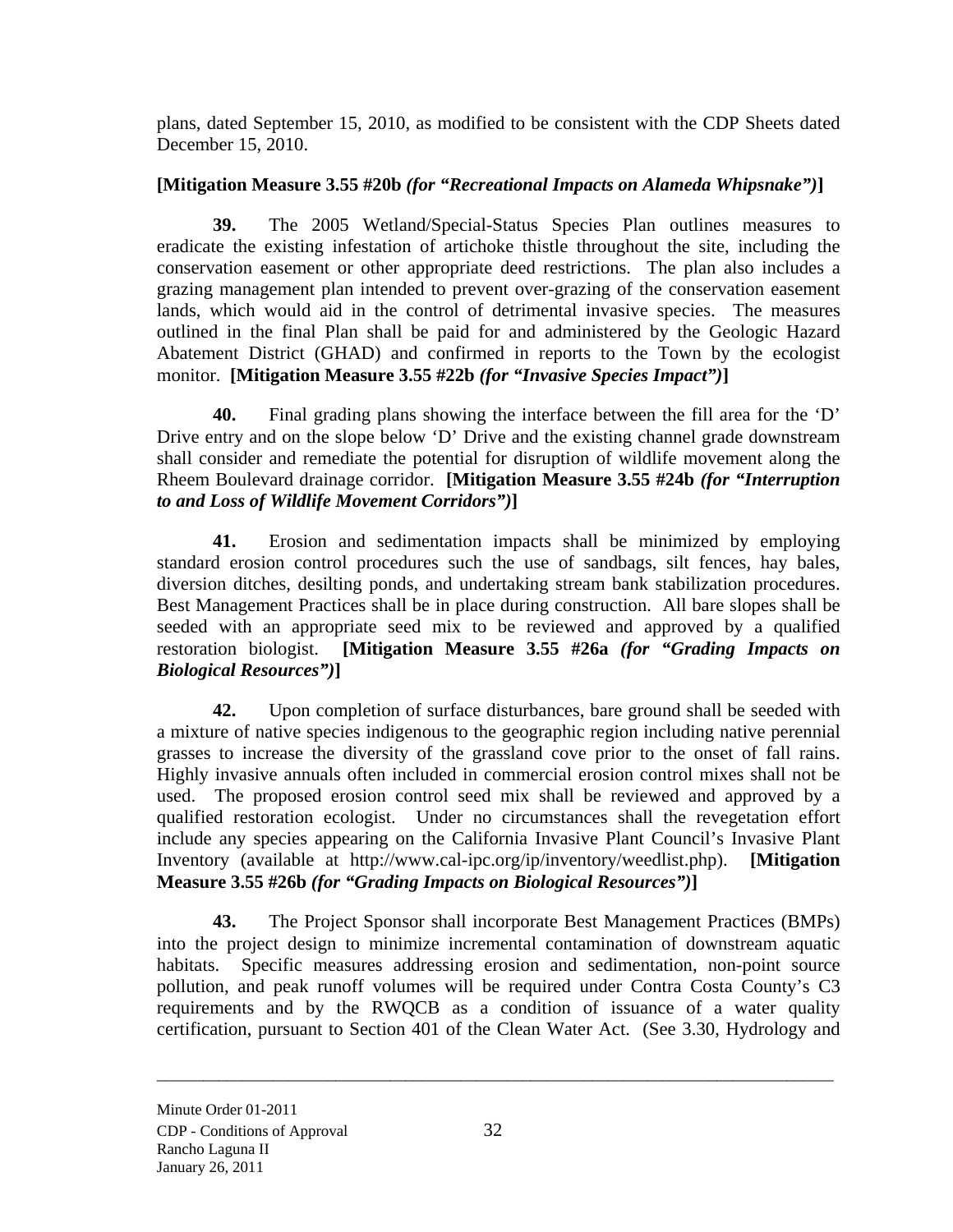Drainage and Water Quality Mitigation Measure 3.30 #3.) **[Mitigation Measure 3.55 #29**  *(for "Pollutants Impacts on Biological Resources")***]** 

**44.** Mature native oaks shall be protected in the planning area, and disturbance within the tree drip line minimized, to the maximum extent feasible. Any incidental tree impacts shall be mitigated. Mature native oaks shall be protected from disturbance through restrictions on siting of structures and landscaping on each lot. Plans for house and landscape improvements shall be reviewed by a certified arborist to ensure that oaks are adequately protected and their long-term health not compromised. **[Mitigation Measure 3.55 #30** *(for "Long-Term Adverse Effects on Native Oak Trees")***]** 

**45.** The preferred mitigation measure is to avoid impacts to populations of semaphore grass, floating water primrose and Davy mannagrass, regionally significant species as identified in Lake (2004). However, it is not known to what degree grading in the vicinity of the population would affect its long-term viability. Because grading is part of a larger slope stabilization effort, merely avoiding direct impacts are not likely to ensure their survival. Nonetheless, the first goal should be avoidance. Therefore, the Project Sponsor shall investigate the feasibility of avoiding these populations and maintaining the hydrologic conditions that support them.

- the population sizes shall be estimated during the spring when plants are in flower and readily identifiable;
- it shall be determined if plants of semaphore grass on site are annuals or perennials;
- seeds shall be collected from all three species and stored for subsequent sowing the following fall;
- if determined to be perennial, plants of semaphore grass shall be salvaged and grown in containers for subsequent transplantation during the following winter;
- plants of the perennial species Davy mannagrass and floating water primrose shall be salvaged and grown in containers for subsequent transplantation during the following winter;
- seeds (and plants) shall be transferred to the suitable locations on site; and,
- specific methods for preparing the site, sowing, planting, and monitoring shall be prepared and submitted to the CDFG for review and approval as part of the Streambed Alteration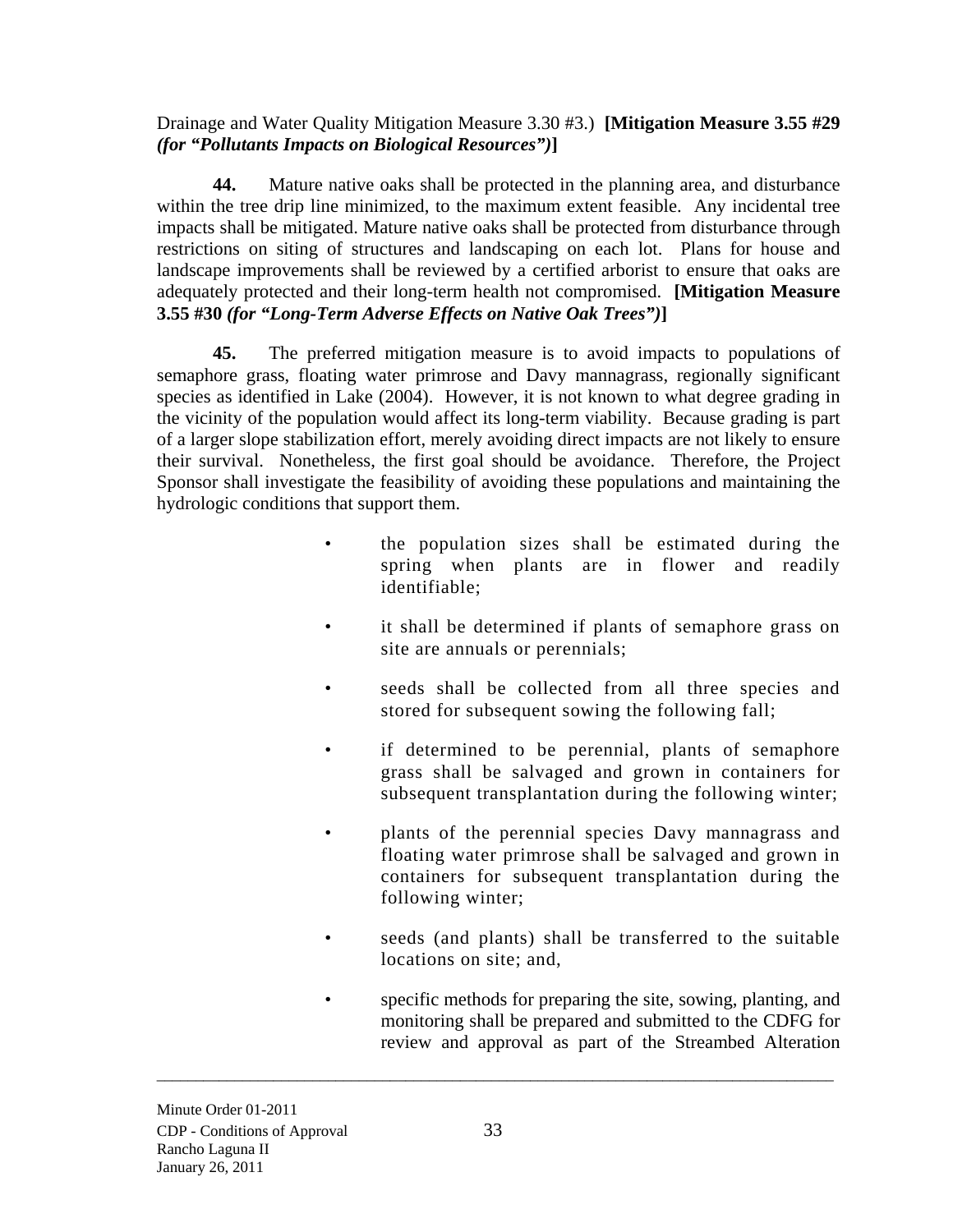Agreement. The mitigation plan shall include success standards and remedial measures that must be performed in the event the success standards are not met. **[Mitigation Measure 3.55 #31** *(for "Impacts to Semaphore, Floating Water Primrose and Davy Mannagrass")***]** 

**46.** The Project Sponsor shall be required to complete a construction debris recycling plan indicating that they will comply with the Town's requirement for diversion of construction and demolition debris per the Town's ordinance. Compliance with this will help maintain the Town's 50 percent diversion. **[Mitigation Measure 3.66 #2** *(for "Solid Waste Disposal Impact")***]** 

**47.** If archaeological remains are uncovered, work at the place of discovery should be halted immediately until a qualified archaeologist can evaluate the finds (§15064.5 [f]). Prehistoric archaeological site indicators include: obsidian and chert flakes and chipped stone tools; grinding and mashing implements (e.g., slabs and handstones, and mortars and pestles); bedrock outcrops and boulders with mortar cups; and locally darkened midden soils. Midden soils may contain a combination of any of the previously listed items with the possible addition of bone and shell remains, and fire affected stones. Historic period site indicators generally include: fragments of glass, ceramic, and metal objects; milled and split lumber; and structure and feature remains such as building foundations and discrete trash deposits (e.g., wells, privy pits, dumps).

All cultural materials recovered as part of the monitoring program shall be subject to scientific analysis, professional museum curation, and a report prepared according to current professional standards.

Prior to completion of the grading plan the Project Sponsor shall ensure that an archaeologist had evaluated the artifacts discovered by a neighbor. **[Mitigation Measure 3.70 #1** *(for "Archeological Resources Impact")***]** 

**48.** If fossils are found during construction activities, grading in the vicinity shall be temporarily suspended while the fossils are evaluated for scientific significance and fossils recovery, if warranted. **[Mitigation Measure 3.70 #2** *(for "Archeological Resources Impact")***]** 

**49.** If human remains are encountered, excavation or disturbance of the location shall be halted in the vicinity of the find, and the county coroner contacted. If the coroner determines the remains are Native American, the coroner will contact the Native American Heritage Commission. The Native American Heritage Commission will identify the person or persons believed to be most likely descended from the deceased Native American. The most likely descendent makes recommendations regarding the treatment of the remains with appropriate dignity. **[Mitigation Measure 3.70 #3** *(for Archeological Resources Impact")***]**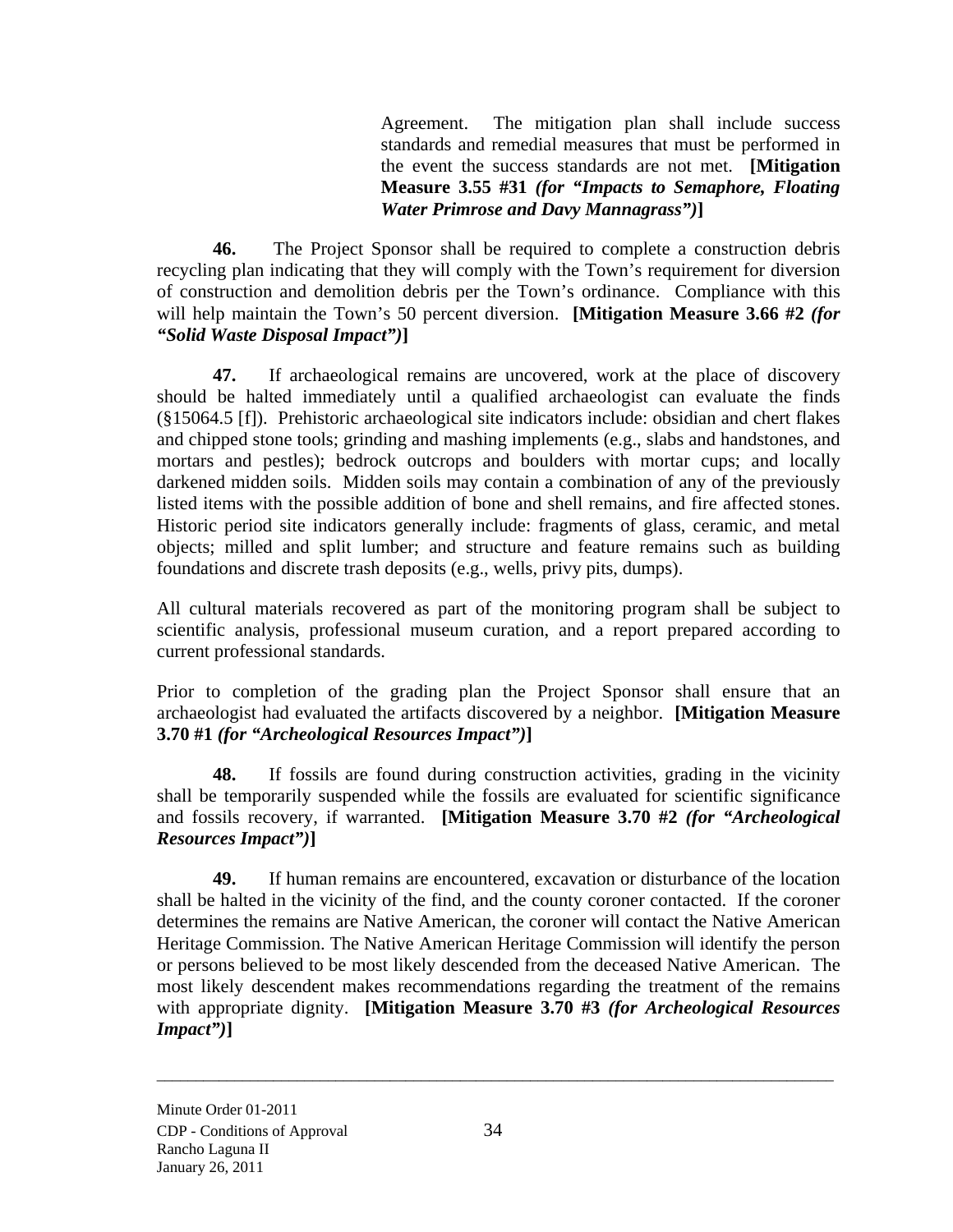# **V. Conditions that must be satisfied prior to approval of improvement plans for the Final Subdivision Map**

**1.** The ENGEO report recommends that within proposed fill areas, soils subject to creep are to be removed prior to fill placement. Alternately, improvements should be set back from potential creep zones, or below grade retaining walls and deepened foundations could be used to minimize potential creep impacts. These measures, or other appropriate measures as recommended by the geotechnical engineer and subject to the review and approval by the Town Engineer, shall be incorporated onto the foundation and site improvement plans and shall be verified and tested by the project geotechnical consultant. **[Mitigation Measure 3.20 #6** *(for "Soil Creep Impact")***]** 

**2.** The Project Sponsor shall follow the recommendations contained in the ENGEO report that deep fills be placed at a higher relative compaction and that the fill be moisture conditioned to above optimum moisture as determined from future design-level geotechnical testing and analysis. The placement of residence foundations on cut and fill building pads should utilize methods that will minimize differential settlements as determined by further study. Techniques that can be used to mitigate differential settlement on compound lots include such measures as overcutting and replacing the cut portion with an engineered fill cushion and the use of a rigid type foundation such as drilled pier and grade beam or structural slab. These measures shall be implemented during the design and construction phase. **[Mitigation Measure 3.20 #9** *(for "Geology and Soils Impact on Building Pads")***]** 

**3.** The new residential construction and any other site improvements shall:

a. Comply with the provisions of Title 24 of the California Administrative Code, and the most recent edition of the Uniform Building Code, Seismic Zone 4 standards, or local seismic requirements, whichever is most stringent.

b. Meet all of the recommendations included in the August 8, 2002 ENGEO preliminary soil investigation report including:

i. Review of all plans and specification including observation of foundation excavations; and,

ii. Observation and testing of engineering fill, finish subgrade and aggregate base. **[Mitigation Measure 3.20 #10** *(for "Geology and Soils Impact on Building Foundations")***]** 

**4.** The final Drainage Plan shall identify appropriate BMPs for erosion and siltation control. A "Notice of Intent" shall be prepared which conforms to the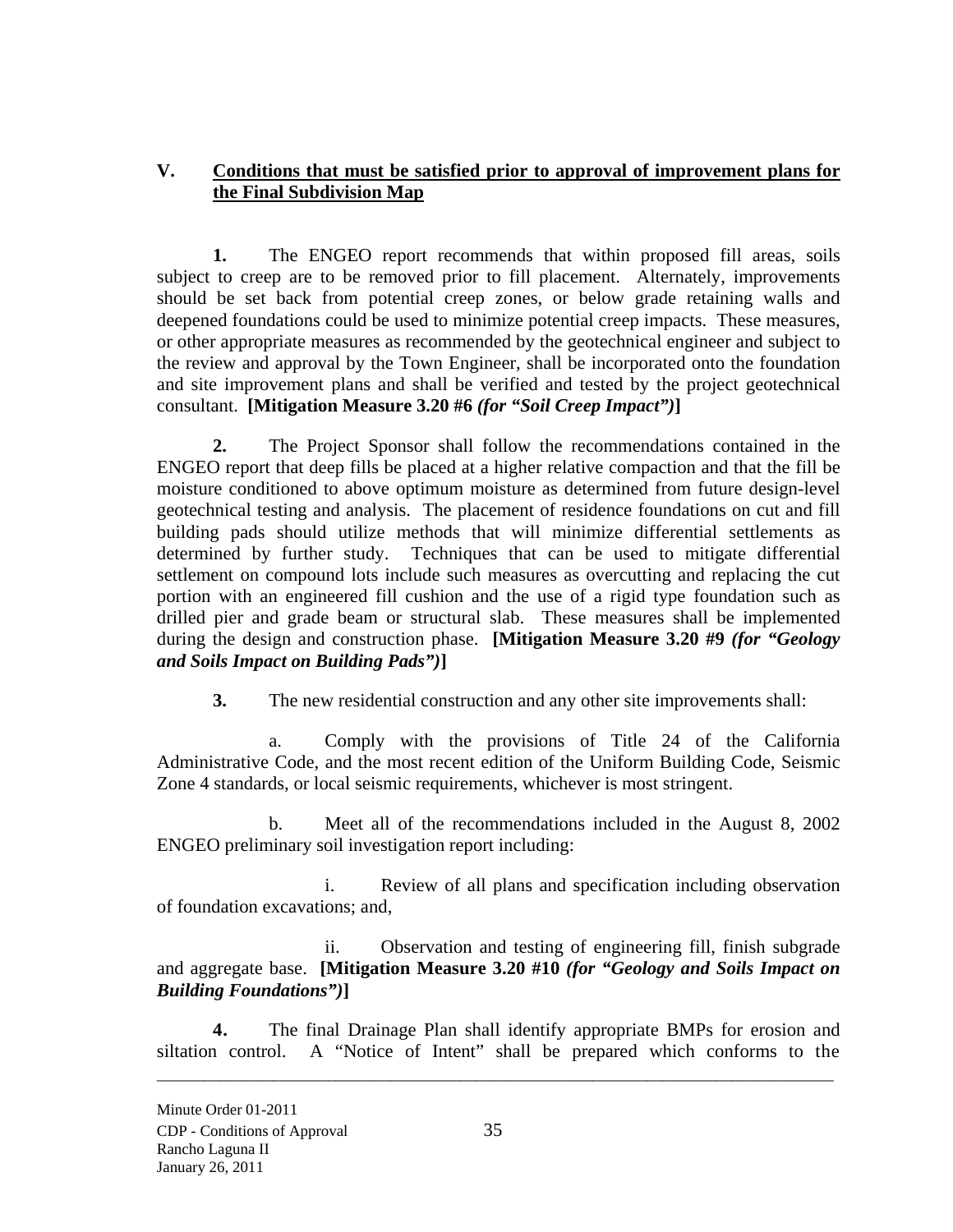SFBWQCB's general permit for storm water discharge under the National Pollutant Discharge Elimination System, including Provision C3, and Storm Water Pollution Prevention Plan. The following performance standards shall be met:

a. During project construction, all exposed soil and other fill shall be permanently stabilized at the earliest practicable date;

b. All drainages shall be fenced to preclude grazing animals from entering into the drainages and exacerbating erosion;

c. Suitable storm drainage control system and permanent landscaping shall be provided as part of the construction and ongoing operation of the project. If runoff is widely dispersed on the existing grasslands, potential pollutants common to a development of this size may be absorbed before reaching an active stream;

d. The project shall include recharge-contaminant interceptors (grease interceptors and storm drain filtration) as part of the SWPPP;

e. The final Drainage Plan shall be prepared by a registered Civil Engineer (or other licensed professional acceptable to the Town) and reviewed and approved by the Town Engineer, and it shall include, as a minimum, the following provisions that must be adhered to post construction:

i. The Project Sponsor shall prepare a pavement cleaning and maintenance program, which shall, at a minimum, consist of regular street cleaning and asphalt maintenance program for all on-site roads and parking areas.

ii. The Project Sponsor shall prepare a three-part program designed to limit direct disposal of contaminants into streets and storm drains that shall be monitored and maintained, in perpetuity by the HOA:

> labeling all catch basins - "No Dumping - Drains to Creek";

> strictly limiting the use of non-biodegradable fertilizers or pesticides; and,

> • prohibiting the regular washing or maintenance of vehicles in paved areas that drain directly into the storm drain system. **[Mitigation Measure 3.30 #3** *(for "Water Quality Impact")***]**

**5.** The following construction mitigation shall be implemented: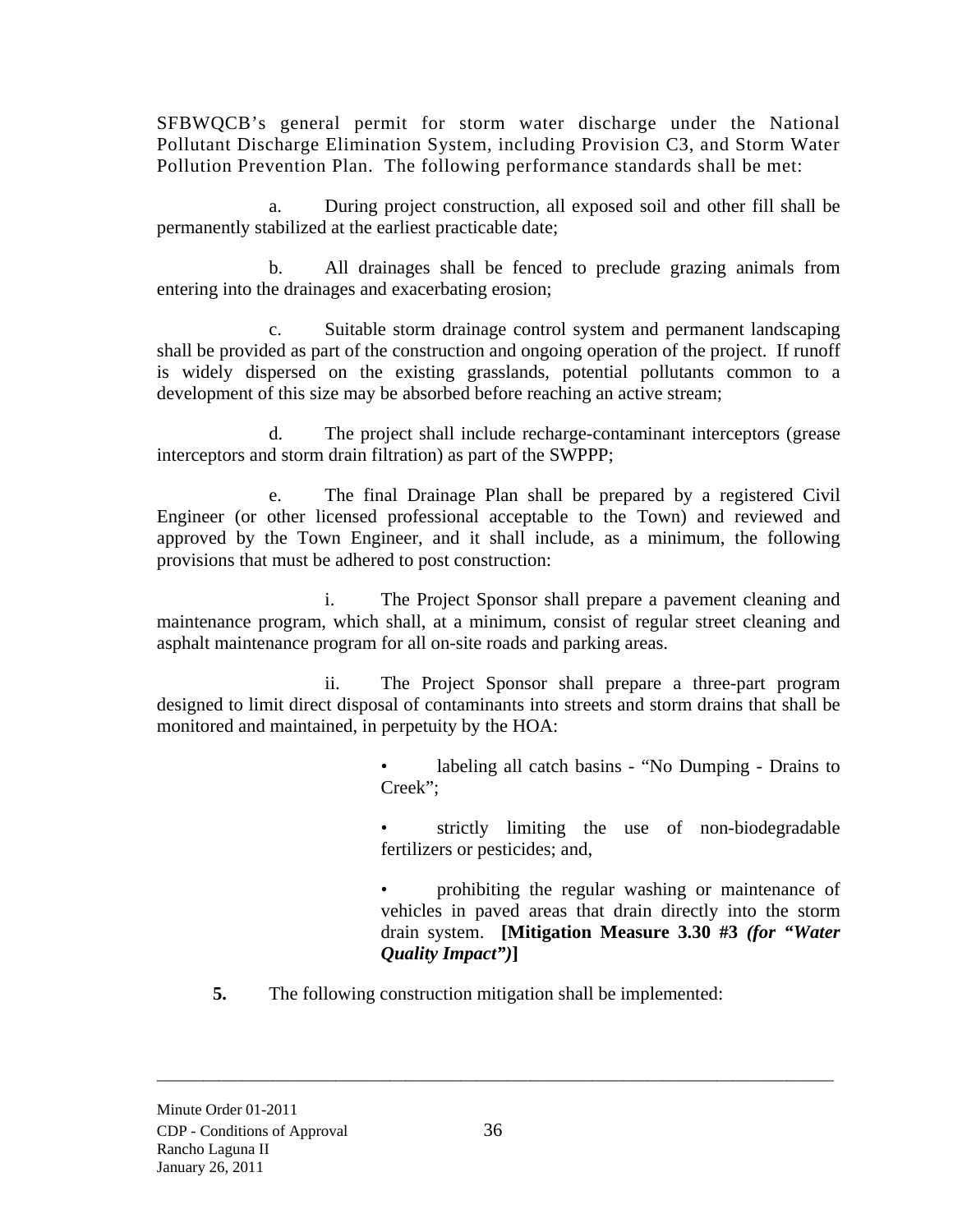a. Construction Scheduling: Limit noise-generating construction activities, including truck traffic coming to and from the site for any purpose, to daytime, weekdays, and non-holiday hours (8:00 am to 5:00 pm). No engine idling between 8 am or after shall be allowed.

b. Construction Equipment Mufflers and Maintenance: Properly muffle and maintain all construction equipment powered by internal combustion engines.

c. Equipment Location and Shielding: Locate all stationary noisegenerating construction equipment, such as air compressors, as far as practical from existing nearby residences and other noise-sensitive land uses. Acoustically shield such equipment with temporary solid barriers (e.g., plywood).

d. Quiet Equipment Selection: Select quiet construction equipment (e.g., equipment which includes noise control devices such as mufflers), particularly air compressors, whenever possible. Fit motorized equipment with proper mufflers in good working order.

e. Notification: Notify neighbors located adjacent to the construction site of the construction schedule in writing. Notification shall be at least one week prior to commencement of construction.

f. Disturbance Coordinator: Designate a "noise disturbance coordinator" (hired by the Town of Moraga and paid for by the Applicant) who would be responsible for responding to any local complaints about construction noise. The disturbance coordinator would determine the cause of the noise complaint (e.g., starting too early, bad muffler, etc.) and would require that reasonable measures warranted to correct the problem be implemented. Conspicuously post a telephone number for the disturbance coordinator at the construction site and include it in the notice sent to neighbors regarding the construction schedule. **[Mitigation Measure 3.50 #2** *(for "Construction Activities Impact on Noise Levels")***]** 

**6.** A Fire Protection Plan shall be included as part of the Open Space Management Plan. The following measures (identified by the Fire District) will reduce the risk of wildland fires and should be incorporated in the Fire Protection Plan.

a. Maximum grade for an emergency access road (if one is proposed) shall not exceed 20 percent. Emergency vehicle access (EVA) shall meet the requirements for fire department access as indicated in the Fire Code (minimum width of 20 feet with an all-weather road surface capable of supporting the imposed weight of fire department apparatus).

b. The Fire District shall reserve the right to review the development plan as it relates to the existing fire trail system. Firefighting equipment access shall be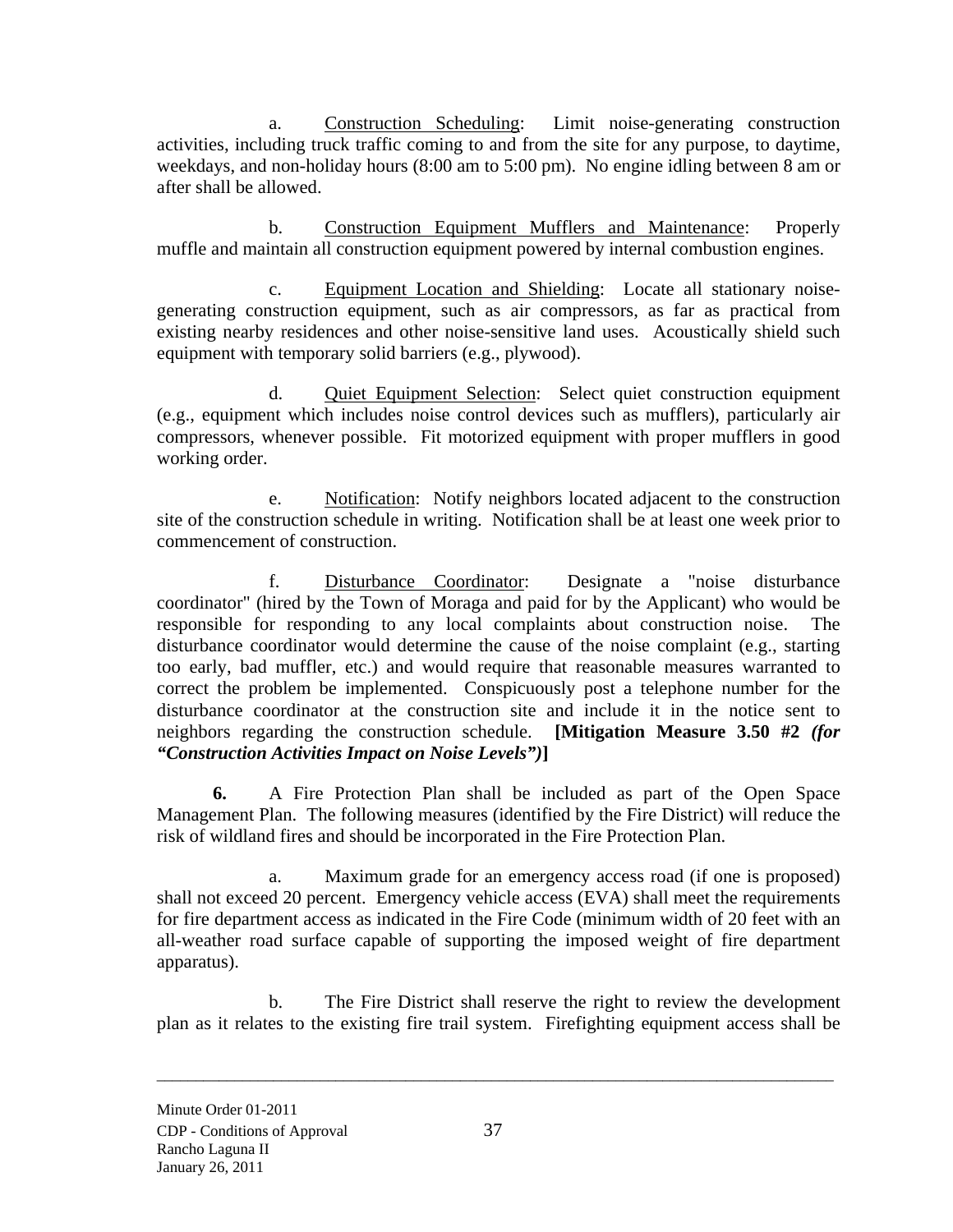provided to all areas of the project site in accordance with fire access standards of the Fire District and the adopted Uniform Fire Code at the time of project approval.

c. All housing shall be constructed with fire retardant roofing, interior sprinklers, and ignition resistant construction features as defined in Chapter 7A of the California Building Code. Landscaping around homes shall be designed to minimize the interface between grassland areas and residences (e.g., fire resistant vegetation).

d. The Fire Protection Plan shall include a fire safety component (to keep fire risk at reasonable levels in open space areas) subject to the approval of the Fire District. The plan shall identify vegetation mitigation and control, maintenance intervals and responsibility, restrictions on vehicle access, water supply and long-term risk management and other criteria as required by the Fire Marshal. Minimum standards for plan review are available from the Fire District. An annual inspection report for compliance shall be submitted to the Fire Marshal for approval. Annual inspection fees shall be paid by the GHAD.

e. Private road cross sections shall be as shown on CDP Sheet 2, Lot Summaries and Street Sections, dated December 16, 2010, other than for 'E' Street and 'E' Street/Fay Hill Road. That access road shall be as shown on the southern plateau Access Road Sections dated December 30, 2010, which shows a 34 ft. all weather drivable surface, no grades in excess of 20%, requires a grooved concrete surface for the short section with a grade between 16% and 20%, and prohibits parking on either side of the road. This plan sheet is incorporated as part of the CDP Sheets approved by the Town Council. With these revised street sections and the requirements in the Fire Protection Plan, the Fire Marshall has confirmed the Fire District does not require a secondary emergency vehicle access for the southern plateau development area. The Town Engineer and Fire District shall approve the final private road improvements to confirm consistency with the CDP approvals with respect to private roads.

## **[Mitigation Measure 3.61 #1** *(for "Wildland Fires Impact")***]**

**7.** The Project Sponsor shall provide a Fire Protection Plan that ensures that:

a. The project is designed to be consistent with the Town's emergency evacuation plan.

b. The water lines serving the project shall provide continuous water flow and adequate pressure for fire suppression.

c. All residences shall be no more than the distance required by the Uniform Fire Code from a fire hydrant.

d. Project design, including street alignment, shall be such that emergency vehicles have full access to the site.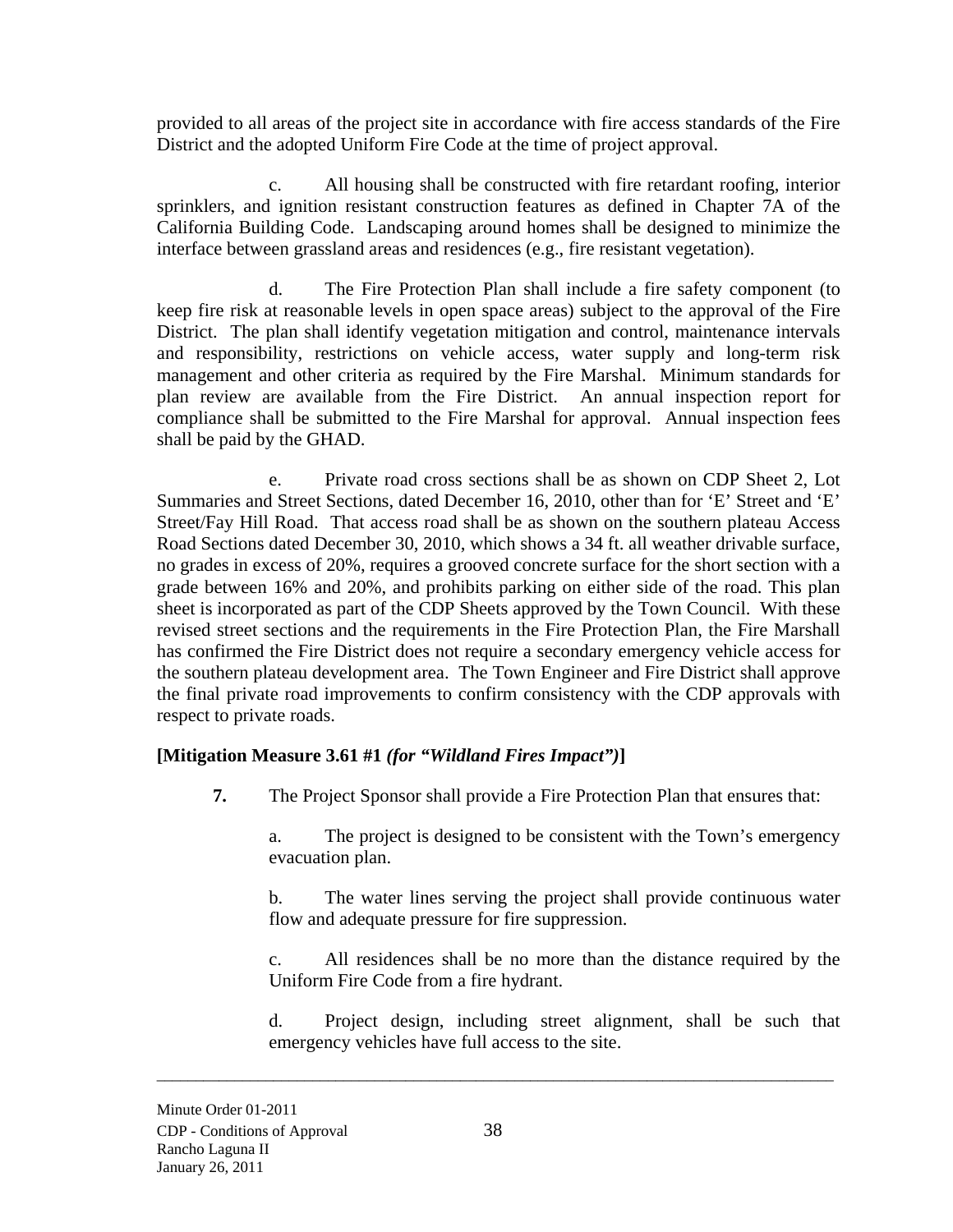e. Residential buildings shall be equipped with residential fire sprinklers per the Fire Code at the time of project approval.

f. Water supply for fire flow water shall meet the most current Fire Code at the time of project approval.

g. The project shall pay fire flow tax. The rate is based on fire protection systems and square footage.

## **[Mitigation Measure 3.61 #2** *(for "Fire Protection Impact")***]**

**8.** The storm drainage design in the improvement plans shall provide for at least no net increase in peak hour stormwater discharge off site under post-development conditions compared to the existing conditions, as outlined in Conditions II.2-4 above.

**9.** The Project Sponsor shall prepare CC&Rs that shall prohibit unleashed pets outside of the owner's private property (e.g., within areas held in conservation easement or in open space). Signs shall be posted at the edges of open space areas identifying the areas as sensitive wildlife habitat and stating that leash laws are enforced by the HOA, GHAD, Contra Costa Animal Control, and the Moraga Police Department. This prohibition shall enforceable by the HOA, GHAD and Town. **[Mitigation Measure 3.55 #25** *(for "Interruption to and Loss of Wildlife Movement Corridors Impact")***]**

**10.** Physical barriers shall be installed by the Project Sponsor to prevent vehicles and motorcycles from traveling off designated roadways to minimize future disturbance to grassland cover and other vegetation in the surrounding undeveloped lands and open space. The HOA and GHAD shall be responsible for their maintenance and monitoring. **[Mitigation Measure 3.55 #32 (***for Off-Road Vehicle Activity Impact"***)]** 

**11.** Public and private improvements, including roadways, curbs, gutters, bicycle lanes and trails, streetlights, underground infrastructure and all other improvements shall be provided in accordance with sections provided with the approved CDP Sheets and otherwise with the improvement standards that the Town uses. Provided, however, rolled curbs shall be provided where feasible to assist in wildlife movement. All necessary rights-of-way and/or easements within the project site shall be dedicated to the Town for these improvements. If necessary, right-of-way within the project site along the Rheem Boulevard frontage shall be shown and on improvement plans dedicated with the filing of the Final Map. Streets within the development are to be private but open to public use, and are not to be dedicated to the Town.

**12.** The Applicant/Owner shall disclose to the homebuyer in the Conditions, Covenants, and Restrictions and in the Department of Real Estate Public Report that pedestrian trails and staging areas are planned in and around the project area, and that the public use associated with such trails and recreational facilities (and the private roads) will be present during various times, including but not limited to evening and nighttime hours.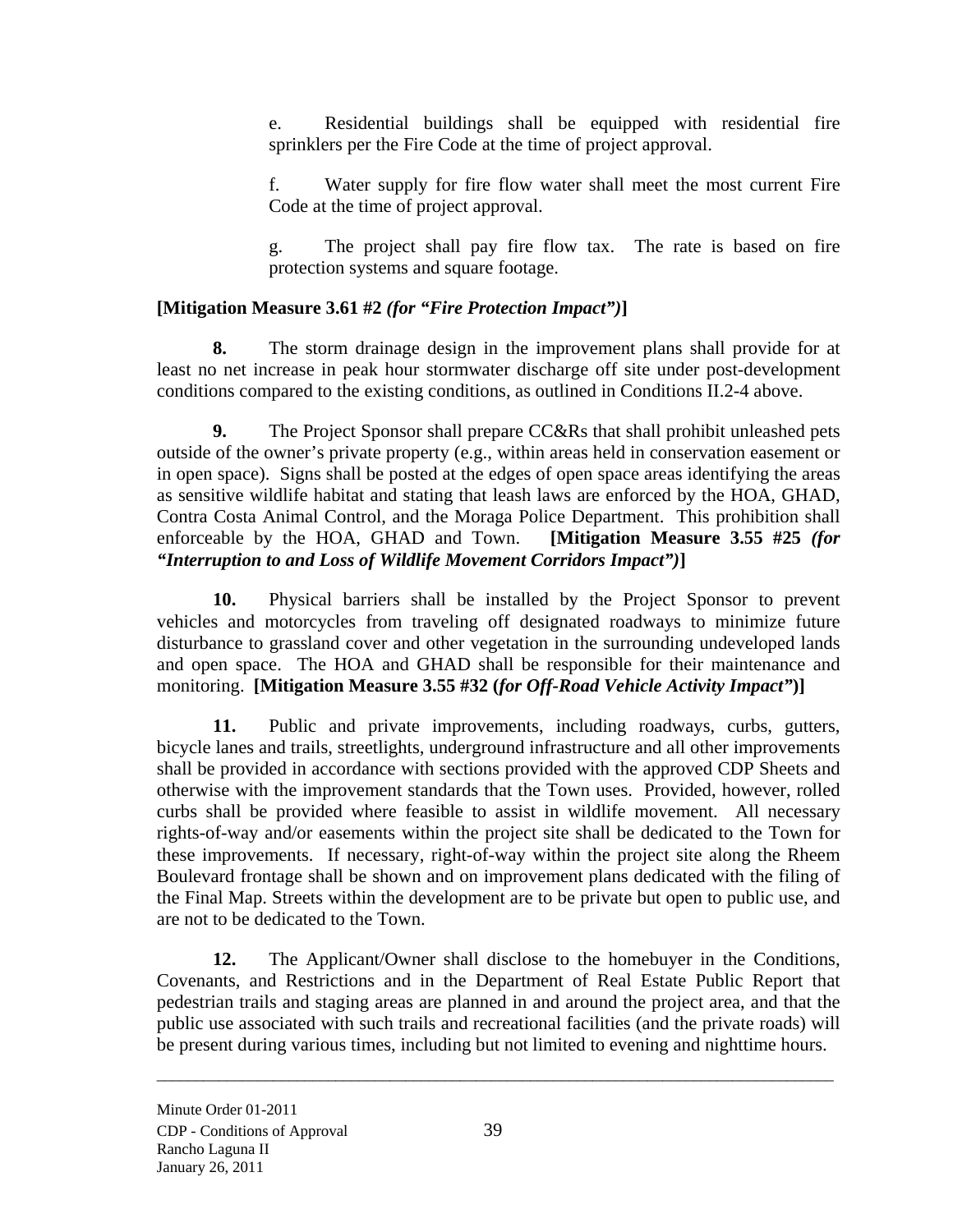**13.** The Applicant/Owner shall submit water, sewer and drainage studies to the satisfaction of the Town Engineer and provide sanitary sewer, water and storm drainage improvements with corresponding easements, as necessary, in accordance with these studies and the improvement standards of the Town.

**14.** Intentionally left blank.

**15.** The Open Space parcels shall be included in a recorded covenant to be used only for Open Space (as defined in the Open Space Management Plan) in perpetuity as enforceable by the Town. Said instrument shall be recorded with the Final Map for the project.

**16**. Following further discussions with the Town Manager, Town Engineer, Planning Director and Town Attorney prior to the January 26, 2011 public hearing on the project, Applicant has agreed to work jointly with the Town to cooperatively provide for the construction and financing for the stabilization, repair and improvement of Rheem Boulevard adjacent to the project frontage. Applicant and Town agree to implement their shared responsibilities as follows:

- a. Instead of the Town constructing the geogrid reinforced buttress fill to correct the areas of high risk for landslide movement on Rheem Boulevard along the lower valley frontage (Landslides B and C as shown on the ENGEO Preliminary Corrective Grading Plan dated September 15, 2010 and conceptually depicted in Cross Section 'C-C' referenced in that plan; approximately 680 lineal feet) work, as previously negotiated, Applicant will now engineer and construct such work as part of its overall construction project.
- b. Included in this additional lower valley construction area undertaken by Applicant as part of the overall project construction shall be the 680 lineal feet of removal and replacement of the existing road (AC/AB) in this high risk section, and necessary removal and replacement for a fully reconstructed roadway (AC/AB) to the south (up to approximately 300 lineal feet). The southern 300 lineal feet of roadway reconstruction shall be designed so as to not impact the creek and scrub oaks east of the roadway. The work described in subsection a. and this subsection is collectively referred to as the "Lower Rheem Stabilization & Road Repair."
- c. The Town Manager shall approve the soils engineer selected by Applicant for the Lower Rheem Stabilization and Road Repair.
- d. The portion of Applicant's overall contract for grading and infrastructure improvements, and the extent of road removal and replacement to the south of the high risk area, shall be subject to review and approval by the Town Manager, Town Attorney and Town Engineer to confirm compliance.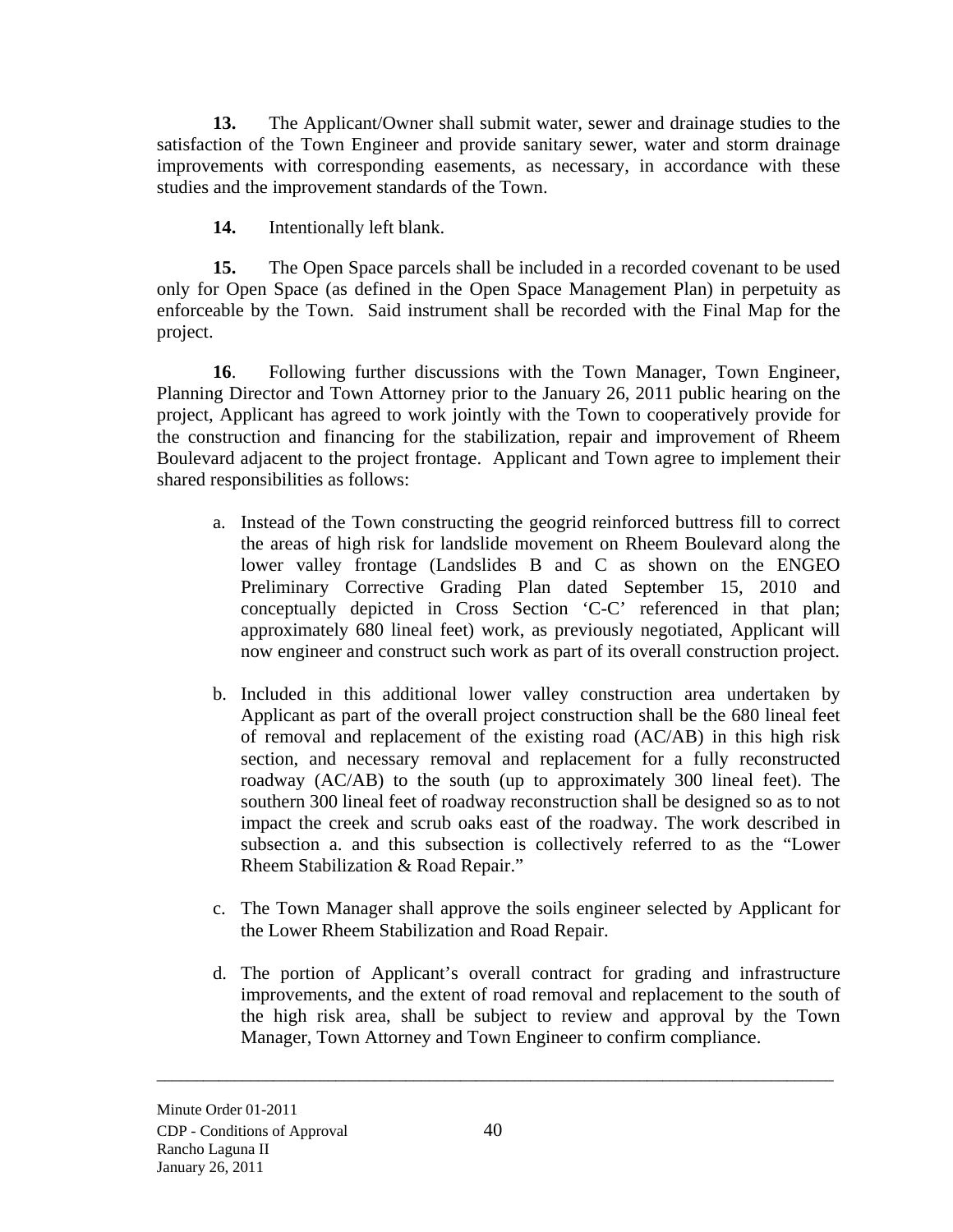- e. Notwithstanding any other provisions described herein, Applicant shall be responsible for the first \$500,000 in engineering, project management and construction costs (collectively, "construction costs") for the Lower Rheem Stabilization & Road Repair ("Applicant Contribution"). This \$500,000 contribution by Applicant (and its other financial contributions described below related to that construction) represent a further public benefit to the Town, and one that is not required to mitigate project impacts.
- f. Subject to the provisions of subsection j. below, the Town shall be responsible to pay the balance of the construction costs for the Lower Rheem Stabilization & Road Repair. Provided, however, if the total actual cost of construction exceeds \$1,507,176 ("Projected Stabilization/Repair Cost"), then responsibility for payment of the amount in excess of the Projected Stabilization/Repair Cost shall be split 50/50 between the Town and Applicant.
- g. If the overall construction project is not commenced by the end of 2015 and the total cost for the Lower Rheem Stabilization & Road Repair exceeds the Projected Stabilization/Repair Cost, then the outside cost estimate after which the excess cost is split 50/50 shall be adjusted by taking into account annual increases in the Engineering News Record's Construction Cost Index beyond that date and until commencement of construction. Town Manager and Applicant may agree on an alternative method to address any potential inflationary increases after 2015 of concern.
- h. If the Town Council has the authority to and does waive the project's development impact fees and the Quimby Act fee for in lieu park land acreage for the property and project, then Applicant shall be responsible for an additional \$472,365 of the construction costs for the Lower Rheem Stabilization & Road Repair beyond the Applicant Contribution. This is the amount of those combined fees currently in effect. Provided however, that the portion of the additional amount of Applicant's responsibility to pay for construction costs attributable to the waiver of the Quimby Act fee (currently \$234,090) shall be adjusted to reflect any credit by ordinance to Applicant for its on site recreational improvements. This adjusted total amount shall be applied to the construction costs by Applicant before the Town is responsible to pay the balance as provided in subsection f. above. This additional early expenditure of funds by Applicant, otherwise paid later at the time of building permits, represents a further public benefit to the Town, and one that is not required to mitigate project impacts.
- i. If the Town Council waives the project's development impact fees and the Quimby Act fee as described above in subsection h., Applicant shall receive a full credit on all standard development impact fees and the Quimby Act fee for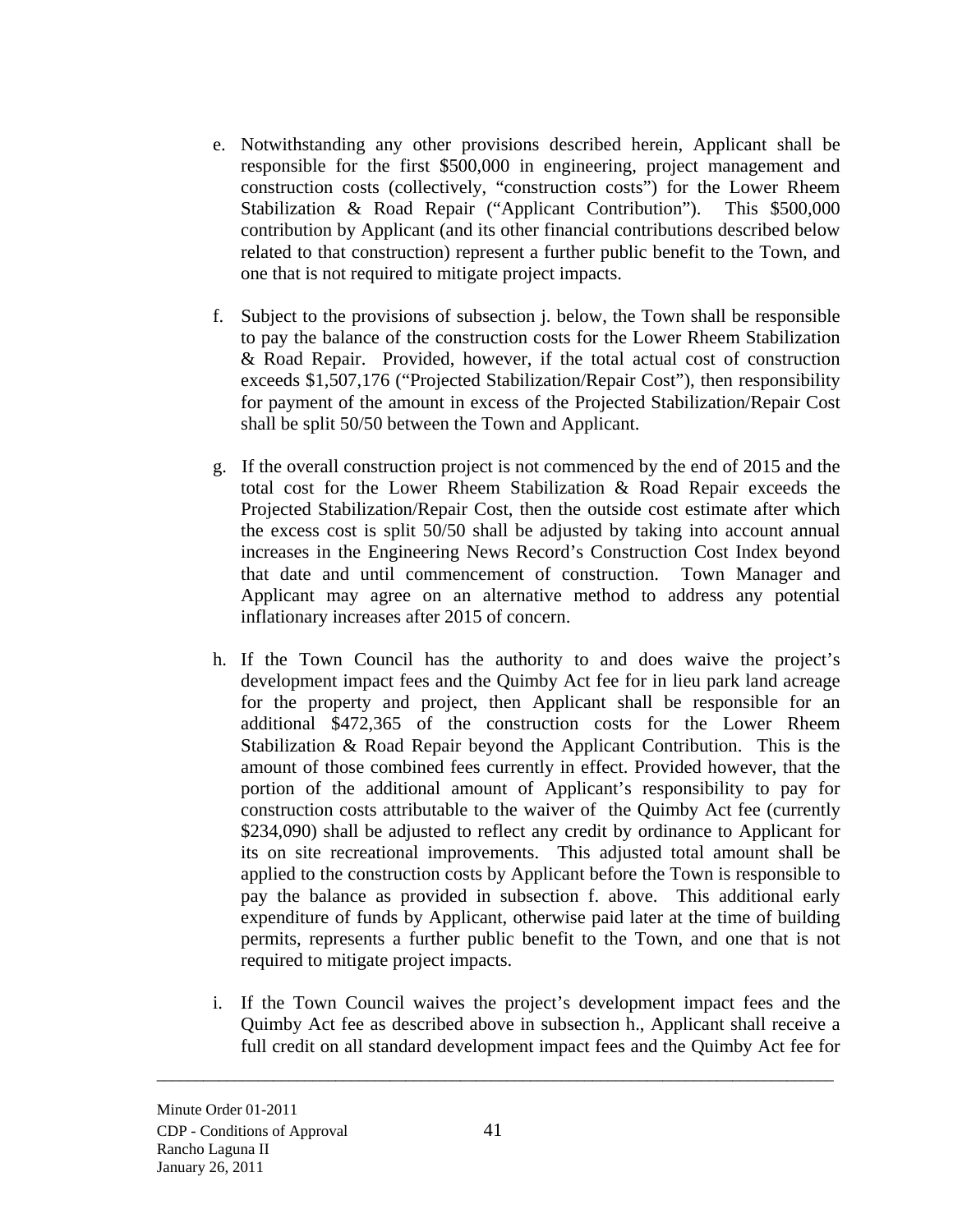single family detached residences that are applicable to this property at the time of project final map, grading permit and residential construction. This credit is in consideration for Applicant's commitments to apply in advance the present amount of applicable fees toward the cost of the Lower Rheem Stabilization & Road Repair, as well as to advance other necessary funds as described below in subsection j.

- j. In the event the full amount of Town funding estimated to be necessary has not been secured or set aside by the Town when Applicant is ready to commence the on site project construction, then Applicant will advance the balance as needed for it to complete the Lower Rheem Stabilization & Road Repair portion of that construction. The objectives of this advancement are to allow for: coordinated construction of the Rheem stabilization, repair and improvements along the project frontage, a reduction in construction costs, the best opportunity to limit road closures to one grading season, and the residential project to proceed without delay. This additional early expenditure of funds by Applicant represents a further public benefit to the Town, and one that is not required to mitigate project impacts.
- k. The Town is to reimburse Applicant any funds advanced by way of a nonrecourse promissory note at a reasonable rate of interest (not to exceed the Applicant's cost of borrowing funds). Terms should provide for repayment at the earliest reasonable opportunity, but in no event will the payment schedule exceed ten years from the date of completion of construction.
- l. Further details with respect to construction of the Lower Rheem Stabilization & Road Repair, implementation of its cost sharing, off site grading licenses from an adjoining property owner(s), and related matters will be provided by agreement(s) between the Town and Applicant, to be completed prior to issuance of a grading permit.
- m. Applicant is responsible to stabilize at its cost Rheem Boulevard along the upper valley frontage with the valley buttress as shown on the ENGEO Corrective Grading Plan dated January 2011.
- n. Applicant is responsible at its cost to construct the fully improved Rheem Boulevard Section in Sheet 2 of the Conceptual Development Plan dated December 16, 2010, for the upper valley frontage and its 'D' Drive intersection improvements. Applicant is responsible at its cost to construct the separated three-foot trail on the west side of the entire Rheem Boulevard frontage. These required Rheem Boulevard improvements are more fully described in Condition V.17 below.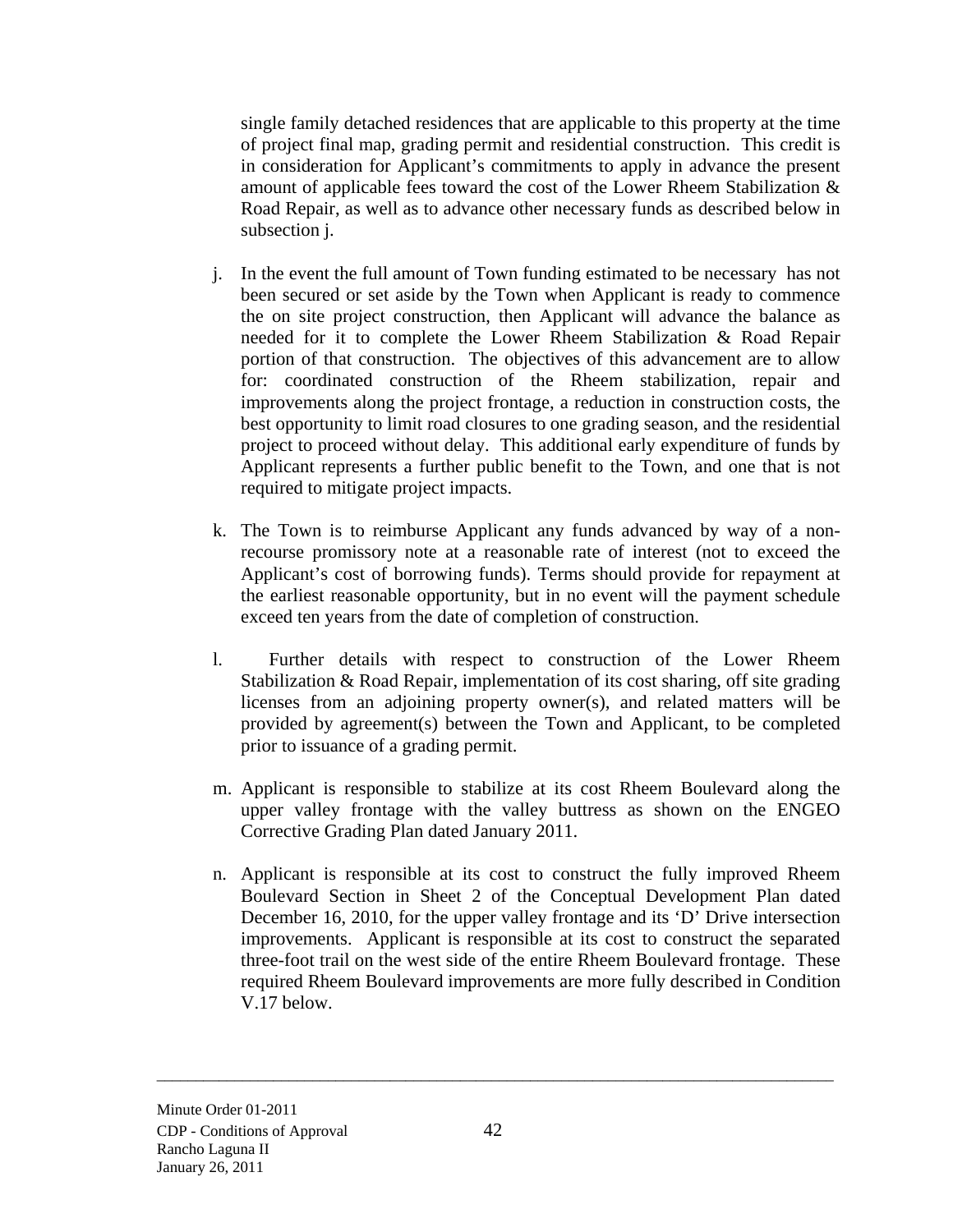o. The Town and Applicant will be co-applicants and work together for the necessary approvals from resource agencies for the project, with each party responsible for its respective staff, attorney and consultant costs in processing those approvals. They will work together to lower their respective construction costs for the Lower Rheem Stabilization & Road Repair to the extent feasible, as well as other project costs.

## **[Mitigation Measure 3.20 #5b** *(for "Rheem Boulevard Landslide Impact")***]**

**17.** After the upper valley buttress stabilization is completed, the Project Sponsor shall repave that Rheem Boulevard frontage and make improvements to that road section and construct a dg trail, consistent with the CDP Sheets and its Sheet 2, Lot Summaries and Street Sections. The travel lanes and/or turn pockets may be reduced from 12 to 11 feet in width, as determined by the Town Engineer.

**18.** Applicant and its visual consultant shall reconfirm at the General Development Plan stage that none of the 19 homes in the southern plateau development area will be visible above the ridge skyline as seen from the Rheem Boulevard viewpoints or from the St. Mary's Road/Lafayette-Moraga Regional Trail viewpoint addressed during the appeal process.

## **VI. Conditions that must be satisfied prior to any activity in the open space areas**

**1.** The open space areas of the property shall be subject to an Open Space Management Plan for the 27 Lot Project, that will ensure the undeveloped 163 acres of the property continue to be grazed as a means of fire protection and open space preservation, subject to the implementation of Mitigation Measure 3.55 #33 the purpose of which is to avoid long term degradation of open space and conservation habitats. The Open Space Management Plan, prepared by a qualified ecologist, shall be consistent with resource agency permit conditions, including jurisdictional and non-jurisdictional wetland and special status species monitoring, required by the USACE, RWQCB, and CDFG, in consultation with the USFWS. Those requirements shall be included in the final Wetland and Special-Status Species Mitigation and Monitoring Plan (Wetland/Special-Status Species Plan) prepared by a qualified restoration ecologist/biologist and incorporated in the Open Space Management Plan. The Plan shall be consistent with and incorporate the Fire Protection Plan described in Mitigation Measure 3.61 #1.

The Project Sponsor shall request formation of and the Town Council shall form a Geologic Hazard Abatement District (GHAD) for the project, as more fully set forth in Mitigation Measure 3.20 #5a. One GHAD responsibility shall be open space management, which shall include grazing. **[Mitigation Measure 3.10 #2** *(for "Conversion of Agricultural Land Impact")***]**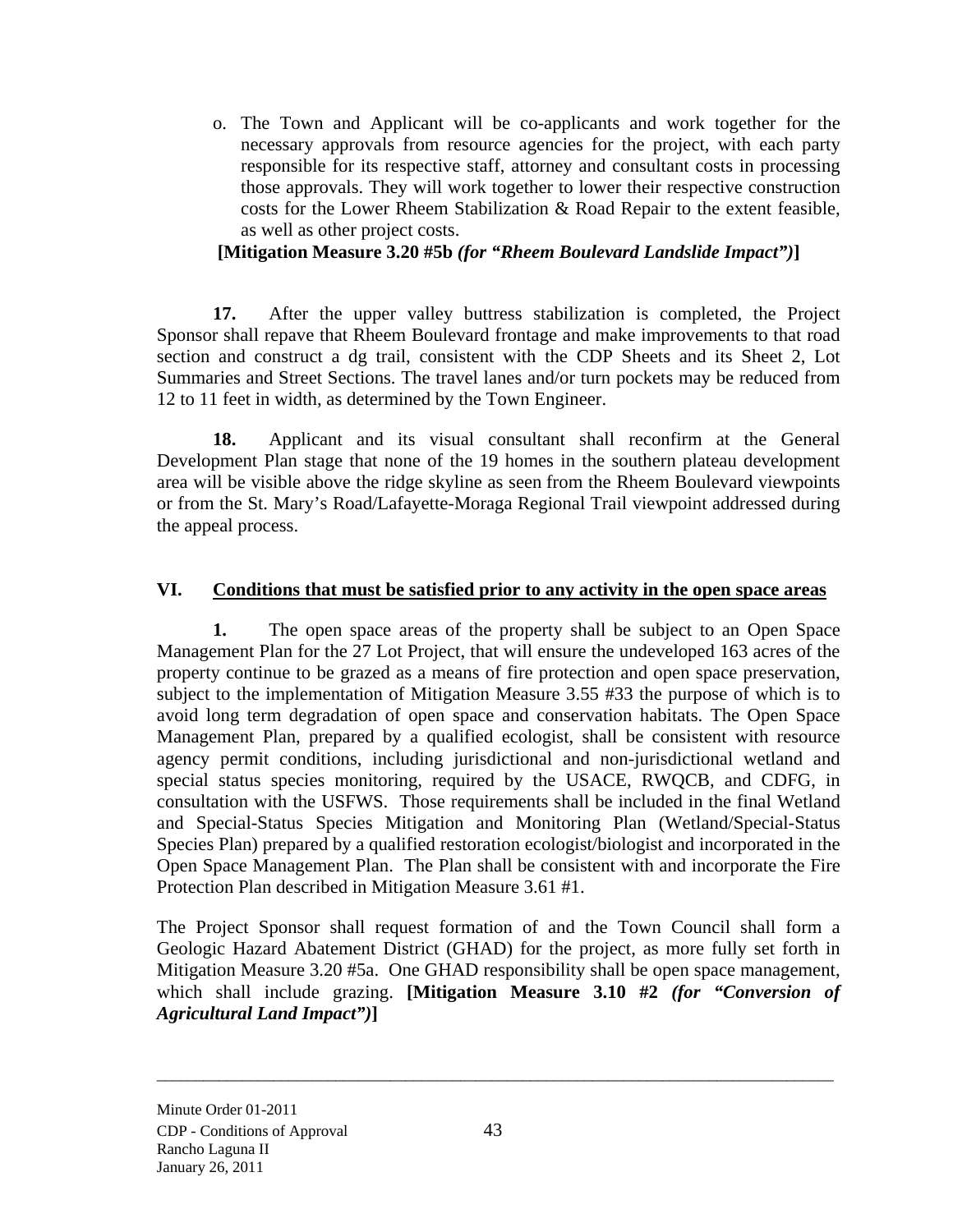**2.** To ensure that open space lands are managed in an ecologically appropriate manner, the 2005 Wetland/Special-Status Species Plan has been developed. The Plan includes a grazing management plan intended to prevent over-grazing of the Conservation Easement or deed restricted lands, and a Fire Protection Plan. The measures outlined in the Plan shall be paid for and administered by the GHAD. The Plan will be modified to be consistent with the 27 Lot Project preliminary landscape plans, dated September 15, 2010, modified to be consistent with the CDP Sheets dated December 16, 2010. Proper implementation of these measures shall be documented by the qualified biological and fire protection monitors for the GHAD and confirmed in reports submitted to the Town. As stated in Mitigation Measures 3.55 #9b and #10b, funding shall be provided to ensure the long-term management and maintenance of the conservation area. **[Mitigation Measure 3.55 #33** *(for "Long-Term Degradation of Open Space and Conserved Habitats Impact")***]** 

# **VII. Conditions that must be satisfied prior to issuance of building permits**

**1.** The new buildings and other improvements will be designed and built in accordance with the latest UBC, and other code requirements. **[Mitigation Measure 3.20 #1 (for "Ground Shaking Impact")]** 

**2.** The Applicant/Owner agrees to pay to the School District the maximum fee authorized by law for the construction and/or reconstruction of school facilities. The applicable fee shall be the fee established by the School District that is in effect at the time of the issuance of a building permit. Specifically, the Applicant/Owner agrees to pay any and all fees and charges and comply with any and all dedications or other requirements authorized under Section 17620 of the Education Code; Chapter 4.7 (commencing with Section 65970) of the Government Code; and Sections 65995, 65995.5 and 65995.7 of the Government Code.

**3.** Prior to the issuance of any building permits, the Applicant/Owner shall have a geotechnical report prepared by an appropriately licensed engineer that includes an analysis of site suitability, proposed foundation design for all proposed structures, and roadway and pavement design.

**4.** The Applicant shall submit a plan for recycling building and construction materials that are generated from the waste materials from the construction of the Project. The plan shall be subject to review and approval by the Town prior to the issuance of any building permits. Prior to the issuance of each certificate of occupancy, the Applicant shall submit documentation to the Planning Department that the materials have been recycled in accordance with the approved plan.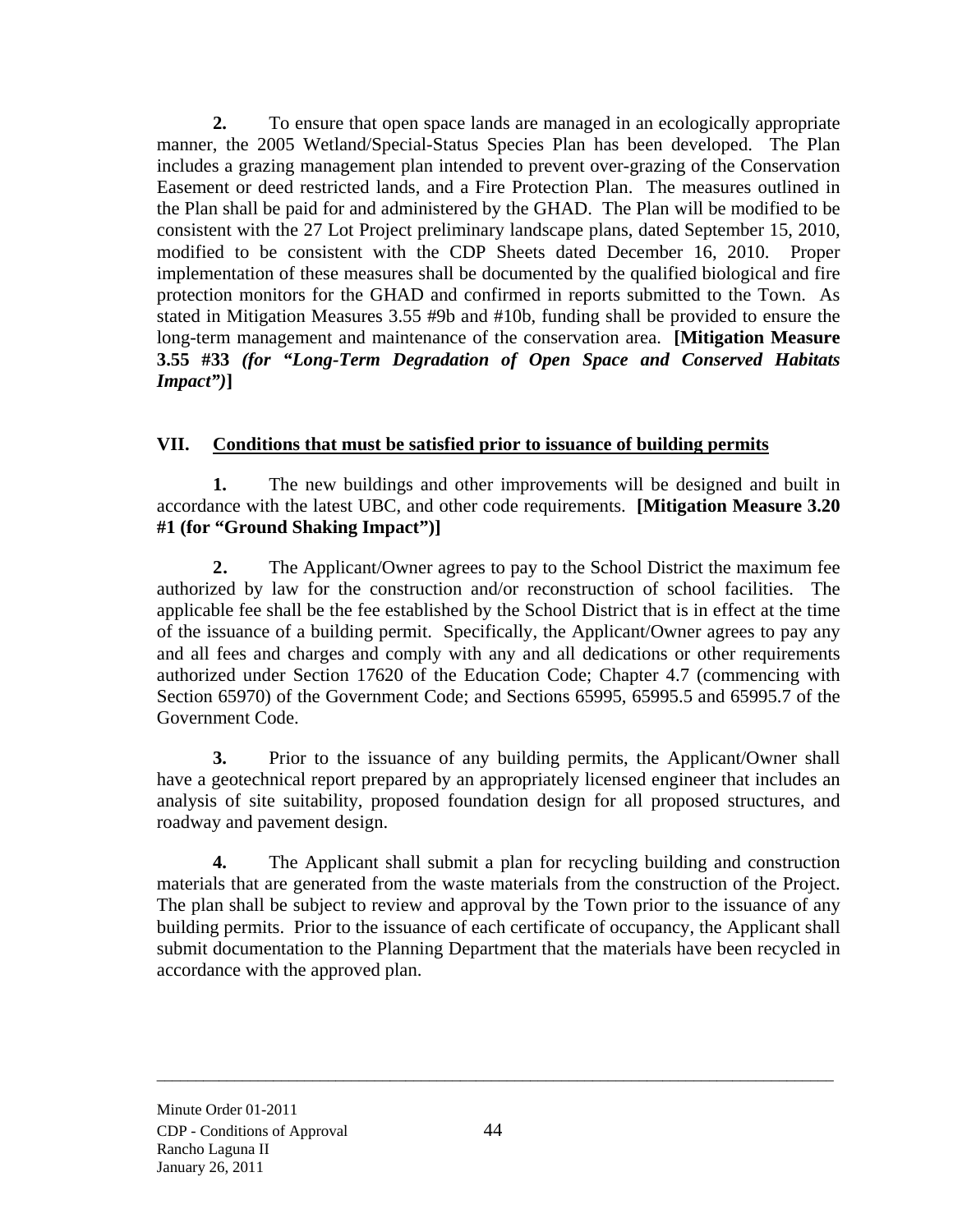# **VIII. Conditions that must be satisfied prior to approval of individual lot building plans**

**1.** The ENGEO report provides recommended measures for mitigating the effects of expansive soils on the project improvements. These protective measures shall be implemented during the design and construction phase of the project and are to be documented by the project geotechnical engineer:

- a. Overexcavation of cut and fill lots;
- b. Moisture conditioning of fills to over optimum; and,
- c. Presoaking slab subgrade areas.

d. The following additional measures can also be taken to minimize the effects of expansive soils:

e. Providing a layer of non-expansive granular materials beneath slabson-grade as a cushion against building slab movement;

f. The use of aggregate base under exterior flatwork; and,

# g. Control of irrigation adjacent to the new buildings. **[Mitigation Measure 3.20 #3** *(for "Expansive Soils Impact")***]**

**2.** The Project Sponsor will be responsible for the payment of school impact fees at the time of building permit. Assuming an average sized home of 4,000 square feet, and based upon the current fee rate, the total impact fees would be approximately \$287,000 at 35 homes or \$221,400 at 27 homes. **[Mitigation Measure 3.63 #1** *(for "School Capacity Impact")***]** 

*3.* The ENGEO report recommends that within proposed fill areas, soils subject to creep are to be removed prior to fill placement. Alternately, improvements should be set back from potential creep zones, or below grade retaining walls and deepened foundations could be used to minimize potential creep impacts. These measures, or other appropriate measures as recommended by the geotechnical engineer and subject to the review and approval by the Town Engineer, shall be incorporated onto the foundation and site improvement plans and shall be verified and tested by the project geotechnical consultant. **[Mitigation Measure 3.20 #6** *(for "Soil Creep Impact")***]**

**4.** Invasive non-native plant species known to invade wetlands and natural areas, as described in Table 3.55-4 of the DEIR, shall not be used in either the subdivision or individual lot landscaping. Under no circumstances shall the revegetation of graded or filled areas include any species appearing on the California Invasive Plant Council's Invasive Plant Inventory (available at http://www.cal-ipc.org/ip/inventory/weedlist.php).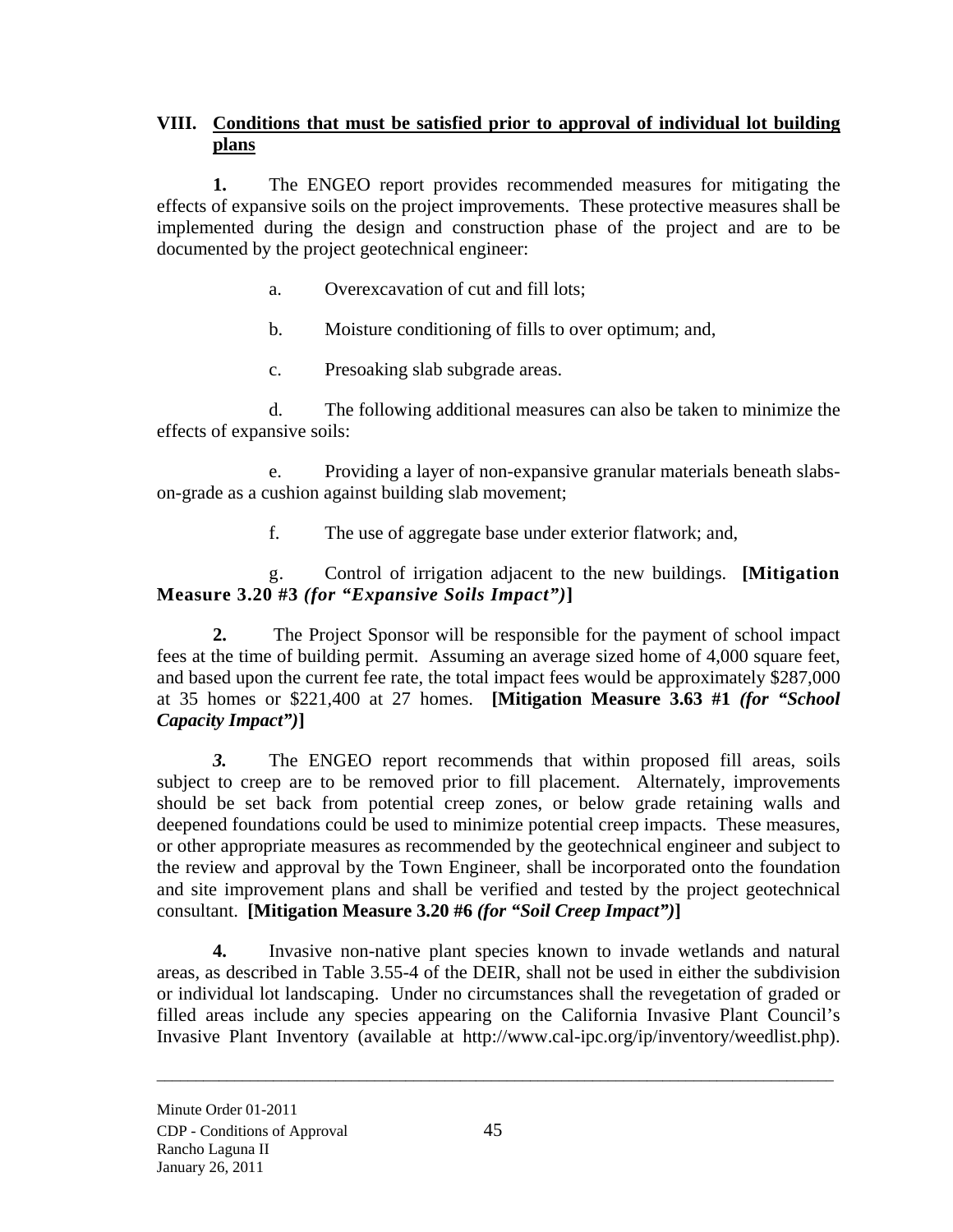A deed restriction to this effect shall be included on each lot prior to the recordation of the final subdivision map and its enforcement monitored and controlled by the HOA and GHAD. **[Mitigation Measure 3.55 #22a** *(for "Invasive Species Impact"***)]**

**5.** Prior to approval of design review and issuance of a building permit for a residence, the Applicant shall demonstrate how that home will obtain a score of 90 points (at a minimum) pursuant to the Town's "Build it Green Program." Build it Green Program components in the approved Precise Development Plan may be included to obtain the necessary score. In so doing, the green building design for each home shall provide at least 90 % of its electrical energy target load through a combination of photovoltaic cells and construction design, and shall include solar water heating.

**6.** This project shall be subject to all Town-wide development impact fees. The fees shall be calculated at the fee rate in effect at the time of building permit issuance and be consistent with the terms and conditions of Attachment C to the Minute Order dated January 26, 2011, and/or any future agreements regarding same.

Project Sponsor shall pay established development impact fees to offset cumulative impacts from the project, including the impact on police services which fee would be utilized to improve police services and response times. **[Mitigation Measure 3.62 #1** *(for "Police Protection Impact")***]**

**7.** The Project Sponsor shall contribute a proportional share toward the eventual construction of a northbound left turn lane from St. Mary's Road to Rheem Boulevard. The project's share of this left turn lane would be the average of the project's AM and PM peak hour volume shares compared to overall average volumes at those times. The fair share amount per unit shall be paid at building permit as part of the Traffic development fee or as a separate fee. **[Mitigation Measure 3.40 #2** *(for "Traffic Control Needs and Vehicle Queues at St. Mary's Road/Rheem Boulevard Impact")***]** 

# **IX. Other conditions that apply**

**1.** All disturbed areas shall be visited by a restoration ecologist after one rainy season has passed since seeding. Site visits should be made during the spring, and each site shall be visited at least once. Sites shall be monitored for the revegetation. Sites that fail to show suitable vegetative cover shall be noted and mapped, and shall be re-seeded in the fall. The restoration ecologist shall make notes on the occurrence of particularly noxious non-native plant species, and make recommendations for their eradication. **[Mitigation Measure 3.55 #22c** *(for "Invasive Species Impact")***]** 

**2.** The project CDP and CUP approval shall remain in effect for seven years from the date of approval of the Town Council. If a General Development Plan application is not submitted to the Town for processing prior to the expiration date and the Applicant has not demonstrated substantial progress towards development of the project, the approval shall be considered null and void. The Applicant/Owner may file an extension with the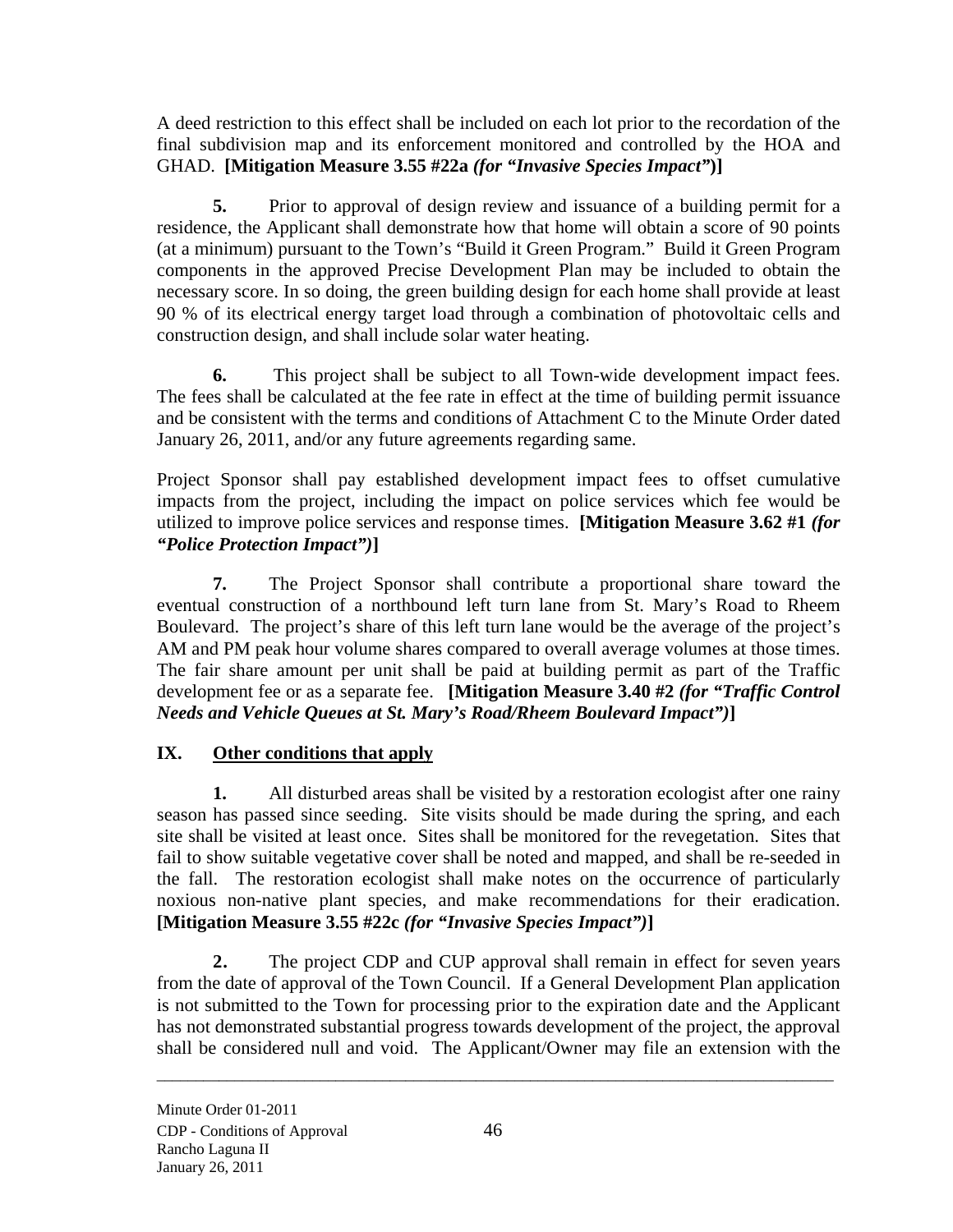Planning Department for an extension not less than 30 days prior to the expiration date of the Conceptual Development Plan, along with appropriate fees and necessary submittal requirements.

**3.** The Applicant/Owner shall be required to participate in a mitigation monitoring and reporting program pursuant to Public Resources Code 21081.6. The mitigation monitoring and reporting measures identified in the Final Environmental Impact Report (FEIR) prepared for this project are hereby incorporated into these conditions of approval in order to mitigate or avoid significant effects on the environment.

**4.** The Applicant/Owner shall defend, indemnify, and hold harmless the Town and its agents, officers and employees from any claim, action or proceeding against the Town or its agents, officers or employees to attack, review, set aside, void, or annul any approval by the Town or any of its agencies, departments, commissions, agents, officers, employees, or legislative or advisory body concerning or in any way related to the Project. The Town will promptly notify the Applicant/Owner of any such claim, action or proceeding, and will cooperate fully in the defense.

**5.** If the Town utilizes the services of consultants to prepare special studies or provide specialized design review or inspection services for the project, the Applicant shall reimburse the Town for actual costs it incurs in utilizing these services, including administrative costs for town personnel. A deposit for these services shall be provided prior to initiating review of the General Development Plan, or any other subsequent plans and maps for the project submitted to the Town by the Applicant and requiring Town review.

**6.** No final inspection shall be performed by the Town for any residence until the landscaping is installed or a bond is issued to the Town for the value of the landscape improvements, in an amount as determined by the Town.

**7.** The Homeowner's Articles of Incorporation and Conditions, Covenants and Restrictions (CC&R's) shall be submitted for review and approval by the Town Attorney. The Homeowners Association shall maintain all private streets at a minimum Pavement Condition Index of 70 as determined using the Metropolitan Transportation Commission (MTC) Pavement Management Condition (PMC) Rating System rating system.

**8.** The Applicant shall obtain an encroachment permit from the Town prior to performing any work within the public right-of-way.

**9.** The Applicant shall underground all new on site utilities related to the proposed project, per the provisions of Section 96-10.006 of the Town Subdivision Ordinance.

**10.** All streets shall be described as parcels and shall have a public access easement thereon.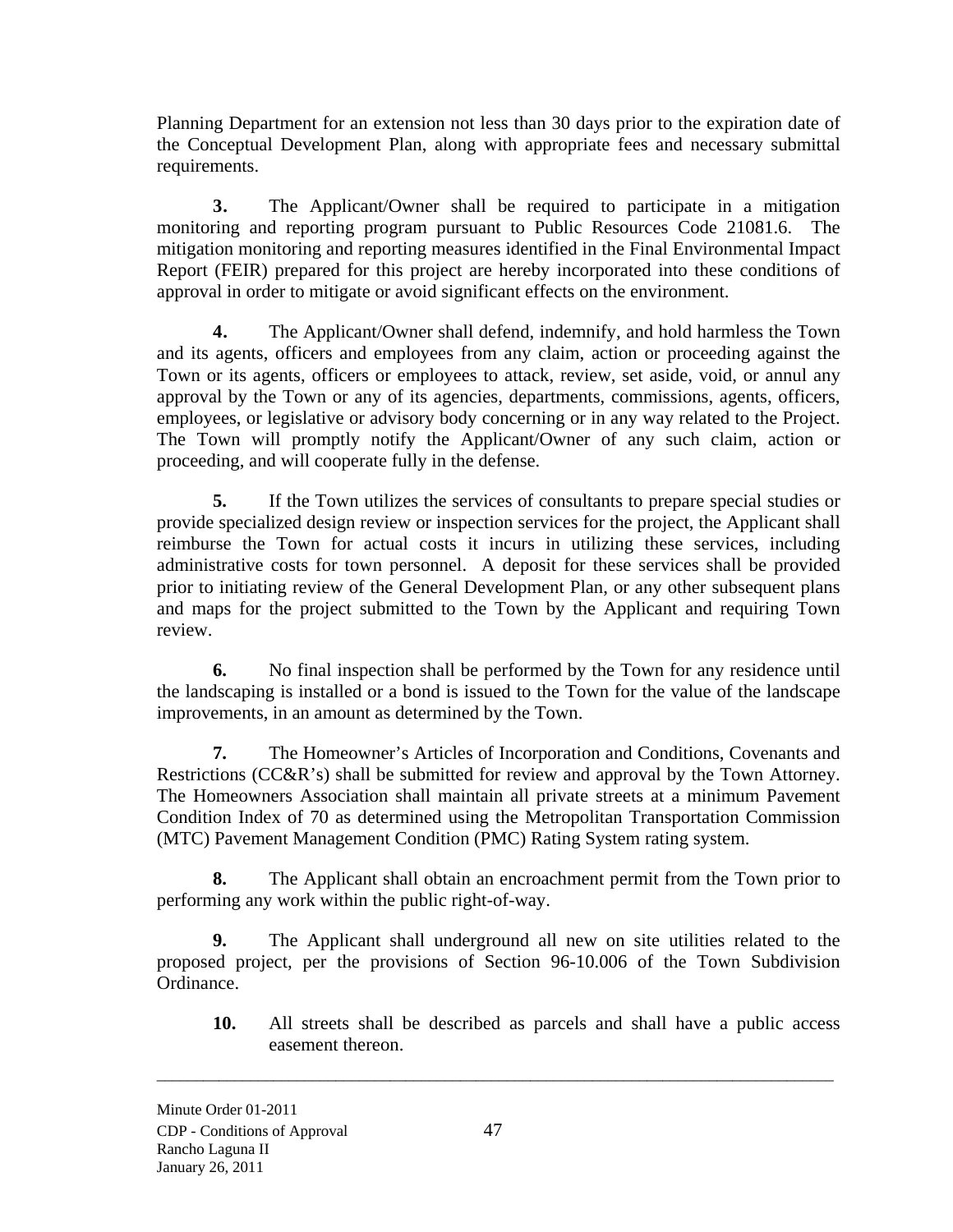- **11.** Prior to approval of the Precise Development Plan (PDP), the Applicant or its successors shall provide a plan for the implementation of and verification of implementation of the Conditions of Approval
- **12.** Prior to the installation of any lighting, the Applicant shall obtain approval from the Town and ensure that night lights (street lamps, park lighting, etc.) associated with the proposed project shall be directed "inward", away from off-site and open space areas, to minimize disruption to nocturnal wildlife activity. Night lighting shall not be used to spotlight natural features within designated open space areas.
- **13.** Prior to the issuance of the first certificate of occupancy, the Applicant shall include on-site signage and shall provide brochure information to all new home buyers that promotes the use of public transit. The number and location of signs shall be reviewed and approved by the Design Review Board.
- **14.** Prior to the issuance of the first certificate of occupancy, Town approved stencils shall be applied to storm drain inlets informing the public of direct connection between storm drain system and downstream creeks. This would be intended to reduce intentional spills into storm drains.
- **15.** All residential street addresses shall be placed in a location where they are readily visible from the street.
- **16.** Streetlights shall be installed and operational prior to the issuance of a Certificate of Occupancy for the first home in the Project.
- **17.** During construction, debris, waste dirt, or rubble shall not be deposited on adjacent habitats designated as open space areas.
- **18.** The MMRP in Attachment C2 to Minute Order 01-2011, dated January 26, 2011 shall be updated to reflect the project that the Town Council approved on January 26, 2011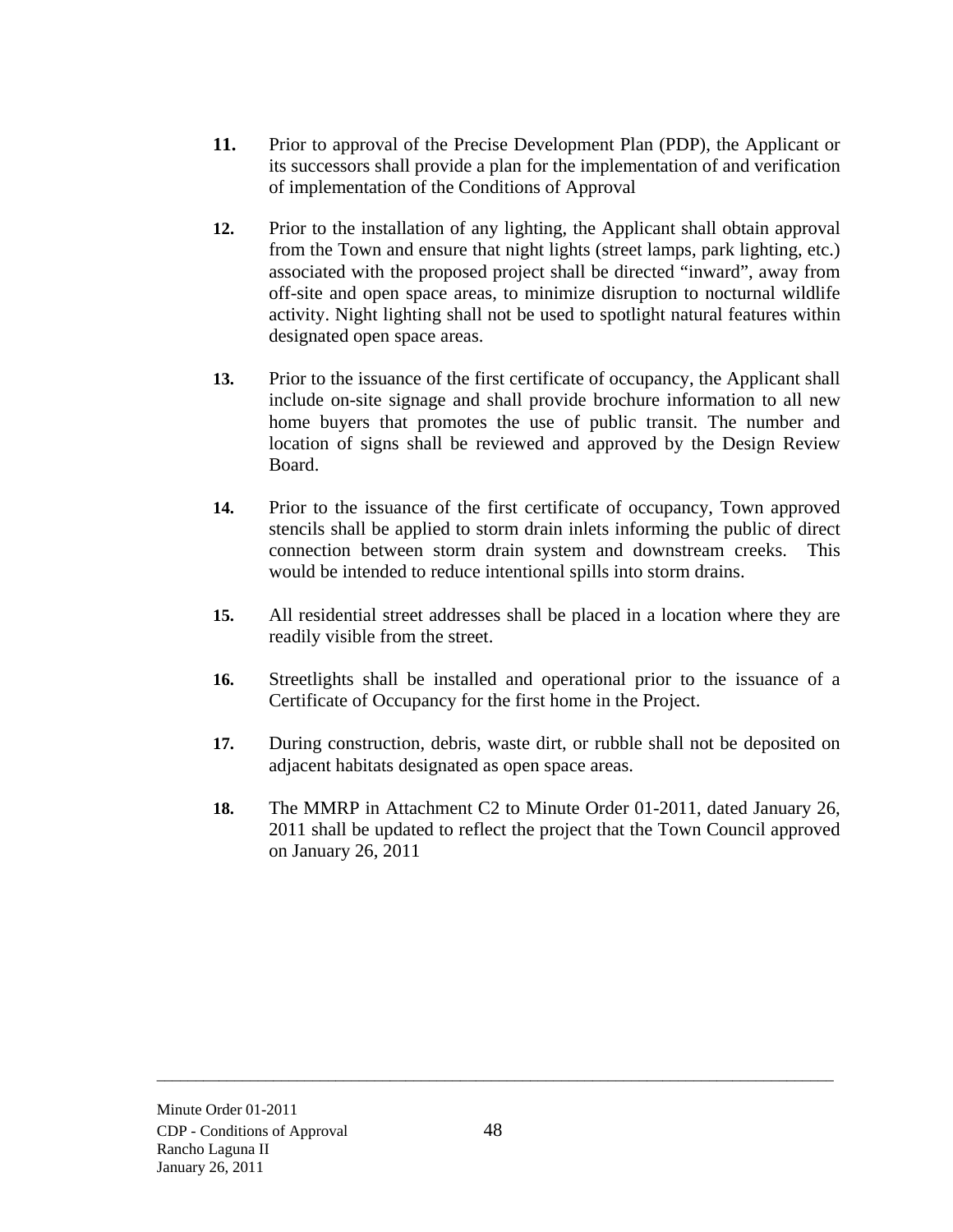#### **ATTACHMENT 6 – MINUTE ORDER 01-2011**

### **STATEMENT CONFIRMING RANCHO LAGUNA II 27 LOT PROJECT CONSISTENCY WITH MORAGA 2002 GENERAL PLAN (AND ITS APPLICABLE COMMUNITY VALUES, GUIDING PRINCIPLES, GOALS AND POLICIES) AS A WHOLE**

The Moraga 2002 General Plan ("2002 General Plan" or "General Plan") is a policy document that was envisioned, when approved, to be a "framework for development decision making for the next ten to twenty years." Development of a Ranch Laguna II residential project is within this time frame.

The 2002 General Plan was created with extensive public participation and focused on core values that define Moraga as a community. The 2002 General Plan is a statement of community values and priorities. It relies on fourteen guiding principles that serve as "overarching goals" relating to the following eight Elements of the General Plan: Environmental Preservation, Community Design and Character, Mobility, Shopping and Services, Housing, Community Services, Public Safety and Community Decision-making. Importantly, the 2002 General Plan updated the Town's 1990 General Plan by adding new policies and actions to reduce "maximum potential densities in environmentally sensitive" areas and "programs" to create a "stronger emphasis on open space preservation."

The 2002 General Plan includes a chapter that describes the community values and guiding principles that were developed through the public participation process, which provide the basic foundation for its goals, policies and implementing programs.

The 2002 General Plan contains 35 goals (general statements of values and aspirations) and over 250 policies (more precise expressions regarding the community's position on a particular matter or how a particular goal will be interpreted or implemented). With respect to providing direction on new residential development on open space lands, the General Plan contains many applicable goals and policies within its Elements.

In order to approve a development project, the Town Council must find it is consistent with the 2002 General Plan. General plan consistency does not mean perfect conformity of a project with each and every general plan policy. Rather, a project is consistent if it is in agreement or harmony with the general plan considered as a whole. In other words, a project may not strictly or substantially conform to a particular general plan policy or policies but still be in agreement or harmony with the general plan as a whole.

A staff report examining the Rancho Laguna II 35 lot project reviewed in the Draft EIR for consistency with General Plan goals and policies was originally presented to the Planning Commission on January 22, 2008. Subsequently, in response to comments from the public and Planning Commissioners, the analysis was revised and presented to the Planning Commission on March 17, 2008 and September 15, 2008. The Planning Commission approved the project on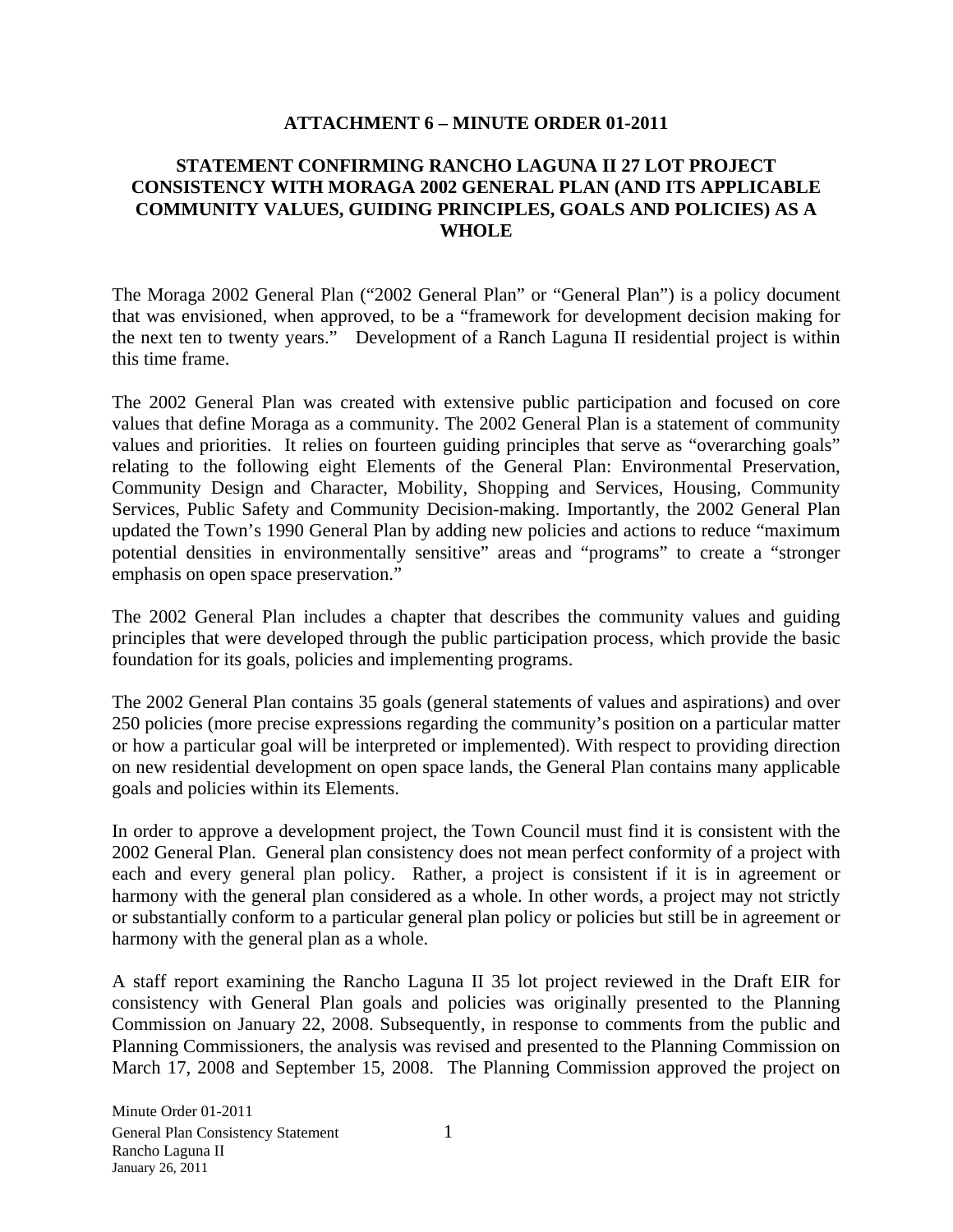August 17, 2009 by adopting three approval Resolutions. A timely appeal was submitted to the Town by an appellant group. The Town Council commenced its review of the appeal on October 28, 2009. Council members requested additional information and analysis from the Applicant and its consultants, including additional visual simulations based on the project as approved and mitigated by the Planning Commission.

The Staff Report for the public hearing on May 27, 2010, addressed the revised plans from Applicant considered at that hearing and their consistency with the General Plan. A majority of the Town Council requested that the project as approved by the Planning Commission be modified by eliminating the northern most lot in the upper development area, and to make other grading changes, lot modifications and house elevation changes as may be necessary so that no homes would be visible from Rheem Boulevard and the St. Mary's Road/Lafayette-Moraga Regional Trail. The Town Council also requested that the lower valley buttress be removed in order to substantially preserve the intermittent stream there, and requested Applicant to work with the Town Manager in reaching an agreement to stabilize the high risk area in the lower valley section of Rheem Boulevard with a geogrid reinforced buttress fill. That alternative method of repair was evaluated by the Town's geotechnical engineering consultants for that hearing.

On October 27, 2010, the Town Council reviewed the Applicant's modified plans dated September 15, 2010. The Staff Report and staff's oral presentations for that hearing analyzed those plans and addressed General Plan issues of concern.

Following the close of the public hearing, a majority of the council members requested that additional changes be made September 15, 2010 Conceptual Development Plan Sheets. They requested that Lots 23-26 be relocated in order to provide better protection for the defined Non-MOSO ridgeline to the north (above 800 feet elevation and more than 20% slope) and for improved hillside grading design. They requested that 'A' Way be eliminated, that road access to the upper development area be provided along the Fay Hill Road alignment, and that no secondary emergency vehicle access be included (subject to confirmation that the new road access provided sufficient fire safety per the Fire Marshal). No final action was taken.

For the public hearing on January 26, 2011, the Applicant presented a modified project per the December 16, 2010 Conceptual Development Plan Sheets, as supplemented by the Access Road Sections dated December 30, 2010 ("CDP" Sheets), along with related exhibits These plans have been fully analyzed in the Staff Report for this hearing. Conditions of Approval and Mitigation Measures have been updated consistent with these CDP Sheets, and an agreement reached between Town staff and the Applicant with respect to Rheem Boulevard. The CDP Sheets address the requests at the last hearing by reconfiguring the streets and lots in the upper development area. Cut grading has been reduced and 19 lots have been clustered along reconfigured 'C' Court and 'B' Court. Lots along the north-south ridge are limited to Lots 9-11 on 'B' Court. 8 lots are now located on the west side of 'D' Drive, with the indoor and outdoor living areas of the homes oriented toward the trees and wetland swale.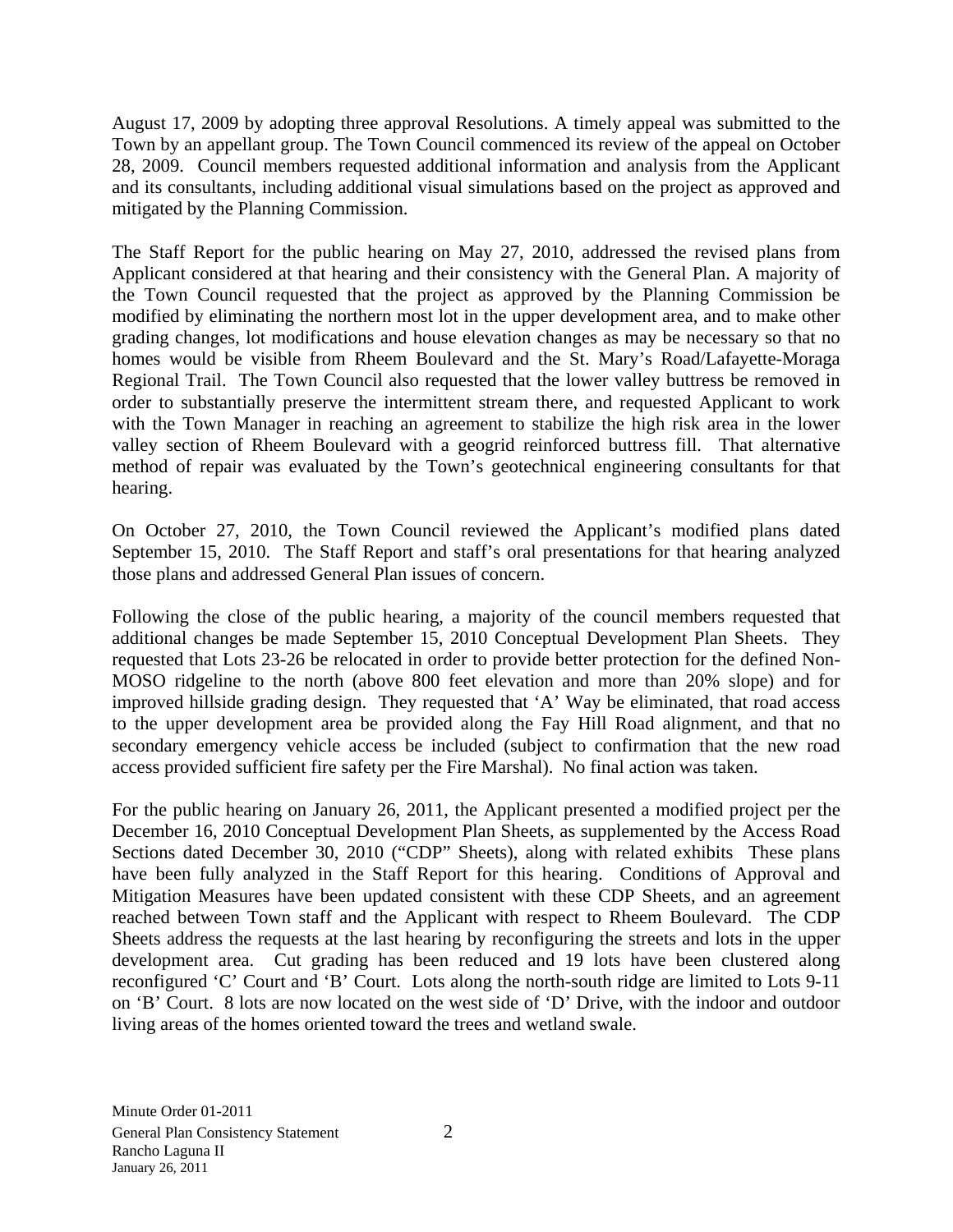The project before the Town Council is referred to as the 27 Lot Project. It has been evaluated by Town staff within the context of the 24 goals and 122 policies in the 2002 General Plan that are applicable to the Project. To facilitate a review of the 27 Lot Project's consistency with the General Plan, the relevant goals and policies have been arranged in a matrix format along with a comment describing how the Project addresses the goal or policy. The Matrix is attached to and made a part of this Finding of Rancho Laguna II 27 Lot Project Consistency with Moraga 2002 General Plan ("General Plan Consistency Finding" or "Finding").

The Matrix analysis looks at the General Plan goal by applicable goal and policy by applicable policy. It confirms the 27 Lot Project substantially achieves each applicable goal and substantially conforms to each applicable policy. The Matrix summary for each such goal and policy is not intended to be an exhaustive review of Project consistency with the General Plan. The analysis and factual basis for that Finding is also found elsewhere in the administrative record, including the staff reports and Final EIR. The goals and policies that do not apply to the 27 Lot Project are not included in the matrix. For example the policies related to commercial or multi-family development are not applicable to a single-family project on open space lands.

After considering the information and analysis in this Statement, the Matrix and the administrative record, the Town Council hereby finds the 27 Lot Project as modified on this appeal is consistent with the 2002 General Plan; i.e., the Project is in agreement and harmony with the General Plan as a whole.

Conformance with a particular policy should be considered in the context of the objective to conform to other policies. For example, Environmental Quality Policy OS2.2 calls for preservation of creeks, streams and other waterways (such as the intermittent drainage in the lower Rheem valley and the wetland swale in the upper Rheem valley) in their natural state whenever possible. Public Safety Policy PS1.6 gives the highest priority to public improvements that are related to public safety (e.g., making a 2-lane arterial road like Rheem Boulevard safe for vehicular travel). Circulation Policy C1.1 calls for the design, construction and maintenance of roadways to make them safe. The 27 Lot Project is in conformance with the waterway preservation policy, as informed by the effort to meet the objective of the public safety and circulation policies as they relate to this Project, as more fully discussed below. Stabilization of the lower valley with a valley buttress and replacing the filled intermittent drainage with a recreated one would be consistent with the General Plan in balancing these policies. However, the Town Council prefers instead to preserve that intermittent drainage even further by undertaking the responsibility to stabilize the high risk sections of Rheem Boulevard in the lower valley with a geogrid reinforced fill and repair the road. The Applicant has agreed to undertake that work concurrent with construction of its subdivision improvements and provide a financial contribution toward the cost of that work, as set forth in Condition V.16. Rheem Boulevard along the entire frontage will be made safer for all users. This improved section is in keeping with the semi-rural character of the location.

The 27 Lot Project on this 180 acre site is in harmony with the General Plan as a whole, in large part due to the amount, location and environmental features of the Project's permanent, publicly accessible open space that is preserved, the design and location of the two development clusters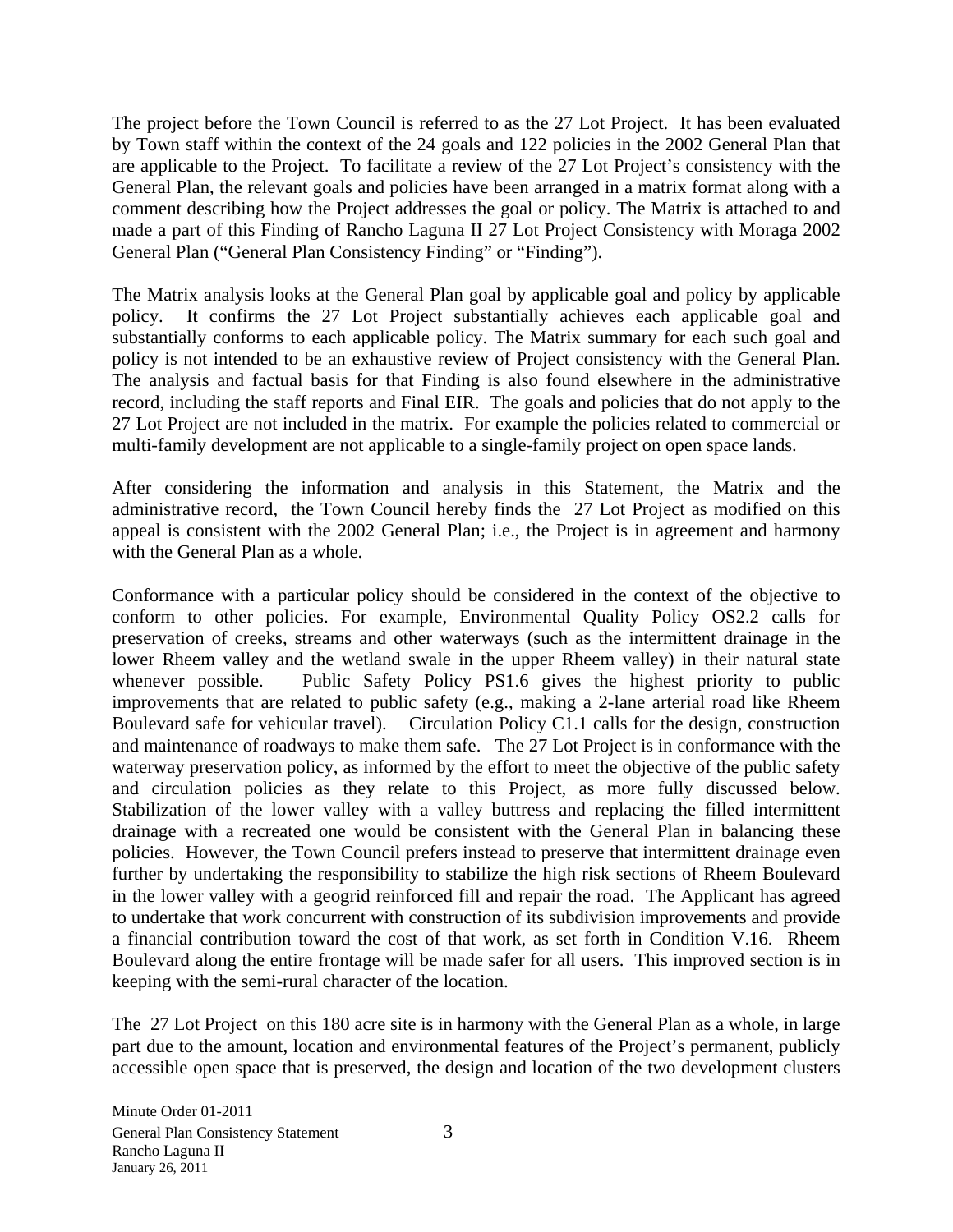on the site, and the visual quality of public and scenic corridor views of the Project as designed and mitigated, in combination with other elements of the Project including the avoidance/mitigation of geotechnical risk, the stabilization, repair and improvement of the upper valley of Rheem Boulevard, the preservation of the intermittent drainage and recreated wetland swale in the upper valley, and the Project's "green design." The Project will be semi-rural in appearance given the extent and quality of open space being preserved and the comparatively low density of its residential development clusters, which will be landscaped and designed to blend with the environment. That the 27 Lot Project as mitigated has no significant environmental impacts is strong evidence of its General Plan consistency. The following analysis provides further support for this General Plan Consistency Finding.

The Project preserves more than 90% of the Rancho Laguna property as permanent open space with public trails that may connect to off site public trails and vehicular parking provided near the south end of the minor ridgeline. The open space includes the visually and environmentally most important portions of the property: Coyote Creek, oak woodland, minor ridgeline, wetland swale in the upper Rheem valley, and intermittent drainage in the lower Rheem valley. The GHAD will manage the open space in all respects at no cost to the Town.

The two small development clusters (17.3 acres) and street and open space landscape are designed such that the visual impacts of the Project as seen from public views are less than significant, as that significance factor is informed by the General Plan policies related to visual quality.

The development cluster on the southern plateau will have an insignificant visual quality impact on public views, due in large part to its location, the design and grading for the lots and streets, and design review of the homes. Hillsides remain open and new trees will not protrude above the skyline. The location of the southern plateau and surrounding topography are such that views of the development cluster on the southern plateau from public vantage points of concern are avoided. For example, the Non MOSO protected ridgeline to the north of the southern plateau is part of the predominant view from the few public locations to the east in Lafayette that can see a portion of the Rancho Laguna site. In addition, the development cluster on the southern plateau has been designed and mitigated so its visual quality impact as seen from those limited public views is less than significant, as that threshold is informed by the General Plan policies to protect visual quality of open space lands.

The upper and lower Rheem valleys on the Rancho Laguna site are within the Rheem Boulevard scenic corridor. 8 homes and "D" Drive in the upper Rheem valley will be located on what is now un-engineered fill with a degraded wetland swale. The valley portion of the Project includes placement of a valley buttress in the upper Rheem valley, with 8 homes and 'D' Drive separated from Rheem Boulevard by open space and a recreated wetland swale. The lower valley will be preserved in its existing condition with its intermittent drainage. The new landscape in the valleys as designed and mitigated will maintain open views of the valley, hillsides and ridges as seen from Rheem Boulevard, a scenic road. As such, the visual quality impact of the Project as seen from Rheem Boulevard is insignificant. The significance threshold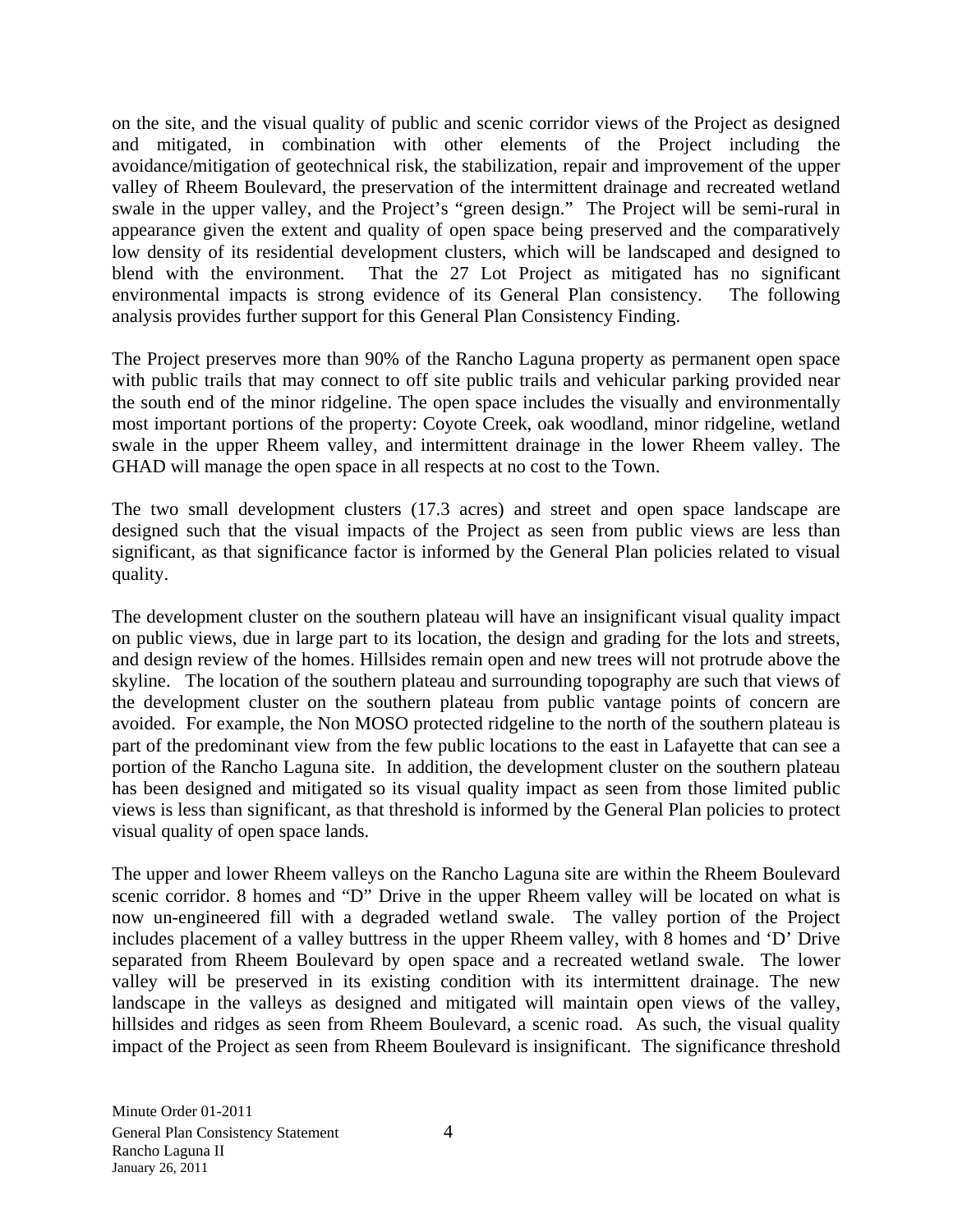in the Final EIR is informed by the General Plan development policies in open space lands and within a scenic corridor.

That some existing residences in Moraga and Lafayette will see some of the new streets and/or homes in the Project is not a General Plan visual quality issue. The new homes are so far away from existing homes their private views will not be blocked. From these private locations, the predominant view of the Rancho Laguna site and surrounding properties will still be semi-rural. For example, with the Project's development the semi-rural views from the backyards of homes on the westerly side of Birchwood Drive will be comprised of open space, existing homes/streets and landscape, and new homes/streets and landscape. The Community Design Element policies require high quality design of a new residential neighborhood. The 27 Lot Project and its homes will blend with its environment and meet this standard.

The GHAD will professionally monitor and maintain the safe geologic and hydrologic condition of the entire property, and be responsible for any future repairs that may be required. Both the Applicant's and Town's geotechnical engineers are in agreement the Project's design and mitigation measures will protect the new development and residents from geotechnical risk The 27 Lot Project both preserves important environmental features and protects public safety consistent with General Plan policies.

Under the General Plan, development on open space lands is limited to very low densities, between one unit per five acres and twenty acres, subject to site-specific review and protections to protect ridgelines, steep slopes, and high risk areas (see Land Use Policy LU1.2 and its footnote 3). Consistent with applicable General Plan goals and policies (Policy LU1.2), the actual density on the Rancho Laguna site is determined through the application process and based on environmental constraints, site-specific review, public services availability, open space and recreational considerations.

The maximum density on this 180 acre open space site is 36 units. The development clusters are not located on the MOSO portion of the Rancho Laguna site. Thus no development is proposed on MOSO land that could be identified as high risk under that initiative ordinance and the MOSO Guidelines. In conformance with LU1.2, the development clusters on the non-MOSO portion, as designed, will not be constructed on high risk areas or on steep slopes (or on moderate risk areas).

The southern plateau development area is within Non-MOSO Open Space. The crest of the ridge on the Non-MOSO portion of the property is adjacent to and extending into the adjoining MOSO portion of the project site. The southern plateau development is not on a Non-MOSO minor ridgeline as defined in the General Plan at Appendix D, Definitions (more than 800 feet in elevation and more than 20% slope). None of the lots are located on where the existing elevation is more than 800 feet above mean sea level, only portions of 'E' Street, which is permitted under the General Plan and MOSO. See the staff report for the October 27, 2010 public hearing for further analysis and explanation of the General Plan principles, goals and policies related to ridgelines.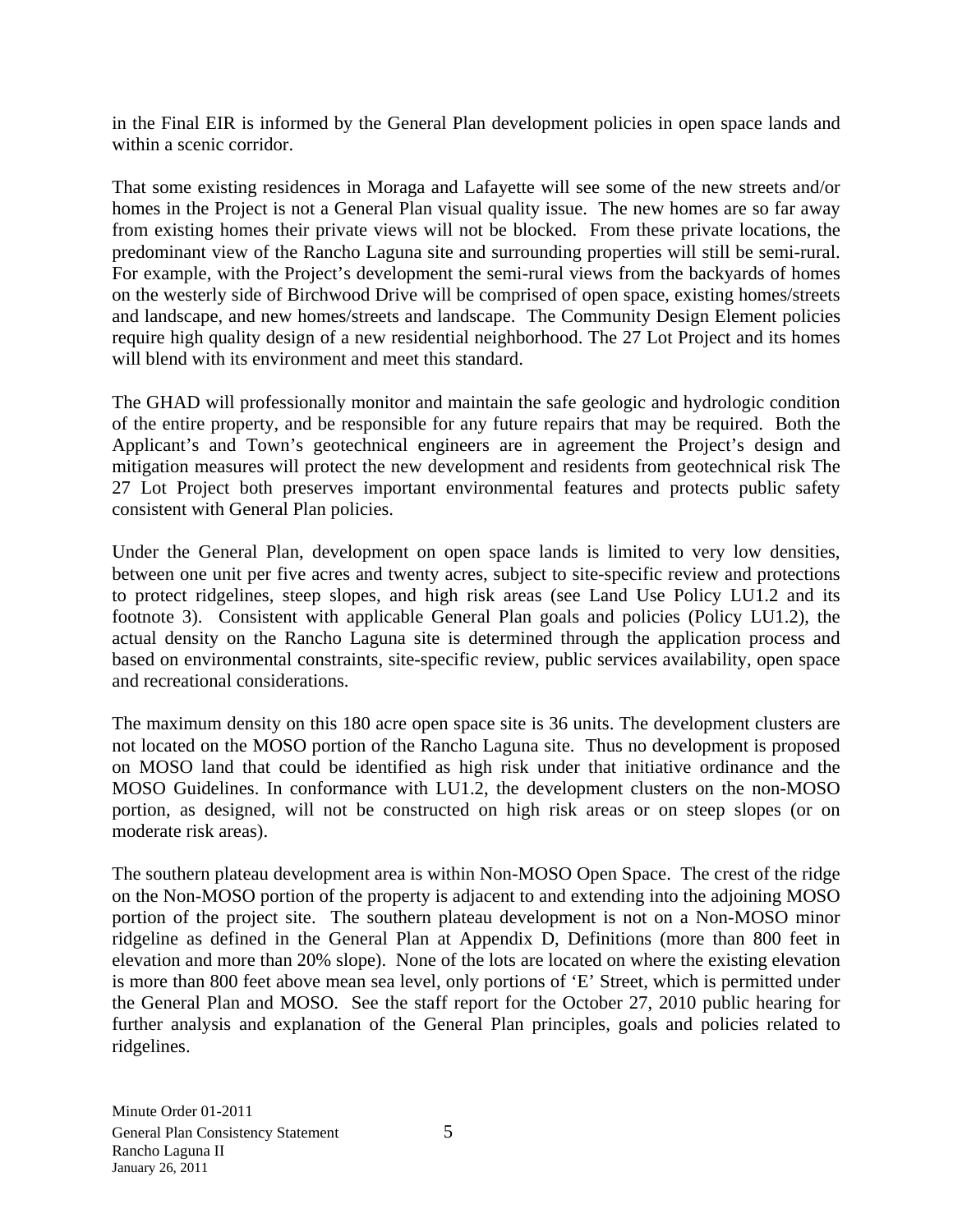Thus, whether or not to develop the southern plateau, and the extent of that development, depends on other factors, such as the geotechnical safety of such development, aesthetics, and its visibility from off site public views. Geotechnical risk of the development is mitigated to less than significant, as that threshold is informed by General Plan policies in the Public Safety element. The visual quality impact of the southern plateau development as seen from public views is also insignificant as mitigated through project design.

The 27 Lot Project stabilizes, repairs and improves the upper valley segment of Rheem Boulevard and, at the same time, results in no significant environmental impacts, including visual quality, and preserves more than 90% of the Rancho Laguna property as open space. The Project grading balances on site, with the southern plateau cut used to create the upper valley buttress.

As encouraged in Public Safety Policy PS5.5, existing downstream flooding and erosion behind the Rheem Boulevard homes during large storm events will be reduced to the extent feasible. The Applicant will utilize oversized storm drain pipes in the development of the Project. The Applicant has volunteered to work with interested homeowner to secure permits for and construct erosion control features (short sections of strategically placed buried rip rap) behind their homes.

The homes will be designed to blend with the environment instead of overpowering it, per Condition III.8. Each home is required to achieve at least 90 points in the Town's "Green Building Program," and in so doing satisfy 90 % of its typical energy consumption through photovoltaic cells solar heating, design and construction standards. This green building standard in Condition III.9 represents a significant energy conservation precedent for residential projects in Moraga.

The Project density of one unit per 6.7 acres is appropriate on this particular site and for this particular 27 Lot Project design.

The 27 Lot Project, as designed, mitigated and conditioned, is in keeping with the applicable community values and guiding principles in the 2002 General Plan regarding Environmental Preservation, Community Design and Character, Mobility, and Public Safety (see General Plan Chapter 2). 90% of the Rancho Laguna site is preserved in perpetuity, including the MOSO ridgeline and other open space resources like Coyote Creek, and with public trails for natural recreational opportunities. The Project design and quality contributes to a positive community aesthetic, including within a scenic corridor, all in keeping with Moraga's natural setting and high standards for good design. The Project maintains the single family, semi-rural setting of the area. Public health and safety is protected through Project design and mitigation, most importantly with respect to geologic risk (within the new development and on Rheem Boulevard) and peak storm flows.

The 27 Lot Project, as designed, mitigated and conditioned, conforms to each applicable principle, goal and policy in the 2002 General Plan, as summarized in the attached Matrix. Refer to the 2002 General Plan for the text of the applicable goals and policies.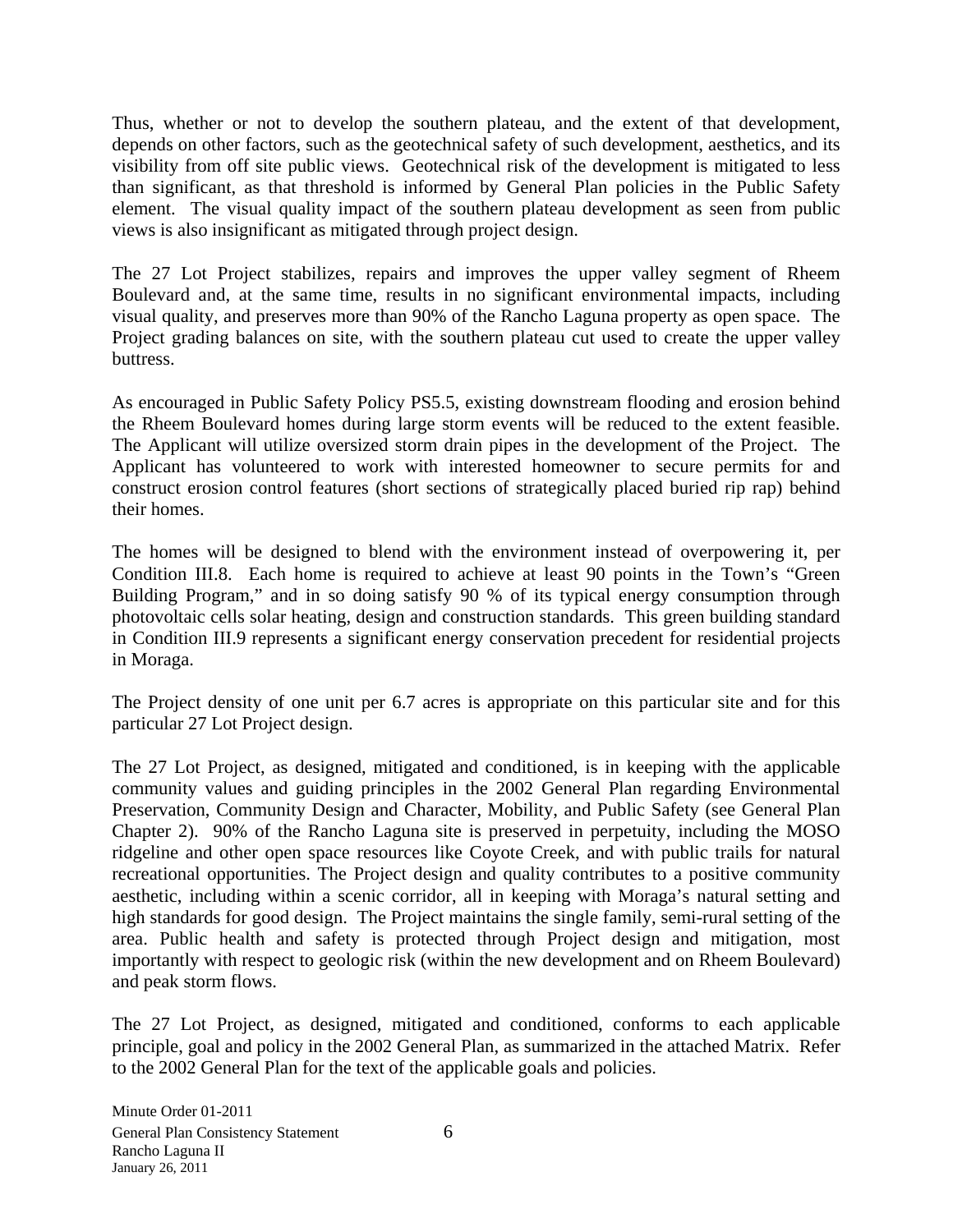#### **ATTACHMENT 6 – MINUTE ORDER 01-2011 MATRIX RE: CONFORMANCE WITH MORAGA 2002 GENERAL PLAN APPLICABLE GOALS AND POLICIES**

#### **RANCHO LAGUNA II 27 LOT PROJECT**

| <b>Chapter</b>   |       | General Plan Goal or Policy Applicable to<br>Rancho Laguna II 27 Lot Project ("Project") |                | Rancho Laguna II 27 Lot Project Conformance to Specific<br><b>General Plan Goal or Policy</b>                                                                                                                                                                                                                                                                                                                                                                                                                                                                                                                                                                                                                                                                                              |
|------------------|-------|------------------------------------------------------------------------------------------|----------------|--------------------------------------------------------------------------------------------------------------------------------------------------------------------------------------------------------------------------------------------------------------------------------------------------------------------------------------------------------------------------------------------------------------------------------------------------------------------------------------------------------------------------------------------------------------------------------------------------------------------------------------------------------------------------------------------------------------------------------------------------------------------------------------------|
| <b>Chapter 3</b> |       |                                                                                          |                |                                                                                                                                                                                                                                                                                                                                                                                                                                                                                                                                                                                                                                                                                                                                                                                            |
| <b>Land Use</b>  |       | <b>Residential LU1</b><br>Goal                                                           |                | Project is a "high quality residential environment" as 90% of site preserved as permanent open<br>space, including all MOSO land, minor ridgeline, oak woodland, Coyote Creek, and intermittent<br>drainage. The new homes and landscape will be designed to blend with the environment.                                                                                                                                                                                                                                                                                                                                                                                                                                                                                                   |
|                  | LU1.1 | Neighborhood Preservation                                                                |                | Project as designed, conditioned and mitigated has no adverse impacts on existing residential<br>neighborhoods. All environmental impacts are less than significant. Project density is less than<br>nearby neighborhoods. Lot sizes are comparable (some larger, some smaller) and more of the<br>new neighborhood is preserved as open space than the existing ones. Private view of new homes<br>and streets, in and of itself, is not inconsistent with General Plan policies. Some Birchwood<br>residences are at a higher elevation than the new southern plateau development. In General<br>Plan context, their private views will not be adversely impacted by a view of some of the Project's<br>new homes and streets in combination its new landscape and preserved open space. |
|                  | LU1.2 | <b>Residential Densities</b>                                                             | $\overline{2}$ | Project is within the residential density range for open space lands (one unit per 5 to 20 acres).<br>Per policy, density is to be determined in application process and based on environmental and<br>site constraints, among other factors. Density of one unit per 6.7 acres is appropriate for Project<br>as designed and mitigated (see Statement for further discussion)                                                                                                                                                                                                                                                                                                                                                                                                             |
|                  | LU1.3 | <b>Residential Building Height</b>                                                       | 3              | Residential building heights of 8 homes in upper Rheem valley will not negatively impact<br>the hillside views for travelers on Rheem Boulevard. Building heights on southern<br>plateau also take into account visibility from public views (single story on flat pads of lots<br>along "B" Court and "B" Court), which will also benefit private views. None of the new<br>homes will block views of existing residences so the focus is on the limited public views<br>of the development clusters.                                                                                                                                                                                                                                                                                     |
|                  | LU1.4 | <b>Housing Types</b>                                                                     | 4              | Project is limited to conventional detached single-family homes, which is appropriate on<br>open space lands.                                                                                                                                                                                                                                                                                                                                                                                                                                                                                                                                                                                                                                                                              |
|                  | LU1.5 | Development Densities Open space<br>Lands                                                | 5              | Policy wording comes from MOSO initiative and addresses densities on MOSO open<br>space. Project does not include lots on MOSO portion of property. Project density<br>conforms to LU1.2 density standards.                                                                                                                                                                                                                                                                                                                                                                                                                                                                                                                                                                                |
|                  | LU1.6 | Minimum Lot Sizes and Percentage<br>Mix for Single Family Developments                   | 6              | Project includes trails with guaranteed permanent public access. Lots exceed the<br>15,000 sq.ft. minimum size for a project with such recreational facilities. Density on<br>MOSO portion of property is not altered by the implementation of this policy.                                                                                                                                                                                                                                                                                                                                                                                                                                                                                                                                |
|                  |       | Additional lots for TDRs and<br>a.<br>density bonuses                                    |                | No TDR or density bonus is being requested.                                                                                                                                                                                                                                                                                                                                                                                                                                                                                                                                                                                                                                                                                                                                                |
|                  |       | Variation in the mix of lot sizes<br>b.                                                  |                | Project includes variation in lot sizes (18,472 sqft to 43,496 sq.ft.).<br>Lot size variation<br>does not require Town Council approval.                                                                                                                                                                                                                                                                                                                                                                                                                                                                                                                                                                                                                                                   |

 Minute Order 01-2011 General Plan Goals & Policies Conformance Matrix– Rancho Laguna II January 26, 2011 Page 1 of 17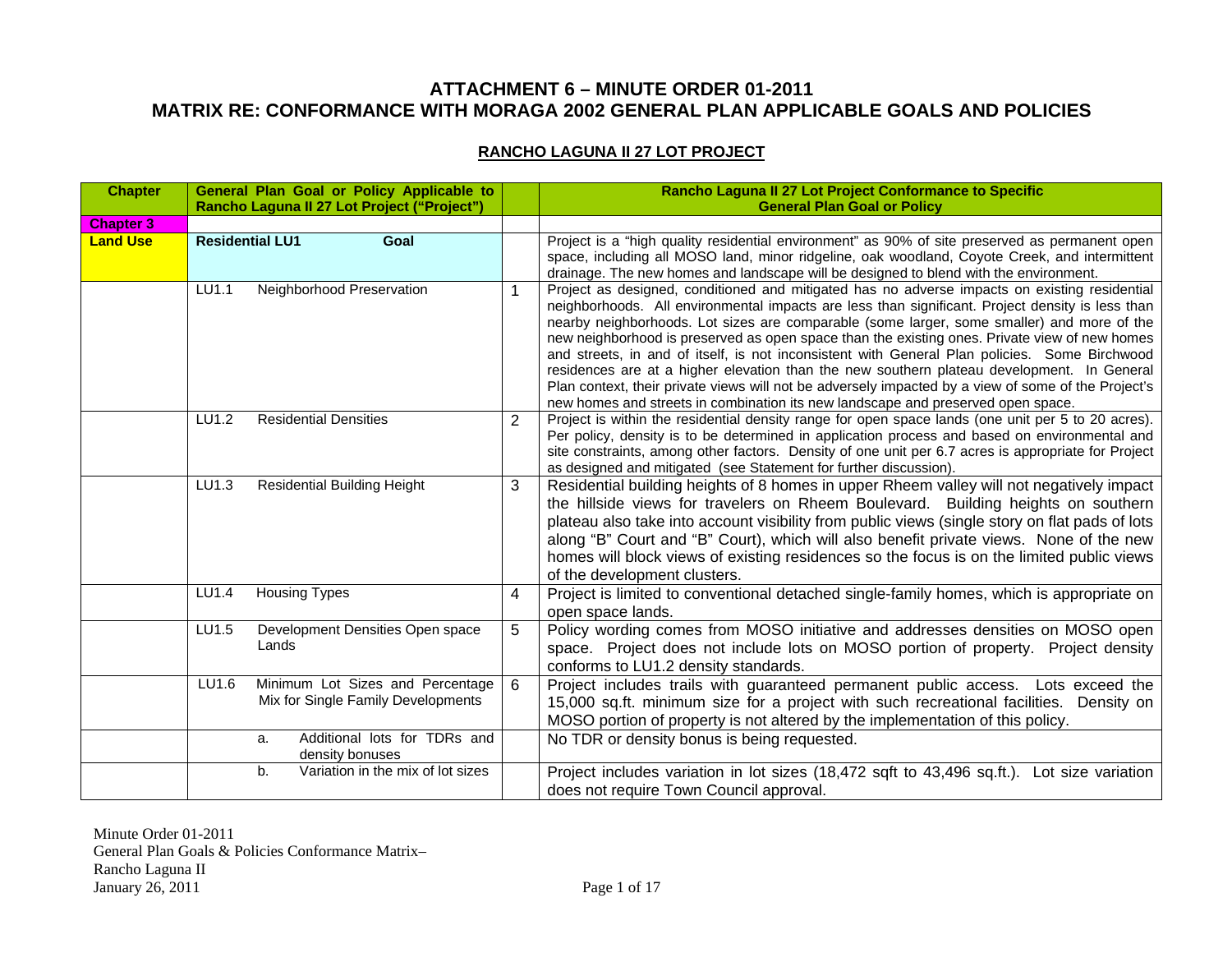| <b>Chapter</b> | General Plan Goal or Policy Applicable to<br>Rancho Laguna II 27 Lot Project ("Project") |                | Rancho Laguna II 27 Lot Project Conformance to Specific<br><b>General Plan Goal or Policy</b>                                                                                                                                                                                                                                                                                                                                                                                                                                                                                                                                                                                                                                                                                                                                                                                                                                                                                                                                                                                                                                                                                                                                                                                                                                                                                                                                                                                                                                                                                                     |
|----------------|------------------------------------------------------------------------------------------|----------------|---------------------------------------------------------------------------------------------------------------------------------------------------------------------------------------------------------------------------------------------------------------------------------------------------------------------------------------------------------------------------------------------------------------------------------------------------------------------------------------------------------------------------------------------------------------------------------------------------------------------------------------------------------------------------------------------------------------------------------------------------------------------------------------------------------------------------------------------------------------------------------------------------------------------------------------------------------------------------------------------------------------------------------------------------------------------------------------------------------------------------------------------------------------------------------------------------------------------------------------------------------------------------------------------------------------------------------------------------------------------------------------------------------------------------------------------------------------------------------------------------------------------------------------------------------------------------------------------------|
|                | Clustering on smaller lot sizes<br>C.                                                    |                | Policy not applicable to open space lands, but clustering concept is implemented in<br>Project without the need to reduce lot sizes below the 15,000 sq.ft. minimum.                                                                                                                                                                                                                                                                                                                                                                                                                                                                                                                                                                                                                                                                                                                                                                                                                                                                                                                                                                                                                                                                                                                                                                                                                                                                                                                                                                                                                              |
|                | Lot size and slope<br>d.                                                                 |                | Project lot sizes need not be increased any further to mitigate negative visual impacts<br>and/or geologic hazards. Clustering the lots in two locations and mitigation measures<br>reduce those impacts to less than significant.                                                                                                                                                                                                                                                                                                                                                                                                                                                                                                                                                                                                                                                                                                                                                                                                                                                                                                                                                                                                                                                                                                                                                                                                                                                                                                                                                                |
|                | Lot sizes in Open Space areas<br>е.                                                      |                | See summary above for Policy LU1.6 regarding 15,000 sq.ft. minimum lot size for<br>Project.                                                                                                                                                                                                                                                                                                                                                                                                                                                                                                                                                                                                                                                                                                                                                                                                                                                                                                                                                                                                                                                                                                                                                                                                                                                                                                                                                                                                                                                                                                       |
|                | LU1.8<br><b>Slope Restrictions</b>                                                       | $\overline{7}$ | Project does not require or include development on MOSO portion of property, other<br>than dirt trails and potentially a sewer line off "C" Court. Development on the Non-<br>MOSO portion of the project site over 800 feet in elevation is on average slopes that do<br>On non-MOSO portion all grading is supported by site-specific<br>not exceed 20%.<br>analysis that confirms geological risk is mitigated to an insignificant level. Average<br>slopes on all building pads (after-graded slope) are less than 25%. The average slope<br>over the entire graded area is less than 25%.<br>Grading in those locations is the<br>minimum required in order to create the development clusters in a manner that is "in the<br>spirit of, and not incompatible with, the intention and purpose of all other policies of the<br>General Plan." For example, the extent of grading on the southern plateau has varied<br>yet compatible purposes: create mostly flat building pads, provide for adequate road<br>sections, reduce pad and street elevations and construct a berm to limit visibility of the<br>homes, and generate cut material to create the valley buttress required to stabilize<br>Rheem Boulevard. Grading in the Rheem valley is the minimum necessary to create the<br>valley buttress and flat pads on wide lots for 8 homes. The Project as designed and<br>graded conforms to General Plan policies and as mitigated has no significant<br>environmental impacts. The significance standards used in the EIR are informed by the<br>applicable General Plan policies. |
|                | LU1.9<br>Housing to Protect Open<br>Cluster<br>Space                                     | 8              | Housing is clustered in two locations, the southern plateau and upper Rheem valley, on<br>less than 10% of the property's 180 acres. This results in permanent preservation and<br>protection of 162 open space acres. The development clusters, as located, designed<br>and mitigated, are not visually prominent as seen from Rheem Boulevard, a scenic<br>corridor road, or from any other public view. The prominent view of the property from<br>Rheem Boulevard is its valleys, hillside and ridgeline as a whole. For travelers on<br>Rheem Boulevard, the prominent view of the Project as designed and mitigated will be<br>the same. The 8 homes will be screened by trees and separated from Rheem<br>Boulevard by the open wetland swale. The southern plateau homes and streets will be<br>screened by the berm on its westerly side in combination with native trees and shrubs<br>planted on portions of the hillside in natural clusters. The intermittent drainage in the<br>lower Rheem valley will be preserved in its current condition to maintain open views for<br>Rheem Boulevard travelers. Predominant views from the east will be of the minor                                                                                                                                                                                                                                                                                                                                                                                                                         |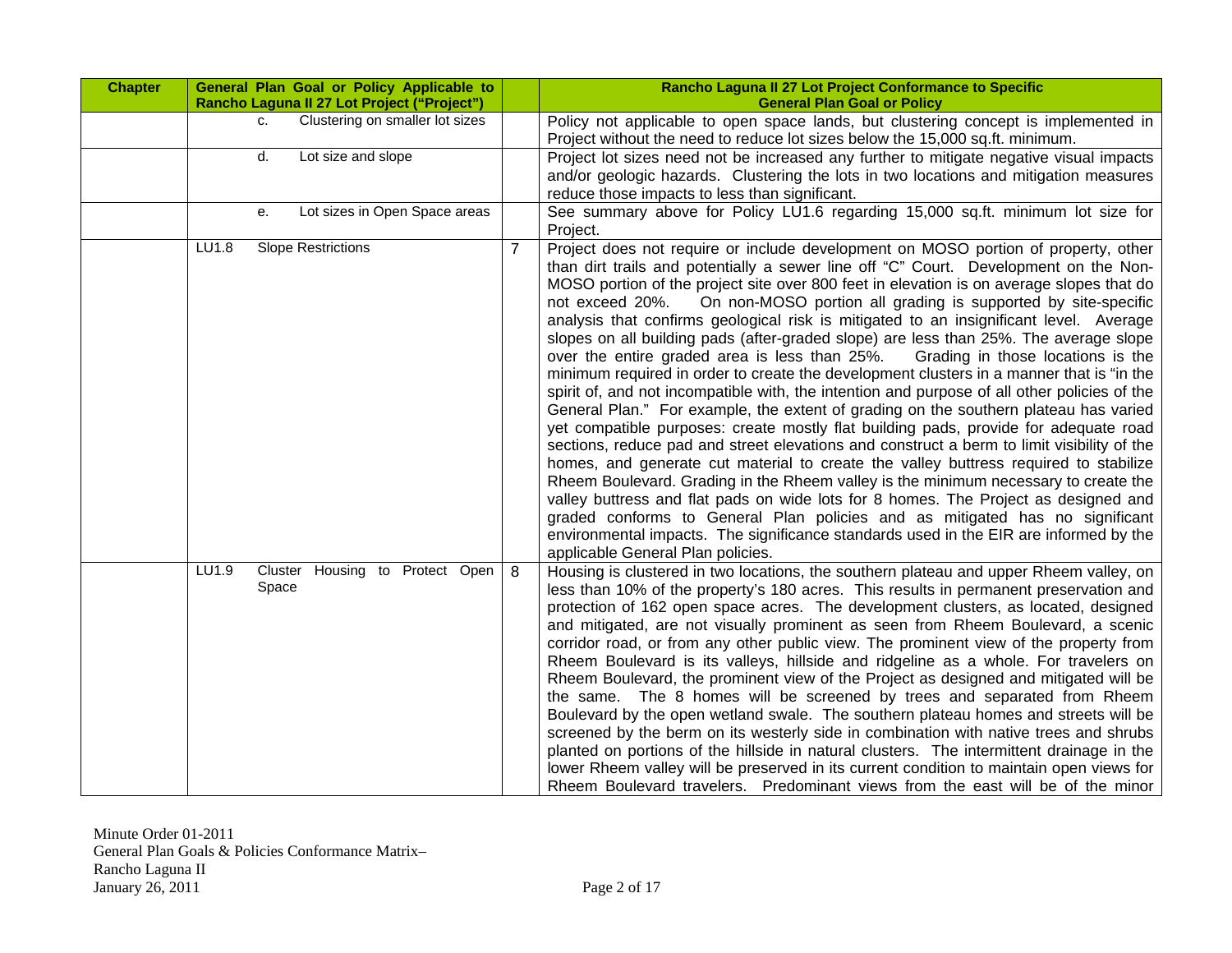| <b>Chapter</b>                    | General Plan Goal or Policy Applicable to<br>Rancho Laguna II 27 Lot Project ("Project") |    | Rancho Laguna II 27 Lot Project Conformance to Specific<br><b>General Plan Goal or Policy</b>                                                                                                                                                                                                                                                                                                                                                                                                                                                                                                                                                                                                                                                                                                                                                                                           |
|-----------------------------------|------------------------------------------------------------------------------------------|----|-----------------------------------------------------------------------------------------------------------------------------------------------------------------------------------------------------------------------------------------------------------------------------------------------------------------------------------------------------------------------------------------------------------------------------------------------------------------------------------------------------------------------------------------------------------------------------------------------------------------------------------------------------------------------------------------------------------------------------------------------------------------------------------------------------------------------------------------------------------------------------------------|
|                                   |                                                                                          |    | ridgeline on the MOSO portion of the property, the Non-MOSO ridge adjacent to it, and<br>the ridgelines to the north of the property.                                                                                                                                                                                                                                                                                                                                                                                                                                                                                                                                                                                                                                                                                                                                                   |
|                                   | <b>Planned District Zoning</b><br>LU1.10                                                 | 9  | The non-MOSO portion of the property is zoned Planned District. MOSO open space is<br>not zoned Planned District. The application to develop the property is being processed<br>in a manner consistent with Chapter 8.48 of the Moraga Municipal Code and thus<br>requires approval of a conceptual development plan.                                                                                                                                                                                                                                                                                                                                                                                                                                                                                                                                                                   |
| <b>Chapter 4</b>                  |                                                                                          |    |                                                                                                                                                                                                                                                                                                                                                                                                                                                                                                                                                                                                                                                                                                                                                                                                                                                                                         |
| <b>Community</b><br><b>Design</b> | <b>Natural Setting CD1</b><br>Goal                                                       |    | Project as designed and mitigated protects and preserves the natural scenic qualities of<br>the property. 90% is protected and managed as permanent open space. Coyote<br>Creek, oak woodlands and the minor ridgeline are preserved. The recreated wetland<br>swale in the upper valley and the preserved intermittent drainage in the lower valley will<br>be natural in appearance and enhanced scenic quality, as will the new native landscape<br>clusters on the hillsides. Open views of the valley, hillsides and ridgeline will be<br>maintained.                                                                                                                                                                                                                                                                                                                              |
|                                   | CD1.1<br>Location of New Development                                                     | 10 | Development on the property has been located in areas that are the least sensitive in<br>terms of environmental and visual resources, to the extent possible. The upper valley<br>cluster is located in a small, degraded area of previously placed fill. Visibility of the<br>southern plateau from public views is limited. It does not include oak woodland or other<br>significant environmental resources. The stabilization and repair of Rheem Boulevard in<br>the upper valley as part of the development is not possible without the valley buttress,<br>but the environmental and visual quality of the recreated wetland swale will be<br>enhanced.                                                                                                                                                                                                                          |
|                                   | Site Planning, Building Design and<br>CD1.2<br>Landscaping                               | 11 | Limiting the two development clusters to the upper Rheem valley and southern plateau<br>retains natural topographic features and visual qualities of the property. The recreated<br>wetland swale on the upper valley buttress will be natural and enhanced quality in<br>function and appearance. New landscape will blend new structures and streets with the<br>environment. Condition III.8 requires architectural design to be low profile, blending<br>with the environment.                                                                                                                                                                                                                                                                                                                                                                                                      |
|                                   | <b>View Protection</b><br>CD <sub>1.3</sub>                                              | 12 | Project as designed and mitigated maintains the Town's semi-rural character and<br>protects important elements of its natural setting, with 90% protected and maintained as<br>permanent open space, including the important elements of Coyote Creek, minor<br>ridgeline, oak woodlands, and open valleys. Open valley, hillside and skyline views<br>from Rheem Boulevard, a scenic road, are maintained. Views from St. Mary's Road, in<br>particular in the section across from the Lafayette-Moraga Regional Trail adjoining the<br>parking lot, are protected by changes in the project design in the upper development<br>area. The recreated wetland swale in the upper valley and preserved intermittent<br>drainage will be of natural and enhanced visual quality. The predominant higher<br>elevation view of the property from Moraga and Lafayette is the protected minor |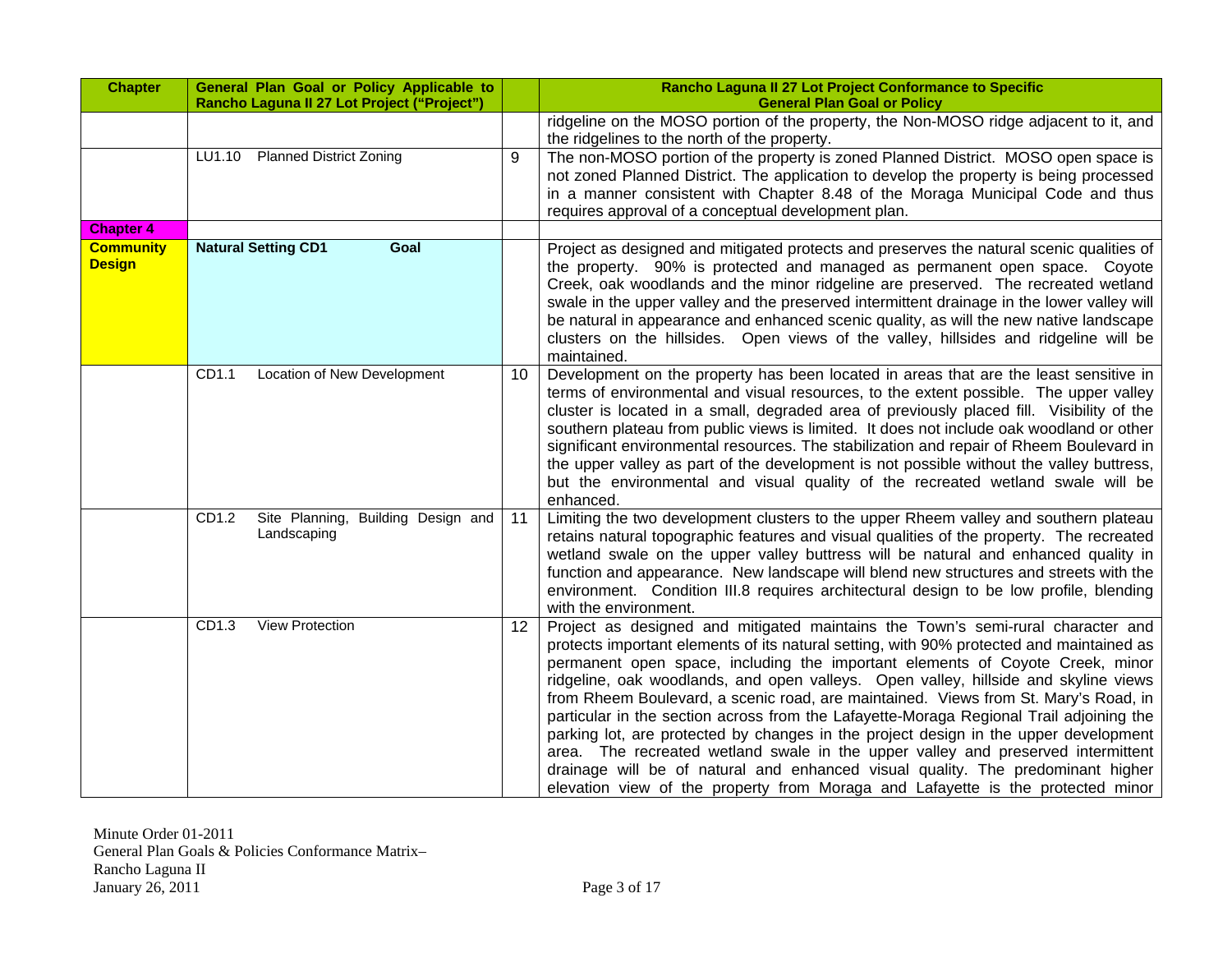| <b>Chapter</b> | General Plan Goal or Policy Applicable to<br>Rancho Laguna II 27 Lot Project ("Project") |    | Rancho Laguna II 27 Lot Project Conformance to Specific<br><b>General Plan Goal or Policy</b>                                                                                                                                                                                                                                                                                                                                                                                                                                                                                                                                                                                                                                                                                                                                                                                                                                                                                                                                                                                                                                                                                                                                                                                                                                                                                                                                                                                                                                                                                                                                                                              |
|----------------|------------------------------------------------------------------------------------------|----|----------------------------------------------------------------------------------------------------------------------------------------------------------------------------------------------------------------------------------------------------------------------------------------------------------------------------------------------------------------------------------------------------------------------------------------------------------------------------------------------------------------------------------------------------------------------------------------------------------------------------------------------------------------------------------------------------------------------------------------------------------------------------------------------------------------------------------------------------------------------------------------------------------------------------------------------------------------------------------------------------------------------------------------------------------------------------------------------------------------------------------------------------------------------------------------------------------------------------------------------------------------------------------------------------------------------------------------------------------------------------------------------------------------------------------------------------------------------------------------------------------------------------------------------------------------------------------------------------------------------------------------------------------------------------|
|                |                                                                                          |    | ridgeline and its upper hillside and the Non-MOSO ridge, in some instances in<br>combination with the ridgelines to the north. Visual quality impacts of the Project from<br>public views in Moraga and Lafayette have been mitigated to less than significant. View<br>protection with respect to the upper valley is being provided without the need for<br>landscape screening there.                                                                                                                                                                                                                                                                                                                                                                                                                                                                                                                                                                                                                                                                                                                                                                                                                                                                                                                                                                                                                                                                                                                                                                                                                                                                                   |
|                | Canyon and Valley Areas<br>CD1.4                                                         | 13 | The scenic and environmental qualities of the two valley areas on the property are<br>protected. Substantial preservation and enhancement of the intermittent drainage and<br>its topography in the lower valley has been required by the Town Council. Coyote<br>Creek is included in the permanent open space, as well as the recreated wetland swale<br>in the upper valley and the preserved intermittent drainage in the lower Rheem valley.<br>The scenic qualities and views of Coyote Creek and the oak woodland on the adjacent<br>hillsides, now mostly unavailable to the public, will be seen from the Project's public<br>trails. Along Rheem Boulevard, significant linear open space will be preserved following<br>construction of the upper valley buttress, and including the preserved intermittent<br>drainage, wetland swale, natural grasses and low riparian vegetation as a visual focus.<br>Native trees and shrubs will be placed and species planted to maintain open views of<br>the valley and minor ridgeline, as well as a natural hillside landscape comprised of<br>native trees and open grassland. As such, the upper valley buttress will not adversely<br>affect the scenic and environmental qualities of the Rheem valley area. The residential<br>development in the upper Rheem valley at the bottom of the hillside, limited to 8 homes<br>on wide lots, is semi-rural in character. The location of "D" Drive and the 8 homes,<br>separated and screened from Rheem Boulevard, will not adversely affect the<br>environmental and scenic qualities and public views of the valley or the hillside and<br>ridgeline behind them. |
|                | Ridgelines and Hillside Areas<br>CD1.5                                                   | 14 | The General Plan defines ridgelines as the identified major and minor ridgelines under<br>MOSO. The Non-MOSO southern plateau development area is not part of the<br>property's minor ridgeline because its elevation is less than 800 feet or, where it is<br>above that elevation, the average slope on the development area does not exceed<br>20%. That development area is limited to approximately 17 acres, preserves significant<br>oak woodland and grasslands, and minimizes visual impacts. Homes on the southern<br>plateau will be low profile and designed to blend with the environment, per Condition<br>III.8. Native trees and shrubs will be placed and species selected to blend hillside<br>improvements with the environmental setting.                                                                                                                                                                                                                                                                                                                                                                                                                                                                                                                                                                                                                                                                                                                                                                                                                                                                                                              |
|                | CD1.6<br>Vegetation                                                                      | 15 | New project landscape in open space is comprised of native trees, shrubs and grasses<br>suitable for the particular locations, hillside or riparian. The identified native species in<br>the open space and along streets are drought tolerant and fire resistant. The same will<br>be required for landscape on individual lots during the design review process for those<br>homes.                                                                                                                                                                                                                                                                                                                                                                                                                                                                                                                                                                                                                                                                                                                                                                                                                                                                                                                                                                                                                                                                                                                                                                                                                                                                                      |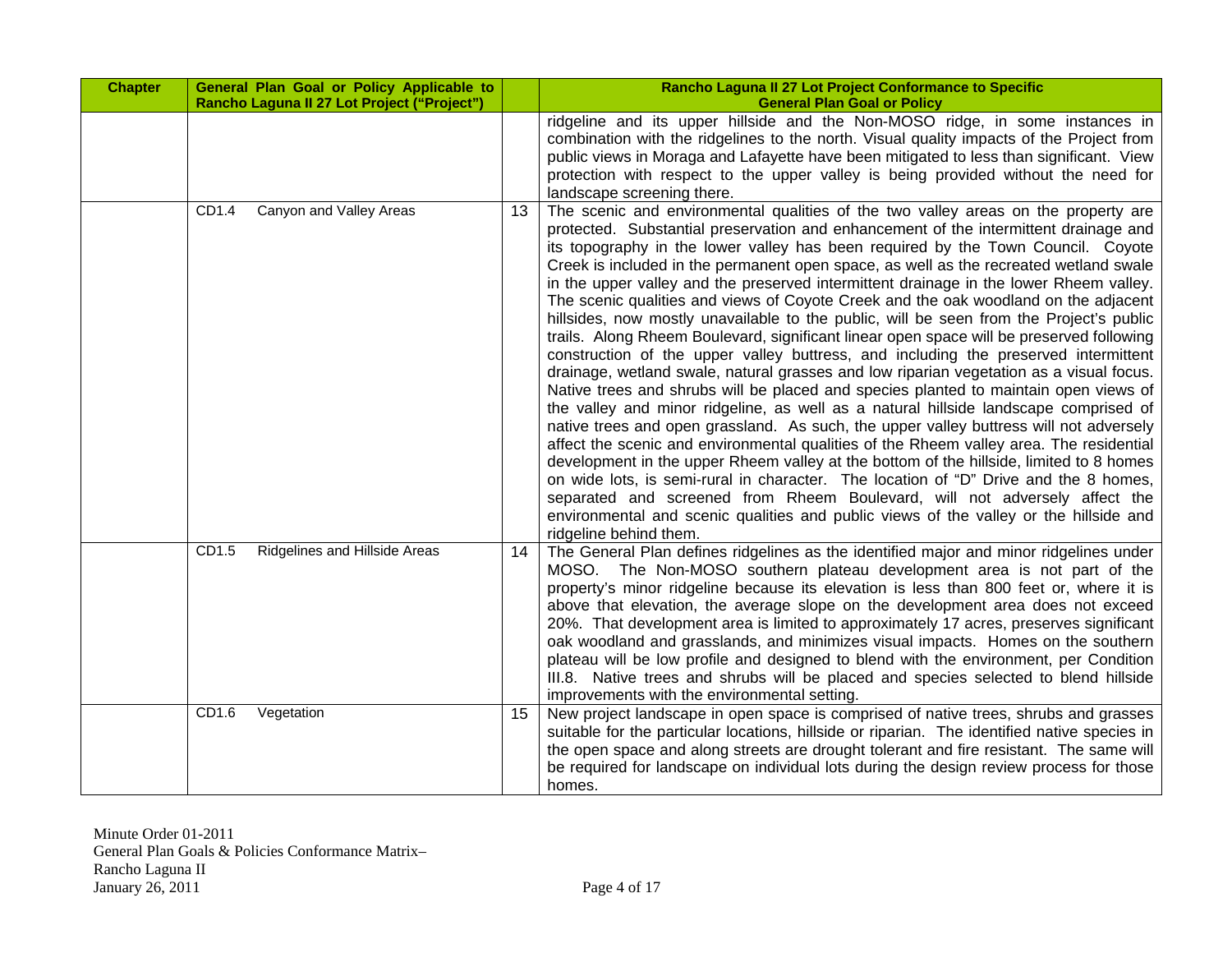| <b>Chapter</b> | General Plan Goal or Policy Applicable to<br>Rancho Laguna II 27 Lot Project ("Project") |    | Rancho Laguna II 27 Lot Project Conformance to Specific<br><b>General Plan Goal or Policy</b>                                                                                                                                                                                                                                                                                                                                                                                                                                                                                                                                                                                                                                                                                                                                                                                                                                                                                                                                                                                                                                                                                                                                                                                                                                                                                  |
|----------------|------------------------------------------------------------------------------------------|----|--------------------------------------------------------------------------------------------------------------------------------------------------------------------------------------------------------------------------------------------------------------------------------------------------------------------------------------------------------------------------------------------------------------------------------------------------------------------------------------------------------------------------------------------------------------------------------------------------------------------------------------------------------------------------------------------------------------------------------------------------------------------------------------------------------------------------------------------------------------------------------------------------------------------------------------------------------------------------------------------------------------------------------------------------------------------------------------------------------------------------------------------------------------------------------------------------------------------------------------------------------------------------------------------------------------------------------------------------------------------------------|
|                | CD1.8<br><b>Utility Lines</b>                                                            | 16 | New electrical and other utility lines in the Project will be underground in the private<br>streets. The new electrical utility lines will connect to existing overhead lines located on<br>the non-project side of Rheem Boulevard.                                                                                                                                                                                                                                                                                                                                                                                                                                                                                                                                                                                                                                                                                                                                                                                                                                                                                                                                                                                                                                                                                                                                           |
|                | <b>Public Places CD2</b><br>Goal                                                         |    | Project includes pedestrian connections to existing and future pedestrian trails and to<br>Moraga Road and St. Mary's Road. Stabilization, repair and improvement of Rheem<br>Boulevard along the project frontage in both the upper and lower valley will protect and<br>maintain vehicular connections between St. Mary's Road and Moraga Road area,<br>including St. Mary's College and commercial areas in Rheem.                                                                                                                                                                                                                                                                                                                                                                                                                                                                                                                                                                                                                                                                                                                                                                                                                                                                                                                                                          |
|                | Public Places as Focal Points<br>CD <sub>2.1</sub>                                       | 17 | Project includes an integrated pedestrian path system throughout the site, which can<br>link to the Lafayette-Moraga Regional Trail and the future Palos Colorados trails.<br>Included is a public trail on the project side of Rheem Boulevard and a sidewalk on the<br>non-project side which connects to the existing sidewalk extending to Moraga Road.                                                                                                                                                                                                                                                                                                                                                                                                                                                                                                                                                                                                                                                                                                                                                                                                                                                                                                                                                                                                                    |
|                | CD2.5<br>Connections                                                                     | 18 | See summary above for preceding policy which also applies to this policy.                                                                                                                                                                                                                                                                                                                                                                                                                                                                                                                                                                                                                                                                                                                                                                                                                                                                                                                                                                                                                                                                                                                                                                                                                                                                                                      |
|                | <b>Scenic Corridors CD2</b><br>Goal                                                      |    | With the Project as designed and mitigated, this frontage of Rheem Boulevard as a<br>scenic roadway through Town reflects Moraga's semi-rural character. The enhanced<br>open space as viewed from Rheem Boulevard, managed in perpetuity by the GHAD to<br>maintain its visual quality, strengthens community identity, as does the stabilization,<br>repair and improvement of the road along the upper valley itself. See also the summary<br>for Policy CD3.2 below and other policies that address visual character, like Policy<br>CD1.5 regarding view protection.                                                                                                                                                                                                                                                                                                                                                                                                                                                                                                                                                                                                                                                                                                                                                                                                      |
|                | <b>Designation of Scenic Corridors</b><br>CD3.1                                          | 19 | Rheem Boulevard and St. Mary's Road are designated scenic corridors consistent with<br>this policy and the Project has been designed and mitigated with that in mind.                                                                                                                                                                                                                                                                                                                                                                                                                                                                                                                                                                                                                                                                                                                                                                                                                                                                                                                                                                                                                                                                                                                                                                                                          |
|                | <b>Visual Character</b><br>CD3.2                                                         | 20 | Improvements to the visual character of the Rheem Boulevard scenic corridor include<br>the elimination of uneven pavement and evidence of earth movement and an improved<br>road section with a pedestrian path (decomposed granite) on the project side. The<br>scope of improvements in the upper valley is consistent with the semi-rural character of<br>this location along Rheem Boulevard. A wetland swale will be recreated on the upper<br>valley buttress (a visual improvement over the existing visually degraded conditions),<br>which will transition to the intermittent drainage in the lower valley. Native trees and<br>shrubs will also improve the visual character of the scenic corridor and planted in<br>locations that will not obstruct open views of the valleys, hillsides and skyline. The<br>GHAD's long term management of the open space will preserve the visual character of<br>the scenic corridor. The westerly edge of "D" Drive in the upper valley is set back from<br>Rheem Boulevard 120-140 feet and will be screened by trees and shrubs in the open<br>space and in an easement in front of the homes, so that the 8 homes as designed will<br>not adversely affect the visual character of the scenic corridor. Lighting and signage is<br>not included because it would not improve the visual character of the scenic corridor. |
|                | CD3.5<br>Landscaping and Amenities                                                       | 21 | See summary above for preceding policy which also applies to this policy.                                                                                                                                                                                                                                                                                                                                                                                                                                                                                                                                                                                                                                                                                                                                                                                                                                                                                                                                                                                                                                                                                                                                                                                                                                                                                                      |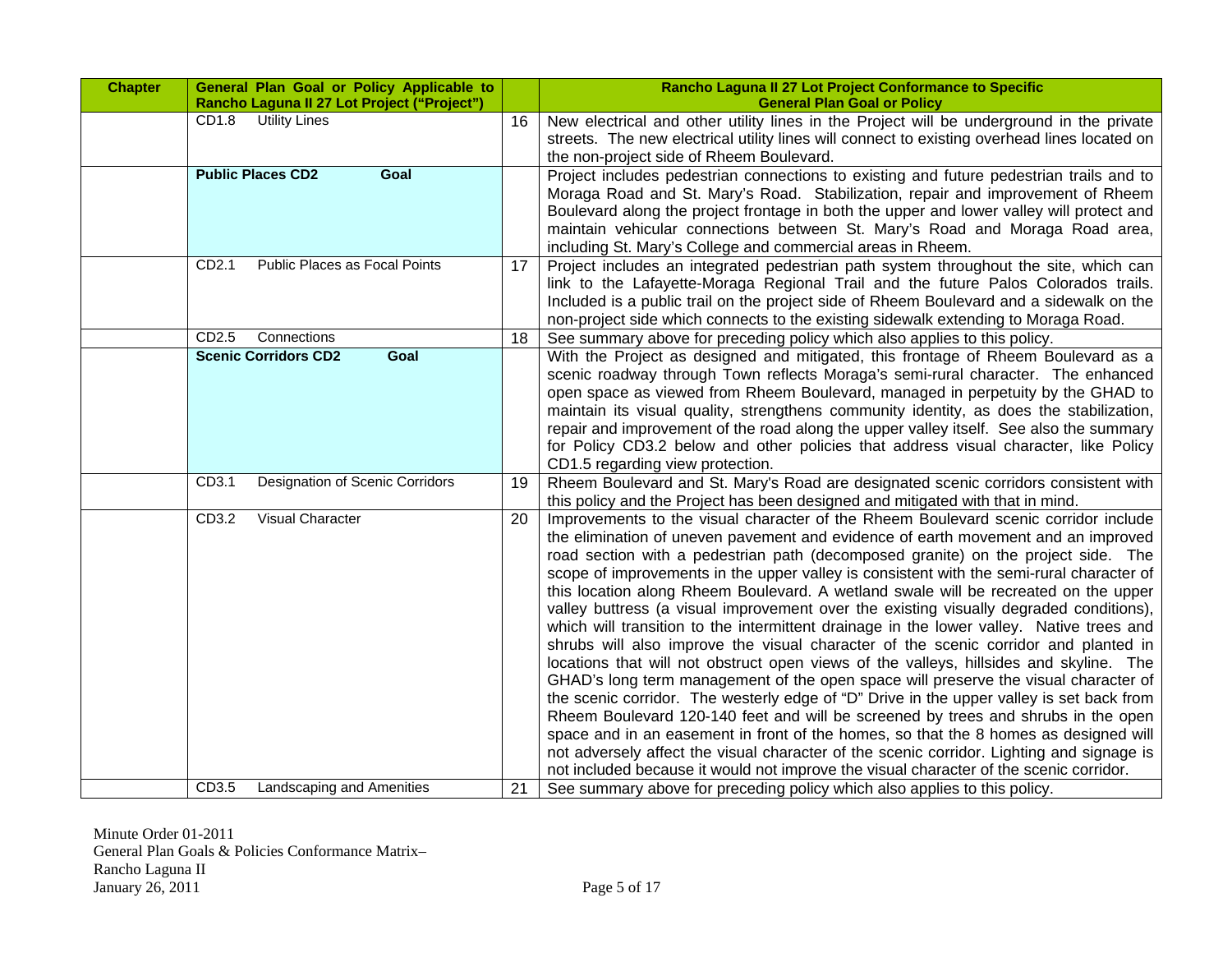| <b>Chapter</b>   | General Plan Goal or Policy Applicable to<br>Rancho Laguna II 27 Lot Project ("Project") |    | Rancho Laguna II 27 Lot Project Conformance to Specific<br><b>General Plan Goal or Policy</b>                                                                                                                                                                                                                                                                                                                                                                                                                                                                                                                                                                                                                                            |
|------------------|------------------------------------------------------------------------------------------|----|------------------------------------------------------------------------------------------------------------------------------------------------------------------------------------------------------------------------------------------------------------------------------------------------------------------------------------------------------------------------------------------------------------------------------------------------------------------------------------------------------------------------------------------------------------------------------------------------------------------------------------------------------------------------------------------------------------------------------------------|
|                  | Development Standards and Design<br>CD <sub>3.6</sub><br>Guidelines                      | 22 | Town has not adopted specific implementing programs for scenic corridors. Project<br>design with respect to scenic corridors has been developed through the application and<br>environmental review process, and which focuses on visual quality.                                                                                                                                                                                                                                                                                                                                                                                                                                                                                        |
|                  | <b>Underground Utilities in Scenic</b><br>CD3.7<br>Corridors                             | 23 | New electrical and other utility lines in the Project will be underground in the private<br>streets, including "D" Drive visible from Rheem Boulevard. The on site electrical utility<br>lines will connect to existing overhead lines located on the non-project side of Rheem<br>Boulevard.                                                                                                                                                                                                                                                                                                                                                                                                                                            |
|                  | Single Family Neighborhoods CD4 Goal                                                     |    | To the extent the Project is considered part of the existing neighborhood on Rheem<br>Boulevard above St. Mary's Road, as designed and mitigated the Project preserves the<br>existing scale, character and quality of the neighborhood. 90% of the property is<br>permanently preserved as high quality open space, managed and protected by the<br>GHAD. The density is much lower than present in the existing neighborhood. Homes<br>are clustered on large lots and, per Condition III.8, designed to blend with the<br>environment. The pedestrian trails and sidewalks will promote walking and biking<br>between neighborhoods. See summaries in neighborhood polices below for further<br>discussion applicable to this policy. |
|                  | CD4.1<br><b>Property Development Standards</b>                                           | 24 | PD and non-MOSO development standards applied to this Project are more restrictive<br>than existing neighborhood, and are enforced through planned development,<br>environmental review and design review processes, including mitigation measures and<br>conditions of approval.                                                                                                                                                                                                                                                                                                                                                                                                                                                        |
|                  | Neighborhood Character and<br>CD4.2<br>Improvements                                      | 25 | Project as designed and mitigated strengthens and enhances neighborhood character.<br>Rheem Boulevard is stabilized, repaired and improved along the entire project frontage.<br>Significant open space is preserved and managed. Pedestrian trails and sidewalks for<br>neighborhood public use are provided. Homes on large lots will be designed to blend<br>with the environment. The two development clusters are located where they will not<br>adversely affect the existing neighborhood.                                                                                                                                                                                                                                        |
|                  | <b>New Residential Developments</b><br>CD4.4                                             | 26 | Project as designed respects the site topography and natural features. Coyote Creek,<br>oak woodlands and minor ridgeline. A recreated wetland swale in the upper valley with<br>new landscape will be an enhanced natural feature and will connect to the preserved<br>intermittent drainage channel in the lower valley. Lot sizes and shapes on the southern<br>plateau are not standard and instead reflect the topography. Public trails will link nearby<br>neighborhoods in Palos Colorados and along the Lafayette-Rheem Regional Trail. The<br>pedestrian path on Rheem Boulevard also helps provide linkage to the Rheem<br>Boulevard and Moraga Road neighborhoods.                                                           |
| <b>Chapter 5</b> |                                                                                          |    |                                                                                                                                                                                                                                                                                                                                                                                                                                                                                                                                                                                                                                                                                                                                          |
| <b>Housing</b>   | Housing & Neighborhood Quality H1 Goal                                                   |    | Project as designed and mitigated is a "high-quality, safe and livable" residential<br>neighborhood, in and of itself and as part of the larger neighborhood.                                                                                                                                                                                                                                                                                                                                                                                                                                                                                                                                                                            |
|                  | H1.3<br>Design for safety                                                                | 27 | Project has two development clusters, so homes will not be isolated and less likely to be                                                                                                                                                                                                                                                                                                                                                                                                                                                                                                                                                                                                                                                |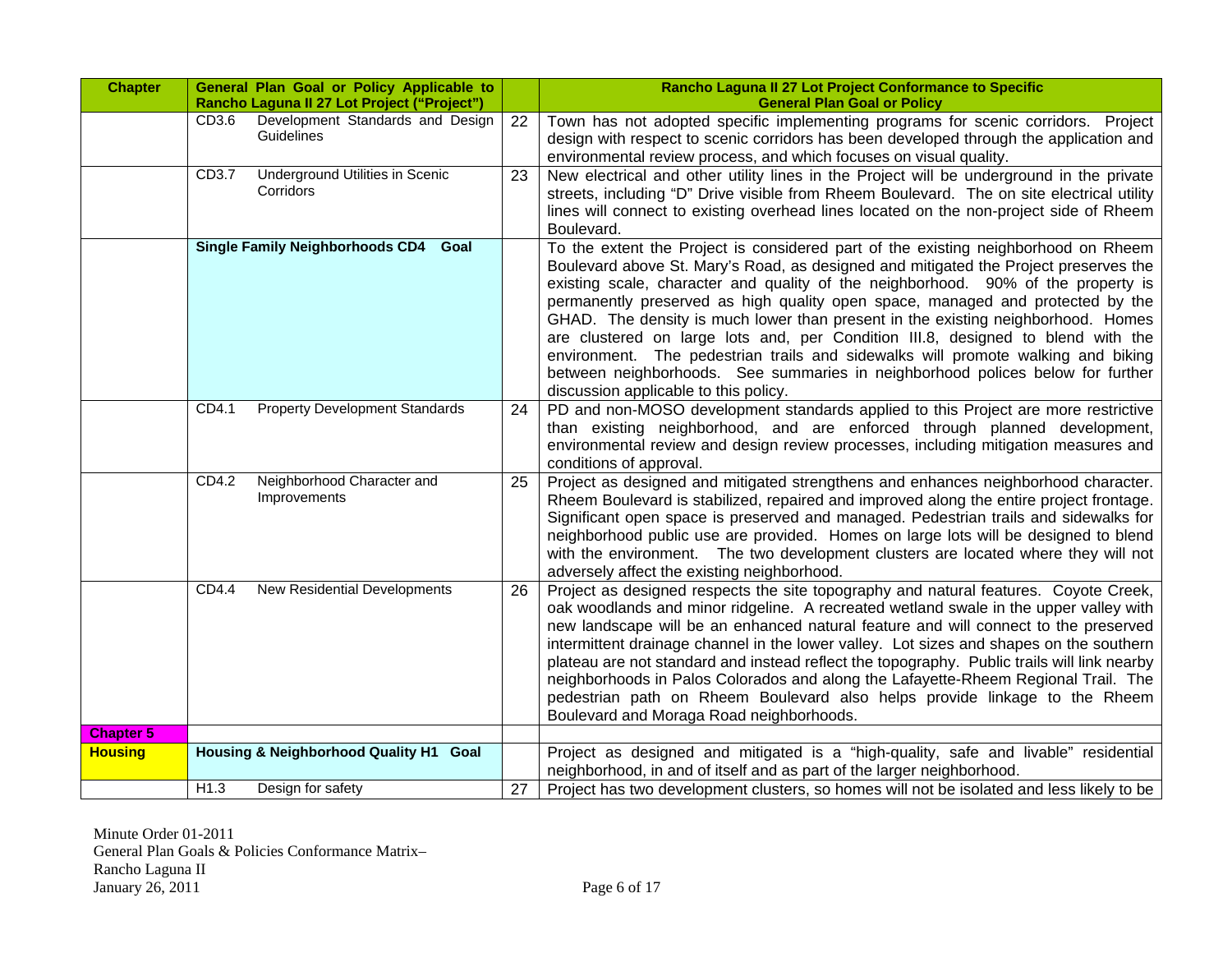| <b>Chapter</b>     | General Plan Goal or Policy Applicable to<br>Rancho Laguna II 27 Lot Project ("Project") |    | Rancho Laguna II 27 Lot Project Conformance to Specific<br><b>General Plan Goal or Policy</b>                                                                                                                                                                                                                                                                                                                                                                                                                                                                                                                                                                                                                                                                                   |
|--------------------|------------------------------------------------------------------------------------------|----|---------------------------------------------------------------------------------------------------------------------------------------------------------------------------------------------------------------------------------------------------------------------------------------------------------------------------------------------------------------------------------------------------------------------------------------------------------------------------------------------------------------------------------------------------------------------------------------------------------------------------------------------------------------------------------------------------------------------------------------------------------------------------------|
|                    |                                                                                          |    | subject to unnoticed criminal activity. GHAD will be responsible to minimize vandalism<br>or other criminal activity in the open space through its management.                                                                                                                                                                                                                                                                                                                                                                                                                                                                                                                                                                                                                  |
|                    | H1.4<br>Design Excellence                                                                | 28 | Project as designed and mitigated is compatible with the scale and character of nearby<br>neighborhoods and the semi-rural character of the Town as a whole, as more fully<br>discussed under other policies. Houses will be designed to blend with the environment<br>per Condition III.8.                                                                                                                                                                                                                                                                                                                                                                                                                                                                                     |
|                    | <b>Housing Mix and Affordability H2</b><br>Goal                                          |    | Custom and semi-custom homes on large lots are the appropriate variety of housing for<br>non-MOSO open space on this property. The extent and type of housing on this<br>property must take into account the objective to preserve a significant amount of open<br>space, limit housing to low density and maintain a semi-rural character. In that context,<br>the Project will assist the Town in meeting its housing needs to the extent possible.                                                                                                                                                                                                                                                                                                                           |
|                    | <b>Housing Variety</b>                                                                   | 29 | See the summary above for Goal H2 which applies to this policy.                                                                                                                                                                                                                                                                                                                                                                                                                                                                                                                                                                                                                                                                                                                 |
|                    | <b>Secondary Living Units</b>                                                            | 30 | A future lot owner has the opportunity to submit a secondary living unit application.<br>The secondary living unit in combination with the primary unit must meet the design<br>criteria in Condition III.8 (e.g., blend with the environment) and meet the standards in<br>this policy.                                                                                                                                                                                                                                                                                                                                                                                                                                                                                        |
| <b>Circulation</b> | <b>Traffic Circulation and Safety C1</b><br>Goal                                         |    | Project as mitigated and conditioned improves reasonable and safe access to the Town<br>on Rheem Boulevard, through its stabilization, repair and improvement along the project<br>frontage. The turn pocket for "D" Drive provides a safe Project ingress and egress.<br>Internal project movement meets Town private road standards and the requirements of<br>the Fire Marshall.                                                                                                                                                                                                                                                                                                                                                                                             |
|                    | Roadway Engineering & Maintenance<br>C1.1                                                | 31 | Applying standard engineering principles, the roadways within the Project and the<br>Rheem Boulevard frontage are designed to be safe for all users (except perhaps<br>equestrians; this circulation location is not appropriate for horses). Roads will be<br>geologically stable, consistent with the mitigation recommended by the Applicant's<br>geotechnical engineers, ENGEO, and supported by the Town's geotechnical consultant<br>and EIR geotechnical sub-consultant. Private street widths have been narrowed to the<br>extent allowed by the Town Engineer and Fire Marshall and still achieve public safety.<br>Sidewalks and public trails are included in the Project. The private roads in the Project<br>will be maintained by the HOA and open to public use. |
|                    | C1.2<br><b>Traffic Impact Costs</b>                                                      | 32 | Traffic impact fees will be paid by Applicant.                                                                                                                                                                                                                                                                                                                                                                                                                                                                                                                                                                                                                                                                                                                                  |
|                    | <b>Effective Mitigation Measures</b><br>C1.3                                             | 33 | Feasible and effective traffic mitigation measures and conditions have been adopted.<br>The most notable measure is the stabilization, repair and improvement of Rheem<br>Boulevard along the project frontage. It will assure long term, safe use of this arterial.                                                                                                                                                                                                                                                                                                                                                                                                                                                                                                            |
|                    | <b>Private Streets</b><br>C1.4                                                           | 34 | Private streets in Project meet Town standards and Fire Marshall requirements. They<br>will be open to the public. A gate or similar restriction is not included for any streets in<br>the Project.                                                                                                                                                                                                                                                                                                                                                                                                                                                                                                                                                                             |
|                    | <b>Collector Street Buffering</b><br>C1.5                                                | 35 | The streets in the project are considered "local" streets.                                                                                                                                                                                                                                                                                                                                                                                                                                                                                                                                                                                                                                                                                                                      |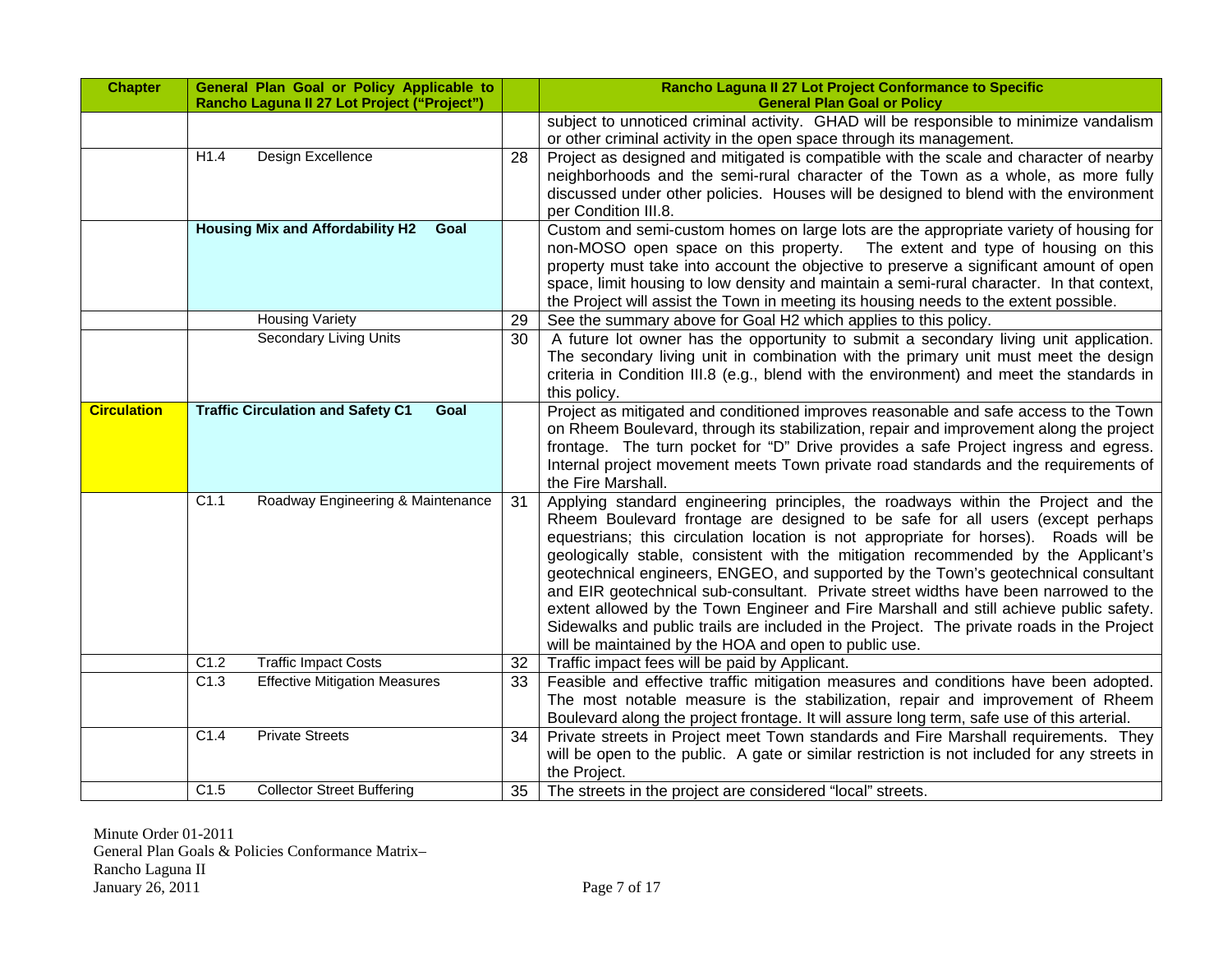| <b>Chapter</b>                                  |                   | General Plan Goal or Policy Applicable to<br>Rancho Laguna II 27 Lot Project ("Project") |    | Rancho Laguna II 27 Lot Project Conformance to Specific<br><b>General Plan Goal or Policy</b>                                                                                                                                                                                                                     |
|-------------------------------------------------|-------------------|------------------------------------------------------------------------------------------|----|-------------------------------------------------------------------------------------------------------------------------------------------------------------------------------------------------------------------------------------------------------------------------------------------------------------------|
|                                                 | C1.6              | <b>Street Maintenance</b>                                                                | 36 | A homeowners association (HOA) is required for the Project. The HOA will be required<br>to conduct private street maintenance at "reasonably high standards" per Condition<br>V.18. The GHAD will be responsible for geological stability of the private streets.                                                 |
|                                                 | C1.8              | <b>Priority Roadway Improvements</b>                                                     | 37 | Stabilization, repair and improvement of Rheem Boulevard is a priority Town capital<br>improvement. This safety related project will be completed by the Applicant at its cost in<br>the upper valley of Rheem Boulevard along its frontage.                                                                      |
|                                                 | C1.11             | <b>Emergency Vehicle Access</b>                                                          | 38 | Improved access for emergency vehicles closer to Coyote Creek and adjoining open<br>space is provided in this Project.                                                                                                                                                                                            |
|                                                 |                   | <b>Regional Coordination C2</b><br>Goal                                                  |    | Rheem Boulevard is part of the regional circulation system. Its long term stability<br>makes it safer and assures it remains open, which meets the expectations and needs of<br>Lamorinda residents.                                                                                                              |
|                                                 | C <sub>2.1</sub>  | Regional Collaboration & problem-<br>solving                                             | 39 | Project development will not exceed established LOS standards along roads leading<br>from Moraga. Payment of applicable traffic fees is sufficient to address cumulative traffic<br>impacts. The full stabilization of Rheem Boulevard will be accomplished by the<br>Applicant and Town in a coordinated effort. |
|                                                 | C2.2              | Regional Transportation<br>Improvements                                                  | 40 | See the summary in the above policy which also applies to this policy.                                                                                                                                                                                                                                            |
|                                                 |                   | Pedestrians, Bicycles & Transit C4<br>Goal                                               |    |                                                                                                                                                                                                                                                                                                                   |
|                                                 | C4.1              | <b>Pedestrian Circulation</b>                                                            | 41 | Public trails in open space may connect to other public trails in Palos Colorados and the<br>Lafayette-Moraga Regional Trail. A public trail is also included along the project side of<br>Rheem Boulevard.                                                                                                       |
|                                                 | C4.2              | <b>Bicycle Circulation</b>                                                               | 42 | Striped shoulders on Rheem Boulevard will assist bicycle circulation.                                                                                                                                                                                                                                             |
| <b>Chapter 7</b>                                |                   |                                                                                          |    |                                                                                                                                                                                                                                                                                                                   |
| <b>Open Space</b><br>and<br><b>Conservation</b> |                   | <b>Open Space Preservation OS1</b><br>Goal                                               |    | Project as designed preserves as much open space as possible, including the minor<br>ridgeline, with public trails and parking provided to help meet the recreational needs of<br>Project residents and the public.                                                                                               |
|                                                 | OS1.1             | Open Space Preservation                                                                  | 43 | 90% of the property is preserved as open space accessible to the public and managed<br>at no cost to the Town. See also the summary above for Goal OS1.                                                                                                                                                           |
|                                                 | OS1.2             | Major Ridgelines                                                                         | 44 | No development will occur on lands designated MOSO on the General Plan diagram.<br>The property does not include a major ridgeline.                                                                                                                                                                               |
|                                                 | OS <sub>1.3</sub> | Development Densities in Open<br>Space Areas                                             | 45 | This policy addresses development on MOSO land. No development is proposed on<br>the MOSO portion of the property, with the potential exception of a sewer line off "C"<br>Court.                                                                                                                                 |
|                                                 | OS1.4             | Private Ownership and Use of Open<br>Space Areas                                         | 46 | Project open space will be owned and managed by the GHAD, a public entity, under the<br>direction of the Town Council. The open space will be accessible to the public through<br>public trails.                                                                                                                  |
|                                                 | OS1.5             | Development on Slopes and<br>Ridgelines in Open Space lands                              | 47 | Project includes no development on the MOSO portion of the property, except for trails<br>and potentially a sewer line off "C" Court. Environmental and site constraints limit the                                                                                                                                |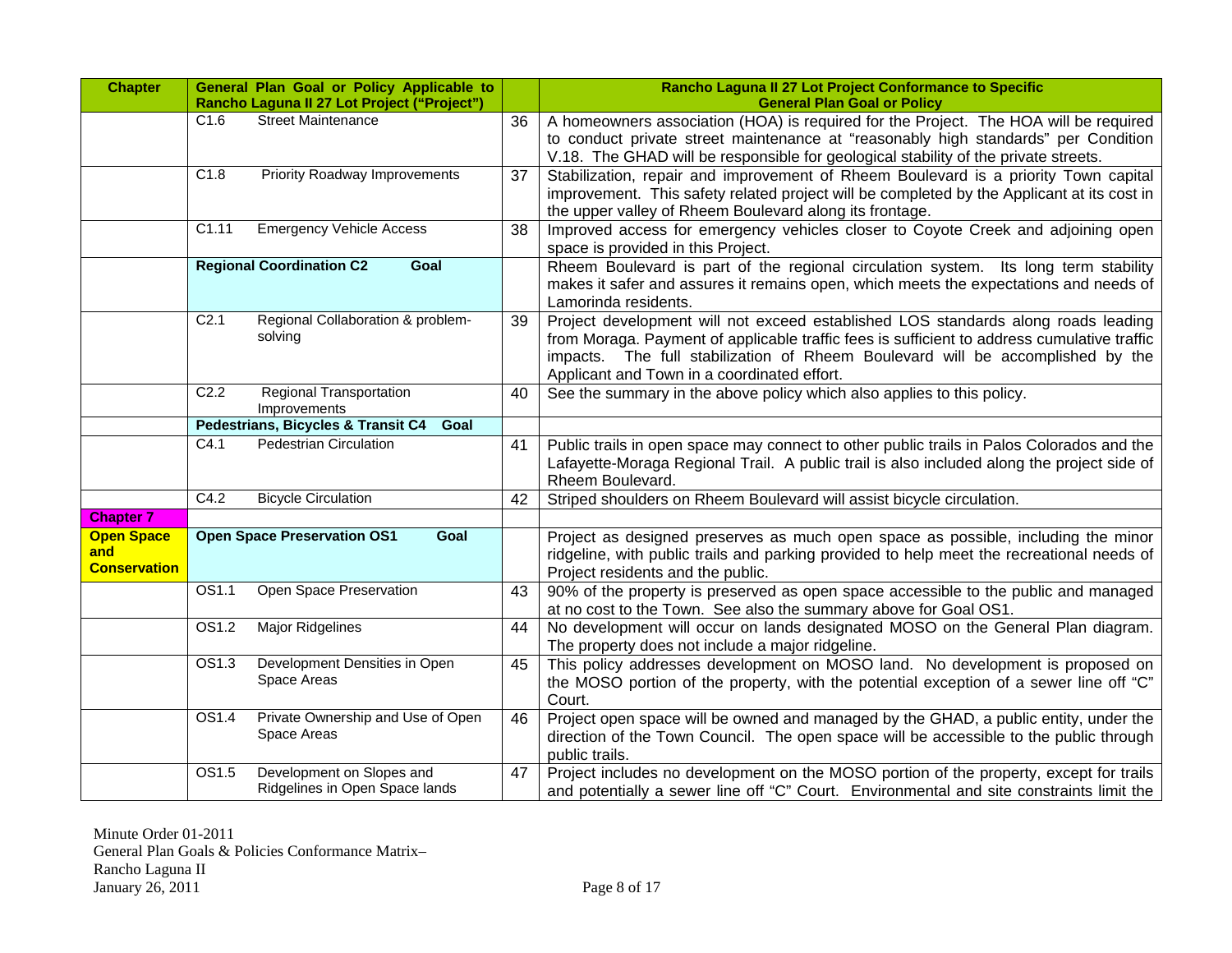| <b>Chapter</b> | General Plan Goal or Policy Applicable to<br>Rancho Laguna II 27 Lot Project ("Project") |    | Rancho Laguna II 27 Lot Project Conformance to Specific<br><b>General Plan Goal or Policy</b>                                                                                                                                                                                                                                                                                                                                                                                                                                                                                                                                                                            |
|----------------|------------------------------------------------------------------------------------------|----|--------------------------------------------------------------------------------------------------------------------------------------------------------------------------------------------------------------------------------------------------------------------------------------------------------------------------------------------------------------------------------------------------------------------------------------------------------------------------------------------------------------------------------------------------------------------------------------------------------------------------------------------------------------------------|
|                |                                                                                          |    | development to the two development clusters, plus grading for the upper valley buttress<br>to stabilize Rheem Boulevard and other limited grading for slope stability and road<br>construction. There is no environmental impact, site constraint and/or other factor,<br>including conformity to General Plan policies, which warrants a reduction in the number<br>of units, density or extent of the development provided in the Project as designed and<br>mitigated.                                                                                                                                                                                                |
|                | OS1.8<br>Open Space Access and<br><b>Recreational Use</b>                                | 48 | Public trails in the Project open space are included, which may connect to the Lafayette-<br>Moraga Regional Trail and Palos Colorados trails                                                                                                                                                                                                                                                                                                                                                                                                                                                                                                                            |
|                | OS1.9<br>Open Space Management                                                           | 49 | Project open space will be preserved in perpetuity by a conservation easement or other<br>appropriate deed restriction in favor of the Town. It will be managed by the GHAD<br>consistent with the applicable mitigation measures, and subject to review and direction<br>from the Town.                                                                                                                                                                                                                                                                                                                                                                                 |
|                | OS1.10 Open Space Grazing                                                                | 50 | Per the Project mitigation, open space grazing will be part of the open space<br>management by the GHAD. Grazing will be controlled so as not to degrade the<br>environment. For example, grazing in and around the recreated wetland swale and the<br>preserved intermittent drainage will be avoided.                                                                                                                                                                                                                                                                                                                                                                  |
|                | <b>Environmental Quality OS2</b><br>Goal                                                 |    | Project as designed and mitigated, with 90% of the property in managed open space in<br>perpetuity, a recreated and enhanced wetland swale and preserved intermittent<br>drainage in a geologically stable condition, will help make the Town's "environmental<br>quality in the future as good or better than today."                                                                                                                                                                                                                                                                                                                                                   |
|                | OS2.1<br>Protection of Wildlife Areas                                                    | 51 | Project design, with 90% of the property preserved as permanent open space, and<br>implementation of the final EIR mitigation measures with respect to wildlife protection,<br>including open space management by the GHAD, results in the Project not adversely<br>affecting wildlife areas.                                                                                                                                                                                                                                                                                                                                                                            |
|                | OS2.2<br>Preservation of Riparian<br>Environments                                        | 52 | The most valuable riparian resource on the property is Coyote Creek, which will be<br>preserved and managed in perpetuity and not affected by Project development. It is not<br>possible to preserve the wetlands in the upper Rheem valley, and create the valley<br>buttress required to stabilize, repair and improve Rheem Boulevard, for the reasons fully<br>discussed elsewhere. The recreated wetland swale and its permanent preservation and<br>management in a natural state, conforms to the objective of this policy. The intermittent<br>drainage in the lower valley will be preserved in its current condition, also in<br>conformance with this policy. |
|                | OS2.3<br><b>Natural Carrying Capacity</b>                                                | 53 | The natural carrying capacity of Coyote Creek will not be changed by the Project<br>development. For the reasons discussed above a valley buttress will be constructed<br>and a wetland swale in the upper Rheem valley. The intermittent stream in the lower<br>Rheem valley will be substantially preserved and enhanced. Their carrying capacity will<br>be designed or enhanced to include water from the Project development, and the<br>natural environment of those waterways will be maintained by the GHAD.                                                                                                                                                     |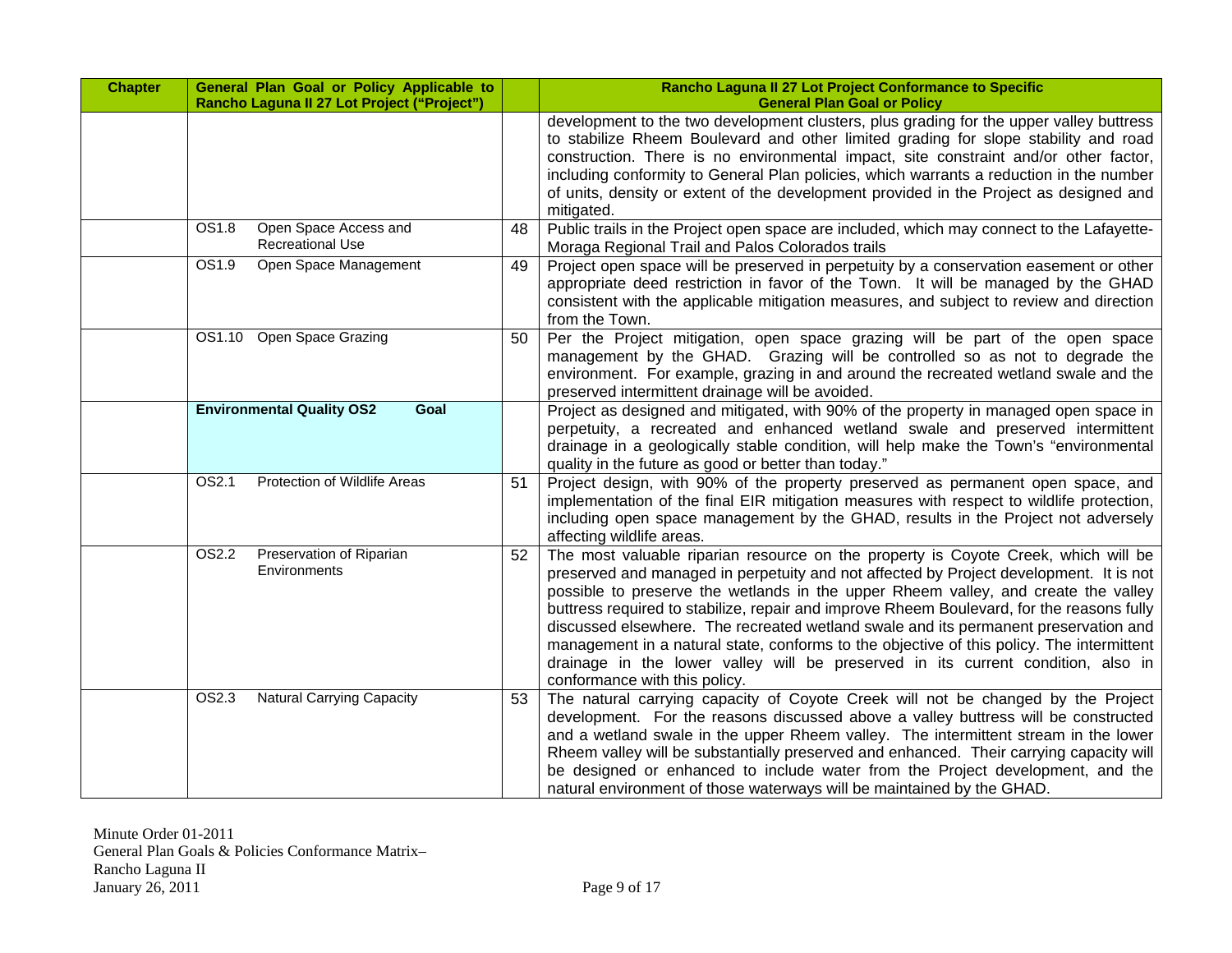| <b>Chapter</b> | General Plan Goal or Policy Applicable to<br>Rancho Laguna II 27 Lot Project ("Project") |    | Rancho Laguna II 27 Lot Project Conformance to Specific<br><b>General Plan Goal or Policy</b>                                                                                                                                                                                                                                                                                                                                                                                                                                                                                                                          |
|----------------|------------------------------------------------------------------------------------------|----|------------------------------------------------------------------------------------------------------------------------------------------------------------------------------------------------------------------------------------------------------------------------------------------------------------------------------------------------------------------------------------------------------------------------------------------------------------------------------------------------------------------------------------------------------------------------------------------------------------------------|
|                | Areas of Natural Significance<br>OS2.4                                                   | 54 | Project areas of natural significance that are preserved and managed in perpetuity in<br>the Project include Coyote Creek, oak woodland and open hillsides on the easterly side,<br>minor ridgeline, and hillsides on the Rheem Boulevard side. The existing wetland in the<br>upper Rheem valley cannot be preserved for the reasons discussed elsewhere. The<br>recreated and enhanced wetland swale will be preserved and managed in perpetuity in<br>its natural environment. The intermittent drainage in the lower valley will be substantially<br>preserved and enhanced per the direction of the Town Council. |
|                | OS2.5<br><b>Wildlife Corridors</b>                                                       | 55 | Mitigation measures to protect and manage wildlife areas and movement corridors, and<br>avoid fragmentation, are included. They will reduce any wildlife corridor impacts to less<br>than significant.                                                                                                                                                                                                                                                                                                                                                                                                                 |
|                | OS2.6<br>Reintroduction of Wildlife Species                                              | 56 | Reintroduction of certain species (i.e., red legged frog and Alameda Whipsnake) is<br>avoided by Project mitigation measures in order to protect those species from predators<br>in the recreated wetland swale and preserved intermittent drainage areas. The extent<br>and location of Project open space, and the recreated wetland swale and preserved<br>intermittent drainage, all professionally managed by the GHAD, may be such that other<br>wildlife species will be reintroduced to the property and surrounding open space.                                                                               |
|                | Reintroduction of Native Plant<br>OS2.7<br>Species                                       | 57 | Project landscape design and mitigation measures provide for the reintroduction of<br>native plant species, professionally managed by the GHAD in perpetuity.                                                                                                                                                                                                                                                                                                                                                                                                                                                          |
|                | <b>Tree Preservation</b><br>OS2.8                                                        | 58 | Oak woodland on the property is preserved. One or more oak trees on the east slope<br>may be removed for some of the southern plateau lots. Arroyo willows and other native<br>trees will need to be removed to create the upper valley buttress. Replacement trees<br>will be planted for mitigation at or above the required ratio, in addition to native trees<br>and shrubs planted on hillsides for visual mitigation. The new trees will contribute to the<br>beauty and environmental quality of the Town.                                                                                                      |
|                | <b>Tree Covered Area</b><br>OS2.9                                                        | 59 | Coyote Creek tree cover and nearby oak woodlands will be preserved in perpetuity.                                                                                                                                                                                                                                                                                                                                                                                                                                                                                                                                      |
|                | Recycling and Source Reduction<br>OS2.11                                                 | 60 | A construction debris recycling plan is required for the Project.                                                                                                                                                                                                                                                                                                                                                                                                                                                                                                                                                      |
|                | <b>Water Quality &amp; Conservation OS3 Goal</b>                                         |    | The final Drainage Plan for the Project must address the effect, if any, of new<br>development in the upper and lower Rheem valley areas on the recharge of existing<br>springs and seeps. Coyote Creek is maintained in its natural condition in perpetuity.<br>The recreated wetland swale will be maintained in its natural condition in perpetuity.<br>Mitigation measures include water conservation requirements. The intermittent drainage<br>in the lower valley will be substantially preserved and enhanced.                                                                                                 |
|                | <b>Sewer Connections</b><br>OS3.1                                                        | 61 | <b>CCCSD</b> sewer connections required.                                                                                                                                                                                                                                                                                                                                                                                                                                                                                                                                                                               |
|                | OS3.2<br><b>Polluting Materials</b>                                                      | 62 | Per Project mitigation measures, watercourses and drainage facilities will be<br>professionally managed by the GHAD. Polluting materials on open space, streets, and<br>residential lots that could impact watercourses will be limited through management by<br>the GHAD and HOA.                                                                                                                                                                                                                                                                                                                                     |
|                | OS3.3<br><b>Street and Gutter Maintenance</b>                                            | 63 | See summary in above policy, which is applicable to this policy.                                                                                                                                                                                                                                                                                                                                                                                                                                                                                                                                                       |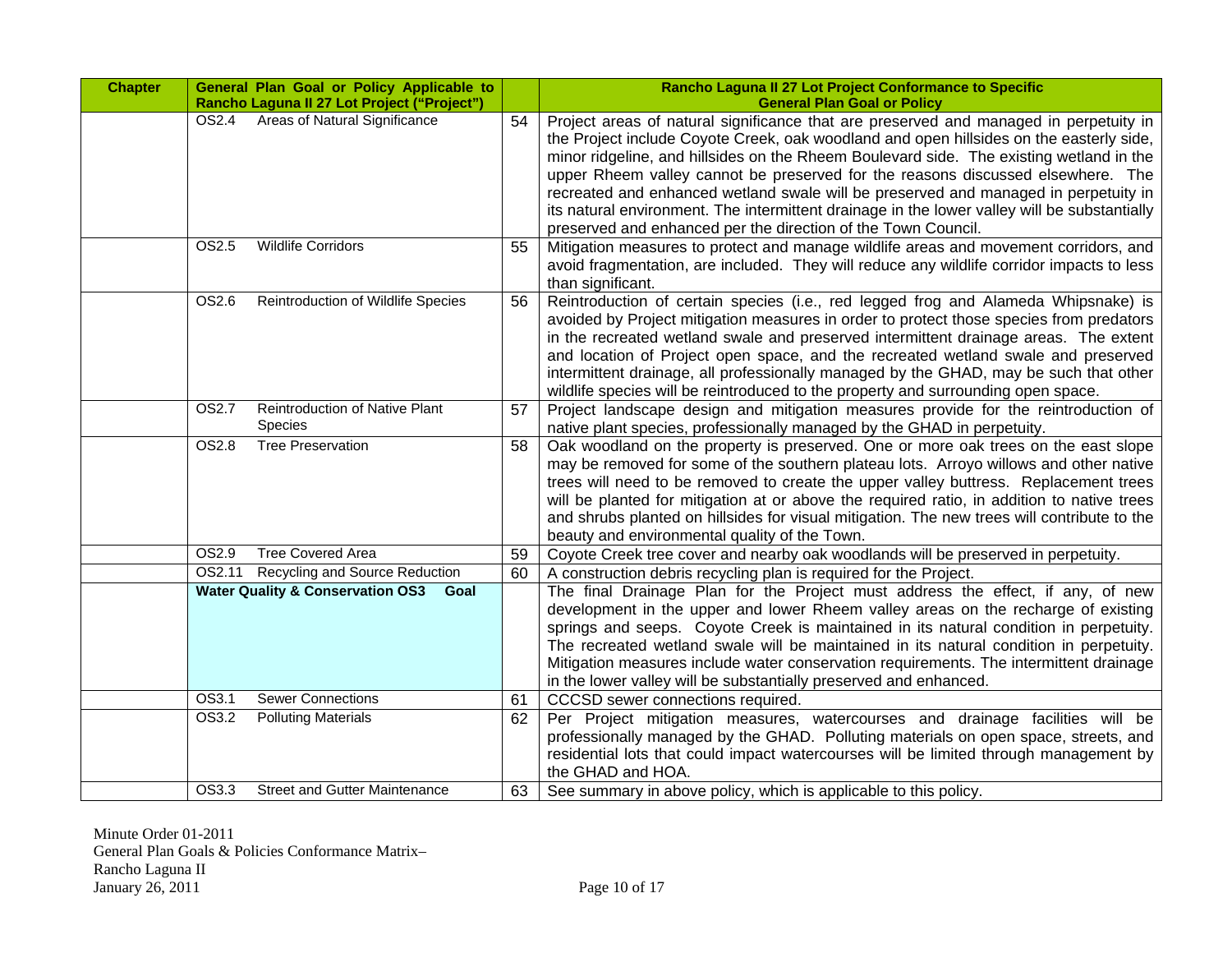| <b>Chapter</b> |                        | General Plan Goal or Policy Applicable to<br>Rancho Laguna II 27 Lot Project ("Project") |    | Rancho Laguna II 27 Lot Project Conformance to Specific<br><b>General Plan Goal or Policy</b>                                                                                                                                                                                                                                                                                                                                                                                                                                                                                                                       |
|----------------|------------------------|------------------------------------------------------------------------------------------|----|---------------------------------------------------------------------------------------------------------------------------------------------------------------------------------------------------------------------------------------------------------------------------------------------------------------------------------------------------------------------------------------------------------------------------------------------------------------------------------------------------------------------------------------------------------------------------------------------------------------------|
|                | OS3.4                  | <b>Watercourse Capacity</b>                                                              | 64 | Mitigation measures require that design capacity of the recreated wetland swale and<br>preserved intermittent drainage during peak runoff not be exceeded. Coyote Creek<br>peak runoff will not be increased by Project development.                                                                                                                                                                                                                                                                                                                                                                                |
|                | OS3.5                  | <b>Watercourse Preservation</b>                                                          | 65 | Coyote Creek will be preserved in perpetuity. It is not possible to preserve the wetland<br>swale in the upper Rheem valley for the reasons discussed elsewhere (i.e., the upper<br>valley buttress required for Rheem Boulevard stabilization and safe development of "D:<br>Drive and the 8 homes there). That degraded watercourse will be replaced with an<br>enhanced wetland swale which connects to the preserved intermittent drainage. The<br>flora and fauna required as part of that replacement meets the objective of this policy,<br>and will be professionally maintained in perpetuity by the GHAD. |
|                | OS3.6                  | Run-off from New Developments                                                            | 66 | Mitigation measures require peak storm runoff from property with new development be<br>reduced to at or below existing conditions at point of discharge off site. Water quality<br>control basins are included in the Project design. All runoff impacts are less than<br>significant.                                                                                                                                                                                                                                                                                                                              |
|                | OS3.7                  | <b>Water Conservation Measures</b>                                                       | 67 | Required Project water conservation includes drought-tolerant landscape, water efficient<br>irrigation systems, compliance with Model Water Efficient Landscape Ordinance, ultra-<br>low flow toilets, and such additional Demand Reduction Measures that EBMUD and the<br>Town may consider appropriate commensurate with Project's water demand. Dual<br>piping for use of recycled water may be required by EBMUD if its use seems likely in the<br>future.                                                                                                                                                      |
|                | OS3.8                  | <b>Water Recycling</b>                                                                   | 68 | Dual piping for use of recycled water may be required by EBMUD for the Project (one<br>pipe for residences' water and one for irrigation) if the availability of recycled water<br>seems likely in the future.                                                                                                                                                                                                                                                                                                                                                                                                      |
|                | <b>Air Quality OS4</b> | Goal                                                                                     |    | Air quality is preserved and maintained by the Project through mitigation measures to<br>reduce dust and equipment exhaust emissions during construction, the preservation of<br>oak woodland, linked public trails to encourage walking, improved bicycle access on<br>Rheem Boulevard, gas and electrical energy conservation in the design of new homes,<br>and a relatively small number of new homes.                                                                                                                                                                                                          |
|                | OS4.1                  | Development Design                                                                       | 69 | See the summary above in Goal OS4 which is applicable to this policy. Condition III.9<br>requires significant energy conservation in the design, construction and use of new<br>homes.                                                                                                                                                                                                                                                                                                                                                                                                                              |
|                | OS4.2                  | Development Approvals & Mitigation                                                       | 70 | Project does not exceed regional and local air quality standards.                                                                                                                                                                                                                                                                                                                                                                                                                                                                                                                                                   |
|                | OS4.3                  | <b>Development Setbacks</b>                                                              | 71 | Project homes on "D" Drive are set back approximately 150 feet from Rheem<br>Boulevard.                                                                                                                                                                                                                                                                                                                                                                                                                                                                                                                             |
|                | OS4.5                  | <b>Alternate Transportation Modes</b>                                                    | 72 | Project includes linked public trails and Applicant will construct improved pedestrian and<br>bicycle access on Rheem Boulevard to link with the St. Mary's Road and Moraga Road                                                                                                                                                                                                                                                                                                                                                                                                                                    |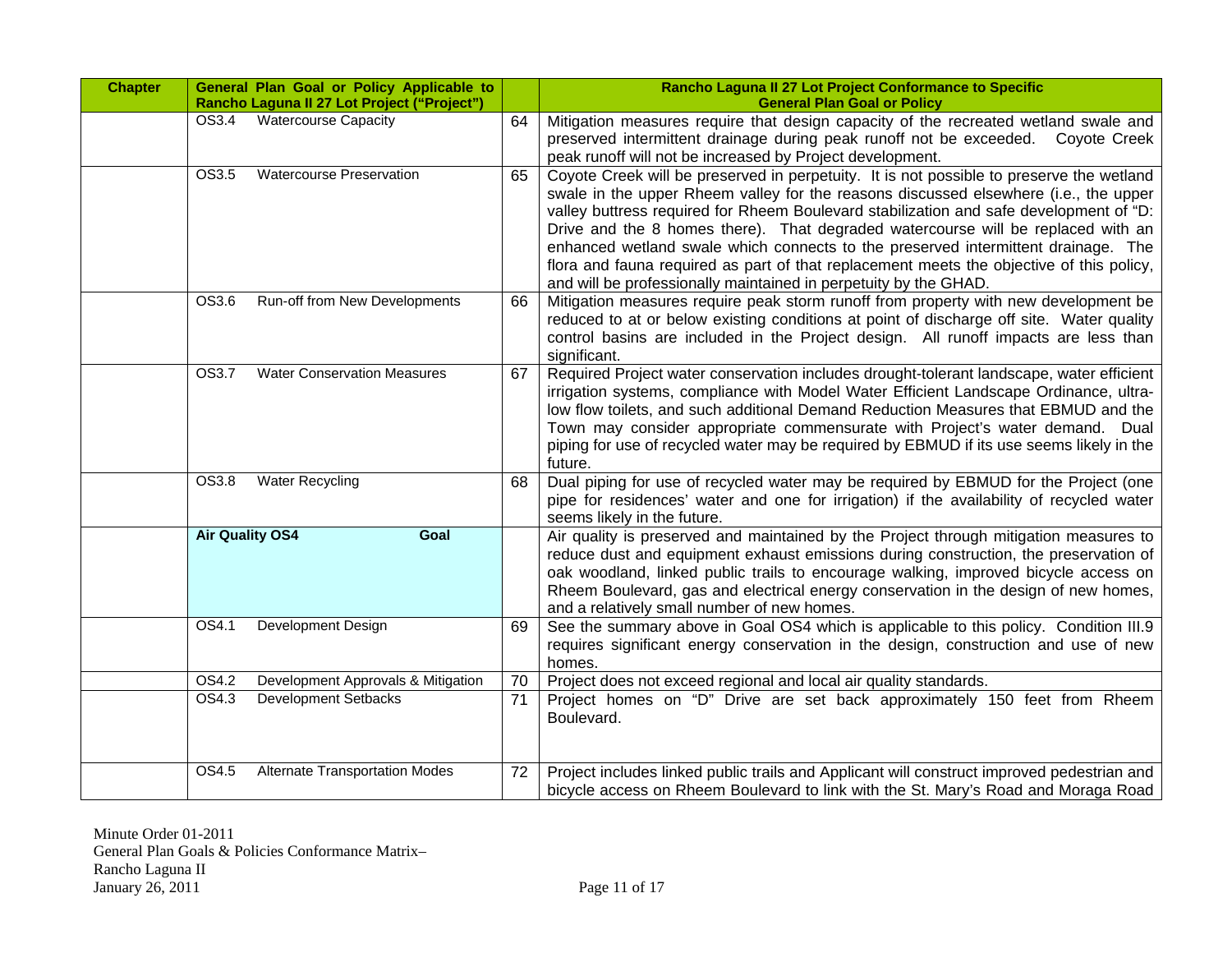| <b>Chapter</b>       | General Plan Goal or Policy Applicable to<br>Rancho Laguna II 27 Lot Project ("Project") |    | Rancho Laguna II 27 Lot Project Conformance to Specific<br><b>General Plan Goal or Policy</b>                                                                                                                                                                                                                                                                                                                                                                                                                                                                                                                                                                                                                                                                                    |
|----------------------|------------------------------------------------------------------------------------------|----|----------------------------------------------------------------------------------------------------------------------------------------------------------------------------------------------------------------------------------------------------------------------------------------------------------------------------------------------------------------------------------------------------------------------------------------------------------------------------------------------------------------------------------------------------------------------------------------------------------------------------------------------------------------------------------------------------------------------------------------------------------------------------------|
|                      |                                                                                          |    | areas.                                                                                                                                                                                                                                                                                                                                                                                                                                                                                                                                                                                                                                                                                                                                                                           |
|                      | <b>Energy Conservation OS5</b><br>Goal                                                   |    | Condition III.9 requires new homes to achieve at least 90 points on the Town's Green<br>Building Program. The green building design components of each home must provide<br>at least 90% of its energy target load through a combination of photovoltaic cells and<br>construction design, and must include solar water heating. This is the highest standard<br>ever required in Moraga for new single family homes.                                                                                                                                                                                                                                                                                                                                                            |
|                      | $\overline{OS5.1}$<br><b>Building Standards</b>                                          | 73 | Building energy efficiency standards exceed California Building Code standards in Title<br>24, with the implementation of Condition III.9.                                                                                                                                                                                                                                                                                                                                                                                                                                                                                                                                                                                                                                       |
|                      | <b>Energy Conservation</b><br>OS5.2                                                      | 74 | The summary above for Goal OS5 applies to this policy.                                                                                                                                                                                                                                                                                                                                                                                                                                                                                                                                                                                                                                                                                                                           |
|                      | OS5.3<br><b>Trip Reduction</b>                                                           | 75 | Project includes linked public trails. Applicant will construct improved pedestrian and<br>bicycle access on Rheem Boulevard.                                                                                                                                                                                                                                                                                                                                                                                                                                                                                                                                                                                                                                                    |
|                      | <b>Noise OS6</b><br>Goal                                                                 |    | Homes in the Project will be surrounded by significant open space and well set back<br>from Rheem Boulevard, such that noise levels will be low. The new Project homes and<br>streets will not adversely affect noise levels at existing homes. Construction noise will<br>be mitigated to less than significant.                                                                                                                                                                                                                                                                                                                                                                                                                                                                |
|                      | Noise Impacts of New Development<br>OS6.4                                                | 76 | Noise from Project will not raise noise levels above acceptable levels on any Town<br>arterials or major streets, per analysis in the final EIR.                                                                                                                                                                                                                                                                                                                                                                                                                                                                                                                                                                                                                                 |
|                      | Acoustical Data with Development<br>OS6.5<br>Applications                                | 77 | The final EIR includes sufficient acoustical data so that noise impacts of the Project are<br>properly evaluated and mitigated. A detailed mitigation measure to reduce construction<br>noise is included.                                                                                                                                                                                                                                                                                                                                                                                                                                                                                                                                                                       |
| <b>Chapter 8</b>     |                                                                                          |    |                                                                                                                                                                                                                                                                                                                                                                                                                                                                                                                                                                                                                                                                                                                                                                                  |
| <b>Public Safety</b> | <b>General Public Safety PS1</b><br>Goal                                                 |    | Project as designed and mitigated will be a semi-rural environment that is relatively free<br>from hazards and as safe as practicable. Final EIR confirms that, with implementation<br>of mitigation measures, hazards such as geotechnical and fire risk are insignificant for<br>the new development in the Project as designed. After the Project is developed, the<br>GHAD will continue to control those risks through its professional management of the<br>property.                                                                                                                                                                                                                                                                                                      |
|                      | Assessment of Risk<br>PS1.1                                                              | 78 | The final EIR and studies conducted for the Project referenced therein have sufficiently<br>assessed and mitigated natural hazard risks to that development. Those studies are<br>sufficient for this stage in the development process. With implementation of the<br>mitigation measures, the level of natural hazard risks is less than significant and<br>acceptable in terms of effect on life and property. Ongoing protection against natural<br>hazard risks will be provided by the GHAD's professional management of the property,<br>including geotechnical, peak storm and wildfire risks. GHAD management will be<br>subject to review and direction from the Town. Risk management by the GHAD will be<br>paid for through homeowner assessments, not public funds. |
|                      | Public Review of Risk Data<br><b>PS1.2</b>                                               | 79 | The environmental and planning review process for the Project has provided for<br>sufficient opportunity for public review of risk data and the evaluation of existing and                                                                                                                                                                                                                                                                                                                                                                                                                                                                                                                                                                                                       |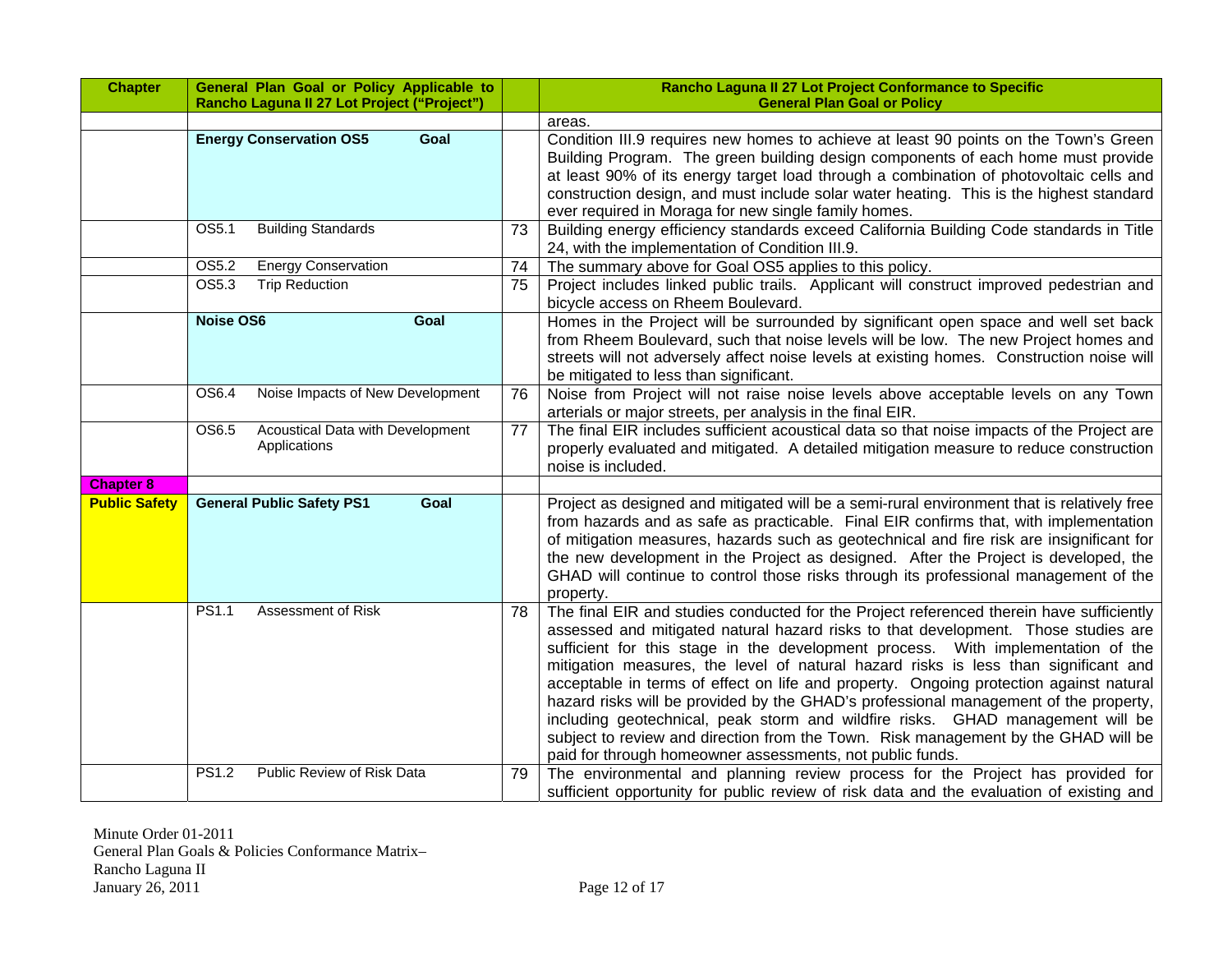| <b>Chapter</b> |                                                  | General Plan Goal or Policy Applicable to<br>Rancho Laguna II 27 Lot Project ("Project") |    | Rancho Laguna II 27 Lot Project Conformance to Specific<br><b>General Plan Goal or Policy</b>                                                                                                                                                                                                                                                                                                                                                                                                                                                                                                                                                                                                                                                                                                                            |
|----------------|--------------------------------------------------|------------------------------------------------------------------------------------------|----|--------------------------------------------------------------------------------------------------------------------------------------------------------------------------------------------------------------------------------------------------------------------------------------------------------------------------------------------------------------------------------------------------------------------------------------------------------------------------------------------------------------------------------------------------------------------------------------------------------------------------------------------------------------------------------------------------------------------------------------------------------------------------------------------------------------------------|
|                |                                                  |                                                                                          |    | potential hazards.                                                                                                                                                                                                                                                                                                                                                                                                                                                                                                                                                                                                                                                                                                                                                                                                       |
|                | <b>PS1.3</b>                                     | <b>High Risk Areas</b>                                                                   | 80 | No finished lots, homes, streets or water quality basins in the Project will be constructed<br>within a "high risk" area in terms of land instability or other risk factors. Approved<br>mitigation measures will be implemented in the design and construction of the Project to<br>eliminate high or moderate risks in the Project development clusters. For example,<br>debris benches on "D" Drive will eliminate high or moderate risk to those homes from<br>inactive landslides above those debris benches. All streets, buildings pads, and<br>foundations will be on engineered soil. They will be protected against the potential for<br>future landslide activity within the surrounding open space, and from the potential<br>adverse effects of soil creep, shallow groundwater, erosion, and storm runoff. |
|                | <b>PS1.4</b>                                     | Moderate Risk Areas                                                                      | 81 | No finished lots, homes, streets or water quality basins in the Project will be constructed<br>within a "moderate risk" area per the summary in the policy above, which also applies to<br>this policy.                                                                                                                                                                                                                                                                                                                                                                                                                                                                                                                                                                                                                  |
|                | PS1.6                                            | <b>Public Safety Improvements</b>                                                        | 82 | The stabilization, repair and improvement of Rheem Boulevard is a high priority<br>improvement identified by the Town Council. This public improvement will benefit the<br>Town for many years to come.                                                                                                                                                                                                                                                                                                                                                                                                                                                                                                                                                                                                                  |
|                | <b>PS1.7</b>                                     | <b>Hazardous Wastes</b>                                                                  | 83 | Mitigation measure requires use and disposal of hazardous materials used in the course<br>of construction to comply with all State and Federal regulations.                                                                                                                                                                                                                                                                                                                                                                                                                                                                                                                                                                                                                                                              |
|                | <b>Police and Emergency Services PS2</b><br>Goal |                                                                                          |    | Project homes will pay applicable Town development fee for cumulative impact of new<br>development on police services.                                                                                                                                                                                                                                                                                                                                                                                                                                                                                                                                                                                                                                                                                                   |
|                | PS2.1                                            | <b>Police Services</b>                                                                   | 84 | Summary for Goal PS2 above applies to this policy to maintain adequate police<br>services.                                                                                                                                                                                                                                                                                                                                                                                                                                                                                                                                                                                                                                                                                                                               |
|                | <b>PS2.2</b>                                     | <b>Address Visibility</b>                                                                | 85 | Home address visibility will be required at the building permit stage of development.                                                                                                                                                                                                                                                                                                                                                                                                                                                                                                                                                                                                                                                                                                                                    |
|                |                                                  | <b>Fire Safety and Emergency Services PS3</b><br>Goal                                    |    | Project contributes to a high level of fire and life safety through improved emergency<br>vehicle access and GHAD management of open space to reduce the risk of wildfire<br>hazard, among other mitigation measures as implemented through the Project's Fire<br>Protection Plan described in mitigation measures. The Plan will be approved by the<br>Town Engineer and Fire Marshall.                                                                                                                                                                                                                                                                                                                                                                                                                                 |
|                | <b>PS3.4</b>                                     | <b>Fire Flows</b>                                                                        | 86 | Mitigation measures require water lines serving the Project provide continuous water<br>flow and adequate pressure for fire suppression, and that fire flows meet the latest Fire<br>Code requirements. Compliance will be confirmed by the Fire Marshall.                                                                                                                                                                                                                                                                                                                                                                                                                                                                                                                                                               |
|                | <b>PS3.5</b>                                     | Development Review for Emergency<br><b>Response Needs</b>                                | 87 | Project as designed and mitigated provides sufficient emergency response per Town<br>Engineer and Fire Marshall review.                                                                                                                                                                                                                                                                                                                                                                                                                                                                                                                                                                                                                                                                                                  |
|                | <b>PS3.6</b>                                     | <b>Fire Vehicle Access</b>                                                               | 88 | Project as designed and mitigated provides sufficient fire vehicle access per Town<br>Engineer and Fire Marshall.                                                                                                                                                                                                                                                                                                                                                                                                                                                                                                                                                                                                                                                                                                        |
|                | <b>PS3.8</b>                                     | Fire Safety Devices in Buildings                                                         | 89 | Project mitigation measures require a residential fire sprinkler system in each home, as<br>well as fire retardant roofing and other fire resistant exterior materials. Landscaping will<br>be fire resistant.                                                                                                                                                                                                                                                                                                                                                                                                                                                                                                                                                                                                           |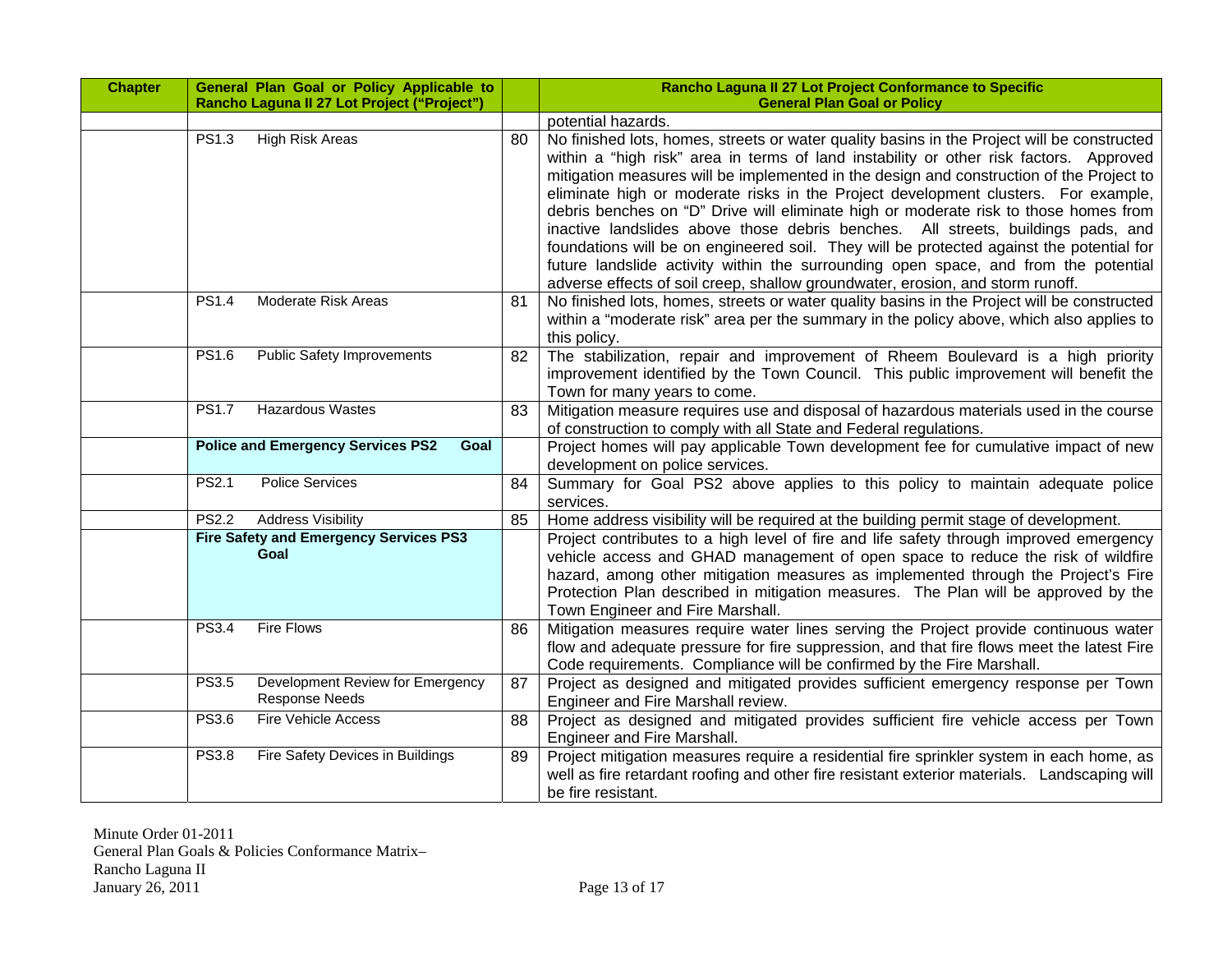| <b>Chapter</b> |                                                                            | General Plan Goal or Policy Applicable to<br>Rancho Laguna II 27 Lot Project ("Project") |    | Rancho Laguna II 27 Lot Project Conformance to Specific<br><b>General Plan Goal or Policy</b>                                                                                                                                                                                                                                                                                                                                                                                                                                                                                                                                                                                                                    |  |
|----------------|----------------------------------------------------------------------------|------------------------------------------------------------------------------------------|----|------------------------------------------------------------------------------------------------------------------------------------------------------------------------------------------------------------------------------------------------------------------------------------------------------------------------------------------------------------------------------------------------------------------------------------------------------------------------------------------------------------------------------------------------------------------------------------------------------------------------------------------------------------------------------------------------------------------|--|
|                |                                                                            | PS3.10 Fire Protections Systems                                                          | 90 | The summary for the above policy also applies to this policy.                                                                                                                                                                                                                                                                                                                                                                                                                                                                                                                                                                                                                                                    |  |
|                | PS3.11<br>Development Review by the Moraga-<br><b>Orinda Fire District</b> |                                                                                          | 91 | Fire Marshall has reviewed street access for the Project and other fire safety impacts<br>and mitigation. Final review will be provided when subdivision improvement plans are<br>completed.                                                                                                                                                                                                                                                                                                                                                                                                                                                                                                                     |  |
|                |                                                                            | PS3.12 Hazardous Fire Areas                                                              | 92 | Project Fire Protection Plan must be reviewed and approved by the Town Engineer and<br>Fire Marshall. Dry grass and brush in the open space will be controlled by the GHAD, in<br>part through grazing. The proposed project streets as designed will support fire-fighting<br>vehicles. Adequate water supplies for fire control will be provided. Individual lot<br>landscape will be subject to design review for fire protection.                                                                                                                                                                                                                                                                            |  |
|                | Dry Grass and Brush Control<br>PS3.13                                      |                                                                                          | 93 | Project Fire Protection Plan will require control of dry grass and brush control during<br>and after construction.                                                                                                                                                                                                                                                                                                                                                                                                                                                                                                                                                                                               |  |
|                |                                                                            | PS3.14 Fire Retardant Roofing                                                            | 94 | Fire retardant roofing is required for each new home.                                                                                                                                                                                                                                                                                                                                                                                                                                                                                                                                                                                                                                                            |  |
|                | PS3.15 Fire Roads and Trails                                               |                                                                                          | 95 | The subject property is served by existing and adequate fire access roads to open<br>space areas. The proposed project does not impact them.                                                                                                                                                                                                                                                                                                                                                                                                                                                                                                                                                                     |  |
|                |                                                                            | <b>Seismic and Geologic Hazards PS4</b><br>Goal                                          |    | Project as designed and mitigated presents minimal risk to lives and property due to<br>earthquakes and other geologic hazards. The Project geotechnical engineer, Town<br>geotechnical consultant and EIR geotechnical sub-consultant all concur. GHAD<br>management of the property and its geotechnical and storm drainage features will<br>assure that minimal risk will not increase over time or through neglect.                                                                                                                                                                                                                                                                                          |  |
|                | <b>PS4.1</b>                                                               | Development in Geologic Hazard<br>Areas                                                  | 96 | Where finished lots, homes, streets and water quality basins are developed geologic<br>hazards that could adversely affect them will be eliminated, corrected or mitigated to a<br>level of insignificance. That is also true with respect to the stabilization of Rheem<br>Boulevard with a valley buttress in the upper valley area prior to its improvement. This is<br>the conclusion of the EIR geotechnical sub-consultant and the Town's geotechnical<br>consultant in their technical evaluation of the proposed development, including their<br>evaluation of the geotechnical studies and recommendations by ENGEO. All geology<br>and soils mitigation measures in the final EIR will be implemented. |  |
|                | <b>PS4.2</b>                                                               | Development Review for Geologic<br>Hazards                                               | 97 | Technical reports addressing the geologic hazards on the site have been prepared by<br>ENGEO, a licensed soil engineering and geology firm for the Applicant and accepted by<br>the Town, as well as the EIR geotechnical sub-consultant in the geology and soils<br>section and analysis of the EIR. Town staff and its geotechnical consultant has found<br>all the technical reports to be complete for approval of the conceptual development plan<br>and conditional use permit.                                                                                                                                                                                                                            |  |
|                | <b>PS4.3</b>                                                               | Development Densities in Hazard<br>Areas                                                 | 98 | Finished lots, homes, streets and water quality basins will not be developed in areas<br>that will be prone to seismic and other geotechnical hazards. A density of one unit per<br>6.7 acres, restricted to 27 lots in two development clusters on less than 10% of the<br>property, conforms to the objective of this policy to minimize density to avoid such<br>hazards.                                                                                                                                                                                                                                                                                                                                     |  |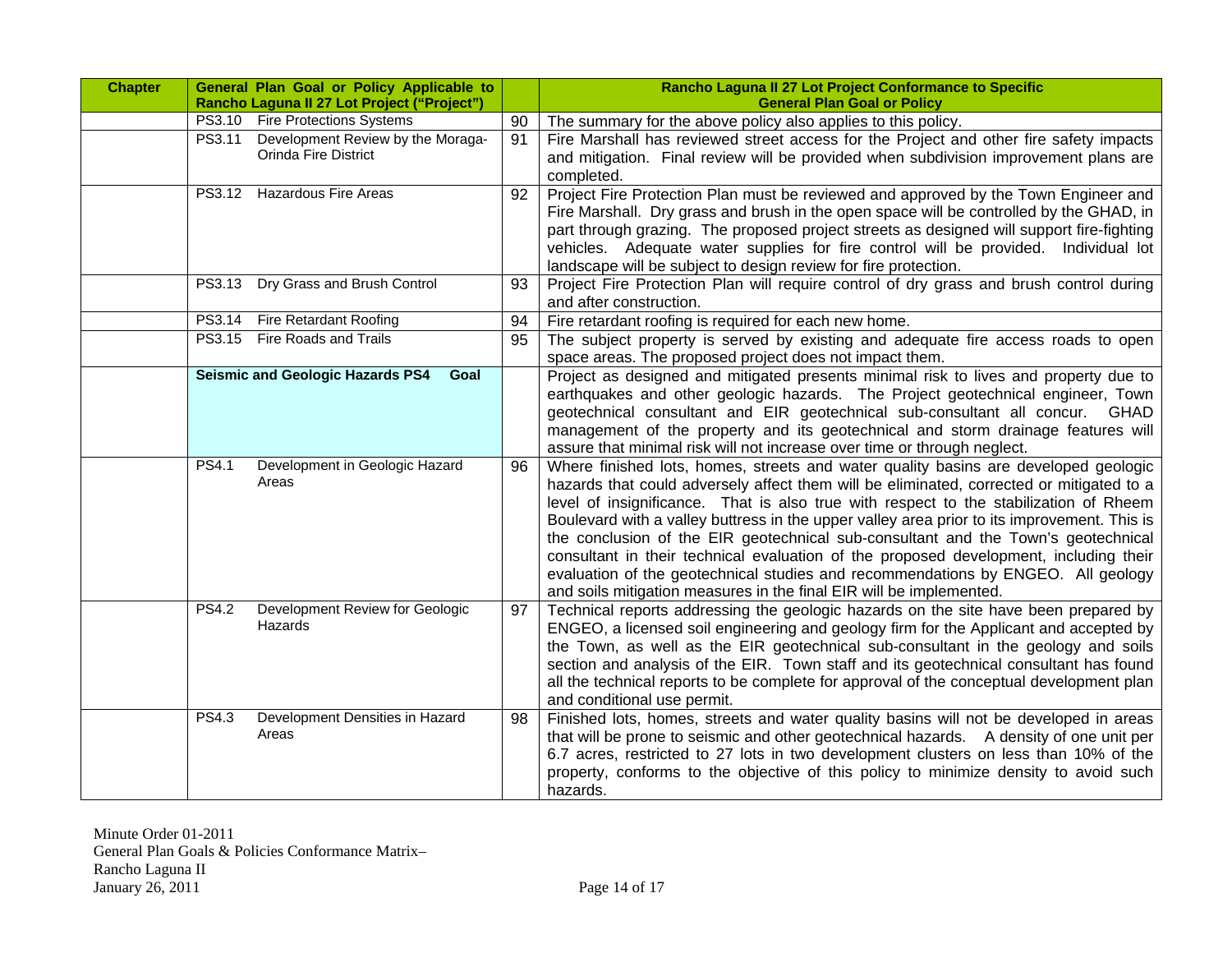| <b>Chapter</b> |                                                                              | General Plan Goal or Policy Applicable to<br>Rancho Laguna II 27 Lot Project ("Project") |            | Rancho Laguna II 27 Lot Project Conformance to Specific<br><b>General Plan Goal or Policy</b>                                                                                                                                                                                                                                                                                                                                                                                                                                                                                                                                                                                                                                                                                                                                                                                                                                                          |
|----------------|------------------------------------------------------------------------------|------------------------------------------------------------------------------------------|------------|--------------------------------------------------------------------------------------------------------------------------------------------------------------------------------------------------------------------------------------------------------------------------------------------------------------------------------------------------------------------------------------------------------------------------------------------------------------------------------------------------------------------------------------------------------------------------------------------------------------------------------------------------------------------------------------------------------------------------------------------------------------------------------------------------------------------------------------------------------------------------------------------------------------------------------------------------------|
|                | <b>PS4.6</b>                                                                 | <b>Construction Standards</b>                                                            | 99         | Seismic and geologic safety construction standards will be required prior to issuance of<br>a building permit.                                                                                                                                                                                                                                                                                                                                                                                                                                                                                                                                                                                                                                                                                                                                                                                                                                         |
|                | <b>PS4.7</b>                                                                 | <b>Construction Oversight</b>                                                            | 100        | Implementation of the Project mitigation measures will ensure that all new construction<br>in the Project is built to established standards with respect to seismic and geologic<br>safety.                                                                                                                                                                                                                                                                                                                                                                                                                                                                                                                                                                                                                                                                                                                                                            |
|                | PS4.10<br>PS4.11                                                             | Grading<br><b>Retaining Walls</b>                                                        | 101<br>102 | Grading of the site must be substantially consistent with the preliminary grading plan<br>approved as part of the Project conceptual development plan. That plan, implemented<br>consistent with the Project mitigation measures, will result in a geologically safe<br>development that is aesthetically consistent with the Town's Design Guidelines. There<br>will be no significant environmental impacts, including visual quality impacts. The<br>preliminary grading plan approved with the conceptual development plan shows the<br>limits of average slope grading. See the summary in Policy LU1.8 on slope restrictions<br>for permitting development on predevelopment average slopes that are 25% or greater.<br>It also applies to this policy. The average predevelopment slope of the entire graded<br>area of the project is less than 25%.<br>Project does not include retaining walls or other man-made features for the purpose of |
|                |                                                                              |                                                                                          |            | mitigating geologic hazards, except for the two debris benches along "D" Drive. This<br>grading feature is permitted because: (i) it is designed to catch any potential debris flow<br>from the inactive landslides on the hillside before it reaches "D Drive or on any lot and<br>creates property damage; (ii) it will blend with the terrain; (iii) it will be screened from<br>view by the homes in front of them and rear yard landscape and fences; and (iv) it is<br>designed to ensure minimal GHAD maintenance costs. The retaining walls on nine lots<br>throughout the project (3 - 6 foot maximum height) are intended to increase the size of<br>the useable yards, not as mitigation for geologic hazards                                                                                                                                                                                                                               |
|                | PS4.12 Maintenance of Hillside Areas<br>Flooding and Streambank Erosion PS5. |                                                                                          | 103        | Hillside areas, along with the rest of the property, will be under the permanent,<br>professional management of the GHAD.                                                                                                                                                                                                                                                                                                                                                                                                                                                                                                                                                                                                                                                                                                                                                                                                                              |
|                |                                                                              |                                                                                          |            | Project as designed, mitigated and conditioned will create minimal risk due to flooding<br>and streambank erosion.                                                                                                                                                                                                                                                                                                                                                                                                                                                                                                                                                                                                                                                                                                                                                                                                                                     |
|                | <b>PS5.2</b>                                                                 | Development in Floodways                                                                 | 104        | Property is not within the FEMA 100-year floodplain or the 500-year floodplain.                                                                                                                                                                                                                                                                                                                                                                                                                                                                                                                                                                                                                                                                                                                                                                                                                                                                        |
|                | PS5.3                                                                        | New Structures in Flood Hazard<br>Areas                                                  | 105        | No new homes will be placed in potentially hazardous areas along stream courses.<br>Coyote Creek area is not developed. No homes are included in the lower Rheem valley<br>where the preserved intermittent drainage is located.                                                                                                                                                                                                                                                                                                                                                                                                                                                                                                                                                                                                                                                                                                                       |
|                | <b>PS5.5</b>                                                                 | Streambank Erosion and Flooding<br>Potential                                             | 106        | Project as designed, mitigated and conditioned will reduce the potential for future<br>streambank erosion and flooding. Coyote Creek drainage will not be affected. The<br>recreated wetland swale in the upper valley will be designed so that bank erosion is<br>avoided. The Project storm drainage will be designed so that, at a minimum, off site<br>discharge will not exceed existing conditions. The Applicant has further agreed, to the<br>extent feasible using oversized underground storm drain pipes, to reduce peak flows                                                                                                                                                                                                                                                                                                                                                                                                              |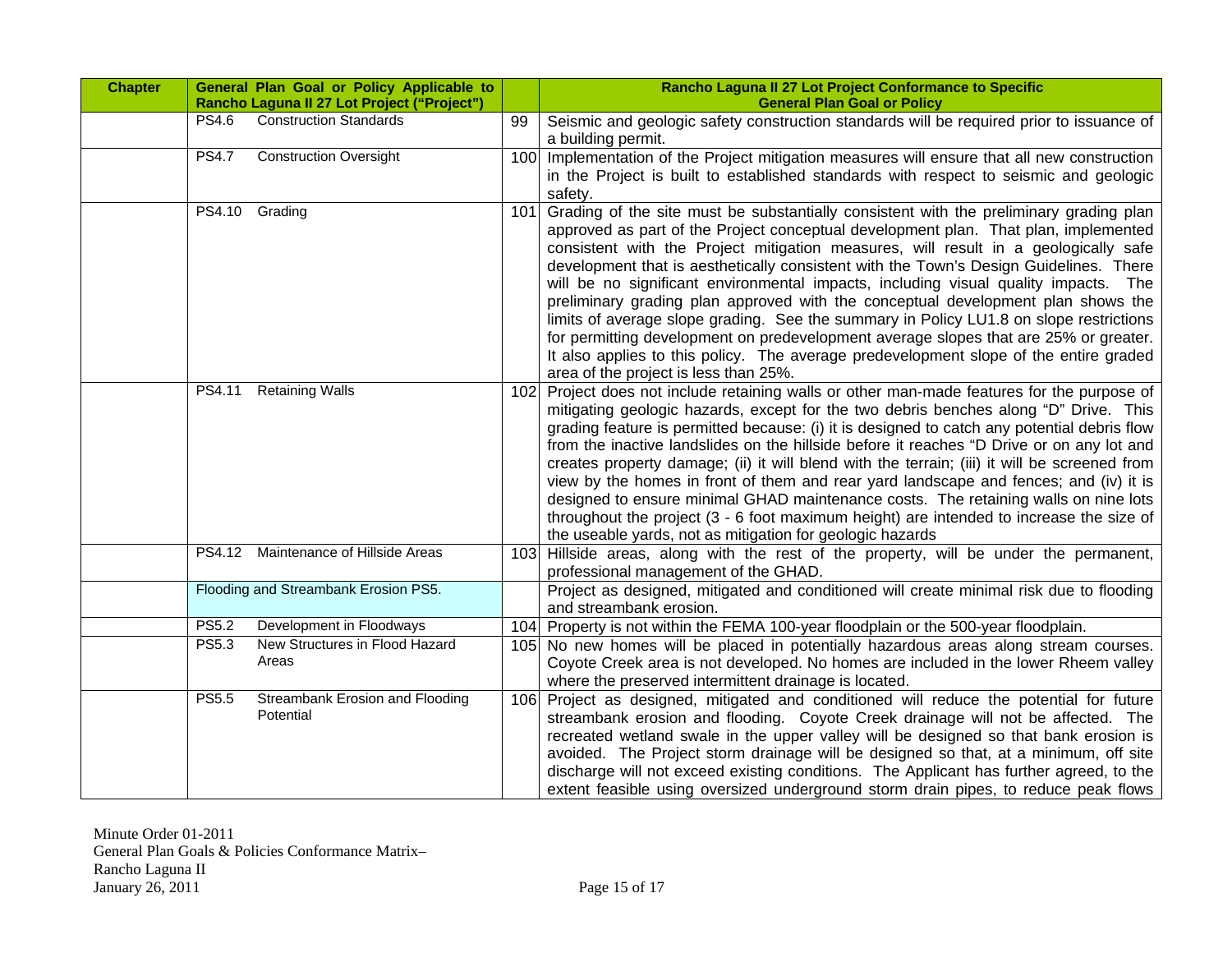| <b>Chapter</b>                                                 | General Plan Goal or Policy Applicable to<br>Rancho Laguna II 27 Lot Project ("Project") |     | Rancho Laguna II 27 Lot Project Conformance to Specific<br><b>General Plan Goal or Policy</b>                                                                                                                                                                                                                                                                                                                                                                                         |  |  |
|----------------------------------------------------------------|------------------------------------------------------------------------------------------|-----|---------------------------------------------------------------------------------------------------------------------------------------------------------------------------------------------------------------------------------------------------------------------------------------------------------------------------------------------------------------------------------------------------------------------------------------------------------------------------------------|--|--|
|                                                                |                                                                                          |     | during the 10 year and 100 year storm events to less than existing conditions to help<br>reduce bank erosion and flooding in the intermittent drainage channel behind the<br>existing Rheem Boulevard homes. The Applicant has further agreed to work with<br>interested homeowners to secure permits for and place buried riprap in strategic<br>locations identified by ENGEO in order to reduce bank erosion behind their homes.                                                   |  |  |
|                                                                | On-Site Storm Water Retention<br><b>PS5.6</b>                                            | 107 | On-site storm water retention will be retained to the extent necessary as described in<br>the summary for the above policy                                                                                                                                                                                                                                                                                                                                                            |  |  |
| <b>Chapter 9</b>                                               |                                                                                          |     |                                                                                                                                                                                                                                                                                                                                                                                                                                                                                       |  |  |
| <b>Community</b><br><b>Facilities &amp;</b><br><b>Services</b> | <b>Schools FS2</b><br>Goal                                                               |     | Project will not impede the goal of continued high quality schools.                                                                                                                                                                                                                                                                                                                                                                                                                   |  |  |
|                                                                | Population Growth and School<br>FS2.1<br>Capacity                                        |     | 108 The three public schools that will serve Project students have residual capacity. Project<br>mitigation is required by State law: payment of school impact fees per home collected<br>prior to issuance of a building permit. Fee amounts are set by the school district in<br>accordance with a State law formula.                                                                                                                                                               |  |  |
|                                                                | <b>FS2.2</b><br>Pace of Growth                                                           |     | 109 Timing and location of the Project does not impact school facilities.                                                                                                                                                                                                                                                                                                                                                                                                             |  |  |
|                                                                | <b>FS2.3</b><br>School Impact Fees                                                       |     | 110 The summary for the policy above applies to this policy.                                                                                                                                                                                                                                                                                                                                                                                                                          |  |  |
|                                                                | <b>Parks and Recreation FS3</b><br>Goal                                                  |     | Public trails in the Project open space respond to community needs and priorities and<br>are consistent with the Town resources, managed by the GHAD at no cost to the Town                                                                                                                                                                                                                                                                                                           |  |  |
|                                                                | FS3.1<br>Parks & Recreation Commission                                                   | 111 | Parks & Recreation Commission has had the opportunity to comment on the proposed<br>public trail system in the Project. Further opportunity is available through the ongoing<br>development process.                                                                                                                                                                                                                                                                                  |  |  |
|                                                                | Parks & Recreation Facilities in New<br>FS3.2<br>Developments                            |     | 112 Public trails in the Project open space, managed by the GHAD, are adequate<br>recreational facilities for this location.                                                                                                                                                                                                                                                                                                                                                          |  |  |
|                                                                | <b>Park Dedication Requirements</b><br>FS3.3                                             |     | 113 Park dedication requirements will be satisfied consistent with ordinance requirements<br>and subject to consideration of credit for on site recreational facilities.                                                                                                                                                                                                                                                                                                              |  |  |
|                                                                | <b>FS3.7</b><br>Parking at Parks and Recreational<br>Facilities                          |     | 114 Convenient public parking for trail users is proposed at the junction of "E" Street and the<br>Fay Hill Road split to the reservoir.                                                                                                                                                                                                                                                                                                                                              |  |  |
|                                                                | Land Management<br>FS3.10                                                                |     | 115 The Project Open Space Management Plan will require GHAD to professionally manage<br>the Project open space in accordance with recognized land management principles, as<br>outlined in mitigation measures applicable to the open space.                                                                                                                                                                                                                                         |  |  |
|                                                                | <b>Trails and Maintenance</b><br>FS3.21                                                  |     | 116 Project trails have been located and designed for a minimum adverse environmental<br>impact. For example, narrow dirt trails are located on the steeper, easterly open space<br>slopes. Maintenance will be the GHAD responsibility, not the Town. Trail routes and<br>motor routes are separate, except for the access to Fay Hill Reservoir which has<br>nominal EBMUD vehicle use. The public trail on the project side of Rheem Boulevard<br>will be separated from the road. |  |  |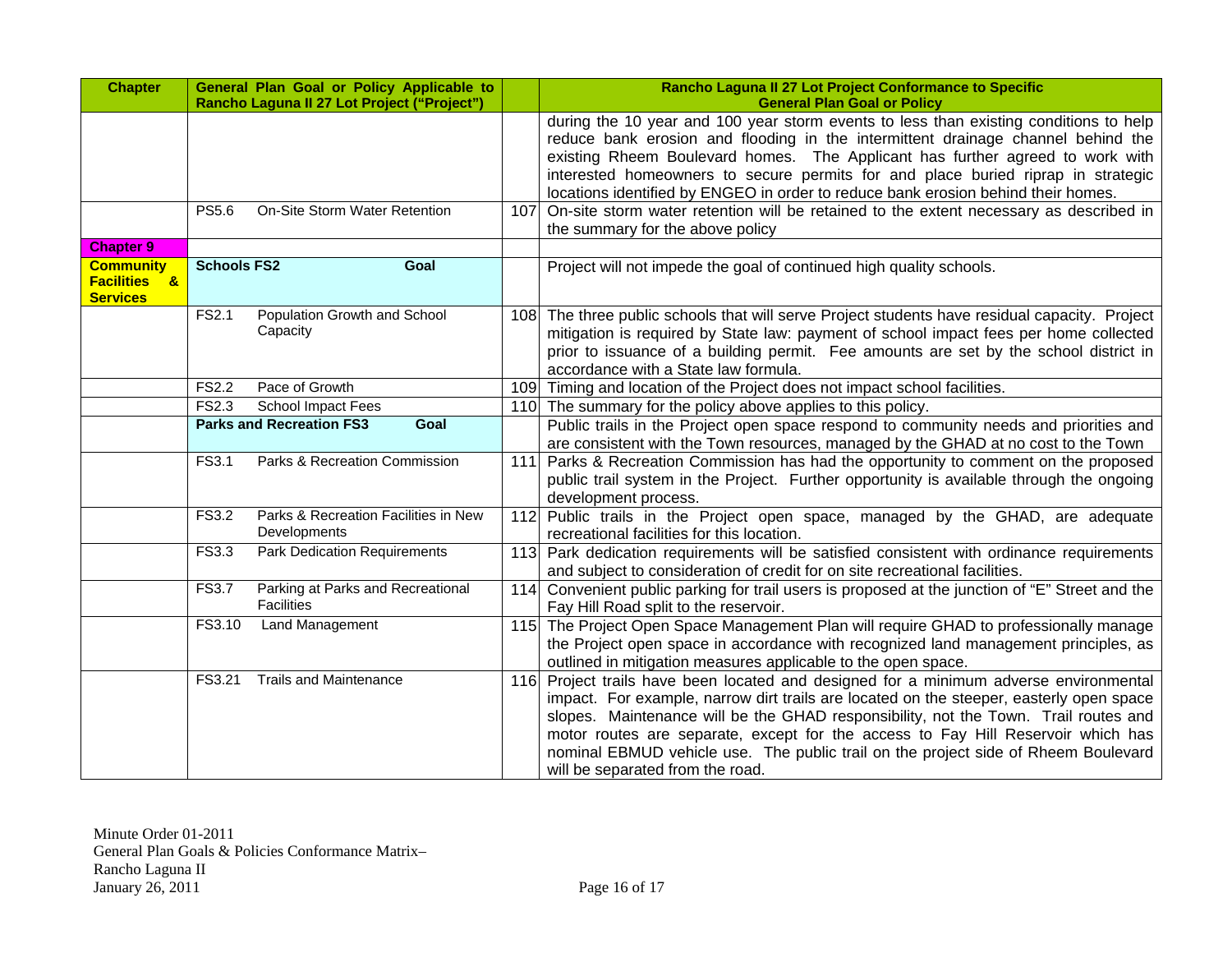| <b>Chapter</b>    | General Plan Goal or Policy Applicable to<br>Rancho Laguna II 27 Lot Project ("Project") |                                  |                     |      | Rancho Laguna II 27 Lot Project Conformance to Specific<br><b>General Plan Goal or Policy</b> |  |
|-------------------|------------------------------------------------------------------------------------------|----------------------------------|---------------------|------|-----------------------------------------------------------------------------------------------|--|
| <b>Chapter 10</b> |                                                                                          |                                  |                     |      |                                                                                               |  |
| <b>Growth</b>     | <b>Growth Management GM1</b><br>Goal                                                     |                                  |                     |      | Project development will not impede the Town in maintaining approved Performance              |  |
| <b>Management</b> |                                                                                          |                                  |                     |      | Standards for Town facilities, services and infrastructure.                                   |  |
|                   | GM1.4                                                                                    | <b>Traffic Service Standards</b> |                     | 117  | LOS standard for all Moraga roads will not be exceeded with this Project. Cumulative          |  |
|                   |                                                                                          |                                  |                     |      | impact is addressed by payment of applicable traffic fees.                                    |  |
|                   | GM1.5<br><b>Other Performance Standards</b>                                              |                                  |                     |      | 118 Other Performance Standards will not be exceeded with this Project, including parks,      |  |
|                   |                                                                                          |                                  |                     |      | fire, police, sanitary facilities, water, and flood control, as detailed in the EIR and       |  |
|                   |                                                                                          |                                  |                     |      | applicable mitigation measures.                                                               |  |
|                   | Development Impacts and Share of<br>GM1.6<br>Costs                                       |                                  |                     |      | 119 Payment of development impact fees, per Town ordinance and its nexus study, as a fair     |  |
|                   |                                                                                          |                                  |                     |      | share contribution toward capital improvements undertaken by the Town to meet                 |  |
|                   |                                                                                          |                                  |                     |      | Performance Standards, will address the cumulative development impact of this Project.        |  |
|                   |                                                                                          |                                  |                     |      | The Town has elected to apply those fees toward its share of the cost to stabilize            |  |
|                   |                                                                                          |                                  |                     |      | Rheem Boulevard in the lower valley at high risk for landslide movement. The Town will        |  |
|                   |                                                                                          |                                  |                     |      | address the project's share of other development capital improvement costs with               |  |
|                   |                                                                                          |                                  |                     |      | alternative funding.                                                                          |  |
|                   | Development Review and Approval<br>GM1.7                                                 |                                  |                     | 1201 | Mitigation Measures and Conditions relating to traffic and facility/service performance       |  |
|                   |                                                                                          |                                  | are being approved. |      |                                                                                               |  |
|                   | GM1.9                                                                                    | Concurrency                      | 121                 |      | Rheem Boulevard will be stabilized, repaired and improved prior to completion of the          |  |
|                   |                                                                                          |                                  |                     |      | Project by the applicant and Town in a coordinated effort. The applicant will be              |  |
|                   |                                                                                          |                                  |                     |      | stabilizing the upper valley of Rheem Boulevard at no cost to the Town.                       |  |
|                   |                                                                                          | GM1.10 Findings of Consistency   |                     | 122  | Adopted Level of Service standards for Lamorinda will not be exceeded with                    |  |
|                   |                                                                                          |                                  |                     |      | development of the Project. The Project is consistent with and will not adversely affect      |  |
|                   |                                                                                          |                                  |                     |      | approved action plans for Lamorinda. These "Findings of Consistency" are supported            |  |
|                   |                                                                                          |                                  |                     |      | by the traffic and circulation analysis in the final EIR.                                     |  |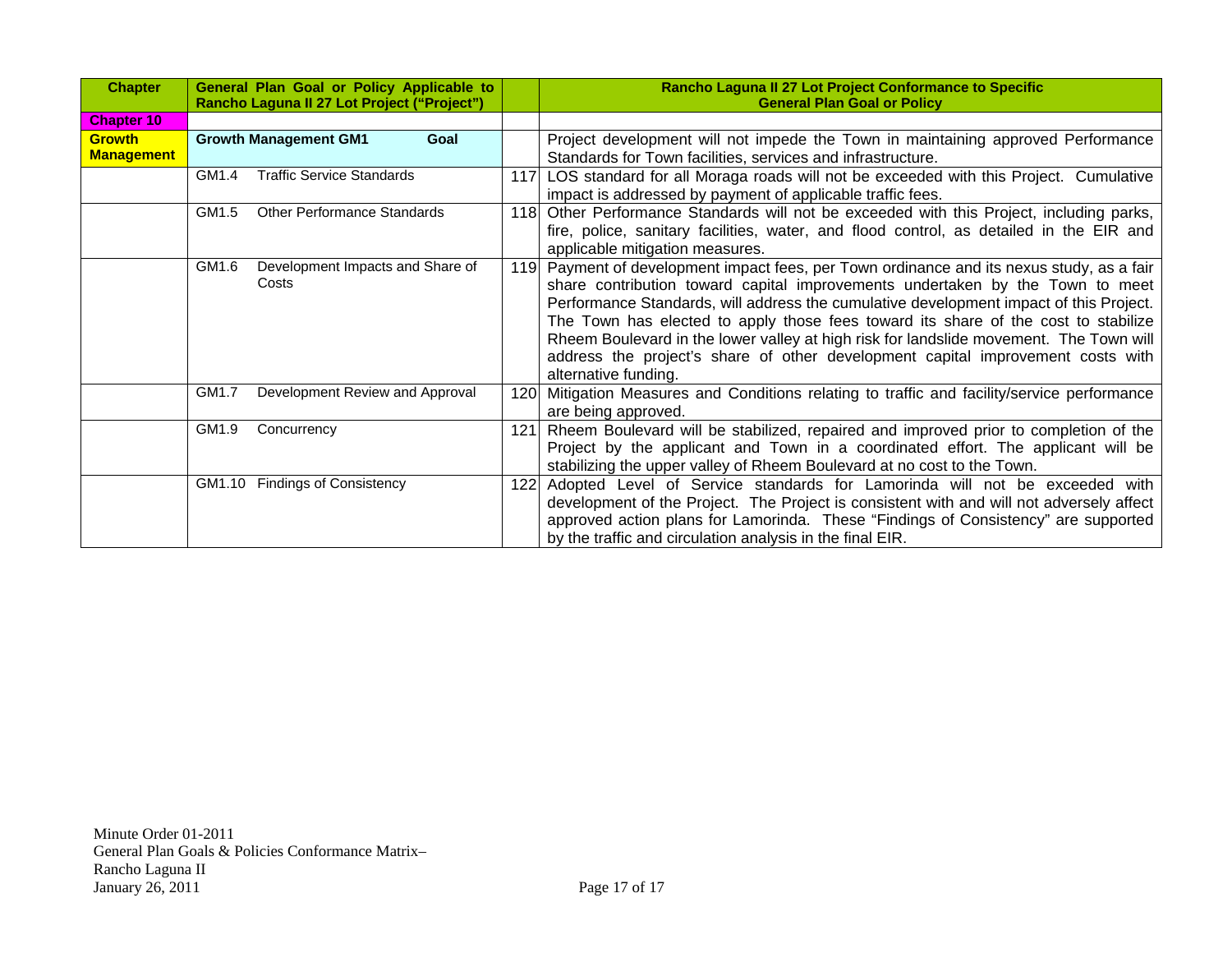# **ATTACHMENT 7 TO MINUTE ORDER 01-2011**

# **APPROVING THE RANCHO LAGUNA II CONCEPTUAL DEVELOPMENT PLAN AND CONDITIONAL USE PERMIT**

# **JANUARY 26, 2011**

**FINDINGS RELATED TO THE CERTIFIED FINAL ENVIRONMENTAL IMPACT REPORT FOR APPROVAL OF THE 27 LOT RANCHO LAGUNA II PROJECT AS MODIFIED BY TOWN COUNCIL ON APPEAL**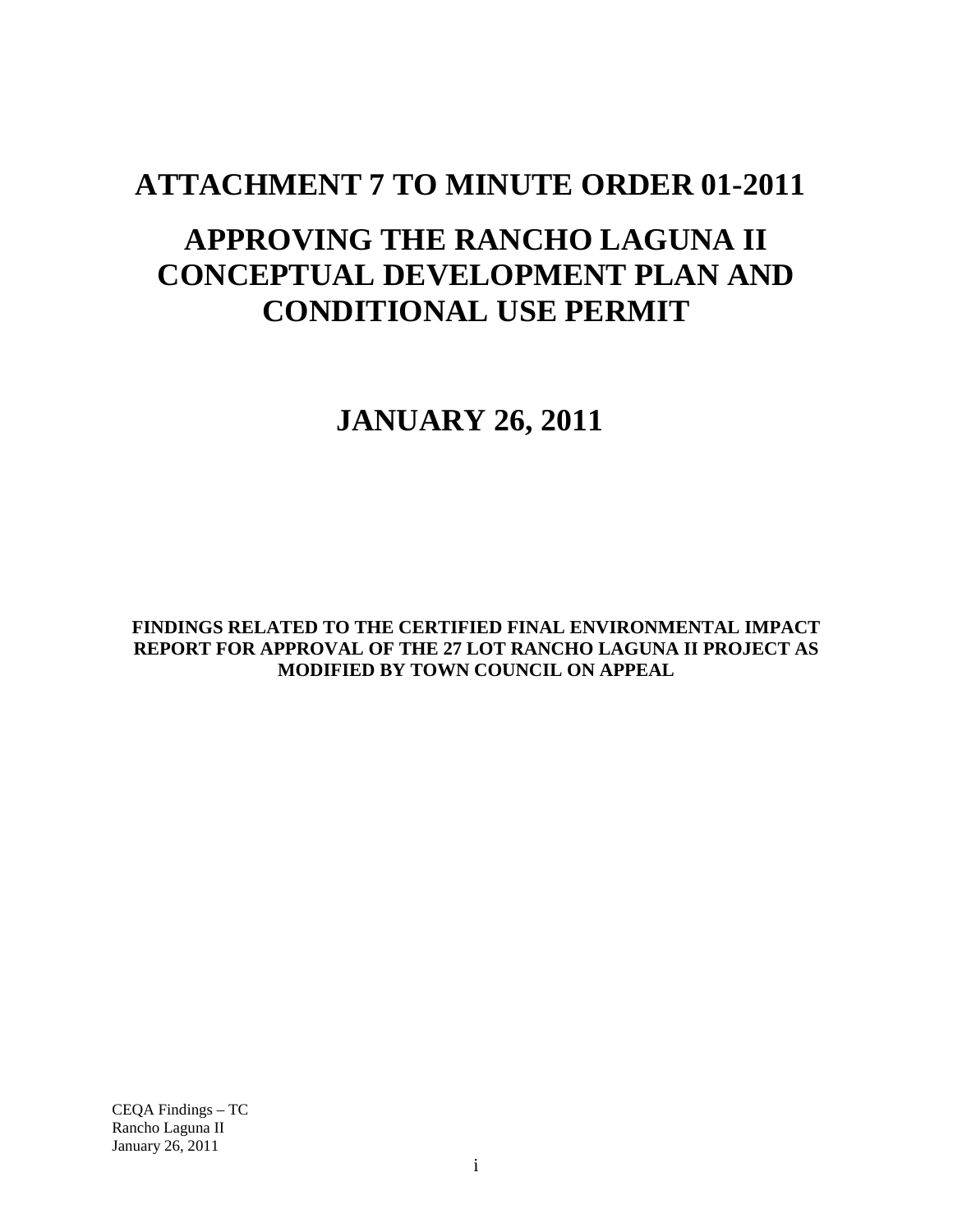## **CEQA FINDINGS Rancho Laguna II**

|                  | <b>SECTION</b><br>and the control of the control of the control of the control of the control of the control of the control of the | PAGE NO. |
|------------------|------------------------------------------------------------------------------------------------------------------------------------|----------|
|                  |                                                                                                                                    |          |
| 1.               |                                                                                                                                    |          |
| 2.               |                                                                                                                                    |          |
| 3.               |                                                                                                                                    |          |
| $\overline{4}$ . |                                                                                                                                    |          |
| 5.               |                                                                                                                                    |          |
| 6.               |                                                                                                                                    |          |
| 7.               |                                                                                                                                    |          |
| 8.               |                                                                                                                                    |          |
|                  |                                                                                                                                    |          |
| 1.               | FINDINGS REQUIRED BY THE CALIFORNIA ENVIRONMENTAL<br>QUALITY ACT (CEQA) FOR APPROVAL OF THE 27 LOT RANCHO                          |          |
| 2.               |                                                                                                                                    |          |
|                  |                                                                                                                                    |          |
| 1.               |                                                                                                                                    |          |
| 2.               |                                                                                                                                    |          |
| 3.               | CONCLUSIONS REGARDING AND BENEFITS OF 27 LOT PROJECT 63                                                                            |          |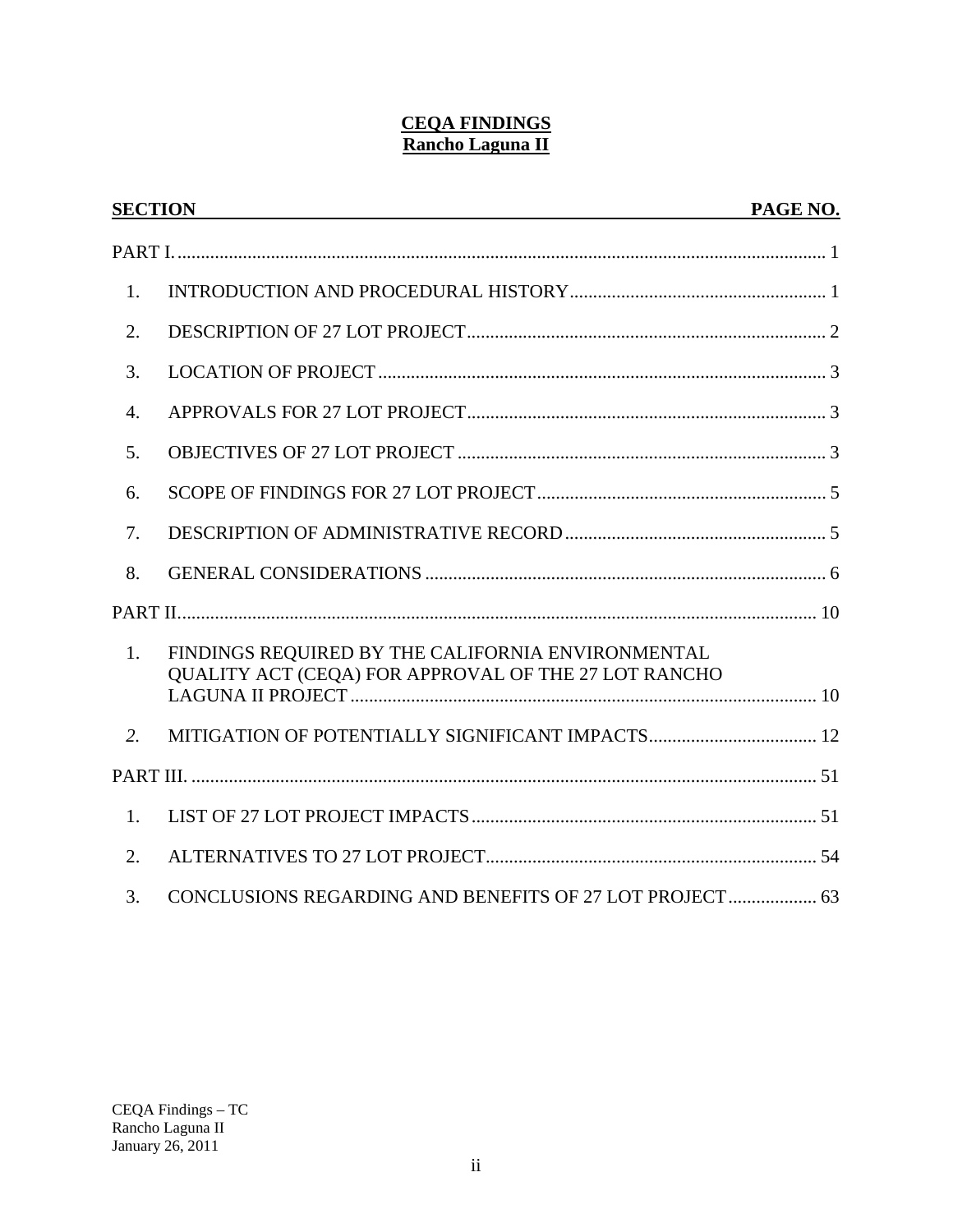#### **FINDINGS RELATED TO THE FINAL CERTIFIED ENVIRONMENTAL IMPACT REPORT FOR APPROVAL OF THE 27 LOT RANCHO LAGUNA II PROJECT AS MODIFIED BY THE TOWN COUNCIL ON APPEAL**

#### **JANUARY 26, 2011**

This Town Council ("Council") of the Town of Moraga ("Town") pursuant to the requirements of the California Environmental Quality Act ("CEQA") hereby adopts and makes the following findings ("CEQA Findings," "Findings" or singularly "Finding") relating to its approval of the recommended 27 lot Rancho Laguna II Project ("Project" or "27 Lot Project") under CEQA and its certification for adequacy of the Final environmental impact report ("EIR"), prepared for and relied on by the Council in its consideration of the Project. Rancho Laguna, LLC is the "Project Sponsor" (also referred to as the "Applicant").

#### **PART I.**

#### **INTRODUCTION AND PROCEDURAL HISTORY**

To assist the reader in understanding the course of events leading to the Council's approval of the 27 Lot Project and certification of the EIR, and in understanding the format and content of these Findings, references are made herein to documents in the administrative record for this Project. The 27 Lot Project is based on the Conceptual Development Plan Sheets dated December 16, 2010, as modified by the Access Road Sections Exhibit dated December 30, 2010 ("CDP Sheets") considered by the Town Council at its public hearing on January 26, 2011. The administrative record sets forth the history of the Rancho Laguna planning and environmental review processes leading to preparation and certification of the EIR, adoption of these Findings, and approval of the Project. The specific materials which constitute the administrative record for this Project are described below, and generally consist of the EIR, staff reports, hearing minutes, map, exhibits and correspondence. All of those documents in the administrative record and public testimony throughout the public planning process have been reviewed and considered by the Council. To avoid duplication and unnecessarily longer Findings, where possible brief summaries are made instead of repeating descriptions, analysis or facts in the administrative record, and reference is made to the locations in the administrative record where more detailed discussion is available to the reader. All references to mitigation measures are to the mitigation measures in the Mitigation Monitoring and Reporting Program for the 27 Lot Project ("MMRP").

As set forth in the administrative record, the Project being approved is a residential development of 27 lots on a 180 acre site located on the east side of Rheem Boulevard between Via Barcelona and Fernwood Drive in the Town of Moraga. The Project being approved and as mitigated is different from the 35 lot Rancho Laguna II project proposed by the Applicant and analyzed in the Draft EIR and Responses to Comments. The modifications are the result of efforts in the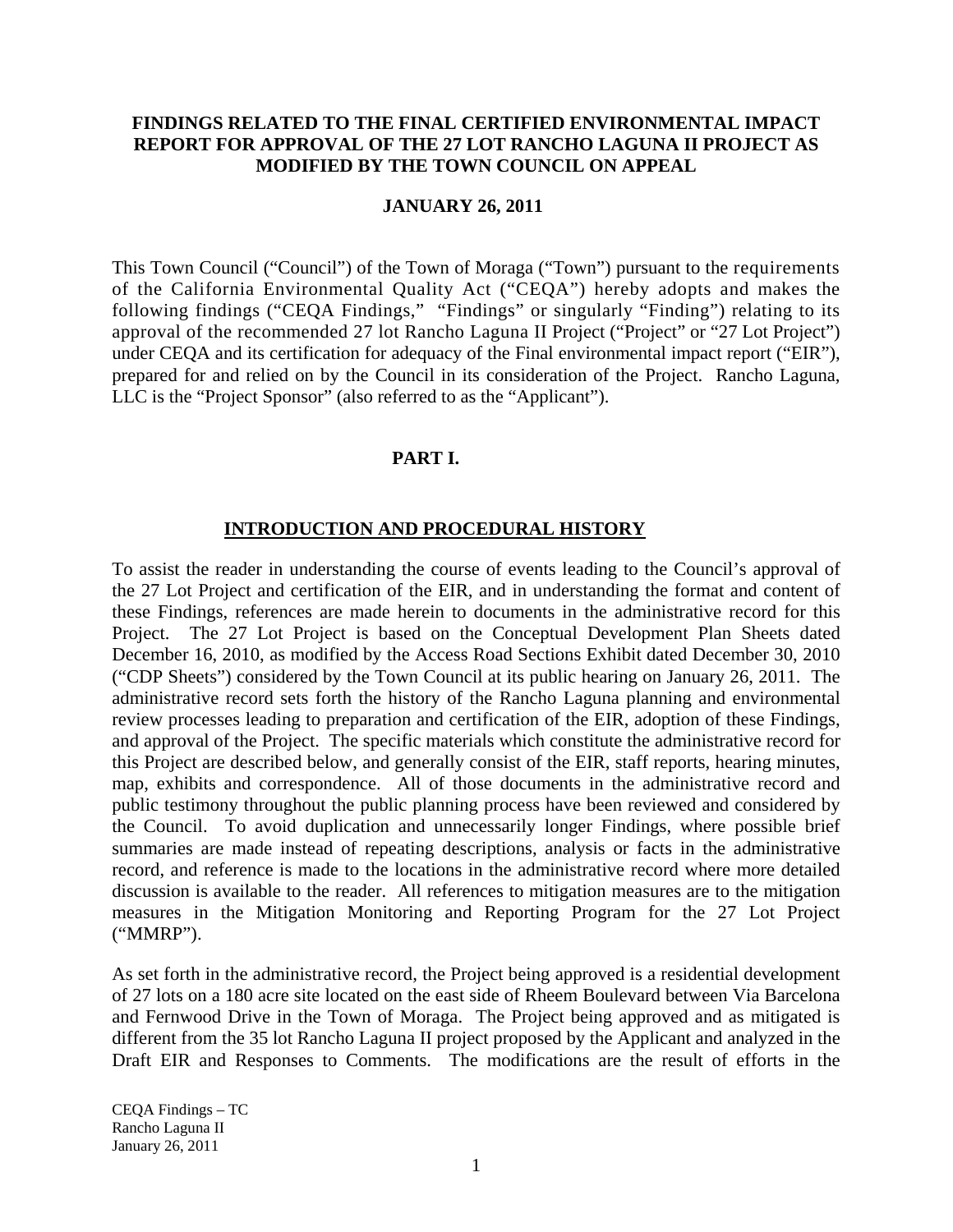environmental review and planning process at the Planning Commission and Town Council to reduce all environmental impacts to less than significant, to better comply with applicable General Plan Principles, Goals and Policies, and meet Town objectives. The improvements to the Project as revised and its modified impacts and mitigation measures are more fully described in the Staff Report for this public hearing, the Update for Final EIR prepared for the Planning Commission, and the revised MMRP prepared for the Town Council for the 27 Lot Project, each of which is incorporated by this reference.

## **1. DESCRIPTION OF 27 LOT PROJECT**

The Project as mitigated includes 27 single-family residences on large lots in two development areas: the upper Rheem valley (also referred to as the upper valley area) and the southern plateau (also referred to as the upper development area). The 8 upper valley lots range in size from approximately 18-20,000 sq. ft. The 19 southern plateau lots range in size from approximately 15,000 to 38,500 sq. ft. All the pads are essentially flat, except for the split pads on Lots 8-10 and the sloped pads on Lots 7 and 25. The two development areas comprise 17.3 acres, 9.6% of the property. The rest of the property will be permanently preserved as open space with public trails, which will be maintained by a Geologic Hazard Abatement District ("GHAD") formed by the Town Council and paid for by the Applicant and homeowners. The graded area in the open space limited, less than 7.5 acres. No grading is proposed in the MOSO portion of the property.

The development areas have separate private roads and access off Rheem Boulevard. As part of the Project development, Rheem Boulevard will be stabilized along the Project frontage, utilizing an engineered valley buttress in the upper valley and a geo-grid reinforced buttress fill in the areas of high risk for landslide movement in the lower valley. Rheem Boulevard will be repaved and the section improved with 12 foot travel lanes, a turn pocket at "D" Drive, dirt shoulders and a 2-3 foot decomposed granite path on the easterly project side.

Any filled wetlands will be recreated in the open space on the upper valley buttress or in the lower valley outside the intermittent drainage. All geologic hazards on the property that may impact development areas will be mitigated consistent with the studies and recommendations of the Applicant's geotechnical engineers, which have been reviewed and approved by the Town and EIR geotechnical engineers and Town Engineer. Stormwater peak flows and water quality of runoff are fully mitigated, primarily through oversized storm drain pipes and water quality basins.

The Project will be a sustainable green community that mitigates all its environmental impacts and achieves at least 90 Green Points under the Town's Green Building Program. The green building design of each home will provide at least 90% of its electrical energy target load through a combination of photovoltaic cells and construction design, and include solar water heating.

With the mitigated grading plan and landscape plan for the 27 Lot Project, the visual quality of the Project site as seen from all public views, including Rheem Boulevard (a scenic corridor road) along and just south of the project frontage and St. Mary's Road (also a scenic corridor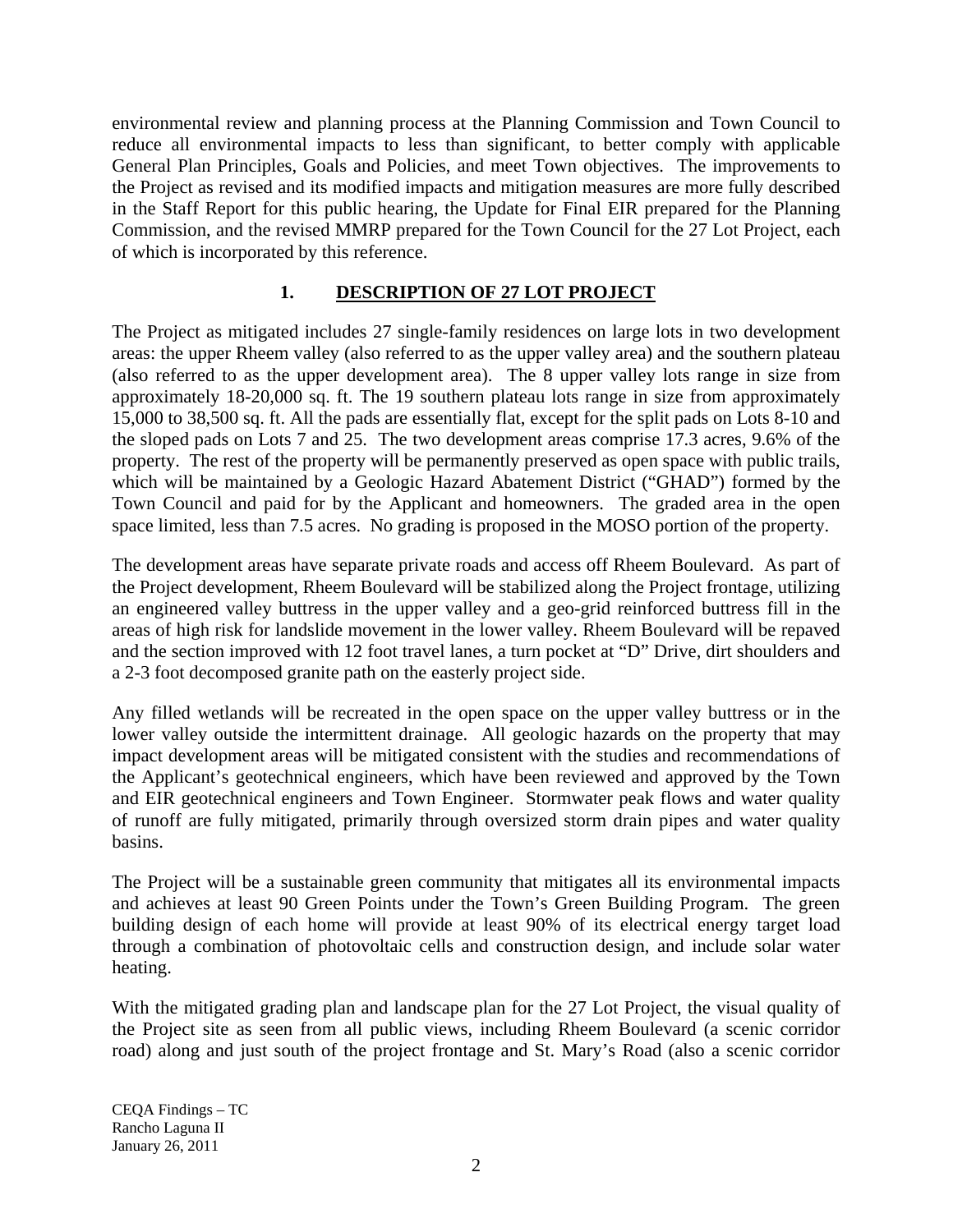road) just west of its intersection with Rheem Boulevard across from the Lafayatte-Moraga Regional Trail and its parking lot is less than significant. That is also true from the Regional Trail itself in that and other public trail locations. With the Project as developed and mitigated, the Rancho Laguna property will have a semi-rural appearance.

# **2. LOCATION OF PROJECT**

The Project is located in the northeastern part of the Town of Moraga on the easterly side of Rheem Boulevard between St. Mary's Road and the EBMUD Fay Hill Reservoir. The City of Lafayette boundary is located near the easterly side of the Project.

# **3. APPROVALS FOR 27 LOT PROJECT**

The Town of Moraga's discretionary approvals for this Project include but are not limited to the following which are subject to appeal to the Council:

- Approval of a Conditional Use Permit and Conceptual Development Plan by the Planning Commission.
- Approval of a General Development Plan by the Planning Commission.
- Approval of the Precise Development Plan by the Planning Commission.
- Approval of a Tentative Subdivision Map by the Planning Commission.
- Approval of Design Review for the Precise Development Plan and the homes by the Design Review Board.

## **4. OBJECTIVES OF 27 LOT PROJECT**

The following objectives for development of the Rancho Laguna property have been identified by the Town of Moraga Draft EIR, and by Town staff, the Planning Commission and the Town Council:

- (1) Ensure development is consistent with the Moraga 2002 General Plan considered as a whole, and has a semi-rural character;
- (2) Preserve a significant amount of open space with public trails in perpetuity and professionally managed at no cost to the Town;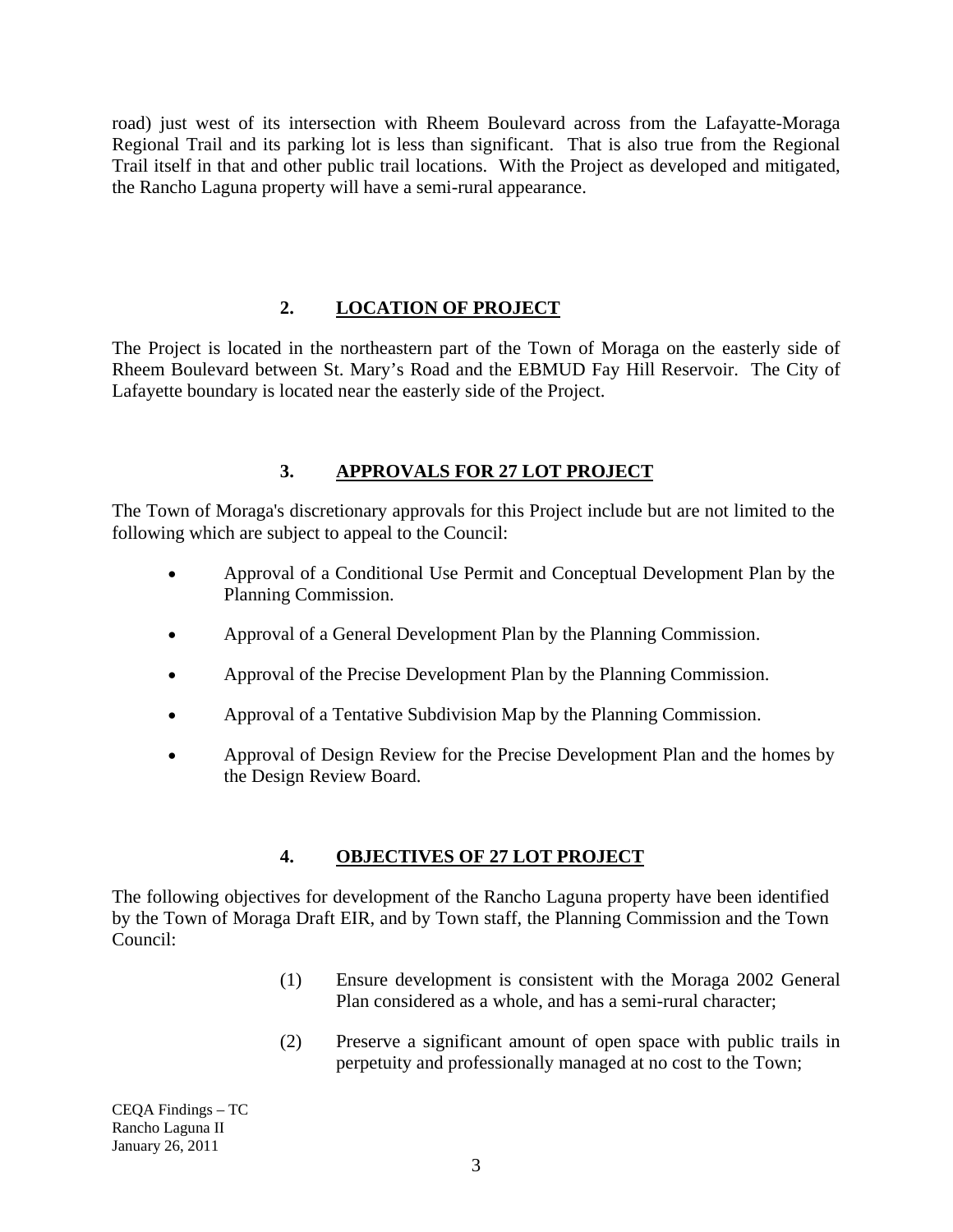- (3) Help to meet the housing goals established by the Moraga 2002 General Plan;
- (4) Provide for a development that is not a drain on the Town's fiscal resources;
- (5) Stabilize Rheem Boulevard along the Rancho Laguna frontage concurrent with the project development and remove and replace damaged road surface to the extent feasible and at reasonable cost to the Town, and maintain a semi-rural cross section of improvements;
- (6) Reduce to the extent feasible the volume of peak stormwater discharge into the intermittent drainage behind the downstream homes along Rheem Boulevard;
- (7) Include an effective green building program as part of the project development;
- (8) Not significantly impact public views of the project site, including from Rheem Boulevard, a scenic road;
- (9) Protect new development from geologic hazards through adoption of geotechnical mitigation measures, peer reviewed and approved by the Town's geotechnical consultants, and through the long term management of the project site; and
- (10) Limit all environmental impacts of the project as designed and mitigated to less than significant, to the extent feasible.

Project objectives have also been identified by the Project Sponsor as set forth below:

- (1) Develop a large lot, single-family residential community on its property that is semi-rural in character and compatible with the overall high quality of the Town of Moraga;
- (2) Develop a residential community that has a special identity within the Town of Moraga as a well-designed, environmentally sound and attractive development;
- (3) Develop a residential community consistent with the Moraga 2002 General Plan as a whole, zoning regulations and development standards; and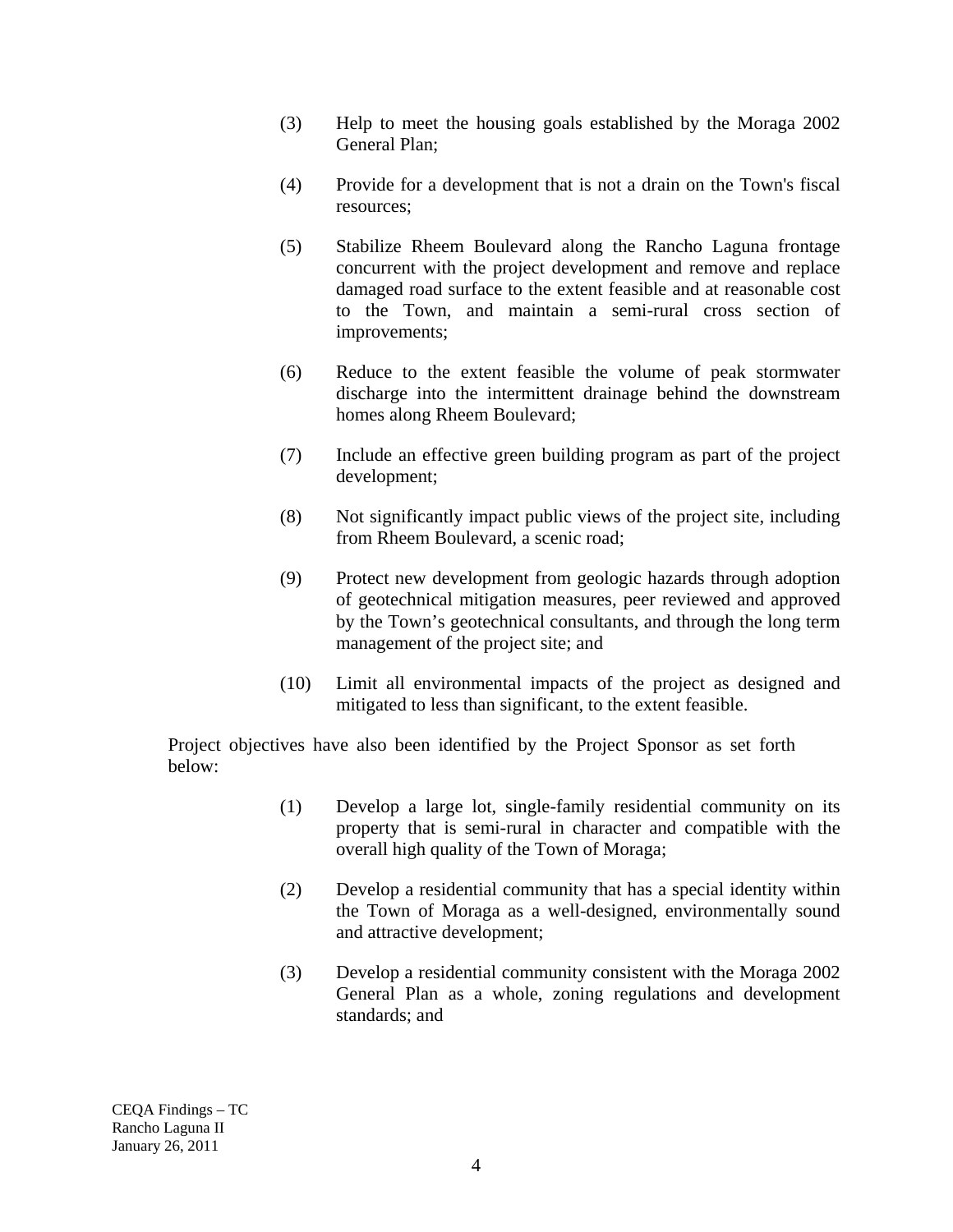(4) Complete a residential development on its property that is economically feasible.

## **5. SCOPE OF FINDINGS FOR 27 LOT PROJECT**

These CEQA Findings are adopted pursuant to Public Resources Code §21000 et seq. (CEQA) and the CEQA Guidelines," California Code of Regulations, Title 14, §15000, et seq. CEQA §21081 and CEQA Guidelines §15091 require that a project's significant environmental impacts identified in an EIR must be addressed by one of three findings, as set forth at §15091(a) (1)-(3). These Findings describe the disposition of each significant environmental impact of the 27 Lot Project, indicating generally: if the impact is reduced to a less than significant level through mitigation adopted by the Town Council; if the impact could be reduced through mitigation that can and should be adopted by another public agency (other than the Town); or if the impact is significant and unavoidable. To ensure that all Project impacts are identified and necessary findings made, these CEQA Findings will identify the Project impacts and mitigation measures set forth in the EIR (see the updated mitigation measures in the MMRP dated January 26, 2011, for the 27 Lot Project) and set forth the corresponding required Findings and rationale, with appropriate references to the administrative record.

Mitigation measures in the Draft EIR have been modified by the Council, at the recommendation of Town staff, to more accurately reflect changes in the 27 Lot Project design as compared to both the 35 lot project reviewed in the Draft EIR and the project as approved by the Planning Commission. In each instance the revised mitigation measure provides the same or better mitigation than previous ones and reduces to less than significant any otherwise significant environmental impacts. Each mitigation measure is also included as a condition of approval of the Conceptual Development Plan for the 27 Lot Project. Each corresponding condition number is included the MMRP.

## **6. DESCRIPTION OF ADMINISTRATIVE RECORD**

For the purposes of CEQA and these Findings, the administrative record (also "record") before this Council relating to the Project includes, without limitation, the following documents: They include:

- (1) The 2002 Moraga General Plan and the Moraga Zoning Ordinance;
- (2) The Final Environmental Impact Report for the Rancho Laguna II Project, which consists of:
	- (a) The Final EIR dated August, 2008, comprised of the Draft EIR and Appendices, dated July, 2006 ("DEIR"),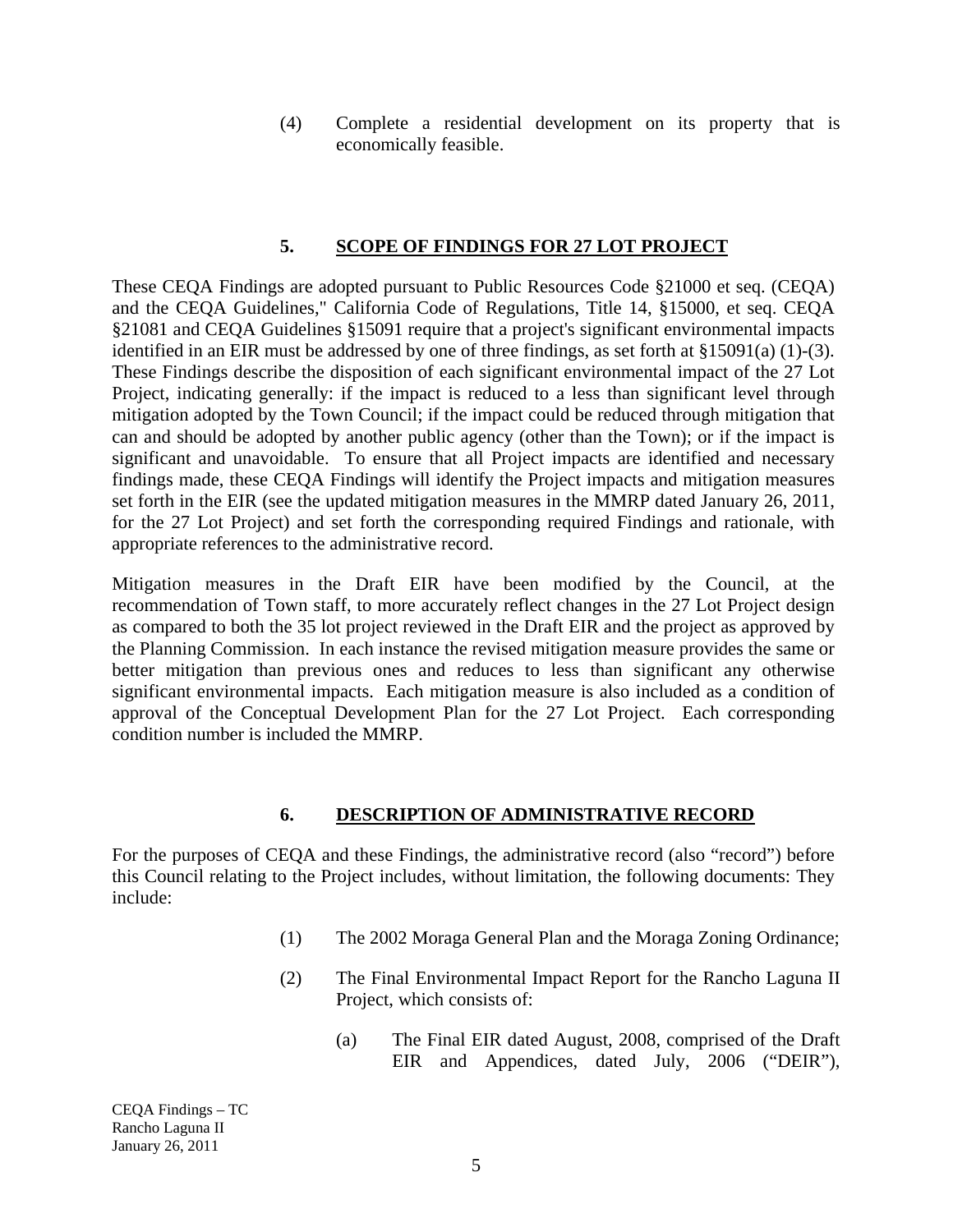Comments on the Draft EIR, Responses to Comments on the Draft EIR,

- (b) Update for Final EIR presented to the Planning Commission, and
- (c) Revised MMRP for 27 Lot Project;
- (3) The Staff Reports to the Planning Commission and Council, with attachments;
- (4) Minutes of Planning Commission and Council public meetings and hearings on the Project; and
- (5) All documents, exhibits, maps and drawings submitted from time to time as part of the Project application as revised and by the Applicant at public meetings, and all studies, reports, and materials accompanying or referenced in the application as revised and for proposed development of the Rancho Laguna property by the Applicant. Included as attachments to the Staff Reports are all written documents submitted by the public, other public officials, and the Applicant to the Planning Commission and Council, through the public planning process. The documents which constitute the administrative record are located at the Town of Moraga Planning Department, 329 Rheem Boulevard, Moraga, pursuant to CEQA §21081.6.

## **7. GENERAL CONSIDERATIONS**

- **A. Reliance on the Record.** Each and all of the Findings and determinations herein are based upon competent and substantial evidence, both written and as reflected in the detailed minutes, contained in the entire record relating to development of the Rancho Laguna property and the Project. The Findings and determinations constitute the independent Findings and determinations of the Council in all respects and are supported by substantial evidence in the record as a whole.
- **B. Nature of Findings.** Any Finding made by the Council shall be deemed made regardless of where it appears in this document and the other approval documents. All of the language included in this document and the other approval documents constitute Findings by the Council, whether or not any particular sentence or clause includes a statement to this effect. The Council intends that the Findings and the other approval documents be considered as an integrated whole and, whether or not any part of these Findings fails to cross-reference or incorporate by reference any other part of these Findings, that any Finding required or permitted to be made by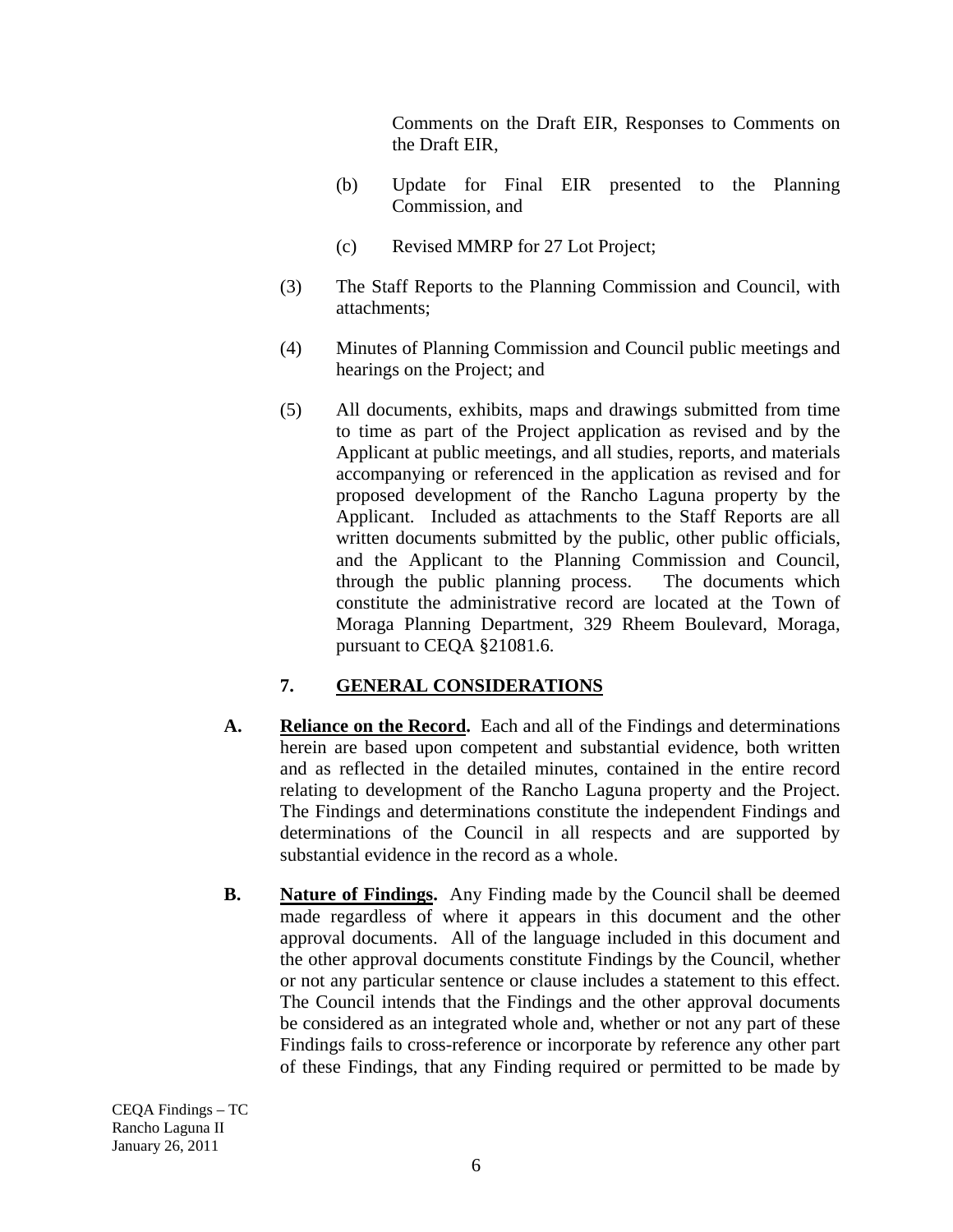the Council with respect to any particular subject matter of the Project shall be deemed made if it appears in any portion of these Findings or the other approval documents.

- **C. Limitations.** The Council's analysis and evaluation of the Project is based on the best information currently and reasonably available to the Town.
- **D. Summaries of Impacts, Mitigation Measures, Alternatives, and other Matters.** All summaries of information related to the Project are based on the referenced environmental documents and/or other evidence in the record. The absence of any particular fact from any such summary is not an indication that a particular Finding is not based in part on that fact. This document includes only as much detail as may be reasonably necessary in the judgment of the Council to show the basis for each Finding as set forth below. Citations to the EIR and its MMRP have been included for these Findings. The reader should refer directly to the referenced documents and other evidence in the record for more precise information regarding the facts on which a summary is based. That a cross reference or citation to a particular relevant portion of the administrative record has not been made in this document does not mean it has not been relied on by the Council as part of the substantial evidence to support a particular Finding or its decision to approve the Project. The Council has relied on the record as a whole to make each and every Finding and determination in approving the Project.
- **E. Adoption of Mitigation Measures and Conditions of Approval**. These Findings are based upon the mitigation measures required for the 27 Lot Project recommended by the EIR as included in the MMRP (or as may have been thereafter modified by the Council), or as already having been incorporated into the design of the Project by the Applicant. The Council is hereby adopting and incorporating into the 27 Lot Project those mitigation measures in the MMRP which have not already been incorporated into the Project as designed. The Council finds that all mitigation measures approved for the 27 Lot Project, (or previously incorporated in its design) are desirable and feasible and shall be timely implemented in accordance with the adopted MMRP and conditions of approval.
- **F. Specific and General Mitigation**. For each potentially significant impact of the Project, the EIR in its MMRP for the 27 Lot Project generally identifies one or more corresponding mitigation measure(s) to lessen or avoid such impact. For ease of reference to the EIR documents, this document is organized in a manner that corresponds to the MMRP. However, the Council recognizes that any of the mitigation measures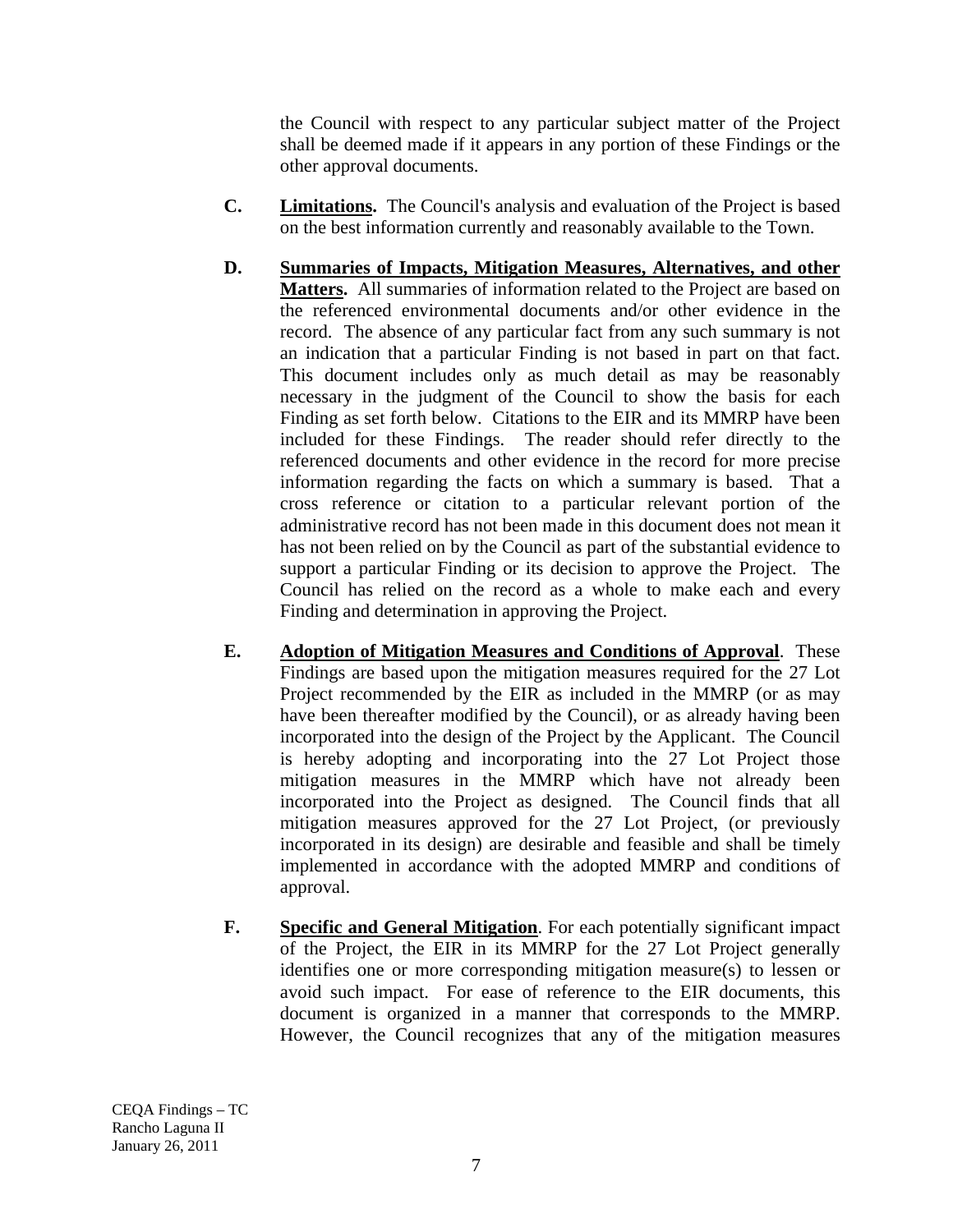described below may lessen or avoid other impacts in addition to those identified impacts for which they are specifically proposed.

In light of the above, the Council finds that:

(a) each mitigation measure adopted by the Council or already incorporated into the Project may avoid or substantially lessen more than one potentially significant; and

(b) each significant impact identified by the EIR may be mitigated both by its corresponding mitigation measures to the extent set forth in such documents or below ("Specific Mitigation") and by other, non-corresponding mitigation measures, conditions of approval or required Project redesign adopted by the Council or already incorporated into the Project ("General Mitigation"). These Findings of General Mitigation shall be applicable wherever supported by the evidence in the record regardless of whether a specific Finding of an instance of such General Mitigation is made.

**G. Judgment of Town Council and Reliance on Professionals.** The Council acknowledges that development of Rancho Laguna I as first proposed and Rancho Laguna II as thereafter proposed, as well as the approved 27 Lot Project, have been and will continue to be of interest within the community. Many individuals oppose the Project as approved and disagree with some of the analyses and conclusions in the EIR, Staff Reports and the administrative record. Furthermore, the Council acknowledges that individuals in the community with professional expertise disagree with the professional analyses, conclusions and determinations of Town staff, peer review consultants retained by the Town, and the EIR consultants and sub-consultants, as well as the judgement and expertise of the Planning Commission. The Council further acknowledges that opponents to the Project are skeptical about and disagree that the efforts by the Applicant and its professional consultants to design the Project, in part in response to community, staff and Planning Commission and Council concerns and suggestions, will result in a sensitively designed neighborhood that will fit well on the site and provide for a sustainable, beneficial and safe combination of residential and open space uses for both new residents there and the public. The Council recognizes that some Project opponents do not believe this property can reasonably accommodate the proposed density of development. The Council has carefully considered these concerns and opinions, while at the same time recognizing that, under Public Resources Code Section 21082.2 (c), substantial evidence of the significance of an environmental effect is not demonstrated by mere public controversy alone.

With the foregoing in mind, the Council has carefully and critically reviewed the analyses and conclusions by the Applicant's consultants, Town staff, peer review consultants, and the EIR consultants and sub-consultants. The Council accepts their professional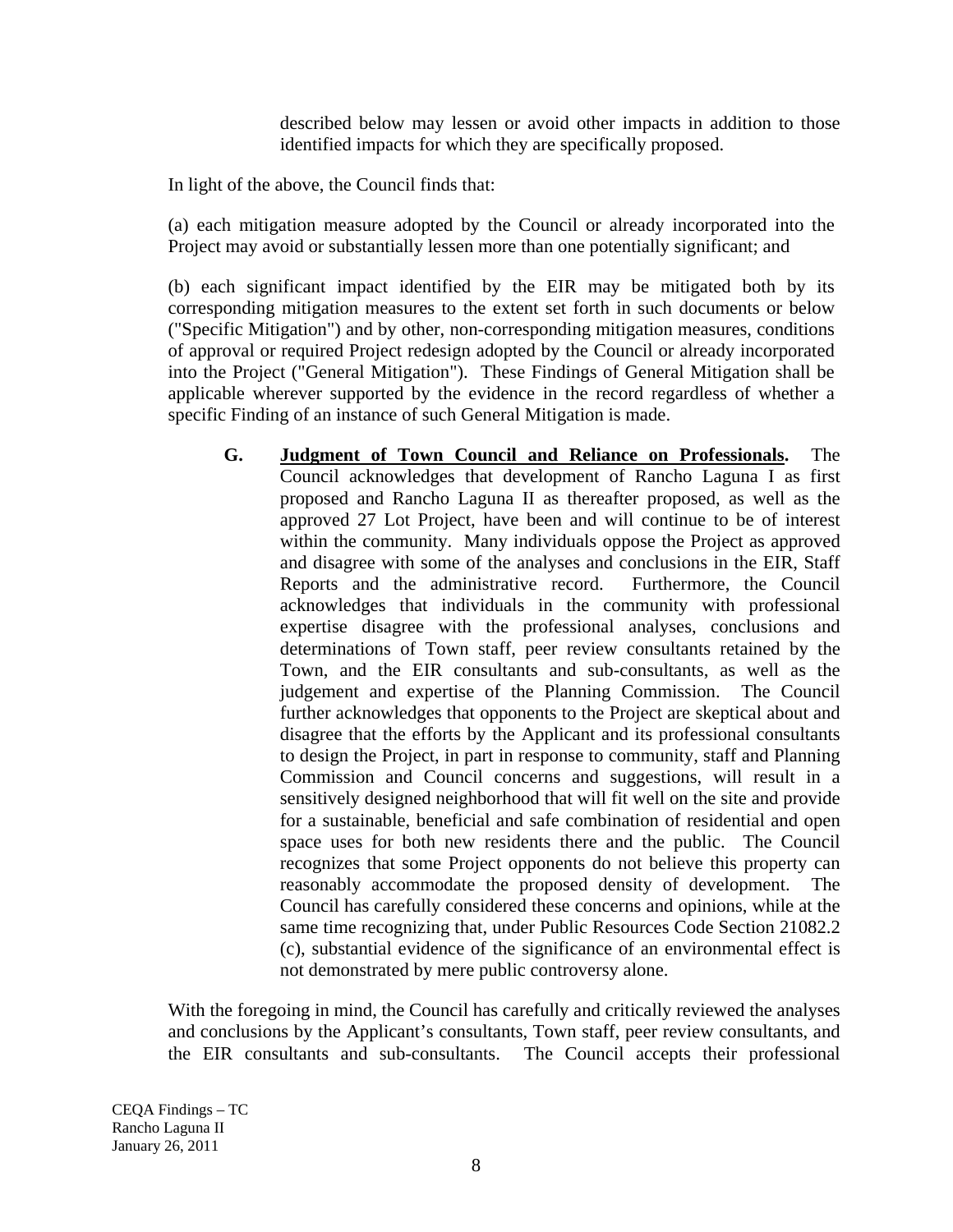analyses, conclusions and opinions and determines that they have reasonably and consistently addressed and responded to specific questions and criticisms during this long and thorough planning process. Where there is a disagreement among professionals, the Council has therefore elected, after careful evaluation, to rely on, accept, and endorse the analyses, conclusions and assessment of the Project by Town staff and consultants, Planning Commissioners, and the Applicant's consultants. The Council endorses their general conclusion that, with the Conceptual Development Plan as approved and with further detailed review and consideration of the 27 Lot Project as the planning and development process continues, the Project has been and will continue to be sensitively and well designed for the site, and there is no substantial evidence to justify a further reduction in the number of lots or a change in the location of lots due to site or environmental constraints or General Plan considerations. The Project as designed and mitigated reduces all environmental impacts to below the thresholds of significance, as informed by the General Plan. The analyses, opinions and conclusions to the contrary by project opponents, including those with a professional background, are not supported by substantial evidence in the record.

The Council recognizes that others may disagree and respects their judgments and opinions about the Project and its environmental effects. However, as to some impacts where there is a professional or public disagreement over the effectiveness of mitigation measures and Project design to reduce environmental impacts to less than significant, there is no substantial evidence in the record to support the opinions expressed by some opponents these measures will not work. Examples include their opinions as to the effectiveness of the mitigation and project design to protect new development from geotechnical hazards, of the valley buttress plan to stabilize the upper and/or lower valley areas of Rheem Boulevard, of the biological resources mitigation measures, and of visual quality impacts from public viewpoints, including existing and future public trails.

As a more detailed example, there is no substantial evidence in the record to support the opinion expressed by some opponents that development of the 27 Lot Project as designed and mitigated will have unavoidable significant impacts on public views, which are limited in location, extent of Project development viewed, the number of people who see it, and/or the change in character or site characteristics as to the particular view. No homes or new trees in the upper development area will be visible from the two key public views, Rheem Boulevard and the St. Mary's Road/Lafayette-Moraga Regional Trail location. The grading for the upper development area is not a significant change in visual quality from public viewpoints. The other existing and potential future public trail views of developed portions of the project site are an insignificant visual quality impacts in the context of the entire viewshed which is comprised of both open space and residential development. The analysis and opinions by visual consultants retained by appellants to the contrary are not supported by the Town. The Town's obligation is to address public views, not private views. Under the circumstances and as the Project is designed and mitigated, it is not appropriate for the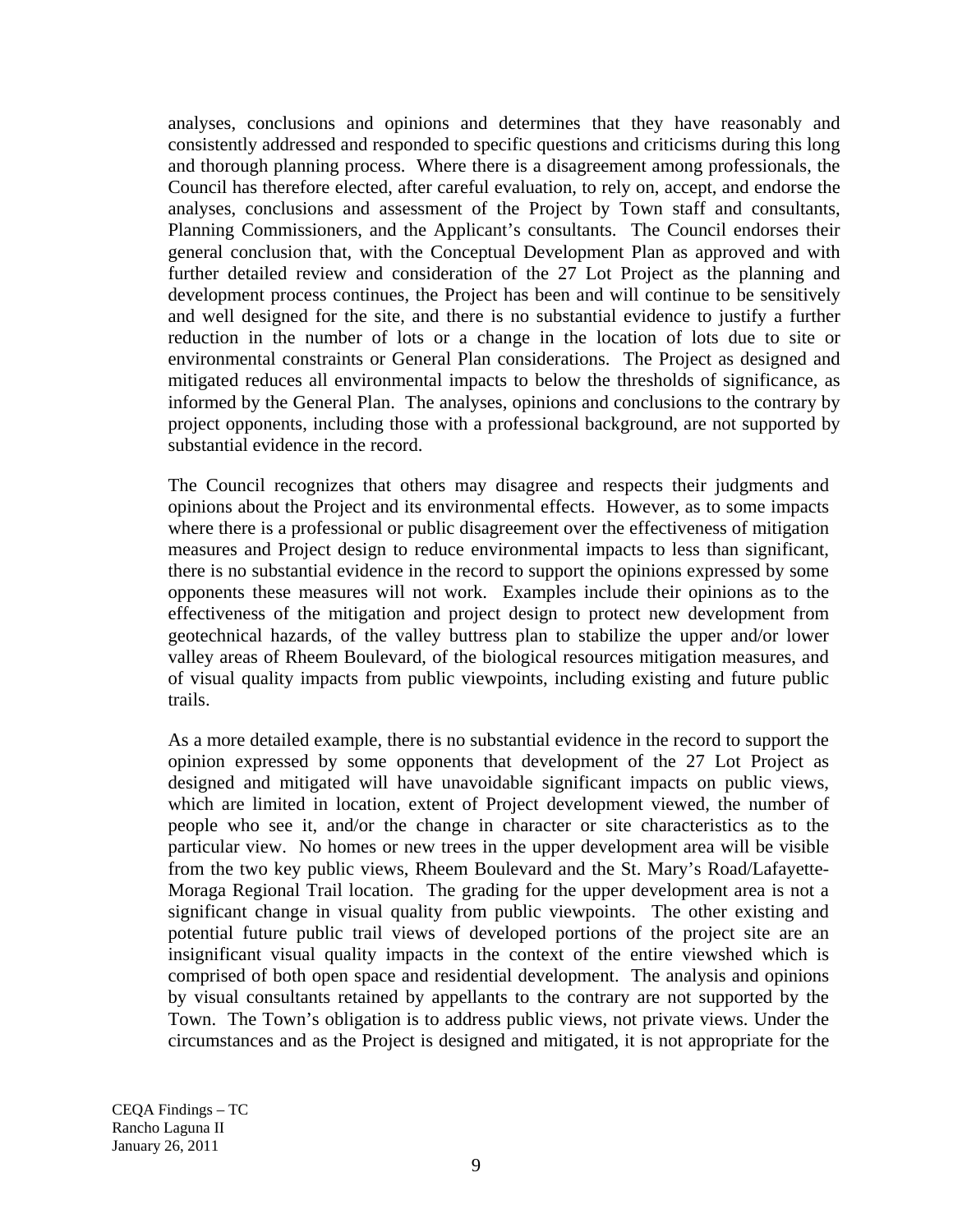Town to reduce density in order to avoid seeing new homes on this site from other private property.

The Council also recognizes the consistent participation by project opponents in the Rancho Laguna II planning process has resulted over the past few years in a very critical and careful review of the Applicant's project submittals by the Council, Staff, and the Town's professional and environmental consultants, and have resulted in project revisions and mitigation as part of the 27 Lot Project that reduce or avoid all significant environmental impacts. In the Council's judgment, this active participation by project opponents, along with the efforts by the Applicant and its consultants and Town staff and consultants to respond to their testimony, and to the comments and suggestions of Planning Commissioners and Council members, has resulted in a better 27 Lot Project, as designed and mitigated, than the 35 lot project analyzed in the Draft EIR and the project as approved by the Planning Commission.

#### **PART II.**

#### **1. FINDINGS REQUIRED BY THE CALIFORNIA ENVIRONMENTAL QUALITY ACT (CEQA) FOR APPROVAL OF THE 27 LOT RANCHO LAGUNA II PROJECT**

## **A. A Guide to CEQA Findings.**

These Findings are made pursuant to the requirements of CEQA, as set forth at Cal. Public Resources Code §21000 *et seq.* In §21081, CEQA provides that:

*No public agency shall approve or carry out a project for which an environmental impact report has been certified which identifies one or more significant environmental effects that would occur if the project is approved or carried out unless both of the following occur:* 

- *(a) The public agency makes one or more of the following findings with respect to each significant effect:* 
	- *(1) Changes or alterations have been required in, or incorporated into, the project, which mitigate or avoid the significant effects on the environment.*
	- *(2) Those changes or alterations are within the responsibility and jurisdiction of another public agency and have been, or can and should be, adopted by that other agency.*
	- *(3) Specific economic, legal, social, technological, or other considerations, including considerations for the provision of employment*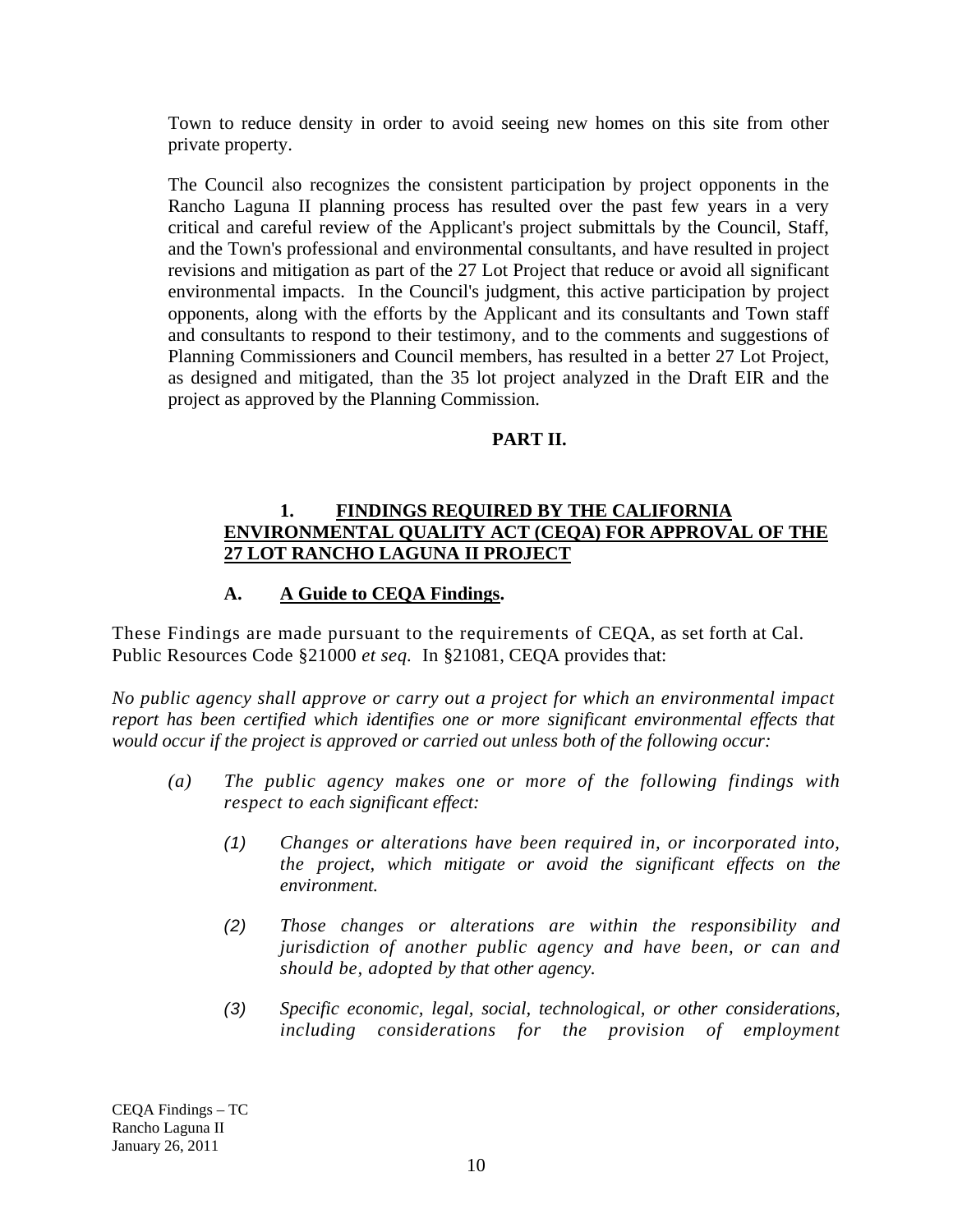*opportunities for highly trained workers, make infeasible the mitigation measures or alternatives identified in the environmental impact report.* 

*(b) With respect to significant effects which* were *subject to a finding under paragraph (3) of subdivision (a), the public agency finds that specific overriding economic, legal, social, technological, or other benefits of the project outweigh the significant effects on the environment.* 

Because the EIR identified significant effects which would occur as a result of the Project, and in accordance with the provisions of CEQA, the Council hereby adopts these Findings as part of the approval of the Rancho Laguna II 27 Lot Project.

## **B. Organization of Findings.**

These CEQA Findings are set forth as follows. Section 2 identifies the 27 Lot Project's potentially significant impacts and necessary corresponding mitigation measures and sets forth the required CEQA Findings. The sequence of the discussion of impacts in Section 2 corresponds to the impacts sequence in the MMRP for the 27 Lot Project. Following each potentially significant impact are the Findings required by CEQA (§21081) and CEQA Guidelines  $(\S15091(a)(1)-(3))$ . Each Finding and rationale is based on and supported by substantial evidence in the record as a whole.

# **C. Less Than Significant Impacts.**

As previously described, CEQA findings are made on impacts that are considered significant. Such findings describe the disposition of the impact following application of feasible and adopted mitigation measures. CEQA findings are not required to be made on impacts that were found to be less than significant without mitigations. The Final EIR already addresses the disposition of these impacts; mitigation is not required to reduce the magnitude of these impacts any further. Consequently, the Council need not make any further findings with respect to these impacts For example, the City of Lafayette's previous contention there are other City locations with public views of the Project that may constitute a significant visual quality impact was demonstrated to be incorrect, due to topographic features between the Project site and the view point. That determination was made by visiting the locations and through photosimulations.

As another example, portions of the Project may be visible from public dirt trails. That is not considered a less than significant impact due to the somewhat limited use of the trails and/or the overall context of that view that includes portions of the Project. Many other homes and streets also come into view walking on those trails. Since such trail view impacts are less than significant to begin with there is no need for Project design changes or mitigation to address them.

In making this determination on the impacts of the 27 Lot Project that are less than significant without mitigation, the Council has reviewed the entire administrative record, and concurs with the analyses in the certified EIR with respect to conclusions on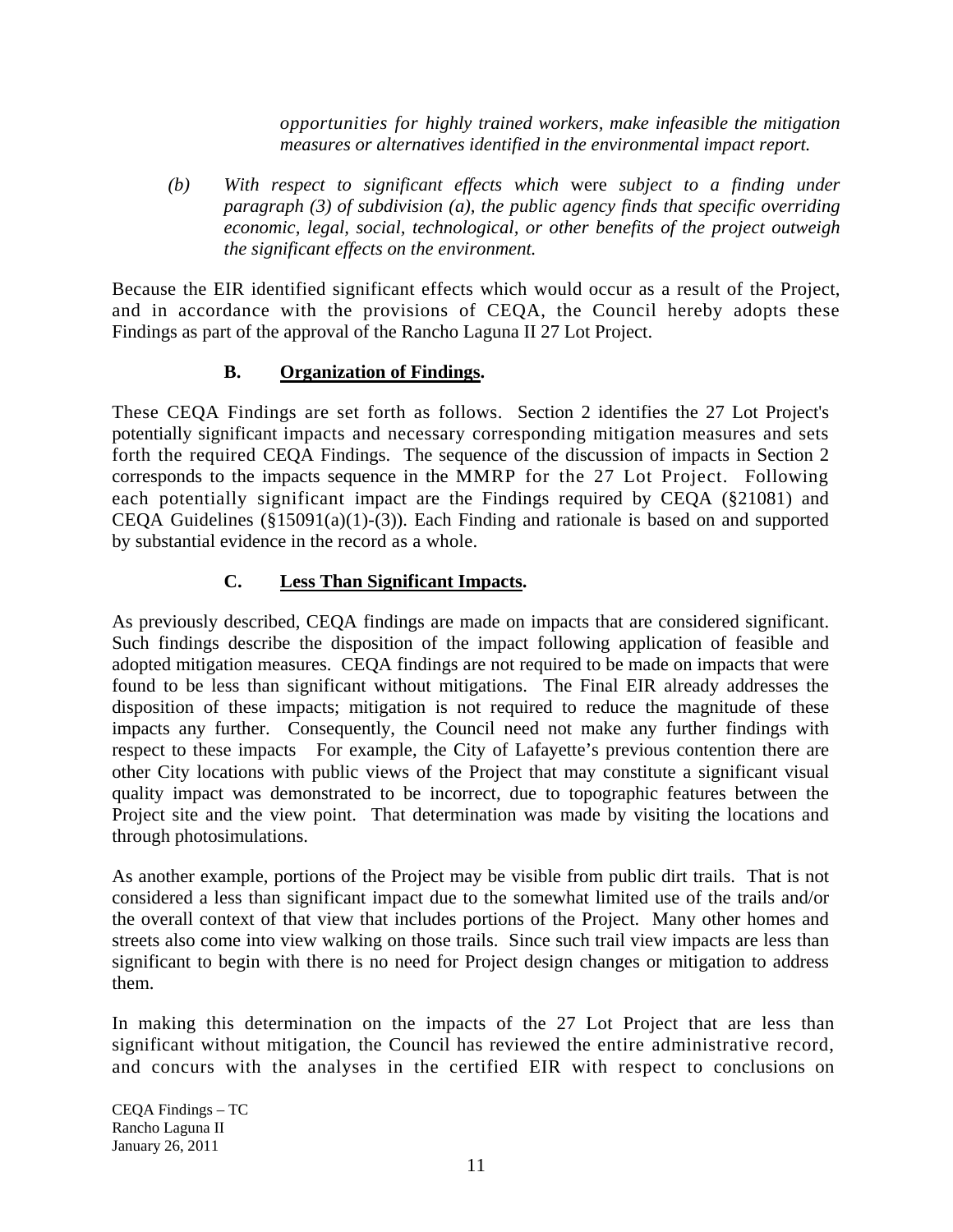significance of the 27 Lot Project impacts as mitigated. Individual impacts that were potentially significant for the 35 lot project in the Draft EIR, but are no longer significant based on the design of the 27 Lot Project, are also discussed below.

## *2.* **MITIGATION OF POTENTIALLY SIGNIFICANT IMPACTS**

## **LAND USE**

#### **(DEIR, Section 3.10)**

**Impact 3.10 #2**. Conversion of Agricultural Land (reviewed in DEIR, pp. 3.10 – 11 and MMRP, pp.1-2).

**Finding**: Changes or alterations have been required in, or incorporated into the Project, which mitigate or avoid its significant land use effects on the environment with respect to "Conversion of Agricultural Land." This Impact 3.10 #2 is less than significant with the implementation of Mitigation Measure 3.10 #2 for the 27 Lot Project as designed.

**In Support of Finding:** The adverse land use effects of the Project with respect to conversion of agricultural land are avoided by the preservation of open space on the Project site and the continuation of grazing after Project development. Grazing is the historical agricultural use of this hillside property. In the Project as designed more than 90% of the 180 acre site is preserved as permanent open space. The open space will be professionally managed by the GHAD, consistent with an Open Space Management Plan. Grazing is appropriate on most of the 162 acres of open space. Grazing will be managed by the GHAD consistent with the other Plan objectives and mitigation measures for fire protection and to avoid the degradation of preserved or enhanced environmental resources, in particular Coyote Creek and the Rheem valley areas. Conversion of a portion of the property from grazing use is a less than significant impact.

**Impact 3.10 #4**. Density (reviewed in DEIR, pp. 3.10 – 14, Responses to Comments, Master Responses 2 and 3, and MMRP, pp.2-5).

**Finding**: Changes or alterations have been required in, or incorporated into the Project, which mitigate or avoid its significant land use effects on the environment with respect to its "Density." This Impact 3.10 #4 is less than significant for the 27 Lot Project as designed, without the need for an additional, separate mitigation measure.

**In Support of Finding:** The adverse land use effects of 27 lots on the 180 acre Project site, in terms of its density, are avoided by the design of the 27 Lot Project in two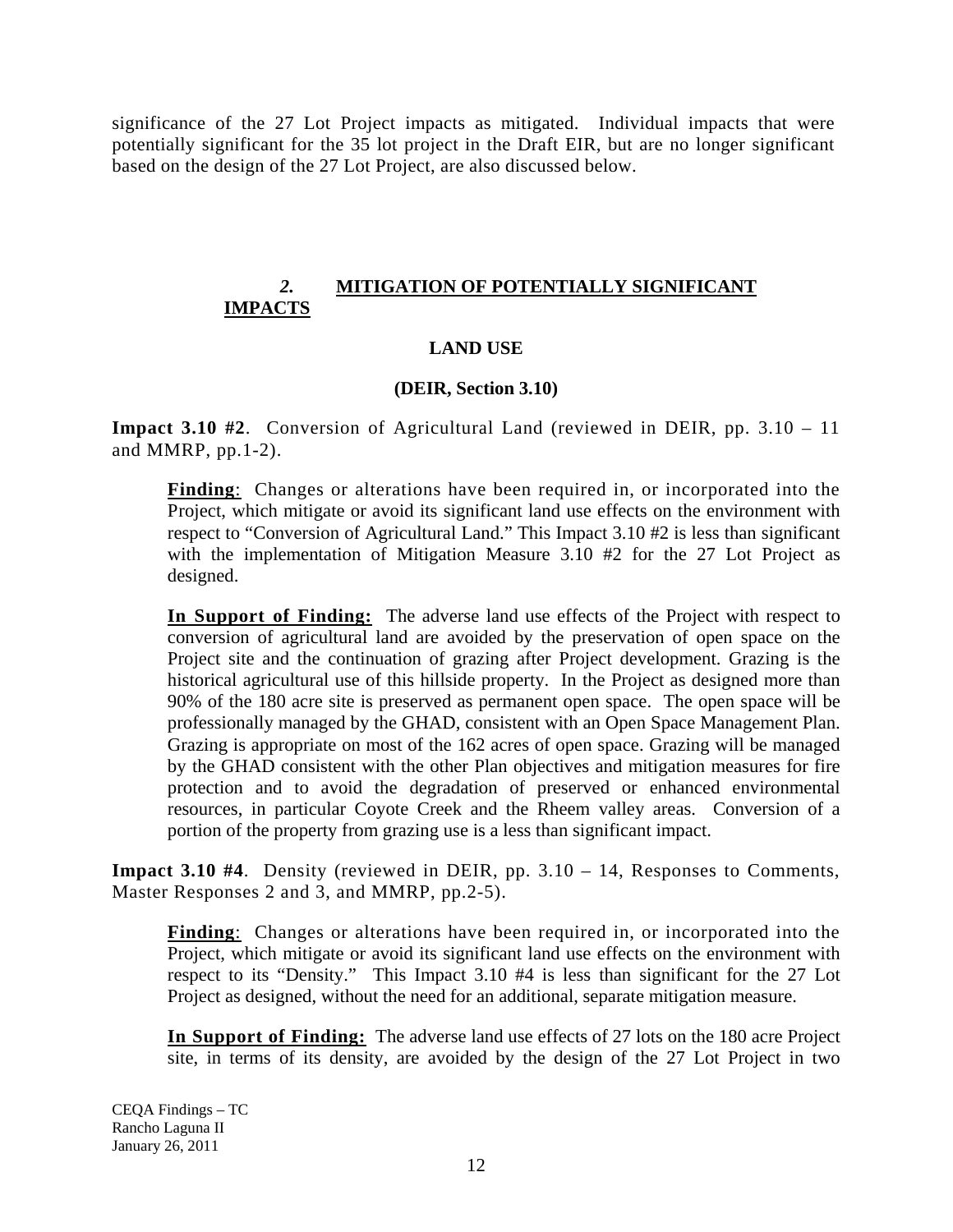development clusters that total 17.3 acres in size. The density and design of the 35 lot project analyzed in the Draft EIR resulted in potentially significant effects on the environment. The proposed water quality basin at the end of "C" Court on the southern plateau required significant excavation. The grading plan created slope issues on some of the lots, inconsistent with the OS-PD requirement that pads and driveways be developed on average slopes of less than 25%. The project resulted in significant visual quality impacts as seen from public views. As redesigned, the 27 Lot Project includes either a mechanical water quality treatment vault in the cul-de-sac or, alternatively, a relocated water quality basin at the end of "C" Court adjoining Lot 17 that does not require significant excavation or any other adverse environmental effect. All pads and driveways meet OS-PD average slope standards.

As redesigned and mitigated, all visual quality impacts are less than significant. For example, valley development is limited to a shortened "D" Drive and 8 lots and a revised mitigation measure requires the new landscape be placed so as to preserve open views as seen from Rheem Boulevard, a scenic road. The 27 Lot Project as designed and mitigated has no significant environmental impacts. Its overall density of one unit per 6.7 acres (75% of the maximum density) is determined to be appropriate based on site characteristics, site-specific analysis and Project design and mitigation, and does not result in any significant impacts, as those significance thresholds are informed by the General Plan.

**Impact 3.10 #5**. MOSO/Non-MOSO Land Use (reviewed in DEIR, pp. 3.10 – 15, Responses to Comments, Master Responses 2 and 3, and MMRP, pp.5-7).

**Finding**: Changes or alterations have been required in, or incorporated into the Project, which mitigate or avoid its significant land use effects on the environment with respect to its "MOSO/Non-MOSO Land Use" designation. This Impact 3.10 #5 is less than significant for the 27 Lot Project as designed, without the need for an additional, separate mitigation measure.

**In Support of Finding:** The adverse land use effects of development on MOSO and Non-MOSO land are avoided by the 27 Lot Project as designed and mitigated. Through implementation of Mitigation Measures  $3.20$  #1 -  $3.20$  #10 and  $3.30$  #1 -  $3.30$  #3 all impacts related to geotechnical and hydrologic constraints will be mitigated. No streets or homes are located on MOSO land, let alone in designated high risk areas on MOSO land. No streets or homes as developed on Non-MOSO land will be subject to high or moderate geologic risk. All risk has been minimized to an acceptably low level.

 No development, including grading, is proposed on the MOSO portion of the property, other than dirt public trails and potentially a portion of a sewer lines off "C" Court or "B" Court. Completion of the two development clusters, comprised of 17.3 acres of the Non-MOSO portion of the property, as designed and mitigated will result in no significant environmental impacts (including visual quality impacts). The Project is in harmony with the General Plan considered as a whole, including the Open Space Lands goals and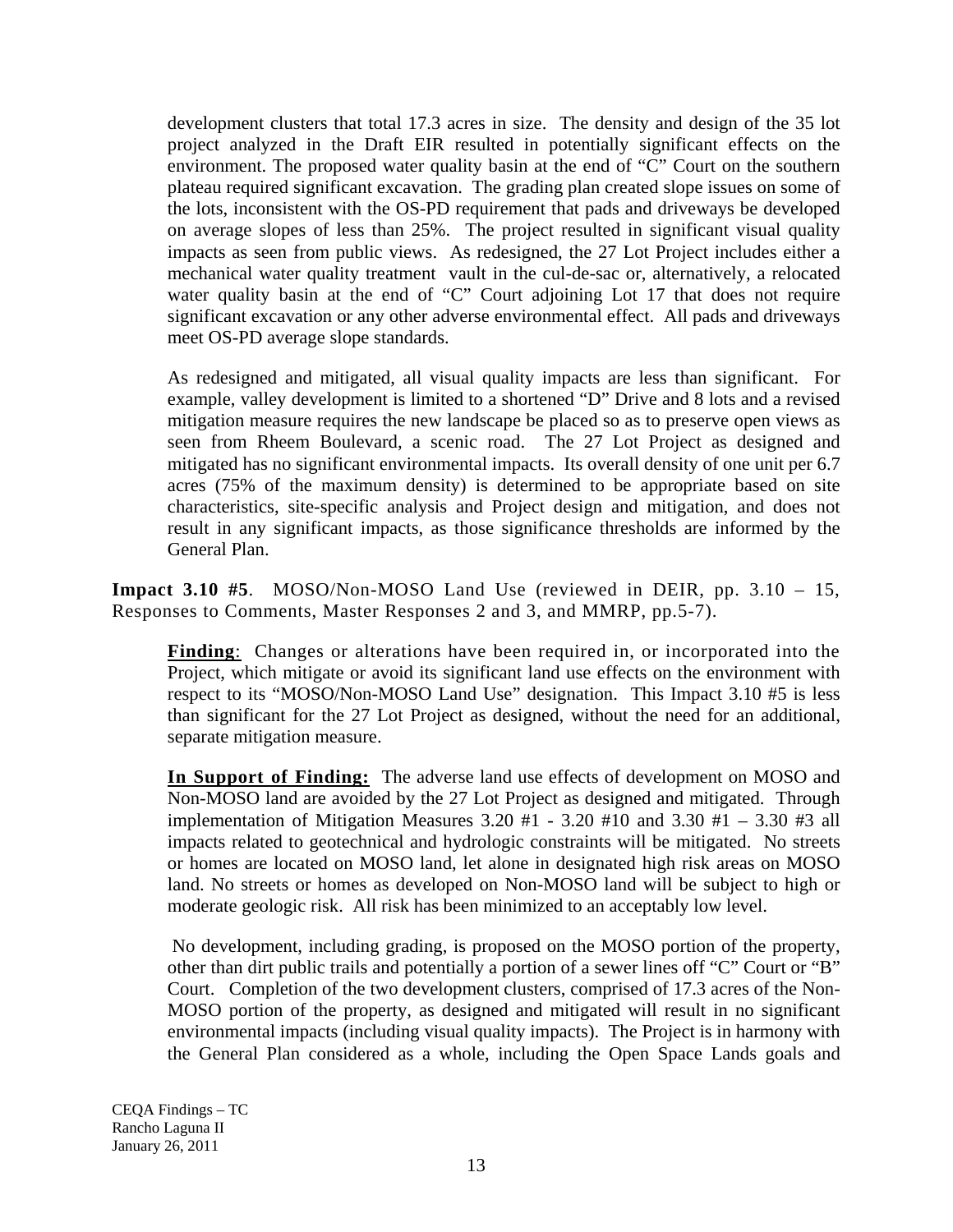policies (see Attachment 6 - the General Plan Consistency Finding in Exhibit C to Resolution 11-09 PC). The public trails in the permanent open space are outdoor recreational facilities that permit lot sizes down to 15,000 square feet. The 27 Lot Project as designed and mitigated meets the land use requirements of its MOSO/Non-MOSO designation, without the need for an additional, separate mitigation measure.

## **GEOLOGY AND SOILS**

#### **(DEIR, Section 3.20)**

**Impact 3.20 #1**. Ground Shaking (DEIR, pp. 3.20 – 14, Responses to Comments, Master Response 4, and MMRP, p. 7).

**Finding**: Changes or alterations have been required in, or incorporated into the Project, which mitigate or avoid its significant geology and soils effects on the environment with respect to "Ground Shaking." This Impact 3.20 #1 is less than significant with the implementation of Mitigation Measure 3.20 #1.

**In Support of Finding:** The adverse geology and soils effects of the Project with respect to ground shaking are avoided by the design and construction of buildings and other improvements in accordance with the latest UBC and other code requirements.

**Impact 3.20 #3**. Expansive Soils (DEIR, pp. 3.20 – 15, Responses to Comments, Master Response 4, and MMRP, pp. 7-9).

**Finding**: Changes or alterations have been required in, or incorporated into the Project, which mitigate or avoid its significant geology and soils effects on the environment with respect to "Expansive Soils." This Impact 3.20 #3 is less than significant with the implementation of Mitigation Measure 3.20 #3.

**In Support of Finding:** The adverse geology and soils effects of the Project with respect to expansive soils are avoided by the implementation of protective measures for Project improvements, set forth in Mitigation Measure 3.20 #3, during the design and construction phase of the Project. Those measures include overexcavation of cut and fill lots and moisture conditioning of fills to over optimum. Documentation by the Project geotechnical engineer, submitted to the Town's geotechnical consultant, will help assure that implementation.

**Impact 3.20 #4**. Groundwater (DEIR, pp. 3.20 – 16, Responses to Comments, Master Response 4, and MMRP, p. 8).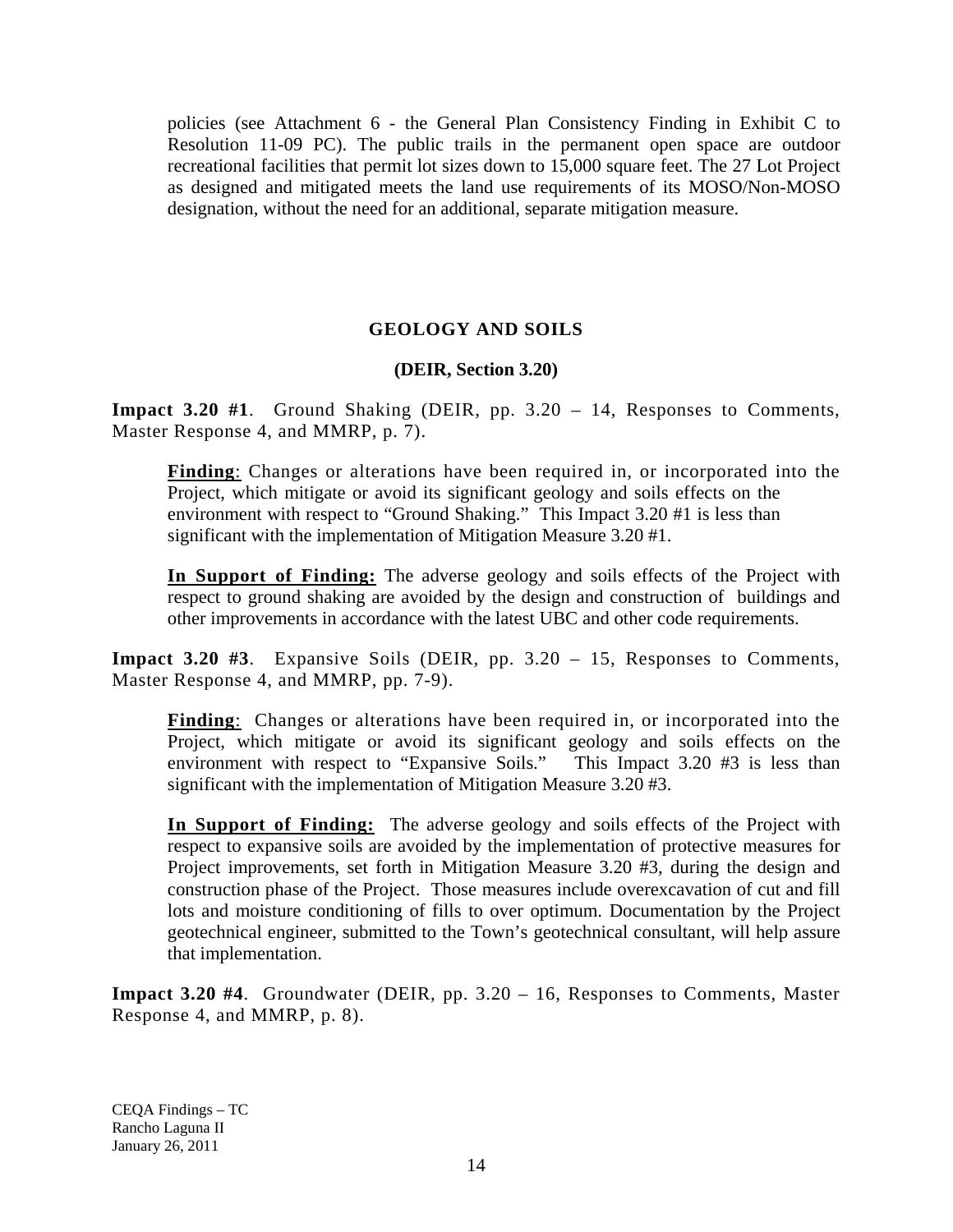**Finding**: Changes or alterations have been required in, or incorporated into the Project, which mitigate or avoid its significant geology and soils effects on the environment with respect to "Groundwater." This Impact 3.20 #4 is less than significant with implementation of Mitigation Measure 3.20 #4.

**In Support of Finding:** The adverse geology and soils effects of the Project with respect to shallow groundwater are avoided by the implementation of protective measures for Project improvements, set forth in Mitigation Measure 3.20 #4, during the design and construction phase of the Project. Those measures include construction of subdrains in keyways and reconstructed landslide areas. Documentation by the Project geotechnical engineer, submitted to the Town's geotechnical consultant, will help assure that implementation.

**Impact 3.20 #5a**. Landslides (DEIR, pp. 3.20 – 17, Responses to Comments, Master Response 4, and MMRP, pp. 8-10).

**Finding**: Changes or alterations have been required in, or incorporated into the Project, which mitigate or avoid its significant geology and soils effects on the environment with respect to "Landslides." This Impact 3.20 #5a is less than significant with implementation of Mitigation Measure 3.20 #5a.

**In Support of Finding:** The adverse geology and soils effects of the Project with respect to landslides are avoided by placing the two residential development clusters in locations that are most suitable for stabilization, and by the implementation of protective measures, set forth in Mitigation Measure 3.20 #5a, during the design and construction phase of the Project. Prior to approval of the Precise Development Plan, a final Geotechnical Plan of Control and a final Drainage Plan will be completed and approved. Formation of the GHAD will provide for professional management of geologic and hydrologic conditions on the property after it is developed, consistent with those Plans, so that Project improvements are protected long term. Permanent GHAD funding will be provided by lot owners through assessments, both for routine maintenance and specific repairs.

**Impact 3.20 #5b**. Landslides (Rheem Boulevard) (DEIR, pp. 3.20 – 17, Responses to Comments, Master Response 4, and MMRP, pp. 10-14).

**Finding**: Changes or alterations have been required in, or incorporated into the Project, which mitigate or avoid its significant geology effects on the environment with respect to "Rheem Boulevard Landslides." This Impact 3.20 #5b is less than significant with implementation of Mitigation Measure 3.20 #5b.

**In Support of Finding:** The adverse geology and soils effects of the Project with respect to landslides under Rheem Boulevard along the Project frontage are avoided by the measures that will be undertaken by the Project Sponsor and the Town to stabilize that frontage. Following its stabilization, the Project Sponsor will repair and improve Rheem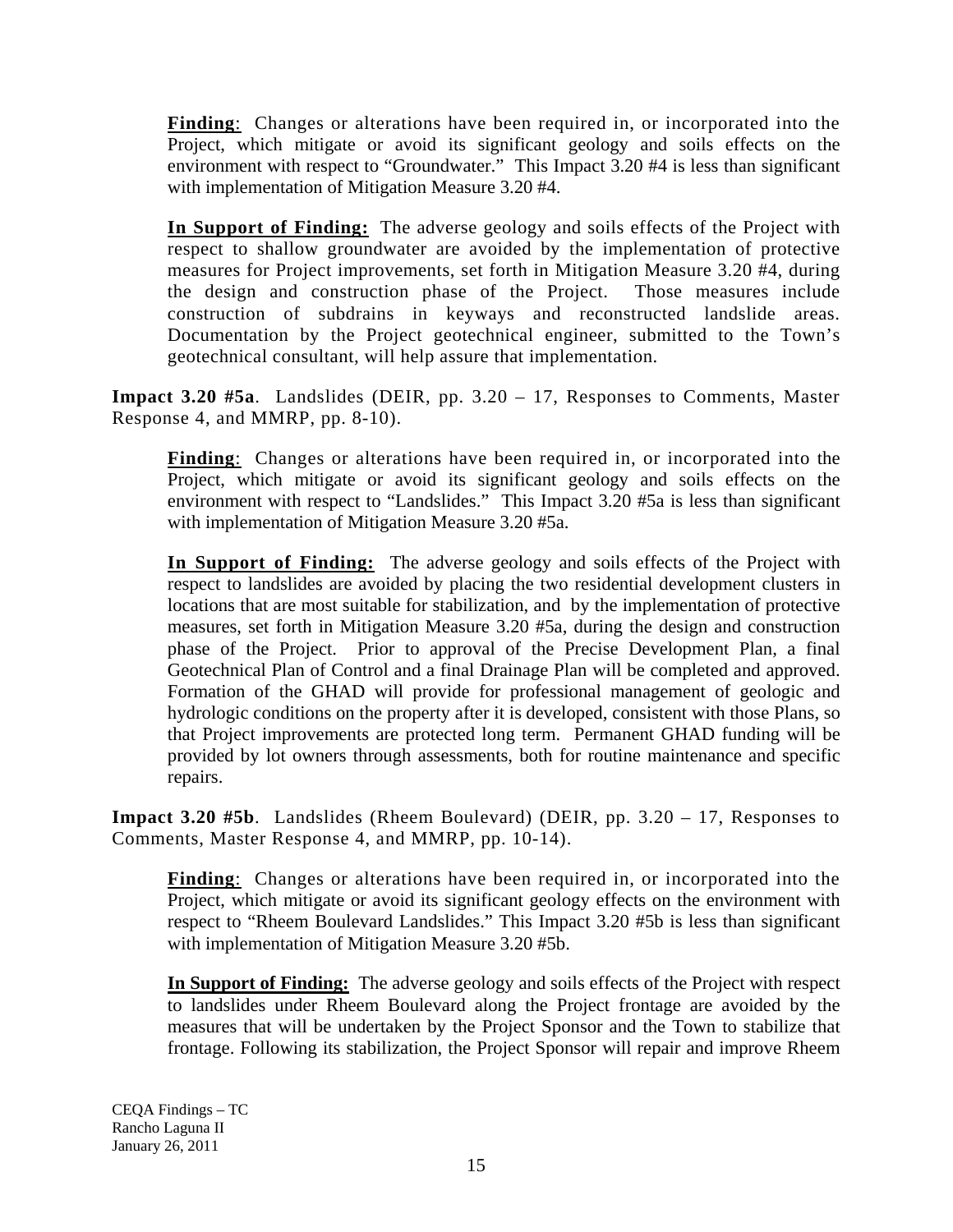Boulevard. The GHAD will monitor and maintain these stabilization improvements on the Project site once completed.

The Council would prefer to avoid filling substantial portions of the lower valley intermittent drainage and instead has decided that the Town would undertake stabilization of Rheem Boulevard of the lower valley section (680 lf) at high risk for landslide movement with a geogrid reinforced buttress fill as recommended by the Town's geotechnical engineers. The sharing of responsibilities and costs by the Town and Applicant with respect to the stabilization, repair and improvement are set forth in the staff report for this public hearing and Condition V.16. Mitigation Measure 3.20 #5b has been modified accordingly.

**Impact 3.20 #6**. Soil Creep (DEIR, pp. 3.20 – 18 and MMRP, p. 14).

**Finding**: Changes or alterations have been required in, or incorporated into the Project, which mitigate or avoid its significant geology and soils effects on the environment with respect to "Soil Creep." This Impact 3.20 #6 is less than significant with implementation of Mitigation Measure 3.20 #6.

**In Support of Finding:** The adverse geology and soils effects of the Project with respect to soil creep are avoided by the implementation of protective measures for Project improvements, set forth in Mitigation Measure #6, during the design and construction phase of the Project. These measures include excavation and compaction of soils in development areas that is subject to creep. The effectiveness of the measures used will be verified and tested by the Project geotechnical consultant, and submitted to the Town's geotechnical consultant, during that phase.

**Impact 3.20 #7**. Erosion (DEIR, pp. 3.20 – 18, Response to Comments, Master Responses 4 and 5, and MMRP, pp. 14-15).

**Finding**: Changes or alterations have been required in, or incorporated into the Project, which mitigate or avoid its significant geology and soils effects on the environment with respect to "Erosion." This Impact 3.20 #7 is less than significant with implementation of Mitigation Measure 3.20 #7.

**In Support of Finding:** The adverse geology and soils effects of the Project with respect to erosion are avoided by the implementation of the erosion control measures during construction and the permanent measures incorporated into the design and grading of the Project, described in Mitigation Measure 3.20 #7. Those design measures include providing positive drainage from building pads. The recreated wetland swale and intermittent drainage on the upper valley buttress and its slope will be designed, and the intermittent drainage in the lower valley will be enhanced, to minimize erosion on their banks. In addition, the Project Sponsor has agreed to Condition II.4 of the Conceptual Development Plan, whereby it will work with interested homeowners along Rheem Boulevard to help secure permits for the placement of buried sections of riprap in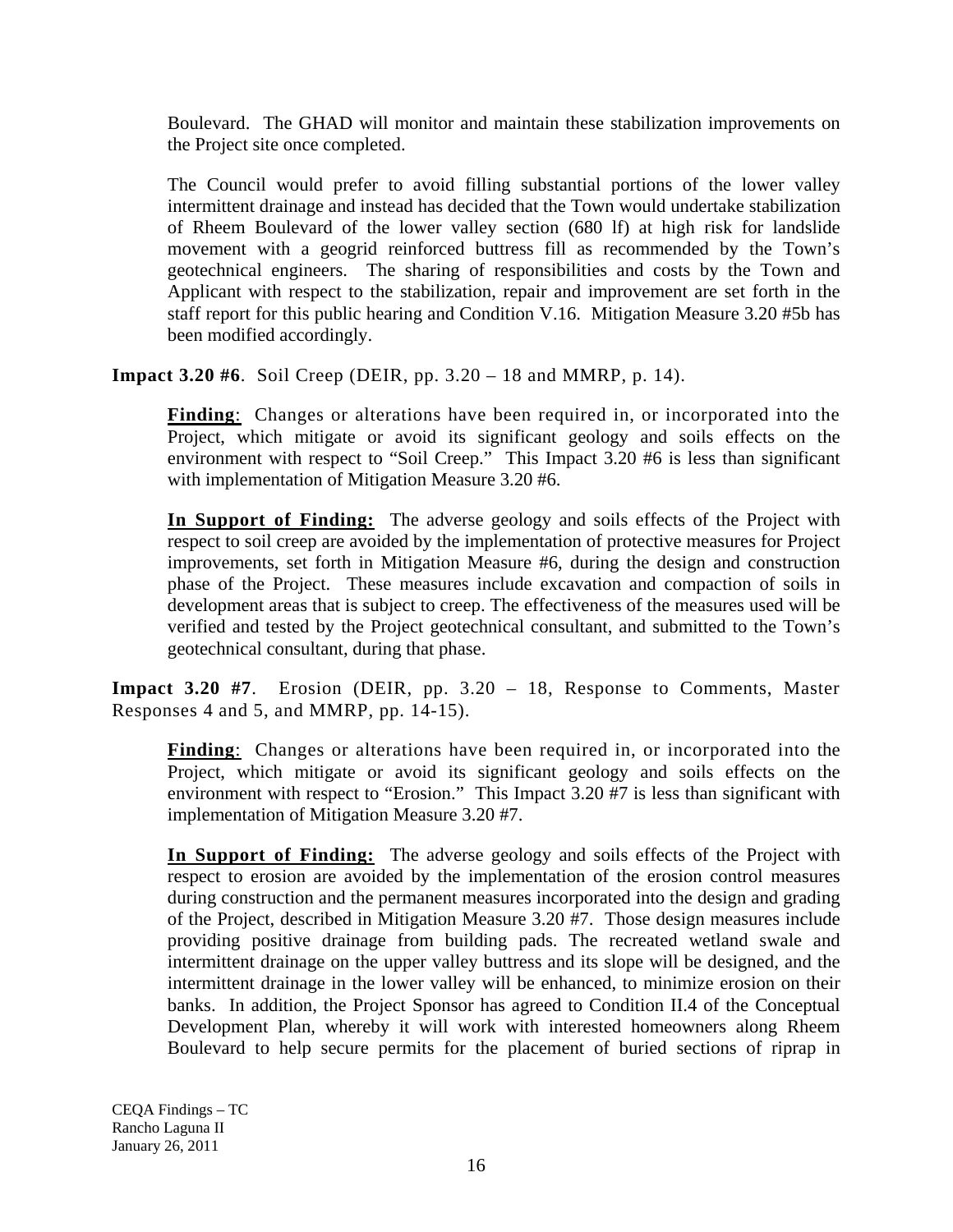strategic locations in the intermittent drainage on their lots in order to reduce erosion. The Project Sponsor will construct the buried riprap at its cost, assuming the permits do not require replacement mitigation. The homeowner will be responsible to maintain the riprap on his/her lot.

**Impact 3.20 #8**. Cuts and Fills (DEIR, pp. 3.20 – 19, Update for Final EIR, and MMRP, pp.15-16).

**Finding**: Changes or alterations have been required in, or incorporated into the Project, which mitigate or avoid its significant geology and soils effects on the environment with respect to "Cuts and Fills." This Impact 3.20 #8 is less than significant based on the design of the 27 Lot Project.

**In Support of Finding:** The adverse geology and soils effects of the Project with respect to cuts and fills are avoided by the redesign of the 27 Lot Project, in which all slopes are limited to a maximum grade of 3:1. any increase in grade up to 2:1 of short slopes between pads in lieu of retaining walls will be subject to further review and approval. Thus, Mitigation Measure 3.20 #8 in the Draft EIR is no longer necessary.

**Impact 3.20 #9**. Building Pads (DEIR, pp. 3.20 – 20 and MMRP, p. 16).

**Finding**: Changes or alterations have been required in, or incorporated into the Project, which mitigate or avoid its significant effects on the environment with respect to "Building Pads." This Impact 3.20 #9 is less than significant with implementation of Mitigation Measure 3.20 #9.

**In Support of Finding:** The adverse geology and soils effects of the Project with respect to its building pads are avoided by implementation of protective measures for building pads, set forth in Mitigation Measure 3.20 #9, during the design and construction of the Project. Those measures to minimize settlement include deep fills being placed at a higher relative compaction and conditioned to above optimum moisture. Techniques to minimize differential settlement include replacement of cut with engineered fill and use of a rigid type foundation such as drilled pier and grade beam.

**Impact 3.20 #10**. Foundations (DEIR, pp. 3.20 – 21 and MMRP, p. 17).

**Finding**: Changes or alterations have been required in, or incorporated into the Project, which mitigate or avoid its significant geology and soils effects on the environment with respect to "Foundations" of buildings. This Impact 3.20 #10 is less than significant with implementation of Mitigation Measure 3.20 #10.

**In Support of Finding:** The adverse geology and soils effects of the Project with respect to its building foundations are avoided by implementation of protective measures, set forth in Mitigation Measure 3.20 #10, in the design and construction of the Project. Those measures include meeting all recommendations by ENGEO in its preliminary soil investigation report. Observation and testing by the Project geotechnical engineer,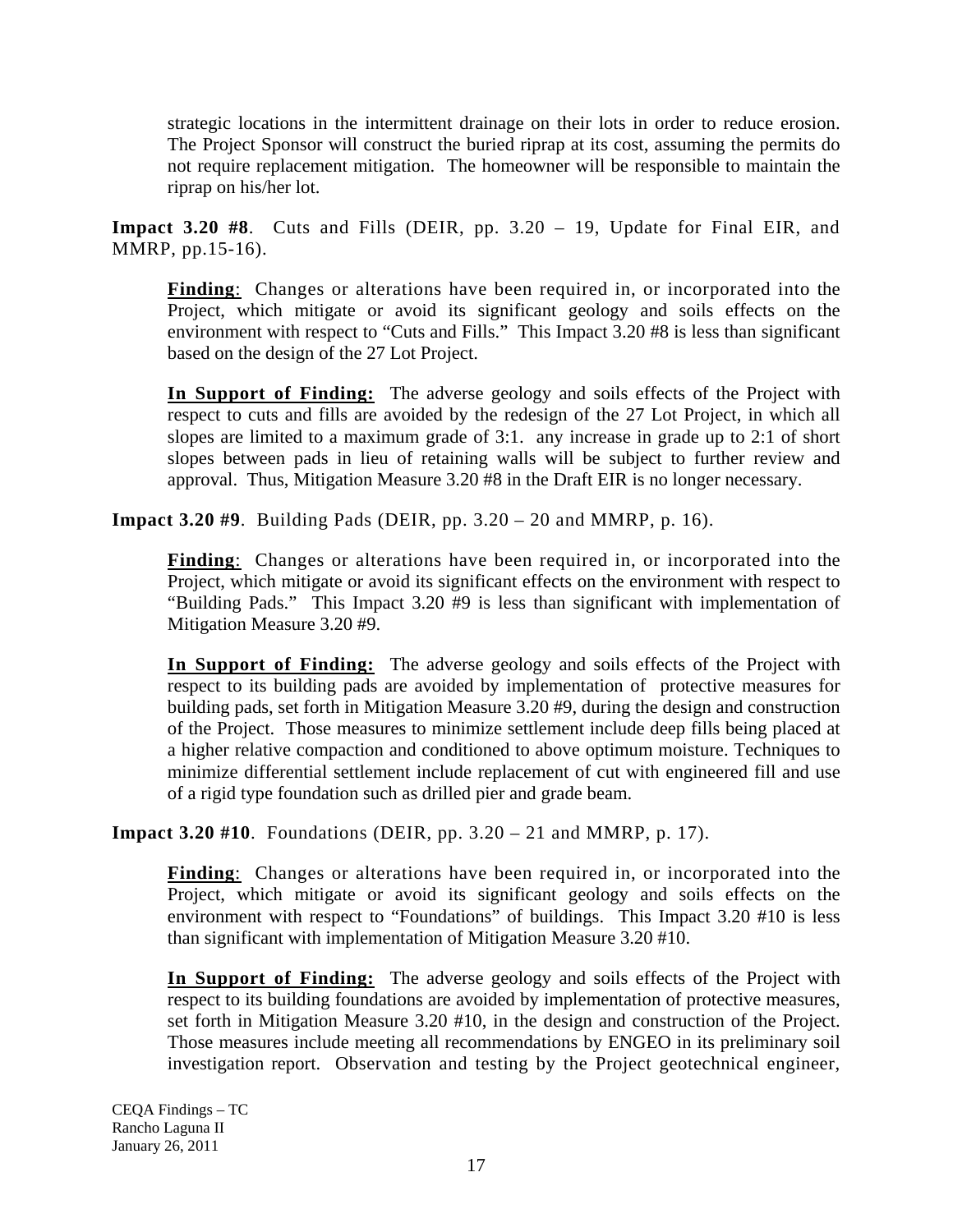submitted to the Town's geotechnical consultant, will help assure that implementation.

## **HAZARDS AND HAZARDOUS MATERIALS**

### **(DEIR, Section 3.25)**

**Impact 3.25 #2**. Construction-Related Hazardous Materials (DEIR, pp. 3.25 – 3 and MMRP, pp. 17-18).

**Finding**: Changes or alterations have been required in, or incorporated into the Project, which mitigate or avoid its significant effects on the environment with respect to "Construction-Related Hazardous Materials." This Impact 3.25 #2 is less than significant with implementation of Mitigation Measure 3.25 #2.

**In Support of Finding:** The adverse hazards and hazardous materials effects of the Project with respect to construction-related hazardous materials used in the course of Project construction are avoided by the implementation of Mitigation Measure 3.25 #2. It requires compliance with all Federal, State and local laws regarding use of hazardous materials at construction sites.

# **HYDROLOGY, DRAINAGE AND WATER QUALITY**

## **(DEIR, Section 3.30)**

**Impact 3.30 #1.** Storm Drainage (DEIR, pp. 3.30 – 8, Responses to Comments, Master Response 5, and MMRP, pp. 18-21).

**Finding**: Changes or alterations have been required in, or incorporated into the Project, which mitigate or avoid its significant hydrology, drainage and water quality effects on the environment with respect to "Storm Drainage." This Impact 3.30 #1 is less than significant with implementation of Mitigation Measure 3.30 #1 and #2.

**In Support of Finding:** The adverse hydrology, drainage and water quality effects of the Project with respect to stormwater drainage are avoided by the implementation of the performance standards, set forth in Mitigation Measure 3.30 #1, in the design and construction of the Project, as required in Mitigation Measure 3.30 #2. Peak stormwater flow increases resulting from the Project's impervious surface will be reduced to existing peak flows at the points of off site discharge by the implementation of those performance standards. The required detention will be provided through oversized underground stormdrain pipes and water quality basins. The water quality of stormwater discharges from those basins will meet Regional Water Quality Control Board ("RWQCB") standards. The performance standards and required design details will be set forth in the final Drainage Plan for the Project, which must be approved by the Town Engineer. Although not required to mitigate the storm drainage impact to less than significant, the Project Sponsor has agreed to Condition II.4 of the Conceptual Development Plan,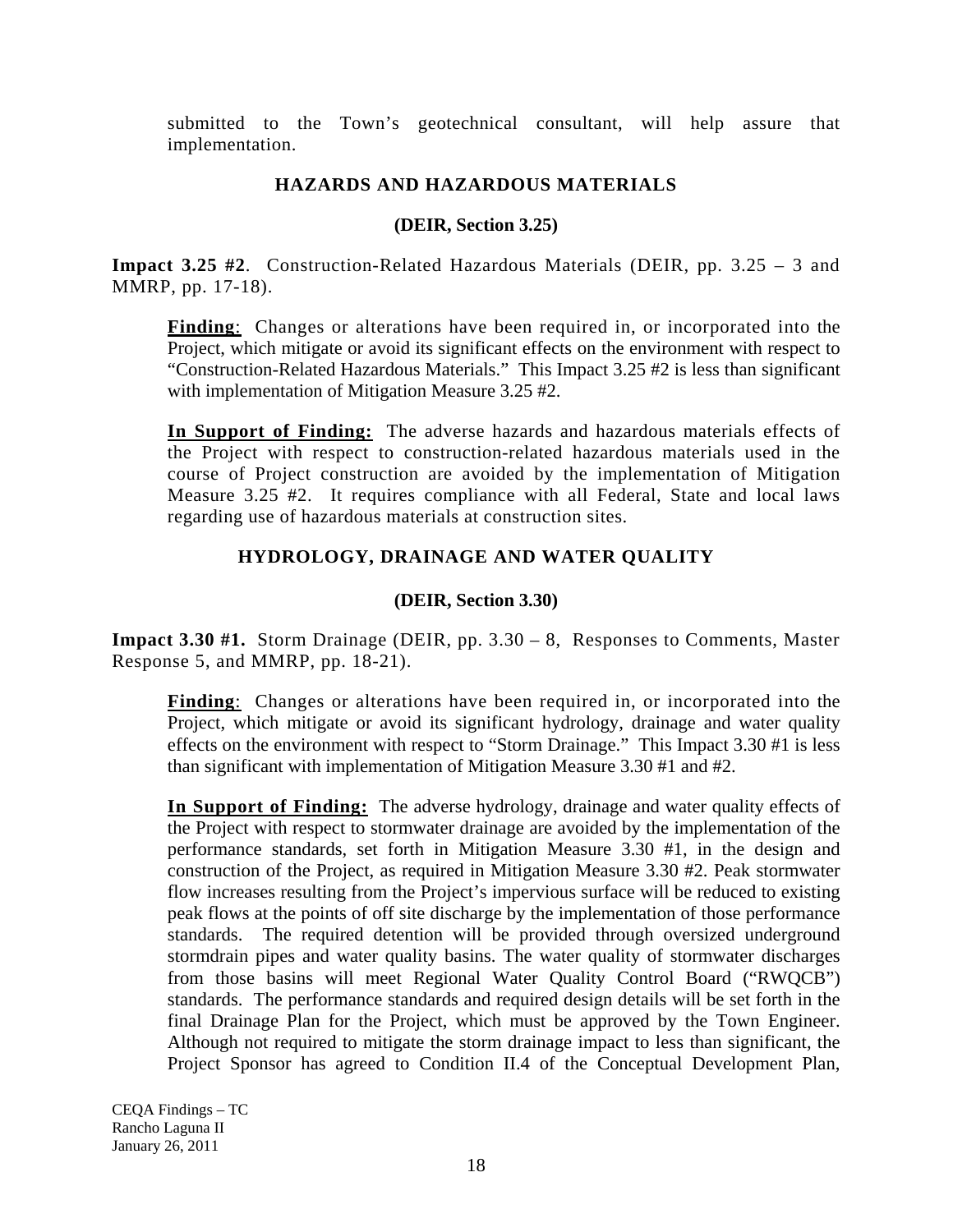whereby it will increase the size of stormwater pipes with the objective to the reduce off site discharge during the larger 10-year through 100-year average recurrence storms to less than existing conditions, to the extent reasonably feasible.

**Impact 3.30 #2**. Groundwater Recharge (DEIR, pp. 3.30 – 12 and MMRP, pp. 21-22).

**Finding**: Changes or alterations have been required in, or incorporated into the Project, which mitigate or avoid its significant hydrology, drainage and water quality effects on the environment with respect to "Groundwater Recharge." This Impact 3.30 #2 is less than significant with implementation of Mitigation Measure 3.30 #2.

**In Support of Finding:** The adverse hydrology, drainage and water quality effects of the Project with respect to groundwater recharge are avoided by implementation of the performance standard in Mitigation Measure 3.30 #2 in the final design of the Project. The final Drainage Plan must demonstrate that existing springs and seeps are not dependent on the existing rainwater recharge from the Project development cluster areas. Details in the final grading plan and Precise Development Plan must be completed to demonstrate this lack of dependency. The final Drainage Plan, including this element of it, must be reviewed and approved by the Town Engineer. In the event spring and seep recharge is reduced by the final design of the development clusters and their impervious surfaces, and a supplemental water supply is needed to provide adequate recharge, further environmental analysis may be necessary. That will not be known until the final details of the Project design are completed. The performance standard to be applied to that final design is established by Mitigation Measure 3.30 #2.

**Impact 3.30 #3**. Water Quality (DEIR, pp. 3.30 – 13, Responses to Comments, Master Response 5, and MMRP, pp. 22-24).

**Finding**: Changes or alterations have been required in, or incorporated into the Project, which mitigate or avoid its significant hydrology, drainage and water quality effects on the environment with respect to the "Water Quality" of storm and irrigation runoff. This Impact 3.30 #3 is less than significant with implementation of Mitigation Measure 3.30 #3.

**In Support of Finding:** The adverse hydrology, drainage and water quality effects of the Project with respect to the water quality of storm and irrigation runoff are avoided by implementation of performance standards, set forth in Mitigation Measure 3.30 #3, in the design, construction and maintenance of the Project. The final Drainage Plan will identify appropriate BMPs for erosion and siltation control during construction. The water quality basins will be designed to maintain runoff water quality consistent with regulatory standards, including the Contra Costa Clean Water Program Provision C.3 stormwater standards and the National Pollution Discharge Elimination System (NPDES) standards. RWQCB water quality certification is required. Fencing will be provided if needed to prevent grazing animals from entering drainage areas subject to these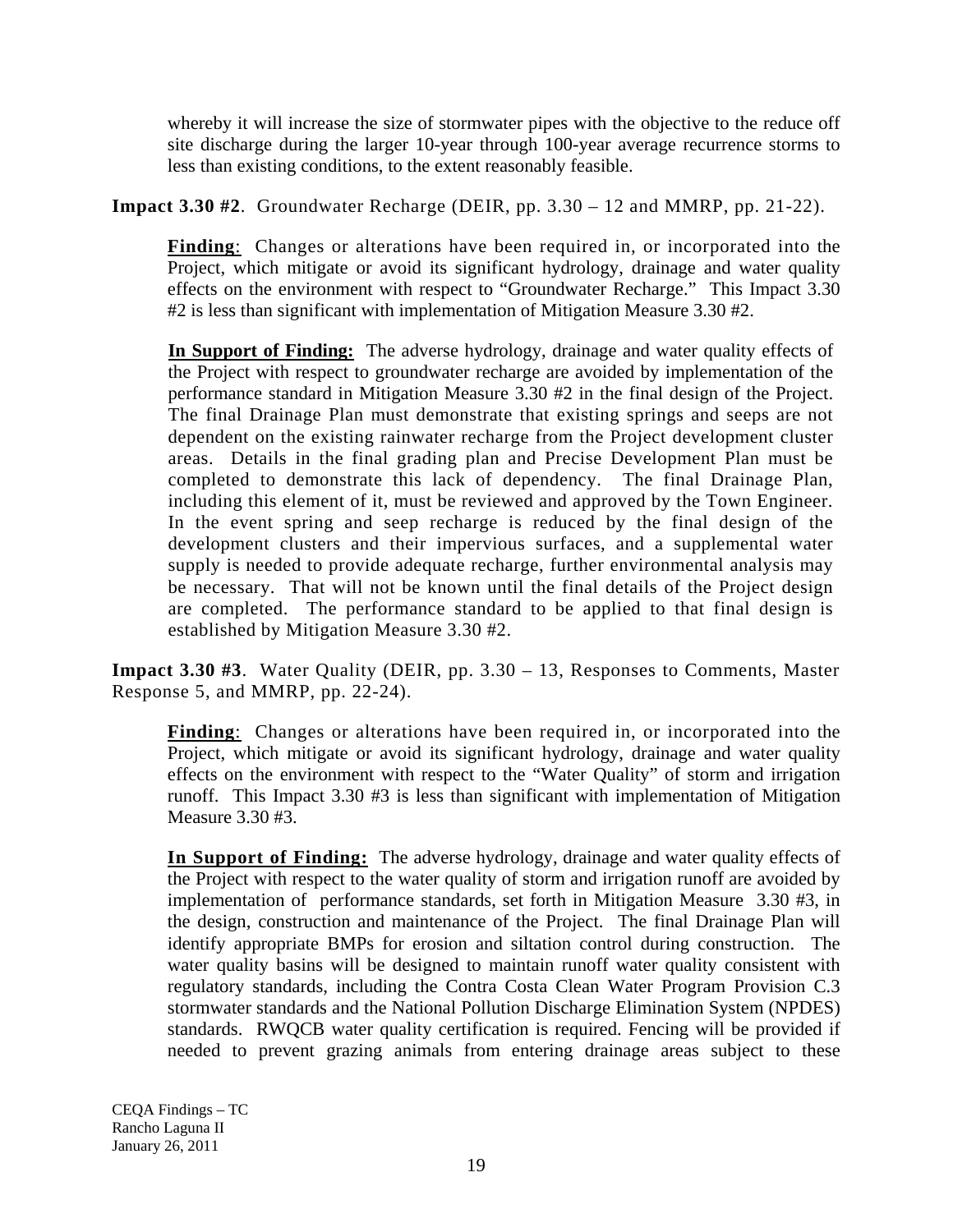regulations (e.g. water quality basins; wetland swale and intermittent drainage in the Rheem valley areas). The GHAD will be responsible for long term maintenance of the water quality basins and other drainage features of the Project, as well as enforcement of restrictions and requirements imposed on individual lots and with respect to street maintenance and use. The final Drainage Plan will incorporate the final C3 Stormwater Control Plan, and must be reviewed and approved by the Town Engineer. At a minimum, the performance standards in Mitigation Measure 3.30 #3 must be satisfied in the final Drainage Plan and its implementation.

## **VISUAL QUALITY, PARKS, RECEATION AND OPEN SPACE**

#### **(DEIR, Section 3.35)**

The Council requested the Applicant to implement the mitigation measures and Conditions of Approval adopted by the Planning Commission in its approval of a 27 lot project by incorporating them in an updated preliminary grading plan and landscape plans and to evaluate those plans through additional photo and video simulations and other review. As a result of that additional work during the appeal process it was determined that much of the hillside landscape was not necessary to screen new homes and reduce visual impacts. Minor refinements in the grading plan for the upper development and limiting some homes to single story, 18 feet, avoided the need for new tree and shrub clusters on project hillsides described in mitigation measures adopted by the Commission to reduce impacts to less than significant. The Council prefers to retain the appearance of the project hillsides without additional tree clusters so some of the mitigation measures below will be modified to conform to that preference. The visual quality impacts are described first based on the 27 lot project approved by the Planning Commission and then differences based on the Project approved by the Council are addressed. In both cases, the impacts are reduced to less than significant.

**Impact 3.35 #1.** Change in Community Character (DEIR, pp. 3.35 - 7, Responses to Comments, Master Response 3, Update for Final EIR, and MMRP, pp. 24-26).

**Finding**: Changes or alterations have been required in, or incorporated into the Project, which mitigate or avoid its significant visual quality effects on the environment with respect to "Change in Community Character." This Impact 3.35 #1 is less than significant with implementation of Mitigation Measure 3.35 #1, as well as other visual quality mitigation measures.

**In Support of Finding**: Planning Commission approved 27 lot project. The adverse visual quality effects of the Project with respect to a change in community character are avoided by implementation of Mitigation Measure 3.35 #1, as well as other visual quality mitigation measures. This impact concerns change in community character of the Project site as seen from public views. The change in community character caused by the Project as mitigated must be adverse to be significant and unavoidable. In other words, just because there is some change in community character does not mean the change is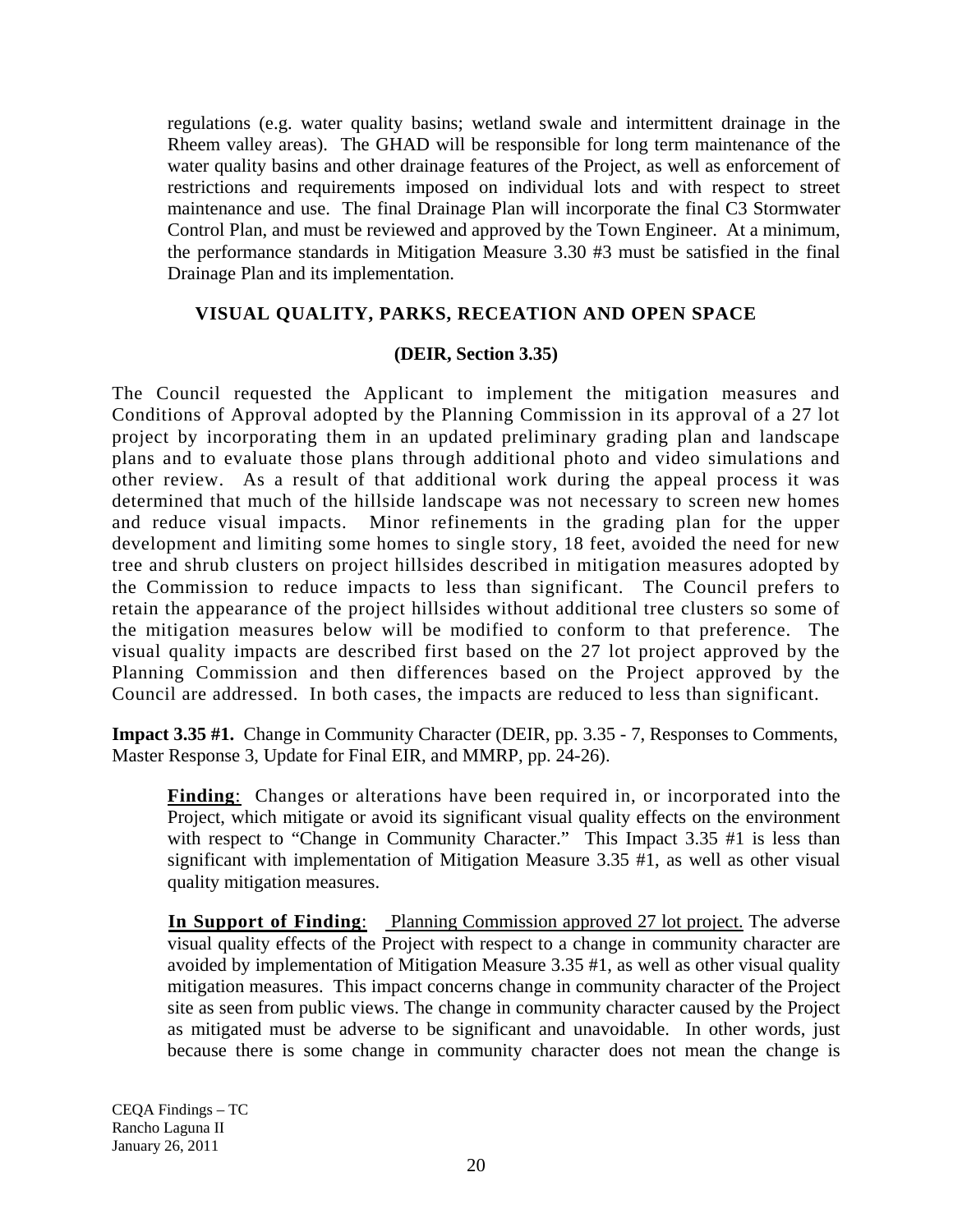significant. The significance thresholds for visual quality impacts are informed by applicable General Plan policies. Under CEQA, the significance threshold for visual quality impacts, as informed by General Plan policies, addresses the impact of the Project with respect to public views of the Project site in the context of that whole particular public view.

For further support of Findings with respect to visual quality, see generally also the MMRP summary discussion in Impacts 3.35 #1-4, discussion of applicable General Plan goals and policies in the General Plan Consistency Statement and Matrix, and the discussion for the other visual quality Findings. Implementation of Mitigation Measures 3.55 #2, #3 and #4 also reduces the change in community character to less than significant.

Impacts on views of this private property as seen from other private properties are not environmental impacts considered under CEQA. This is not a situation where new development adversely obstructs views from existing private homes of other important scenery on or off the Project site (e.g., Mt. Diablo or ridgeline background behind the Project site). Existing homes are not in close proximity to the new homes. The Project merely changes the current appearance of less than 10% of the 180-acre Project site, and only some of that limited development area is seen from some existing homes. That is a private matter, not a public matter in terms of environmental impacts.

In fact, the number of such views from private homes is relatively small based on intervening topography and existing landscape, as confirmed by photosimulations prepared by the Project Sponsor's photovisualist and included in his slide presentations. In any event, the appearance of the Project site and its vicinity as seen from those existing homes that see it after development of the 27 Lot Project will be open space trees, hillsides and ridgelines (e.g., from some homes on the westerly side of Birchwood Drive and some homes in Lafayette). Thus, the design and mitigation of the 27 Lot Project included to reduce to less than significant its impacts on public views, also benefits private views that include portions of the Project site.

Where new natural groupings of native evergreen trees are being planted to screen the view of some of the new homes from public views, the screening will not be effective for approximately 15 years (deciduous trees will be planted in locations not required for screening). The short term impact of seeing those homes or their rooftops without vegetative screening is not significant given their location and context as part of the overall public views. Most of those public views looking toward the Project site will continue to be of Project open space, and off site open space, trees and homes. The new homes will be designed to blend with the environment. Only a few new homes will be visible from any one public view location. Portions of the new streets, where visible from public views in the short term until the landscape screening matures (Rheem Boulevard and Joseph Drive), represent a relatively small part of those views.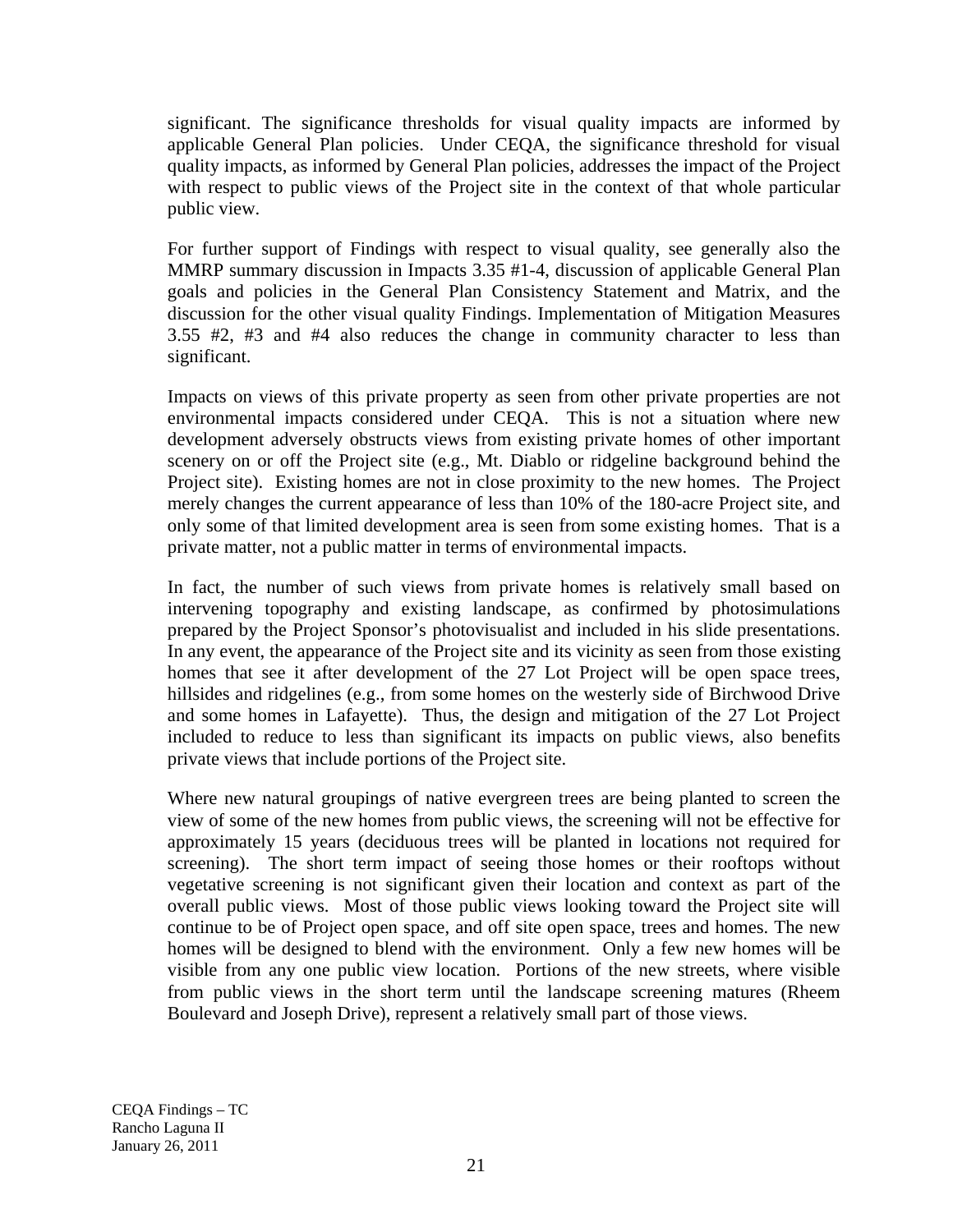The design of the water quality basins in the 27 Lot Project eliminates the significant grading required to create some of them in the 35 lot project. Low lying landscape around and in the open area of the water quality basins in the upper and lower Rheem valley will not impede open views of the valley, hillsides and ridgeline.

The public views of the Project site as developed will be predominately its open valley, hillsides and/or minor ridgeline. In the 27 Lot Project, the most direct view for travelers on Rheem Boulevard will continue to be one that includes an open view of the upper valley wetland swale, the open lower valley and intermittent drainage, and the hillsides and ridgeline. In contrast, the 35 lot project obstructs those views with tall trees and shrubs in close proximity to Rheem Boulevard and "D" Drive, lots extending into the lower Rheem valley, and two-story homes. "A" Way landscape has been changed to natural groupings of native evergreen trees and shrubs on both sides instead of the previous linear appearance. The valley buttress in the upper and lower Rheem valleys does not adversely change the character of views from Rheem Boulevard, compared to the existing conditions. Restricting the lower valley above "A" Way to permanent open space use, instead of open space plus houses, maintains a key character element of the current open view along this scenic road.

The predominant views for travelers on Rheem Boulevard will be open valleys with recreated wetland swale and intermittent drainage, trees and shrubs that screen the singlestory homes and much of "D" Drive, native evergreen tree groupings in the area of "A" Way, and open hillsides and ridgeline. The enhanced new wetland swale and intermittent drainage represent a visual improvement to the degraded character of the existing swale on fill in the upper valley and the intermittent drainage in the lower valley.

Travelers at the bottom of Fernwood looking up at the Project site will see a hillside with natural groupings of native trees (instead of linear trees at the top of the hill as proposed for the 35 lot project). Similar changes in the landscape mitigation for Joseph Drive, Bollinger Canyon and St. Mary's Road public views are provided. These public views of new homes on the southern plateau are limited in the number of homes and their small part in the overall view, the duration of the view, and/or the number of people who see them. Views from the top of Rohrer Drive and the nearby dirt trail to Lafayette Park include portions of 4 homes, which will be screened by new trees in natural groupings in the open space behind the lots. Those new homes and trees represent only a small part of the hillside and ridgeline view from those two locations.

Photosimulations by the Project Sponsor's photovisualist support the determination that the impacts of the 27 Lot Project as designed and mitigated will have a less than significant effect on public views. The accuracy of the photosimulations and the photovisualist's determination and investigation with respect to the number of public viewpoints and the impacts are supported by Town staff and EIR consultants in field investigations conducted after Comments to the Draft EIR were received. Based on that additional analysis and revisions to the 35 lot project and its landscape plan, the Commission concurs with Town staff and EIR consultants that visual quality impacts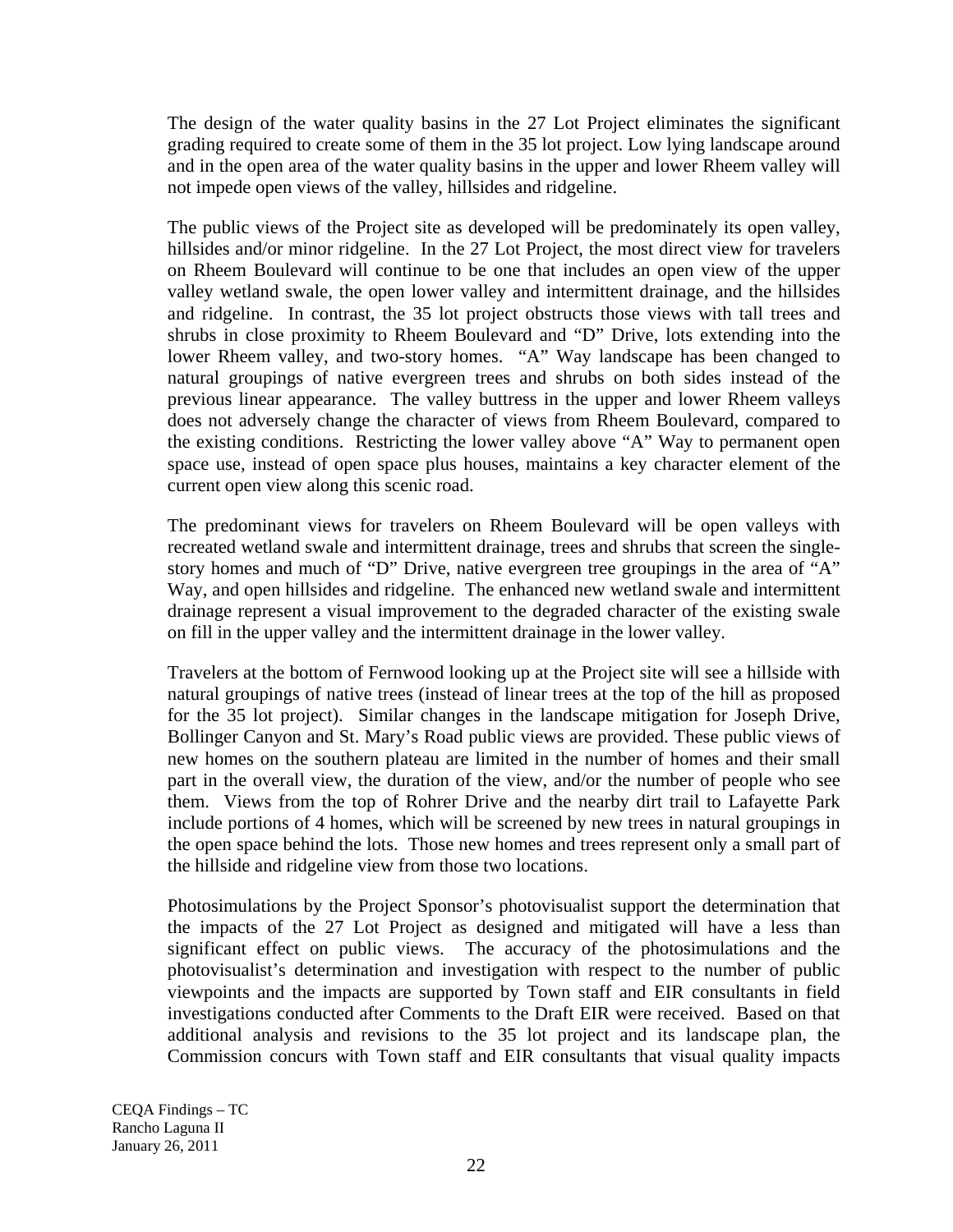previously identified as significant and unavoidable for the 35 lot project are reduced to less than significant for the 27 Lot Project as designed and with implementation of the revised visual quality mitigation measures in the MMRP.

With 90% of the site (162 acres) preserved as permanent open space, the overall character of the 27 Lot Project as designed and mitigated will be semi-rural in appearance, with development limited to two relatively small clusters and the predominant character of the Project site its rural, contiguous open space component. The change in community character is less than significant with the 27 Lot Project as designed and mitigated, unlike the 35 lot project.

Town Council approved 27 Lot Project. The water quality basin in the lower valley is no longer included with the elimination of the lower valley buttress and 'A' Way, so landscaping it need not be addressed. Hillside landscape clusters are no longer necessary to mitigated visual quality impacts with respect to the upper development area as revised and due to the elimination of 'A' Way. From the public view points on Fernwood Drive and Bollinger Canyon, homes will not be visible. Landscape on the streets and cul de sacs in the southern plateau development is sufficient landscape to soften the view of the new homes as seen from Joseph Drive and Birchwood. Single story homes on Lot 24 and 25 and the relocation of previous Lots 23-26 and make it unnecessary to screen for the distant public view from Rohrer Drive and the path to Lafayette Park. Homes along 'B' and 'C' Courts will not be visible from Rheem Boulevard, so the hillside landscape to screen them is no longer necessary. Town staff has been directed to modify the MMRP and its mitigation measures regarding visual quality accordingly.

**Impact 3.35 #2.** Ridgeline Development (DEIR, pp. 3.35 - 8, Responses to Comments, Master Response 3, Update for Final EIR, and MMRP, pp. 26-30).

**Finding**: Changes or alterations have been required in, or incorporated into the Project, which mitigate or avoid its significant visual quality effects on the environment with respect to "Ridgeline Development." This Impact 3.35 #2 is less than significant with implementation of Mitigation Measure 3.35 #2, as well as other visual quality mitigation measures.

**In Support of Finding**: Planning Commission approved 27 lot project. The adverse visual quality effects of the Project approved by the Planning Commission with respect to ridgeline development are avoided by implementation of Mitigation Measure 3.35 #2, as well as other visual quality mitigation measures. For further support of visual quality Findings, see generally also the MMRP summary discussion in Impacts 3.35 #1-4, discussion of applicable General Plan goals and policies in the General Plan Consistency Statement and Matrix, and the discussion on the other visual quality Findings. Implementation of Mitigation Measures 3.55 #1, #3 and #4 also reduces the ridgeline development visual quality impact to less than significant.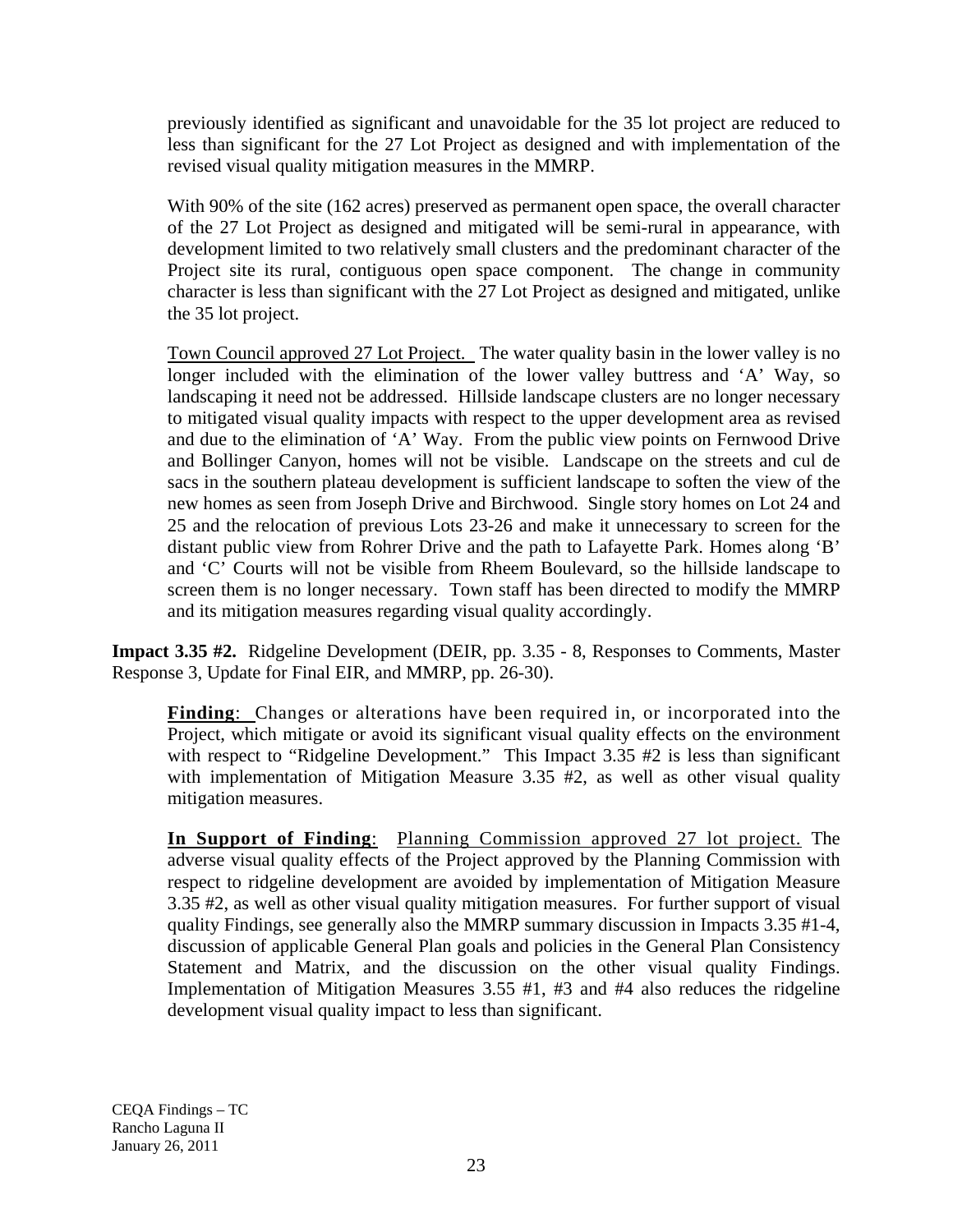The minor ridgeline is not being developed with homes, unlike the original Rancho Laguna I project. 21 homes are located on the southern plateau the large majority of which is not above 800 feet in elevation, so it is not a Non-MOSO minor ridgeline under the General Plan definition of ridgelines. Portions of the 'B' Street cul de sac and street and Lots 25, 26 and 27 are a few feet above the 800 foot elevation, and the EVA is entirely above 800 feet. However, the average slope in that portion of the development does not exceed 20% so it is not located on a minor ridgeline adjacent to and extending into MOSO Open Space, as also defined in the General Plan The term "southern plateau" is used to avoid confusion with the MOSO and Non-MOSO "minor ridgeline" definition.

In a CEQA context the southern plateau is the wider, bottom end of a two ridges. The CEQA issue is whether or not the proposed development cluster there results in a significant visual quality impact, based on the significance threshold informed by the General Plan.

Public views of the minor ridgeline are more significant than public views of the southern plateau based on the topography of the Project site in relationship to off site public views and surrounding elements of those views. The view from the dirt trail off Rohrer Drive to Lafayette Park is a good example in that regard, where the minor ridgeline is the predominant view along with higher ridgelines to the north. No public views of the southern plateau development cluster include more than a few of the homes. Topographic and existing landscape blocks fuller views of the southern plateau development cluster as seen from public views in Lafayette and Moraga.

Views of southern plateau homes from Rheem Boulevard and the bottom of Fernwood Drive are restricted to a few rooftops. This is the case because the building pad elevations are behind and below the top of the naturally contoured edge of the easterly hillside, which performs as a berm. Homes will be designed to blend with the environmental setting. Those short term views are thus not significant visual quality impacts. Long term views of those rooftops may be mitigated by locating natural groupings of evergreen native trees.

More of the southern plateau homes will be seen from the short public view toward the top of Joseph Drive, a cul-de-sac. A relatively small number of people will see that public view for a few seconds. Natural groupings of native evergreen trees in the open space on the southeasterly side of the development cluster are sufficient mitigation in light of those facts. The same is true with respect to the short view from an opening on an undeveloped lot on the easterly side of Birchwood Drive (natural tree groupings will be planted on the westerly side of Lots 23-27 and "B" Court).

Public views of an unnatural line of tree on the southern plateau ridgeline, as seen from the bottom of Fernwood Drive and from Birchwood Drive, are avoided by planting screen trees in natural groupings. All ridgeline and hillside screen mitigation trees will be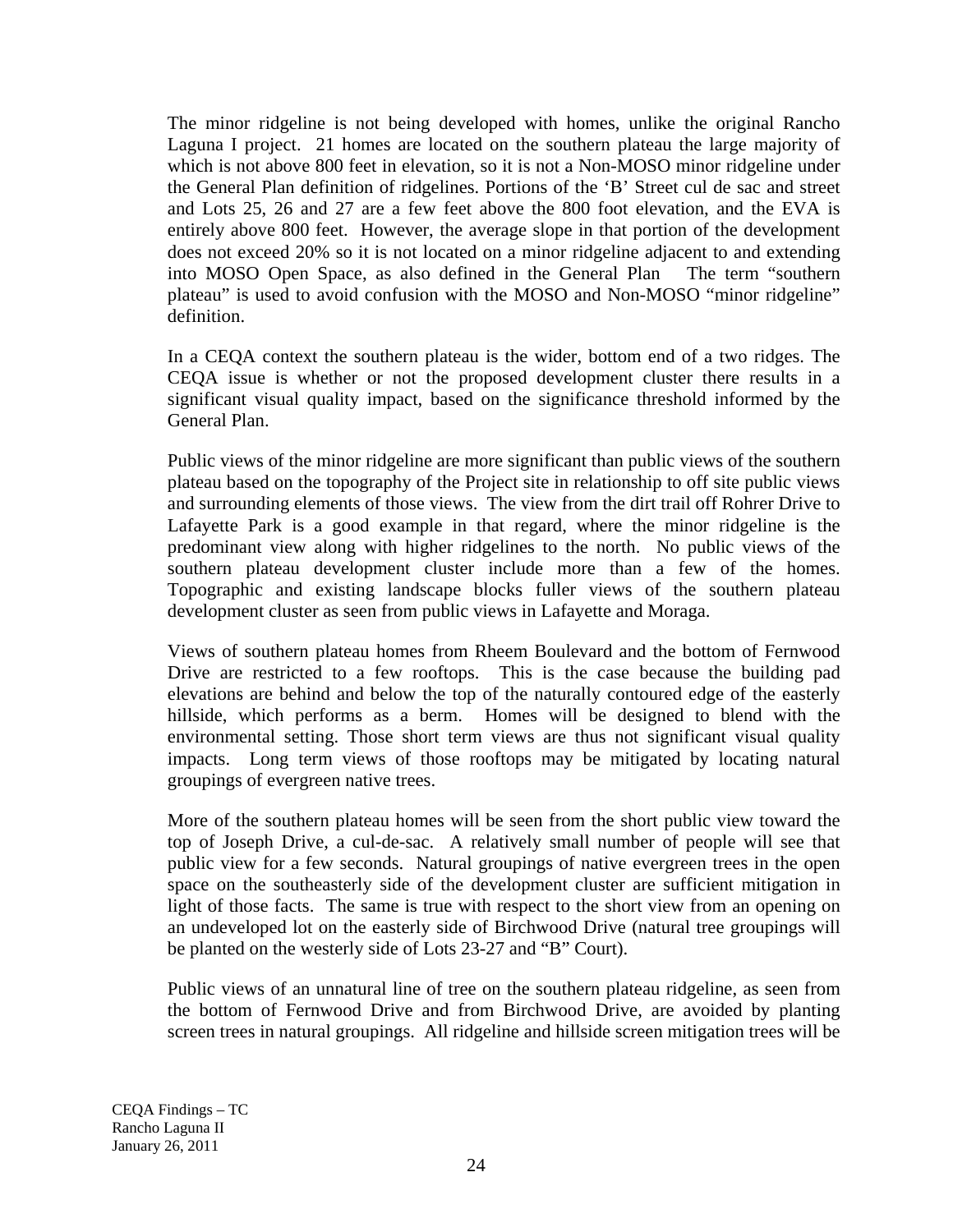planted in permanent open space, managed and maintained by the GHAD. There is no reliance on trees that may be planted on individual lots for screen mitigation.

Town Council Approved 27 Lot Project. As described above under Impact 3.35 #1, with the 27 Lot Project approved by the Council, the hillside clusters of screen trees are no longer necessary from the public view points on Rohrer Drive, Bollinger Canyon, St. Mary's Road, Fernwood Drive, Rheem Boulevard, and from the additional public view from St. Mary's Road/Lafayette Regional Trail Trees and shrubs along the streets in the southern plateau development will be sufficient to buffer view of the southern plateau development portion as seen from Birchwood Drive and Joseph Drive public view points. This Mitigation Measure 3.35 #2 shall be revised accordingly.

The other Lafayette-Moraga Regional Trail view identified by one project opponent will have a less than significant view of a portion of one home as seen through the oak woodland understory. Views from public dirt trails (including but not limited to future Palos Colorado trail views) are less than significant based on the criteria for significance in the Final EIR. Seeing additional homes from such trails is not a significant impact in the context of the entire viewshed for those walkers.

**Impact 3.35 #3.** Site Characteristics (DEIR, pp. 3.35 - 9, Responses to Comments, Master Response 3, Update for Final EIR, and MMRP, pp. 30-32).

**Finding**: Changes or alterations have been required in, or incorporated into the Project, which mitigate or avoid its significant visual quality effects on the environment with respect to "Site Characteristics." This Impact 3.35 #3 is less than significant with implementation of Mitigation Measure 3.35 #3, as well as other visual quality mitigation measures.

**In Support of Finding**: Planning Commission approved 27 lot project. The adverse visual quality effects of the Project with respect to site characteristics are avoided by implementation of Mitigation Measure 3.35 #3, as well as other visual quality mitigation measures. For further support of visual quality Findings, see generally also the MMRP summary discussion in Impacts 3.35 #1-4, discussion of applicable General Plan goals and policies in the General Plan Consistency Statement and Matrix, and the discussion on the other visual quality Findings. Implementation of Mitigation Measures 3.55 #1, #2 and #4 also reduces the ridgeline development visual quality impact to less than significant.

The visual quality impact with respect to site characteristics involves an analysis similar to that for a change in community character. The 35 lot project changed the site characteristics from a semi-rural open setting to a suburban one, in particular along Rheem Boulevard. The 27 Lot Project as designed and mitigated maintains an open, semi-rural view of the valley, hillsides and ridgeline as seen from Rheem Boulevard. The tall retaining walls behind "D" Drive homes in the 35 lot project are eliminated. "D" Drive is shortened to the upper valley and homes are single-story. The recreated wetland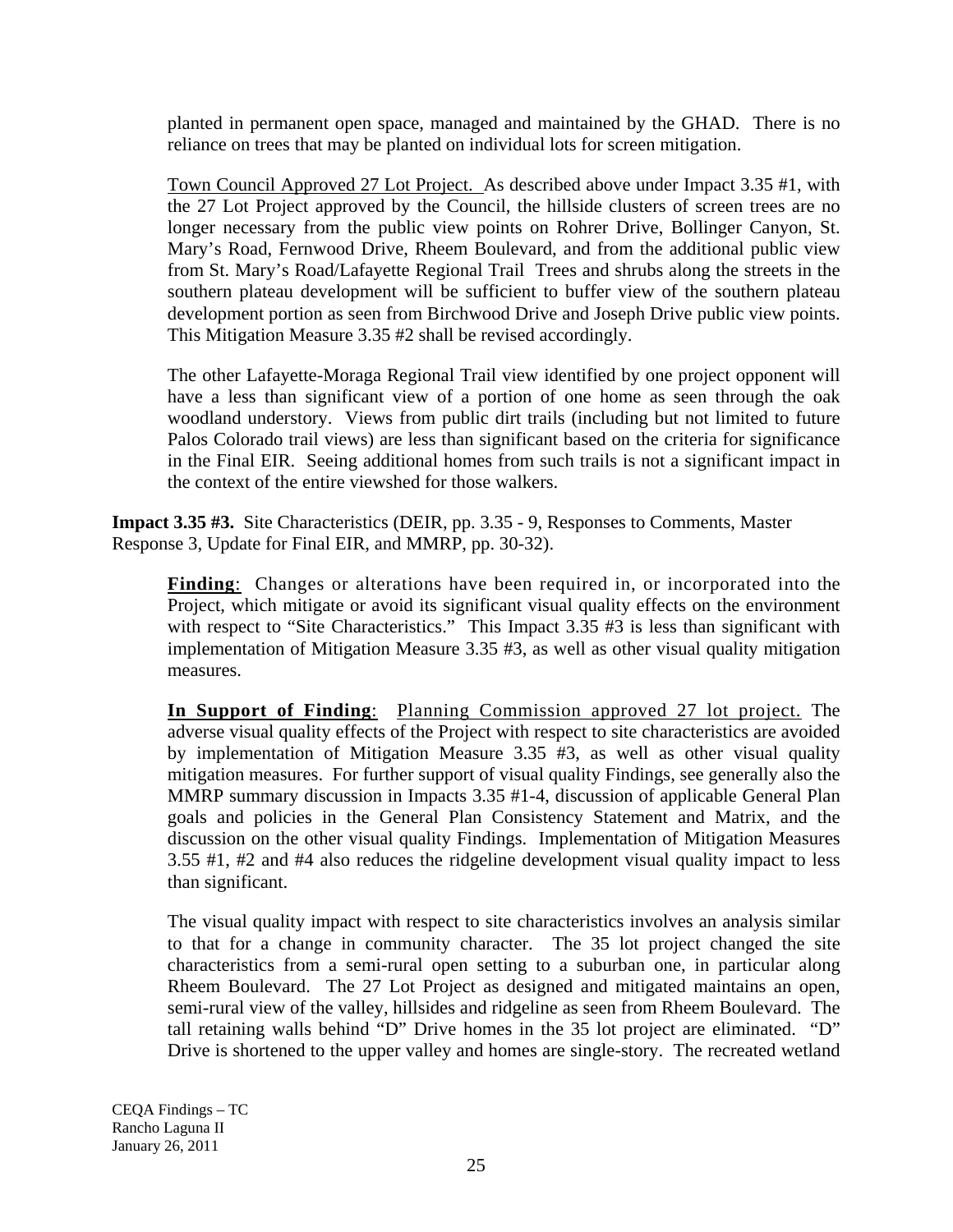swale and intermittent drainage on the valley buttress, which will have a natural contoured appearance, is a site characteristic comparable to the existing valley features, albeit in an enhanced visual condition compared to the existing degraded condition.

The most important upper elevation characteristic of the site, as seen from public views, is the minor ridgeline and its associated westerly and easterly slopes. Those public views are preserved. As discussed in the other visual quality Findings, the natural grouping of native evergreen trees planted in Project open space between any new homes and any of the seven public viewpoints reduce any long term impact to less than significant. The short term views of those homes which will be designed to blend with the environment, prior to maturation of screen trees, is not a significant site characteristic visual impact in the full context of those public views (duration of view, number of people who see it, and/or small part of overall view).

90% of the site will be permanent open space. Professionally managed by the GHAD, its visual quality site characteristics will be improved. New groupings of native trees and the new wetland swale and intermittent drainage will be visual enhancements of that open space. The two development clusters as designed and mitigated will blend with that predominantly open space setting. The Project will be semi-rural in appearance.

Town Council Approved 27 Lot Project. The two story maximum building height is changed from 35 feet to 28 feet. The homes on "C" Court (lots  $14 - 23$ ) will be two story and the homes on "B" Court flat pads shall be single story, 18 feet maximum height (along with lots 24 and 25). Homes on the split pads (lots  $8 - 10$ ) will have a single story elevation in front and a maximum rear pad height of 28 feet. The mitigation measure will be revised accordingly.

**Impact 3.35 #4.** Scenic Corridors (DEIR, pp. 3.35 - 10, Responses to Comments, Master Response 3, Update for Final EIR, and MMRP, pp. 32-37).

**Finding**: Changes or alterations have been required in, or incorporated into the Project, which mitigate or avoid its significant visual quality effects on the environment with respect to "Scenic Corridors." This Impact 3.35 #4 is less than significant with implementation of Mitigation Measure 3.35 #4, as well as other visual quality mitigation measures.

**In Support of Finding**: Planning Commission approved 27 lot project. The adverse visual quality effects of the Project with respect to scenic corridors are avoided by implementation of Mitigation Measure 3.35 #4, as well as other visual quality mitigation measures. For further support of visual quality Findings, see generally also the MMRP summary discussion in Impacts 3.35 #1-4, discussion of applicable General Plan goals and policies in the General Plan Consistency Statement and Matrix, and the discussion on the other visual quality Findings. Implementation of Mitigation Measures 3.55 #1, #2 and #3 also reduces the scenic corridors visual quality impact to less than significant.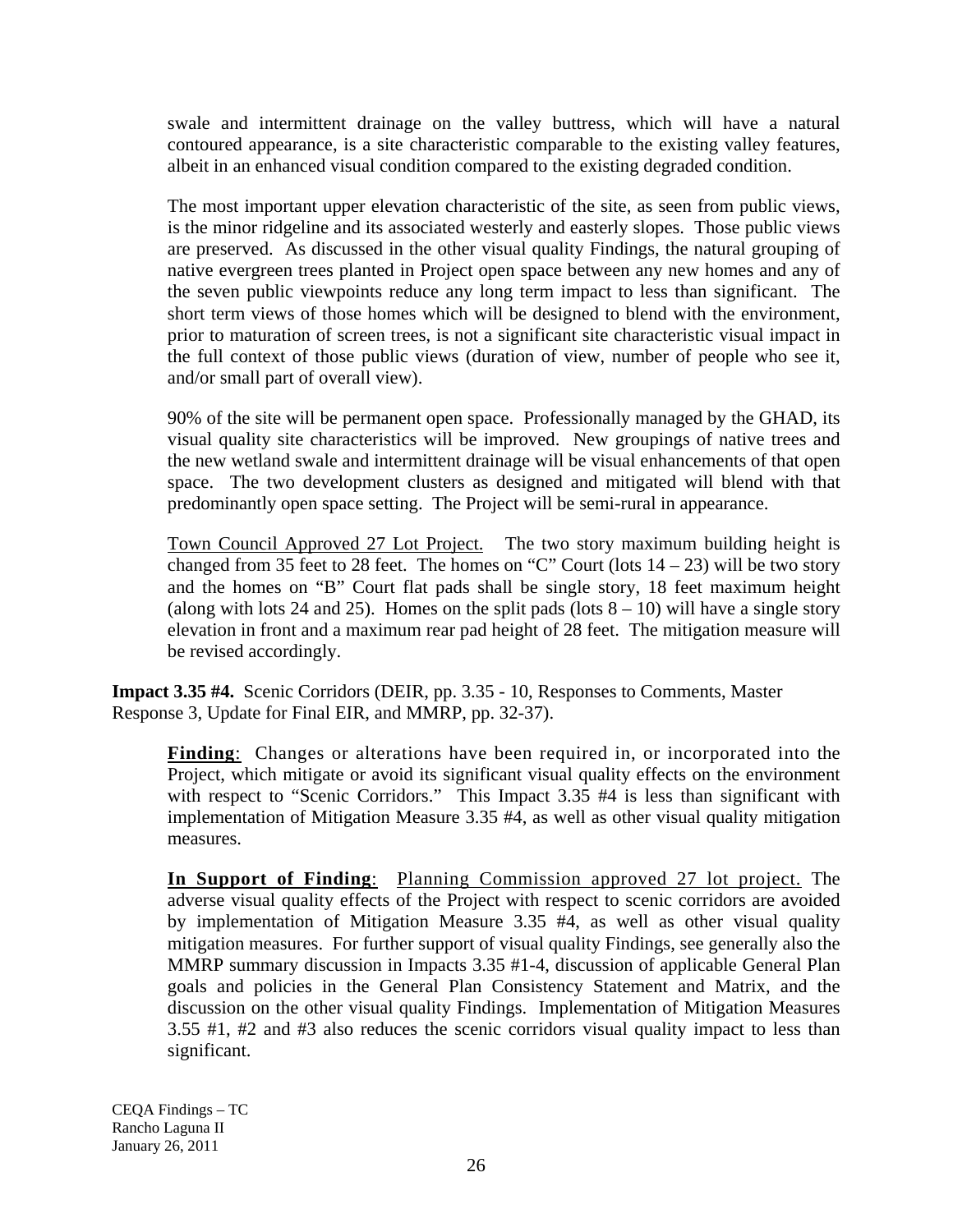The public view of development on the Project site from only one location on St. Mary's Road is restricted to a few rooftops on the southern plateau (Lots 24-27, and the view is very brief, indirect and a minor part of the view from that location. Planting natural groups of native evergreen trees in the Project open space between those homes and that viewpoint to screen those rooftops is sufficient to mitigate this scenic corridor impact to less than significant. The short term impact is not significant in the full context of this public view (short duration, indirect view, small part of overall view, four rooftops).

The public view of the Project site as seen by travelers along Rheem Boulevard in that scenic corridor represents the longest view time of the largest amount of the development seen by the most people. The Project site is the predominant view looking toward the east when traveling along the Rancho Laguna frontage.

In the 35 lot project, the Project Sponsor proposed 14 homes on "D'' Drive along the entire length of the upper and lower valley buttress. A recreated intermittent drainage was proposed between "D" Drive and Rheem Boulevard with tall riparian landscape as well as Rheem Boulevard frontage trees. With that proposal, open views of the upper and lower valley would be effectively blocked from public view along Rheem Boulevard. To a certain extent hillside and ridgeline views would at least be partially blocked by the Rheem Boulevard trees. Two story homes and the high retaining walls behind those homes would adversely affect the views of the lower hillside.

In the 27 Lot Project the lower valley buttress is included, but there are no homes in order to maintain the most significant open valley view above the "A" Way crossing. The 6 homes on shortened "D" Drive will be single story on wide lots with room for buffer landscaping, including evergreen trees in the landscape easement along "D" Drive in front of the homes. Those trees and the ones on the other side of "D" Drive will be native species that grow tall enough to screen the homes but not so tall as to block hillside views. The relatively flat debris benches behind the 6 lots will be screened from view along Rheem Boulevard by the landscape and the homes. The tall retaining walls in the 35 lot project have been eliminated. A wetland swale will be recreated between "D" Drive and Rheem Boulevard with no tall landscape. The existing swale condition likewise does not include trees or any tall shrubs. "D" Drive entry has been relocated to the south which will eliminate the entry landscape necessary to screen the graded slopes and retaining wall required for an entry at the northerly end. Natural groupings of native evergreen trees will screen "A" Way for south bound travelers, without creating a suburban linear appearance. Travelers heading north and south on Rheem Boulevard will have open "cones of vision" for valley, hillside and ridgeline views.

The short term scenic corridor visual impact is not significant. The homes will be designed to blend with the environment. The recreated wetland swale and intermittent drainage Rheem valley areas, the hillsides and minor ridgeline will be the predominant views for travelers on Rheem Boulevard, both in the short term and long term. Thus, the public view of the Project side of the Rheem Boulevard scenic corridor will be open and semi-rural in appearance, with the open space views being prominent.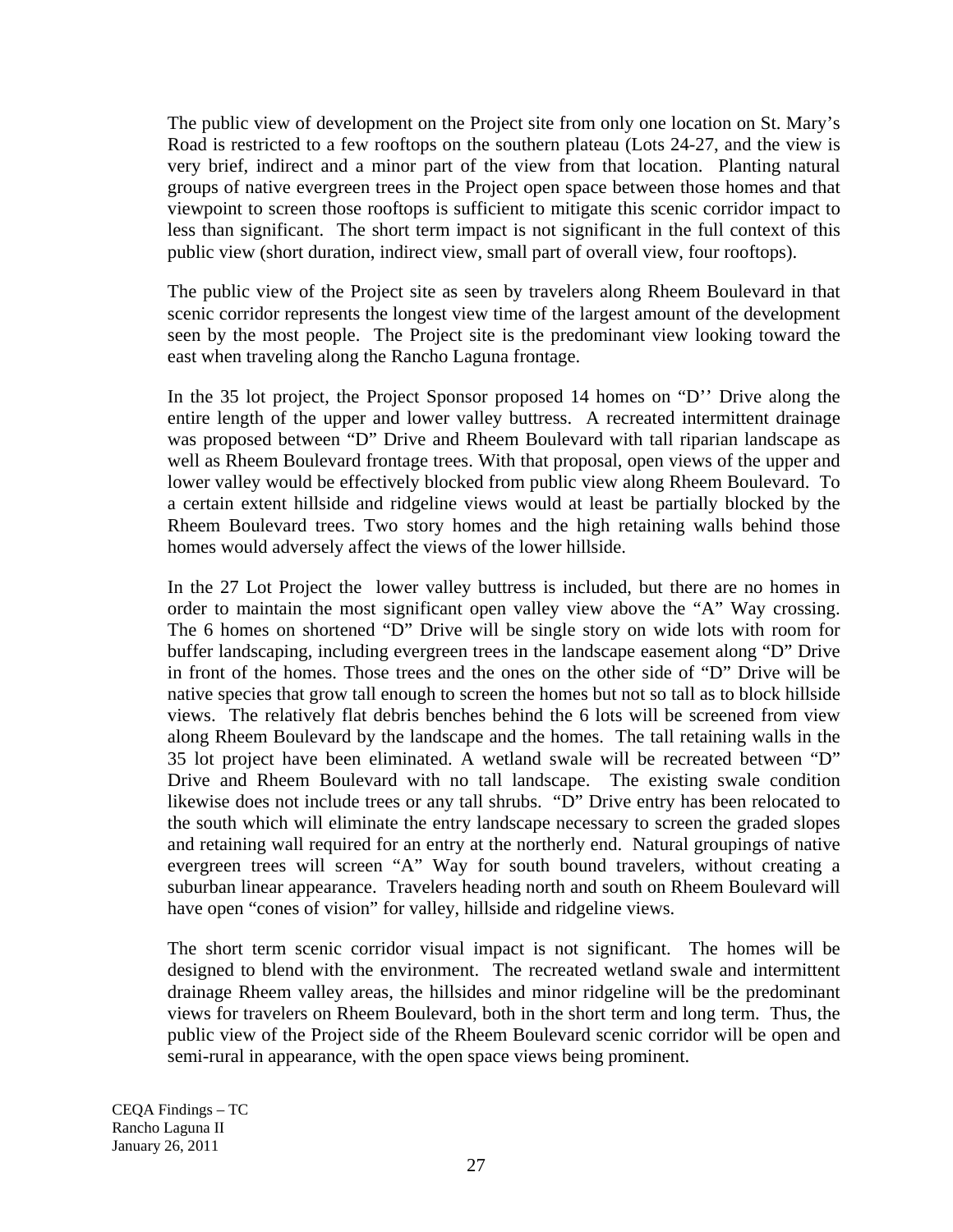Town Council Approved 27 Lot Project. The 8 homes on 'D' Drive and the upper valley landscape as designed will maintain the "cone of vision" for travelers on Rheem Boulevard as to open valley, hillside and skyline views. The intermittent drainage in the lower valley will be substantially preserved and enhanced as part of the valley view. Removing the woodland clusters, relocating Lots 26 and 27 in the Planning Commission approved Project and restricting homes on Lots 7,  $11 - 13$ , 24 and 25 to single story, 18 feet, makes that tree screening unnecessary, because they will be below the skyline. Split pad lots  $8 - 10$  will also be below the skyline with 18' height limits along the front of 'B' Court. The applicable mitigation measures shall be revised accordingly.

The St. Mary's Road scenic corridor visual quality is not significantly impacted by the view described in the Draft EIR. The view impact from the St. Mary's Road section south of the Rheem Boulevard intersection and the adjoining Lafayette-Moraga Regional Trail near the parking lot, which was analyzed during this appeal at the request of Council, is insignificant. No road or home will be visible. The Town Council preferred to avoid seeing any home or road on the southern plateau from that view point and the grading plan was revised accordingly. No mitigation is required.

**Impact 3.35 #5**. Light and Glare (DEIR, pp. 3.35 – 12 and MMRP, pp. 37-38).

**Finding**: Changes or alterations have been required in, or incorporated into the Project, which mitigate or avoid its significant visual quality effects on the environment with respect to "Light and Glare." This Impact  $3.35$  #5 is less than significant with implementation of Mitigation Measure 3.35 #5 (as well as Mitigation Measure 3.35 #2 as revised based on the 27 Lot Project approved by the Council) .

**In Support of Finding:** The adverse visual quality effects of the Project with respect to light and glare are avoided by implementation of Mitigation Measure 3.35 #5 in the final design review of the Project, as well as revised Mitigation Measure 3.35 #2 with respect to the final landscape plan for the Project. Landscape in the open space between 'D' Street homes and Rheem Boulevard will also have the effect of limiting the off site visibility of residential lighting. Residences along 'D' Drive will be single story. No street lights are included in the Project. Design features to limit light and glare include use of non-reflective material and finishes and downward, low-voltage exterior lighting (e.g., for driveways and yard areas). The HOA will be responsible to enforce these restrictions in the long term. The distances and topographic differences between the development clusters and existing residences or public views are such that these landscape and design features will be sufficient mitigation.

**Impact 3.35 #6**. Recreation & Trails (DEIR, pp. 3.35 – 13, Update for Final EIR, and MMRP, pp. 38-39).

**Finding**: Changes or alterations have been required in, or incorporated into the Project, which mitigate or avoid its significant visual quality, parks, recreation and open space effects on the environment with respect to "Recreation and Trails" in open space.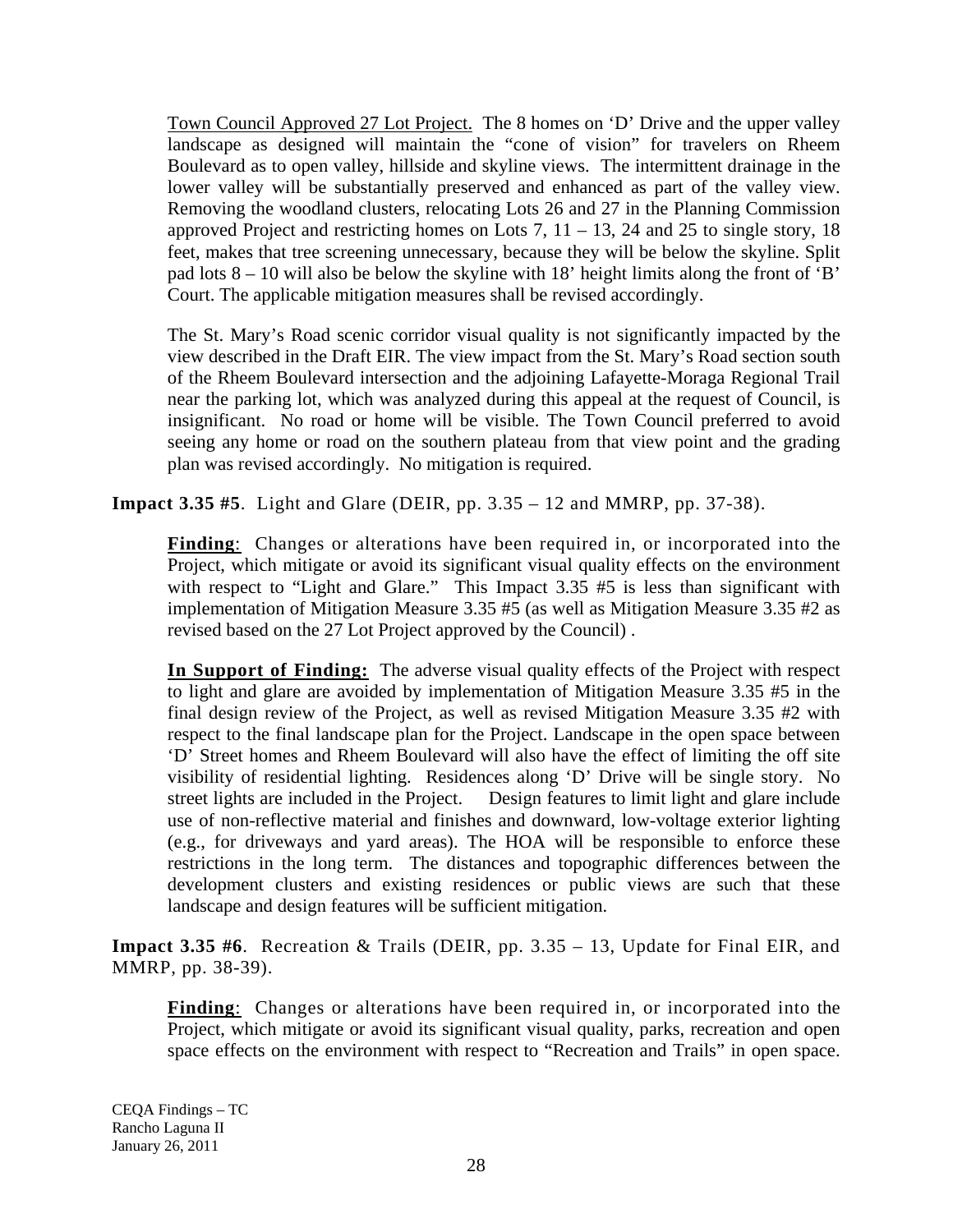This Impact 3.30 #6 is less than significant with implementation of Mitigation Measure 3.35 #6.

**In Support of Finding:** The adverse environmental effects of the Project with respect to open space recreation opportunities are avoided by implementation of Mitigation Measure 3.30 #6 to establish and maintain public trails and public parking in the Project. The internal trail system is depicted on the CDP Sheets. Dirt trails are narrow and suitable for steeper slopes. A decomposed granite path is included along Rheem Boulevard on the Project side. Public parking spaces are provided at the north end of "E" Street in front of an EBMUD access road gate. Public use of the private roads is provided. The opportunity is present to connect Project trails on the Coyote Creek side to future trails in Palos Colorados and to the Lafayette-Moraga Regional Trail. Public trails and parking will be maintained by the GHAD. The trails, parking location and internal roads will be open to public use in perpetuity, per Mitigation Measure 3.40 #5. A recorded covenant will so provide. Public views of open space within the site will be expanded by the trail access and locations.

**Impact 3.35 #7**. Wetlands Restoration (DEIR, pp. 3.35 – 13, Update for Final EIR, and MMRP 3.35 #7, pp.39-40).

**Finding**: Changes or alterations have been required in, or incorporated into the Project, which mitigate or avoid its significant visual quality and open space effects on the environment with respect to "Wetlands Restoration." This Impact 3.35 #7 is less than significant with implementation of Mitigation Measure 3.35 #7 and the other mitigation measures referenced therein.

**In Support of Finding:** The adverse visual quality and open space effects of the Project with respect to restoration of wetlands as mitigation for filling existing wetlands are avoided by implementation of Mitigation Measure 3.35 #7, as well as the other mitigation measures referenced therein, and the visual quality mitigation measures. The 27 Lot Project as designed and mitigated addresses both biological resources impacts and visual quality impacts. The wetland restoration will include a wetland swale in the upper valley, replacing the existing one, and substantially preserved and enhanced intermittent drainage in the lower valley. New seasonal wetlands will be provided in the lower valley. They will be visual enhancements over the existing wetlands and revegetated in a manner to maintain open valley, hillside and skyline views.

## **TRAFFIC, TRANSPORTATION AND CIRCULATION**

**(DEIR, Section 3.40)**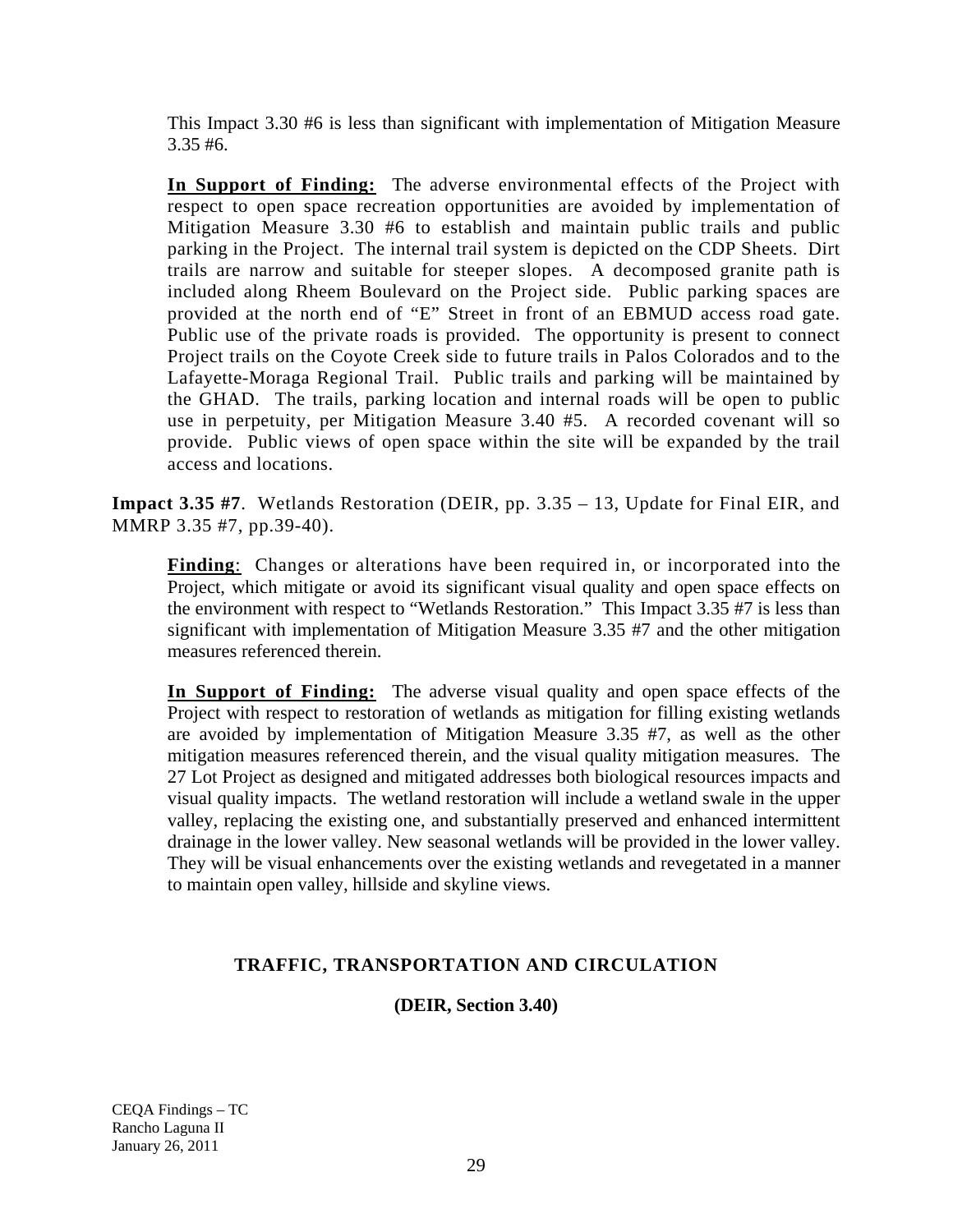**Impact 3.40 #2**. Traffic Control Needs and Vehicle Queues at St. Mary's Road/Rheem Boulevard (DEIR, pp. 3.40 – 10, Responses to Comments, Master Response 8, and MMRP, pp. 40-41).

**Finding**: Changes or alterations have been required in, or incorporated into the Project, which mitigate or avoid its significant traffic, transportation and circulation effects on the environment with respect to "Traffic Control Needs and Vehicle Queues at St. Mary's Road/Rheem Boulevard." This Impact 3.40 #2 is less than significant with implementation of Mitigation Measure 3.40 #2.

**In Support of Finding:** The adverse traffic, transportation and circulation effects of the Project with respect to traffic control needs and vehicle queues at St. Mary's/Rheem Boulevard are avoided by implementation of Mitigation Measure 3.40 #2. The Project traffic plus baseline (existing) traffic) is less than with the 35 lot project but may still add to the need for a northbound left turn lane from St. Mary's Road to Rheem Boulevard, at least during PM peak hour conditions. Since Project traffic does not create the need for that left turn lane, the appropriate mitigation is payment at building permit to the Town of a fair share of its costs to construct the intersection improvement. That fair share would be 2.8% by current calculation based on 27 lots (previously 3.6% for 35 lots), which is the same as the Project's average share of current cumulative traffic during AM and PM peak hours based on EIR traffic counts. The Town Engineer will determine the fair share contribution prior to issuance of building permits, unless the contribution toward that impact has already been included by ordinance as part of the standard traffic mitigation fee for new development in Moraga.

**Impact 3.40 #4**. Access Intersection Design (DEIR, pp. 3.40 – 11, Responses to Comments, Master Response 8, Update for Final EIR, and MMRP, pp. 41-42).

**Finding**: Changes or alterations have been required in, or incorporated into the Project, which mitigate or avoid its significant traffic, transportation and circulation effects on the environment with respect to "Access Intersection Design." This Impact 3.40 #4 is less than significant with the relocation of the "D" Drive intersection in the 27 Lot Project.

**Facts in Support of Finding:** The adverse traffic, transportation and circulation effects of the Project with respect to the "D" Drive access intersection design are avoided by the relocation of that intersection to the south. The sight distance concerns with the previous northerly entry where the Fay Hill Reservoir access intersection is located are not present with the southerly location. Access to the homes on "B" Court and "C" Court is along "E" Street which intersects Rheem Boulevard at a proposed three-way stop. Mitigation Measure 3.40 #4 in the Draft EIR is no longer required.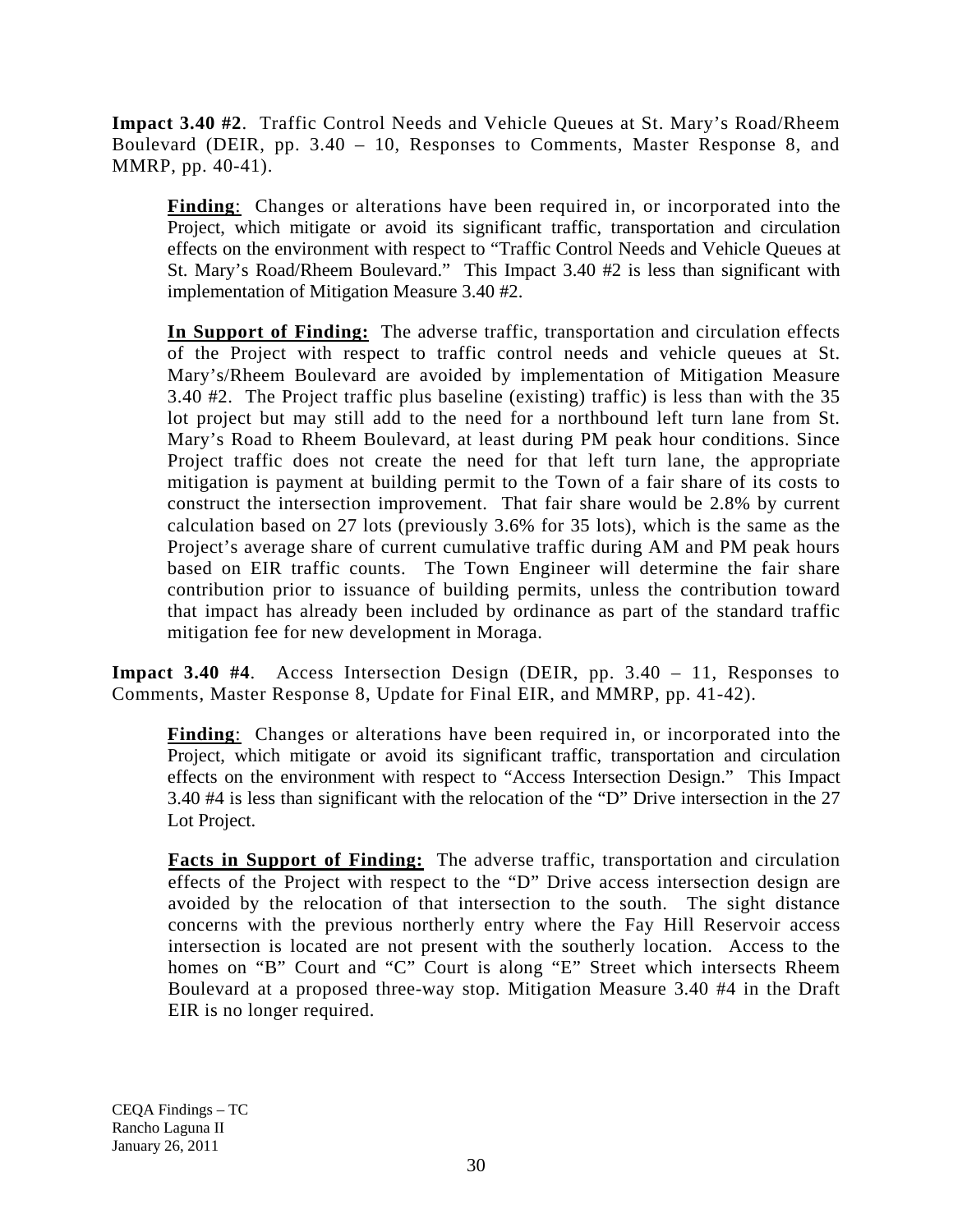**Impact 3.40 #5**. Internal Circulation (DEIR, pp. 3.40 – 12, Update for Final EIR, and MMRP, pp. 42-43).

**Finding**: Changes or alterations have been required in, or incorporated into the Project, which mitigate or avoid its significant traffic, transportation and circulation effects on the environment with respect to "Internal Circulation." This Impact 3.40 #5 is less than significant with implementation of Mitigation Measure 3.40 #5.

**Facts in Support of Finding:** The adverse effects on traffic, transportation and circulation of the Project with respect to internal circulation are avoided with implementation of Mitigation Measure 3.40 #5. The road and court grading sections of the CDP Sheets and the Access Road Sections have been reviewed by and are acceptable to the Town Engineer and the Fire Marshal for the Moraga-Orinda Fire District ("Fire District"). They meet or exceed Town and Fire District standards for private roads. Roadway widths and parking have been limited in order to reduce the grading and need for retaining walls. Mitigation Measure 3.40 #5 requires their final design to be consistent with those grading sections.

# **AIR QUALITY**

## **(DEIR, Section 3.45)**

**Impact 3.45 #2**. Construction Activities (DEIR, pp. 3.45 – 12 and MMRP, pp.43-45).

**Finding**: Changes or alterations have been required in, or incorporated into the Project, which mitigate or avoid its significant air quality effects on the environment with respect to "Construction Activities." This Impact 3.45 #2 is less than significant with implementation of Mitigation Measure 3.45 #2.

**Facts in Support of Finding:** The adverse short-term effects on air quality of the Project during its construction are avoided by implementation of Mitigation Measure 3.45 #2. It requires measures to reduce dust and equipment exhaust emissions be incorporated into construction plans and final grading plans. The consistent implementation of these measures during the course of construction will be the responsibility of the Project Sponsor's Construction Manager, subject to review and oversight by the Town Engineer and Building Inspection Services. Measures include watering all active construction areas, hydroseeding graded areas, and monitoring wind conditions to limit short-term dust, and properly maintain construction equipment to limit short-term exhaust emissions. The Project Sponsor will also need to comply with the Bay Area Air Quality Management District regulations applicable to construction sites, as they may be updated.

The Responses to Comments at Section C.3.b include an analysis and discussion of greenhouse gas emissions ("GHG" emissions) associated with the 35 lot project. GHG emissions are so small as to be virtually non-measurable. The 27 Lot Project GHG emissions are even less. There are fewer homes and, per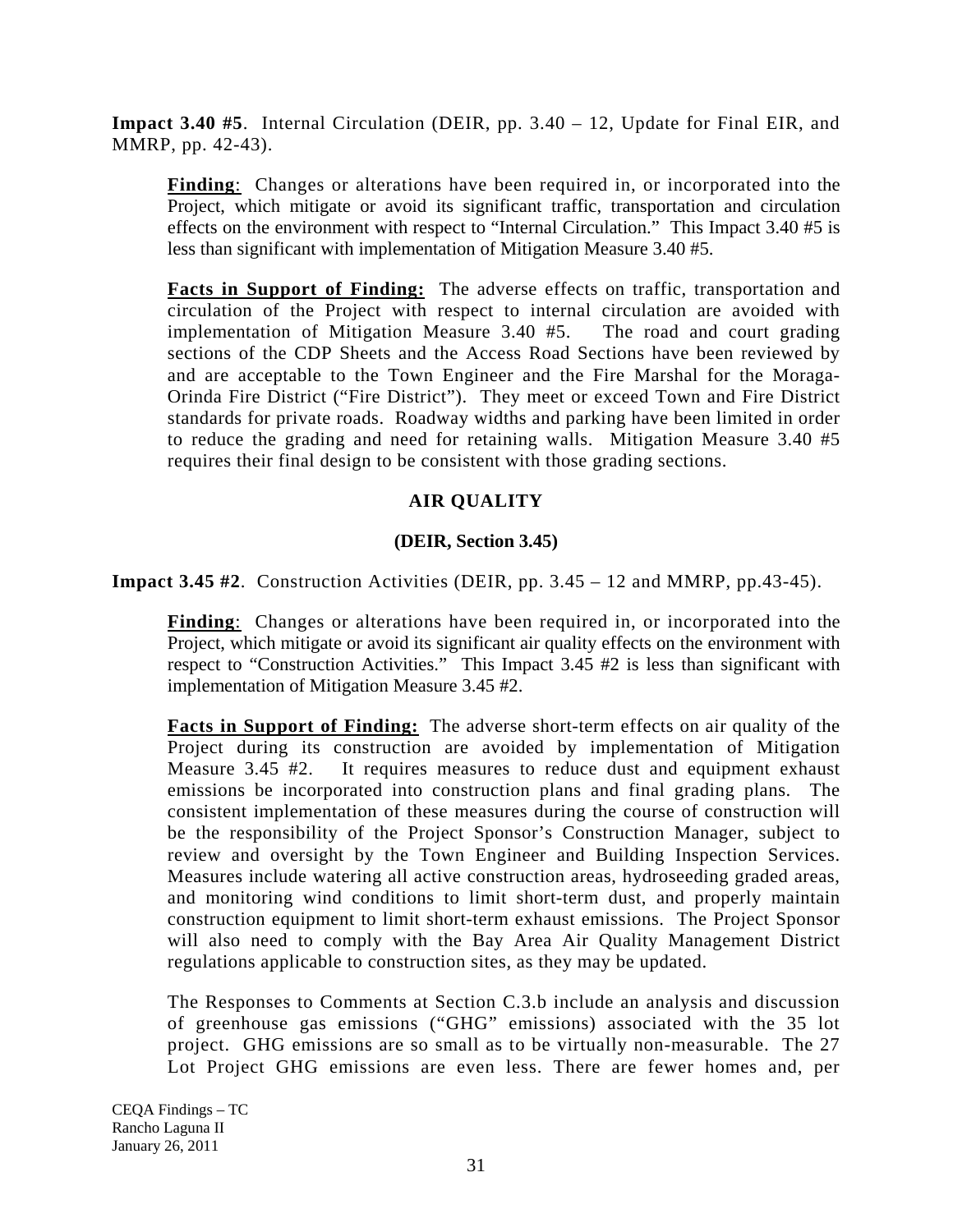Condition II.9, each of them must be designed to achieve 90 points in the Town's "Greenbuilding Program." In so doing, each home must provide at least 90% of its electrical energy target load through photovoltaic cells and construction design and must include solar water heating. Thus, GHG emissions and climate change impacts of the 27 Lot Project are insignificant, both on a project and cumulative level.

## **NOISE**

## **(DEIR, Section 3.50)**

**Impact 3.50 #2**. Construction Activities (DEIR, pp. 3.50 – 6 and MMRP, pp.46-47).

**Finding**: Changes or alterations have been required in, or incorporated into the Project, which mitigate or avoid its significant noise effects on the environment with respect to "Construction Activities." This Impact 3.50 #2 is less than significant with implementation of Mitigation Measure 3.50 #2.

**Facts in Support of Finding:** The adverse short-term effects on noise of the Project during its construction are avoided by implementation of Mitigation Measure 3.5 #2. It requires measures to reduce construction noise be implemented during construction and as part of the construction plans. Measures include construction scheduling limitations, equipment muffler maintenance, and equipment location and shielding. The Project Sponsor must retain a Disturbance Coordinator to receive and timely respond to noise complaints

## **BIOLOGICAL RESOURCES**

## **(DEIR, Section 3.55)**

**Impact 3.55 #3**. Loss of USACE - Jurisdictional Wetlands (DEIR, pp. 3.55 – 32, Responses to Comments, Master Responses 5, 6 and 7, Update for Final EIR, and MMRP, pp. 48-52).

**Finding**: Changes or alterations have been required in, or incorporated into the Project, which mitigate or avoid its significant biological resources effects on the environment with respect to "Loss of USACE – Jurisdictional Wetlands." This Impact 3.55 #3 is less than significant with implementation of Mitigation Measures #3.55 #3a and #3b.

**In Support of Finding:** Planning Commission approved 27 lot project. The adverse biological resources effects of the Project with respect to loss of USACE jurisdictional wetlands are avoided by implementation of Mitigation Measures 3.55 #3a and #3b. The Project requires the filling of jurisdictional wetlands in the upper Rheem valley to create the valley buttress in order to stabilize that section of Rheem Boulevard and develop 6 residential lots, and in the lower Rheem valley to create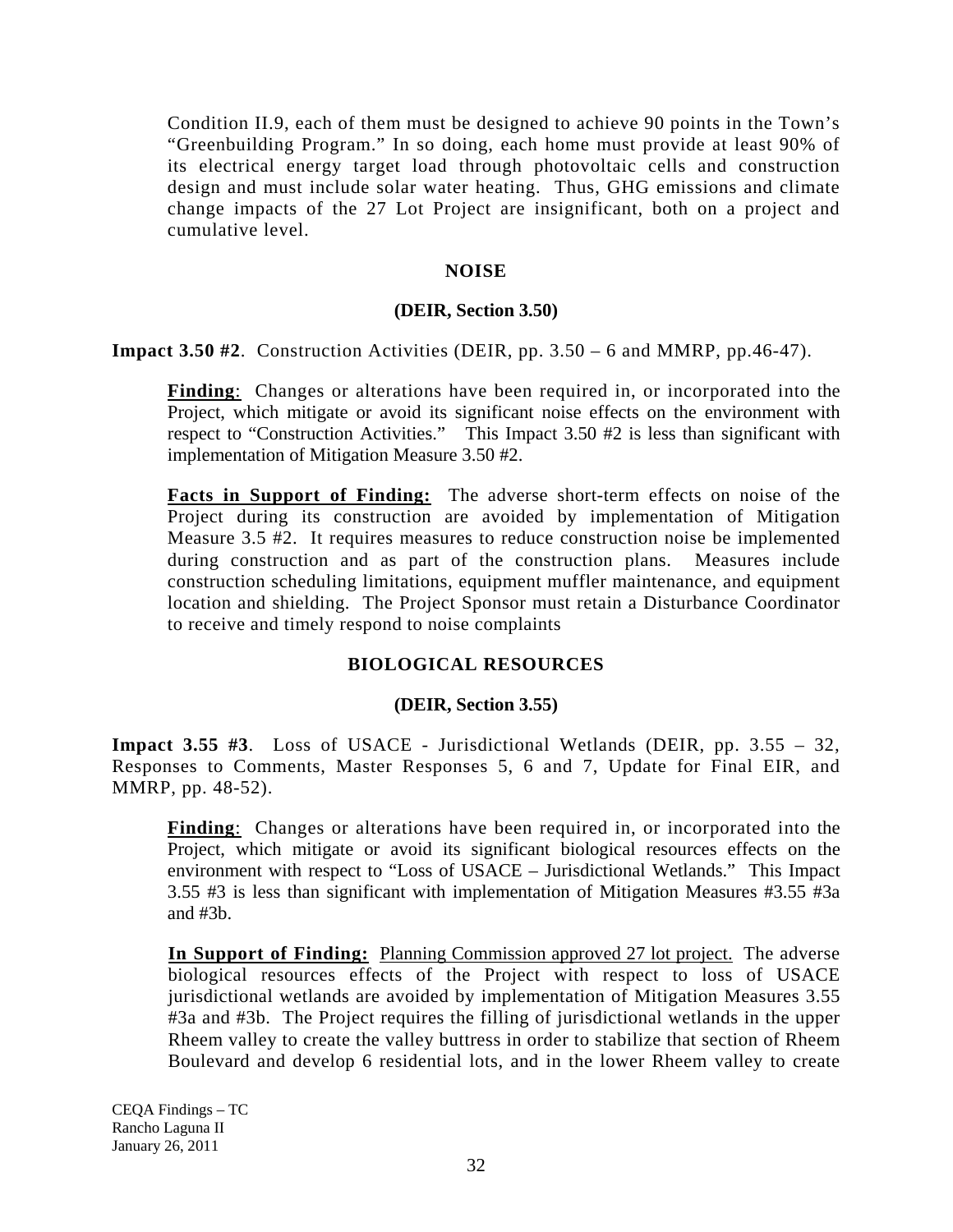the valley buttress required to stabilize that section of Rheem Boulevard. There is no practicable alternative to filling those jurisdictional wetlands and still meet a key Project objective of the Town: stabilization, repair and improvement of Rheem Boulevard along the entire Project frontage. Completion of that repair by the Project Sponsor with a full valley buttress is the only economically feasible way for the Town to accomplish this objective.

The mitigation measures require creation of a new wetland swale, intermittent drainage, seasonal wetland and seeps on the new valley buttress. The measures set forth performance standards necessary to accomplish that mitigation. Unlike the 35 lot project, the Project Sponsor is not relying on an off site location to provide mitigation for the loss of jurisdictional wetlands in the 27 Lot Project, because without the homes in the lower valley there should be sufficient acreage to fully mitigate on site. Off site mitigation is a back up to be used only if determined necessary, at the more detailed design stage and as part of the 404 permitting process, to satisfy performance standards.

A final Rheem Valley Revegetation Plan and final Wetland/Special-Status Species Plan shall demonstrate how those performance standards will be met. The Plans must be prepared by a qualified restoration ecologist. Final details and conditions for filling the jurisdictional waters of the U.S. will be determined through the Section 404 permitting process with the Army Corps of Engineers. The GHAD formed by the Town for the Project will be responsible for long-term professional monitoring and management of the new wetlands.

Town Council Approved 27 Lot Project. The lower valley buttress is no longer included as part of the grading plan for the 27 Lot Project so the mitigation acreages and lineal footages shall be adjusted accordingly.

**Impact 3.55 #4**. Non-Corps Jurisdictional Wetlands (DEIR, pp. 3.55 – 34, Master Responses 5, 6 and 7, and MMRP, pp.52-55).

**Finding**: Changes or alterations have been required in, or incorporated into the Project, which mitigate or avoid its significant biological resources effects on the environment with respect to "Non-Corps Jurisdictional Wetlands." This Impact 3.55 #4 is less than significant with implementation of Mitigation Measures #4a and #4b.

**In Support of Finding:** The adverse biological resources effects of the Project with respect to riparian habitats not otherwise qualifying as federally regulated wetlands (i.e., Central Coast riparian scrub habitat) are avoided by implementation of Mitigation Measures #4a and #4b. The Central Coast riparian scrub removal is required to construct the Project in the lower Rheem valley, including the stabilization of Rheem Boulevard and construction of 'A' Way. The mitigation measures require the creation of new Central Coast riparian scrub habitat on the lower valley buttress and, if necessary, in the Coyote Creek area. The measures set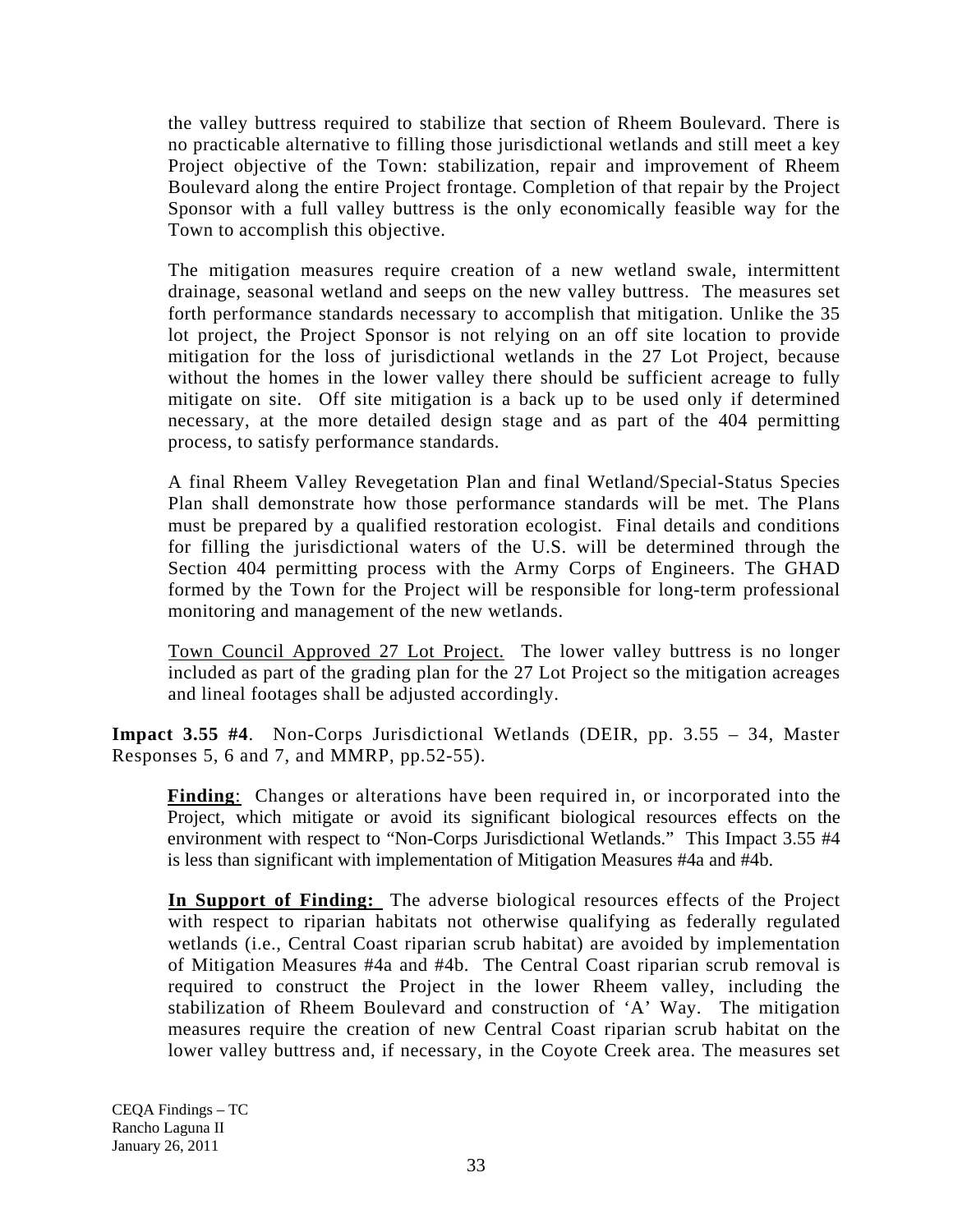forth performance standards to accomplish that mitigation. A final Rheem Valley Revegetation Plan shall demonstrate how those performance standards will be met. The Plan must be prepared by a qualified restoration ecologist. Final details and conditions for removal of the Central Coast riparian scrub will be subject to the requirements of the California Department of Fish and Game ("CDFG") and the RWQCB. The GHAD formed by the Town for the Project will be responsible for long-term professional monitoring and management of the new wetlands.

Town Council Approved 27 Lot Project. Without the lower valley buttress and the elimination of 'A' Way, the amount of Central Coast riparian scrub being removed is reduced and the mitigation acreage shall be adjusted accordingly.

**Impact 3.55 #5**. Loss of Native Trees (DEIR, pp. 3.55 – 37 and MMRP, pp. 55-60).

**Finding**: Changes or alterations have been required in, or incorporated into the Project, which mitigate or avoid its significant biological resources effects on the environment with respect to "Loss of Native Trees" in the lower Rheem valley. This Impact 3.55 #5 is less than significant with implementation of Mitigation Measures 3.55 #5a, #5b and #5c.

**In Support of Finding:** The adverse biological resources effects of the Project with respect to loss of 64 mature native trees (55 arroyo willows and 9 upland trees) in the lower Rheem valley are avoided by implementation of Mitigation Measures 3.55 #5a, #5b and #5c. The mitigation measures require replacement arroyo willow trees be planted (201 trees) in the lower Rheem valley and the Coyote Creek area, and replacement upland trees planted (42 trees) in the permanent open space. The final Rheem Valley Revegetation Plan shall demonstrate how the performance standards in the mitigation measures will be met. The GHAD formed by the Town for the Project will be responsible for long-term professional monitoring and management of the new trees.

Town Council Approved 27 Lot Project. Without the lower valley buttress and the elimination of 'A' Way, fewer mature trees will be lost. The replacement ratios shall be adjusted accordingly.

**Impact 3.55 #6**. Loss of Native Trees on the East Slope (DEIR, pp. 3.55 – 40 and MMRP, pp. 60-67).

**Finding**: Changes or alterations have been required in, or incorporated into the Project, which mitigate or avoid its significant biological resources effects on the environment with respect to "Loss of Native Trees on the East Slope." This Impact 3.55 #6 is less than significant with implementation of Mitigation Measures 3.55 #6a, #6b and #6c.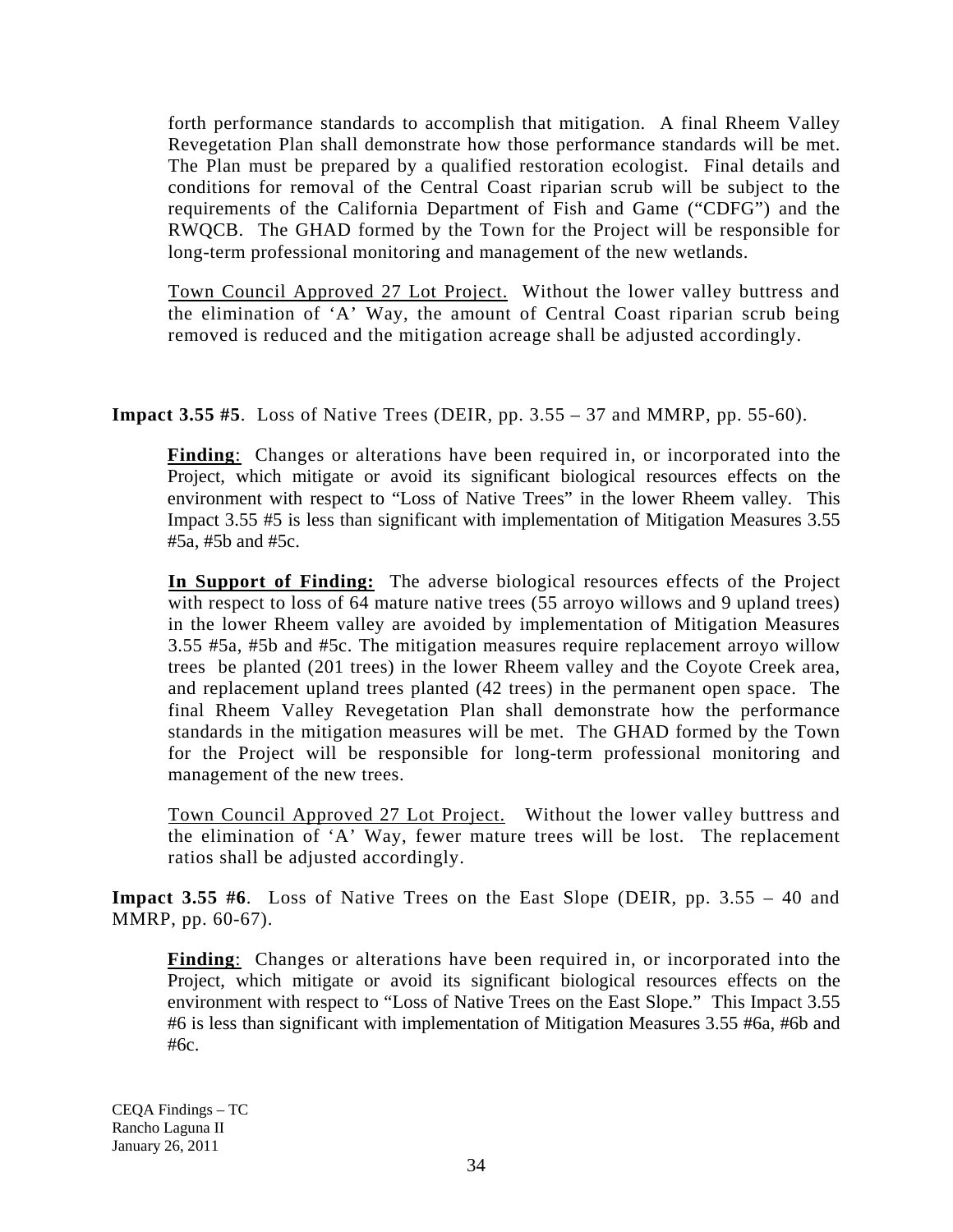**In Support of Finding:** The adverse biological resources effects of the Project with respect to loss of native trees on the east slope (southern plateau) are avoided by implementation of Mitigation Measures 3.55 #6a, #6b and #6c. Measure #6a requires the recommendations of a qualified arborist for protection of the single mature valley oak at Lot 7 be implemented in the final grading plan for any necessary grading within its dripline. The applicant proposes to save the tree from removal. The revised grading plan for the 27 Lot Project in the area of Lots 7-12 and Lots 16 and 17 avoids impacts to several native trees impacted by the grading plan for the 35 lot project. Measure #6b requires a survey of all trees within 50 feet of the limits of grading for the southern plateau development cluster and any direct impacts to trees (i.e., grading overlaps with driplines) be mitigated per the recommendations of a qualified arborist included with the final grading plan. Measure #6c will be implemented only if a sewer line for Lots 13-22 is extended from the end of "C" Court through open space to a manhole in the Lafayette-Moraga Regional Trail.

**Impact 3.55 #9**. California Red-Legged Frog ("CRLF") (DEIR, pp. 3.55 – 42, Responses to Comments, Master Response 6, and MMRP, pp. 62-67).

**Finding**: Changes or alterations have been required in, or incorporated into the Project, which mitigate or avoid its significant biological resources effects on the environment with respect to "CRLF" direct impacts. This Impact 3.55 #9 is less than significant with implementation of Mitigation Measures 3.55 #9a – f.

**In Support of Finding:** The adverse biological resources effects of the Project with respect to CRLF direct impacts are avoided by implementation of Mitigation Measures  $3.55 \#9a - f$ . The Project site is not within designated CRLF "critical habitat." It includes no suitable CRLF breeding habitat. The Coyote Creek portion of the Project site is a likely CRLF dispersal area, because the breeding populations have been documented in ponds in the upper watershed of Coyote Creek (Palos Colorados site) and suitable habitat occurs in nearby Las Trampas Creek. The potential for CRLF dispersal in the upper and lower Rheem valley areas is low due to lack of vegetative cover and standing water for nine months of the year. Habitat replacement mitigation is not required. A permit will be required from the United States Fish and Wildlife Service ("USFWS") based on the dispersal potential in order to avoid a CRLF "take." The final Wetland/Special-Status Species Plan for the 27 Lot Project will be submitted for approval as part of that permit review. Mitigation is included to protect CRLF movement in the Coyote Creek dispersal area. Those measures include fencing off the Coyote Creek banks and monitoring average grass height. Mitigation is included to avoid CRLF direct mortalities in the course of construction in the Rheem valley area, even though the potential is low. Those measures include restricting grading in that area until after the peak season of CRLF dispersal (May 1) and to require night surveys by a qualified wildlife biologist no more than 48 hours from the time clearing and grubbing is commenced. The final Wetland/Special Status Species Plan must demonstrate that performance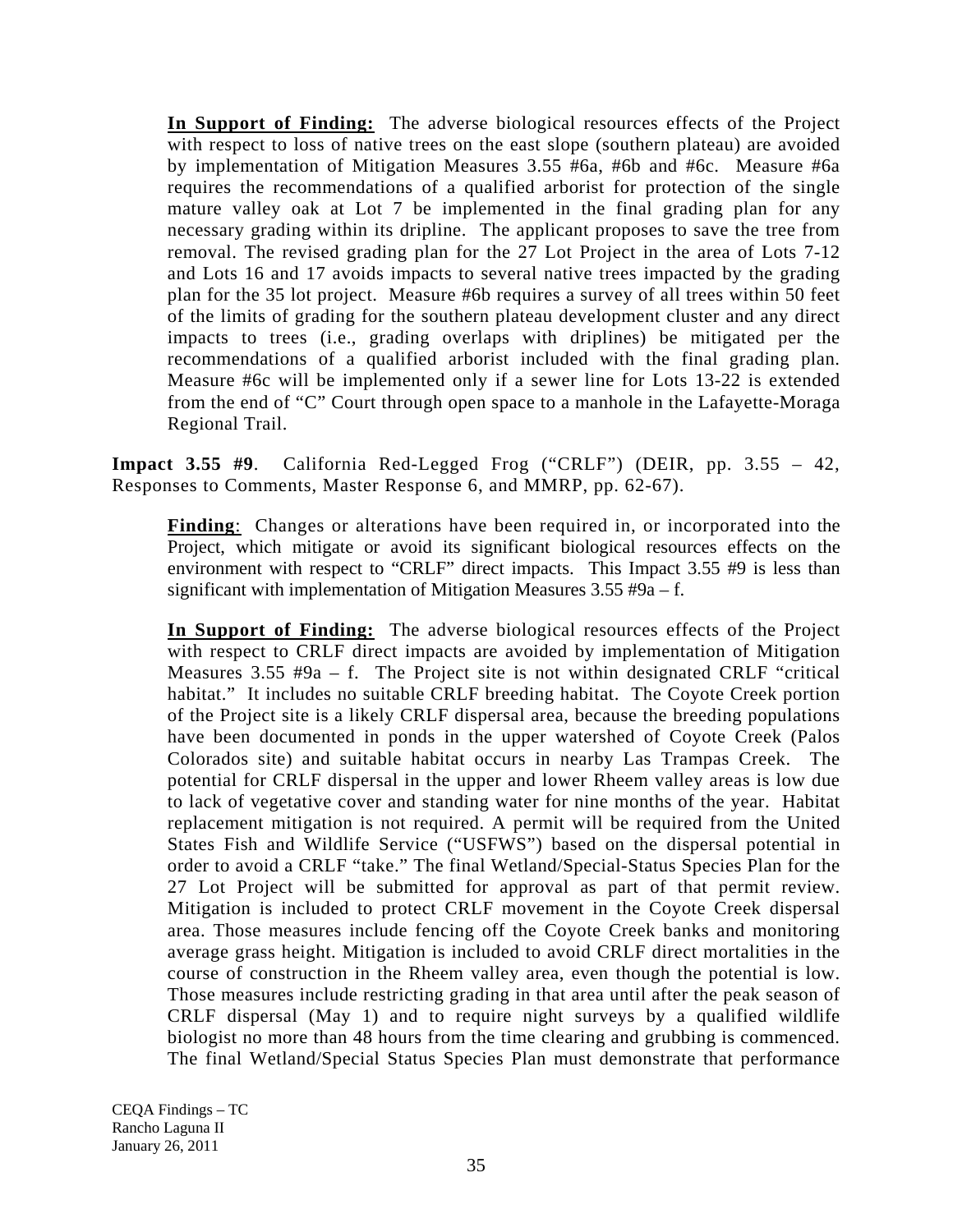standards in the mitigation measures will be met. The GHAD formed by the Town Council will be responsible for long-term professional monitoring and management of the open space to protect its CRLF dispersal locations confirmed by the USFWS.

**Impact 3.55 #10**. Direct Impacts to Alameda Whipsnake ("AWS") (DEIR, pp. 3.55 – 46, Responses to Comments, Master Response 6, and MMRP, pp. 67-72).

**Finding**: Changes or alterations have been required in, or incorporated into the Project, which mitigate or avoid its significant biological resources effects on the environment with respect to "Direct Impacts to Alameda Whipsnake." This Impact 3.55 #10 is less than significant with implementation of Mitigation Measures  $3.55 \text{ }^{\#}10a - f$ .

**In Support of Finding:** The adverse biological resources effects of the Project with respect to direct impacts to the AWS are avoided by implementation of Mitigation Measures  $3.55 \#10a - f$ . The Project site is located within an area proposed to be AWS "critical habitat." The site has some suitable habitat for foraging and dispersal of AWS individuals. The potential for that occurrence is low and the site is not suitable for a breeding population. A permit will be required from the USFWS based on the dispersal potential in order to avoid an AWS "take." The final Wetland/Special-Status Species Plan for the 27 Lot Project will be submitted for approval as part of that permit review. Mitigation is included to protect potential AWS dispersal and foraging habitat, such as creation of rock piles, grazing management that retains suitable grassland habitat, and the permanent preservation of open space. Mitigation is included to avoid direct mortalities during construction, such as by initiating brush clearing and grading only after the peak season of AWS dispersal (June 1) and conducting surveys no more than 24 hours before commencement of that work. The final Wetland/Special Status Species Plan must demonstrate that performance standards in the mitigation measures will be met. The GHAD formed by the Town Council will be responsible for long-term professional monitoring and management of the open space to protect its AWS dispersal and foraging locations.

**Impact 3.55 #12**. Direct Impacts to Nesting Raptors and Other Nesting Migratory Birds, Occupied Nests, and Active Bat Roosts (DEIR, pp. 3.55 – 50, Responses to Comments, Master Response 6, and MMRP, pp. 73-75).

**Finding:** Changes or alterations have been required in, or incorporated into the Project, which mitigate or avoid its significant biological resources effects on the environment with respect to "Direct Impacts to Nesting Raptors and Other Nesting Migratory Birds, Occupied Nests, and Active Bat Roosts." This Impact 3.55 #12 is less than significant with implementation of Mitigation Measures  $3.55 \text{ }^{\#}12a - e$ .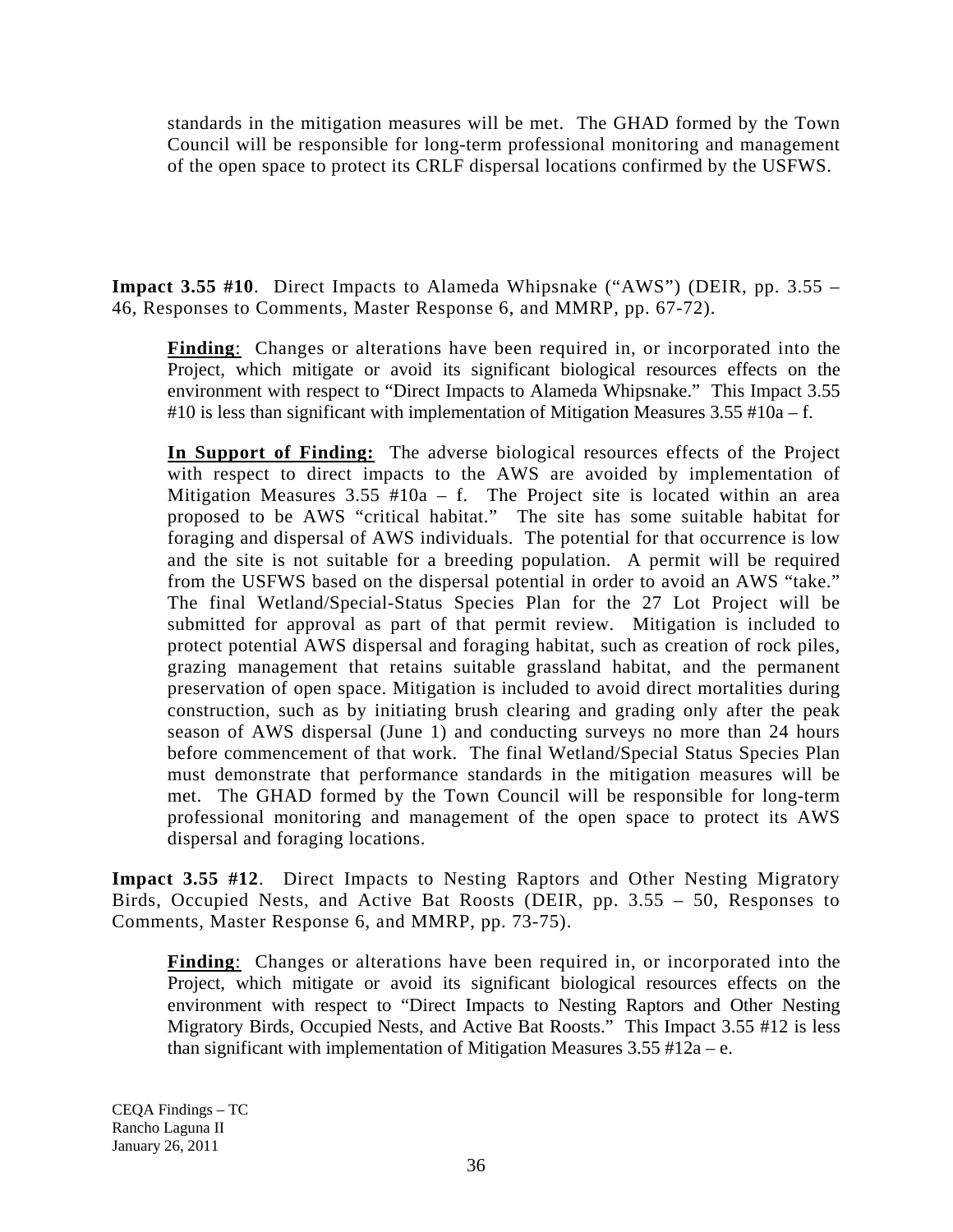**In Support of Finding:** The adverse biological resources effects of the Project with respect to direct impacts on nesting raptors and other nesting migratory birds, occupied nests, and active bat roosts are avoided by implementation of Mitigation Measures  $3.55$  #12a – e. Measures to avoid direct impacts to birds include limitation on the months in which land clearing activities may be conducted, or the requirement of pre-construction surveys by a qualified biologist to determine if occupied nests are present and the protection of any such nests, fledglings and young birds. Measures to avoid direct impacts to bats include pre-construction surveys of large trees and snags by a qualified wildlife biologist and protection of identified bat roosts.

**Impact 3.55 #13**. Direct Impacts on Sensitive Plant Communities (DEIR, pp. 3.55 – 51 and MMRP, pp. 75-77).

**Finding**: Changes or alterations have been required in, or incorporated into the Project, which mitigate or avoid its significant biological resources effects on the environment with respect to "Direct Impacts on Sensitive Plant Communities." This Impact 3.55 #13 is less than significant with implementation of Mitigation Measures #13a  $-$  f.

**In Support of Finding:** The adverse biological resources effects of the Project with respect to direct, inadvertent impacts on sensitive plant communities are avoided by implementation of Mitigation Measures  $#13a - f$ . Those sensitive plant communities that are not removed as part of the Project construction will be protected from inadvertent impacts such as accidental grading, vehicle traffic, stockpiling of materials and fugitive dust by mitigation measures undertaken during the course of construction. Those measures include fencing plant communities and erosion control.

**Impact 3.55 #15**. Degradation of Wildlife Habitats and Decrease in the Carrying Capacity for Wildlife and Special-Status Species (DEIR, pp. 3 55 – 53, Responses to Comments, Master Response 6, and MMRP, pp. 77-78).

**Finding:** Changes or alterations have been required in, or incorporated into the Project, which mitigate or avoid its significant biological resources effects on the environment with respect to "Degradation of Wildlife Habitats and Decrease in the Carrying Capacity for Wildlife and Special-Status Species." This Impact 3.55 #15 is less than significant with implementation of Mitigation Measures  $3.55 \text{ }^{\#}15a - c$ .

**In Support of Finding:** The adverse biological resources effects of the Project with respect to degradation of wildlife habitats and decrease in the carrying capacity for wildlife and special-status species are avoided by implementation of Mitigation Measures  $#15a - c$ , as well as other biological resources mitigation measures. The final Wetland/Special-Status Species Plan will be included as part of the final Open Space Management Plan for the 27 Lot Project. Those Plans will provide for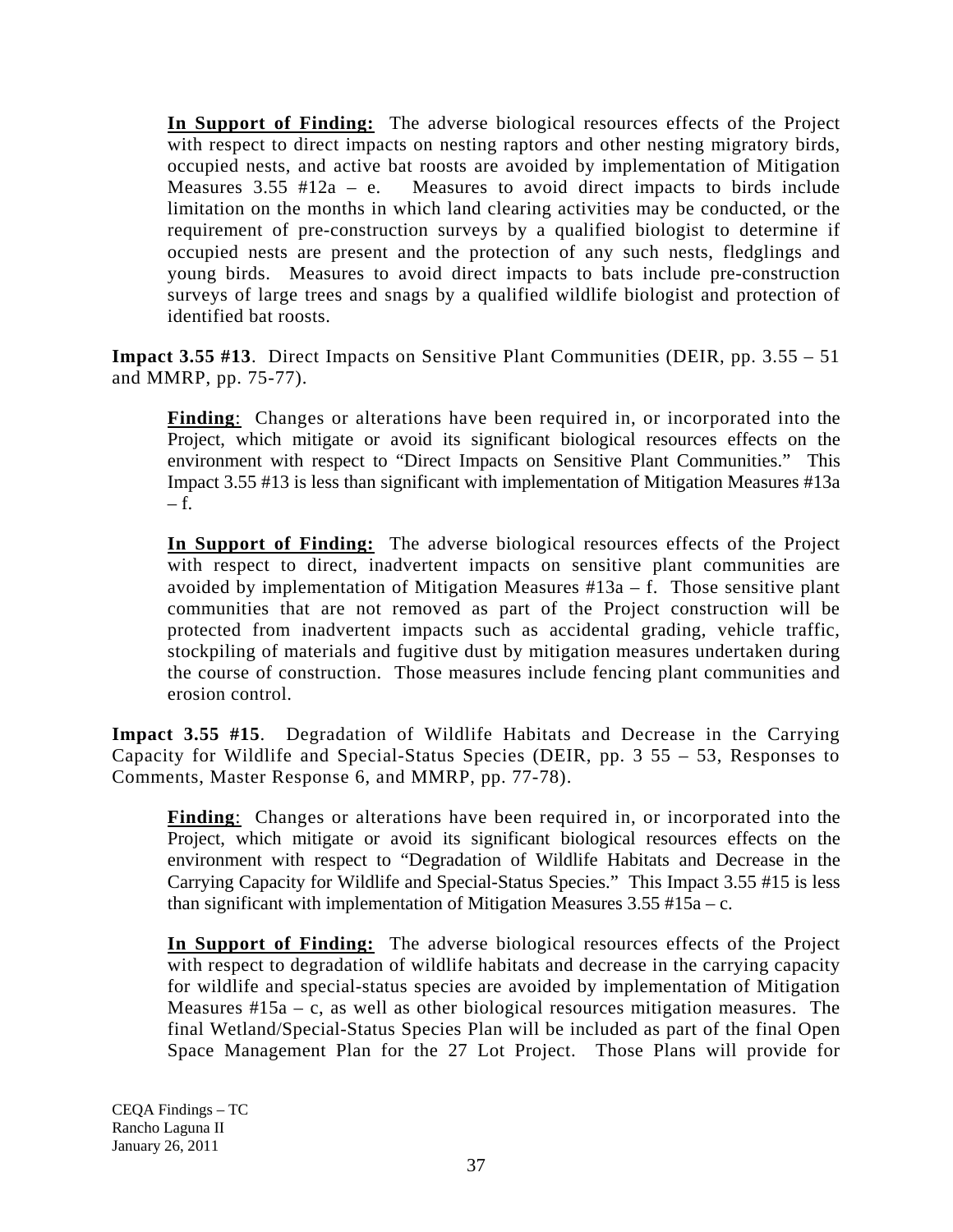ecologically based management of the habitats in the 162 acres of Project permanent open space. The Plans will be reviewed and approved by the Town and resource agencies, and must demonstrate that, through their implementation, performance standards in the applicable mitigation measures will be achieved. The GHAD formed by the Town Council will fund and provide that professional management in perpetuity. Otherwise, these habitats could degrade over time through benign neglect, in part through increased human interface (public trails and nearby new homes). With implementation of these Plans, the habitats on the Project site should permanently be improved, compared to the existing condition of benign neglect.

**Impact 3.55 #16**. California Red-Legged Frog Habitat (DEIR, pp. 3.55 – 54, Responses to Comments, Master Response 6, and MMRP, pp. 78-79).

**Finding**: Changes or alterations have been required in, or incorporated into the Project, which mitigate or avoid its significant biological resources effects on the environment with respect to "CRLF Habitat." This Impact 3.55 #16 is less than significant with implementation of Mitigation Measures 3.55 #16a and #16b.

**In Support of Finding:** The adverse biological resources effects of the Project with respect to CRLF habitat are avoided by implementation of Mitigation Measures 3.55 #16a and #16b, as well as other biological resources mitigation measures. The measures to protect and maintain CRLF dispersal habitat will be implemented through the final Wetland/Special-Status Species Plan as part of the final Open Space Management Plan for the 27 Lot Project. Those measures include steps to be implemented by homeowners and enforced by the GHAD or HOA, so that new homes do not attract increased numbers of CRLF predators, such as raccoons and skunks, to the habitat areas (e.g., secured waste receptacles, homeowner guidelines for safely co-existing with wildlife).

**Impact 3.55 #17**. Indirect Recreational Effects on California Red-Legged Frog (DEIR, pp. 3.55 – 55 and MMRP, p. 79).

**Finding**: Changes or alterations have been required in, or incorporated into the Project, which mitigate or avoid its significant biological resources effects on the environment with respect to "Indirect Recreational Effects on CRLF." This Impact 3.55 #17 is less than significant with implementation of Mitigation Measures 3.55 #17a and #17b.

**In Support of Finding:** The adverse biological resources effects of the Project with respect to indirect recreational effects on CRLF are avoided by implementation of Mitigation Measures 3.55 #17a and #17b, as well as other biological resources mitigation measures. The final Wetland/Special-Status Species Plan for the 27 Lot Project will include required measures relative to CRLF protection and managing its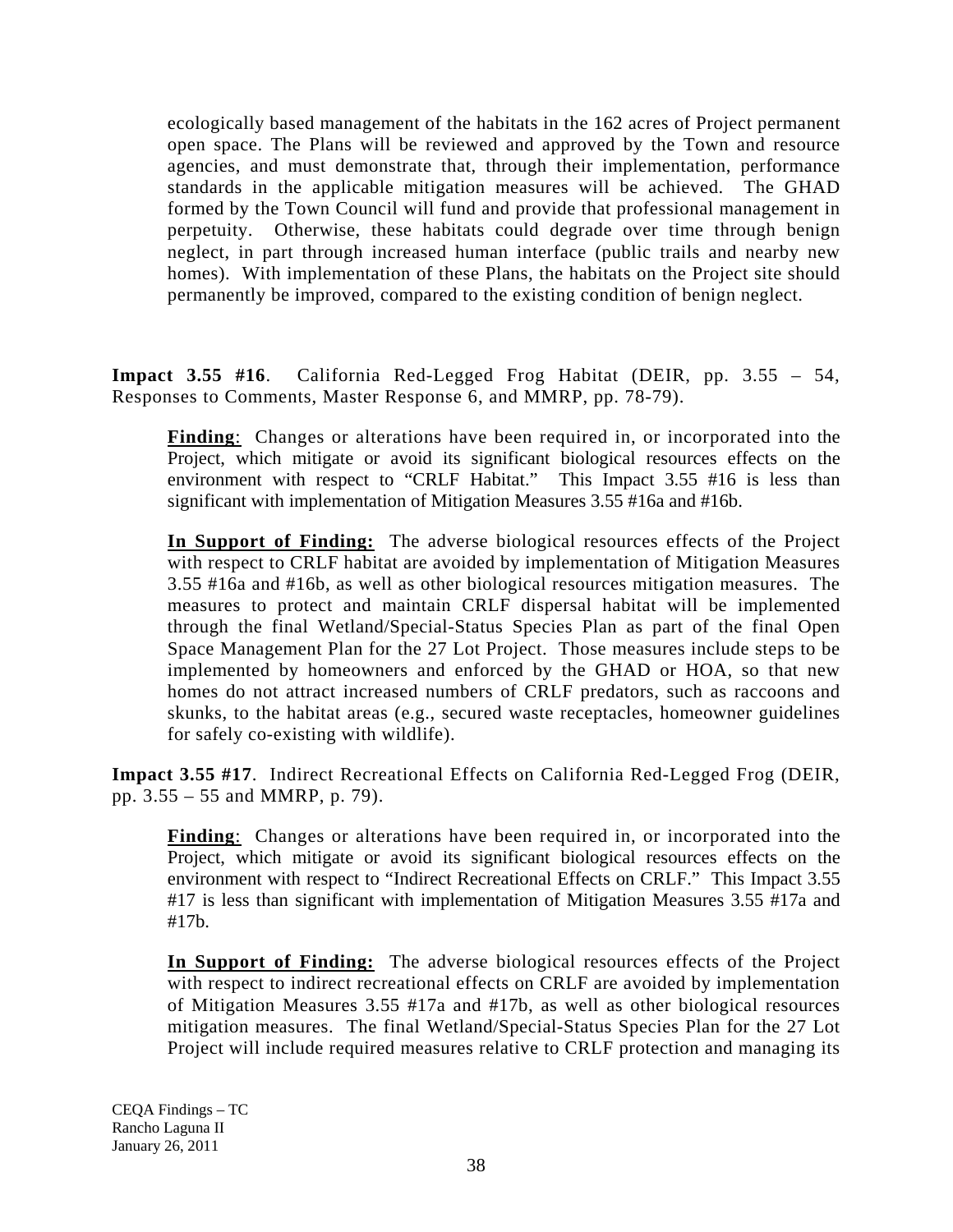preserved aquatic and upland habitat. Year-round water features are not allowed as part of the recreated wetland swale and intermittent drainage or elsewhere in the open space, in order to avoid attracting and keeping individual CRLF on site and subject to predation. Mitigation habitats should be the same as presently on site for that reason. Recreational features in habitat areas are limited to narrow dirt trails. Habitat signage and education brochures will identify the CRLF habitat, as well as the prohibited activities and homeowner responsibilities related to that habitat. Recreational uses in the habitat areas will be limited to public use of narrow pedestrian dirt trails in specific, limited locations and the EVA trail.

**Impact 3.55 #18**. Indirect Impacts on California Red-Legged Frog Habitat (DEIR, pp. 3.55 -56 and MMRP, p. 80).

**Finding**: Changes or alterations have been required in, or incorporated into the Project, which mitigate or avoid its significant biological resources effects on the environment with respect to "Indirect Impacts on CRLF Habitat." This Impact 3.55 #18 is less than significant with implementation of Mitigation Measure 3.55 18.

**In Support of Finding:** The adverse biological resources effects of the Project with respect to indirect impacts on CRLF habitat are avoided by implementation of Mitigation Measure 3.55 #18, as well as other biological resources mitigation measures. Grading, filling and construction of the recreated wetland swale and intermittent drainage could temporarily affect CRLF dispersal routes. Measures to avoid that potential impact include grading outside the peak season of CRLF dispersal, sediment control, silt and construction fencing, and periodic monitoring by a qualified wildlife biologist. These measures will be implemented in part through the final Rheem Valley Revegetation Plan and final Wetland/Special-Status Species Plan for the 27 Lot Project.

**Impact 3.55 #19**. Indirect Effects on Alameda Whipsnake (DEIR, pp. 3.55 – 57 and MMRP, pp.80-81).

**Finding**: Changes or alterations have been required in, or incorporated into the Project, which mitigate or avoid its significant biological resources effects on the environment with respect to "Indirect Effects on AWS." This Impact 3.55 #19 is less than significant with implementation of Mitigation Measure 3.55 #19.

**In Support of Finding:** The adverse biological resources effects of the Project with respect to indirect effects on AWS are avoided by implementation of Mitigation Measure 3.55 #19, as well as other biological resources mitigation measures. Measures include maintaining AWS dispersal habitat similar to what exists now and not allowing year-round water features that will attract AWS prey species.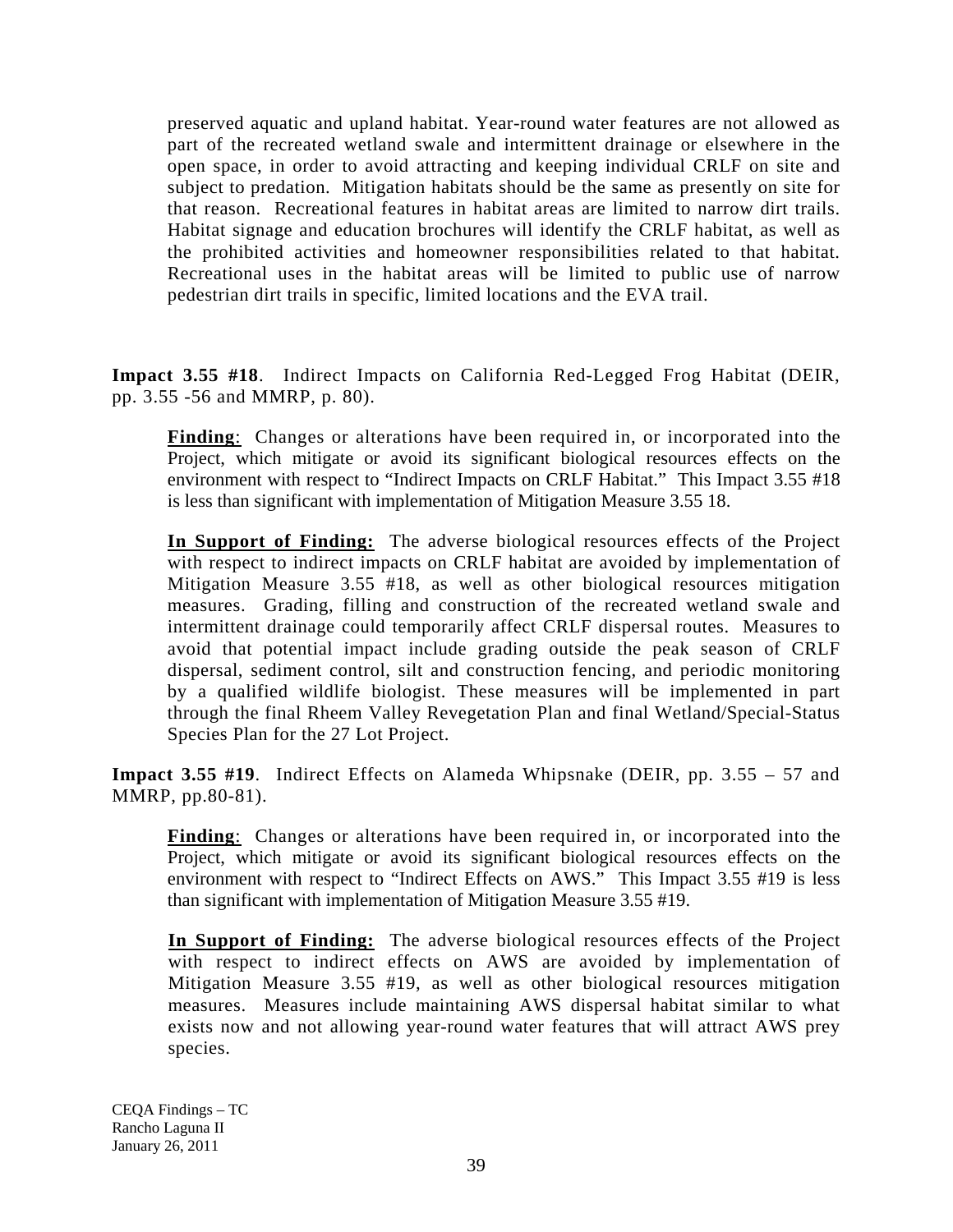**Impact 3.55 #20**. Recreational Impacts to Alameda Whipsnake (DEIR, pp. 3.55 – 57 and MMRP, pp.81-82).

**Finding**: Changes or alterations have been required in, or incorporated into the Project, which mitigate or avoid its significant biological resources effects on the environment with respect to "Recreational Impacts to AWS." This Impact 3.55 #20 is less than significant with implementation of Mitigation Measures 3.55 #20a and #20b.

**In Support of Finding:** The adverse biological resources effects of the Project with respect to recreational impacts to AWS are avoided by implementation of Mitigation Measures 3.55 #20a and #20b. Measures include those described above regarding indirect effects on AWS, as well as locating AWS rockpiles away from high activity areas like trails. The final Wetland/Special-Status Species Plan for the 27 Lot Project will include measures described elsewhere herein to limit the effects of human activity on AWS and other species (e.g., signage, homeowner guidelines). Recreational activities in the habitat areas will be limited to public use of narrow pedestrian dirt trails in specific, limited locations and the EVA trail.

**Impact 3.55 #21**. Recreational Impacts to Wildlife and Wildlife Habitat (DEIR, pp. 3.55 – 58 and MMRP, pp.82-83).

**Finding**: Changes or alterations have been required in, or incorporated into the Project, which mitigate or avoid the significant biological resources effects on the environment with respect to "Recreational Impacts to Wildlife and Wildlife Habitat." This Impact 3.55 #21 is less than significant with implementation of Mitigation Measures 3.55 #21a and #21b.

**In Support of Finding:** The adverse biological resources effects of the Project with respect to recreational impacts to wildlife and wildlife habitat are avoided by implementation of Mitigation Measures 3.55 #21a and #21b. Recreational facilities in the open space are limited to public use of narrow dirt trails in the limited locations shown on the Conceptual Development Plan dated August, 2008, and the EVA trail, with future connections limited to the Lafayette-Moraga Regional Trail and new trails in Palos Colorados. Trails do not branch off into Coyote Creek or the new wetland swale and intermittent drainage. Public use and activities in the open space outside trails will not be allowed. Dirt trailheads will be marked. Posted signs will require pets to be leashed and prohibit bicyclists. No trash cans are allowed. The final Open Space Management Plan for the 27 Lot Project shall include provisions for public trail management by the GHAD consistent with such measures in perpetuity.

**Impact 3.55 #22**. Invasive Species (DEIR, pp. 3.55 – 59 and MMRP, pp. 83-84).

**Finding**: Changes or alterations have been required in, or incorporated into the Project, which mitigate or avoid its significant biological resources effects on the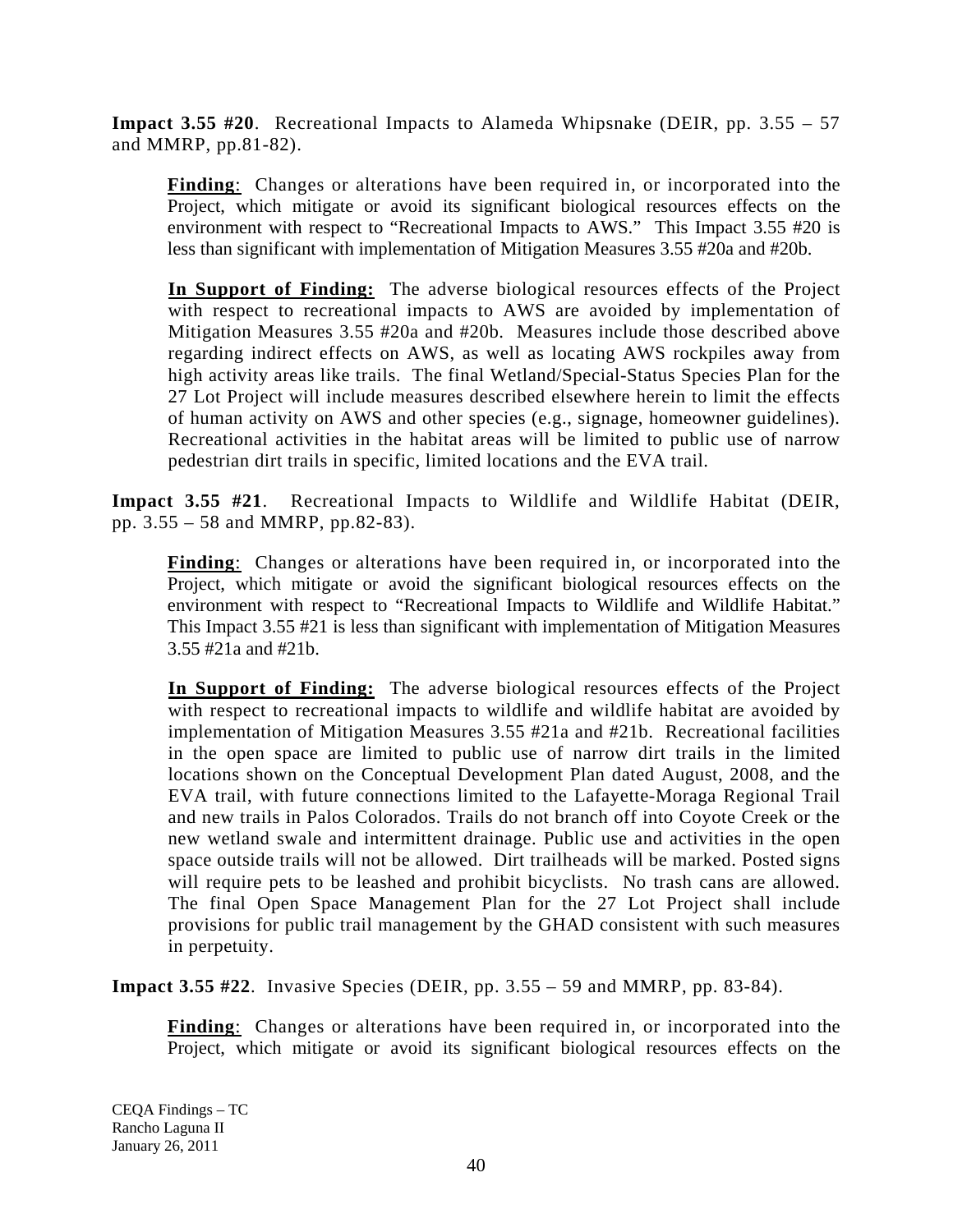environment with respect to "Invasive Species." This Impact 3.55 #22 is less than significant with implementation of Mitigation Measures  $3.55 \text{ } \#22a - c$ .

**In Support of Finding:** The adverse biological resources effects of the Project with respect to invasive non-native plant species are avoided by implementation of Mitigation Measures  $3.55 \text{ } \#21a - c$ . Use of non-native species known to invade wetlands and natural areas are prohibited in landscaping for streets, open space and residential lots. See the California Invasive Plant Council's Invasive Plant Inventory. A deed restriction on each residential lot will so provide (enforceable by the GHAD and HOA), as will CC&Rs for the HOA and the final Open Space Management Plan and Landscape Plan for the 27 Lot Project. The final Wetland/Special-Status Species Plan will include measures to eradicate existing artichoke thistle infestation. The Grazing Management Plan will include measures to prevent overgrazing. A restoration ecologist will monitor the site and make recommendations for locations that fail to show suitable vegetative cover. Long term professional management to avoid invasive species on the Project site will be undertaken by the GHAD.

**Impact 3.55 #23**. Habitat Loss and Fragmentation (DEIR, pp. 3.55 – 62, Responses to Comments, Master Response 6, and MMRP, pp. 84-86)

**Finding**: Changes or alterations have been required in, or incorporated into the Project, which mitigate or avoid its significant biological resources effects on the environment with respect to "Habitat Loss and Fragmentation." This Impact 3.55 #23 is less than significant with implementation of Mitigation Measures 3.55 #23a – c.

**In Support of Finding:** The adverse biological resources effects of the Project with respect to habitat loss and fragmentation are avoided by implementation of Mitigation Measures  $3.55 \#23a - c$ , as well as other biological resources mitigation measures. With the 27 Lot Project, fragmentation of the Project open space has been reduced compared to the 35 lot project which included homes in the lower Rheem valley. 90% of the Project site will now be permanent open space. Measures to prevent incremental degradation of habitat, in addition to other mitigation measures described herein, include a prohibition on stockpiling of soil in open space areas to be preserved, construction fencing, and long term management of preserved open space by the GHAD.

**Impact 3.55 #24**. Interruption to and Loss of Wildlife Movement Corridors (DEIR, pp. 3.55 – 63, Responses to Comments, Master Response 6, and MMRP, pp. 86-87).

**Finding**: Changes or alterations have been required in, or incorporated into the Project, which mitigate or avoid its significant biological resources effects on the environment with respect to "Interruption to and Loss of Wildlife Movement Corridors." This Impact 3.55 #24 is less than significant with implementation of Mitigation Measures 3.55 #24a and #24b.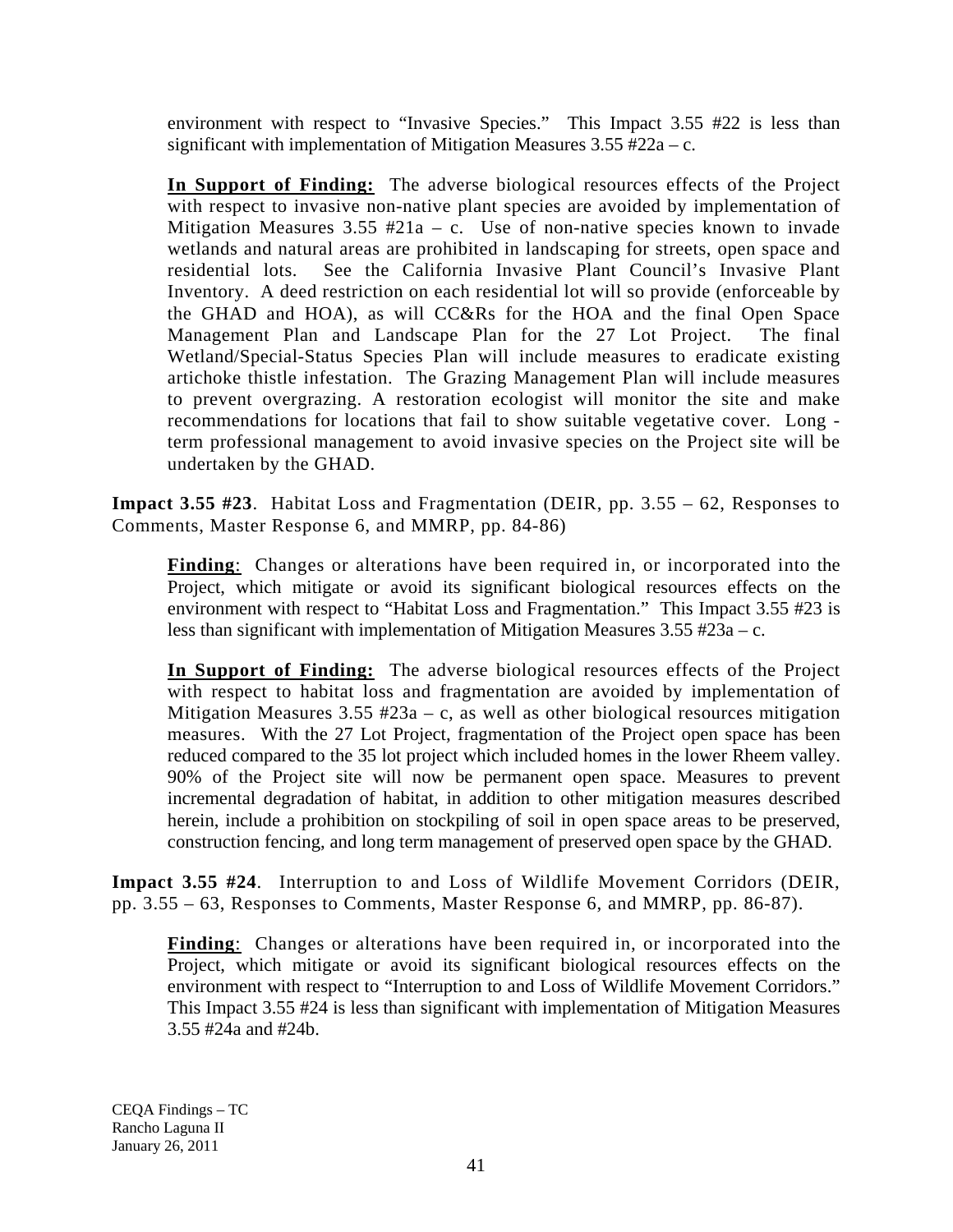**In Support of Finding:** The adverse biological resources effects of the Project with respect to interruption to and loss of wildlife movement corridors are avoided by implementation of Mitigation Measures 3.55 #24a and #24b, as well as other biological resources mitigation measures. Lost habitats in the Rheem valley areas will be recreated, per the final Rheem Valley Revegetation Plan for the 27 Lot Project. Fragmentation of open space and thus interruption of wildlife corridors has been reduced in the 27 Lot Project compared to the 35 lot project, with no homes in the lower Rheem valley (or the construction of "A" Way) and no staging area along Rheem Boulevard.

**Impact 3.55 #25**. Indirect Impacts of Domestic Animals on Wildlife (DEIR, pp. 3.55 – 64 and MMRP, p. 87).

**Finding**: Changes or alterations have been required in, or incorporated into the Project, which mitigate or avoid its significant biological resources effects on the environment with respect to "Indirect Impacts of Domestic Animals on Wildlife." This Impact 3.55 #25 is less than significant with implementation of Mitigation Measure 3.5525.

**In Support of Finding:** The adverse biological resources effects of the Project with respect to the indirect impacts of domestic animals on wildlife are avoided by implementation of Mitigation Measure 3.55 #25. That measure requires a recorded restrictive covenant prohibiting unleashed pets in the Project open space, enforceable by the HOA, GHAD and Town. Signs will be posted to that effect.

**Impact 3.55 #26**. Grading Impacts (DEIR, pp. 3.55 – 65 and MMRP, pp. 87-88).

**Finding**: Changes or alterations have been required in, or incorporated into the Project, which mitigate or avoid its significant biological resources effects on the environment with respect to "Grading Impacts." This Impact 3.55 #26 is less than significant with implementation of Mitigation Measures 3.55 #26a and #26b.

**In Support of Finding:** The adverse biological resources effects of the Project with respect to grading are avoided by implementation of Mitigation Measures 3.55 #26a and#26b. In order to avoid degradation of upland habitats and downstream water quality impacts during Project grading and construction, these measures require standard erosion control procedures (e.g., silt fences, diversion ditches) and seeding bare ground upon completion of surface disturbance. The seed mix must be approved by a qualified restoration ecologist.

**Impact 3.55 #29**. Pollutants (DEIR, pp. 3.55 – 66 and MMRP, pp. 88-89).

**Finding**: Changes or alterations have been required in, or incorporated into the Project, which mitigate or avoid its significant biological resources effects on the environment with respect to "Pollutants." This Impact 3.55 #29 is less than significant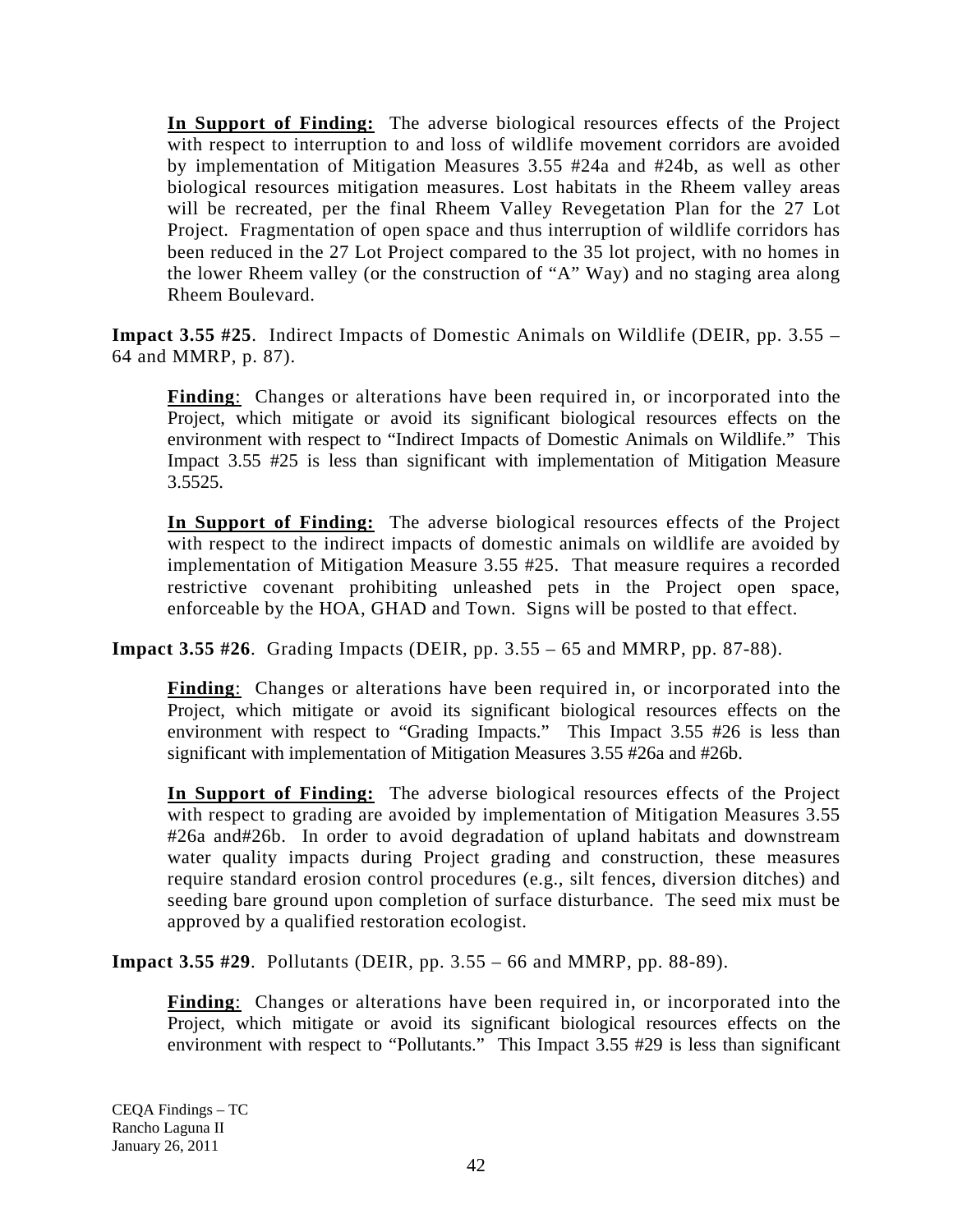with implementation of Mitigation Measure 3.55 #29, as well as other measures (see Mitigation Measure 3.30 #3).

**In Support of Finding:** The adverse biological resources effects of the Project with respect to pollutants from urban runoff are avoided by implementation of Mitigation Measures 3.55 #29 and 3.30 #3. The Project Sponsor must employ Best Management Practices in the Project design and maintenance that meet Contra Costa County's C3 requirements for runoff water quality and RWQCB water quality certification requirements, in order to protect against degrading pollutants entering the recreated Rheem valley wetland swale and intermittent drainage and Coyote Creek. Water Quality basins and other water quality features will be professionally managed and maintained and/or enforced by the GHAD. The GHAD will have the authority to enforce urban runoff pollution control restrictions and maintenance in common areas and on individual lots within the Project.

**Impact 3.55 #30**. Long-Term Adverse Effects on Native Oak Trees (DEIR, pp. 3.55 – 67 and MMRP, p. 89).

**Finding**: Changes or alterations have been required in, or incorporated into the Project, which mitigate or avoid its significant biological resources effects on the environment with respect to "Long-Term Adverse Effects on Native Oak Trees." This Impact is less than significant with implementation of Mitigation Measure 3.55 #30.

**In Support of Finding:** The adverse biological resources effects of the Project with respect to long-term adverse effects on native oak trees are avoided by implementation of Mitigation Measure 3.55 #30. Measures to protect native oak trees in the design and construction of streets, finished lots and the lower valley buttress are set forth in Mitigation Measures 3.55 #5 and #6. Measure 3.35 #30 addresses, after the finished lots are completed, the long-term protection of any native oak trees located on or near a finished lot against the adverse effects of nearby ornamental landscaping, irrigation and location, as well as the siting of structures on the finished lot. During the course of design review on lots associated with native oak trees, the plans and siting for house and landscape design must be reviewed by certified arborist.

**Impact 3.55 #31**. Impacts to Semaphore Grass, Floating Water Primrose and Davy Mannagrass (DEIR, pp.  $3.55 - 67$  and MMRP, pp. 89-91).

**Finding**: Changes or alterations have been required in, or incorporated into the Project, which mitigate or avoid its significant biological resources effects on the environment with respect to "Impacts to Semaphore Grass, Floating Water Primrose and Davy Mannagrass." This Impact 3.55 #31 is less than significant with implementation of Mitigation Measure 3.55 #31.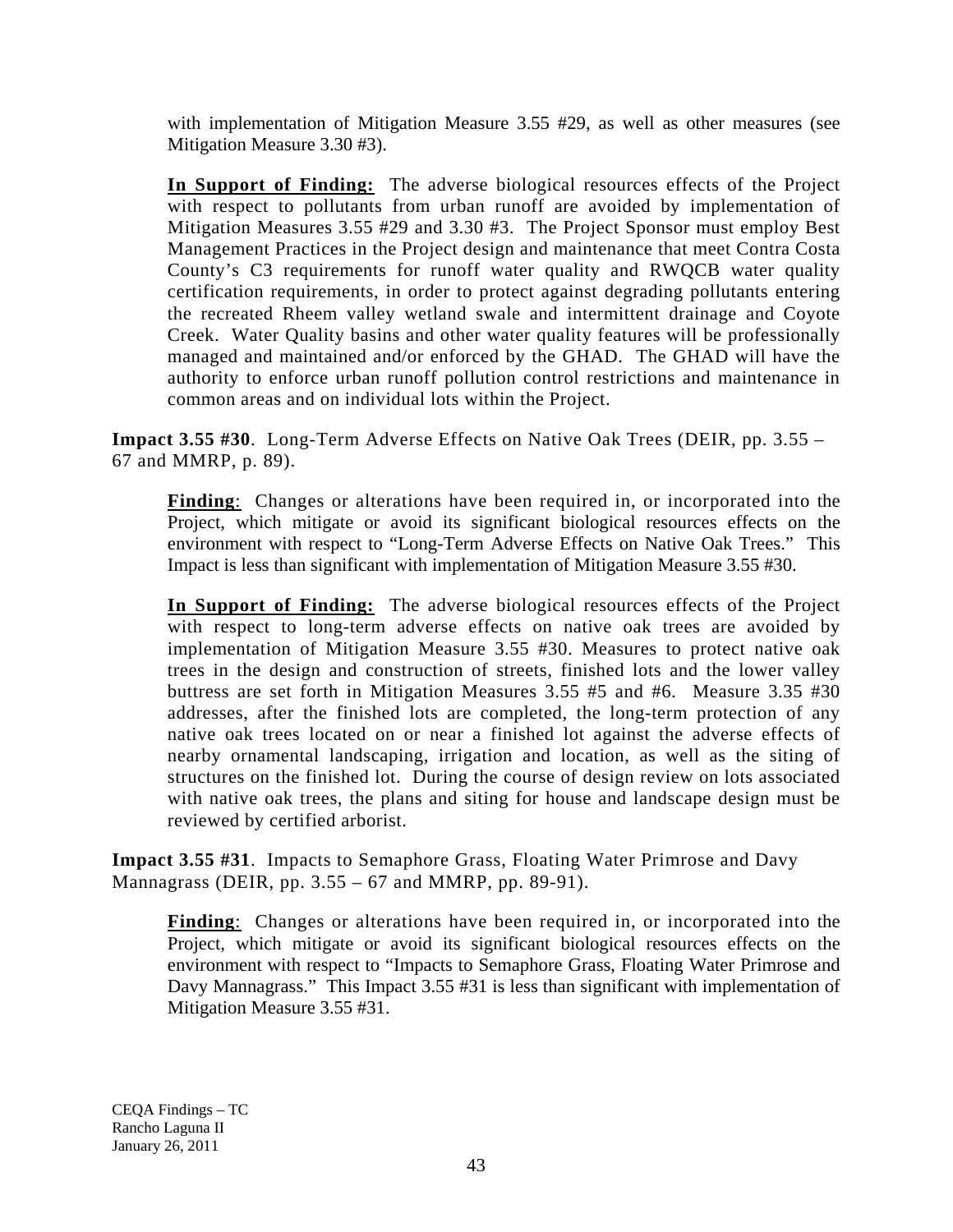**In Support of Finding:** The adverse biological resources effects of the Project with respect to impacts on Semaphore Grass, Floating Water Primrose and Davy Mannagrass are avoided by implementation of Mitigation Measure 3.55 #31. These unique resources on the Project site are to be avoided if feasible. If grading in their location is required for the 27 Lot Project in its final design, or it is not feasible to maintain their hydrologic conditions, then seeds will be collected, plants grown, and seeds and plants transferred to suitable locations on the Project site. The mitigation plan will include success standards and remedial measures submitted for review and approval by CDFG as part of its Streambed Alteration Agreement. The GHAD will professionally manage and maintain these plant populations.

**Impact 3.55 #32**. Off-Road Vehicle Activity (DEIR, pp. 3.55 – 69 and MMRP, p. 91).

**Finding**: Changes or alterations have been required in, or incorporated into the Project, which mitigate or avoid its significant biological resources effects on the environment with respect to "Off-Road Vehicle Activity." This Impact 3.55 #32 is less than significant with implementation of Mitigation Measure 3.55 #32.

**In Support of Finding:** The adverse biological resources effects of the Project with respect to off-road vehicle activity in the preserved open space are avoided by implementation of Mitigation Measure 3.55 #32. Physical barriers will be installed where appropriate to prevent vehicles and motorcycles from driving in the open space, in particular during grading and construction of the Project. Prevention of such trespass activities in the long term will be part of the Open Space Management Plan and the responsibility of the GHAD.

**Impact 3.55 #33**. Long-Term Degradation of Open Space and Conserved Habitats (DEIR, pp. 3.55 – 69, Responses to Comments, Master Response 6, and MMRP, pp. 91- 92).

**Finding**: Changes or alterations have been required in, or incorporated into the Project, which mitigate or avoid its significant biological resources effects on the environment with respect to "Long-Term Degradation of Open Space and Conserved Habitats." This Impact 3.55 #33 is less than significant with implementation of Mitigation Measure 3.55 #33.

**In Support of Finding:** The adverse biological resources effects of the Project with respect to long-term degradation of open space and conserved habitats are avoided by implementation of Mitigation Measure 3.55 #33, as well as other biological resources mitigation measures. The Open Space Management Plan for the 27 Lot Project will include the final Fire Protection Plan, Grazing Management Plan, and Wetland/Special-Status Species Plan as compatible components. The GHAD will employ qualified biological and fire protection monitors to assure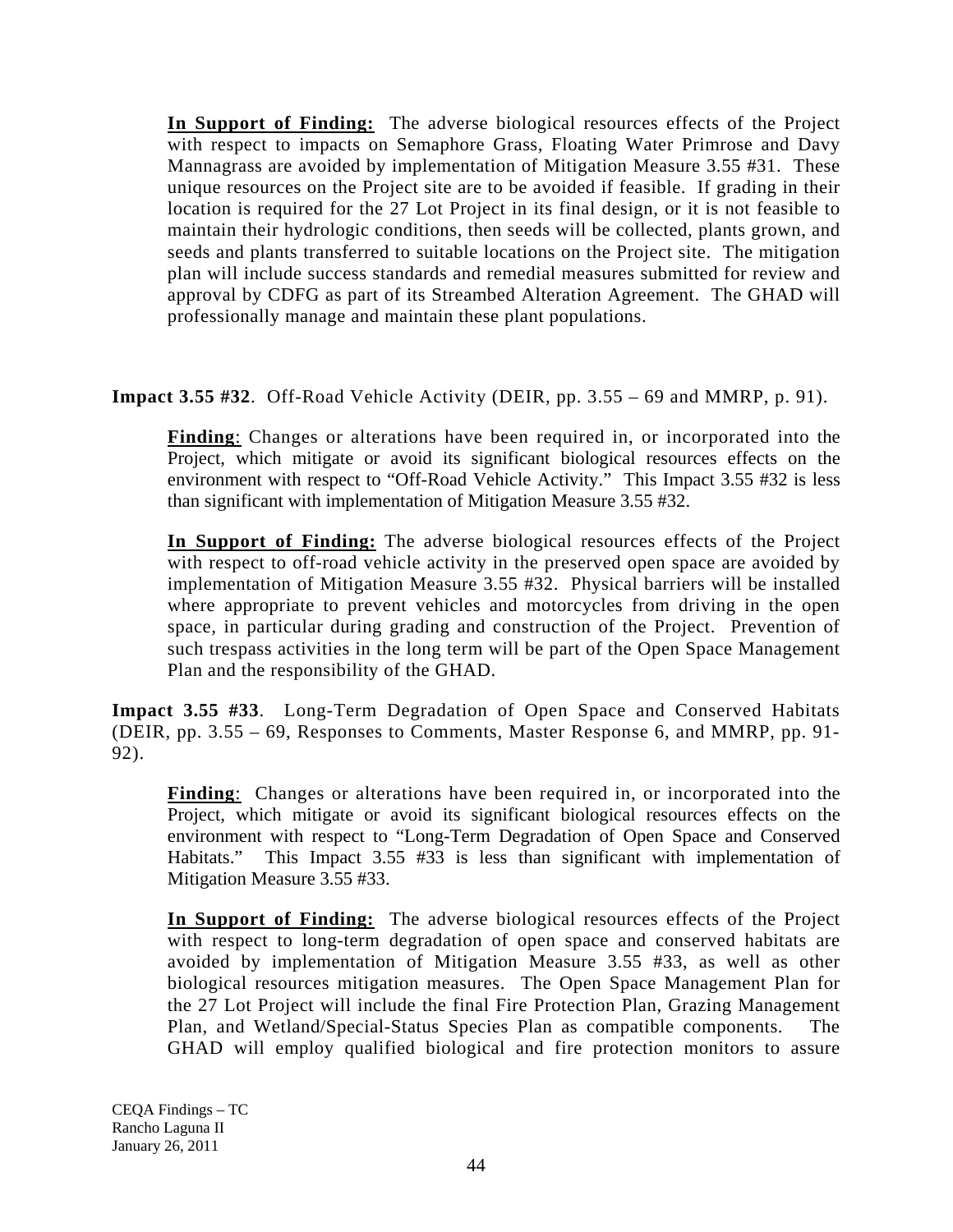implementation of fire protection and grazing plans is consistent with biological protection. Reports will be submitted to the Town confirming that determination by the monitors.

## **FIRE PROTECTION**

## **(DEIR, Section 3.61)**

**Impact 3.61 #1**. Wildland Fires (DEIR, pp. 3.61 – 4 and MMRP, pp. 92-94).

**Finding**: Changes or alterations have been required in, or incorporated into the Project, which mitigate or avoid its significant fire protection effects on the environment with respect to "Wildland Fires." This Impact 3.61 #1 is less than significant with implementation of Mitigation Measure 3.61 #1.

**In Support of Finding:** The adverse fire protection effects of the Project with respect to wildland fires are avoided with implementation of Mitigation Measure 3.61 #1. It requires a Fire Protection Plan be included as part of the Open Space Management Plan. The Fire Protection Plan must be reviewed and approved by the Fire District. The Plan will be managed by the GHAD, which must submit annual compliance reports to the Fire District. The Plan must include measures to keep fire risk in open space at reasonable levels, including vegetation mitigation and control and established maintenance intervals. The Plan must be compatible with protection of biological resources. Housing must be constructed with fire resistant materials. The road and court sections meet Fire District standards and will improve access to open space on and near the property, compared to current access.

**Impact 3.61 #2**. Fire Protection (DEIR, pp. 3.61 – 5 and MMRP, pp. 94-95).

**Finding**: Changes or alterations have been required in, or incorporated into the Project, which mitigate or avoid its significant effects on the environment with respect to "Fire Protection" of the new residents and homes. This Impact 3.61 #2 is less than significant with implementation of Mitigation Measure 3.61 #2.

**In Support of Finding:** The adverse effects of the Project with respect to fire protection of the new residents and homes are avoided by implementation of Mitigation Measure 3.61 #2. It requires the Fire Protection Plan to incorporate the identified protection measures, such as residential fire sprinklers, fire hydrants at the accepted distances from homes, and fire flows that meet the most current Fire Code standards. The addition to the Plan requested by the Fire Marshal, that has been added to the measure that the housing be constructed with ignition resistant construction features as defined in Chapter 7A of the Building Code.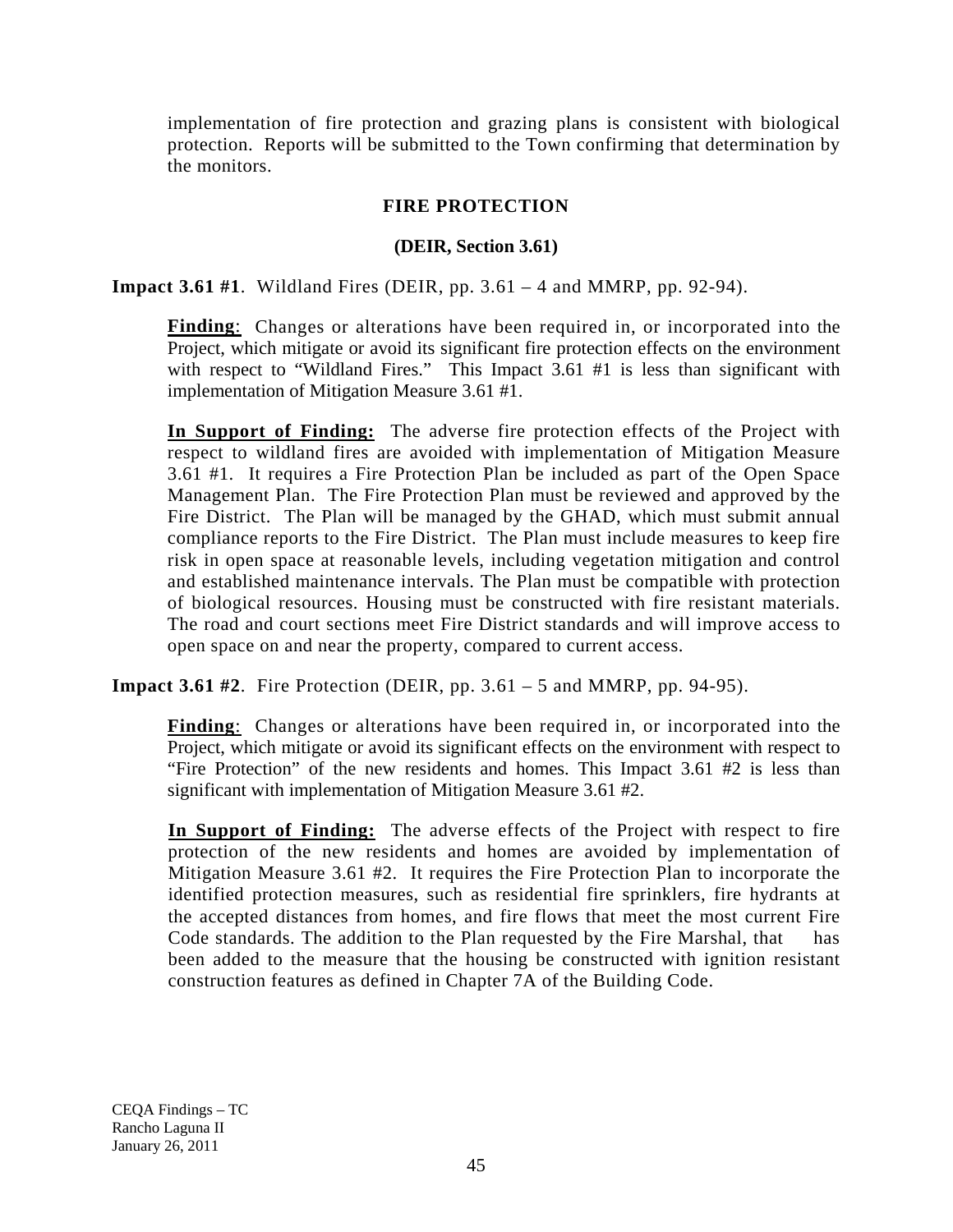### **LAW ENFORCEMENT**

#### **(DEIR, Section 3.62)**

**Impact 3.62 #1**. Police Protection (DEIR, pp. 3.62 – 2 and MMRP, p. 95).

**Finding**: Changes or alterations have been required in, or incorporated into the Project, which mitigate or avoid its significant law enforcement effects on the environment with respect to "Police Protection." This Impact 3.62 #1 is less than significant with implementation of Mitigation Measure 3.62 #1.

**In Support of Finding:** The adverse law enforcement effects of the Project with respect to police protection in the Town are avoided by implementation of Mitigation Measure 3.62 #1. The Town has established by ordinance development impact fees to offset cumulative impacts from new development, including the impact on police services. The police services portion of the development fees for the Project, paid at issuance of building permits, will be used by the Town to improve police services and response times. Ongoing revenues collected by the Town as a result of the Project after its full occupancy will be more than Town's ongoing costs as a result of the Project, including police services.

#### **SCHOOLS**

#### **(DEIR, Section 3.63)**

**Impact 3.63 #1**. School Capacity (DEIR, pp. 3.63 – 3 and MMRP, pp. 95-96).

**Finding**: Changes or alterations have been required in, or incorporated into the Project, which mitigate or avoid the significant effects on the environment with respect to "Schools." This Impact 3.63 #1 is less than significant with implementation of This Impact 3.63 #1 is less than significant with implementation of Mitigation Measure 3.63 #1.

**In Support of Finding:** The adverse effects of the Project with respect to schools are avoided by implementation of Mitigation Measure 3.63 #1. It requires the payment of the applicable school impact fees established by the Moraga School District and Acalanes Union School District. In accordance with State law those fees sufficiently mitigate school impacts of a residential project. The fees will be collected at building permit issuance.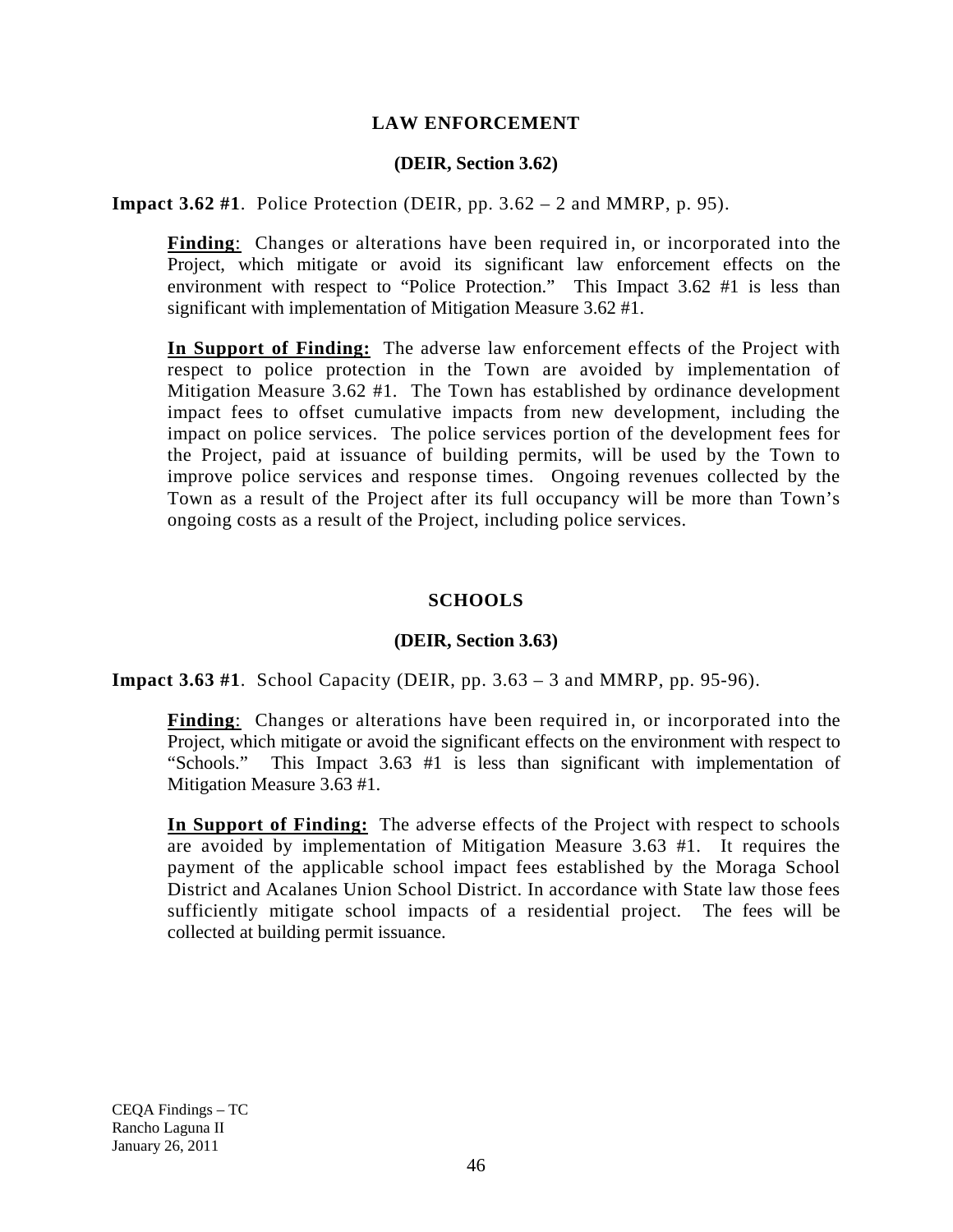## **WATER SUPPLY**

## **(DEIR, Section 3.64)**

**Impact 3.64 #1**. Water Demand (DEIR, pp. 3.64 – 7 and MMRP, pp. 96-97).

**Finding**: Changes or alterations have been required in, or incorporated into the Project, which mitigate or avoid its significant water supply effects on the environment with respect to its "Water Demand." This Impact 3.64 #1 is less than significant with implementation of Mitigation Measure 3.64 #1a and #1b.

**In Support of Finding:** The adverse water supply effects of the Project with respect to its water demand are avoided by implementation of the water conservation measures in Mitigation Measure 3.64 #1. Those required measures include drought-tolerant landscaping, efficient irrigation systems, and additional Demand Reduction Measures identified by the East Bay Municipal Utilities District ("EBMUD") for the Project based on its water demand. The Project Sponsor will also be subject to the EBMUD Water Service Regulations and Schedule of Rates and Charges.

**Impact 3.64 #2**. Pressure Zones (DEIR, pp. 3.64 – 9 and MMRP, p. 97).

**Finding**: Changes or alterations have been required in, or incorporated into the Project, which mitigate or avoid its significant water supply effects on the environment with respect to "Pressure Zones." This Impact 3.64 #2 is less than significant with implementation of Mitigation Measure 3.64 #2.

**In Support of Finding:** The adverse water supply effects of the Project with respect to pressure zones are avoided by implementation of Mitigation Measure 3.64 #2. It requires the Project Sponsor to extend the existing main to the Project and to maintain the integrity of the existing main pipeline in Rheem Boulevard at all times during construction of the Project. The existing EBMUD reservoirs are sufficient to accommodate this Project in its pressure zones.

**Impact 3.64 #3a**. Encroachment into EBMUD Properties (DEIR, pp. 3.64 – 10 and MMRP, pp. 97-98).

**Finding**: Changes or alterations have been required in, or incorporated into the Project, which mitigate or avoid its significant water supply effects on the environment with respect to "Encroachment into EBMUD Properties." This Impact 3.64 #3a is less than significant with implementation of Mitigation Measure 3.64 #3a.

**In Support of Finding:** The adverse water supply effects of the Project with respect to encroachment on EBMUD properties are avoided by implementation of Mitigation Measure 3.64 #3a. The Project Sponsor must work with EBMUD and demonstrate the Project will not affect the existing or future use of EBMUD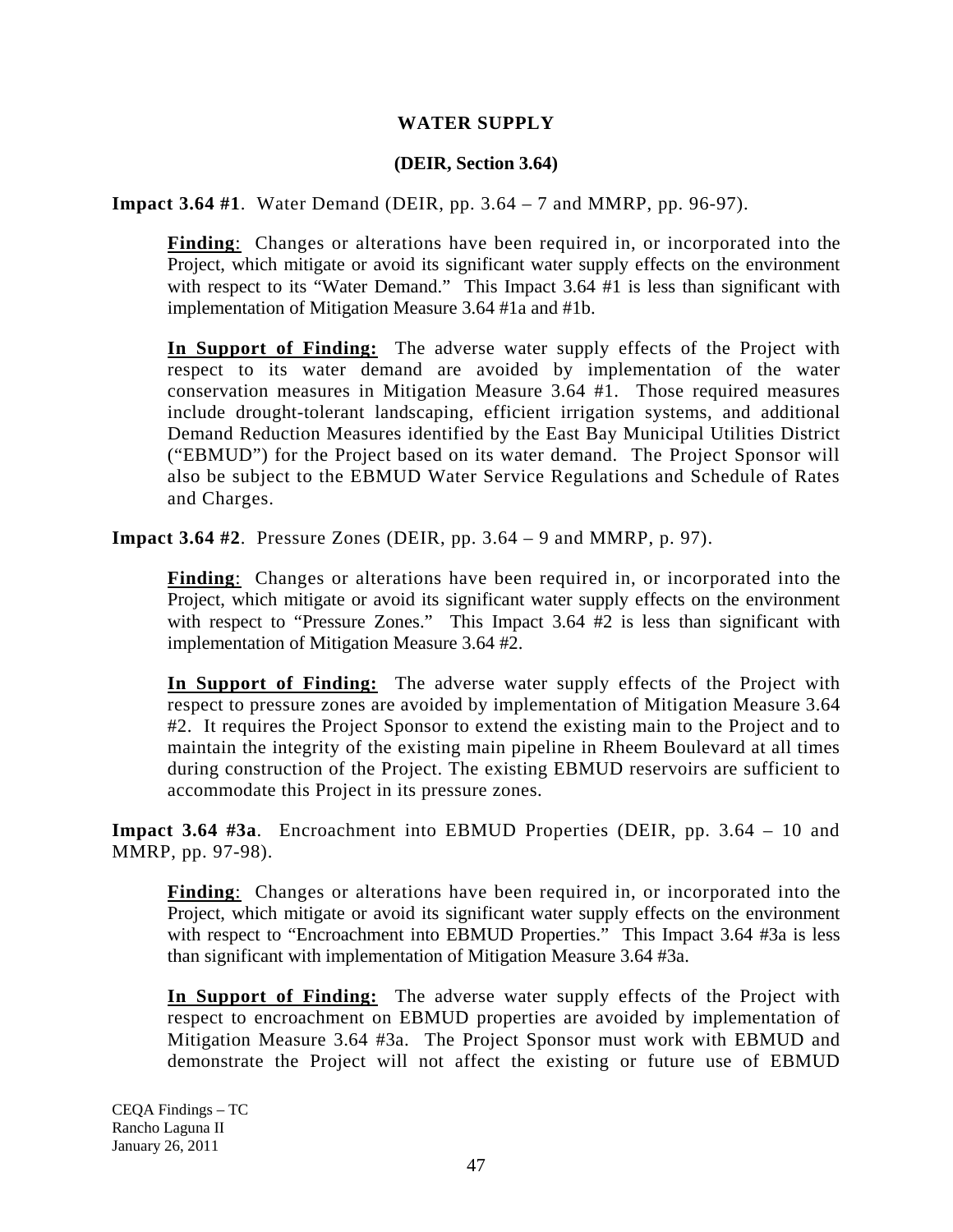property. Based on the design of the 27 Lot Project, it does not appear that adverse effect will be present. For example, access to Fay Hill Reservoir through the EBMUD right-of-way on the Project site will not be adversely affected by creating the revised access to the 19 lots along 'B' and 'C' Courts.

**Impact 3.64 #3b**. Fay Hill Access Road (DEIR, pp. 3.64 – 10 and MMRP, p.98).

**Finding**: Changes or alterations have been required in, or incorporated into the Project, which mitigate or avoid its significant water supply effects on the environment with respect to "Fay Hill Access Road." This Impact 3.64 #3b is less than significant as a result of the design of the 27 Lot Project.

**In Support of Finding:** The adverse water supply effects of the Project with respect to Fay Hill Reservoir access are avoided by design and grading changes incorporated in the 27 Lot Project, which leave the Fay Hill Reservoir access in its existing location and with an improved surface condition. Mitigation Measure 3.64 #3b in the Draft EIR is no longer necessary.

**Impact 3.64 #5**. EBMUD Distribution System (DEIR, pp. 3.64 – 11 and MMRP, pp. 98-99).

**Finding**: Changes or alterations have been required in, or incorporated into the Project, which mitigate or avoid its significant water supply effects on the environment with respect to the "EBMUD Distribution System." This Impact 3.64 #5 is less than significant with implementation of Mitigation Measure 3.64 #5.

**In Support of Finding:** The adverse water supply effects of the Project with respect to the EBMUD distribution system are avoided by implementation of Mitigation Measure 3.64 #5. It requires the Project Sponsor to prevent any impacts to the existing main pipeline in Rheem Boulevard when modifications to the road occur.

## **WASTEWATER SERVICES**

## **(DEIR, Section 3.65)**

**Impact 3.65 #2**. Off-Site Sewer Line (DEIR, pp. 3.65 – 3 and MMRP, pp. 99-100).

**Finding**: Changes or alterations have been required in, or incorporated into the Project, which mitigate or avoid its significant wastewater services effects on the environment with respect to an "Off-Site Sewer Line." This Impact 3.65 #2 is less than significant with implementation of Mitigation Measure 3.65 #2, as well as Mitigation Measure 3.55 #6c.

**In Support of Finding:** The adverse wastewater services effects of the Project with respect to a possible sewer line at the end of 'C' Court are avoided by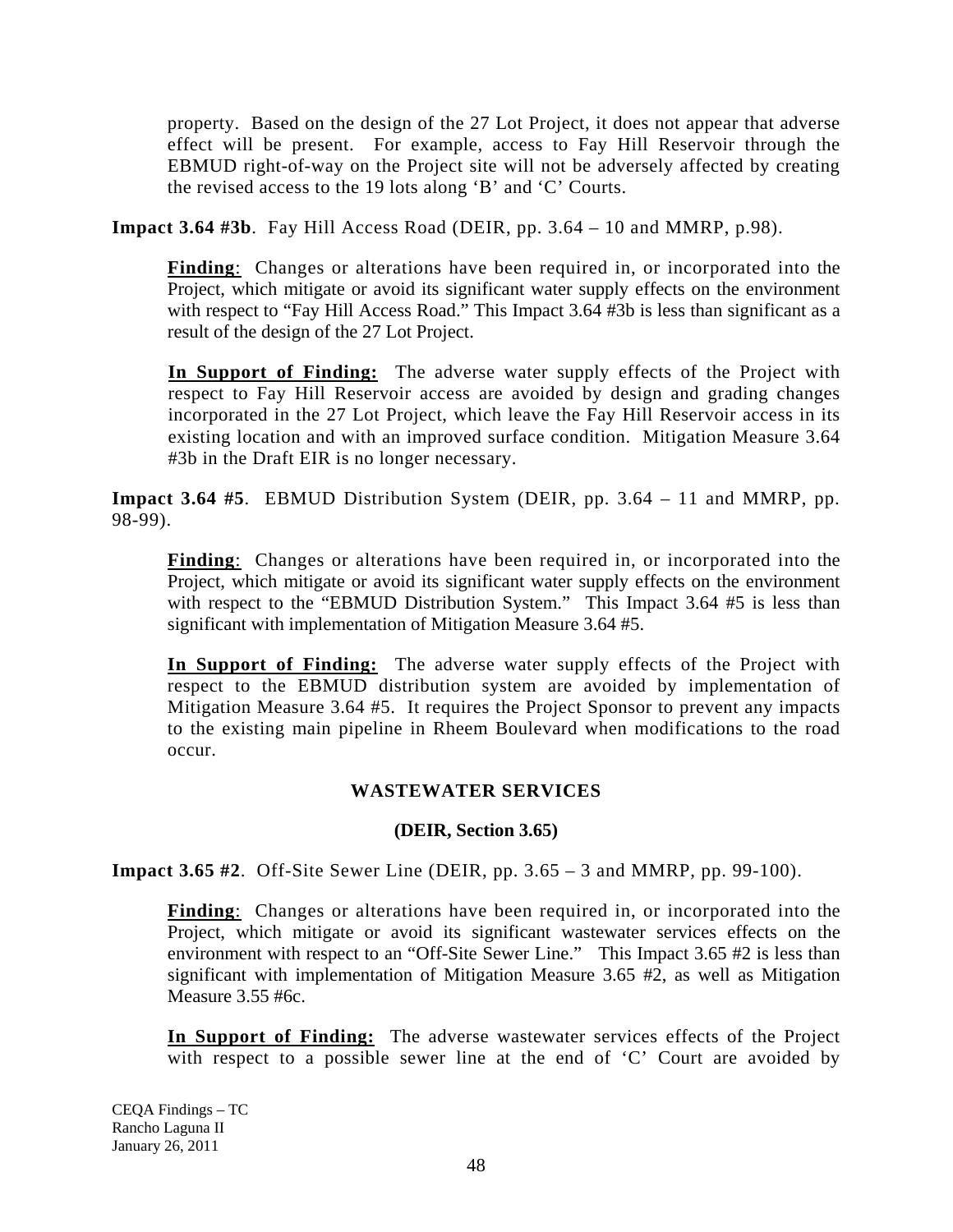implementation of Mitigation Measure 3.65 #2, as well as Mitigation Measure 3.55 #6c. If a gravity sewer line is used in 'C' Court, it must be extended through the Project open space and connect off site to the main sewer line at a manhole in the Lafayette-Moraga Trail. Per Mitigation Measures 3.65 #2 and 3.55 #6c. Construction of that off-site sewer line must meet identified performance standards. The standards vary depending on the manner of construction in the particular location, open trench or boring. Common standards include a detailed tree survey within 50 feet of the centerline of the proposed sewer easement, tree protection measures, and the avoidance of tree removal to the maximum extent feasible. Alternatively, a pumping system such as a lift station on 'C' Court for a sewer line that connects to the uphill gravity sewer line in 'B' Court will be utilized. That pump system must be reviewed and approved by the Contra Costa Central Sanitary District ("CCSD").

**Impact 3.65 #3.** Transmission Facilities (DEIR, pp.  $3.65 - 4$  and MMRP, pp. 100).

**Finding**: Changes or alterations have been required in, or incorporated into the Project, which mitigate or avoid its significant wastewater services effects on the environment with respect to "Transmission Facilities." This Impact 3.65 #3 is less than significant with implementation of Mitigation Measure 3.65 #3.

**In Support of Finding:** The adverse wastewater services effects of the Project with respect to CCSD sewage transmission facilities are avoided by implementation of Mitigation Measure 3.65 #3. The Project Sponsor must secure a will serve letter from the CCSD and pay all fees and charges required by CCSD. The CCSD plans to make corrections to deficiencies in its downstream transmission as part of its Capital Improvement Program, and expects to complete them prior to Project buildout. Fees and charges paid by the Project Sponsor will include the Project's fair share of those costs to the extent determined necessary by CCSD.

# **SOLID WASTE DISPOSAL**

## **(DEIR, Section 3.66)**

**Impact 3.66 #2**: Solid Waste (DEIR, pp. 3.66 – 2 and MMRP, pp. 100-101).

**Finding**: Changes or alterations have been required in, or incorporated into the Project, which mitigate or avoid its significant solid waste disposal effects on the environment with respect to generation of "Solid Waste." This Impact 3.66 #2 is less than significant with implementation of Mitigation Measure 3.66 #2.

**In Support of Finding:** The adverse solid waste disposal effects of the Project with respect to its generation solid waste are avoided by implementation of Mitigation Measure 3.66 #2. Solid waste generated by the Project will not inhibit the Town's ability to maintain its 50% diversion rate. The Project Sponsor must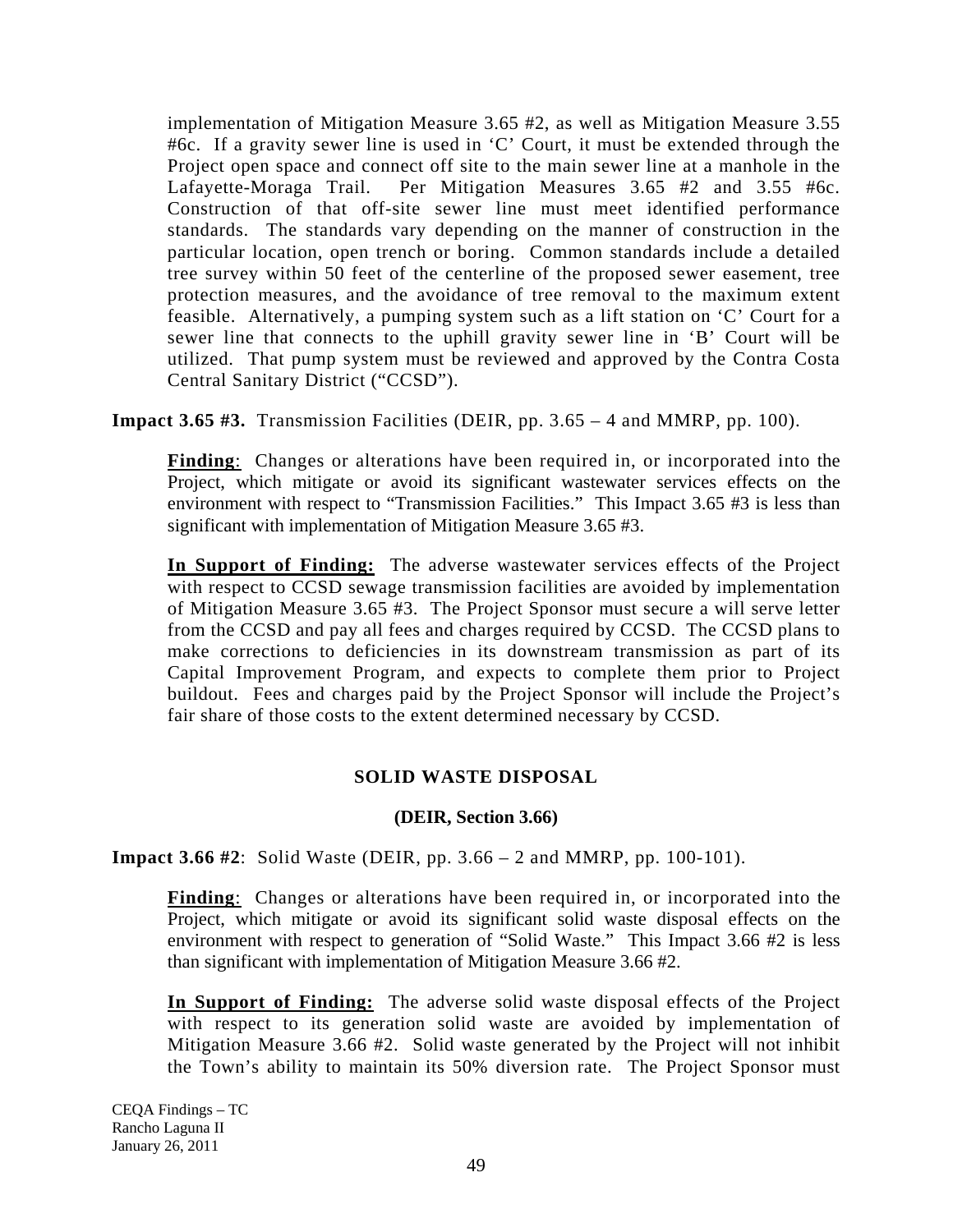complete and implement a Construction Debris Recycling Plan that complies with the Town's ordinance requirements for diversion of such debris.

# **CULTURAL RESOURCES**

## **(DEIR, Section 3.70)**

**Impact 3.70 #1**. Archaeological Resources (DEIR, pp. 3.70 – 6 and MMRP, pp. 101- 102).

**Finding**: Changes or alterations have been required in, or incorporated into the Project, which mitigate or avoid its significant cultural resources effects on the environment with respect to "Archeological Resources." This Impact 3.70 #1 is less than significant with implementation of Mitigation Measure 3.70 #1.

**In Support of Finding:** The adverse cultural resources effects of the Project with respect to archeological resources are avoided by implementation of Mitigation Measure 3.70 #1. There are no known archeological resources on the Project site, based on Native American consultations, archival research, and field survey. Mitigation Measure 3.70 #1 is the standard protocol to be followed when there is an accidental discovery of buried archeological deposits during the course of grading and construction operations. It requires an immediate halt in construction activities pending evaluation of the find by a qualified archeologist. Prehistoric archeological site indicators are listed. In addition, prior to completion of the final grading plan, a qualified archeologist will evaluate any artifact that may be provided to the Project Sponsor by the neighbor who said in public testimony he recovered one from the Rheem valley portion of the Project site.

**Impact 3.70 #2**. Fossils (DEIR, pp. 3.70 – 7 and MMRP, p. 102).

**Finding**: Changes or alterations have been required in, or incorporated into the Project, which mitigate or avoid its significant cultural resources effects on the environment with respect to "Fossils." This Impact 3.79 #2 is less than significant with implementation of Mitigation Measure 3.70 #2.

**In Support of Finding:** The adverse cultural resources effects of the Project with respect to the discovery of fossils are avoided by implementation of Mitigation Measure 3.70 #2. Per standard protocol, upon the accidental discovery of a fossil it requires a suspension in grading operations in the vicinity of the find, pending its evaluation for scientific significance and recovery, if warranted.

**Impact 3.70 #3**. Human Remains (DEIR, pp. 3.70 – 7 and MMRP, pp. 102-103).

**Finding**: Changes or alterations have been required in, or incorporated into the Project, which mitigate or avoid its significant cultural resources effects on the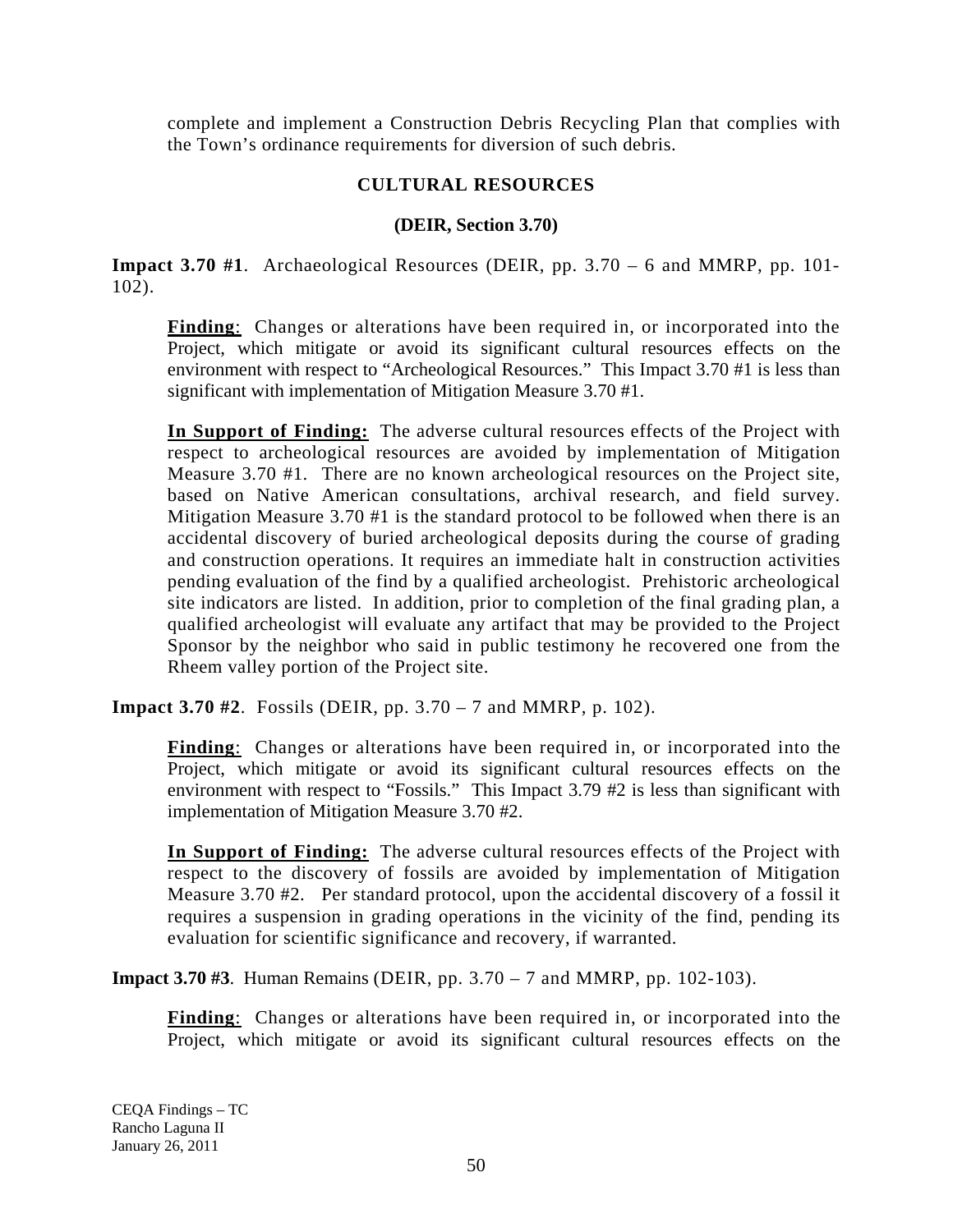environment with respect to "Human Remains." This Impact 3.70 #3 is less than significant with implementation of Mitigation Measure 3.70 #3.

**In Support of Finding:** The adverse cultural resources effects of the Project with respect to the discovery of human remains are avoided by implementation of Mitigation Measure 3.70 #3. Per standard protocol, it requires a halt in construction in the vicinity of the find, contacting the Native American Heritage Commission, and identifying the person or persons believed to be most likely descended from the deceased Native American. The most likely descendent makes recommendations regarding the treatment of the remains with appropriate dignity.

#### **PART III.**

#### **LIST OF 27 LOT PROJECT IMPACTS, ALTERNATIVES TO 27 LOT PROJECT, BENEFITS OF 27 LOT PROJECT, AND CONCLUSION**

## **1. LIST OF 27 LOT PROJECT IMPACTS**

The certified Final EIR identified potential environmental impacts associated with implementation of the project. These impacts include the areas shown below:

#### **3.10 LAND USE**

Impact 3.10 #2 Conversion of Agricultural Land

## **3.20 GEOLOGY AND SOILS**

| Impact 3.20 #1  | <b>Ground Shaking</b>        |
|-----------------|------------------------------|
| Impact 3.20 #3  | <b>Expansive Soils</b>       |
| Impact 3.20 #4  | Groundwater                  |
| Impact 3.20 #5a | Landslides                   |
| Impact 3.20 #5b | Landslides (Rheem Boulevard) |
| Impact 3.20 #6  | Soil Creep                   |
| Impact 3.20 #7  | Erosion                      |
| Impact 3.20 #9  | <b>Building Pads</b>         |
| Impact 3.20 #10 | Foundations                  |

# **3.25 HAZARDS AND HAZARDOUS MATERIALS**

Impact 3.25 #2 Construction-Related Hazardous Materials

#### **3.30 HYDROLOGY, DRAINAGE AND WATER QUALITY**

Impact 3.30 #1 Storm Drainage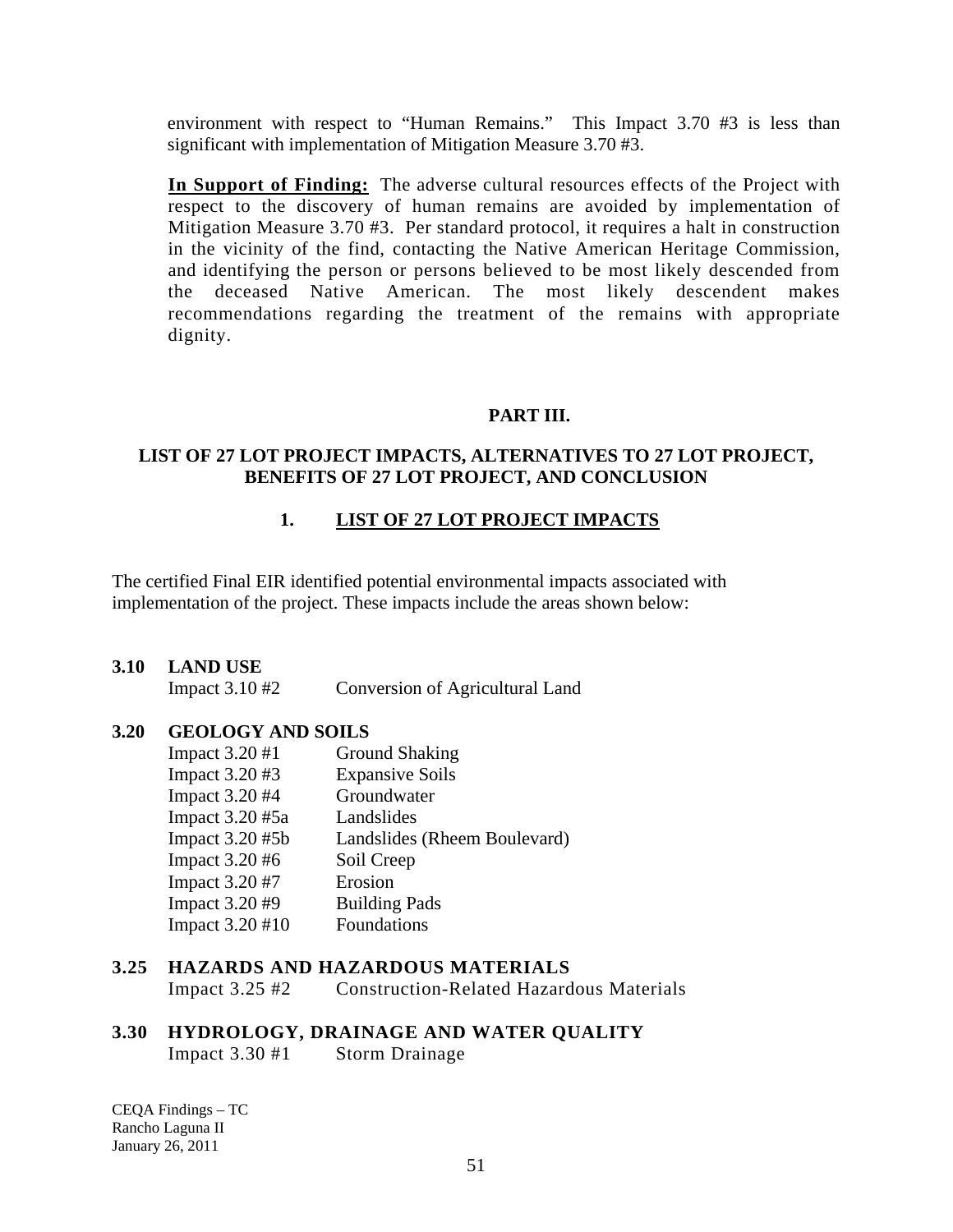| Impact $3.30 \text{ } \#2$ | Groundwater Recharge |
|----------------------------|----------------------|
|----------------------------|----------------------|

Impact 3.30 #3 Water Quality

## **3.35 VISUAL QUALITY, PARKS, RECREATION AND OPEN SPACE**

 Impact 3.35 #1 Change in Community Character Impact 3.35 #2 Ridgeline Development Impact 3.35 #3 Site Characteristics Impact 3.35 #4 Scenic Corridors Impact 3.35 #5 Light and Glare<br>Impact 3.35 #6. Recreation & Tr Recreation & Trails Impact 3.35 #7 Wetlands Restoration

#### **3.40 TRAFFIC, TRANSPORTATION AND CIRCULATION**

 Impact 3.40 #2 Traffic Control Needs and Vehicle Queues at St. Mary's Road/Rheem Boulevard Impact 3.40 #5 Internal Circulation

## **3.45 AIR QUALITY**

Impact 3.45 #2 Construction Activities

#### **3.50 NOISE**

Impact 3.50 #2 Construction Activities

### **3.55 BIOLOGICAL RESOURCES**

| Impact 3.55 #3            | Loss of USACE - Jurisdictional Wetlands              |
|---------------------------|------------------------------------------------------|
| Impact 3.55 #4            | Non-Corps Jurisdictional Wetlands                    |
| Impact 3.55 #5            | <b>Loss of Native Trees</b>                          |
| Impact 3.55 #6            | Loss of Native Trees on the East Slope               |
| Impact 3.55 #9            | Direct Impacts on California Red-Legged Frog         |
| Impact 3.55 #10           | Direct Impacts to Alameda Whipsnake                  |
| Impact 3.55 #1            | Direct Impacts to Nesting Raptors and Other Nesting  |
|                           | Migratory Birds, Occupied Nests, and Active Bat      |
|                           | Roosts                                               |
| Impact 3.55 #13           | Direct Impacts on Sensitive Plant Communities        |
| Impact 3.55 #15           | Degradation of Wildlife Habitats and Decrease in the |
|                           | Carrying Capacity for Wildlife and Special-Status    |
|                           | Species                                              |
| Impact $3.55 \text{ #}16$ | California Red-Legged Frog Habitat                   |
| Impact 3.55 #17           | Indirect Recreational Effects on California Red-     |
|                           | Legged Frog                                          |
| Impact 3.55 #18           | Indirect Impacts on California Red-Legged Frog       |
|                           | Habitat                                              |
| Impact 3.55 #19           | Indirect Effects on Alameda Whipsnake                |
| Impact $3.55 \#20$        | Recreational Impacts to Alameda Whipsnake            |
|                           |                                                      |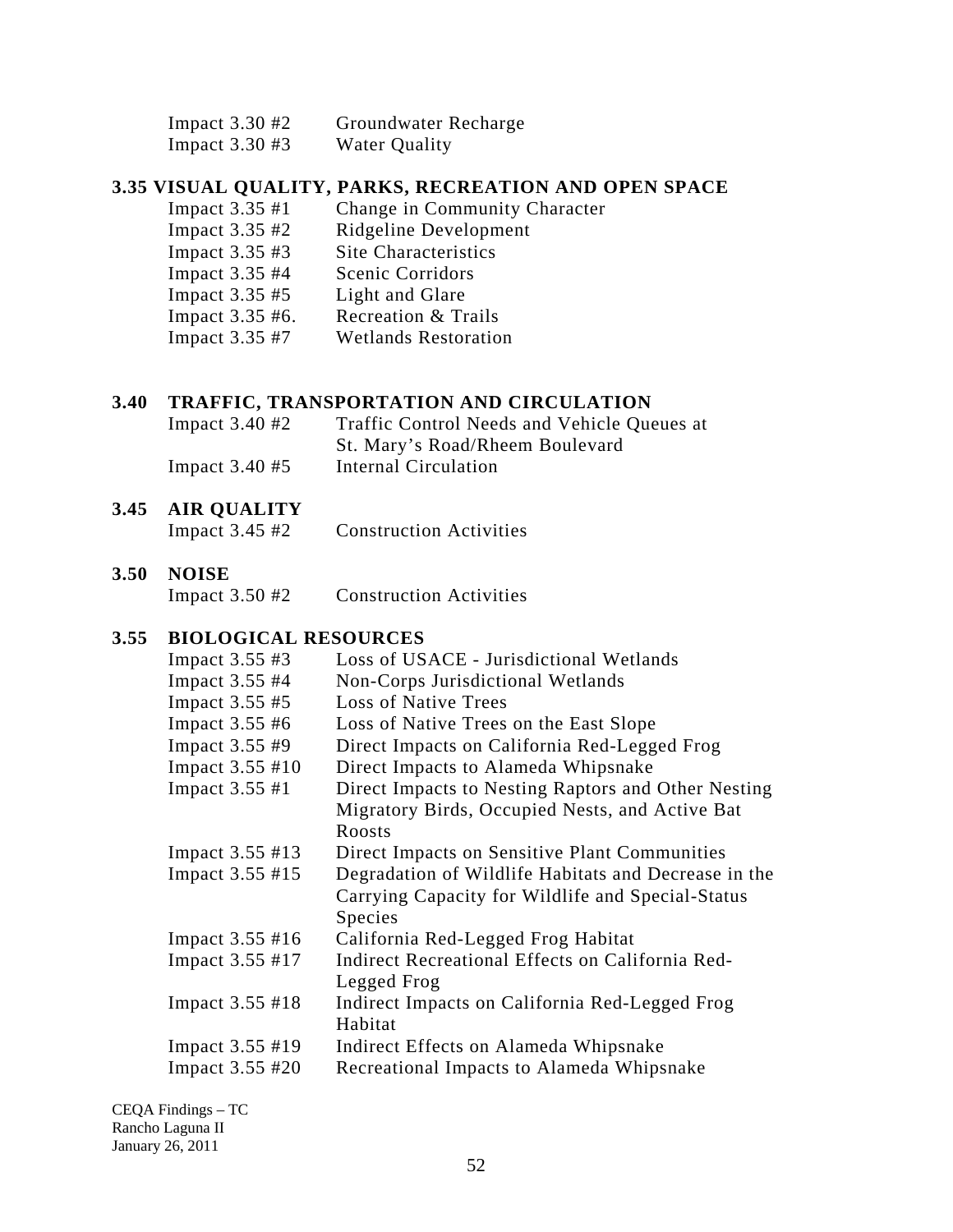| Impact 3.55 #21  | Recreational Impacts to Wildlife and Wildlife Habitat     |
|------------------|-----------------------------------------------------------|
| Impact 3.55 #22  | <b>Invasive Species</b>                                   |
| Impact 3.55 #2.  | <b>Habitat Loss and Fragmentation</b>                     |
| Impact 3.55 #24  | Interruption to and Loss of Wildlife Movement             |
|                  | Corridors                                                 |
| Impact 3.55 #25  | Indirect Impacts of Domestic Animals On Wildlife          |
| Impact 3.55 #26  | <b>Grading Impacts</b>                                    |
| Impact 3.55 #29  | Pollutants                                                |
| Impact 3.55 #30. | Long-Term Adverse Effects on Native Oak Trees             |
| Impact 3.55 #31  | <b>Impacts to Semaphore Grass Floating Water Primrose</b> |
|                  | and Davy Mannagrass                                       |
| Impact 3.55 #32  | Off-Road Vehicle Activity                                 |
| Impact 3.55 #33  | Long-Term Degradation of Open Space and                   |
|                  | <b>Conserved Habitats</b>                                 |
|                  |                                                           |

#### **3.61 FIRE PROTECTION**

| Impact $3.61 \text{ } \#1$ | <b>Wildland Fires</b> |
|----------------------------|-----------------------|
| Impact $3.61 \text{ } \#2$ | Fire Protection       |

#### **3.62 LAW ENFORCEMENT**

Impact 3.62 #1 Police Protection

# **3.63 SCHOOLS**

Impact 3.63 #1 School Capacity

#### **3.64 WATER SUPPLY**

| Impact $3.64$ #1   | Water Demand                              |
|--------------------|-------------------------------------------|
| Impact $3.64 \#2$  | Pressure Zones.                           |
| Impact $3.64 \#3a$ | <b>Encroachment into EBMUD Properties</b> |
| Impact $3.64 \#5$  | <b>EBMUD Distribution System</b>          |

### **3.65 WASTEWATER SERVICES**

| Impact $3.65 \text{ } \#2$ | Off-Site Sewer Line            |
|----------------------------|--------------------------------|
| Impact $3.65 \#3$          | <b>Transmission Facilities</b> |

# **3.66 SOLID WASTE DISPOSAL**

Impact 3.66 #2 Solid Waste

# **3.70 CULTURAL RESOURCES**

| Impact $3.70 \text{ } \#1$ | Archaeological Resources |
|----------------------------|--------------------------|
| Impact $3.70 \text{ } \#2$ | <b>Fossils</b>           |
| Impact $3.70 \text{ } \#3$ | Human Remains            |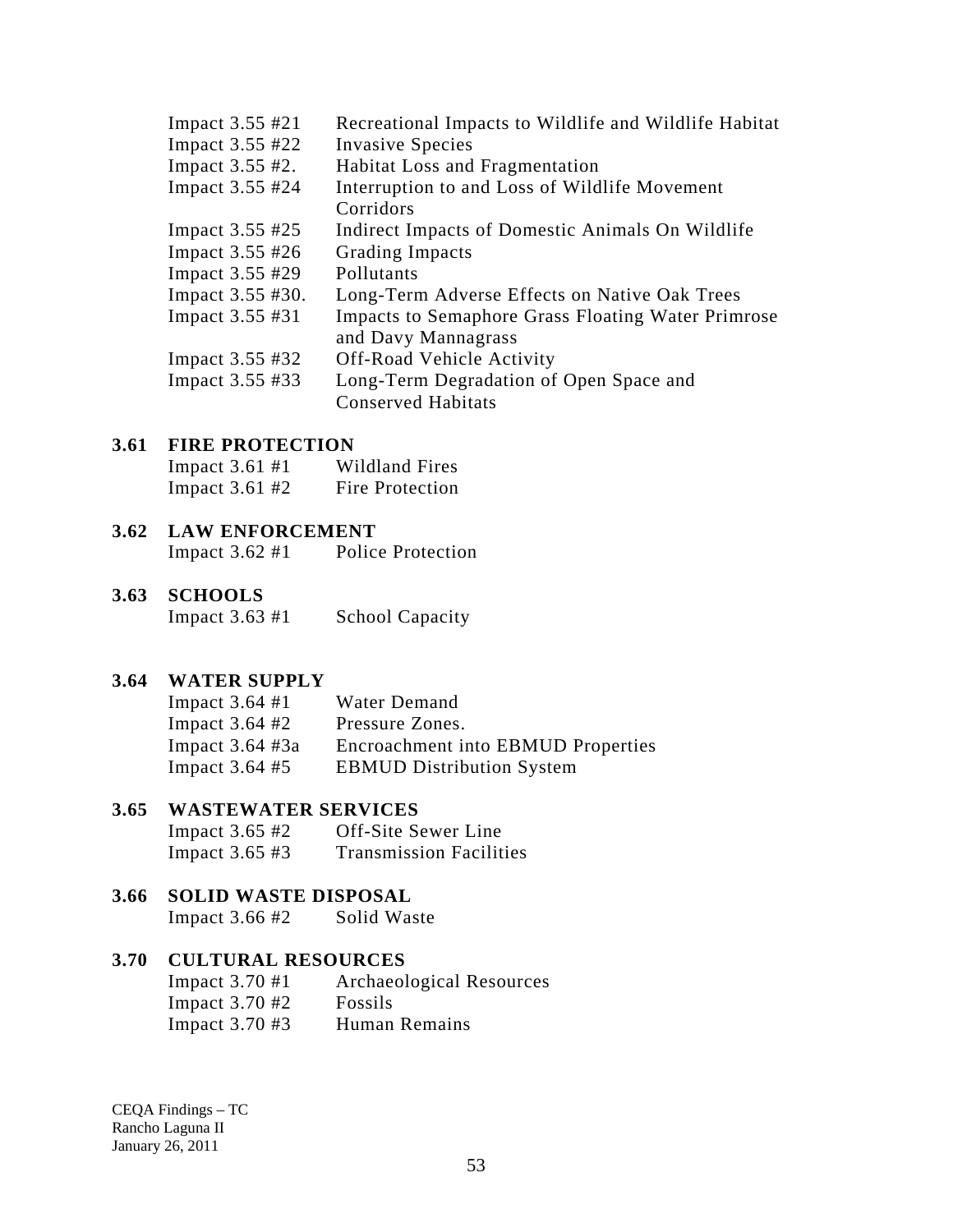Planning Commission approved 27 lot project. These potential impacts listed above will be mitigated to levels of less than significant by the mitigation measures adopted in the MMRP and conditions of approval adopted for the 27 Lot Project Conceptual Development Plan and Conditional Use Permit. Other potential impacts of the 35 lot project reviewed in the Draft EIR were determined to be less than significant for that project. They are also insignificant for the 27 Lot Project, which includes less development acreage than the 35 lot project, no grading outside the limits of grading for that project, and fewer residential units. The 27 Lot Project does not increase the severity of any potentially significant impacts of the 35 lot project analyzed in the Draft EIR and Responses to Comments. Rather, a primary objective of the design changes to the 35 lot project was to reduce impacts identified in the Draft EIR or the Responses to Comments, as those thresholds are informed by the General Plan.

As a result of additional analysis since the preparation of the Draft EIR, changes made to the 35 lot project in the Draft EIR by the Project Sponsor, and by the identification of modified mitigation measures included in the Responses to Comments and the MMRP, the following visual quality impacts were reduced from levels of significant and unavoidable for the 35 lot project to less than significant for the 27 lot project (see Responses to Comments, Vol. 1, Chapter II – Section C.1 page 16 and 17 and Master Response 3):

| <b>Change in Community Character</b> |
|--------------------------------------|
| Ridgeline Development                |
| <b>Site Characteristics</b>          |
| <b>Scenic Corridors</b>              |
|                                      |

In addition, with the redesign of the 35 lot project in the Draft EIR to the 27 Lot Project, other mitigation measures in the Draft EIR have been modified and, in some cases, no longer required in order to mitigate Project impacts to less than significant. None of the changes in mitigation measures, compared to those set forth in the Draft EIR, result in new significant environmental impacts or an increase in the severity of significant impacts identified in the Draft EIR.

Town Council Approved 27 Lot Project. Certain environmental impacts that were less than significant with the Planning Commission approved project are reduced even more with the Town Council approved project. This results, among other factors, from the removal of the lower valley buttress, the elimination of 'A' Way, the relocation of Lots 26 and 27 to 'D' Drive and the reorientation of the lots there, the reduction in building heights for homes on 'C' Court and 'B' Court, refinements in the grading plan for the upper development area are including the reduction in the amount and depth of cut and the reconfiguration of roads there, and the elimination of unnecessary hillside tree screening,

#### **2. ALTERNATIVES TO 27 LOT PROJECT**

6 alternatives to the Rancho Laguna II 35 lot project are discussed in the Draft EIR. 3 other alternative layouts were presented and evaluated in the Responses to Comments at Master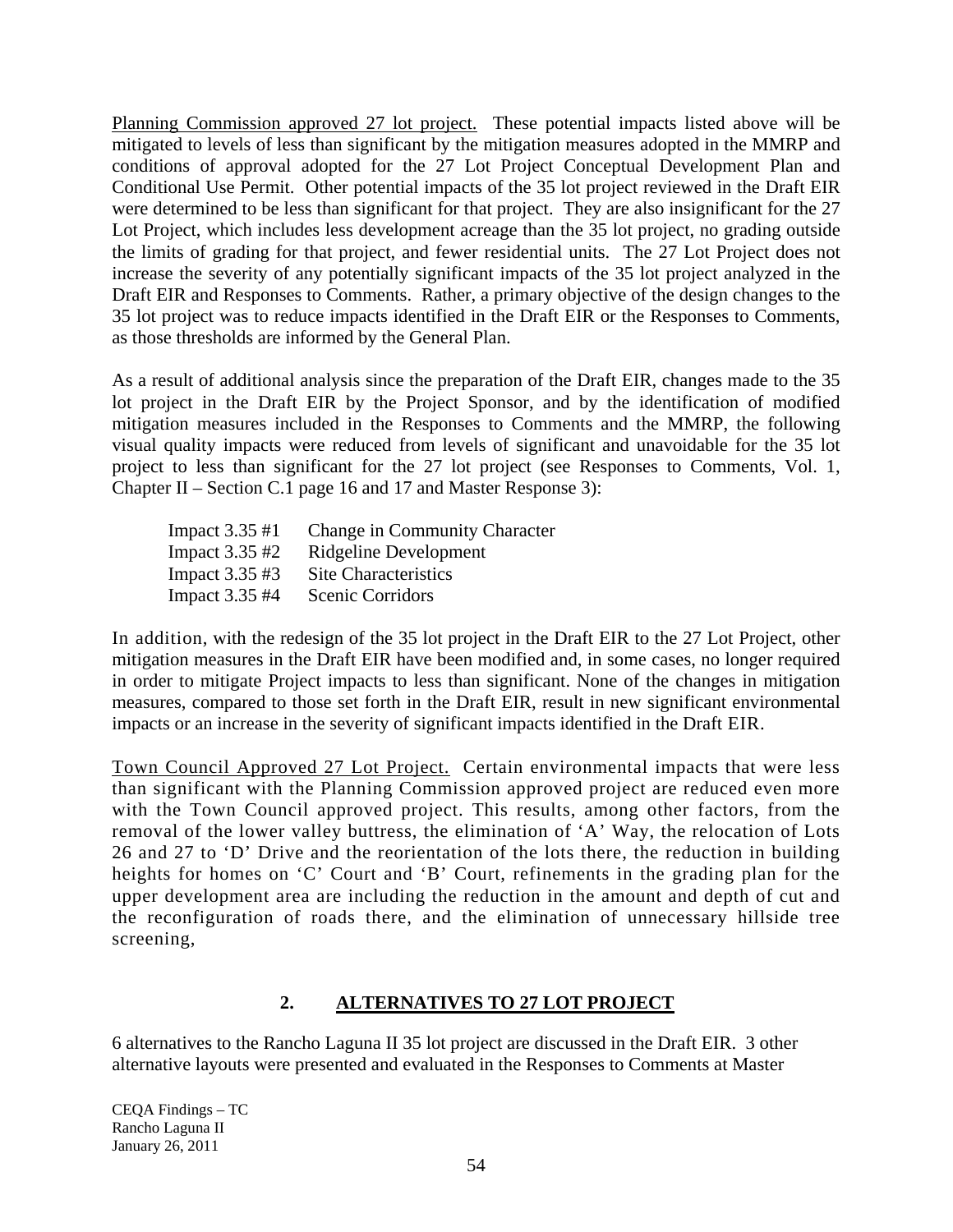Response 10. Alternatives to the valley buttress method to stabilize Rheem Boulevard were also addressed in Master Response 10. None of the alternatives are necessary to mitigate all project impacts to less than significant levels, because the project as approved by the Planning Commission does that (see Update for Final EIR). The Commission considered and rejected each of the alternatives as discussed below in making its approval decision. The Town Council rejected each of the alternatives as discussed below, and instead determined to approve the 27 Lot Project as designed and mitigated. Each of the alternatives in the Final EIR is summarized below:

1. The No Project Alternative assumes the project site would maintain existing conditions and remain undeveloped so that no new environmental impacts would occur.

2. The General Plan Minimum Density Alternative is a variation of the No Project Alternative and assesses development allowable under the General Plan and zoning with a density of one unit per 20 acres; i.e., 9 units. No particular development plan to locate those 9 units is included.

3. Alternative Sites is an alternative which evaluates alternative sites within the Town of Moraga that potentially may meet the stated project objectives of the Project Sponsor and the Town.

4. The Mitigated Plan Alternative is a development plan that reduces impacts as compared to those associated with the Rancho Laguna II 35 lot project, based in large part on application of mitigation measures in the Draft EIR.

5. The Rheem Boulevard Alternative with Frontage Road is a development plan that eliminates all development on the southern plateau and expands the development area and number of lots in the upper and lower Rheem valleys.

6. The Rheem Boulevard Alternative with Modified "D" Drive limits project development to 9 lots in the upper valley, with 2 of the lots on the northerly side of the Fay Hill Reservoir access road, and no development on the southern plateau.

7. Layout Alternatives in Master Response 10 are intended to be modifications to the Mitigation Plan Alternative. One is for 17 lots with no valley lots and no lower valley buttress. One is for 21 lots with 4 upper valley lots and no lower valley buttress. The last one is for 23 lots with 6 valley lots and a partial lower valley buttress.

8. Rheem Boulevard Stabilization Alternatives. Two alternatives to the valley buttress method to stabilize Rheem Boulevard are further discussed in Master Response 10.

Under CEQA, the Town Council must at least consider the alternatives evaluated in the EIR, even though the 27 Lot Project reduces all environmental impacts to less than significant. The Town Council has considered these alternatives and finds none of them to be an acceptable alternative to the 27 Lot Project as more fully discussed below: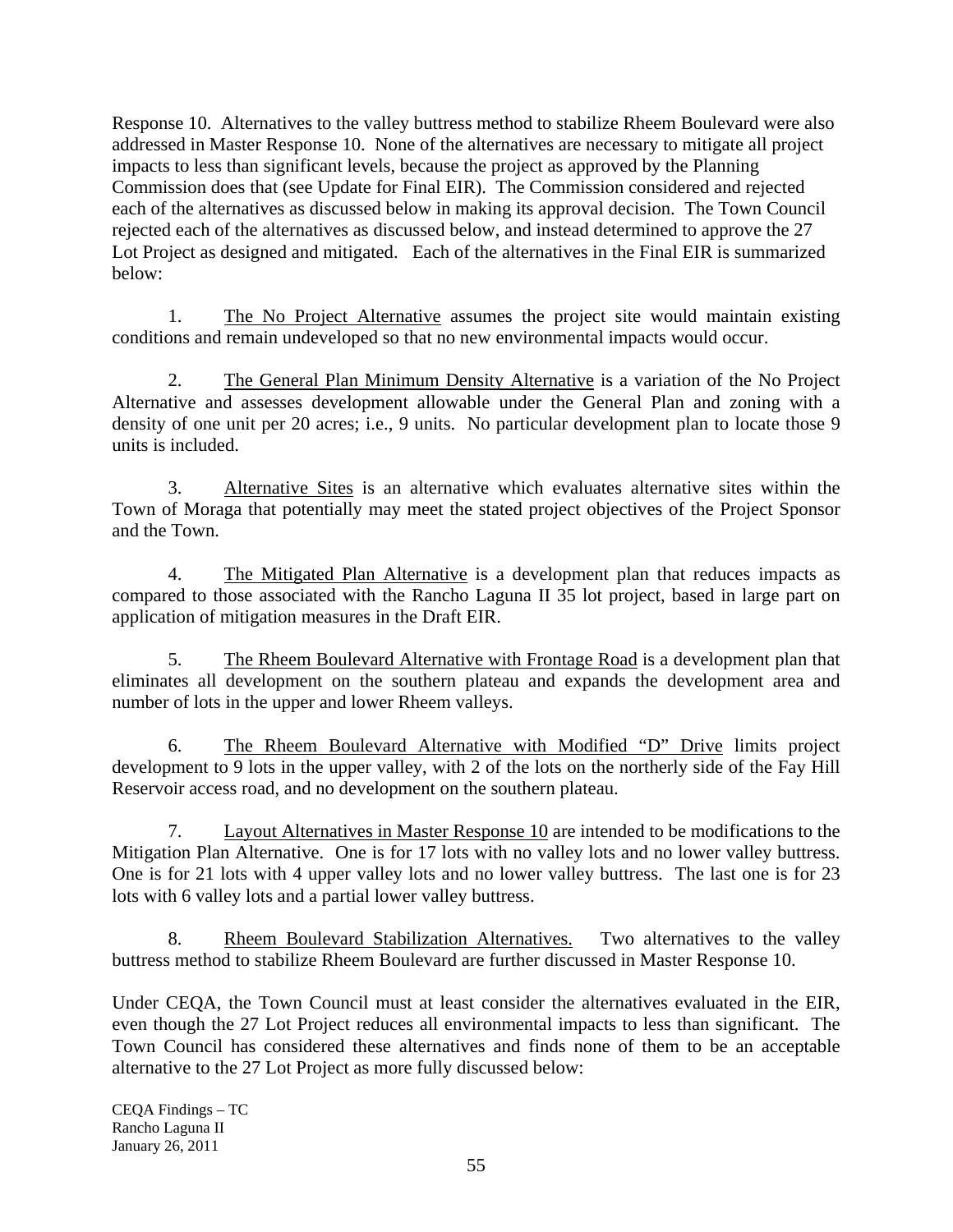1. No Project Alternative. While there are no new environmental impacts with this alternative (because land use of the site does not change from its current use for grazing), it does not meet any of the objectives of the Town or Project Sponsor, and is not justified under the General Plan. It is not an economically feasible use of the property for residential development, one of the Project Sponsor's objectives. It does not stabilize, repair and improve Rheem Boulevard, one of the Town's objectives. It will not result in the long-term professional management of the biological and open space resources of the property, enhance fire protection, or make the open space available for public use through a public trail system.

2. The General Plan Minimum Density Alternative. With all environmental impacts reduced to less than significant by the 27 Lot Project, as designed and mitigated, requiring the number of units to be restricted to the General Plan minimum of 9 is not justified based on site constraints or characteristics, or for purposes of compliance with CEQA and/or the General Plan. The benefits of lowering the density from 27 lots to further increase the amount of open space and/or reduce the graded area are insignificant. Developing the project site at the minimum density of one unit per 20 acres is not justified on geotechnical safety grounds. The risk to new development in the 27 Lot Project, as designed and mitigated, has been professionally assessed and is acceptably low. It does not include development in "high risk" or "moderate risk" areas as defined in the General Plan, or on MOSO land designated as "high risk," so one dwelling unit per 20 acres is not the maximum density for the Project site. The 27 Lot Project is 75% of the maximum density of 36 units, and a further reduction in density is not warranted.

Restricting the site development to 9 units means Rheem Boulevard will not be stabilized as part of the Project, inconsistent with an important Town objective. As part of the 27 Lot Project, the Project Sponsor will stabilize the upper valley section of Rheem Boulevard at its cost with a valley buttress. Per Condition of Approval V.16, the Project Sponsor has agree to construct a geogrid reinforced buttress fill to stabilize the high risk area in the lower valley section of Rheem Boulevard and remove and replace the road in the lower valley frontage, and share that cost with the Town, even though the 27 Lot Project may be safely developed without that additional work.

The 27 Lot Project preserves over 90% of the project site as permanent open space with public trails. The open space will be professionally managed in all environmental respects by the GHAD, which will be funded by the 27 homeowners. The Project Sponsor will not commit 9 homeowners to maintain the vast majority of the project site as managed open space with public access. To require permanent funding by so few homeowners to manage that significant amount of open space, through a GHAD or HOA, is not reasonable or realistic.

The minimum General Plan density of one unit per 20 acres is not warranted for geologic safety reasons or due to other site characteristics, as discussed above. In fact, it would eliminate an important geologic safety repair for Rheem Boulevard. The 27 Lot Project is superior to the General Plan Minimum Alternative because it reduces all environmental impacts to less than significant and, at the same time and unlike the General Plan Minimum Alternative, it provides among other public benefits: (i) preservation of over 90% of the site as permanent open space that is professionally managed by a GHAD funded by its 27 lot owners, and which includes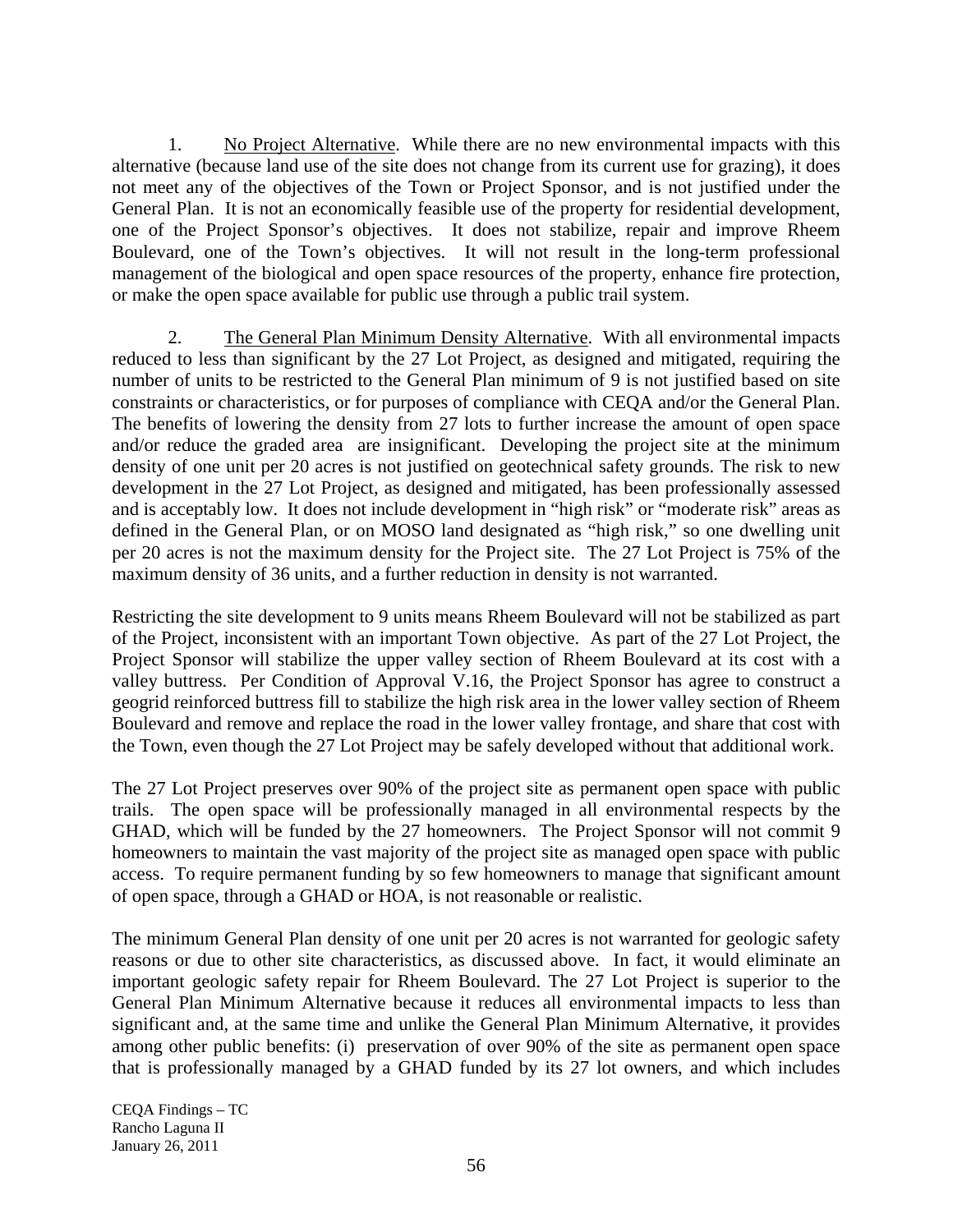public trails; and (ii) stabilization, repair and improvement of Rheem Boulevard at reduced cost to the Town. The General Plan Minimum Alternative is an inferior and unreasonable alternative given the public benefits of the 27 Lot Project, its consistency with the Moraga 2002 General Plan as a whole, and its mitigation of all significant environmental impacts.

3. Alternative Sites. After analyzing the available properties that may meet, or closely meet, the stated project objectives, it is evident that only the Rancho Laguna II site could accommodate the Project in or near the Town of Moraga. The Rancho Laguna II site meets the Town's policies with respect to development and preservation of open space. It is located within the designated Urban Limit Line. It includes the minimum acreage required. It is controlled by the Project Sponsor. No other location is controlled by the Project Sponsor, or is expected to be controlled by the Project Sponsor in the reasonably foreseeable future. For example, other properties that might be considered somewhat appropriate for the Project Sponsor's proposed use have long been owned by the Bruzzone family with the objective of developing them on their own. No other location is suitable compared to the Project site.

All environmental constraints and impacts of the 27 Lot Project on the Rancho Laguna II site can and will be reduced to less than significant. It is speculative to think that would be the case at any other locations. The Rancho Laguna II site is the only location that may be utilized to stabilize Rheem Boulevard with a valley buttress in along the upper valley frontage and a geogrid reinforced buttress fill in the high risk area along the lower valley frontage, at reduced cost to the Town. Use of this site owned by the Project Sponsor is the only practicable and feasible location available to the Project Sponsor and that meets all its stated objectives, and those of the Town.

4. The Mitigated Plan Alternative. As a result of continued efforts by the Town staff, Commission. Town Council, and Project Sponsor since the Draft EIR was released, the 27 Lot Project, as designed and mitigated, reduces all environmental impacts to less than significant. The 27 Lot Project is essentially a mitigated plan alternative that meets the project objectives of the Project Sponsor and the Town. The Draft EIR Mitigated Plan Alternative includes several changes to the 35 lot project to make it environmentally superior. A primary objective of those changes is to incorporate Draft EIR mitigation measures into its design, or otherwise address significant impacts of the 35 lot project. The 27 Lot Project has that same objective, but in some respects achieves them in a different manner than does the Mitigated Plan Alternative.

All finished slopes are no steeper than 3:1 in both plans. The potential water quality basin at the end of 'C' Court in both plans has been changed to a location that does not require the extensive grading necessary at the location in the 35 lot project.

Like the Mitigated Plan Alternative, the public trail system of the 27 Lot Project has been revised to eliminate the trails of concerns in the Draft EIR. The staging area in the valley is eliminated. Parking is instead provided at the end of "B" Drive. Multi-use trails to accommodate bicyclists are proposed for the Mitigated Plan Alternative. Such trails in this open space could result in biological resources and erosion impacts, and would be difficult to maintain on steep terrain. The narrow dirt trails in the 27 Lot Project are part of an environmentally superior trail plan.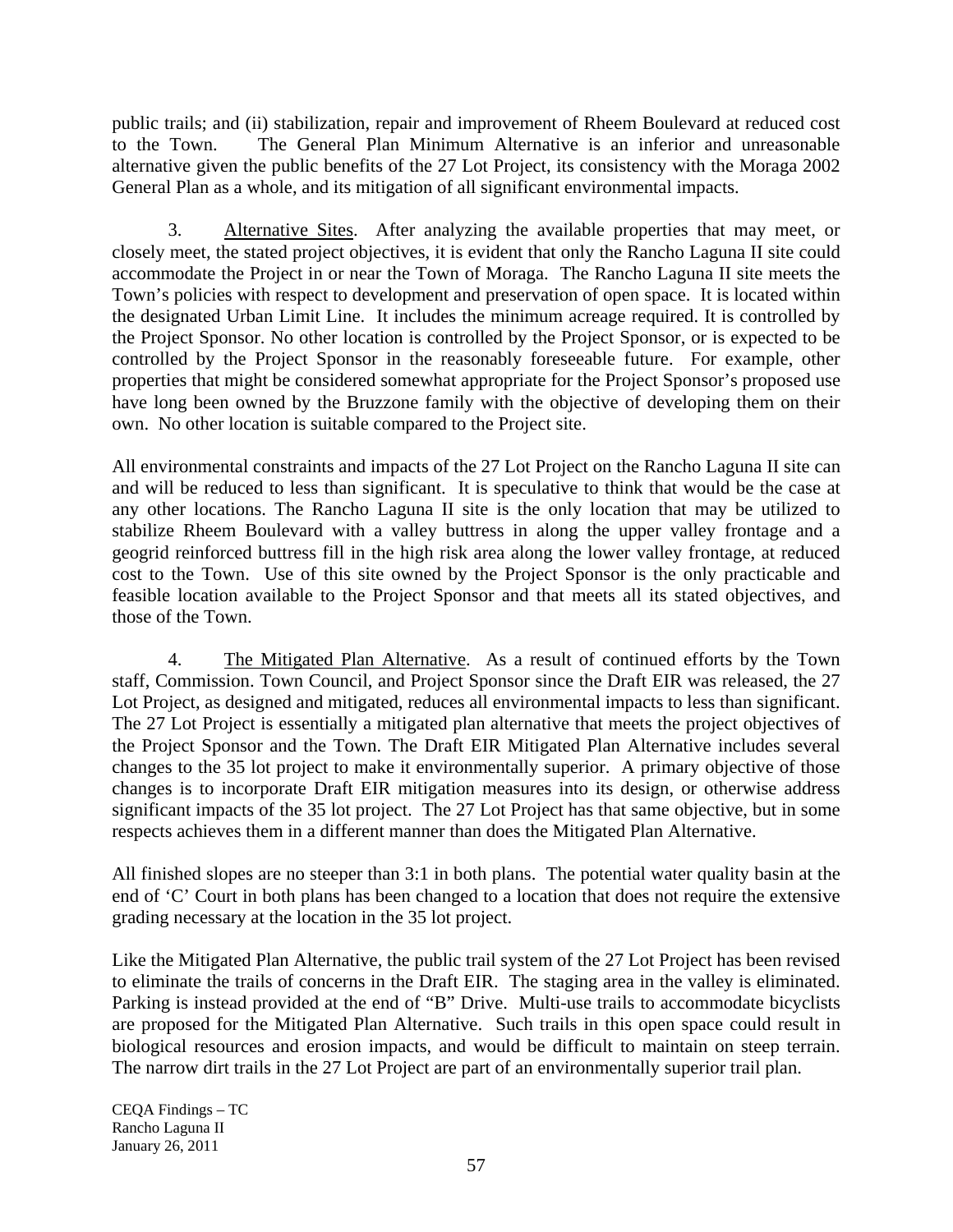The reconfiguration of a shortened 'D' Drive with the southerly access, as provided in the 27 Lot Project, is superior to the Mitigated Plan Alternative configuration. Its northerly access requires more grading, including changes to the Fay Hill Reservoir access road. Line of sight concerns are no longer applicable with the three way stop signs for the intersection of Rheem Boulevard with 'E' Street/Fay Hill Road. Reconfigured and shortened 'D' Drive with the southerly access does not require the second access an EVA or traffic calming features still necessary in the Mitigated Plan Alternative.

In the upper valley, a landscape easement for trees to buffer the 'D" Drive homes as seem from Rheem Boulevard is provided in the 27 Lot Project. Lots are widely spaced. The 27 Lot Project does not include high retaining walls behind those homes, so landscape easements are not required between the homes to screen those walls. The number of homes is reduced to 8. Single story homes are required on 6 of those lots. Reconfiguration of 'D' Drive eliminates the landscape around the northerly entry that blocks valley and hillside views for those traveling south on Rheem Boulevard. The Mitigated Plan Alternative does not include any of these visual quality features.

In the southern plateau development area, the Mitigated Plan Alternative does not include the landscape mitigation measures incorporated into the 27 Lot Project design for the wetland swale and slope in the upper valley development area along 'D' Drive. The visual quality impacts of the 27 Lot Project have all been reduced to less than significant, including within the Rheem Boulevard scenic corridor. The visual quality impacts of the 27 Lot Project as seen by travelers along Rheem Boulevard are less than significant with mitigation. In the Mitigated Plan Alternative homes are included in the lower valley which, along with the landscape plan design and other features, causes these impacts to remain significant and unavoidable.

The Mitigated Plan Alternative calls for Class 1 bike trails in an improved Rheem Boulevard section. There are no Class 1 bike trails on either end of the project frontage. Separated pedestrian path/sidewalk, Class 1 bike trails, and new turn pockets will result in a new Rheem Boulevard section that is too wide for this relatively narrow right-of-way, even with dedication of additional right-of-way from the Project site. The significant realignment of the existing centerline required for this new section would create connection and alignment constraints on the northerly and southerly end of the frontage. Such a wide road section is not representative of the semi-rural character of the area. The improved section in the 27 Lot Project is a better engineering and semi-rural fit.

Both plans require an upper valley buttress for the stabilization of Rheem Boulevard and the development along "D" Drive. The Mitigated Plan Alternative includes homes in the lower valley on a buttress. The 27 Lot Project stabilizes the high risk area of Rheem Boulevard without the lower valley buttress filling the intermittent drainage. Therefore, its wetland mitigation may be created on site: a recreated wetland swale in the upper valley and recreated intermittent drainage, seasonal wetland and seeps in the lower valley. The wetland restoration plan for the 27 Lot Project helps to mitigate visual quality impacts along Rheem Boulevard to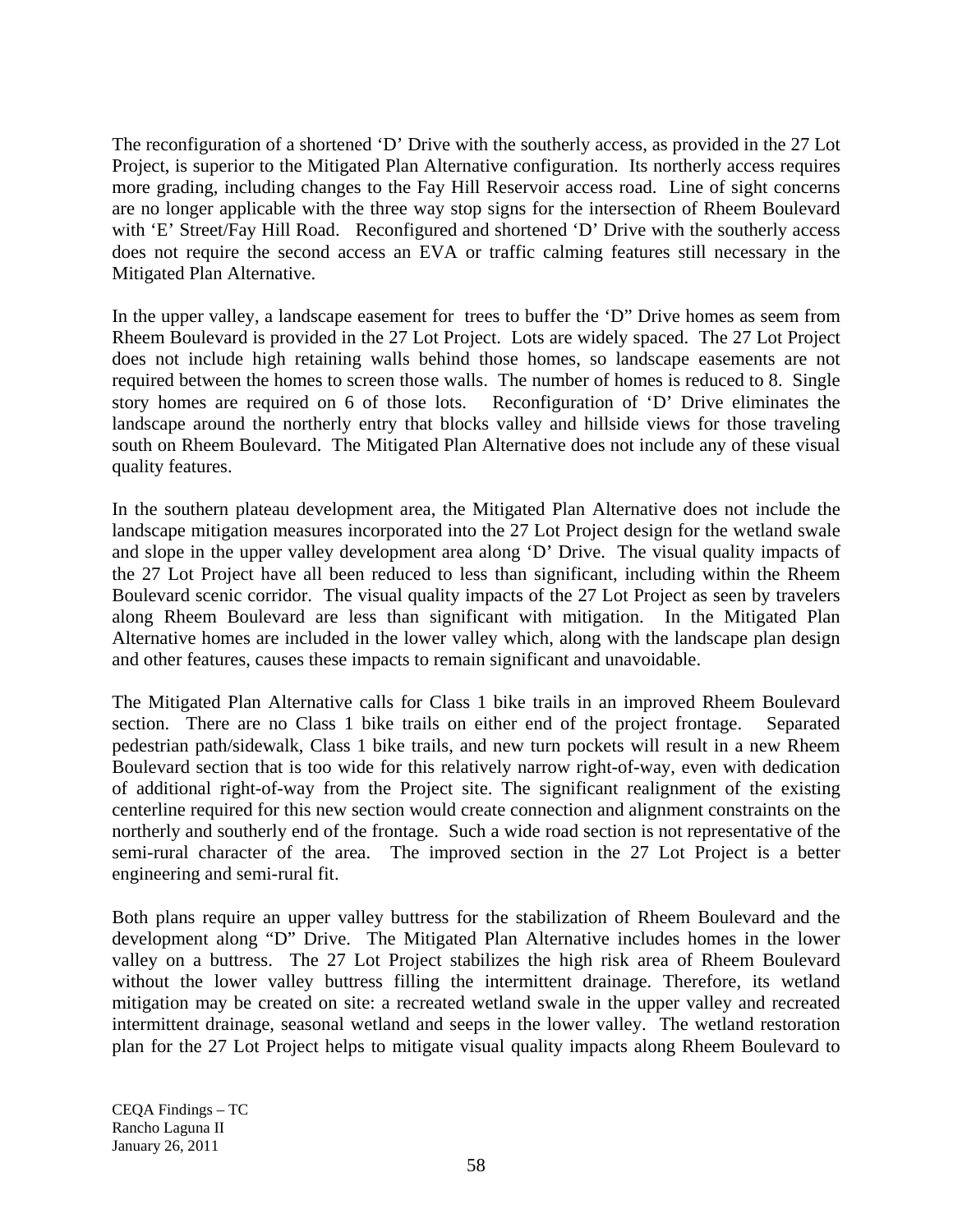less than significant, unlike in the Mitigated Plan Alternative, which includes tall riparian trees in both the upper and lower valleys that will obstruct open views for travelers on this arterial road.

Hydrology, drainage and water quality impacts of the 27 Lot Project are mitigated to a greater extent than the Mitigated Plan Alternative. The 27 Lot Project includes oversized stormwater pipes to reduce off site peak discharge below "A" Way to less than existing conditions during large storm events. Provided the appropriate permits can be secured, downstream neighbors along Rheem Boulevard will be given the opportunity to have the Project Sponsor place buried riprap in strategic locations along the intermittent drainage on the back side of their lots to reduce erosion. The Mitigated Plan Alternative includes no such extra mitigation.

The Mitigated Plan Alternative includes one lot more than the 27 Lot Project. For any of the impacts the significance of which is based on the number of residential units, the effects are essentially the same with both plans: traffic levels of service, air quality, noise, public services and utilities, and cultural resources.

Duplex units are suggested for some of the Mitigated Plan Alternative lots but not shown on the Draft EIR illustration. Duplex units are not consistent with the semi-rural development of the project site on Non-MOSO land and near neighborhoods that are limited to single-family homes. In that regard, the 27 Lot Project is superior in neighborhood compatibility.

As a result of the Planning Commission and Town Council review, the 27 Lot Project substantially improves upon the Mitigated Plan Alternative. That has been accomplished without the need to reduce the upper development area cluster from 19 to 17 units, as proposed in the Mitigated Plan Alternative. Thus, the only added accomplishment in the 17 units in the Mitigated Plan Alternative is to create somewhat wider and larger lots. That is unnecessary because The building pads are in the 27 Lot Project are sufficient to accommodate a residence of reasonable size designed, per Condition III.8, to blend with the environment instead of overpowering it.

The Draft EIR identified the Mitigated Plan Alternative as the environmentally superior alternative. With that plan, visual quality impacts were still considered significant and unavoidable. Unlike the Mitigated Plan Alternative, the 27 Lot Project mitigates those visual quality impacts to less than significant. It accomplishes other environmental objectives of the Mitigated Plan Alternative, as described above. The Mitigated Plan Alternative with 28 lots does not reduce any significant environmental impacts to a greater extent than does the 27 Lot Project. Thus, the Town Council considers the 27 Lot Project, as designed and mitigated, to be the environmentally superior alternative. Further reductions in density or development acreages are not warranted for purposes of CEQA or General Plan compliance, or for any other planning reason.

5. The Rheem Boulevard Alternative with Frontage Road. This alternative significantly expands the number of residential units (from 14 to 23) and the amount of development acreage in the Rheem valley area, with the goal of eliminating the significant environmental impacts of grading and development on the southern plateau. More of the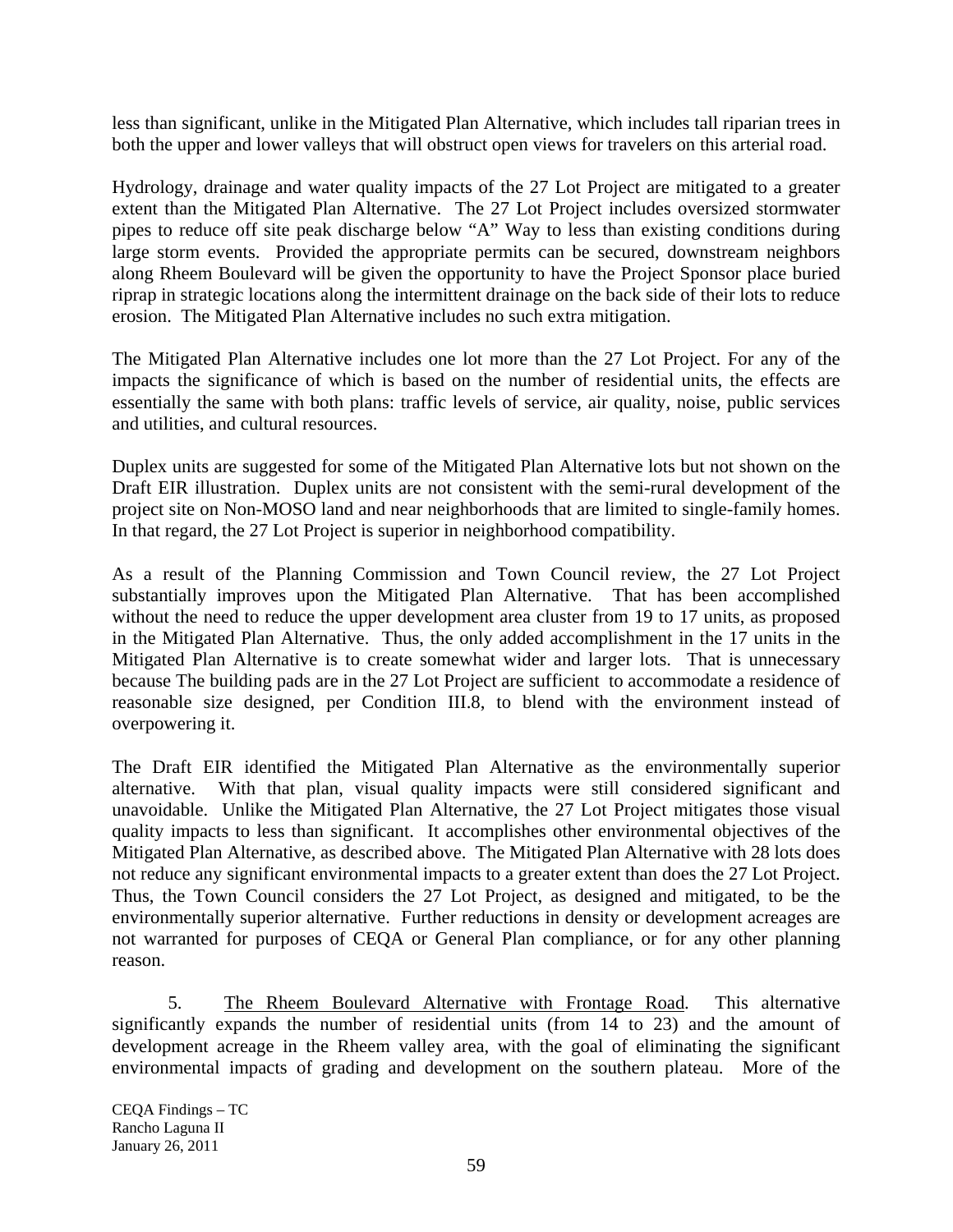intermittent drainage is filled to accommodate the additional lower valley lots, so the biological resources impacts are greater with this alternative. Providing for development on the southern plateau, as in the 27 Lot Project, is a less environmentally damaging alternative to filling even more of the intermittent drainage in the lower valley than approved by the Planning Commission. With the 27 Lot Project all significant impacts are less than significant.

The significant visual quality impacts of this Rheem Boulevard alternative are unavoidable, because open valley and hillside view as seen from this scenic road are essentially blocked along the entire frontage. Unlike the 35 lot project to which the Rheem Boulevard Alternative with Frontage Road was compared, the visual quality impacts of the southern plateau development in the 27 Lot Project, as designed and mitigated, are less than significant. Therefore, the increased visual quality and biological resources impacts of this alternative in the Rheem Boulevard scenic corridor do not justify removing the southern plateau grading and development.

With this alternative, stabilizing, repairing and improving Rheem Boulevard is not feasible. The upper valley buttress is created with fill from the southern plateau grading and development. Project fill for the geogrid reinforced buttress fill to stabilize the high risk area in the lower valley frontage is also required. The importation by trucks of substantial amounts of fill would be required, because the southern plateau is not being graded for development in this alternative. It is inferior to the 27 Lot Project for that reason alone. The cost to stabilize Rheem Boulevard as a public capital improvement project is unreasonably high and the impacts on public roads, safety and circulation too great as a result of that importation..

The 27 Lot Project is environmentally superior to the Mitigated Plan Alternative, with respect to the design of and mitigation for both the southern plateau and Rheem valley development. The Mitigated Plan Alternative is environmentally superior to the Rheem Boulevard Alternative with Frontage Road Alternative. The 27 Lot Project fixes Rheem Boulevard. Thus, the 27 Lot Project is superior to that Rheem Boulevard Alternative.

6. Rheem Boulevard Alternative with Modified 'D' Drive. This alternative creates 9 lots in the upper valley. It is one version of the General Plan Minimum Density Alternative. The valley buttress is not extended to the lower valley in order to preserve it in its current condition. The reconfigured 'D' Drive and its 8 lots in the 27 Lot Project is superior to the modified 'D' Drive and its 9 lots in this alternative. The northerly access for this alternative has sight distance and visual quality limitations. Its required grading potentially affects the Fay Hill Reservoir access. 8 single-story homes on a reconfigured 'D' Drive are visually preferable to 9 homes on a longer "D" Drive, some or all of which could be two stories. The Rheem Boulevard visual quality impacts of this alternative are still, at best, at a level of insignificance comparable to the 27 Lot Project.

As with the other Rheem Boulevard alternative, the importation of significant cubic yards of fill would be required to include the create the necessary upper valley buttress in this alternative. This alternative is inferior to the 27 Lot Project for that reason alone. That cost is unreasonable and the impact on public roads is not acceptable.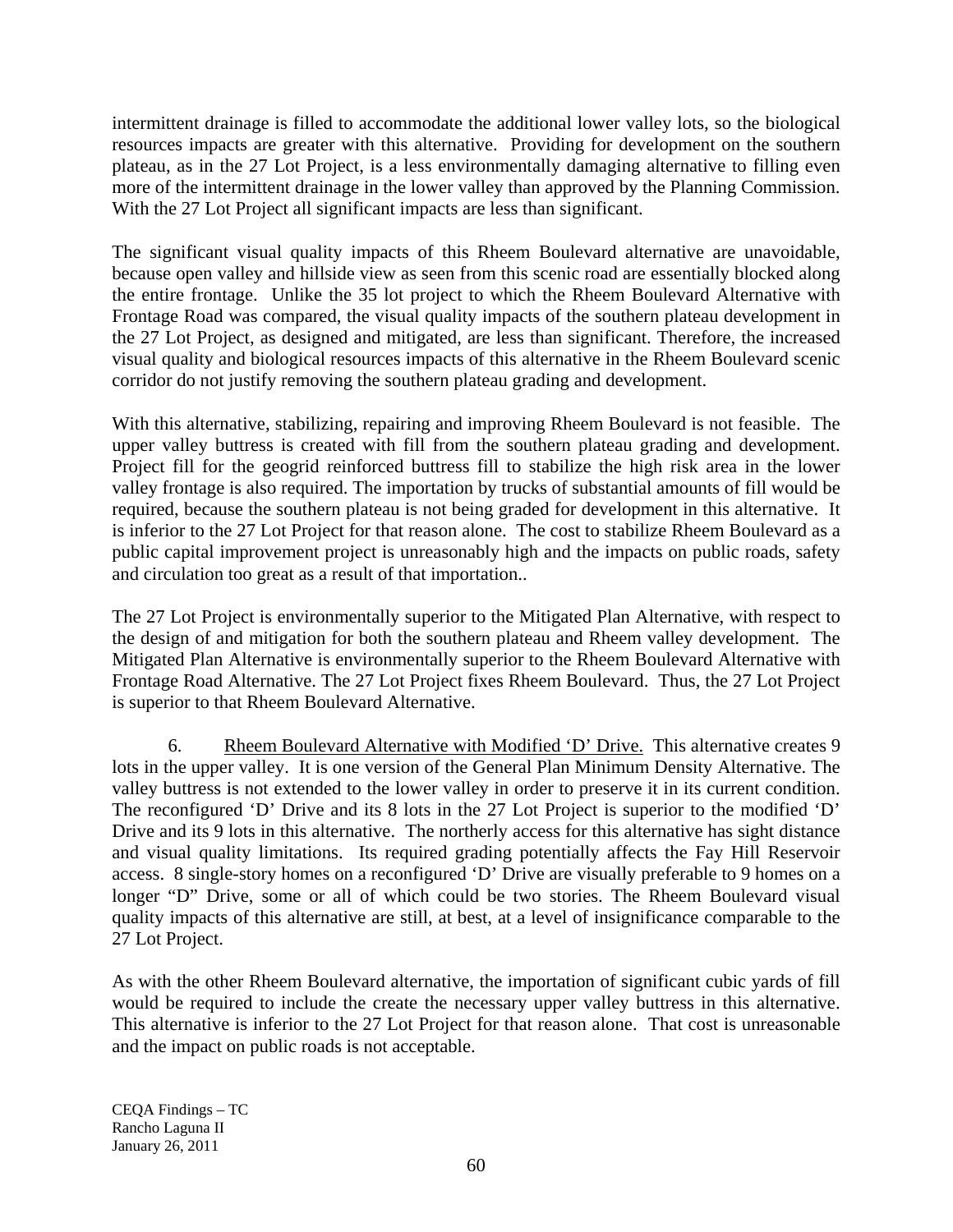The Town objectives to fully stabilize Rheem Boulevard and preserve in perpetuity professionally managed open space that includes public trails would not be achieved with this alternative. The Project Sponsor has stated its unwillingness to absorb the cost of stabilizing the lower valley for a project with only 9 lots, or commit 9 homeowners to be responsible to manage even more open space than set aside in the 27 Lot Project, and maintain its public trails.

As a variation of the General Plan Minimum Density Alternative, the Rheem Boulevrd Alternative with Modified 'D' Drive is an inferior and unreasonable alternative given the public benefits of the 27 Lot Project, and the fact that development of the 19 lots on the southern plateau, as designed and mitigated, has no significant environmental impacts and is consistent with the Moraga 2002 General Plan. Removing all development from the southern plateau as provided in this minimum density alternative is not warranted.

7. Layout Alternatives in Master Response 10. In the Responses to Comments at Master Response 10, three new lot layout alternatives were provided and evaluated. Each of them is a variation on the Mitigated Plan Alternative. One option includes 17 lots, another 21 lots and the third 23 lots. Each of them includes the 17 lot plan for the southern plateau development cluster that is part of the Mitigated Plan Alternative. Each of them includes the landscape mitigation described in Master Response 3 that reduces the visual quality impacts of southern plateau development to less than significant. Per the discussion above, this 17 lot plan for the southern plateau has environmental impacts comparable to the 21 lots in the 27 Lot Project. In other words, the reduction by 4 lots is environmentally insignificant.

None of the three layout options include the landscape refinements and other project modifications in the Visual Quality Mitigation Exhibits that further address visual quality impacts of the project as seen from Rheem Boulevard. Those exhibits were completed after the Responses to Comments were released. Including similar project modifications in the 17 lot option and 21 lot option (tailored to fit each option) could reduce visual quality impacts of these options along Rheem Boulevard to less than significant, like the 27 Lot Project. With no homes in the upper valley in the 17 lot option, the insignificant visual quality impacts would be even smaller. With respect to the 21 lot option compared to the 27 Lot Project, it is hard to discern a difference the fewer lots on 'D' Drive would make. The 23 lot option impact would still be greater than the 27 Lot Project, because 'D' Drive would extend into the lower valley, the most important element of the Rheem Boulevard view and with respect to riparian biological resources. 8 lots in the upper valley, as provided in the 27 Lot Project, is preferable to 6 even wider lots on a 'D' Drive that extends 400 feet into the lower valley, and requires more filling of the intermittent drainage there.

None of the three options fully stabilize the Rheem Boulevard frontage. The 17 lot and 21 lot options stabilize only the upper valley frontage. The 23 lot option stabilizes the upper valley frontage and some, but not all, of the lower valley frontage. The 27 Lot Project is the superior alternative because it includes stabilization, repair and improvement of the entire Rheem Boulevard frontage, and does so while also reducing all environmental impacts to less than significant and achieving General Plan consistency.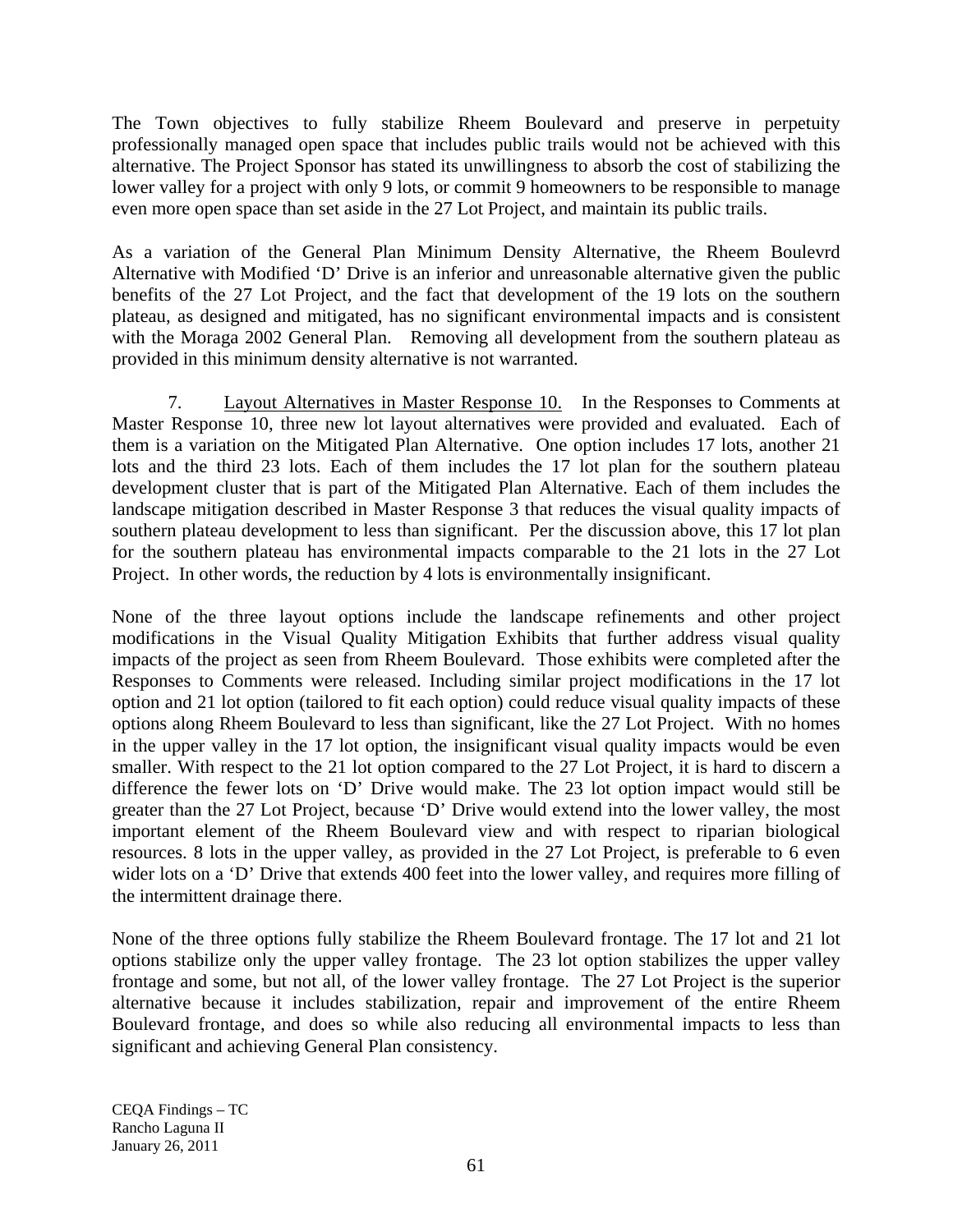The three layouts are inferior to the 27 Lot Project, because they do not achieve the Town objective of stabilizing, repairing and improving Rheem Boulevard, and it is financially infeasible for the Town to do so as a capital improvement project. The Project Sponsor has stated its unwillingness to be solely responsible for the costs to complete the upper valley buttress if no lots are included there (the 17 lot option). The same is true if the southern plateau development was limited to 21 lots as provided in the 27 Lot Project. The full stabilization of the lower valley is not required for any of the residential development in those options.

8. Rheem Boulevard Stabilization Alternatives. When the Planning Commission evaluated the Rancho Laguna II project, two engineering alternatives to the valley buttress method of stabilizing Rheem Boulevard were presented. One is a combination of a buried retaining wall/tie back system (high risk frontage) and geogrid/engineered slopes (moderate risk frontage). The other is a combination of roadway keyway (high risk) and geogrid/engineered slopes (moderate risk). Neither one has the high safety factor of the valley buttress fix. The valley buttress method is feasible only if the fill comes from the project site. Importation of fill as part of a capital improvement project is too expensive and its impacts too great, as discussed above.

The Town Engineer said to the Commission she would recommend the buried retaining wall approach if the Town was to make this repair as a capital improvement project, whether for only the lower valley or the entire frontage. The reasons for that selection are: (i) the high cost of importing fill, (ii) the desire to avoid filling jurisdictional and non-jurisdictional wetlands and the permitting and mitigation costs involved, and (ii) the fact that the keyway alternative requires road closure and could trigger an uphill landslide during excavation. However, with the buried retaining wall and keyway alternatives, most of the non-jurisdictional riparian trees and coastal scrub habitat on the slope between the intermittent drainage and Rheem Boulevard still must be removed in order to make the repair, and portions of the jurisdictional drainage closest to Rheem Boulevard may have to be graded. That includes removal of the trees and scrub habitat on the slope where 'A' Way would be constructed.

The Project Sponsor stated that it will not construct the other methods of repair or be responsible for their success; the Project Sponsor would instead only pay its nexus fair share toward one of those methods of repair. The Town does not have the resources (grants, development fees and/or general fund) to cover the rest. The only feasible method of repair for the Town presented to the Planning Commission was the valley buttress as part of the 27 Lot Project.

During the Town Council appeal process and at the request of the Town Manager, additional analysis was performed by the Town's geotechnical engineer with respect to stabilization alternatives for the high risk areas in the lower valley section of Rheem Boulevard that did not require fill in the intermittent drainage. The geotechnical engineer recommended stabilization of those landslides in Rheem by closing the road, excavating the slide and construction of a geogrid reinforced buttress fill. While more costly than the buttress fill alternative previously considered as an alternative, it has a higher factor of safety. The Council stated its preference to stabilize those landslide conditions with that alternative because of its interest in preserving more of the lower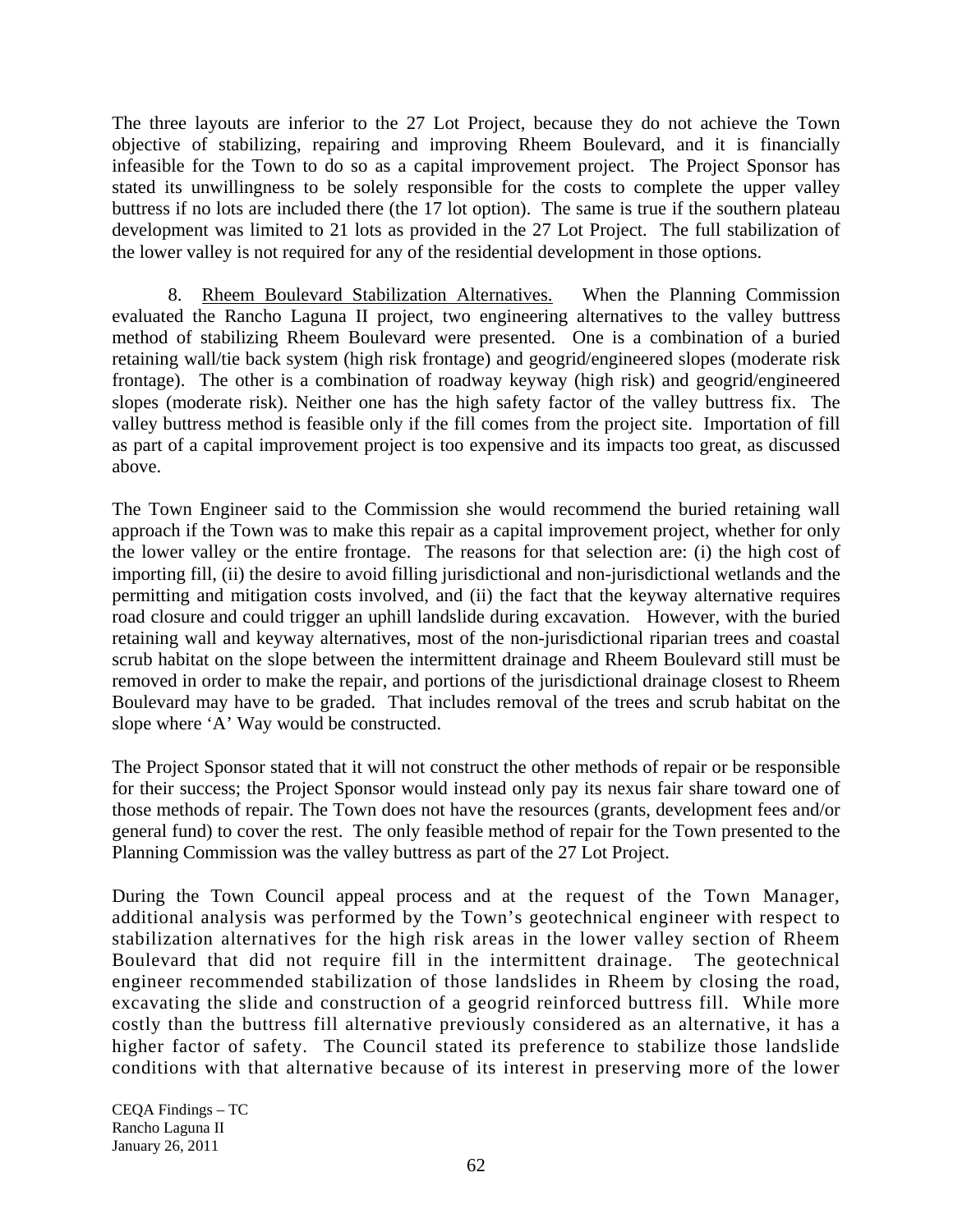#### **ATTACHMENT 8 – MINUTE ORDER 01-2011 CONDITIONAL USE PERMIT APPROVAL STATEMENTS**

**WHEREAS**, Rancho Laguna, LLC ("Applicant"), owns approximately 180 acres of property within the Town of Moraga along Rheem Boulevard (more specifically referred to as APN: 256-040-024); and

**WHEREAS**, on February 25, 2005, the Applicant applied to the Town of Moraga for the development of its property requesting approval of a Conditional Use Permit and Conceptual Development Plan for a 35 lot single-family residential project with associated open space and other public amenities, entitled Rancho Laguna II; and

**WHEREAS**, the Applicant's property is zoned MOSO (OS) and Non-MOSO (N-OS) Open Space Districts and Planned Development District (N-OS-PD), with the residential development proposed in the Non-MOSO Open Space District portion of the property; and

**WHEREAS**, a Conditional Use Permit for single-family residential uses within the Non-MOSO Open Space District is required per Moraga Municipal Code Section (MMC) 8.52.040, subject to certification of an environmental review of the project per the California Environmental Quality Act (CEQA), and adoption of the required findings for such a permit being made by the Planning Commission per MMC 8.12.130, as well as the required findings under CEQA; and

**WHEREAS**, the recitals to Resolution No. 11-2009 concerning the process to determine the application to be complete, are incorporated by reference as if set forth herein; and

**WHEREAS**, the recitals to Resolution No. 11-2009 concerning the Moraga 2002 General Plan are incorporated by reference as if set forth herein; and

**WHEREAS**, the recitals to Resolution No. 10-2009 concerning the environmental review process and completion of a Final Environmental Impact Report (EIR) for the Rancho Laguna II 27 Lot Project are incorporated by reference as if set forth herein; and

**WHEREAS**, the recitals to Resolution No. 11-2009 concerning the planning process for the application for the Rancho Laguna II 35 lot project and its evolution to the 27 Lot Project are incorporated by reference as if set forth herein; and

**WHEREAS,** the fully mitigated project recommended for the Rancho Laguna property, and as described in Resolution No. 11-2009 for approval of the Conceptual Development Plan, is referred to in this Resolution as the "Rancho Laguna II 27 Lot Project" or the "27 Lot Project;" and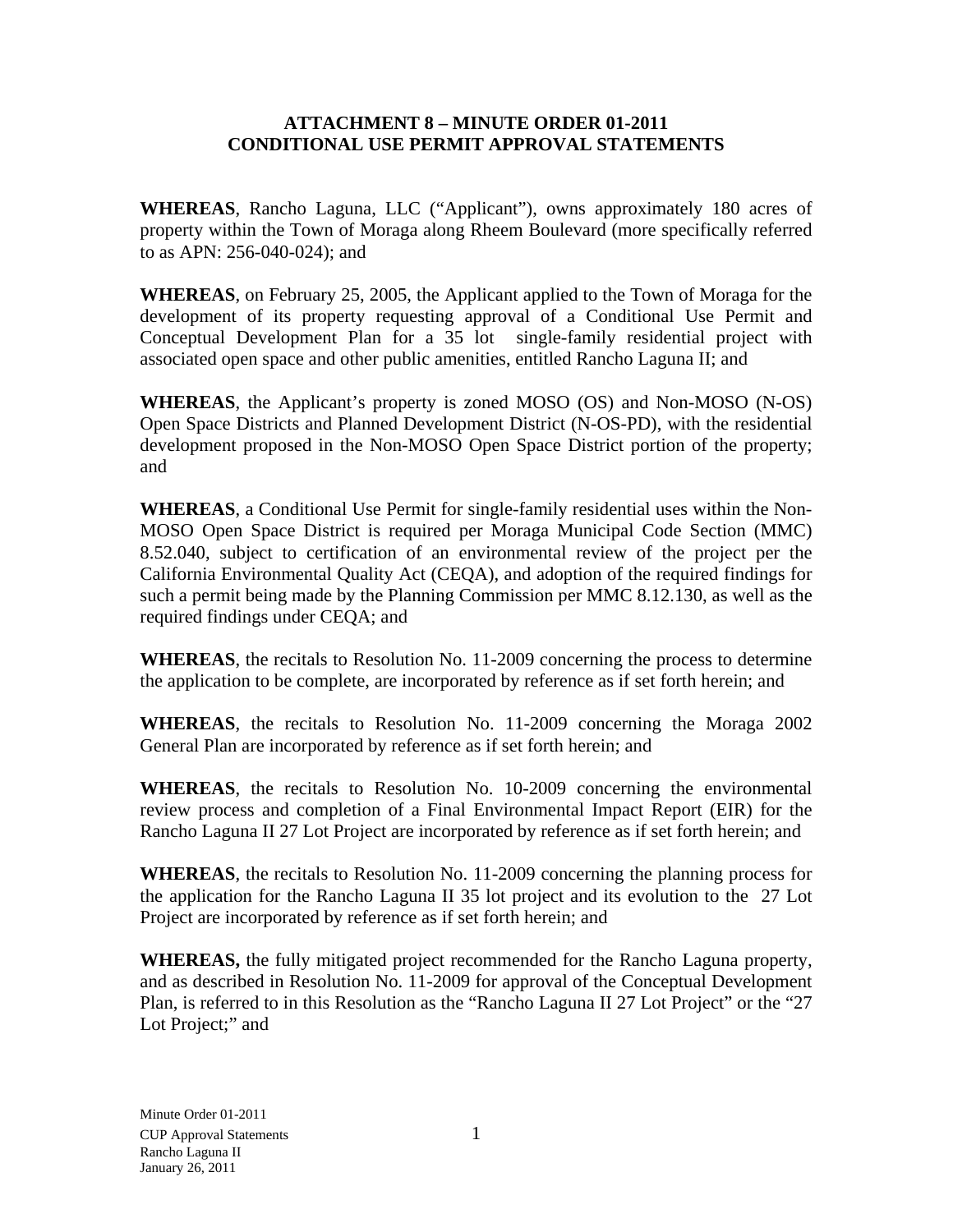**WHEREAS,** on or before August 10, 2009, the Update for the Final EIR and revised Mitigation Monitoring and Reporting Program for the Rancho Laguna II 27 Lot Project, and the Staff Report for the Planning Commission meeting and its Attachments, were released for review by interested public members and commenting agencies (and subsequently posted on the Town website) and making copies available for public review at the Town Planning Department), and hard copies were provided to Planning Commissioners; and

**WHEREAS,** in the Planning Commission Staff Report, dated August 17, 2009, for the public hearing, recommendations were made for (i) certification of the Final Environmental Impact Report, (ii) adoption of the revised Mitigation Monitoring and Reporting Program for the Rancho Laguna II 27 Lot Project, (iii) adoption of findings of the Conceptual Development Plan and Conditional Use Permit for the 27 Lot Project, and (iv) approval of the Conceptual Development Plan and Conditional Use Permit for the 27 Lot Project subject to adopted Conditions of Approval and Mitigation Measures; and

**WHEREAS**, Public Notice of the August 17, 2009, public hearing having been provided on August 7, 2009, the Planning Commission opened the public hearing, took testimony from Town staff, the Applicant and the public on the recommended Rancho Laguna II 27 Lot Project, its environmental review (including the opportunity to comment on the Update for the Final EIR and the revised Mitigation Monitoring and Reporting Program), and development of the property in general, then closed the public hearing; and

**WHEREAS**, on August 17, 2009, the Planning Commission unanimously adopted Resolutions 10-2009, 11-2009 and 12-2009 certifying the Final Environmental Impact Report and approving the Conceptual Development Plan and Conditional Use Permit, respectively for the project; and

**WHEREAS**, on August 27, 2009, in accordance with the Municipal Code, an appellant group filed a timely appeal of the Planning Commission action described above with the Planning Department; and

**WHEREAS,** the administrative record of the foregoing proceedings consists only of those materials submitted to and considered by the Planning Commission and Town Council and includes, without limitation, the administrative record materials described in Resolution 11-2009 for approval of the Conceptual Development Plan for the Rancho Laguna II 27 Lot Project.

**WHEREAS,** the Town Council has considered the above referenced appeal previously on October 28, 2009, November 4, 2009, January 27, 2010. March 10, 2010, May 12, 2010, May 26, 2010, October 27, 2010 and January 12, 2011; and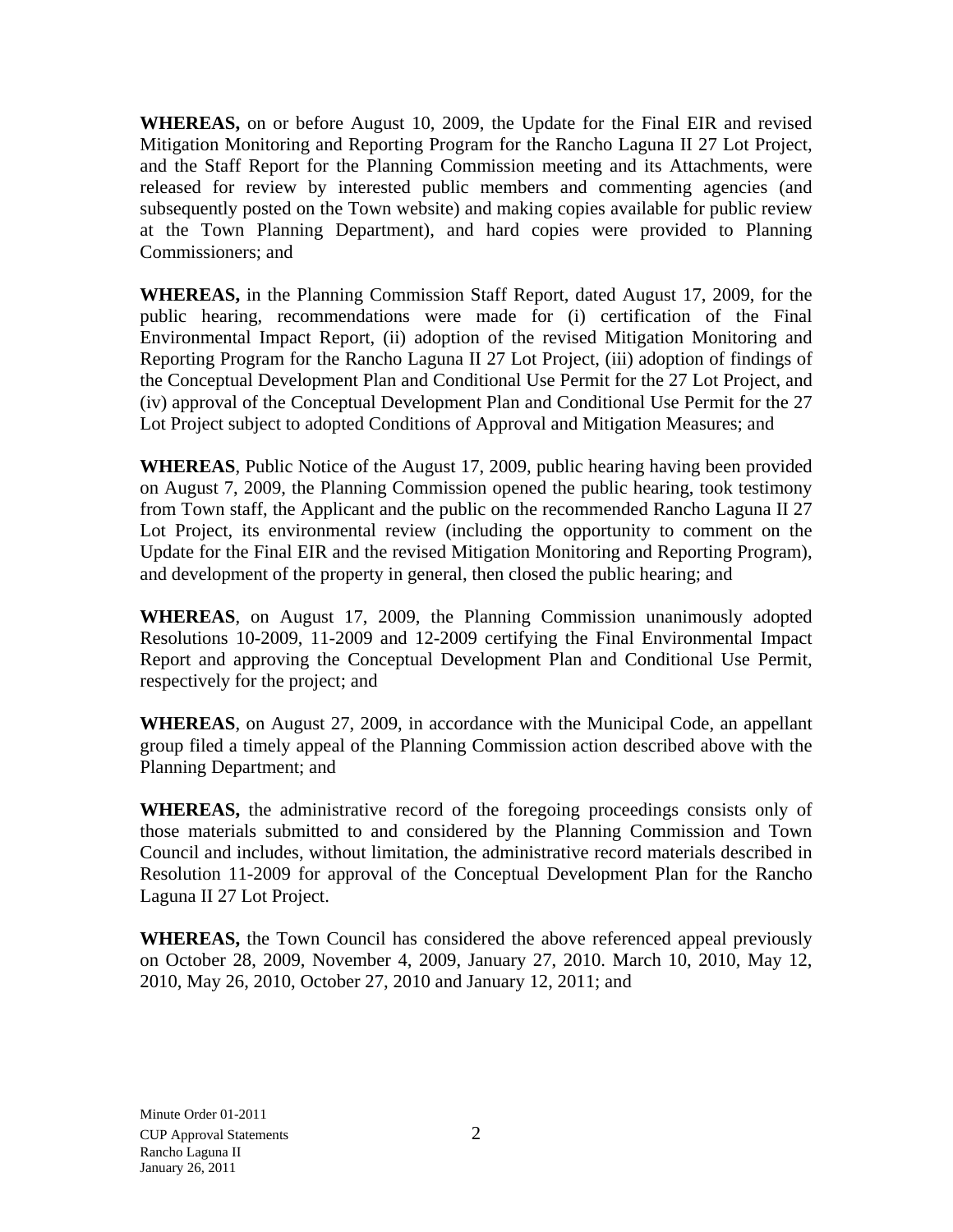**WHEREAS**, Public Notice of the January 12, 2011, public hearing having been provided, the Town Council opened the public hearing, took testimony from Town staff, the Applicant and the public on the Rancho Laguna II 27 Lot Project, its environmental review and development of the property in general, then closed the public hearing; and

**NOW THEREFORE BE IT RESOLVED,** that the Town Council of the Town of Moraga adopts the following findings as required by Chapter 8.12.120 of the Town of Moraga Municipal Code which are necessary for the issuance of a Conditional Use Permit for single-family residential uses within the Non-MOSO (N-OS) Open Space District that are consistent with the Rancho Laguna II 27 Lot Project:

## *The Town Council of the Town of Moraga finds and determines the proposed use:*

# *1. Is appropriate to the specific location*

Development of the 27 Lot Project as mitigated will have no significant environmental impacts, as the thresholds of significance for such impacts are informed by the Goals and Policies in the Moraga 2002 General Plan (General Plan). No residential development within the MOSO Open Space District portion of the property is proposed, only public trails. More than 90% of the property is preserved in open space use in perpetuity, owned and managed by a Geologic Hazard Abatement District (GHAD), subject to direction from the Town Council. Included in the construction of the project is correction of a long-standing deficiency in this location: the instability and unsafe condition of Rheem Boulevard along the project frontage.

The visual quality of this scenic corridor and open views of the valleys, hillsides and ridgelines as seen from Rheem Boulevard, a scenic road, are preserved. The visual quality impact from all other public views of the property as developed is also mitigated to less than significant. The lot sizes and proposed residential use are consistent with other residential uses within the vicinity, albeit at a lower density. The visibility of development areas of the project from some other residences does not make the proposed residential use of the property inappropriate.

The proposed use is appropriate to this location because the project is in harmony and consistent with the General Plan as a whole. No general plan amendment for the property is being requested by the Applicant. At a later point in the PD process for the project, however, the Town will need to amend the Zoning Ordinance to correct a technical inconsistency between General Plan Policy LU1.6(e), relating to minimum lot sizes, and the development standards contained in Chapter 8.48.040 B. That correction is required per Condition of Approval I.2 for the Conceptual Development Plan. The project is consistent with General Plan Policy LU1.6(e).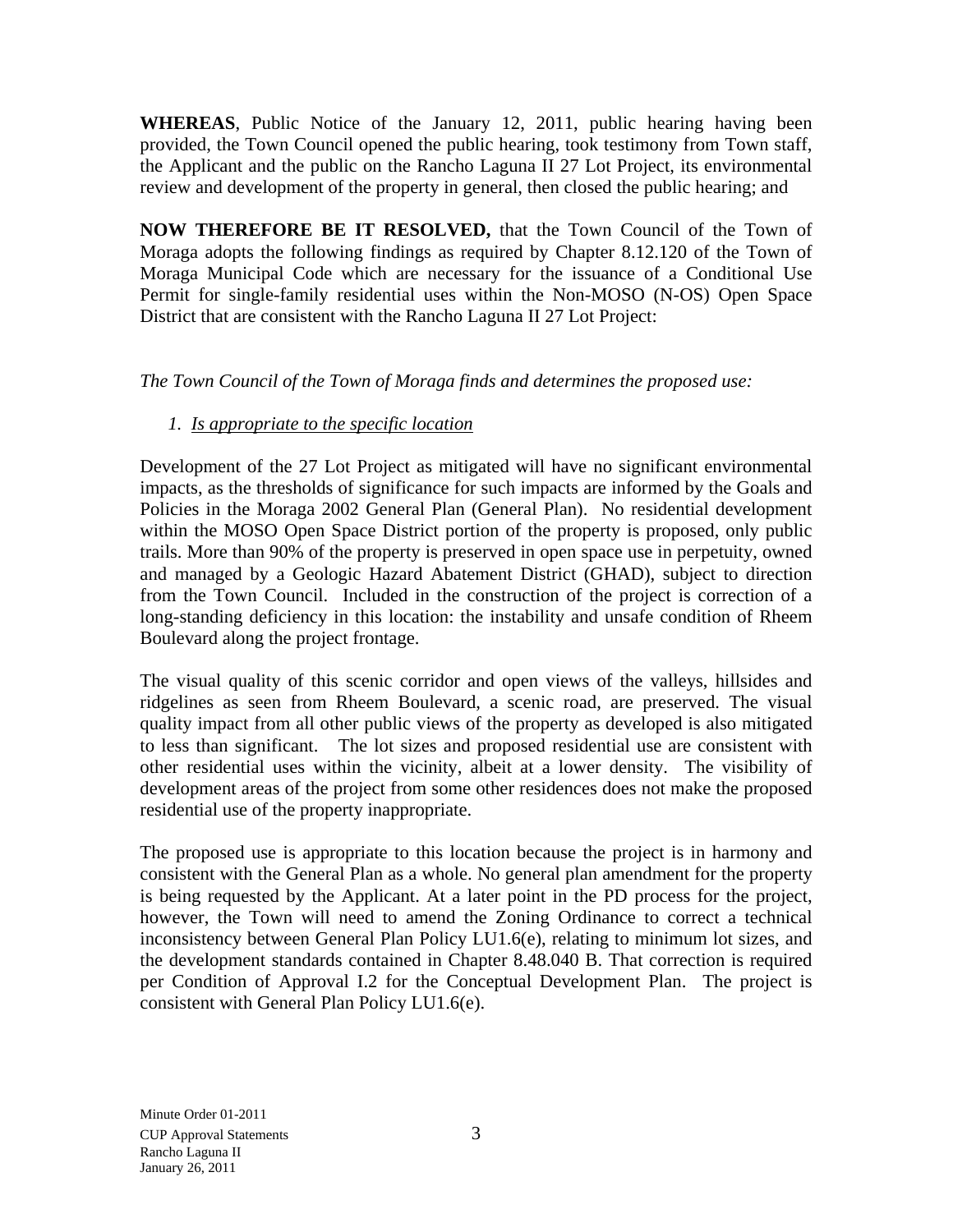## *2. Is not detrimental to the health, safety, and general welfare of the Town*

The development of the 27 Lot Project and the proposed uses will have no detrimental effects on the health, safety or general welfare of the Town. The project has been safely designed; for example, potentially significant impacts regarding water quality, stormwater flows, and geological hazards are mitigated to less than significant. Mitigation includes management of the property by a GHAD to protect against future health or safety hazards relating to the property features it manages.

The 27 Lot Project will increase public safety by stabilizing, repairing and improving Rheem Boulevard along the entire project frontage to the benefit of the Town's fiscal and general welfare. In the upper Rheem valley that stabilization, repair and improvement will be at the Applicant's sole cost. Stabilization of the high risk area and repair of Rheem Boulevard in the lower valley frontage will be a shared responsibility of Town and Applicant per Condition V.16. The fiscal welfare of the Town is not detrimentally affected by the proposed use; annual income to the Town and local service providers exceeds the cost to provide services. Private roads within the project will include public use at no maintenance cost to the Town. The Town benefits by Applicant's voluntary agreement to construct the stabilization of the high risk area and remove and replace the existing damaged road in the lower valley and share in that cost with the Town. The Town avoids a significant capital outlay to complete that work on its own.

Preservation of more than 90% of the property in permanent open space and with public trails, managed by the GHAD at no cost to the Town, benefits the general welfare of the Town. Further reducing the development acreage (17.3 acres in the 27 Lot Project), or the number of single-family residences being developed, does not increase the health, safety or general welfare benefits to the Town.

The visibility of development areas of the project as seen from some other Moraga residences does not make the proposed residential use detrimental to the general welfare of the Town. Measures have been taken to reduce the visual quality impacts of the proposed use from public views to less than significant.

## *3. Will not adversely affect the orderly development of property within the Town*

The proposed uses in the 27 Lot Project represent orderly development of property and will not adversely affect the orderly development of other property in the Town. For example, the open space on this property adjoins the Palos Colorados open space along Coyote Creek and the public trails will connect. Other nearby properties that have yet to be developed will not be affected by the development of less than 10% of this property, or the preservation of the balance as permanent open space.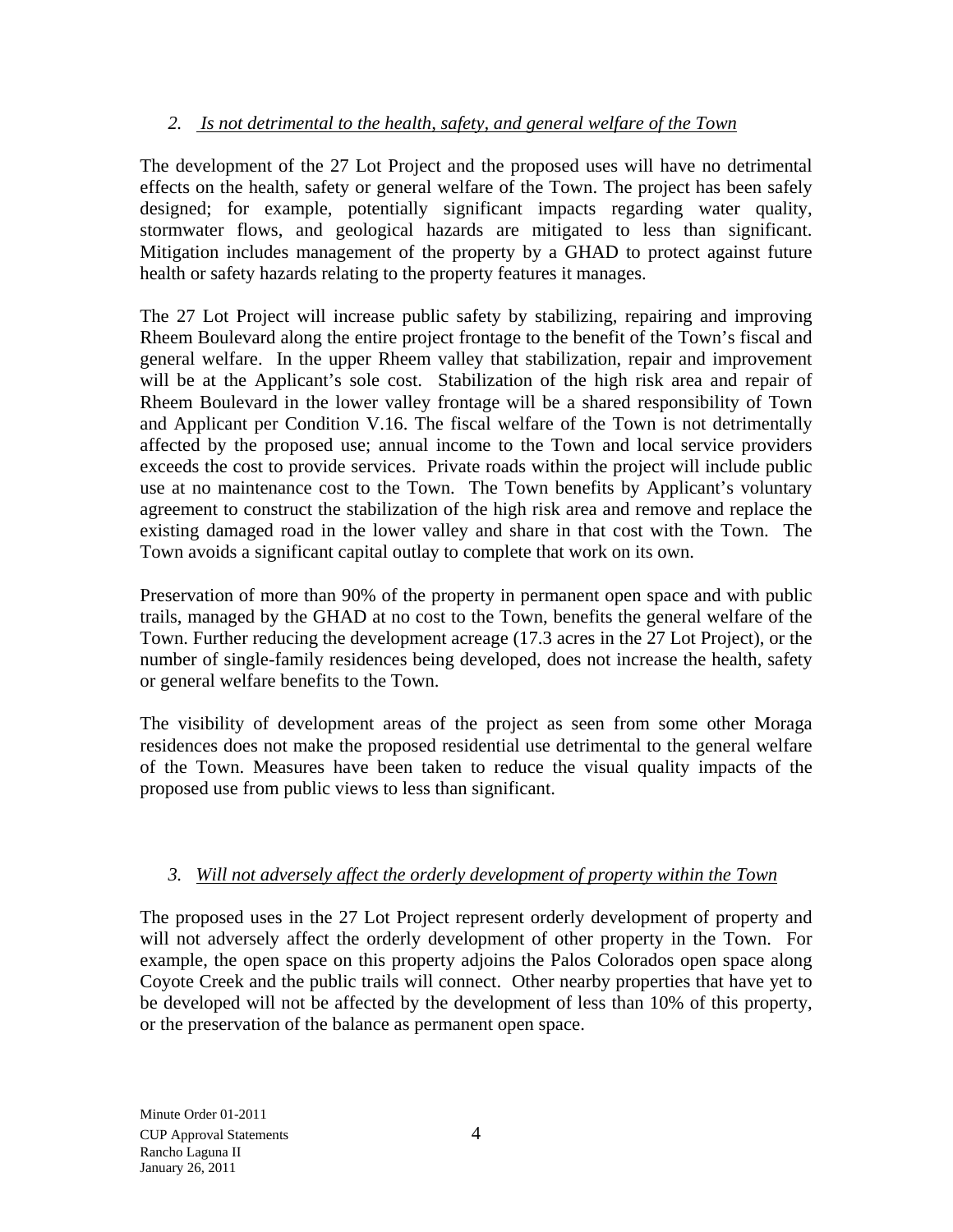The points of access on Rheem Boulevard are designed to provide for safe turning movements. Stabilizing Rheem Boulevard in the upper Rheem valley and completing full frontage improvements in that area on the project side of that road assists in orderly development. Detaining stormwater runoff during peak flows to at or below existing levels, and the stormwater quality protection measures, benefit downstream orderly development. Utility connections for the project have no adverse effect on the development of other properties. Payment of Town development fees promotes orderly development and is consistent with Town practices.

The General Plan land use diagram and the Zoning Map provide an orderly distribution of compatible land uses throughout the Town, directing the placement of compatible uses. Specific development standards within each zoning district provide for orderly development.

Orderly development in the context of MOSO and Non-MOSO Open Space on this property means: (i) preserving and protecting the MOSO Open Space, with its Coyote Creek and Minor Ridgeline, (ii) locating development to the southern plateau area where it can be designed so that the visual quality of public views of the property are not adversely impacted and grading is consistent with the General Plan provisions for ridgeline protection and hillside development (no homes will be visible on 'B' Court or 'C' Court from the Rheem Boulevard scenic corridor or from the Lafayette-Moraga Regional Trail0, and (iii) designing the upper valley development along 'D' Drive so that Rheem Boulevard is stabilized, restored wetlands and intermittent drainage are preserved, new landscape planted, and open views of the valleys, hillsides and ridgelines are provided for travelers on Rheem Boulevard (a scenic road), while also screening the new residences. New residences in the 27 Lot Project will be designed to blend with the environment rather than dominate it.

#### *4. Will not adversely affect the preservation of property values and the protection of the tax base and other substantial revenue sources within the Town*

Two financial reports have been prepared by Economic Planning Systems (EPS) on behalf of the Town to analyze the project's fiscal impacts to the Town and service providers (fire and schools). The net impact is a benefit to the Town and its service providers on an annual (recurring) basis. The addition of new single-family residences will add to the value of the property and thus the tax base of the Town. The conclusion is the same for the 27 Lot Project. Revenue and costs change proportionally. Moreover, since the financial reports were completed, the Town has adopted a new development impact fee ordinance which provides more Town revenue from new development to pay for infrastructure and services required for that development. No other substantial revenue sources are affected by the proposed uses in the 27 Lot Project

There is no credible evidence that preservation of property values of other properties in Town will be adversely affected by the proposed uses in the Rancho Laguna II 27 Lot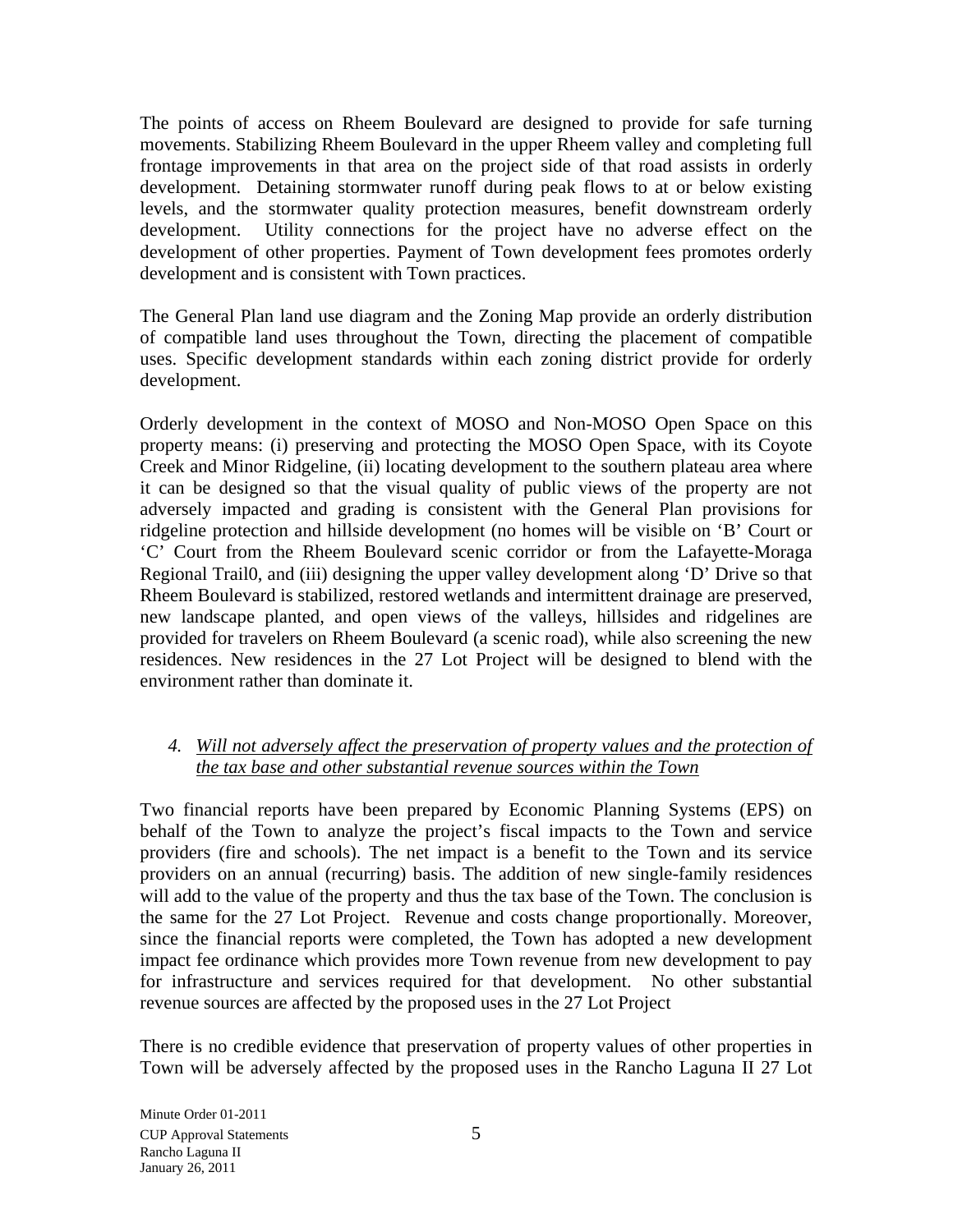Project. Preservation of more than 90% of the property as open space, managed by a GHAD and with public access at no cost to the Town, is a public amenity. Downstream residential properties below the project site on Rheem Boulevard will benefit by the stormwater runoff detention and water quality protection measures included in the project. The views from a relatively small number of residential properties from which development areas of the project are visible will be altered, but the distances are such that most of their viewshed will remain the same. The new residences will not block any views.

#### *5. Is consistent with the objectives, policies, general land uses and programs specified in the general plan and applicable specific plan*

The 27 Lot Project has been reviewed for conformity with relevant Goals and Policies in the General Plan. The proposed uses and density meet the standards in the land use designations for the property. The project is in harmony and consistent with the General Plan as a whole. The General Plan, its Goals, Policies and land use diagram provide for a mixture of land uses that promotes a high quality environment. The combination of preserved open space, enhanced riparian corridor and limited areas of clustered development provides that environment and is consistent with General Plan. Further reducing the acreage being developed and/or the number of single-family residences in the proposed use is not necessary to achieve that consistency.

There is no Specific Plan applicable to the property.

# *6. Will not create a nuisance or enforcement problem within the neighborhood*

The 27 Lot Project has been designed in a manner that provides neighborhood layouts in two distinct geographical areas on relatively small portions of the property. With 90% of the project preserved as permanent open space that includes public trails, its management by the GHAD is an important requirement to avoid creating a nuisance or enforcement problem within the new neighborhood or for nearby residences. The GHAD is controlled by the Town Council. The Rancho Laguna Homeowners Association will have control over uses and activities within the development areas that could be considered a nuisance. Nuisance and enforcement problems will not be created by the 27 Lot Project.

## *7. Will not encourage marginal development within the neighborhood*

The new single-family residences in the 27 Lot Project will add significant value to the otherwise undeveloped property, which has been used for grazing for many years. The homes will be custom and semi-custom. Preservation of more than 90% of the project site as permanent open space, managed by a GHAD in a professional and orderly manner, is not marginal. The private roads and road landscape will be maintained by the Rancho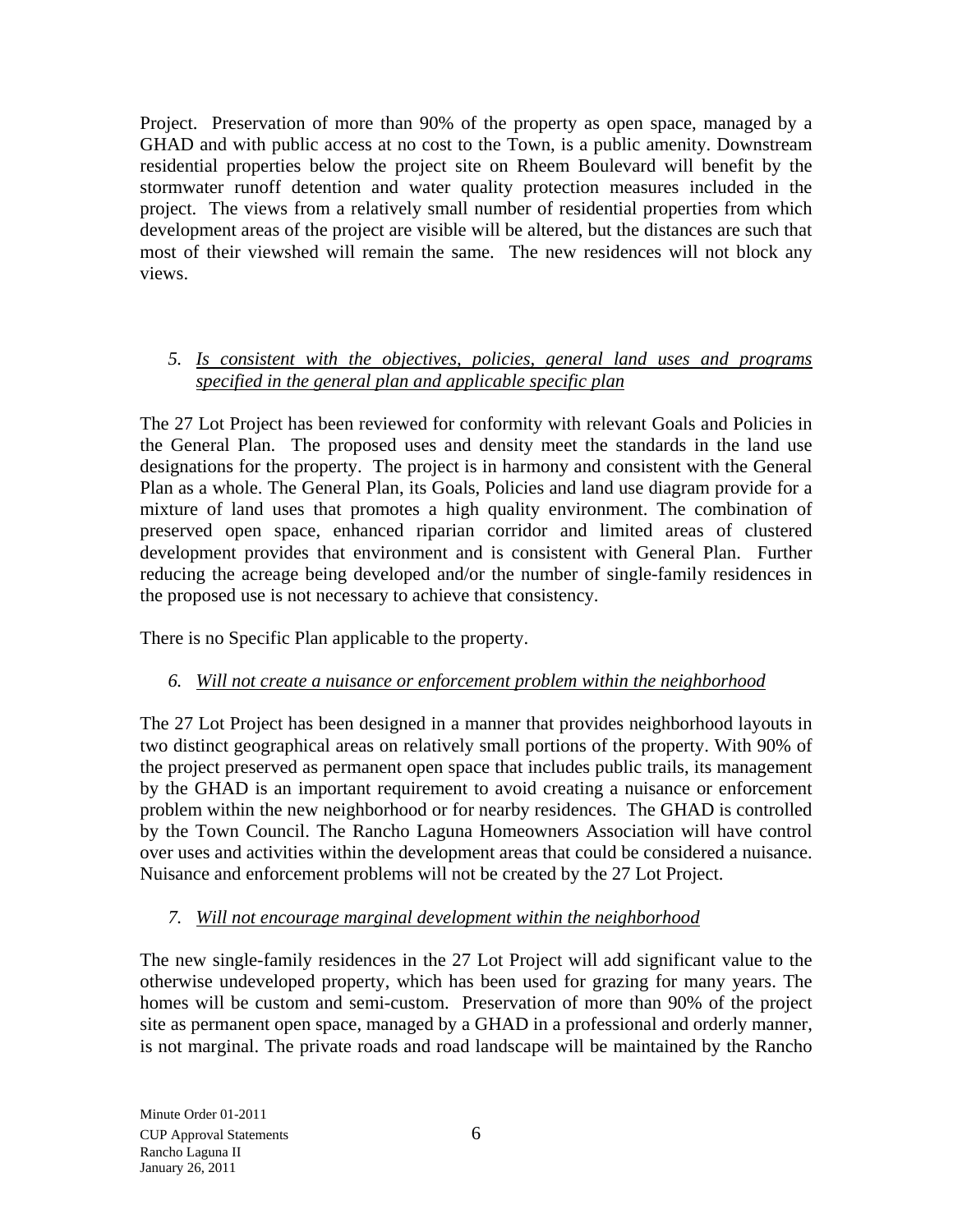Laguna Homeowners Association. All maintenance requirements of the GHAD and Homeowners Association will be enforceable by the Town.

#### *8. Will not create a demand for public services within the Town beyond that of the ability of the Town to meet in the light of taxation and spending constraints imposed by law*

The Town will receive more revenue from the 27 Lot Project than it costs to provide services on an annual basis. This is also true for the Fire District. The project will be paying its required fees for impacts to schools as established by the State Legislature. The project roads will be maintained by the Rancho Laguna Homeowners Association. The open space will be managed in all respects by the GHAD, including all stormwater runoff and water quality facilities.

# *9. Is consistent with the Town's approved funding priorities*

Projected Town revenues exceed projected Town expenses on annual basis from the 27 Lot Project. No Town capital outlay is needed for the project other than a contribution toward stabilization of the high risk area on Rheem Boulevard and repair of that road in the lower valley frontage. The Applicant will pay for the cost to stabilize and improve the upper portion of Rheem Boulevard along its frontage necessary to support development there. The Town benefits by Applicant's voluntary agreement to construct the stabilization of the high risk area and remove and replace the existing damaged road in the lower valley and share in that cost with the Town. The Town avoids a significant capital outlay to complete that capital improvement project on its own.

In further support of the above determinations, see also the Minute Order of the Town Council, dated January 26, 2011, Conceptual Development Plan Findings, CEQA Findings, and other Conditional Use Permit Findings, and the Planning Commission approvals on August 17, 2009, among other portions of the administrative record.